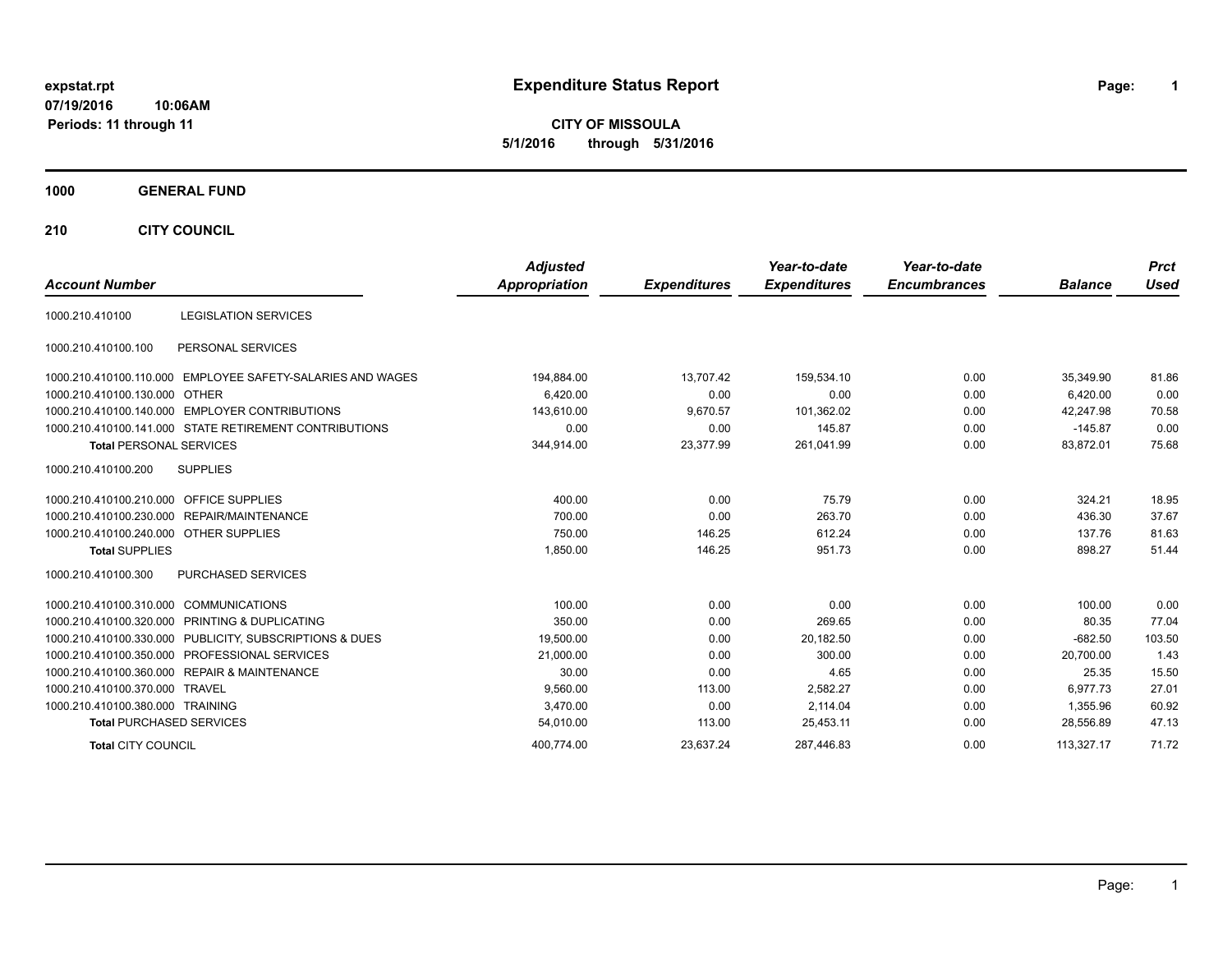**2**

**CITY OF MISSOULA 5/1/2016 through 5/31/2016**

**1000 GENERAL FUND**

**220 MAYOR**

| <b>Account Number</b>                   |                                                         | <b>Adjusted</b><br><b>Appropriation</b> | <b>Expenditures</b> | Year-to-date<br><b>Expenditures</b> | Year-to-date<br><b>Encumbrances</b> | <b>Balance</b> | <b>Prct</b><br><b>Used</b> |
|-----------------------------------------|---------------------------------------------------------|-----------------------------------------|---------------------|-------------------------------------|-------------------------------------|----------------|----------------------------|
| 1000.220.410210                         | <b>ADMINISTRATION</b>                                   |                                         |                     |                                     |                                     |                |                            |
| 1000.220.410210.100                     | PERSONAL SERVICES                                       |                                         |                     |                                     |                                     |                |                            |
|                                         | 1000.220.410210.110.000 SALARIES AND WAGES              | 302,628.00                              | 23,792.07           | 271,173.18                          | 0.00                                | 31,454.82      | 89.61                      |
|                                         | 1000.220.410210.120.000 OVERTIME/TERMINATION            | 500.00                                  | 0.00                | 0.00                                | 0.00                                | 500.00         | 0.00                       |
| 1000.220.410210.130.000 OTHER           |                                                         | 6,600.00                                | 0.00                | 0.00                                | 0.00                                | 6,600.00       | 0.00                       |
|                                         | 1000.220.410210.140.000 EMPLOYER CONTRIBUTIONS          | 88,020.00                               | 7,274.97            | 84,433.29                           | 0.00                                | 3,586.71       | 95.93                      |
|                                         | 1000.220.410210.141.000 STATE RETIREMENT CONTRIBUTIONS  | 0.00                                    | 0.00                | 309.27                              | 0.00                                | $-309.27$      | 0.00                       |
| <b>Total PERSONAL SERVICES</b>          |                                                         | 397,748.00                              | 31,067.04           | 355,915.74                          | 0.00                                | 41,832.26      | 89.48                      |
| 1000.220.410210.200                     | <b>SUPPLIES</b>                                         |                                         |                     |                                     |                                     |                |                            |
| 1000.220.410210.210.000 OFFICE SUPPLIES |                                                         | 1,004.00                                | 186.88              | 967.46                              | 0.00                                | 36.54          | 96.36                      |
|                                         | 1000.220.410210.220.000 OPERATING SUPPLIES              | 1,120.00                                | 0.00                | 979.00                              | 0.00                                | 141.00         | 87.41                      |
|                                         | 1000.220.410210.230.000 REPAIR/MAINTENANCE              | 100.00                                  | 0.00                | 0.00                                | 0.00                                | 100.00         | 0.00                       |
| 1000.220.410210.231.000 GASOLINE        |                                                         | 108.00                                  | 0.00                | 68.68                               | 0.00                                | 39.32          | 63.59                      |
| <b>Total SUPPLIES</b>                   |                                                         | 2,332.00                                | 186.88              | 2,015.14                            | 0.00                                | 316.86         | 86.41                      |
| 1000.220.410210.300                     | PURCHASED SERVICES                                      |                                         |                     |                                     |                                     |                |                            |
| 1000.220.410210.310.000 COMMUNICATIONS  |                                                         | 890.00                                  | 0.00                | 479.43                              | 0.00                                | 410.57         | 53.87                      |
|                                         | 1000.220.410210.320.000 PRINTING & DUPLICATING          | 956.00                                  | 0.00                | 34.95                               | 0.00                                | 921.05         | 3.66                       |
|                                         | 1000.220.410210.330.000 PUBLICITY, SUBSCRIPTIONS & DUES | 8,214.00                                | 0.00                | 8,403.30                            | 0.00                                | $-189.30$      | 102.30                     |
|                                         | 1000.220.410210.344.000 TELEPHONE SERVICE               | 4,124.00                                | 335.73              | 1,867.74                            | 0.00                                | 2,256.26       | 45.29                      |
|                                         | 1000.220.410210.350.000 PROFESSIONAL SERVICES           | 2,072.00                                | 0.00                | 1,775.31                            | 0.00                                | 296.69         | 85.68                      |
|                                         | 1000.220.410210.360.000 REPAIR & MAINTENANCE            | 1,405.00                                | 13.52               | 263.58                              | 0.00                                | 1,141.42       | 18.76                      |
| 1000.220.410210.370.000 TRAVEL          |                                                         | 2.008.00                                | 14.77               | 2.079.25                            | 0.00                                | $-71.25$       | 103.55                     |
| 1000.220.410210.380.000 TRAINING        |                                                         | 1,600.00                                | 0.00                | 1.085.00                            | 0.00                                | 515.00         | 67.81                      |
|                                         | 1000.220.410210.390.000 OTHER PURCHASED SERVICES        | 1,050.00                                | 773.33              | 884.03                              | 0.00                                | 165.97         | 84.19                      |
| <b>Total PURCHASED SERVICES</b>         |                                                         | 22,319.00                               | 1,137.35            | 16,872.59                           | 0.00                                | 5,446.41       | 75.60                      |
| <b>Total ADMINISTRATION</b>             |                                                         | 422,399.00                              | 32,391.27           | 374,803.47                          | 0.00                                | 47,595.53      | 88.73                      |
| 1000000110000                           | BURLIO BEL ITIOHO                                       |                                         |                     |                                     |                                     |                |                            |

1000.220.410225 PUBLIC RELATIONS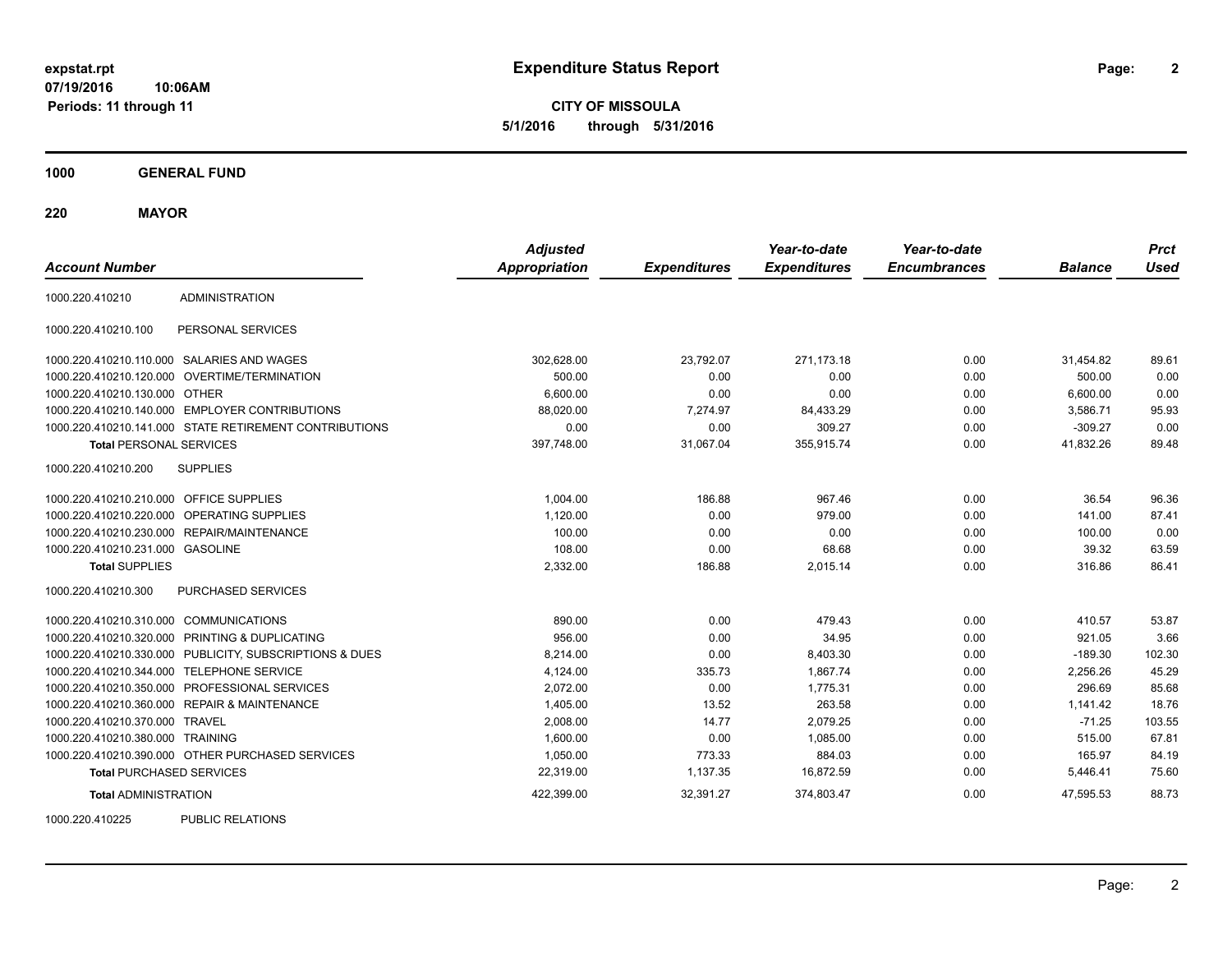**CITY OF MISSOULA 5/1/2016 through 5/31/2016**

**1000 GENERAL FUND**

**220 MAYOR**

| <b>Account Number</b>                                   | <b>Adjusted</b><br><b>Appropriation</b> | <b>Expenditures</b> | Year-to-date<br><b>Expenditures</b> | Year-to-date<br><b>Encumbrances</b> | <b>Balance</b> | <b>Prct</b><br><b>Used</b> |
|---------------------------------------------------------|-----------------------------------------|---------------------|-------------------------------------|-------------------------------------|----------------|----------------------------|
| 1000.220.410225.100<br>PERSONAL SERVICES                |                                         |                     |                                     |                                     |                |                            |
| 1000.220.410225.110.000 SALARIES AND WAGES              | 6,176.00                                | 485.55              | 5,534.36                            | 0.00                                | 641.64         | 89.61                      |
| 1000.220.410225.140.000 EMPLOYER CONTRIBUTIONS          | 1,794.00                                | 148.44              | 1,723.42                            | 0.00                                | 70.58          | 96.07                      |
| <b>Total PERSONAL SERVICES</b>                          | 7,970.00                                | 633.99              | 7,257.78                            | 0.00                                | 712.22         | 91.06                      |
| <b>SUPPLIES</b><br>1000.220.410225.200                  |                                         |                     |                                     |                                     |                |                            |
| 1000.220.410225.240.000 OTHER SUPPLIES                  | 400.00                                  | 0.00                | 0.00                                | 0.00                                | 400.00         | 0.00                       |
| <b>Total SUPPLIES</b>                                   | 400.00                                  | 0.00                | 0.00                                | 0.00                                | 400.00         | 0.00                       |
| <b>PURCHASED SERVICES</b><br>1000.220.410225.300        |                                         |                     |                                     |                                     |                |                            |
| 1000.220.410225.330.000 PUBLICITY, SUBSCRIPTIONS & DUES | 1,982.00                                | 16.00               | 1,950.00                            | 0.00                                | 32.00          | 98.39                      |
| 1000.220.410225.390.000 OTHER PURCHASED SERVICES        | 200.00                                  | 0.00                | 0.00                                | 0.00                                | 200.00         | 0.00                       |
| <b>Total PURCHASED SERVICES</b>                         | 2,182.00                                | 16.00               | 1,950.00                            | 0.00                                | 232.00         | 89.37                      |
| <b>Total PUBLIC RELATIONS</b>                           | 10,552.00                               | 649.99              | 9.207.78                            | 0.00                                | 1.344.22       | 87.26                      |
| <b>ADMINISTRATION</b><br>1000.220.410250                |                                         |                     |                                     |                                     |                |                            |
| 1000.220.410250.100<br>PERSONAL SERVICES                |                                         |                     |                                     |                                     |                |                            |
| 1000.220.410250.110.000 SALARIES AND WAGES              | 71,663.00                               | 5,471.40            | 62,325.73                           | 0.00                                | 9,337.27       | 86.97                      |
| 1000.220.410250.140.000 EMPLOYER CONTRIBUTIONS          | 21,190.00                               | 1,669.68            | 19,335.50                           | 0.00                                | 1,854.50       | 91.25                      |
| <b>Total PERSONAL SERVICES</b>                          | 92,853.00                               | 7,141.08            | 81,661.23                           | 0.00                                | 11,191.77      | 87.95                      |
| 1000.220.410250.300<br>PURCHASED SERVICES               |                                         |                     |                                     |                                     |                |                            |
| 1000.220.410250.320.000 PRINTING & DUPLICATING          | 2.100.00                                | 0.00                | 0.00                                | 0.00                                | 2,100.00       | 0.00                       |
| 1000.220.410250.344.000 TELEPHONE SERVICE               | 1,952.00                                | 138.29              | 1,080.91                            | 0.00                                | 871.09         | 55.37                      |
| 1000.220.410250.350.000 PROFESSIONAL SERVICES           | 1,235.00                                | 0.00                | 0.00                                | 0.00                                | 1,235.00       | 0.00                       |
| 1000.220.410250.380.000 TRAINING                        | 420.00                                  | 0.00                | 150.00                              | 0.00                                | 270.00         | 35.71                      |
| <b>Total PURCHASED SERVICES</b>                         | 5,707.00                                | 138.29              | 1,230.91                            | 0.00                                | 4,476.09       | 21.57                      |
| <b>Total ADMINISTRATION</b>                             | 98,560.00                               | 7,279.37            | 82,892.14                           | 0.00                                | 15.667.86      | 84.10                      |
| <b>Total MAYOR</b>                                      | 531,511.00                              | 40,320.63           | 466,903.39                          | 0.00                                | 64,607.61      | 87.84                      |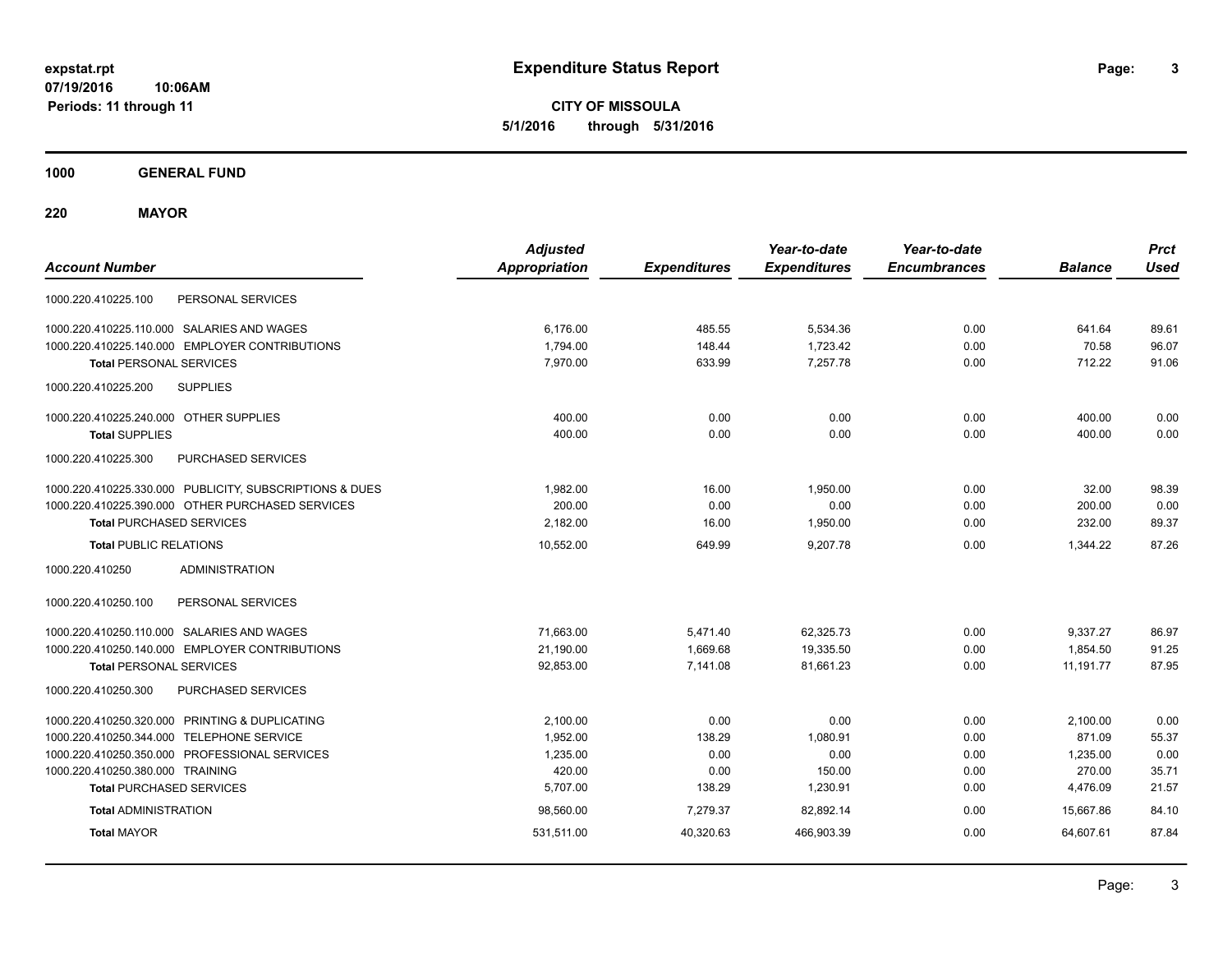**CITY OF MISSOULA 5/1/2016 through 5/31/2016**

**1000 GENERAL FUND**

|                                                         | <b>Adjusted</b>      |                     | Year-to-date        | Year-to-date        |                | <b>Prct</b> |
|---------------------------------------------------------|----------------------|---------------------|---------------------|---------------------|----------------|-------------|
| <b>Account Number</b>                                   | <b>Appropriation</b> | <b>Expenditures</b> | <b>Expenditures</b> | <b>Encumbrances</b> | <b>Balance</b> | <b>Used</b> |
| <b>ADMINISTRATION</b><br>1000.221.410810                |                      |                     |                     |                     |                |             |
| PERSONAL SERVICES<br>1000.221.410810.100                |                      |                     |                     |                     |                |             |
| 1000.221.410810.110.000 SALARIES AND WAGES              | 89,211.00            | 6,942.37            | 76,478.80           | 0.00                | 12,732.20      | 85.73       |
| 1000.221.410810.140.000 EMPLOYER CONTRIBUTIONS          | 30,750.00            | 2,448.64            | 27,093.19           | 0.00                | 3,656.81       | 88.11       |
| 1000.221.410810.141.000 STATE RETIREMENT CONTRIBUTIONS  | 0.00                 | 0.00                | 160.81              | 0.00                | $-160.81$      | 0.00        |
| <b>Total PERSONAL SERVICES</b>                          | 119,961.00           | 9,391.01            | 103,732.80          | 0.00                | 16,228.20      | 86.47       |
| 1000.221.410810.200<br><b>SUPPLIES</b>                  |                      |                     |                     |                     |                |             |
| 1000.221.410810.210.000 OFFICE SUPPLIES                 | 1,000.00             | 24.08               | 487.29              | 0.00                | 512.71         | 48.73       |
| <b>Total SUPPLIES</b>                                   | 1,000.00             | 24.08               | 487.29              | 0.00                | 512.71         | 48.73       |
| 1000.221.410810.300<br><b>PURCHASED SERVICES</b>        |                      |                     |                     |                     |                |             |
| 1000.221.410810.310.000 COMMUNICATIONS                  | 450.00               | 0.00                | 293.57              | 0.00                | 156.43         | 65.24       |
| 1000.221.410810.320.000 PRINTING & DUPLICATING          | 417.00               | 98.07               | 401.71              | 0.00                | 15.29          | 96.33       |
| 1000.221.410810.330.000 PUBLICITY, SUBSCRIPTIONS & DUES | 750.00               | 0.00                | 1,000.00            | 0.00                | $-250.00$      | 133.33      |
| 1000.221.410810.344.000 TELEPHONE SERVICE               | 45.00                | 0.00                | 71.32               | 0.00                | $-26.32$       | 158.49      |
| 1000.221.410810.360.000 REPAIR & MAINTENANCE            | 1,260.00             | 0.00                | 517.47              | 0.00                | 742.53         | 41.07       |
| 1000.221.410810.370.000 TRAVEL                          | 995.00               | 242.24              | 242.24              | 0.00                | 752.76         | 24.35       |
| 1000.221.410810.380.000 TRAINING                        | 1,225.00             | 0.00                | 622.00              | 0.00                | 603.00         | 50.78       |
| <b>Total PURCHASED SERVICES</b>                         | 5,142.00             | 340.31              | 3,148.31            | 0.00                | 1,993.69       | 61.23       |
| <b>Total ADMINISTRATION</b>                             | 126,103.00           | 9,755.40            | 107,368.40          | 0.00                | 18,734.60      | 85.14       |
| 1000.221.410820<br><b>TRAINING</b>                      |                      |                     |                     |                     |                |             |
| 1000.221.410820.100<br>PERSONAL SERVICES                |                      |                     |                     |                     |                |             |
| 1000.221.410820.110.000 SALARIES AND WAGES              | 4,723.00             | 181.02              | 2,062.26            | 0.00                | 2,660.74       | 43.66       |
| 1000.221.410820.140.000 EMPLOYER CONTRIBUTIONS          | 1,710.00             | 67.76               | 787.90              | 0.00                | 922.10         | 46.08       |
| <b>Total PERSONAL SERVICES</b>                          | 6,433.00             | 248.78              | 2,850.16            | 0.00                | 3,582.84       | 44.31       |
| <b>SUPPLIES</b><br>1000.221.410820.200                  |                      |                     |                     |                     |                |             |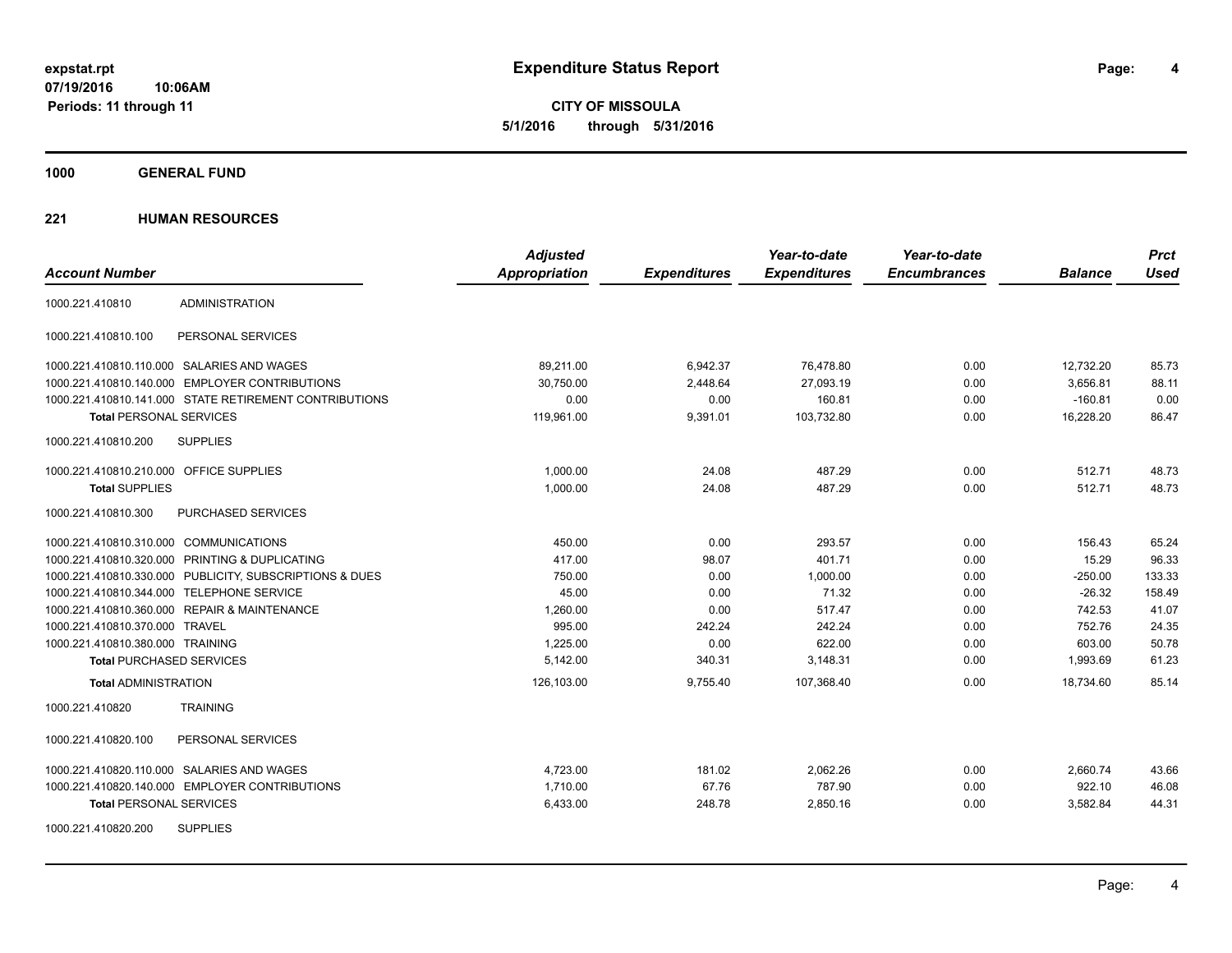**CITY OF MISSOULA 5/1/2016 through 5/31/2016**

### **1000 GENERAL FUND**

|                                                         | <b>Adjusted</b> |                     | Year-to-date        | Year-to-date        |                | <b>Prct</b> |
|---------------------------------------------------------|-----------------|---------------------|---------------------|---------------------|----------------|-------------|
| <b>Account Number</b>                                   | Appropriation   | <b>Expenditures</b> | <b>Expenditures</b> | <b>Encumbrances</b> | <b>Balance</b> | <b>Used</b> |
| 1000.221.410820.210.000 OFFICE SUPPLIES                 | 405.00          | 0.00                | 0.00                | 0.00                | 405.00         | 0.00        |
| <b>Total SUPPLIES</b>                                   | 405.00          | 0.00                | 0.00                | 0.00                | 405.00         | 0.00        |
| 1000.221.410820.300<br>PURCHASED SERVICES               |                 |                     |                     |                     |                |             |
| 1000.221.410820.320.000 PRINTING & DUPLICATING          | 500.00          | 0.00                | 55.00               | 0.00                | 445.00         | 11.00       |
| 1000.221.410820.330.000 PUBLICITY, SUBSCRIPTIONS & DUES | 26.00           | 91.00               | 91.00               | 0.00                | $-65.00$       | 350.00      |
| 1000.221.410820.344.000 TELEPHONE SERVICE               | 34.00           | 0.00                | 0.00                | 0.00                | 34.00          | 0.00        |
| 1000.221.410820.350.000 PROFESSIONAL SERVICES           | 2,000.00        | 0.00                | 955.00              | 0.00                | 1,045.00       | 47.75       |
| 1000.221.410820.360.000 REPAIR & MAINTENANCE            | 1,556.00        | 0.00                | 0.00                | 0.00                | 1,556.00       | 0.00        |
| 1000.221.410820.370.000 TRAVEL                          | 600.00          | 0.00                | 0.00                | 0.00                | 600.00         | 0.00        |
| 1000.221.410820.380.000 TRAINING                        | 1,250.00        | 199.00              | 278.60              | 0.00                | 971.40         | 22.29       |
| <b>Total PURCHASED SERVICES</b>                         | 5,966.00        | 290.00              | 1,379.60            | 0.00                | 4,586.40       | 23.12       |
| <b>Total TRAINING</b>                                   | 12,804.00       | 538.78              | 4,229.76            | 0.00                | 8,574.24       | 33.03       |
| <b>LABOR RELATIONS</b><br>1000.221.410840               |                 |                     |                     |                     |                |             |
| 1000.221.410840.100<br>PERSONAL SERVICES                |                 |                     |                     |                     |                |             |
| 1000.221.410840.110.000 SALARIES AND WAGES              | 42,990.00       | 3,103.16            | 35,355.99           | 0.00                | 7,634.01       | 82.24       |
| 1000.221.410840.140.000 EMPLOYER CONTRIBUTIONS          | 17,653.00       | 1,323.86            | 15,409.63           | 0.00                | 2,243.37       | 87.29       |
| <b>Total PERSONAL SERVICES</b>                          | 60,643.00       | 4,427.02            | 50.765.62           | 0.00                | 9,877.38       | 83.71       |
| 1000.221.410840.200<br><b>SUPPLIES</b>                  |                 |                     |                     |                     |                |             |
| 1000.221.410840.210.000 OFFICE SUPPLIES                 | 950.00          | 0.00                | 117.89              | 0.00                | 832.11         | 12.41       |
| <b>Total SUPPLIES</b>                                   | 950.00          | 0.00                | 117.89              | 0.00                | 832.11         | 12.41       |
| 1000.221.410840.300<br><b>PURCHASED SERVICES</b>        |                 |                     |                     |                     |                |             |
| 1000.221.410840.320.000 PRINTING & DUPLICATING          | 350.00          | 0.00                | 376.00              | 0.00                | $-26.00$       | 107.43      |
| 1000.221.410840.330.000 PUBLICITY, SUBSCRIPTIONS & DUES | 450.00          | 0.00                | 1,394.00            | 0.00                | $-944.00$      | 309.78      |
| 1000.221.410840.344.000 TELEPHONE SERVICE               | 24.00           | 0.00                | 0.00                | 0.00                | 24.00          | 0.00        |
| 1000.221.410840.360.000 REPAIR & MAINTENANCE            | 526.00          | 0.00                | 0.00                | 0.00                | 526.00         | 0.00        |
|                                                         |                 |                     |                     |                     |                |             |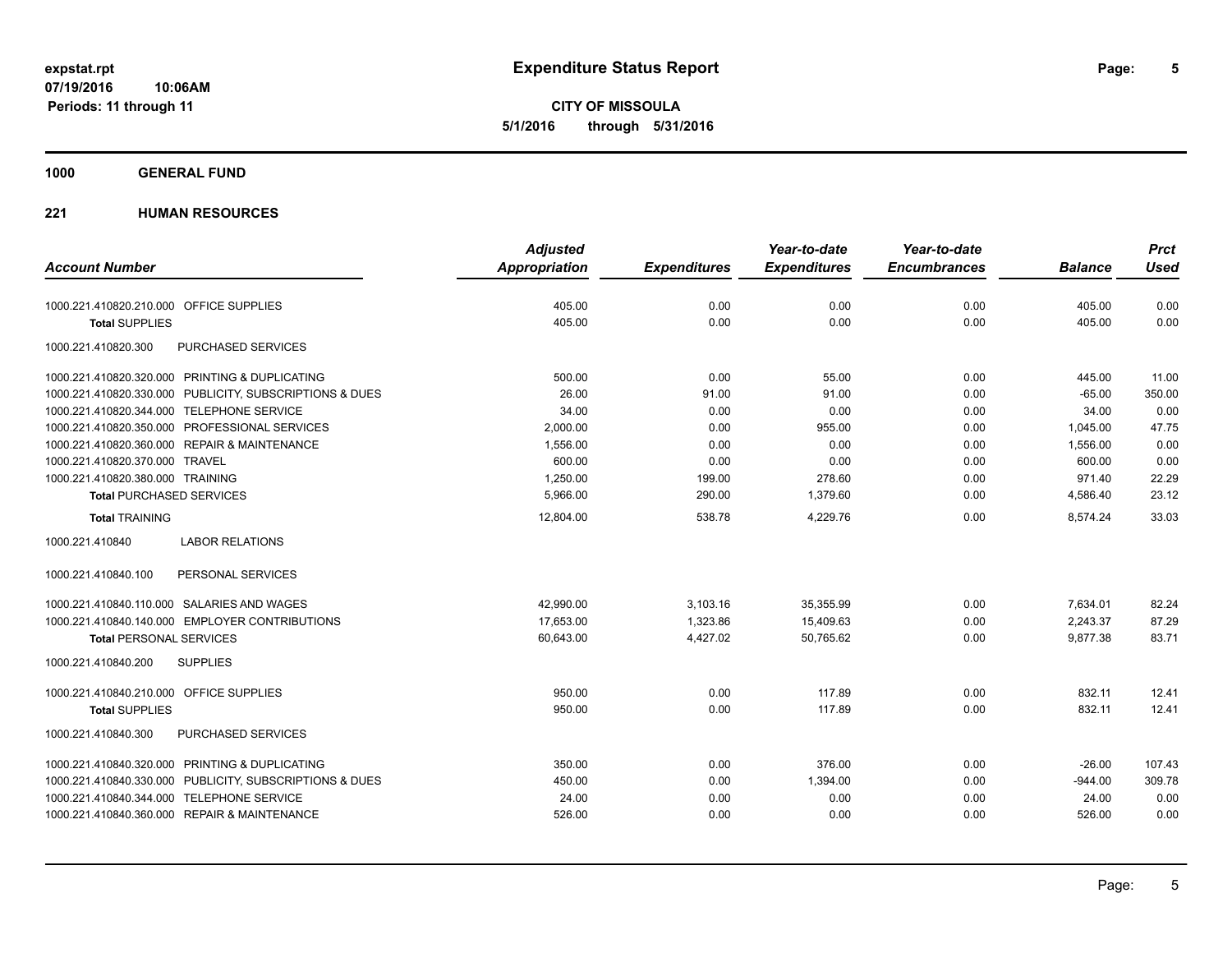**CITY OF MISSOULA 5/1/2016 through 5/31/2016**

### **1000 GENERAL FUND**

| <b>Account Number</b>                          | <b>Adjusted</b><br><b>Appropriation</b> | <b>Expenditures</b> | Year-to-date<br><b>Expenditures</b> | Year-to-date<br><b>Encumbrances</b> | <b>Balance</b> | <b>Prct</b><br><b>Used</b> |
|------------------------------------------------|-----------------------------------------|---------------------|-------------------------------------|-------------------------------------|----------------|----------------------------|
| 1000.221.410840.370.000 TRAVEL                 | 815.00                                  | 0.00                | 781.62                              | 0.00                                | 33.38          | 95.90                      |
| 1000.221.410840.380.000 TRAINING               | 300.00                                  | 0.00                | 275.00                              | 0.00                                | 25.00          | 91.67                      |
| <b>Total PURCHASED SERVICES</b>                | 2,465.00                                | 0.00                | 2,826.62                            | 0.00                                | $-361.62$      | 114.67                     |
| <b>Total LABOR RELATIONS</b>                   | 64,058.00                               | 4,427.02            | 53,710.13                           | 0.00                                | 10,347.87      | 83.85                      |
| <b>EEO COMPLIANCE</b><br>1000.221.410850       |                                         |                     |                                     |                                     |                |                            |
| 1000.221.410850.100<br>PERSONAL SERVICES       |                                         |                     |                                     |                                     |                |                            |
| 1000.221.410850.110.000 SALARIES AND WAGES     | 35,631.00                               | 3,062.59            | 34,073.25                           | 0.00                                | 1,557.75       | 95.63                      |
| 1000.221.410850.140.000 EMPLOYER CONTRIBUTIONS | 12,125.00                               | 1,086.30            | 12,019.65                           | 0.00                                | 105.35         | 99.13                      |
| <b>Total PERSONAL SERVICES</b>                 | 47,756.00                               | 4,148.89            | 46,092.90                           | 0.00                                | 1,663.10       | 96.52                      |
| 1000.221.410850.200<br><b>SUPPLIES</b>         |                                         |                     |                                     |                                     |                |                            |
| <b>Total SUPPLIES</b>                          | 0.00                                    | 0.00                | 0.00                                | 0.00                                | 0.00           | 0.00                       |
| 1000.221.410850.300<br>PURCHASED SERVICES      |                                         |                     |                                     |                                     |                |                            |
| 1000.221.410850.350.000 PROFESSIONAL SERVICES  | 9.000.00                                | 0.00                | 3,165.75                            | 0.00                                | 5,834.25       | 35.18                      |
| <b>Total PURCHASED SERVICES</b>                | 9,000.00                                | 0.00                | 3,165.75                            | 0.00                                | 5,834.25       | 35.18                      |
| 1000.221.410850.900<br><b>CAPITAL OUTLAY</b>   |                                         |                     |                                     |                                     |                |                            |
| <b>Total CAPITAL OUTLAY</b>                    | 0.00                                    | 0.00                | 0.00                                | 0.00                                | 0.00           | 0.00                       |
| <b>Total EEO COMPLIANCE</b>                    | 56,756.00                               | 4,148.89            | 49,258.65                           | 0.00                                | 7,497.35       | 86.79                      |
| 1000.221.410860<br><b>EMPLOYEE BENEFITS</b>    |                                         |                     |                                     |                                     |                |                            |
| 1000.221.410860.100<br>PERSONAL SERVICES       |                                         |                     |                                     |                                     |                |                            |
| 1000.221.410860.110.000 SALARIES AND WAGES     | 23,350.00                               | 2,591.80            | 28,710.69                           | 0.00                                | $-5,360.69$    | 122.96                     |
| 1000.221.410860.140.000 EMPLOYER CONTRIBUTIONS | 7,679.00                                | 909.96              | 9,969.82                            | 0.00                                | $-2,290.82$    | 129.83                     |
| <b>Total PERSONAL SERVICES</b>                 | 31,029.00                               | 3,501.76            | 38,680.51                           | 0.00                                | $-7,651.51$    | 124.66                     |
| <b>SUPPLIES</b><br>1000.221.410860.200         |                                         |                     |                                     |                                     |                |                            |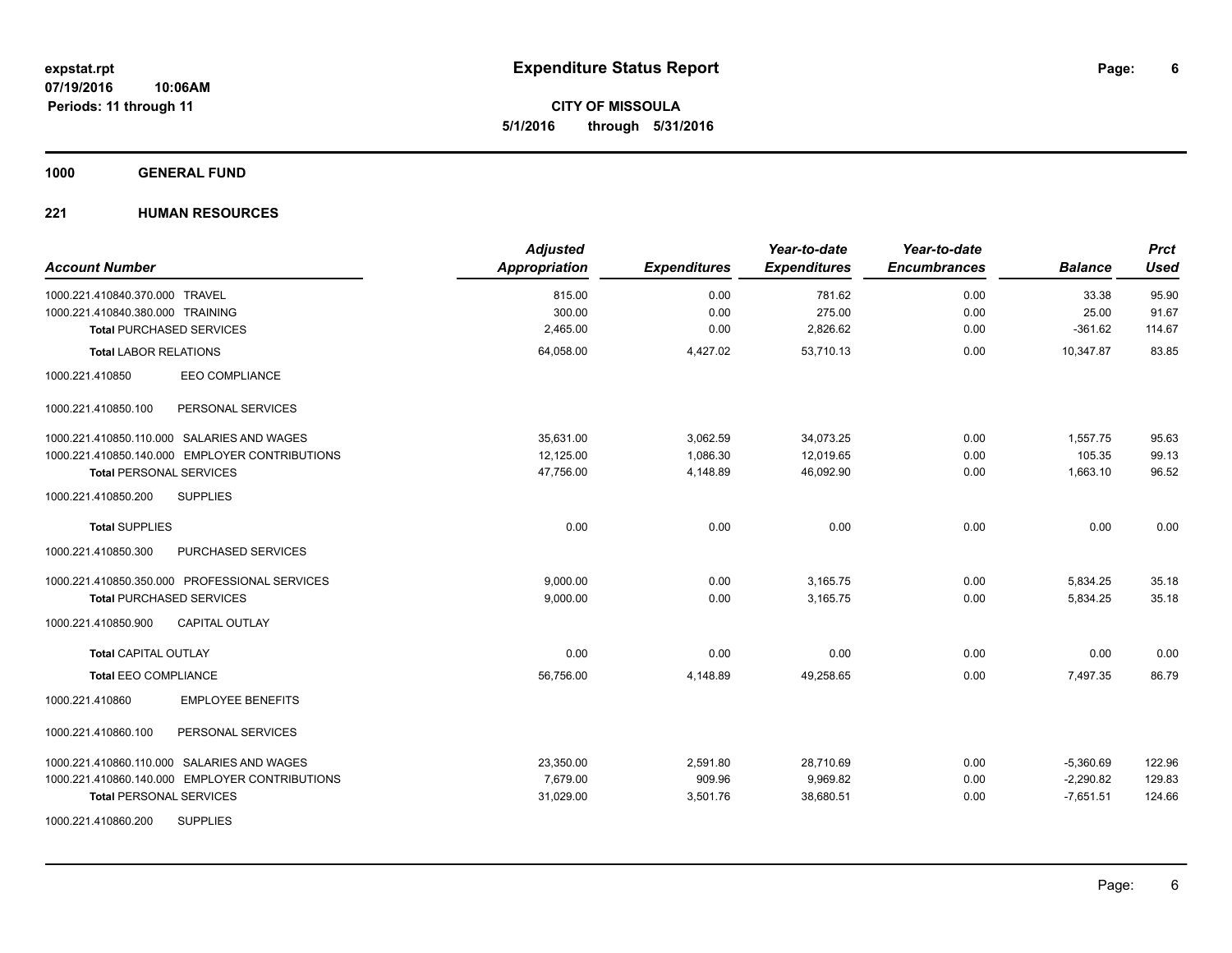**CITY OF MISSOULA 5/1/2016 through 5/31/2016**

### **1000 GENERAL FUND**

|                                                              | <b>Adjusted</b> |                     | Year-to-date        | Year-to-date        |                | <b>Prct</b> |
|--------------------------------------------------------------|-----------------|---------------------|---------------------|---------------------|----------------|-------------|
| <b>Account Number</b>                                        | Appropriation   | <b>Expenditures</b> | <b>Expenditures</b> | <b>Encumbrances</b> | <b>Balance</b> | <b>Used</b> |
| <b>OFFICE SUPPLIES</b><br>1000.221.410860.210.000            | 760.00          | 0.00                | 12.59               | 0.00                | 747.41         | 1.66        |
| <b>Total SUPPLIES</b>                                        | 760.00          | 0.00                | 12.59               | 0.00                | 747.41         | 1.66        |
| PURCHASED SERVICES<br>1000.221.410860.300                    |                 |                     |                     |                     |                |             |
| <b>PRINTING &amp; DUPLICATING</b><br>1000.221.410860.320.000 | 365.00          | 0.00                | 312.23              | 0.00                | 52.77          | 85.54       |
| 1000.221.410860.330.000 PUBLICITY, SUBSCRIPTIONS & DUES      | 865.00          | 0.00                | 389.69              | 0.00                | 475.31         | 45.05       |
| <b>TELEPHONE SERVICE</b><br>1000.221.410860.344.000          | 87.00           | 0.00                | 0.00                | 0.00                | 87.00          | 0.00        |
| 1000.221.410860.360.000 REPAIR & MAINTENANCE                 | 650.00          | 0.00                | 0.00                | 0.00                | 650.00         | 0.00        |
| 1000.221.410860.370.000<br><b>TRAVEL</b>                     | 678.00          | 0.00                | 0.00                | 0.00                | 678.00         | 0.00        |
| 1000.221.410860.380.000 TRAINING                             | 275.00          | 0.00                | 0.00                | 0.00                | 275.00         | 0.00        |
| 1000.221.410860.390.000 OTHER PURCHASED SERVICES             | 17,490.00       | 119.55              | 16,653.56           | 0.00                | 836.44         | 95.22       |
| <b>Total PURCHASED SERVICES</b>                              | 20,410.00       | 119.55              | 17,355.48           | 0.00                | 3,054.52       | 85.03       |
| <b>Total EMPLOYEE BENEFITS</b>                               | 52,199.00       | 3,621.31            | 56,048.58           | 0.00                | $-3,849.58$    | 107.37      |
| <b>Total HUMAN RESOURCES</b>                                 | 311,920.00      | 22,491.40           | 270,615.52          | 0.00                | 41.304.48      | 86.76       |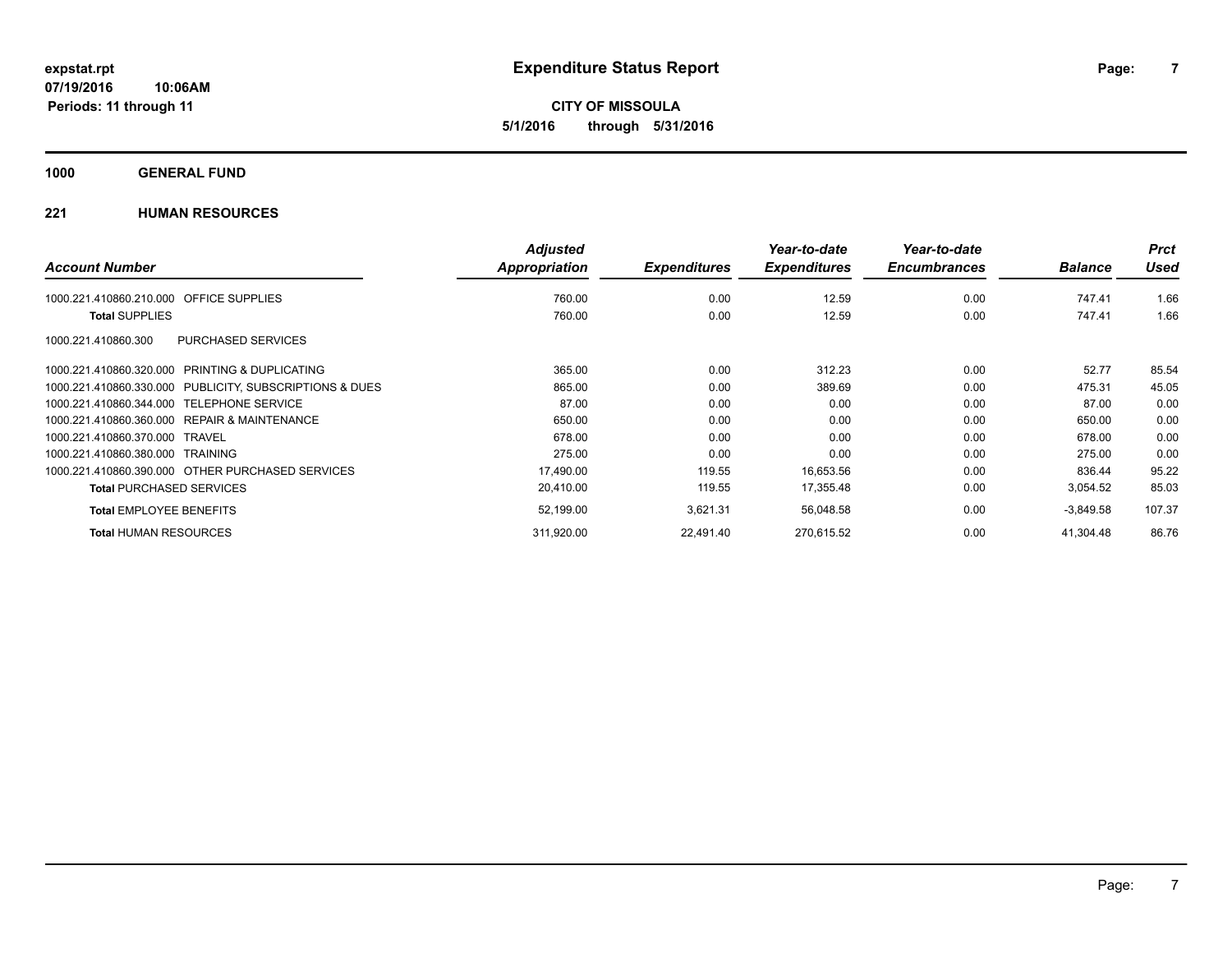**CITY OF MISSOULA 5/1/2016 through 5/31/2016**

**1000 GENERAL FUND**

| <b>Account Number</b>                                                     |                                                                                             | <b>Adjusted</b><br>Appropriation | <b>Expenditures</b> | Year-to-date<br><b>Expenditures</b> | Year-to-date<br><b>Encumbrances</b> | <b>Balance</b>       | <b>Prct</b><br><b>Used</b> |
|---------------------------------------------------------------------------|---------------------------------------------------------------------------------------------|----------------------------------|---------------------|-------------------------------------|-------------------------------------|----------------------|----------------------------|
| 1000.223.410101                                                           | <b>NC-GRANT CREEK</b>                                                                       |                                  |                     |                                     |                                     |                      |                            |
| 1000.223.410101.300                                                       | PURCHASED SERVICES                                                                          |                                  |                     |                                     |                                     |                      |                            |
|                                                                           | 1000.223.410101.310.000 GRANT CREEK NC/COMMUNICATIONS<br><b>Total PURCHASED SERVICES</b>    | 324.00<br>324.00                 | 0.00<br>0.00        | 0.00<br>0.00                        | 0.00<br>0.00                        | 324.00<br>324.00     | 0.00<br>0.00               |
| 1000.223.410101.700                                                       | <b>GRANTS &amp; CONTRIBUTIONS</b>                                                           |                                  |                     |                                     |                                     |                      |                            |
|                                                                           | 1000.223.410101.700.000 GRANTS & CONTRIBUTIONS<br><b>Total GRANTS &amp; CONTRIBUTIONS</b>   | 800.00<br>800.00                 | 0.00<br>0.00        | 537.88<br>537.88                    | 0.00<br>0.00                        | 262.12<br>262.12     | 67.24<br>67.24             |
| <b>Total NC-GRANT CREEK</b>                                               |                                                                                             | 1,124.00                         | 0.00                | 537.88                              | 0.00                                | 586.12               | 47.85                      |
| 1000.223.410102                                                           | NC-UPPER RATTLESNAKE                                                                        |                                  |                     |                                     |                                     |                      |                            |
| 1000.223.410102.300                                                       | PURCHASED SERVICES                                                                          |                                  |                     |                                     |                                     |                      |                            |
|                                                                           | 1000.223.410102.310.000 UPPER RATTLESNAKE/COMMUNICATIONS<br><b>Total PURCHASED SERVICES</b> | 742.00<br>742.00                 | 0.00<br>0.00        | 654.45<br>654.45                    | 0.00<br>0.00                        | 87.55<br>87.55       | 88.20<br>88.20             |
| 1000.223.410102.700                                                       | <b>GRANTS &amp; CONTRIBUTIONS</b>                                                           |                                  |                     |                                     |                                     |                      |                            |
|                                                                           | 1000.223.410102.700.000 GRANTS & CONTRIBUTIONS<br><b>Total GRANTS &amp; CONTRIBUTIONS</b>   | 800.00<br>800.00                 | 0.00<br>0.00        | 59.00<br>59.00                      | 0.00<br>0.00                        | 741.00<br>741.00     | 7.38<br>7.38               |
|                                                                           | Total NC-UPPER RATTLESNAKE                                                                  | 1,542.00                         | 0.00                | 713.45                              | 0.00                                | 828.55               | 46.27                      |
| 1000.223.410103                                                           | <b>NC-LOWER RATTLESNAKE</b>                                                                 |                                  |                     |                                     |                                     |                      |                            |
| 1000.223.410103.300                                                       | PURCHASED SERVICES                                                                          |                                  |                     |                                     |                                     |                      |                            |
| 1000.223.410103.310.000 COMMUNICATIONS<br><b>Total PURCHASED SERVICES</b> |                                                                                             | 407.00<br>407.00                 | 0.00<br>0.00        | 420.80<br>420.80                    | 0.00<br>0.00                        | $-13.80$<br>$-13.80$ | 103.39<br>103.39           |
| 1000.223.410103.700                                                       | <b>GRANTS &amp; CONTRIBUTIONS</b>                                                           |                                  |                     |                                     |                                     |                      |                            |
|                                                                           | 1000.223.410103.700.000 GRANTS & CONTRIBUTIONS                                              | 800.00                           | 0.00                | 59.00                               | 0.00                                | 741.00               | 7.38                       |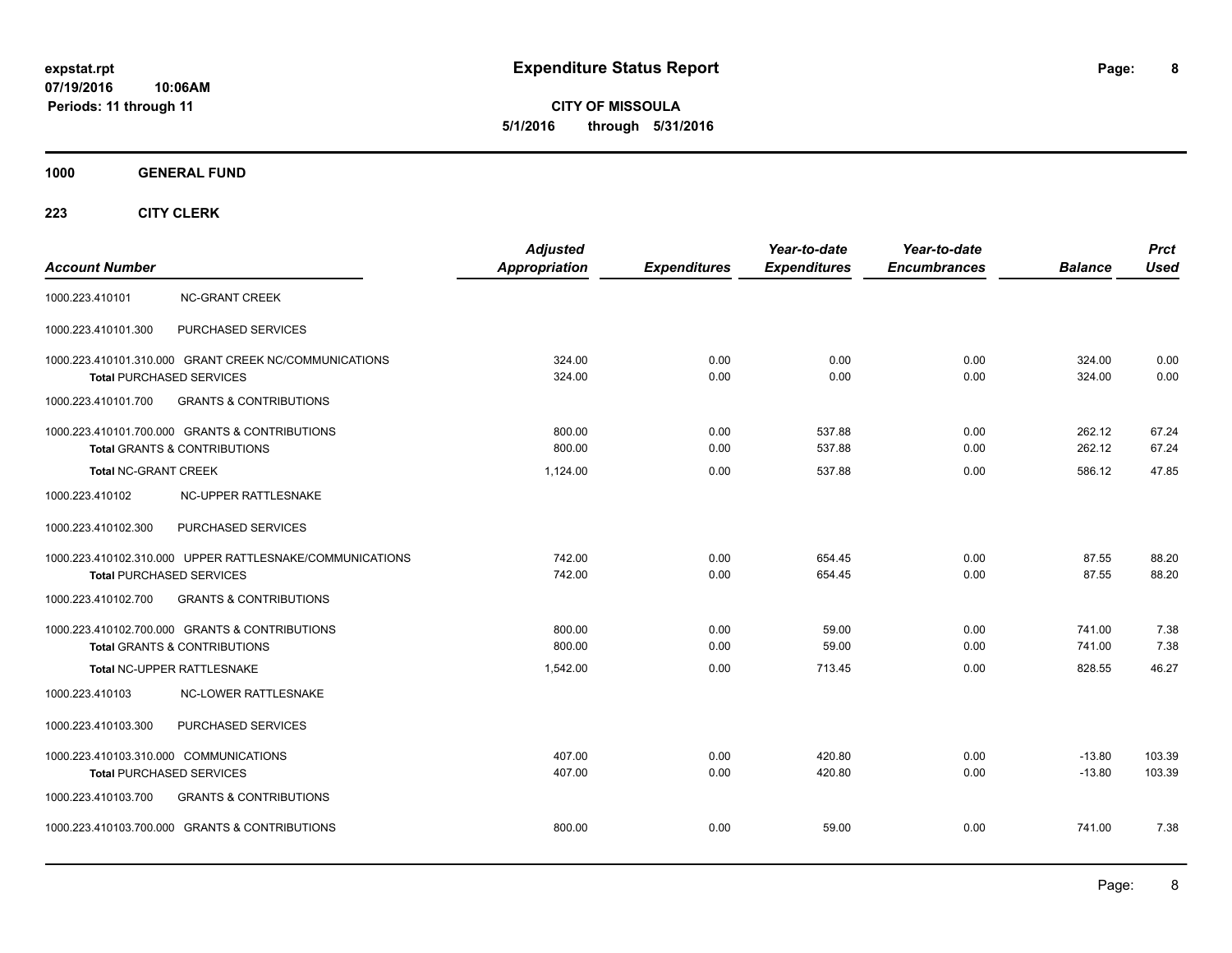**CITY OF MISSOULA 5/1/2016 through 5/31/2016**

**1000 GENERAL FUND**

| <b>Account Number</b>                  |                                                | <b>Adjusted</b><br>Appropriation | <b>Expenditures</b> | Year-to-date<br><b>Expenditures</b> | Year-to-date<br><b>Encumbrances</b> | <b>Balance</b> | <b>Prct</b><br><b>Used</b> |
|----------------------------------------|------------------------------------------------|----------------------------------|---------------------|-------------------------------------|-------------------------------------|----------------|----------------------------|
|                                        | <b>Total GRANTS &amp; CONTRIBUTIONS</b>        | 800.00                           | 0.00                | 59.00                               | 0.00                                | 741.00         | 7.38                       |
|                                        | Total NC-LOWER RATTLESNAKE                     | 1,207.00                         | 0.00                | 479.80                              | 0.00                                | 727.20         | 39.75                      |
| 1000.223.410104                        | NC-NORTHSIDE                                   |                                  |                     |                                     |                                     |                |                            |
| 1000.223.410104.300                    | PURCHASED SERVICES                             |                                  |                     |                                     |                                     |                |                            |
| 1000.223.410104.310.000 COMMUNICATIONS |                                                | 618.00                           | 0.00                | 0.00                                | 0.00                                | 618.00         | 0.00                       |
| <b>Total PURCHASED SERVICES</b>        |                                                | 618.00                           | 0.00                | 0.00                                | 0.00                                | 618.00         | 0.00                       |
| 1000.223.410104.700                    | <b>GRANTS &amp; CONTRIBUTIONS</b>              |                                  |                     |                                     |                                     |                |                            |
|                                        | 1000.223.410104.700.000 GRANTS & CONTRIBUTIONS | 800.00                           | 0.00                | 100.85                              | 0.00                                | 699.15         | 12.61                      |
|                                        | <b>Total GRANTS &amp; CONTRIBUTIONS</b>        | 800.00                           | 0.00                | 100.85                              | 0.00                                | 699.15         | 12.61                      |
| Total NC-NORTHSIDE                     |                                                | 1,418.00                         | 0.00                | 100.85                              | 0.00                                | 1,317.15       | 7.11                       |
| 1000.223.410105                        | <b>NC-WESTSIDE</b>                             |                                  |                     |                                     |                                     |                |                            |
| 1000.223.410105.300                    | PURCHASED SERVICES                             |                                  |                     |                                     |                                     |                |                            |
| 1000.223.410105.310.000 COMMUNICATIONS |                                                | 1,166.00                         | 0.00                | 0.00                                | 0.00                                | 1,166.00       | 0.00                       |
| <b>Total PURCHASED SERVICES</b>        |                                                | 1,166.00                         | 0.00                | 0.00                                | 0.00                                | 1,166.00       | 0.00                       |
| 1000.223.410105.700                    | <b>GRANTS &amp; CONTRIBUTIONS</b>              |                                  |                     |                                     |                                     |                |                            |
|                                        | 1000.223.410105.700.000 GRANTS & CONTRIBUTIONS | 800.00                           | 0.00                | 70.28                               | 0.00                                | 729.72         | 8.79                       |
|                                        | <b>Total GRANTS &amp; CONTRIBUTIONS</b>        | 800.00                           | 0.00                | 70.28                               | 0.00                                | 729.72         | 8.79                       |
| <b>Total NC-WESTSIDE</b>               |                                                | 1,966.00                         | 0.00                | 70.28                               | 0.00                                | 1.895.72       | 3.57                       |
| 1000.223.410106                        | NC-HEART OF MISSOULA                           |                                  |                     |                                     |                                     |                |                            |
| 1000.223.410106.300                    | PURCHASED SERVICES                             |                                  |                     |                                     |                                     |                |                            |
| 1000.223.410106.310.000 COMMUNICATIONS |                                                | 628.00                           | 0.00                | 0.00                                | 0.00                                | 628.00         | 0.00                       |
| <b>Total PURCHASED SERVICES</b>        |                                                | 628.00                           | 0.00                | 0.00                                | 0.00                                | 628.00         | 0.00                       |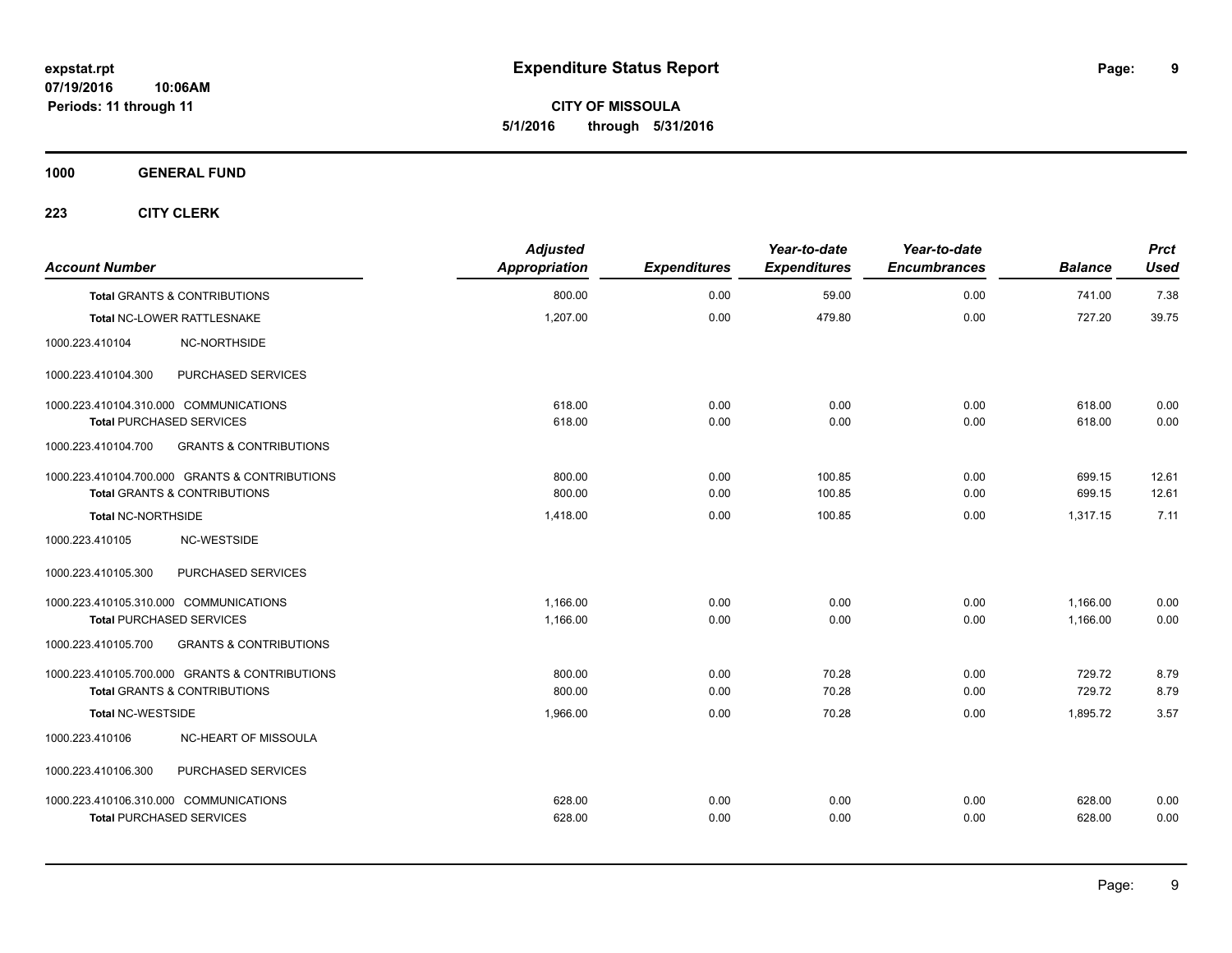**CITY OF MISSOULA 5/1/2016 through 5/31/2016**

**1000 GENERAL FUND**

**223 CITY CLERK**

| <b>Account Number</b>                                                                     | <b>Adjusted</b><br><b>Appropriation</b> | <b>Expenditures</b> | Year-to-date<br><b>Expenditures</b> | Year-to-date<br><b>Encumbrances</b> | <b>Balance</b>   | <b>Prct</b><br><b>Used</b> |
|-------------------------------------------------------------------------------------------|-----------------------------------------|---------------------|-------------------------------------|-------------------------------------|------------------|----------------------------|
| <b>GRANTS &amp; CONTRIBUTIONS</b><br>1000.223.410106.700                                  |                                         |                     |                                     |                                     |                  |                            |
| 1000.223.410106.700.000 GRANTS & CONTRIBUTIONS<br>Total GRANTS & CONTRIBUTIONS            | 800.00<br>800.00                        | 0.00<br>0.00        | 59.00<br>59.00                      | 0.00<br>0.00                        | 741.00<br>741.00 | 7.38<br>7.38               |
| <b>Total NC-HEART OF MISSOULA</b>                                                         | 1.428.00                                | 0.00                | 59.00                               | 0.00                                | 1.369.00         | 4.13                       |
| 1000.223.410107<br><b>NC-UNIVERSITY DISTRICT</b>                                          |                                         |                     |                                     |                                     |                  |                            |
| PURCHASED SERVICES<br>1000.223.410107.300                                                 |                                         |                     |                                     |                                     |                  |                            |
| 1000.223.410107.310.000 COMMUNICATIONS<br><b>Total PURCHASED SERVICES</b>                 | 1,658.00<br>1,658.00                    | 814.30<br>814.30    | 1,658.00<br>1,658.00                | 0.00<br>0.00                        | 0.00<br>0.00     | 100.00<br>100.00           |
| <b>GRANTS &amp; CONTRIBUTIONS</b><br>1000.223.410107.700                                  |                                         |                     |                                     |                                     |                  |                            |
| 1000.223.410107.700.000 GRANTS & CONTRIBUTIONS<br><b>Total GRANTS &amp; CONTRIBUTIONS</b> | 800.00<br>800.00                        | 238.15<br>238.15    | 785.99<br>785.99                    | 0.00<br>0.00                        | 14.01<br>14.01   | 98.25<br>98.25             |
| Total NC-UNIVERSITY DISTRICT                                                              | 2,458.00                                | 1,052.45            | 2,443.99                            | 0.00                                | 14.01            | 99.43                      |
| 1000.223.410108<br>NC-RIVERFRONT                                                          |                                         |                     |                                     |                                     |                  |                            |
| 1000.223.410108.300<br>PURCHASED SERVICES                                                 |                                         |                     |                                     |                                     |                  |                            |
| 1000.223.410108.310.000 COMMUNICATIONS<br><b>Total PURCHASED SERVICES</b>                 | 578.00<br>578.00                        | 0.00<br>0.00        | 578.00<br>578.00                    | 0.00<br>0.00                        | 0.00<br>0.00     | 100.00<br>100.00           |
| <b>GRANTS &amp; CONTRIBUTIONS</b><br>1000.223.410108.700                                  |                                         |                     |                                     |                                     |                  |                            |
| 1000.223.410108.700.000 GRANTS & CONTRIBUTIONS<br><b>Total GRANTS &amp; CONTRIBUTIONS</b> | 800.00<br>800.00                        | 6.90<br>6.90        | 702.54<br>702.54                    | 0.00<br>0.00                        | 97.46<br>97.46   | 87.82<br>87.82             |
| <b>Total NC-RIVERFRONT</b>                                                                | 1,378.00                                | 6.90                | 1,280.54                            | 0.00                                | 97.46            | 92.93                      |
| NC-EMMA DICKENSON & ORCHARD HOMES<br>1000.223.410109                                      |                                         |                     |                                     |                                     |                  |                            |

1000.223.410109.300 PURCHASED SERVICES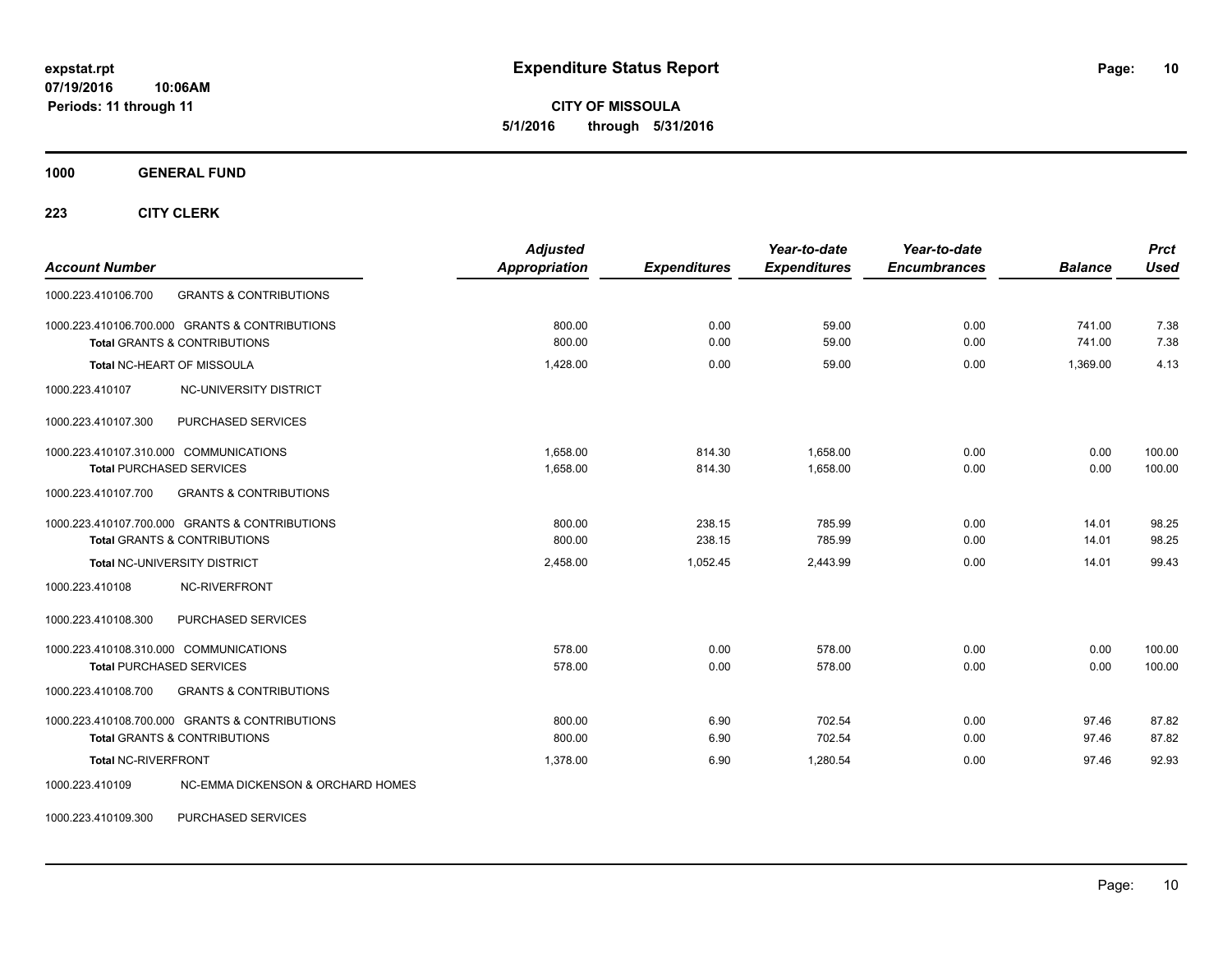**CITY OF MISSOULA 5/1/2016 through 5/31/2016**

**1000 GENERAL FUND**

| <b>Account Number</b>     |                                                    | <b>Adjusted</b><br>Appropriation | <b>Expenditures</b> | Year-to-date<br><b>Expenditures</b> | Year-to-date<br><b>Encumbrances</b> | <b>Balance</b> | <b>Prct</b><br><b>Used</b> |
|---------------------------|----------------------------------------------------|----------------------------------|---------------------|-------------------------------------|-------------------------------------|----------------|----------------------------|
|                           | 1000.223.410109.310.000 COMMUNICATIONS             | 713.00                           | 0.00                | 713.00                              | 0.00                                | 0.00           | 100.00                     |
|                           | <b>Total PURCHASED SERVICES</b>                    | 713.00                           | 0.00                | 713.00                              | 0.00                                | 0.00           | 100.00                     |
| 1000.223.410109.700       | <b>GRANTS &amp; CONTRIBUTIONS</b>                  |                                  |                     |                                     |                                     |                |                            |
|                           | 1000.223.410109.700.000 GRANTS & CONTRIBUTIONS     | 800.00                           | 0.00                | 864.30                              | 0.00                                | $-64.30$       | 108.04                     |
|                           | <b>Total GRANTS &amp; CONTRIBUTIONS</b>            | 800.00                           | 0.00                | 864.30                              | 0.00                                | $-64.30$       | 108.04                     |
|                           | <b>Total NC-EMMA DICKENSON &amp; ORCHARD HOMES</b> | 1,513.00                         | 0.00                | 1.577.30                            | 0.00                                | $-64.30$       | 104.25                     |
| 1000.223.410110           | <b>NC-FRANKLIN TO FORT</b>                         |                                  |                     |                                     |                                     |                |                            |
| 1000.223.410110.300       | PURCHASED SERVICES                                 |                                  |                     |                                     |                                     |                |                            |
|                           | 1000.223.410110.310.000 COMMUNICATIONS             | 1,710.00                         | 0.00                | 1,710.00                            | 0.00                                | 0.00           | 100.00                     |
|                           | <b>Total PURCHASED SERVICES</b>                    | 1,710.00                         | 0.00                | 1,710.00                            | 0.00                                | 0.00           | 100.00                     |
| 1000.223.410110.700       | <b>GRANTS &amp; CONTRIBUTIONS</b>                  |                                  |                     |                                     |                                     |                |                            |
|                           | 1000.223.410110.700.000 GRANTS & CONTRIBUTIONS     | 800.00                           | 0.00                | 335.15                              | 0.00                                | 464.85         | 41.89                      |
|                           | <b>Total GRANTS &amp; CONTRIBUTIONS</b>            | 800.00                           | 0.00                | 335.15                              | 0.00                                | 464.85         | 41.89                      |
|                           | <b>Total NC-FRANKLIN TO FORT</b>                   | 2,510.00                         | 0.00                | 2,045.15                            | 0.00                                | 464.85         | 81.48                      |
| 1000.223.410111           | <b>NC-ROSE PARK</b>                                |                                  |                     |                                     |                                     |                |                            |
| 1000.223.410111.300       | PURCHASED SERVICES                                 |                                  |                     |                                     |                                     |                |                            |
|                           | 1000.223.410111.310.000 COMMUNICATIONS             | 1.066.00                         | 0.00                | 899.65                              | 0.00                                | 166.35         | 84.39                      |
|                           | <b>Total PURCHASED SERVICES</b>                    | 1,066.00                         | 0.00                | 899.65                              | 0.00                                | 166.35         | 84.39                      |
| 1000.223.410111.700       | <b>GRANTS &amp; CONTRIBUTIONS</b>                  |                                  |                     |                                     |                                     |                |                            |
|                           | 1000.223.410111.700.000 GRANTS & CONTRIBUTIONS     | 800.00                           | 0.00                | 127.75                              | 0.00                                | 672.25         | 15.97                      |
|                           | <b>Total GRANTS &amp; CONTRIBUTIONS</b>            | 800.00                           | 0.00                | 127.75                              | 0.00                                | 672.25         | 15.97                      |
| <b>Total NC-ROSE PARK</b> |                                                    | 1,866.00                         | 0.00                | 1.027.40                            | 0.00                                | 838.60         | 55.06                      |
| 1000.223.410112           | NC-FARVIEWS & PATTEE CANYON                        |                                  |                     |                                     |                                     |                |                            |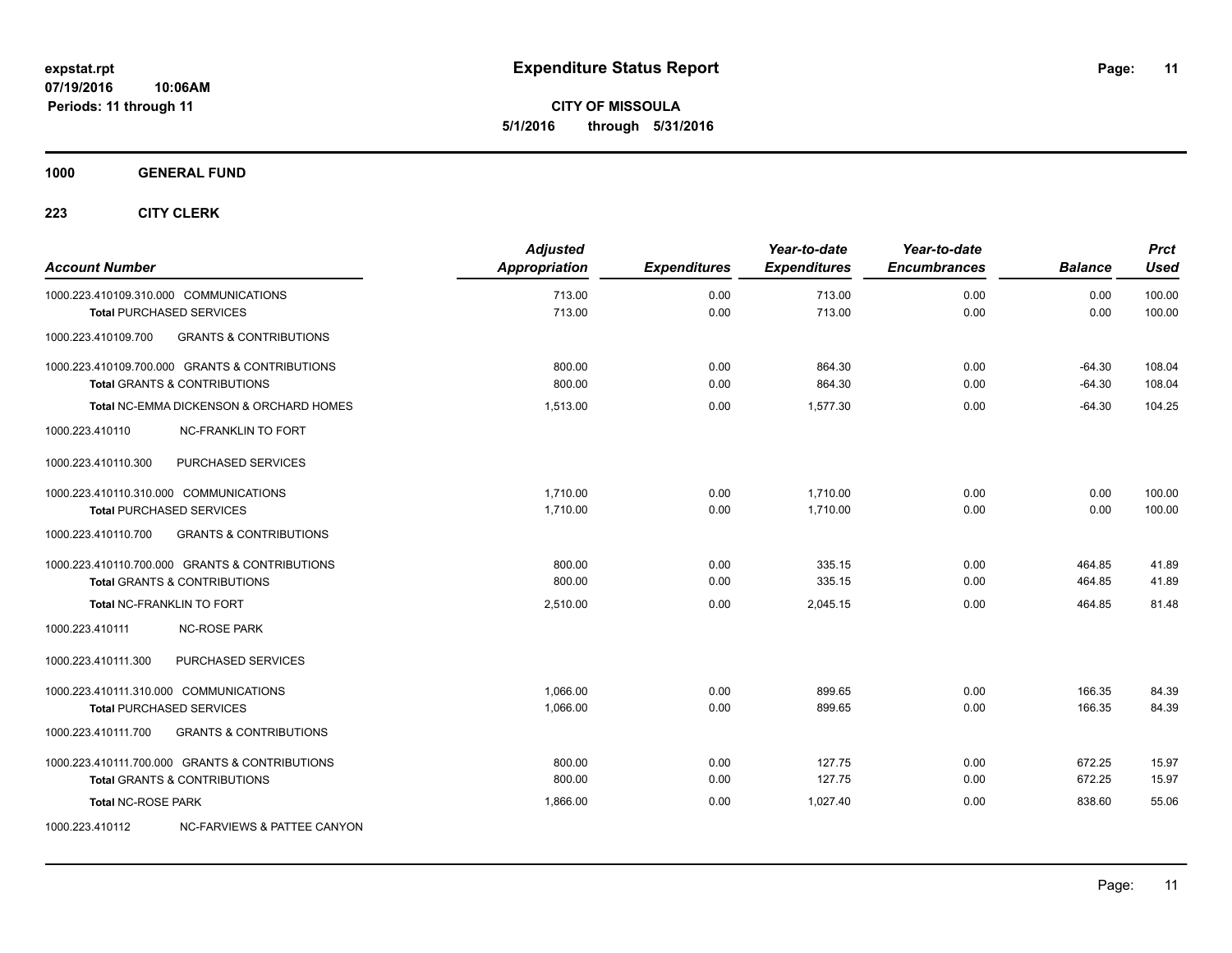**CITY OF MISSOULA 5/1/2016 through 5/31/2016**

### **1000 GENERAL FUND**

|                                                          | <b>Adjusted</b> |                     | Year-to-date        | Year-to-date        |                | <b>Prct</b> |
|----------------------------------------------------------|-----------------|---------------------|---------------------|---------------------|----------------|-------------|
| <b>Account Number</b>                                    | Appropriation   | <b>Expenditures</b> | <b>Expenditures</b> | <b>Encumbrances</b> | <b>Balance</b> | <b>Used</b> |
| PURCHASED SERVICES<br>1000.223.410112.300                |                 |                     |                     |                     |                |             |
| 1000.223.410112.310.000 COMMUNICATIONS                   | 705.00          | 627.06              | 627.06              | 0.00                | 77.94          | 88.94       |
| <b>Total PURCHASED SERVICES</b>                          | 705.00          | 627.06              | 627.06              | 0.00                | 77.94          | 88.94       |
| 1000.223.410112.700<br><b>GRANTS &amp; CONTRIBUTIONS</b> |                 |                     |                     |                     |                |             |
| 1000.223.410112.700.000 GRANTS & CONTRIBUTIONS           | 800.00          | 0.00                | 26.46               | 0.00                | 773.54         | 3.31        |
| <b>Total GRANTS &amp; CONTRIBUTIONS</b>                  | 800.00          | 0.00                | 26.46               | 0.00                | 773.54         | 3.31        |
| Total NC-FARVIEWS & PATTEE CANYON                        | 1,505.00        | 627.06              | 653.52              | 0.00                | 851.48         | 43.42       |
| 1000.223.410113<br><b>NC-SOUTHGATE &amp; TRIANGLE</b>    |                 |                     |                     |                     |                |             |
| 1000.223.410113.300<br>PURCHASED SERVICES                |                 |                     |                     |                     |                |             |
| 1000.223.410113.310.000 COMMUNICATIONS                   | 616.00          | 0.00                | 616.00              | 0.00                | 0.00           | 100.00      |
| <b>Total PURCHASED SERVICES</b>                          | 616.00          | 0.00                | 616.00              | 0.00                | 0.00           | 100.00      |
| 1000.223.410113.700<br><b>GRANTS &amp; CONTRIBUTIONS</b> |                 |                     |                     |                     |                |             |
| 1000.223.410113.700.000 GRANTS & CONTRIBUTIONS           | 800.00          | 0.00                | 800.00              | 0.00                | 0.00           | 100.00      |
| <b>Total GRANTS &amp; CONTRIBUTIONS</b>                  | 800.00          | 0.00                | 800.00              | 0.00                | 0.00           | 100.00      |
| Total NC-SOUTHGATE & TRIANGLE                            | 1.416.00        | 0.00                | 1.416.00            | 0.00                | 0.00           | 100.00      |
| 1000.223.410114<br><b>NC-LEWIS &amp; CLARK</b>           |                 |                     |                     |                     |                |             |
| PURCHASED SERVICES<br>1000.223.410114.300                |                 |                     |                     |                     |                |             |
| 1000.223.410114.310.000 COMMUNICATIONS                   | 660.00          | 0.00                | 402.73              | 0.00                | 257.27         | 61.02       |
| <b>Total PURCHASED SERVICES</b>                          | 660.00          | 0.00                | 402.73              | 0.00                | 257.27         | 61.02       |
| <b>GRANTS &amp; CONTRIBUTIONS</b><br>1000.223.410114.700 |                 |                     |                     |                     |                |             |
| 1000.223.410114.700.000 GRANTS & CONTRIBUTIONS           | 800.00          | 0.00                | 449.09              | 0.00                | 350.91         | 56.14       |
| <b>Total GRANTS &amp; CONTRIBUTIONS</b>                  | 800.00          | 0.00                | 449.09              | 0.00                | 350.91         | 56.14       |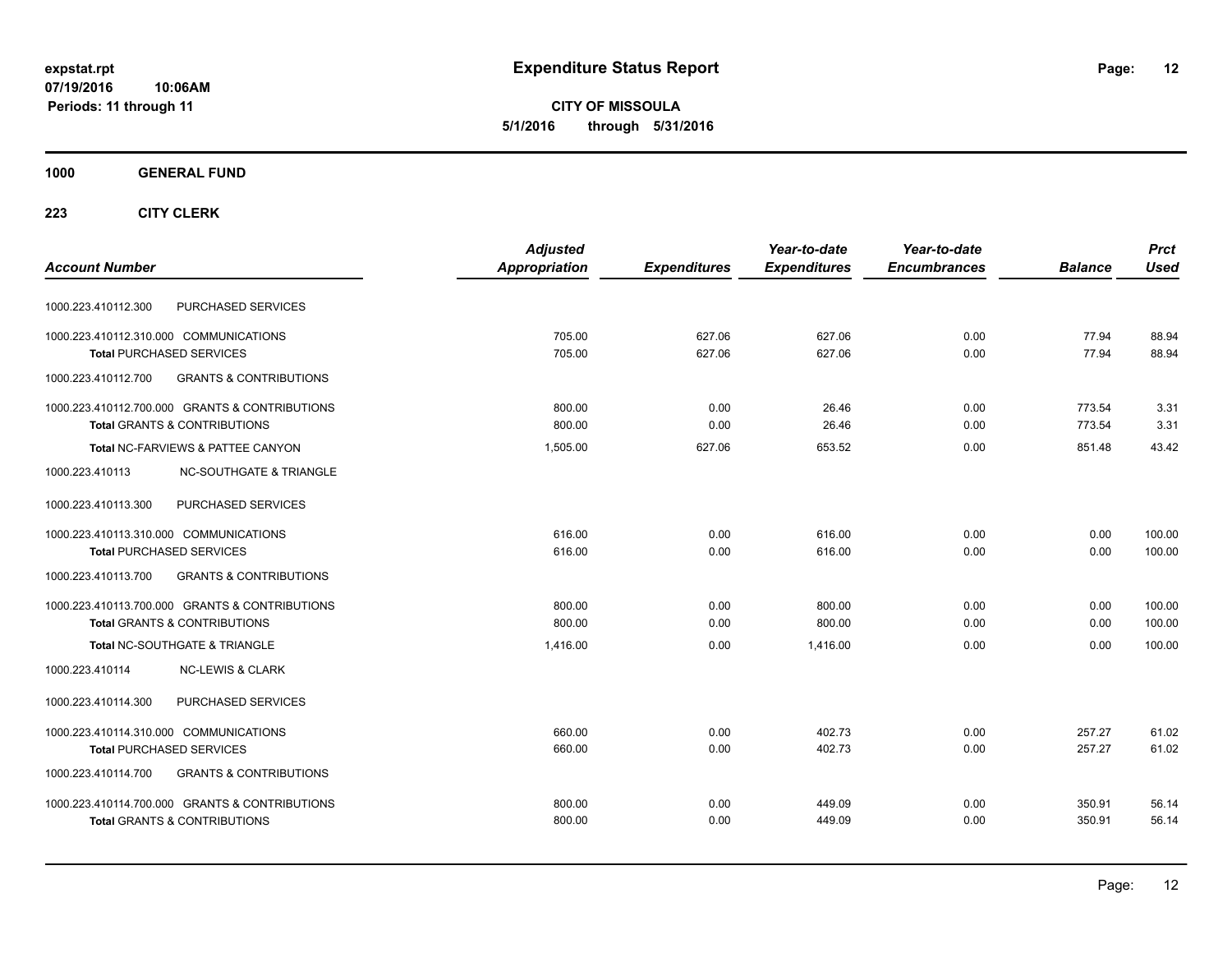**CITY OF MISSOULA 5/1/2016 through 5/31/2016**

**1000 GENERAL FUND**

| <b>Account Number</b>  |                                                | <b>Adjusted</b><br><b>Appropriation</b> | <b>Expenditures</b> | Year-to-date<br><b>Expenditures</b> | Year-to-date<br><b>Encumbrances</b> | <b>Balance</b> | <b>Prct</b><br><b>Used</b> |
|------------------------|------------------------------------------------|-----------------------------------------|---------------------|-------------------------------------|-------------------------------------|----------------|----------------------------|
| Total NC-LEWIS & CLARK |                                                | 1,460.00                                | 0.00                | 851.82                              | 0.00                                | 608.18         | 58.34                      |
| 1000.223.410115        | NC-S 39TH                                      |                                         |                     |                                     |                                     |                |                            |
| 1000.223.410115.300    | PURCHASED SERVICES                             |                                         |                     |                                     |                                     |                |                            |
|                        | 1000.223.410115.310.000 COMMUNICATIONS         | 541.00                                  | 0.00                | 358.96                              | 0.00                                | 182.04         | 66.35                      |
|                        | <b>Total PURCHASED SERVICES</b>                | 541.00                                  | 0.00                | 358.96                              | 0.00                                | 182.04         | 66.35                      |
| 1000.223.410115.700    | <b>GRANTS &amp; CONTRIBUTIONS</b>              |                                         |                     |                                     |                                     |                |                            |
|                        | 1000.223.410115.700.000 GRANTS & CONTRIBUTIONS | 800.00                                  | 0.00                | 85.90                               | 0.00                                | 714.10         | 10.74                      |
|                        | <b>Total GRANTS &amp; CONTRIBUTIONS</b>        | 800.00                                  | 0.00                | 85.90                               | 0.00                                | 714.10         | 10.74                      |
| Total NC-S 39TH        |                                                | 1,341.00                                | 0.00                | 444.86                              | 0.00                                | 896.14         | 33.17                      |
| 1000.223.410116        | NC-MOOSE CAN GULLY                             |                                         |                     |                                     |                                     |                |                            |
| 1000.223.410116.300    | PURCHASED SERVICES                             |                                         |                     |                                     |                                     |                |                            |
|                        | 1000.223.410116.310.000 COMMUNICATIONS         | 969.00                                  | 0.00                | 702.57                              | 0.00                                | 266.43         | 72.50                      |
|                        | <b>Total PURCHASED SERVICES</b>                | 969.00                                  | 0.00                | 702.57                              | 0.00                                | 266.43         | 72.50                      |
| 1000.223.410116.700    | <b>GRANTS &amp; CONTRIBUTIONS</b>              |                                         |                     |                                     |                                     |                |                            |
|                        | 1000.223.410116.700.000 GRANTS & CONTRIBUTIONS | 800.00                                  | 0.00                | 39.65                               | 0.00                                | 760.35         | 4.96                       |
|                        | <b>Total GRANTS &amp; CONTRIBUTIONS</b>        | 800.00                                  | 0.00                | 39.65                               | 0.00                                | 760.35         | 4.96                       |
|                        | Total NC-MOOSE CAN GULLY                       | 1,769.00                                | 0.00                | 742.22                              | 0.00                                | 1,026.78       | 41.96                      |
| 1000.223.410117        | <b>NC-MILLER CREEK</b>                         |                                         |                     |                                     |                                     |                |                            |
| 1000.223.410117.300    | PURCHASED SERVICES                             |                                         |                     |                                     |                                     |                |                            |
|                        | 1000.223.410117.310.000 COMMUNICATIONS         | 694.00                                  | 0.00                | 454.40                              | 0.00                                | 239.60         | 65.48                      |
|                        | <b>Total PURCHASED SERVICES</b>                | 694.00                                  | 0.00                | 454.40                              | 0.00                                | 239.60         | 65.48                      |
| 1000.223.410117.700    | <b>GRANTS &amp; CONTRIBUTIONS</b>              |                                         |                     |                                     |                                     |                |                            |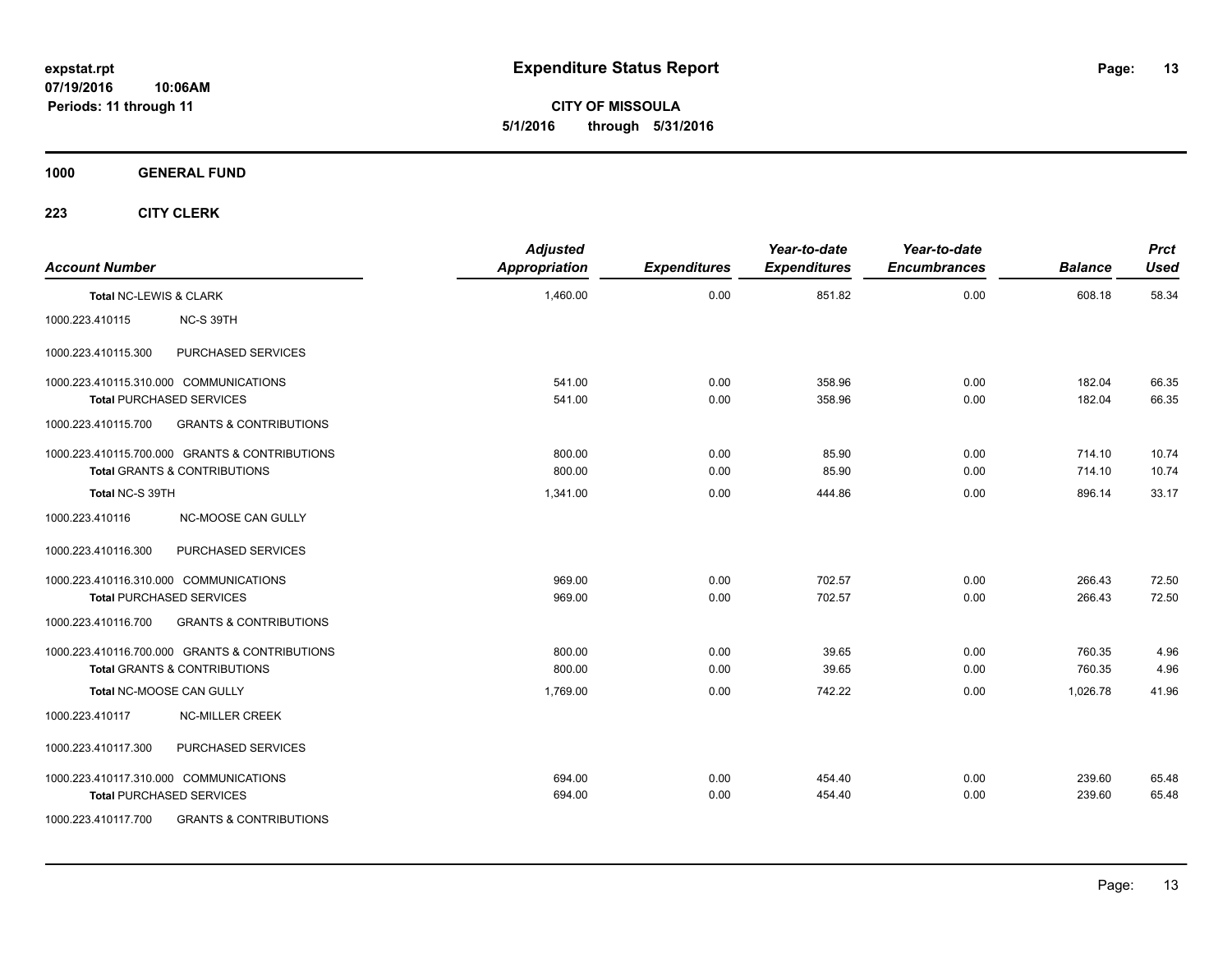**CITY OF MISSOULA 5/1/2016 through 5/31/2016**

### **1000 GENERAL FUND**

| <b>Account Number</b>                                                                                 | <b>Adjusted</b><br><b>Appropriation</b> | <b>Expenditures</b> | Year-to-date<br><b>Expenditures</b> | Year-to-date<br><b>Encumbrances</b> | <b>Balance</b>   | <b>Prct</b><br><b>Used</b> |
|-------------------------------------------------------------------------------------------------------|-----------------------------------------|---------------------|-------------------------------------|-------------------------------------|------------------|----------------------------|
| 1000.223.410117.700.000 GRANTS & CONTRIBUTIONS<br><b>Total GRANTS &amp; CONTRIBUTIONS</b>             | 800.00<br>800.00                        | 0.00<br>0.00        | 325.34<br>325.34                    | 0.00<br>0.00                        | 474.66<br>474.66 | 40.67<br>40.67             |
| <b>Total NC-MILLER CREEK</b>                                                                          | 1,494.00                                | 0.00                | 779.74                              | 0.00                                | 714.26           | 52.19                      |
| 1000.223.410118<br>MULLAN ROAD NC                                                                     |                                         |                     |                                     |                                     |                  |                            |
| PURCHASED SERVICES<br>1000.223.410118.300                                                             |                                         |                     |                                     |                                     |                  |                            |
| 1000.223.410118.310.000 COMMUNICATIONS<br><b>Total PURCHASED SERVICES</b>                             | 714.00<br>714.00                        | 0.00<br>0.00        | 714.00<br>714.00                    | 0.00<br>0.00                        | 0.00<br>0.00     | 100.00<br>100.00           |
| <b>GRANTS &amp; CONTRIBUTIONS</b><br>1000.223.410118.700                                              |                                         |                     |                                     |                                     |                  |                            |
| 1000.223.410118.700.000 GRANTS & CONTRIBUTIONS<br><b>Total GRANTS &amp; CONTRIBUTIONS</b>             | 800.00<br>800.00                        | 0.00<br>0.00        | 470.67<br>470.67                    | 0.00<br>0.00                        | 329.33<br>329.33 | 58.83<br>58.83             |
| <b>Total MULLAN ROAD NC</b>                                                                           | 1,514.00                                | 0.00                | 1,184.67                            | 0.00                                | 329.33           | 78.25                      |
| 1000.223.410119<br>EAST MISSOULA NC                                                                   |                                         |                     |                                     |                                     |                  |                            |
| PURCHASED SERVICES<br>1000.223.410119.300                                                             |                                         |                     |                                     |                                     |                  |                            |
| 1000.223.410119.310.000 COMMUNICATIONS<br><b>Total PURCHASED SERVICES</b>                             | 12.00<br>12.00                          | 0.00<br>0.00        | 0.00<br>0.00                        | 0.00<br>0.00                        | 12.00<br>12.00   | 0.00<br>0.00               |
| <b>GRANTS &amp; CONTRIBUTIONS</b><br>1000.223.410119.700                                              |                                         |                     |                                     |                                     |                  |                            |
| 1000.223.410119.700.000 EAST MISSOULA NEIGHBORHOOD COUNCIL<br><b>Total GRANTS &amp; CONTRIBUTIONS</b> | 800.00<br>800.00                        | 0.00<br>0.00        | 0.00<br>0.00                        | 0.00<br>0.00                        | 800.00<br>800.00 | 0.00<br>0.00               |
| Total EAST MISSOULA NC                                                                                | 812.00                                  | 0.00                | 0.00                                | 0.00                                | 812.00           | 0.00                       |
| <b>COMMUNITY FORUM/NC LIAISON</b><br>1000.223.410120                                                  |                                         |                     |                                     |                                     |                  |                            |
| PURCHASED SERVICES<br>1000.223.410120.300                                                             |                                         |                     |                                     |                                     |                  |                            |
| 1000.223.410120.320.000 PRINTING & DUPLICATING                                                        | 500.00                                  | 17.90               | 17.90                               | 0.00                                | 482.10           | 3.58                       |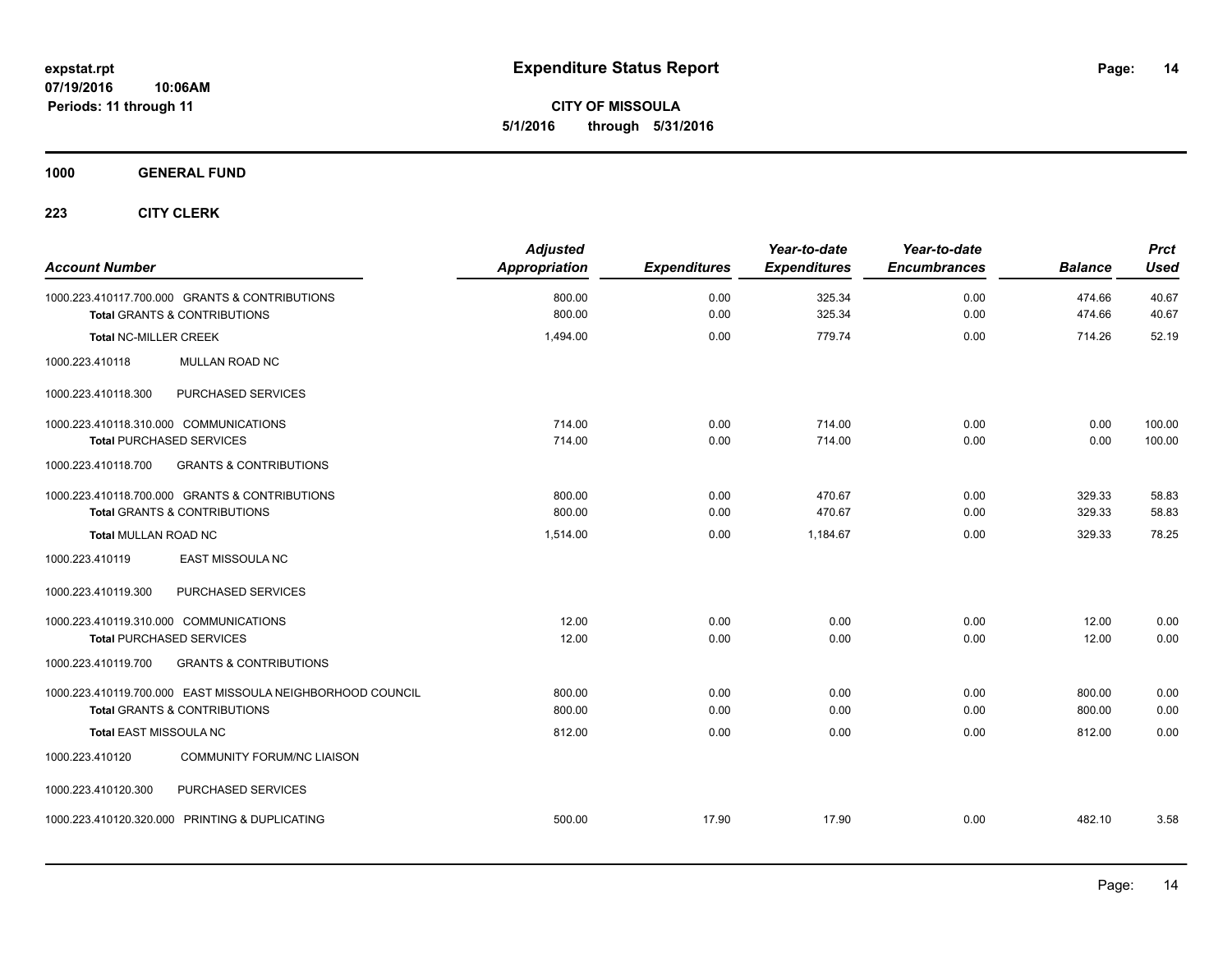**CITY OF MISSOULA 5/1/2016 through 5/31/2016**

### **1000 GENERAL FUND**

| <b>Account Number</b>                                        | <b>Adjusted</b><br>Appropriation | <b>Expenditures</b> | Year-to-date<br><b>Expenditures</b> | Year-to-date<br><b>Encumbrances</b> | <b>Balance</b> | <b>Prct</b><br><b>Used</b> |
|--------------------------------------------------------------|----------------------------------|---------------------|-------------------------------------|-------------------------------------|----------------|----------------------------|
|                                                              |                                  |                     |                                     |                                     |                |                            |
| 1000.223.410120.380.000 TRAINING                             | 1,700.00                         | 0.00                | 0.00                                | 0.00                                | 1,700.00       | 0.00                       |
| <b>Total PURCHASED SERVICES</b>                              | 2,200.00                         | 17.90               | 17.90                               | 0.00                                | 2,182.10       | 0.81                       |
| <b>GRANTS &amp; CONTRIBUTIONS</b><br>1000.223.410120.700     |                                  |                     |                                     |                                     |                |                            |
| 1000.223.410120.700.000 GRANTS & CONTRIBUTIONS               | 0.00                             | 846.72              | 2,031.63                            | 0.00                                | $-2,031.63$    | 0.00                       |
| 1000.223.410120.700.799 GRANTS & CONTRIBUTIONS               | 0.00                             | 128.97              | 2.905.91                            | 0.00                                | $-2,905.91$    | 0.00                       |
| <b>Total GRANTS &amp; CONTRIBUTIONS</b>                      | 0.00                             | 975.69              | 4,937.54                            | 0.00                                | $-4,937.54$    | 0.00                       |
| Total COMMUNITY FORUM/NC LIAISON                             | 2,200.00                         | 993.59              | 4,955.44                            | 0.00                                | $-2,755.44$    | 225.25                     |
| 1000.223.410121<br>NEIGHBORHOOD PROJECT                      |                                  |                     |                                     |                                     |                |                            |
| 1000.223.410121.700<br><b>GRANTS &amp; CONTRIBUTIONS</b>     |                                  |                     |                                     |                                     |                |                            |
| 1000.223.410121.700.000 NEIGHBORHOOD PROJECT                 | 51,939.06                        | 0.00                | 0.00                                | 0.00                                | 51,939.06      | 0.00                       |
| 1000.223.410121.700.804 JUDY SMITH MEMORIAL TREE             | 0.00                             | 0.00                | 500.00                              | 0.00                                | $-500.00$      | 0.00                       |
| 1000.223.410121.700.815 GRANT CREEK TRAIL GRANT              | 0.00                             | 3,000.00            | 3,000.00                            | 0.00                                | $-3,000.00$    | 0.00                       |
| 1000.223.410121.700.833 FY14 UNIVERSITY DISTRICT TSB         | 0.00                             | 0.00                | 3,000.00                            | 0.00                                | $-3,000.00$    | 0.00                       |
| 1000.223.410121.700.834 FY14 RESERVE ST/GRANT CK TBS         | 0.00                             | 0.00                | 3,000.00                            | 0.00                                | $-3,000.00$    | 0.00                       |
| 1000.223.410121.700.840 FY15 RIVERFRONT NC MURAL             | 0.00                             | 0.00                | 1,975.00                            | 0.00                                | $-1,975.00$    | 0.00                       |
| 1000.223.410121.700.841 CLARK FORK SCHOOL SOLAR PANELS       | 0.00                             | 0.00                | 500.00                              | 0.00                                | $-500.00$      | 0.00                       |
| 1000.223.410121.700.843 TRAFFIC SIGNAL BOX 39TH AND HILLVIEW | 0.00                             | 0.00                | 500.00                              | 0.00                                | $-500.00$      | 0.00                       |
| 1000.223.410121.700.844 TRAIL SIGNS SOUTH HILLS              | 0.00                             | 0.00                | 489.02                              | 0.00                                | $-489.02$      | 0.00                       |
| 1000.223.410121.700.845 IVY STREET COMMUNITY GARDEN          | 0.00                             | 0.00                | 3,000.00                            | 0.00                                | $-3,000.00$    | 0.00                       |
| 1000.223.410121.700.846 FY15 TRAFFIC BOXES-FRANKLIN TO FO    | 0.00                             | 0.00                | 3,000.00                            | 0.00                                | $-3,000.00$    | 0.00                       |
| 1000.223.410121.700.847 WINTER ART NIGHT                     | 0.00                             | 0.00                | 222.70                              | 0.00                                | $-222.70$      | 0.00                       |
| 1000.223.410121.700.848 NEIGHBORHOOD TOOLBOX                 | 0.00                             | 0.00                | 2.650.00                            | 0.00                                | $-2,650.00$    | 0.00                       |
| Total NEIGHBORHOOD PROJECT                                   | 51,939.06                        | 3,000.00            | 21,836.72                           | 0.00                                | 30,102.34      | 42.04                      |
| ORCHARD HOMES NEIGHBORHOOD COUNCIL<br>1000.223.410122        |                                  |                     |                                     |                                     |                |                            |
| 1000.223.410122.300<br>PURCHASED SERVICES                    |                                  |                     |                                     |                                     |                |                            |
| 1000.223.410122.310.000 COMMUNICATIONS                       | 238.00                           | 0.00                | 0.00                                | 0.00                                | 238.00         | 0.00                       |
| <b>Total PURCHASED SERVICES</b>                              | 238.00                           | 0.00                | 0.00                                | 0.00                                | 238.00         | 0.00                       |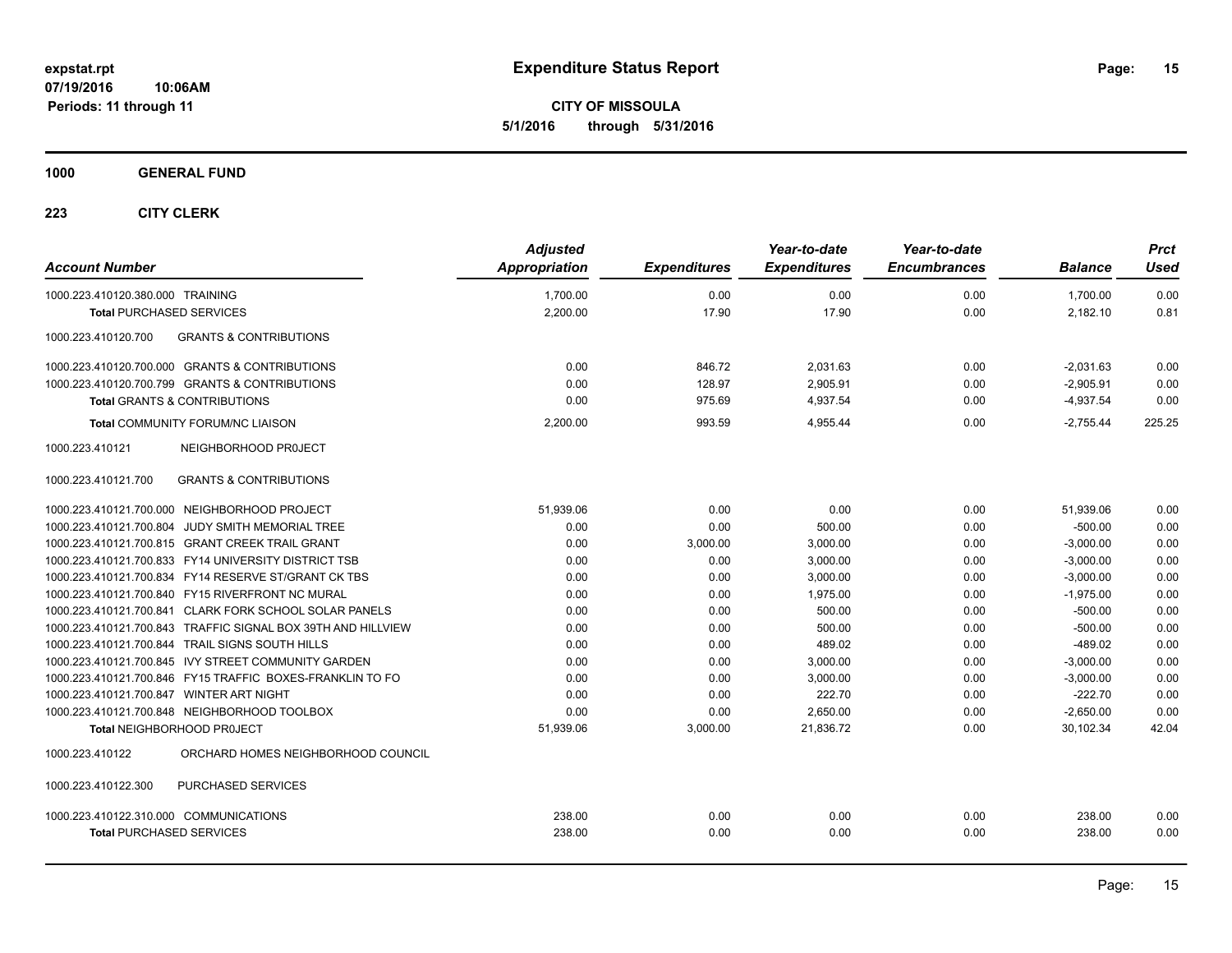**CITY OF MISSOULA 5/1/2016 through 5/31/2016**

#### **1000 GENERAL FUND**

### **223 CITY CLERK**

| <b>Account Number</b>                     |                                                            | <b>Adjusted</b><br><b>Appropriation</b> | <b>Expenditures</b> | Year-to-date<br><b>Expenditures</b> | Year-to-date<br><b>Encumbrances</b> | <b>Balance</b> | <b>Prct</b><br>Used |
|-------------------------------------------|------------------------------------------------------------|-----------------------------------------|---------------------|-------------------------------------|-------------------------------------|----------------|---------------------|
|                                           |                                                            |                                         |                     |                                     |                                     |                |                     |
| 1000.223.410122.700                       | <b>GRANTS &amp; CONTRIBUTIONS</b>                          |                                         |                     |                                     |                                     |                |                     |
|                                           | 1000.223.410122.700.000 ORCHARD HOMES NEIGHBORHOOD COUNCIL | 800.00                                  | 0.00                | 0.00                                | 0.00                                | 800.00         | 0.00                |
|                                           | <b>Total GRANTS &amp; CONTRIBUTIONS</b>                    | 800.00                                  | 0.00                | 0.00                                | 0.00                                | 800.00         | 0.00                |
|                                           | Total ORCHARD HOMES NEIGHBORHOOD COUNCIL                   | 1,038.00                                | 0.00                | 0.00                                | 0.00                                | 1.038.00       | 0.00                |
| 1000.223.410125                           | NEIGHBORHOOD OFFICE                                        |                                         |                     |                                     |                                     |                |                     |
| 1000.223.410125.100                       | PERSONAL SERVICES                                          |                                         |                     |                                     |                                     |                |                     |
|                                           | 1000.223.410125.110.000 SALARIES AND WAGES                 | 75,093.00                               | 6,366.75            | 65,936.32                           | 0.00                                | 9,156.68       | 87.81               |
|                                           | 1000.223.410125.140.000 EMPLOYER CONTRIBUTIONS             | 31,632.00                               | 2,587.90            | 29,290.71                           | 0.00                                | 2,341.29       | 92.60               |
| <b>Total PERSONAL SERVICES</b>            |                                                            | 106,725.00                              | 8,954.65            | 95,227.03                           | 0.00                                | 11,497.97      | 89.23               |
| 1000.223.410125.200                       | <b>SUPPLIES</b>                                            |                                         |                     |                                     |                                     |                |                     |
| 1000.223.410125.210.000 OFFICE SUPPLIES   |                                                            | 200.00                                  | 0.00                | 202.76                              | 0.00                                | $-2.76$        | 101.38              |
|                                           | 1000.223.410125.220.000 OPERATING SUPPLIES                 | 150.00                                  | 18.99               | 54.23                               | 0.00                                | 95.77          | 36.15               |
| 1000.223.410125.231.000                   | <b>GASOLINE</b>                                            | 100.00                                  | 0.00                | 82.53                               | 0.00                                | 17.47          | 82.53               |
| 1000.223.410125.240.000 OTHER SUPPLIES    |                                                            | 65.00                                   | 14.99               | 61.27                               | 0.00                                | 3.73           | 94.26               |
| <b>Total SUPPLIES</b>                     |                                                            | 515.00                                  | 33.98               | 400.79                              | 0.00                                | 114.21         | 77.82               |
| 1000.223.410125.300                       | <b>PURCHASED SERVICES</b>                                  |                                         |                     |                                     |                                     |                |                     |
| 1000.223.410125.310.000 COMMUNICATIONS    |                                                            | 134.00                                  | 0.00                | 107.56                              | 0.00                                | 26.44          | 80.27               |
|                                           | 1000.223.410125.320.000 PRINTING & DUPLICATING             | 100.00                                  | 0.00                | 97.75                               | 0.00                                | 2.25           | 97.75               |
|                                           | 1000.223.410125.330.000 PUBLICITY, SUBSCRIPTIONS & DUES    | 200.00                                  | 0.00                | 0.00                                | 0.00                                | 200.00         | 0.00                |
| 1000.223.410125.344.000 TELEPHONE SERVICE |                                                            | 100.00                                  | 0.00                | 0.00                                | 0.00                                | 100.00         | 0.00                |
|                                           | 1000.223.410125.350.000 PROFESSIONAL SERVICES              | 3,000.00                                | 110.42              | 783.62                              | 0.00                                | 2,216.38       | 26.12               |
| 1000.223.410125.370.000 TRAVEL            |                                                            | 1,460.00                                | 0.00                | 1,998.60                            | 0.00                                | $-538.60$      | 136.89              |
| 1000.223.410125.380.000 TRAINING          |                                                            | 1,550.00                                | 0.00                | 1,550.00                            | 0.00                                | 0.00           | 100.00              |
| <b>Total PURCHASED SERVICES</b>           |                                                            | 6,544.00                                | 110.42              | 4,537.53                            | 0.00                                | 2,006.47       | 69.34               |

1000.223.410125.900 CAPITAL OUTLAY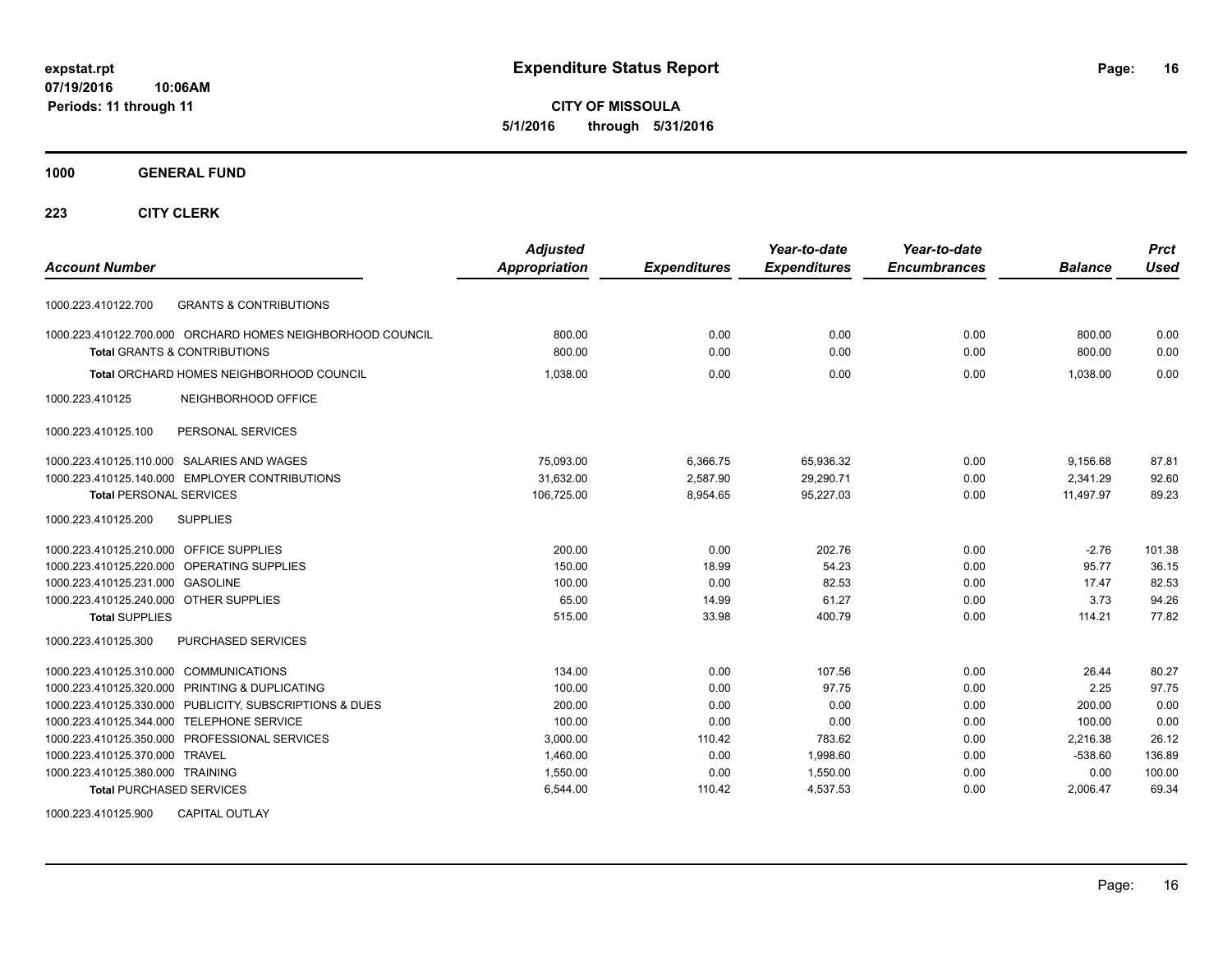**CITY OF MISSOULA 5/1/2016 through 5/31/2016**

**1000 GENERAL FUND**

| <b>Account Number</b>                     |                                                                                               | <b>Adjusted</b><br><b>Appropriation</b> | <b>Expenditures</b> | Year-to-date<br><b>Expenditures</b> | Year-to-date<br><b>Encumbrances</b> | <b>Balance</b>         | <b>Prct</b><br><b>Used</b> |
|-------------------------------------------|-----------------------------------------------------------------------------------------------|-----------------------------------------|---------------------|-------------------------------------|-------------------------------------|------------------------|----------------------------|
| <b>Total CAPITAL OUTLAY</b>               |                                                                                               | 0.00                                    | 0.00                | 0.00                                | 0.00                                | 0.00                   | 0.00                       |
|                                           | Total NEIGHBORHOOD OFFICE                                                                     | 113,784.00                              | 9,099.05            | 100,165.35                          | 0.00                                | 13,618.65              | 88.03                      |
| 1000.223.410600                           | <b>ELECTIONS</b>                                                                              |                                         |                     |                                     |                                     |                        |                            |
| 1000.223.410600.300                       | PURCHASED SERVICES                                                                            |                                         |                     |                                     |                                     |                        |                            |
|                                           | 1000.223.410600.350.000 PROFESSIONAL SERVICES                                                 | 42,000.00                               | 0.00                | 23,856.79                           | 0.00                                | 18,143.21              | 56.80                      |
| <b>Total ELECTIONS</b><br>1000.223.410900 | RECORDS ADMINISTRATION                                                                        | 42.000.00                               | 0.00                | 23.856.79                           | 0.00                                | 18.143.21              | 56.80                      |
| 1000.223.410900.100                       | PERSONAL SERVICES                                                                             |                                         |                     |                                     |                                     |                        |                            |
|                                           | 1000.223.410900.141.000 STATE RETIREMENT CONTRIBUTIONS<br><b>Total RECORDS ADMINISTRATION</b> | 0.00<br>0.00                            | 0.00<br>0.00        | 172.36<br>172.36                    | 0.00<br>0.00                        | $-172.36$<br>$-172.36$ | 0.00<br>0.00               |
| 1000.223.410910                           | <b>ADMINISTRATION</b>                                                                         |                                         |                     |                                     |                                     |                        |                            |
| 1000.223.410910.100                       | PERSONAL SERVICES                                                                             |                                         |                     |                                     |                                     |                        |                            |
|                                           | 1000.223.410910.110.000 SALARIES AND WAGES                                                    | 141,646.00                              | 10,814.40           | 123,611.93                          | 0.00                                | 18,034.07              | 87.27                      |
|                                           | 1000.223.410910.140.000 EMPLOYER CONTRIBUTIONS                                                | 51,934.00                               | 4,137.98            | 48,145.43                           | 0.00                                | 3,788.57               | 92.71                      |
| <b>Total PERSONAL SERVICES</b>            |                                                                                               | 193,580.00                              | 14,952.38           | 171,757.36                          | 0.00                                | 21,822.64              | 88.73                      |
| 1000.223.410910.200                       | <b>SUPPLIES</b>                                                                               |                                         |                     |                                     |                                     |                        |                            |
| 1000.223.410910.210.000 OFFICE SUPPLIES   |                                                                                               | 2,500.00                                | 319.25              | 1,356.06                            | 0.00                                | 1,143.94               | 54.24                      |
|                                           | 1000.223.410910.220.000 OPERATING SUPPLIES                                                    | 100.00                                  | 0.00                | 0.00                                | 0.00                                | 100.00                 | 0.00                       |
| 1000.223.410910.231.000 GASOLINE          |                                                                                               | 150.00                                  | 0.00                | 61.11                               | 0.00                                | 88.89                  | 40.74                      |
| 1000.223.410910.240.000 OTHER SUPPLIES    |                                                                                               | 160.00                                  | 32.50               | 48.75                               | 0.00                                | 111.25                 | 30.47                      |
| <b>Total SUPPLIES</b>                     |                                                                                               | 2,910.00                                | 351.75              | 1,465.92                            | 0.00                                | 1,444.08               | 50.38                      |
| 1000.223.410910.300                       | PURCHASED SERVICES                                                                            |                                         |                     |                                     |                                     |                        |                            |
| 1000.223.410910.310.000 COMMUNICATIONS    |                                                                                               | 4,445.00                                | 5,615.40            | 8,286.94                            | 0.00                                | $-3,841.94$            | 186.43                     |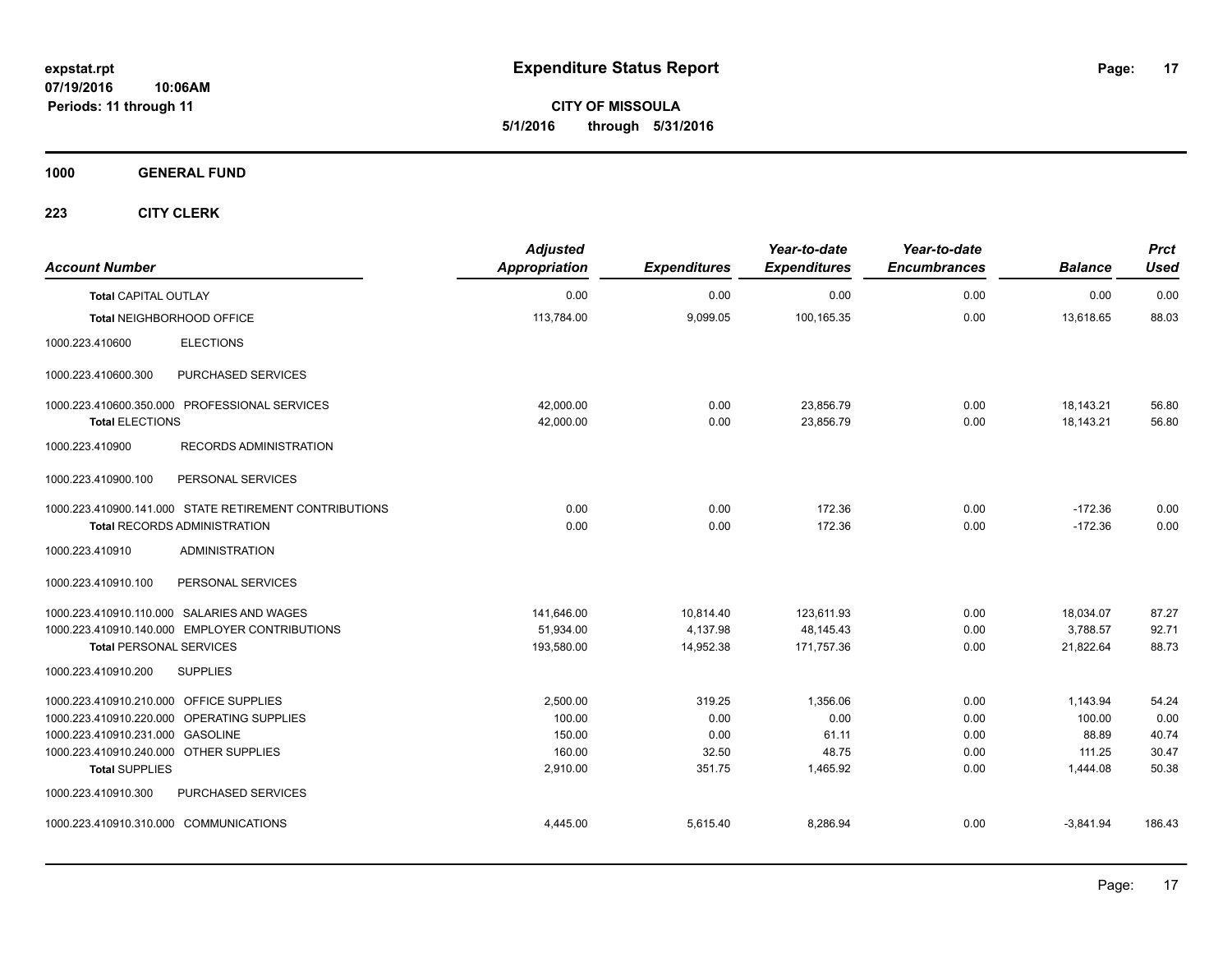**CITY OF MISSOULA 5/1/2016 through 5/31/2016**

### **1000 GENERAL FUND**

| <b>Account Number</b>                                      | <b>Adjusted</b><br>Appropriation | <b>Expenditures</b> | Year-to-date<br><b>Expenditures</b> | Year-to-date<br><b>Encumbrances</b> | <b>Balance</b> | <b>Prct</b><br>Used |
|------------------------------------------------------------|----------------------------------|---------------------|-------------------------------------|-------------------------------------|----------------|---------------------|
| PRINTING & DUPLICATING<br>1000.223.410910.320.000          | 100.00                           | 0.00                | 0.00                                | 0.00                                | 100.00         | 0.00                |
| 1000.223.410910.330.000 PUBLICITY, SUBSCRIPTIONS & DUES    | 1,725.00                         | 12.00               | 1,400.00                            | 0.00                                | 325.00         | 81.16               |
| 1000.223.410910.344.000<br><b>TELEPHONE SERVICE</b>        | 100.00                           | 0.00                | 47.57                               | 0.00                                | 52.43          | 47.57               |
| 1000.223.410910.350.000<br><b>PROFESSIONAL SERVICES</b>    | 17,300.00                        | 533.25              | 5,633.00                            | 0.00                                | 11,667.00      | 32.56               |
| 1000.223.410910.360.000<br><b>REPAIR &amp; MAINTENANCE</b> | 1,100.00                         | 77.00               | 591.87                              | 0.00                                | 508.13         | 53.81               |
| 1000.223.410910.370.000<br><b>TRAVEL</b>                   | 3,690.00                         | 2,198.75            | 3,358.22                            | 0.00                                | 331.78         | 91.01               |
| <b>TRAINING</b><br>1000.223.410910.380.000                 | 3,070.00                         | 0.00                | 2,649.00                            | 0.00                                | 421.00         | 86.29               |
| 1000.223.410910.390.000 OTHER PURCHASED SERVICES           | 3,500.00                         | 530.00              | 1,980.50                            | 0.00                                | 1,519.50       | 56.59               |
| <b>Total PURCHASED SERVICES</b>                            | 35,030.00                        | 8,966.40            | 23,947.10                           | 0.00                                | 11,082.90      | 68.36               |
| 1000.223.410910.500<br><b>FIXED CHARGES</b>                |                                  |                     |                                     |                                     |                |                     |
| <b>Total FIXED CHARGES</b>                                 | 0.00                             | 0.00                | 0.00                                | 0.00                                | 0.00           | 0.00                |
| 1000.223.410910.800<br>OTHER OBJECTS                       |                                  |                     |                                     |                                     |                |                     |
| <b>Total OTHER OBJECTS</b>                                 | 0.00                             | 0.00                | 0.00                                | 0.00                                | 0.00           | 0.00                |
| <b>CAPITAL OUTLAY</b><br>1000.223.410910.900               |                                  |                     |                                     |                                     |                |                     |
| 1000.223.410910.940.000 MACHINERY & EQUIPMENT              | 0.00                             | 0.00                | 17.931.00                           | 0.00                                | $-17.931.00$   | 0.00                |
| <b>Total CAPITAL OUTLAY</b>                                | 0.00                             | 0.00                | 17,931.00                           | 0.00                                | $-17,931.00$   | 0.00                |
| <b>Total ADMINISTRATION</b>                                | 231,520.00                       | 24,270.53           | 215,101.38                          | 0.00                                | 16,418.62      | 92.91               |
| <b>Total CITY CLERK</b>                                    | 472,202.06                       | 39,049.58           | 382,496.51                          | 0.00                                | 89,705.55      | 81.00               |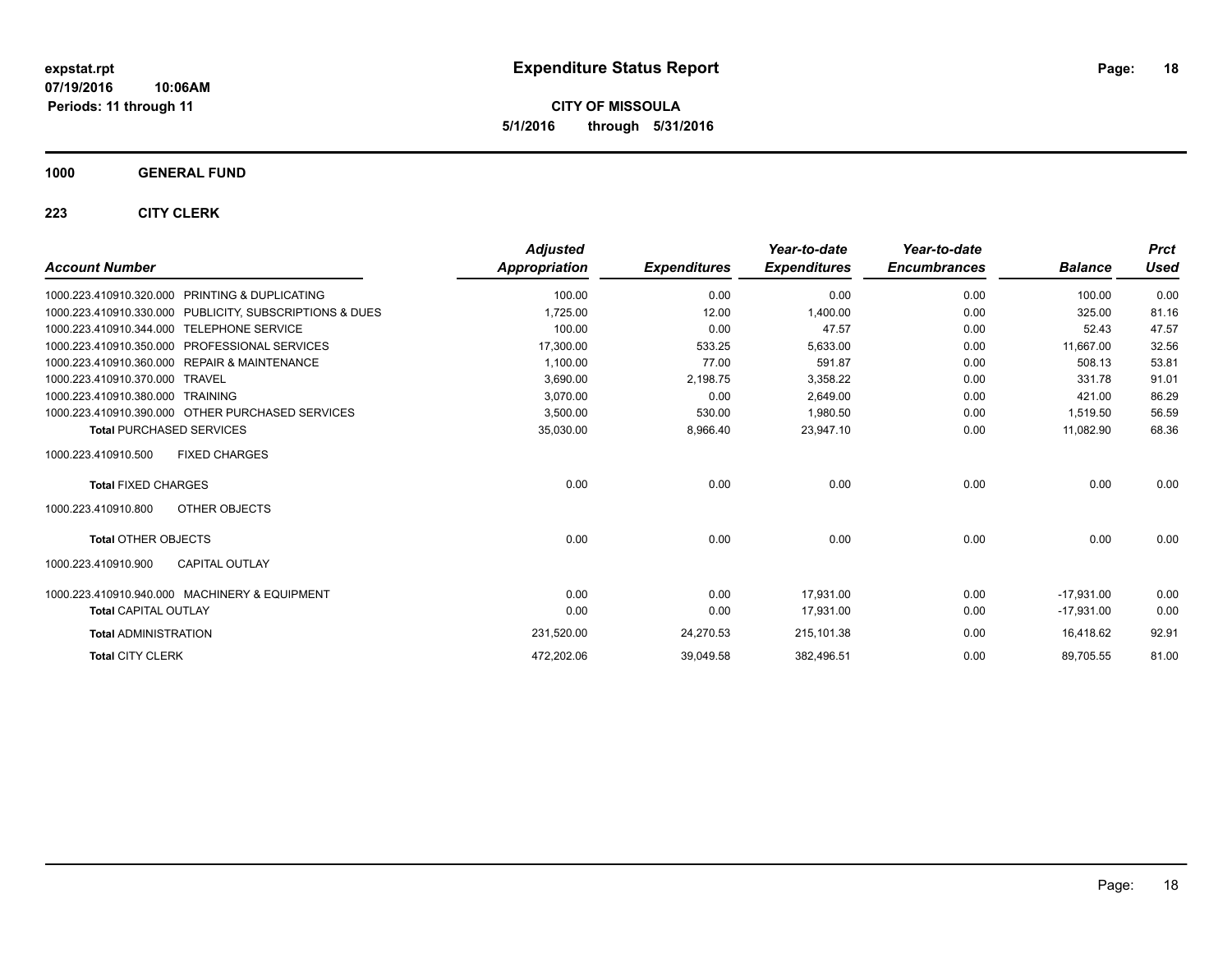**CITY OF MISSOULA 5/1/2016 through 5/31/2016**

**1000 GENERAL FUND**

### **224 INFORMATION SERVICES**

|                                         |                                                        | <b>Adjusted</b>      |                     | Year-to-date        | Year-to-date        |                | <b>Prct</b> |
|-----------------------------------------|--------------------------------------------------------|----------------------|---------------------|---------------------|---------------------|----------------|-------------|
| <b>Account Number</b>                   |                                                        | <b>Appropriation</b> | <b>Expenditures</b> | <b>Expenditures</b> | <b>Encumbrances</b> | <b>Balance</b> | <b>Used</b> |
| 1000.224.410580                         | <b>INFORMATION TECHNOLOGIES</b>                        |                      |                     |                     |                     |                |             |
| 1000.224.410580.100                     | PERSONAL SERVICES                                      |                      |                     |                     |                     |                |             |
|                                         | 1000.224.410580.110.000 SALARIES AND WAGES             | 335,042.00           | 26,043.94           | 297,441.73          | 0.00                | 37,600.27      | 88.78       |
| 1000.224.410580.130.000 OTHER           |                                                        | 5.400.00             | 0.00                | 0.00                | 0.00                | 5,400.00       | 0.00        |
| 1000.224.410580.140.000                 | <b>EMPLOYER CONTRIBUTIONS</b>                          | 112,513.00           | 9,082.32            | 105,579.10          | 0.00                | 6,933.90       | 93.84       |
|                                         | 1000.224.410580.141.000 STATE RETIREMENT CONTRIBUTIONS | 0.00                 | 0.00                | 351.98              | 0.00                | $-351.98$      | 0.00        |
| <b>Total PERSONAL SERVICES</b>          |                                                        | 452,955.00           | 35,126.26           | 403,372.81          | 0.00                | 49,582.19      | 89.05       |
| 1000.224.410580.200                     | <b>SUPPLIES</b>                                        |                      |                     |                     |                     |                |             |
| 1000.224.410580.210.000 OFFICE SUPPLIES |                                                        | 1,200.00             | 124.67              | 891.41              | 0.00                | 308.59         | 74.28       |
| 1000.224.410580.220.000                 | OPERATING SUPPLIES                                     | 10,025.00            | 12.39               | 3,343.59            | 0.00                | 6,681.41       | 33.35       |
| 1000.224.410580.230.000                 | <b>REPAIR/MAINTENANCE</b>                              | 2,000.00             | 1,188.14            | 1,932.98            | 0.00                | 67.02          | 96.65       |
| 1000.224.410580.231.000                 | <b>GASOLINE</b>                                        | 250.00               | 0.00                | 70.25               | 0.00                | 179.75         | 28.10       |
| 1000.224.410580.240.000 OTHER SUPPLIES  |                                                        | 1,900.00             | 0.00                | 0.00                | 0.00                | 1,900.00       | 0.00        |
| <b>Total SUPPLIES</b>                   |                                                        | 15,375.00            | 1,325.20            | 6,238.23            | 0.00                | 9,136.77       | 40.57       |
| 1000.224.410580.300                     | PURCHASED SERVICES                                     |                      |                     |                     |                     |                |             |
| 1000.224.410580.310.000                 | <b>COMMUNICATIONS</b>                                  | 100.00               | 0.00                | 14.08               | 0.00                | 85.92          | 14.08       |
| 1000.224.410580.320.000                 | PRINTING & DUPLICATING                                 | 350.00               | 0.00                | 30.20               | 0.00                | 319.80         | 8.63        |
| 1000.224.410580.344.000                 | <b>TELEPHONE SERVICE</b>                               | 136,330.00           | 15,342.61           | 113,084.88          | 0.00                | 23,245.12      | 82.95       |
| 1000.224.410580.350.000                 | PROFESSIONAL SERVICES                                  | 4,000.00             | 0.00                | 1,745.80            | 0.00                | 2,254.20       | 43.65       |
| 1000.224.410580.360.000                 | <b>REPAIR &amp; MAINTENANCE</b>                        | 241,649.00           | 178.00              | 227,986.45          | 0.00                | 13,662.55      | 94.35       |
| 1000.224.410580.370.000 TRAVEL          |                                                        | 6.055.00             | 0.00                | 6,144.60            | 0.00                | $-89.60$       | 101.48      |
| 1000.224.410580.380.000 TRAINING        |                                                        | 11.981.00            | 0.00                | 10.154.18           | 0.00                | 1.826.82       | 84.75       |
|                                         | 1000.224.410580.390.000 OTHER PURCHASED SERVICES       | 2,150.00             | 0.00                | 0.00                | 0.00                | 2,150.00       | 0.00        |
| <b>Total PURCHASED SERVICES</b>         |                                                        | 402,615.00           | 15,520.61           | 359,160.19          | 0.00                | 43,454.81      | 89.21       |
| 1000.224.410580.500                     | <b>FIXED CHARGES</b>                                   |                      |                     |                     |                     |                |             |
| <b>Total FIXED CHARGES</b>              |                                                        | 0.00                 | 0.00                | 0.00                | 0.00                | 0.00           | 0.00        |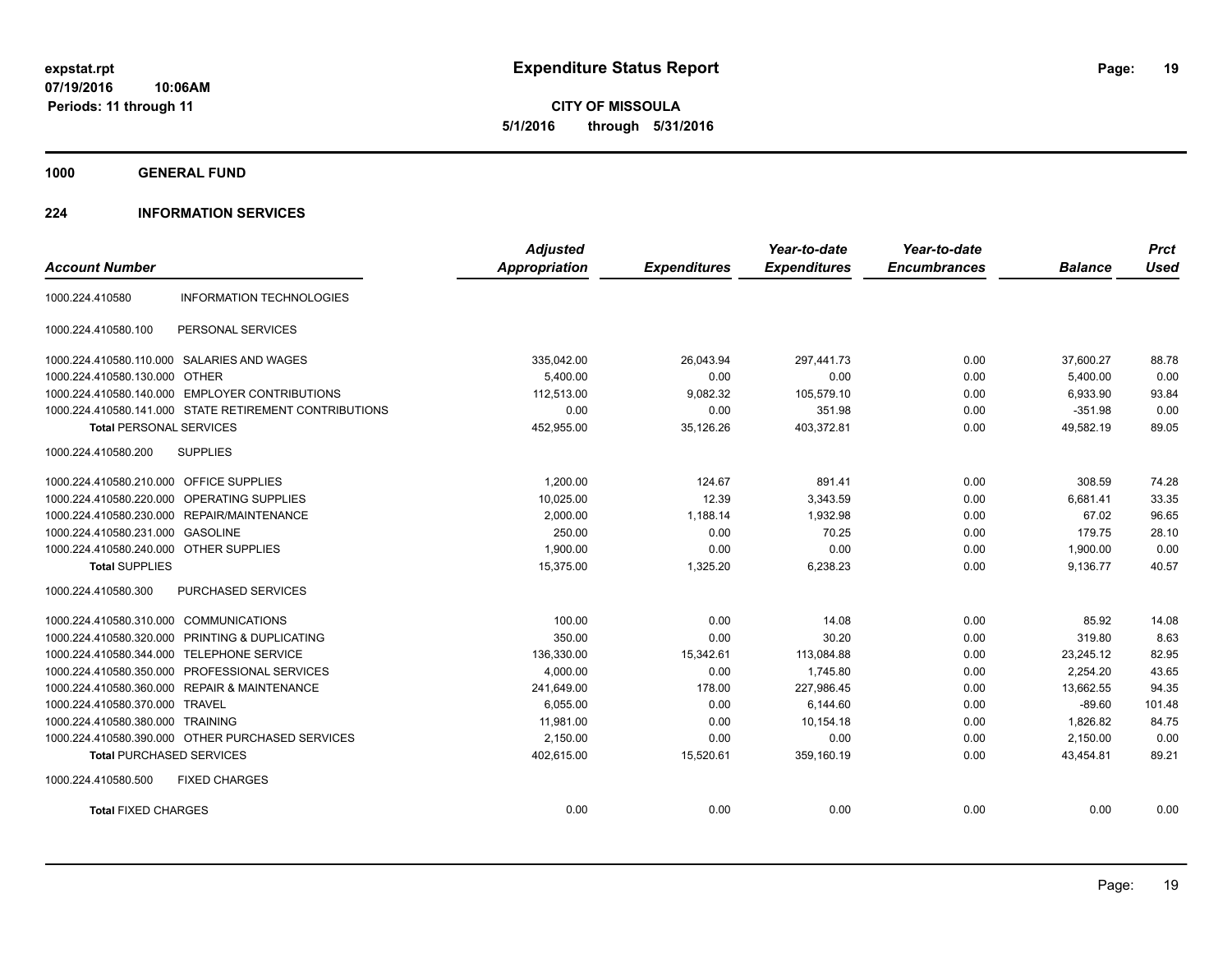**1000 GENERAL FUND**

### **224 INFORMATION SERVICES**

| <b>Account Number</b>                                  | <b>Adjusted</b><br><b>Appropriation</b> | <b>Expenditures</b> | Year-to-date<br><b>Expenditures</b> | Year-to-date<br><b>Encumbrances</b> | <b>Balance</b> | <b>Prct</b><br><b>Used</b> |
|--------------------------------------------------------|-----------------------------------------|---------------------|-------------------------------------|-------------------------------------|----------------|----------------------------|
| <b>CAPITAL OUTLAY</b><br>1000.224.410580.900           |                                         |                     |                                     |                                     |                |                            |
| <b>Total CAPITAL OUTLAY</b>                            | 0.00                                    | 0.00                | 0.00                                | 0.00                                | 0.00           | 0.00                       |
| <b>Total INFORMATION TECHNOLOGIES</b>                  | 870,945.00                              | 51,972.07           | 768,771.23                          | 0.00                                | 102,173.77     | 88.27                      |
| <b>GIS</b><br>1000.224.411060                          |                                         |                     |                                     |                                     |                |                            |
| 1000.224.411060.100<br>PERSONAL SERVICES               |                                         |                     |                                     |                                     |                |                            |
| 1000.224.411060.110.000 SALARIES AND WAGES             | 101,580.00                              | 7,756.11            | 88,344.74                           | 0.00                                | 13,235.26      | 86.97                      |
| 1000.224.411060.140.000 GIS-EMPLOYER CONTRIBUTIONS     | 38,073.00                               | 3,020.74            | 35,039.62                           | 0.00                                | 3,033.38       | 92.03                      |
| 1000.224.411060.141.000 STATE RETIREMENT CONTRIBUTIONS | 0.00                                    | 0.00                | 14.62                               | 0.00                                | $-14.62$       | 0.00                       |
| <b>Total PERSONAL SERVICES</b>                         | 139,653.00                              | 10,776.85           | 123,398.98                          | 0.00                                | 16,254.02      | 88.36                      |
| <b>SUPPLIES</b><br>1000.224.411060.200                 |                                         |                     |                                     |                                     |                |                            |
| 1000.224.411060.210.000 OFFICE SUPPLIES                | 3,000.00                                | 0.00                | 670.35                              | 0.00                                | 2,329.65       | 22.35                      |
| 1000.224.411060.220.000 OPERATING SUPPLIES             | 684.00                                  | 91.92               | 91.92                               | 0.00                                | 592.08         | 13.44                      |
| 1000.224.411060.230.000 REPAIR/MAINTENANCE             | 2,140.00                                | 0.00                | 0.00                                | 0.00                                | 2,140.00       | 0.00                       |
| 1000.224.411060.231.000 GASOLINE                       | 500.00                                  | 0.00                | 0.00                                | 0.00                                | 500.00         | 0.00                       |
| 1000.224.411060.240.000 OTHER SUPPLIES                 | 1,000.00                                | 0.00                | 77.92                               | 0.00                                | 922.08         | 7.79                       |
| <b>Total SUPPLIES</b>                                  | 7,324.00                                | 91.92               | 840.19                              | 0.00                                | 6,483.81       | 11.47                      |
| 1000.224.411060.300<br><b>PURCHASED SERVICES</b>       |                                         |                     |                                     |                                     |                |                            |
| 1000.224.411060.310.000 COMMUNICATIONS                 | 500.00                                  | 0.00                | 0.00                                | 0.00                                | 500.00         | 0.00                       |
| <b>TELEPHONE SERVICE</b><br>1000.224.411060.344.000    | 1,370.00                                | 0.00                | 5.32                                | 0.00                                | 1,364.68       | 0.39                       |
| 1000.224.411060.350.000 PROFESSIONAL SERVICES          | 380.00                                  | 0.00                | 0.00                                | 0.00                                | 380.00         | 0.00                       |
| 1000.224.411060.360.000 REPAIR & MAINTENANCE           | 172,800.00                              | 9,665.65            | 148,782.35                          | 0.00                                | 24,017.65      | 86.10                      |
| 1000.224.411060.370.000<br><b>TRAVEL</b>               | 1,025.00                                | 0.00                | 0.00                                | 0.00                                | 1,025.00       | 0.00                       |
| 1000.224.411060.380.000 TRAINING                       | 2,425.00                                | 0.00                | 0.00                                | 0.00                                | 2,425.00       | 0.00                       |
| 1000.224.411060.390.000 OTHER PURCHASED SERVICES       | 1,550.00                                | 0.00                | 149.47                              | 0.00                                | 1,400.53       | 9.64                       |
| <b>Total PURCHASED SERVICES</b>                        | 180,050.00                              | 9,665.65            | 148,937.14                          | 0.00                                | 31,112.86      | 82.72                      |
| <b>Total GIS</b>                                       | 327,027.00                              | 20,534.42           | 273,176.31                          | 0.00                                | 53,850.69      | 83.53                      |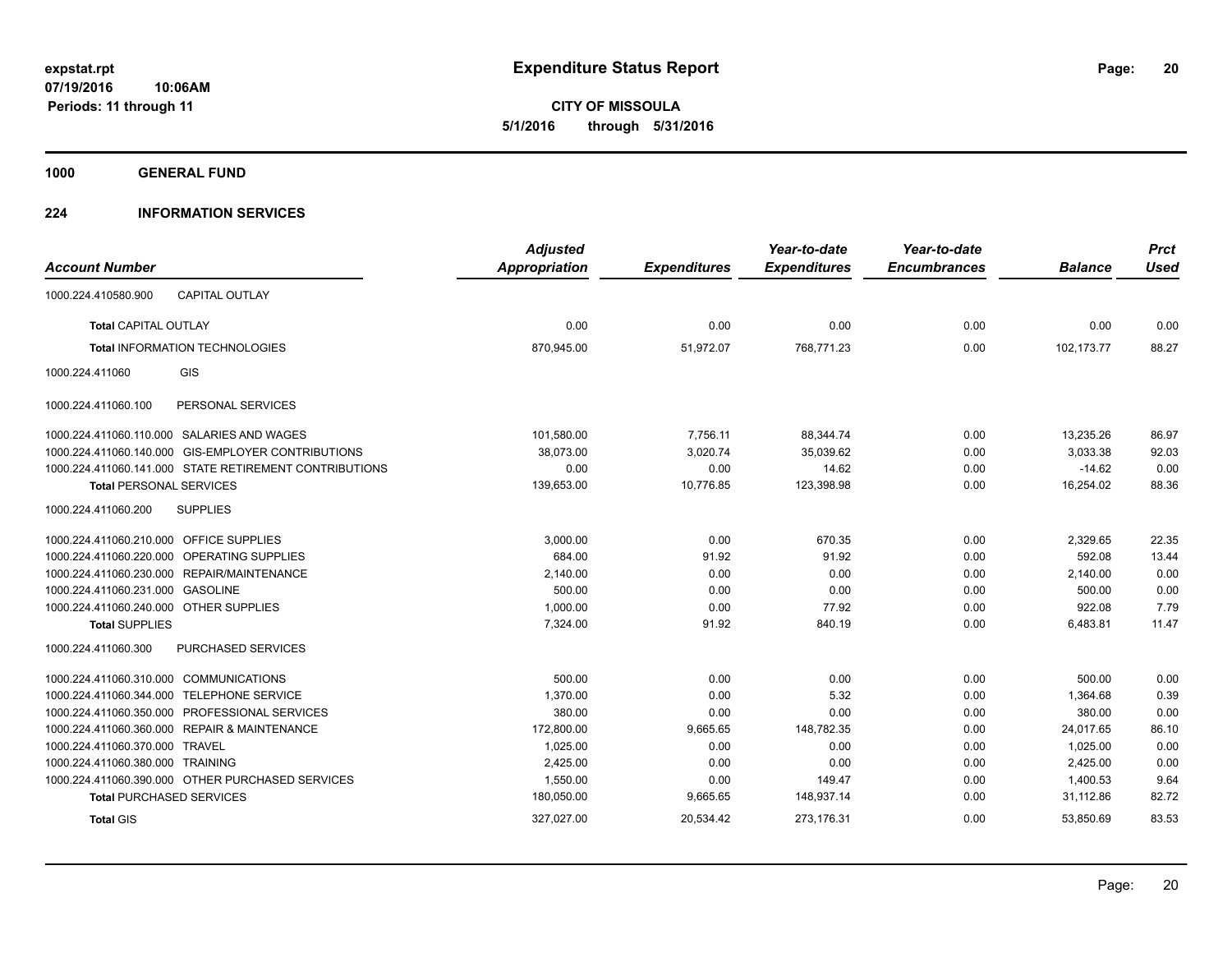**21**

**CITY OF MISSOULA 5/1/2016 through 5/31/2016**

| 1000 | <b>GENERAL FUND</b>               |                 |           |              |              |            |             |
|------|-----------------------------------|-----------------|-----------|--------------|--------------|------------|-------------|
|      | <b>Total INFORMATION SERVICES</b> | 1,197,972.00    | 72,506.49 | 1,041,947.54 | 0.00         | 156,024.46 | 86.98       |
| 230  | <b>MUNICIPAL COURT</b>            |                 |           |              |              |            |             |
|      |                                   | <b>Adjusted</b> |           | Year-to-date | Year-to-date |            | <b>Prct</b> |

|                                                         | Aujusteu      |                     | rear-w-uale         | rear-w-uale         |                | <b>FILL</b> |
|---------------------------------------------------------|---------------|---------------------|---------------------|---------------------|----------------|-------------|
| <b>Account Number</b>                                   | Appropriation | <b>Expenditures</b> | <b>Expenditures</b> | <b>Encumbrances</b> | <b>Balance</b> | Used        |
| CITY/MUNICIPAL COURT<br>1000.230.410360                 |               |                     |                     |                     |                |             |
| PERSONAL SERVICES<br>1000.230.410360.100                |               |                     |                     |                     |                |             |
| 1000.230.410360.110.000 SALARIES AND WAGES              | 787,986.00    | 54,697.85           | 612,828.10          | 0.00                | 175,157.90     | 77.77       |
| 1000.230.410360.120.000 OVERTIME/TERMINATION            | 5.000.00      | 988.10              | 5.718.06            | 0.00                | $-718.06$      | 114.36      |
| 1000.230.410360.140.000 EMPLOYER CONTRIBUTIONS          | 306,300.00    | 21,671.61           | 244,535.42          | 0.00                | 61,764.58      | 79.84       |
| 1000.230.410360.141.000 STATE RETIREMENT CONTRIBUTIONS  | 0.00          | 0.00                | 558.13              | 0.00                | $-558.13$      | 0.00        |
| <b>Total PERSONAL SERVICES</b>                          | 1,099,286.00  | 77,357.56           | 863,639.71          | 0.00                | 235,646.29     | 78.56       |
| <b>SUPPLIES</b><br>1000.230.410360.200                  |               |                     |                     |                     |                |             |
| 1000.230.410360.210.000 OFFICE SUPPLIES                 | 4,756.00      | 378.32              | 5,444.06            | 0.00                | $-688.06$      | 114.47      |
| 1000.230.410360.220.000 OPERATING SUPPLIES              | 4.973.00      | 0.00                | 1.875.13            | 0.00                | 3.097.87       | 37.71       |
| 1000.230.410360.240.000 OTHER SUPPLIES                  | 3,540.00      | 4,029.89            | 6,968.58            | 0.00                | $-3,428.58$    | 196.85      |
| <b>Total SUPPLIES</b>                                   | 13,269.00     | 4,408.21            | 14.287.77           | 0.00                | $-1,018.77$    | 107.68      |
| <b>PURCHASED SERVICES</b><br>1000.230.410360.300        |               |                     |                     |                     |                |             |
| 1000.230.410360.310.000 COMMUNICATIONS                  | 11,500.00     | 0.00                | 9,290.16            | 0.00                | 2,209.84       | 80.78       |
| 1000.230.410360.320.000 PRINTING & DUPLICATING          | 1,187.00      | 0.00                | 0.00                | 0.00                | 1,187.00       | 0.00        |
| 1000.230.410360.330.000 PUBLICITY, SUBSCRIPTIONS & DUES | 10,196.00     | 454.00              | 8,005.05            | 0.00                | 2,190.95       | 78.51       |
| 1000.230.410360.344.000 TELEPHONE SERVICE               | 1,584.00      | 192.76              | 1,189.76            | 0.00                | 394.24         | 75.11       |
| 1000.230.410360.350.000 PROFESSIONAL SERVICES           | 217,662.00    | 62.173.47           | 152,087.08          | 0.00                | 65,574.92      | 69.87       |
| 1000.230.410360.350.004 PROFESSIONAL SERVICES           | 0.00          | 0.00                | 6,525.58            | 0.00                | $-6,525.58$    | 0.00        |
| 1000.230.410360.350.005 PROFESSIONAL SERVICES           | 0.00          | 3,617.72            | 15,274.84           | 0.00                | $-15,274.84$   | 0.00        |
| 1000.230.410360.350.006 PROFESSIONAL SERVICES           | 0.00          | 0.00                | 2.281.00            | 0.00                | $-2.281.00$    | 0.00        |
| 1000.230.410360.350.007 PROFESSIONAL SERVICES           | 0.00          | 372.00              | 372.00              | 0.00                | $-372.00$      | 0.00        |
| 1000.230.410360.360.000 REPAIR & MAINTENANCE            | 3,790.00      | 0.00                | 2,372.75            | 0.00                | 1,417.25       | 62.61       |
| 1000.230.410360.370.000 TRAVEL                          | 5,174.00      | 700.00              | 5,405.62            | 0.00                | $-231.62$      | 104.48      |
| 1000.230.410360.380.000 TRAINING                        | 9,000.00      | 0.00                | 4,328.00            | 0.00                | 4,672.00       | 48.09       |
| 1000.230.410360.390.000 OTHER PURCHASED SERVICES        | 6,262.00      | 786.64              | 4,486.35            | 0.00                | 1,775.65       | 71.64       |
| <b>Total PURCHASED SERVICES</b>                         | 266,355.00    | 68,296.59           | 211,618.19          | 0.00                | 54,736.81      | 79.45       |
|                                                         |               |                     |                     |                     |                |             |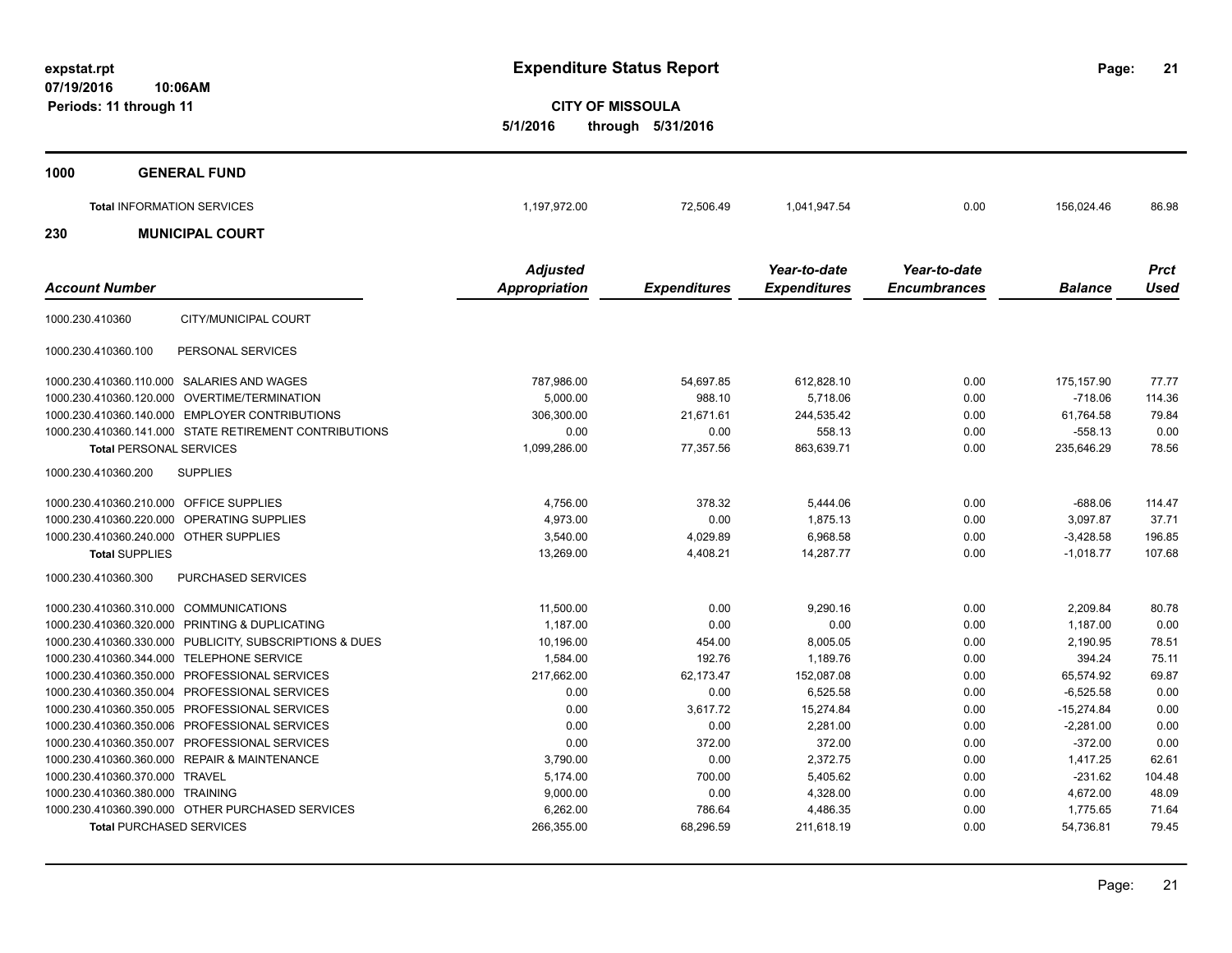**CITY OF MISSOULA 5/1/2016 through 5/31/2016**

**1000 GENERAL FUND**

**230 MUNICIPAL COURT**

| <b>Account Number</b>        |                                   | <b>Adjusted</b>      |                     | Year-to-date        | Year-to-date<br><b>Encumbrances</b> | <b>Balance</b> | <b>Prct</b><br><b>Used</b> |
|------------------------------|-----------------------------------|----------------------|---------------------|---------------------|-------------------------------------|----------------|----------------------------|
|                              |                                   | <b>Appropriation</b> | <b>Expenditures</b> | <b>Expenditures</b> |                                     |                |                            |
| 1000.230.410360.500          | <b>FIXED CHARGES</b>              |                      |                     |                     |                                     |                |                            |
| <b>Total FIXED CHARGES</b>   |                                   | 0.00                 | 0.00                | 0.00                | 0.00                                | 0.00           | 0.00                       |
| 1000.230.410360.900          | <b>CAPITAL OUTLAY</b>             |                      |                     |                     |                                     |                |                            |
| <b>Total CAPITAL OUTLAY</b>  |                                   | 0.00                 | 0.00                | 0.00                | 0.00                                | 0.00           | 0.00                       |
|                              | <b>Total CITY/MUNICIPAL COURT</b> | 1,378,910.00         | 150,062.36          | 1,089,545.67        | 0.00                                | 289,364.33     | 79.01                      |
| 1000.230.411853              | <b>MCS</b>                        |                      |                     |                     |                                     |                |                            |
| 1000.230.411853.300          | <b>PURCHASED SERVICES</b>         |                      |                     |                     |                                     |                |                            |
| 1000.230.411853.390.000      | MCS-OTHER PURCHASED SERVICES      | 68,401.00            | 0.00                | 34,200.19           | 0.00                                | 34,200.81      | 50.00                      |
| <b>Total MCS</b>             |                                   | 68,401.00            | 0.00                | 34,200.19           | 0.00                                | 34,200.81      | 50.00                      |
| <b>Total MUNICIPAL COURT</b> |                                   | 1,447,311.00         | 150,062.36          | 1,123,745.86        | 0.00                                | 323,565.14     | 77.64                      |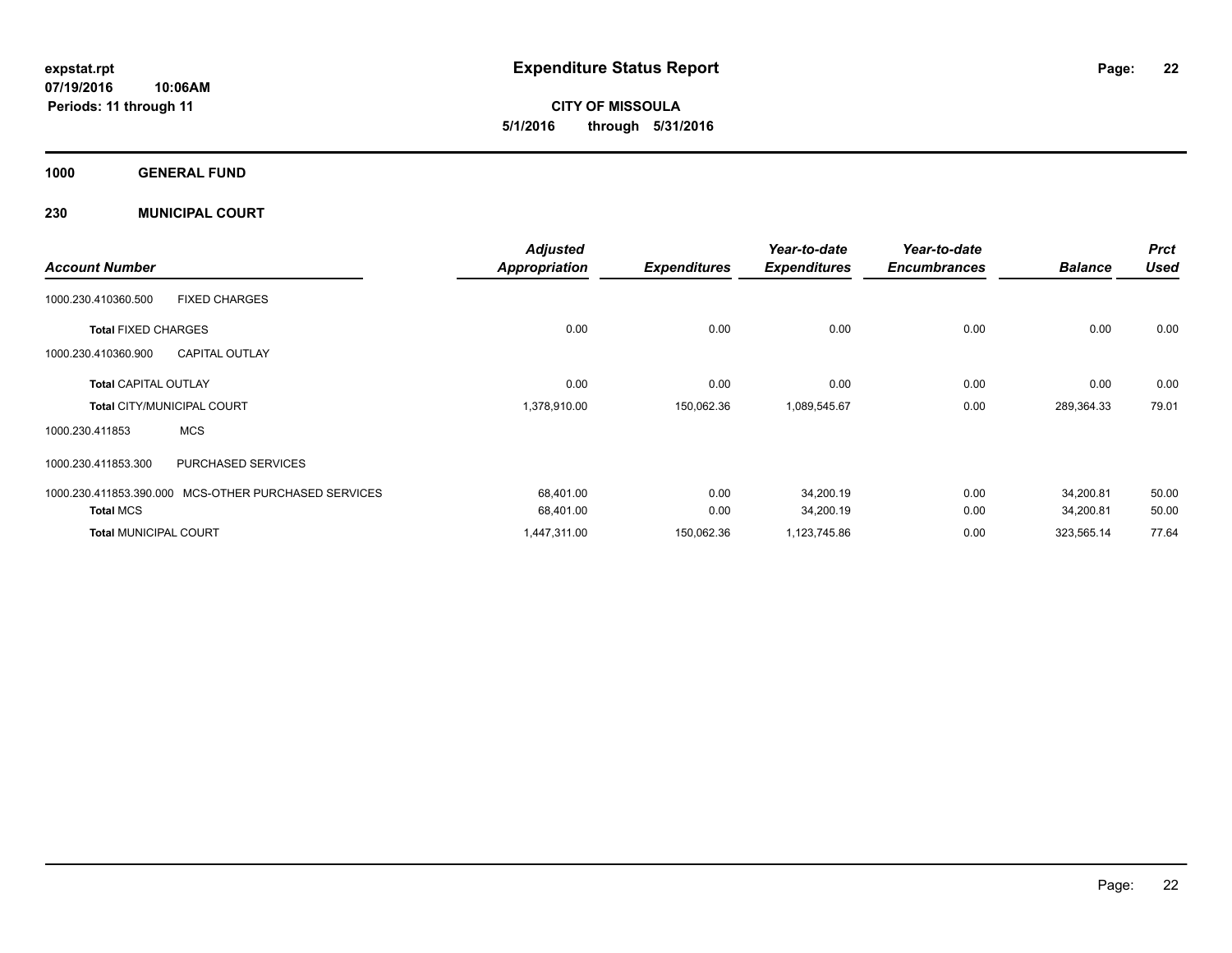**CITY OF MISSOULA 5/1/2016 through 5/31/2016**

**1000 GENERAL FUND**

| <b>Account Number</b>                                | <b>Adjusted</b><br><b>Appropriation</b> | <b>Expenditures</b> | Year-to-date<br><b>Expenditures</b> | Year-to-date<br><b>Encumbrances</b> | <b>Balance</b> | <b>Prct</b><br><b>Used</b> |
|------------------------------------------------------|-----------------------------------------|---------------------|-------------------------------------|-------------------------------------|----------------|----------------------------|
| <b>BUDGETING</b><br>1000.240.410520                  |                                         |                     |                                     |                                     |                |                            |
| 1000.240.410520.100<br>PERSONAL SERVICES             |                                         |                     |                                     |                                     |                |                            |
| 1000.240.410520.110.000 SALARIES AND WAGES           | 80,804.00                               | 5,882.38            | 52,379.36                           | 0.00                                | 28,424.64      | 64.82                      |
| 1000.240.410520.140.000 EMPLOYER CONTRIBUTIONS       | 26,628.00                               | 2,029.27            | 18,258.21                           | 0.00                                | 8,369.79       | 68.57                      |
| <b>Total PERSONAL SERVICES</b>                       | 107,432.00                              | 7.911.65            | 70.637.57                           | 0.00                                | 36,794.43      | 65.75                      |
| 1000.240.410520.200<br><b>SUPPLIES</b>               |                                         |                     |                                     |                                     |                |                            |
| 1000.240.410520.210.000 OFFICE SUPPLIES              | 160.00                                  | 0.00                | 0.00                                | 0.00                                | 160.00         | 0.00                       |
| 1000.240.410520.220.000<br><b>OPERATING SUPPLIES</b> | 285.00                                  | 0.00                | 0.00                                | 0.00                                | 285.00         | 0.00                       |
| <b>Total SUPPLIES</b>                                | 445.00                                  | 0.00                | 0.00                                | 0.00                                | 445.00         | 0.00                       |
| 1000.240.410520.300<br>PURCHASED SERVICES            |                                         |                     |                                     |                                     |                |                            |
| 1000.240.410520.320.000 PRINTING & DUPLICATING       | 823.00                                  | 76.14               | 352.00                              | 0.00                                | 471.00         | 42.77                      |
| 1000.240.410520.350.000 PROFESSIONAL SERVICES        | 9,289.00                                | 0.00                | 0.00                                | 0.00                                | 9,289.00       | 0.00                       |
| <b>Total PURCHASED SERVICES</b>                      | 10,112.00                               | 76.14               | 352.00                              | 0.00                                | 9,760.00       | 3.48                       |
| <b>Total BUDGETING</b>                               | 117,989.00                              | 7,987.79            | 70,989.57                           | 0.00                                | 46,999.43      | 60.17                      |
| <b>TREASURY</b><br>1000.240.410540                   |                                         |                     |                                     |                                     |                |                            |
| PERSONAL SERVICES<br>1000.240.410540.100             |                                         |                     |                                     |                                     |                |                            |
| 1000.240.410540.110.000 SALARIES AND WAGES           | 203,954.00                              | 10,863.96           | 127,011.22                          | 0.00                                | 76,942.78      | 62.27                      |
| 1000.240.410540.140.000 EMPLOYER CONTRIBUTIONS       | 77,829.00                               | 4,521.35            | 51,284.60                           | 0.00                                | 26,544.40      | 65.89                      |
| <b>Total PERSONAL SERVICES</b>                       | 281,783.00                              | 15,385.31           | 178,295.82                          | 0.00                                | 103,487.18     | 63.27                      |
| <b>SUPPLIES</b><br>1000.240.410540.200               |                                         |                     |                                     |                                     |                |                            |
| <b>OFFICE SUPPLIES</b><br>1000.240.410540.210.000    | 1,402.00                                | $-241.66$           | 1,914.99                            | 0.00                                | $-512.99$      | 136.59                     |
| 1000.240.410540.220.000 OPERATING SUPPLIES           | 303.00                                  | 7.60                | 308.68                              | 0.00                                | $-5.68$        | 101.87                     |
| <b>Total SUPPLIES</b>                                | 1,705.00                                | $-234.06$           | 2,223.67                            | 0.00                                | $-518.67$      | 130.42                     |
| PURCHASED SERVICES<br>1000.240.410540.300            |                                         |                     |                                     |                                     |                |                            |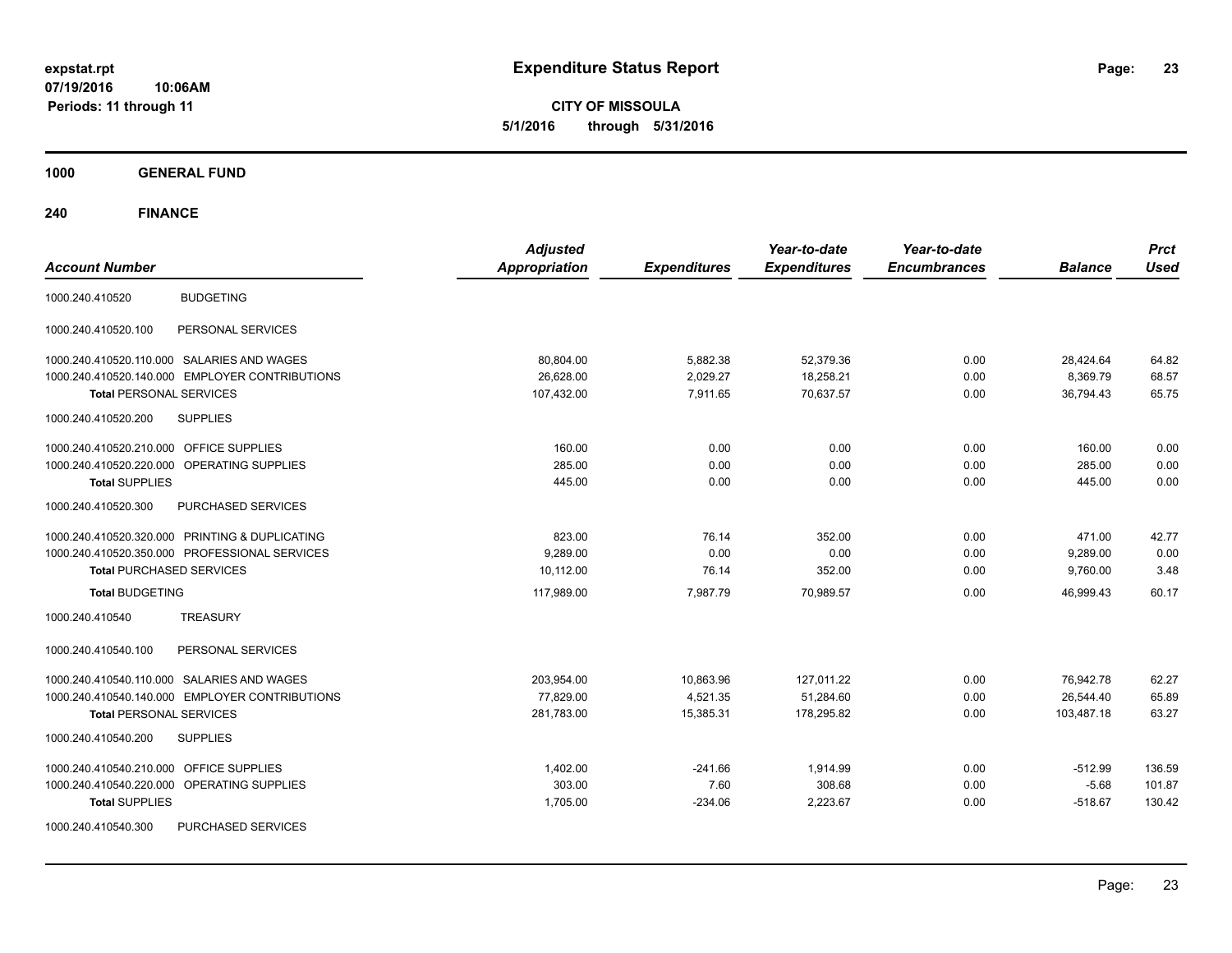**CITY OF MISSOULA 5/1/2016 through 5/31/2016**

**1000 GENERAL FUND**

| <b>Account Number</b>                                   | <b>Adjusted</b><br><b>Appropriation</b> | <b>Expenditures</b> | Year-to-date<br><b>Expenditures</b> | Year-to-date<br><b>Encumbrances</b> | <b>Balance</b> | <b>Prct</b><br><b>Used</b> |
|---------------------------------------------------------|-----------------------------------------|---------------------|-------------------------------------|-------------------------------------|----------------|----------------------------|
|                                                         |                                         |                     |                                     |                                     |                |                            |
| 1000.240.410540.310.000 COMMUNICATIONS                  | 5,518.00                                | 0.00                | 4,544.21                            | 0.00                                | 973.79         | 82.35                      |
| 1000.240.410540.320.000 PRINTING & DUPLICATING          | 448.00                                  | 377.85              | 1,768.96                            | 0.00                                | $-1,320.96$    | 394.86                     |
| 1000.240.410540.330.000 PUBLICITY, SUBSCRIPTIONS & DUES | 10.00                                   | 4.80                | 4.80                                | 0.00                                | 5.20           | 48.00                      |
| 1000.240.410540.344.000 TELEPHONE SERVICE               | 25.00                                   | 0.00                | 0.00                                | 0.00                                | 25.00          | 0.00                       |
| 1000.240.410540.350.000 PROFESSIONAL SERVICES           | 11,911.00                               | 1,585.80            | 12,649.83                           | 0.00                                | $-738.83$      | 106.20                     |
| 1000.240.410540.360.000 REPAIR & MAINTENANCE            | 26.00                                   | 0.00                | 0.00                                | 0.00                                | 26.00          | 0.00                       |
| 1000.240.410540.370.000 TRAVEL                          | 4,125.00                                | 756.64              | 1,136.84                            | 0.00                                | 2,988.16       | 27.56                      |
| 1000.240.410540.380.000 TRAINING                        | 2,000.00                                | 500.00              | 2,013.20                            | 0.00                                | $-13.20$       | 100.66                     |
| <b>Total PURCHASED SERVICES</b>                         | 24,063.00                               | 3,225.09            | 22,117.84                           | 0.00                                | 1,945.16       | 91.92                      |
| 1000.240.410540.500<br><b>FIXED CHARGES</b>             |                                         |                     |                                     |                                     |                |                            |
| 1000.240.410540.500.000 FIXED CHARGES                   | 500.00                                  | 0.00                | 0.00                                | 0.00                                | 500.00         | 0.00                       |
| <b>Total FIXED CHARGES</b>                              | 500.00                                  | 0.00                | 0.00                                | 0.00                                | 500.00         | 0.00                       |
| 1000.240.410540.900<br><b>CAPITAL OUTLAY</b>            |                                         |                     |                                     |                                     |                |                            |
| <b>Total CAPITAL OUTLAY</b>                             | 0.00                                    | 0.00                | 0.00                                | 0.00                                | 0.00           | 0.00                       |
| <b>Total TREASURY</b>                                   | 308,051.00                              | 18,376.34           | 202,637.33                          | 0.00                                | 105,413.67     | 65.78                      |
| 1000.240.410550<br><b>ACCOUNTING</b>                    |                                         |                     |                                     |                                     |                |                            |
| PERSONAL SERVICES<br>1000.240.410550.100                |                                         |                     |                                     |                                     |                |                            |
| 1000.240.410550.110.000 SALARIES AND WAGES              | 331,668.00                              | 25,902.23           | 322,339.54                          | 0.00                                | 9,328.46       | 97.19                      |
| 1000.240.410550.120.000 OVERTIME/TERMINATION            | 1,000.00                                | 0.00                | 1,338.66                            | 0.00                                | $-338.66$      | 133.87                     |
| 1000.240.410550.140.000 EMPLOYER CONTRIBUTIONS          | 123,069.00                              | 10,171.99           | 124,772.72                          | 0.00                                | $-1,703.72$    | 101.38                     |
| 1000.240.410550.141.000 STATE RETIREMENT CONTRIBUTIONS  | 0.00                                    | 0.00                | 497.11                              | 0.00                                | $-497.11$      | 0.00                       |
| <b>Total PERSONAL SERVICES</b>                          | 455,737.00                              | 36,074.22           | 448,948.03                          | 0.00                                | 6,788.97       | 98.51                      |
| 1000.240.410550.200<br><b>SUPPLIES</b>                  |                                         |                     |                                     |                                     |                |                            |
| 1000.240.410550.210.000 OFFICE SUPPLIES                 | 2,274.00                                | $-648.05$           | 3,375.84                            | 0.00                                | $-1,101.84$    | 148.45                     |
| 1000.240.410550.220.000 OPERATING SUPPLIES              | 926.00                                  | 45.17               | 801.91                              | 0.00                                | 124.09         | 86.60                      |
| 1000.240.410550.230.000 REPAIR/MAINTENANCE              | 300.00                                  | 0.00                | 0.00                                | 0.00                                | 300.00         | 0.00                       |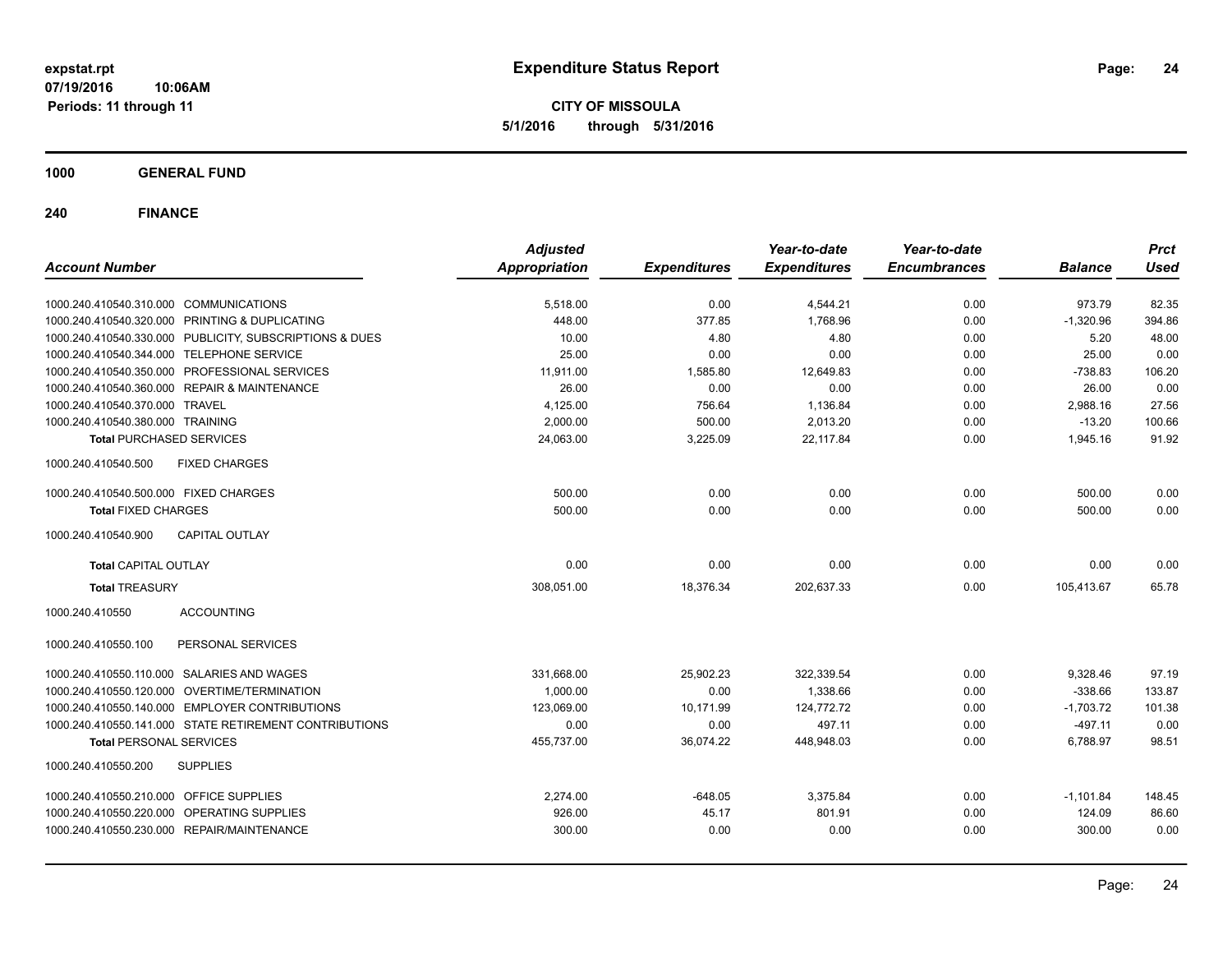**CITY OF MISSOULA 5/1/2016 through 5/31/2016**

**1000 GENERAL FUND**

| <b>Account Number</b>                          |                                                         | <b>Adjusted</b><br><b>Appropriation</b> | <b>Expenditures</b> | Year-to-date<br><b>Expenditures</b> | Year-to-date<br><b>Encumbrances</b> | <b>Balance</b> | <b>Prct</b><br><b>Used</b> |
|------------------------------------------------|---------------------------------------------------------|-----------------------------------------|---------------------|-------------------------------------|-------------------------------------|----------------|----------------------------|
| 1000.240.410550.231.000 GASOLINE               |                                                         | 91.00                                   | 0.00                | 0.00                                | 0.00                                | 91.00          | 0.00                       |
| 1000.240.410550.240.000 OTHER SUPPLIES         |                                                         | 500.00                                  | 0.00                | 0.00                                | 0.00                                | 500.00         | 0.00                       |
| <b>Total SUPPLIES</b>                          |                                                         | 4,091.00                                | $-602.88$           | 4,177.75                            | 0.00                                | $-86.75$       | 102.12                     |
| 1000.240.410550.300                            | PURCHASED SERVICES                                      |                                         |                     |                                     |                                     |                |                            |
| 1000.240.410550.310.000 COMMUNICATIONS         |                                                         | 36,270.00                               | 0.00                | 49,412.65                           | 0.00                                | $-13,142.65$   | 136.24                     |
| 1000.240.410550.320.000 PRINTING & DUPLICATING |                                                         | 2,014.00                                | 632.65              | 1,276.25                            | 0.00                                | 737.75         | 63.37                      |
|                                                | 1000.240.410550.330.000 PUBLICITY, SUBSCRIPTIONS & DUES | 3,400.00                                | 251.12              | 1,532.60                            | 0.00                                | 1,867.40       | 45.08                      |
| 1000.240.410550.344.000 TELEPHONE SERVICE      |                                                         | 1,200.00                                | 0.00                | 182.86                              | 0.00                                | 1.017.14       | 15.24                      |
| 1000.240.410550.350.000 PROFESSIONAL SERVICES  |                                                         | 126,624.00                              | 229.00              | 138,441.91                          | 0.00                                | $-11,817.91$   | 109.33                     |
| 1000.240.410550.360.000 REPAIR & MAINTENANCE   |                                                         | 174.00                                  | 0.00                | 0.00                                | 0.00                                | 174.00         | 0.00                       |
| 1000.240.410550.370.000 TRAVEL                 |                                                         | 3,520.00                                | 577.00              | 1,529.04                            | 0.00                                | 1,990.96       | 43.44                      |
| 1000.240.410550.380.000 TRAINING               |                                                         | 3,805.00                                | 0.00                | 2,272.40                            | 0.00                                | 1,532.60       | 59.72                      |
| <b>Total PURCHASED SERVICES</b>                |                                                         | 177,007.00                              | 1,689.77            | 194,647.71                          | 0.00                                | $-17,640.71$   | 109.97                     |
| 1000.240.410550.500                            | <b>FIXED CHARGES</b>                                    |                                         |                     |                                     |                                     |                |                            |
| <b>Total FIXED CHARGES</b>                     |                                                         | 0.00                                    | 0.00                | 0.00                                | 0.00                                | 0.00           | 0.00                       |
| 1000.240.410550.900                            | <b>CAPITAL OUTLAY</b>                                   |                                         |                     |                                     |                                     |                |                            |
| <b>Total CAPITAL OUTLAY</b>                    |                                                         | 0.00                                    | 0.00                | 0.00                                | 0.00                                | 0.00           | 0.00                       |
| <b>Total ACCOUNTING</b>                        |                                                         | 636,835.00                              | 37,161.11           | 647,773.49                          | 0.00                                | $-10,938.49$   | 101.72                     |
| 1000.240.410552                                | <b>FINANCIAL REPORTING</b>                              |                                         |                     |                                     |                                     |                |                            |
| 1000.240.410552.100                            | PERSONAL SERVICES                                       |                                         |                     |                                     |                                     |                |                            |
| 1000.240.410552.110.000 SALARIES AND WAGES     |                                                         | 51,834.00                               | 3,698.80            | 41,695.96                           | 0.00                                | 10,138.04      | 80.44                      |
| 1000.240.410552.140.000 EMPLOYER CONTRIBUTIONS |                                                         | 17,082.00                               | 1,275.75            | 14,090.46                           | 0.00                                | 2,991.54       | 82.49                      |
| <b>Total PERSONAL SERVICES</b>                 |                                                         | 68,916.00                               | 4,974.55            | 55,786.42                           | 0.00                                | 13,129.58      | 80.95                      |
| 1000.240.410552.200                            | <b>SUPPLIES</b>                                         |                                         |                     |                                     |                                     |                |                            |
| 1000.240.410552.210.000 OFFICE SUPPLIES        |                                                         | 129.00                                  | 224.84              | 500.71                              | 0.00                                | $-371.71$      | 388.15                     |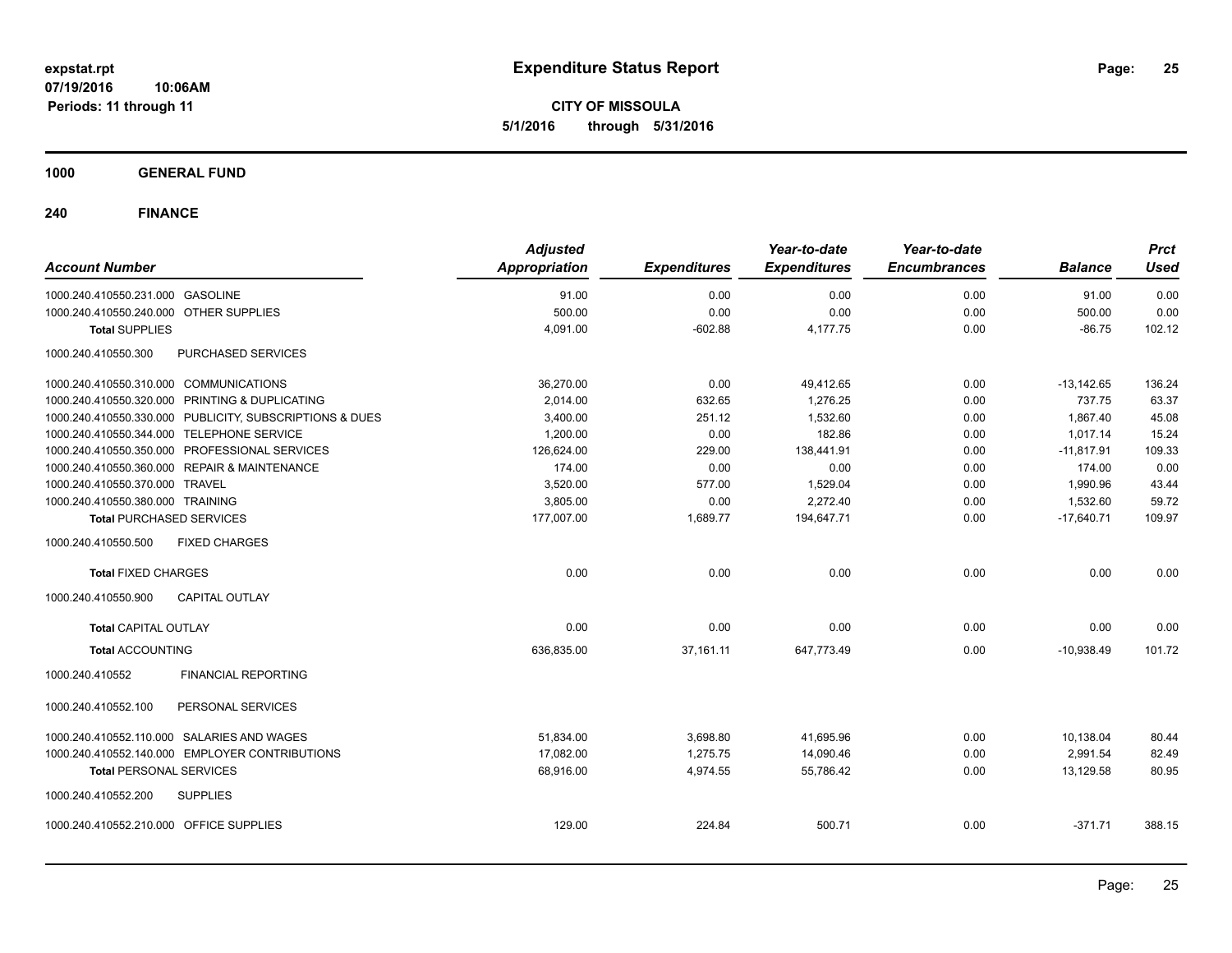**CITY OF MISSOULA 5/1/2016 through 5/31/2016**

**1000 GENERAL FUND**

|                                        |                                                | <b>Adjusted</b> |                     | Year-to-date        | Year-to-date        |                | <b>Prct</b> |
|----------------------------------------|------------------------------------------------|-----------------|---------------------|---------------------|---------------------|----------------|-------------|
| <b>Account Number</b>                  |                                                | Appropriation   | <b>Expenditures</b> | <b>Expenditures</b> | <b>Encumbrances</b> | <b>Balance</b> | <b>Used</b> |
| 1000.240.410552.220.000                | <b>OPERATING SUPPLIES</b>                      | 390.00          | 0.00                | 0.00                | 0.00                | 390.00         | 0.00        |
| <b>Total SUPPLIES</b>                  |                                                | 519.00          | 224.84              | 500.71              | 0.00                | 18.29          | 96.48       |
| 1000.240.410552.300                    | PURCHASED SERVICES                             |                 |                     |                     |                     |                |             |
| 1000.240.410552.310.000 COMMUNICATIONS |                                                | 321.00          | 0.00                | 0.00                | 0.00                | 321.00         | 0.00        |
|                                        | 1000.240.410552.320.000 PRINTING & DUPLICATING | 2.195.00        | 0.00                | 13.36               | 0.00                | 2,181.64       | 0.61        |
|                                        | 1000.240.410552.350.000 PROFESSIONAL SERVICES  | 10,530.00       | 0.00                | 1,055.00            | 0.00                | 9,475.00       | 10.02       |
| 1000.240.410552.370.000 TRAVEL         |                                                | 600.00          | 0.00                | 0.00                | 0.00                | 600.00         | 0.00        |
| 1000.240.410552.380.000 TRAINING       |                                                | 1,525.00        | 37.46               | 122.46              | 0.00                | 1,402.54       | 8.03        |
| <b>Total PURCHASED SERVICES</b>        |                                                | 15.171.00       | 37.46               | 1,190.82            | 0.00                | 13,980.18      | 7.85        |
| 1000.240.410552.900                    | CAPITAL OUTLAY                                 |                 |                     |                     |                     |                |             |
| <b>Total CAPITAL OUTLAY</b>            |                                                | 0.00            | 0.00                | 0.00                | 0.00                | 0.00           | 0.00        |
| <b>Total FINANCIAL REPORTING</b>       |                                                | 84,606.00       | 5,236.85            | 57,477.95           | 0.00                | 27,128.05      | 67.94       |
| 1000.240.410553                        | <b>FINANCIAL SOFTWARE</b>                      |                 |                     |                     |                     |                |             |
| 1000.240.410553.100                    | PERSONAL SERVICES                              |                 |                     |                     |                     |                |             |
| <b>Total FINANCIAL SOFTWARE</b>        |                                                | 0.00            | 0.00                | 0.00                | 0.00                | 0.00           | 0.00        |
| <b>Total FINANCE</b>                   |                                                | 1,147,481.00    | 68,762.09           | 978,878.34          | 0.00                | 168,602.66     | 85.31       |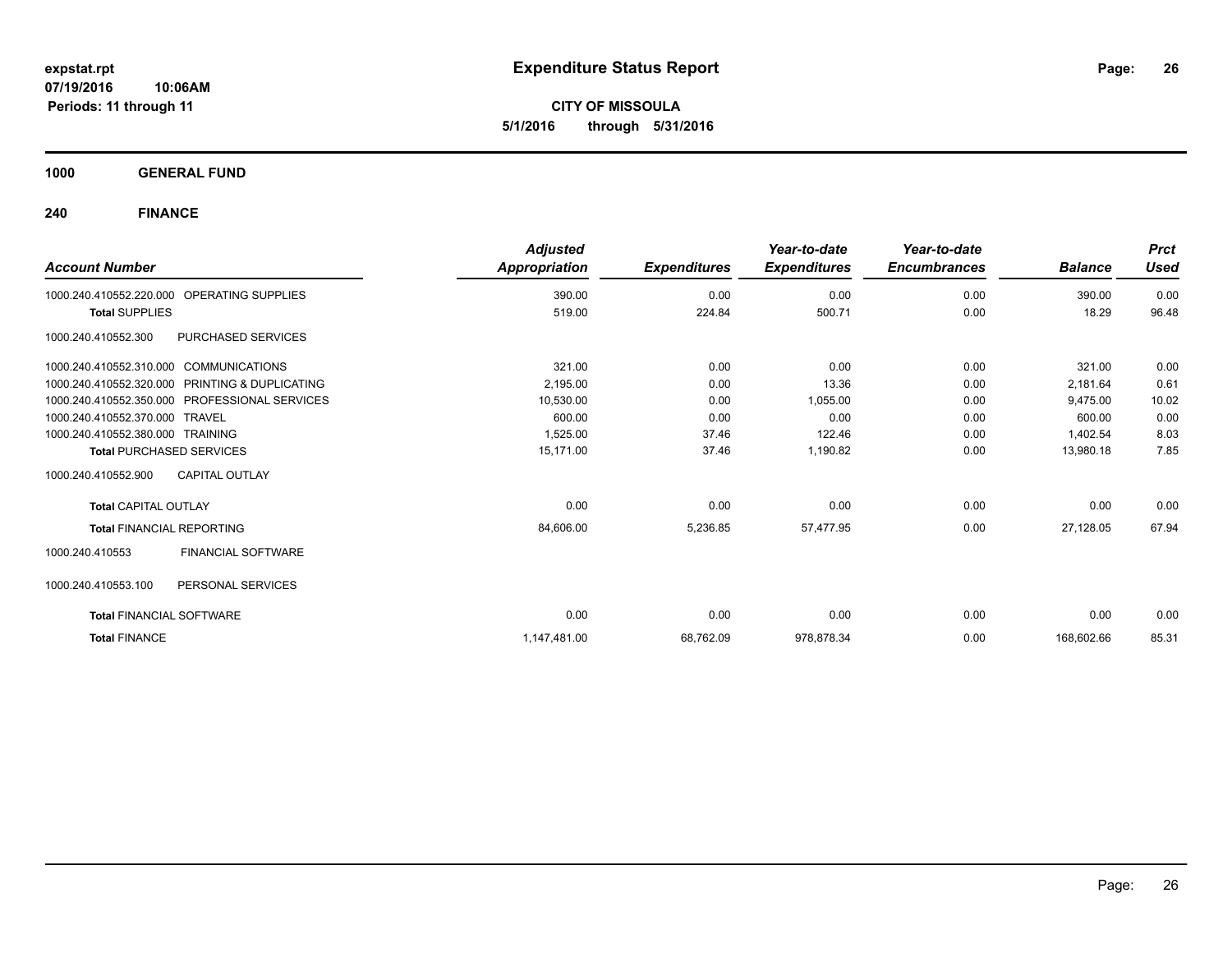**CITY OF MISSOULA 5/1/2016 through 5/31/2016**

**1000 GENERAL FUND**

#### **245 CENTRALIZED SERVICES**

| <b>Account Number</b>                   |                                                         | <b>Adjusted</b><br><b>Appropriation</b> | <b>Expenditures</b> | Year-to-date<br><b>Expenditures</b> | Year-to-date<br><b>Encumbrances</b> | <b>Balance</b> | <b>Prct</b><br><b>Used</b> |
|-----------------------------------------|---------------------------------------------------------|-----------------------------------------|---------------------|-------------------------------------|-------------------------------------|----------------|----------------------------|
|                                         |                                                         |                                         |                     |                                     |                                     |                |                            |
| 1000.245.410810                         | <b>ADMINISTRATION</b>                                   |                                         |                     |                                     |                                     |                |                            |
| 1000.245.410810.100                     | PERSONAL SERVICES                                       |                                         |                     |                                     |                                     |                |                            |
| 1000.245.410810.110.000                 | CENTRALIZED SERVICES/SALARIES AND WAGES                 | 121,797.00                              | 9,297.46            | 105,971.16                          | 0.00                                | 15,825.84      | 87.01                      |
|                                         | 1000.245.410810.140.000 EMPLOYER CONTRIBUTIONS          | 32,477.00                               | 2,624.36            | 28,381.15                           | 0.00                                | 4,095.85       | 87.39                      |
|                                         | 1000.245.410810.141.000 STATE RETIREMENT CONTRIBUTIONS  | 0.00                                    | 0.00                | 205.74                              | 0.00                                | $-205.74$      | 0.00                       |
| <b>Total PERSONAL SERVICES</b>          |                                                         | 154,274.00                              | 11,921.82           | 134,558.05                          | 0.00                                | 19.715.95      | 87.22                      |
| 1000.245.410810.200                     | <b>SUPPLIES</b>                                         |                                         |                     |                                     |                                     |                |                            |
| 1000.245.410810.210.000 OFFICE SUPPLIES |                                                         | 500.00                                  | 18.99               | 129.09                              | 0.00                                | 370.91         | 25.82                      |
|                                         | 1000.245.410810.220.000 OPERATING SUPPLIES              | 350.00                                  | 0.00                | 0.00                                | 0.00                                | 350.00         | 0.00                       |
| 1000.245.410810.231.000 GASOLINE        |                                                         | 175.00                                  | 0.00                | 0.00                                | 0.00                                | 175.00         | 0.00                       |
| <b>Total SUPPLIES</b>                   |                                                         | 1,025.00                                | 18.99               | 129.09                              | 0.00                                | 895.91         | 12.59                      |
| 1000.245.410810.300                     | PURCHASED SERVICES                                      |                                         |                     |                                     |                                     |                |                            |
| 1000.245.410810.310.000 COMMUNICATIONS  |                                                         | 100.00                                  | 0.00                | 0.00                                | 0.00                                | 100.00         | 0.00                       |
|                                         | 1000.245.410810.320.000 PRINTING & DUPLICATING          | 200.00                                  | 0.00                | 11.37                               | 0.00                                | 188.63         | 5.69                       |
|                                         | 1000.245.410810.330.000 PUBLICITY, SUBSCRIPTIONS & DUES | 200.00                                  | 0.00                | 0.00                                | 0.00                                | 200.00         | 0.00                       |
|                                         | 1000.245.410810.344.000 TELEPHONE SERVICE               | 500.00                                  | 0.00                | 48.34                               | 0.00                                | 451.66         | 9.67                       |
| 1000.245.410810.370.000 TRAVEL          |                                                         | 1,000.00                                | 0.00                | 0.00                                | 0.00                                | 1,000.00       | 0.00                       |
| 1000.245.410810.380.000 TRAINING        |                                                         | 1,500.00                                | 0.00                | 0.00                                | 0.00                                | 1,500.00       | 0.00                       |
| <b>Total PURCHASED SERVICES</b>         |                                                         | 3,500.00                                | 0.00                | 59.71                               | 0.00                                | 3,440.29       | 1.71                       |
| 1000.245.410810.700                     | <b>GRANTS &amp; CONTRIBUTIONS</b>                       |                                         |                     |                                     |                                     |                |                            |
|                                         | 1000.245.410810.700.000 GRANTS & CONTRIBUTIONS          | 5,000.00                                | 0.00                | 0.00                                | 0.00                                | 5,000.00       | 0.00                       |
|                                         | <b>Total GRANTS &amp; CONTRIBUTIONS</b>                 | 5,000.00                                | 0.00                | 0.00                                | 0.00                                | 5,000.00       | 0.00                       |
| <b>Total ADMINISTRATION</b>             |                                                         | 163,799.00                              | 11,940.81           | 134,746.85                          | 0.00                                | 29.052.15      | 82.26                      |
| 1000.245.410835                         | *** Title Not Found ***                                 |                                         |                     |                                     |                                     |                |                            |

1000.245.410835.100 PERSONAL SERVICES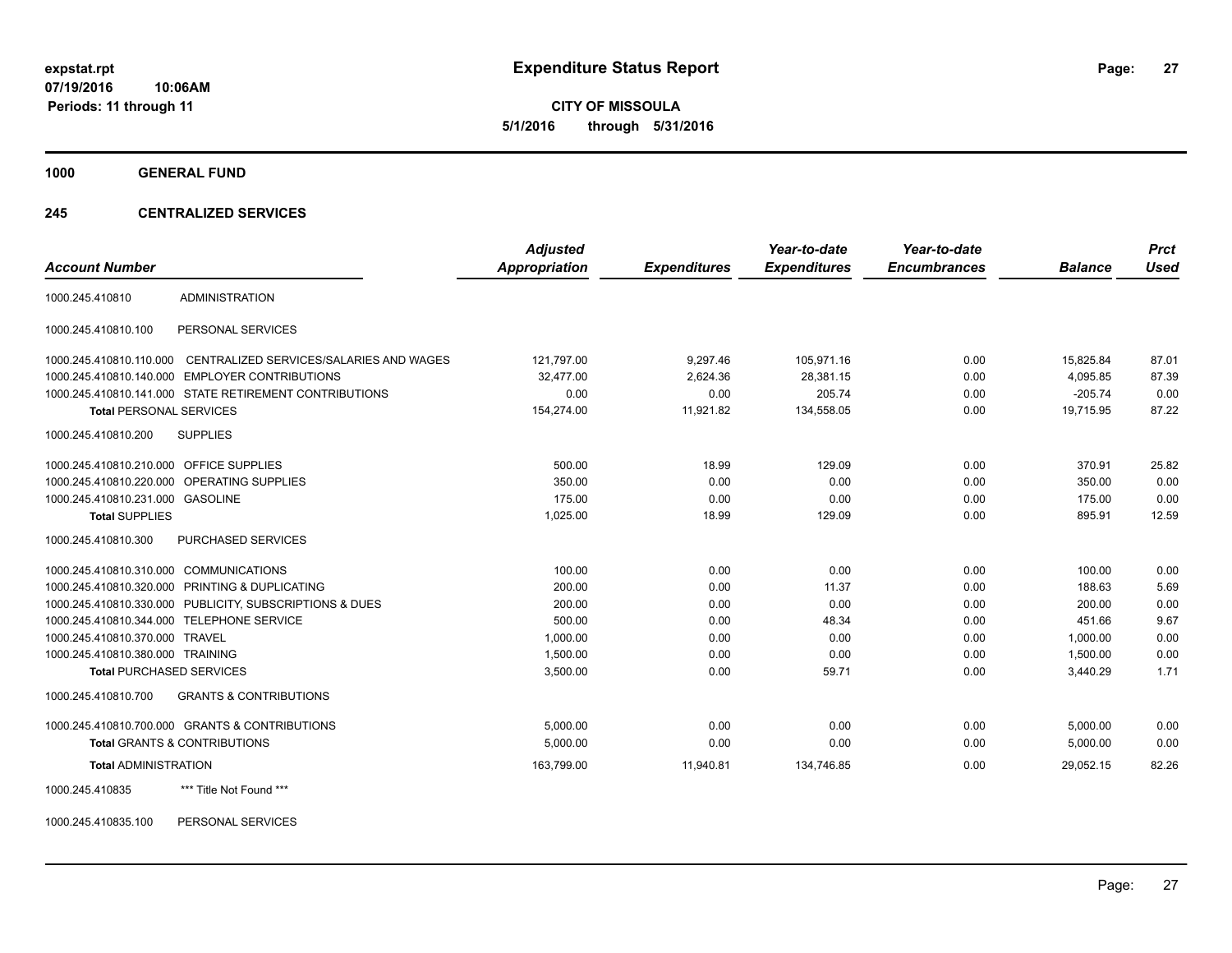**CITY OF MISSOULA 5/1/2016 through 5/31/2016**

**1000 GENERAL FUND**

### **245 CENTRALIZED SERVICES**

| <b>Account Number</b>                                            | <b>Adjusted</b><br><b>Appropriation</b> | <b>Expenditures</b> | Year-to-date<br><b>Expenditures</b> | Year-to-date<br><b>Encumbrances</b> | <b>Balance</b> | <b>Prct</b><br><b>Used</b> |
|------------------------------------------------------------------|-----------------------------------------|---------------------|-------------------------------------|-------------------------------------|----------------|----------------------------|
| 1000.245.410835.110.000 SALARIES AND WAGES                       | 85,866.00                               | 6,555.56            | 74,685.21                           | 0.00                                | 11,180.79      | 86.98                      |
| 1000.245.410835.140.000 EMPLOYER CONTRIBUTIONS                   | 23,564.00                               | 2,081.02            | 24,237.07                           | 0.00                                | $-673.07$      | 102.86                     |
| <b>Total PERSONAL SERVICES</b>                                   | 109,430.00                              | 8,636.58            | 98,922.28                           | 0.00                                | 10,507.72      | 90.40                      |
| <b>SUPPLIES</b><br>1000.245.410835.200                           |                                         |                     |                                     |                                     |                |                            |
| 1000.245.410835.210.000 OFFICE SUPPLIES                          | 200.00                                  | 0.00                | 0.00                                | 0.00                                | 200.00         | 0.00                       |
| 1000.245.410835.220.000 OPERATING SUPPLIES                       | 300.00                                  | 0.00                | 0.00                                | 0.00                                | 300.00         | 0.00                       |
| 1000.245.410835.231.000 GASOLINE                                 | 172.00                                  | 0.00                | 0.00                                | 0.00                                | 172.00         | 0.00                       |
| <b>Total SUPPLIES</b>                                            | 672.00                                  | 0.00                | 0.00                                | 0.00                                | 672.00         | 0.00                       |
| 1000.245.410835.300<br>PURCHASED SERVICES                        |                                         |                     |                                     |                                     |                |                            |
| 1000.245.410835.310.000 COMMUNICATIONS                           | 100.00                                  | 0.00                | 0.00                                | 0.00                                | 100.00         | 0.00                       |
| 1000.245.410835.320.000 PRINTING & DUPLICATING                   | 100.00                                  | 0.00                | 0.00                                | 0.00                                | 100.00         | 0.00                       |
| 1000.245.410835.330.000 PUBLICITY, SUBSCRIPTIONS & DUES          | 150.00                                  | 0.00                | 0.00                                | 0.00                                | 150.00         | 0.00                       |
| 1000.245.410835.344.000 TELEPHONE SERVICE                        | 145.00                                  | 74.53               | 571.21                              | 0.00                                | $-426.21$      | 393.94                     |
| <b>Total PURCHASED SERVICES</b>                                  | 495.00                                  | 74.53               | 571.21                              | 0.00                                | $-76.21$       | 115.40                     |
| Total *** Title Not Found ***                                    | 110,597.00                              | 8,711.11            | 99,493.49                           | 0.00                                | 11,103.51      | 89.96                      |
| 1000.245.411010<br>*** Title Not Found ***                       |                                         |                     |                                     |                                     |                |                            |
| PERSONAL SERVICES<br>1000.245.411010.100                         |                                         |                     |                                     |                                     |                |                            |
| Total *** Title Not Found ***                                    | 0.00                                    | 0.00                | 0.00                                | 0.00                                | 0.00           | 0.00                       |
| <b>ENERGY CONSERVATION</b><br>1000.245.411231                    |                                         |                     |                                     |                                     |                |                            |
| 1000.245.411231.100<br>PERSONAL SERVICES                         |                                         |                     |                                     |                                     |                |                            |
| ENERGY COORDINATOR/SALARIES AND WAGES<br>1000.245.411231.110.000 | 51,690.00                               | 3,935.01            | 44,866.66                           | 0.00                                | 6,823.34       | 86.80                      |
| 1000.245.411231.140.000 EMPLOYER CONTRIBUTIONS                   | 20,757.00                               | 1.576.30            | 21,916.49                           | 0.00                                | $-1,159.49$    | 105.59                     |
| <b>Total PERSONAL SERVICES</b>                                   | 72,447.00                               | 5,511.31            | 66,783.15                           | 0.00                                | 5,663.85       | 92.18                      |
| <b>SUPPLIES</b><br>1000.245.411231.200                           |                                         |                     |                                     |                                     |                |                            |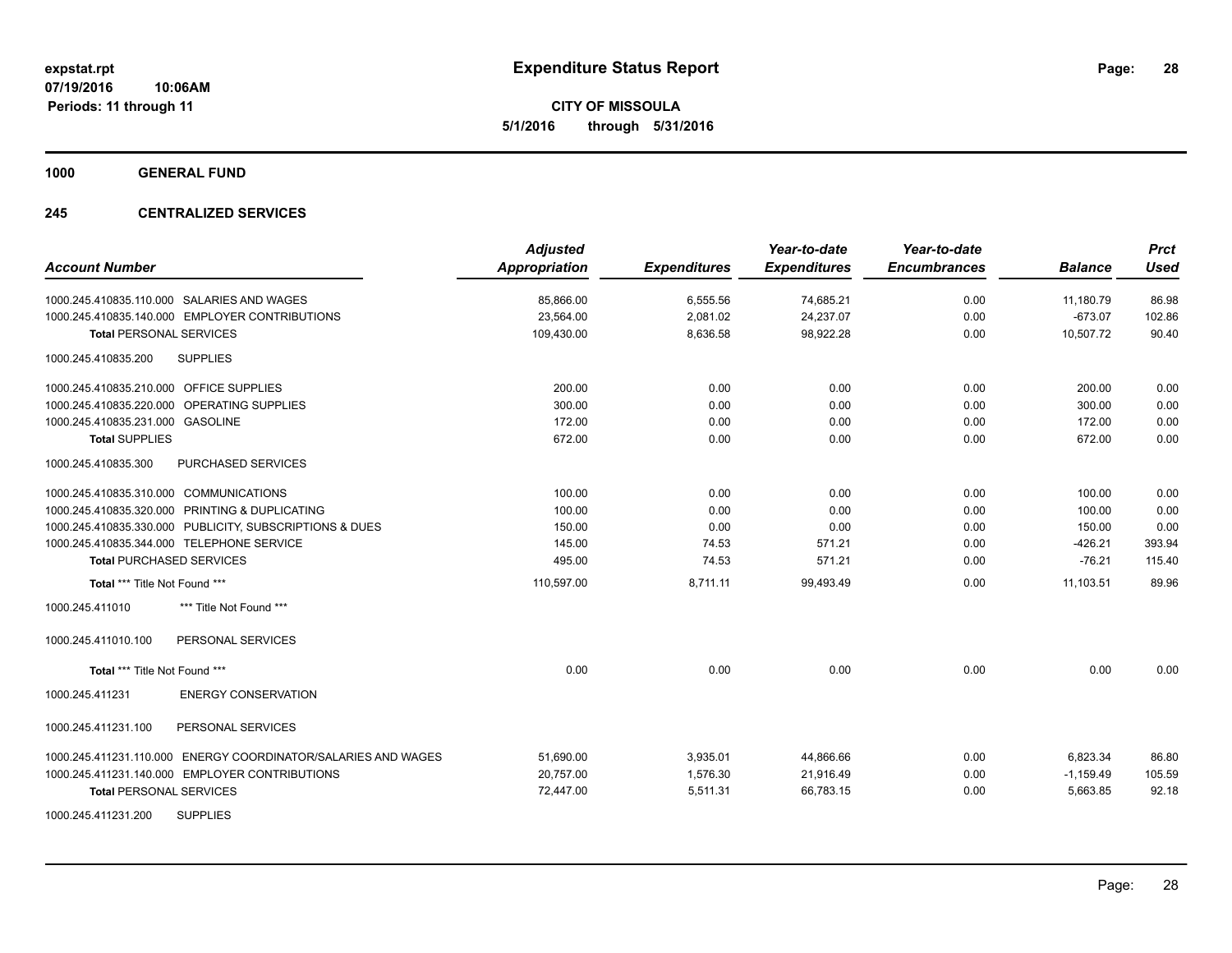**CITY OF MISSOULA 5/1/2016 through 5/31/2016**

**1000 GENERAL FUND**

### **245 CENTRALIZED SERVICES**

|                                                            | <b>Adjusted</b>      |                     | Year-to-date        | Year-to-date        |                | <b>Prct</b> |
|------------------------------------------------------------|----------------------|---------------------|---------------------|---------------------|----------------|-------------|
| <b>Account Number</b>                                      | <b>Appropriation</b> | <b>Expenditures</b> | <b>Expenditures</b> | <b>Encumbrances</b> | <b>Balance</b> | <b>Used</b> |
| <b>OFFICE SUPPLIES</b><br>1000.245.411231.210.000          | 500.00               | 18.99               | 80.93               | 0.00                | 419.07         | 16.19       |
| 1000.245.411231.220.000 OPERATING SUPPLIES                 | 350.00               | 0.00                | 610.84              | 0.00                | $-260.84$      | 174.53      |
| 1000.245.411231.231.000 GASOLINE                           | 175.00               | 0.00                | 120.51              | 0.00                | 54.49          | 68.86       |
| <b>Total SUPPLIES</b>                                      | 1,025.00             | 18.99               | 812.28              | 0.00                | 212.72         | 79.25       |
| <b>PURCHASED SERVICES</b><br>1000.245.411231.300           |                      |                     |                     |                     |                |             |
| 1000.245.411231.310.000 COMMUNICATIONS                     | 200.00               | 0.00                | 0.00                | 0.00                | 200.00         | 0.00        |
| 1000.245.411231.320.000<br>PRINTING & DUPLICATING          | 250.00               | 9.63                | 183.71              | 0.00                | 66.29          | 73.48       |
| PUBLICITY, SUBSCRIPTIONS & DUES<br>1000.245.411231.330.000 | 200.00               | 0.00                | 1,765.00            | 0.00                | $-1,565.00$    | 882.50      |
| 1000.245.411231.344.000 TELEPHONE SERVICE                  | 200.00               | 0.00                | 0.00                | 0.00                | 200.00         | 0.00        |
| 1000.245.411231.350.000 PROFESSIONAL SERVICES              | 11,500.00            | 0.00                | 11,500.00           | 0.00                | 0.00           | 100.00      |
| 1000.245.411231.370.000 TRAVEL                             | 1,000.00             | 0.00                | 258.43              | 0.00                | 741.57         | 25.84       |
| 1000.245.411231.380.000 TRAINING                           | 1,500.00             | 0.00                | 0.00                | 0.00                | 1,500.00       | 0.00        |
| <b>Total PURCHASED SERVICES</b>                            | 14,850.00            | 9.63                | 13,707.14           | 0.00                | 1,142.86       | 92.30       |
| <b>Total ENERGY CONSERVATION</b>                           | 88,322.00            | 5,539.93            | 81,302.57           | 0.00                | 7,019.43       | 92.05       |
| <b>Total CENTRALIZED SERVICES</b>                          | 362,718.00           | 26,191.85           | 315,542.91          | 0.00                | 47,175.09      | 86.99       |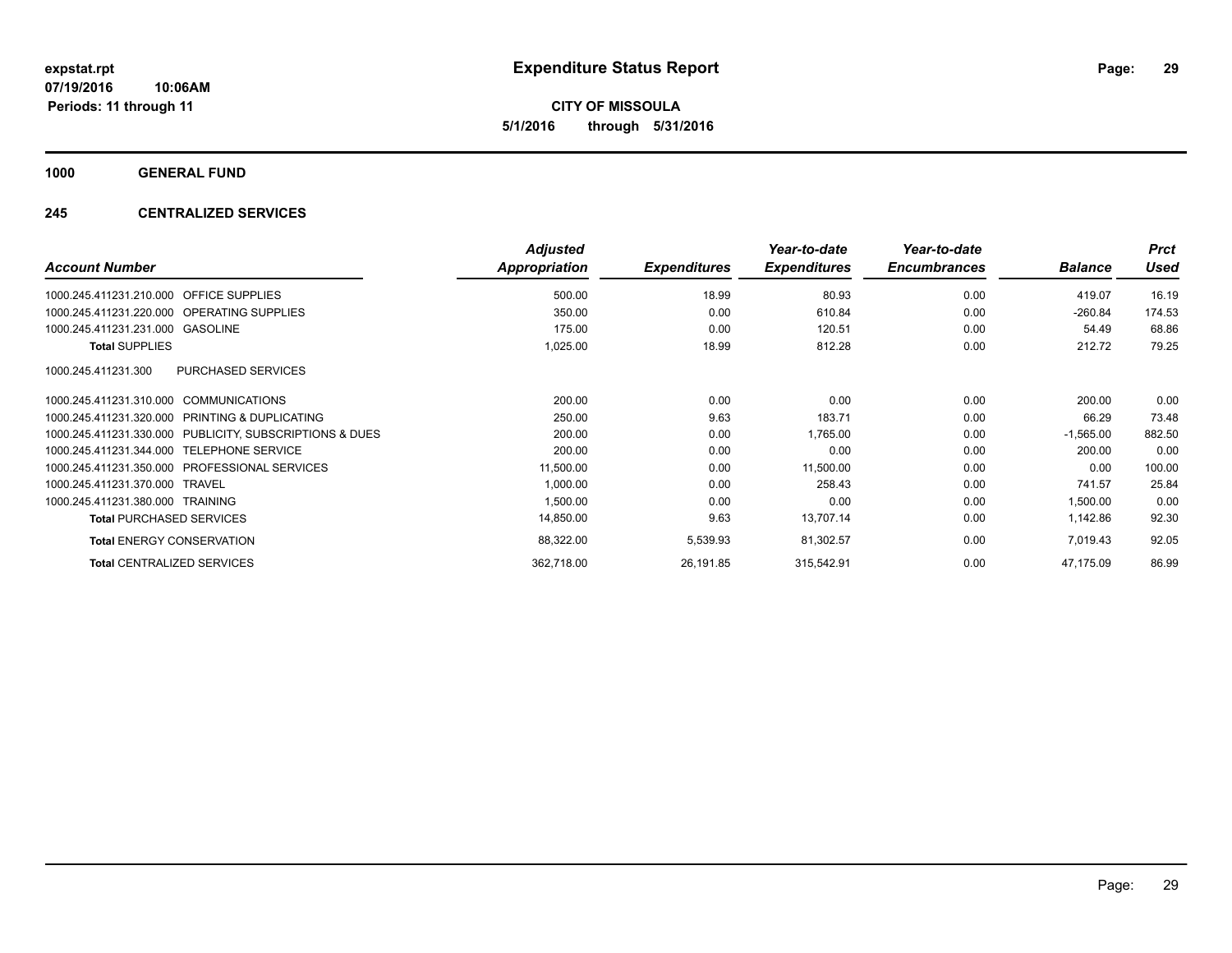**CITY OF MISSOULA 5/1/2016 through 5/31/2016**

**1000 GENERAL FUND**

|                                         |                                                              | <b>Adjusted</b> |                     | Year-to-date        | Year-to-date        |                | <b>Prct</b> |
|-----------------------------------------|--------------------------------------------------------------|-----------------|---------------------|---------------------|---------------------|----------------|-------------|
| <b>Account Number</b>                   |                                                              | Appropriation   | <b>Expenditures</b> | <b>Expenditures</b> | <b>Encumbrances</b> | <b>Balance</b> | <b>Used</b> |
| 1000.250.411000                         | *** Title Not Found ***                                      |                 |                     |                     |                     |                |             |
| 1000.250.411000.700                     | <b>GRANTS &amp; CONTRIBUTIONS</b>                            |                 |                     |                     |                     |                |             |
|                                         | 1000.250.411000.700.000 MISSOULA RAVALI TMA                  | 10,780.00       | 0.00                | 10,780.00           | 0.00                | 0.00           | 100.00      |
| Total *** Title Not Found ***           |                                                              | 10,780.00       | 0.00                | 10,780.00           | 0.00                | 0.00           | 100.00      |
| 1000.250.411010                         | <b>ADMINISTRATION</b>                                        |                 |                     |                     |                     |                |             |
| 1000.250.411010.100                     | PERSONAL SERVICES                                            |                 |                     |                     |                     |                |             |
|                                         | 1000.250.411010.110.000 ADMIN/SALARIES AND WAGES             | 127,657.00      | 19,207.29           | 169,060.38          | 0.00                | $-41,403.38$   | 132.43      |
|                                         | 1000.250.411010.120.000 ADMIN-OVERTIME/TERMINATION           | 1,155.00        | 0.00                | 0.00                | 0.00                | 1,155.00       | 0.00        |
|                                         | 1000.250.411010.140.000 ADMIN/EMPLOYER CONTRIBUTIONS         | 46,417.00       | 6,258.22            | 63,850.00           | 0.00                | $-17,433.00$   | 137.56      |
|                                         | 1000.250.411010.141.000 ADMIN-STATE RETIREMENT CONTRIBUTIONS | 0.00            | 0.00                | 1,099.10            | 0.00                | $-1,099.10$    | 0.00        |
| <b>Total PERSONAL SERVICES</b>          |                                                              | 175,229.00      | 25,465.51           | 234,009.48          | 0.00                | $-58.780.48$   | 133.54      |
| 1000.250.411010.200                     | <b>SUPPLIES</b>                                              |                 |                     |                     |                     |                |             |
| 1000.250.411010.210.000 OFFICE SUPPLIES |                                                              | 7,100.00        | 573.56              | 6,753.30            | 0.00                | 346.70         | 95.12       |
| 1000.250.411010.210.301 OFFICE SUPPLIES |                                                              | 0.00            | 207.67              | 1,480.78            | 0.00                | $-1,480.78$    | 0.00        |
|                                         | 1000.250.411010.220.000 ADMIN-OPERATING SUPPLIES             | 181.00          | 0.00                | 116.25              | 0.00                | 64.75          | 64.23       |
|                                         | 1000.250.411010.230.000 REPAIR/MAINTENANCE                   | 50.00           | 710.00              | 715.50              | 0.00                | $-665.50$      | 1,431.00    |
| 1000.250.411010.231.000 GASOLINE        |                                                              | 500.00          | 0.00                | 0.00                | 0.00                | 500.00         | 0.00        |
| 1000.250.411010.240.000 OTHER SUPPLIES  |                                                              | 100.00          | 0.00                | 0.00                | 0.00                | 100.00         | 0.00        |
| <b>Total SUPPLIES</b>                   |                                                              | 7,931.00        | 1,491.23            | 9,065.83            | 0.00                | $-1,134.83$    | 114.31      |
| 1000.250.411010.300                     | PURCHASED SERVICES                                           |                 |                     |                     |                     |                |             |
| 1000.250.411010.310.000 COMMUNICATIONS  |                                                              | 2.000.00        | 0.00                | 4.25                | 0.00                | 1.995.75       | 0.21        |
| 1000.250.411010.310.351                 | <b>COMMUNICATIONS</b>                                        | 0.00            | 0.00                | 146.74              | 0.00                | $-146.74$      | 0.00        |
|                                         | 1000.250.411010.320.000 PRINTING & DUPLICATING               | 1,365.00        | 255.72              | 289.12              | 0.00                | 1,075.88       | 21.18       |
|                                         | 1000.250.411010.330.000 PUBLICITY, SUBSCRIPTIONS & DUES      | 1,370.00        | 554.00              | 1,884.48            | 0.00                | $-514.48$      | 137.55      |
|                                         | 1000.250.411010.344.000 TELEPHONE SERVICE                    | 655.00          | 52.15               | 828.74              | 0.00                | $-173.74$      | 126.53      |
|                                         | 1000.250.411010.350.000 PROFESSIONAL SERVICES                | 500.00          | 379.20              | 2,641.88            | 0.00                | $-2,141.88$    | 528.38      |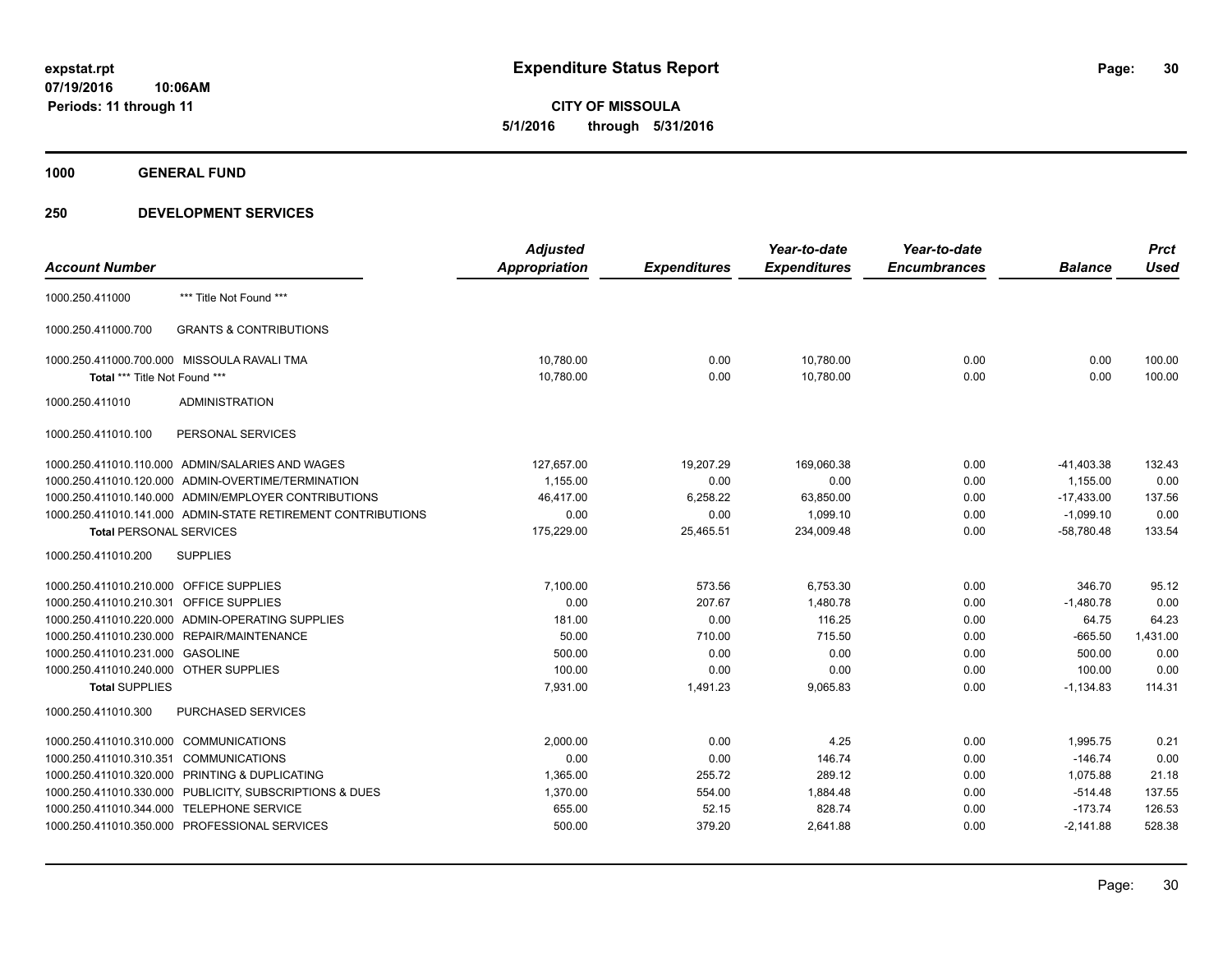**1000 GENERAL FUND**

| <b>Account Number</b>                                              |                                                                                                                          | <b>Adjusted</b><br><b>Appropriation</b>    | <b>Expenditures</b>              | Year-to-date<br><b>Expenditures</b>  | Year-to-date<br><b>Encumbrances</b> | <b>Balance</b>                           | <b>Prct</b><br><b>Used</b>     |
|--------------------------------------------------------------------|--------------------------------------------------------------------------------------------------------------------------|--------------------------------------------|----------------------------------|--------------------------------------|-------------------------------------|------------------------------------------|--------------------------------|
| 1000.250.411010.370.000 TRAVEL<br>1000.250.411010.380.000 TRAINING | 1000.250.411010.360.000 REPAIR & MAINTENANCE<br><b>Total PURCHASED SERVICES</b>                                          | 650.00<br>1,500.00<br>1,300.00<br>9,340.00 | 0.00<br>0.00<br>0.00<br>1,241.07 | 37.50<br>0.00<br>516.00<br>6,348.71  | 0.00<br>0.00<br>0.00<br>0.00        | 612.50<br>1,500.00<br>784.00<br>2,991.29 | 5.77<br>0.00<br>39.69<br>67.97 |
| <b>Total ADMINISTRATION</b>                                        |                                                                                                                          | 192,500.00                                 | 28,197.81                        | 249,424.02                           | 0.00                                | $-56,924.02$                             | 129.57                         |
| 1000.250.411030                                                    | <b>GRANTS &amp; COMMUNITY PROGRAM CONTRIBUTIONS</b>                                                                      |                                            |                                  |                                      |                                     |                                          |                                |
| 1000.250.411030.100                                                | PERSONAL SERVICES                                                                                                        |                                            |                                  |                                      |                                     |                                          |                                |
| <b>Total PERSONAL SERVICES</b>                                     |                                                                                                                          | 0.00                                       | 0.00                             | 0.00                                 | 0.00                                | 0.00                                     | 0.00                           |
| 1000.250.411030.200                                                | <b>SUPPLIES</b>                                                                                                          |                                            |                                  |                                      |                                     |                                          |                                |
| <b>Total SUPPLIES</b>                                              |                                                                                                                          | 0.00                                       | 0.00                             | 0.00                                 | 0.00                                | 0.00                                     | 0.00                           |
| 1000.250.411030.300                                                | <b>PURCHASED SERVICES</b>                                                                                                |                                            |                                  |                                      |                                     |                                          |                                |
|                                                                    | 1000.250.411030.380.000 PLANNING-TRAINING<br>1000.250.411030.390.000 GCP CONTRIBUTION<br><b>Total PURCHASED SERVICES</b> | 0.00<br>165,204.00<br>165,204.00           | 0.00<br>80,211.62<br>80,211.62   | $-78.00$<br>181,322.30<br>181,244.30 | 0.00<br>0.00<br>0.00                | 78.00<br>$-16, 118.30$<br>$-16,040.30$   | 0.00<br>109.76<br>109.71       |
| 1000.250.411030.800                                                | <b>OTHER OBJECTS</b>                                                                                                     |                                            |                                  |                                      |                                     |                                          |                                |
| <b>Total OTHER OBJECTS</b>                                         |                                                                                                                          | 0.00                                       | 0.00                             | 0.00                                 | 0.00                                | 0.00                                     | 0.00                           |
| 1000.250.411030.900                                                | <b>CAPITAL OUTLAY</b>                                                                                                    |                                            |                                  |                                      |                                     |                                          |                                |
| <b>Total CAPITAL OUTLAY</b>                                        |                                                                                                                          | 0.00                                       | 0.00                             | 0.00                                 | 0.00                                | 0.00                                     | 0.00                           |
|                                                                    | Total GRANTS & COMMUNITY PROGRAM CONTRIBUTIONS                                                                           | 165,204.00                                 | 80,211.62                        | 181,244.30                           | 0.00                                | $-16.040.30$                             | 109.71                         |
| 1000.250.411031                                                    | PLANNING SUBSIDY                                                                                                         |                                            |                                  |                                      |                                     |                                          |                                |
| 1000.250.411031.800                                                | OTHER OBJECTS                                                                                                            |                                            |                                  |                                      |                                     |                                          |                                |
|                                                                    | 1000.250.411031.820.000 PLANNING SUBSIDY                                                                                 | 18,900.00                                  | 0.00                             | 0.00                                 | 0.00                                | 18,900.00                                | 0.00                           |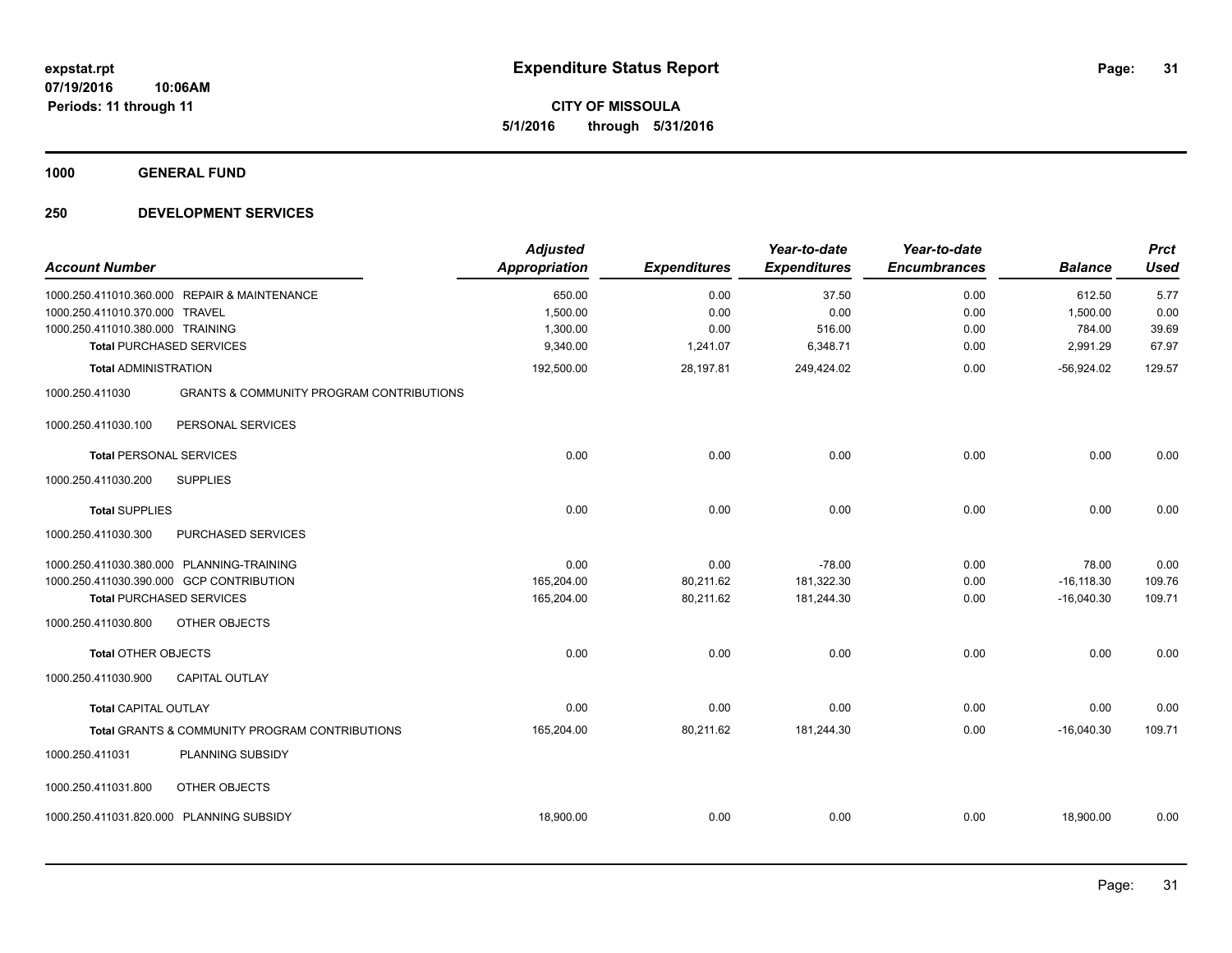**CITY OF MISSOULA 5/1/2016 through 5/31/2016**

**1000 GENERAL FUND**

### **250 DEVELOPMENT SERVICES**

| <b>Account Number</b>                  |                                                                | <b>Adjusted</b><br><b>Appropriation</b> | <b>Expenditures</b> | Year-to-date<br><b>Expenditures</b> | Year-to-date<br><b>Encumbrances</b> | <b>Balance</b> | <b>Prct</b><br><b>Used</b> |
|----------------------------------------|----------------------------------------------------------------|-----------------------------------------|---------------------|-------------------------------------|-------------------------------------|----------------|----------------------------|
| <b>Total PLANNING SUBSIDY</b>          |                                                                | 18,900.00                               | 0.00                | 0.00                                | 0.00                                | 18,900.00      | 0.00                       |
| 1000.250.411050                        | DEVELOPMENT & PERMIT REVIEWS                                   |                                         |                     |                                     |                                     |                |                            |
| 1000.250.411050.100                    | PERSONAL SERVICES                                              |                                         |                     |                                     |                                     |                |                            |
|                                        | 1000.250.411050.110.000 DEV & PERMIT REVIEW/SALARIES AND WAGES | 479,466.00                              | 52,493.91           | 499,395.83                          | 0.00                                | $-19,929.83$   | 104.16                     |
|                                        | 1000.250.411050.120.000 OVERTIME/TERMINATION                   | 684.00                                  | 0.00                | 0.00                                | 0.00                                | 684.00         | 0.00                       |
|                                        | 1000.250.411050.140.000 EMPLOYER CONTRIBUTIONS                 | 154,396.00                              | 19,074.80           | 186,740.52                          | 0.00                                | $-32,344.52$   | 120.95                     |
| <b>Total PERSONAL SERVICES</b>         |                                                                | 634,546.00                              | 71,568.71           | 686,136.35                          | 0.00                                | $-51,590.35$   | 108.13                     |
| 1000.250.411050.200                    | <b>SUPPLIES</b>                                                |                                         |                     |                                     |                                     |                |                            |
|                                        | 1000.250.411050.210.000 DEV & PERMIT REVIEW-OFFICE SUPPLIES    | 4,550.00                                | 295.86              | 3,253.77                            | 0.00                                | 1.296.23       | 71.51                      |
| 1000.250.411050.210.301                | <b>OFFICE SUPPLIES</b>                                         | 0.00                                    | 89.61               | 583.59                              | 0.00                                | $-583.59$      | 0.00                       |
|                                        | 1000.250.411050.220.000 OPERATING SUPPLIES                     | 600.00                                  | 2,381.98            | 2,728.56                            | 0.00                                | $-2,128.56$    | 454.76                     |
|                                        | 1000.250.411050.230.000 REPAIR/MAINTENANCE                     | 700.00                                  | 1,065.00            | 1,109.14                            | 0.00                                | $-409.14$      | 158.45                     |
|                                        | 1000.250.411050.231.000 DEV & PERMIT REVIEW-GASOLINE           | 1,800.00                                | 84.17               | 860.04                              | 0.00                                | 939.96         | 47.78                      |
| 1000.250.411050.240.000 OTHER SUPPLIES |                                                                | 255.00                                  | 0.00                | 170.10                              | 0.00                                | 84.90          | 66.71                      |
| <b>Total SUPPLIES</b>                  |                                                                | 7.905.00                                | 3.916.62            | 8.705.20                            | 0.00                                | $-800.20$      | 110.12                     |
| 1000.250.411050.300                    | <b>PURCHASED SERVICES</b>                                      |                                         |                     |                                     |                                     |                |                            |
| 1000.250.411050.310.000                | <b>COMMUNICATIONS</b>                                          | 5,000.00                                | 0.00                | 506.62                              | 0.00                                | 4,493.38       | 10.13                      |
| 1000.250.411050.310.351                | <b>COMMUNICATIONS</b>                                          | 0.00                                    | 32.94               | 3,821.03                            | 0.00                                | $-3,821.03$    | 0.00                       |
| 1000.250.411050.320.000                | PRINTING & DUPLICATING                                         | 5,019.00                                | 0.00                | 1,152.13                            | 0.00                                | 3,866.87       | 22.96                      |
|                                        | 1000.250.411050.330.000 PUBLICITY, SUBSCRIPTIONS & DUES        | 3,680.00                                | 878.00              | 5,399.08                            | 0.00                                | $-1,719.08$    | 146.71                     |
|                                        | 1000.250.411050.344.000 TELEPHONE SERVICE                      | 3,015.00                                | 358.84              | 3,381.66                            | 0.00                                | $-366.66$      | 112.16                     |
| 1000.250.411050.350.000                | PROFESSIONAL SERVICES                                          | 24,606.00                               | 2,563.79            | 9.227.53                            | 0.00                                | 15.378.47      | 37.50                      |
|                                        | 1000.250.411050.360.000 REPAIR & MAINTENANCE                   | 945.00                                  | 0.00                | 0.00                                | 0.00                                | 945.00         | 0.00                       |
|                                        | 1000.250.411050.370.000 DEV & PERMIT REVIEW-TRAVEL             | 8,373.00                                | 641.13              | 6,418.98                            | 0.00                                | 1,954.02       | 76.66                      |
| 1000.250.411050.380.000 TRAINING       |                                                                | 6,589.00                                | 0.00                | 2,819.00                            | 0.00                                | 3,770.00       | 42.78                      |
| <b>Total PURCHASED SERVICES</b>        |                                                                | 57,227.00                               | 4,474.70            | 32,726.03                           | 0.00                                | 24,500.97      | 57.19                      |

1000.250.411050.900 CAPITAL OUTLAY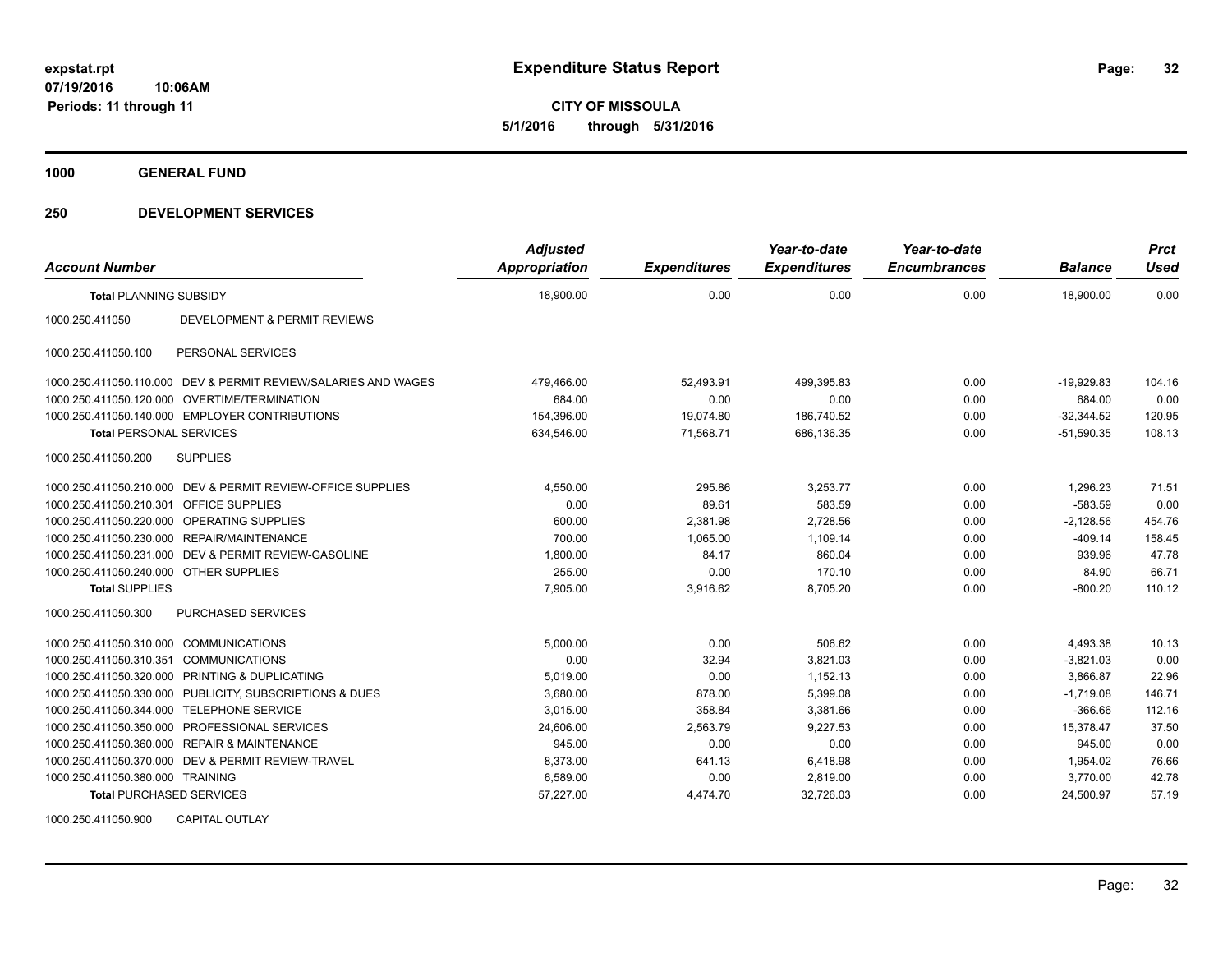**CITY OF MISSOULA 5/1/2016 through 5/31/2016**

**1000 GENERAL FUND**

|                                         |                                                         | <b>Adjusted</b>      |                     | Year-to-date        | Year-to-date        |                | <b>Prct</b> |
|-----------------------------------------|---------------------------------------------------------|----------------------|---------------------|---------------------|---------------------|----------------|-------------|
| <b>Account Number</b>                   |                                                         | <b>Appropriation</b> | <b>Expenditures</b> | <b>Expenditures</b> | <b>Encumbrances</b> | <b>Balance</b> | <b>Used</b> |
| <b>Total CAPITAL OUTLAY</b>             |                                                         | 0.00                 | 0.00                | 0.00                | 0.00                | 0.00           | 0.00        |
|                                         | <b>Total DEVELOPMENT &amp; PERMIT REVIEWS</b>           | 699,678.00           | 79.960.03           | 727,567.58          | 0.00                | $-27.889.58$   | 103.99      |
| 1000.250.411055                         | CODE COMPLIANCE                                         |                      |                     |                     |                     |                |             |
| 1000.250.411055.100                     | PERSONAL SERVICES                                       |                      |                     |                     |                     |                |             |
|                                         | 1000.250.411055.110.000 SALARIES AND WAGES              | 297,580.00           | 14,015.12           | 200,127.56          | 0.00                | 97,452.44      | 67.25       |
|                                         | 1000.250.411055.140.000 EMPLOYER CONTRIBUTIONS          | 113,997.00           | 5,954.87            | 83,230.64           | 0.00                | 30,766.36      | 73.01       |
| <b>Total PERSONAL SERVICES</b>          |                                                         | 411,577.00           | 19,969.99           | 283,358.20          | 0.00                | 128,218.80     | 68.85       |
| 1000.250.411055.200                     | <b>SUPPLIES</b>                                         |                      |                     |                     |                     |                |             |
| 1000.250.411055.210.000 OFFICE SUPPLIES |                                                         | 1.096.00             | 18.99               | 1.021.36            | 0.00                | 74.64          | 93.19       |
|                                         | 1000.250.411055.220.000 OPERATING SUPPLIES              | 200.00               | 1,190.99            | 1,480.72            | 0.00                | $-1,280.72$    | 740.36      |
| 1000.250.411055.230.000                 | REPAIR/MAINTENANCE                                      | 1,200.00             | 3.34                | 249.03              | 0.00                | 950.97         | 20.75       |
| 1000.250.411055.231.000 GASOLINE        |                                                         | 6,600.00             | 308.47              | 3,327.34            | 0.00                | 3,272.66       | 50.41       |
| 1000.250.411055.240.000 OTHER SUPPLIES  |                                                         | 500.00               | 104.00              | 502.41              | 0.00                | $-2.41$        | 100.48      |
| <b>Total SUPPLIES</b>                   |                                                         | 9,596.00             | 1,625.79            | 6,580.86            | 0.00                | 3,015.14       | 68.58       |
| 1000.250.411055.300                     | PURCHASED SERVICES                                      |                      |                     |                     |                     |                |             |
| 1000.250.411055.310.000 COMMUNICATIONS  |                                                         | 800.00               | 0.00                | 16.12               | 0.00                | 783.88         | 2.02        |
| 1000.250.411055.310.351 COMMUNICATIONS  |                                                         | 0.00                 | 0.00                | 474.91              | 0.00                | $-474.91$      | 0.00        |
|                                         | 1000.250.411055.320.000 PRINTING & DUPLICATING          | 1,000.00             | 34.95               | 275.28              | 0.00                | 724.72         | 27.53       |
|                                         | 1000.250.411055.330.000 PUBLICITY, SUBSCRIPTIONS & DUES | 600.00               | 0.00                | 544.80              | 0.00                | 55.20          | 90.80       |
| 1000.250.411055.344.000                 | <b>TELEPHONE SERVICE</b>                                | 3,400.00             | 359.68              | 3,825.04            | 0.00                | $-425.04$      | 112.50      |
| 1000.250.411055.350.000                 | PROFESSIONAL SERVICES                                   | 500.00               | 0.00                | 1.505.67            | 0.00                | $-1.005.67$    | 301.13      |
| 1000.250.411055.360.000                 | <b>REPAIR &amp; MAINTENANCE</b>                         | 660.00               | 0.00                | 84.11               | 0.00                | 575.89         | 12.74       |
| 1000.250.411055.370.000                 | <b>TRAVEL</b>                                           | 2,000.00             | 0.00                | 1,189.03            | 0.00                | 810.97         | 59.45       |
| 1000.250.411055.380.000 TRAINING        |                                                         | 2,500.00             | 0.00                | 230.00              | 0.00                | 2,270.00       | 9.20        |
|                                         | 1000.250.411055.390.000 OTHER PURCHASED SERVICES        | 1,200.00             | 0.00                | 0.00                | 0.00                | 1,200.00       | 0.00        |
| <b>Total PURCHASED SERVICES</b>         |                                                         | 12,660.00            | 394.63              | 8,144.96            | 0.00                | 4,515.04       | 64.34       |
| <b>Total CODE COMPLIANCE</b>            |                                                         | 433,833.00           | 21,990.41           | 298,084.02          | 0.00                | 135,748.98     | 68.71       |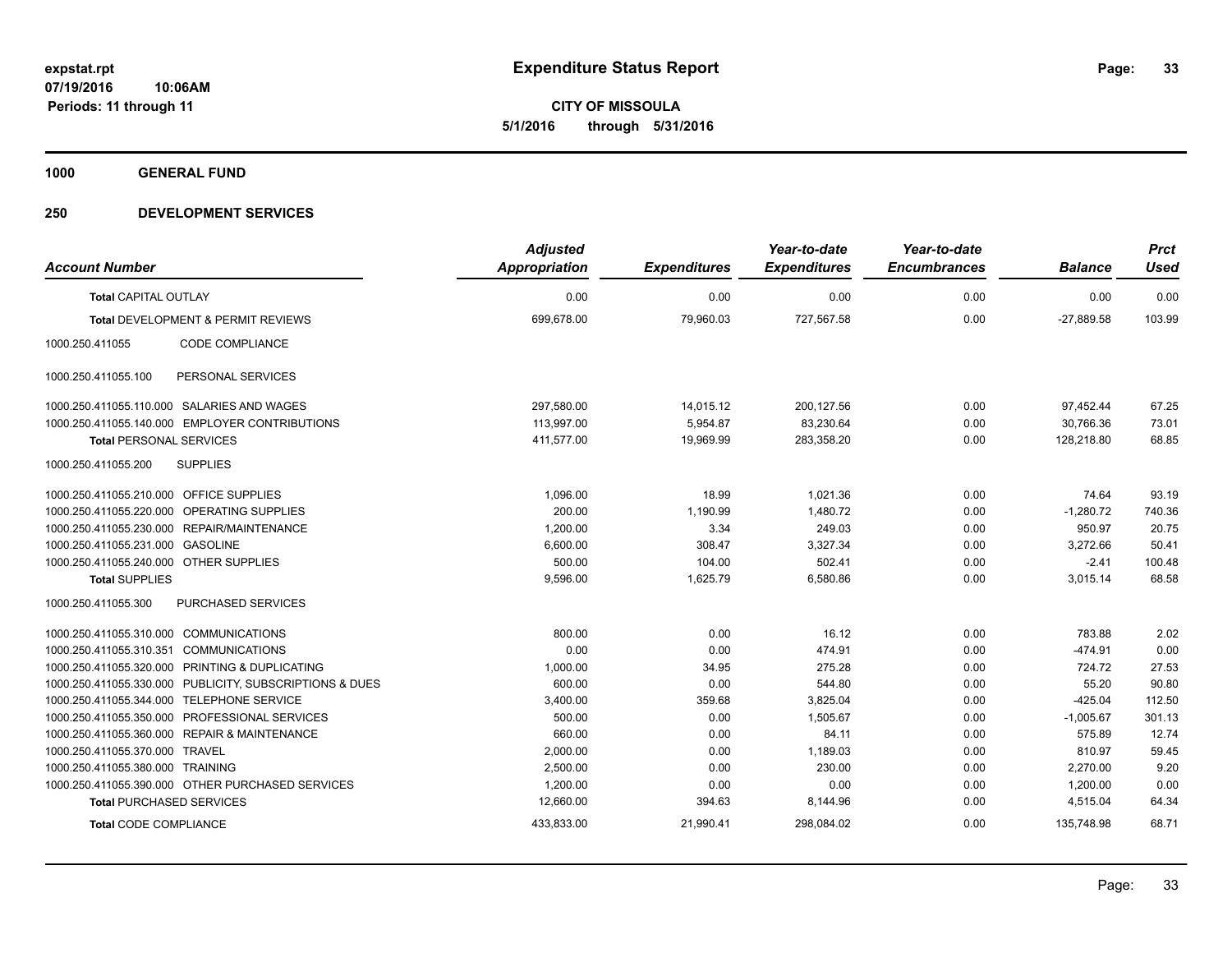**1000 GENERAL FUND**

|                                |                                         | <b>Adjusted</b>      |                     | Year-to-date        | Year-to-date        |                | <b>Prct</b> |
|--------------------------------|-----------------------------------------|----------------------|---------------------|---------------------|---------------------|----------------|-------------|
| <b>Account Number</b>          |                                         | <b>Appropriation</b> | <b>Expenditures</b> | <b>Expenditures</b> | <b>Encumbrances</b> | <b>Balance</b> | <b>Used</b> |
| 1000.250.411070                | <b>TRANSPORTATION</b>                   |                      |                     |                     |                     |                |             |
| 1000.250.411070.100            | PERSONAL SERVICES                       |                      |                     |                     |                     |                |             |
| <b>Total PERSONAL SERVICES</b> |                                         | 0.00                 | 0.00                | 0.00                | 0.00                | 0.00           | 0.00        |
| 1000.250.411070.200            | <b>SUPPLIES</b>                         |                      |                     |                     |                     |                |             |
| <b>Total SUPPLIES</b>          |                                         | 0.00                 | 0.00                | 0.00                | 0.00                | 0.00           | 0.00        |
| 1000.250.411070.300            | PURCHASED SERVICES                      |                      |                     |                     |                     |                |             |
|                                | <b>Total PURCHASED SERVICES</b>         | 0.00                 | 0.00                | 0.00                | 0.00                | 0.00           | 0.00        |
| 1000.250.411070.500            | <b>FIXED CHARGES</b>                    |                      |                     |                     |                     |                |             |
| <b>Total FIXED CHARGES</b>     |                                         | 0.00                 | 0.00                | 0.00                | 0.00                | 0.00           | 0.00        |
| 1000.250.411070.700            | <b>GRANTS &amp; CONTRIBUTIONS</b>       |                      |                     |                     |                     |                |             |
|                                | <b>Total GRANTS &amp; CONTRIBUTIONS</b> | 0.00                 | 0.00                | 0.00                | 0.00                | 0.00           | 0.00        |
| 1000.250.411070.800            | OTHER OBJECTS                           |                      |                     |                     |                     |                |             |
| <b>Total TRANSPORTATION</b>    |                                         | 0.00                 | 0.00                | 0.00                | 0.00                | 0.00           | 0.00        |
| 1000.250.411080                | <b>MIM MDT</b>                          |                      |                     |                     |                     |                |             |
| 1000.250.411080.100            | PERSONAL SERVICES                       |                      |                     |                     |                     |                |             |
| <b>Total PERSONAL SERVICES</b> |                                         | 0.00                 | 0.00                | 0.00                | 0.00                | 0.00           | 0.00        |
| 1000.250.411080.200            | <b>SUPPLIES</b>                         |                      |                     |                     |                     |                |             |
| <b>Total SUPPLIES</b>          |                                         | 0.00                 | 0.00                | 0.00                | 0.00                | 0.00           | 0.00        |
| 1000.250.411080.300            | PURCHASED SERVICES                      |                      |                     |                     |                     |                |             |
|                                | <b>Total PURCHASED SERVICES</b>         | 0.00                 | 0.00                | 0.00                | 0.00                | 0.00           | 0.00        |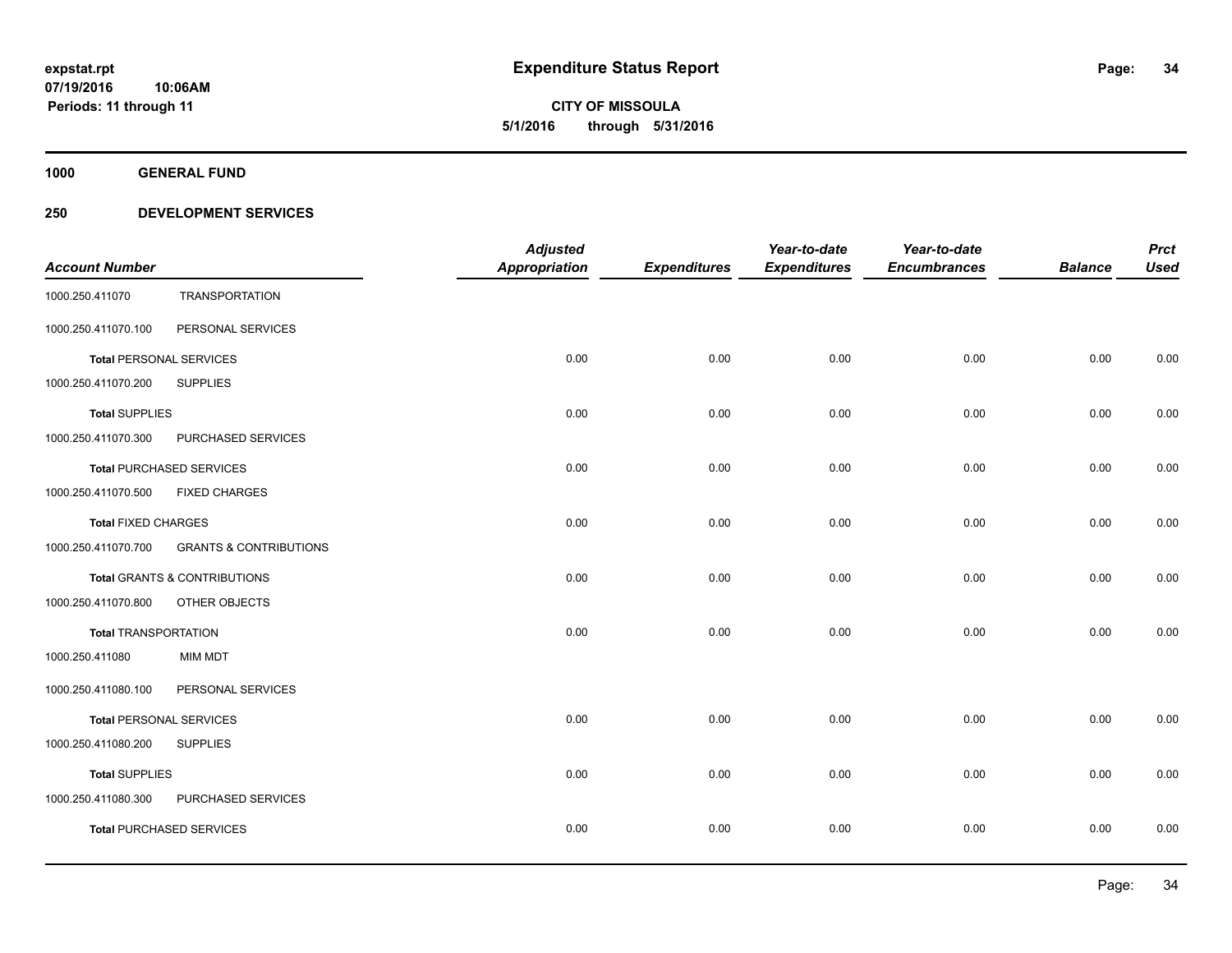**1000 GENERAL FUND**

|                                |                                                  | <b>Adjusted</b>      |                     | Year-to-date        | Year-to-date        |                | <b>Prct</b> |
|--------------------------------|--------------------------------------------------|----------------------|---------------------|---------------------|---------------------|----------------|-------------|
| <b>Account Number</b>          |                                                  | <b>Appropriation</b> | <b>Expenditures</b> | <b>Expenditures</b> | <b>Encumbrances</b> | <b>Balance</b> | <b>Used</b> |
| 1000.250.411080.500            | <b>FIXED CHARGES</b>                             |                      |                     |                     |                     |                |             |
| <b>Total FIXED CHARGES</b>     |                                                  | 0.00                 | 0.00                | 0.00                | 0.00                | 0.00           | 0.00        |
| 1000.250.411080.700            | <b>GRANTS &amp; CONTRIBUTIONS</b>                |                      |                     |                     |                     |                |             |
|                                | 1000.250.411080.700.000 MIM AND BIKE PED SUBSIDY | 9,900.00             | 0.00                | 0.00                | 0.00                | 9,900.00       | 0.00        |
|                                | Total GRANTS & CONTRIBUTIONS                     | 9,900.00             | 0.00                | 0.00                | 0.00                | 9,900.00       | 0.00        |
| 1000.250.411080.800            | OTHER OBJECTS                                    |                      |                     |                     |                     |                |             |
|                                | 1000.250.411080.820.000 MIM & BIKE PED SUBSIDY   | 82,086.00            | 0.00                | 9,900.00            | 0.00                | 72,186.00      | 12.06       |
| <b>Total OTHER OBJECTS</b>     |                                                  | 82,086.00            | 0.00                | 9,900.00            | 0.00                | 72,186.00      | 12.06       |
| <b>Total MIM MDT</b>           |                                                  | 91,986.00            | 0.00                | 9,900.00            | 0.00                | 82.086.00      | 10.76       |
| 1000.250.411081                | <b>MIM-TRANSIT</b>                               |                      |                     |                     |                     |                |             |
| 1000.250.411081.100            | PERSONAL SERVICES                                |                      |                     |                     |                     |                |             |
| <b>Total PERSONAL SERVICES</b> |                                                  | 0.00                 | 0.00                | 0.00                | 0.00                | 0.00           | 0.00        |
| 1000.250.411081.200            | <b>SUPPLIES</b>                                  |                      |                     |                     |                     |                |             |
| <b>Total SUPPLIES</b>          |                                                  | 0.00                 | 0.00                | 0.00                | 0.00                | 0.00           | 0.00        |
| 1000.250.411081.300            | PURCHASED SERVICES                               |                      |                     |                     |                     |                |             |
|                                | <b>Total PURCHASED SERVICES</b>                  | 0.00                 | 0.00                | 0.00                | 0.00                | 0.00           | 0.00        |
| 1000.250.411081.500            | <b>FIXED CHARGES</b>                             |                      |                     |                     |                     |                |             |
| <b>Total FIXED CHARGES</b>     |                                                  | 0.00                 | 0.00                | 0.00                | 0.00                | 0.00           | 0.00        |
| 1000.250.411081.700            | <b>GRANTS &amp; CONTRIBUTIONS</b>                |                      |                     |                     |                     |                |             |
|                                | <b>Total GRANTS &amp; CONTRIBUTIONS</b>          | 0.00                 | 0.00                | 0.00                | 0.00                | 0.00           | 0.00        |
| 1000.250.411081.900            | <b>CAPITAL OUTLAY</b>                            |                      |                     |                     |                     |                |             |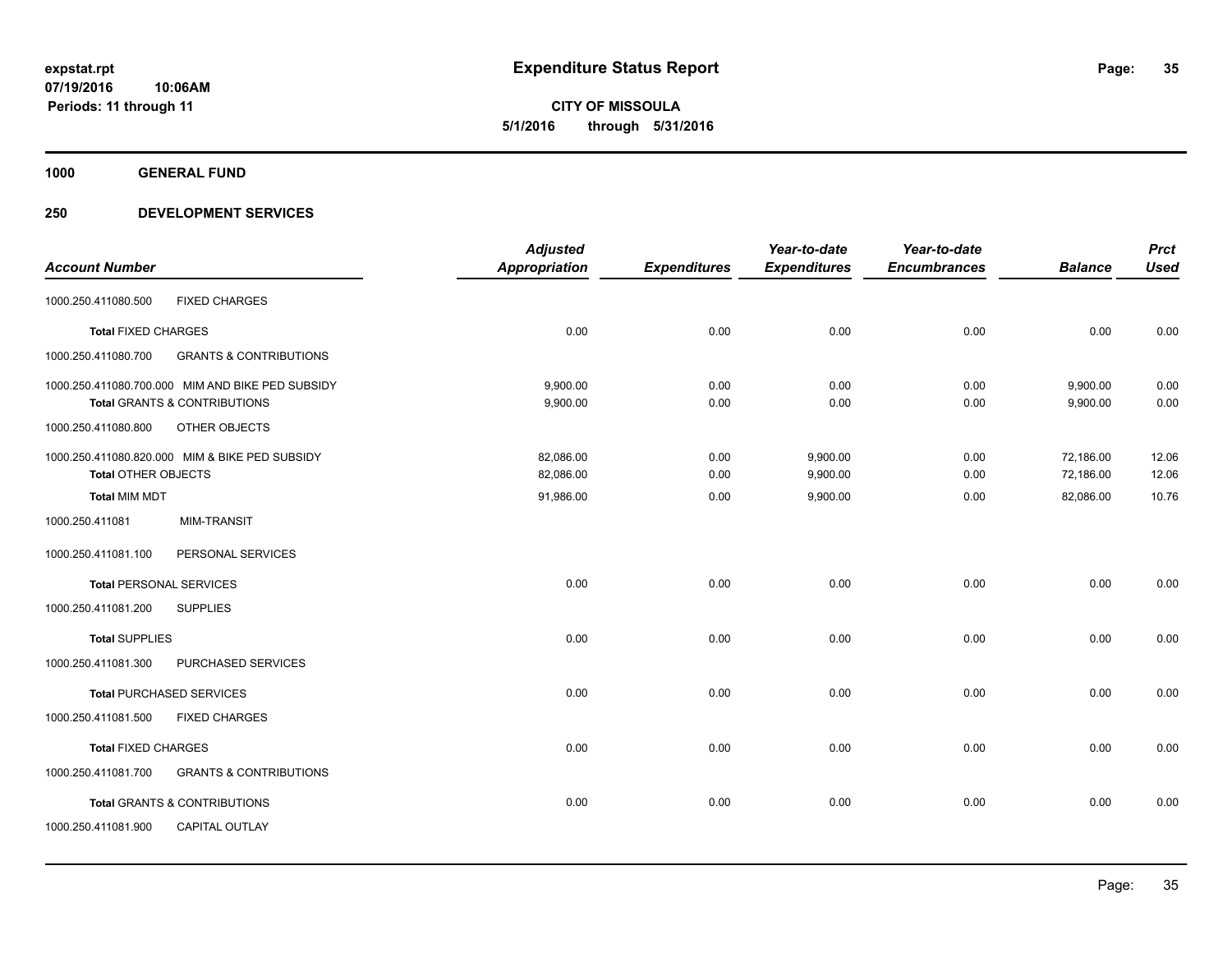**1000 GENERAL FUND**

|                                |                         | <b>Adjusted</b>      |                     | Year-to-date        | Year-to-date        |                | <b>Prct</b> |
|--------------------------------|-------------------------|----------------------|---------------------|---------------------|---------------------|----------------|-------------|
| <b>Account Number</b>          |                         | <b>Appropriation</b> | <b>Expenditures</b> | <b>Expenditures</b> | <b>Encumbrances</b> | <b>Balance</b> | <b>Used</b> |
| <b>Total MIM-TRANSIT</b>       |                         | 0.00                 | 0.00                | 0.00                | 0.00                | 0.00           | 0.00        |
| 1000.250.430255                | <b>BIKE-PED PROGRAM</b> |                      |                     |                     |                     |                |             |
| 1000.250.430255.100            | PERSONAL SERVICES       |                      |                     |                     |                     |                |             |
| <b>Total PERSONAL SERVICES</b> |                         | 0.00                 | 0.00                | 0.00                | 0.00                | 0.00           | 0.00        |
| 1000.250.430255.200            | <b>SUPPLIES</b>         |                      |                     |                     |                     |                |             |
| Total BIKE-PED PROGRAM         |                         | 0.00                 | 0.00                | 0.00                | 0.00                | 0.00           | 0.00        |
| 1000.250.430256                | SAFE ROUTES TO SCHOOLS  |                      |                     |                     |                     |                |             |
| 1000.250.430256.100            | PERSONAL SERVICES       |                      |                     |                     |                     |                |             |
| <b>Total PERSONAL SERVICES</b> |                         | 0.00                 | 0.00                | 0.00                | 0.00                | 0.00           | 0.00        |
| 1000.250.430256.300            | PURCHASED SERVICES      |                      |                     |                     |                     |                |             |
| Total SAFE ROUTES TO SCHOOLS   |                         | 0.00                 | 0.00                | 0.00                | 0.00                | 0.00           | 0.00        |
| 1000.250.430262                | <b>SIDEWALKS</b>        |                      |                     |                     |                     |                |             |
| 1000.250.430262.300            | PURCHASED SERVICES      |                      |                     |                     |                     |                |             |
| <b>Total SIDEWALKS</b>         |                         | 0.00                 | 0.00                | 0.00                | 0.00                | 0.00           | 0.00        |
| 1000.250.430267                | CMAQ GRANT              |                      |                     |                     |                     |                |             |
| 1000.250.430267.100            | PERSONAL SERVICES       |                      |                     |                     |                     |                |             |
| <b>Total PERSONAL SERVICES</b> |                         | 0.00                 | 0.00                | 0.00                | 0.00                | 0.00           | 0.00        |
| 1000.250.430267.200            | <b>SUPPLIES</b>         |                      |                     |                     |                     |                |             |
| <b>Total SUPPLIES</b>          |                         | 0.00                 | 0.00                | 0.00                | 0.00                | 0.00           | 0.00        |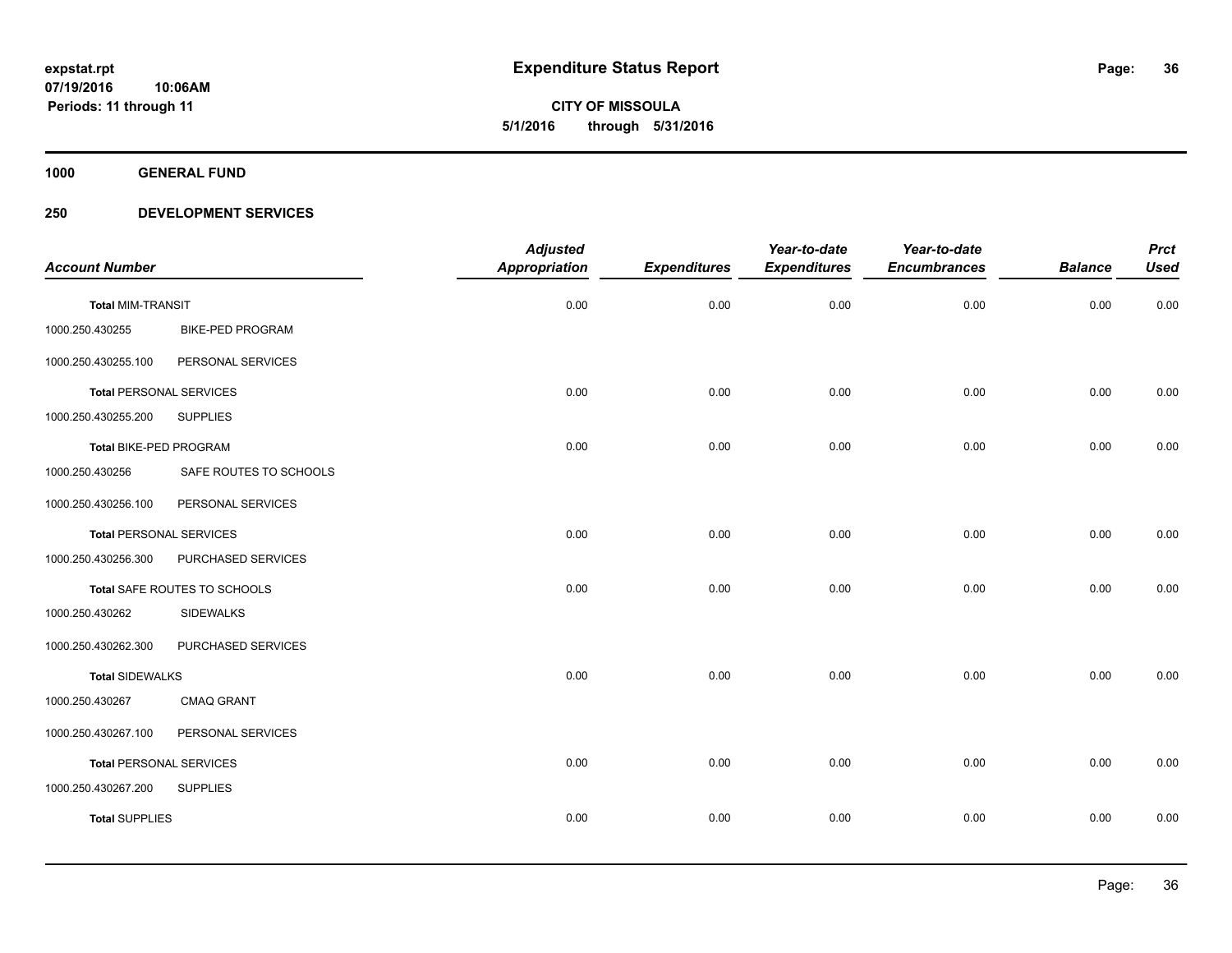**CITY OF MISSOULA 5/1/2016 through 5/31/2016**

**1000 GENERAL FUND**

## **250 DEVELOPMENT SERVICES**

| <b>Account Number</b>                   |                                                          | <b>Adjusted</b><br><b>Appropriation</b> | <b>Expenditures</b> | Year-to-date<br><b>Expenditures</b> | Year-to-date<br><b>Encumbrances</b> | <b>Balance</b> | <b>Prct</b><br><b>Used</b> |
|-----------------------------------------|----------------------------------------------------------|-----------------------------------------|---------------------|-------------------------------------|-------------------------------------|----------------|----------------------------|
| 1000.250.430267.300                     | <b>PURCHASED SERVICES</b>                                |                                         |                     |                                     |                                     |                |                            |
| <b>Total PURCHASED SERVICES</b>         |                                                          | 0.00                                    | 0.00                | 0.00                                | 0.00                                | 0.00           | 0.00                       |
| 1000.250.430267.500                     | <b>FIXED CHARGES</b>                                     |                                         |                     |                                     |                                     |                |                            |
| <b>Total CMAQ GRANT</b>                 |                                                          | 0.00                                    | 0.00                | 0.00                                | 0.00                                | 0.00           | 0.00                       |
| 1000.250.431400                         | <b>ENGINEERING</b>                                       |                                         |                     |                                     |                                     |                |                            |
| 1000.250.431400.100                     | PERSONAL SERVICES                                        |                                         |                     |                                     |                                     |                |                            |
|                                         | 1000.250.431400.110.000 ENGINEERING/SALARIES AND WAGES   | 347,931.00                              | 25,629.44           | 292,012.49                          | 0.00                                | 55,918.51      | 83.93                      |
|                                         | 1000.250.431400.120.000 OVERTIME/TERMINATION             | 2,437.00                                | 0.00                | 0.00                                | 0.00                                | 2,437.00       | 0.00                       |
|                                         | 1000.250.431400.140.000 EMPLOYER CONTRIBUTIONS           | 109,699.00                              | 8,325.33            | 96,708.58                           | 0.00                                | 12,990.42      | 88.16                      |
| <b>Total PERSONAL SERVICES</b>          |                                                          | 460,067.00                              | 33,954.77           | 388,721.07                          | 0.00                                | 71,345.93      | 84.49                      |
| 1000.250.431400.200                     | <b>SUPPLIES</b>                                          |                                         |                     |                                     |                                     |                |                            |
|                                         | 1000.250.431400.210.000 ENGINEERING-OFFICE SUPPLIES      | 875.00                                  | 416.07              | 1,764.73                            | 0.00                                | $-889.73$      | 201.68                     |
| 1000.250.431400.210.301 OFFICE SUPPLIES |                                                          | 0.00                                    | 63.29               | 753.21                              | 0.00                                | $-753.21$      | 0.00                       |
|                                         | 1000.250.431400.220.000 OPERATING SUPPLIES               | 425.00                                  | 109.15              | 389.51                              | 0.00                                | 35.49          | 91.65                      |
|                                         | 1000.250.431400.230.000 REPAIR/MAINTENANCE               | 1,050.00                                | 2,951.67            | 3,968.63                            | 0.00                                | $-2.918.63$    | 377.96                     |
|                                         | 1000.250.431400.231.000 ENGINEERING-GASOLINE             | 2,000.00                                | 199.42              | 1,519.89                            | 0.00                                | 480.11         | 75.99                      |
| 1000.250.431400.240.000 OTHER SUPPLIES  |                                                          | 400.00                                  | 0.00                | 247.42                              | 0.00                                | 152.58         | 61.86                      |
| <b>Total SUPPLIES</b>                   |                                                          | 4,750.00                                | 3,739.60            | 8,643.39                            | 0.00                                | $-3,893.39$    | 181.97                     |
| 1000.250.431400.300                     | PURCHASED SERVICES                                       |                                         |                     |                                     |                                     |                |                            |
| 1000.250.431400.310.000 COMMUNICATIONS  |                                                          | 2,000.00                                | 0.00                | 72.13                               | 0.00                                | 1.927.87       | 3.61                       |
| 1000.250.431400.310.351 COMMUNICATIONS  |                                                          | 0.00                                    | 85.64               | 807.35                              | 0.00                                | $-807.35$      | 0.00                       |
|                                         | 1000.250.431400.320.000 PRINTING & DUPLICATING           | 520.00                                  | 0.00                | 84.51                               | 0.00                                | 435.49         | 16.25                      |
|                                         | 1000.250.431400.330.000 PUBLICITY, SUBSCRIPTIONS & DUES  | 5.367.00                                | 0.00                | 929.50                              | 0.00                                | 4,437.50       | 17.32                      |
|                                         | 1000.250.431400.344.000 TELEPHONE SERVICE                | 1,975.00                                | 498.05              | 4,930.21                            | 0.00                                | $-2,955.21$    | 249.63                     |
|                                         | 1000.250.431400.350.000 PROFESSIONAL SERVICES            | 63,330.00                               | 6,163.25            | 45,463.28                           | 0.00                                | 17,866.72      | 71.79                      |
|                                         | 1000.250.431400.360.000 ENGINEERING-REPAIR & MAINTENANCE | 400.00                                  | 0.00                | 0.00                                | 0.00                                | 400.00         | 0.00                       |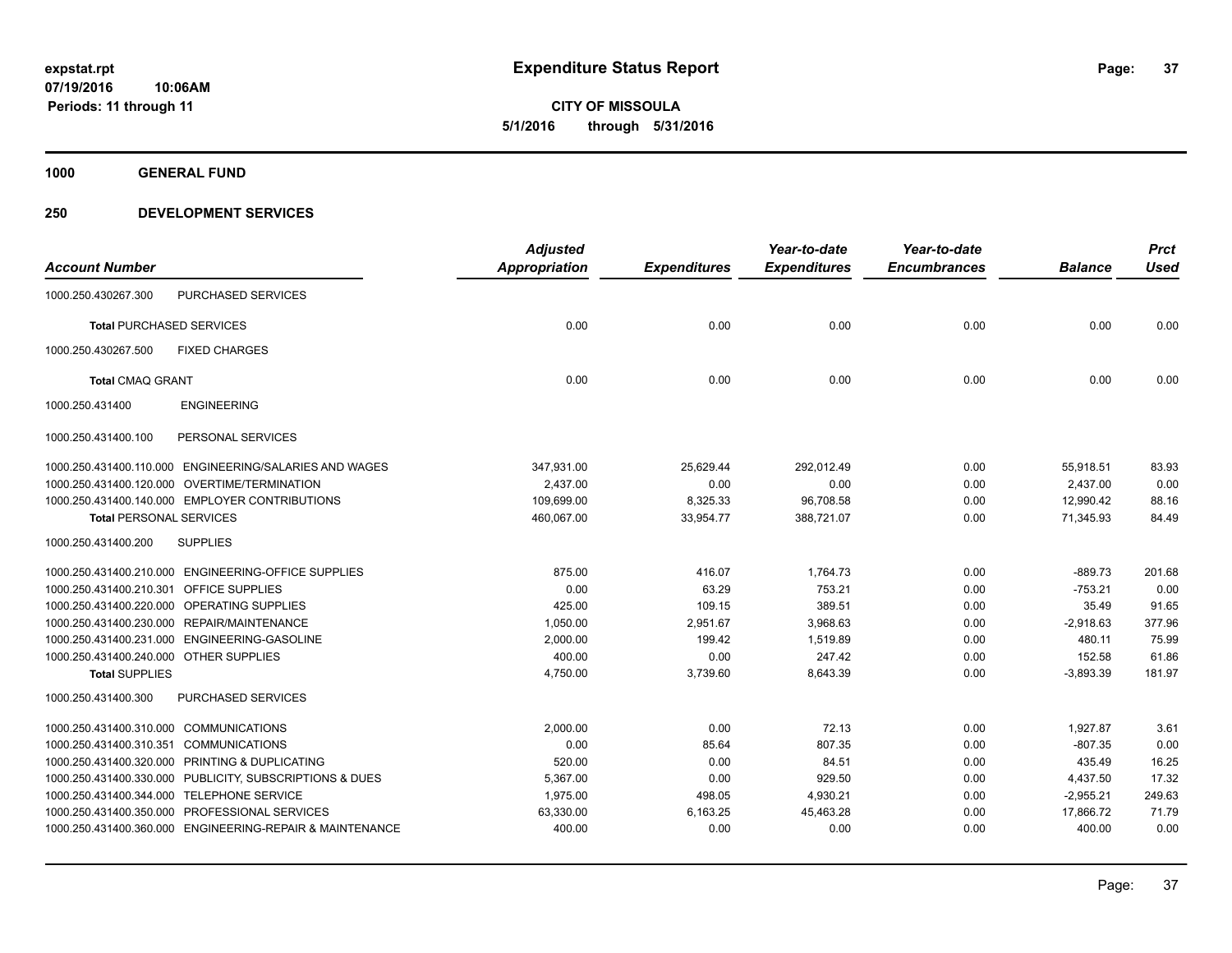**CITY OF MISSOULA 5/1/2016 through 5/31/2016**

**1000 GENERAL FUND**

## **250 DEVELOPMENT SERVICES**

| <b>Account Number</b>                                           | <b>Adjusted</b><br><b>Appropriation</b> | <b>Expenditures</b> | Year-to-date<br><b>Expenditures</b> | Year-to-date<br><b>Encumbrances</b> | <b>Balance</b> | <b>Prct</b><br><b>Used</b> |
|-----------------------------------------------------------------|-----------------------------------------|---------------------|-------------------------------------|-------------------------------------|----------------|----------------------------|
| 1000.250.431400.370.000    ENGINEERING-TRAVEL                   | 1,850.00                                | 615.53              | 2,023.19                            | 0.00                                | $-173.19$      | 109.36                     |
| 1000.250.431400.380.000 TRAINING                                | 1.850.00                                | 0.00                | 906.00                              | 0.00                                | 944.00         | 48.97                      |
| 1000.250.431400.390.000 OTHER PURCHASED SERVICES                | 100.00                                  | 0.00                | 0.00                                | 0.00                                | 100.00         | 0.00                       |
| <b>Total PURCHASED SERVICES</b>                                 | 77,392.00                               | 7,362.47            | 55,216.17                           | 0.00                                | 22,175.83      | 71.35                      |
| <b>CAPITAL OUTLAY</b><br>1000.250.431400.900                    |                                         |                     |                                     |                                     |                |                            |
| <b>Total CAPITAL OUTLAY</b>                                     | 0.00                                    | 0.00                | 0.00                                | 0.00                                | 0.00           | 0.00                       |
| <b>Total ENGINEERING</b>                                        | 542,209.00                              | 45,056.84           | 452,580.63                          | 0.00                                | 89.628.37      | 83.47                      |
| <b>HISTORIC PRESERVATION</b><br>1000.250.460460                 |                                         |                     |                                     |                                     |                |                            |
| OTHER OBJECTS<br>1000.250.460460.800                            |                                         |                     |                                     |                                     |                |                            |
| <b>HISTORIC PRESERVATION SUBSIDY</b><br>1000.250.460460.820.000 | 64,834.00                               | 0.00                | 0.00                                | 0.00                                | 64,834.00      | 0.00                       |
| <b>Total HISTORIC PRESERVATION</b>                              | 64,834.00                               | 0.00                | 0.00                                | 0.00                                | 64.834.00      | 0.00                       |
| <b>MERCHANT SERVICES</b><br>1000.250.510110                     |                                         |                     |                                     |                                     |                |                            |
| 1000.250.510110.500<br><b>FIXED CHARGES</b>                     |                                         |                     |                                     |                                     |                |                            |
| 1000.250.510110.550.000 MERCHANT SERVICE FEES                   | 0.00                                    | 0.00                | 5.232.39                            | 0.00                                | $-5,232.39$    | 0.00                       |
| <b>Total MERCHANT SERVICES</b>                                  | 0.00                                    | 0.00                | 5,232.39                            | 0.00                                | $-5,232.39$    | 0.00                       |
| <b>Total DEVELOPMENT SERVICES</b>                               | 2,219,924.00                            | 255,416.71          | 1,934,812.94                        | 0.00                                | 285,111.06     | 87.16                      |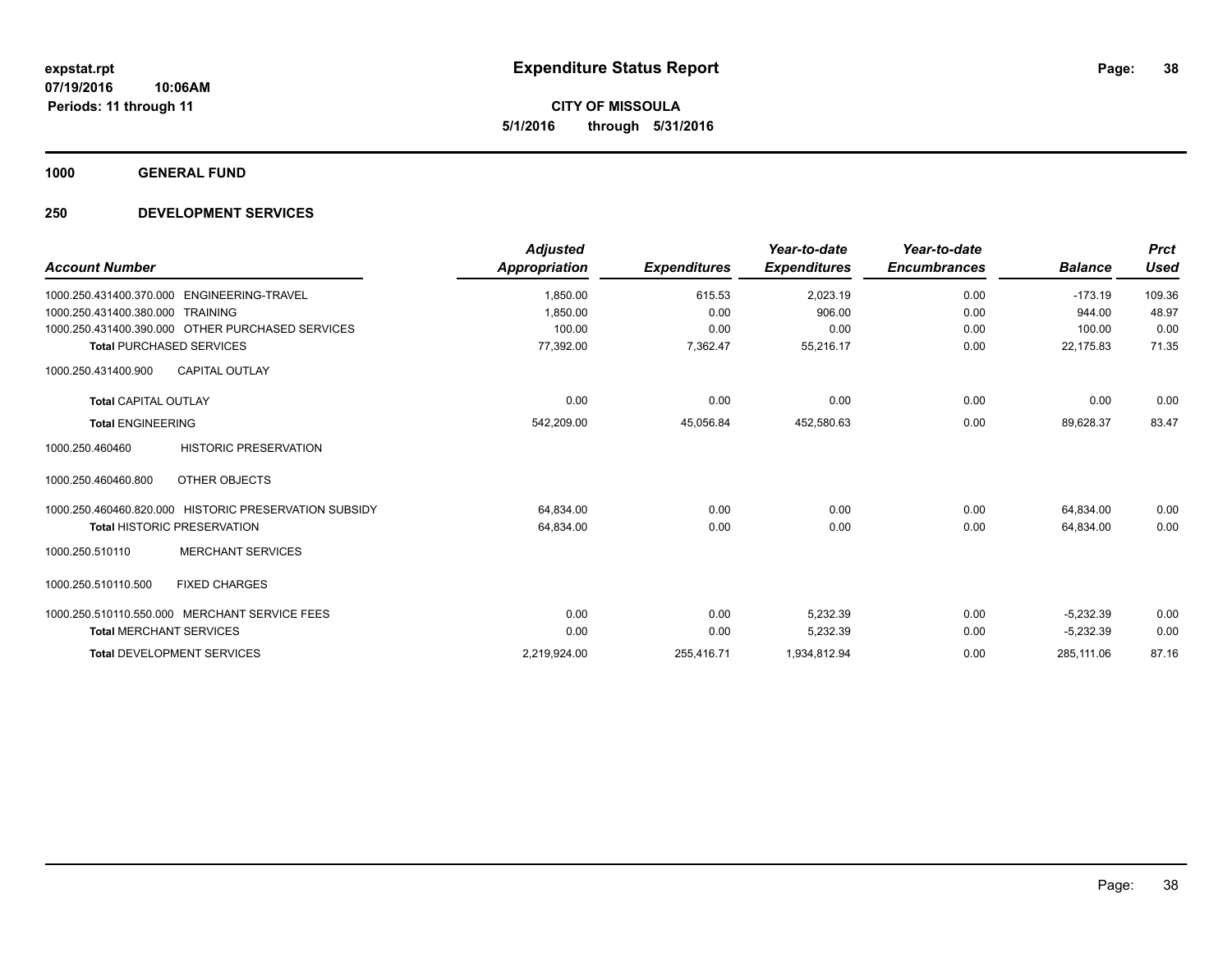**CITY OF MISSOULA 5/1/2016 through 5/31/2016**

**1000 GENERAL FUND**

**270 CITY ATTORNEY**

| <b>Account Number</b>          |                                                                                                                                                        | <b>Adjusted</b><br>Appropriation           | <b>Expenditures</b>          | Year-to-date<br><b>Expenditures</b> | Year-to-date<br><b>Encumbrances</b> | <b>Balance</b>                                  | <b>Prct</b><br><b>Used</b>   |
|--------------------------------|--------------------------------------------------------------------------------------------------------------------------------------------------------|--------------------------------------------|------------------------------|-------------------------------------|-------------------------------------|-------------------------------------------------|------------------------------|
| 1000.270.410360                | ALTERNATIVE DISPUTE RESOLUTION                                                                                                                         |                                            |                              |                                     |                                     |                                                 |                              |
| 1000.270.410360.700            | <b>GRANTS &amp; CONTRIBUTIONS</b>                                                                                                                      |                                            |                              |                                     |                                     |                                                 |                              |
|                                | 1000.270.410360.700.000 ALTERNATIVE DISPUTE RESOLUTION<br><b>Total ALTERNATIVE DISPUTE RESOLUTION</b>                                                  | 7.200.00<br>7.200.00                       | 0.00<br>0.00                 | 7.200.00<br>7,200.00                | 0.00<br>0.00                        | 0.00<br>0.00                                    | 100.00<br>100.00             |
| 1000.270.410371                | SEXUAL ASSUALT PREVENTION CAMPAIGN                                                                                                                     |                                            |                              |                                     |                                     |                                                 |                              |
| 1000.270.410371.700            | <b>GRANTS &amp; CONTRIBUTIONS</b>                                                                                                                      |                                            |                              |                                     |                                     |                                                 |                              |
|                                | 1000.270.410371.700.000 SEXUAL ASSUAL PREVENTION CAMPAIGN<br><b>Total SEXUAL ASSUALT PREVENTION CAMPAIGN</b>                                           | 56,675.00<br>56,675.00                     | 14,168.75<br>14,168.75       | 42,506.25<br>42,506.25              | 0.00<br>0.00                        | 14,168.75<br>14,168.75                          | 75.00<br>75.00               |
| 1000.270.411115                | <b>VICTIM SERVICES</b>                                                                                                                                 |                                            |                              |                                     |                                     |                                                 |                              |
| 1000.270.411115.100            | PERSONAL SERVICES                                                                                                                                      |                                            |                              |                                     |                                     |                                                 |                              |
| <b>Total PERSONAL SERVICES</b> | 1000.270.411115.110.000 SALARIES AND WAGES<br>1000.270.411115.140.000 EMPLOYER CONTRIBUTIONS<br>1000.270.411115.141.000 STATE RETIREMENT CONTRIBUTIONS | 17,470.00<br>5.743.00<br>0.00<br>23,213.00 | 0.00<br>0.00<br>0.00<br>0.00 | 0.00<br>0.00<br>725.96<br>725.96    | 0.00<br>0.00<br>0.00<br>0.00        | 17,470.00<br>5.743.00<br>$-725.96$<br>22,487.04 | 0.00<br>0.00<br>0.00<br>3.13 |
| 1000.270.411115.300            | <b>PURCHASED SERVICES</b>                                                                                                                              |                                            |                              |                                     |                                     |                                                 |                              |
|                                | 1000.270.411115.350.000 PROFESSIONAL SERVICES<br><b>Total PURCHASED SERVICES</b>                                                                       | 9,665.00<br>9,665.00                       | 0.00<br>0.00                 | 0.00<br>0.00                        | 0.00<br>0.00                        | 9,665.00<br>9,665.00                            | 0.00<br>0.00                 |
| 1000.270.411115.900            | <b>CAPITAL OUTLAY</b>                                                                                                                                  |                                            |                              |                                     |                                     |                                                 |                              |
| <b>Total CAPITAL OUTLAY</b>    |                                                                                                                                                        | 0.00                                       | 0.00                         | 0.00                                | 0.00                                | 0.00                                            | 0.00                         |
| <b>Total VICTIM SERVICES</b>   |                                                                                                                                                        | 32,878.00                                  | 0.00                         | 725.96                              | 0.00                                | 32,152.04                                       | 2.21                         |
| 1000.270.411120                | ADMINISTRATION & CIVIL LAW                                                                                                                             |                                            |                              |                                     |                                     |                                                 |                              |

1000.270.411120.100 PERSONAL SERVICES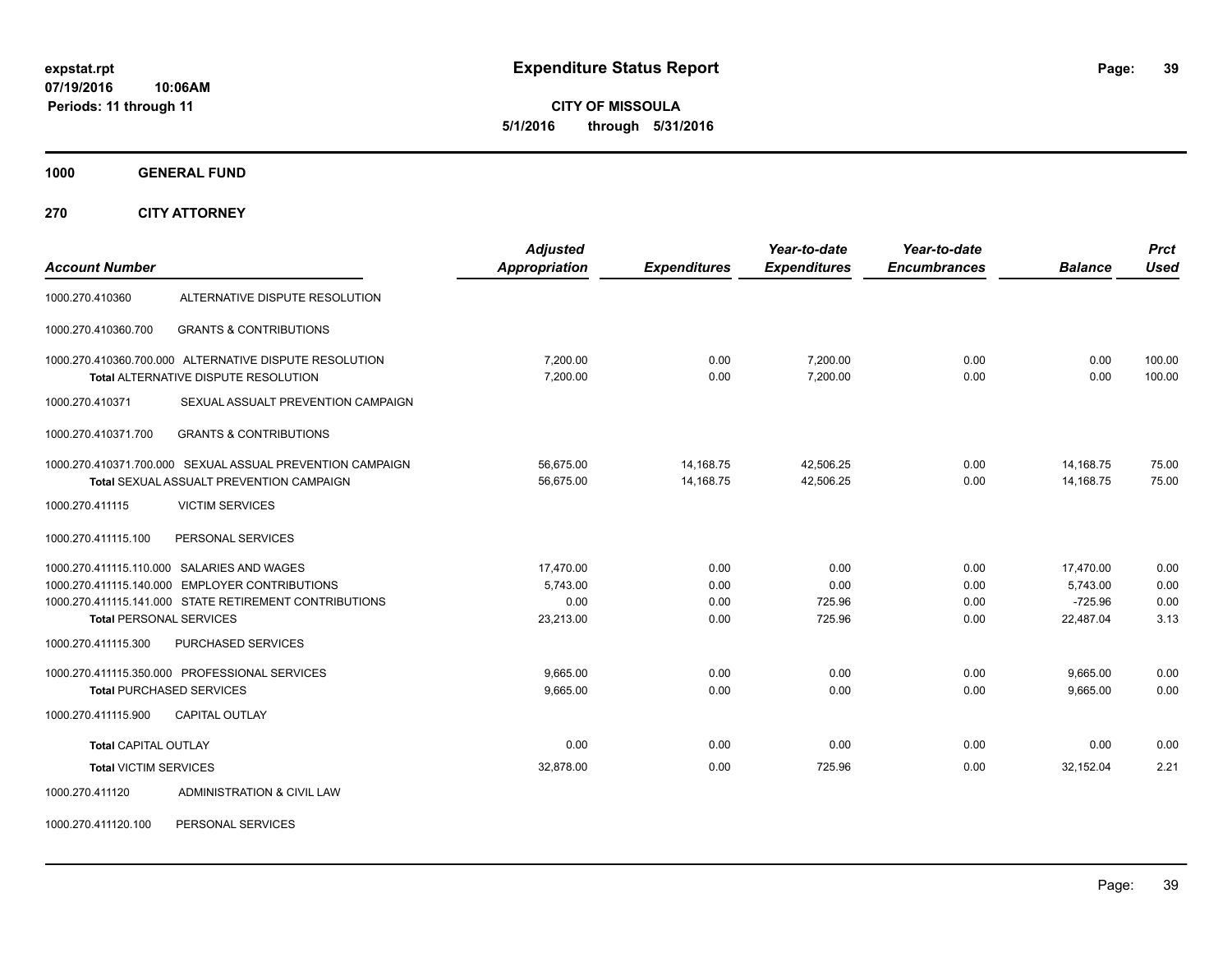**CITY OF MISSOULA 5/1/2016 through 5/31/2016**

**1000 GENERAL FUND**

**270 CITY ATTORNEY**

| <b>Account Number</b>                   |                                                         | <b>Adjusted</b><br><b>Appropriation</b> | <b>Expenditures</b> | Year-to-date<br><b>Expenditures</b> | Year-to-date<br><b>Encumbrances</b> | <b>Balance</b> | <b>Prct</b><br><b>Used</b> |
|-----------------------------------------|---------------------------------------------------------|-----------------------------------------|---------------------|-------------------------------------|-------------------------------------|----------------|----------------------------|
|                                         | 1000.270.411120.110.000 SALARIES AND WAGES              | 328,783.00                              | 32,473.71           | 447,737.08                          | 0.00                                | $-118,954.08$  | 136.18                     |
|                                         | 1000.270.411120.120.000 OVERTIME/TERMINATION            | 2.270.00                                | 0.00                | 1,897.18                            | 0.00                                | 372.82         | 83.58                      |
|                                         | 1000.270.411120.140.000 EMPLOYER CONTRIBUTIONS          | 97,921.00                               | 10,084.41           | 137,664.13                          | 0.00                                | $-39,743.13$   | 140.59                     |
| <b>Total PERSONAL SERVICES</b>          |                                                         | 428,974.00                              | 42,558.12           | 587,298.39                          | 0.00                                | $-158,324.39$  | 136.91                     |
| 1000.270.411120.200                     | <b>SUPPLIES</b>                                         |                                         |                     |                                     |                                     |                |                            |
| 1000.270.411120.210.000 OFFICE SUPPLIES |                                                         | 2,709.00                                | 376.22              | 1,337.01                            | 0.00                                | 1,371.99       | 49.35                      |
|                                         | 1000.270.411120.220.000 OPERATING SUPPLIES              | 550.00                                  | 0.00                | 715.00                              | 0.00                                | $-165.00$      | 130.00                     |
| 1000.270.411120.231.000 GASOLINE        |                                                         | 163.00                                  | 0.00                | 189.02                              | 0.00                                | $-26.02$       | 115.96                     |
| <b>Total SUPPLIES</b>                   |                                                         | 3,422.00                                | 376.22              | 2,241.03                            | 0.00                                | 1,180.97       | 65.49                      |
| 1000.270.411120.300                     | PURCHASED SERVICES                                      |                                         |                     |                                     |                                     |                |                            |
| 1000.270.411120.310.000 COMMUNICATIONS  |                                                         | 500.00                                  | 0.00                | 7.00                                | 0.00                                | 493.00         | 1.40                       |
|                                         | 1000.270.411120.320.000 PRINTING & DUPLICATING          | 275.00                                  | 0.00                | 238.00                              | 0.00                                | 37.00          | 86.55                      |
|                                         | 1000.270.411120.330.000 PUBLICITY, SUBSCRIPTIONS & DUES | 9,355.00                                | 12.00               | 5,148.60                            | 0.00                                | 4,206.40       | 55.04                      |
|                                         | 1000.270.411120.344.000 TELEPHONE SERVICE               | 132.00                                  | 0.00                | 87.40                               | 0.00                                | 44.60          | 66.21                      |
|                                         | 1000.270.411120.350.000 PROFESSIONAL SERVICES           | 900.00                                  | 0.00                | 0.00                                | 0.00                                | 900.00         | 0.00                       |
|                                         | 1000.270.411120.360.000 REPAIR & MAINTENANCE            | 1,258.00                                | 39.77               | 2,000.86                            | 0.00                                | $-742.86$      | 159.05                     |
| 1000.270.411120.370.000 TRAVEL          |                                                         | 1,700.00                                | 492.14              | 2,434.79                            | 0.00                                | $-734.79$      | 143.22                     |
| 1000.270.411120.380.000 TRAINING        |                                                         | 3.511.00                                | 495.00              | 3.624.01                            | 0.00                                | $-113.01$      | 103.22                     |
| <b>Total PURCHASED SERVICES</b>         |                                                         | 17,631.00                               | 1,038.91            | 13,540.66                           | 0.00                                | 4,090.34       | 76.80                      |
| 1000.270.411120.800                     | <b>OTHER OBJECTS</b>                                    |                                         |                     |                                     |                                     |                |                            |
| <b>Total OTHER OBJECTS</b>              |                                                         | 0.00                                    | 0.00                | 0.00                                | 0.00                                | 0.00           | 0.00                       |
| 1000.270.411120.900                     | <b>CAPITAL OUTLAY</b>                                   |                                         |                     |                                     |                                     |                |                            |
| <b>Total CAPITAL OUTLAY</b>             |                                                         | 0.00                                    | 0.00                | 0.00                                | 0.00                                | 0.00           | 0.00                       |
|                                         | <b>Total ADMINISTRATION &amp; CIVIL LAW</b>             | 450,027.00                              | 43,973.25           | 603,080.08                          | 0.00                                | $-153,053.08$  | 134.01                     |
| 1000.270.411125                         | <b>CRIMINAL LAW</b>                                     |                                         |                     |                                     |                                     |                |                            |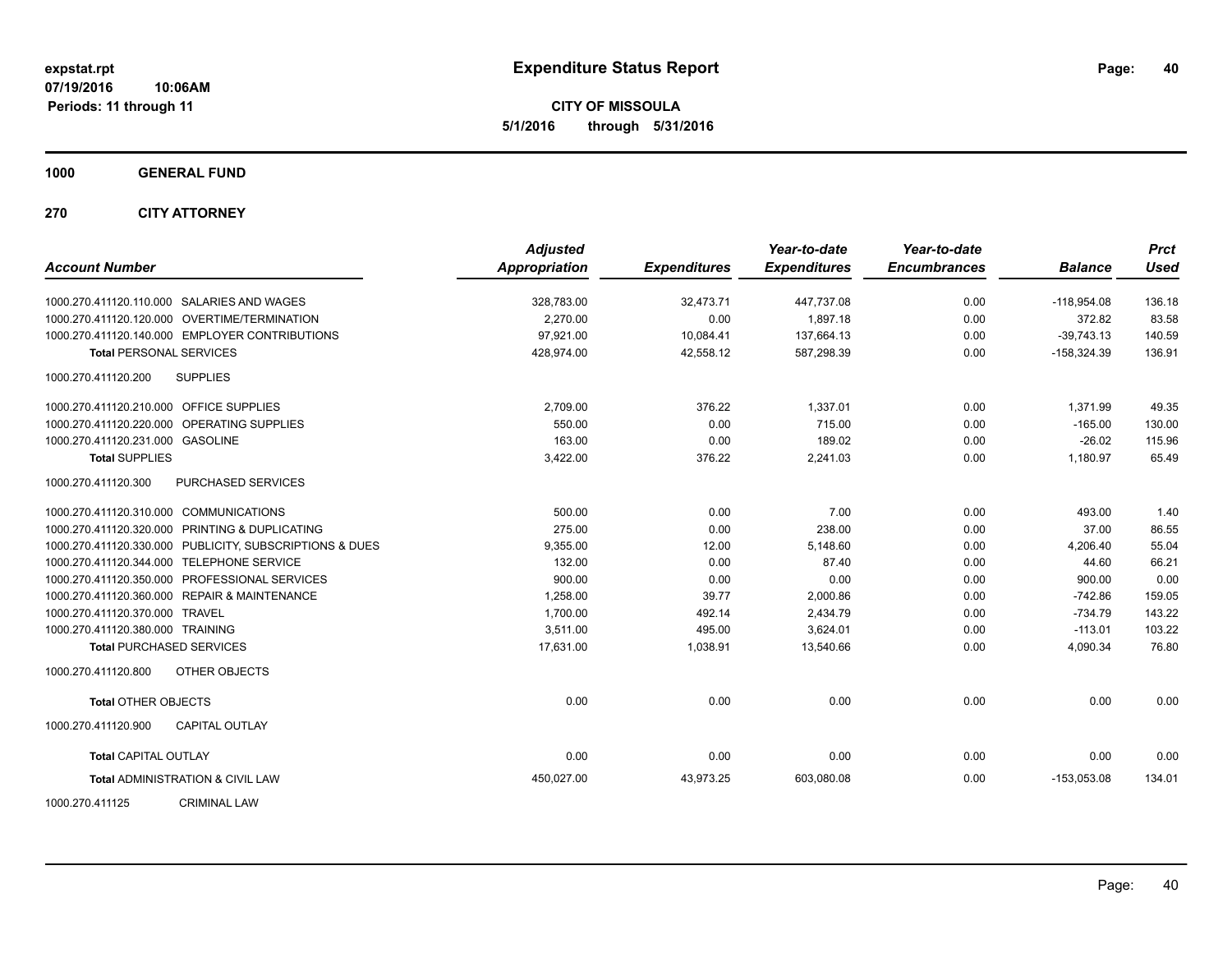**CITY OF MISSOULA 5/1/2016 through 5/31/2016**

**1000 GENERAL FUND**

**270 CITY ATTORNEY**

| <b>Account Number</b>                                   | <b>Adjusted</b><br><b>Appropriation</b> | <b>Expenditures</b> | Year-to-date<br><b>Expenditures</b> | Year-to-date<br><b>Encumbrances</b> | <b>Balance</b> | <b>Prct</b><br><b>Used</b> |
|---------------------------------------------------------|-----------------------------------------|---------------------|-------------------------------------|-------------------------------------|----------------|----------------------------|
| PERSONAL SERVICES<br>1000.270.411125.100                |                                         |                     |                                     |                                     |                |                            |
| 1000.270.411125.110.000 SALARIES AND WAGES              | 609,790.00                              | 29,254.13           | 339,955.25                          | 0.00                                | 269,834.75     | 55.75                      |
| 1000.270.411125.120.000 OVERTIME/TERMINATION            | 0.00                                    | 0.00                | 364.63                              | 0.00                                | $-364.63$      | 0.00                       |
| 1000.270.411125.140.000 EMPLOYER CONTRIBUTIONS          | 210,622.00                              | 10,120.57           | 125,807.19                          | 0.00                                | 84,814.81      | 59.73                      |
| <b>Total PERSONAL SERVICES</b>                          | 820,412.00                              | 39,374.70           | 466,127.07                          | 0.00                                | 354,284.93     | 56.82                      |
| 1000.270.411125.200<br><b>SUPPLIES</b>                  |                                         |                     |                                     |                                     |                |                            |
| 1000.270.411125.210.000 OFFICE SUPPLIES                 | 2,909.00                                | 554.80              | 2,387.67                            | 0.00                                | 521.33         | 82.08                      |
| OPERATING SUPPLIES<br>1000.270.411125.220.000           | 700.00                                  | 0.00                | 1,359.98                            | 0.00                                | $-659.98$      | 194.28                     |
| 1000.270.411125.231.000 GASOLINE                        | 100.00                                  | 0.00                | 0.00                                | 0.00                                | 100.00         | 0.00                       |
| <b>Total SUPPLIES</b>                                   | 3,709.00                                | 554.80              | 3,747.65                            | 0.00                                | $-38.65$       | 101.04                     |
| 1000.270.411125.300<br>PURCHASED SERVICES               |                                         |                     |                                     |                                     |                |                            |
| 1000.270.411125.310.000 COMMUNICATIONS                  | 850.00                                  | 0.00                | 785.25                              | 0.00                                | 64.75          | 92.38                      |
| 1000.270.411125.320.000 PRINTING & DUPLICATING          | 275.00                                  | 0.00                | 0.00                                | 0.00                                | 275.00         | 0.00                       |
| 1000.270.411125.330.000 PUBLICITY, SUBSCRIPTIONS & DUES | 6,645.00                                | 0.00                | 3,302.80                            | 0.00                                | 3,342.20       | 49.70                      |
| 1000.270.411125.344.000 TELEPHONE SERVICE               | 132.00                                  | 0.00                | 0.00                                | 0.00                                | 132.00         | 0.00                       |
| 1000.270.411125.350.000 PROFESSIONAL SERVICES           | 2,350.00                                | 81.71               | 688.21                              | 0.00                                | 1,661.79       | 29.29                      |
| 1000.270.411125.360.000 REPAIR & MAINTENANCE            | 18,189.00                               | 0.00                | 8,158.02                            | 0.00                                | 10,030.98      | 44.85                      |
| 1000.270.411125.370.000 TRAVEL                          | 2,800.00                                | 0.00                | 806.96                              | 0.00                                | 1,993.04       | 28.82                      |
| 1000.270.411125.380.000 TRAINING                        | 4,489.00                                | 488.00              | 1.368.00                            | 0.00                                | 3,121.00       | 30.47                      |
| <b>Total PURCHASED SERVICES</b>                         | 35,730.00                               | 569.71              | 15,109.24                           | 0.00                                | 20,620.76      | 42.29                      |
| 1000.270.411125.500<br><b>FIXED CHARGES</b>             |                                         |                     |                                     |                                     |                |                            |
| <b>Total FIXED CHARGES</b>                              | 0.00                                    | 0.00                | 0.00                                | 0.00                                | 0.00           | 0.00                       |
| 1000.270.411125.900<br><b>CAPITAL OUTLAY</b>            |                                         |                     |                                     |                                     |                |                            |
| <b>Total CAPITAL OUTLAY</b>                             | 0.00                                    | 0.00                | 0.00                                | 0.00                                | 0.00           | 0.00                       |
| <b>Total CRIMINAL LAW</b>                               | 859,851.00                              | 40,499.21           | 484,983.96                          | 0.00                                | 374,867.04     | 56.40                      |
| <b>Total CITY ATTORNEY</b>                              | 1,406,631.00                            | 98,641.21           | 1,138,496.25                        | 0.00                                | 268,134.75     | 80.94                      |
|                                                         |                                         |                     |                                     |                                     |                |                            |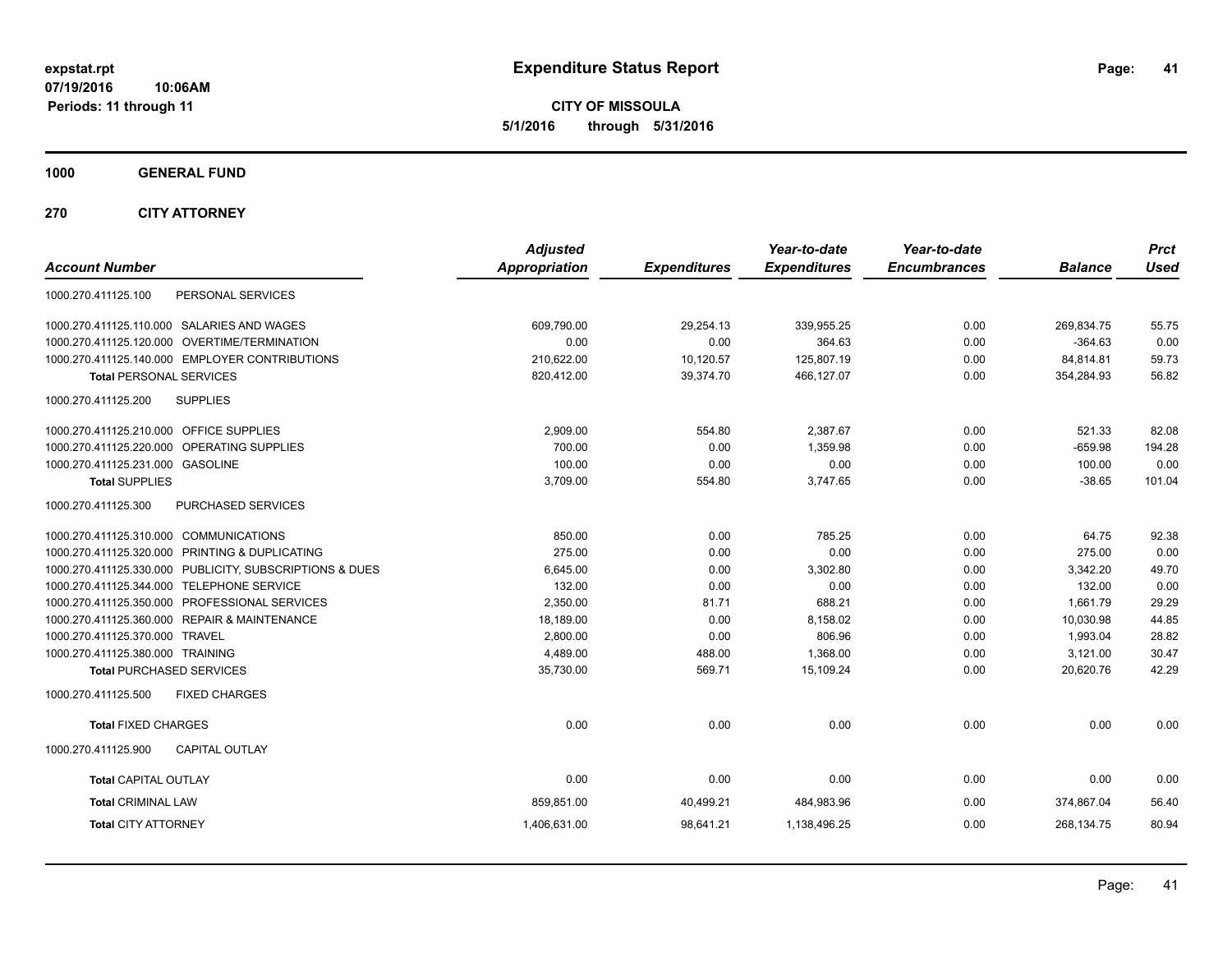**CITY OF MISSOULA 5/1/2016 through 5/31/2016**

**1000 GENERAL FUND**

| <b>Account Number</b>                   |                                                         | <b>Adjusted</b><br><b>Appropriation</b> | <b>Expenditures</b> | Year-to-date<br><b>Expenditures</b> | Year-to-date<br><b>Encumbrances</b> | <b>Balance</b> | <b>Prct</b><br><b>Used</b> |
|-----------------------------------------|---------------------------------------------------------|-----------------------------------------|---------------------|-------------------------------------|-------------------------------------|----------------|----------------------------|
|                                         |                                                         |                                         |                     |                                     |                                     |                |                            |
| 1000.280.430100                         | PUBLIC WORKS ADMINISTRATION                             |                                         |                     |                                     |                                     |                |                            |
| 1000.280.430100.100                     | PERSONAL SERVICES                                       |                                         |                     |                                     |                                     |                |                            |
|                                         | 1000.280.430100.110.000 SALARIES AND WAGES              | 125.111.00                              | 11.201.19           | 135.129.36                          | 0.00                                | $-10,018.36$   | 108.01                     |
|                                         | 1000.280.430100.120.000 OVERTIME/TERMINATION            | 291.00                                  | 0.00                | 0.00                                | 0.00                                | 291.00         | 0.00                       |
|                                         | 1000.280.430100.140.000 EMPLOYER CONTRIBUTIONS          | 32,497.00                               | 2,935.64            | 32,468.44                           | 0.00                                | 28.56          | 99.91                      |
|                                         | 1000.280.430100.141.000 STATE RETIREMENT CONTRIBUTIONS  | 0.00                                    | 0.00                | 398.74                              | 0.00                                | $-398.74$      | 0.00                       |
| <b>Total PERSONAL SERVICES</b>          |                                                         | 157,899.00                              | 14,136.83           | 167,996.54                          | 0.00                                | $-10,097.54$   | 106.39                     |
| 1000.280.430100.200                     | <b>SUPPLIES</b>                                         |                                         |                     |                                     |                                     |                |                            |
| 1000.280.430100.210.000 OFFICE SUPPLIES |                                                         | 250.00                                  | 34.20               | 497.03                              | 0.00                                | $-247.03$      | 198.81                     |
|                                         | 1000.280.430100.230.000 REPAIR/MAINTENANCE              | 50.00                                   | 0.00                | 0.00                                | 0.00                                | 50.00          | 0.00                       |
| 1000.280.430100.231.000 GASOLINE        |                                                         | 249.00                                  | 0.00                | 132.80                              | 0.00                                | 116.20         | 53.33                      |
| <b>Total SUPPLIES</b>                   |                                                         | 549.00                                  | 34.20               | 629.83                              | 0.00                                | $-80.83$       | 114.72                     |
| 1000.280.430100.300                     | <b>PURCHASED SERVICES</b>                               |                                         |                     |                                     |                                     |                |                            |
| 1000.280.430100.310.000 COMMUNICATIONS  |                                                         | 500.00                                  | 0.00                | 0.00                                | 0.00                                | 500.00         | 0.00                       |
| 1000.280.430100.310.351                 | COMMUNICATIONS~POSTAGE                                  | 0.00                                    | 0.00                | 28.02                               | 0.00                                | $-28.02$       | 0.00                       |
|                                         | 1000.280.430100.320.000 PRINTING & DUPLICATING          | 200.00                                  | 0.00                | 0.00                                | 0.00                                | 200.00         | 0.00                       |
|                                         | 1000.280.430100.330.000 PUBLICITY, SUBSCRIPTIONS & DUES | 920.00                                  | 0.00                | 722.42                              | 0.00                                | 197.58         | 78.52                      |
| 1000.280.430100.344.000                 | <b>TELEPHONE SERVICE</b>                                | 733.00                                  | 112.09              | 1,132.04                            | 0.00                                | $-399.04$      | 154.44                     |
| 1000.280.430100.344.391                 | <b>TELEPHONE SERVICE</b>                                | 0.00                                    | 0.00                | 24.03                               | 0.00                                | $-24.03$       | 0.00                       |
|                                         | 1000.280.430100.360.000 REPAIR & MAINTENANCE            | 100.00                                  | 0.00                | 0.00                                | 0.00                                | 100.00         | 0.00                       |
| 1000.280.430100.370.000 TRAVEL          |                                                         | 700.00                                  | 340.55              | 340.55                              | 0.00                                | 359.45         | 48.65                      |
| 1000.280.430100.380.000 TRAINING        |                                                         | 800.00                                  | 0.00                | 300.00                              | 0.00                                | 500.00         | 37.50                      |
| <b>Total PURCHASED SERVICES</b>         |                                                         | 3,953.00                                | 452.64              | 2,547.06                            | 0.00                                | 1,405.94       | 64.43                      |
| 1000.280.430100.500                     | <b>FIXED CHARGES</b>                                    |                                         |                     |                                     |                                     |                |                            |
| <b>Total FIXED CHARGES</b>              |                                                         | 0.00                                    | 0.00                | 0.00                                | 0.00                                | 0.00           | 0.00                       |
| 1000.280.430100.800                     | OTHER OBJECTS                                           |                                         |                     |                                     |                                     |                |                            |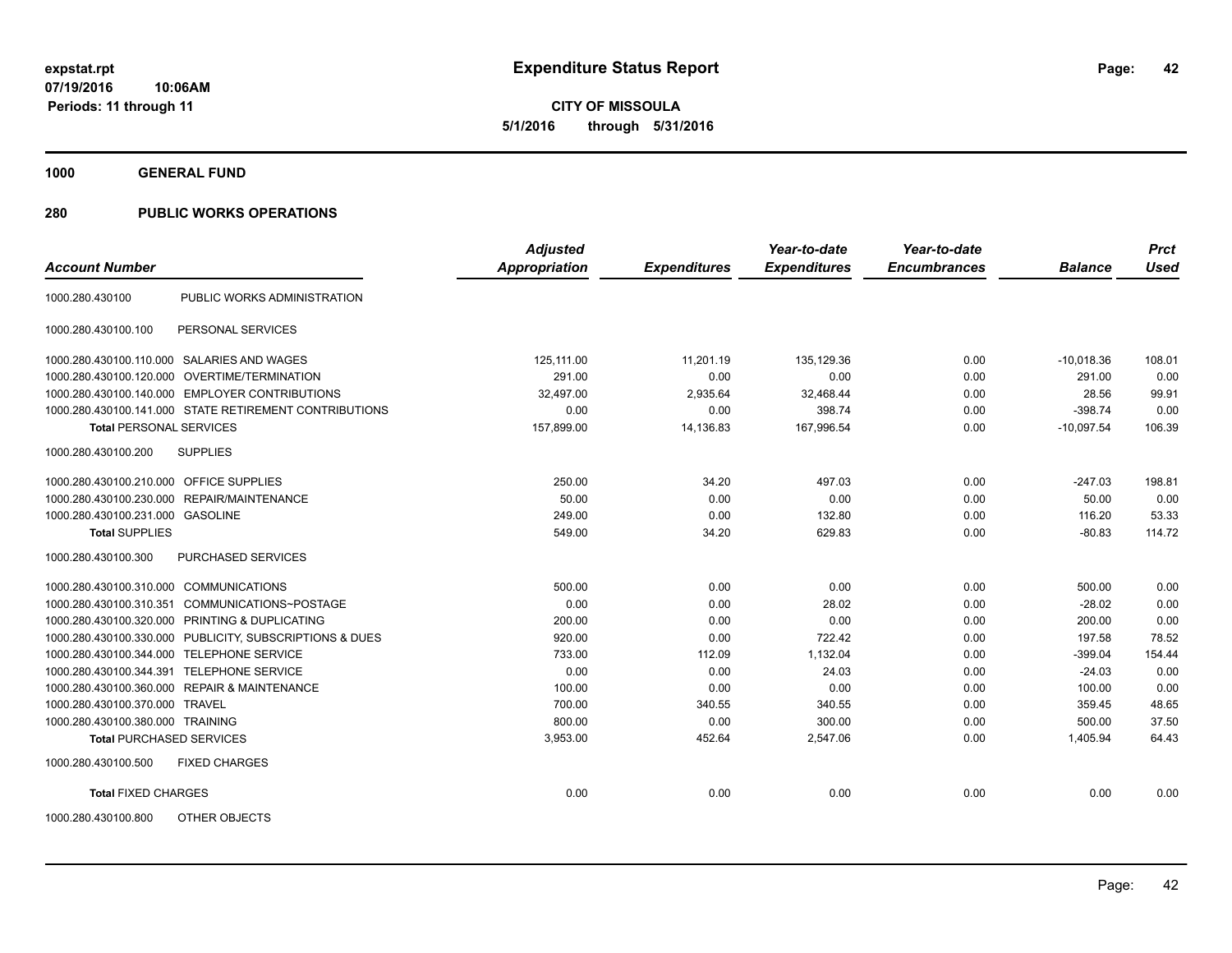**Periods: 11 through 11**

**CITY OF MISSOULA**

**43**

**5/1/2016 through 5/31/2016**

**1000 GENERAL FUND**

## **280 PUBLIC WORKS OPERATIONS**

**10:06AM**

| <b>Account Number</b>                             | <b>Adjusted</b><br><b>Appropriation</b> | <b>Expenditures</b> | Year-to-date<br><b>Expenditures</b> | Year-to-date<br><b>Encumbrances</b> | <b>Balance</b> | <b>Prct</b><br><b>Used</b> |
|---------------------------------------------------|-----------------------------------------|---------------------|-------------------------------------|-------------------------------------|----------------|----------------------------|
| 1000.280.430100.850.000 SALARY SAVINGS            | $-5,411.00$                             | 0.00                | 0.00                                | 0.00                                | $-5,411.00$    | 0.00                       |
| <b>Total OTHER OBJECTS</b>                        | $-5,411.00$                             | 0.00                | 0.00                                | 0.00                                | $-5,411.00$    | 0.00                       |
| <b>Total PUBLIC WORKS ADMINISTRATION</b>          | 156,990.00                              | 14,623.67           | 171.173.43                          | 0.00                                | $-14.183.43$   | 109.03                     |
| 1000.280.430250<br><b>REIMBURSABLE SERVICES</b>   |                                         |                     |                                     |                                     |                |                            |
| <b>SUPPLIES</b><br>1000.280.430250.200            |                                         |                     |                                     |                                     |                |                            |
| 1000.280.430250.230.000 REPAIR/MAINTENANCE        | 10,000.00                               | 0.00                | 2,213.00                            | 0.00                                | 7,787.00       | 22.13                      |
| <b>Total SUPPLIES</b>                             | 10,000.00                               | 0.00                | 2,213.00                            | 0.00                                | 7,787.00       | 22.13                      |
| 1000.280.430250.300<br>PURCHASED SERVICES         |                                         |                     |                                     |                                     |                |                            |
| 1000.280.430250.360.000 REPAIR & MAINTENANCE      | 10,000.00                               | 0.00                | 0.00                                | 0.00                                | 10,000.00      | 0.00                       |
| 1000.280.430250.360.300 REPAIR & MAINTENANCE      | 0.00                                    | 0.00                | 26,318.21                           | 0.00                                | $-26,318.21$   | 0.00                       |
| <b>Total PURCHASED SERVICES</b>                   | 10,000.00                               | 0.00                | 26,318.21                           | 0.00                                | $-16,318.21$   | 263.18                     |
| <b>Total REIMBURSABLE SERVICES</b>                | 20,000.00                               | 0.00                | 28.531.21                           | 0.00                                | $-8.531.21$    | 142.66                     |
| <b>STREET LIGHTING</b><br>1000.280.430263         |                                         |                     |                                     |                                     |                |                            |
| 1000.280.430263.100<br>PERSONAL SERVICES          |                                         |                     |                                     |                                     |                |                            |
| 1000.280.430263.110.000 SALARIES AND WAGES        | 3,581.00                                | 250.14              | 2,804.84                            | 0.00                                | 776.16         | 78.33                      |
| 1000.280.430263.120.000 OVERTIME/TERMINATION      | 380.00                                  | 0.00                | 0.45                                | 0.00                                | 379.55         | 0.12                       |
| 1000.280.430263.130.000 OTHER                     | 227.00                                  | 0.00                | 0.00                                | 0.00                                | 227.00         | 0.00                       |
| 1000.280.430263.140.000 EMPLOYER CONTRIBUTIONS    | 1,970.00                                | 97.61               | 1,062.97                            | 0.00                                | 907.03         | 53.96                      |
| <b>Total PERSONAL SERVICES</b>                    | 6,158.00                                | 347.75              | 3,868.26                            | 0.00                                | 2,289.74       | 62.82                      |
| 1000.280.430263.300<br>PURCHASED SERVICES         |                                         |                     |                                     |                                     |                |                            |
| 1000.280.430263.341.000 ELECTRICITY & NATURAL GAS | 118,654.00                              | 19,651.41           | 110,724.77                          | 0.00                                | 7,929.23       | 93.32                      |
| <b>Total PURCHASED SERVICES</b>                   | 118,654.00                              | 19,651.41           | 110,724.77                          | 0.00                                | 7,929.23       | 93.32                      |
| <b>Total STREET LIGHTING</b>                      | 124,812.00                              | 19,999.16           | 114,593.03                          | 0.00                                | 10,218.97      | 91.81                      |
| 1000.280.430264<br>TRAFFIC SIGNAL MAINTENANCE     |                                         |                     |                                     |                                     |                |                            |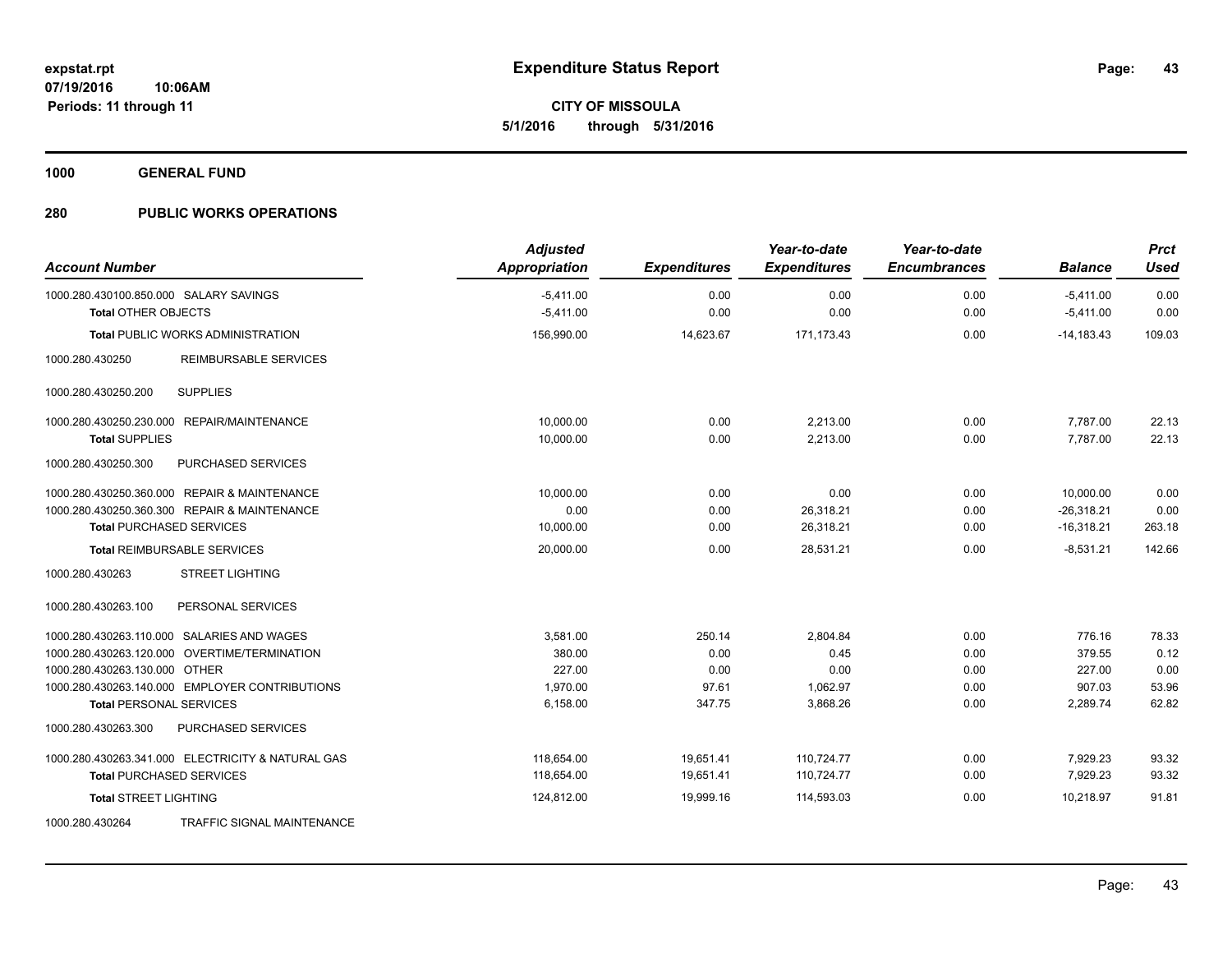**CITY OF MISSOULA 5/1/2016 through 5/31/2016**

**1000 GENERAL FUND**

# **280 PUBLIC WORKS OPERATIONS**

|                                                          | <b>Adjusted</b>      |                     | Year-to-date        | Year-to-date        |                | <b>Prct</b> |
|----------------------------------------------------------|----------------------|---------------------|---------------------|---------------------|----------------|-------------|
| <b>Account Number</b>                                    | <b>Appropriation</b> | <b>Expenditures</b> | <b>Expenditures</b> | <b>Encumbrances</b> | <b>Balance</b> | Used        |
| PERSONAL SERVICES<br>1000.280.430264.100                 |                      |                     |                     |                     |                |             |
| SALARIES AND WAGES<br>1000.280.430264.110.000            | 80,572.00            | 5.628.17            | 63,109.12           | 0.00                | 17.462.88      | 78.33       |
| 1000.280.430264.120.000 OVERTIME/TERMINATION             | 1,229.00             | 0.00                | 10.24               | 0.00                | 1,218.76       | 0.83        |
| 1000.280.430264.130.000 OTHER                            | 5,103.00             | 0.00                | 0.00                | 0.00                | 5,103.00       | 0.00        |
| 1000.280.430264.140.000 EMPLOYER CONTRIBUTIONS           | 41,939.00            | 2,196.41            | 23,906.00           | 0.00                | 18,033.00      | 57.00       |
| <b>Total PERSONAL SERVICES</b>                           | 128,843.00           | 7,824.58            | 87,025.36           | 0.00                | 41.817.64      | 67.54       |
| 1000.280.430264.200<br><b>SUPPLIES</b>                   |                      |                     |                     |                     |                |             |
| 1000.280.430264.210.000 OFFICE SUPPLIES                  | 350.00               | 0.00                | 109.23              | 0.00                | 240.77         | 31.21       |
| 1000.280.430264.220.000 OPERATING SUPPLIES               | 235.00               | 0.00                | 0.00                | 0.00                | 235.00         | 0.00        |
| 1000.280.430264.220.311 OPERATING SUPPLIES               | 0.00                 | 0.00                | 368.81              | 0.00                | $-368.81$      | 0.00        |
| REPAIR/MAINTENANCE<br>1000.280.430264.230.000            | 1,060.00             | 0.00                | 0.00                | 0.00                | 1,060.00       | 0.00        |
| 1000.280.430264.230.321 REPAIR/MAINTENANCE~VEHICLE PARTS | 0.00                 | 0.00                | 153.98              | 0.00                | $-153.98$      | 0.00        |
| 1000.280.430264.231.000 GASOLINE                         | 2,799.00             | 0.00                | 417.59              | 0.00                | 2,381.41       | 14.92       |
| 1000.280.430264.240.000 OTHER SUPPLIES                   | 9,880.00             | 474.00              | 8,318.66            | 0.00                | 1,561.34       | 84.20       |
| 1000.280.430264.240.336 OTHER SUPPLIES~LIGHT PARTS       | 0.00                 | 0.00                | 6,900.49            | 0.00                | $-6,900.49$    | 0.00        |
| <b>Total SUPPLIES</b>                                    | 14,324.00            | 474.00              | 16,268.76           | 0.00                | $-1,944.76$    | 113.58      |
| 1000.280.430264.300<br><b>PURCHASED SERVICES</b>         |                      |                     |                     |                     |                |             |
| 1000.280.430264.341.000 ELECTRICITY & NATURAL GAS        | 14,650.00            | 1,020.06            | 9,511.98            | 0.00                | 5,138.02       | 64.93       |
| 1000.280.430264.350.000 PROFESSIONAL SERVICES            | 200.00               | 0.00                | 622.46              | 0.00                | $-422.46$      | 311.23      |
| 1000.280.430264.360.000 REPAIR & MAINTENANCE             | 1,100.00             | 0.00                | 0.00                | 0.00                | 1,100.00       | 0.00        |
| 1000.280.430264.370.000<br><b>TRAVEL</b>                 | 150.00               | 198.88              | 390.88              | 0.00                | $-240.88$      | 260.59      |
| 1000.280.430264.380.000 TRAINING                         | 450.00               | 0.00                | 0.00                | 0.00                | 450.00         | 0.00        |
| <b>Total PURCHASED SERVICES</b>                          | 16,550.00            | 1,218.94            | 10,525.32           | 0.00                | 6,024.68       | 63.60       |
| <b>Total TRAFFIC SIGNAL MAINTENANCE</b>                  | 159,717.00           | 9,517.52            | 113,819.44          | 0.00                | 45,897.56      | 71.26       |
| <b>SIGNING &amp; STRIPING</b><br>1000.280.430265         |                      |                     |                     |                     |                |             |

1000.280.430265.100 PERSONAL SERVICES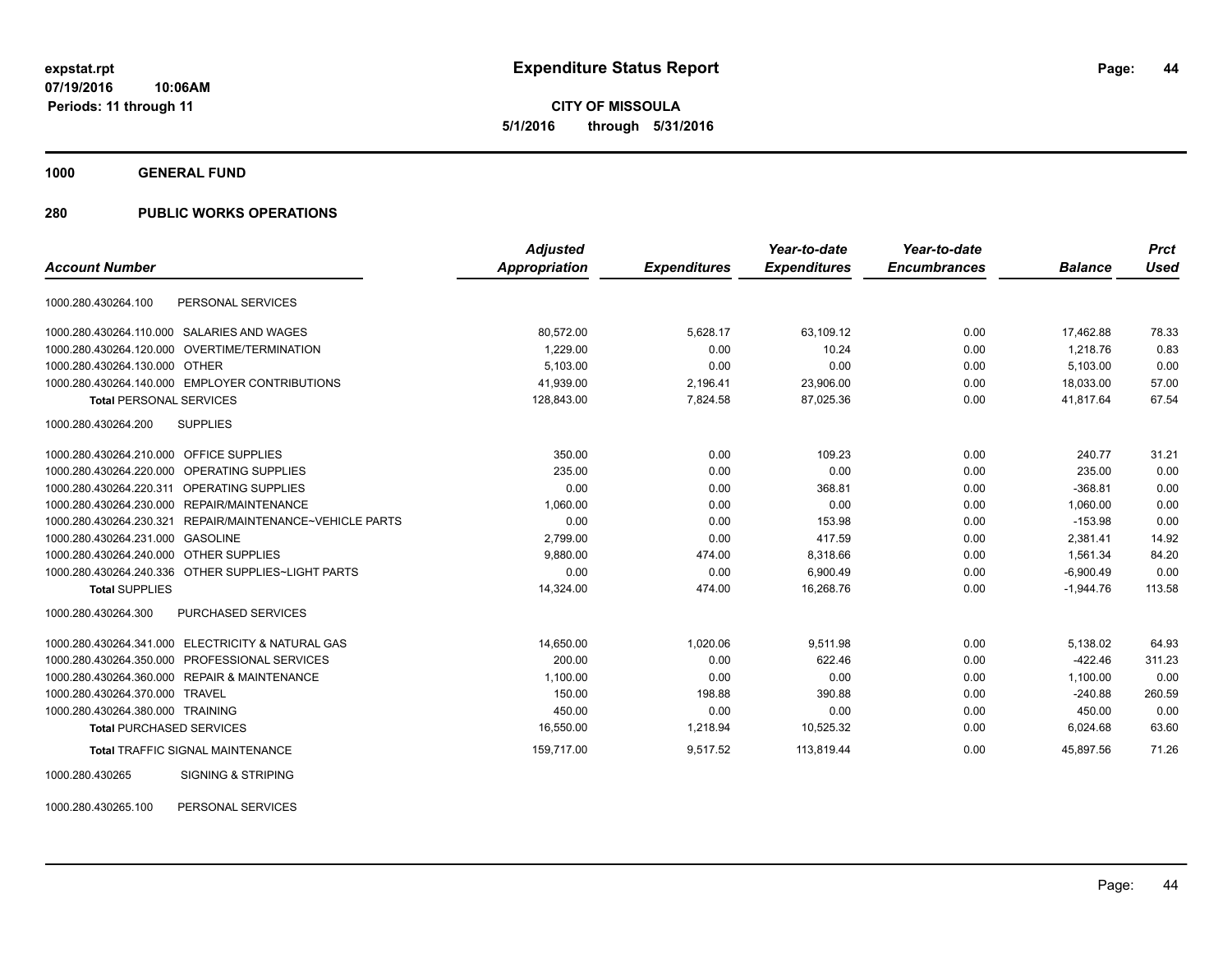**CITY OF MISSOULA 5/1/2016 through 5/31/2016**

**1000 GENERAL FUND**

| <b>Account Number</b>                   |                                                | <b>Adjusted</b><br>Appropriation | <b>Expenditures</b> | Year-to-date<br><b>Expenditures</b> | Year-to-date<br><b>Encumbrances</b> | <b>Balance</b> | <b>Prct</b><br><b>Used</b> |
|-----------------------------------------|------------------------------------------------|----------------------------------|---------------------|-------------------------------------|-------------------------------------|----------------|----------------------------|
|                                         |                                                |                                  |                     |                                     |                                     |                |                            |
|                                         | 1000.280.430265.110.000 SALARIES AND WAGES     | 178,839.00                       | 13,520.68           | 160,598.81                          | 0.00                                | 18,240.19      | 89.80                      |
|                                         | 1000.280.430265.120.000 OVERTIME/TERMINATION   | 67.00                            | 0.00                | 933.14                              | 0.00                                | $-866.14$      | 1,392.75                   |
| 1000.280.430265.130.000 OTHER           |                                                | 1,900.00                         | 30.00               | 330.00                              | 0.00                                | 1,570.00       | 17.37                      |
|                                         | 1000.280.430265.140.000 EMPLOYER CONTRIBUTIONS | 91,870.00                        | 7,289.55            | 93,933.44                           | 0.00                                | $-2,063.44$    | 102.25                     |
| <b>Total PERSONAL SERVICES</b>          |                                                | 272.676.00                       | 20,840.23           | 255.795.39                          | 0.00                                | 16.880.61      | 93.81                      |
| 1000.280.430265.200                     | <b>SUPPLIES</b>                                |                                  |                     |                                     |                                     |                |                            |
| 1000.280.430265.210.000 OFFICE SUPPLIES |                                                | 350.00                           | 0.00                | 80.23                               | 0.00                                | 269.77         | 22.92                      |
|                                         | 1000.280.430265.220.000 OPERATING SUPPLIES     | 1,700.00                         | 0.00                | 268.68                              | 0.00                                | 1,431.32       | 15.80                      |
| 1000.280.430265.220.311                 | OPERATING SUPPLIES~CLOTHING ALLOW              | 0.00                             | 160.00              | 1,216.93                            | 0.00                                | $-1,216.93$    | 0.00                       |
|                                         | 1000.280.430265.230.000 REPAIR/MAINTENANCE     | 40,700.00                        | 45,662.50           | 48,280.13                           | 0.00                                | $-7,580.13$    | 118.62                     |
| 1000.280.430265.230.321                 | REPAIR/MAINTENANCE~VEHICLE PARTS               | 0.00                             | 125.29              | 2,193.64                            | 0.00                                | $-2,193.64$    | 0.00                       |
| 1000.280.430265.231.000 GASOLINE        |                                                | 3,739.00                         | 214.55              | 3,299.75                            | 0.00                                | 439.25         | 88.25                      |
| 1000.280.430265.240.000 OTHER SUPPLIES  |                                                | 21,210.00                        | 867.48              | 10,904.53                           | 0.00                                | 10,305.47      | 51.41                      |
| 1000.280.430265.240.300 OTHER SUPPLIES  |                                                | 0.00                             | 0.00                | 17.59                               | 0.00                                | $-17.59$       | 0.00                       |
| <b>Total SUPPLIES</b>                   |                                                | 67,699.00                        | 47,029.82           | 66,261.48                           | 0.00                                | 1,437.52       | 97.88                      |
| 1000.280.430265.300                     | PURCHASED SERVICES                             |                                  |                     |                                     |                                     |                |                            |
|                                         | 1000.280.430265.344.000 TELEPHONE SERVICE      | 558.00                           | 0.00                | 5.84                                | 0.00                                | 552.16         | 1.05                       |
|                                         | 1000.280.430265.344.399 TELEPHONE SERVICE      | 0.00                             | 70.06               | 768.97                              | 0.00                                | $-768.97$      | 0.00                       |
| 1000.280.430265.345.000 GARBAGE         |                                                | 457.00                           | 15.60               | 171.60                              | 0.00                                | 285.40         | 37.55                      |
|                                         | 1000.280.430265.350.000 PROFESSIONAL SERVICES  | 570.00                           | 706.80              | 12,192.33                           | 0.00                                | $-11,622.33$   | 2,139.01                   |
|                                         | 1000.280.430265.360.000 REPAIR & MAINTENANCE   | 1,700.00                         | 0.00                | 0.00                                | 0.00                                | 1,700.00       | 0.00                       |
| 1000.280.430265.370.000 TRAVEL          |                                                | 700.00                           | 0.00                | 0.00                                | 0.00                                | 700.00         | 0.00                       |
| 1000.280.430265.380.000 TRAINING        |                                                | 950.00                           | 0.00                | 0.00                                | 0.00                                | 950.00         | 0.00                       |
| <b>Total PURCHASED SERVICES</b>         |                                                | 4,935.00                         | 792.46              | 13,138.74                           | 0.00                                | $-8,203.74$    | 266.24                     |
| 1000.280.430265.900                     | <b>CAPITAL OUTLAY</b>                          |                                  |                     |                                     |                                     |                |                            |
| <b>Total CAPITAL OUTLAY</b>             |                                                | 0.00                             | 0.00                | 0.00                                | 0.00                                | 0.00           | 0.00                       |
| <b>Total SIGNING &amp; STRIPING</b>     |                                                | 345,310.00                       | 68,662.51           | 335,195.61                          | 0.00                                | 10,114.39      | 97.07                      |
| 1000.280.430267                         | <b>CMAQ GRANT</b>                              |                                  |                     |                                     |                                     |                |                            |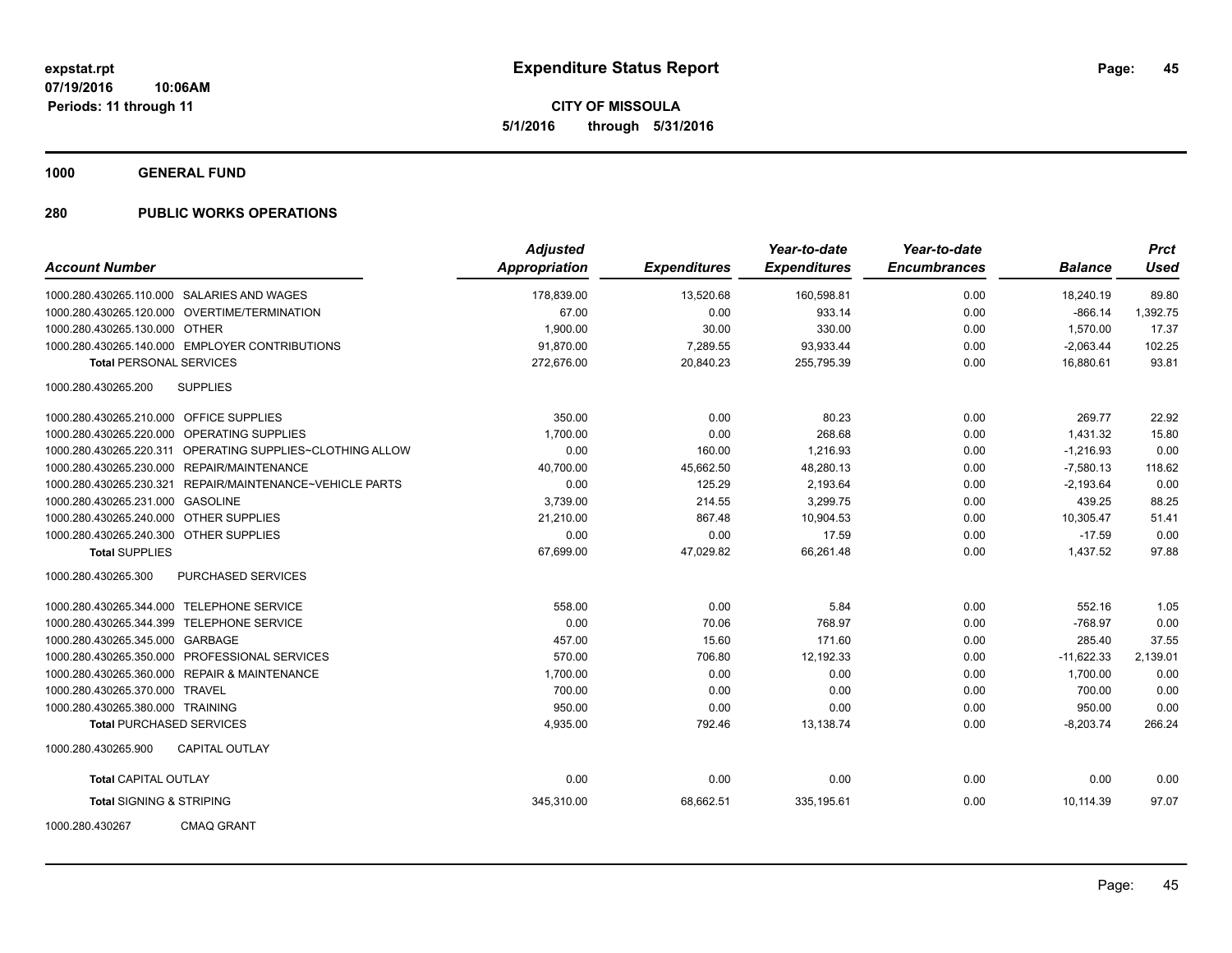**46**

**07/19/2016 10:06AM Periods: 11 through 11**

**CITY OF MISSOULA 5/1/2016 through 5/31/2016**

**1000 GENERAL FUND**

| <b>Account Number</b>                                    | <b>Adjusted</b><br><b>Appropriation</b> | <b>Expenditures</b> | Year-to-date<br><b>Expenditures</b> | Year-to-date<br><b>Encumbrances</b> | <b>Balance</b> | <b>Prct</b><br><b>Used</b> |
|----------------------------------------------------------|-----------------------------------------|---------------------|-------------------------------------|-------------------------------------|----------------|----------------------------|
|                                                          |                                         |                     |                                     |                                     |                |                            |
| PERSONAL SERVICES<br>1000.280.430267.100                 |                                         |                     |                                     |                                     |                |                            |
| <b>Total CMAQ GRANT</b>                                  | 0.00                                    | 0.00                | 0.00                                | 0.00                                | 0.00           | 0.00                       |
| 1000.280.430270<br><b>COMMUNICATIONS</b>                 |                                         |                     |                                     |                                     |                |                            |
| 1000.280.430270.100<br>PERSONAL SERVICES                 |                                         |                     |                                     |                                     |                |                            |
| 1000.280.430270.110.000 SALARIES AND WAGES               | 94,896.00                               | 6,628.68            | 74,328.07                           | 0.00                                | 20,567.93      | 78.33                      |
| 1000.280.430270.120.000 OVERTIME/TERMINATION             | 268.00                                  | 0.00                | 12.07                               | 0.00                                | 255.93         | 4.50                       |
| 1000.280.430270.130.000<br><b>OTHER</b>                  | 6,010.00                                | 0.00                | 0.00                                | 0.00                                | 6,010.00       | 0.00                       |
| 1000.280.430270.140.000 EMPLOYER CONTRIBUTIONS           | 48,643.00                               | 2,587.02            | 28, 157. 74                         | 0.00                                | 20,485.26      | 57.89                      |
| <b>Total PERSONAL SERVICES</b>                           | 149,817.00                              | 9,215.70            | 102,497.88                          | 0.00                                | 47,319.12      | 68.42                      |
| 1000.280.430270.200<br><b>SUPPLIES</b>                   |                                         |                     |                                     |                                     |                |                            |
| 1000.280.430270.230.000 REPAIR/MAINTENANCE               | 8,050.00                                | 2,739.92            | 7,382.33                            | 0.00                                | 667.67         | 91.71                      |
| REPAIR/MAINTENANCE~COMM PARTS<br>1000.280.430270.230.324 | 0.00                                    | 0.00                | 163.55                              | 0.00                                | $-163.55$      | 0.00                       |
| 1000.280.430270.231.000 GASOLINE                         | 2,493.00                                | 122.01              | 1,101.47                            | 0.00                                | 1,391.53       | 44.18                      |
| <b>Total SUPPLIES</b>                                    | 10,543.00                               | 2,861.93            | 8,647.35                            | 0.00                                | 1,895.65       | 82.02                      |
| 1000.280.430270.300<br><b>PURCHASED SERVICES</b>         |                                         |                     |                                     |                                     |                |                            |
| 1000.280.430270.330.000 PUBLICITY, SUBSCRIPTIONS & DUES  | 180.00                                  | 0.00                | 150.00                              | 0.00                                | 30.00          | 83.33                      |
| 1000.280.430270.341.000 ELECTRICITY & NATURAL GAS        | 2.474.00                                | 335.95              | 2.699.48                            | 0.00                                | $-225.48$      | 109.11                     |
| 1000.280.430270.344.000 TELEPHONE SERVICE                | 513.00                                  | 0.00                | 34.99                               | 0.00                                | 478.01         | 6.82                       |
| 1000.280.430270.344.400 TELEPHONE SERVICE                | 0.00                                    | 60.18               | 661.72                              | 0.00                                | $-661.72$      | 0.00                       |
| 1000.280.430270.350.000 PROFESSIONAL SERVICES            | 100.00                                  | 0.00                | 0.00                                | 0.00                                | 100.00         | 0.00                       |
| 1000.280.430270.360.000 REPAIR & MAINTENANCE             | 3.000.00                                | 675.42              | 675.42                              | 0.00                                | 2,324.58       | 22.51                      |
| <b>Total PURCHASED SERVICES</b>                          | 6,267.00                                | 1,071.55            | 4,221.61                            | 0.00                                | 2,045.39       | 67.36                      |
| <b>Total COMMUNICATIONS</b>                              | 166,627.00                              | 13,149.18           | 115,366.84                          | 0.00                                | 51,260.16      | 69.24                      |
| <b>WEED PROGRAM</b><br>1000.280.431120                   |                                         |                     |                                     |                                     |                |                            |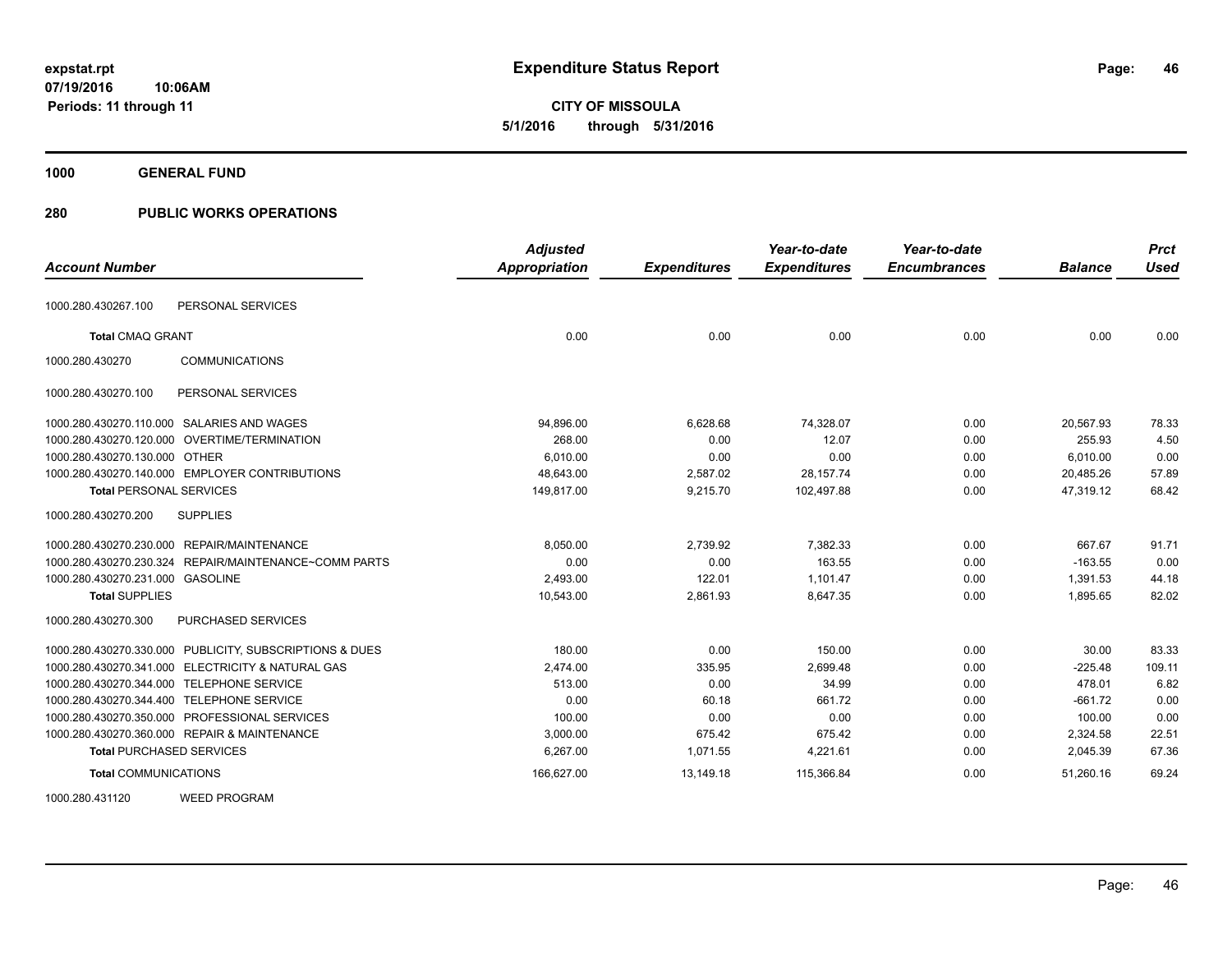**47**

**07/19/2016 10:06AM Periods: 11 through 11**

**CITY OF MISSOULA 5/1/2016 through 5/31/2016**

**1000 GENERAL FUND**

| <b>Account Number</b>                  |                                      | <b>Adjusted</b><br><b>Appropriation</b> | <b>Expenditures</b> | Year-to-date<br><b>Expenditures</b> | Year-to-date<br><b>Encumbrances</b> | <b>Balance</b> | <b>Prct</b><br>Used |
|----------------------------------------|--------------------------------------|-----------------------------------------|---------------------|-------------------------------------|-------------------------------------|----------------|---------------------|
| 1000.280.431120.100                    | PERSONAL SERVICES                    |                                         |                     |                                     |                                     |                |                     |
| <b>Total WEED PROGRAM</b>              |                                      | 0.00                                    | 0.00                | 0.00                                | 0.00                                | 0.00           | 0.00                |
| 1000.280.431400                        | <b>ENGINEERING</b>                   |                                         |                     |                                     |                                     |                |                     |
| 1000.280.431400.100                    | PERSONAL SERVICES                    |                                         |                     |                                     |                                     |                |                     |
| <b>Total PERSONAL SERVICES</b>         |                                      | 0.00                                    | 0.00                | 0.00                                | 0.00                                | 0.00           | 0.00                |
| 1000.280.431400.300                    | PURCHASED SERVICES                   |                                         |                     |                                     |                                     |                |                     |
| 1000.280.431400.310.000 COMMUNICATIONS |                                      | 0.00                                    | 0.00                | 12.82                               | 0.00                                | $-12.82$       | 0.00                |
| <b>Total ENGINEERING</b>               |                                      | 0.00                                    | 0.00                | 12.82                               | 0.00                                | $-12.82$       | 0.00                |
|                                        | <b>Total PUBLIC WORKS OPERATIONS</b> | 973,456.00                              | 125,952.04          | 878,692.38                          | 0.00                                | 94,763.62      | 90.27               |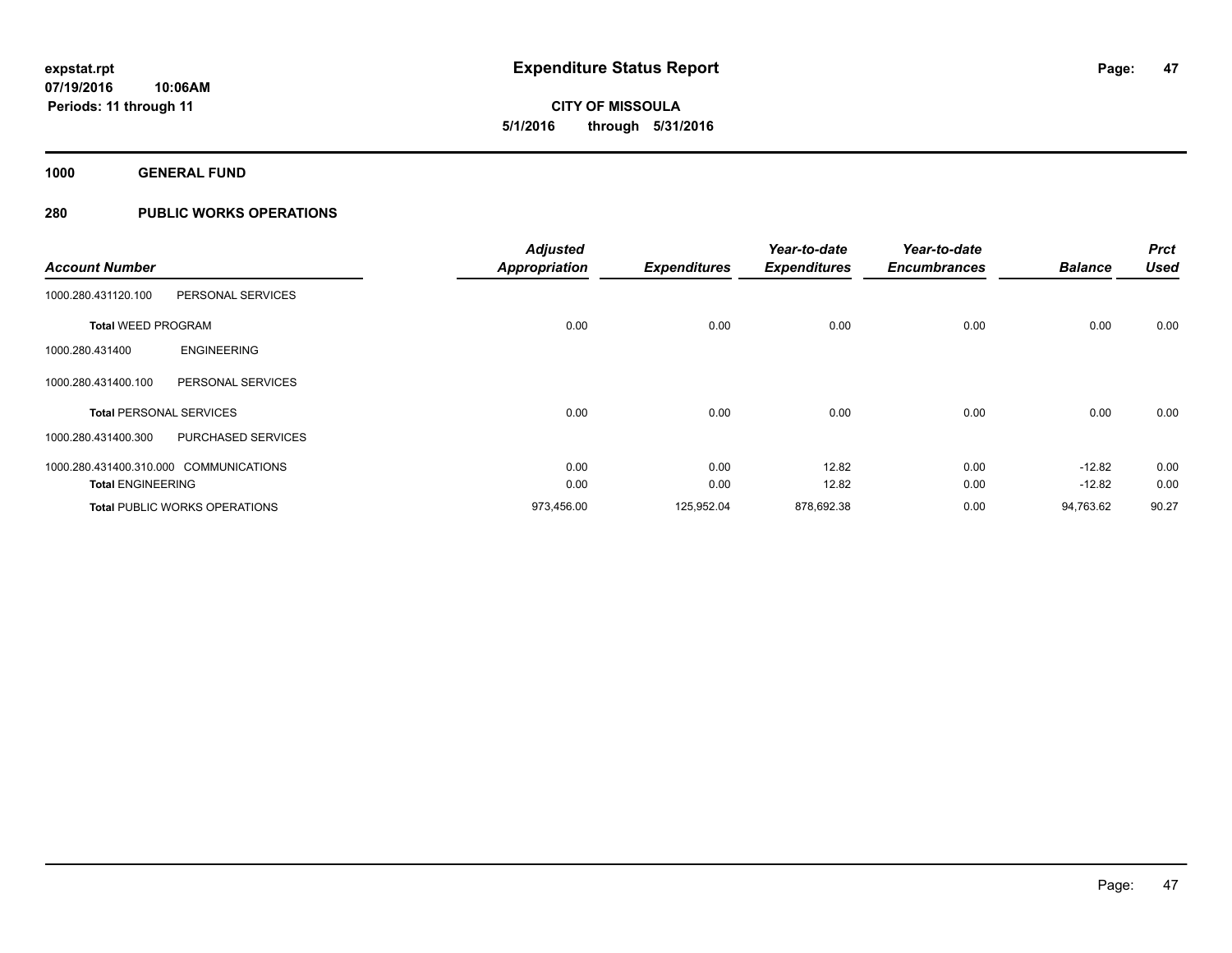**CITY OF MISSOULA 5/1/2016 through 5/31/2016**

**1000 GENERAL FUND**

**290 POLICE**

| <b>Account Number</b>                   |                                                         | <b>Adjusted</b><br><b>Appropriation</b> | <b>Expenditures</b> | Year-to-date<br><b>Expenditures</b> | Year-to-date<br><b>Encumbrances</b> | <b>Balance</b> | <b>Prct</b><br>Used |
|-----------------------------------------|---------------------------------------------------------|-----------------------------------------|---------------------|-------------------------------------|-------------------------------------|----------------|---------------------|
| 1000.290.420110                         | <b>ADMINISTRATION</b>                                   |                                         |                     |                                     |                                     |                |                     |
| 1000.290.420110.100                     | PERSONAL SERVICES                                       |                                         |                     |                                     |                                     |                |                     |
|                                         | 1000.290.420110.110.000 SALARIES AND WAGES              | 739,302.00                              | 73,849.68           | 607,657.09                          | 0.00                                | 131,644.91     | 82.19               |
| 1000.290.420110.115.000                 | SALARIES/HEALTH INSURANCE BENEFIT                       | 0.00                                    | 3,180.00            | 31,455.00                           | 0.00                                | $-31,455.00$   | 0.00                |
|                                         | 1000.290.420110.120.000 OVERTIME/TERMINATION            | 8.471.00                                | 132.10              | 1.904.64                            | 0.00                                | 6,566.36       | 22.48               |
|                                         | 1000.290.420110.121.000 OUTSIDE HIRE OVERTIME           | 75,000.00                               | 6,171.80            | 100.722.86                          | 0.00                                | $-25.722.86$   | 134.30              |
| 1000.290.420110.130.000 OTHER           |                                                         | 4,829.00                                | 0.00                | 3,399.27                            | 0.00                                | 1,429.73       | 70.39               |
|                                         | 1000.290.420110.133.000 EDUCATION COMPENSATION          | 0.00                                    | $-362.50$           | 575.00                              | 0.00                                | $-575.00$      | 0.00                |
|                                         | 1000.290.420110.140.000 EMPLOYER CONTRIBUTIONS          | 441,390.00                              | 20,575.18           | 191,012.82                          | 0.00                                | 250,377.18     | 43.28               |
|                                         | 1000.290.420110.141.000 STATE RETIREMENT CONTRIBUTIONS  | 0.00                                    | 18,402.09           | 137.771.48                          | 0.00                                | $-137,771.48$  | 0.00                |
| <b>Total PERSONAL SERVICES</b>          |                                                         | 1,268,992.00                            | 121,948.35          | 1,074,498.16                        | 0.00                                | 194,493.84     | 84.67               |
| 1000.290.420110.200                     | <b>SUPPLIES</b>                                         |                                         |                     |                                     |                                     |                |                     |
| 1000.290.420110.210.000 OFFICE SUPPLIES |                                                         | 11,650.00                               | 213.29              | 5.248.23                            | 0.00                                | 6,401.77       | 45.05               |
|                                         | 1000.290.420110.220.000 OPERATING SUPPLIES              | 19,550.00                               | 142.77              | 23,918.52                           | 0.00                                | $-4,368.52$    | 122.35              |
| 1000.290.420110.230.000                 | REPAIR/MAINTENANCE                                      | 900.00                                  | 22.00               | 400.25                              | 0.00                                | 499.75         | 44.47               |
| 1000.290.420110.231.000 GASOLINE        |                                                         | 3.515.00                                | 229.95              | 3.870.53                            | 0.00                                | $-355.53$      | 110.11              |
| <b>Total SUPPLIES</b>                   |                                                         | 35,615.00                               | 608.01              | 33,437.53                           | 0.00                                | 2,177.47       | 93.89               |
| 1000.290.420110.300                     | PURCHASED SERVICES                                      |                                         |                     |                                     |                                     |                |                     |
| 1000.290.420110.310.000 COMMUNICATIONS  |                                                         | 4,712.00                                | 19.35               | 4,448.72                            | 0.00                                | 263.28         | 94.41               |
|                                         | 1000.290.420110.320.000 PRINTING & DUPLICATING          | 500.00                                  | 0.00                | 278.16                              | 0.00                                | 221.84         | 55.63               |
|                                         | 1000.290.420110.330.000 PUBLICITY, SUBSCRIPTIONS & DUES | 12,538.00                               | 645.87              | 13,609.87                           | 0.00                                | $-1,071.87$    | 108.55              |
|                                         | 1000.290.420110.344.000 TELEPHONE SERVICE               | 47,693.00                               | 8,801.14            | 43,156.24                           | 0.00                                | 4,536.76       | 90.49               |
|                                         | 1000.290.420110.350.000 PROFESSIONAL SERVICES           | 7,920.00                                | 83.40               | 7,378.65                            | 0.00                                | 541.35         | 93.16               |
|                                         | 1000.290.420110.360.000 REPAIR & MAINTENANCE            | 10,600.00                               | 5,191.77            | 12,120.41                           | 0.00                                | $-1,520.41$    | 114.34              |
|                                         | 1000.290.420110.392.000 DONATIONS AND SALES             | 0.00                                    | 101.83              | 172.83                              | 0.00                                | $-172.83$      | 0.00                |
| <b>Total PURCHASED SERVICES</b>         |                                                         | 83,963.00                               | 14,843.36           | 81,164.88                           | 0.00                                | 2,798.12       | 96.67               |

1000.290.420110.500 FIXED CHARGES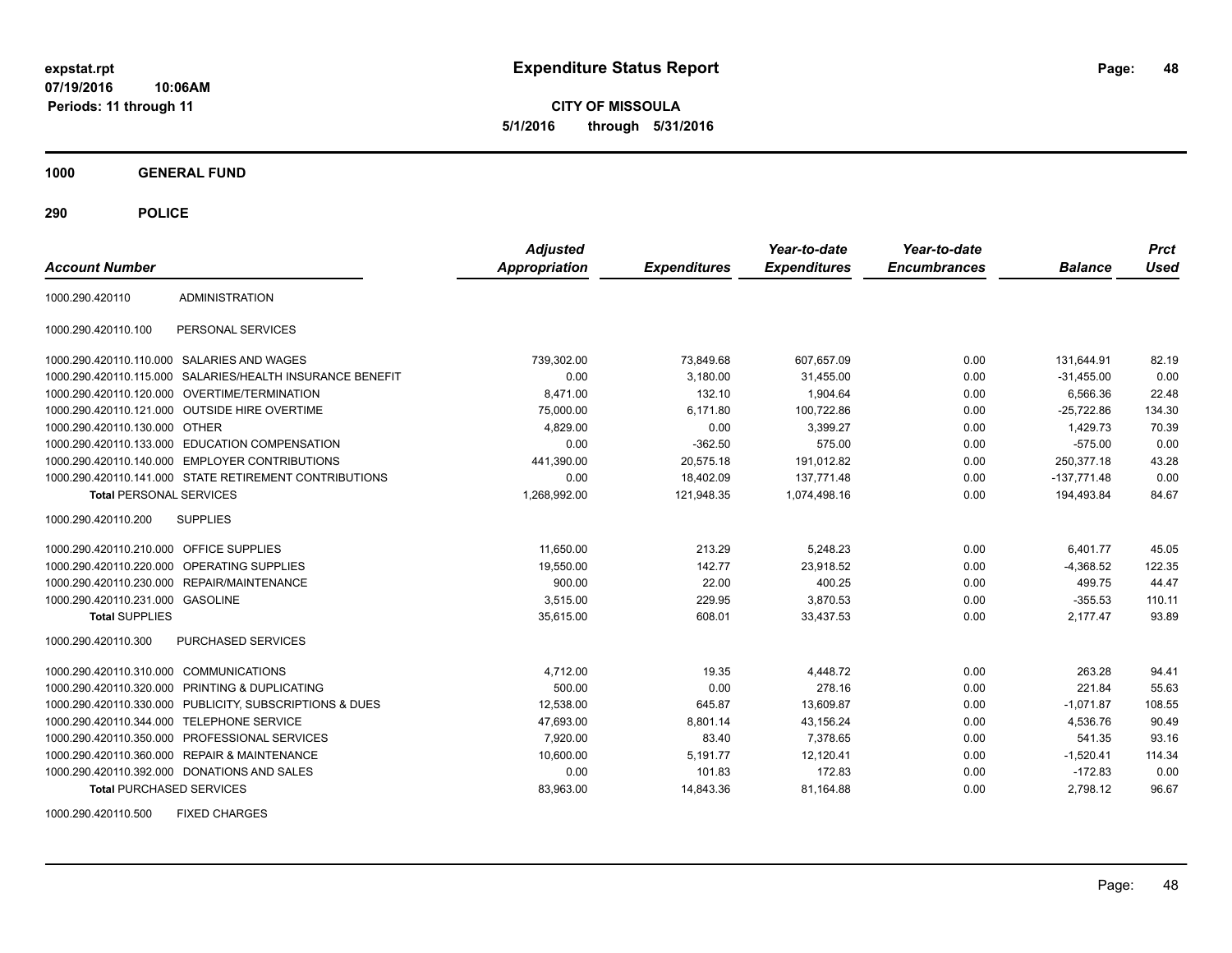**CITY OF MISSOULA 5/1/2016 through 5/31/2016**

**1000 GENERAL FUND**

| <b>Account Number</b>                                                                            | <b>Adjusted</b><br><b>Appropriation</b> | <b>Expenditures</b> | Year-to-date<br><b>Expenditures</b> | Year-to-date<br><b>Encumbrances</b> | <b>Balance</b>         | <b>Prct</b><br><b>Used</b> |
|--------------------------------------------------------------------------------------------------|-----------------------------------------|---------------------|-------------------------------------|-------------------------------------|------------------------|----------------------------|
| 1000.290.420110.500.000 FIXED CHARGES                                                            | 90,812.00                               | 6,680.97            | 70,661.03                           | 0.00                                | 20,150.97              | 77.81                      |
| <b>Total FIXED CHARGES</b>                                                                       | 90,812.00                               | 6,680.97            | 70,661.03                           | 0.00                                | 20,150.97              | 77.81                      |
| <b>GRANTS &amp; CONTRIBUTIONS</b><br>1000.290.420110.700                                         |                                         |                     |                                     |                                     |                        |                            |
| 1000.290.420110.700.000 GRANTS & CONTRIBUTIONS                                                   | 4,000.00                                | 0.00                | 0.00                                | 0.00                                | 4,000.00               | 0.00                       |
| <b>Total GRANTS &amp; CONTRIBUTIONS</b>                                                          | 4,000.00                                | 0.00                | 0.00                                | 0.00                                | 4,000.00               | 0.00                       |
| 1000.290.420110.800<br><b>OTHER OBJECTS</b>                                                      |                                         |                     |                                     |                                     |                        |                            |
| 1000.290.420110.850.000 SALARY SAVINGS                                                           | $-79,245.00$                            | 0.00                | 0.00                                | 0.00                                | $-79,245.00$           | 0.00                       |
| <b>Total OTHER OBJECTS</b>                                                                       | $-79,245.00$                            | 0.00                | 0.00                                | 0.00                                | $-79,245.00$           | 0.00                       |
| 1000.290.420110.900<br><b>CAPITAL OUTLAY</b>                                                     |                                         |                     |                                     |                                     |                        |                            |
| <b>Total CAPITAL OUTLAY</b>                                                                      | 0.00                                    | 0.00                | 0.00                                | 0.00                                | 0.00                   | 0.00                       |
| <b>Total ADMINISTRATION</b>                                                                      | 1,404,137.00                            | 144,080.69          | 1,259,761.60                        | 0.00                                | 144,375.40             | 89.72                      |
| 1000.290.420130<br>PERSONNEL TRAINING                                                            |                                         |                     |                                     |                                     |                        |                            |
| PERSONAL SERVICES<br>1000.290.420130.100                                                         |                                         |                     |                                     |                                     |                        |                            |
| 1000.290.420130.110.000 SALARIES AND WAGES                                                       | 67,748.00                               | 5,210.02            | 58,794.20                           | 0.00                                | 8,953.80               | 86.78                      |
| 1000.290.420130.115.000 SALARIES/HEALTH INSURANCE BENEFIT                                        | 0.00                                    | 636.00              | 6.291.00                            | 0.00                                | $-6,291.00$            | 0.00                       |
| 1000.290.420130.120.000 OVERTIME/TERMINATION                                                     | 1,070.00                                | 0.00                | 1,162.44                            | 0.00                                | $-92.44$               | 108.64                     |
| 1000.290.420130.130.000 OTHER                                                                    | 690.00                                  | 0.00                | 690.00                              | 0.00                                | 0.00                   | 100.00                     |
| 1000.290.420130.133.000 EDUCATION COMPENSATION<br>1000.290.420130.140.000 EMPLOYER CONTRIBUTIONS | 0.00<br>47.130.00                       | 20.00<br>1.365.61   | 230.00<br>15.769.66                 | 0.00<br>0.00                        | $-230.00$<br>31.360.34 | 0.00<br>33.46              |
| 1000.290.420130.141.000 STATE RETIREMENT CONTRIBUTIONS                                           | 0.00                                    | 1,716.98            | 19,115.53                           | 0.00                                | $-19,115.53$           | 0.00                       |
| <b>Total PERSONAL SERVICES</b>                                                                   | 116,638.00                              | 8,948.61            | 102,052.83                          | 0.00                                | 14,585.17              | 87.50                      |
| 1000.290.420130.200<br><b>SUPPLIES</b>                                                           |                                         |                     |                                     |                                     |                        |                            |
| 1000.290.420130.210.000 OFFICE SUPPLIES                                                          | 200.00                                  | 0.00                | 36.94                               | 0.00                                | 163.06                 | 18.47                      |
| 1000.290.420130.220.000 OPERATING SUPPLIES                                                       | 25,020.00                               | 1,205.11            | 27,029.06                           | 0.00                                | $-2,009.06$            | 108.03                     |
| <b>Total SUPPLIES</b>                                                                            | 25,220.00                               | 1,205.11            | 27,066.00                           | 0.00                                | $-1,846.00$            | 107.32                     |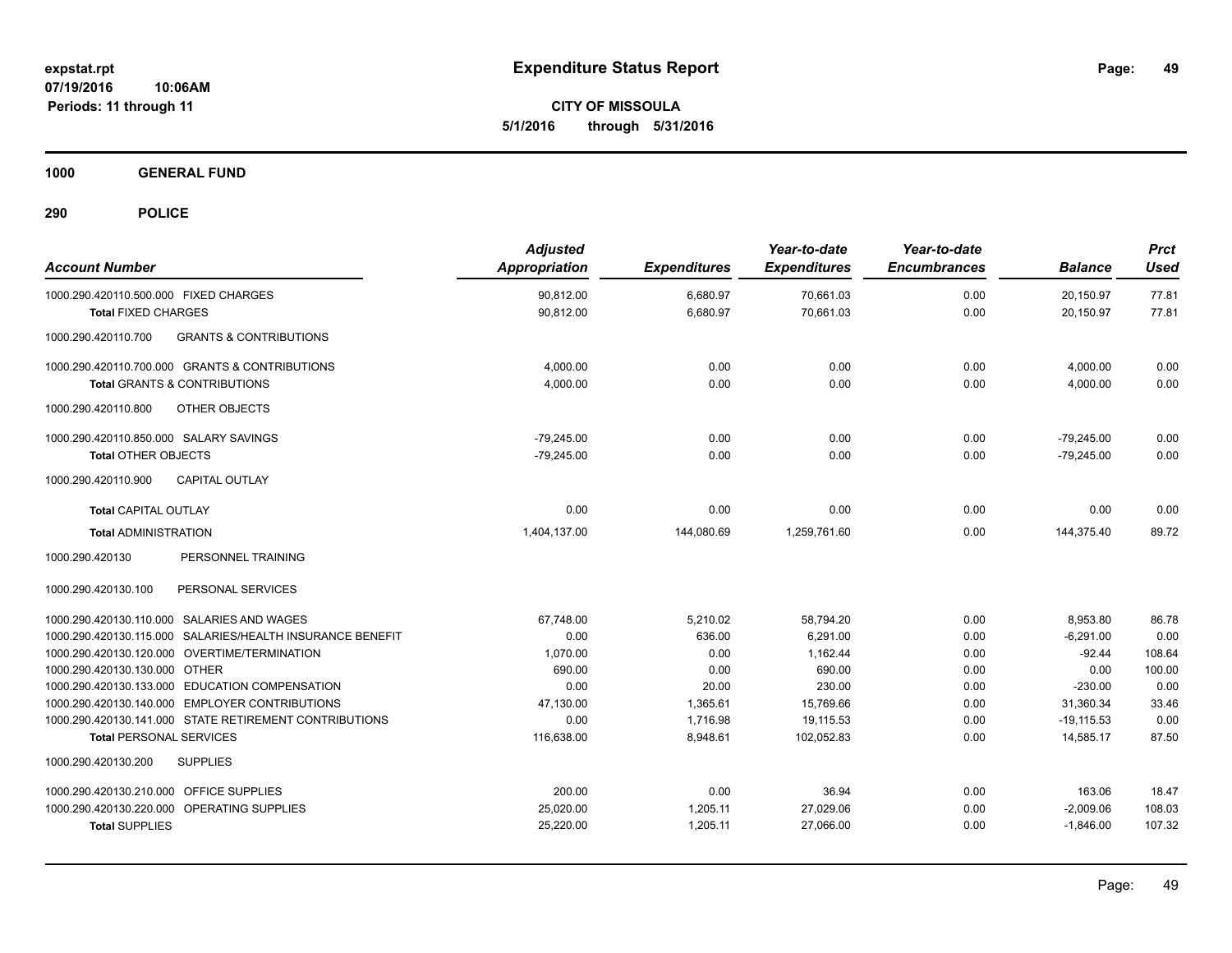**CITY OF MISSOULA 5/1/2016 through 5/31/2016**

**1000 GENERAL FUND**

| <b>Account Number</b>                   |                                                        | <b>Adjusted</b><br><b>Appropriation</b> | <b>Expenditures</b> | Year-to-date<br><b>Expenditures</b> | Year-to-date<br><b>Encumbrances</b> | <b>Balance</b> | <b>Prct</b><br><b>Used</b> |
|-----------------------------------------|--------------------------------------------------------|-----------------------------------------|---------------------|-------------------------------------|-------------------------------------|----------------|----------------------------|
|                                         |                                                        |                                         |                     |                                     |                                     |                |                            |
| 1000.290.420130.300                     | <b>PURCHASED SERVICES</b>                              |                                         |                     |                                     |                                     |                |                            |
|                                         | 1000.290.420130.320.000 PRINTING & DUPLICATING         | 350.00                                  | 0.00                | 0.00                                | 0.00                                | 350.00         | 0.00                       |
|                                         | 1000.290.420130.360.000 REPAIR & MAINTENANCE           | 100.00                                  | 0.00                | 0.00                                | 0.00                                | 100.00         | 0.00                       |
| 1000.290.420130.370.000 TRAVEL          |                                                        | 26,000.00                               | 274.50              | 39,855.91                           | 0.00                                | $-13,855.91$   | 153.29                     |
| 1000.290.420130.380.000 TRAINING        |                                                        | 31,300.00                               | $-355.00$           | 24,442.55                           | 0.00                                | 6,857.45       | 78.09                      |
|                                         | 1000.290.420130.390.000 OTHER PURCHASED SERVICES       | 25,000.00                               | 0.00                | 0.00                                | 0.00                                | 25,000.00      | 0.00                       |
| 1000.290.420130.390.021 PD TRAINING 1   |                                                        | 0.00                                    | 0.00                | 382.22                              | 0.00                                | $-382.22$      | 0.00                       |
| 1000.290.420130.390.022 PD TRAINING 2   |                                                        | 0.00                                    | 0.00                | 8,475.01                            | 0.00                                | $-8,475.01$    | 0.00                       |
|                                         | 1000.290.420130.390.031 MISC TRAINING/TRAVEL EXPENSES  | 0.00                                    | 3,243.72            | 12.122.91                           | 0.00                                | $-12,122.91$   | 0.00                       |
| <b>Total PURCHASED SERVICES</b>         |                                                        | 82,750.00                               | 3,163.22            | 85,278.60                           | 0.00                                | $-2,528.60$    | 103.06                     |
| <b>Total PERSONNEL TRAINING</b>         |                                                        | 224.608.00                              | 13.316.94           | 214.397.43                          | 0.00                                | 10.210.57      | 95.45                      |
| 1000.290.420141                         | <b>CRIMINAL INVESTIGATION</b>                          |                                         |                     |                                     |                                     |                |                            |
| 1000.290.420141.100                     | PERSONAL SERVICES                                      |                                         |                     |                                     |                                     |                |                            |
|                                         | 1000.290.420141.110.000 SALARIES AND WAGES             | 1,256,207.00                            | 90,460.55           | 1,080,857.77                        | 0.00                                | 175,349.23     | 86.04                      |
| 1000.290.420141.115.000                 | SALARIES/HEALTH INSURANCE BENEFIT                      | 0.00                                    | 9,540.00            | 99,384.00                           | 0.00                                | $-99,384.00$   | 0.00                       |
|                                         | 1000.290.420141.120.000 OVERTIME/TERMINATION           | 46,370.00                               | 9,830.93            | 57,321.04                           | 0.00                                | $-10,951.04$   | 123.62                     |
| 1000.290.420141.130.000 OTHER           |                                                        | 10,350.00                               | 0.00                | 11,023.09                           | 0.00                                | $-673.09$      | 106.50                     |
|                                         | 1000.290.420141.133.000 EDUCATION COMPENSATION         | 0.00                                    | 117.50              | 2,270.00                            | 0.00                                | $-2,270.00$    | 0.00                       |
|                                         | 1000.290.420141.140.000 EMPLOYER CONTRIBUTIONS         | 839,522.00                              | 24,734.13           | 301,165.01                          | 0.00                                | 538,356.99     | 35.87                      |
|                                         | 1000.290.420141.141.000 STATE RETIREMENT CONTRIBUTIONS | 0.00                                    | 27,568.38           | 325,052.31                          | 0.00                                | $-325,052.31$  | 0.00                       |
| <b>Total PERSONAL SERVICES</b>          |                                                        | 2,152,449.00                            | 162,251.49          | 1,877,073.22                        | 0.00                                | 275,375.78     | 87.21                      |
| 1000.290.420141.200                     | <b>SUPPLIES</b>                                        |                                         |                     |                                     |                                     |                |                            |
| 1000.290.420141.210.000 OFFICE SUPPLIES |                                                        | 2,500.00                                | 74.84               | 1,751.95                            | 0.00                                | 748.05         | 70.08                      |
|                                         | 1000.290.420141.220.000 OPERATING SUPPLIES             | 3,500.00                                | 0.00                | 3,678.77                            | 0.00                                | $-178.77$      | 105.11                     |
|                                         | 1000.290.420141.230.000 REPAIR/MAINTENANCE             | 3,900.00                                | $-32.66$            | 2,158.06                            | 0.00                                | 1.741.94       | 55.33                      |
| 1000.290.420141.231.000 GASOLINE        |                                                        | 7,744.00                                | 608.89              | 7,738.88                            | 0.00                                | 5.12           | 99.93                      |
| <b>Total SUPPLIES</b>                   |                                                        | 17,644.00                               | 651.07              | 15,327.66                           | 0.00                                | 2,316.34       | 86.87                      |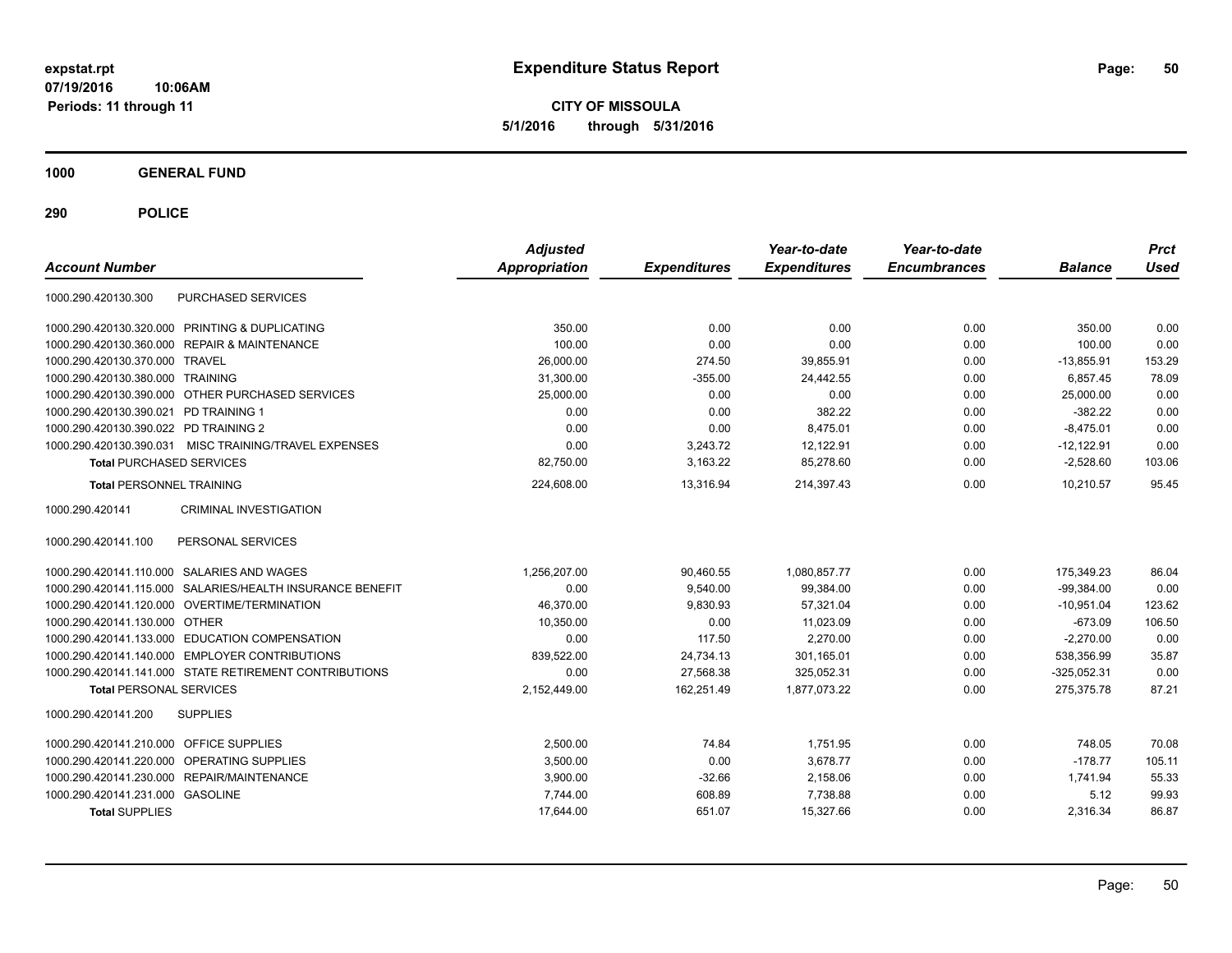**CITY OF MISSOULA 5/1/2016 through 5/31/2016**

**1000 GENERAL FUND**

| <b>Account Number</b>                                     | <b>Adjusted</b><br>Appropriation | <b>Expenditures</b> | Year-to-date<br><b>Expenditures</b> | Year-to-date<br><b>Encumbrances</b> | <b>Balance</b> | <b>Prct</b><br><b>Used</b> |
|-----------------------------------------------------------|----------------------------------|---------------------|-------------------------------------|-------------------------------------|----------------|----------------------------|
| PURCHASED SERVICES<br>1000.290.420141.300                 |                                  |                     |                                     |                                     |                |                            |
| 1000.290.420141.310.000 COMMUNICATIONS                    | 200.00                           | 0.00                | 0.00                                | 0.00                                | 200.00         | 0.00                       |
| 1000.290.420141.320.000 PRINTING & DUPLICATING            | 1,300.00                         | 0.00                | 920.89                              | 0.00                                | 379.11         | 70.84                      |
| 1000.290.420141.350.000 PROFESSIONAL SERVICES             | 2,500.00                         | 50.00               | 646.20                              | 0.00                                | 1,853.80       | 25.85                      |
| 1000.290.420141.360.000 REPAIR & MAINTENANCE              | 1,500.00                         | 0.00                | 189.00                              | 0.00                                | 1,311.00       | 12.60                      |
| <b>Total PURCHASED SERVICES</b>                           | 5,500.00                         | 50.00               | 1.756.09                            | 0.00                                | 3.743.91       | 31.93                      |
| CAPITAL OUTLAY<br>1000.290.420141.900                     |                                  |                     |                                     |                                     |                |                            |
| <b>Total CAPITAL OUTLAY</b>                               | 0.00                             | 0.00                | 0.00                                | 0.00                                | 0.00           | 0.00                       |
| <b>Total CRIMINAL INVESTIGATION</b>                       | 2,175,593.00                     | 162,952.56          | 1,894,156.97                        | 0.00                                | 281,436.03     | 87.06                      |
| 1000.290.420142<br><b>NARCOTICS</b>                       |                                  |                     |                                     |                                     |                |                            |
| 1000.290.420142.100<br>PERSONAL SERVICES                  |                                  |                     |                                     |                                     |                |                            |
| 1000.290.420142.110.000 SALARIES AND WAGES                | 316,697.00                       | 15,934.59           | 181,794.37                          | 0.00                                | 134,902.63     | 57.40                      |
| 1000.290.420142.115.000 SALARIES/HEALTH INSURANCE BENEFIT | 0.00                             | 1,908.00            | 18,873.00                           | 0.00                                | $-18.873.00$   | 0.00                       |
| 1000.290.420142.120.000 OVERTIME/TERMINATION              | 4.637.00                         | 0.00                | 3,756.72                            | 0.00                                | 880.28         | 81.02                      |
| 1000.290.420142.130.000 OTHER                             | 2,760.00                         | 0.00                | 2.070.00                            | 0.00                                | 690.00         | 75.00                      |
| 1000.290.420142.133.000 EDUCATION COMPENSATION            | 0.00                             | 20.00               | 230.00                              | 0.00                                | $-230.00$      | 0.00                       |
| 1000.290.420142.140.000 EMPLOYER CONTRIBUTIONS            | 192,136.00                       | 4,148.82            | 48,128.74                           | 0.00                                | 144,007.26     | 25.05                      |
| 1000.290.420142.141.000 STATE RETIREMENT CONTRIBUTIONS    | 0.00                             | 5,240.37            | 58,936.00                           | 0.00                                | $-58,936.00$   | 0.00                       |
| <b>Total PERSONAL SERVICES</b>                            | 516,230.00                       | 27,251.78           | 313,788.83                          | 0.00                                | 202.441.17     | 60.78                      |
| <b>SUPPLIES</b><br>1000.290.420142.200                    |                                  |                     |                                     |                                     |                |                            |
| 1000.290.420142.210.000 OFFICE SUPPLIES                   | 100.00                           | 0.00                | 11.94                               | 0.00                                | 88.06          | 11.94                      |
| 1000.290.420142.220.000 OPERATING SUPPLIES                | 200.00                           | 0.00                | 80.47                               | 0.00                                | 119.53         | 40.24                      |
| 1000.290.420142.230.000 REPAIR/MAINTENANCE                | 700.00                           | 0.00                | 375.26                              | 0.00                                | 324.74         | 53.61                      |
| 1000.290.420142.231.000 GASOLINE                          | 2,675.00                         | 196.82              | 1,158.85                            | 0.00                                | 1,516.15       | 43.32                      |
| <b>Total SUPPLIES</b>                                     | 3,675.00                         | 196.82              | 1,626.52                            | 0.00                                | 2,048.48       | 44.26                      |
| 1000.290.420142.300<br>PURCHASED SERVICES                 |                                  |                     |                                     |                                     |                |                            |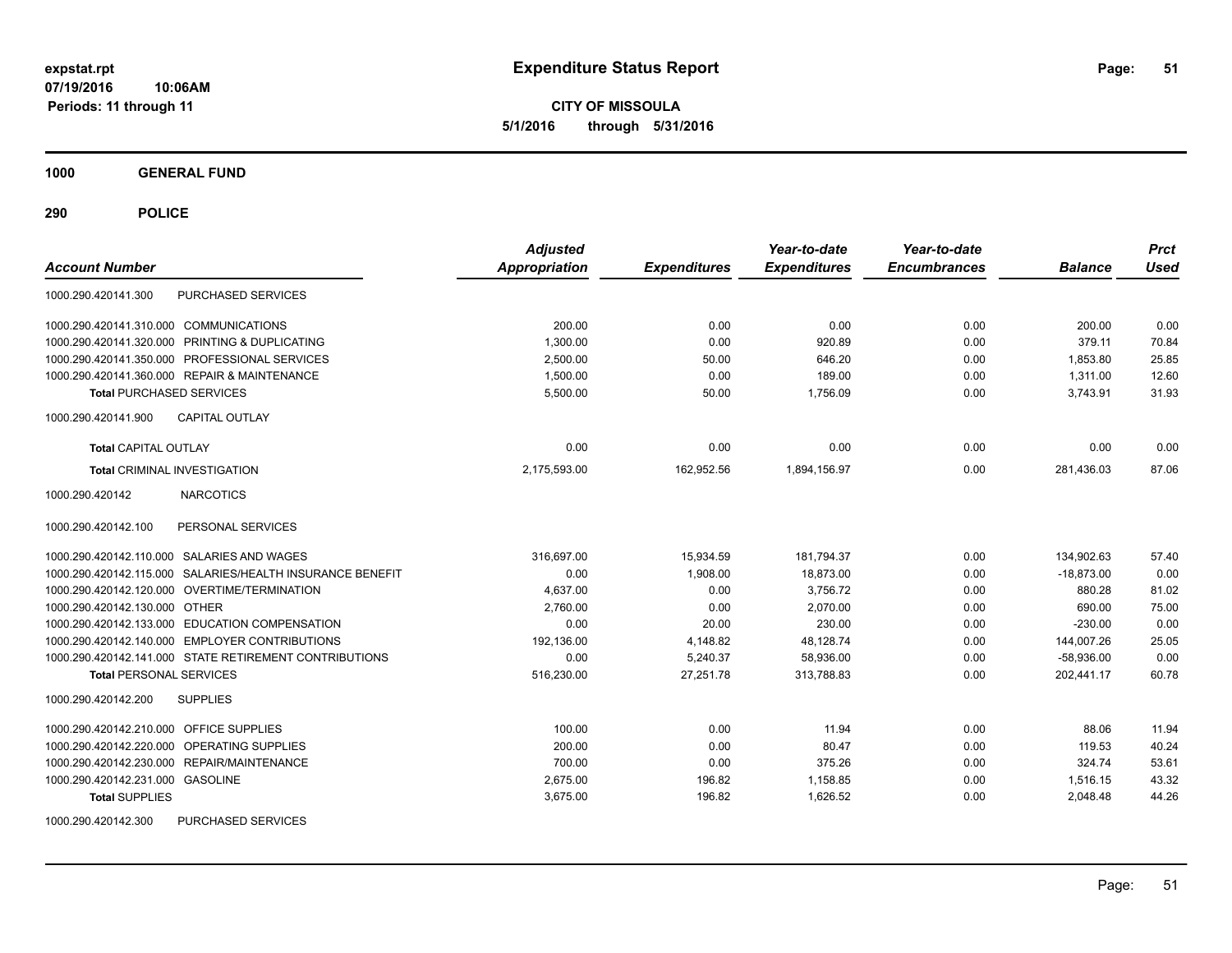**CITY OF MISSOULA 5/1/2016 through 5/31/2016**

**1000 GENERAL FUND**

| <b>Account Number</b>                                           | <b>Adjusted</b><br><b>Appropriation</b> | <b>Expenditures</b> | Year-to-date<br><b>Expenditures</b> | Year-to-date<br><b>Encumbrances</b> | <b>Balance</b>  | <b>Prct</b><br><b>Used</b> |
|-----------------------------------------------------------------|-----------------------------------------|---------------------|-------------------------------------|-------------------------------------|-----------------|----------------------------|
| 1000.290.420142.320.000 PRINTING & DUPLICATING                  | 100.00                                  | 0.00                | 0.00                                | 0.00                                | 100.00          | 0.00                       |
| 1000.290.420142.350.000 PROFESSIONAL SERVICES                   | 300.00                                  | 0.00                | 15.00                               | 0.00                                | 285.00          | 5.00                       |
| 1000.290.420142.360.000 REPAIR & MAINTENANCE                    | 300.00                                  | 0.00                | 67.99                               | 0.00                                | 232.01          | 22.66                      |
| <b>Total PURCHASED SERVICES</b>                                 | 700.00                                  | 0.00                | 82.99                               | 0.00                                | 617.01          | 11.86                      |
| <b>Total NARCOTICS</b>                                          | 520,605.00                              | 27,448.60           | 315,498.34                          | 0.00                                | 205,106.66      | 60.60                      |
| 1000.290.420143<br>REIMBURSABLE SERVICES/COMPLIANCE CHECKS      |                                         |                     |                                     |                                     |                 |                            |
| 1000.290.420143.100<br>PERSONAL SERVICES                        |                                         |                     |                                     |                                     |                 |                            |
| 1000.290.420143.120.000 REIMBURSABLE SVS/COMPLIANCE CHECKS      | 0.00                                    | 0.00                | 1.000.90                            | 0.00                                | $-1,000.90$     | 0.00                       |
| 1000.290.420143.140.000 REIMBURSABLE SVS/EMPLOYER CONTRIBUTIONS | 0.00                                    | 0.00                | 65.79                               | 0.00                                | $-65.79$        | 0.00                       |
| <b>Total PERSONAL SERVICES</b>                                  | 0.00                                    | 0.00                | 1.066.69                            | 0.00                                | $-1.066.69$     | 0.00                       |
| 1000.290.420143.300<br>PURCHASED SERVICES                       |                                         |                     |                                     |                                     |                 |                            |
| <b>Total PURCHASED SERVICES</b>                                 | 0.00                                    | 0.00                | 0.00                                | 0.00                                | 0.00            | 0.00                       |
| Total REIMBURSABLE SERVICES/COMPLIANCE CHECKS                   | 0.00                                    | 0.00                | 1.066.69                            | 0.00                                | $-1.066.69$     | 0.00                       |
| TRAFFIC POLICING-UNIFORM<br>1000.290.420150                     |                                         |                     |                                     |                                     |                 |                            |
| PERSONAL SERVICES<br>1000.290.420150.100                        |                                         |                     |                                     |                                     |                 |                            |
| 1000.290.420150.110.000 SALARIES AND WAGES                      | 4,047,230.00                            | 306,923.11          | 3,446,439.39                        | 0.00                                | 600,790.61      | 85.16                      |
| SALARIES/HEALTH INSURANCE BENEFIT<br>1000.290.420150.115.000    | 0.00                                    | 37,842.00           | 379,485.00                          | 0.00                                | $-379,485.00$   | 0.00                       |
| 1000.290.420150.120.000 OVERTIME/TERMINATION                    | 154,166.00                              | 13,483.74           | 142,750.07                          | 0.00                                | 11,415.93       | 92.60                      |
| 1000.290.420150.122.000 COURT OVERTIME                          | 0.00                                    | 2,550.46            | 24,489.83                           | 0.00                                | $-24,489.83$    | 0.00                       |
| 1000.290.420150.130.000 OTHER                                   | 43,470.00                               | 0.00                | 38.745.98                           | 0.00                                | 4,724.02        | 89.13                      |
| 1000.290.420150.133.000 EDUCATION COMPENSATION                  | 0.00                                    | 690.00              | 10.350.00                           | 0.00                                | $-10.350.00$    | 0.00                       |
| <b>EMPLOYER CONTRIBUTIONS</b><br>1000.290.420150.140.000        | 2,853,014.00                            | 80,324.70           | 946.492.04                          | 0.00                                | 1,906,521.96    | 33.18                      |
| 1000.290.420150.141.000 STATE RETIREMENT CONTRIBUTIONS          | 0.00                                    | 101,257.51          | 1,123,673.99                        | 0.00                                | $-1,123,673.99$ | 0.00                       |
| <b>Total PERSONAL SERVICES</b>                                  | 7,097,880.00                            | 543,071.52          | 6,112,426.30                        | 0.00                                | 985,453.70      | 86.12                      |
| <b>SUPPLIES</b><br>1000.290.420150.200                          |                                         |                     |                                     |                                     |                 |                            |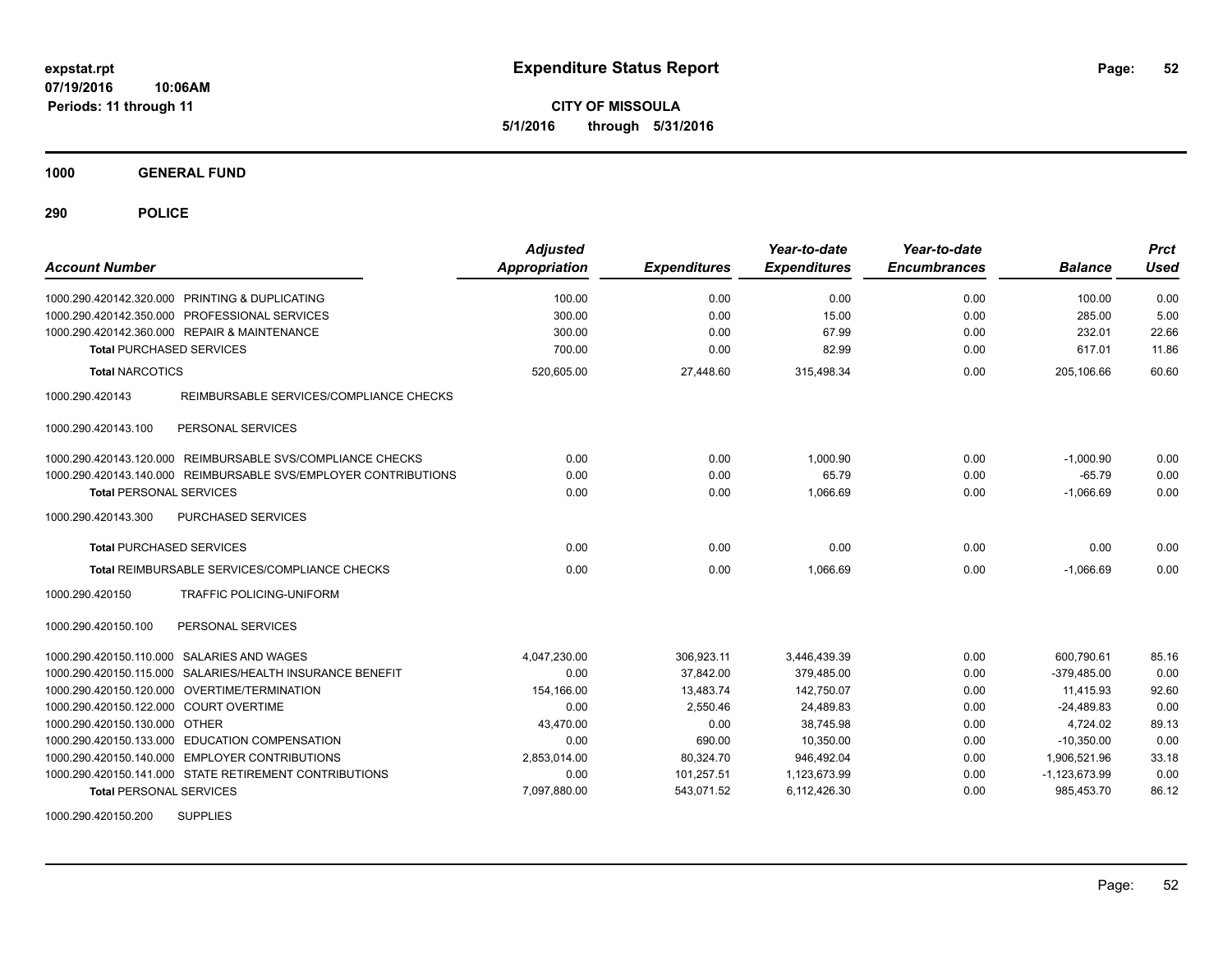**CITY OF MISSOULA 5/1/2016 through 5/31/2016**

**1000 GENERAL FUND**

| <b>Account Number</b>                   |                                                           | <b>Adjusted</b><br>Appropriation | <b>Expenditures</b> | Year-to-date<br><b>Expenditures</b> | Year-to-date<br><b>Encumbrances</b> | <b>Balance</b> | <b>Prct</b><br><b>Used</b> |
|-----------------------------------------|-----------------------------------------------------------|----------------------------------|---------------------|-------------------------------------|-------------------------------------|----------------|----------------------------|
| 1000.290.420150.210.000 OFFICE SUPPLIES |                                                           | 1,444.00                         | 154.08              | 652.18                              | 0.00                                | 791.82         | 45.16                      |
|                                         | 1000.290.420150.220.000 OPERATING SUPPLIES                | 9,384.00                         | 639.04              | 18,481.36                           | 0.00                                | $-9,097.36$    | 196.95                     |
|                                         | 1000.290.420150.230.000 REPAIR/MAINTENANCE                | 34,284.00                        | 2,883.67            | 33,512.05                           | 0.00                                | 771.95         | 97.75                      |
| 1000.290.420150.231.000 GASOLINE        |                                                           | 141.236.00                       | 7.377.66            | 87.596.90                           | 0.00                                | 53.639.10      | 62.02                      |
| <b>Total SUPPLIES</b>                   |                                                           | 186,348.00                       | 11,054.45           | 140,242.49                          | 0.00                                | 46,105.51      | 75.26                      |
| 1000.290.420150.300                     | PURCHASED SERVICES                                        |                                  |                     |                                     |                                     |                |                            |
|                                         | 1000.290.420150.320.000 PRINTING & DUPLICATING            | 5.669.00                         | 0.00                | 1.301.78                            | 0.00                                | 4,367.22       | 22.96                      |
|                                         | 1000.290.420150.350.000 PROFESSIONAL SERVICES             | 4,425.00                         | 90.00               | 1,570.19                            | 0.00                                | 2,854.81       | 35.48                      |
|                                         | 1000.290.420150.360.000 REPAIR & MAINTENANCE              | 13,630.00                        | 2,991.59            | 18,250.42                           | 0.00                                | $-4,620.42$    | 133.90                     |
| <b>Total PURCHASED SERVICES</b>         |                                                           | 23,724.00                        | 3,081.59            | 21,122.39                           | 0.00                                | 2,601.61       | 89.03                      |
| 1000.290.420150.900                     | <b>CAPITAL OUTLAY</b>                                     |                                  |                     |                                     |                                     |                |                            |
| <b>Total CAPITAL OUTLAY</b>             |                                                           | 0.00                             | 0.00                | 0.00                                | 0.00                                | 0.00           | 0.00                       |
|                                         | <b>Total TRAFFIC POLICING-UNIFORM</b>                     | 7,307,952.00                     | 557,207.56          | 6.273.791.18                        | 0.00                                | 1,034,160.82   | 85.85                      |
| 1000.290.420151                         | <b>ACCIDENT INVESTIGATION</b>                             |                                  |                     |                                     |                                     |                |                            |
| 1000.290.420151.100                     | PERSONAL SERVICES                                         |                                  |                     |                                     |                                     |                |                            |
|                                         | 1000.290.420151.110.000 SALARIES AND WAGES                | 532,648.00                       | 43,711.67           | 454,194.55                          | 0.00                                | 78,453.45      | 85.27                      |
|                                         | 1000.290.420151.115.000 SALARIES/HEALTH INSURANCE BENEFIT | 0.00                             | 4,134.00            | 38,064.00                           | 0.00                                | $-38,064.00$   | 0.00                       |
|                                         | 1000.290.420151.120.000 OVERTIME/TERMINATION              | 13,376.00                        | 1,529.39            | 10,060.23                           | 0.00                                | 3,315.77       | 75.21                      |
| 1000.290.420151.130.000 OTHER           |                                                           | 3.449.00                         | 0.00                | 4.140.00                            | 0.00                                | $-691.00$      | 120.03                     |
|                                         | 1000.290.420151.133.000 EDUCATION COMPENSATION            | 0.00                             | 70.00               | 700.00                              | 0.00                                | $-700.00$      | 0.00                       |
|                                         | 1000.290.420151.140.000 EMPLOYER CONTRIBUTIONS            | 325,618.00                       | 12,594.21           | 138,026.79                          | 0.00                                | 187,591.21     | 42.39                      |
|                                         | 1000.290.420151.141.000 STATE RETIREMENT CONTRIBUTIONS    | 0.00                             | 14,052.27           | 144,576.31                          | 0.00                                | $-144,576.31$  | 0.00                       |
| <b>Total PERSONAL SERVICES</b>          |                                                           | 875,091.00                       | 76,091.54           | 789,761.88                          | 0.00                                | 85,329.12      | 90.25                      |
| 1000.290.420151.200                     | <b>SUPPLIES</b>                                           |                                  |                     |                                     |                                     |                |                            |
| 1000.290.420151.210.000 OFFICE SUPPLIES |                                                           | 200.00                           | 0.00                | 123.65                              | 0.00                                | 76.35          | 61.83                      |
|                                         | 1000.290.420151.220.000 OPERATING SUPPLIES                | 2,967.00                         | 921.60              | 3,838.99                            | 0.00                                | $-871.99$      | 129.39                     |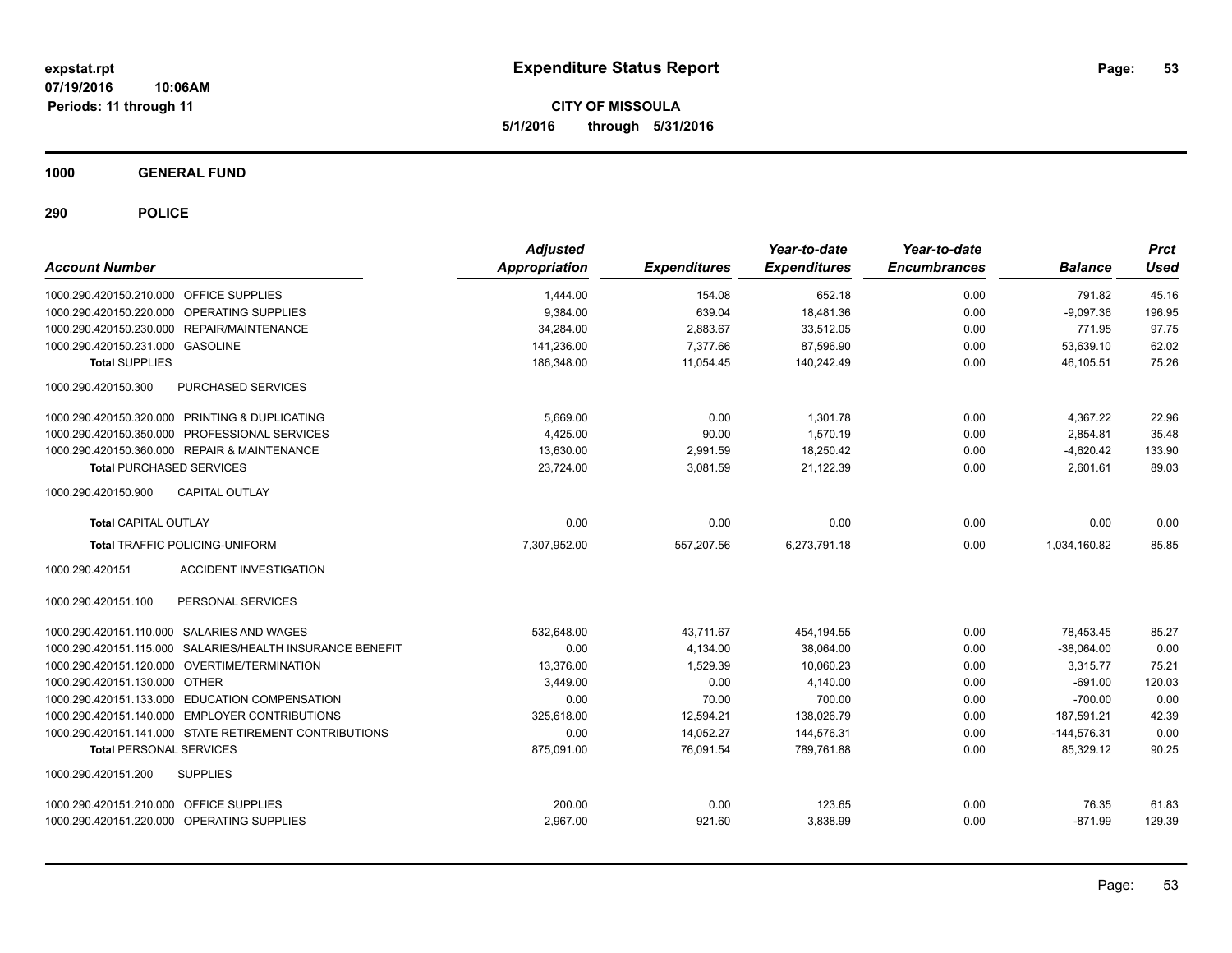**CITY OF MISSOULA 5/1/2016 through 5/31/2016**

**1000 GENERAL FUND**

| <b>Account Number</b>                                     | <b>Adjusted</b><br>Appropriation | <b>Expenditures</b> | Year-to-date<br><b>Expenditures</b> | Year-to-date<br><b>Encumbrances</b> | <b>Balance</b> | <b>Prct</b><br><b>Used</b> |
|-----------------------------------------------------------|----------------------------------|---------------------|-------------------------------------|-------------------------------------|----------------|----------------------------|
| 1000.290.420151.230.000 REPAIR/MAINTENANCE                | 4,151.00                         | 16.50               | 1,513.58                            | 0.00                                | 2,637.42       | 36.46                      |
| 1000.290.420151.231.000 GASOLINE                          | 13,423.00                        | 754.08              | 10,185.91                           | 0.00                                | 3,237.09       | 75.88                      |
| <b>Total SUPPLIES</b>                                     | 20,741.00                        | 1,692.18            | 15,662.13                           | 0.00                                | 5,078.87       | 75.51                      |
| 1000.290.420151.300<br><b>PURCHASED SERVICES</b>          |                                  |                     |                                     |                                     |                |                            |
| 1000.290.420151.320.000 PRINTING & DUPLICATING            | 207.00                           | 0.00                | 400.09                              | 0.00                                | $-193.09$      | 193.28                     |
| 1000.290.420151.350.000 PROFESSIONAL SERVICES             | 300.00                           | 0.00                | 0.00                                | 0.00                                | 300.00         | 0.00                       |
| 1000.290.420151.360.000 REPAIR & MAINTENANCE              | 5,615.00                         | 3,053.65            | 9,424.15                            | 0.00                                | $-3,809.15$    | 167.84                     |
| <b>Total PURCHASED SERVICES</b>                           | 6,122.00                         | 3,053.65            | 9,824.24                            | 0.00                                | $-3,702.24$    | 160.47                     |
| <b>CAPITAL OUTLAY</b><br>1000.290.420151.900              |                                  |                     |                                     |                                     |                |                            |
| <b>Total CAPITAL OUTLAY</b>                               | 0.00                             | 0.00                | 0.00                                | 0.00                                | 0.00           | 0.00                       |
| <b>Total ACCIDENT INVESTIGATION</b>                       | 901,954.00                       | 80,837.37           | 815,248.25                          | 0.00                                | 86,705.75      | 90.39                      |
| 1000.290.420152<br><b>PLANS UNIT</b>                      |                                  |                     |                                     |                                     |                |                            |
| 1000.290.420152.100<br>PERSONAL SERVICES                  |                                  |                     |                                     |                                     |                |                            |
| 1000.290.420152.110.000 SALARIES AND WAGES                | 157.302.00                       | 32.140.54           | 213.878.79                          | 0.00                                | $-56.576.79$   | 135.97                     |
| 1000.290.420152.115.000 SALARIES/HEALTH INSURANCE BENEFIT | 0.00                             | 1,272.00            | 18,237.00                           | 0.00                                | $-18,237.00$   | 0.00                       |
| 1000.290.420152.120.000 OVERTIME/TERMINATION              | 0.00                             | 249.01              | 1,888.29                            | 0.00                                | $-1,888.29$    | 0.00                       |
| 1000.290.420152.122.000 COURT OVERTIME                    | 2.675.00                         | 0.00                | 0.00                                | 0.00                                | 2,675.00       | 0.00                       |
| 1000.290.420152.130.000 OTHER                             | 2.070.00                         | 0.00                | 2.070.00                            | 0.00                                | 0.00           | 100.00                     |
| 1000.290.420152.133.000 EDUCATION COMPENSATION            | 0.00                             | 20.00               | 230.00                              | 0.00                                | $-230.00$      | 0.00                       |
| 1000.290.420152.140.000 EMPLOYER CONTRIBUTIONS            | 155,847.00                       | 6,146.79            | 52,895.17                           | 0.00                                | 102,951.83     | 33.94                      |
| 1000.290.420152.141.000 STATE RETIREMENT CONTRIBUTIONS    | 0.00                             | 9,813.26            | 68,172.41                           | 0.00                                | $-68,172.41$   | 0.00                       |
| <b>Total PERSONAL SERVICES</b>                            | 317,894.00                       | 49.641.60           | 357.371.66                          | 0.00                                | $-39.477.66$   | 112.42                     |
| 1000.290.420152.200<br><b>SUPPLIES</b>                    |                                  |                     |                                     |                                     |                |                            |
| 1000.290.420152.210.000 OFFICE SUPPLIES                   | 200.00                           | 0.00                | 0.00                                | 0.00                                | 200.00         | 0.00                       |
| 1000.290.420152.220.000 OPERATING SUPPLIES                | 2,000.00                         | 0.00                | 923.37                              | 0.00                                | 1,076.63       | 46.17                      |
| <b>Total SUPPLIES</b>                                     | 2,200.00                         | 0.00                | 923.37                              | 0.00                                | 1,276.63       | 41.97                      |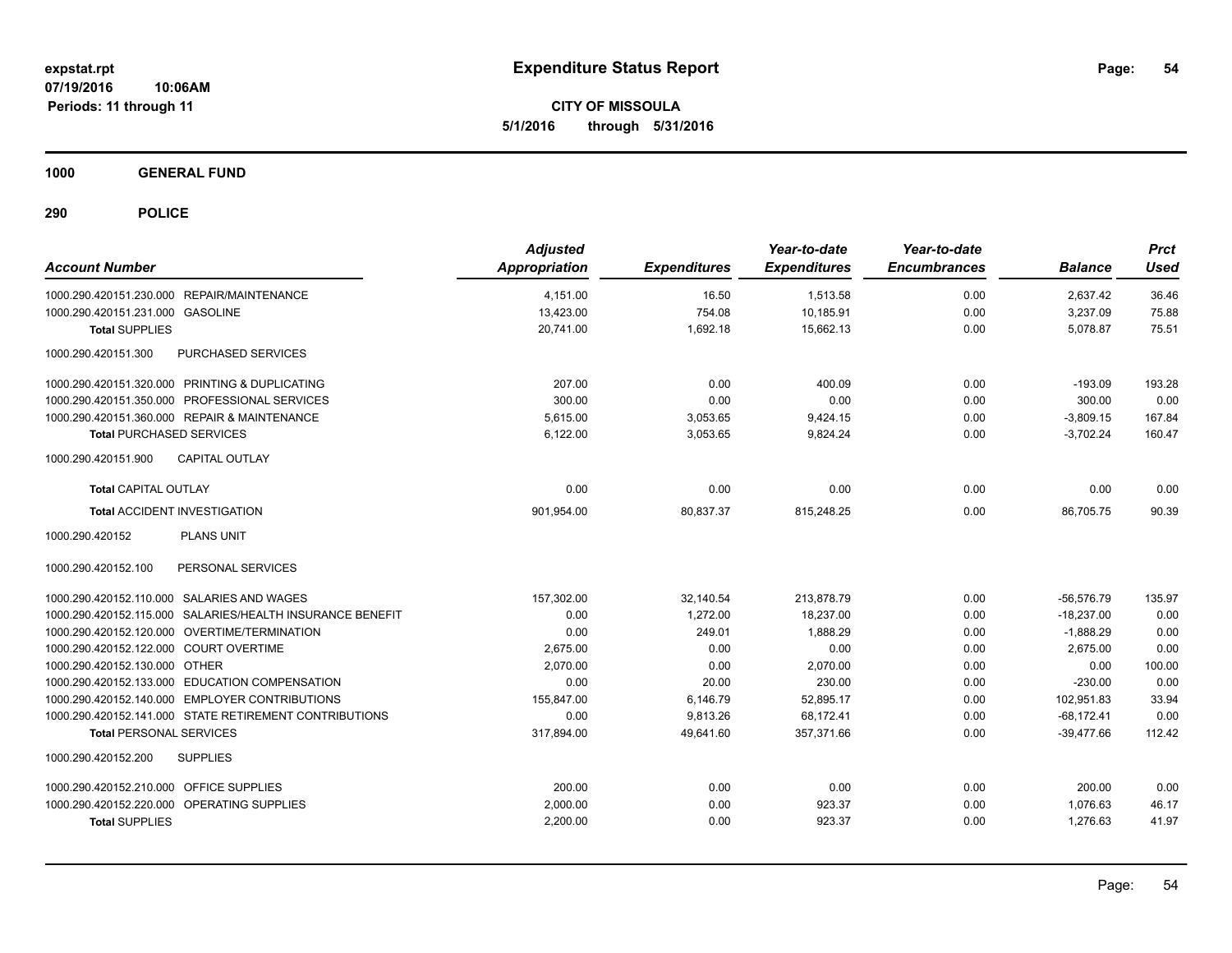**CITY OF MISSOULA 5/1/2016 through 5/31/2016**

**1000 GENERAL FUND**

| <b>Account Number</b>                                        | <b>Adjusted</b><br><b>Appropriation</b> | <b>Expenditures</b> | Year-to-date<br><b>Expenditures</b> | Year-to-date<br><b>Encumbrances</b> | <b>Balance</b> | <b>Prct</b><br><b>Used</b> |
|--------------------------------------------------------------|-----------------------------------------|---------------------|-------------------------------------|-------------------------------------|----------------|----------------------------|
| <b>PURCHASED SERVICES</b><br>1000.290.420152.300             |                                         |                     |                                     |                                     |                |                            |
| 1000.290.420152.320.000 PRINTING & DUPLICATING               | 200.00                                  | 0.00                | 0.00                                | 0.00                                | 200.00         | 0.00                       |
| 1000.290.420152.350.000 PROFESSIONAL SERVICES                | 150.00                                  | 0.00                | 0.00                                | 0.00                                | 150.00         | 0.00                       |
| 1000.290.420152.360.000 REPAIR & MAINTENANCE                 | 500.00                                  | 0.00                | 0.00                                | 0.00                                | 500.00         | 0.00                       |
| <b>Total PURCHASED SERVICES</b>                              | 850.00                                  | 0.00                | 0.00                                | 0.00                                | 850.00         | 0.00                       |
| <b>Total PLANS UNIT</b>                                      | 320,944.00                              | 49,641.60           | 358,295.03                          | 0.00                                | $-37,351.03$   | 111.64                     |
| 1000.290.420153<br><b>COMMUNITY RESOURCE</b>                 |                                         |                     |                                     |                                     |                |                            |
| PERSONAL SERVICES<br>1000.290.420153.100                     |                                         |                     |                                     |                                     |                |                            |
| 1000.290.420153.110.000 CRO/SALARIES AND WAGES               | 563.901.00                              | 40,734.87           | 459.509.31                          | 0.00                                | 104,391.69     | 81.49                      |
| SALARIES/HEALTH INSURANCE BENEFIT<br>1000.290.420153.115.000 | 0.00                                    | 4.452.00            | 43.524.00                           | 0.00                                | $-43,524.00$   | 0.00                       |
| 1000.290.420153.120.000 OVERTIME/TERMINATION                 | 3,567.00                                | 477.40              | 5,519.76                            | 0.00                                | $-1,952.76$    | 154.75                     |
| 1000.290.420153.130.000 OTHER                                | 4,140.00                                | 0.00                | 4,830.00                            | 0.00                                | $-690.00$      | 116.67                     |
| 1000.290.420153.133.000 EDUCATION COMPENSATION               | 0.00                                    | 50.00               | 575.00                              | 0.00                                | $-575.00$      | 0.00                       |
| 1000.290.420153.140.000 EMPLOYER CONTRIBUTIONS               | 371,812.00                              | 10,514.00           | 128,398.79                          | 0.00                                | 243,413.21     | 34.53                      |
| 1000.290.420153.141.000 STATE RETIREMENT CONTRIBUTIONS       | 0.00                                    | 11,804.93           | 142.828.10                          | 0.00                                | $-142.828.10$  | 0.00                       |
| <b>Total PERSONAL SERVICES</b>                               | 943,420.00                              | 68,033.20           | 785,184.96                          | 0.00                                | 158,235.04     | 83.23                      |
| 1000.290.420153.200<br><b>SUPPLIES</b>                       |                                         |                     |                                     |                                     |                |                            |
| 1000.290.420153.210.000 OFFICE SUPPLIES                      | 1.340.00                                | 0.00                | 3.98                                | 0.00                                | 1,336.02       | 0.30                       |
| 1000.290.420153.220.000 OPERATING SUPPLIES                   | 3,500.00                                | 1,275.33            | 1,592.48                            | 0.00                                | 1,907.52       | 45.50                      |
| 1000.290.420153.230.000 REPAIR/MAINTENANCE                   | 1.100.00                                | 0.00                | 37.01                               | 0.00                                | 1.062.99       | 3.36                       |
| 1000.290.420153.231.000 GASOLINE                             | 3,561.00                                | 44.87               | 116.01                              | 0.00                                | 3,444.99       | 3.26                       |
| <b>Total SUPPLIES</b>                                        | 9,501.00                                | 1,320.20            | 1,749.48                            | 0.00                                | 7,751.52       | 18.41                      |
| PURCHASED SERVICES<br>1000.290.420153.300                    |                                         |                     |                                     |                                     |                |                            |
| 1000.290.420153.320.000 PRINTING & DUPLICATING               | 580.00                                  | 0.00                | 0.00                                | 0.00                                | 580.00         | 0.00                       |
| 1000.290.420153.360.000 REPAIR & MAINTENANCE                 | 500.00                                  | 0.00                | 0.00                                | 0.00                                | 500.00         | 0.00                       |
| <b>Total PURCHASED SERVICES</b>                              | 1,080.00                                | 0.00                | 0.00                                | 0.00                                | 1,080.00       | 0.00                       |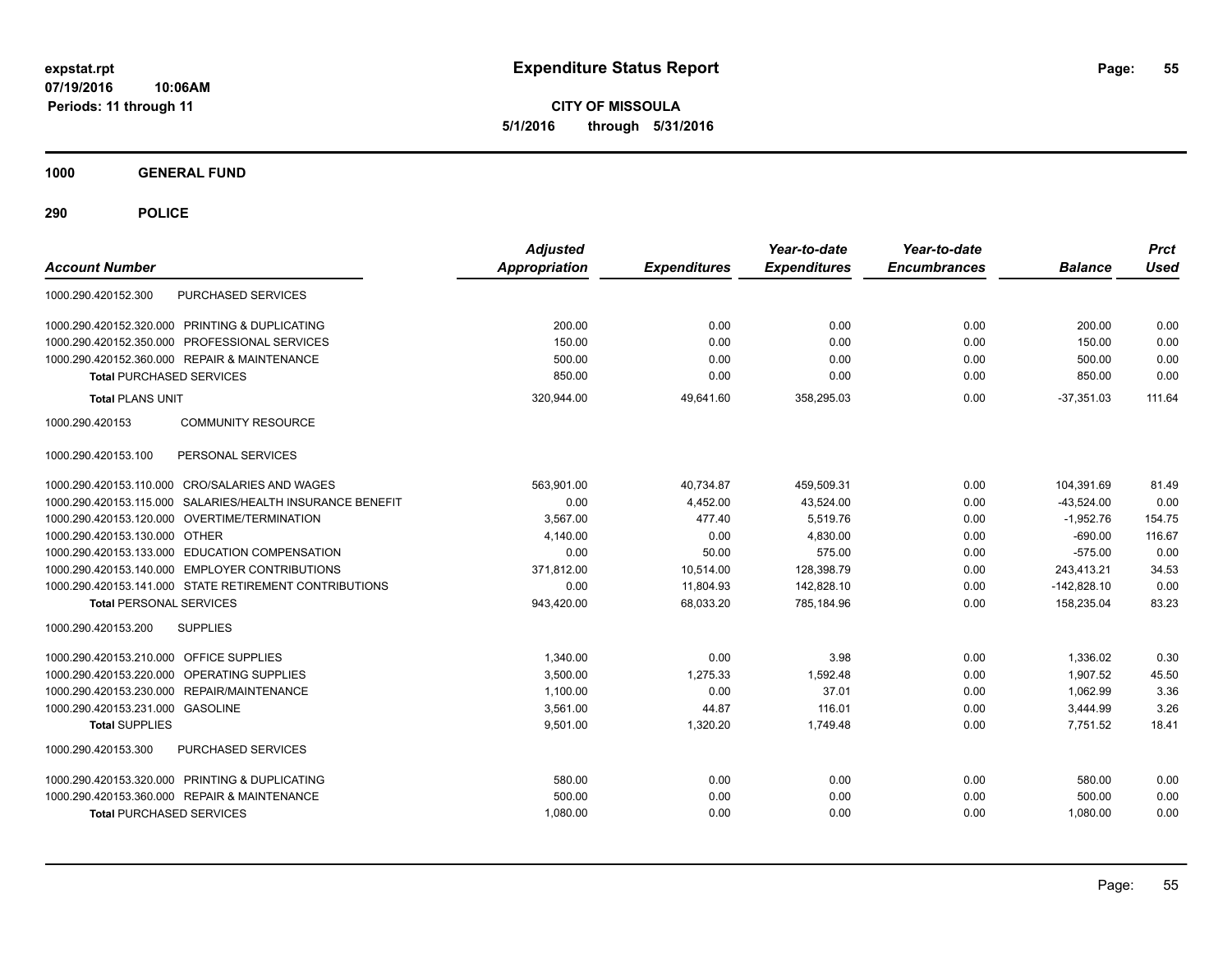**CITY OF MISSOULA 5/1/2016 through 5/31/2016**

**1000 GENERAL FUND**

**290 POLICE**

| <b>Account Number</b>                      |                                                         | <b>Adjusted</b><br><b>Appropriation</b> | <b>Expenditures</b> | Year-to-date<br><b>Expenditures</b> | Year-to-date<br><b>Encumbrances</b> | <b>Balance</b> | <b>Prct</b><br><b>Used</b> |
|--------------------------------------------|---------------------------------------------------------|-----------------------------------------|---------------------|-------------------------------------|-------------------------------------|----------------|----------------------------|
|                                            |                                                         |                                         |                     |                                     |                                     |                |                            |
| 1000.290.420153.900                        | <b>CAPITAL OUTLAY</b>                                   |                                         |                     |                                     |                                     |                |                            |
| Total CAPITAL OUTLAY                       |                                                         | 0.00                                    | 0.00                | 0.00                                | 0.00                                | 0.00           | 0.00                       |
| <b>Total COMMUNITY RESOURCE</b>            |                                                         | 954.001.00                              | 69.353.40           | 786.934.44                          | 0.00                                | 167.066.56     | 82.49                      |
| 1000.290.420154                            | ABANDONED VEHICLE PROGRAM                               |                                         |                     |                                     |                                     |                |                            |
| 1000.290.420154.100                        | PERSONAL SERVICES                                       |                                         |                     |                                     |                                     |                |                            |
| 1000.290.420154.110.000 SALARIES AND WAGES |                                                         | 37,645.00                               | 2,885.91            | 32,799.29                           | 0.00                                | 4,845.71       | 87.13                      |
|                                            | 1000.290.420154.120.000 OVERTIME/TERMINATION            | 892.00                                  | 15.58               | 83.10                               | 0.00                                | 808.90         | 9.32                       |
|                                            | 1000.290.420154.140.000 EMPLOYER CONTRIBUTIONS          | 16,061.00                               | 1,273.30            | 14,794.55                           | 0.00                                | 1,266.45       | 92.11                      |
| <b>Total PERSONAL SERVICES</b>             |                                                         | 54,598.00                               | 4,174.79            | 47,676.94                           | 0.00                                | 6,921.06       | 87.32                      |
| 1000.290.420154.200                        | <b>SUPPLIES</b>                                         |                                         |                     |                                     |                                     |                |                            |
| 1000.290.420154.210.000 OFFICE SUPPLIES    |                                                         | 240.00                                  | 13.28               | 34.03                               | 0.00                                | 205.97         | 14.18                      |
| 1000.290.420154.220.000 OPERATING SUPPLIES |                                                         | 400.00                                  | 0.00                | 154.82                              | 0.00                                | 245.18         | 38.71                      |
| <b>Total SUPPLIES</b>                      |                                                         | 640.00                                  | 13.28               | 188.85                              | 0.00                                | 451.15         | 29.51                      |
| 1000.290.420154.300                        | <b>PURCHASED SERVICES</b>                               |                                         |                     |                                     |                                     |                |                            |
| 1000.290.420154.310.000 COMMUNICATIONS     |                                                         | 2,484.00                                | 103.68              | 531.36                              | 0.00                                | 1.952.64       | 21.39                      |
|                                            | 1000.290.420154.320.000 PRINTING & DUPLICATING          | 768.00                                  | 0.00                | 429.21                              | 0.00                                | 338.79         | 55.89                      |
|                                            | 1000.290.420154.330.000 PUBLICITY, SUBSCRIPTIONS & DUES | 2,400.00                                | 149.00              | 290.00                              | 0.00                                | 2.110.00       | 12.08                      |
|                                            | 1000.290.420154.350.000 PROFESSIONAL SERVICES           | 12,429.00                               | 4.50                | 181.84                              | 0.00                                | 12,247.16      | 1.46                       |
|                                            | 1000.290.420154.350.011 PROFESSIONAL SERVICES           | 0.00                                    | 890.00              | 3,554.50                            | 0.00                                | $-3,554.50$    | 0.00                       |
|                                            | 1000.290.420154.350.012 PROFESSIONAL SERVICES           | 0.00                                    | 1.000.00            | 5,500.00                            | 0.00                                | $-5,500.00$    | 0.00                       |
| <b>Total PURCHASED SERVICES</b>            |                                                         | 18,081.00                               | 2,147.18            | 10,486.91                           | 0.00                                | 7,594.09       | 58.00                      |
|                                            | Total ABANDONED VEHICLE PROGRAM                         | 73,319.00                               | 6,335.25            | 58,352.70                           | 0.00                                | 14,966.30      | 79.59                      |
| 1000.290.420160                            | <b>COMMUNICATIONS</b>                                   |                                         |                     |                                     |                                     |                |                            |

1000.290.420160.100 PERSONAL SERVICES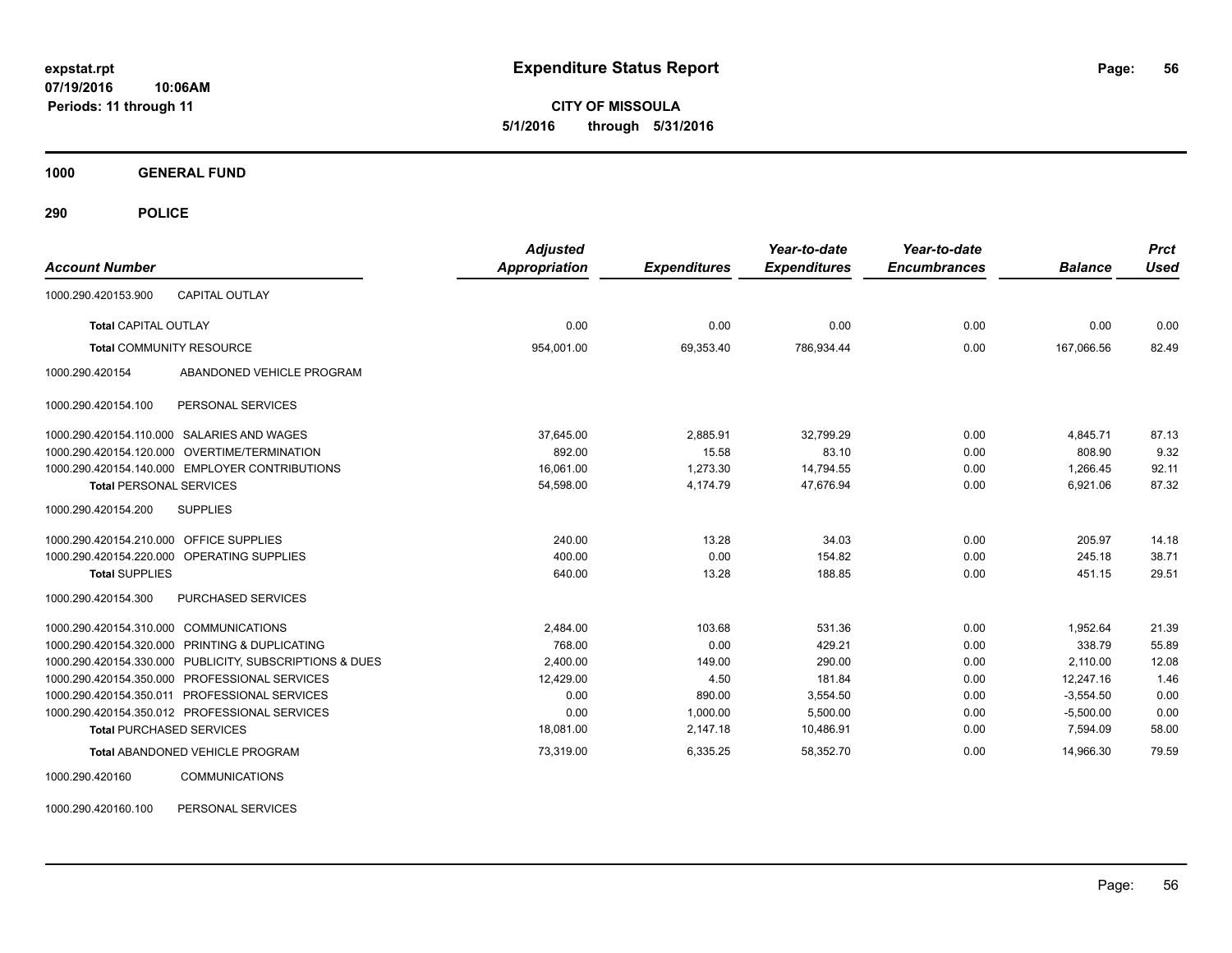**CITY OF MISSOULA 5/1/2016 through 5/31/2016**

**1000 GENERAL FUND**

| <b>Account Number</b>                          | <b>Adjusted</b><br><b>Appropriation</b> | <b>Expenditures</b> | Year-to-date<br><b>Expenditures</b> | Year-to-date<br><b>Encumbrances</b> | <b>Balance</b> | <b>Prct</b><br><b>Used</b> |
|------------------------------------------------|-----------------------------------------|---------------------|-------------------------------------|-------------------------------------|----------------|----------------------------|
| 1000.290.420160.110.000 SALARIES AND WAGES     | 215,349.00                              | 17,154.76           | 217,999.02                          | 0.00                                | $-2,650.02$    | 101.23                     |
| 1000.290.420160.120.000 OVERTIME/TERMINATION   | 8,917.00                                | 242.16              | 5,286.98                            | 0.00                                | 3,630.02       | 59.29                      |
| 1000.290.420160.140.000 EMPLOYER CONTRIBUTIONS | 85,064.00                               | 6,583.79            | 85,567.73                           | 0.00                                | $-503.73$      | 100.59                     |
| <b>Total PERSONAL SERVICES</b>                 | 309,330.00                              | 23,980.71           | 308,853.73                          | 0.00                                | 476.27         | 99.85                      |
| 1000.290.420160.200<br><b>SUPPLIES</b>         |                                         |                     |                                     |                                     |                |                            |
| 1000.290.420160.210.000 OFFICE SUPPLIES        | 400.00                                  | 270.78              | 403.64                              | 0.00                                | $-3.64$        | 100.91                     |
| 1000.290.420160.220.000 OPERATING SUPPLIES     | 800.00                                  | 0.00                | 1,410.94                            | 0.00                                | $-610.94$      | 176.37                     |
| <b>Total SUPPLIES</b>                          | 1,200.00                                | 270.78              | 1,814.58                            | 0.00                                | $-614.58$      | 151.22                     |
| PURCHASED SERVICES<br>1000.290.420160.300      |                                         |                     |                                     |                                     |                |                            |
| 1000.290.420160.310.000 COMMUNICATIONS         | 6,700.00                                | 0.00                | 11,942.75                           | 0.00                                | $-5,242.75$    | 178.25                     |
| 1000.290.420160.320.000 PRINTING & DUPLICATING | 150.00                                  | 0.00                | 102.77                              | 0.00                                | 47.23          | 68.51                      |
| <b>Total PURCHASED SERVICES</b>                | 6,850.00                                | 0.00                | 12,045.52                           | 0.00                                | $-5,195.52$    | 175.85                     |
| <b>Total COMMUNICATIONS</b>                    | 317,380.00                              | 24,251.49           | 322,713.83                          | 0.00                                | $-5,333.83$    | 101.68                     |
| 1000.290.420170<br><b>RECORDS</b>              |                                         |                     |                                     |                                     |                |                            |
| 1000.290.420170.100<br>PERSONAL SERVICES       |                                         |                     |                                     |                                     |                |                            |
| 1000.290.420170.110.000 SALARIES AND WAGES     | 136,917.00                              | 7,640.48            | 87,031.19                           | 0.00                                | 49,885.81      | 63.56                      |
| 1000.290.420170.120.000 OVERTIME/TERMINATION   | 713.00                                  | 18.46               | 1,822.03                            | 0.00                                | $-1,109.03$    | 255.54                     |
| 1000.290.420170.140.000 EMPLOYER CONTRIBUTIONS | 61,640.00                               | 3,620.50            | 42,505.46                           | 0.00                                | 19,134.54      | 68.96                      |
| <b>Total PERSONAL SERVICES</b>                 | 199,270.00                              | 11,279.44           | 131,358.68                          | 0.00                                | 67,911.32      | 65.92                      |
| 1000.290.420170.200<br><b>SUPPLIES</b>         |                                         |                     |                                     |                                     |                |                            |
| 1000.290.420170.210.000 OFFICE SUPPLIES        | 800.00                                  | 81.31               | 362.03                              | 0.00                                | 437.97         | 45.25                      |
| 1000.290.420170.220.000 OPERATING SUPPLIES     | 850.00                                  | 0.00                | 258.29                              | 0.00                                | 591.71         | 30.39                      |
| <b>Total SUPPLIES</b>                          | 1,650.00                                | 81.31               | 620.32                              | 0.00                                | 1,029.68       | 37.60                      |
| 1000.290.420170.300<br>PURCHASED SERVICES      |                                         |                     |                                     |                                     |                |                            |
| <b>Total PURCHASED SERVICES</b>                | 0.00                                    | 0.00                | 0.00                                | 0.00                                | 0.00           | 0.00                       |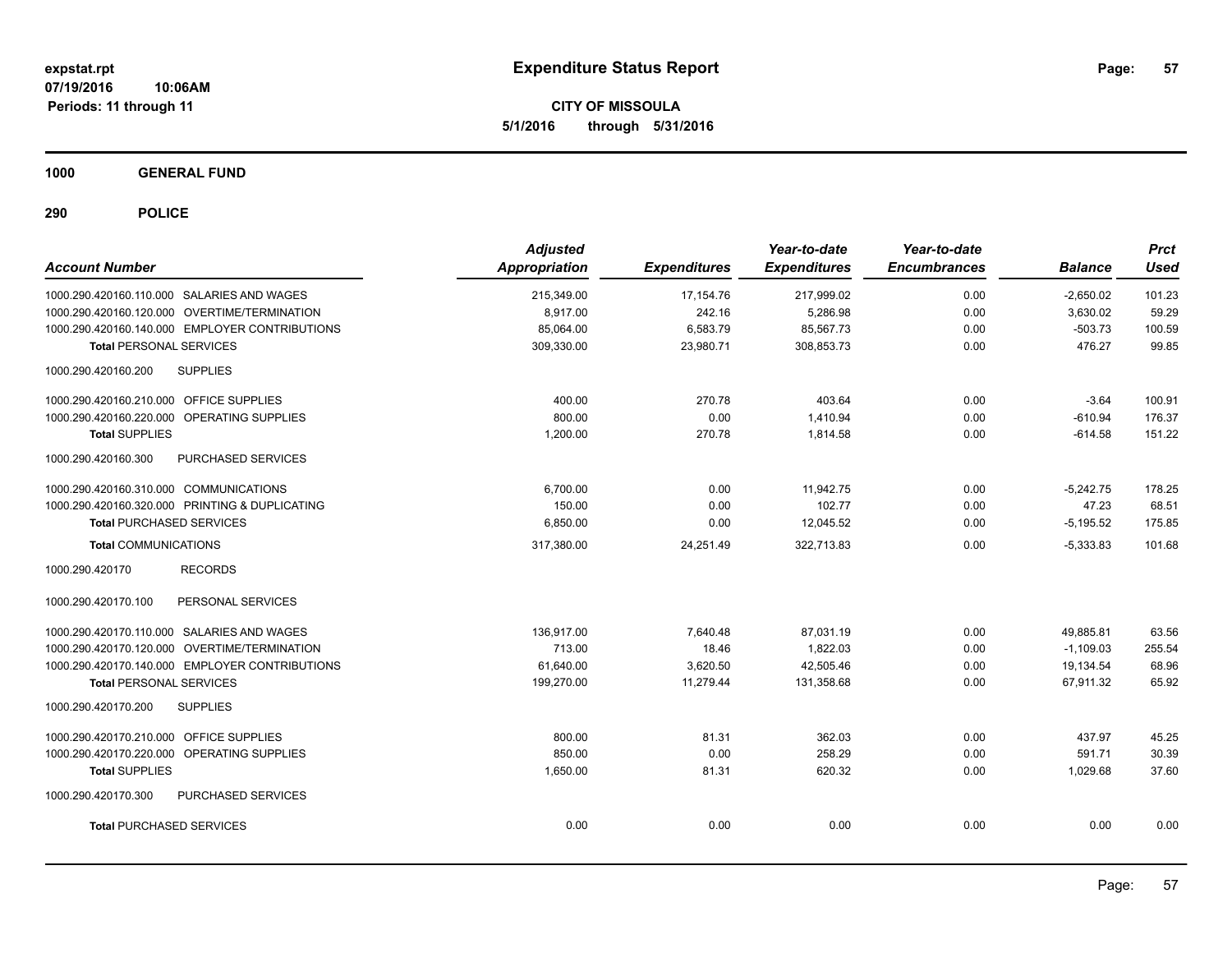**CITY OF MISSOULA 5/1/2016 through 5/31/2016**

**1000 GENERAL FUND**

| <b>Account Number</b>                          | <b>Adjusted</b><br><b>Appropriation</b> | <b>Expenditures</b> | Year-to-date<br><b>Expenditures</b> | Year-to-date<br><b>Encumbrances</b> | <b>Balance</b> | <b>Prct</b><br><b>Used</b> |
|------------------------------------------------|-----------------------------------------|---------------------|-------------------------------------|-------------------------------------|----------------|----------------------------|
| <b>FIXED CHARGES</b><br>1000.290.420170.500    |                                         |                     |                                     |                                     |                |                            |
| <b>Total FIXED CHARGES</b>                     | 0.00                                    | 0.00                | 0.00                                | 0.00                                | 0.00           | 0.00                       |
| 1000.290.420170.900<br><b>CAPITAL OUTLAY</b>   |                                         |                     |                                     |                                     |                |                            |
| <b>Total CAPITAL OUTLAY</b>                    | 0.00                                    | 0.00                | 0.00                                | 0.00                                | 0.00           | 0.00                       |
| <b>Total RECORDS</b>                           | 200,920.00                              | 11,360.75           | 131,979.00                          | 0.00                                | 68,941.00      | 65.69                      |
| <b>EVIDENCE</b><br>1000.290.420182             |                                         |                     |                                     |                                     |                |                            |
| PERSONAL SERVICES<br>1000.290.420182.100       |                                         |                     |                                     |                                     |                |                            |
| 1000.290.420182.110.000 SALARIES AND WAGES     | 108,327.00                              | 8,714.89            | 99,248.49                           | 0.00                                | 9,078.51       | 91.62                      |
| 1000.290.420182.120.000 OVERTIME/TERMINATION   | 2.229.00                                | 137.95              | 2,468.18                            | 0.00                                | $-239.18$      | 110.73                     |
| 1000.290.420182.140.000 EMPLOYER CONTRIBUTIONS | 47,341.00                               | 3,752.95            | 43,784.85                           | 0.00                                | 3,556.15       | 92.49                      |
| <b>Total PERSONAL SERVICES</b>                 | 157,897.00                              | 12,605.79           | 145,501.52                          | 0.00                                | 12,395.48      | 92.15                      |
| 1000.290.420182.200<br><b>SUPPLIES</b>         |                                         |                     |                                     |                                     |                |                            |
| 1000.290.420182.210.000 OFFICE SUPPLIES        | 800.00                                  | 35.94               | 208.23                              | 0.00                                | 591.77         | 26.03                      |
| 1000.290.420182.220.000 OPERATING SUPPLIES     | 5.800.00                                | 569.04              | 8.088.06                            | 0.00                                | $-2,288.06$    | 139.45                     |
| 1000.290.420182.230.000 REPAIR/MAINTENANCE     | 500.00                                  | 0.00                | 278.76                              | 0.00                                | 221.24         | 55.75                      |
| 1000.290.420182.231.000 GASOLINE               | 479.00                                  | 43.83               | 533.06                              | 0.00                                | $-54.06$       | 111.29                     |
| <b>Total SUPPLIES</b>                          | 7,579.00                                | 648.81              | 9,108.11                            | 0.00                                | $-1,529.11$    | 120.18                     |
| 1000.290.420182.300<br>PURCHASED SERVICES      |                                         |                     |                                     |                                     |                |                            |
| 1000.290.420182.310.000 COMMUNICATIONS         | 300.00                                  | 0.00                | 0.00                                | 0.00                                | 300.00         | 0.00                       |
| 1000.290.420182.320.000 PRINTING & DUPLICATING | 1,000.00                                | 0.00                | 673.97                              | 0.00                                | 326.03         | 67.40                      |
| 1000.290.420182.350.000 PROFESSIONAL SERVICES  | 34,700.00                               | 15,617.75           | 43,346.51                           | 0.00                                | $-8,646.51$    | 124.92                     |
| 1000.290.420182.360.000 REPAIR & MAINTENANCE   | 150.00                                  | 0.00                | 0.00                                | 0.00                                | 150.00         | 0.00                       |
| <b>Total PURCHASED SERVICES</b>                | 36,150.00                               | 15,617.75           | 44,020.48                           | 0.00                                | $-7,870.48$    | 121.77                     |
| <b>FIXED CHARGES</b><br>1000.290.420182.500    |                                         |                     |                                     |                                     |                |                            |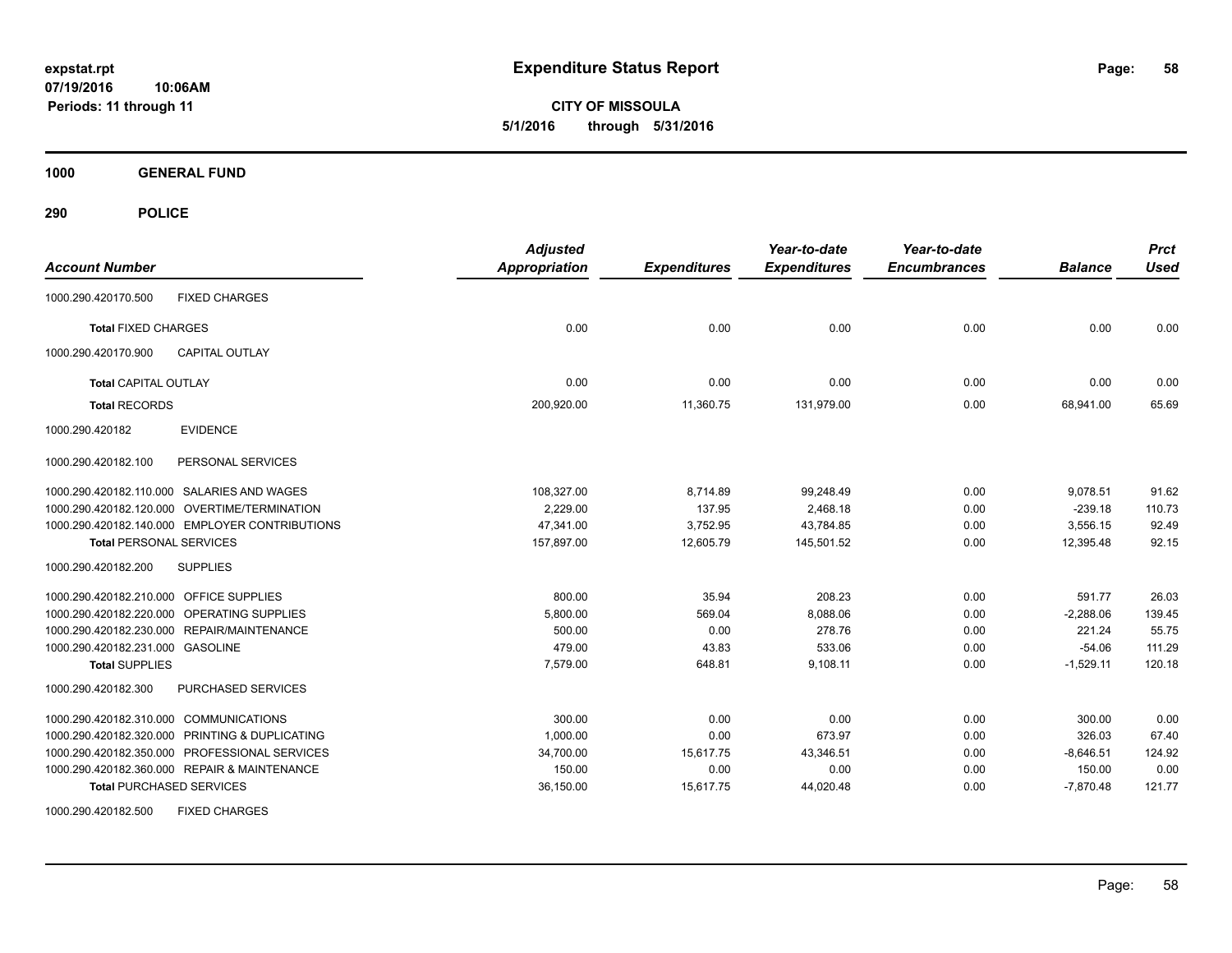**CITY OF MISSOULA 5/1/2016 through 5/31/2016**

**1000 GENERAL FUND**

| <b>Account Number</b>                            | <b>Adjusted</b><br>Appropriation | <b>Expenditures</b> | Year-to-date<br><b>Expenditures</b> | Year-to-date<br><b>Encumbrances</b> | <b>Balance</b> | <b>Prct</b><br><b>Used</b> |
|--------------------------------------------------|----------------------------------|---------------------|-------------------------------------|-------------------------------------|----------------|----------------------------|
| 1000.290.420182.500.000 FIXED CHARGES            | 650.00                           | 0.00                | 776.00                              | 0.00                                | $-126.00$      | 119.38                     |
| <b>Total FIXED CHARGES</b>                       | 650.00                           | 0.00                | 776.00                              | 0.00                                | $-126.00$      | 119.38                     |
| <b>Total EVIDENCE</b>                            | 202,276.00                       | 28,872.35           | 199,406.11                          | 0.00                                | 2,869.89       | 98.58                      |
| 1000.290.420185<br><b>SPECIAL TEAMS</b>          |                                  |                     |                                     |                                     |                |                            |
| PERSONAL SERVICES<br>1000.290.420185.100         |                                  |                     |                                     |                                     |                |                            |
| <b>Total PERSONAL SERVICES</b>                   | 0.00                             | 0.00                | 0.00                                | 0.00                                | 0.00           | 0.00                       |
| 1000.290.420185.200<br><b>SUPPLIES</b>           |                                  |                     |                                     |                                     |                |                            |
| 1000.290.420185.220.000 OPERATING SUPPLIES       | 6,325.00                         | 114.99              | 5,242.38                            | 0.00                                | 1,082.62       | 82.88                      |
| 1000.290.420185.230.000 REPAIR/MAINTENANCE       | 200.00                           | 0.00                | 31.68                               | 0.00                                | 168.32         | 15.84                      |
| 1000.290.420185.231.000 GASOLINE                 | 239.00                           | 0.00                | 241.79                              | 0.00                                | $-2.79$        | 101.17                     |
| <b>Total SUPPLIES</b>                            | 6,764.00                         | 114.99              | 5,515.85                            | 0.00                                | 1,248.15       | 81.55                      |
| PURCHASED SERVICES<br>1000.290.420185.300        |                                  |                     |                                     |                                     |                |                            |
| 1000.290.420185.350.000 PROFESSIONAL SERVICES    | 175.00                           | 0.00                | 0.00                                | 0.00                                | 175.00         | 0.00                       |
| 1000.290.420185.360.000 REPAIR & MAINTENANCE     | 350.00                           | 0.00                | 0.00                                | 0.00                                | 350.00         | 0.00                       |
| <b>Total PURCHASED SERVICES</b>                  | 525.00                           | 0.00                | 0.00                                | 0.00                                | 525.00         | 0.00                       |
| <b>Total SPECIAL TEAMS</b>                       | 7,289.00                         | 114.99              | 5,515.85                            | 0.00                                | 1,773.15       | 75.67                      |
| 1000.290.420199<br>CONTINGENCY-NEW AWARD FUNDING |                                  |                     |                                     |                                     |                |                            |
| 1000.290.420199.100<br>PERSONAL SERVICES         |                                  |                     |                                     |                                     |                |                            |
| <b>Total PERSONAL SERVICES</b>                   | 0.00                             | 0.00                | 0.00                                | 0.00                                | 0.00           | 0.00                       |
| 1000.290.420199.200<br><b>SUPPLIES</b>           |                                  |                     |                                     |                                     |                |                            |
| <b>Total SUPPLIES</b>                            | 0.00                             | 0.00                | 0.00                                | 0.00                                | 0.00           | 0.00                       |
| 1000.290.420199.300<br>PURCHASED SERVICES        |                                  |                     |                                     |                                     |                |                            |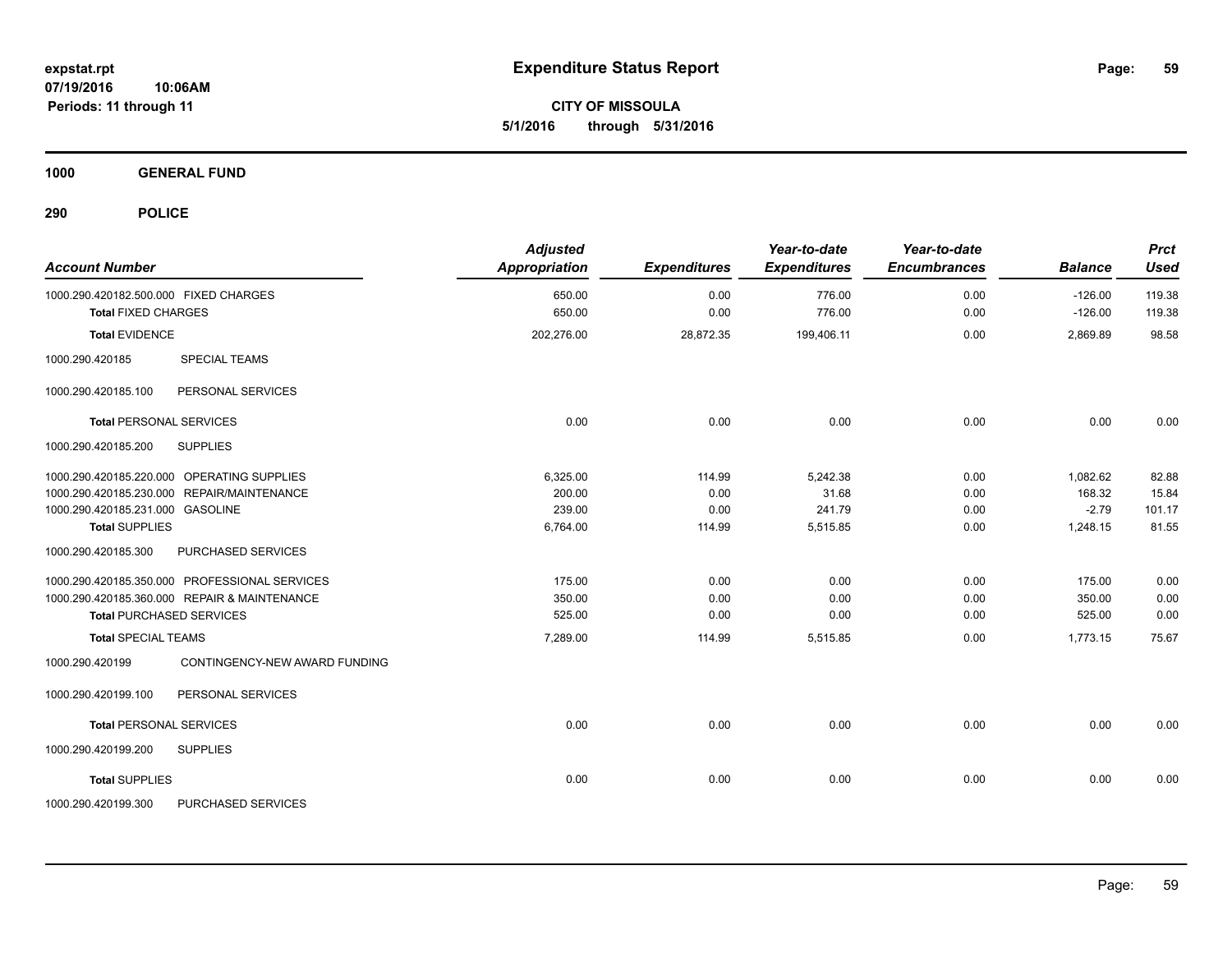**CITY OF MISSOULA 5/1/2016 through 5/31/2016**

**1000 GENERAL FUND**

| <b>Account Number</b>         |                                     | <b>Adjusted</b><br><b>Appropriation</b> | <b>Expenditures</b> | Year-to-date<br><b>Expenditures</b> | Year-to-date<br><b>Encumbrances</b> | <b>Balance</b> | <b>Prct</b><br><b>Used</b> |
|-------------------------------|-------------------------------------|-----------------------------------------|---------------------|-------------------------------------|-------------------------------------|----------------|----------------------------|
|                               | <b>Total PURCHASED SERVICES</b>     | 0.00                                    | 0.00                | 0.00                                | 0.00                                | 0.00           | 0.00                       |
| 1000.290.420199.900           | <b>CAPITAL OUTLAY</b>               |                                         |                     |                                     |                                     |                |                            |
|                               | Total CONTINGENCY-NEW AWARD FUNDING | 0.00                                    | 0.00                | 0.00                                | 0.00                                | 0.00           | 0.00                       |
| 1000.290.420256               | *** Title Not Found ***             |                                         |                     |                                     |                                     |                |                            |
| 1000.290.420256.100           | PERSONAL SERVICES                   |                                         |                     |                                     |                                     |                |                            |
| Total *** Title Not Found *** |                                     | 0.00                                    | 0.00                | 0.00                                | 0.00                                | 0.00           | 0.00                       |
| <b>Total POLICE</b>           |                                     | 14,610,978.00                           | 1.175.773.55        | 12,637,117.42                       | 0.00                                | 1,973,860.58   | 86.49                      |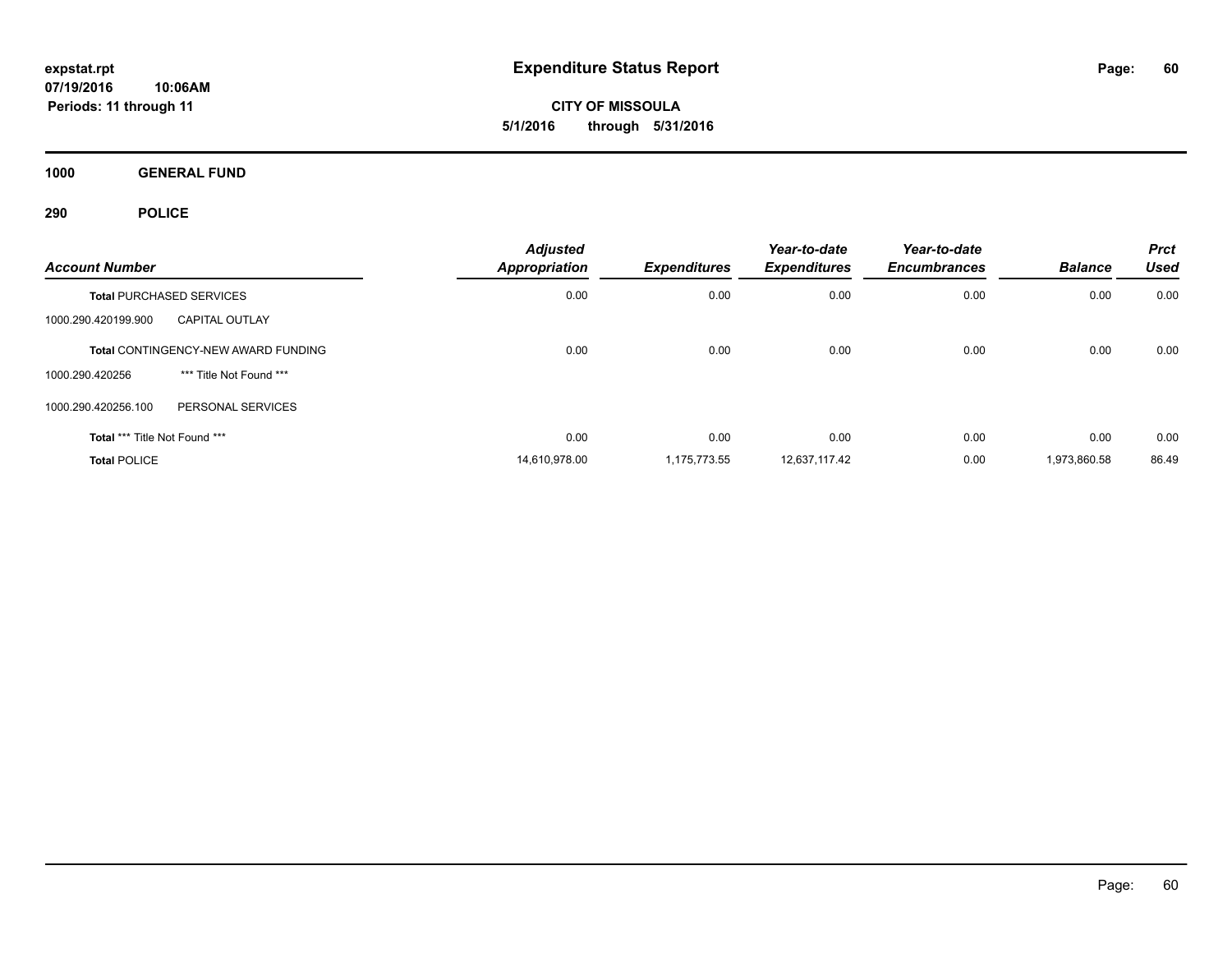**CITY OF MISSOULA 5/1/2016 through 5/31/2016**

**1000 GENERAL FUND**

| <b>Account Number</b>                   |                                                           | <b>Adjusted</b><br><b>Appropriation</b> | <b>Expenditures</b> | Year-to-date<br><b>Expenditures</b> | Year-to-date<br><b>Encumbrances</b> | <b>Balance</b> | <b>Prct</b><br><b>Used</b> |
|-----------------------------------------|-----------------------------------------------------------|-----------------------------------------|---------------------|-------------------------------------|-------------------------------------|----------------|----------------------------|
| 1000.300.420410                         | <b>ADMINISTRATION</b>                                     |                                         |                     |                                     |                                     |                |                            |
| 1000.300.420410.100                     | PERSONAL SERVICES                                         |                                         |                     |                                     |                                     |                |                            |
|                                         | 1000.300.420410.110.000 SALARIES AND WAGES                | 398,822.00                              | 46,698.88           | 350,773.15                          | 0.00                                | 48,048.85      | 87.95                      |
|                                         | 1000.300.420410.115.000 SALARIES/HEALTH INSURANCE BENEFIT | 21,933.00                               | 1,272.00            | 15,528.00                           | 0.00                                | 6,405.00       | 70.80                      |
|                                         | 1000.300.420410.140.000 EMPLOYER CONTRIBUTIONS            | 114.876.00                              | 11,926.24           | 102.250.35                          | 0.00                                | 12.625.65      | 89.01                      |
|                                         | 1000.300.420410.141.000 STATE RETIREMENT CONTRIBUTIONS    | 98,702.00                               | 12,780.53           | 87,249.84                           | 0.00                                | 11,452.16      | 88.40                      |
| <b>Total PERSONAL SERVICES</b>          |                                                           | 634,333.00                              | 72,677.65           | 555,801.34                          | 0.00                                | 78,531.66      | 87.62                      |
| 1000.300.420410.200                     | <b>SUPPLIES</b>                                           |                                         |                     |                                     |                                     |                |                            |
| 1000.300.420410.210.000 OFFICE SUPPLIES |                                                           | 8,471.00                                | 565.27              | 5,991.64                            | 0.00                                | 2,479.36       | 70.73                      |
|                                         | 1000.300.420410.220.000 OPERATING SUPPLIES                | 2,822.00                                | 18.99               | 649.54                              | 0.00                                | 2,172.46       | 23.02                      |
| 1000.300.420410.230.000                 | REPAIR/MAINTENANCE                                        | 300.00                                  | 0.00                | 103.03                              | 0.00                                | 196.97         | 34.34                      |
| 1000.300.420410.240.000                 | <b>OTHER SUPPLIES</b>                                     | 2,848.00                                | 2,362.50            | 2,437.45                            | 0.00                                | 410.55         | 85.58                      |
| <b>Total SUPPLIES</b>                   |                                                           | 14,441.00                               | 2,946.76            | 9,181.66                            | 0.00                                | 5,259.34       | 63.58                      |
| 1000.300.420410.300                     | PURCHASED SERVICES                                        |                                         |                     |                                     |                                     |                |                            |
| 1000.300.420410.310.000                 | <b>COMMUNICATIONS</b>                                     | 577.00                                  | 83.52               | 406.26                              | 0.00                                | 170.74         | 70.41                      |
| 1000.300.420410.320.000                 | <b>PRINTING &amp; DUPLICATING</b>                         | 240.00                                  | 0.00                | 35.00                               | 0.00                                | 205.00         | 14.58                      |
| 1000.300.420410.330.000                 | PUBLICITY, SUBSCRIPTIONS & DUES                           | 1,238.00                                | 0.00                | 1.059.00                            | 0.00                                | 179.00         | 85.54                      |
| 1000.300.420410.350.000                 | PROFESSIONAL SERVICES                                     | 192.00                                  | 0.00                | 192.00                              | 0.00                                | 0.00           | 100.00                     |
| 1000.300.420410.370.000                 | <b>TRAVEL</b>                                             | 4,240.00                                | 403.44              | 403.44                              | 0.00                                | 3,836.56       | 9.52                       |
| 1000.300.420410.380.000 TRAINING        |                                                           | 1,054.00                                | 0.00                | 1,495.00                            | 0.00                                | $-441.00$      | 141.84                     |
| <b>Total PURCHASED SERVICES</b>         |                                                           | 7,541.00                                | 486.96              | 3,590.70                            | 0.00                                | 3,950.30       | 47.62                      |
| 1000.300.420410.700                     | <b>GRANTS &amp; CONTRIBUTIONS</b>                         |                                         |                     |                                     |                                     |                |                            |
|                                         | 1000.300.420410.700.000 GRANTS & CONTRIBUTIONS            | 2,700.00                                | 0.00                | 0.00                                | 0.00                                | 2,700.00       | 0.00                       |
|                                         | <b>Total GRANTS &amp; CONTRIBUTIONS</b>                   | 2,700.00                                | 0.00                | 0.00                                | 0.00                                | 2,700.00       | 0.00                       |
| 1000.300.420410.800                     | OTHER OBJECTS                                             |                                         |                     |                                     |                                     |                |                            |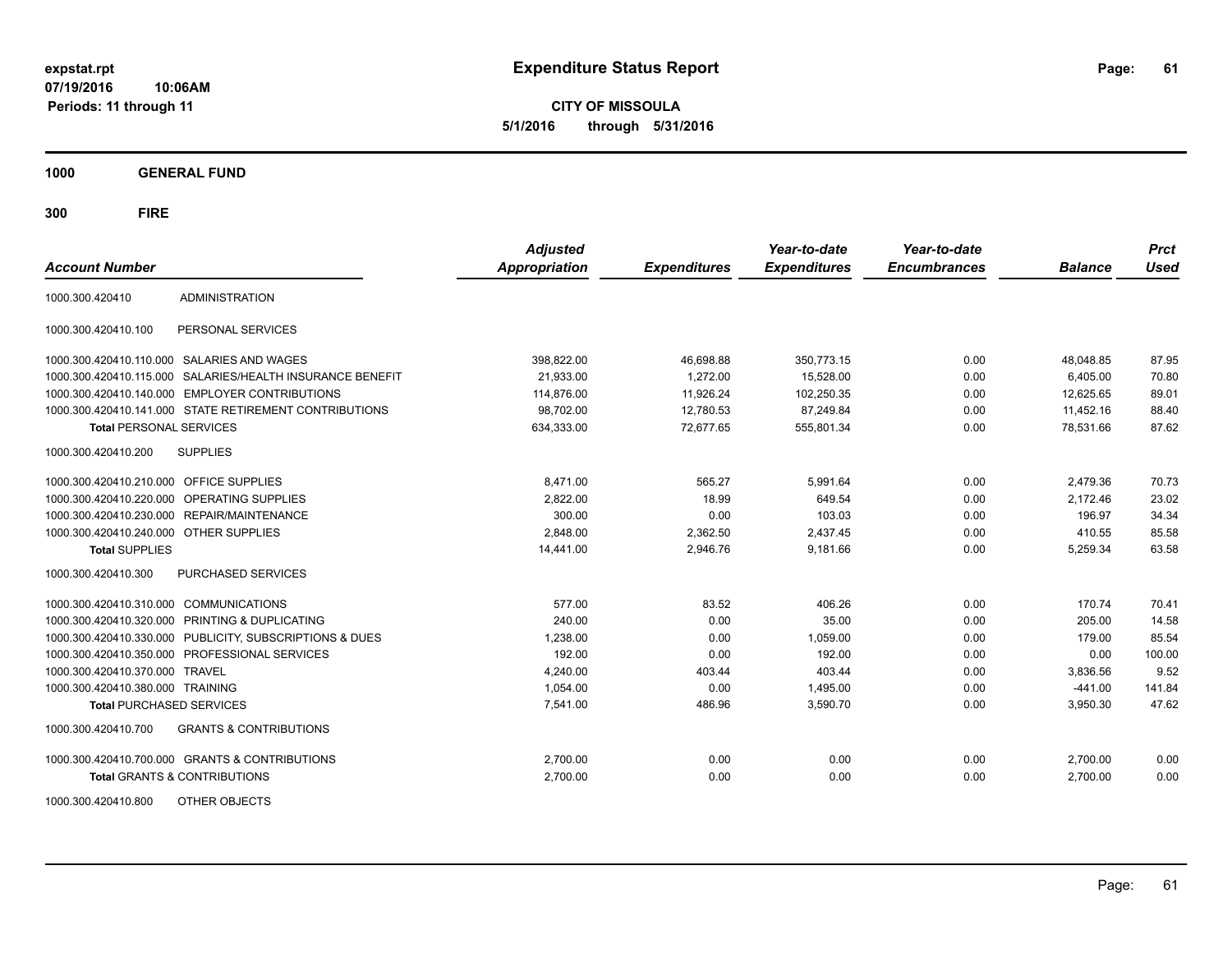**CITY OF MISSOULA 5/1/2016 through 5/31/2016**

**1000 GENERAL FUND**

| <b>Account Number</b>                             |                                                  | <b>Adjusted</b><br><b>Appropriation</b> | <b>Expenditures</b> | Year-to-date<br><b>Expenditures</b> | Year-to-date<br><b>Encumbrances</b> | <b>Balance</b> | <b>Prct</b><br><b>Used</b> |
|---------------------------------------------------|--------------------------------------------------|-----------------------------------------|---------------------|-------------------------------------|-------------------------------------|----------------|----------------------------|
|                                                   | 1000.300.420410.820.000 TRANSFERS TO OTHER FUNDS | 0.00                                    | 0.00                | 2,700.00                            | 0.00                                | $-2,700.00$    | 0.00                       |
| 1000.300.420410.850.000 SALARY SAVINGS            |                                                  | $-65,888.00$                            | 0.00                | 0.00                                | 0.00                                | $-65.888.00$   | 0.00                       |
| <b>Total OTHER OBJECTS</b>                        |                                                  | $-65,888.00$                            | 0.00                | 2,700.00                            | 0.00                                | $-68,588.00$   | 0.00                       |
| <b>Total ADMINISTRATION</b>                       |                                                  | 593,127.00                              | 76,111.37           | 571,273.70                          | 0.00                                | 21,853.30      | 96.32                      |
| 1000.300.420420                                   | <b>FACILITY</b>                                  |                                         |                     |                                     |                                     |                |                            |
| 1000.300.420420.100                               | PERSONAL SERVICES                                |                                         |                     |                                     |                                     |                |                            |
| <b>Total PERSONAL SERVICES</b>                    |                                                  | 0.00                                    | 0.00                | 0.00                                | 0.00                                | 0.00           | 0.00                       |
| 1000.300.420420.200                               | <b>SUPPLIES</b>                                  |                                         |                     |                                     |                                     |                |                            |
| 1000.300.420420.210.000 OFFICE SUPPLIES           |                                                  | 7,245.00                                | 0.00                | 5,518.25                            | 0.00                                | 1,726.75       | 76.17                      |
| 1000.300.420420.220.000                           | OPERATING SUPPLIES                               | 6.448.00                                | 1,523.52            | 6.291.65                            | 0.00                                | 156.35         | 97.58                      |
| 1000.300.420420.230.000 REPAIR/MAINTENANCE        |                                                  | 14,000.00                               | 5,217.20            | 14,347.00                           | 0.00                                | $-347.00$      | 102.48                     |
| <b>Total SUPPLIES</b>                             |                                                  | 27,693.00                               | 6,740.72            | 26,156.90                           | 0.00                                | 1,536.10       | 94.45                      |
| 1000.300.420420.300                               | PURCHASED SERVICES                               |                                         |                     |                                     |                                     |                |                            |
| 1000.300.420420.340.000 SEWER                     |                                                  | 1,394.00                                | 0.00                | 1,094.78                            | 0.00                                | 299.22         | 78.54                      |
| 1000.300.420420.341.000 ELECTRICITY & NATURAL GAS |                                                  | 66,891.00                               | 5,712.38            | 61,487.01                           | 0.00                                | 5,403.99       | 91.92                      |
| 1000.300.420420.343.000 WATER CHARGES             |                                                  | 14,677.00                               | 889.78              | 10,430.34                           | 0.00                                | 4,246.66       | 71.07                      |
| 1000.300.420420.344.000 TELEPHONE SERVICE         |                                                  | 20,484.00                               | 1.227.02            | 12.915.73                           | 0.00                                | 7.568.27       | 63.05                      |
| 1000.300.420420.345.000 GARBAGE                   |                                                  | 5,462.00                                | 441.35              | 4,854.85                            | 0.00                                | 607.15         | 88.88                      |
| 1000.300.420420.360.000 REPAIR & MAINTENANCE      |                                                  | 25,258.00                               | 3,571.61            | 25,210.16                           | 0.00                                | 47.84          | 99.81                      |
| <b>Total PURCHASED SERVICES</b>                   |                                                  | 134,166.00                              | 11,842.14           | 115,992.87                          | 0.00                                | 18,173.13      | 86.45                      |
| 1000.300.420420.500                               | <b>FIXED CHARGES</b>                             |                                         |                     |                                     |                                     |                |                            |
| 1000.300.420420.530.000 PROPANE TANK RENTAL       |                                                  | 226.00                                  | 0.00                | 296.00                              | 0.00                                | $-70.00$       | 130.97                     |
| <b>Total FIXED CHARGES</b>                        |                                                  | 226.00                                  | 0.00                | 296.00                              | 0.00                                | $-70.00$       | 130.97                     |
| <b>Total FACILITY</b>                             |                                                  | 162,085.00                              | 18,582.86           | 142,445.77                          | 0.00                                | 19.639.23      | 87.88                      |
| 1000.300.420430                                   | PERSONNEL TRAINING                               |                                         |                     |                                     |                                     |                |                            |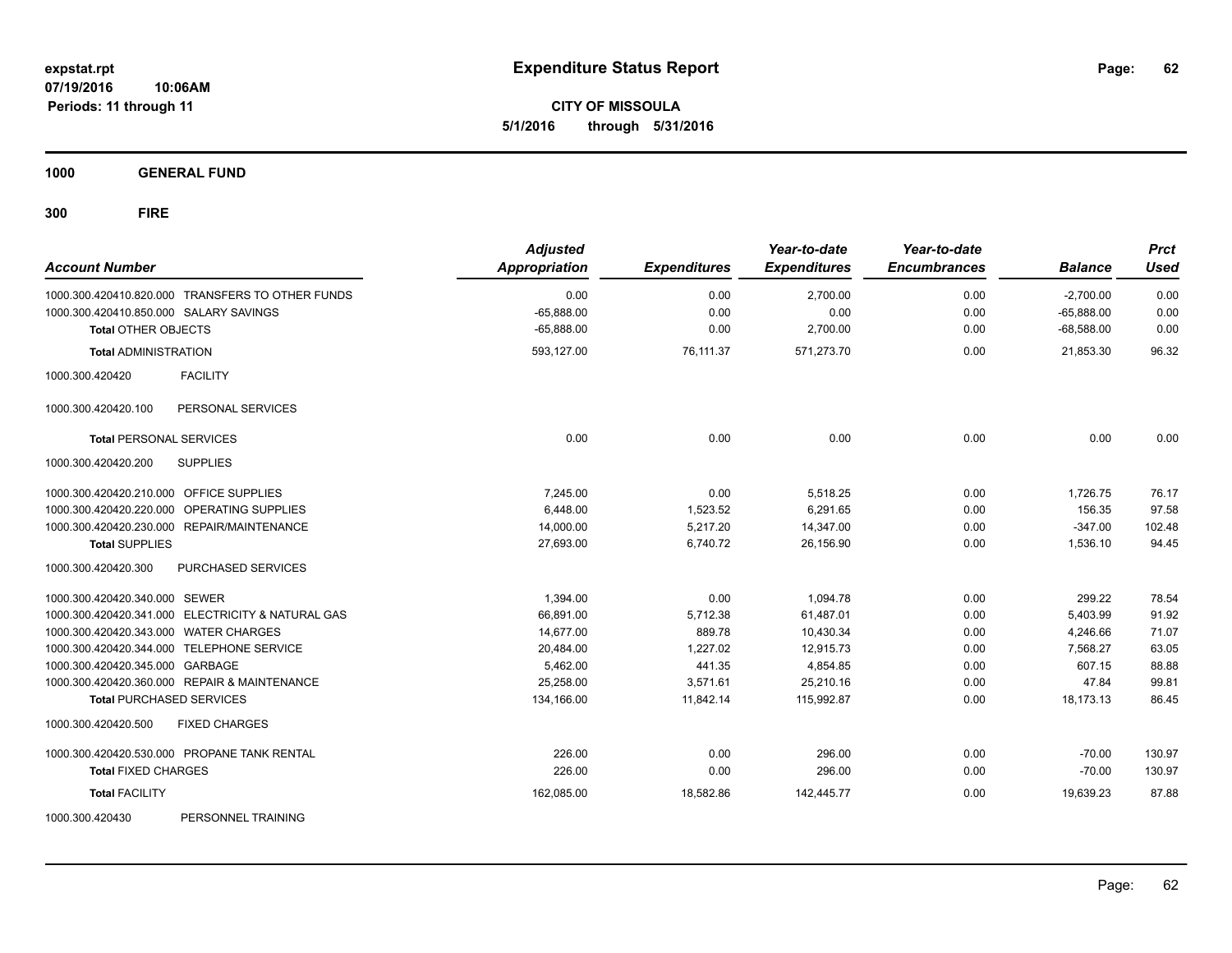**CITY OF MISSOULA 5/1/2016 through 5/31/2016**

**1000 GENERAL FUND**

| <b>Account Number</b>                                        | <b>Adjusted</b><br><b>Appropriation</b> | <b>Expenditures</b> | Year-to-date<br><b>Expenditures</b> | Year-to-date<br><b>Encumbrances</b> | <b>Balance</b> | <b>Prct</b><br><b>Used</b> |
|--------------------------------------------------------------|-----------------------------------------|---------------------|-------------------------------------|-------------------------------------|----------------|----------------------------|
| PERSONAL SERVICES<br>1000.300.420430.100                     |                                         |                     |                                     |                                     |                |                            |
| 1000.300.420430.110.000 SALARIES AND WAGES                   | 88.711.00                               | 6,826.39            | 77,739.08                           | 0.00                                | 10.971.92      | 87.63                      |
| 1000.300.420430.115.000 SALARIES/HEALTH INSURANCE BENEFIT    | 7.170.00                                | 636.00              | 6.282.00                            | 0.00                                | 888.00         | 87.62                      |
| 1000.300.420430.120.000 OVERTIME/TERMINATION                 | 2.223.00                                | 0.00                | 0.00                                | 0.00                                | 2,223.00       | 0.00                       |
| 1000.300.420430.140.000 EMPLOYER CONTRIBUTIONS               | 21,347.00                               | 1,554.42            | 17,684.87                           | 0.00                                | 3,662.13       | 82.84                      |
| 1000.300.420430.141.000 STATE RETIREMENT CONTRIBUTIONS       | 31,267.00                               | 2,433.49            | 27,395.87                           | 0.00                                | 3,871.13       | 87.62                      |
| <b>Total PERSONAL SERVICES</b>                               | 150,718.00                              | 11,450.30           | 129,101.82                          | 0.00                                | 21,616.18      | 85.66                      |
| <b>SUPPLIES</b><br>1000.300.420430.200                       |                                         |                     |                                     |                                     |                |                            |
| 1000.300.420430.210.000 OFFICE SUPPLIES                      | 96.00                                   | 0.00                | 51.33                               | 0.00                                | 44.67          | 53.47                      |
| 1000.300.420430.220.000 OPERATING SUPPLIES                   | 3,701.00                                | 35.31               | 1,377.26                            | 0.00                                | 2,323.74       | 37.21                      |
| 1000.300.420430.230.000 REPAIR/MAINTENANCE                   | 320.00                                  | 0.00                | 879.36                              | 0.00                                | $-559.36$      | 274.80                     |
| <b>Total SUPPLIES</b>                                        | 4,117.00                                | 35.31               | 2,307.95                            | 0.00                                | 1,809.05       | 56.06                      |
| 1000.300.420430.300<br><b>PURCHASED SERVICES</b>             |                                         |                     |                                     |                                     |                |                            |
| 1000.300.420430.320.000 PRINTING & DUPLICATING               | 192.00                                  | 0.00                | 0.00                                | 0.00                                | 192.00         | 0.00                       |
| 1000.300.420430.330.000 PUBLICITY, SUBSCRIPTIONS & DUES      | 322.00                                  | 0.00                | 21.00                               | 0.00                                | 301.00         | 6.52                       |
| 1000.300.420430.370.000 TRAVEL                               | 1,148.00                                | 102.00              | 577.69                              | 0.00                                | 570.31         | 50.32                      |
| 1000.300.420430.380.000 TRAINING                             | 480.00                                  | 75.00               | 630.00                              | 0.00                                | $-150.00$      | 131.25                     |
| <b>Total PURCHASED SERVICES</b>                              | 2,142.00                                | 177.00              | 1,228.69                            | 0.00                                | 913.31         | 57.36                      |
| <b>Total PERSONNEL TRAINING</b>                              | 156,977.00                              | 11,662.61           | 132.638.46                          | 0.00                                | 24.338.54      | 84.50                      |
| <b>FIRE PREVENTION</b><br>1000.300.420440                    |                                         |                     |                                     |                                     |                |                            |
| PERSONAL SERVICES<br>1000.300.420440.100                     |                                         |                     |                                     |                                     |                |                            |
| 1000.300.420440.110.000 SALARIES AND WAGES                   | 414,343.00                              | 31,239.47           | 336,573.63                          | 0.00                                | 77,769.37      | 81.23                      |
| SALARIES/HEALTH INSURANCE BENEFIT<br>1000.300.420440.115.000 | 35,850.00                               | 3,180.00            | 29,886.00                           | 0.00                                | 5,964.00       | 83.36                      |
| 1000.300.420440.120.000 OVERTIME/TERMINATION                 | 9,590.00                                | 1,112.02            | 10.778.92                           | 0.00                                | $-1,188.92$    | 112.40                     |
| 1000.300.420440.140.000 EMPLOYER CONTRIBUTIONS               | 100,850.00                              | 7,488.30            | 81,449.52                           | 0.00                                | 19,400.48      | 80.76                      |
| 1000.300.420440.141.000 STATE RETIREMENT CONTRIBUTIONS       | 146,808.00                              | 11,224.19           | 119,472.87                          | 0.00                                | 27,335.13      | 81.38                      |
| <b>Total PERSONAL SERVICES</b>                               | 707,441.00                              | 54,243.98           | 578,160.94                          | 0.00                                | 129,280.06     | 81.73                      |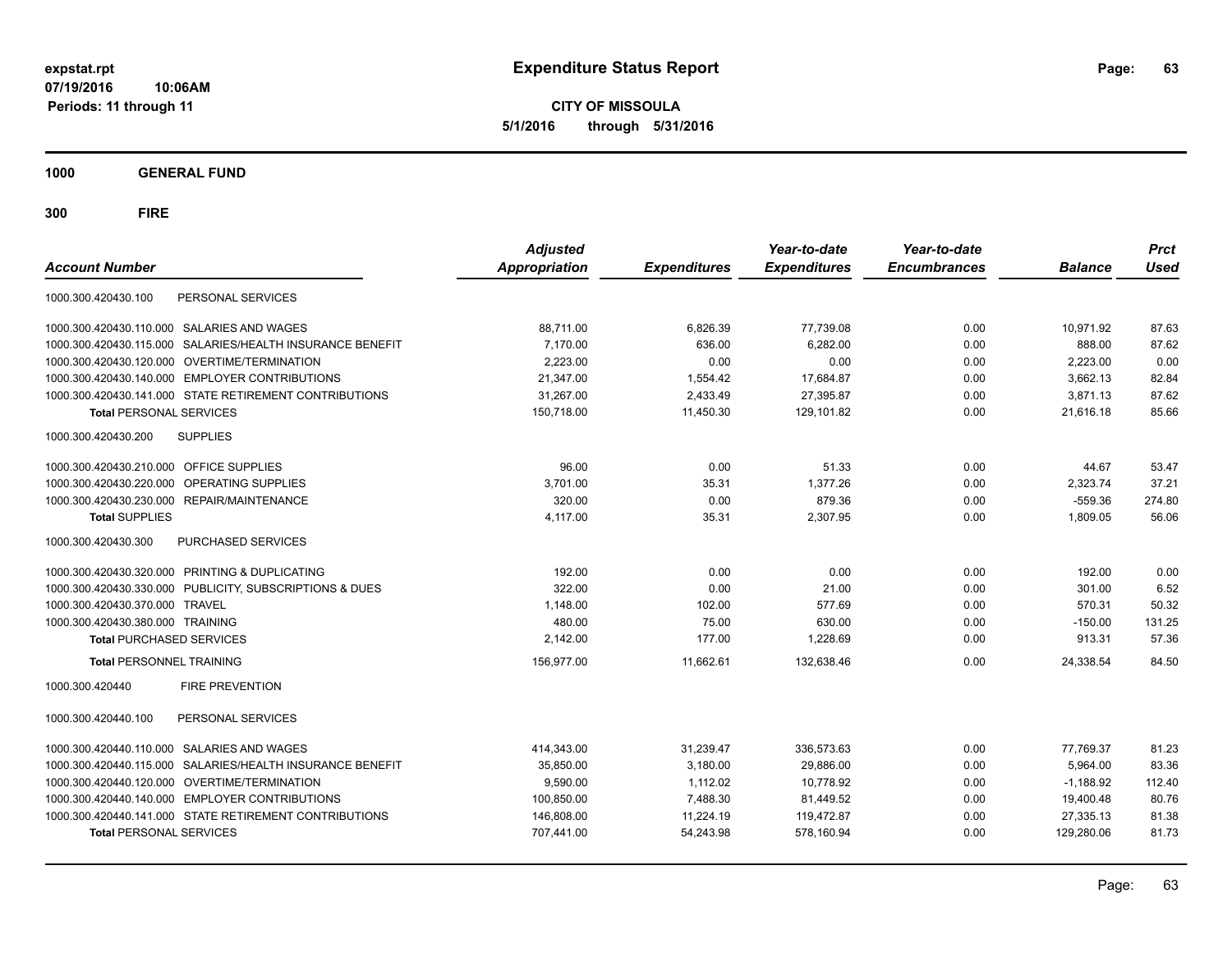**CITY OF MISSOULA 5/1/2016 through 5/31/2016**

**1000 GENERAL FUND**

**300 FIRE**

|                                                              | <b>Adjusted</b> |                     | Year-to-date        | Year-to-date        |                | <b>Prct</b> |
|--------------------------------------------------------------|-----------------|---------------------|---------------------|---------------------|----------------|-------------|
| <b>Account Number</b>                                        | Appropriation   | <b>Expenditures</b> | <b>Expenditures</b> | <b>Encumbrances</b> | <b>Balance</b> | <b>Used</b> |
| <b>SUPPLIES</b><br>1000.300.420440.200                       |                 |                     |                     |                     |                |             |
| 1000.300.420440.210.000 OFFICE SUPPLIES                      | 144.00          | 0.00                | 123.60              | 0.00                | 20.40          | 85.83       |
| 1000.300.420440.220.000<br>OPERATING SUPPLIES                | 4.956.00        | 187.30              | 1.349.72            | 0.00                | 3,606.28       | 27.23       |
| 1000.300.420440.230.000 REPAIR/MAINTENANCE                   | 1,540.00        | 1,781.03            | 2,779.82            | 0.00                | $-1,239.82$    | 180.51      |
| <b>Total SUPPLIES</b>                                        | 6,640.00        | 1,968.33            | 4,253.14            | 0.00                | 2,386.86       | 64.05       |
| 1000.300.420440.300<br><b>PURCHASED SERVICES</b>             |                 |                     |                     |                     |                |             |
| 1000.300.420440.320.000 PRINTING & DUPLICATING               | 192.00          | 60.85               | 197.07              | 0.00                | $-5.07$        | 102.64      |
| 1000.300.420440.330.000 PUBLICITY, SUBSCRIPTIONS & DUES      | 3,916.00        | 600.00              | 3,840.50            | 0.00                | 75.50          | 98.07       |
| 1000.300.420440.370.000<br><b>TRAVEL</b>                     | 5.448.00        | 687.24              | 1.373.56            | 0.00                | 4.074.44       | 25.21       |
| 1000.300.420440.380.000 TRAINING                             | 2,506.00        | 0.00                | 955.00              | 0.00                | 1,551.00       | 38.11       |
| <b>Total PURCHASED SERVICES</b>                              | 12,062.00       | 1,348.09            | 6,366.13            | 0.00                | 5,695.87       | 52.78       |
| <b>Total FIRE PREVENTION</b>                                 | 726,143.00      | 57,560.40           | 588,780.21          | 0.00                | 137,362.79     | 81.08       |
| 1000.300.420450<br><b>FIRE GRANTS</b>                        |                 |                     |                     |                     |                |             |
| PURCHASED SERVICES<br>1000.300.420450.300                    |                 |                     |                     |                     |                |             |
| <b>Total FIRE GRANTS</b>                                     | 0.00            | 0.00                | 0.00                | 0.00                | 0.00           | 0.00        |
| <b>EMS</b><br>1000.300.420455                                |                 |                     |                     |                     |                |             |
| PERSONAL SERVICES<br>1000.300.420455.100                     |                 |                     |                     |                     |                |             |
| 1000.300.420455.110.000 SALARIES AND WAGES                   | 84,574.00       | 6,511.72            | 74,108.24           | 0.00                | 10,465.76      | 87.63       |
| SALARIES/HEALTH INSURANCE BENEFIT<br>1000.300.420455.115.000 | 7,170.00        | 636.00              | 6.282.00            | 0.00                | 888.00         | 87.62       |
| 1000.300.420455.120.000 OVERTIME/TERMINATION                 | 2,158.00        | 0.00                | 0.00                | 0.00                | 2,158.00       | 0.00        |
| 1000.300.420455.140.000 EMPLOYER CONTRIBUTIONS               | 20.512.00       | 1,525.00            | 17,073.71           | 0.00                | 3,438.29       | 83.24       |
| 1000.300.420455.141.000 STATE RETIREMENT CONTRIBUTIONS       | 29,918.00       | 2,330.87            | 26,211.30           | 0.00                | 3,706.70       | 87.61       |
| <b>Total PERSONAL SERVICES</b>                               | 144,332.00      | 11,003.59           | 123,675.25          | 0.00                | 20,656.75      | 85.69       |
| 211551150                                                    |                 |                     |                     |                     |                |             |

1000.300.420455.200 SUPPLIES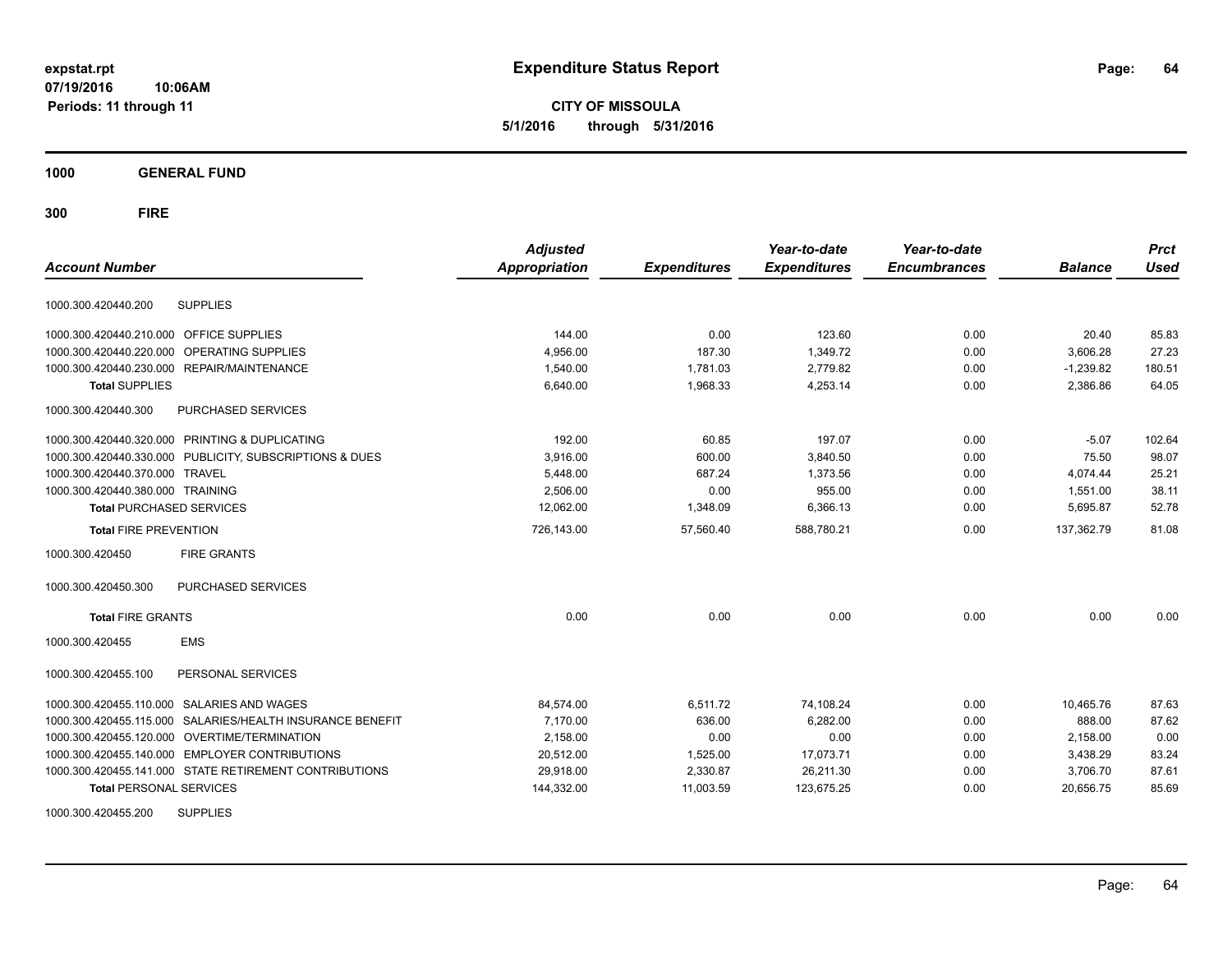**CITY OF MISSOULA 5/1/2016 through 5/31/2016**

**1000 GENERAL FUND**

| <b>Account Number</b>                                     | <b>Adjusted</b><br><b>Appropriation</b> | <b>Expenditures</b> | Year-to-date<br><b>Expenditures</b> | Year-to-date<br><b>Encumbrances</b> | <b>Balance</b> | <b>Prct</b><br>Used |
|-----------------------------------------------------------|-----------------------------------------|---------------------|-------------------------------------|-------------------------------------|----------------|---------------------|
| 1000.300.420455.220.000 OPERATING SUPPLIES                | 18.581.00                               | 1.996.43            | 16.205.88                           | 0.00                                | 2.375.12       | 87.22               |
| 1000.300.420455.230.000 REPAIR/MAINTENANCE                | 320.00                                  | 0.00                | 502.02                              | 0.00                                | $-182.02$      | 156.88              |
| <b>Total SUPPLIES</b>                                     | 18,901.00                               | 1,996.43            | 16.707.90                           | 0.00                                | 2,193.10       | 88.40               |
| PURCHASED SERVICES<br>1000.300.420455.300                 |                                         |                     |                                     |                                     |                |                     |
| 1000.300.420455.330.000 PUBLICITY, SUBSCRIPTIONS & DUES   | 3,984.00                                | 140.00              | 4,345.00                            | 0.00                                | $-361.00$      | 109.06              |
| 1000.300.420455.350.000 PROFESSIONAL SERVICES             | 5,000.00                                | 5,000.00            | 5,000.00                            | 0.00                                | 0.00           | 100.00              |
| 1000.300.420455.360.000 REPAIR & MAINTENANCE              | 4,500.00                                | 0.00                | 1,900.00                            | 0.00                                | 2,600.00       | 42.22               |
| 1000.300.420455.370.000 TRAVEL                            | 1,023.00                                | 102.00              | 2,125.59                            | 0.00                                | $-1,102.59$    | 207.78              |
| 1000.300.420455.380.000 TRAINING                          | 1,920.00                                | 75.00               | 1,792.94                            | 0.00                                | 127.06         | 93.38               |
| 1000.300.420455.390.000 OTHER PURCHASED SERVICES          | 10,080.00                               | 255.98              | 3,858.36                            | 0.00                                | 6,221.64       | 38.28               |
| <b>Total PURCHASED SERVICES</b>                           | 26.507.00                               | 5,572.98            | 19,021.89                           | 0.00                                | 7.485.11       | 71.76               |
| <b>Total EMS</b>                                          | 189,740.00                              | 18,573.00           | 159,405.04                          | 0.00                                | 30,334.96      | 84.01               |
| <b>OPERATIONS</b><br>1000.300.420460                      |                                         |                     |                                     |                                     |                |                     |
| PERSONAL SERVICES<br>1000.300.420460.100                  |                                         |                     |                                     |                                     |                |                     |
| 1000.300.420460.110.000 SALARIES AND WAGES                | 5,444,848.00                            | 425,069.67          | 4,810,235.88                        | 0.00                                | 634,612.12     | 88.34               |
| 1000.300.420460.115.000 SALARIES/HEALTH INSURANCE BENEFIT | 573,600.00                              | 50,880.00           | 494,481.00                          | 0.00                                | 79,119.00      | 86.21               |
| 1000.300.420460.120.000 OVERTIME/TERMINATION              | 302,147.00                              | 22.068.57           | 684,343.90                          | 0.00                                | $-382.196.90$  | 226.49              |
| 1000.300.420460.130.000 OTHER                             | 84,360.00                               | 0.00                | 56.171.22                           | 0.00                                | 28.188.78      | 66.59               |
| 1000.300.420460.140.000 EMPLOYER CONTRIBUTIONS            | 1.398.393.00                            | 106.342.49          | 1.260.411.82                        | 0.00                                | 137.981.18     | 90.13               |
| 1000.300.420460.141.000 STATE RETIREMENT CONTRIBUTIONS    | 1.962.616.00                            | 155.207.19          | 1,729,399.02                        | 0.00                                | 233.216.98     | 88.12               |
| <b>Total PERSONAL SERVICES</b>                            | 9,765,964.00                            | 759,567.92          | 9,035,042.84                        | 0.00                                | 730.921.16     | 92.52               |
| 1000.300.420460.200<br><b>SUPPLIES</b>                    |                                         |                     |                                     |                                     |                |                     |
| 1000.300.420460.220.000 OPERATING SUPPLIES                | 91.236.00                               | 32,314.63           | 127,064.76                          | 0.00                                | $-35,828.76$   | 139.27              |
| 1000.300.420460.230.000 REPAIR/MAINTENANCE                | 41,420.00                               | 3,958.34            | 47,408.65                           | 0.00                                | $-5,988.65$    | 114.46              |
| 1000.300.420460.231.000 GASOLINE                          | 61,827.00                               | 3,886.25            | 32,367.29                           | 0.00                                | 29,459.71      | 52.35               |
| <b>Total SUPPLIES</b>                                     | 194,483.00                              | 40,159.22           | 206,840.70                          | 0.00                                | $-12,357.70$   | 106.35              |
| PURCHASED SERVICES<br>1000.300.420460.300                 |                                         |                     |                                     |                                     |                |                     |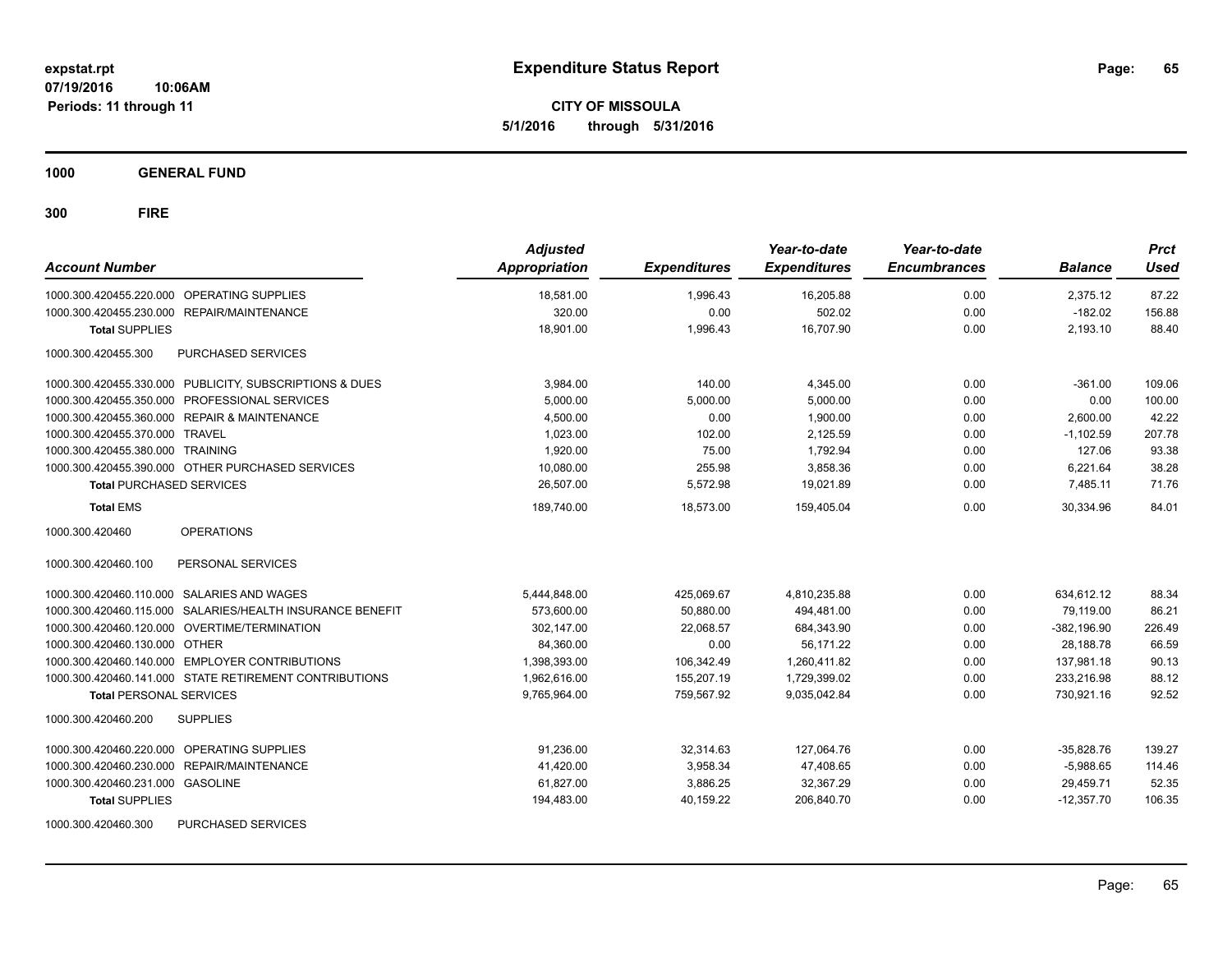**CITY OF MISSOULA 5/1/2016 through 5/31/2016**

**1000 GENERAL FUND**

| <b>Account Number</b>            |                                                         | <b>Adjusted</b><br><b>Appropriation</b> | <b>Expenditures</b> | Year-to-date<br><b>Expenditures</b> | Year-to-date<br><b>Encumbrances</b> | <b>Balance</b> | <b>Prct</b><br><b>Used</b> |
|----------------------------------|---------------------------------------------------------|-----------------------------------------|---------------------|-------------------------------------|-------------------------------------|----------------|----------------------------|
|                                  | 1000.300.420460.320.000 PRINTING & DUPLICATING          | 864.00                                  | 0.00                | 535.99                              | 0.00                                | 328.01         | 62.04                      |
|                                  | 1000.300.420460.330.000 PUBLICITY, SUBSCRIPTIONS & DUES | 312.00                                  | 0.00                | 0.00                                | 0.00                                | 312.00         | 0.00                       |
|                                  | 1000.300.420460.350.000 PROFESSIONAL SERVICES           | 19,080.00                               | 0.00                | 4,587.00                            | 0.00                                | 14,493.00      | 24.04                      |
|                                  | 1000.300.420460.360.000 REPAIR & MAINTENANCE            | 22,225.00                               | 864.17              | 28,124.05                           | 0.00                                | $-5,899.05$    | 126.54                     |
| 1000.300.420460.370.000 TRAVEL   |                                                         | 6,158.00                                | 1,005.32            | 2,615.29                            | 0.00                                | 3,542.71       | 42.47                      |
| 1000.300.420460.380.000 TRAINING |                                                         | 5,956.00                                | 20.96               | 888.57                              | 0.00                                | 5.067.43       | 14.92                      |
|                                  | 1000.300.420460.390.000 OTHER PURCHASED SERVICES        | 1,500.00                                | 0.00                | 0.00                                | 0.00                                | 1,500.00       | 0.00                       |
| <b>Total PURCHASED SERVICES</b>  |                                                         | 56,095.00                               | 1,890.45            | 36,750.90                           | 0.00                                | 19,344.10      | 65.52                      |
| 1000.300.420460.900              | <b>CAPITAL OUTLAY</b>                                   |                                         |                     |                                     |                                     |                |                            |
| <b>Total CAPITAL OUTLAY</b>      |                                                         | 0.00                                    | 0.00                | 0.00                                | 0.00                                | 0.00           | 0.00                       |
| <b>Total OPERATIONS</b>          |                                                         | 10,016,542.00                           | 801,617.59          | 9,278,634.44                        | 0.00                                | 737,907.56     | 92.63                      |
| 1000.300.420490                  | <b>MAINTENANCE</b>                                      |                                         |                     |                                     |                                     |                |                            |
| 1000.300.420490.100              | PERSONAL SERVICES                                       |                                         |                     |                                     |                                     |                |                            |
| 1000.300.420490.110.000          | SALARIES AND WAGES                                      | 159,730.00                              | 12,174.65           | 138,603.79                          | 0.00                                | 21,126.21      | 86.77                      |
| 1000.300.420490.115.000          | SALARIES/HEALTH INSURANCE BENEFIT                       | 14,340.00                               | 1,272.00            | 12,564.00                           | 0.00                                | 1,776.00       | 87.62                      |
| 1000.300.420490.120.000          | OVERTIME/TERMINATION                                    | 4,426.00                                | 0.00                | 5,133.44                            | 0.00                                | $-707.44$      | 115.98                     |
|                                  | 1000.300.420490.140.000 EMPLOYER CONTRIBUTIONS          | 39,130.00                               | 2,949.09            | 34,180.26                           | 0.00                                | 4,949.74       | 87.35                      |
|                                  | 1000.300.420490.141.000 STATE RETIREMENT CONTRIBUTIONS  | 56,764.00                               | 4,384.89            | 49,137.82                           | 0.00                                | 7,626.18       | 86.57                      |
| <b>Total PERSONAL SERVICES</b>   |                                                         | 274,390.00                              | 20,780.63           | 239,619.31                          | 0.00                                | 34,770.69      | 87.33                      |
| 1000.300.420490.200              | <b>SUPPLIES</b>                                         |                                         |                     |                                     |                                     |                |                            |
| 1000.300.420490.210.000          | OFFICE SUPPLIES                                         | 48.00                                   | 31.98               | 31.98                               | 0.00                                | 16.02          | 66.63                      |
| 1000.300.420490.230.000          | REPAIR/MAINTENANCE                                      | 3,600.00                                | 183.28              | 3,351.59                            | 0.00                                | 248.41         | 93.10                      |
| <b>Total SUPPLIES</b>            |                                                         | 3,648.00                                | 215.26              | 3,383.57                            | 0.00                                | 264.43         | 92.75                      |
| 1000.300.420490.300              | PURCHASED SERVICES                                      |                                         |                     |                                     |                                     |                |                            |
|                                  | 1000.300.420490.330.000 PUBLICITY, SUBSCRIPTIONS & DUES | 91.00                                   | 0.00                | 0.00                                | 0.00                                | 91.00          | 0.00                       |
| 1000.300.420490.370.000 TRAVEL   |                                                         | 2,000.00                                | 426.68              | 505.08                              | 0.00                                | 1,494.92       | 25.25                      |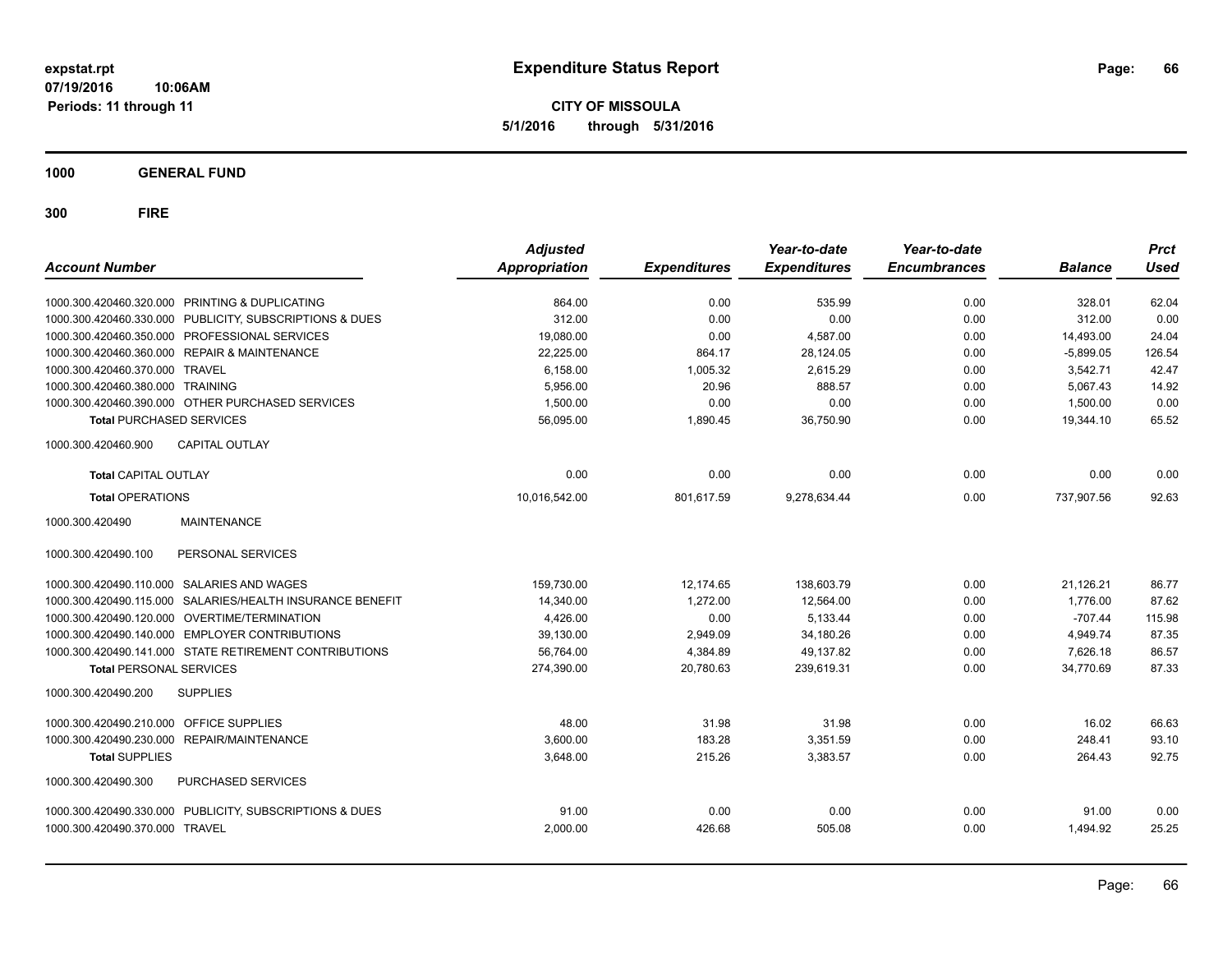**CITY OF MISSOULA 5/1/2016 through 5/31/2016**

**1000 GENERAL FUND**

|                                  | <b>Adjusted</b> |                     | Year-to-date        | Year-to-date        |                | <b>Prct</b> |
|----------------------------------|-----------------|---------------------|---------------------|---------------------|----------------|-------------|
| <b>Account Number</b>            | Appropriation   | <b>Expenditures</b> | <b>Expenditures</b> | <b>Encumbrances</b> | <b>Balance</b> | Used        |
| 1000.300.420490.380.000 TRAINING | 1.500.00        | 0.00<br>426.68      | 2.800.00            | 0.00                | $-1.300.00$    | 186.67      |
| <b>Total PURCHASED SERVICES</b>  | 3,591.00        |                     | 3,305.08            | 0.00                | 285.92         | 92.04       |
| <b>Total MAINTENANCE</b>         | 281,629.00      | 21.422.57           | 246,307.96          | 0.00                | 35.321.04      | 87.46       |
| <b>Total FIRE</b>                | 12,126,243.00   | 1,005,530.40        | 11,119,485.58       | 0.00                | 1,006,757.42   | 91.70       |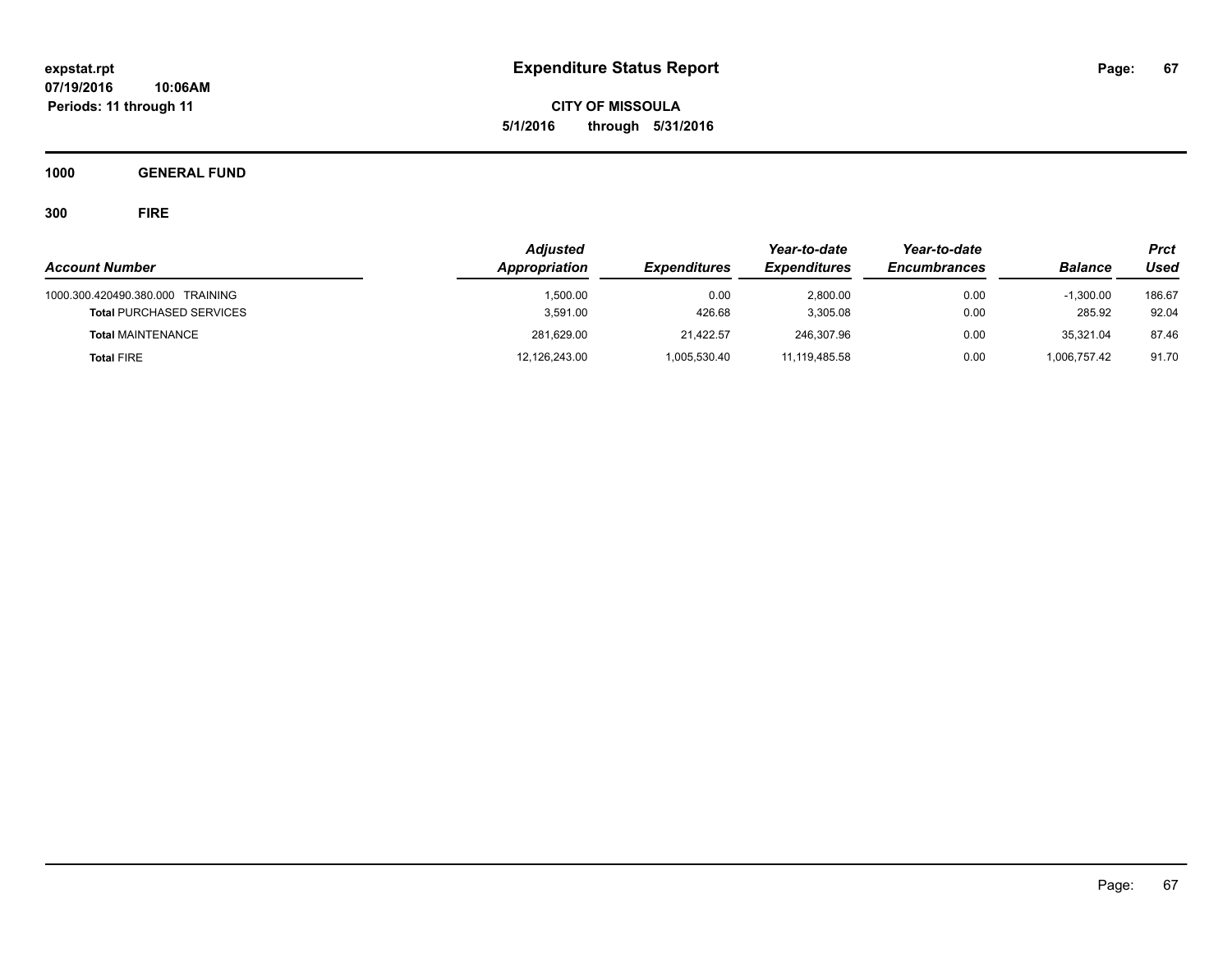**CITY OF MISSOULA 5/1/2016 through 5/31/2016**

**1000 GENERAL FUND**

## **320 STREET MAINTENANCE**

|                                         |                                                         | <b>Adjusted</b> |                     | Year-to-date        | Year-to-date        |                | <b>Prct</b> |
|-----------------------------------------|---------------------------------------------------------|-----------------|---------------------|---------------------|---------------------|----------------|-------------|
| <b>Account Number</b>                   |                                                         | Appropriation   | <b>Expenditures</b> | <b>Expenditures</b> | <b>Encumbrances</b> | <b>Balance</b> | <b>Used</b> |
| 1000.320.430210                         | <b>ADMINISTRATION</b>                                   |                 |                     |                     |                     |                |             |
| 1000.320.430210.100                     | PERSONAL SERVICES                                       |                 |                     |                     |                     |                |             |
|                                         | 1000.320.430210.110.000 SALARIES AND WAGES              | 101,300.00      | 7.696.70            | 89,230.47           | 0.00                | 12.069.53      | 88.09       |
|                                         | 1000.320.430210.120.000 OVERTIME/TERMINATION            | 0.00            | 9.48                | 1,821.56            | 0.00                | $-1,821.56$    | 0.00        |
| 1000.320.430210.130.000 OTHER           |                                                         | 0.00            | 28.97               | 313.49              | 0.00                | $-313.49$      | 0.00        |
|                                         | 1000.320.430210.140.000 EMPLOYER CONTRIBUTIONS          | 54,286.00       | 4,241.60            | 50,429.14           | 0.00                | 3,856.86       | 92.90       |
|                                         | 1000.320.430210.141.000 STATE RETIREMENT CONTRIBUTIONS  | 0.00            | 0.00                | 1,100.34            | 0.00                | $-1,100.34$    | 0.00        |
| <b>Total PERSONAL SERVICES</b>          |                                                         | 155,586.00      | 11.976.75           | 142,895.00          | 0.00                | 12,691.00      | 91.84       |
| 1000.320.430210.200                     | <b>SUPPLIES</b>                                         |                 |                     |                     |                     |                |             |
| 1000.320.430210.210.000 OFFICE SUPPLIES |                                                         | 1.600.00        | 0.00                | 95.21               | 0.00                | 1,504.79       | 5.95        |
|                                         | 1000.320.430210.220.000 OPERATING SUPPLIES              | 8,440.00        | 897.28              | 5,499.05            | 0.00                | 2,940.95       | 65.15       |
| <b>Total SUPPLIES</b>                   |                                                         | 10,040.00       | 897.28              | 5,594.26            | 0.00                | 4,445.74       | 55.72       |
| 1000.320.430210.300                     | PURCHASED SERVICES                                      |                 |                     |                     |                     |                |             |
| 1000.320.430210.310.000 COMMUNICATIONS  |                                                         | 0.00            | 0.00                | 2.02                | 0.00                | $-2.02$        | 0.00        |
|                                         | 1000.320.430210.320.000 PRINTING & DUPLICATING          | 7,000.00        | 2,797.83            | 5,305.95            | 0.00                | 1,694.05       | 75.80       |
|                                         | 1000.320.430210.330.000 PUBLICITY, SUBSCRIPTIONS & DUES | 3,000.00        | 0.00                | 3,627.82            | 0.00                | $-627.82$      | 120.93      |
| 1000.320.430210.370.000 TRAVEL          |                                                         | 2,300.00        | 0.00                | 1,672.81            | 0.00                | 627.19         | 72.73       |
| 1000.320.430210.380.000 TRAINING        |                                                         | 1,500.00        | 976.00              | 1,773.50            | 0.00                | $-273.50$      | 118.23      |
| <b>Total PURCHASED SERVICES</b>         |                                                         | 13,800.00       | 3,773.83            | 12,382.10           | 0.00                | 1,417.90       | 89.73       |
| 1000.320.430210.900                     | <b>CAPITAL OUTLAY</b>                                   |                 |                     |                     |                     |                |             |
| <b>Total CAPITAL OUTLAY</b>             |                                                         | 0.00            | 0.00                | 0.00                | 0.00                | 0.00           | 0.00        |
| <b>Total ADMINISTRATION</b>             |                                                         | 179,426.00      | 16,647.86           | 160,871.36          | 0.00                | 18,554.64      | 89.66       |
|                                         |                                                         |                 |                     |                     |                     |                |             |

1000.320.430220 FACILITY

1000.320.430220.100 PERSONAL SERVICES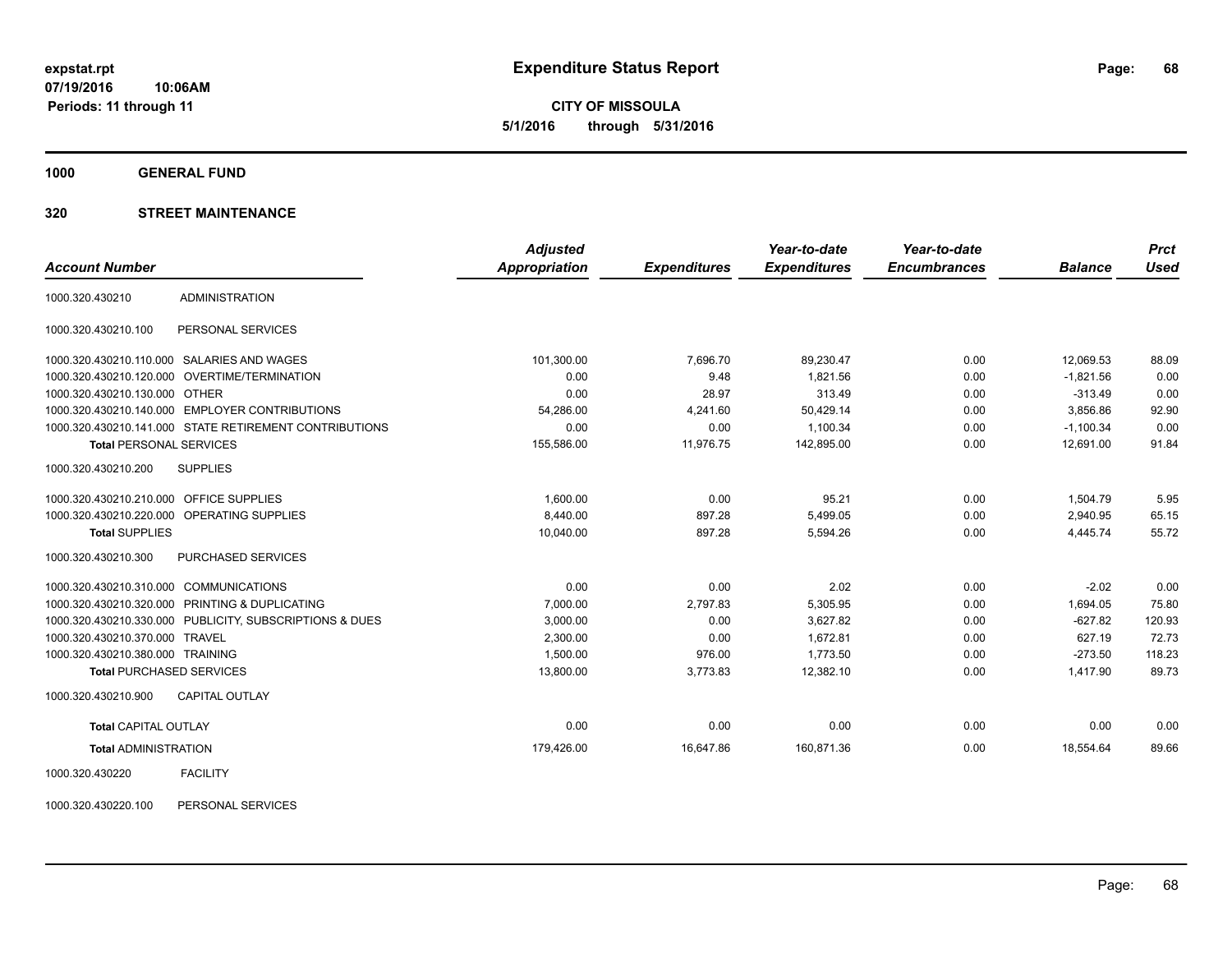**CITY OF MISSOULA 5/1/2016 through 5/31/2016**

**1000 GENERAL FUND**

| <b>Account Number</b>                          | <b>Adjusted</b><br><b>Appropriation</b> | <b>Expenditures</b> | Year-to-date<br><b>Expenditures</b> | Year-to-date<br><b>Encumbrances</b> | <b>Balance</b> | <b>Prct</b><br><b>Used</b> |
|------------------------------------------------|-----------------------------------------|---------------------|-------------------------------------|-------------------------------------|----------------|----------------------------|
| 1000.320.430220.110.000 SALARIES AND WAGES     | 46,647.00                               | 3,542.05            | 41,065.19                           | 0.00                                | 5,581.81       | 88.03                      |
| 1000.320.430220.120.000 OVERTIME/TERMINATION   | 0.00                                    | 4.36                | 838.41                              | 0.00                                | $-838.41$      | 0.00                       |
| 1000.320.430220.130.000 OTHER                  | 0.00                                    | 13.27               | 144.12                              | 0.00                                | $-144.12$      | 0.00                       |
| 1000.320.430220.140.000 EMPLOYER CONTRIBUTIONS | 24,998.00                               | 1,952.25            | 23,210.68                           | 0.00                                | 1,787.32       | 92.85                      |
| <b>Total PERSONAL SERVICES</b>                 | 71.645.00                               | 5,511.93            | 65,258.40                           | 0.00                                | 6,386.60       | 91.09                      |
| 1000.320.430220.200<br><b>SUPPLIES</b>         |                                         |                     |                                     |                                     |                |                            |
| 1000.320.430220.220.000 OPERATING SUPPLIES     | 8,000.00                                | 1,518.11            | 12,514.13                           | 0.00                                | $-4,514.13$    | 156.43                     |
| <b>Total SUPPLIES</b>                          | 8,000.00                                | 1,518.11            | 12,514.13                           | 0.00                                | $-4,514.13$    | 156.43                     |
| 1000.320.430220.300<br>PURCHASED SERVICES      |                                         |                     |                                     |                                     |                |                            |
| 1000.320.430220.343.000 WATER CHARGES          | 7,000.00                                | 2,396.01            | 15,492.88                           | 0.00                                | $-8,492.88$    | 221.33                     |
| 1000.320.430220.344.000 TELEPHONE SERVICE      | 1,822.00                                | 168.31              | 1,836.26                            | 0.00                                | $-14.26$       | 100.78                     |
| 1000.320.430220.345.000 GARBAGE                | 0.00                                    | 0.00                | 478.75                              | 0.00                                | $-478.75$      | 0.00                       |
| 1000.320.430220.350.000 PROFESSIONAL SERVICES  | 1,650.00                                | 220.00              | 1,996.75                            | 0.00                                | $-346.75$      | 121.02                     |
| <b>Total PURCHASED SERVICES</b>                | 10,472.00                               | 2,784.32            | 19,804.64                           | 0.00                                | $-9,332.64$    | 189.12                     |
| 1000.320.430220.500<br><b>FIXED CHARGES</b>    |                                         |                     |                                     |                                     |                |                            |
| 1000.320.430220.500.000 FIXED CHARGES          | 9,000.00                                | 0.00                | 200.00                              | 0.00                                | 8,800.00       | 2.22                       |
| <b>Total FIXED CHARGES</b>                     | 9,000.00                                | 0.00                | 200.00                              | 0.00                                | 8,800.00       | 2.22                       |
| <b>Total FACILITY</b>                          | 99,117.00                               | 9,814.36            | 97,777.17                           | 0.00                                | 1,339.83       | 98.65                      |
| <b>STREET RESTORATION</b><br>1000.320.430230   |                                         |                     |                                     |                                     |                |                            |
| 1000.320.430230.100<br>PERSONAL SERVICES       |                                         |                     |                                     |                                     |                |                            |
| 1000.320.430230.110.000 SALARIES AND WAGES     | 303,251.00                              | 23,277.43           | 269,866.12                          | 0.00                                | 33,384.88      | 88.99                      |
| 1000.320.430230.120.000 OVERTIME/TERMINATION   | 3,000.00                                | 28.67               | 5,509.52                            | 0.00                                | $-2,509.52$    | 183.65                     |
| 1000.320.430230.130.000 OTHER                  | 0.00                                    | 87.37               | 947.80                              | 0.00                                | $-947.80$      | 0.00                       |
| 1000.320.430230.140.000 EMPLOYER CONTRIBUTIONS | 164,119.00                              | 12,826.35           | 152,500.16                          | 0.00                                | 11,618.84      | 92.92                      |
| <b>Total PERSONAL SERVICES</b>                 | 470,370.00                              | 36,219.82           | 428,823.60                          | 0.00                                | 41,546.40      | 91.17                      |
| <b>SUPPLIES</b><br>1000.320.430230.200         |                                         |                     |                                     |                                     |                |                            |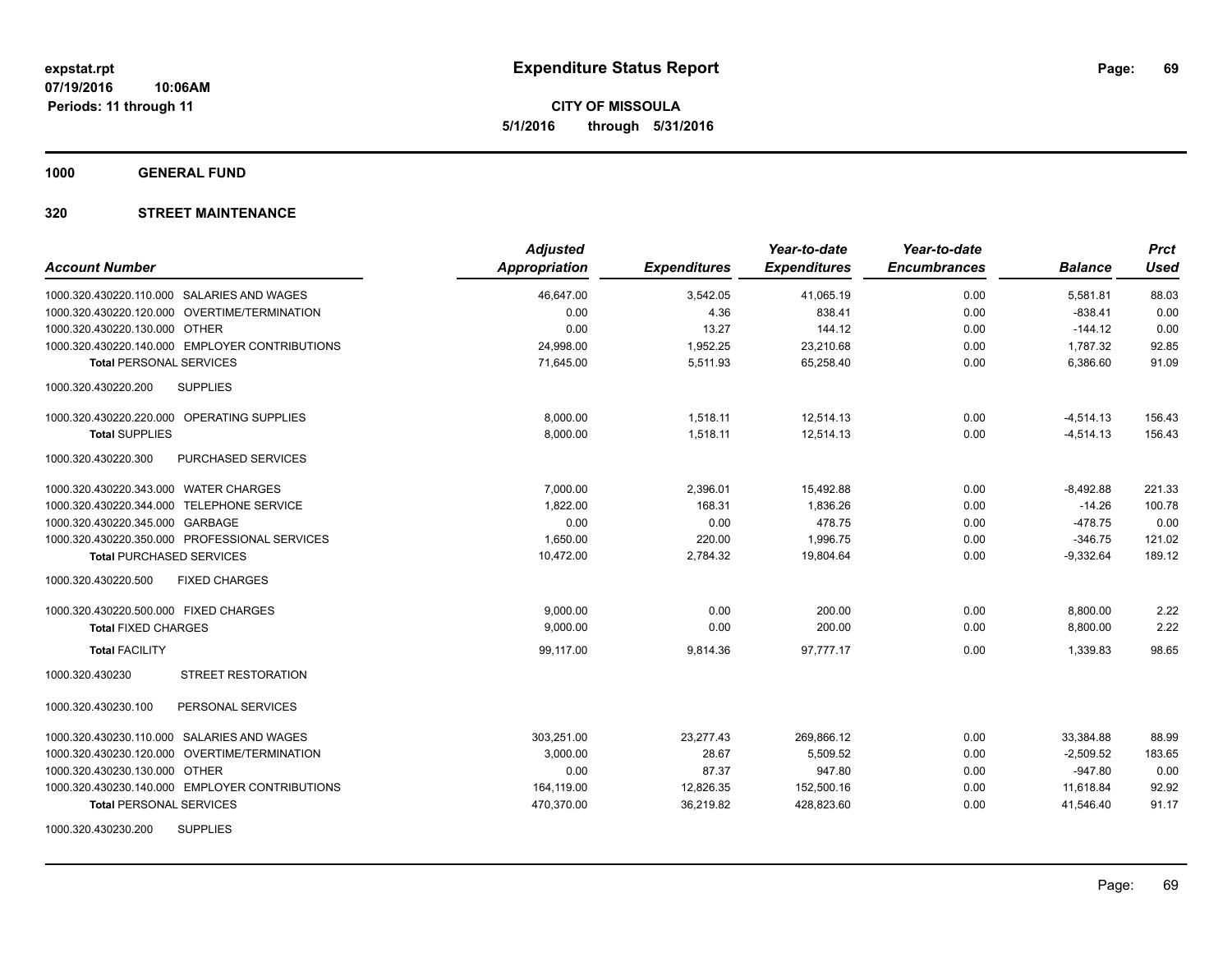**CITY OF MISSOULA 5/1/2016 through 5/31/2016**

**1000 GENERAL FUND**

|                                                  | <b>Adjusted</b> |                     | Year-to-date        | Year-to-date        |                | <b>Prct</b> |
|--------------------------------------------------|-----------------|---------------------|---------------------|---------------------|----------------|-------------|
| <b>Account Number</b>                            | Appropriation   | <b>Expenditures</b> | <b>Expenditures</b> | <b>Encumbrances</b> | <b>Balance</b> | <b>Used</b> |
|                                                  |                 |                     |                     |                     |                |             |
| 1000.320.430230.220.000 OPERATING SUPPLIES       | 1,599.00        | 0.00                | 0.00                | 0.00                | 1,599.00       | 0.00        |
| 1000.320.430230.230.000 REPAIR/MAINTENANCE       | 25.009.00       | 7,321.77            | 19,925.98           | 0.00                | 5,083.02       | 79.68       |
| 1000.320.430230.231.000 GASOLINE                 | 74,487.00       | 9,480.28            | 113,645.44          | 0.00                | $-39,158.44$   | 152.57      |
| <b>Total SUPPLIES</b>                            | 101,095.00      | 16,802.05           | 133,571.42          | 0.00                | $-32,476.42$   | 132.12      |
| 1000.320.430230.300<br>PURCHASED SERVICES        |                 |                     |                     |                     |                |             |
| 1000.320.430230.345.000 GARBAGE                  | 5,200.00        | 70.75               | 1.114.91            | 0.00                | 4,085.09       | 21.44       |
| 1000.320.430230.350.000 PROFESSIONAL SERVICES    | 1,000.00        | 0.00                | 0.00                | 0.00                | 1,000.00       | 0.00        |
| 1000.320.430230.360.000 REPAIR & MAINTENANCE     | 2,000.00        | 5,364.92            | 10,343.44           | 0.00                | $-8,343.44$    | 517.17      |
| <b>Total PURCHASED SERVICES</b>                  | 8,200.00        | 5,435.67            | 11,458.35           | 0.00                | $-3,258.35$    | 139.74      |
| 1000.320.430230.400<br><b>BUILDING MATERIALS</b> |                 |                     |                     |                     |                |             |
| 1000.320.430230.400.000 BUILDING MATERIALS       | 17,598.00       | 0.00                | 0.00                | 0.00                | 17,598.00      | 0.00        |
| <b>Total BUILDING MATERIALS</b>                  | 17,598.00       | 0.00                | 0.00                | 0.00                | 17,598.00      | 0.00        |
| <b>FIXED CHARGES</b><br>1000.320.430230.500      |                 |                     |                     |                     |                |             |
| 1000.320.430230.500.000 FIXED CHARGES            | 5,500.00        | 130.00              | 6,525.00            | 0.00                | $-1,025.00$    | 118.64      |
| <b>Total FIXED CHARGES</b>                       | 5,500.00        | 130.00              | 6,525.00            | 0.00                | $-1,025.00$    | 118.64      |
| 1000.320.430230.900<br><b>CAPITAL OUTLAY</b>     |                 |                     |                     |                     |                |             |
| <b>Total CAPITAL OUTLAY</b>                      | 0.00            | 0.00                | 0.00                | 0.00                | 0.00           | 0.00        |
| <b>Total STREET RESTORATION</b>                  | 602,763.00      | 58,587.54           | 580,378.37          | 0.00                | 22,384.63      | 96.29       |
| <b>STREET MAINTENANCE</b><br>1000.320.430240     |                 |                     |                     |                     |                |             |
| PERSONAL SERVICES<br>1000.320.430240.100         |                 |                     |                     |                     |                |             |
| 1000.320.430240.110.000 SALARIES AND WAGES       | 410,458.00      | 31,597.47           | 366,325.61          | 0.00                | 44,132.39      | 89.25       |
| 1000.320.430240.120.000 OVERTIME/TERMINATION     | 2,100.00        | 38.91               | 7,478.75            | 0.00                | $-5,378.75$    | 356.13      |
| 1000.320.430240.130.000 OTHER                    | 3,000.00        | 118.56              | 1,286.69            | 0.00                | 1,713.31       | 42.89       |
| 1000.320.430240.140.000 EMPLOYER CONTRIBUTIONS   | 222,697.00      | 17,410.33           | 206,958.92          | 0.00                | 15,738.08      | 92.93       |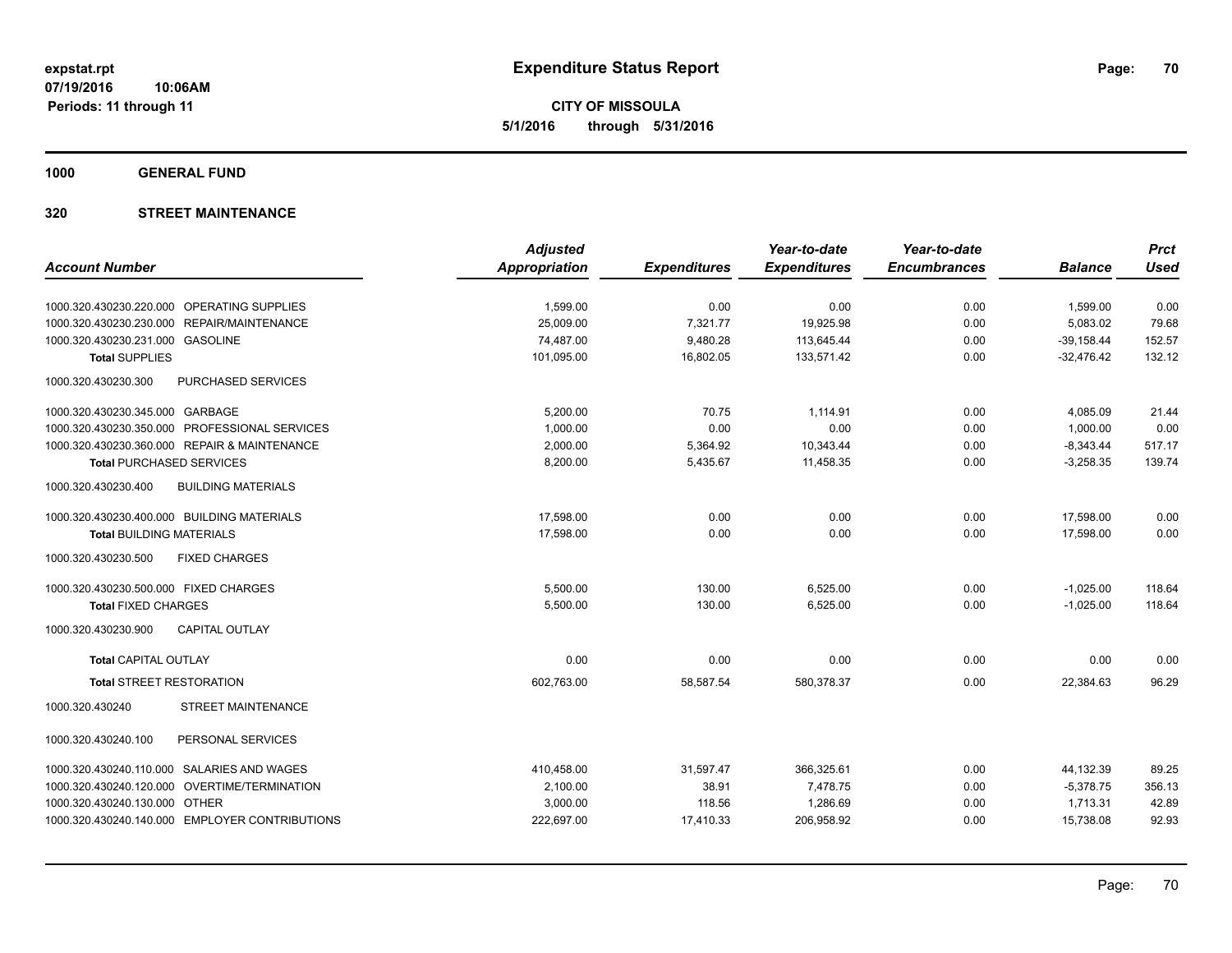**CITY OF MISSOULA 5/1/2016 through 5/31/2016**

**1000 GENERAL FUND**

| <b>Account Number</b>                            | <b>Adjusted</b><br><b>Appropriation</b> | <b>Expenditures</b> | Year-to-date<br><b>Expenditures</b> | Year-to-date<br><b>Encumbrances</b> | <b>Balance</b> | Prct<br><b>Used</b> |
|--------------------------------------------------|-----------------------------------------|---------------------|-------------------------------------|-------------------------------------|----------------|---------------------|
| <b>Total PERSONAL SERVICES</b>                   | 638,255.00                              | 49,165.27           | 582,049.97                          | 0.00                                | 56,205.03      | 91.19               |
| <b>SUPPLIES</b><br>1000.320.430240.200           |                                         |                     |                                     |                                     |                |                     |
| 1000.320.430240.220.000 OPERATING SUPPLIES       | 1,599.00                                | 0.00                | 0.00                                | 0.00                                | 1,599.00       | 0.00                |
| 1000.320.430240.230.000 REPAIR/MAINTENANCE       | 19,455.00                               | 991.80              | 17,494.39                           | 0.00                                | 1,960.61       | 89.92               |
| 1000.320.430240.231.000 GASOLINE                 | 14,133.00                               | 392.61              | 2,828.43                            | 0.00                                | 11,304.57      | 20.01               |
| <b>Total SUPPLIES</b>                            | 35,187.00                               | 1,384.41            | 20,322.82                           | 0.00                                | 14.864.18      | 57.76               |
| 1000.320.430240.300<br>PURCHASED SERVICES        |                                         |                     |                                     |                                     |                |                     |
| 1000.320.430240.345.000 GARBAGE                  | 2.080.00                                | 0.00                | 0.00                                | 0.00                                | 2,080.00       | 0.00                |
| 1000.320.430240.350.000 PROFESSIONAL SERVICES    | 2,000.00                                | 0.00                | 0.00                                | 0.00                                | 2,000.00       | 0.00                |
| <b>Total PURCHASED SERVICES</b>                  | 4,080.00                                | 0.00                | 0.00                                | 0.00                                | 4,080.00       | 0.00                |
| 1000.320.430240.400<br><b>BUILDING MATERIALS</b> |                                         |                     |                                     |                                     |                |                     |
| 1000.320.430240.400.000 BUILDING MATERIALS       | 28,687.00                               | 0.00                | 0.00                                | 0.00                                | 28,687.00      | 0.00                |
| <b>Total BUILDING MATERIALS</b>                  | 28,687.00                               | 0.00                | 0.00                                | 0.00                                | 28,687.00      | 0.00                |
| <b>FIXED CHARGES</b><br>1000.320.430240.500      |                                         |                     |                                     |                                     |                |                     |
| 1000.320.430240.500.000 FIXED CHARGES            | 5,000.00                                | 845.83              | 1,160.83                            | 0.00                                | 3,839.17       | 23.22               |
| <b>Total FIXED CHARGES</b>                       | 5,000.00                                | 845.83              | 1,160.83                            | 0.00                                | 3,839.17       | 23.22               |
| <b>CAPITAL OUTLAY</b><br>1000.320.430240.900     |                                         |                     |                                     |                                     |                |                     |
| <b>Total CAPITAL OUTLAY</b>                      | 0.00                                    | 0.00                | 0.00                                | 0.00                                | 0.00           | 0.00                |
| <b>Total STREET MAINTENANCE</b>                  | 711.209.00                              | 51,395.51           | 603,533.62                          | 0.00                                | 107.675.38     | 84.86               |
| ICE & SNOW REMOVAL<br>1000.320.430251            |                                         |                     |                                     |                                     |                |                     |
| 1000.320.430251.100<br>PERSONAL SERVICES         |                                         |                     |                                     |                                     |                |                     |
| 1000.320.430251.110.000 SALARIES AND WAGES       | 137,340.00                              | 10,823.22           | 125,479.33                          | 0.00                                | 11,860.67      | 91.36               |
| 1000.320.430251.120.000 OVERTIME/TERMINATION     | 4,950.00                                | 13.33               | 2,561.65                            | 0.00                                | 2,388.35       | 51.75               |
| 1000.320.430251.130.000 OTHER                    | 0.00                                    | 40.58               | 440.73                              | 0.00                                | $-440.73$      | 0.00                |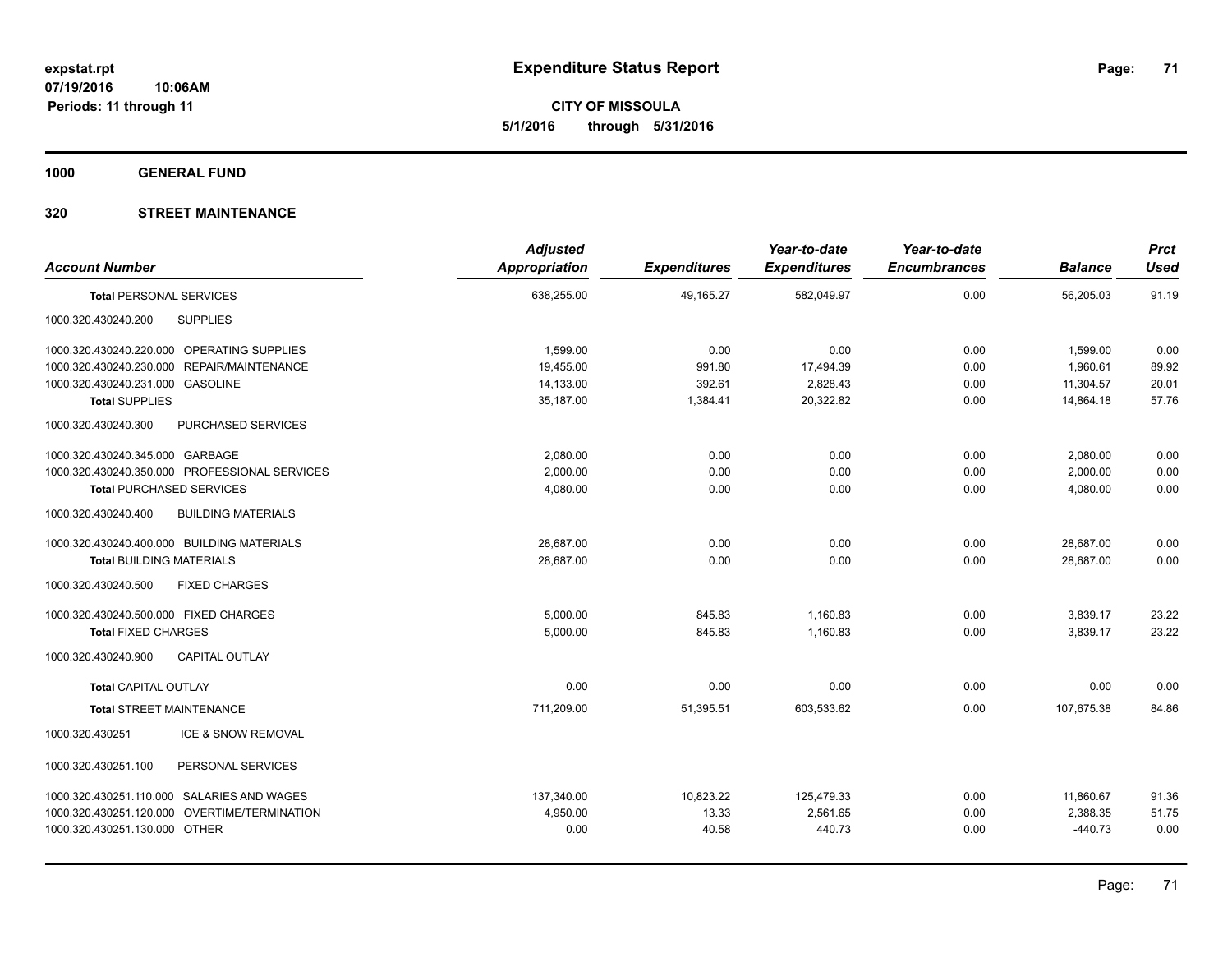**CITY OF MISSOULA 5/1/2016 through 5/31/2016**

**1000 GENERAL FUND**

| <b>Account Number</b>                            | <b>Adjusted</b><br><b>Appropriation</b> | <b>Expenditures</b> | Year-to-date<br><b>Expenditures</b> | Year-to-date<br><b>Encumbrances</b> | <b>Balance</b> | <b>Prct</b><br><b>Used</b> |
|--------------------------------------------------|-----------------------------------------|---------------------|-------------------------------------|-------------------------------------|----------------|----------------------------|
| 1000.320.430251.140.000 EMPLOYER CONTRIBUTIONS   | 76,253.00                               | 5,962.23            | 70,888.05                           | 0.00                                | 5,364.95       | 92.96                      |
| <b>Total PERSONAL SERVICES</b>                   | 218,543.00                              | 16,839.36           | 199,369.76                          | 0.00                                | 19,173.24      | 91.23                      |
| <b>SUPPLIES</b><br>1000.320.430251.200           |                                         |                     |                                     |                                     |                |                            |
| 1000.320.430251.220.000 OPERATING SUPPLIES       | 148,548.00                              | 0.00                | 292,413.98                          | 0.00                                | $-143,865.98$  | 196.85                     |
| 1000.320.430251.230.000 REPAIR/MAINTENANCE       | 14.316.00                               | 2,388.50            | 25.972.52                           | 0.00                                | $-11,656.52$   | 181.42                     |
| 1000.320.430251.231.000 GASOLINE                 | 86.170.00                               | 0.00                | 0.00                                | 0.00                                | 86.170.00      | 0.00                       |
| <b>Total SUPPLIES</b>                            | 249,034.00                              | 2,388.50            | 318,386.50                          | 0.00                                | $-69,352.50$   | 127.85                     |
| <b>PURCHASED SERVICES</b><br>1000.320.430251.300 |                                         |                     |                                     |                                     |                |                            |
| 1000.320.430251.360.000 REPAIR & MAINTENANCE     | 5,000.00                                | 0.00                | 269.00                              | 0.00                                | 4,731.00       | 5.38                       |
| <b>Total PURCHASED SERVICES</b>                  | 5,000.00                                | 0.00                | 269.00                              | 0.00                                | 4.731.00       | 5.38                       |
| 1000.320.430251.500<br><b>FIXED CHARGES</b>      |                                         |                     |                                     |                                     |                |                            |
| 1000.320.430251.500.000 FIXED CHARGES            | 2,000.00                                | 0.00                | 0.00                                | 0.00                                | 2,000.00       | 0.00                       |
| <b>Total FIXED CHARGES</b>                       | 2,000.00                                | 0.00                | 0.00                                | 0.00                                | 2,000.00       | 0.00                       |
| 1000.320.430251.900<br><b>CAPITAL OUTLAY</b>     |                                         |                     |                                     |                                     |                |                            |
| <b>Total CAPITAL OUTLAY</b>                      | 0.00                                    | 0.00                | 0.00                                | 0.00                                | 0.00           | 0.00                       |
| Total ICE & SNOW REMOVAL                         | 474,577.00                              | 19,227.86           | 518,025.26                          | 0.00                                | $-43,448.26$   | 109.16                     |
| <b>STREET CLEANING</b><br>1000.320.430252        |                                         |                     |                                     |                                     |                |                            |
| PERSONAL SERVICES<br>1000.320.430252.100         |                                         |                     |                                     |                                     |                |                            |
| 1000.320.430252.110.000 SALARIES AND WAGES       | 346,341.00                              | 26,933.47           | 312,250.56                          | 0.00                                | 34,090.44      | 90.16                      |
| 1000.320.430252.120.000 OVERTIME/TERMINATION     | 4,950.00                                | 33.17               | 6,374.80                            | 0.00                                | $-1,424.80$    | 128.78                     |
| 1000.320.430252.130.000 OTHER                    | 3,000.00                                | 101.25              | 1,097.17                            | 0.00                                | 1,902.83       | 36.57                      |
| 1000.320.430252.140.000 EMPLOYER CONTRIBUTIONS   | 189,864.00                              | 14,839.23           | 181,032.66                          | 0.00                                | 8,831.34       | 95.35                      |
| <b>Total PERSONAL SERVICES</b>                   | 544,155.00                              | 41,907.12           | 500,755.19                          | 0.00                                | 43,399.81      | 92.02                      |
| 1000.320.430252.200<br><b>SUPPLIES</b>           |                                         |                     |                                     |                                     |                |                            |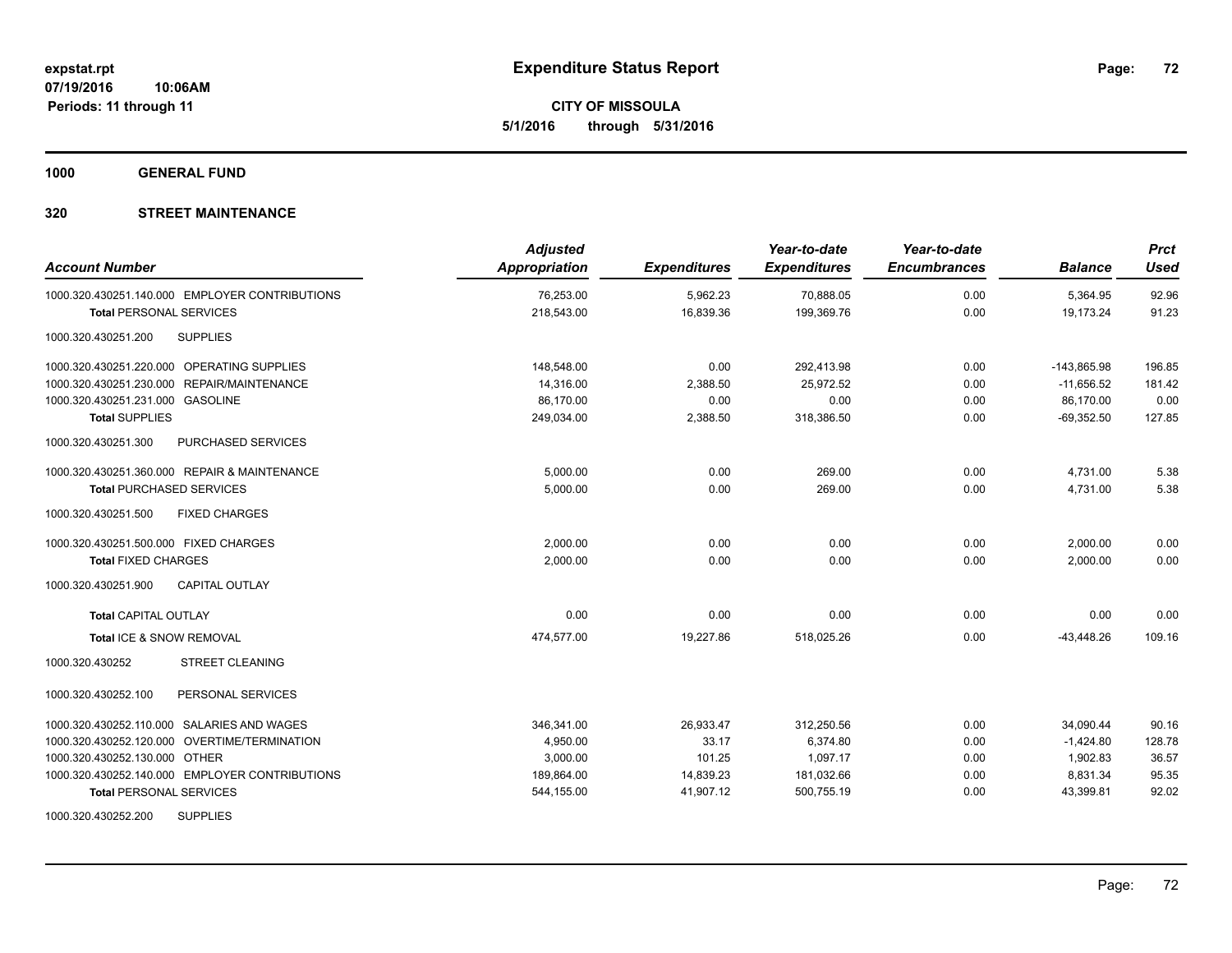**CITY OF MISSOULA 5/1/2016 through 5/31/2016**

**1000 GENERAL FUND**

# **320 STREET MAINTENANCE**

| <b>Account Number</b>                 |                                               | <b>Adjusted</b><br><b>Appropriation</b> | <b>Expenditures</b> | Year-to-date<br><b>Expenditures</b> | Year-to-date<br><b>Encumbrances</b> | <b>Balance</b> | <b>Prct</b><br><b>Used</b> |
|---------------------------------------|-----------------------------------------------|-----------------------------------------|---------------------|-------------------------------------|-------------------------------------|----------------|----------------------------|
|                                       |                                               |                                         |                     |                                     |                                     |                |                            |
|                                       | 1000.320.430252.220.000 OPERATING SUPPLIES    | 2,132.00                                | 0.00                | 704.18                              | 0.00                                | 1,427.82       | 33.03                      |
|                                       | 1000.320.430252.230.000 REPAIR/MAINTENANCE    | 25,435.00                               | 6,435.75            | 39,661.23                           | 0.00                                | $-14,226.23$   | 155.93                     |
| 1000.320.430252.231.000 GASOLINE      |                                               | 43,814.00                               | 0.00                | 0.00                                | 0.00                                | 43,814.00      | 0.00                       |
| <b>Total SUPPLIES</b>                 |                                               | 71,381.00                               | 6,435.75            | 40,365.41                           | 0.00                                | 31,015.59      | 56.55                      |
| 1000.320.430252.300                   | <b>PURCHASED SERVICES</b>                     |                                         |                     |                                     |                                     |                |                            |
|                                       | 1000.320.430252.350.000 PROFESSIONAL SERVICES | 500.00                                  | 0.00                | 0.00                                | 0.00                                | 500.00         | 0.00                       |
|                                       | 1000.320.430252.360.000 REPAIR & MAINTENANCE  | 14,000.00                               | 35.00               | 1,095.55                            | 0.00                                | 12,904.45      | 7.83                       |
|                                       | <b>Total PURCHASED SERVICES</b>               | 14,500.00                               | 35.00               | 1,095.55                            | 0.00                                | 13,404.45      | 7.56                       |
| 1000.320.430252.400                   | <b>BUILDING MATERIALS</b>                     |                                         |                     |                                     |                                     |                |                            |
| <b>Total BUILDING MATERIALS</b>       |                                               | 0.00                                    | 0.00                | 0.00                                | 0.00                                | 0.00           | 0.00                       |
| 1000.320.430252.500                   | <b>FIXED CHARGES</b>                          |                                         |                     |                                     |                                     |                |                            |
| 1000.320.430252.500.000 FIXED CHARGES |                                               | 9,000.00                                | 2,226.25            | 6,126.25                            | 0.00                                | 2,873.75       | 68.07                      |
| <b>Total FIXED CHARGES</b>            |                                               | 9,000.00                                | 2,226.25            | 6,126.25                            | 0.00                                | 2,873.75       | 68.07                      |
| <b>Total STREET CLEANING</b>          |                                               | 639,036.00                              | 50,604.12           | 548,342.40                          | 0.00                                | 90,693.60      | 85.81                      |
| 1000.320.430270                       | <b>COMMUNICATIONS MAINTENANCE</b>             |                                         |                     |                                     |                                     |                |                            |
| 1000.320.430270.100                   | PERSONAL SERVICES                             |                                         |                     |                                     |                                     |                |                            |
| <b>Total PERSONAL SERVICES</b>        |                                               | 0.00                                    | 0.00                | 0.00                                | 0.00                                | 0.00           | 0.00                       |
| 1000.320.430270.200                   | <b>SUPPLIES</b>                               |                                         |                     |                                     |                                     |                |                            |
| <b>Total SUPPLIES</b>                 |                                               | 0.00                                    | 0.00                | 0.00                                | 0.00                                | 0.00           | 0.00                       |
| 1000.320.430270.900                   | <b>CAPITAL OUTLAY</b>                         |                                         |                     |                                     |                                     |                |                            |
| 1000.320.430270.930.000 IMPROVEMENTS  |                                               | 197,705.00                              | 10,748.46           | 49,384.13                           | 0.00                                | 148,320.87     | 24.98                      |
|                                       | <b>Total COMMUNICATIONS MAINTENANCE</b>       | 197,705.00                              | 10,748.46           | 49,384.13                           | 0.00                                | 148,320.87     | 24.98                      |
| 1000.320.490504                       | <b>DEBT SERVICE</b>                           |                                         |                     |                                     |                                     |                |                            |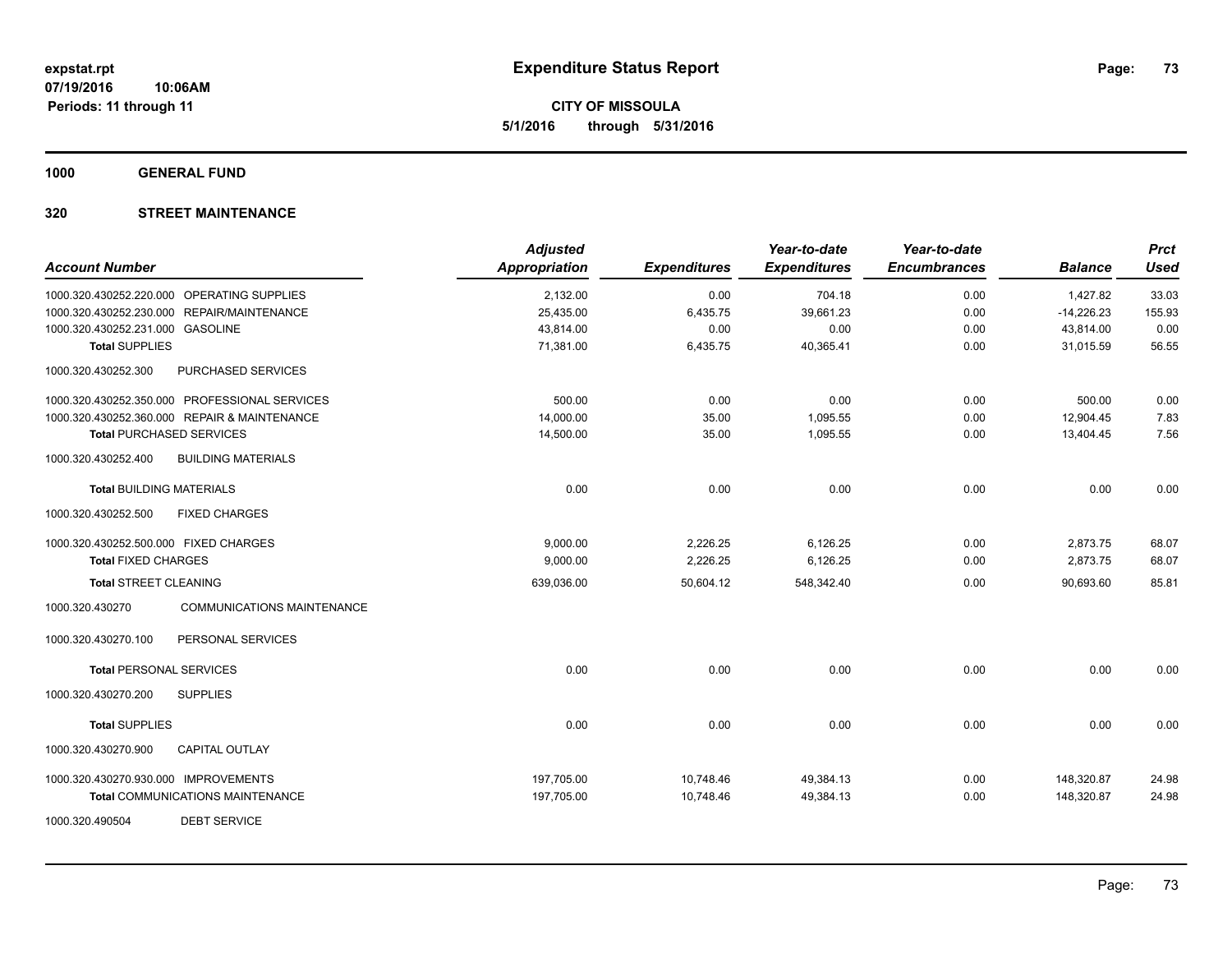**1000 GENERAL FUND**

# **320 STREET MAINTENANCE**

| <b>Account Number</b>                      | <b>Adjusted</b><br>Appropriation | <b>Expenditures</b> | Year-to-date<br><b>Expenditures</b> | Year-to-date<br><b>Encumbrances</b> | <b>Balance</b> | <b>Prct</b><br>Used |
|--------------------------------------------|----------------------------------|---------------------|-------------------------------------|-------------------------------------|----------------|---------------------|
| 1000.320.490504.600<br><b>DEBT SERVICE</b> |                                  |                     |                                     |                                     |                |                     |
| <b>Total DEBT SERVICE</b>                  | 0.00                             | 0.00                | 0.00                                | 0.00                                | 0.00           | 0.00                |
| <b>Total STREET MAINTENANCE</b>            | 2,903,833.00                     | 217,025.71          | 2,558,312.31                        | 0.00                                | 345,520.69     | 88.10               |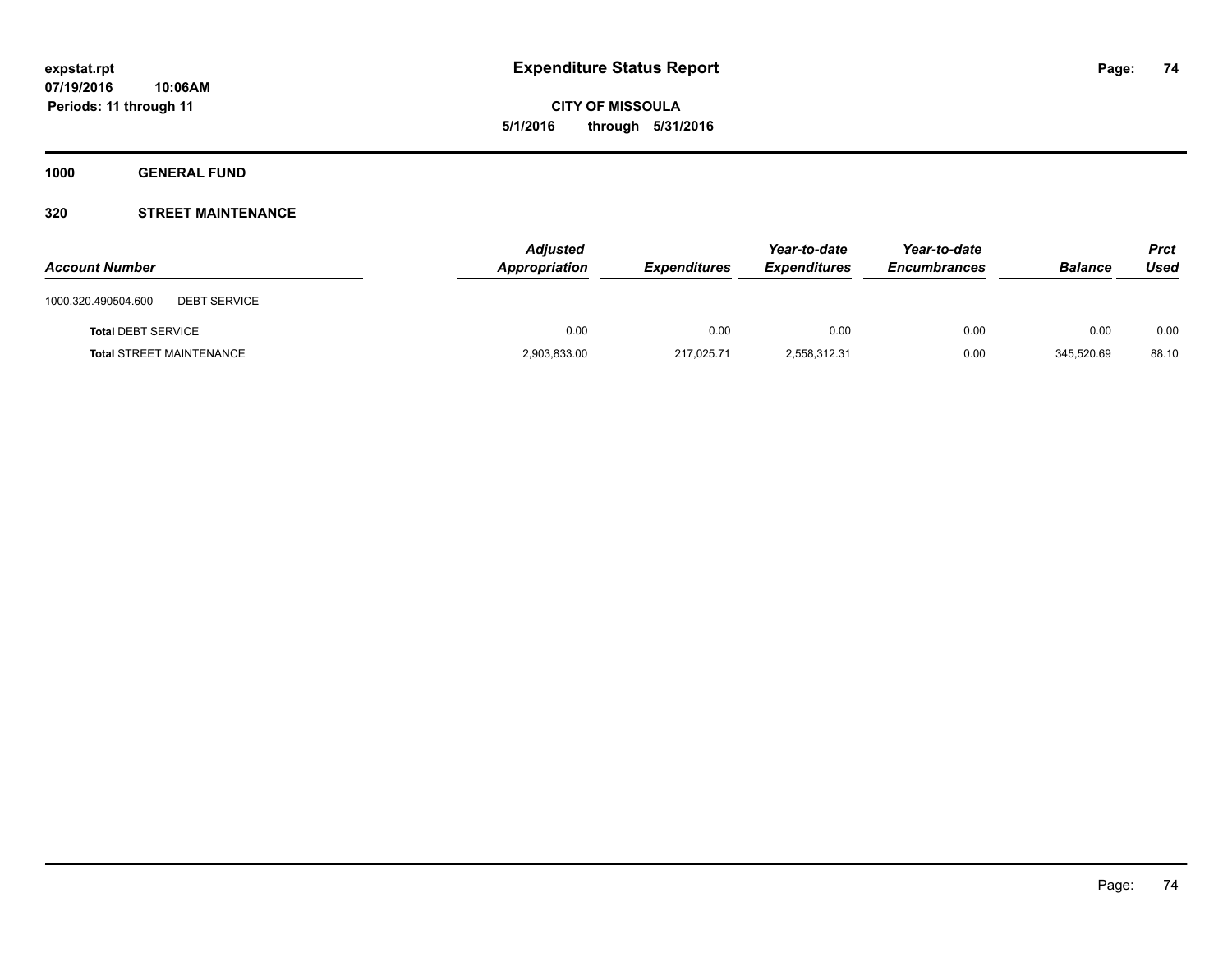**1000 GENERAL FUND**

|                                        |                                                   | <b>Adjusted</b> |                     | Year-to-date        | Year-to-date        |                | <b>Prct</b> |
|----------------------------------------|---------------------------------------------------|-----------------|---------------------|---------------------|---------------------|----------------|-------------|
| <b>Account Number</b>                  |                                                   | Appropriation   | <b>Expenditures</b> | <b>Expenditures</b> | <b>Encumbrances</b> | <b>Balance</b> | <b>Used</b> |
| 1000.321.411231                        | <b>ENERGY CONSERVATION</b>                        |                 |                     |                     |                     |                |             |
| 1000.321.411231.100                    | PERSONAL SERVICES                                 |                 |                     |                     |                     |                |             |
| <b>Total PERSONAL SERVICES</b>         |                                                   | 0.00            | 0.00                | 0.00                | 0.00                | 0.00           | 0.00        |
| 1000.321.411231.200                    | <b>SUPPLIES</b>                                   |                 |                     |                     |                     |                |             |
| <b>Total SUPPLIES</b>                  |                                                   | 0.00            | 0.00                | 0.00                | 0.00                | 0.00           | 0.00        |
| 1000.321.411231.300                    | <b>PURCHASED SERVICES</b>                         |                 |                     |                     |                     |                |             |
|                                        | <b>Total ENERGY CONSERVATION</b>                  | 0.00            | 0.00                | 0.00                | 0.00                | 0.00           | 0.00        |
| 1000.321.411810                        | <b>FACILITY MAINTENANCE</b>                       |                 |                     |                     |                     |                |             |
| 1000.321.411810.100                    | PERSONAL SERVICES                                 |                 |                     |                     |                     |                |             |
|                                        | 1000.321.411810.110.000 SALARIES AND WAGES        | 47,882.00       | 3,222.83            | 36,495.74           | 0.00                | 11,386.26      | 76.22       |
|                                        | 1000.321.411810.120.000 OVERTIME/TERMINATION      | 0.00            | 0.00                | 21.32               | 0.00                | $-21.32$       | 0.00        |
| 1000.321.411810.130.000 OTHER          |                                                   | 0.00            | 8.40                | 92.40               | 0.00                | $-92.40$       | 0.00        |
|                                        | 1000.321.411810.140.000 EMPLOYER CONTRIBUTIONS    | 19,906.00       | 1,387.18            | 15,762.28           | 0.00                | 4,143.72       | 79.18       |
| <b>Total PERSONAL SERVICES</b>         |                                                   | 67,788.00       | 4,618.41            | 52,371.74           | 0.00                | 15,416.26      | 77.26       |
| 1000.321.411810.200                    | <b>SUPPLIES</b>                                   |                 |                     |                     |                     |                |             |
|                                        | 1000.321.411810.220.000 OPERATING SUPPLIES        | 450.00          | 0.00                | 0.00                | 0.00                | 450.00         | 0.00        |
| 1000.321.411810.231.000 GASOLINE       |                                                   | 198.00          | 0.00                | 0.00                | 0.00                | 198.00         | 0.00        |
| 1000.321.411810.240.000 OTHER SUPPLIES |                                                   | 6,070.00        | 0.00                | 33.93               | 0.00                | 6,036.07       | 0.56        |
| <b>Total SUPPLIES</b>                  |                                                   | 6,718.00        | 0.00                | 33.93               | 0.00                | 6,684.07       | 0.51        |
| 1000.321.411810.300                    | PURCHASED SERVICES                                |                 |                     |                     |                     |                |             |
| 1000.321.411810.340.000 SEWER          |                                                   | 748.00          | 0.00                | 0.00                | 0.00                | 748.00         | 0.00        |
|                                        | 1000.321.411810.341.000 ELECTRICITY & NATURAL GAS | 25,420.00       | 1,717.31            | 11,159.53           | 0.00                | 14,260.47      | 43.90       |
| 1000.321.411810.343.000 WATER CHARGES  |                                                   | 957.00          | 0.00                | 0.00                | 0.00                | 957.00         | 0.00        |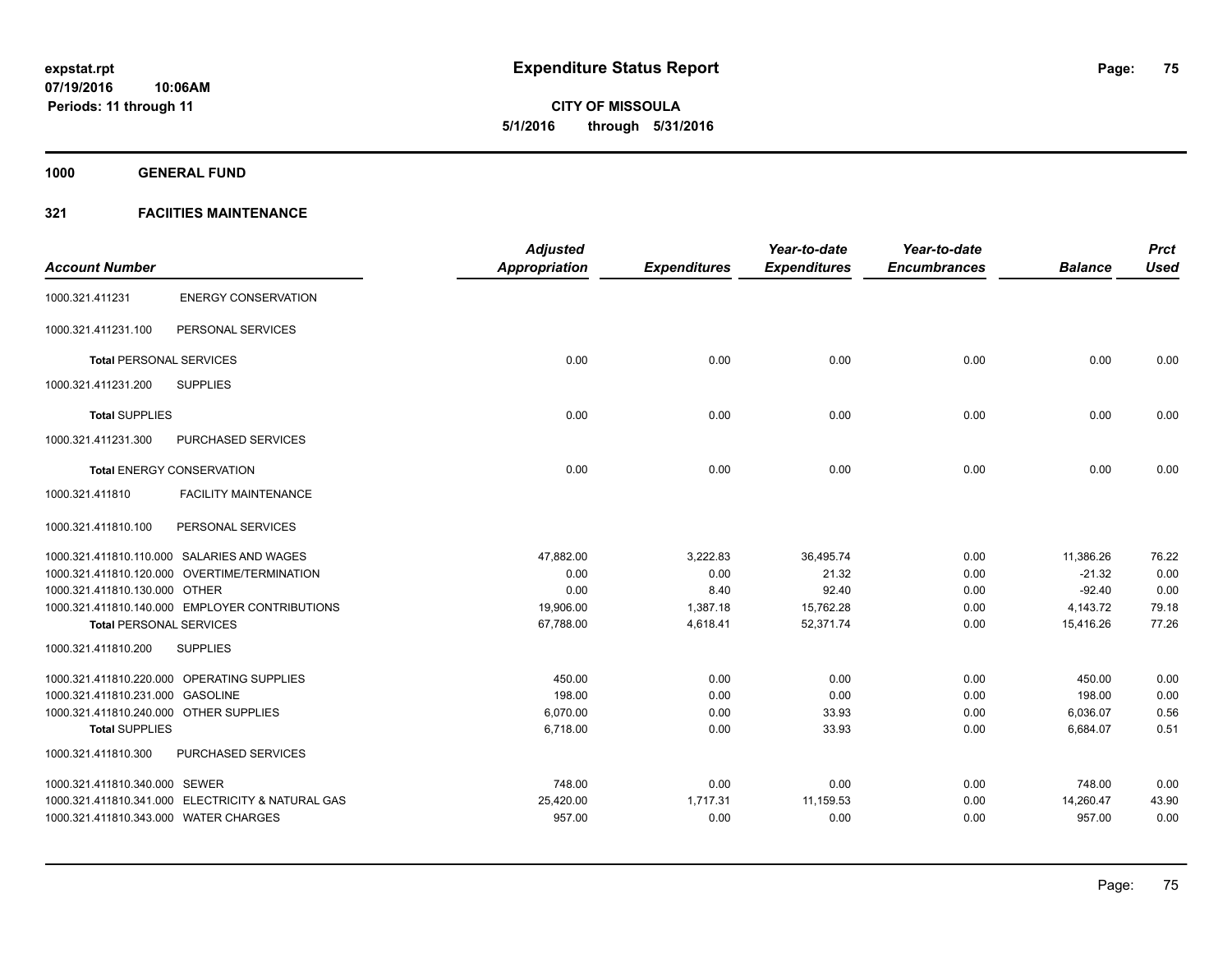**1000 GENERAL FUND**

# **321 FACIITIES MAINTENANCE**

| <b>Account Number</b>                                      | <b>Adjusted</b><br>Appropriation | <b>Expenditures</b> | Year-to-date<br><b>Expenditures</b> | Year-to-date<br><b>Encumbrances</b> | <b>Balance</b> | <b>Prct</b><br><b>Used</b> |
|------------------------------------------------------------|----------------------------------|---------------------|-------------------------------------|-------------------------------------|----------------|----------------------------|
| 1000.321.411810.360.000 REPAIR & MAINTENANCE               | 10,020.00                        | 0.00                | 0.00                                | 0.00                                | 10,020.00      | 0.00                       |
| 1000.321.411810.370.000 TRAVEL                             | 150.00                           | 0.00                | 0.00                                | 0.00                                | 150.00         | 0.00                       |
| <b>Total PURCHASED SERVICES</b>                            | 37,295.00                        | 1,717.31            | 11,159.53                           | 0.00                                | 26.135.47      | 29.92                      |
| CAPITAL OUTLAY<br>1000.321.411810.900                      |                                  |                     |                                     |                                     |                |                            |
| <b>Total CAPITAL OUTLAY</b>                                | 0.00                             | 0.00                | 0.00                                | 0.00                                | 0.00           | 0.00                       |
| <b>Total FACILITY MAINTENANCE</b>                          | 111,801.00                       | 6,335.72            | 63,565.20                           | 0.00                                | 48,235.80      | 56.86                      |
| 1000.321.430220<br><b>CITY HALL UTILITIES</b>              |                                  |                     |                                     |                                     |                |                            |
| <b>SUPPLIES</b><br>1000.321.430220.200                     |                                  |                     |                                     |                                     |                |                            |
| 1000.321.430220.240.000 CITY HALL UTILITIES/OTHER SUPPLIES | 2.340.00                         | 61.34               | 3.307.95                            | 0.00                                | $-967.95$      | 141.37                     |
| <b>Total SUPPLIES</b>                                      | 2,340.00                         | 61.34               | 3,307.95                            | 0.00                                | $-967.95$      | 141.37                     |
| PURCHASED SERVICES<br>1000.321.430220.300                  |                                  |                     |                                     |                                     |                |                            |
| 1000.321.430220.340.000 CITY HALL/SEWER                    | 1,233.00                         | 0.00                | 1.052.70                            | 0.00                                | 180.30         | 85.38                      |
| 1000.321.430220.341.000 CITYHALL/ELECTRICITY & NATURAL GAS | 78,950.00                        | 10,090.51           | 101,813.64                          | 0.00                                | $-22,863.64$   | 128.96                     |
| 1000.321.430220.343.000 CITYHALL/WATER CHARGES             | 7,677.00                         | 352.86              | 3,643.56                            | 0.00                                | 4,033.44       | 47.46                      |
| 1000.321.430220.344.000 CITYHALL/TELEPHONE SERVICE         | 637.00                           | 0.00                | 0.00                                | 0.00                                | 637.00         | 0.00                       |
| 1000.321.430220.345.000 CITY HALL/GARBAGE                  | 6,375.00                         | 450.28              | 5,190.79                            | 0.00                                | 1,184.21       | 81.42                      |
| 1000.321.430220.350.000 PROFESSIONAL SERVICES              | 1,720.00                         | 155.00              | 1,926.00                            | 0.00                                | $-206.00$      | 111.98                     |
| 1000.321.430220.360.000 CITY HALL/REPAIR & MAINTENANCE     | 170,086.00                       | 8,360.05            | 134,631.85                          | 0.00                                | 35,454.15      | 79.16                      |
| <b>Total PURCHASED SERVICES</b>                            | 266,678.00                       | 19,408.70           | 248,258.54                          | 0.00                                | 18,419.46      | 93.09                      |
| <b>CAPITAL OUTLAY</b><br>1000.321.430220.900               |                                  |                     |                                     |                                     |                |                            |
| <b>Total CAPITAL OUTLAY</b>                                | 0.00                             | 0.00                | 0.00                                | 0.00                                | 0.00           | 0.00                       |
| Total CITY HALL UTILITIES                                  | 269,018.00                       | 19,470.04           | 251,566.49                          | 0.00                                | 17.451.51      | 93.51                      |
| 1000.321.431310<br><b>ADMINISTRATION</b>                   |                                  |                     |                                     |                                     |                |                            |

1000.321.431310.100 PERSONAL SERVICES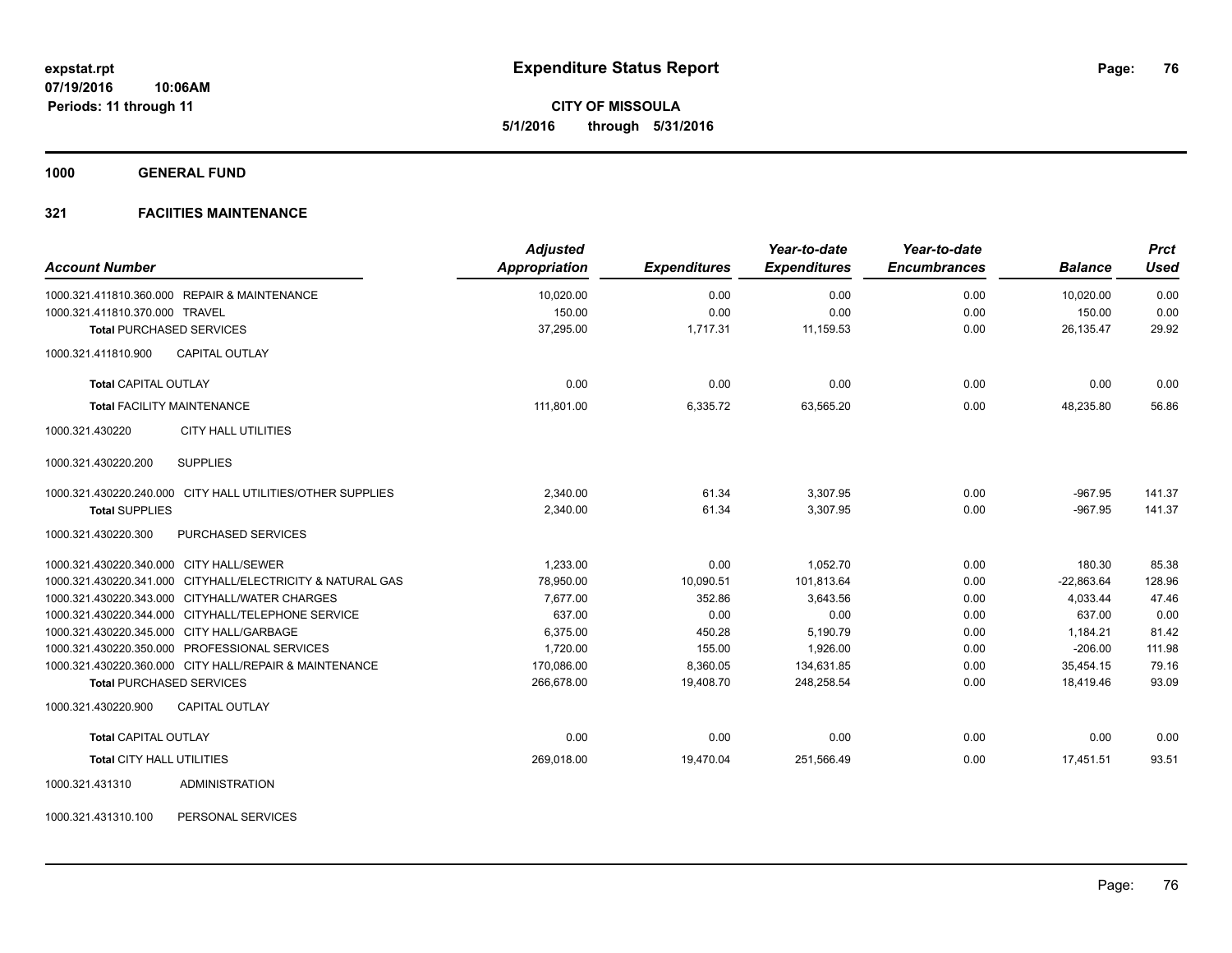**1000 GENERAL FUND**

| <b>Account Number</b>                                   | <b>Adjusted</b><br>Appropriation | <b>Expenditures</b> | Year-to-date<br><b>Expenditures</b> | Year-to-date<br><b>Encumbrances</b> | <b>Balance</b> | <b>Prct</b><br><b>Used</b> |
|---------------------------------------------------------|----------------------------------|---------------------|-------------------------------------|-------------------------------------|----------------|----------------------------|
| 1000.321.431310.110.000 SALARIES AND WAGES              | 87,284.00                        | 7,366.42            | 83,419.13                           | 0.00                                | 3,864.87       | 95.57                      |
| 1000.321.431310.120.000 OVERTIME/TERMINATION            | 0.00                             | 0.00                | 48.75                               | 0.00                                | $-48.75$       | 0.00                       |
| 1000.321.431310.130.000 OTHER                           | 0.00                             | 19.20               | 211.20                              | 0.00                                | $-211.20$      | 0.00                       |
| 1000.321.431310.140.000 EMPLOYER CONTRIBUTIONS          | 33,881.00                        | 3,171.59            | 36,043.54                           | 0.00                                | $-2,162.54$    | 106.38                     |
| <b>Total PERSONAL SERVICES</b>                          | 121,165.00                       | 10,557.21           | 119,722.62                          | 0.00                                | 1,442.38       | 98.81                      |
| 1000.321.431310.200<br><b>SUPPLIES</b>                  |                                  |                     |                                     |                                     |                |                            |
| 1000.321.431310.210.000 OFFICE SUPPLIES                 | 1,000.00                         | 0.00                | 534.73                              | 0.00                                | 465.27         | 53.47                      |
| 1000.321.431310.220.000 OPERATING SUPPLIES              | 150.00                           | 0.00                | 0.00                                | 0.00                                | 150.00         | 0.00                       |
| <b>Total SUPPLIES</b>                                   | 1,150.00                         | 0.00                | 534.73                              | 0.00                                | 615.27         | 46.50                      |
| PURCHASED SERVICES<br>1000.321.431310.300               |                                  |                     |                                     |                                     |                |                            |
| 1000.321.431310.310.000 COMMUNICATIONS                  | 150.00                           | 0.00                | 0.00                                | 0.00                                | 150.00         | 0.00                       |
| 1000.321.431310.320.000 PRINTING & DUPLICATING          | 100.00                           | 0.00                | 0.00                                | 0.00                                | 100.00         | 0.00                       |
| 1000.321.431310.330.000 PUBLICITY, SUBSCRIPTIONS & DUES | 230.00                           | 0.00                | 247.50                              | 0.00                                | $-17.50$       | 107.61                     |
| <b>Total PURCHASED SERVICES</b>                         | 480.00                           | 0.00                | 247.50                              | 0.00                                | 232.50         | 51.56                      |
| 1000.321.431310.800<br>OTHER OBJECTS                    |                                  |                     |                                     |                                     |                |                            |
| <b>Total OTHER OBJECTS</b>                              | 0.00                             | 0.00                | 0.00                                | 0.00                                | 0.00           | 0.00                       |
| <b>Total ADMINISTRATION</b>                             | 122,795.00                       | 10,557.21           | 120,504.85                          | 0.00                                | 2,290.15       | 98.13                      |
| <b>EQUIPMENT MAINTENANCE</b><br>1000.321.431330         |                                  |                     |                                     |                                     |                |                            |
| 1000.321.431330.100<br>PERSONAL SERVICES                |                                  |                     |                                     |                                     |                |                            |
| 1000.321.431330.110.000 SALARIES AND WAGES              | 400,502.00                       | 35,450.46           | 401,451.48                          | 0.00                                | $-949.48$      | 100.24                     |
| 1000.321.431330.120.000 OVERTIME/TERMINATION            | 2,000.00                         | 0.00                | 234.60                              | 0.00                                | 1,765.40       | 11.73                      |
| 1000.321.431330.130.000 OTHER                           | 64,976.00                        | 92.40               | 1,016.40                            | 0.00                                | 63,959.60      | 1.56                       |
| 1000.321.431330.140.000 EMPLOYER CONTRIBUTIONS          | 187,608.00                       | 15,262.56           | 171,919.49                          | 0.00                                | 15,688.51      | 91.64                      |
| 1000.321.431330.141.000 STATE RETIREMENT CONTRIBUTIONS  | 0.00                             | 0.00                | 475.32                              | 0.00                                | $-475.32$      | 0.00                       |
| <b>Total PERSONAL SERVICES</b>                          | 655,086.00                       | 50,805.42           | 575,097.29                          | 0.00                                | 79,988.71      | 87.79                      |
| 1000.321.431330.200<br><b>SUPPLIES</b>                  |                                  |                     |                                     |                                     |                |                            |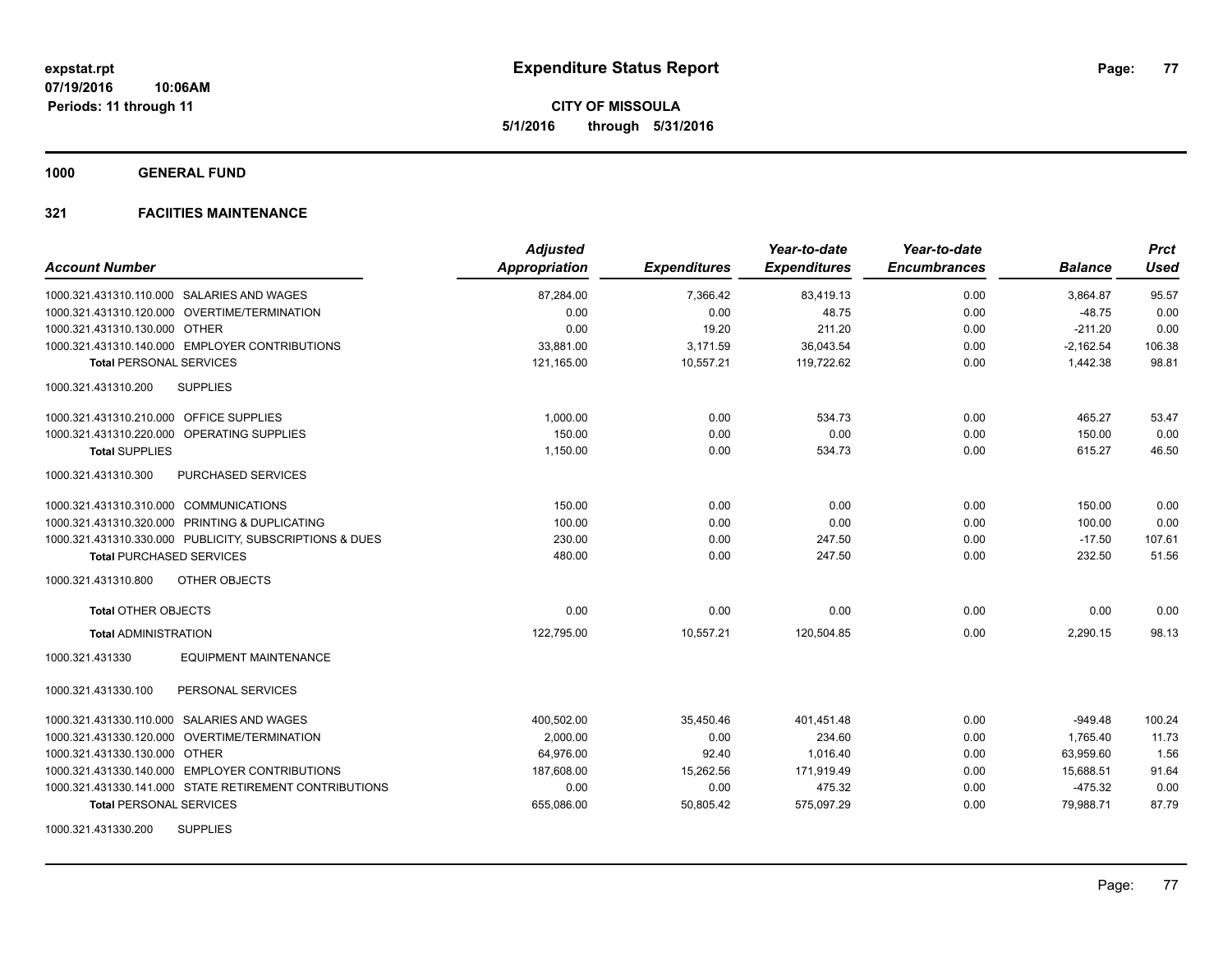**CITY OF MISSOULA 5/1/2016 through 5/31/2016**

**1000 GENERAL FUND**

|                                                  | <b>Adjusted</b> |                     | Year-to-date        | Year-to-date        |                | <b>Prct</b> |
|--------------------------------------------------|-----------------|---------------------|---------------------|---------------------|----------------|-------------|
| <b>Account Number</b>                            | Appropriation   | <b>Expenditures</b> | <b>Expenditures</b> | <b>Encumbrances</b> | <b>Balance</b> | <b>Used</b> |
| 1000.321.431330.220.000 OPERATING SUPPLIES       | 17,600.00       | 2,461.79            | 16,719.73           | 0.00                | 880.27         | 95.00       |
| 1000.321.431330.230.000 REPAIR/MAINTENANCE       | 37,355.00       | 3,570.28            | 35,347.11           | 0.00                | 2,007.89       | 94.62       |
| 1000.321.431330.231.000 GASOLINE                 | 4,615.00        | 145.21              | 1,951.34            | 0.00                | 2,663.66       | 42.28       |
| 1000.321.431330.240.000 OTHER SUPPLIES           | 2,600.00        | 369.00              | 2,071.10            | 0.00                | 528.90         | 79.66       |
| <b>Total SUPPLIES</b>                            | 62,170.00       | 6,546.28            | 56,089.28           | 0.00                | 6,080.72       | 90.22       |
| 1000.321.431330.300<br><b>PURCHASED SERVICES</b> |                 |                     |                     |                     |                |             |
| 1000.321.431330.320.000 PRINTING & DUPLICATING   | 250.00          | 0.00                | 0.00                | 0.00                | 250.00         | 0.00        |
| 1000.321.431330.350.000 PROFESSIONAL SERVICES    | 7.480.00        | 0.00                | 2.119.00            | 0.00                | 5,361.00       | 28.33       |
| 1000.321.431330.360.000 REPAIR & MAINTENANCE     | 15,735.00       | 454.66              | 9,295.00            | 0.00                | 6,440.00       | 59.07       |
| 1000.321.431330.370.000 TRAVEL                   | 900.00          | 0.00                | 0.00                | 0.00                | 900.00         | 0.00        |
| 1000.321.431330.380.000 TRAINING                 | 850.00          | 300.00              | 655.00              | 0.00                | 195.00         | 77.06       |
| <b>Total PURCHASED SERVICES</b>                  | 25,215.00       | 754.66              | 12,069.00           | 0.00                | 13,146.00      | 47.86       |
| <b>CAPITAL OUTLAY</b><br>1000.321.431330.900     |                 |                     |                     |                     |                |             |
| <b>Total CAPITAL OUTLAY</b>                      | 0.00            | 0.00                | 0.00                | 0.00                | 0.00           | 0.00        |
| <b>Total EQUIPMENT MAINTENANCE</b>               | 742,471.00      | 58,106.36           | 643,255.57          | 0.00                | 99,215.43      | 86.64       |
| 1000.321.431350<br><b>VEHICLE FACILITY</b>       |                 |                     |                     |                     |                |             |
| PERSONAL SERVICES<br>1000.321.431350.100         |                 |                     |                     |                     |                |             |
| <b>Total PERSONAL SERVICES</b>                   | 0.00            | 0.00                | 0.00                | 0.00                | 0.00           | 0.00        |
| <b>SUPPLIES</b><br>1000.321.431350.200           |                 |                     |                     |                     |                |             |
| 1000.321.431350.210.000 OFFICE SUPPLIES          | 0.00            | 0.00                | 257.38              | 0.00                | $-257.38$      | 0.00        |
| 1000.321.431350.220.000 OPERATING SUPPLIES       | 10,151.00       | 0.00                | 144.78              | 0.00                | 10,006.22      | 1.43        |
| 1000.321.431350.230.000 REPAIR/MAINTENANCE       | 0.00            | 0.00                | 748.08              | 0.00                | $-748.08$      | 0.00        |
| <b>Total SUPPLIES</b>                            | 10,151.00       | 0.00                | 1,150.24            | 0.00                | 9,000.76       | 11.33       |
| 1000.321.431350.300<br>PURCHASED SERVICES        |                 |                     |                     |                     |                |             |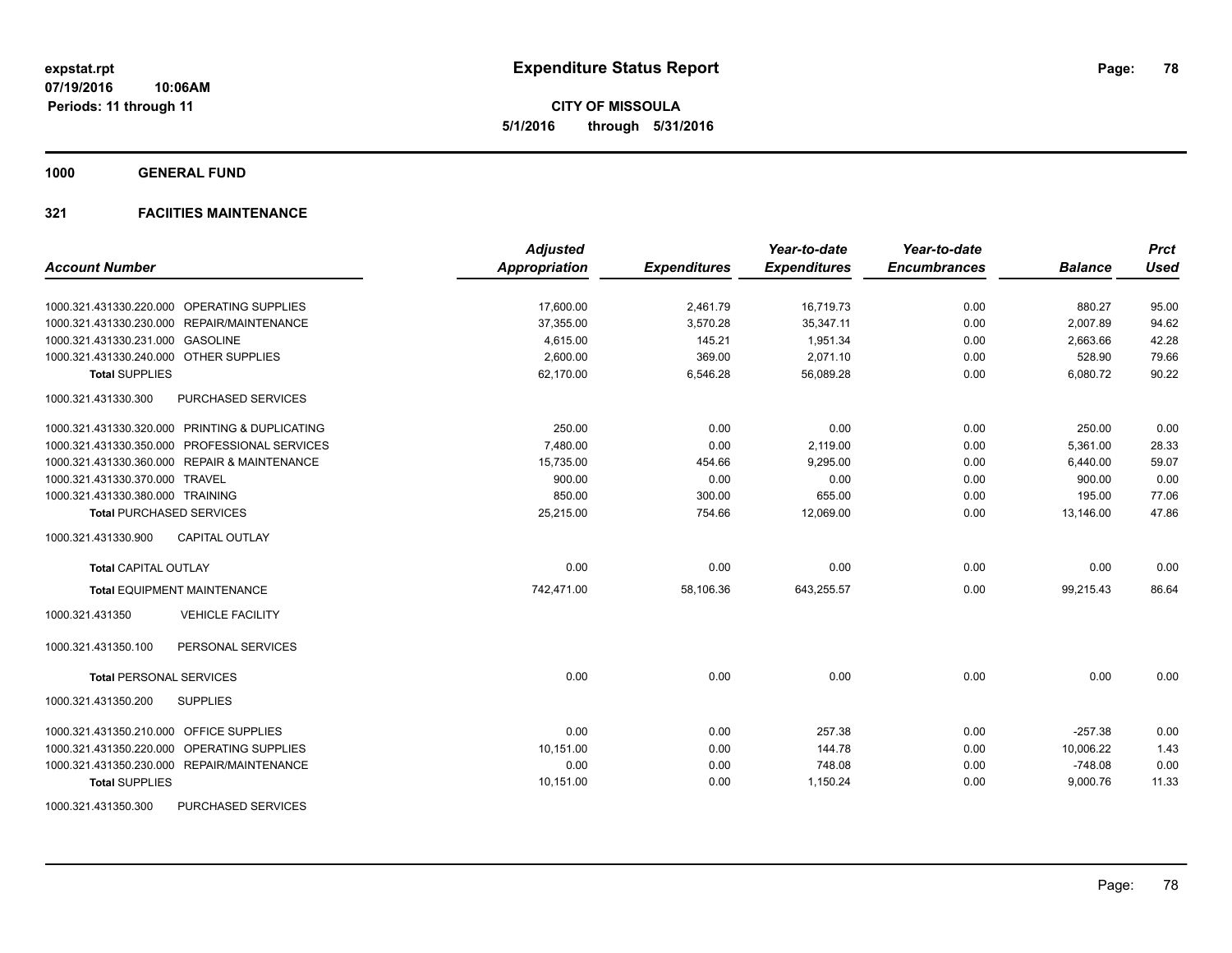**1000 GENERAL FUND**

| <b>Account Number</b>                                           | <b>Adjusted</b><br><b>Appropriation</b> | <b>Expenditures</b> | Year-to-date<br><b>Expenditures</b> | Year-to-date<br><b>Encumbrances</b> | <b>Balance</b> | <b>Prct</b><br><b>Used</b> |
|-----------------------------------------------------------------|-----------------------------------------|---------------------|-------------------------------------|-------------------------------------|----------------|----------------------------|
|                                                                 |                                         |                     |                                     |                                     |                |                            |
| 1000.321.431350.340.000 SEWER                                   | 748.00                                  | 0.00                | 314.52                              | 0.00                                | 433.48         | 42.05                      |
| <b>ELECTRICITY &amp; NATURAL GAS</b><br>1000.321.431350.341.000 | 96,573.00                               | 6,619.96            | 33,875.35                           | 0.00                                | 62,697.65      | 35.08                      |
| 1000.321.431350.343.000<br><b>WATER CHARGES</b>                 | 3,722.00                                | 230.74              | 1.584.43                            | 0.00                                | 2.137.57       | 42.57                      |
| 1000.321.431350.344.000 TELEPHONE SERVICE                       | 1,952.00                                | 118.28              | 1.439.99                            | 0.00                                | 512.01         | 73.77                      |
| 1000.321.431350.345.000 GARBAGE                                 | 4.068.00                                | 242.61              | 2.201.58                            | 0.00                                | 1.866.42       | 54.12                      |
| <b>PROFESSIONAL SERVICES</b><br>1000.321.431350.350.000         | 5,195.00                                | 283.00              | 3,514.75                            | 0.00                                | 1,680.25       | 67.66                      |
| 1000.321.431350.360.000 REPAIR & MAINTENANCE                    | 36.160.00                               | 888.34              | 19.765.30                           | 0.00                                | 16,394.70      | 54.66                      |
| <b>Total PURCHASED SERVICES</b>                                 | 148,418.00                              | 8,382.93            | 62,695.92                           | 0.00                                | 85,722.08      | 42.24                      |
| <b>CAPITAL OUTLAY</b><br>1000.321.431350.900                    |                                         |                     |                                     |                                     |                |                            |
| <b>Total CAPITAL OUTLAY</b>                                     | 0.00                                    | 0.00                | 0.00                                | 0.00                                | 0.00           | 0.00                       |
| <b>Total VEHICLE FACILITY</b>                                   | 158,569.00                              | 8,382.93            | 63,846.16                           | 0.00                                | 94.722.84      | 40.26                      |
| <b>ART MUSEUM</b><br>1000.321.460452                            |                                         |                     |                                     |                                     |                |                            |
| 1000.321.460452.200<br><b>SUPPLIES</b>                          |                                         |                     |                                     |                                     |                |                            |
| <b>OTHER SUPPLIES</b><br>1000.321.460452.240.000                | 0.00                                    | 0.00                | 107.39                              | 0.00                                | $-107.39$      | 0.00                       |
| <b>Total SUPPLIES</b>                                           | 0.00                                    | 0.00                | 107.39                              | 0.00                                | $-107.39$      | 0.00                       |
| 1000.321.460452.300<br><b>PURCHASED SERVICES</b>                |                                         |                     |                                     |                                     |                |                            |
| 1000.321.460452.360.000 ART MUSEUM-REPAIR & MAINTENANCE         | 44,526.00                               | 0.00                | 282.00                              | 0.00                                | 44.244.00      | 0.63                       |
| <b>Total PURCHASED SERVICES</b>                                 | 44,526.00                               | 0.00                | 282.00                              | 0.00                                | 44,244.00      | 0.63                       |
| <b>Total ART MUSEUM</b>                                         | 44,526.00                               | 0.00                | 389.39                              | 0.00                                | 44,136.61      | 0.87                       |
| <b>Total FACIITIES MAINTENANCE</b>                              | 1,449,180.00                            | 102,852.26          | 1,143,127.66                        | 0.00                                | 306.052.34     | 78.88                      |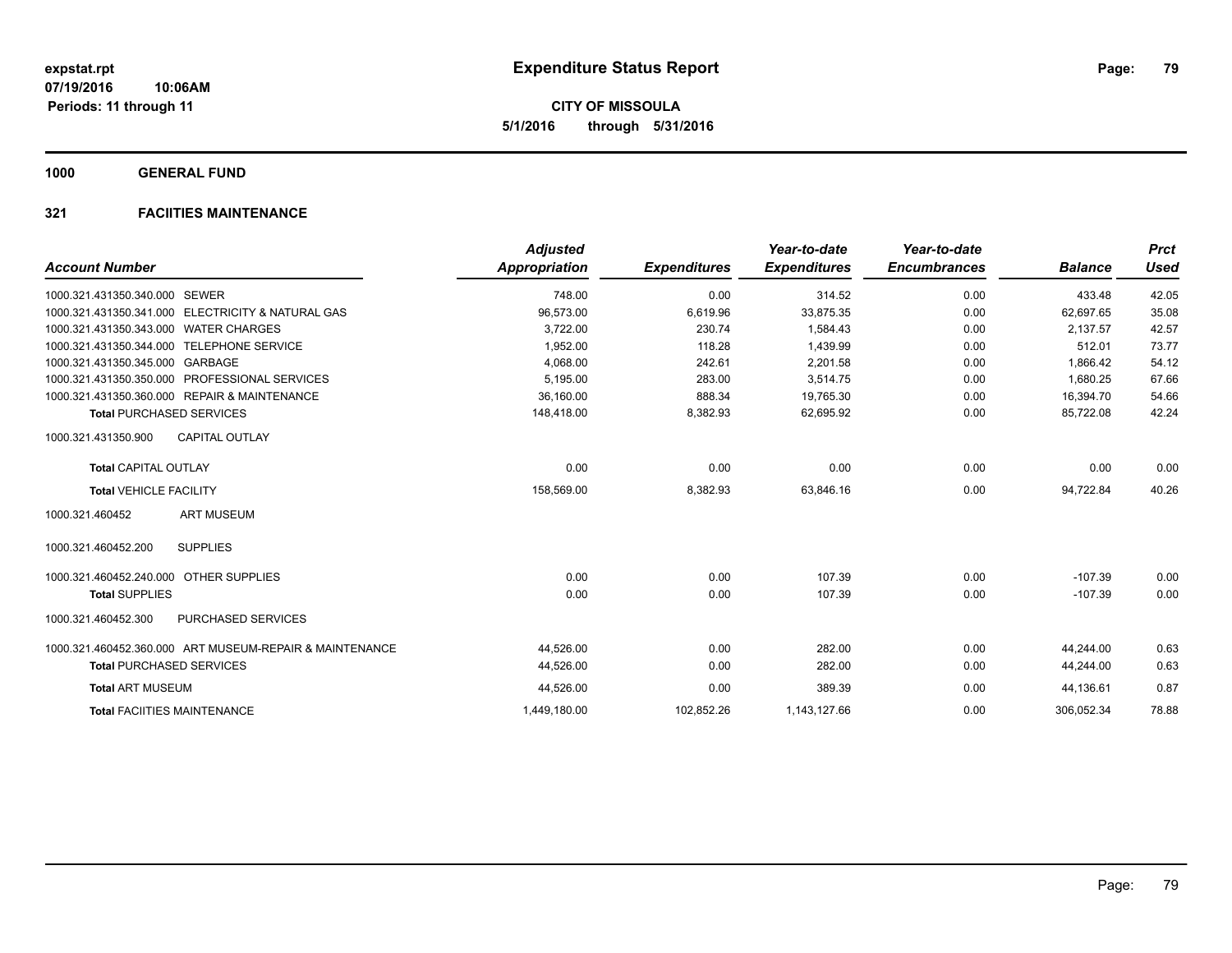**CITY OF MISSOULA 5/1/2016 through 5/31/2016**

**1000 GENERAL FUND**

| <b>Account Number</b>                   |                                                         | <b>Adjusted</b><br><b>Appropriation</b> | <b>Expenditures</b> | Year-to-date<br><b>Expenditures</b> | Year-to-date<br><b>Encumbrances</b> | <b>Balance</b> | <b>Prct</b><br><b>Used</b> |
|-----------------------------------------|---------------------------------------------------------|-----------------------------------------|---------------------|-------------------------------------|-------------------------------------|----------------|----------------------------|
| 1000.340.430910                         | <b>ADMINISTRATION</b>                                   |                                         |                     |                                     |                                     |                |                            |
| 1000.340.430910.100                     | PERSONAL SERVICES                                       |                                         |                     |                                     |                                     |                |                            |
|                                         | 1000.340.430910.110.000 SALARIES AND WAGES              | 88,025.00                               | 5,945.63            | 67,738.95                           | 0.00                                | 20,286.05      | 76.95                      |
| 1000.340.430910.120.000                 | OVERTIME/TERMINATION                                    | 5.000.00                                | 28.09               | 687.40                              | 0.00                                | 4,312.60       | 13.75                      |
| 1000.340.430910.140.000                 | <b>EMPLOYER CONTRIBUTIONS</b>                           | 35,158.00                               | 2,139.97            | 26,546.79                           | 0.00                                | 8,611.21       | 75.51                      |
|                                         | 1000.340.430910.141.000 STATE RETIREMENT CONTRIBUTIONS  | 0.00                                    | 0.00                | 283.04                              | 0.00                                | $-283.04$      | 0.00                       |
| <b>Total PERSONAL SERVICES</b>          |                                                         | 128,183.00                              | 8,113.69            | 95,256.18                           | 0.00                                | 32,926.82      | 74.31                      |
| 1000.340.430910.200                     | <b>SUPPLIES</b>                                         |                                         |                     |                                     |                                     |                |                            |
| 1000.340.430910.210.000 OFFICE SUPPLIES |                                                         | 2,770.00                                | 42.46               | 1,857.86                            | 0.00                                | 912.14         | 67.07                      |
| <b>Total SUPPLIES</b>                   |                                                         | 2.770.00                                | 42.46               | 1.857.86                            | 0.00                                | 912.14         | 67.07                      |
| 1000.340.430910.300                     | PURCHASED SERVICES                                      |                                         |                     |                                     |                                     |                |                            |
| 1000.340.430910.310.000 COMMUNICATIONS  |                                                         | 1,933.00                                | 67.09               | 1,222.88                            | 0.00                                | 710.12         | 63.26                      |
|                                         | 1000.340.430910.320.000 PRINTING & DUPLICATING          | 775.00                                  | 0.00                | 221.12                              | 0.00                                | 553.88         | 28.53                      |
|                                         | 1000.340.430910.330.000 PUBLICITY, SUBSCRIPTIONS & DUES | 813.00                                  | 0.00                | 281.74                              | 0.00                                | 531.26         | 34.65                      |
|                                         | 1000.340.430910.344.000 TELEPHONE SERVICE               | 2,100.00                                | 96.70               | 1,234.54                            | 0.00                                | 865.46         | 58.79                      |
|                                         | 1000.340.430910.350.000 PROFESSIONAL SERVICES           | 600.00                                  | 0.00                | 0.00                                | 0.00                                | 600.00         | 0.00                       |
|                                         | 1000.340.430910.360.000 REPAIR & MAINTENANCE            | 600.00                                  | 18.65               | 852.66                              | 0.00                                | $-252.66$      | 142.11                     |
| 1000.340.430910.370.000 TRAVEL          |                                                         | 500.00                                  | 0.00                | 0.00                                | 0.00                                | 500.00         | 0.00                       |
| 1000.340.430910.380.000 TRAINING        |                                                         | 1.006.00                                | 0.00                | 318.33                              | 0.00                                | 687.67         | 31.64                      |
| <b>Total PURCHASED SERVICES</b>         |                                                         | 8,327.00                                | 182.44              | 4,131.27                            | 0.00                                | 4,195.73       | 49.61                      |
| 1000.340.430910.800                     | OTHER OBJECTS                                           |                                         |                     |                                     |                                     |                |                            |
| 1000.340.430910.850.000 SALARY SAVINGS  |                                                         | $-3.479.00$                             | 0.00                | 0.00                                | 0.00                                | $-3.479.00$    | 0.00                       |
| <b>Total OTHER OBJECTS</b>              |                                                         | $-3,479.00$                             | 0.00                | 0.00                                | 0.00                                | $-3,479.00$    | 0.00                       |
| 1000.340.430910.900                     | <b>CAPITAL OUTLAY</b>                                   |                                         |                     |                                     |                                     |                |                            |
| <b>Total CAPITAL OUTLAY</b>             |                                                         | 0.00                                    | 0.00                | 0.00                                | 0.00                                | 0.00           | 0.00                       |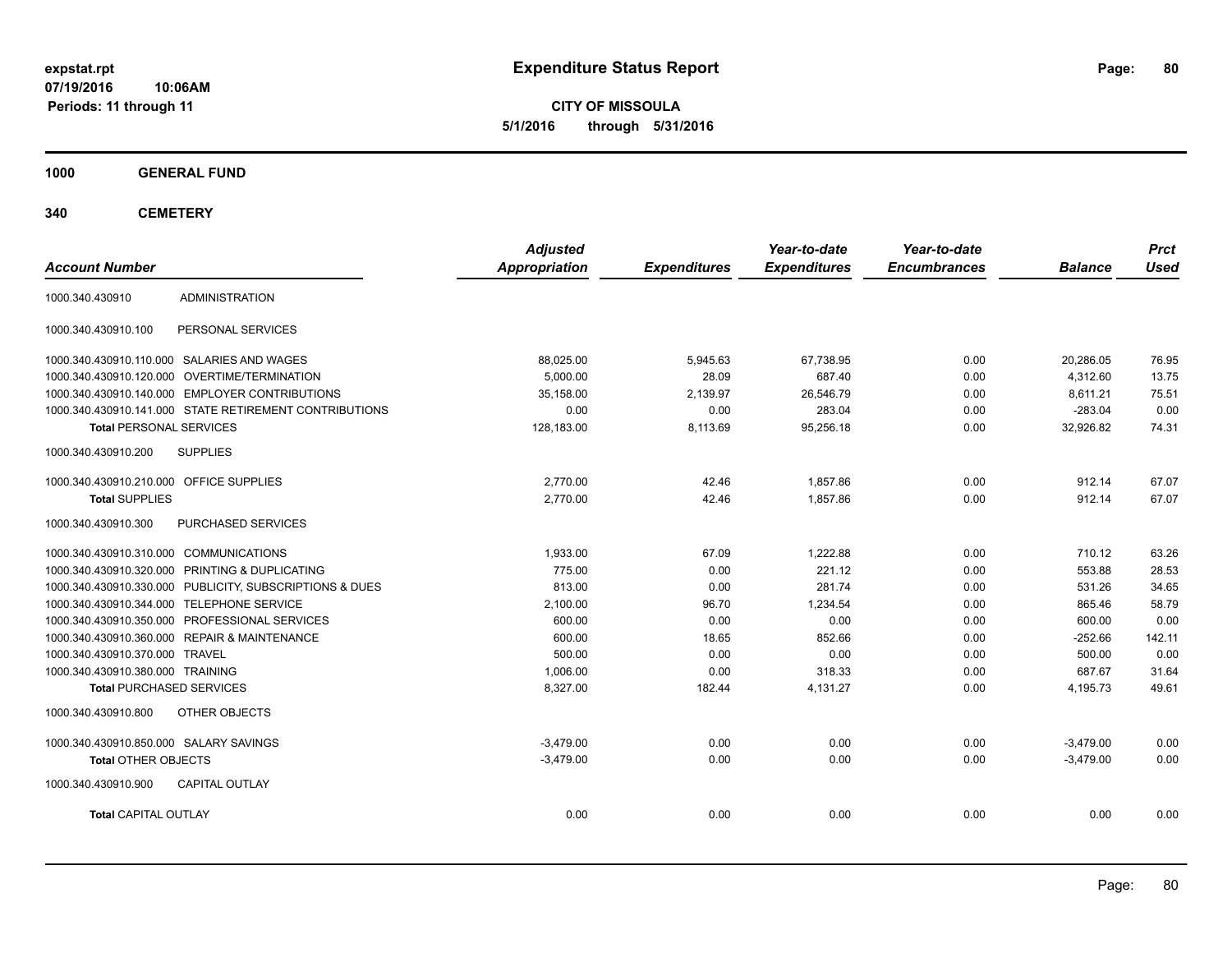**CITY OF MISSOULA 5/1/2016 through 5/31/2016**

**1000 GENERAL FUND**

| <b>Account Number</b>                             | <b>Adjusted</b><br>Appropriation | <b>Expenditures</b> | Year-to-date<br><b>Expenditures</b> | Year-to-date<br><b>Encumbrances</b> | <b>Balance</b> | <b>Prct</b><br><b>Used</b> |
|---------------------------------------------------|----------------------------------|---------------------|-------------------------------------|-------------------------------------|----------------|----------------------------|
| <b>Total ADMINISTRATION</b>                       | 135,801.00                       | 8,338.59            | 101,245.31                          | 0.00                                | 34,555.69      | 74.55                      |
| <b>FACILITIES</b><br>1000.340.430920              |                                  |                     |                                     |                                     |                |                            |
| 1000.340.430920.100<br>PERSONAL SERVICES          |                                  |                     |                                     |                                     |                |                            |
| 1000.340.430920.110.000 SALARIES AND WAGES        | 6.501.00                         | 791.96              | 8,609.79                            | 0.00                                | $-2,108.79$    | 132.44                     |
| OVERTIME/TERMINATION<br>1000.340.430920.120.000   | 0.00                             | 31.33               | 164.88                              | 0.00                                | $-164.88$      | 0.00                       |
| 1000.340.430920.140.000 EMPLOYER CONTRIBUTIONS    | 2,928.00                         | 350.22              | 3,867.12                            | 0.00                                | $-939.12$      | 132.07                     |
| <b>Total PERSONAL SERVICES</b>                    | 9,429.00                         | 1,173.51            | 12,641.79                           | 0.00                                | $-3,212.79$    | 134.07                     |
| <b>SUPPLIES</b><br>1000.340.430920.200            |                                  |                     |                                     |                                     |                |                            |
| 1000.340.430920.220.000 OPERATING SUPPLIES        | 2,050.00                         | 61.46               | 1,563.75                            | 0.00                                | 486.25         | 76.28                      |
| REPAIR/MAINTENANCE<br>1000.340.430920.230.000     | 500.00                           | 0.00                | 241.00                              | 0.00                                | 259.00         | 48.20                      |
| <b>Total SUPPLIES</b>                             | 2,550.00                         | 61.46               | 1,804.75                            | 0.00                                | 745.25         | 70.77                      |
| PURCHASED SERVICES<br>1000.340.430920.300         |                                  |                     |                                     |                                     |                |                            |
| 1000.340.430920.341.000 ELECTRICITY & NATURAL GAS | 10,208.00                        | 551.88              | 5,160.98                            | 0.00                                | 5,047.02       | 50.56                      |
| 1000.340.430920.343.000 WATER CHARGES             | 1,082.00                         | 79.58               | 731.38                              | 0.00                                | 350.62         | 67.60                      |
| 1000.340.430920.345.000 GARBAGE                   | 780.00                           | 78.80               | 866.80                              | 0.00                                | $-86.80$       | 111.13                     |
| PROFESSIONAL SERVICES<br>1000.340.430920.350.000  | 400.00                           | 0.00                | 42.00                               | 0.00                                | 358.00         | 10.50                      |
| 1000.340.430920.360.000 REPAIR & MAINTENANCE      | 2,145.00                         | 0.00                | 370.00                              | 0.00                                | 1,775.00       | 17.25                      |
| <b>Total PURCHASED SERVICES</b>                   | 14,615.00                        | 710.26              | 7,171.16                            | 0.00                                | 7,443.84       | 49.07                      |
| 1000.340.430920.400<br><b>BUILDING MATERIALS</b>  |                                  |                     |                                     |                                     |                |                            |
| <b>Total BUILDING MATERIALS</b>                   | 0.00                             | 0.00                | 0.00                                | 0.00                                | 0.00           | 0.00                       |
| 1000.340.430920.900<br>CAPITAL OUTLAY             |                                  |                     |                                     |                                     |                |                            |
| <b>Total CAPITAL OUTLAY</b>                       | 0.00                             | 0.00                | 0.00                                | 0.00                                | 0.00           | 0.00                       |
| <b>Total FACILITIES</b>                           | 26,594.00                        | 1,945.23            | 21,617.70                           | 0.00                                | 4,976.30       | 81.29                      |
| 1000.340.430930<br><b>GROUNDS MAINTENANCE</b>     |                                  |                     |                                     |                                     |                |                            |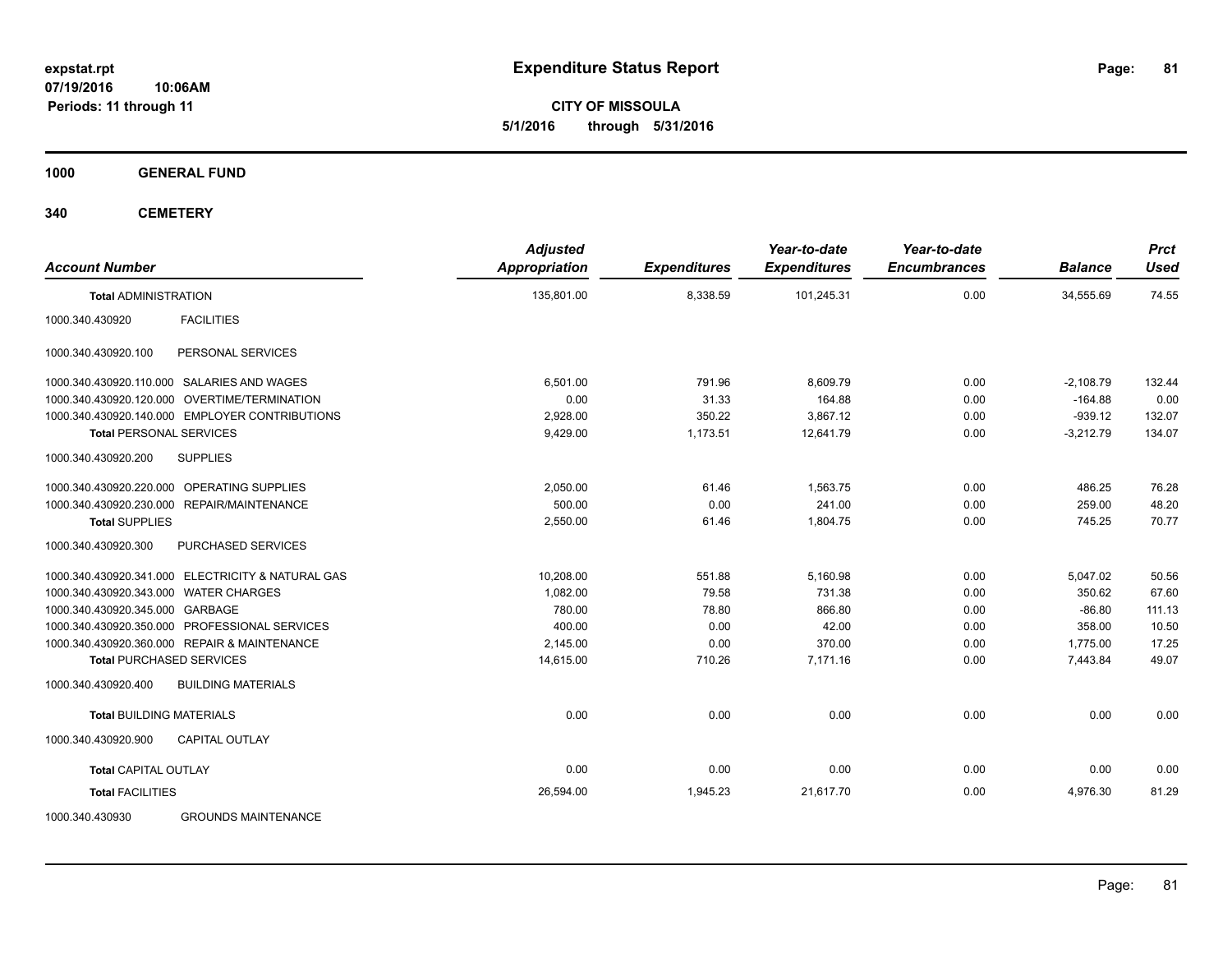**CITY OF MISSOULA 5/1/2016 through 5/31/2016**

**1000 GENERAL FUND**

| <b>Account Number</b>                             | <b>Adjusted</b><br><b>Appropriation</b> | <b>Expenditures</b> | Year-to-date<br><b>Expenditures</b> | Year-to-date<br><b>Encumbrances</b> | <b>Balance</b> | <b>Prct</b><br><b>Used</b> |
|---------------------------------------------------|-----------------------------------------|---------------------|-------------------------------------|-------------------------------------|----------------|----------------------------|
|                                                   |                                         |                     |                                     |                                     |                |                            |
| PERSONAL SERVICES<br>1000.340.430930.100          |                                         |                     |                                     |                                     |                |                            |
| 1000.340.430930.110.000 SALARIES AND WAGES        | 190,438.00                              | 16,053.02           | 167,538.51                          | 0.00                                | 22.899.49      | 87.98                      |
| 1000.340.430930.120.000 OVERTIME/TERMINATION      | 0.00                                    | 233.40              | 1,607.45                            | 0.00                                | $-1,607.45$    | 0.00                       |
| 1000.340.430930.140.000 EMPLOYER CONTRIBUTIONS    | 88,887.00                               | 7,473.54            | 80,353.91                           | 0.00                                | 8,533.09       | 90.40                      |
| <b>Total PERSONAL SERVICES</b>                    | 279,325.00                              | 23,759.96           | 249,499.87                          | 0.00                                | 29,825.13      | 89.32                      |
| 1000.340.430930.200<br><b>SUPPLIES</b>            |                                         |                     |                                     |                                     |                |                            |
| 1000.340.430930.220.000 OPERATING SUPPLIES        | 32,252.00                               | 4,790.90            | 31,161.44                           | 0.00                                | 1,090.56       | 96.62                      |
| 1000.340.430930.230.000 REPAIR/MAINTENANCE        | 19,620.00                               | 223.12              | 15,255.68                           | 0.00                                | 4,364.32       | 77.76                      |
| 1000.340.430930.231.000 GASOLINE                  | 14,398.00                               | 357.52              | 6,285.23                            | 0.00                                | 8,112.77       | 43.65                      |
| <b>Total SUPPLIES</b>                             | 66,270.00                               | 5,371.54            | 52,702.35                           | 0.00                                | 13,567.65      | 79.53                      |
| PURCHASED SERVICES<br>1000.340.430930.300         |                                         |                     |                                     |                                     |                |                            |
| 1000.340.430930.341.000 ELECTRICITY & NATURAL GAS | 7,657.00                                | 902.14              | 6,455.56                            | 0.00                                | 1,201.44       | 84.31                      |
| 1000.340.430930.344.000 TELEPHONE SERVICE         | 300.00                                  | 50.43               | 736.73                              | 0.00                                | $-436.73$      | 245.58                     |
| 1000.340.430930.345.000 GARBAGE                   | 290.00                                  | 0.00                | 270.87                              | 0.00                                | 19.13          | 93.40                      |
| 1000.340.430930.360.000 REPAIR & MAINTENANCE      | 955.00                                  | 49.00               | 1,801.26                            | 0.00                                | $-846.26$      | 188.61                     |
| 1000.340.430930.390.000 OTHER PURCHASED SERVICES  | 3,342.00                                | 296.25              | 2,783.21                            | 0.00                                | 558.79         | 83.28                      |
| <b>Total PURCHASED SERVICES</b>                   | 12,544.00                               | 1,297.82            | 12,047.63                           | 0.00                                | 496.37         | 96.04                      |
| 1000.340.430930.400<br><b>BUILDING MATERIALS</b>  |                                         |                     |                                     |                                     |                |                            |
| <b>Total BUILDING MATERIALS</b>                   | 0.00                                    | 0.00                | 0.00                                | 0.00                                | 0.00           | 0.00                       |
| 1000.340.430930.500<br><b>FIXED CHARGES</b>       |                                         |                     |                                     |                                     |                |                            |
| 1000.340.430930.530.000 EQUIPMENT RENTAL          | 500.00                                  | 10.50               | 478.00                              | 0.00                                | 22.00          | 95.60                      |
| <b>Total FIXED CHARGES</b>                        | 500.00                                  | 10.50               | 478.00                              | 0.00                                | 22.00          | 95.60                      |
| 1000.340.430930.900<br><b>CAPITAL OUTLAY</b>      |                                         |                     |                                     |                                     |                |                            |
| <b>Total CAPITAL OUTLAY</b>                       | 0.00                                    | 0.00                | 0.00                                | 0.00                                | 0.00           | 0.00                       |
| <b>Total GROUNDS MAINTENANCE</b>                  | 358,639.00                              | 30,439.82           | 314,727.85                          | 0.00                                | 43,911.15      | 87.76                      |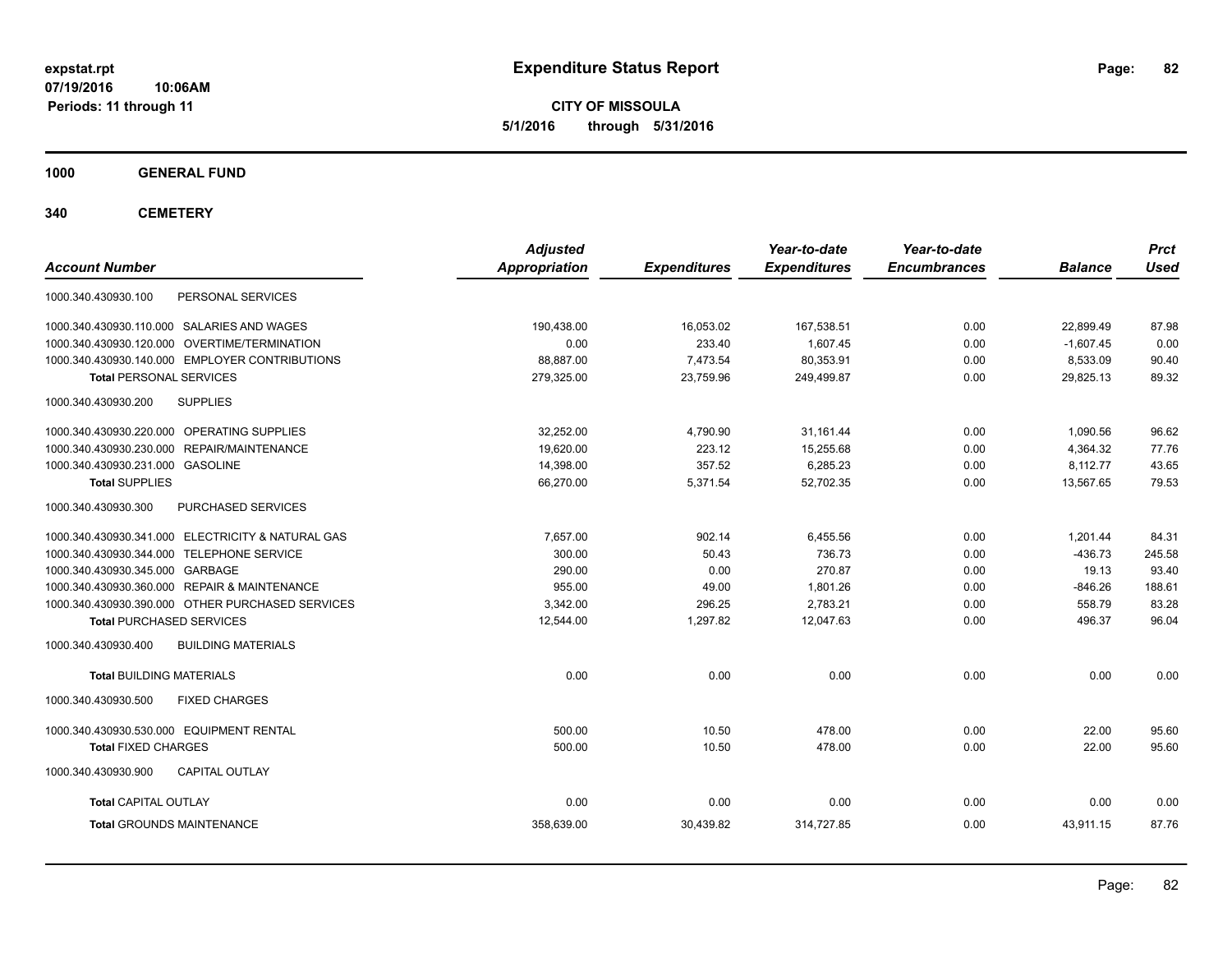**CITY OF MISSOULA 5/1/2016 through 5/31/2016**

**1000 GENERAL FUND**

| <b>Account Number</b>               |                                                | <b>Adjusted</b><br><b>Appropriation</b> | <b>Expenditures</b> | Year-to-date<br><b>Expenditures</b> | Year-to-date<br><b>Encumbrances</b> | <b>Balance</b> | <b>Prct</b><br><b>Used</b> |
|-------------------------------------|------------------------------------------------|-----------------------------------------|---------------------|-------------------------------------|-------------------------------------|----------------|----------------------------|
| 1000.340.430940                     | <b>BURIALS</b>                                 |                                         |                     |                                     |                                     |                |                            |
| 1000.340.430940.100                 | PERSONAL SERVICES                              |                                         |                     |                                     |                                     |                |                            |
|                                     | 1000.340.430940.110.000 SALARIES AND WAGES     | 71,067.00                               | 6,414.35            | 68,360.29                           | 0.00                                | 2,706.71       | 96.19                      |
|                                     | 1000.340.430940.120.000 OVERTIME/TERMINATION   | 0.00                                    | 149.47              | 871.77                              | 0.00                                | $-871.77$      | 0.00                       |
|                                     | 1000.340.430940.140.000 EMPLOYER CONTRIBUTIONS | 31,825.00                               | 2,847.23            | 34,894.81                           | 0.00                                | $-3,069.81$    | 109.65                     |
| <b>Total PERSONAL SERVICES</b>      |                                                | 102,892.00                              | 9,411.05            | 104,126.87                          | 0.00                                | $-1,234.87$    | 101.20                     |
| 1000.340.430940.200                 | <b>SUPPLIES</b>                                |                                         |                     |                                     |                                     |                |                            |
|                                     | 1000.340.430940.220.000 OPERATING SUPPLIES     | 1,500.00                                | 0.00                | 0.00                                | 0.00                                | 1,500.00       | 0.00                       |
| <b>Total SUPPLIES</b>               |                                                | 1,500.00                                | 0.00                | 0.00                                | 0.00                                | 1,500.00       | 0.00                       |
| 1000.340.430940.300                 | PURCHASED SERVICES                             |                                         |                     |                                     |                                     |                |                            |
|                                     | <b>Total PURCHASED SERVICES</b>                | 0.00                                    | 0.00                | 0.00                                | 0.00                                | 0.00           | 0.00                       |
| 1000.340.430940.400                 | <b>BUILDING MATERIALS</b>                      |                                         |                     |                                     |                                     |                |                            |
| <b>Total BUILDING MATERIALS</b>     |                                                | 0.00                                    | 0.00                | 0.00                                | 0.00                                | 0.00           | 0.00                       |
| 1000.340.430940.800                 | OTHER OBJECTS                                  |                                         |                     |                                     |                                     |                |                            |
| 1000.340.430940.845.000 CONTINGENCY |                                                | 8,185.00                                | 1,164.00            | 5,384.00                            | 0.00                                | 2,801.00       | 65.78                      |
| <b>Total OTHER OBJECTS</b>          |                                                | 8,185.00                                | 1,164.00            | 5,384.00                            | 0.00                                | 2,801.00       | 65.78                      |
| 1000.340.430940.900                 | <b>CAPITAL OUTLAY</b>                          |                                         |                     |                                     |                                     |                |                            |
| <b>Total CAPITAL OUTLAY</b>         |                                                | 0.00                                    | 0.00                | 0.00                                | 0.00                                | 0.00           | 0.00                       |
| <b>Total BURIALS</b>                |                                                | 112,577.00                              | 10,575.05           | 109,510.87                          | 0.00                                | 3,066.13       | 97.28                      |
| <b>Total CEMETERY</b>               |                                                | 633,611.00                              | 51,298.69           | 547,101.73                          | 0.00                                | 86,509.27      | 86.35                      |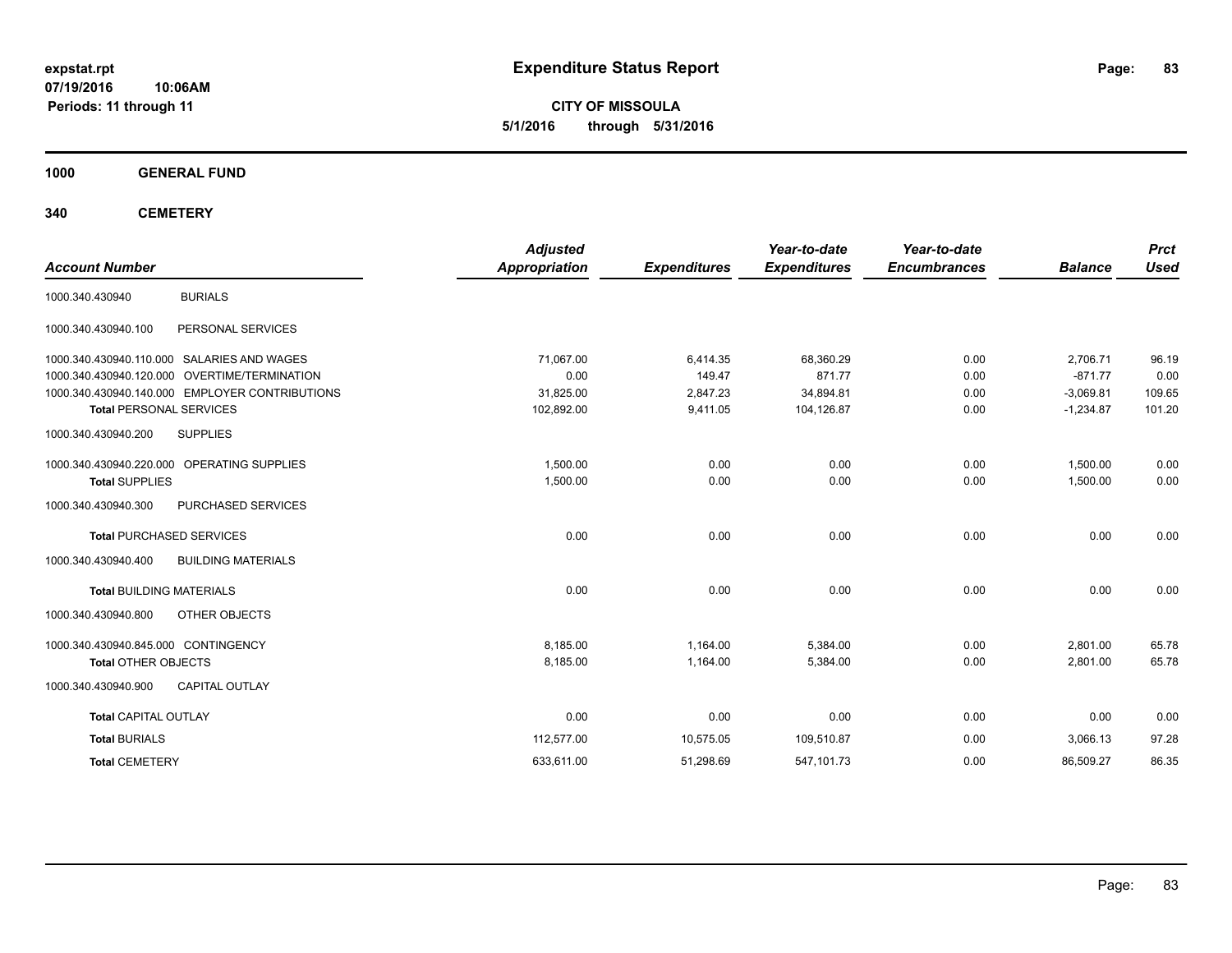**CITY OF MISSOULA 5/1/2016 through 5/31/2016**

**1000 GENERAL FUND**

## **370 PARKS & RECREATION**

| <b>Account Number</b>                     |                                                         | <b>Adjusted</b><br>Appropriation | <b>Expenditures</b> | Year-to-date<br><b>Expenditures</b> | Year-to-date<br><b>Encumbrances</b> | <b>Balance</b> | <b>Prct</b><br><b>Used</b> |
|-------------------------------------------|---------------------------------------------------------|----------------------------------|---------------------|-------------------------------------|-------------------------------------|----------------|----------------------------|
|                                           |                                                         |                                  |                     |                                     |                                     |                |                            |
| 1000.370.460410                           | PARKS & RECREATION ADMINISTRATION                       |                                  |                     |                                     |                                     |                |                            |
| 1000.370.460410.100                       | PERSONAL SERVICES                                       |                                  |                     |                                     |                                     |                |                            |
| 1000.370.460410.110.000                   | SALARIES AND WAGES                                      | 263,389.00                       | 9.970.21            | 218.988.89                          | 0.00                                | 44.400.11      | 83.14                      |
| 1000.370.460410.120.000                   | OVERTIME/TERMINATION                                    | 700.00                           | 0.00                | 0.00                                | 0.00                                | 700.00         | 0.00                       |
|                                           | 1000.370.460410.140.000 EMPLOYER CONTRIBUTIONS          | 85,672.00                        | 4,860.04            | 75,889.14                           | 0.00                                | 9,782.86       | 88.58                      |
|                                           | 1000.370.460410.141.000 STATE RETIREMENT CONTRIBUTIONS  | 0.00                             | 0.00                | 1.606.97                            | 0.00                                | $-1.606.97$    | 0.00                       |
| <b>Total PERSONAL SERVICES</b>            |                                                         | 349,761.00                       | 14,830.25           | 296,485.00                          | 0.00                                | 53,276.00      | 84.77                      |
| 1000.370.460410.200                       | <b>SUPPLIES</b>                                         |                                  |                     |                                     |                                     |                |                            |
| 1000.370.460410.210.000 OFFICE SUPPLIES   |                                                         | 2.095.00                         | 399.21              | 1.562.15                            | 0.00                                | 532.85         | 74.57                      |
|                                           | 1000.370.460410.220.000 OPERATING SUPPLIES              | 1,500.00                         | 138.91              | 740.75                              | 0.00                                | 759.25         | 49.38                      |
| <b>Total SUPPLIES</b>                     |                                                         | 3,595.00                         | 538.12              | 2,302.90                            | 0.00                                | 1,292.10       | 64.06                      |
| 1000.370.460410.300                       | PURCHASED SERVICES                                      |                                  |                     |                                     |                                     |                |                            |
| 1000.370.460410.310.000 COMMUNICATIONS    |                                                         | 3,463.00                         | 8.84                | 2,166.39                            | 0.00                                | 1,296.61       | 62.56                      |
|                                           | 1000.370.460410.320.000 PRINTING & DUPLICATING          | 900.00                           | 0.00                | 47.00                               | 0.00                                | 853.00         | 5.22                       |
|                                           | 1000.370.460410.330.000 PUBLICITY, SUBSCRIPTIONS & DUES | 550.00                           | 0.00                | 568.03                              | 0.00                                | $-18.03$       | 103.28                     |
| 1000.370.460410.341.000                   | <b>ELECTRICITY &amp; NATURAL GAS</b>                    | 15,225.00                        | 4,951.00            | 15,224.86                           | 0.00                                | 0.14           | 100.00                     |
| 1000.370.460410.343.000 WATER CHARGES     |                                                         | 3,396.00                         | 1,013.74            | 2,949.55                            | 0.00                                | 446.45         | 86.85                      |
| 1000.370.460410.344.000 TELEPHONE SERVICE |                                                         | 1,319.00                         | 45.72               | 741.70                              | 0.00                                | 577.30         | 56.23                      |
|                                           | 1000.370.460410.350.000 PROFESSIONAL SERVICES           | 15,980.00                        | 0.00                | 4,703.33                            | 0.00                                | 11,276.67      | 29.43                      |
|                                           | 1000.370.460410.360.000 REPAIR & MAINTENANCE            | 4,867.00                         | 295.17              | 2,546.20                            | 0.00                                | 2,320.80       | 52.32                      |
| 1000.370.460410.370.000 TRAVEL            |                                                         | 350.00                           | 0.00                | 731.57                              | 0.00                                | $-381.57$      | 209.02                     |
| 1000.370.460410.380.000 TRAINING          |                                                         | 800.00                           | 0.00                | 708.45                              | 0.00                                | 91.55          | 88.56                      |
| <b>Total PURCHASED SERVICES</b>           |                                                         | 46,850.00                        | 6,314.47            | 30,387.08                           | 0.00                                | 16,462.92      | 64.86                      |
|                                           | <b>Total PARKS &amp; RECREATION ADMINISTRATION</b>      | 400,206.00                       | 21.682.84           | 329.174.98                          | 0.00                                | 71.031.02      | 82.25                      |

1000.370.460411 NMT ADMIN

1000.370.460411.100 PERSONAL SERVICES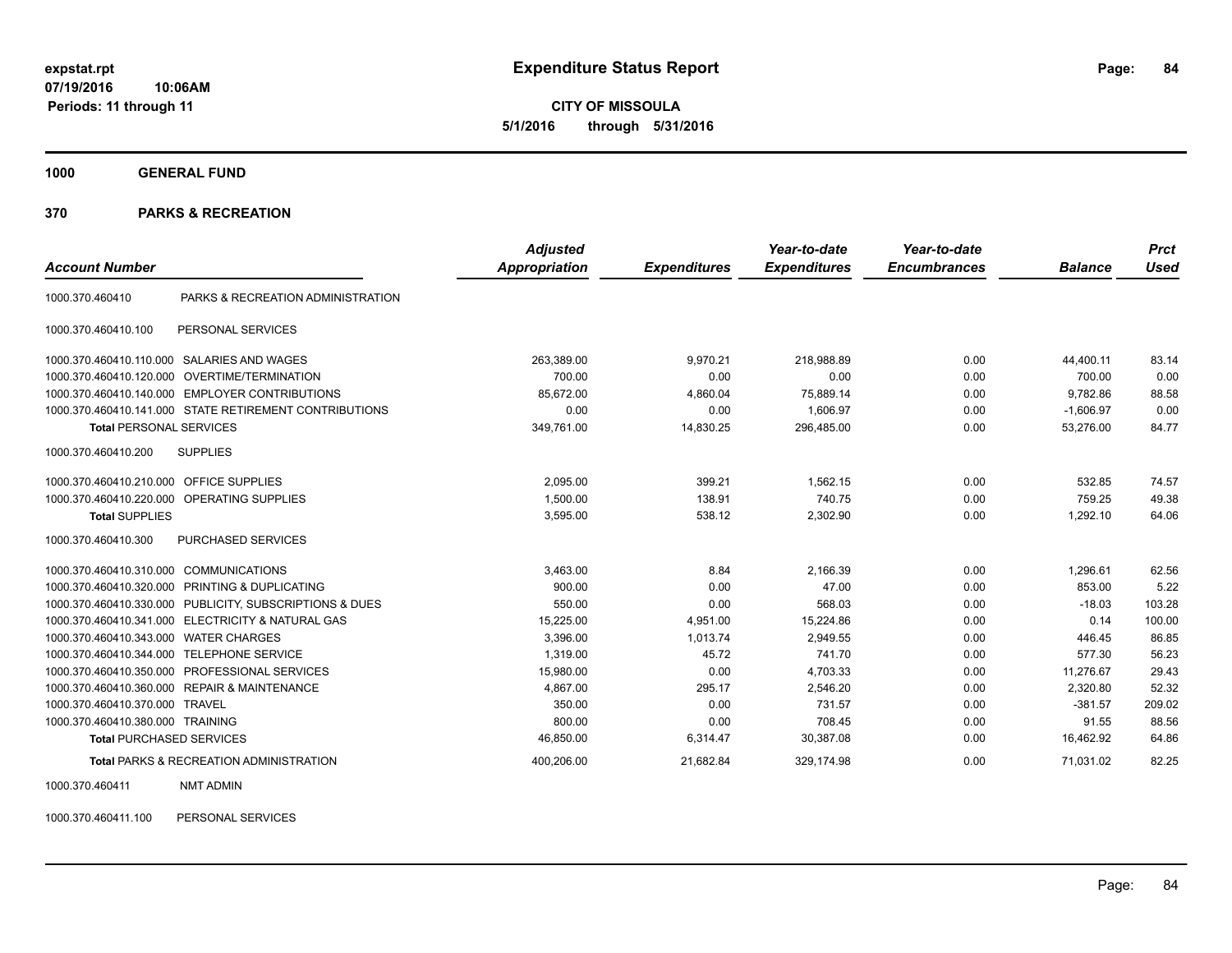**CITY OF MISSOULA 5/1/2016 through 5/31/2016**

**1000 GENERAL FUND**

|                                         |                                                         | <b>Adjusted</b>      |                     | Year-to-date        | Year-to-date        |                | <b>Prct</b> |
|-----------------------------------------|---------------------------------------------------------|----------------------|---------------------|---------------------|---------------------|----------------|-------------|
| <b>Account Number</b>                   |                                                         | <b>Appropriation</b> | <b>Expenditures</b> | <b>Expenditures</b> | <b>Encumbrances</b> | <b>Balance</b> | <b>Used</b> |
|                                         | 1000.370.460411.110.000 SALARIES AND WAGES              | 50,368.00            | 3,844.86            | 43,980.40           | 0.00                | 6.387.60       | 87.32       |
|                                         | 1000.370.460411.140.000 EMPLOYER CONTRIBUTIONS          | 17,627.00            | 1,392.80            | 16,215.05           | 0.00                | 1,411.95       | 91.99       |
| <b>Total PERSONAL SERVICES</b>          |                                                         | 67,995.00            | 5,237.66            | 60,195.45           | 0.00                | 7,799.55       | 88.53       |
| 1000.370.460411.200                     | <b>SUPPLIES</b>                                         |                      |                     |                     |                     |                |             |
| 1000.370.460411.210.000 OFFICE SUPPLIES |                                                         | 300.00               | 0.00                | 70.72               | 0.00                | 229.28         | 23.57       |
|                                         | 1000.370.460411.220.000 OPERATING SUPPLIES              | 400.00               | 0.00                | 148.21              | 0.00                | 251.79         | 37.05       |
| <b>Total SUPPLIES</b>                   |                                                         | 700.00               | 0.00                | 218.93              | 0.00                | 481.07         | 31.28       |
| 1000.370.460411.300                     | PURCHASED SERVICES                                      |                      |                     |                     |                     |                |             |
| 1000.370.460411.310.000 COMMUNICATIONS  |                                                         | 150.00               | 0.00                | 0.00                | 0.00                | 150.00         | 0.00        |
|                                         | 1000.370.460411.320.000 PRINTING & DUPLICATING          | 350.00               | 0.00                | 111.30              | 0.00                | 238.70         | 31.80       |
|                                         | 1000.370.460411.330.000 PUBLICITY, SUBSCRIPTIONS & DUES | 1,150.00             | 425.00              | 477.00              | 0.00                | 673.00         | 41.48       |
|                                         | 1000.370.460411.344.000 TELEPHONE SERVICE               | 795.00               | 45.63               | 440.40              | 0.00                | 354.60         | 55.40       |
|                                         | 1000.370.460411.350.000 PROFESSIONAL SERVICES           | 1,436.00             | 0.00                | 0.00                | 0.00                | 1,436.00       | 0.00        |
|                                         | 1000.370.460411.360.000 REPAIR & MAINTENANCE            | 1,346.00             | 0.00                | 0.00                | 0.00                | 1,346.00       | 0.00        |
| 1000.370.460411.370.000 TRAVEL          |                                                         | 300.00               | 0.00                | 50.54               | 0.00                | 249.46         | 16.85       |
| 1000.370.460411.380.000 TRAINING        |                                                         | 200.00               | 60.00               | 235.00              | 0.00                | $-35.00$       | 117.50      |
|                                         | 1000.370.460411.390.000 OTHER PURCHASED SERVICES        | 7,497.00             | 0.00                | 925.00              | 0.00                | 6,572.00       | 12.34       |
| <b>Total PURCHASED SERVICES</b>         |                                                         | 13,224.00            | 530.63              | 2,239.24            | 0.00                | 10.984.76      | 16.93       |
| <b>Total NMT ADMIN</b>                  |                                                         | 81,919.00            | 5,768.29            | 62.653.62           | 0.00                | 19.265.38      | 76.48       |
| 1000.370.460413                         | <b>PARKS PROJECTS</b>                                   |                      |                     |                     |                     |                |             |
| 1000.370.460413.100                     | PERSONAL SERVICES                                       |                      |                     |                     |                     |                |             |
|                                         | 1000.370.460413.110.000 SALARIES AND WAGES              | 56,680.00            | 4,327.69            | 49,293.28           | 0.00                | 7,386.72       | 86.97       |
|                                         | 1000.370.460413.140.000 EMPLOYER CONTRIBUTIONS          | 18.683.00            | 1,469.76            | 17,056.77           | 0.00                | 1,626.23       | 91.30       |
| <b>Total PERSONAL SERVICES</b>          |                                                         | 75,363.00            | 5,797.45            | 66,350.05           | 0.00                | 9,012.95       | 88.04       |
| 1000.370.460413.200                     | <b>SUPPLIES</b>                                         |                      |                     |                     |                     |                |             |
| 1000.370.460413.210.000 OFFICE SUPPLIES |                                                         | 100.00               | 0.99                | 0.99                | 0.00                | 99.01          | 0.99        |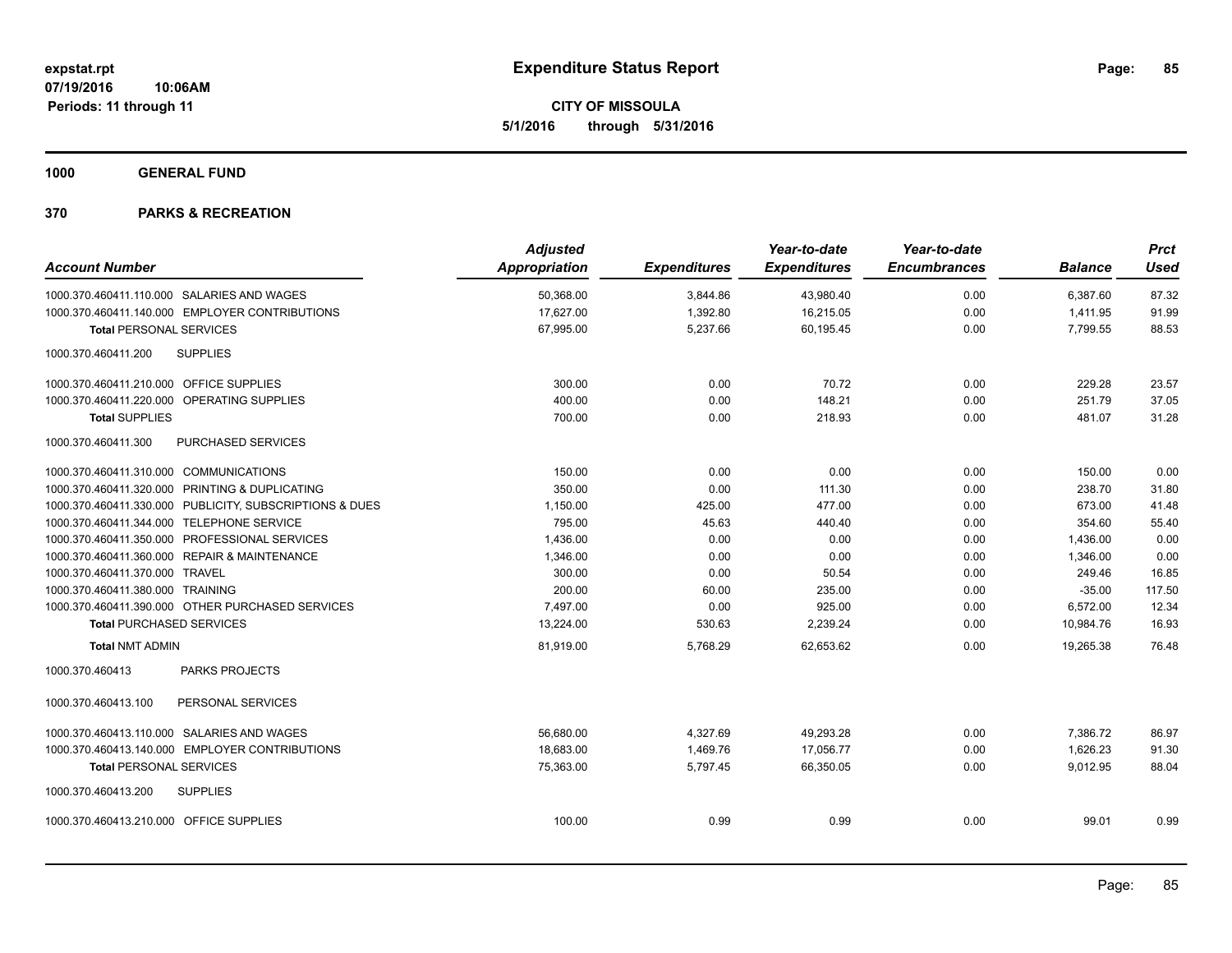**CITY OF MISSOULA 5/1/2016 through 5/31/2016**

**1000 GENERAL FUND**

| <b>Account Number</b>                                   | <b>Adjusted</b> |                     | Year-to-date        | Year-to-date        |                | <b>Prct</b> |
|---------------------------------------------------------|-----------------|---------------------|---------------------|---------------------|----------------|-------------|
|                                                         | Appropriation   | <b>Expenditures</b> | <b>Expenditures</b> | <b>Encumbrances</b> | <b>Balance</b> | <b>Used</b> |
| 1000.370.460413.220.000 OPERATING SUPPLIES              | 550.00          | 0.00                | 8.49                | 0.00                | 541.51         | 1.54        |
| <b>Total SUPPLIES</b>                                   | 650.00          | 0.99                | 9.48                | 0.00                | 640.52         | 1.46        |
| PURCHASED SERVICES<br>1000.370.460413.300               |                 |                     |                     |                     |                |             |
| 1000.370.460413.320.000 PRINTING & DUPLICATING          | 150.00          | 0.00                | 77.00               | 0.00                | 73.00          | 51.33       |
| 1000.370.460413.344.000 TELEPHONE SERVICE               | 700.00          | 58.69               | 586.41              | 0.00                | 113.59         | 83.77       |
| 1000.370.460413.350.000 PROFESSIONAL SERVICES           | 150.00          | 0.00                | 368.75              | 0.00                | $-218.75$      | 245.83      |
| 1000.370.460413.360.000 REPAIR & MAINTENANCE            | 1,000.00        | 0.00                | 0.00                | 0.00                | 1,000.00       | 0.00        |
| 1000.370.460413.370.000 TRAVEL                          | 300.00          | 0.00                | 0.00                | 0.00                | 300.00         | 0.00        |
| 1000.370.460413.380.000 TRAINING                        | 200.00          | 0.00                | 0.00                | 0.00                | 200.00         | 0.00        |
| 1000.370.460413.390.000 OTHER PURCHASED SERVICES        | 137.00          | 0.00                | 0.00                | 0.00                | 137.00         | 0.00        |
| <b>Total PURCHASED SERVICES</b>                         | 2,637.00        | 58.69               | 1,032.16            | 0.00                | 1,604.84       | 39.14       |
| <b>Total PARKS PROJECTS</b>                             | 78,650.00       | 5,857.13            | 67,391.69           | 0.00                | 11.258.31      | 85.69       |
| 1000.370.460431<br>OPEN SPACE                           |                 |                     |                     |                     |                |             |
| 1000.370.460431.100<br>PERSONAL SERVICES                |                 |                     |                     |                     |                |             |
| 1000.370.460431.110.000 SALARIES AND WAGES              | 57.280.00       | 4,372.48            | 49,863.65           | 0.00                | 7,416.35       | 87.05       |
| 1000.370.460431.140.000 EMPLOYER CONTRIBUTIONS          | 18,783.00       | 1,459.86            | 16,953.59           | 0.00                | 1,829.41       | 90.26       |
| <b>Total PERSONAL SERVICES</b>                          | 76,063.00       | 5,832.34            | 66,817.24           | 0.00                | 9,245.76       | 87.84       |
| 1000.370.460431.200<br><b>SUPPLIES</b>                  |                 |                     |                     |                     |                |             |
| 1000.370.460431.210.000 OFFICE SUPPLIES                 | 200.00          | 4.98                | 14.08               | 0.00                | 185.92         | 7.04        |
| 1000.370.460431.220.000 OPERATING SUPPLIES              | 300.00          | 0.00                | 445.58              | 0.00                | $-145.58$      | 148.53      |
| <b>Total SUPPLIES</b>                                   | 500.00          | 4.98                | 459.66              | 0.00                | 40.34          | 91.93       |
| 1000.370.460431.300<br>PURCHASED SERVICES               |                 |                     |                     |                     |                |             |
| 1000.370.460431.320.000 PRINTING & DUPLICATING          | 300.00          | 0.00                | 47.00               | 0.00                | 253.00         | 15.67       |
| 1000.370.460431.330.000 PUBLICITY, SUBSCRIPTIONS & DUES | 400.00          | 415.00              | 415.00              | 0.00                | $-15.00$       | 103.75      |
| 1000.370.460431.344.000 TELEPHONE SERVICE               | 425.00          | 37.45               | 374.47              | 0.00                | 50.53          | 88.11       |
| 1000.370.460431.350.000 PROFESSIONAL SERVICES           | 200.00          | 63.00               | 120.12              | 0.00                | 79.88          | 60.06       |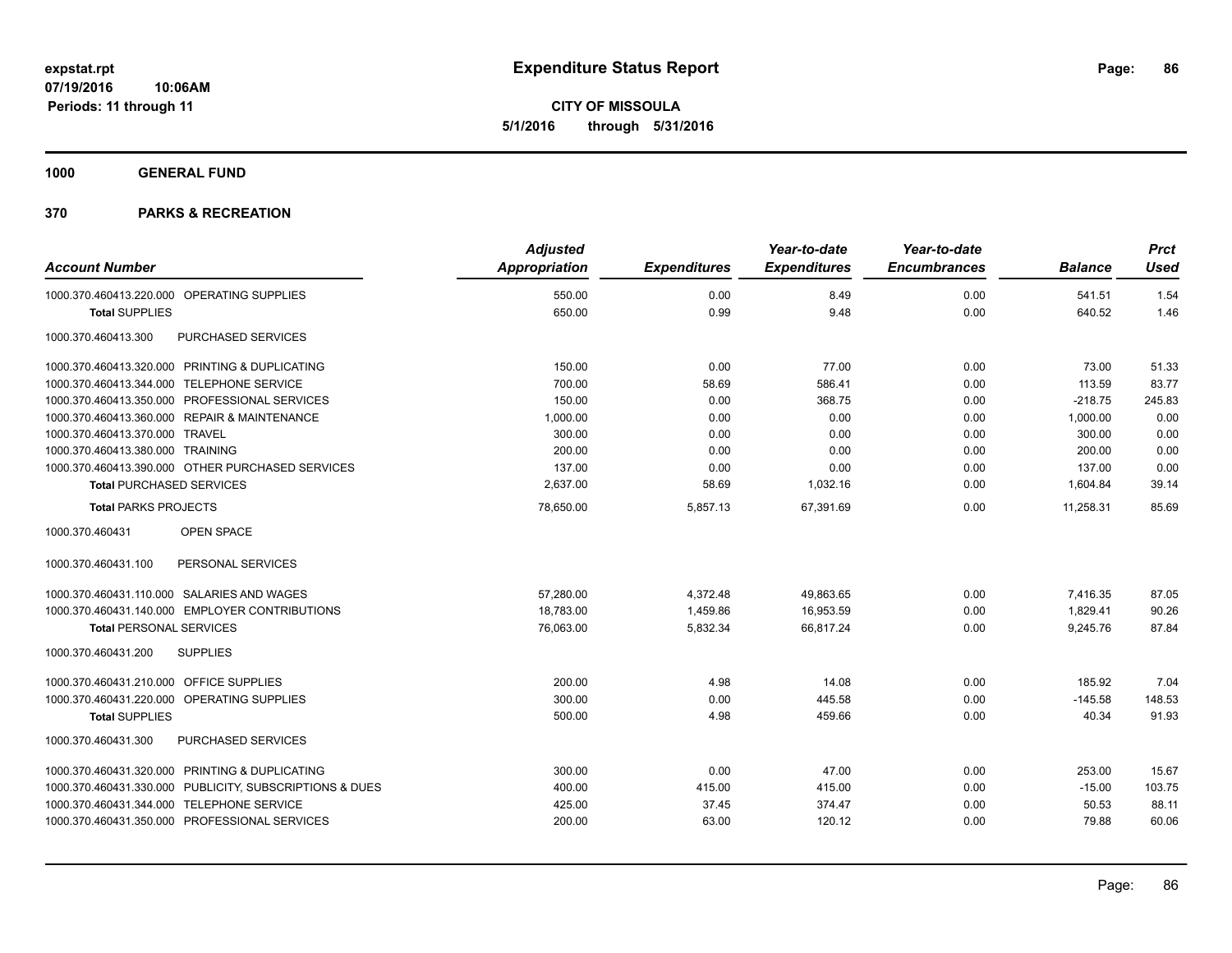**CITY OF MISSOULA 5/1/2016 through 5/31/2016**

**1000 GENERAL FUND**

|                                                         | <b>Adjusted</b> |                     | Year-to-date        | Year-to-date        |                | <b>Prct</b> |
|---------------------------------------------------------|-----------------|---------------------|---------------------|---------------------|----------------|-------------|
| <b>Account Number</b>                                   | Appropriation   | <b>Expenditures</b> | <b>Expenditures</b> | <b>Encumbrances</b> | <b>Balance</b> | <b>Used</b> |
| 1000.370.460431.370.000 TRAVEL                          | 300.00          | 0.00                | 0.00                | 0.00                | 300.00         | 0.00        |
| 1000.370.460431.380.000 TRAINING                        | 200.00          | 0.00                | 525.00              | 0.00                | $-325.00$      | 262.50      |
| <b>Total PURCHASED SERVICES</b>                         | 1,825.00        | 515.45              | 1,481.59            | 0.00                | 343.41         | 81.18       |
| <b>Total OPEN SPACE</b>                                 | 78,388.00       | 6,352.77            | 68,758.49           | 0.00                | 9,629.51       | 87.72       |
| 1000.370.460432<br>PARK ADMIN                           |                 |                     |                     |                     |                |             |
| 1000.370.460432.100<br>PERSONAL SERVICES                |                 |                     |                     |                     |                |             |
| 1000.370.460432.110.000 SALARIES AND WAGES              | 95,064.00       | 7,322.72            | 74,085.95           | 0.00                | 20,978.05      | 77.93       |
| 1000.370.460432.130.000 OTHER                           | 9,620.00        | 0.00                | 0.00                | 0.00                | 9,620.00       | 0.00        |
| 1000.370.460432.140.000 EMPLOYER CONTRIBUTIONS          | 46,502.00       | 3,537.98            | 34,821.79           | 0.00                | 11,680.21      | 74.88       |
| <b>Total PERSONAL SERVICES</b>                          | 151,186.00      | 10,860.70           | 108,907.74          | 0.00                | 42,278.26      | 72.04       |
| 1000.370.460432.200<br><b>SUPPLIES</b>                  |                 |                     |                     |                     |                |             |
| 1000.370.460432.210.000 OFFICE SUPPLIES                 | 1,520.00        | 199.72              | 892.34              | 0.00                | 627.66         | 58.71       |
| 1000.370.460432.220.000 OPERATING SUPPLIES              | 6,650.00        | 566.60              | 7,515.17            | 0.00                | $-865.17$      | 113.01      |
| <b>Total SUPPLIES</b>                                   | 8,170.00        | 766.32              | 8,407.51            | 0.00                | $-237.51$      | 102.91      |
| 1000.370.460432.300<br>PURCHASED SERVICES               |                 |                     |                     |                     |                |             |
| 1000.370.460432.310.000 COMMUNICATIONS                  | 100.00          | 0.00                | 84.90               | 0.00                | 15.10          | 84.90       |
| 1000.370.460432.320.000 PRINTING & DUPLICATING          | 150.00          | 0.00                | 50.76               | 0.00                | 99.24          | 33.84       |
| 1000.370.460432.330.000 PUBLICITY, SUBSCRIPTIONS & DUES | 500.00          | 0.00                | 0.00                | 0.00                | 500.00         | 0.00        |
| 1000.370.460432.340.000 SEWER                           | 2,154.00        | 0.00                | 1,996.95            | 0.00                | 157.05         | 92.71       |
| 1000.370.460432.344.000 TELEPHONE SERVICE               | 14,429.00       | 1,628.52            | 9,609.89            | 0.00                | 4,819.11       | 66.60       |
| 1000.370.460432.350.000 PROFESSIONAL SERVICES           | 20,112.00       | 1,354.50            | 1,514.09            | 0.00                | 18,597.91      | 7.53        |
| 1000.370.460432.390.000 OTHER PURCHASED SERVICES        | 2,345.00        | 1,042.89            | 1,042.89            | 0.00                | 1,302.11       | 44.47       |
| <b>Total PURCHASED SERVICES</b>                         | 39,790.00       | 4,025.91            | 14,299.48           | 0.00                | 25,490.52      | 35.94       |
| 1000.370.460432.900<br><b>CAPITAL OUTLAY</b>            |                 |                     |                     |                     |                |             |
| <b>Total CAPITAL OUTLAY</b>                             | 0.00            | 0.00                | 0.00                | 0.00                | 0.00           | 0.00        |
| <b>Total PARK ADMIN</b>                                 | 199,146.00      | 15,652.93           | 131,614.73          | 0.00                | 67,531.27      | 66.09       |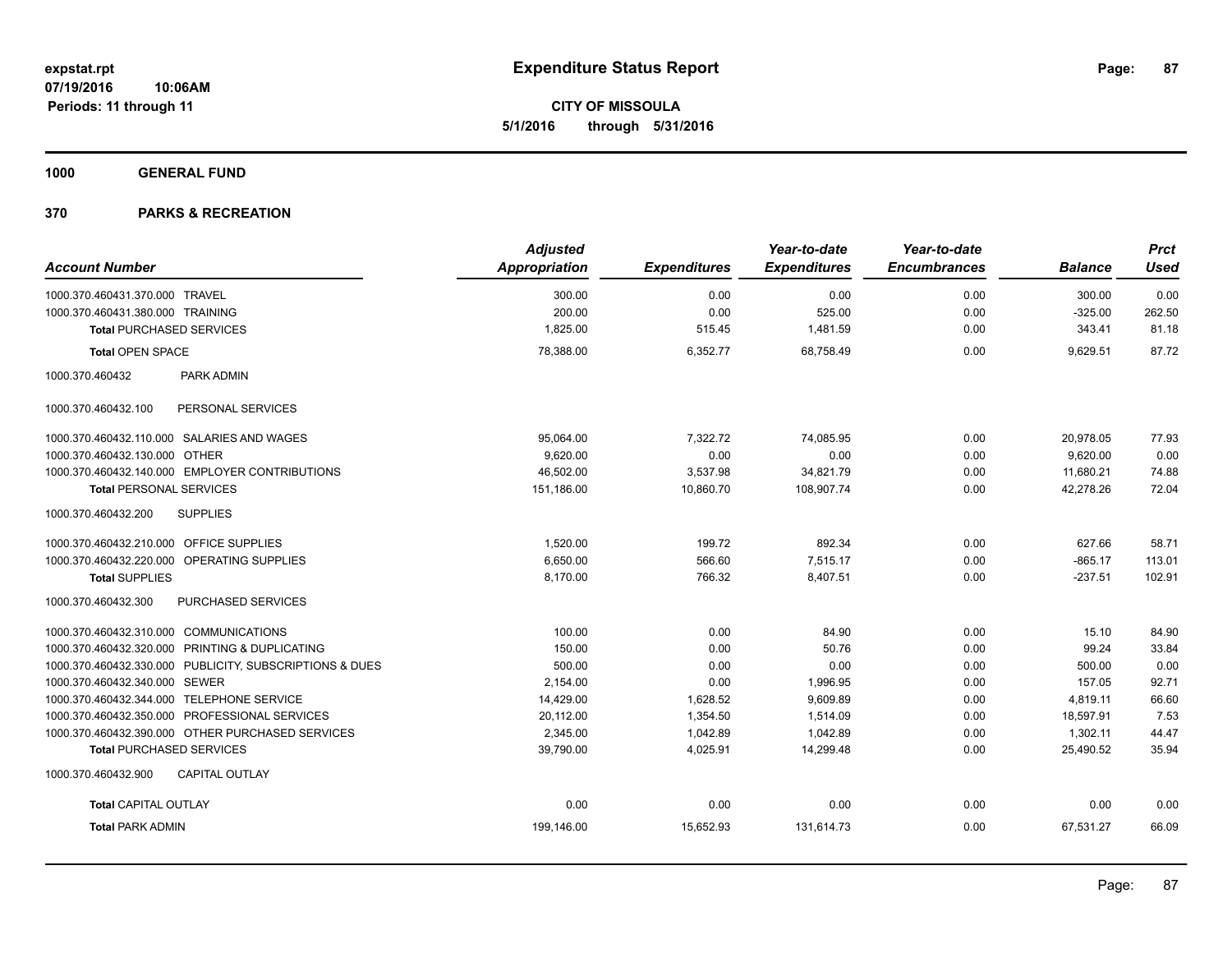**CITY OF MISSOULA 5/1/2016 through 5/31/2016**

**1000 GENERAL FUND**

| <b>Account Number</b>                                   | <b>Adjusted</b><br>Appropriation | <b>Expenditures</b> | Year-to-date<br><b>Expenditures</b> | Year-to-date<br><b>Encumbrances</b> | <b>Balance</b> | <b>Prct</b><br><b>Used</b> |
|---------------------------------------------------------|----------------------------------|---------------------|-------------------------------------|-------------------------------------|----------------|----------------------------|
| <b>GREENWAYS &amp; HORTICULTURE</b><br>1000.370.460434  |                                  |                     |                                     |                                     |                |                            |
|                                                         |                                  |                     |                                     |                                     |                |                            |
| PERSONAL SERVICES<br>1000.370.460434.100                |                                  |                     |                                     |                                     |                |                            |
| 1000.370.460434.110.000 SALARIES AND WAGES              | 116,452.00                       | 9,494.27            | 88,571.43                           | 0.00                                | 27,880.57      | 76.06                      |
| 1000.370.460434.120.000 OVERTIME/TERMINATION            | 0.00                             | 0.00                | 609.27                              | 0.00                                | $-609.27$      | 0.00                       |
| 1000.370.460434.140.000 EMPLOYER CONTRIBUTIONS          | 51,056.00                        | 3,562.43            | 37,506.45                           | 0.00                                | 13,549.55      | 73.46                      |
| <b>Total GREENWAYS &amp; HORTICULTURE</b>               | 167,508.00                       | 13,056.70           | 126,687.15                          | 0.00                                | 40.820.85      | 75.63                      |
| 1000.370.460439<br><b>URBAN FORESTRY</b>                |                                  |                     |                                     |                                     |                |                            |
| PERSONAL SERVICES<br>1000.370.460439.100                |                                  |                     |                                     |                                     |                |                            |
| 1000.370.460439.110.000 SALARIES AND WAGES              | 172,373.00                       | 13,434.22           | 137,964.37                          | 0.00                                | 34,408.63      | 80.04                      |
| 1000.370.460439.120.000 OVERTIME/TERMINATION            | 1,750.00                         | 0.00                | 9,265.09                            | 0.00                                | $-7,515.09$    | 529.43                     |
| 1000.370.460439.140.000 EMPLOYER CONTRIBUTIONS          | 74,989.00                        | 5,911.69            | 65,548.73                           | 0.00                                | 9,440.27       | 87.41                      |
| <b>Total PERSONAL SERVICES</b>                          | 249,112.00                       | 19,345.91           | 212,778.19                          | 0.00                                | 36,333.81      | 85.41                      |
| <b>SUPPLIES</b><br>1000.370.460439.200                  |                                  |                     |                                     |                                     |                |                            |
| 1000.370.460439.220.000<br><b>OPERATING SUPPLIES</b>    | 2,132.00                         | 8.39                | 8.39                                | 0.00                                | 2,123.61       | 0.39                       |
| 1000.370.460439.230.000 REPAIR/MAINTENANCE              | 581.00                           | 0.00                | 0.00                                | 0.00                                | 581.00         | 0.00                       |
| <b>Total SUPPLIES</b>                                   | 2,713.00                         | 8.39                | 8.39                                | 0.00                                | 2,704.61       | 0.31                       |
| 1000.370.460439.300<br>PURCHASED SERVICES               |                                  |                     |                                     |                                     |                |                            |
| 1000.370.460439.310.000 COMMUNICATIONS                  | 145.00                           | 0.00                | 0.00                                | 0.00                                | 145.00         | 0.00                       |
| 1000.370.460439.320.000 PRINTING & DUPLICATING          | 100.00                           | 0.00                | 0.00                                | 0.00                                | 100.00         | 0.00                       |
| 1000.370.460439.330.000 PUBLICITY, SUBSCRIPTIONS & DUES | 700.00                           | 0.00                | 0.00                                | 0.00                                | 700.00         | 0.00                       |
| 1000.370.460439.350.000 PROFESSIONAL SERVICES           | 525.00                           | 231.87              | 511.87                              | 0.00                                | 13.13          | 97.50                      |
| 1000.370.460439.360.000 REPAIR & MAINTENANCE            | 18,642.00                        | 0.00                | 0.00                                | 0.00                                | 18,642.00      | 0.00                       |
| <b>Total PURCHASED SERVICES</b>                         | 20,112.00                        | 231.87              | 511.87                              | 0.00                                | 19,600.13      | 2.55                       |
| <b>Total URBAN FORESTRY</b>                             | 271,937.00                       | 19,586.17           | 213,298.45                          | 0.00                                | 58.638.55      | 78.44                      |
| CITY LIFE GYM LEASE<br>1000.370.460440                  |                                  |                     |                                     |                                     |                |                            |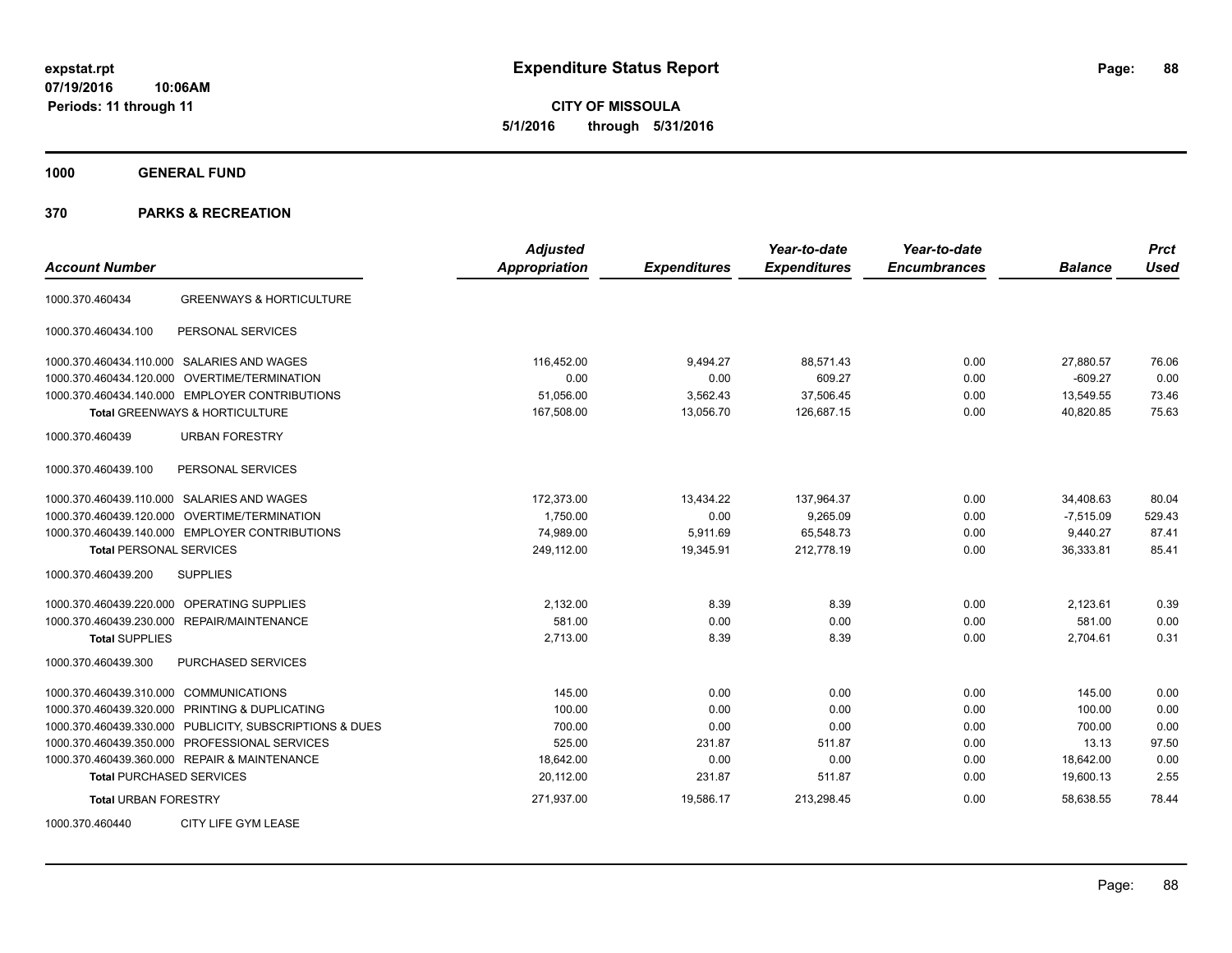**CITY OF MISSOULA 5/1/2016 through 5/31/2016**

# **1000 GENERAL FUND**

|                                                  |                                                         | <b>Adjusted</b> |                     | Year-to-date        | Year-to-date        |                | <b>Prct</b> |
|--------------------------------------------------|---------------------------------------------------------|-----------------|---------------------|---------------------|---------------------|----------------|-------------|
| <b>Account Number</b>                            |                                                         | Appropriation   | <b>Expenditures</b> | <b>Expenditures</b> | <b>Encumbrances</b> | <b>Balance</b> | <b>Used</b> |
|                                                  |                                                         |                 |                     |                     |                     |                |             |
| <b>SUPPLIES</b><br>1000.370.460440.200           |                                                         |                 |                     |                     |                     |                |             |
| Total CITY LIFE GYM LEASE                        |                                                         | 0.00            | 0.00                | 0.00                | 0.00                | 0.00           | 0.00        |
| 1000.370.460441                                  | <b>RECREATION</b>                                       |                 |                     |                     |                     |                |             |
| 1000.370.460441.100                              | PERSONAL SERVICES                                       |                 |                     |                     |                     |                |             |
| 1000.370.460441.110.000 SALARIES AND WAGES       |                                                         | 133,865.00      | 10,371.54           | 122,723.76          | 0.00                | 11,141.24      | 91.68       |
| 1000.370.460441.120.000 OVERTIME/TERMINATION     |                                                         | 700.00          | 0.00                | 0.00                | 0.00                | 700.00         | 0.00        |
| 1000.370.460441.130.000 OTHER                    |                                                         | 4,880.00        | 0.00                | 0.00                | 0.00                | 4,880.00       | 0.00        |
| 1000.370.460441.140.000 EMPLOYER CONTRIBUTIONS   |                                                         | 55,602.00       | 4,040.96            | 50,507.44           | 0.00                | 5,094.56       | 90.84       |
| <b>Total PERSONAL SERVICES</b>                   |                                                         | 195,047.00      | 14,412.50           | 173,231.20          | 0.00                | 21,815.80      | 88.82       |
| 1000.370.460441.200<br><b>SUPPLIES</b>           |                                                         |                 |                     |                     |                     |                |             |
| 1000.370.460441.210.000 OFFICE SUPPLIES          |                                                         | 300.00          | 0.00                | 205.15              | 0.00                | 94.85          | 68.38       |
| <b>Total SUPPLIES</b>                            |                                                         | 300.00          | 0.00                | 205.15              | 0.00                | 94.85          | 68.38       |
| 1000.370.460441.300                              | PURCHASED SERVICES                                      |                 |                     |                     |                     |                |             |
| 1000.370.460441.320.000 PRINTING & DUPLICATING   |                                                         | 2.150.00        | 0.00                | 1.443.34            | 0.00                | 706.66         | 67.13       |
|                                                  | 1000.370.460441.330.000 PUBLICITY, SUBSCRIPTIONS & DUES | 1,490.00        | $-1,580.66$         | $-147.53$           | 0.00                | 1,637.53       | 9.90        |
| 1000.370.460441.344.000 TELEPHONE SERVICE        |                                                         | 696.00          | 40.55               | 406.38              | 0.00                | 289.62         | 58.39       |
| 1000.370.460441.350.000 PROFESSIONAL SERVICES    |                                                         | 1,360.00        | $-1,214.03$         | $-158.29$           | 0.00                | 1,518.29       | 11.64       |
| 1000.370.460441.360.000 REPAIR & MAINTENANCE     |                                                         | 1,200.00        | 0.00                | 278.71              | 0.00                | 921.29         | 23.23       |
| 1000.370.460441.370.000 TRAVEL                   |                                                         | 1,200.00        | 0.00                | 573.57              | 0.00                | 626.43         | 47.80       |
| 1000.370.460441.380.000 TRAINING                 |                                                         | 900.00          | 0.00                | 870.00              | 0.00                | 30.00          | 96.67       |
| <b>Total PURCHASED SERVICES</b>                  |                                                         | 8,996.00        | $-2,754.14$         | 3,266.18            | 0.00                | 5,729.82       | 36.31       |
| 1000.370.460441.800                              | OTHER OBJECTS                                           |                 |                     |                     |                     |                |             |
| 1000.370.460441.820.000 TRANSFERS TO OTHER FUNDS |                                                         | 10,000.00       | 0.00                | 0.00                | 0.00                | 10,000.00      | 0.00        |
| <b>Total OTHER OBJECTS</b>                       |                                                         | 10,000.00       | 0.00                | 0.00                | 0.00                | 10,000.00      | 0.00        |
| <b>Total RECREATION</b>                          |                                                         | 214,343.00      | 11,658.36           | 176,702.53          | 0.00                | 37,640.47      | 82.44       |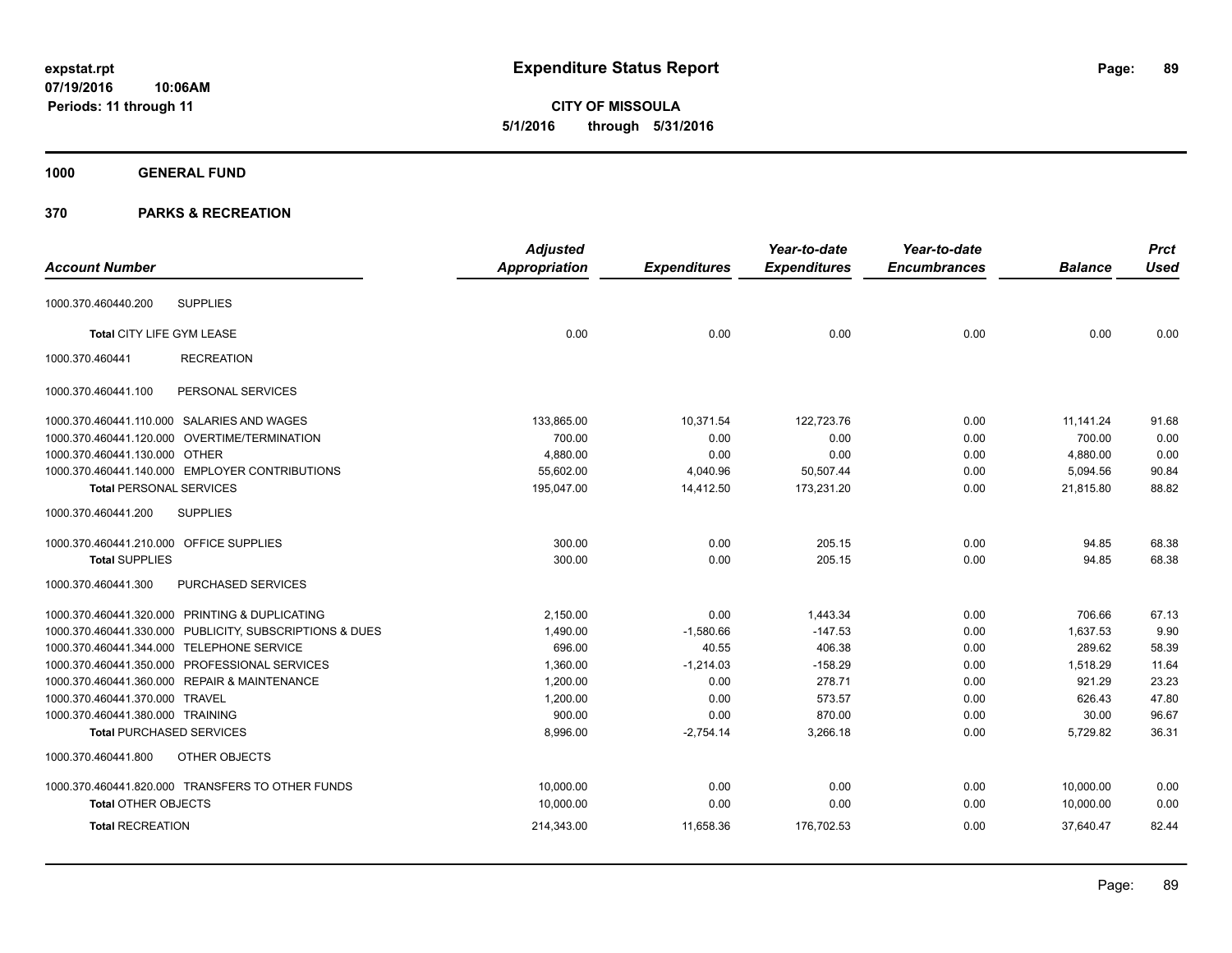**CITY OF MISSOULA 5/1/2016 through 5/31/2016**

**1000 GENERAL FUND**

| <b>Account Number</b>                   |                                                         | <b>Adjusted</b><br><b>Appropriation</b> | <b>Expenditures</b> | Year-to-date<br><b>Expenditures</b> | Year-to-date<br><b>Encumbrances</b> | <b>Balance</b> | <b>Prct</b><br><b>Used</b> |
|-----------------------------------------|---------------------------------------------------------|-----------------------------------------|---------------------|-------------------------------------|-------------------------------------|----------------|----------------------------|
| 1000.370.460470                         | <b>RECREATION MORE</b>                                  |                                         |                     |                                     |                                     |                |                            |
| 1000.370.460470.100                     | PERSONAL SERVICES                                       |                                         |                     |                                     |                                     |                |                            |
|                                         | 1000.370.460470.110.000 SALARIES AND WAGES              | 148,228.00                              | 9,938.09            | 116,036.34                          | 0.00                                | 32,191.66      | 78.28                      |
|                                         | 1000.370.460470.120.000 OVERTIME/TERMINATION            | 0.00                                    | 17.19               | 477.33                              | 0.00                                | $-477.33$      | 0.00                       |
|                                         | 1000.370.460470.140.000 EMPLOYER CONTRIBUTIONS          | 45,411.00                               | 3,556.25            | 40,859.09                           | 0.00                                | 4,551.91       | 89.98                      |
| <b>Total PERSONAL SERVICES</b>          |                                                         | 193.639.00                              | 13.511.53           | 157.372.76                          | 0.00                                | 36.266.24      | 81.27                      |
| 1000.370.460470.200                     | <b>SUPPLIES</b>                                         |                                         |                     |                                     |                                     |                |                            |
| 1000.370.460470.210.000 OFFICE SUPPLIES |                                                         | 100.00                                  | 37.96               | 54.04                               | 0.00                                | 45.96          | 54.04                      |
|                                         | 1000.370.460470.220.000 OPERATING SUPPLIES              | 8,567.00                                | 2,547.14            | 10,319.66                           | 0.00                                | $-1,752.66$    | 120.46                     |
| <b>Total SUPPLIES</b>                   |                                                         | 8,667.00                                | 2,585.10            | 10,373.70                           | 0.00                                | $-1,706.70$    | 119.69                     |
| 1000.370.460470.300                     | PURCHASED SERVICES                                      |                                         |                     |                                     |                                     |                |                            |
|                                         | 1000.370.460470.320.000 PRINTING & DUPLICATING          | 1,200.00                                | 0.00                | 1,082.18                            | 0.00                                | 117.82         | 90.18                      |
|                                         | 1000.370.460470.330.000 PUBLICITY, SUBSCRIPTIONS & DUES | 780.00                                  | 0.00                | 591.48                              | 0.00                                | 188.52         | 75.83                      |
|                                         | 1000.370.460470.344.000 TELEPHONE SERVICE               | 428.00                                  | 64.10               | 642.36                              | 0.00                                | $-214.36$      | 150.08                     |
|                                         | 1000.370.460470.390.000 OTHER PURCHASED SERVICES        | 21,372.00                               | 340.20              | 10,908.22                           | 0.00                                | 10,463.78      | 51.04                      |
| <b>Total PURCHASED SERVICES</b>         |                                                         | 23,780.00                               | 404.30              | 13,224.24                           | 0.00                                | 10,555.76      | 55.61                      |
| <b>Total RECREATION MORE</b>            |                                                         | 226,086.00                              | 16,500.93           | 180,970.70                          | 0.00                                | 45,115.30      | 80.05                      |
| 1000.370.460471                         | <b>RECREATION ADULTS</b>                                |                                         |                     |                                     |                                     |                |                            |
| 1000.370.460471.100                     | PERSONAL SERVICES                                       |                                         |                     |                                     |                                     |                |                            |
|                                         | 1000.370.460471.110.000 SALARIES AND WAGES              | 111.162.00                              | 5,988.08            | 80,260.55                           | 0.00                                | 30.901.45      | 72.20                      |
|                                         | 1000.370.460471.140.000 EMPLOYER CONTRIBUTIONS          | 29.479.00                               | 2,001.42            | 24,722.68                           | 0.00                                | 4,756.32       | 83.87                      |
| <b>Total PERSONAL SERVICES</b>          |                                                         | 140,641.00                              | 7,989.50            | 104,983.23                          | 0.00                                | 35,657.77      | 74.65                      |
| 1000.370.460471.200                     | <b>SUPPLIES</b>                                         |                                         |                     |                                     |                                     |                |                            |
| 1000.370.460471.210.000 OFFICE SUPPLIES |                                                         | 600.00                                  | 0.00                | 153.36                              | 0.00                                | 446.64         | 25.56                      |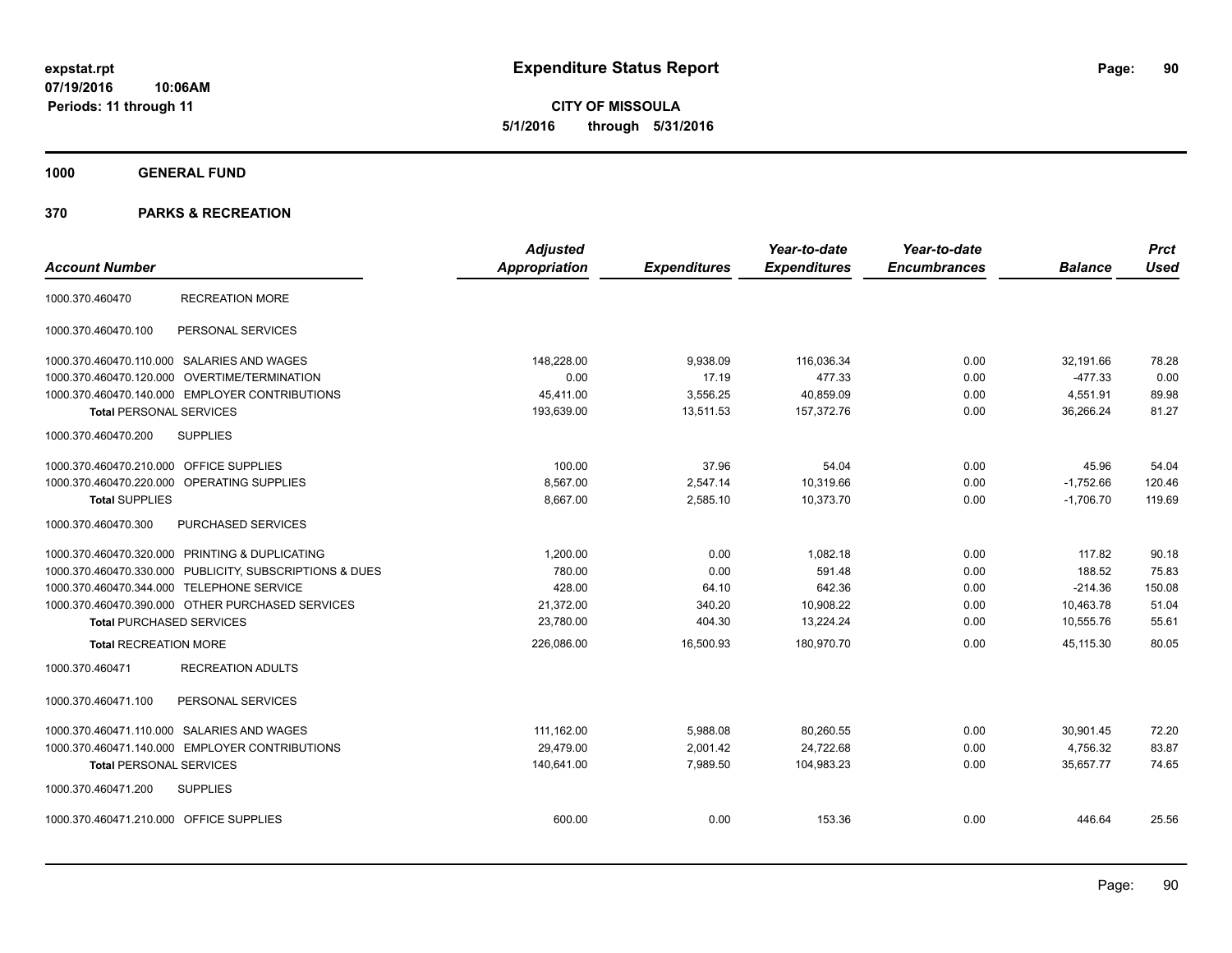**CITY OF MISSOULA 5/1/2016 through 5/31/2016**

**1000 GENERAL FUND**

| <b>Account Number</b>                                   | <b>Adjusted</b><br><b>Appropriation</b> | <b>Expenditures</b> | Year-to-date<br><b>Expenditures</b> | Year-to-date<br><b>Encumbrances</b> | <b>Balance</b> | <b>Prct</b><br><b>Used</b> |
|---------------------------------------------------------|-----------------------------------------|---------------------|-------------------------------------|-------------------------------------|----------------|----------------------------|
| 1000.370.460471.210.147 OFFICE SUPPLIES                 | 0.00                                    | 0.00                | 257.47                              | 0.00                                | $-257.47$      | 0.00                       |
| 1000.370.460471.220.000 OPERATING SUPPLIES              | 6,892.00                                | 31.01               | 612.41                              | 0.00                                | 6,279.59       | 8.89                       |
| 1000.370.460471.220.143 OPERATING SUPPLIES              | 0.00                                    | 19.98               | 1,404.26                            | 0.00                                | $-1,404.26$    | 0.00                       |
| 1000.370.460471.220.144 OPERATING SUPPLIES              | 0.00                                    | 0.00                | 1,248.22                            | 0.00                                | $-1,248.22$    | 0.00                       |
| 1000.370.460471.220.146 OPERATING SUPPLIES              | 0.00                                    | 0.00                | 328.48                              | 0.00                                | $-328.48$      | 0.00                       |
| 1000.370.460471.220.147 OPERATING SUPPLIES              | 0.00                                    | 175.30              | 4,153.56                            | 0.00                                | $-4, 153.56$   | 0.00                       |
| 1000.370.460471.220.191 OPERATING SUPPLIES              | 0.00                                    | 0.00                | 41.34                               | 0.00                                | $-41.34$       | 0.00                       |
| <b>Total SUPPLIES</b>                                   | 7,492.00                                | 226.29              | 8,199.10                            | 0.00                                | $-707.10$      | 109.44                     |
| 1000.370.460471.300<br>PURCHASED SERVICES               |                                         |                     |                                     |                                     |                |                            |
| 1000.370.460471.310.000 COMMUNICATIONS                  | 460.00                                  | 0.00                | 0.00                                | 0.00                                | 460.00         | 0.00                       |
| 1000.370.460471.320.000 PRINTING & DUPLICATING          | 1,800.00                                | 482.00              | 1,186.16                            | 0.00                                | 613.84         | 65.90                      |
| 1000.370.460471.320.147 PRINTING & DUPLICATING          | 0.00                                    | 0.00                | 174.00                              | 0.00                                | $-174.00$      | 0.00                       |
| 1000.370.460471.330.000 PUBLICITY, SUBSCRIPTIONS & DUES | 1,220.00                                | 0.00                | 583.50                              | 0.00                                | 636.50         | 47.83                      |
| 1000.370.460471.330.147 PUBLICITY, SUBSCRIPTIONS & DUES | 0.00                                    | 0.00                | 235.00                              | 0.00                                | $-235.00$      | 0.00                       |
| 1000.370.460471.344.000 TELEPHONE SERVICE               | 567.00                                  | 50.16               | 538.94                              | 0.00                                | 28.06          | 95.05                      |
| 1000.370.460471.390.000 OTHER PURCHASED SERVICES        | 10,000.00                               | 0.00                | 250.00                              | 0.00                                | 9,750.00       | 2.50                       |
| 1000.370.460471.390.143 OTHER PURCHASED SERVICES        | 0.00                                    | 0.00                | 2,100.00                            | 0.00                                | $-2,100.00$    | 0.00                       |
| 1000.370.460471.390.147 OTHER PURCHASED SERVICES        | 0.00                                    | 0.00                | 815.00                              | 0.00                                | $-815.00$      | 0.00                       |
| <b>Total PURCHASED SERVICES</b>                         | 14,047.00                               | 532.16              | 5,882.60                            | 0.00                                | 8,164.40       | 41.88                      |
| <b>Total RECREATION ADULTS</b>                          | 162,180.00                              | 8,747.95            | 119,064.93                          | 0.00                                | 43.115.07      | 73.42                      |
| 1000.370.460472<br><b>RECREATION YOUTH</b>              |                                         |                     |                                     |                                     |                |                            |
| 1000.370.460472.100<br>PERSONAL SERVICES                |                                         |                     |                                     |                                     |                |                            |
| 1000.370.460472.110.000 SALARIES AND WAGES              | 100,766.00                              | 4,313.75            | 70,517.81                           | 0.00                                | 30,248.19      | 69.98                      |
| 1000.370.460472.120.000 OVERTIME/TERMINATION            | 0.00                                    | 0.00                | 4.21                                | 0.00                                | $-4.21$        | 0.00                       |
| 1000.370.460472.140.000 EMPLOYER CONTRIBUTIONS          | 24,139.00                               | 1,548.15            | 20,675.77                           | 0.00                                | 3,463.23       | 85.65                      |
| <b>Total PERSONAL SERVICES</b>                          | 124,905.00                              | 5,861.90            | 91,197.79                           | 0.00                                | 33,707.21      | 73.01                      |
| 1000.370.460472.200<br><b>SUPPLIES</b>                  |                                         |                     |                                     |                                     |                |                            |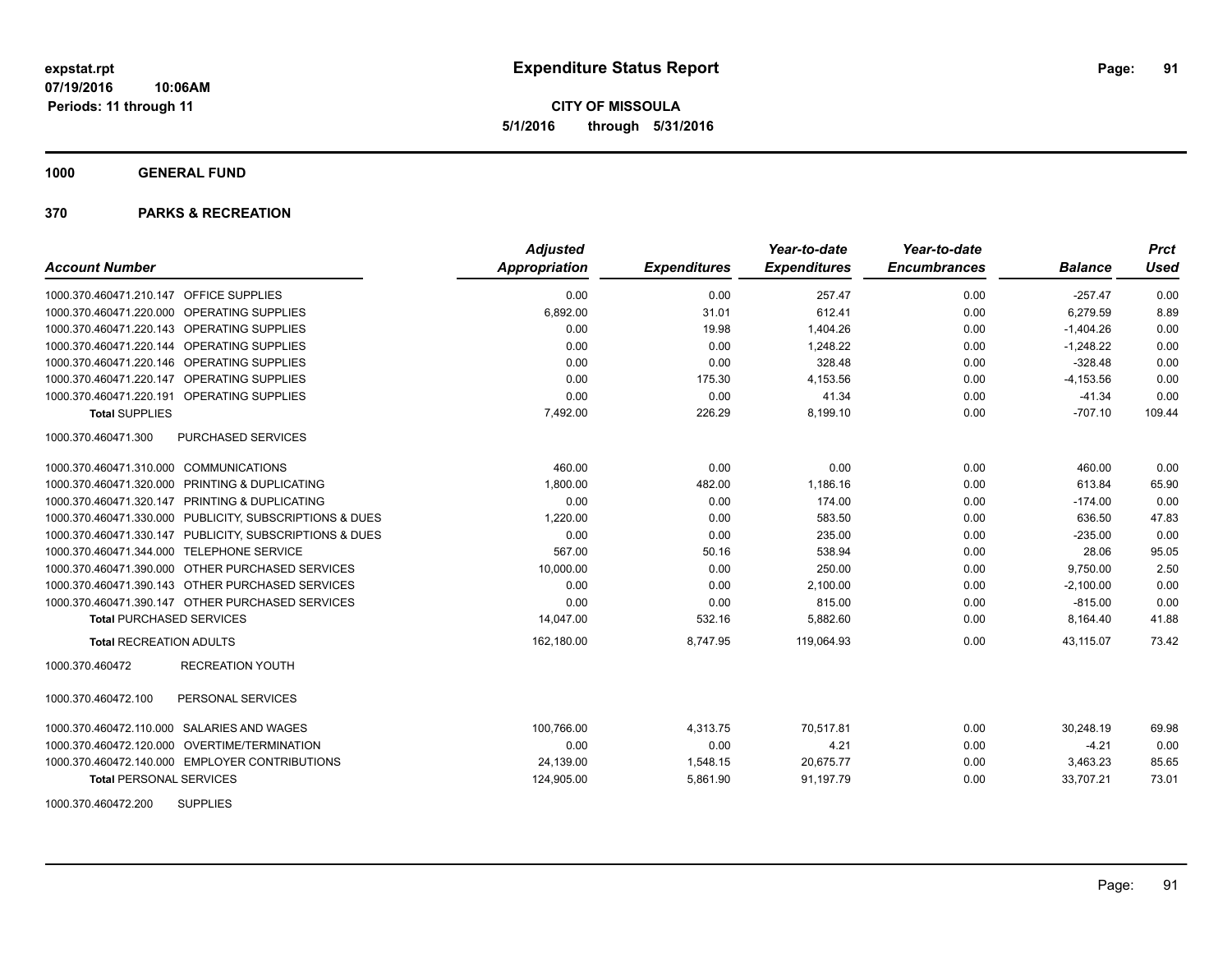**CITY OF MISSOULA 5/1/2016 through 5/31/2016**

**1000 GENERAL FUND**

|                                           |                                                         | <b>Adjusted</b> |                     | Year-to-date        | Year-to-date        |                | <b>Prct</b> |
|-------------------------------------------|---------------------------------------------------------|-----------------|---------------------|---------------------|---------------------|----------------|-------------|
| <b>Account Number</b>                     |                                                         | Appropriation   | <b>Expenditures</b> | <b>Expenditures</b> | <b>Encumbrances</b> | <b>Balance</b> | <b>Used</b> |
| 1000.370.460472.210.000 OFFICE SUPPLIES   |                                                         | 100.00          | 0.00                | 51.89               | 0.00                | 48.11          | 51.89       |
| 1000.370.460472.210.190 OFFICE SUPPLIES   |                                                         | 0.00            | 0.00                | 16.95               | 0.00                | $-16.95$       | 0.00        |
| 1000.370.460472.210.193 OFFICE SUPPLIES   |                                                         | 0.00            | 0.00                | 26.47               | 0.00                | $-26.47$       | 0.00        |
|                                           | 1000.370.460472.220.000 OPERATING SUPPLIES              | 16,006.00       | 0.00                | 1,217.52            | 0.00                | 14,788.48      | 7.61        |
|                                           | 1000.370.460472.220.147 OPERATING SUPPLIES              | 0.00            | 0.00                | 10.21               | 0.00                | $-10.21$       | 0.00        |
|                                           | 1000.370.460472.220.190 OPERATING SUPPLIES              | 0.00            | 11.56               | 1,117.16            | 0.00                | $-1,117.16$    | 0.00        |
|                                           | 1000.370.460472.220.191 OPERATING SUPPLIES              | 0.00            | 782.75              | 8,865.87            | 0.00                | $-8,865.87$    | 0.00        |
|                                           | 1000.370.460472.220.192 OPERATING SUPPLIES              | 0.00            | 0.00                | 330.41              | 0.00                | $-330.41$      | 0.00        |
|                                           | 1000.370.460472.220.193 OPERATING SUPPLIES              | 0.00            | 0.00                | 991.69              | 0.00                | $-991.69$      | 0.00        |
| <b>Total SUPPLIES</b>                     |                                                         | 16,106.00       | 794.31              | 12,628.17           | 0.00                | 3,477.83       | 78.41       |
| 1000.370.460472.300                       | <b>PURCHASED SERVICES</b>                               |                 |                     |                     |                     |                |             |
|                                           | 1000.370.460472.320.000 PRINTING & DUPLICATING          | 1,300.00        | 0.00                | 711.32              | 0.00                | 588.68         | 54.72       |
|                                           | 1000.370.460472.320.193 PRINTING & DUPLICATING          | 0.00            | 0.00                | 587.99              | 0.00                | $-587.99$      | 0.00        |
|                                           | 1000.370.460472.330.000 PUBLICITY, SUBSCRIPTIONS & DUES | 1,500.00        | 35.00               | 1,352.12            | 0.00                | 147.88         | 90.14       |
|                                           | 1000.370.460472.341.000 ELECTRICITY & NATURAL GAS       | 1,225.00        | 0.00                | 0.00                | 0.00                | 1,225.00       | 0.00        |
| 1000.370.460472.343.000 WATER CHARGES     |                                                         | 601.00          | 0.00                | 0.00                | 0.00                | 601.00         | 0.00        |
| 1000.370.460472.344.000 TELEPHONE SERVICE |                                                         | 662.00          | 20.55               | 205.37              | 0.00                | 456.63         | 31.02       |
| 1000.370.460472.345.000 GARBAGE           |                                                         | 450.00          | 0.00                | 450.01              | 0.00                | $-0.01$        | 100.00      |
|                                           | 1000.370.460472.350.000 PROFESSIONAL SERVICES           | 2,487.00        | 0.00                | 262.50              | 0.00                | 2,224.50       | 10.55       |
|                                           | 1000.370.460472.350.190 PROFESSIONAL SERVICES           | 0.00            | 0.00                | 1,419.23            | 0.00                | $-1,419.23$    | 0.00        |
|                                           | 1000.370.460472.390.000 OTHER PURCHASED SERVICES        | 500.00          | 0.00                | 0.00                | 0.00                | 500.00         | 0.00        |
|                                           | 1000.370.460472.390.191 OTHER PURCHASED SERVICES        | 0.00            | 0.00                | 4,260.00            | 0.00                | $-4,260.00$    | 0.00        |
| <b>Total PURCHASED SERVICES</b>           |                                                         | 8,725.00        | 55.55               | 9,248.54            | 0.00                | $-523.54$      | 106.00      |
| <b>Total RECREATION YOUTH</b>             |                                                         | 149,736.00      | 6,711.76            | 113,074.50          | 0.00                | 36,661.50      | 75.52       |
| 1000.370.460473                           | <b>RECREATION SPECIAL EVENTS</b>                        |                 |                     |                     |                     |                |             |
| 1000.370.460473.200                       | <b>SUPPLIES</b>                                         |                 |                     |                     |                     |                |             |
|                                           | 1000.370.460473.220.000 OPERATING SUPPLIES              | 2,328.00        | 104.26              | 1,234.05            | 0.00                | 1,093.95       | 53.01       |
|                                           | 1000.370.460473.220.148 OPERATING SUPPLIES              | 0.00            | 0.00                | 90.48               | 0.00                | $-90.48$       | 0.00        |
|                                           | 1000.370.460473.220.193 OPERATING SUPPLIES              | 0.00            | 18.00               | 211.00              | 0.00                | $-211.00$      | 0.00        |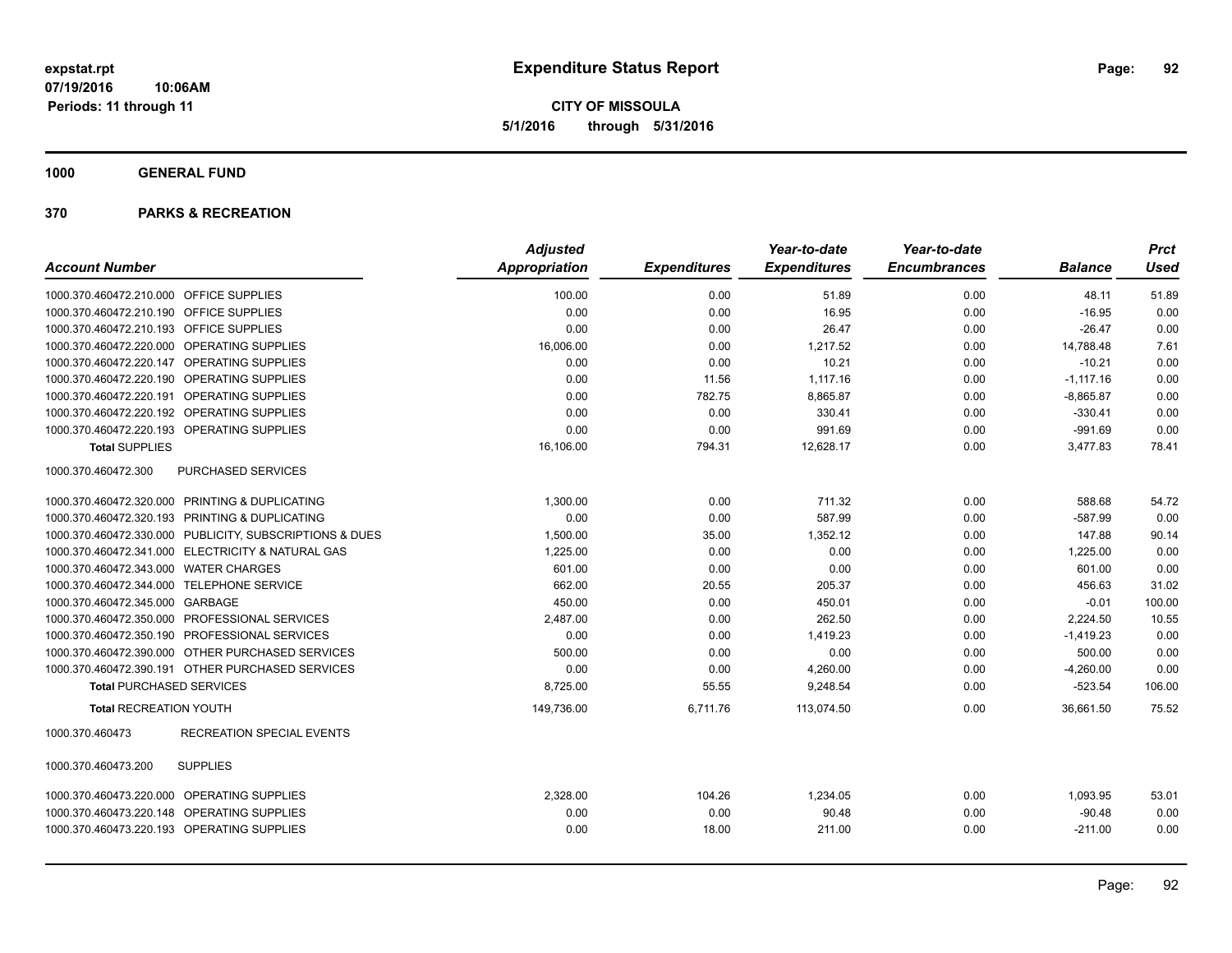**CITY OF MISSOULA 5/1/2016 through 5/31/2016**

**1000 GENERAL FUND**

## **370 PARKS & RECREATION**

| <b>Account Number</b>          |                                                         | <b>Adjusted</b><br><b>Appropriation</b> | <b>Expenditures</b> | Year-to-date<br><b>Expenditures</b> | Year-to-date<br><b>Encumbrances</b> | <b>Balance</b> | <b>Prct</b><br><b>Used</b> |
|--------------------------------|---------------------------------------------------------|-----------------------------------------|---------------------|-------------------------------------|-------------------------------------|----------------|----------------------------|
| <b>Total SUPPLIES</b>          |                                                         | 2,328.00                                | 122.26              | 1,535.53                            | 0.00                                | 792.47         | 65.96                      |
| 1000.370.460473.300            | PURCHASED SERVICES                                      |                                         |                     |                                     |                                     |                |                            |
|                                | <b>Total PURCHASED SERVICES</b>                         | 0.00                                    | 0.00                | 0.00                                | 0.00                                | 0.00           | 0.00                       |
|                                | <b>Total RECREATION SPECIAL EVENTS</b>                  | 2,328.00                                | 122.26              | 1,535.53                            | 0.00                                | 792.47         | 65.96                      |
| 1000.370.460474                | <b>SPRAY DECKS</b>                                      |                                         |                     |                                     |                                     |                |                            |
| 1000.370.460474.100            | PERSONAL SERVICES                                       |                                         |                     |                                     |                                     |                |                            |
|                                | 1000.370.460474.110.000 SALARIES AND WAGES              | 8.216.00                                | 0.00                | 0.00                                | 0.00                                | 8,216.00       | 0.00                       |
|                                | 1000.370.460474.140.000 EMPLOYER CONTRIBUTIONS          | 1.149.00                                | 0.00                | 0.00                                | 0.00                                | 1,149.00       | 0.00                       |
| <b>Total PERSONAL SERVICES</b> |                                                         | 9,365.00                                | 0.00                | 0.00                                | 0.00                                | 9,365.00       | 0.00                       |
| 1000.370.460474.200            | <b>SUPPLIES</b>                                         |                                         |                     |                                     |                                     |                |                            |
|                                | 1000.370.460474.220.000 OPERATING SUPPLIES              | 1.535.00                                | 0.00                | 0.00                                | 0.00                                | 1,535.00       | 0.00                       |
|                                | 1000.370.460474.230.000 REPAIR/MAINTENANCE              | 5,424.00                                | 61.48               | 3,590.65                            | 0.00                                | 1,833.35       | 66.20                      |
| <b>Total SUPPLIES</b>          |                                                         | 6,959.00                                | 61.48               | 3,590.65                            | 0.00                                | 3,368.35       | 51.60                      |
| 1000.370.460474.300            | PURCHASED SERVICES                                      |                                         |                     |                                     |                                     |                |                            |
|                                | 1000.370.460474.330.000 PUBLICITY, SUBSCRIPTIONS & DUES | 750.00                                  | 0.00                | 450.00                              | 0.00                                | 300.00         | 60.00                      |
|                                | 1000.370.460474.360.000 REPAIR & MAINTENANCE            | 2,050.00                                | 0.00                | 0.00                                | 0.00                                | 2,050.00       | 0.00                       |
|                                | <b>Total PURCHASED SERVICES</b>                         | 2,800.00                                | 0.00                | 450.00                              | 0.00                                | 2,350.00       | 16.07                      |
| 1000.370.460474.900            | <b>CAPITAL OUTLAY</b>                                   |                                         |                     |                                     |                                     |                |                            |
| <b>Total CAPITAL OUTLAY</b>    |                                                         | 0.00                                    | 0.00                | 0.00                                | 0.00                                | 0.00           | 0.00                       |
| <b>Total SPRAY DECKS</b>       |                                                         | 19,124.00                               | 61.48               | 4,040.65                            | 0.00                                | 15,083.35      | 21.13                      |
| 1000.370.460476                | YOUTH DRUG                                              |                                         |                     |                                     |                                     |                |                            |

1000.370.460476.100 PERSONAL SERVICES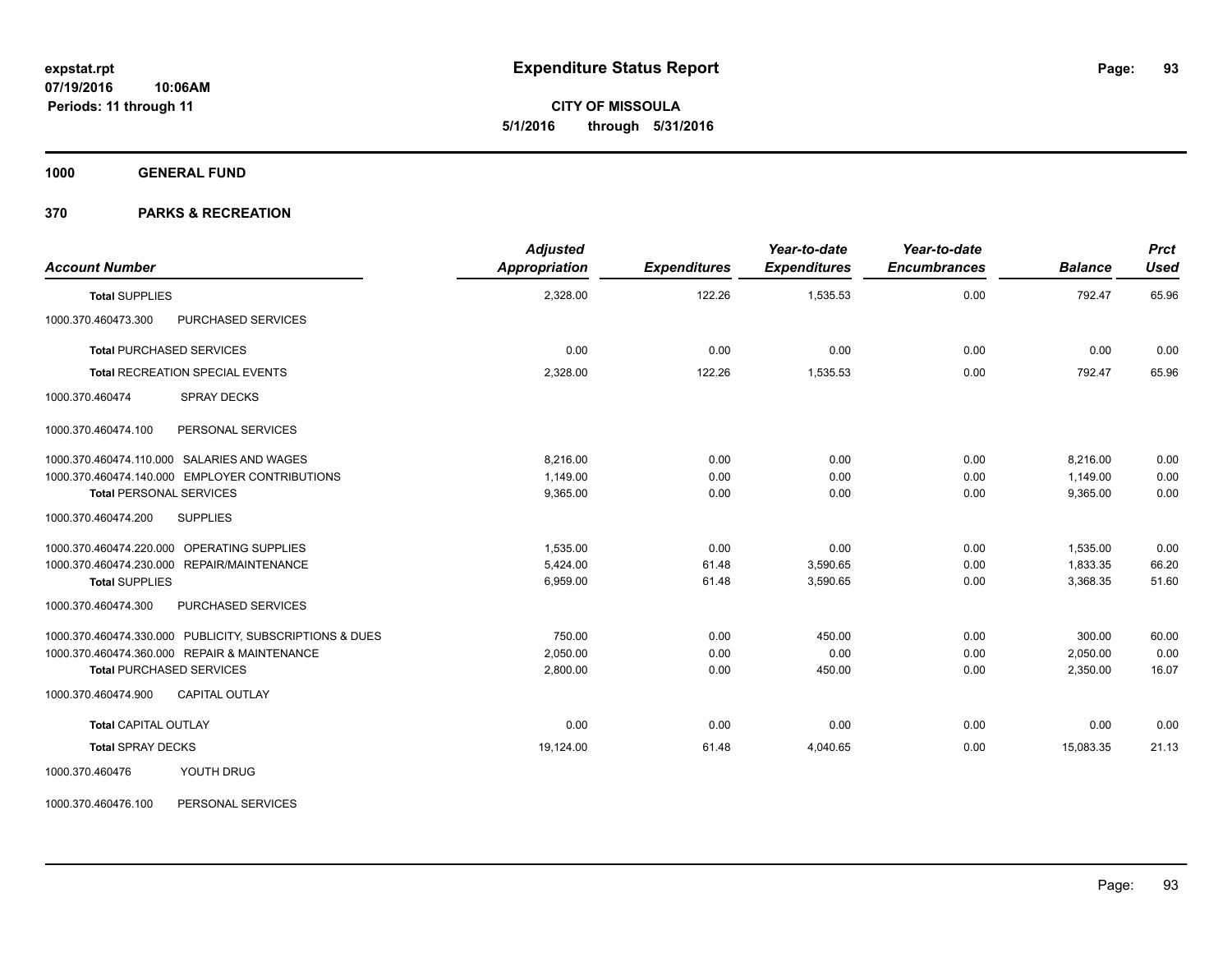**CITY OF MISSOULA 5/1/2016 through 5/31/2016**

**1000 GENERAL FUND**

| <b>Account Number</b>                                   | <b>Adjusted</b><br><b>Appropriation</b> | <b>Expenditures</b> | Year-to-date<br><b>Expenditures</b> | Year-to-date<br><b>Encumbrances</b> | <b>Balance</b> | <b>Prct</b><br><b>Used</b> |
|---------------------------------------------------------|-----------------------------------------|---------------------|-------------------------------------|-------------------------------------|----------------|----------------------------|
| 1000.370.460476.110.000 SALARIES AND WAGES              | 9,145.00                                | 0.00                | 668.60                              | 0.00                                | 8,476.40       | 7.31                       |
| 1000.370.460476.140.000 EMPLOYER CONTRIBUTIONS          | 1,279.00                                | 0.00                | 93.48                               | 0.00                                | 1,185.52       | 7.31                       |
| <b>Total PERSONAL SERVICES</b>                          | 10,424.00                               | 0.00                | 762.08                              | 0.00                                | 9,661.92       | 7.31                       |
| 1000.370.460476.200<br><b>SUPPLIES</b>                  |                                         |                     |                                     |                                     |                |                            |
| 1000.370.460476.210.000 OFFICE SUPPLIES                 | 150.00                                  | 0.00                | 0.00                                | 0.00                                | 150.00         | 0.00                       |
| 1000.370.460476.220.000 OPERATING SUPPLIES              | 2,200.00                                | 0.00                | 14.95                               | 0.00                                | 2,185.05       | 0.68                       |
| <b>Total SUPPLIES</b>                                   | 2,350.00                                | 0.00                | 14.95                               | 0.00                                | 2,335.05       | 0.64                       |
| 1000.370.460476.300<br><b>PURCHASED SERVICES</b>        |                                         |                     |                                     |                                     |                |                            |
| 1000.370.460476.320.000 PRINTING & DUPLICATING          | 250.00                                  | 0.00                | 49.40                               | 0.00                                | 200.60         | 19.76                      |
| 1000.370.460476.330.000 PUBLICITY, SUBSCRIPTIONS & DUES | 100.00                                  | 0.00                | 100.00                              | 0.00                                | 0.00           | 100.00                     |
| 1000.370.460476.350.000 PROFESSIONAL SERVICES           | 1,200.00                                | 0.00                | 0.00                                | 0.00                                | 1,200.00       | 0.00                       |
| 1000.370.460476.390.000 OTHER PURCHASED SERVICES        | 0.00                                    | 0.00                | 166.25                              | 0.00                                | $-166.25$      | 0.00                       |
| <b>Total PURCHASED SERVICES</b>                         | 1,550.00                                | 0.00                | 315.65                              | 0.00                                | 1,234.35       | 20.36                      |
| <b>Total YOUTH DRUG</b>                                 | 14,324.00                               | 0.00                | 1,092.68                            | 0.00                                | 13,231.32      | 7.63                       |
| 1000.370.460477<br><b>GRILL VAN</b>                     |                                         |                     |                                     |                                     |                |                            |
| 1000.370.460477.200<br><b>SUPPLIES</b>                  |                                         |                     |                                     |                                     |                |                            |
| 1000.370.460477.220.000 OPERATING SUPPLIES              | 12,754.00                               | 14.00               | 6,477.60                            | 0.00                                | 6,276.40       | 50.79                      |
| 1000.370.460477.230.000 REPAIR/MAINTENANCE              | 29,102.00                               | 3,362.14            | 33,682.96                           | 0.00                                | $-4,580.96$    | 115.74                     |
| <b>Total SUPPLIES</b>                                   | 41,856.00                               | 3,376.14            | 40,160.56                           | 0.00                                | 1,695.44       | 95.95                      |
| <b>PURCHASED SERVICES</b><br>1000.370.460477.300        |                                         |                     |                                     |                                     |                |                            |
| 1000.370.460477.350.000 PROFESSIONAL SERVICES           | 900.00                                  | 0.00                | 0.00                                | 0.00                                | 900.00         | 0.00                       |
| 1000.370.460477.360.000 REPAIR & MAINTENANCE            | 5,228.00                                | 460.00              | 7,401.33                            | 0.00                                | $-2,173.33$    | 141.57                     |
| <b>Total PURCHASED SERVICES</b>                         | 6,128.00                                | 460.00              | 7,401.33                            | 0.00                                | $-1,273.33$    | 120.78                     |
| <b>Total GRILL VAN</b>                                  | 47,984.00                               | 3,836.14            | 47,561.89                           | 0.00                                | 422.11         | 99.12                      |
| <b>CONSERVATION LANDS MGMT</b><br>1000.370.460484       |                                         |                     |                                     |                                     |                |                            |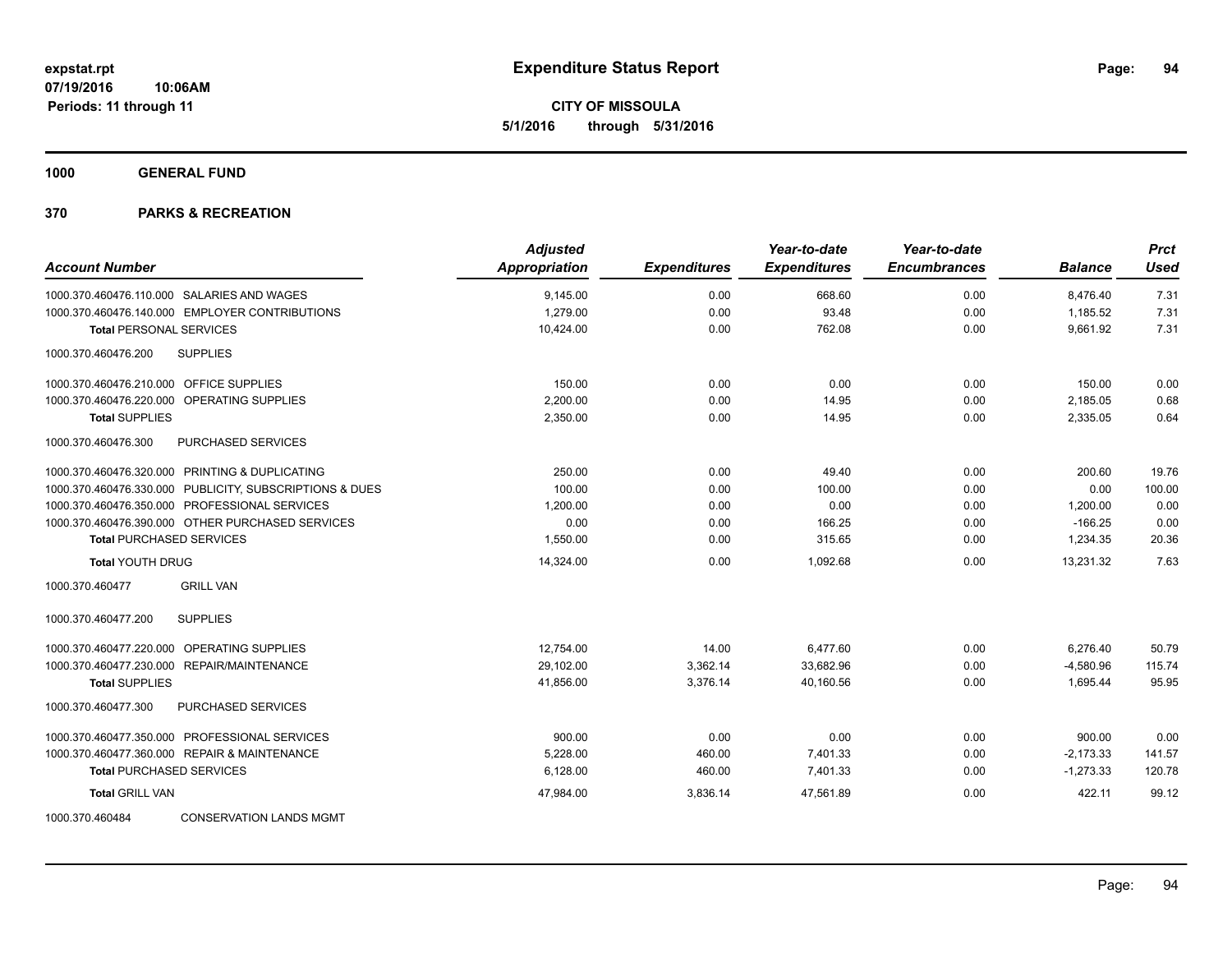**CITY OF MISSOULA 5/1/2016 through 5/31/2016**

**1000 GENERAL FUND**

|                                                  | <b>Adjusted</b> |                     | Year-to-date        | Year-to-date        |                | <b>Prct</b> |
|--------------------------------------------------|-----------------|---------------------|---------------------|---------------------|----------------|-------------|
| <b>Account Number</b>                            | Appropriation   | <b>Expenditures</b> | <b>Expenditures</b> | <b>Encumbrances</b> | <b>Balance</b> | <b>Used</b> |
| PERSONAL SERVICES<br>1000.370.460484.100         |                 |                     |                     |                     |                |             |
| 1000.370.460484.110.000 SALARIES AND WAGES       | 174,296.00      | 13,456.12           | 146,778.75          | 0.00                | 27,517.25      | 84.21       |
| 1000.370.460484.120.000 OVERTIME/TERMINATION     | 1,750.00        | 204.49              | 1,914.22            | 0.00                | $-164.22$      | 109.38      |
| 1000.370.460484.140.000 EMPLOYER CONTRIBUTIONS   | 62,184.00       | 5,044.23            | 62,051.92           | 0.00                | 132.08         | 99.79       |
| <b>Total PERSONAL SERVICES</b>                   | 238,230.00      | 18,704.84           | 210,744.89          | 0.00                | 27,485.11      | 88.46       |
| <b>SUPPLIES</b><br>1000.370.460484.200           |                 |                     |                     |                     |                |             |
| 1000.370.460484.220.000 OPERATING SUPPLIES       | 4,837.00        | 2,651.98            | 4,529.03            | 0.00                | 307.97         | 93.63       |
| 1000.370.460484.230.000 REPAIR/MAINTENANCE       | 10,364.00       | 1,907.94            | 3,402.29            | 0.00                | 6,961.71       | 32.83       |
| <b>Total SUPPLIES</b>                            | 15,201.00       | 4,559.92            | 7,931.32            | 0.00                | 7,269.68       | 52.18       |
| 1000.370.460484.300<br>PURCHASED SERVICES        |                 |                     |                     |                     |                |             |
| 1000.370.460484.350.000 PROFESSIONAL SERVICES    | 3,984.00        | 161.85              | 885.80              | 0.00                | 3,098.20       | 22.23       |
| 1000.370.460484.390.000 OTHER PURCHASED SERVICES | 520.00          | 0.00                | 248.74              | 0.00                | 271.26         | 47.83       |
| <b>Total PURCHASED SERVICES</b>                  | 4,504.00        | 161.85              | 1,134.54            | 0.00                | 3,369.46       | 25.19       |
| <b>Total CONSERVATION LANDS MGMT</b>             | 257,935.00      | 23,426.61           | 219.810.75          | 0.00                | 38.124.25      | 85.22       |
| 1000.370.460485<br><b>SAFETY &amp; TRAINING</b>  |                 |                     |                     |                     |                |             |
| <b>SUPPLIES</b><br>1000.370.460485.200           |                 |                     |                     |                     |                |             |
| 1000.370.460485.220.000 OPERATING SUPPLIES       | 5,980.00        | 1,978.49            | 5,996.35            | 0.00                | $-16.35$       | 100.27      |
| <b>Total SUPPLIES</b>                            | 5,980.00        | 1,978.49            | 5,996.35            | 0.00                | $-16.35$       | 100.27      |
| PURCHASED SERVICES<br>1000.370.460485.300        |                 |                     |                     |                     |                |             |
| 1000.370.460485.310.000 COMMUNICATIONS           | 50.00           | 4.59                | 4.59                | 0.00                | 45.41          | 9.18        |
| 1000.370.460485.320.000 PRINTING & DUPLICATING   | 50.00           | 0.00                | 34.73               | 0.00                | 15.27          | 69.46       |
| 1000.370.460485.370.000 TRAVEL                   | 3,744.00        | 0.00                | 816.72              | 0.00                | 2,927.28       | 21.81       |
| 1000.370.460485.380.000 TRAINING                 | 2,936.00        | 435.00              | 3,540.00            | 0.00                | $-604.00$      | 120.57      |
| <b>Total PURCHASED SERVICES</b>                  | 6,780.00        | 439.59              | 4,396.04            | 0.00                | 2,383.96       | 64.84       |
| <b>Total SAFETY &amp; TRAINING</b>               | 12,760.00       | 2,418.08            | 10,392.39           | 0.00                | 2,367.61       | 81.45       |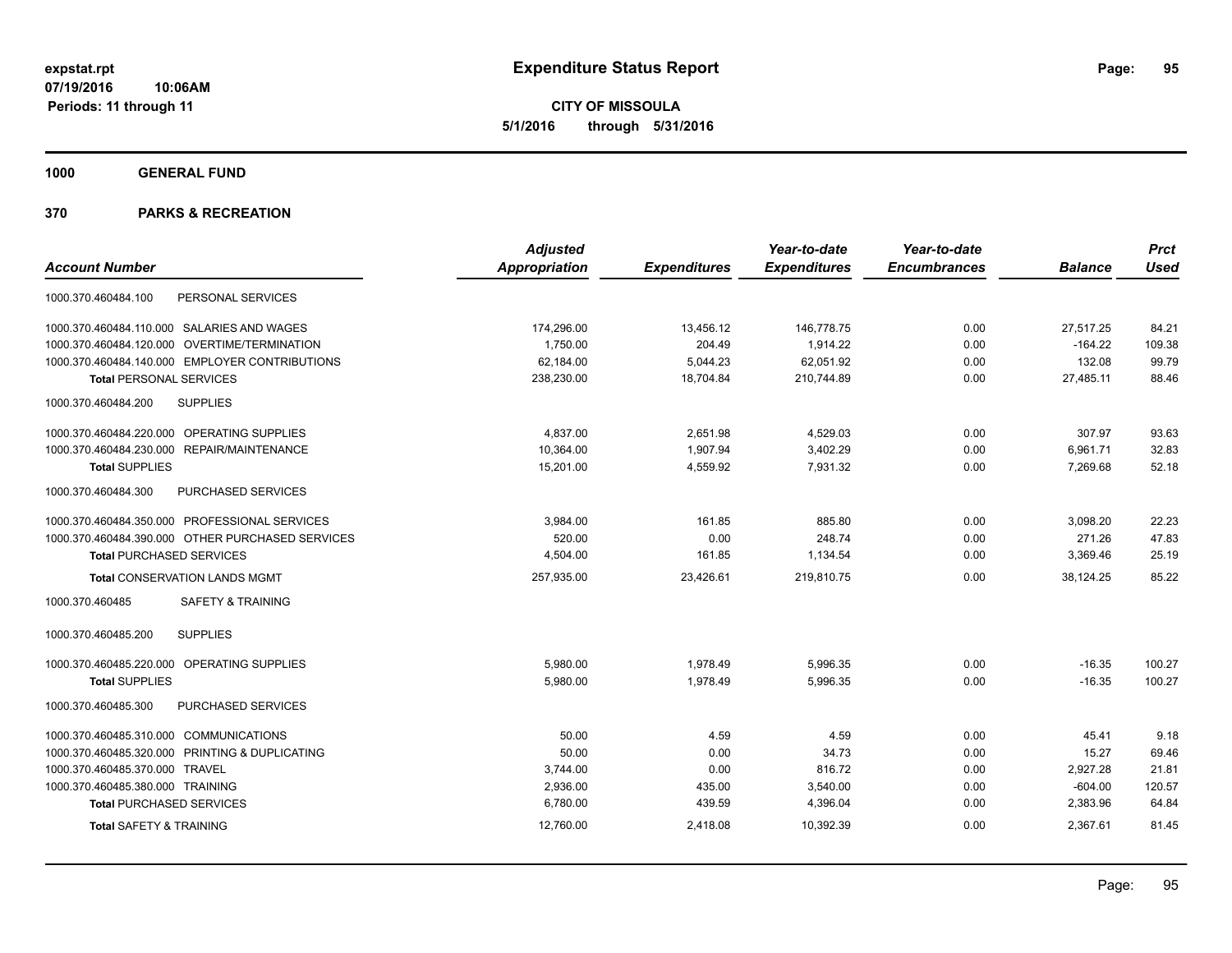**1000 GENERAL FUND**

| <b>Account Number</b>                            | <b>Adjusted</b><br>Appropriation | <b>Expenditures</b> | Year-to-date<br><b>Expenditures</b> | Year-to-date<br><b>Encumbrances</b> | <b>Balance</b> | <b>Prct</b><br><b>Used</b> |
|--------------------------------------------------|----------------------------------|---------------------|-------------------------------------|-------------------------------------|----------------|----------------------------|
| <b>CURRENTS POOL EXPENSES</b><br>1000.370.460490 |                                  |                     |                                     |                                     |                |                            |
| 1000.370.460490.200<br><b>SUPPLIES</b>           |                                  |                     |                                     |                                     |                |                            |
| Total CURRENTS POOL EXPENSES                     | 0.00                             | 0.00                | 0.00                                | 0.00                                | 0.00           | 0.00                       |
| PARK MAINTENANCE CONTRACTS<br>1000.370.460500    |                                  |                     |                                     |                                     |                |                            |
| <b>SUPPLIES</b><br>1000.370.460500.200           |                                  |                     |                                     |                                     |                |                            |
| 1000.370.460500.220.000 OPERATING SUPPLIES       | 6,540.00                         | 0.00                | 0.00                                | 0.00                                | 6,540.00       | 0.00                       |
| 1000.370.460500.230.000 REPAIR/MAINTENANCE       | 3,939.00                         | 0.00                | 1,010.80                            | 0.00                                | 2,928.20       | 25.66                      |
| <b>Total SUPPLIES</b>                            | 10,479.00                        | 0.00                | 1,010.80                            | 0.00                                | 9,468.20       | 9.65                       |
| 1000.370.460500.300<br>PURCHASED SERVICES        |                                  |                     |                                     |                                     |                |                            |
| <b>Total PURCHASED SERVICES</b>                  | 0.00                             | 0.00                | 0.00                                | 0.00                                | 0.00           | 0.00                       |
| <b>Total PARK MAINTENANCE CONTRACTS</b>          | 10,479.00                        | 0.00                | 1,010.80                            | 0.00                                | 9,468.20       | 9.65                       |
| 1000.370.460501<br>PARK MAINTENANCE ROUTINE      |                                  |                     |                                     |                                     |                |                            |
| 1000.370.460501.100<br>PERSONAL SERVICES         |                                  |                     |                                     |                                     |                |                            |
| 1000.370.460501.110.000 SALARIES AND WAGES       | 646,992.00                       | 61,920.94           | 509,774.48                          | 0.00                                | 137,217.52     | 78.79                      |
| 1000.370.460501.120.000 OVERTIME/TERMINATION     | 2.100.00                         | 465.89              | 2,564.23                            | 0.00                                | $-464.23$      | 122.11                     |
| 1000.370.460501.140.000 EMPLOYER CONTRIBUTIONS   | 234,259.00                       | 22,188.90           | 214,826.26                          | 0.00                                | 19,432.74      | 91.70                      |
| <b>Total PERSONAL SERVICES</b>                   | 883,351.00                       | 84,575.73           | 727,164.97                          | 0.00                                | 156,186.03     | 82.32                      |
| 1000.370.460501.200<br><b>SUPPLIES</b>           |                                  |                     |                                     |                                     |                |                            |
| 1000.370.460501.220.000 OPERATING SUPPLIES       | 1,579.00                         | 0.00                | 124.85                              | 0.00                                | 1,454.15       | 7.91                       |
| 1000.370.460501.230.000 REPAIR/MAINTENANCE       | 5,275.00                         | 0.00                | 576.29                              | 0.00                                | 4,698.71       | 10.92                      |
| 1000.370.460501.231.000 GASOLINE                 | 79,836.00                        | 4,462.82            | 39,708.57                           | 0.00                                | 40,127.43      | 49.74                      |
| <b>Total SUPPLIES</b>                            | 86,690.00                        | 4,462.82            | 40,409.71                           | 0.00                                | 46,280.29      | 46.61                      |
| 1000.370.460501.300<br>PURCHASED SERVICES        |                                  |                     |                                     |                                     |                |                            |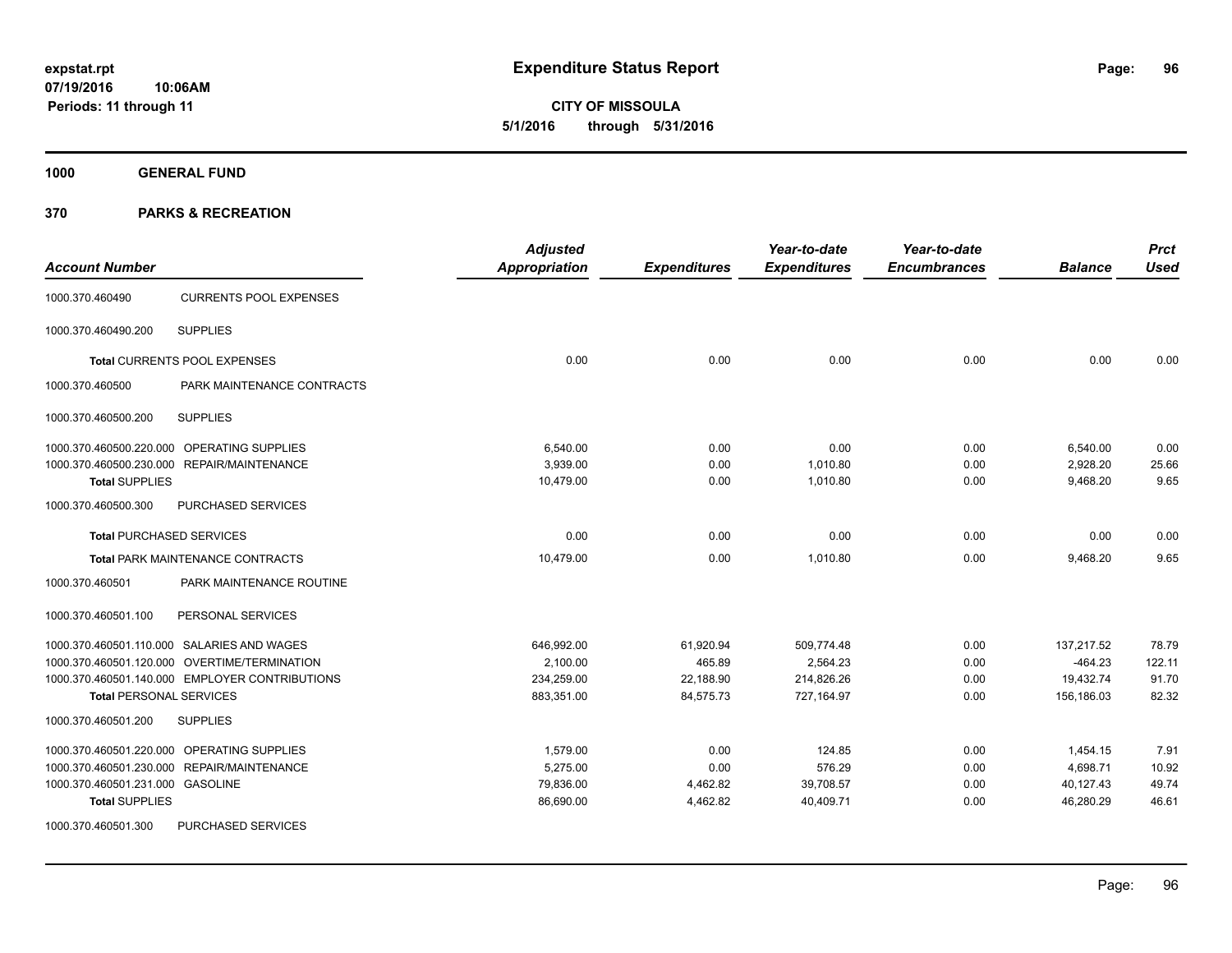**CITY OF MISSOULA 5/1/2016 through 5/31/2016**

**1000 GENERAL FUND**

# **370 PARKS & RECREATION**

|                                                        | <b>Adjusted</b>      |                     | Year-to-date        | Year-to-date        |                | <b>Prct</b> |
|--------------------------------------------------------|----------------------|---------------------|---------------------|---------------------|----------------|-------------|
| <b>Account Number</b>                                  | <b>Appropriation</b> | <b>Expenditures</b> | <b>Expenditures</b> | <b>Encumbrances</b> | <b>Balance</b> | <b>Used</b> |
| 1000.370.460501.341.000 ELECTRICITY & NATURAL GAS      | 89,012.00            | 5,142.21            | 49,481.30           | 0.00                | 39,530.70      | 55.59       |
| 1000.370.460501.343.000 WATER CHARGES                  | 152,803.00           | 358.19              | 144,090.35          | 0.00                | 8.712.65       | 94.30       |
| 1000.370.460501.345.000 GARBAGE                        | 27,833.00            | 5,110.16            | 34,234.02           | 0.00                | $-6,401.02$    | 123.00      |
| 1000.370.460501.350.000 PROFESSIONAL SERVICES          | 2,347.00             | 1,835.00            | 5,464.46            | 0.00                | $-3,117.46$    | 232.83      |
| 1000.370.460501.360.000 REPAIR & MAINTENANCE           | 3,183.00             | 0.00                | 7,472.00            | 0.00                | $-4,289.00$    | 234.75      |
| <b>Total PURCHASED SERVICES</b>                        | 275.178.00           | 12,445.56           | 240.742.13          | 0.00                | 34.435.87      | 87.49       |
| OTHER OBJECTS<br>1000.370.460501.800                   |                      |                     |                     |                     |                |             |
| <b>Total OTHER OBJECTS</b>                             | 0.00                 | 0.00                | 0.00                | 0.00                | 0.00           | 0.00        |
| <b>Total PARK MAINTENANCE ROUTINE</b>                  | 1,245,219.00         | 101,484.11          | 1,008,316.81        | 0.00                | 236,902.19     | 80.98       |
| 1000.370.460502<br><b>HICKORY FACILITY MAINTENANCE</b> |                      |                     |                     |                     |                |             |
| PERSONAL SERVICES<br>1000.370.460502.100               |                      |                     |                     |                     |                |             |
| <b>Total PERSONAL SERVICES</b>                         | 0.00                 | 0.00                | 0.00                | 0.00                | 0.00           | 0.00        |
| 1000.370.460502.200<br><b>SUPPLIES</b>                 |                      |                     |                     |                     |                |             |
| 1000.370.460502.220.000 OPERATING SUPPLIES             | 3,200.00             | 500.95              | 1,872.88            | 0.00                | 1,327.12       | 58.53       |
| 1000.370.460502.230.000 REPAIR/MAINTENANCE             | 1,500.00             | 0.00                | 331.56              | 0.00                | 1,168.44       | 22.10       |
| <b>Total SUPPLIES</b>                                  | 4,700.00             | 500.95              | 2,204.44            | 0.00                | 2,495.56       | 46.90       |
| PURCHASED SERVICES<br>1000.370.460502.300              |                      |                     |                     |                     |                |             |
| 1000.370.460502.350.000 PROFESSIONAL SERVICES          | 2,080.00             | 0.00                | 2,482.00            | 0.00                | $-402.00$      | 119.33      |
| 1000.370.460502.360.000 REPAIR & MAINTENANCE           | 6,000.00             | 785.00              | 4,730.90            | 0.00                | 1,269.10       | 78.85       |
| <b>Total PURCHASED SERVICES</b>                        | 8,080.00             | 785.00              | 7,212.90            | 0.00                | 867.10         | 89.27       |
| <b>Total HICKORY FACILITY MAINTENANCE</b>              | 12,780.00            | 1,285.95            | 9,417.34            | 0.00                | 3,362.66       | 73.69       |
| SPORTS FACILITIES MAINTENANCE<br>1000.370.460503       |                      |                     |                     |                     |                |             |
|                                                        |                      |                     |                     |                     |                |             |

1000.370.460503.100 PERSONAL SERVICES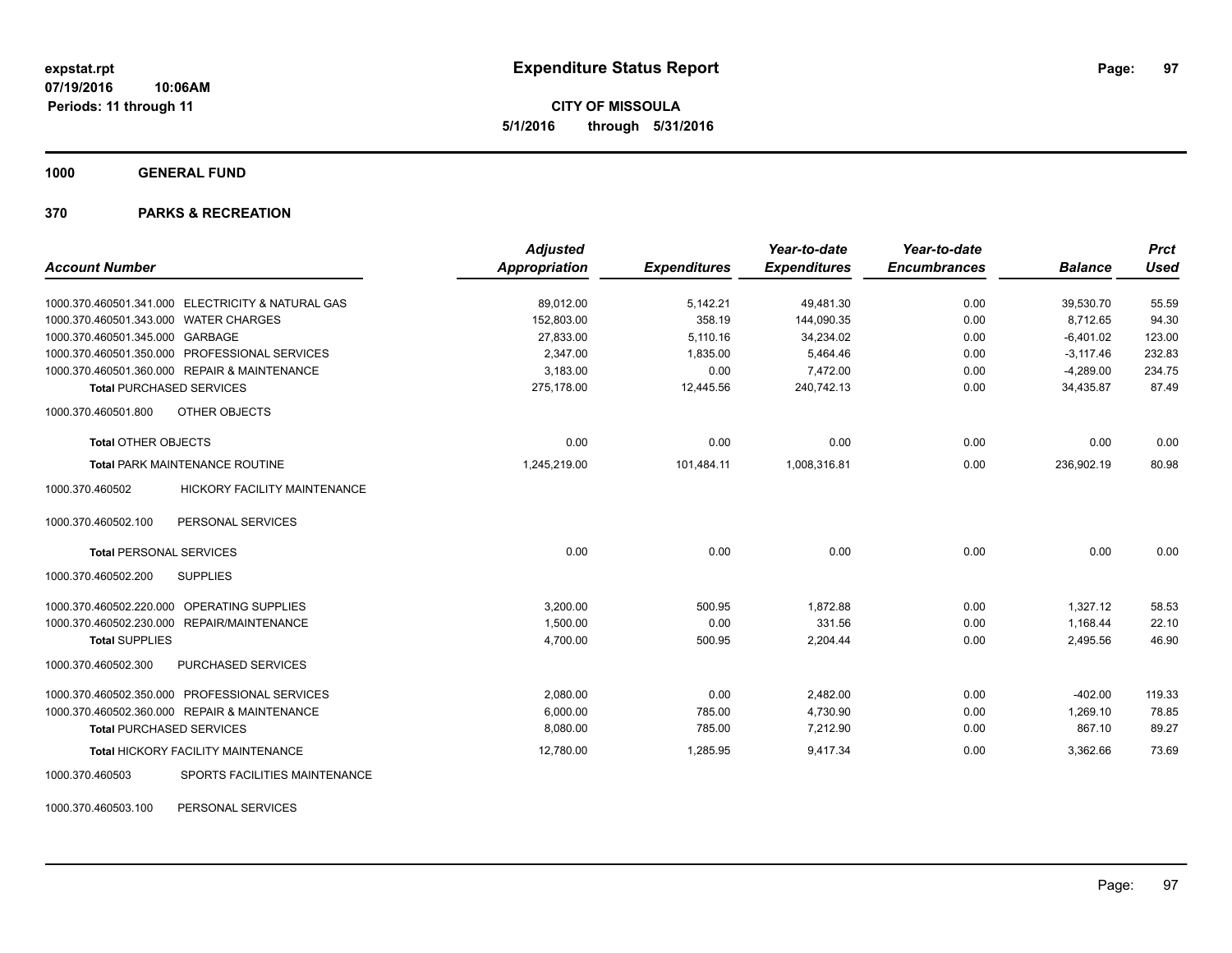**CITY OF MISSOULA 5/1/2016 through 5/31/2016**

**1000 GENERAL FUND**

| <b>Account Number</b>                                  | <b>Adjusted</b><br><b>Appropriation</b> | <b>Expenditures</b> | Year-to-date<br><b>Expenditures</b> | Year-to-date<br><b>Encumbrances</b> | <b>Balance</b> | <b>Prct</b><br><b>Used</b> |
|--------------------------------------------------------|-----------------------------------------|---------------------|-------------------------------------|-------------------------------------|----------------|----------------------------|
| 1000.370.460503.110.000 SALARIES AND WAGES             | 66,973.00                               | 4,522.13            | 60,736.54                           | 0.00                                | 6,236.46       | 90.69                      |
| <b>OVERTIME/TERMINATION</b><br>1000.370.460503.120.000 | 0.00                                    | 0.00                | 198.03                              | 0.00                                | $-198.03$      | 0.00                       |
| 1000.370.460503.140.000 EMPLOYER CONTRIBUTIONS         | 24,172.00                               | 1,773.20            | 24,098.01                           | 0.00                                | 73.99          | 99.69                      |
| <b>Total PERSONAL SERVICES</b>                         | 91,145.00                               | 6,295.33            | 85,032.58                           | 0.00                                | 6,112.42       | 93.29                      |
| 1000.370.460503.200<br><b>SUPPLIES</b>                 |                                         |                     |                                     |                                     |                |                            |
| 1000.370.460503.220.000 OPERATING SUPPLIES             | 10,211.00                               | 1,782.18            | 20,139.79                           | 0.00                                | $-9,928.79$    | 197.24                     |
| 1000.370.460503.230.000 REPAIR/MAINTENANCE             | 12.464.00                               | 459.58              | 951.58                              | 0.00                                | 11.512.42      | 7.63                       |
| <b>Total SUPPLIES</b>                                  | 22,675.00                               | 2,241.76            | 21,091.37                           | 0.00                                | 1,583.63       | 93.02                      |
| PURCHASED SERVICES<br>1000.370.460503.300              |                                         |                     |                                     |                                     |                |                            |
| <b>Total PURCHASED SERVICES</b>                        | 0.00                                    | 0.00                | 0.00                                | 0.00                                | 0.00           | 0.00                       |
| <b>Total SPORTS FACILITIES MAINTENANCE</b>             | 113,820.00                              | 8,537.09            | 106,123.95                          | 0.00                                | 7,696.05       | 93.24                      |
| PARK SPECIAL DISTRICTS<br>1000.370.460504              |                                         |                     |                                     |                                     |                |                            |
| 1000.370.460504.100<br>PERSONAL SERVICES               |                                         |                     |                                     |                                     |                |                            |
| <b>Total PERSONAL SERVICES</b>                         | 0.00                                    | 0.00                | 0.00                                | 0.00                                | 0.00           | 0.00                       |
| 1000.370.460504.200<br><b>SUPPLIES</b>                 |                                         |                     |                                     |                                     |                |                            |
| <b>Total SUPPLIES</b>                                  | 0.00                                    | 0.00                | 0.00                                | 0.00                                | 0.00           | 0.00                       |
| 1000.370.460504.300<br><b>PURCHASED SERVICES</b>       |                                         |                     |                                     |                                     |                |                            |
| <b>Total PARK SPECIAL DISTRICTS</b>                    | 0.00                                    | 0.00                | 0.00                                | 0.00                                | 0.00           | 0.00                       |
| <b>Total PARKS &amp; RECREATION</b>                    | 3,766,852.00                            | 272,747.55          | 2,998,694.56                        | 0.00                                | 768,157.44     | 79.61                      |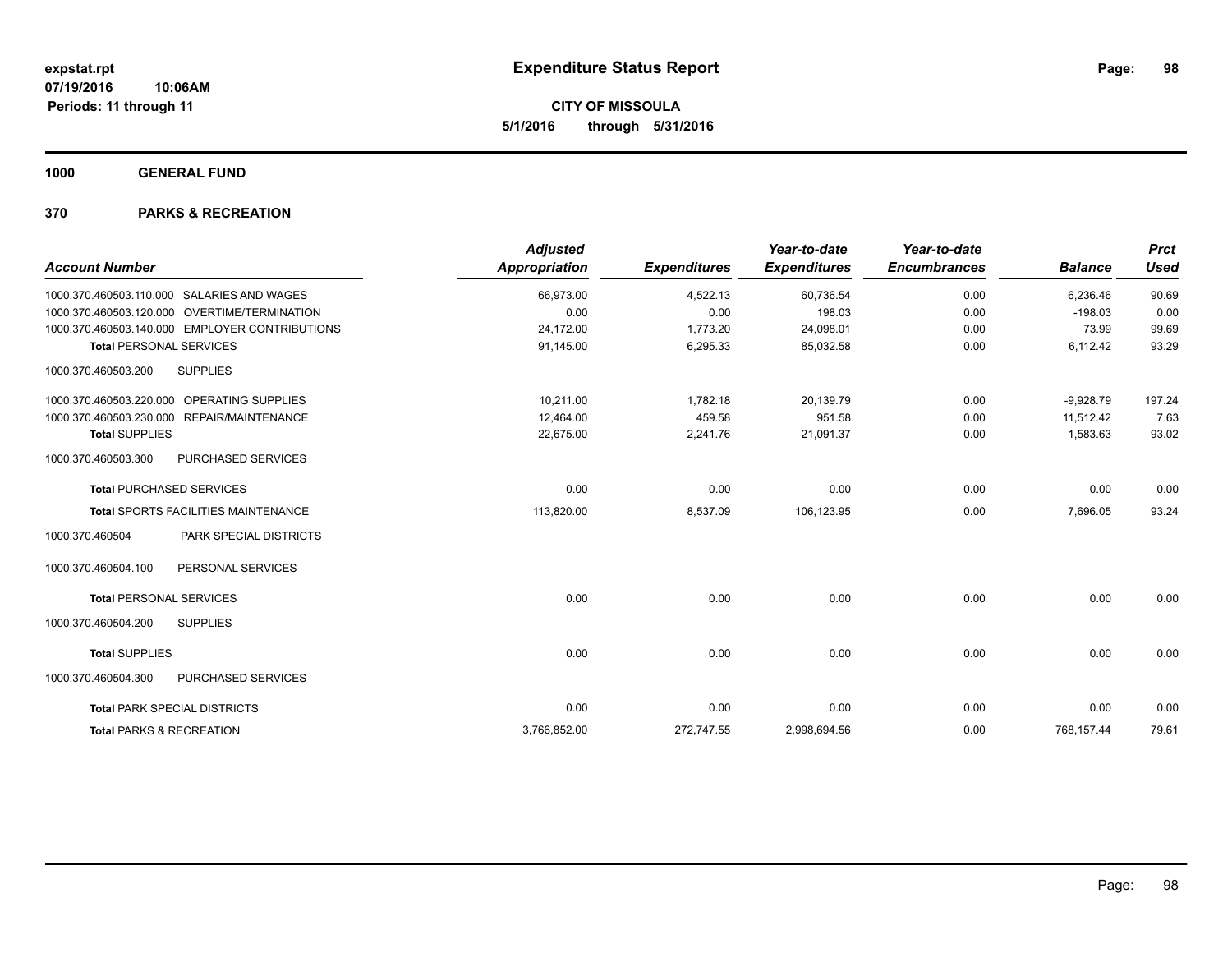**1000 GENERAL FUND**

| <b>Account Number</b> |                                          | <b>Adjusted</b><br><b>Appropriation</b> | <b>Expenditures</b> | Year-to-date<br><b>Expenditures</b> | Year-to-date<br><b>Encumbrances</b> | <b>Balance</b> | <b>Prct</b><br><b>Used</b> |
|-----------------------|------------------------------------------|-----------------------------------------|---------------------|-------------------------------------|-------------------------------------|----------------|----------------------------|
| 1000.390.410000       | <b>GENERAL GOVERNMENT</b>                |                                         |                     |                                     |                                     |                |                            |
| 1000.390.410000.200   | <b>SUPPLIES</b>                          |                                         |                     |                                     |                                     |                |                            |
|                       | <b>Total GENERAL GOVERNMENT</b>          | 0.00                                    | 0.00                | 0.00                                | 0.00                                | 0.00           | 0.00                       |
| 1000.390.410123       | <b>LEGISLATIVE PROGRAM</b>               |                                         |                     |                                     |                                     |                |                            |
| 1000.390.410123.300   | PURCHASED SERVICES                       |                                         |                     |                                     |                                     |                |                            |
|                       | <b>Total LEGISLATIVE PROGRAM</b>         | 0.00                                    | 0.00                | 0.00                                | 0.00                                | 0.00           | 0.00                       |
| 1000.390.410230       | WORK COMP CONSULTANT                     |                                         |                     |                                     |                                     |                |                            |
| 1000.390.410230.100   | PERSONAL SERVICES                        |                                         |                     |                                     |                                     |                |                            |
|                       | <b>Total PERSONAL SERVICES</b>           | 0.00                                    | 0.00                | 0.00                                | 0.00                                | 0.00           | 0.00                       |
| 1000.390.410230.300   | PURCHASED SERVICES                       |                                         |                     |                                     |                                     |                |                            |
|                       | Total WORK COMP CONSULTANT               | 0.00                                    | 0.00                | 0.00                                | 0.00                                | 0.00           | 0.00                       |
| 1000.390.410360       | COMMUNITY DISPUTE RESOLUTION             |                                         |                     |                                     |                                     |                |                            |
| 1000.390.410360.700   | <b>GRANTS &amp; CONTRIBUTIONS</b>        |                                         |                     |                                     |                                     |                |                            |
|                       | Total COMMUNITY DISPUTE RESOLUTION       | 0.00                                    | 0.00                | 0.00                                | 0.00                                | 0.00           | 0.00                       |
| 1000.390.410371       | SEXUAL ASSUALT PREVENTION CAMPAIGN       |                                         |                     |                                     |                                     |                |                            |
| 1000.390.410371.300   | PURCHASED SERVICES                       |                                         |                     |                                     |                                     |                |                            |
|                       | Total SEXUAL ASSUALT PREVENTION CAMPAIGN | 0.00                                    | 0.00                | 0.00                                | 0.00                                | 0.00           | 0.00                       |
| 1000.390.410550       | <b>ACCOUNTING</b>                        |                                         |                     |                                     |                                     |                |                            |
| 1000.390.410550.500   | <b>FIXED CHARGES</b>                     |                                         |                     |                                     |                                     |                |                            |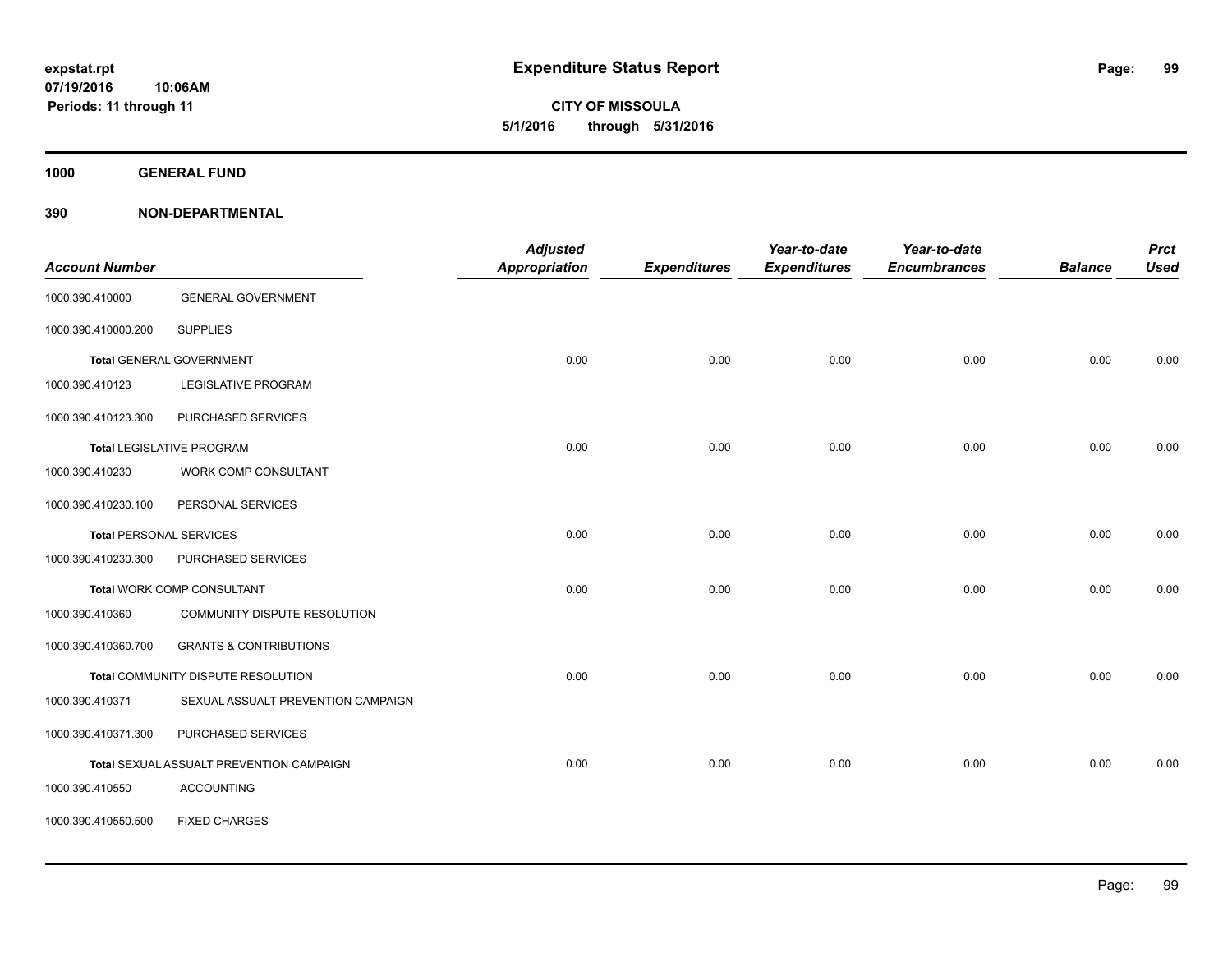**CITY OF MISSOULA 5/1/2016 through 5/31/2016**

**1000 GENERAL FUND**

| <b>Account Number</b>                                                   |                                                                                      | <b>Adjusted</b><br><b>Appropriation</b>                 | <b>Expenditures</b>                | Year-to-date<br><b>Expenditures</b>    | Year-to-date<br><b>Encumbrances</b> | <b>Balance</b>                                          | <b>Prct</b><br><b>Used</b>   |
|-------------------------------------------------------------------------|--------------------------------------------------------------------------------------|---------------------------------------------------------|------------------------------------|----------------------------------------|-------------------------------------|---------------------------------------------------------|------------------------------|
| <b>Total ACCOUNTING</b>                                                 | 1000.390.410550.500.000 FIXED CHARGES-MISC                                           | 0.00<br>0.00                                            | 0.00<br>0.00                       | $-16,049.36$<br>$-16,049.36$           | 0.00<br>0.00                        | 16,049.36<br>16,049.36                                  | 0.00<br>0.00                 |
| 1000.390.410551                                                         | RESERVE FOR SALARY INCREASES                                                         |                                                         |                                    |                                        |                                     |                                                         |                              |
| 1000.390.410551.100                                                     | PERSONAL SERVICES                                                                    |                                                         |                                    |                                        |                                     |                                                         |                              |
| 1000.390.410551.110.000 SALARY RESERVE<br>1000.390.410551.130.000 OTHER | 1000.390.410551.140.000 EMPLOYER CONTRIBUTIONS<br>Total RESERVE FOR SALARY INCREASES | 80,923.00<br>12,000.00<br>$-104,213.00$<br>$-11,290.00$ | 0.00<br>0.00<br>$-1.80$<br>$-1.80$ | 0.00<br>0.00<br>$-921.64$<br>$-921.64$ | 0.00<br>0.00<br>0.00<br>0.00        | 80,923.00<br>12,000.00<br>$-103,291.36$<br>$-10,368.36$ | 0.00<br>0.00<br>0.88<br>8.16 |
| 1000.390.411000                                                         | <b>MRTMA</b>                                                                         |                                                         |                                    |                                        |                                     |                                                         |                              |
| 1000.390.411000.700                                                     | <b>GRANTS &amp; CONTRIBUTIONS</b>                                                    |                                                         |                                    |                                        |                                     |                                                         |                              |
| <b>Total MRTMA</b>                                                      |                                                                                      | 0.00                                                    | 0.00                               | 0.00                                   | 0.00                                | 0.00                                                    | 0.00                         |
| 1000.390.411030                                                         | <b>PLANNING</b>                                                                      |                                                         |                                    |                                        |                                     |                                                         |                              |
| 1000.390.411030.300                                                     | PURCHASED SERVICES                                                                   |                                                         |                                    |                                        |                                     |                                                         |                              |
| <b>Total PLANNING</b>                                                   | 1000.390.411030.390.000 OTHER PURCHASED SERVICES                                     | 0.00<br>0.00                                            | 0.00<br>0.00                       | 8,590.38<br>8,590.38                   | 0.00<br>0.00                        | $-8,590.38$<br>$-8,590.38$                              | 0.00<br>0.00                 |
| 1000.390.411031                                                         | PLANNING SUBSIDY                                                                     |                                                         |                                    |                                        |                                     |                                                         |                              |
| 1000.390.411031.800                                                     | OTHER OBJECTS                                                                        |                                                         |                                    |                                        |                                     |                                                         |                              |
| <b>Total PLANNING SUBSIDY</b>                                           |                                                                                      | 0.00                                                    | 0.00                               | 0.00                                   | 0.00                                | 0.00                                                    | 0.00                         |
| 1000.390.411071                                                         | MOUNTAIN LINE SUBSIDY                                                                |                                                         |                                    |                                        |                                     |                                                         |                              |
| 1000.390.411071.700                                                     | <b>GRANTS &amp; CONTRIBUTIONS</b>                                                    |                                                         |                                    |                                        |                                     |                                                         |                              |
|                                                                         | 1000.390.411071.700.000 MOUNTAIN LINE FARE SUBSIDY                                   | 100,000.00                                              | 0.00                               | 50,000.00                              | 0.00                                | 50,000.00                                               | 50.00                        |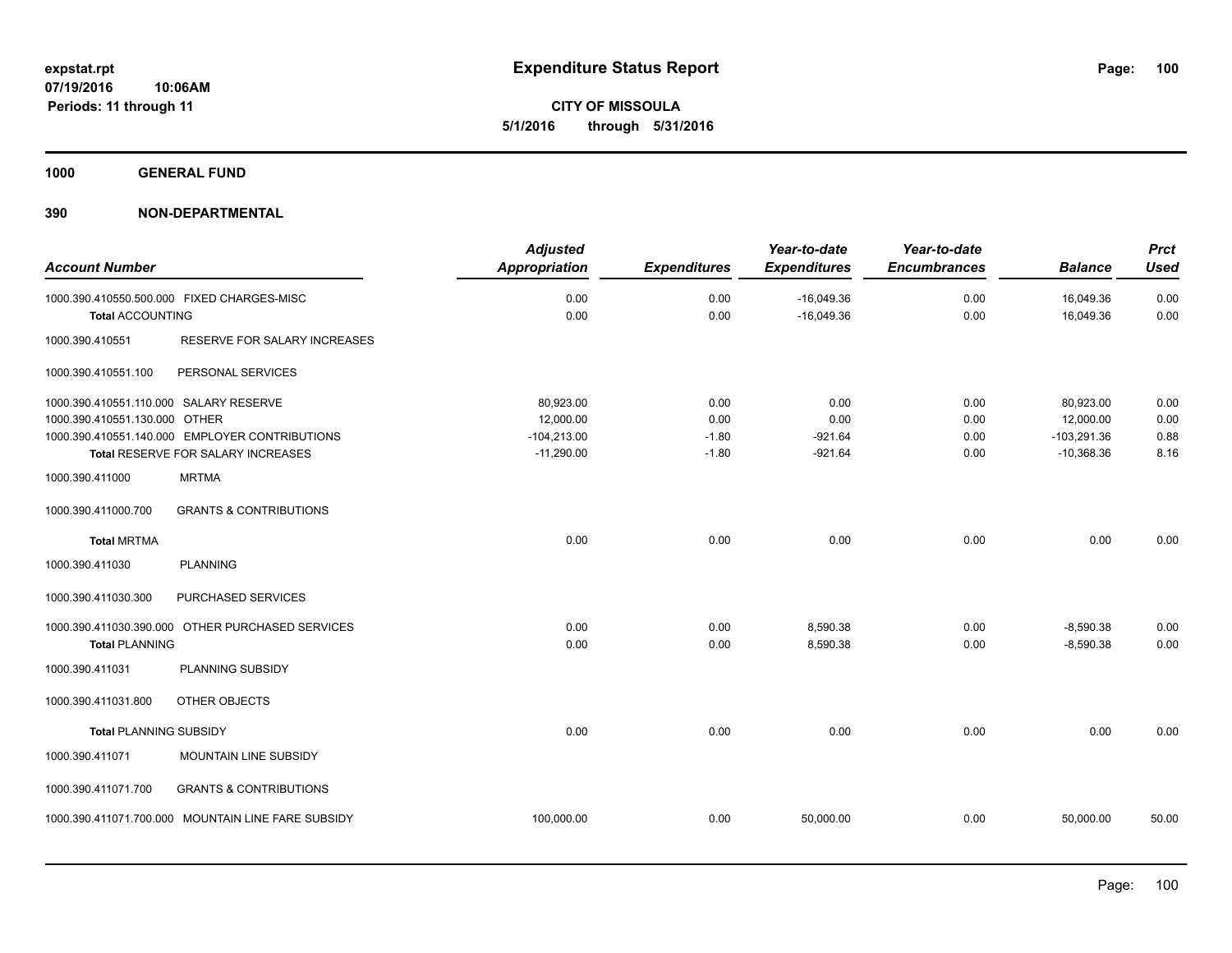**CITY OF MISSOULA 5/1/2016 through 5/31/2016**

**1000 GENERAL FUND**

| <b>Account Number</b>          |                                              | <b>Adjusted</b><br><b>Appropriation</b> | <b>Expenditures</b> | Year-to-date<br><b>Expenditures</b> | Year-to-date<br><b>Encumbrances</b> | <b>Balance</b> | <b>Prct</b><br><b>Used</b> |
|--------------------------------|----------------------------------------------|-----------------------------------------|---------------------|-------------------------------------|-------------------------------------|----------------|----------------------------|
|                                | <b>Total MOUNTAIN LINE SUBSIDY</b>           | 100,000.00                              | 0.00                | 50,000.00                           | 0.00                                | 50,000.00      | 50.00                      |
| 1000.390.411080                | <b>MIM MDT</b>                               |                                         |                     |                                     |                                     |                |                            |
| 1000.390.411080.700            | <b>GRANTS &amp; CONTRIBUTIONS</b>            |                                         |                     |                                     |                                     |                |                            |
|                                | <b>Total GRANTS &amp; CONTRIBUTIONS</b>      | 0.00                                    | 0.00                | 0.00                                | 0.00                                | 0.00           | 0.00                       |
| 1000.390.411080.800            | <b>OTHER OBJECTS</b>                         |                                         |                     |                                     |                                     |                |                            |
| <b>Total MIM MDT</b>           |                                              | 0.00                                    | 0.00                | 0.00                                | 0.00                                | 0.00           | 0.00                       |
| 1000.390.411240                | CITY HALL POLICE RESTROOMS                   |                                         |                     |                                     |                                     |                |                            |
| 1000.390.411240.400            | <b>BUILDING MATERIALS</b>                    |                                         |                     |                                     |                                     |                |                            |
|                                | Total CITY HALL POLICE RESTROOMS             | 0.00                                    | 0.00                | 0.00                                | 0.00                                | 0.00           | 0.00                       |
| 1000.390.411802                | <b>VOLUNTEER MISSOULA</b>                    |                                         |                     |                                     |                                     |                |                            |
| 1000.390.411802.700            | <b>GRANTS &amp; CONTRIBUTIONS</b>            |                                         |                     |                                     |                                     |                |                            |
|                                | 1000.390.411802.700.000 VOLUNTEER MISSOULA   | 10.000.00                               | 0.00                | 10,000.00                           | 0.00                                | 0.00           | 100.00                     |
|                                | Total VOLUNTEER MISSOULA                     | 10,000.00                               | 0.00                | 10,000.00                           | 0.00                                | 0.00           | 100.00                     |
| 1000.390.411810                | <b>TERMINATION PAY</b>                       |                                         |                     |                                     |                                     |                |                            |
| 1000.390.411810.100            | PERSONAL SERVICES                            |                                         |                     |                                     |                                     |                |                            |
|                                | 1000.390.411810.120.000 OVERTIME/TERMINATION | 25,000.00                               | 0.00                | 0.00                                | 0.00                                | 25,000.00      | 0.00                       |
| <b>Total PERSONAL SERVICES</b> |                                              | 25,000.00                               | 0.00                | 0.00                                | 0.00                                | 25,000.00      | 0.00                       |
| 1000.390.411810.300            | PURCHASED SERVICES                           |                                         |                     |                                     |                                     |                |                            |
|                                | <b>Total PURCHASED SERVICES</b>              | 0.00                                    | 0.00                | 0.00                                | 0.00                                | 0.00           | 0.00                       |
| <b>Total TERMINATION PAY</b>   |                                              | 25,000.00                               | 0.00                | 0.00                                | 0.00                                | 25,000.00      | 0.00                       |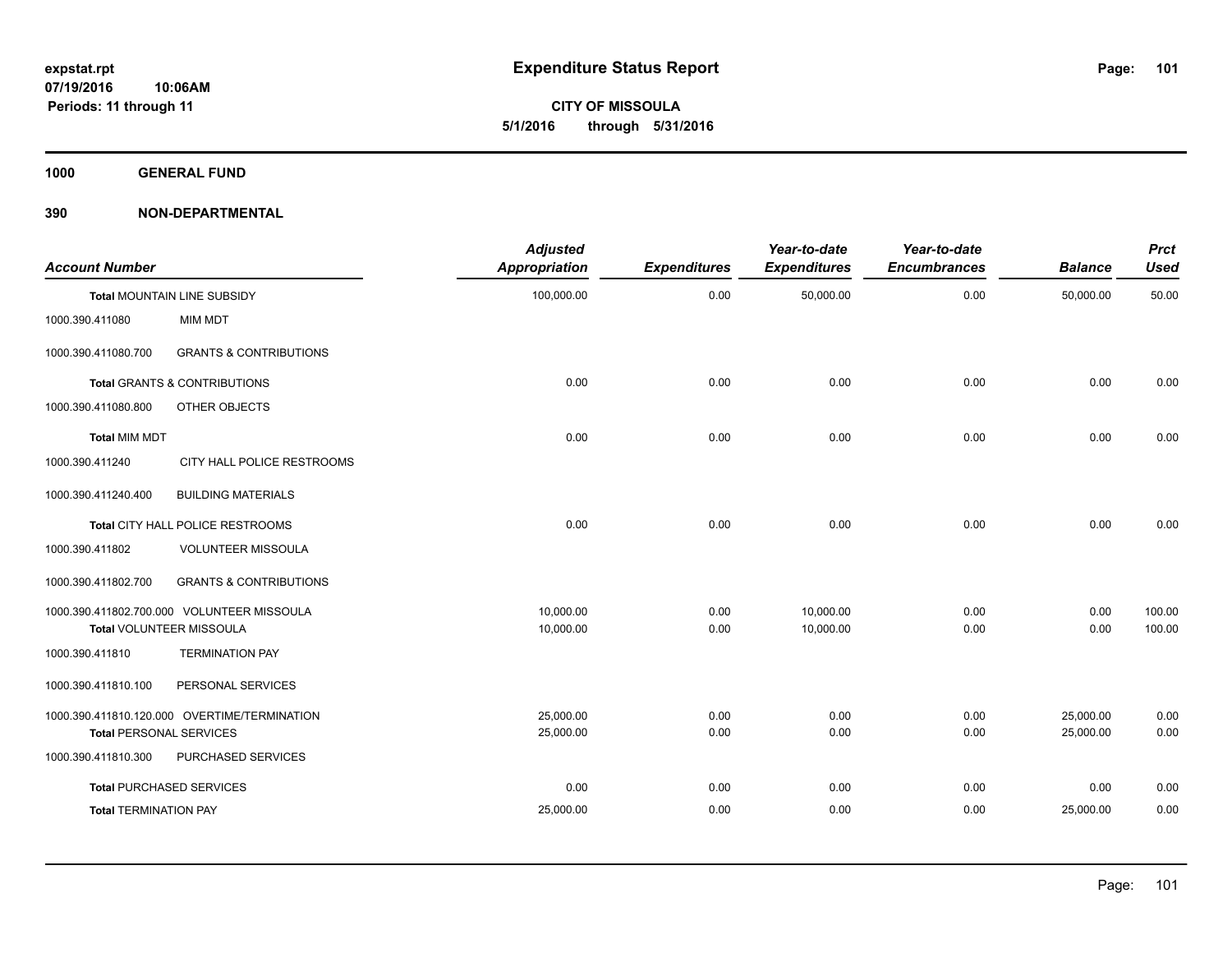**CITY OF MISSOULA 5/1/2016 through 5/31/2016**

**1000 GENERAL FUND**

|                                        |                                                                                   | <b>Adjusted</b>          |                     | Year-to-date             | Year-to-date        |                | <b>Prct</b>      |
|----------------------------------------|-----------------------------------------------------------------------------------|--------------------------|---------------------|--------------------------|---------------------|----------------|------------------|
| <b>Account Number</b>                  |                                                                                   | <b>Appropriation</b>     | <b>Expenditures</b> | <b>Expenditures</b>      | <b>Encumbrances</b> | <b>Balance</b> | <b>Used</b>      |
| 1000.390.411850                        | ECONOMIC DEVELOPMENT                                                              |                          |                     |                          |                     |                |                  |
| 1000.390.411850.300                    | PURCHASED SERVICES                                                                |                          |                     |                          |                     |                |                  |
|                                        | <b>Total PURCHASED SERVICES</b>                                                   | 0.00                     | 0.00                | 0.00                     | 0.00                | 0.00           | 0.00             |
| 1000.390.411850.700                    | <b>GRANTS &amp; CONTRIBUTIONS</b>                                                 |                          |                     |                          |                     |                |                  |
|                                        | 1000.390.411850.700.000 ECONOMIC PARTNERSHIP<br><b>Total ECONOMIC DEVELOPMENT</b> | 100,000.00<br>100,000.00 | 0.00<br>0.00        | 100,000.00<br>100,000.00 | 0.00<br>0.00        | 0.00<br>0.00   | 100.00<br>100.00 |
| 1000.390.411853                        | <b>MCS</b>                                                                        |                          |                     |                          |                     |                |                  |
| 1000.390.411853.300                    | PURCHASED SERVICES                                                                |                          |                     |                          |                     |                |                  |
| <b>Total MCS</b>                       |                                                                                   | 0.00                     | 0.00                | 0.00                     | 0.00                | 0.00           | 0.00             |
| 1000.390.411854                        | NEIGHBORHOOD AMBASSADOR                                                           |                          |                     |                          |                     |                |                  |
| 1000.390.411854.700                    | <b>GRANTS &amp; CONTRIBUTIONS</b>                                                 |                          |                     |                          |                     |                |                  |
|                                        | 1000.390.411854.700.000 NEIGHBORHOOD AMBASSADOR                                   | 10.000.00                | 0.00                | 10.000.00                | 0.00                | 0.00           | 100.00           |
|                                        | Total NEIGHBORHOOD AMBASSADOR                                                     | 10,000.00                | 0.00                | 10,000.00                | 0.00                | 0.00           | 100.00           |
| 1000.390.411860                        | SPECIAL IMPROVEMENT ASSESSMENTS                                                   |                          |                     |                          |                     |                |                  |
| 1000.390.411860.500                    | <b>FIXED CHARGES</b>                                                              |                          |                     |                          |                     |                |                  |
|                                        | 1000.390.411860.500.000 SID ASSESSMENTS-FIXED CHARGES                             | 116,000.00               | 43,294.69           | 95,089.06                | 0.00                | 20,910.94      | 81.97            |
|                                        | <b>Total SPECIAL IMPROVEMENT ASSESSMENTS</b>                                      | 116,000.00               | 43,294.69           | 95,089.06                | 0.00                | 20,910.94      | 81.97            |
| 1000.390.420183                        | CELL PHONE EDUCATION CAMPAIGN                                                     |                          |                     |                          |                     |                |                  |
| 1000.390.420183.200                    | <b>SUPPLIES</b>                                                                   |                          |                     |                          |                     |                |                  |
| 1000.390.420183.240.000 OTHER SUPPLIES |                                                                                   | 37.625.00                | 0.00                | 5,600.75                 | 0.00                | 32,024.25      | 14.89            |
|                                        | Total CELL PHONE EDUCATION CAMPAIGN                                               | 37,625.00                | 0.00                | 5,600.75                 | 0.00                | 32,024.25      | 14.89            |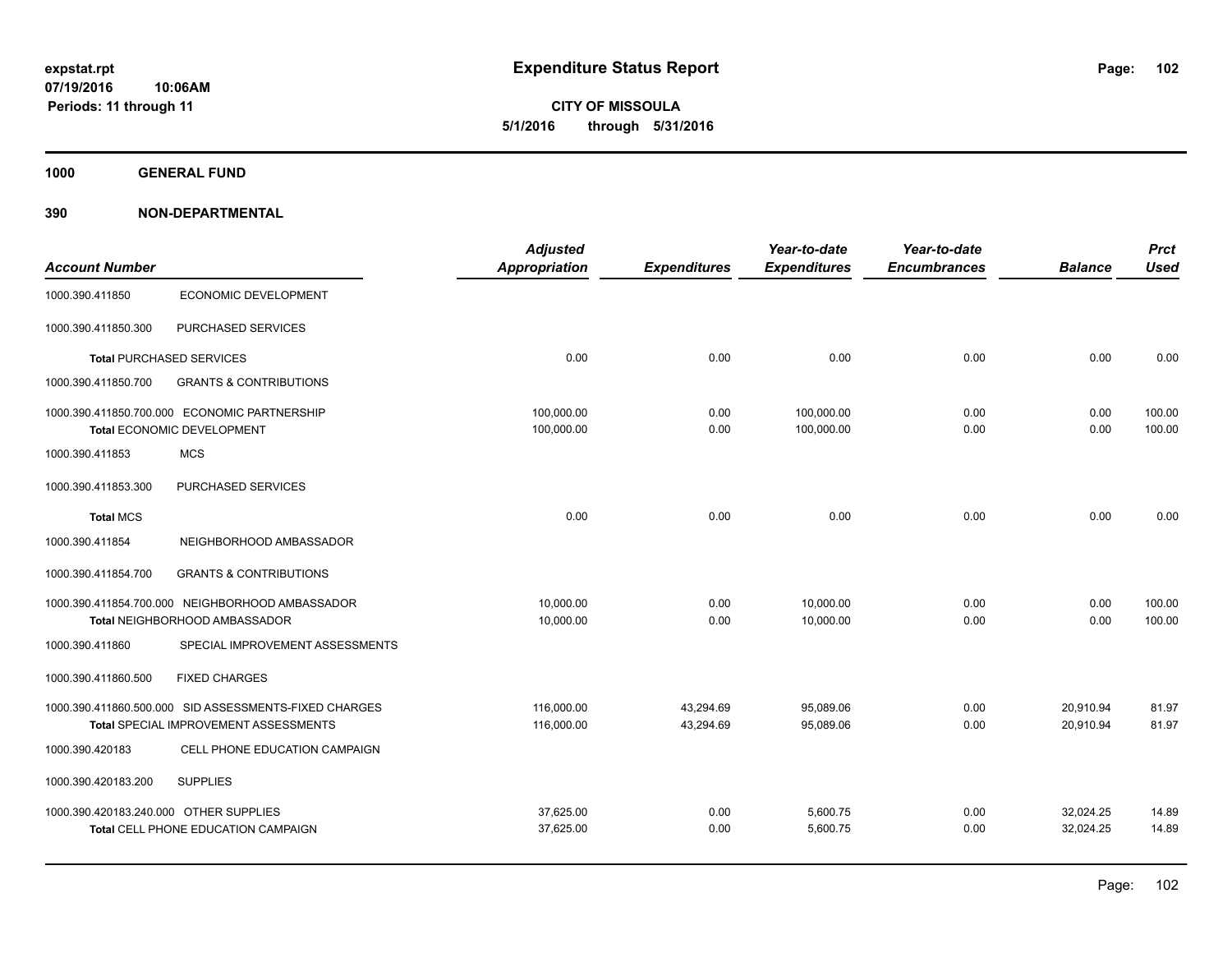**1000 GENERAL FUND**

| <b>Account Number</b>         |                                                                                               | <b>Adjusted</b><br><b>Appropriation</b> | <b>Expenditures</b> | Year-to-date<br><b>Expenditures</b> | Year-to-date<br><b>Encumbrances</b> | <b>Balance</b>           | <b>Prct</b><br><b>Used</b> |
|-------------------------------|-----------------------------------------------------------------------------------------------|-----------------------------------------|---------------------|-------------------------------------|-------------------------------------|--------------------------|----------------------------|
| 1000.390.420500               | PROTECTIVE INSPECTIONS                                                                        |                                         |                     |                                     |                                     |                          |                            |
| 1000.390.420500.500           | <b>FIXED CHARGES</b>                                                                          |                                         |                     |                                     |                                     |                          |                            |
|                               | 1000.390.420500.500.000 BLDG DEPT REIMB FOR GENERAL FUND TIME<br>Total PROTECTIVE INSPECTIONS | 5,000.00<br>5,000.00                    | 0.00<br>0.00        | 0.00<br>0.00                        | 0.00<br>0.00                        | 5,000.00<br>5,000.00     | 0.00<br>0.00               |
| 1000.390.430255               | <b>BIKE-PED PROGRAM</b>                                                                       |                                         |                     |                                     |                                     |                          |                            |
| 1000.390.430255.800           | OTHER OBJECTS                                                                                 |                                         |                     |                                     |                                     |                          |                            |
| <b>Total BIKE-PED PROGRAM</b> |                                                                                               | 0.00                                    | 0.00                | 0.00                                | 0.00                                | 0.00                     | 0.00                       |
| 1000.390.440190               | <b>HEALTH DEPT CONTRIBUTIONS</b>                                                              |                                         |                     |                                     |                                     |                          |                            |
| 1000.390.440190.700           | <b>GRANTS &amp; CONTRIBUTIONS</b>                                                             |                                         |                     |                                     |                                     |                          |                            |
|                               | 1000.390.440190.700.000 HEALTH DEPT CONTRIBUTIONS<br>Total HEALTH DEPT CONTRIBUTIONS          | 1,355,693.00<br>1,355,693.00            | 0.00<br>0.00        | 677,846.50<br>677,846.50            | 0.00<br>0.00                        | 677,846.50<br>677,846.50 | 50.00<br>50.00             |
| 1000.390.440191               | PARTNERSHIP HEALTH                                                                            |                                         |                     |                                     |                                     |                          |                            |
| 1000.390.440191.700           | <b>GRANTS &amp; CONTRIBUTIONS</b>                                                             |                                         |                     |                                     |                                     |                          |                            |
|                               | 1000.390.440191.700.000 PARTNERSHIP HEALTH - CONTRIBUTIONS<br><b>Total PARTNERSHIP HEALTH</b> | 42,532.00<br>42,532.00                  | 0.00<br>0.00        | 42,532.00<br>42,532.00              | 0.00<br>0.00                        | 0.00<br>0.00             | 100.00<br>100.00           |
| 1000.390.440600               | ANIMAL CONTROL SERVICES                                                                       |                                         |                     |                                     |                                     |                          |                            |
| 1000.390.440600.700           | <b>GRANTS &amp; CONTRIBUTIONS</b>                                                             |                                         |                     |                                     |                                     |                          |                            |
|                               | 1000.390.440600.700.000 ANIMAL CONTROL TRANSFER<br><b>Total ANIMAL CONTROL SERVICES</b>       | 308,720.00<br>308,720.00                | 0.00<br>0.00        | 154,360.00<br>154,360.00            | 0.00<br>0.00                        | 154,360.00<br>154,360.00 | 50.00<br>50.00             |
| 1000.390.440700               | PEST MANAGEMENT CONTROL                                                                       |                                         |                     |                                     |                                     |                          |                            |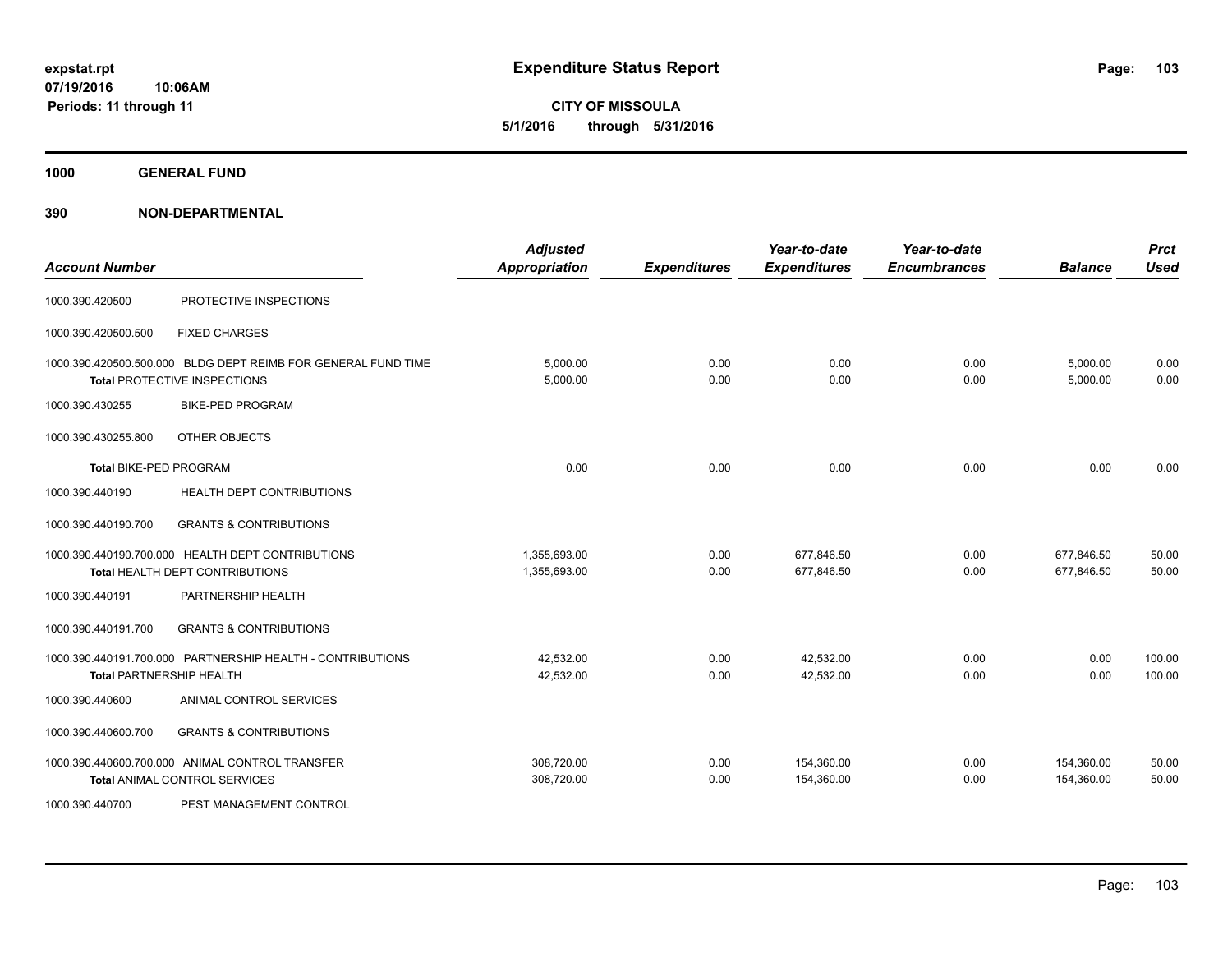**CITY OF MISSOULA 5/1/2016 through 5/31/2016**

**1000 GENERAL FUND**

| <b>Account Number</b>           |                                                                                                 | <b>Adjusted</b><br><b>Appropriation</b> | <b>Expenditures</b> | Year-to-date<br><b>Expenditures</b> | Year-to-date<br><b>Encumbrances</b> | <b>Balance</b>           | <b>Prct</b><br><b>Used</b> |
|---------------------------------|-------------------------------------------------------------------------------------------------|-----------------------------------------|---------------------|-------------------------------------|-------------------------------------|--------------------------|----------------------------|
| 1000.390.440700.700             | <b>GRANTS &amp; CONTRIBUTIONS</b>                                                               |                                         |                     |                                     |                                     |                          |                            |
|                                 | Total PEST MANAGEMENT CONTROL                                                                   | 0.00                                    | 0.00                | 0.00                                | 0.00                                | 0.00                     | 0.00                       |
| 1000.390.450000                 | <b>AGING SERVICES</b>                                                                           |                                         |                     |                                     |                                     |                          |                            |
| 1000.390.450000.700             | <b>GRANTS &amp; CONTRIBUTIONS</b>                                                               |                                         |                     |                                     |                                     |                          |                            |
| <b>Total AGING SERVICES</b>     | 1000.390.450000.700.000 AGING SERVICES - GRANTS & CONTRIBUTIONS                                 | 175,000.00<br>175,000.00                | 0.00<br>0.00        | 175,000.00<br>175,000.00            | 0.00<br>0.00                        | 0.00<br>0.00             | 100.00<br>100.00           |
| 1000.390.450131                 | <b>GENERAL ASSISTANCE</b>                                                                       |                                         |                     |                                     |                                     |                          |                            |
| 1000.390.450131.700             | <b>GRANTS &amp; CONTRIBUTIONS</b>                                                               |                                         |                     |                                     |                                     |                          |                            |
| <b>Total GENERAL ASSISTANCE</b> | 1000.390.450131.700.000 10 YR PLAN TO END HOMELESSNESS                                          | 35,000.00<br>35,000.00                  | 0.00<br>0.00        | 0.00<br>0.00                        | 0.00<br>0.00                        | 35,000.00<br>35,000.00   | 0.00<br>0.00               |
| 1000.390.460300                 | OTHER COMMUNITY EVENTS                                                                          |                                         |                     |                                     |                                     |                          |                            |
| 1000.390.460300.700             | <b>GRANTS &amp; CONTRIBUTIONS</b>                                                               |                                         |                     |                                     |                                     |                          |                            |
|                                 | 1000.390.460300.700.000 CULTURAL COUNCIL-GRANTS & CONTRIBUTIONS<br>Total OTHER COMMUNITY EVENTS | 90,750.00<br>90,750.00                  | 0.00<br>0.00        | 90,750.00<br>90,750.00              | 0.00<br>0.00                        | 0.00<br>0.00             | 100.00<br>100.00           |
| 1000.390.460433                 | <b>AQUATICS SUBSIDY</b>                                                                         |                                         |                     |                                     |                                     |                          |                            |
| 1000.390.460433.800             | OTHER OBJECTS                                                                                   |                                         |                     |                                     |                                     |                          |                            |
| <b>Total AQUATICS SUBSIDY</b>   | 1000.390.460433.820.000 AQUATICS SUBSIDY/TRANS TO OTHER FUNDS                                   | 203.000.00<br>203,000.00                | 0.00<br>0.00        | 0.00<br>0.00                        | 0.00<br>0.00                        | 203,000.00<br>203,000.00 | 0.00<br>0.00               |
| 1000.390.460451                 | <b>CITY BAND</b>                                                                                |                                         |                     |                                     |                                     |                          |                            |
| 1000.390.460451.700             | <b>GRANTS &amp; CONTRIBUTIONS</b>                                                               |                                         |                     |                                     |                                     |                          |                            |
|                                 | 1000.390.460451.700.000 CITY BAND-GRANTS & CONTRIBUTIONS                                        | 5,880.00                                | 0.00                | 5,880.00                            | 0.00                                | 0.00                     | 100.00                     |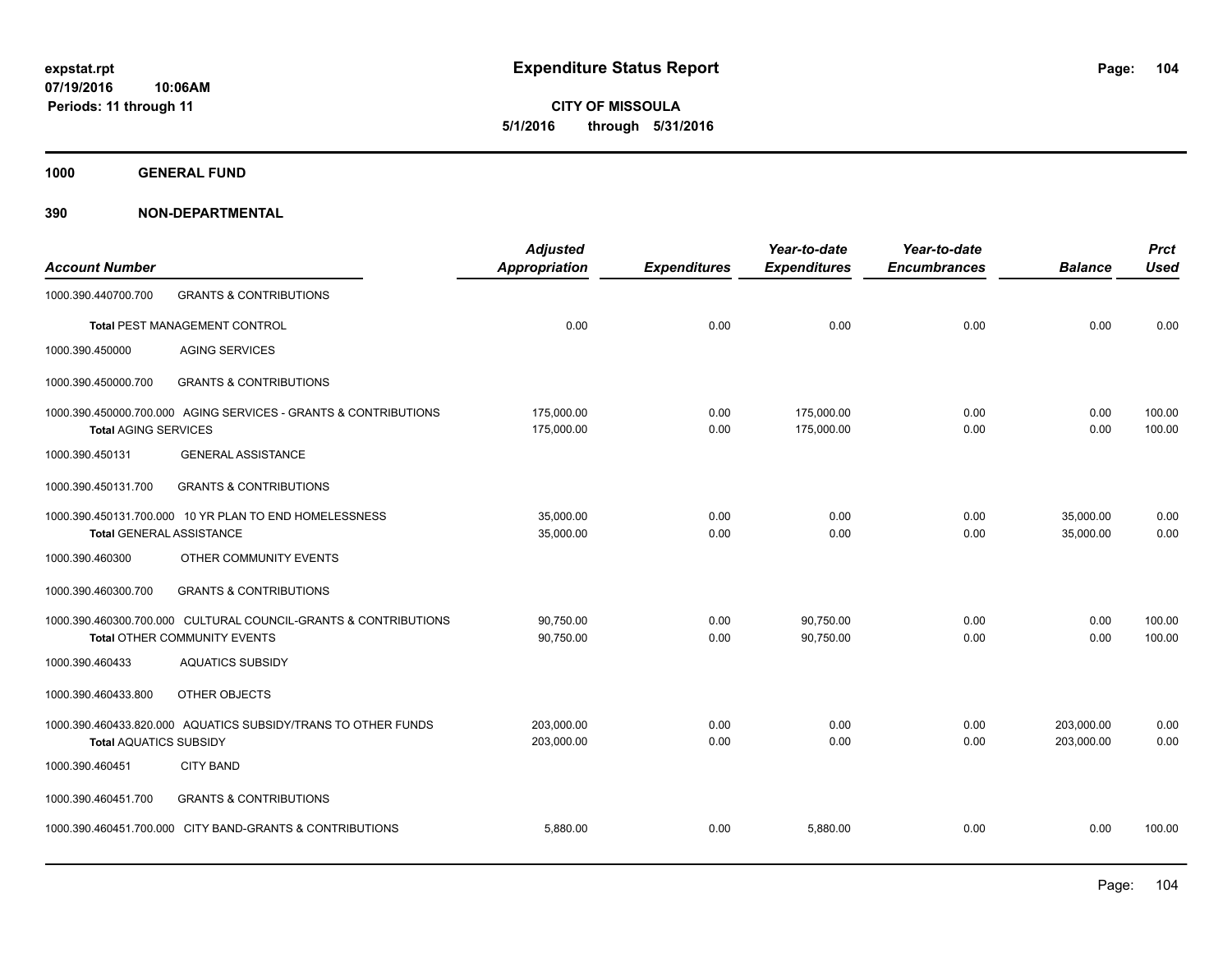**CITY OF MISSOULA 5/1/2016 through 5/31/2016**

**1000 GENERAL FUND**

| <b>Account Number</b>     |                                                                                        | <b>Adjusted</b><br><b>Appropriation</b> | <b>Expenditures</b>  | Year-to-date<br><b>Expenditures</b> | Year-to-date<br><b>Encumbrances</b> | <b>Balance</b>               | <b>Prct</b><br><b>Used</b> |
|---------------------------|----------------------------------------------------------------------------------------|-----------------------------------------|----------------------|-------------------------------------|-------------------------------------|------------------------------|----------------------------|
| <b>Total CITY BAND</b>    |                                                                                        | 5,880.00                                | 0.00                 | 5,880.00                            | 0.00                                | 0.00                         | 100.00                     |
| 1000.390.460452           | <b>ART MUSEUM</b>                                                                      |                                         |                      |                                     |                                     |                              |                            |
| 1000.390.460452.700       | <b>GRANTS &amp; CONTRIBUTIONS</b>                                                      |                                         |                      |                                     |                                     |                              |                            |
| <b>Total ART MUSEUM</b>   | 1000.390.460452.700.000 GRANTS & CONTRIBUTIONS                                         | 0.00<br>0.00                            | 2,273.77<br>2,273.77 | 38,930.32<br>38,930.32              | 0.00<br>0.00                        | $-38,930.32$<br>$-38,930.32$ | 0.00<br>0.00               |
| 1000.390.460453           | <b>INTL CHORAL FESTIVAL</b>                                                            |                                         |                      |                                     |                                     |                              |                            |
| 1000.390.460453.700       | <b>GRANTS &amp; CONTRIBUTIONS</b>                                                      |                                         |                      |                                     |                                     |                              |                            |
|                           | 1000.390.460453.700.000 INT'L CHORAL FESTIVAL<br>Total INTL CHORAL FESTIVAL            | 12,000.00<br>12,000.00                  | 0.00<br>0.00         | 12,000.00<br>12,000.00              | 0.00<br>0.00                        | 0.00<br>0.00                 | 100.00<br>100.00           |
| 1000.390.460455           | <b>MUSIC RIGHTS</b>                                                                    |                                         |                      |                                     |                                     |                              |                            |
| 1000.390.460455.500       | <b>FIXED CHARGES</b>                                                                   |                                         |                      |                                     |                                     |                              |                            |
| <b>Total MUSIC RIGHTS</b> | 1000.390.460455.500.000 MUSIC RIGHTS/MUSICAL VENUES                                    | 1,300.00<br>1,300.00                    | 0.00<br>0.00         | 1.275.60<br>1,275.60                | 0.00<br>0.00                        | 24.40<br>24.40               | 98.12<br>98.12             |
| 1000.390.460460           | <b>HISTORIC PRESERVATION</b>                                                           |                                         |                      |                                     |                                     |                              |                            |
| 1000.390.460460.800       | OTHER OBJECTS                                                                          |                                         |                      |                                     |                                     |                              |                            |
|                           | <b>Total HISTORIC PRESERVATION</b>                                                     | 0.00                                    | 0.00                 | 0.00                                | 0.00                                | 0.00                         | 0.00                       |
| 1000.390.470324           | BIG SKY TRUST FUND SUPPORT                                                             |                                         |                      |                                     |                                     |                              |                            |
| 1000.390.470324.700       | <b>GRANTS &amp; CONTRIBUTIONS</b>                                                      |                                         |                      |                                     |                                     |                              |                            |
|                           | 1000.390.470324.700.000 BIG SKY TRUST FUND SUPPORT<br>Total BIG SKY TRUST FUND SUPPORT | 30,000.00<br>30,000.00                  | 0.00<br>0.00         | 35,000.00<br>35,000.00              | 0.00<br>0.00                        | $-5,000.00$<br>$-5,000.00$   | 116.67<br>116.67           |
| 1000.390.480400           | <b>REC/GREEN TAG PROGRAM</b>                                                           |                                         |                      |                                     |                                     |                              |                            |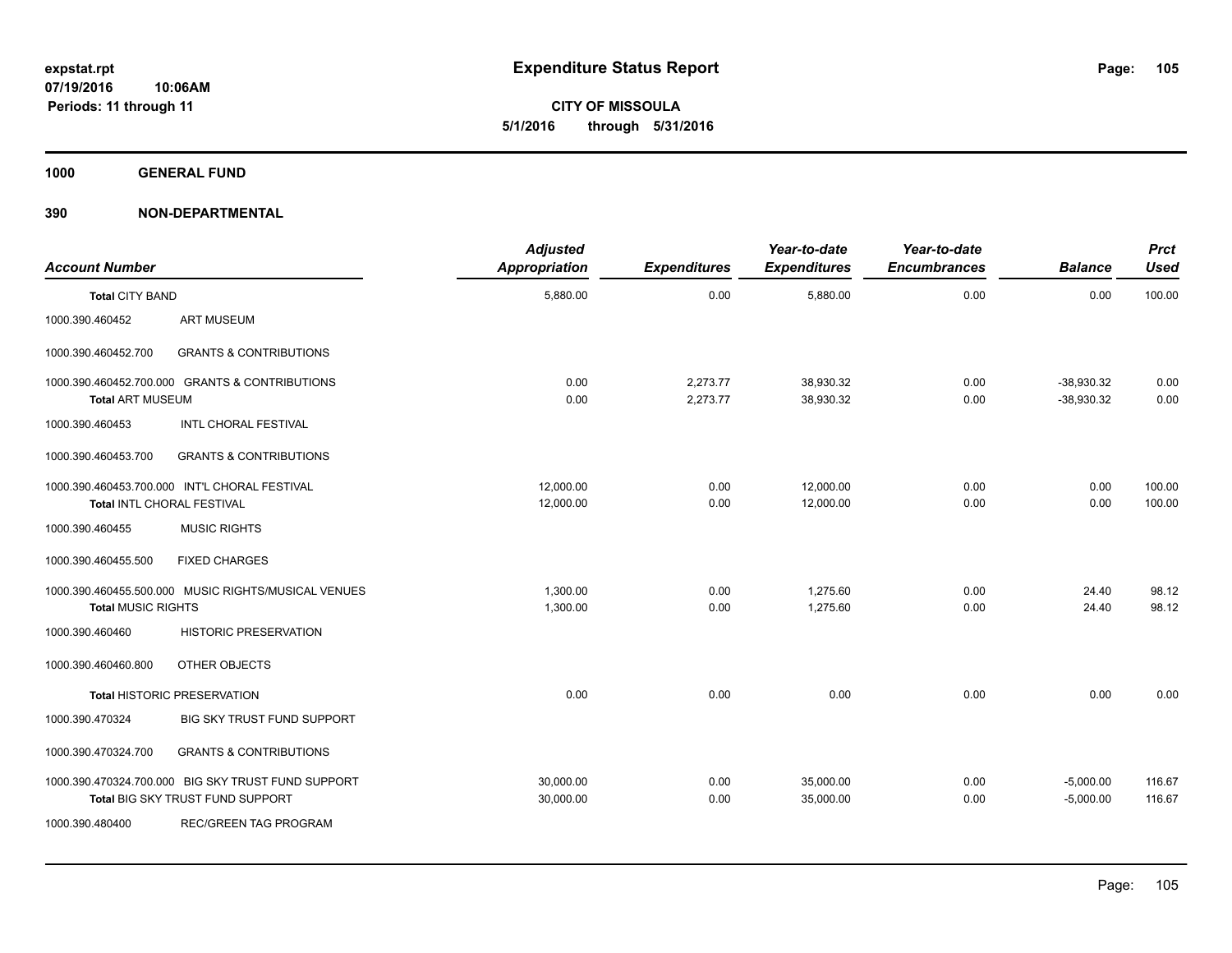**CITY OF MISSOULA 5/1/2016 through 5/31/2016**

**1000 GENERAL FUND**

| <b>Account Number</b>                    |                                                            | <b>Adjusted</b><br>Appropriation | <b>Expenditures</b> | Year-to-date<br><b>Expenditures</b> | Year-to-date<br><b>Encumbrances</b> | <b>Balance</b> | <b>Prct</b><br><b>Used</b> |
|------------------------------------------|------------------------------------------------------------|----------------------------------|---------------------|-------------------------------------|-------------------------------------|----------------|----------------------------|
| 1000.390.480400.300                      | PURCHASED SERVICES                                         |                                  |                     |                                     |                                     |                |                            |
|                                          | <b>Total REC/GREEN TAG PROGRAM</b>                         | 0.00                             | 0.00                | 0.00                                | 0.00                                | 0.00           | 0.00                       |
| 1000.390.490504                          | OPERATING EQUIPMENT DEBT SERVICE                           |                                  |                     |                                     |                                     |                |                            |
| 1000.390.490504.600                      | <b>DEBT SERVICE</b>                                        |                                  |                     |                                     |                                     |                |                            |
|                                          | 1000.390.490504.610.000 OPERATING EQUIP DEBT SVS-PRINCIPAL | 425,005.00                       | 43,083.85           | 468,089.10                          | 0.00                                | $-43,084.10$   | 110.14                     |
|                                          | 1000.390.490504.620.000 OPERATING EQUIP DEBT SVS-INTEREST  | 9,143.00                         | 2,001.90            | 11,144.89                           | 0.00                                | $-2,001.89$    | 121.90                     |
|                                          | Total OPERATING EQUIPMENT DEBT SERVICE                     | 434,148.00                       | 45,085.75           | 479,233.99                          | 0.00                                | $-45,085.99$   | 110.38                     |
| 1000.390.490505                          | ACCELA LOAN DEBT SERVICE                                   |                                  |                     |                                     |                                     |                |                            |
| 1000.390.490505.600                      | <b>DEBT SERVICE</b>                                        |                                  |                     |                                     |                                     |                |                            |
| 1000.390.490505.610.000 ACCELA/PRINCIPAL |                                                            | 91,322.00                        | 0.00                | 91,322.42                           | 0.00                                | $-0.42$        | 100.00                     |
|                                          | 1000.390.490505.620.000 INTEREST / SERVICE FEES            | 9,104.00                         | 0.00                | 9,103.60                            | 0.00                                | 0.40           | 100.00                     |
|                                          | Total ACCELA LOAN DEBT SERVICE                             | 100,426.00                       | 0.00                | 100,426.02                          | 0.00                                | $-0.02$        | 100.00                     |
| 1000.390.510000                          | <b>MISCELLANEOUS</b>                                       |                                  |                     |                                     |                                     |                |                            |
| 1000.390.510000.800                      | OTHER OBJECTS                                              |                                  |                     |                                     |                                     |                |                            |
| <b>Total MISCELLANEOUS</b>               |                                                            | 0.00                             | 0.00                | 0.00                                | 0.00                                | 0.00           | 0.00                       |
| 1000.390.510110                          | <b>MERCHANT SERVICES</b>                                   |                                  |                     |                                     |                                     |                |                            |
| 1000.390.510110.500                      | <b>FIXED CHARGES</b>                                       |                                  |                     |                                     |                                     |                |                            |
|                                          | 1000.390.510110.550.000 MERCHANT SERVICE FEES              | 29,700.00                        | 0.00                | 0.00                                | 0.00                                | 29,700.00      | 0.00                       |
| <b>Total MERCHANT SERVICES</b>           |                                                            | 29,700.00                        | 0.00                | 0.00                                | 0.00                                | 29,700.00      | 0.00                       |
| 1000.390.510210                          | *** Title Not Found ***                                    |                                  |                     |                                     |                                     |                |                            |
| 1000.390.510210.200                      | <b>SUPPLIES</b>                                            |                                  |                     |                                     |                                     |                |                            |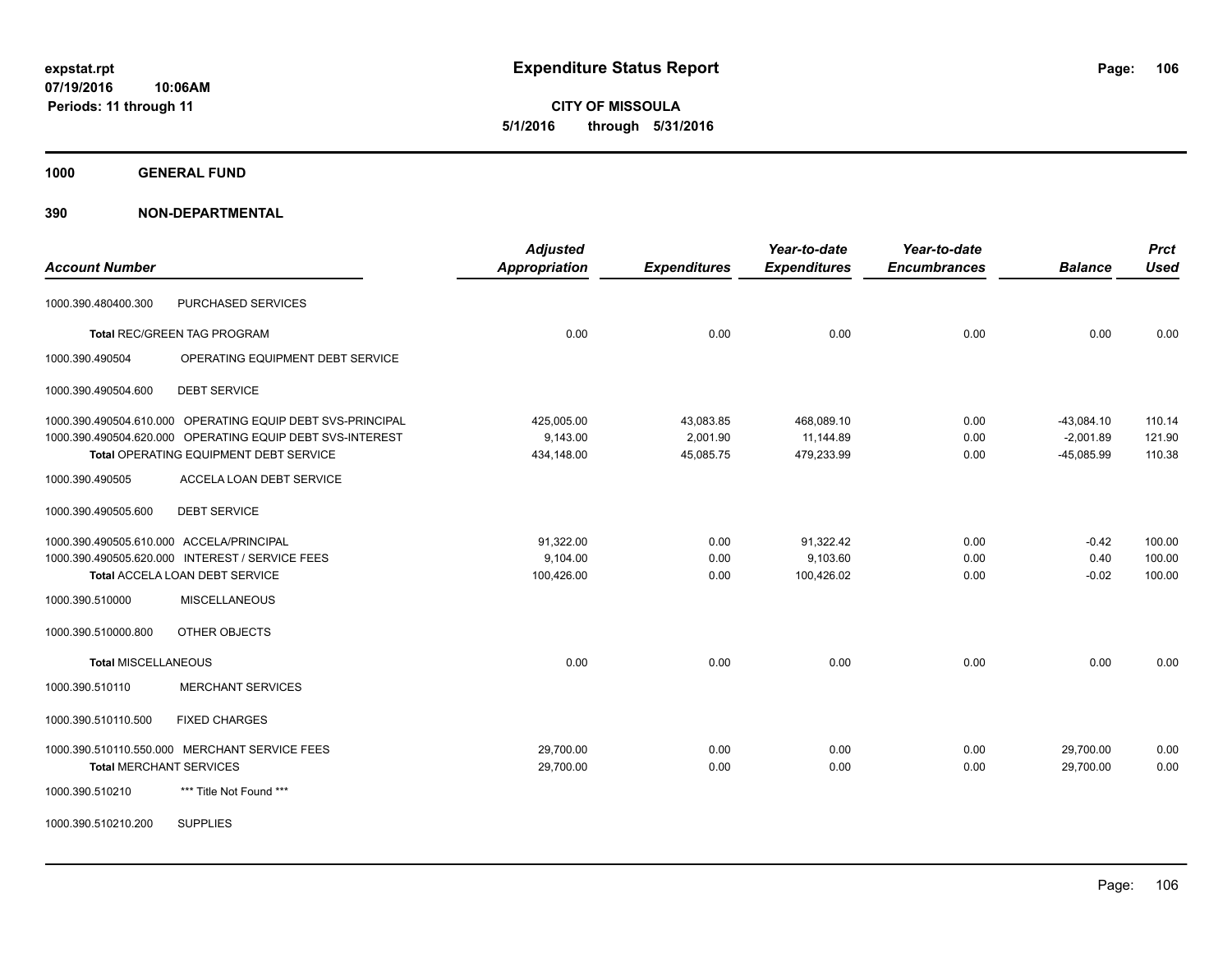**CITY OF MISSOULA 5/1/2016 through 5/31/2016**

**1000 GENERAL FUND**

| <b>Account Number</b>                                                                                                               | <b>Adjusted</b><br><b>Appropriation</b> | <b>Expenditures</b>  | Year-to-date<br><b>Expenditures</b> | Year-to-date<br><b>Encumbrances</b> | <b>Balance</b>                          | <b>Prct</b><br><b>Used</b> |
|-------------------------------------------------------------------------------------------------------------------------------------|-----------------------------------------|----------------------|-------------------------------------|-------------------------------------|-----------------------------------------|----------------------------|
| 1000.390.510210.220.000 OPERATING SUPPLIES<br>Total *** Title Not Found ***                                                         | 0.00<br>0.00                            | 4,002.43<br>4,002.43 | 4,002.43<br>4,002.43                | 0.00<br>0.00                        | $-4,002.43$<br>$-4,002.43$              | 0.00<br>0.00               |
| 1000.390.510250<br><b>REIMBURSABLE LOSSES</b>                                                                                       |                                         |                      |                                     |                                     |                                         |                            |
| 1000.390.510250.200<br><b>SUPPLIES</b>                                                                                              |                                         |                      |                                     |                                     |                                         |                            |
| 1000.390.510250.230.000 REIMBURSEABLE LOSSES-REPAIR/MAINTENANCE<br><b>Total SUPPLIES</b>                                            | 50,000.00<br>50,000.00                  | 0.00<br>0.00         | 0.00<br>0.00                        | 0.00<br>0.00                        | 50,000.00<br>50.000.00                  | 0.00<br>0.00               |
| 1000.390.510250.300<br>PURCHASED SERVICES                                                                                           |                                         |                      |                                     |                                     |                                         |                            |
| 1000.390.510250.360.000 REPAIR & MAINTENANCE<br>1000.390.510250.390.000 OTHER PURCHASED SERVICES<br><b>Total PURCHASED SERVICES</b> | 0.00<br>0.00<br>0.00                    | 0.00<br>0.00<br>0.00 | 138.90<br>4,037.15<br>4,176.05      | 0.00<br>0.00<br>0.00                | $-138.90$<br>$-4,037.15$<br>$-4,176.05$ | 0.00<br>0.00<br>0.00       |
| Total REIMBURSABLE LOSSES                                                                                                           | 50,000.00                               | 0.00                 | 4,176.05                            | 0.00                                | 45,823.95                               | 8.35                       |
| <b>CONTINGENCY</b><br>1000.390.510300                                                                                               |                                         |                      |                                     |                                     |                                         |                            |
| 1000.390.510300.800<br>OTHER OBJECTS                                                                                                |                                         |                      |                                     |                                     |                                         |                            |
| 1000.390.510300.845.000 CONTINGENCY<br><b>Total CONTINGENCY</b>                                                                     | 61,113.00<br>61,113.00                  | 0.00<br>0.00         | 0.00<br>0.00                        | 0.00<br>0.00                        | 61,113.00<br>61,113.00                  | 0.00<br>0.00               |
| <b>EMERGENCY RESPONSE OVERTIME</b><br>1000.390.510301                                                                               |                                         |                      |                                     |                                     |                                         |                            |
| OTHER OBJECTS<br>1000.390.510301.800                                                                                                |                                         |                      |                                     |                                     |                                         |                            |
| 1000.390.510301.845.000 EMERGENCY RESPONSE<br>Total EMERGENCY RESPONSE OVERTIME                                                     | 50,000.00<br>50,000.00                  | 0.00<br>0.00         | 0.00<br>0.00                        | 0.00<br>0.00                        | 50,000.00<br>50,000.00                  | 0.00<br>0.00               |
| 1000.390.510303<br><b>VEHICLE TRANSFERS</b>                                                                                         |                                         |                      |                                     |                                     |                                         |                            |
| 1000.390.510303.900<br><b>CAPITAL OUTLAY</b>                                                                                        |                                         |                      |                                     |                                     |                                         |                            |
| <b>Total VEHICLE TRANSFERS</b>                                                                                                      | 0.00                                    | 0.00                 | 0.00                                | 0.00                                | 0.00                                    | 0.00                       |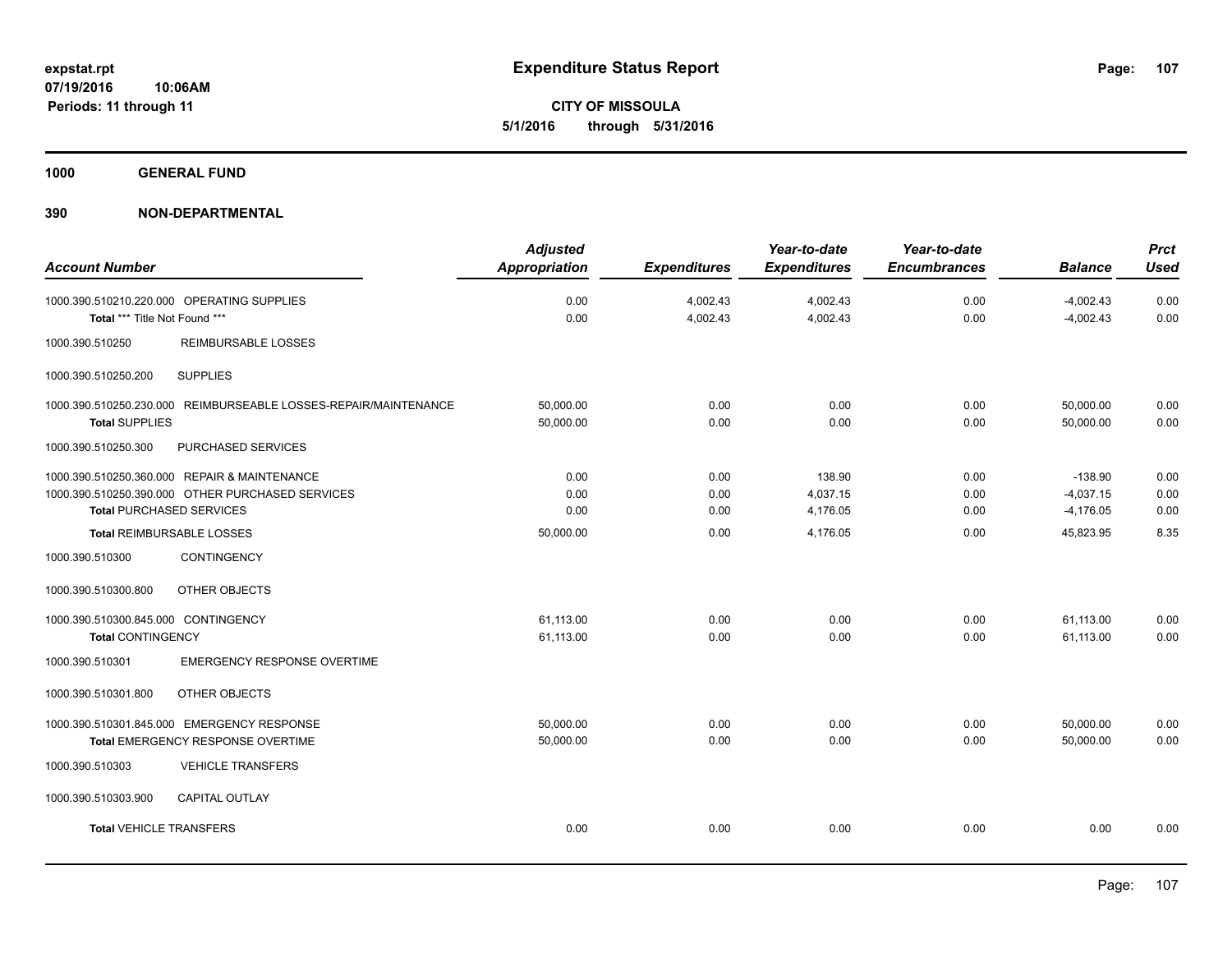**1000 GENERAL FUND**

| <b>Account Number</b>           |                                                                                                | <b>Adjusted</b><br><b>Appropriation</b> | <b>Expenditures</b> | Year-to-date<br><b>Expenditures</b> | Year-to-date<br><b>Encumbrances</b> | <b>Balance</b>         | <b>Prct</b><br><b>Used</b> |
|---------------------------------|------------------------------------------------------------------------------------------------|-----------------------------------------|---------------------|-------------------------------------|-------------------------------------|------------------------|----------------------------|
| 1000.390.510304                 | RESERVE-INSURANCE PREMIUM SAVINGS                                                              |                                         |                     |                                     |                                     |                        |                            |
| 1000.390.510304.500             | <b>FIXED CHARGES</b>                                                                           |                                         |                     |                                     |                                     |                        |                            |
|                                 | Total RESERVE-INSURANCE PREMIUM SAVINGS                                                        | 0.00                                    | 0.00                | 0.00                                | 0.00                                | 0.00                   | 0.00                       |
| 1000.390.510305                 | <b>BASELINE CUTS/CONTINGENCY</b>                                                               |                                         |                     |                                     |                                     |                        |                            |
| 1000.390.510305.200             | <b>SUPPLIES</b>                                                                                |                                         |                     |                                     |                                     |                        |                            |
| <b>Total SUPPLIES</b>           |                                                                                                | 0.00                                    | 0.00                | 0.00                                | 0.00                                | 0.00                   | 0.00                       |
| 1000.390.510305.300             | PURCHASED SERVICES                                                                             |                                         |                     |                                     |                                     |                        |                            |
| <b>Total PURCHASED SERVICES</b> | 1000.390.510305.341.000 UTILIITES & GAS/DIESEL RESERVE                                         | 0.00<br>0.00                            | 0.00<br>0.00        | 885.50<br>885.50                    | 0.00<br>0.00                        | $-885.50$<br>$-885.50$ | 0.00<br>0.00               |
| 1000.390.510305.800             | OTHER OBJECTS                                                                                  |                                         |                     |                                     |                                     |                        |                            |
| <b>Total OTHER OBJECTS</b>      |                                                                                                | 0.00                                    | 0.00                | 0.00                                | 0.00                                | 0.00                   | 0.00                       |
|                                 | Total BASELINE CUTS/CONTINGENCY                                                                | 0.00                                    | 0.00                | 885.50                              | 0.00                                | $-885.50$              | 0.00                       |
| 1000.390.510330                 | COMPREHENSIVE LIABILITY INSURANCE                                                              |                                         |                     |                                     |                                     |                        |                            |
| 1000.390.510330.500             | <b>FIXED CHARGES</b>                                                                           |                                         |                     |                                     |                                     |                        |                            |
|                                 | 1000.390.510330.500.000 COMPREHENSIVE INSURANCE-FIXED                                          | 907,563.00                              | 5,730.88            | 711,305.53                          | 0.00                                | 196,257.47             | 78.38                      |
|                                 | Total COMPREHENSIVE LIABILITY INSURANCE                                                        | 907,563.00                              | 5,730.88            | 711,305.53                          | 0.00                                | 196,257.47             | 78.38                      |
| 1000.390.521000                 | INTERFUND OPERATING TRANSFERS                                                                  |                                         |                     |                                     |                                     |                        |                            |
| 1000.390.521000.800             | OTHER OBJECTS                                                                                  |                                         |                     |                                     |                                     |                        |                            |
|                                 | 1000.390.521000.820.000 TRANSFERS TO OTHER FUNDS<br><b>Total INTERFUND OPERATING TRANSFERS</b> | 6,000.00<br>6,000.00                    | 0.00<br>0.00        | 6,000.00<br>6,000.00                | 0.00<br>0.00                        | 0.00<br>0.00           | 100.00<br>100.00           |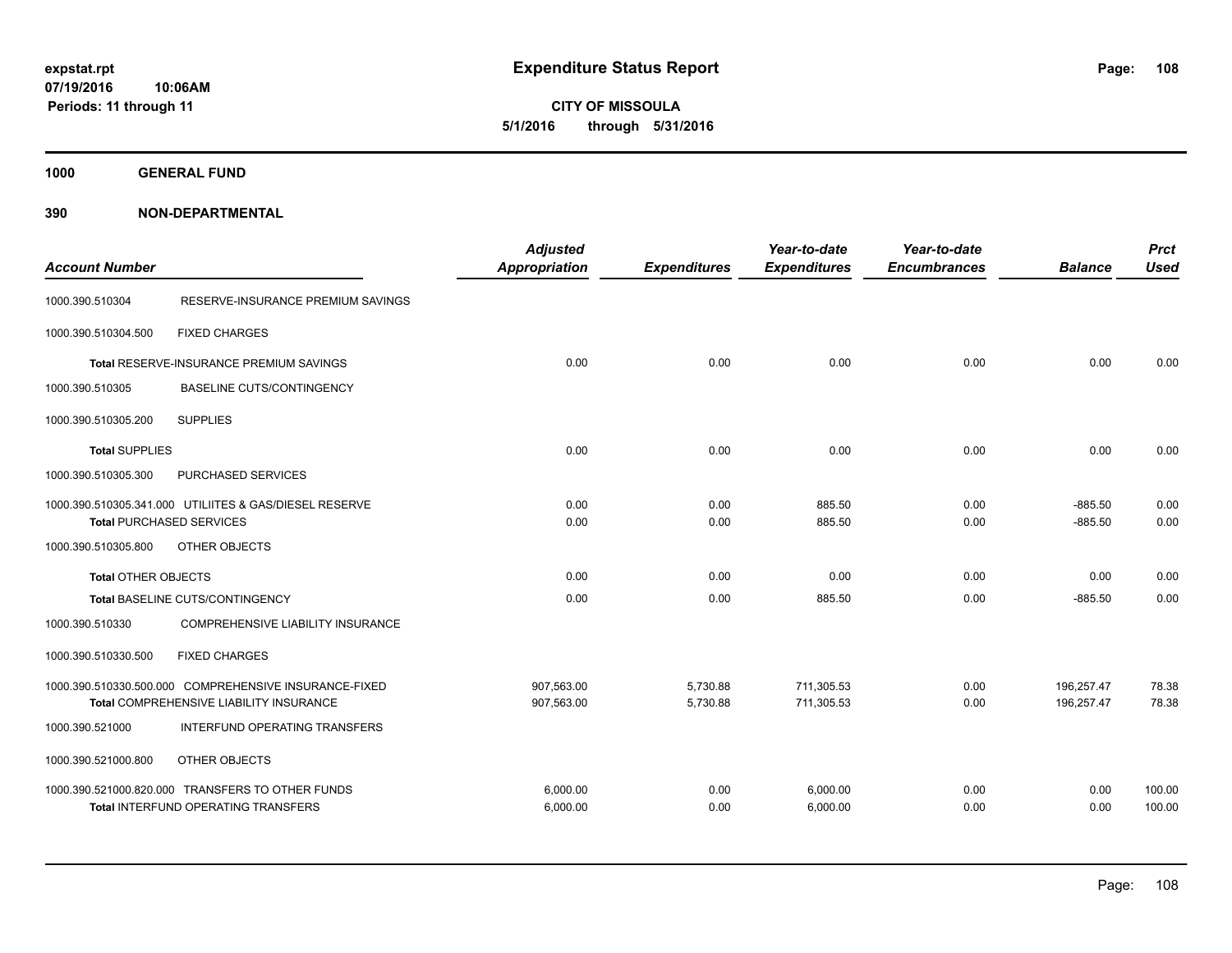**CITY OF MISSOULA 5/1/2016 through 5/31/2016**

**1000 GENERAL FUND**

| <b>Account Number</b>                                   |                                                                                             | <b>Adjusted</b><br><b>Appropriation</b> | <b>Expenditures</b>    | Year-to-date<br><b>Expenditures</b> | Year-to-date<br><b>Encumbrances</b> | <b>Balance</b>               | <b>Prct</b><br><b>Used</b> |
|---------------------------------------------------------|---------------------------------------------------------------------------------------------|-----------------------------------------|------------------------|-------------------------------------|-------------------------------------|------------------------------|----------------------------|
| 1000.390.521001                                         | <b>TRANSFER TO CIP</b>                                                                      |                                         |                        |                                     |                                     |                              |                            |
| 1000.390.521001.800                                     | OTHER OBJECTS                                                                               |                                         |                        |                                     |                                     |                              |                            |
| 1000.390.521001.820.000<br><b>Total TRANSFER TO CIP</b> | <b>TRANSFERS TO CIP</b>                                                                     | 1,084,565.00<br>1,084,565.00            | 0.00<br>0.00           | 0.00<br>0.00                        | 0.00<br>0.00                        | 1,084,565.00<br>1,084,565.00 | 0.00<br>0.00               |
| 1000.390.521006                                         | <b>HEALTH INSURANCE TRANSFER</b>                                                            |                                         |                        |                                     |                                     |                              |                            |
| 1000.390.521006.800                                     | OTHER OBJECTS                                                                               |                                         |                        |                                     |                                     |                              |                            |
|                                                         | 1000.390.521006.820.000 HEALTH INSURANCE TRANSFER<br><b>Total HEALTH INSURANCE TRANSFER</b> | 442,000.00<br>442,000.00                | 42,825.45<br>42,825.45 | 482,043.21<br>482,043.21            | 0.00<br>0.00                        | $-40.043.21$<br>$-40,043.21$ | 109.06<br>109.06           |
| <b>Total NON-DEPARTMENTAL</b>                           |                                                                                             | 5,817,725.00                            | 143,211.17             | 3,283,956.34                        | 0.00                                | 2,533,768.66                 | 56.45                      |
| <b>Total GENERAL FUND</b>                               |                                                                                             | 51,780,322.06                           | 3.891.470.93           | 43.107.374.07                       | 0.00                                | 8,672,947.99                 | 83.25                      |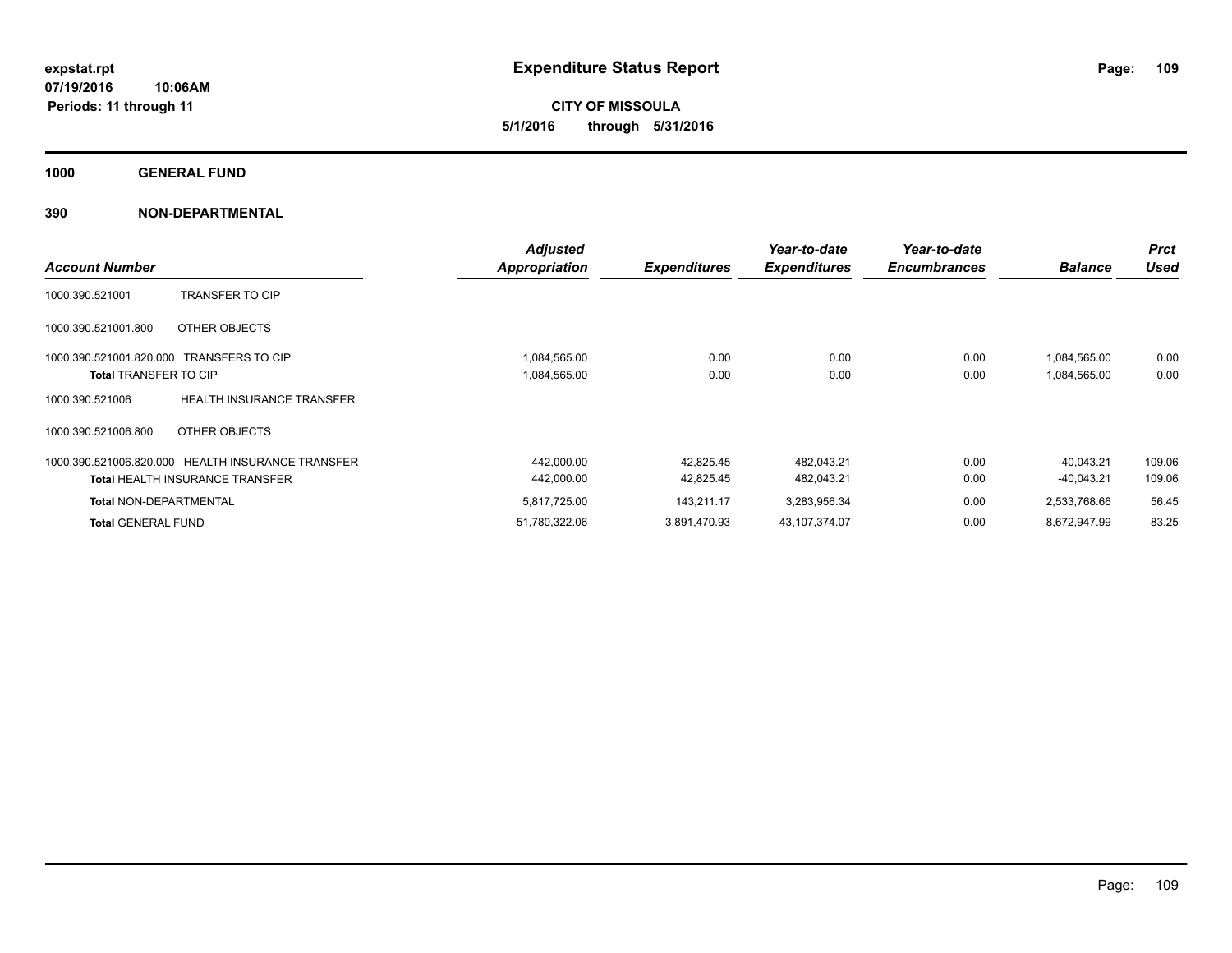**CITY OF MISSOULA 5/1/2016 through 5/31/2016**

## **1211 PARK ACQUISITION & DEVELOPMENT**

|                                      |                                                  | <b>Adjusted</b>      |                     | Year-to-date        | Year-to-date        |                | <b>Prct</b> |
|--------------------------------------|--------------------------------------------------|----------------------|---------------------|---------------------|---------------------|----------------|-------------|
| <b>Account Number</b>                |                                                  | <b>Appropriation</b> | <b>Expenditures</b> | <b>Expenditures</b> | <b>Encumbrances</b> | <b>Balance</b> | <b>Used</b> |
| 1211.370.460510                      | PARK ACQUISITION & DEV                           |                      |                     |                     |                     |                |             |
| 1211.370.460510.200                  | <b>SUPPLIES</b>                                  |                      |                     |                     |                     |                |             |
|                                      | 1211.370.460510.220.000 OPERATING SUPPLIES       | 10,000.00            | 0.00                | 0.00                | 0.00                | 10,000.00      | 0.00        |
| <b>Total SUPPLIES</b>                |                                                  | 10,000.00            | 0.00                | 0.00                | 0.00                | 10,000.00      | 0.00        |
| 1211.370.460510.300                  | PURCHASED SERVICES                               |                      |                     |                     |                     |                |             |
|                                      | 1211.370.460510.350.000 PROFESSIONAL SERVICES    | 25,000.00            | 0.00                | 0.00                | 0.00                | 25,000.00      | 0.00        |
|                                      | 1211.370.460510.390.000 OTHER PURCHASED SERVICES | 10,000.00            | 0.00                | 0.00                | 0.00                | 10,000.00      | 0.00        |
|                                      | <b>Total PURCHASED SERVICES</b>                  | 35,000.00            | 0.00                | 0.00                | 0.00                | 35,000.00      | 0.00        |
| 1211.370.460510.800                  | OTHER OBJECTS                                    |                      |                     |                     |                     |                |             |
| <b>Total OTHER OBJECTS</b>           |                                                  | 0.00                 | 0.00                | 0.00                | 0.00                | 0.00           | 0.00        |
| 1211.370.460510.900                  | <b>CAPITAL OUTLAY</b>                            |                      |                     |                     |                     |                |             |
| 1211.370.460510.930.000 IMPROVEMENTS |                                                  | 168,578.00           | 0.00                | 0.00                | 0.00                | 168,578.00     | 0.00        |
| <b>Total CAPITAL OUTLAY</b>          |                                                  | 168,578.00           | 0.00                | 0.00                | 0.00                | 168,578.00     | 0.00        |
|                                      | Total PARK ACQUISITION & DEV                     | 213,578.00           | 0.00                | 0.00                | 0.00                | 213,578.00     | 0.00        |
| 1211.370.460511                      | PARK ENTERPRISE                                  |                      |                     |                     |                     |                |             |
| 1211.370.460511.900                  | <b>CAPITAL OUTLAY</b>                            |                      |                     |                     |                     |                |             |
| <b>Total PARK ENTERPRISE</b>         |                                                  | 0.00                 | 0.00                | 0.00                | 0.00                | 0.00           | 0.00        |
| 1211.370.510110                      | <b>MERCHANT SERVICES</b>                         |                      |                     |                     |                     |                |             |
| 1211.370.510110.500                  | <b>FIXED CHARGES</b>                             |                      |                     |                     |                     |                |             |
|                                      | <b>Total MERCHANT SERVICES</b>                   | 0.00                 | 0.00                | 0.00                | 0.00                | 0.00           | 0.00        |
|                                      | Total PARK ACQUISITION & DEVELOPMENT             | 213,578.00           | 0.00                | 0.00                | 0.00                | 213,578.00     | 0.00        |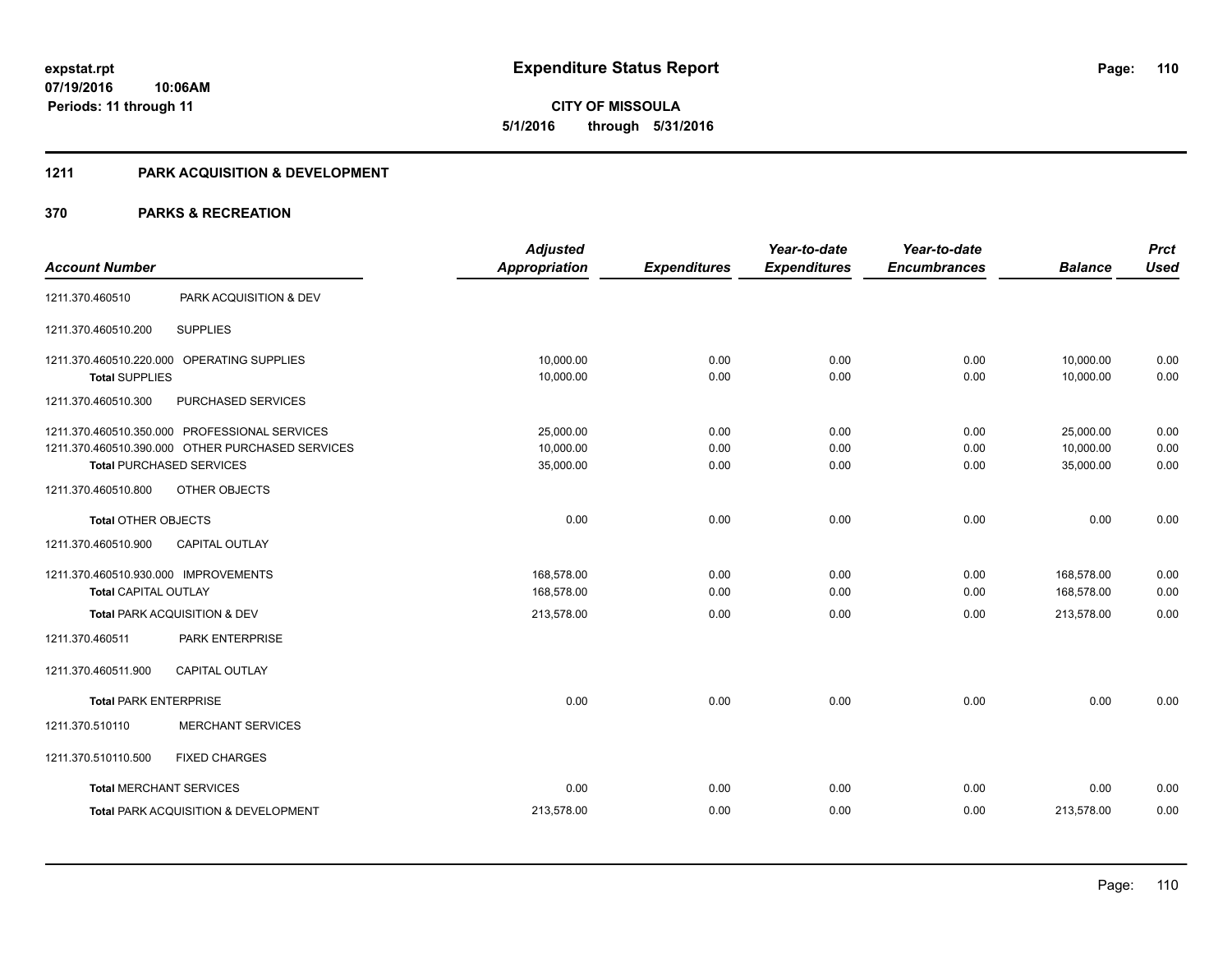#### **1212 PARK ENTERPRISE FUND**

|                                                  | <b>Adjusted</b>      |                     | Year-to-date        | Year-to-date        |                | <b>Prct</b> |
|--------------------------------------------------|----------------------|---------------------|---------------------|---------------------|----------------|-------------|
| <b>Account Number</b>                            | <b>Appropriation</b> | <b>Expenditures</b> | <b>Expenditures</b> | <b>Encumbrances</b> | <b>Balance</b> | <b>Used</b> |
| <b>TRAINING</b><br>1212.370.460443               |                      |                     |                     |                     |                |             |
| <b>SUPPLIES</b><br>1212.370.460443.200           |                      |                     |                     |                     |                |             |
| <b>Total TRAINING</b>                            | 0.00                 | 0.00                | 0.00                | 0.00                | 0.00           | 0.00        |
| 1212.370.460510<br>PARK ACQUISITION & DEV        |                      |                     |                     |                     |                |             |
| 1212.370.460510.200<br><b>SUPPLIES</b>           |                      |                     |                     |                     |                |             |
| <b>Total SUPPLIES</b>                            | 0.00                 | 0.00                | 0.00                | 0.00                | 0.00           | 0.00        |
| 1212.370.460510.300<br>PURCHASED SERVICES        |                      |                     |                     |                     |                |             |
| <b>Total PARK ACQUISITION &amp; DEV</b>          | 0.00                 | 0.00                | 0.00                | 0.00                | 0.00           | 0.00        |
| PARK ENTERPRISE<br>1212.370.460511               |                      |                     |                     |                     |                |             |
| <b>SUPPLIES</b><br>1212.370.460511.200           |                      |                     |                     |                     |                |             |
| 1212.370.460511.220.000 OPERATING SUPPLIES       | 20,000.00            | 425.98              | 1,075.98            | 0.00                | 18,924.02      | 5.38        |
| 1212.370.460511.220.300 OPERATING SUPPLIES       | 15,000.00            | 0.00                | 0.00                | 0.00                | 15,000.00      | 0.00        |
| <b>Total SUPPLIES</b>                            | 35,000.00            | 425.98              | 1,075.98            | 0.00                | 33,924.02      | 3.07        |
| 1212.370.460511.300<br>PURCHASED SERVICES        |                      |                     |                     |                     |                |             |
| 1212.370.460511.350.000 PROFESSIONAL SERVICES    | 10,000.00            | 0.00                | 332.50              | 0.00                | 9,667.50       | 3.33        |
| 1212.370.460511.390.000 OTHER PURCHASED SERVICES | 20,000.00            | 0.00                | 1,900.00            | 0.00                | 18,100.00      | 9.50        |
| <b>Total PURCHASED SERVICES</b>                  | 30,000.00            | 0.00                | 2,232.50            | 0.00                | 27,767.50      | 7.44        |
| 1212.370.460511.800<br>OTHER OBJECTS             |                      |                     |                     |                     |                |             |
| Total OTHER OBJECTS                              | 0.00                 | 0.00                | 0.00                | 0.00                | 0.00           | 0.00        |
| 1212.370.460511.900<br>CAPITAL OUTLAY            |                      |                     |                     |                     |                |             |
| 1212.370.460511.930.000 IMPROVEMENTS             | 180,150.00           | 0.00                | 0.00                | 0.00                | 180,150.00     | 0.00        |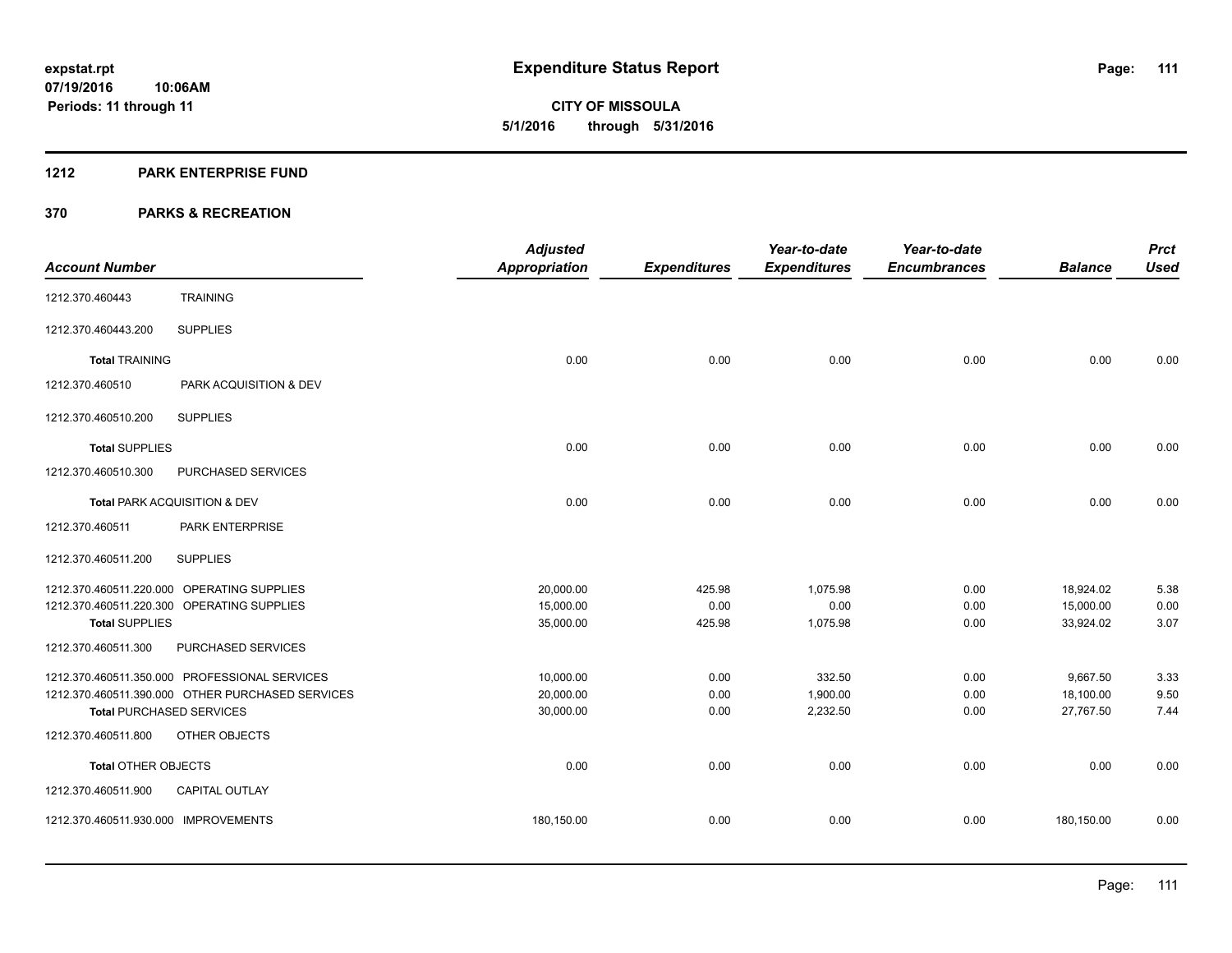#### **1212 PARK ENTERPRISE FUND**

| <b>Account Number</b>        |                                               | <b>Adjusted</b><br><b>Appropriation</b> | <b>Expenditures</b> | Year-to-date<br><b>Expenditures</b> | Year-to-date<br><b>Encumbrances</b> | <b>Balance</b> | <b>Prct</b><br><b>Used</b> |
|------------------------------|-----------------------------------------------|-----------------------------------------|---------------------|-------------------------------------|-------------------------------------|----------------|----------------------------|
|                              | 1212.370.460511.940.000 MACHINERY & EQUIPMENT | 30.000.00                               | 0.00                | 0.00                                | 0.00                                | 30.000.00      | 0.00                       |
| <b>Total CAPITAL OUTLAY</b>  |                                               | 210.150.00                              | 0.00                | 0.00                                | 0.00                                | 210.150.00     | 0.00                       |
| <b>Total PARK ENTERPRISE</b> |                                               | 275,150.00                              | 425.98              | 3,308.48                            | 0.00                                | 271,841.52     | 1.20                       |
| 1212.370.510110              | MERCHANT SERVICES                             |                                         |                     |                                     |                                     |                |                            |
| 1212.370.510110.500          | <b>FIXED CHARGES</b>                          |                                         |                     |                                     |                                     |                |                            |
|                              | <b>Total MERCHANT SERVICES</b>                | 0.00                                    | 0.00                | 0.00                                | 0.00                                | 0.00           | 0.00                       |
|                              | <b>Total PARK ENTERPRISE FUND</b>             | 275.150.00                              | 425.98              | 3.308.48                            | 0.00                                | 271.841.52     | 1.20                       |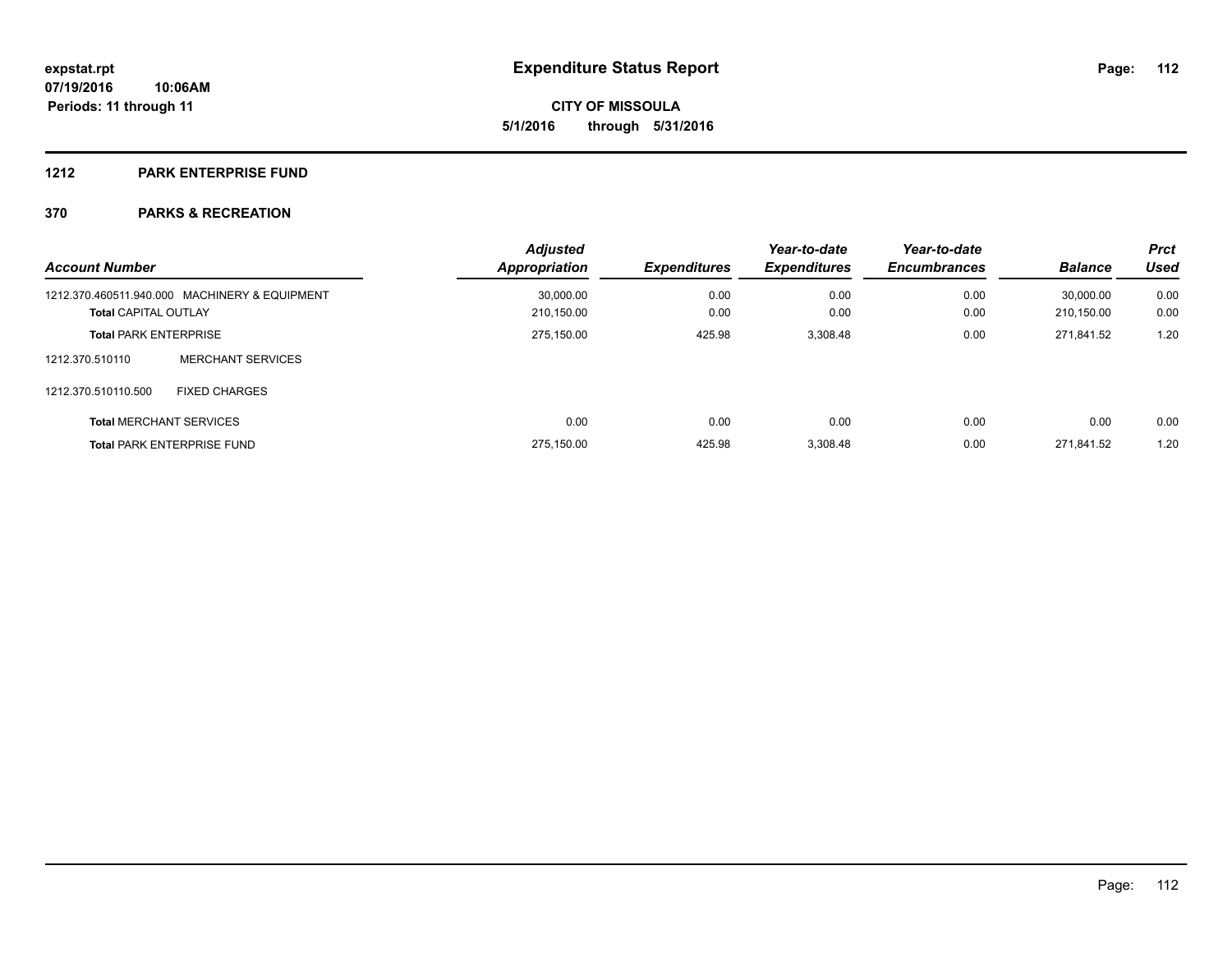**CITY OF MISSOULA 5/1/2016 through 5/31/2016**

# **1216 PARKS & REC TRAILS, DEV**

| <b>Account Number</b>          |                                                                                           | <b>Adjusted</b><br><b>Appropriation</b> | <b>Expenditures</b> | Year-to-date<br><b>Expenditures</b> | Year-to-date<br><b>Encumbrances</b> | <b>Balance</b>             | <b>Prct</b><br><b>Used</b> |
|--------------------------------|-------------------------------------------------------------------------------------------|-----------------------------------------|---------------------|-------------------------------------|-------------------------------------|----------------------------|----------------------------|
| 1216.370.460403                | PARK DEVELOPMENT & EXPANSION                                                              |                                         |                     |                                     |                                     |                            |                            |
| 1216.370.460403.900            | <b>CAPITAL OUTLAY</b>                                                                     |                                         |                     |                                     |                                     |                            |                            |
|                                | Total PARK DEVELOPMENT & EXPANSION                                                        | 0.00                                    | 0.00                | 0.00                                | 0.00                                | 0.00                       | 0.00                       |
| 1216.370.460433                | TRAILHEAD MAPS FOR WAYFINDING                                                             |                                         |                     |                                     |                                     |                            |                            |
| 1216.370.460433.100            | PERSONAL SERVICES                                                                         |                                         |                     |                                     |                                     |                            |                            |
| <b>Total PERSONAL SERVICES</b> |                                                                                           | 0.00                                    | 0.00                | 0.00                                | 0.00                                | 0.00                       | 0.00                       |
| 1216.370.460433.200            | <b>SUPPLIES</b>                                                                           |                                         |                     |                                     |                                     |                            |                            |
| <b>Total SUPPLIES</b>          | 1216.370.460433.220.000 OPERATING SUPPLIES                                                | 0.00<br>0.00                            | 0.00<br>0.00        | 2,548.00<br>2,548.00                | 0.00<br>0.00                        | $-2,548.00$<br>$-2,548.00$ | 0.00<br>0.00               |
| 1216.370.460433.300            | PURCHASED SERVICES                                                                        |                                         |                     |                                     |                                     |                            |                            |
|                                | <b>Total PURCHASED SERVICES</b>                                                           | 0.00                                    | 0.00                | 0.00                                | 0.00                                | 0.00                       | 0.00                       |
|                                | Total TRAILHEAD MAPS FOR WAYFINDING                                                       | 0.00                                    | 0.00                | 2,548.00                            | 0.00                                | $-2.548.00$                | 0.00                       |
| 1216.370.460434                | <b>GREENWAYS &amp; HORTICULTURE</b>                                                       |                                         |                     |                                     |                                     |                            |                            |
| 1216.370.460434.200            | <b>SUPPLIES</b>                                                                           |                                         |                     |                                     |                                     |                            |                            |
| <b>Total SUPPLIES</b>          | 1216.370.460434.220.000 OPERATING SUPPLIES                                                | 7,000.00<br>7,000.00                    | 0.00<br>0.00        | 0.00<br>0.00                        | 0.00<br>0.00                        | 7,000.00<br>7,000.00       | 0.00<br>0.00               |
| 1216.370.460434.300            | PURCHASED SERVICES                                                                        |                                         |                     |                                     |                                     |                            |                            |
|                                | 1216.370.460434.350.000 RECREATION TRAIL PROGRAM GRANT<br><b>Total PURCHASED SERVICES</b> | 18,000.00<br>18,000.00                  | 0.00<br>0.00        | 0.00<br>0.00                        | 0.00<br>0.00                        | 18,000.00<br>18,000.00     | 0.00<br>0.00               |
| 1216.370.460434.800            | OTHER OBJECTS                                                                             |                                         |                     |                                     |                                     |                            |                            |
| <b>Total OTHER OBJECTS</b>     |                                                                                           | 0.00                                    | 0.00                | 0.00                                | 0.00                                | 0.00                       | 0.00                       |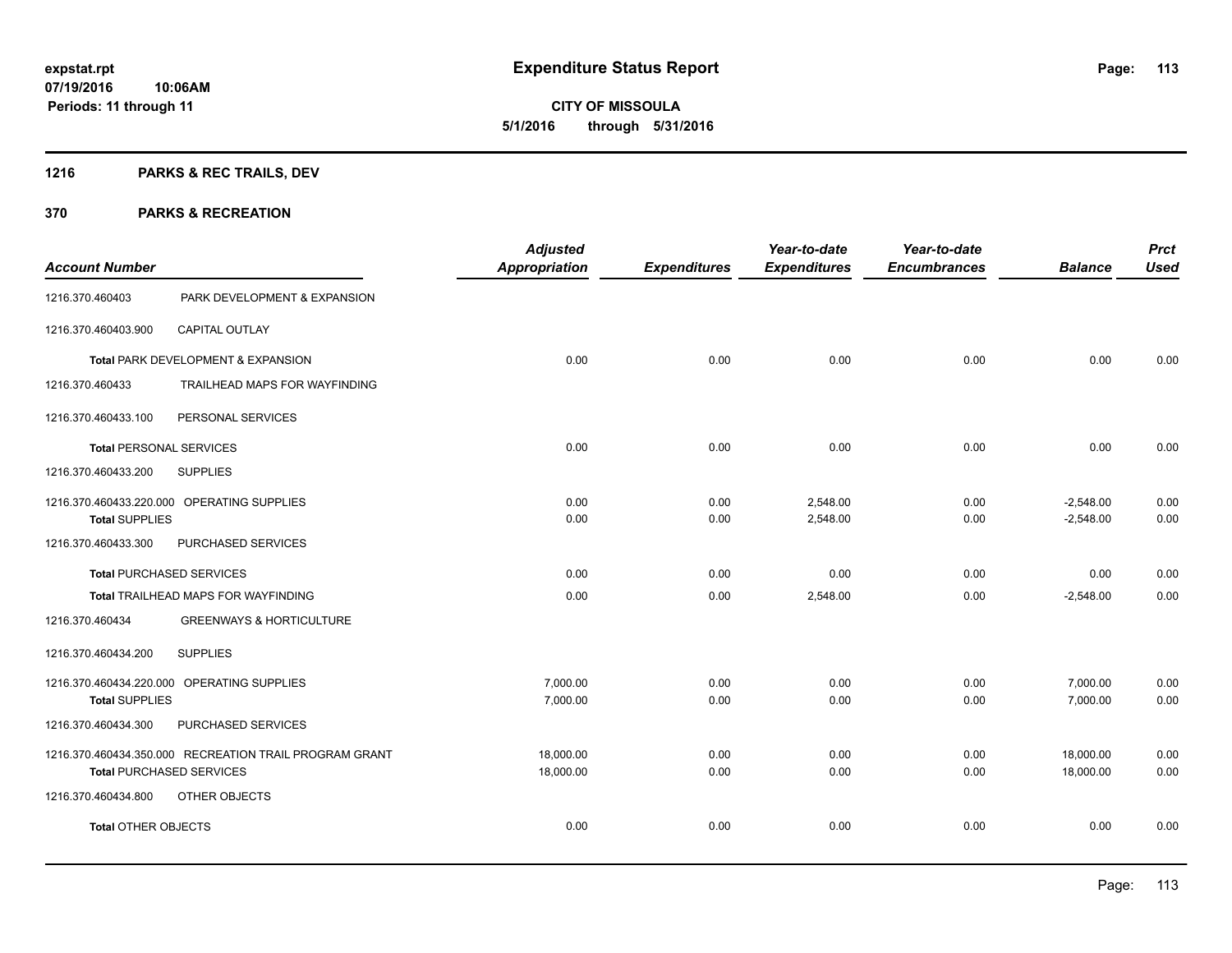# **1216 PARKS & REC TRAILS, DEV**

|                                                           | <b>Adjusted</b>      |                     | Year-to-date        | Year-to-date        |                | <b>Prct</b> |
|-----------------------------------------------------------|----------------------|---------------------|---------------------|---------------------|----------------|-------------|
| <b>Account Number</b>                                     | <b>Appropriation</b> | <b>Expenditures</b> | <b>Expenditures</b> | <b>Encumbrances</b> | <b>Balance</b> | <b>Used</b> |
| <b>CAPITAL OUTLAY</b><br>1216.370.460434.900              |                      |                     |                     |                     |                |             |
| 1216.370.460434.930.000 RECREATION TRAILS PROGRAM GRANT   | 65,000.00            | 0.00                | 0.00                | 0.00                | 65,000.00      | 0.00        |
| <b>Total CAPITAL OUTLAY</b>                               | 65,000.00            | 0.00                | 0.00                | 0.00                | 65,000.00      | 0.00        |
| Total GREENWAYS & HORTICULTURE                            | 90,000.00            | 0.00                | 0.00                | 0.00                | 90,000.00      | 0.00        |
| 1216.370.460438<br>MCCORMICK PARK SITE PLAN               |                      |                     |                     |                     |                |             |
| <b>SUPPLIES</b><br>1216.370.460438.200                    |                      |                     |                     |                     |                |             |
| <b>Total SUPPLIES</b>                                     | 0.00                 | 0.00                | 0.00                | 0.00                | 0.00           | 0.00        |
| 1216.370.460438.300<br>PURCHASED SERVICES                 |                      |                     |                     |                     |                |             |
| 1216.370.460438.350.000 AGO PROJECT/FT MSLA REGIONAL PARK | 0.00                 | 0.00                | 4,125.00            | 0.00                | $-4,125.00$    | 0.00        |
| Total MCCORMICK PARK SITE PLAN                            | 0.00                 | 0.00                | 4,125.00            | 0.00                | $-4,125.00$    | 0.00        |
| CLARK FORK RIVER ACCESS GRANT<br>1216.370.460439          |                      |                     |                     |                     |                |             |
| 1216.370.460439.300<br>PURCHASED SERVICES                 |                      |                     |                     |                     |                |             |
| 1216.370.460439.350.000 CLARK FORK RIVER ACCESS PROJECT   | 0.00                 | 0.00                | 41,194.50           | 0.00                | $-41,194.50$   | 0.00        |
| Total CLARK FORK RIVER ACCESS GRANT                       | 0.00                 | 0.00                | 41,194.50           | 0.00                | $-41,194.50$   | 0.00        |
| 1216.370.460443<br><b>TRAINING</b>                        |                      |                     |                     |                     |                |             |
| 1216.370.460443.200<br><b>SUPPLIES</b>                    |                      |                     |                     |                     |                |             |
| 1216.370.460443.220.000 OPERATING SUPPLIES                | 0.00                 | 0.00                | 772.10              | 0.00                | $-772.10$      | 0.00        |
| <b>Total SUPPLIES</b>                                     | 0.00                 | 0.00                | 772.10              | 0.00                | $-772.10$      | 0.00        |
| 1216.370.460443.300<br>PURCHASED SERVICES                 |                      |                     |                     |                     |                |             |
| 1216.370.460443.350.000 PLAYGROUND SAFETY TRAINING        | 0.00                 | 0.00                | 11,311.26           | 0.00                | $-11,311.26$   | 0.00        |
| <b>Total PURCHASED SERVICES</b>                           | 0.00                 | 0.00                | 11,311.26           | 0.00                | $-11,311.26$   | 0.00        |
| <b>Total TRAINING</b>                                     | 0.00                 | 0.00                | 12,083.36           | 0.00                | $-12,083.36$   | 0.00        |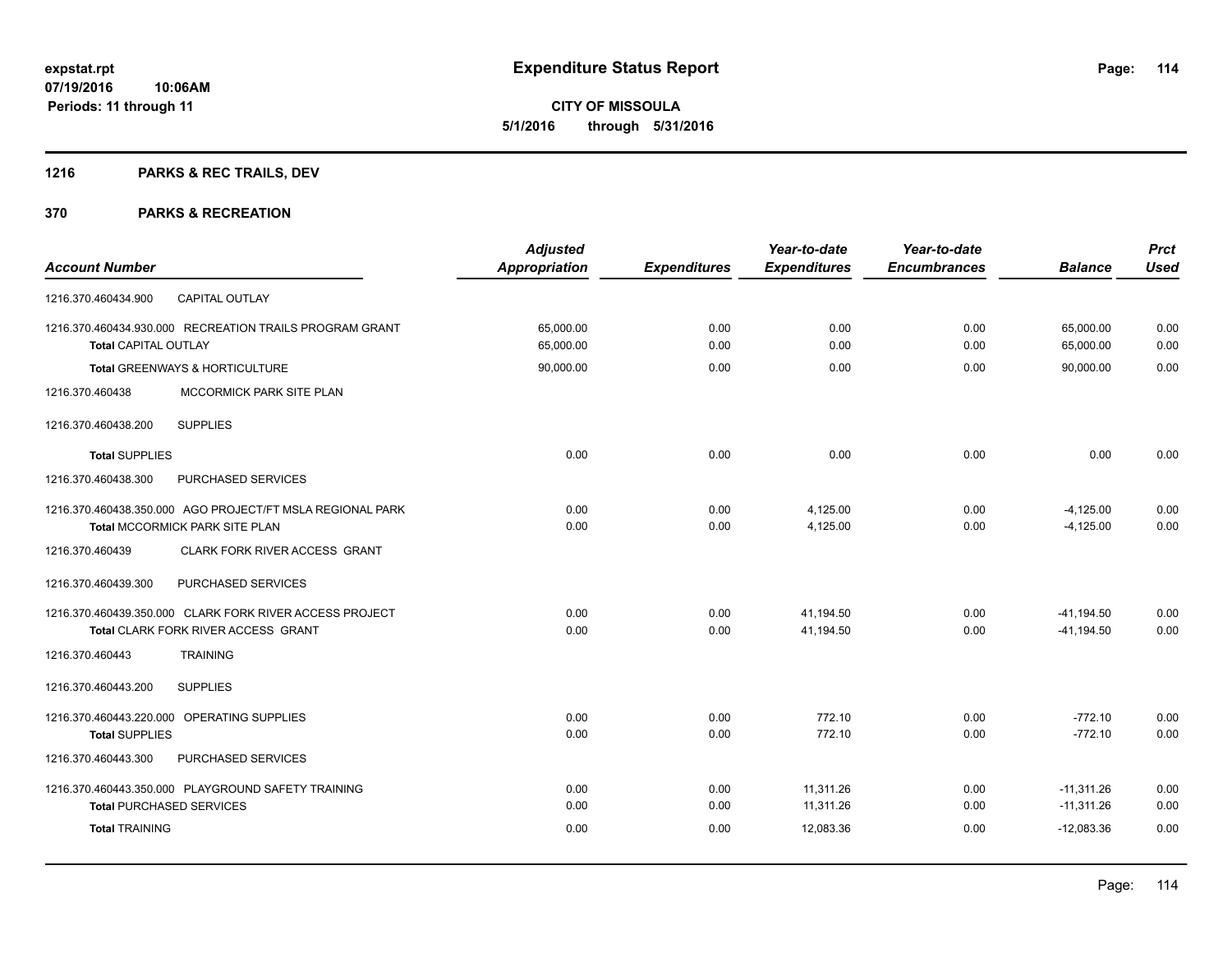**CITY OF MISSOULA 5/1/2016 through 5/31/2016**

# **1216 PARKS & REC TRAILS, DEV**

#### **370 PARKS & RECREATION**

| <b>Account Number</b>        |                                                                                                                                           | <b>Adjusted</b><br><b>Appropriation</b> | <b>Expenditures</b>          | Year-to-date<br><b>Expenditures</b> | Year-to-date<br><b>Encumbrances</b> | <b>Balance</b>                           | <b>Prct</b><br><b>Used</b> |
|------------------------------|-------------------------------------------------------------------------------------------------------------------------------------------|-----------------------------------------|------------------------------|-------------------------------------|-------------------------------------|------------------------------------------|----------------------------|
| 1216.370.460444              | <b>PLAYGROUNDS</b>                                                                                                                        |                                         |                              |                                     |                                     |                                          |                            |
| 1216.370.460444.300          | PURCHASED SERVICES                                                                                                                        |                                         |                              |                                     |                                     |                                          |                            |
|                              | 1216.370.460444.350.000 PROFESSIONAL SERVICES<br><b>Total PURCHASED SERVICES</b>                                                          | 0.00<br>0.00                            | 0.00<br>0.00                 | 280.00<br>280.00                    | 0.00<br>0.00                        | $-280.00$<br>$-280.00$                   | 0.00<br>0.00               |
| 1216.370.460444.900          | <b>CAPITAL OUTLAY</b>                                                                                                                     |                                         |                              |                                     |                                     |                                          |                            |
| <b>Total CAPITAL OUTLAY</b>  | 1216.370.460444.930.000 LITTLE MCCORMICK PLAYGROUND/MPROVEMENTS                                                                           | 0.00<br>0.00                            | 240.00<br>240.00             | 240.00<br>240.00                    | 0.00<br>0.00                        | $-240.00$<br>$-240.00$                   | 0.00<br>0.00               |
| <b>Total PLAYGROUNDS</b>     |                                                                                                                                           | 0.00                                    | 240.00                       | 520.00                              | 0.00                                | $-520.00$                                | 0.00                       |
| 1216.370.460470              | <b>RECREATION MORE</b>                                                                                                                    |                                         |                              |                                     |                                     |                                          |                            |
| 1216.370.460470.200          | <b>SUPPLIES</b>                                                                                                                           |                                         |                              |                                     |                                     |                                          |                            |
| <b>Total SUPPLIES</b>        | 1216.370.460470.220.000 MORE/OPERATING SUPPLIES<br>1216.370.460470.230.000 MORE/REPAI & MAINTENANCE                                       | 5,000.00<br>5,000.00<br>10,000.00       | 1,209.35<br>0.00<br>1,209.35 | 20.983.76<br>0.00<br>20,983.76      | 0.00<br>0.00<br>0.00                | $-15,983.76$<br>5,000.00<br>$-10,983.76$ | 419.68<br>0.00<br>209.84   |
| 1216.370.460470.300          | PURCHASED SERVICES                                                                                                                        |                                         |                              |                                     |                                     |                                          |                            |
|                              | 1216.370.460470.350.000 MORE/PROFESSIONAL SERVICES<br>1216.370.460470.390.000 OTHER PURCHASED SERVICES<br><b>Total PURCHASED SERVICES</b> | 10,000.00<br>10,000.00<br>20,000.00     | 0.00<br>0.00<br>0.00         | 250.00<br>121.49<br>371.49          | 0.00<br>0.00<br>0.00                | 9,750.00<br>9.878.51<br>19,628.51        | 2.50<br>1.21<br>1.86       |
| 1216.370.460470.900          | <b>CAPITAL OUTLAY</b>                                                                                                                     |                                         |                              |                                     |                                     |                                          |                            |
| <b>Total CAPITAL OUTLAY</b>  |                                                                                                                                           | 0.00                                    | 0.00                         | 0.00                                | 0.00                                | 0.00                                     | 0.00                       |
| <b>Total RECREATION MORE</b> |                                                                                                                                           | 30,000.00                               | 1,209.35                     | 21,355.25                           | 0.00                                | 8,644.75                                 | 71.18                      |
| 1216.370.460471              | <b>RECREATION ADULTS</b>                                                                                                                  |                                         |                              |                                     |                                     |                                          |                            |

1216.370.460471.200 SUPPLIES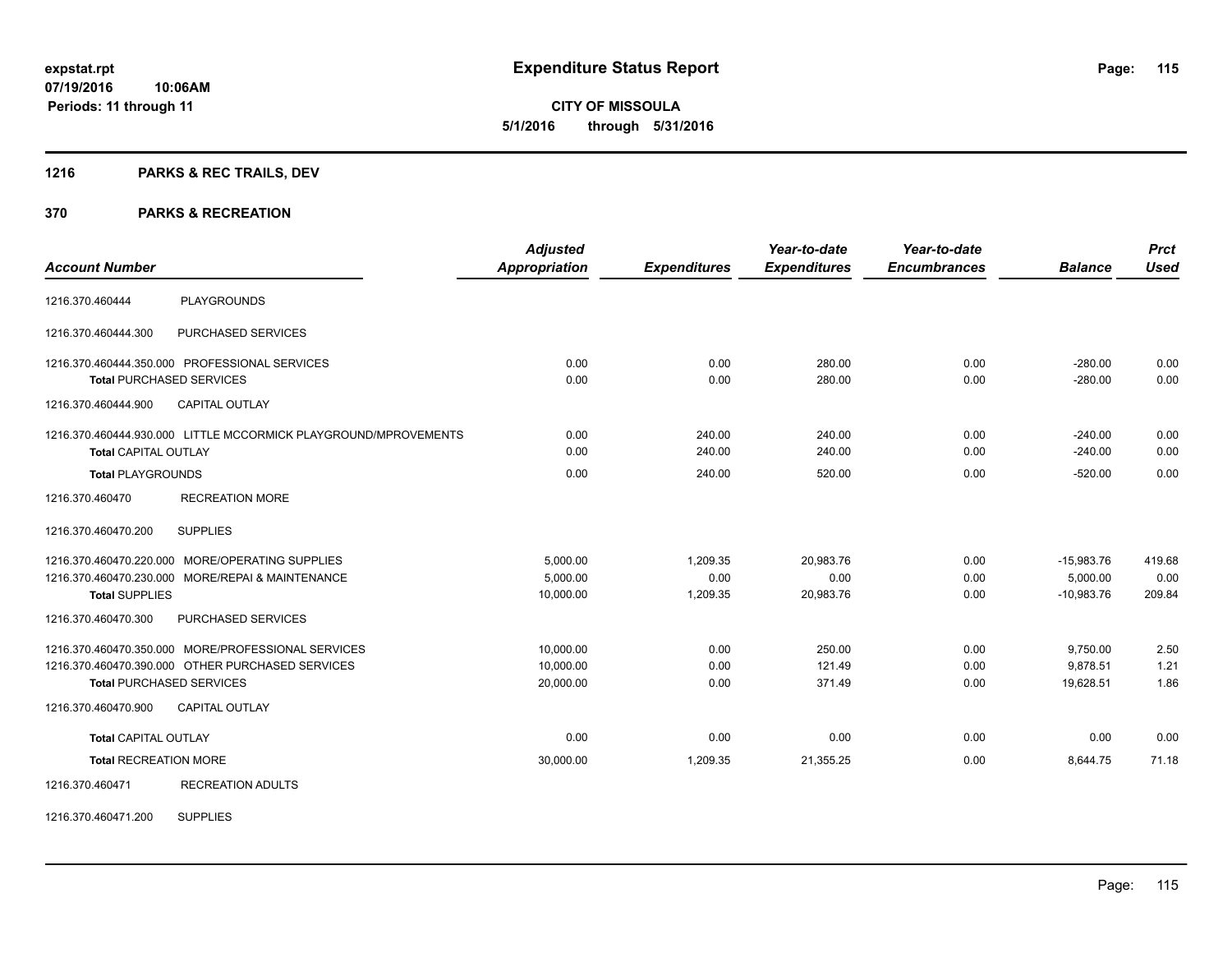**Periods: 11 through 11**

**CITY OF MISSOULA 5/1/2016 through 5/31/2016**

# **1216 PARKS & REC TRAILS, DEV**

**10:06AM**

| <b>Account Number</b>                                    | <b>Adjusted</b><br>Appropriation | <b>Expenditures</b> | Year-to-date<br><b>Expenditures</b> | Year-to-date<br><b>Encumbrances</b> | <b>Balance</b> | <b>Prct</b><br><b>Used</b> |
|----------------------------------------------------------|----------------------------------|---------------------|-------------------------------------|-------------------------------------|----------------|----------------------------|
| 1216.370.460471.220.000 REC ADULT/OPERATING SUPPLIES     | 5,000.00                         | 0.00                | 0.00                                | 0.00                                | 5,000.00       | 0.00                       |
| <b>Total SUPPLIES</b>                                    | 5,000.00                         | 0.00                | 0.00                                | 0.00                                | 5,000.00       | 0.00                       |
| PURCHASED SERVICES<br>1216.370.460471.300                |                                  |                     |                                     |                                     |                |                            |
| Total PURCHASED SERVICES                                 | 0.00                             | 0.00                | 0.00                                | 0.00                                | 0.00           | 0.00                       |
| OTHER OBJECTS<br>1216.370.460471.800                     |                                  |                     |                                     |                                     |                |                            |
| 1216.370.460471.820.000 TRANSFERS TO OTHER FUNDS         | 20,000.00                        | 0.00                | 0.00                                | 0.00                                | 20,000.00      | 0.00                       |
| <b>Total OTHER OBJECTS</b>                               | 20,000.00                        | 0.00                | 0.00                                | 0.00                                | 20,000.00      | 0.00                       |
| 1216.370.460471.900<br><b>CAPITAL OUTLAY</b>             |                                  |                     |                                     |                                     |                |                            |
| <b>Total CAPITAL OUTLAY</b>                              | 0.00                             | 0.00                | 0.00                                | 0.00                                | 0.00           | 0.00                       |
| <b>Total RECREATION ADULTS</b>                           | 25,000.00                        | 0.00                | 0.00                                | 0.00                                | 25,000.00      | 0.00                       |
| 1216.370.460472<br><b>RECREATION YOUTH</b>               |                                  |                     |                                     |                                     |                |                            |
| <b>SUPPLIES</b><br>1216.370.460472.200                   |                                  |                     |                                     |                                     |                |                            |
| 1216.370.460472.220.000 REC YOUTH/OPERATING SUPPLIES     | 5,000.00                         | 0.00                | 0.00                                | 0.00                                | 5,000.00       | 0.00                       |
| <b>Total SUPPLIES</b>                                    | 5,000.00                         | 0.00                | 0.00                                | 0.00                                | 5.000.00       | 0.00                       |
| 1216.370.460472.300<br>PURCHASED SERVICES                |                                  |                     |                                     |                                     |                |                            |
| <b>Total PURCHASED SERVICES</b>                          | 0.00                             | 0.00                | 0.00                                | 0.00                                | 0.00           | 0.00                       |
| 1216.370.460472.700<br><b>GRANTS &amp; CONTRIBUTIONS</b> |                                  |                     |                                     |                                     |                |                            |
| <b>Total GRANTS &amp; CONTRIBUTIONS</b>                  | 0.00                             | 0.00                | 0.00                                | 0.00                                | 0.00           | 0.00                       |
| 1216.370.460472.800<br>OTHER OBJECTS                     |                                  |                     |                                     |                                     |                |                            |
| 1216.370.460472.820.000 TRANSFERS TO OTHER FUNDS         | 30,000.00                        | 0.00                | 0.00                                | 0.00                                | 30,000.00      | 0.00                       |
| <b>Total OTHER OBJECTS</b>                               | 30,000.00                        | 0.00                | 0.00                                | 0.00                                | 30,000.00      | 0.00                       |
| 1216.370.460472.900<br>CAPITAL OUTLAY                    |                                  |                     |                                     |                                     |                |                            |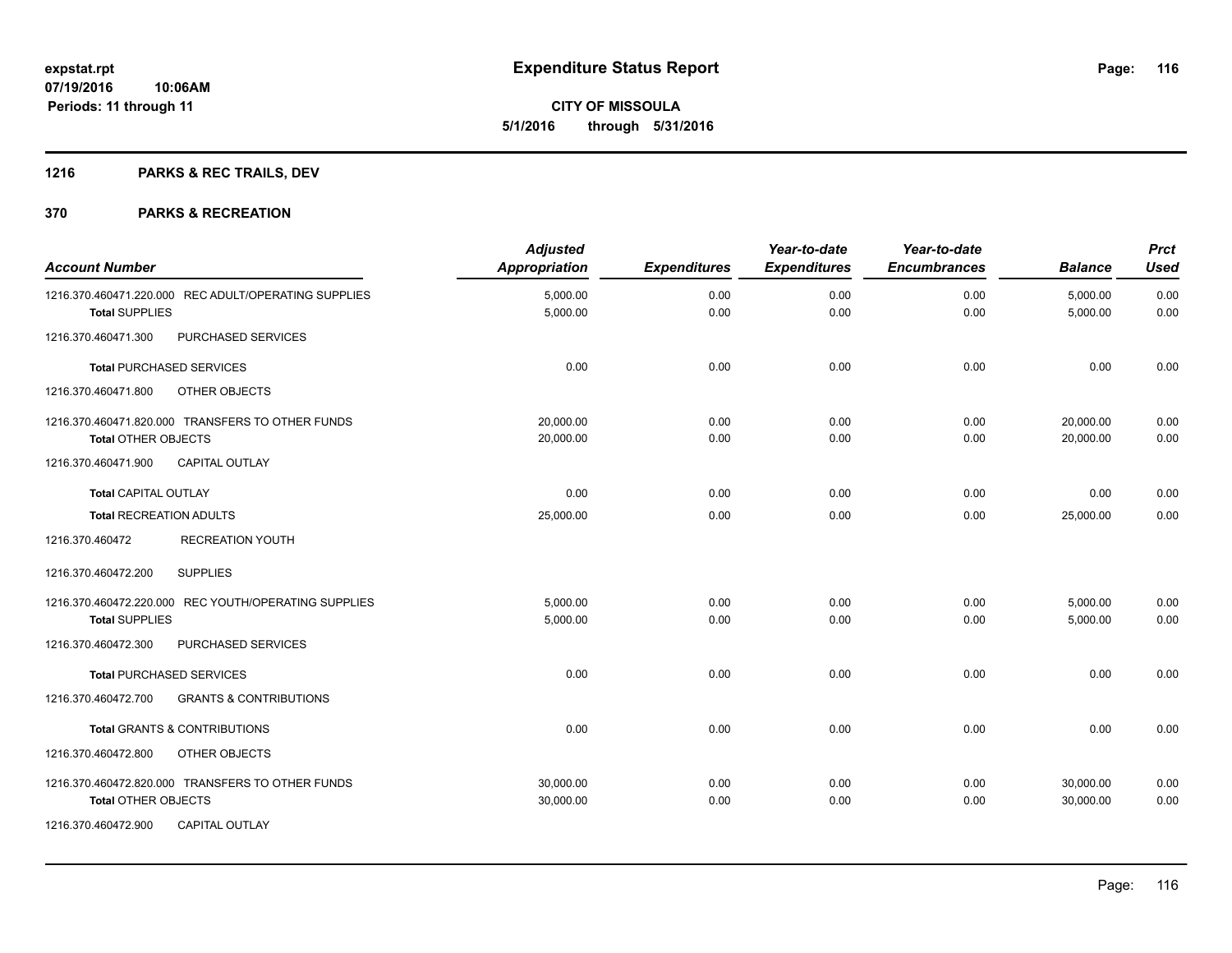# **1216 PARKS & REC TRAILS, DEV**

#### **370 PARKS & RECREATION**

| <b>Account Number</b>                  |                                                              | <b>Adjusted</b><br><b>Appropriation</b> | <b>Expenditures</b> | Year-to-date<br><b>Expenditures</b> | Year-to-date<br><b>Encumbrances</b> | <b>Balance</b>           | <b>Prct</b><br><b>Used</b> |
|----------------------------------------|--------------------------------------------------------------|-----------------------------------------|---------------------|-------------------------------------|-------------------------------------|--------------------------|----------------------------|
|                                        |                                                              | 0.00                                    |                     | 0.00                                |                                     |                          |                            |
| <b>Total CAPITAL OUTLAY</b>            |                                                              |                                         | 0.00                |                                     | 0.00                                | 0.00                     | 0.00                       |
| <b>Total RECREATION YOUTH</b>          |                                                              | 35,000.00                               | 0.00                | 0.00                                | 0.00                                | 35,000.00                | 0.00                       |
| 1216.370.460507                        | <b>COMMUNITY TRAILS</b>                                      |                                         |                     |                                     |                                     |                          |                            |
| 1216.370.460507.200                    | <b>SUPPLIES</b>                                              |                                         |                     |                                     |                                     |                          |                            |
|                                        | 1216.370.460507.220.000 COMM TRAILS/OPERATING SUPPLIES       | 5,000.00                                | 0.00                | 0.00                                | 0.00                                | 5,000.00                 | 0.00                       |
|                                        | 1216.370.460507.230.000 COMM TRAILS/REPAIR/MAINTENANCE       | 5.000.00                                | 0.00                | 0.00                                | 0.00                                | 5.000.00                 | 0.00                       |
| 1216.370.460507.240.000 OTHER SUPPLIES |                                                              | 1,100.00                                | 0.00                | 0.00                                | 0.00                                | 1,100.00                 | 0.00                       |
| <b>Total SUPPLIES</b>                  |                                                              | 11,100.00                               | 0.00                | 0.00                                | 0.00                                | 11.100.00                | 0.00                       |
| 1216.370.460507.300                    | PURCHASED SERVICES                                           |                                         |                     |                                     |                                     |                          |                            |
|                                        | 1216.370.460507.350.000 COMM TRAILS/PROFESSIONAL SERVICES    | 10,000.00                               | 0.00                | 0.00                                | 0.00                                | 10,000.00                | 0.00                       |
|                                        | 1216.370.460507.360.000 COMM TRAILS/REPAIR & MAINTENANCE     | 10,000.00                               | 0.00                | 560.00                              | 0.00                                | 9,440.00                 | 5.60                       |
|                                        | 1216.370.460507.390.000 COMM TRAILS/OTHER PURCHASED SERVICES | 40,000.00                               | 0.00                | 0.00                                | 0.00                                | 40,000.00                | 0.00                       |
| <b>Total PURCHASED SERVICES</b>        |                                                              | 60,000.00                               | 0.00                | 560.00                              | 0.00                                | 59,440.00                | 0.93                       |
| 1216.370.460507.900                    | <b>CAPITAL OUTLAY</b>                                        |                                         |                     |                                     |                                     |                          |                            |
|                                        | 1216.370.460507.930.000 COMM TRAILS/IMPROVEMENTS             | 50,000.00                               | 0.00                | 0.00                                | 0.00                                | 50,000.00                | 0.00                       |
| <b>Total CAPITAL OUTLAY</b>            |                                                              | 50,000.00                               | 0.00                | 0.00                                | 0.00                                | 50,000.00                | 0.00                       |
| <b>Total COMMUNITY TRAILS</b>          |                                                              | 121,100.00                              | 0.00                | 560.00                              | 0.00                                | 120,540.00               | 0.46                       |
| 1216.370.460508                        | <b>KIWANIS PARK</b>                                          |                                         |                     |                                     |                                     |                          |                            |
| 1216.370.460508.900                    | <b>CAPITAL OUTLAY</b>                                        |                                         |                     |                                     |                                     |                          |                            |
| <b>Total KIWANIS PARK</b>              | 1216.370.460508.930.000 KIWANIS PARK IMPROVEMENTS            | 158,650.00<br>158,650.00                | 0.00<br>0.00        | 0.00<br>0.00                        | 0.00<br>0.00                        | 158,650.00<br>158,650.00 | 0.00<br>0.00               |
| 1216.370.460509                        | <b>KIM WILLIAMS TRAIL</b>                                    |                                         |                     |                                     |                                     |                          |                            |

1216.370.460509.900 CAPITAL OUTLAY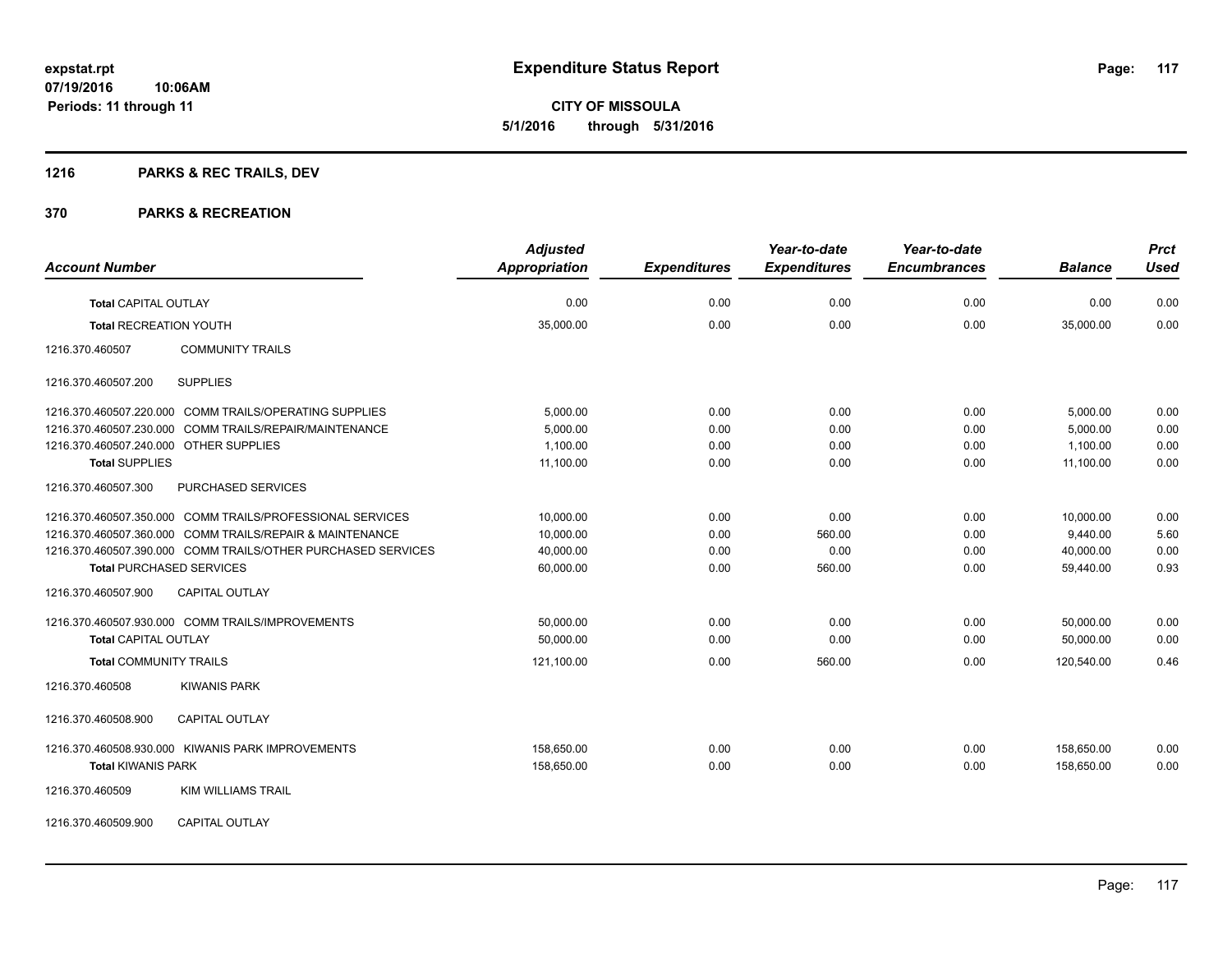# **1216 PARKS & REC TRAILS, DEV**

| <b>Account Number</b>                                      |                                                                                                                                                                                                                     | <b>Adjusted</b><br>Appropriation                    | <b>Expenditures</b>                  | Year-to-date<br><b>Expenditures</b>               | Year-to-date<br><b>Encumbrances</b>  | <b>Balance</b>                                                   | <b>Prct</b><br><b>Used</b>           |
|------------------------------------------------------------|---------------------------------------------------------------------------------------------------------------------------------------------------------------------------------------------------------------------|-----------------------------------------------------|--------------------------------------|---------------------------------------------------|--------------------------------------|------------------------------------------------------------------|--------------------------------------|
| <b>Total KIM WILLIAMS TRAIL</b>                            | 1216.370.460509.930.000 KIM WILLIAMS/IMPROVEMENTS                                                                                                                                                                   | 36,170.00<br>36.170.00                              | 0.00<br>0.00                         | 0.00<br>0.00                                      | 0.00<br>0.00                         | 36,170.00<br>36.170.00                                           | 0.00<br>0.00                         |
| 1216.370.460512                                            | <b>PARK MEMORIALS</b>                                                                                                                                                                                               |                                                     |                                      |                                                   |                                      |                                                                  |                                      |
| 1216.370.460512.200                                        | <b>SUPPLIES</b>                                                                                                                                                                                                     |                                                     |                                      |                                                   |                                      |                                                                  |                                      |
| <b>Total SUPPLIES</b>                                      | 1216.370.460512.220.000 PARK MEMORIALS/OPERATING SUPPLIES<br>1216.370.460512.220.093 OPERATING SUPPLIES<br>1216.370.460512.220.094 RESTITUTION/DAMAGED TREES/SUPPLIES<br>1216.370.460512.220.155 OPERATING SUPPLIES | 0.00<br>0.00<br>0.00<br>0.00<br>0.00                | 0.00<br>0.00<br>0.00<br>0.00<br>0.00 | 626.52<br>199.99<br>2,211.36<br>43.90<br>3,081.77 | 0.00<br>0.00<br>0.00<br>0.00<br>0.00 | $-626.52$<br>$-199.99$<br>$-2,211.36$<br>$-43.90$<br>$-3,081.77$ | 0.00<br>0.00<br>0.00<br>0.00<br>0.00 |
| 1216.370.460512.300                                        | <b>PURCHASED SERVICES</b>                                                                                                                                                                                           |                                                     |                                      |                                                   |                                      |                                                                  |                                      |
| <b>Total PURCHASED SERVICES</b>                            |                                                                                                                                                                                                                     | 0.00                                                | 0.00                                 | 0.00                                              | 0.00                                 | 0.00                                                             | 0.00                                 |
| 1216.370.460512.800                                        | OTHER OBJECTS                                                                                                                                                                                                       |                                                     |                                      |                                                   |                                      |                                                                  |                                      |
| Total OTHER OBJECTS                                        |                                                                                                                                                                                                                     | 0.00                                                | 0.00                                 | 0.00                                              | 0.00                                 | 0.00                                                             | 0.00                                 |
| 1216.370.460512.900                                        | <b>CAPITAL OUTLAY</b>                                                                                                                                                                                               |                                                     |                                      |                                                   |                                      |                                                                  |                                      |
| <b>Total CAPITAL OUTLAY</b><br><b>Total PARK MEMORIALS</b> | 1216.370.460512.920.000 PARK MEMORIALS/BUILDINGS<br>1216.370.460512.940.000 PARK MEMORIALS-MACHINERY & EQUIPMENT                                                                                                    | 100,000.00<br>50,000.00<br>150,000.00<br>150,000.00 | 0.00<br>0.00<br>0.00<br>0.00         | 0.00<br>0.00<br>0.00<br>3,081.77                  | 0.00<br>0.00<br>0.00<br>0.00         | 100,000.00<br>50,000.00<br>150,000.00<br>146.918.23              | 0.00<br>0.00<br>0.00<br>2.05         |
| 1216.370.460513                                            | RECREATIONAL DONATIONS SPEC EVENTS                                                                                                                                                                                  |                                                     |                                      |                                                   |                                      |                                                                  |                                      |
| 1216.370.460513.200                                        | <b>SUPPLIES</b>                                                                                                                                                                                                     |                                                     |                                      |                                                   |                                      |                                                                  |                                      |
| <b>Total SUPPLIES</b>                                      | 1216.370.460513.220.000 REC DONATIONS/OPERATING SUPPLIES<br>1216.370.460513.220.090 REC DONATIONS/OPERATING SUPPLIES<br>1216.370.460513.230.000 REC DONATIONS-REPAIR/MAINTENANCE                                    | 20,000.00<br>0.00<br>5.000.00<br>25,000.00          | 0.00<br>452.00<br>0.00<br>452.00     | 400.00<br>3,283.08<br>0.00<br>3,683.08            | 0.00<br>0.00<br>0.00<br>0.00         | 19,600.00<br>$-3,283.08$<br>5.000.00<br>21,316.92                | 2.00<br>0.00<br>0.00<br>14.73        |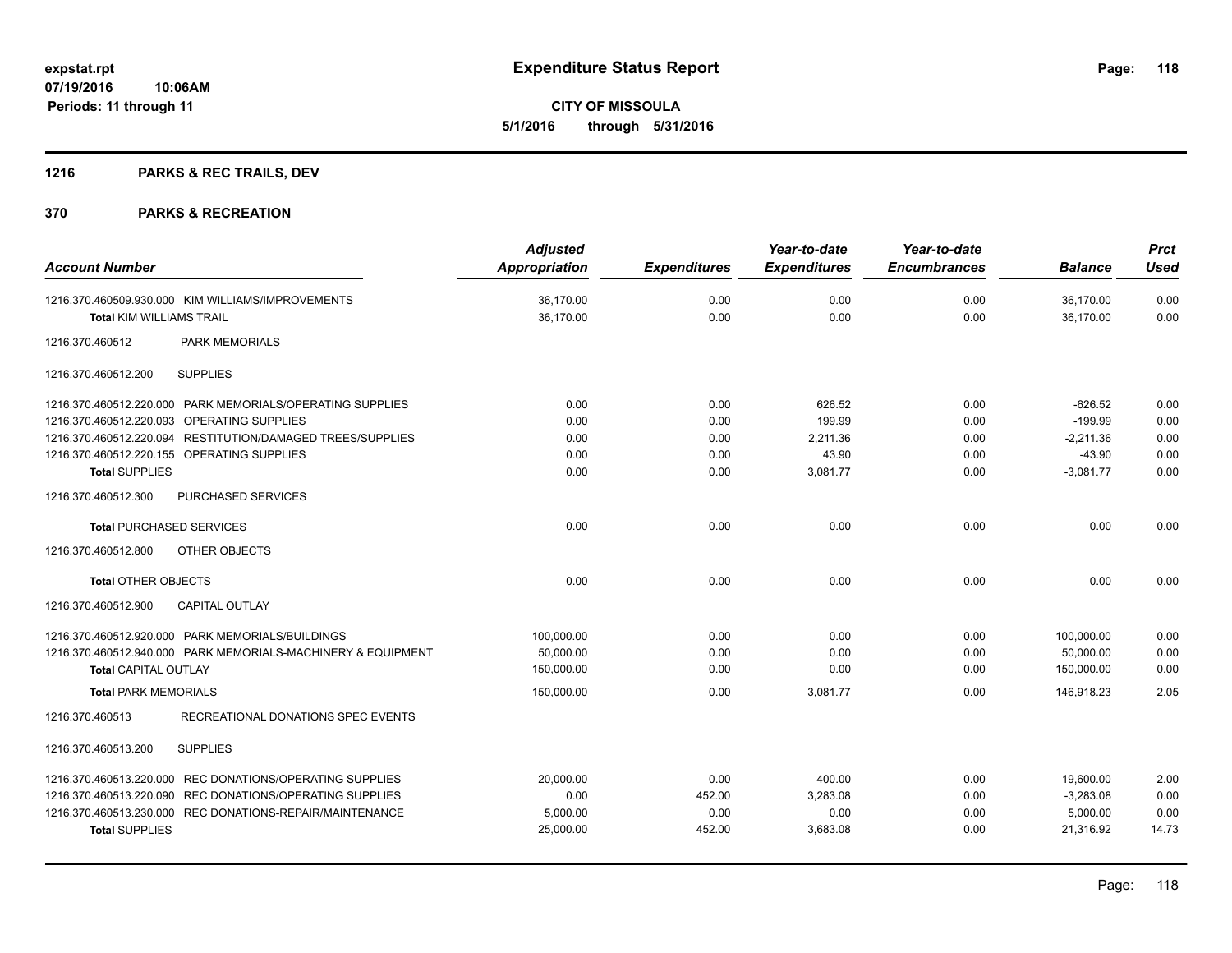# **1216 PARKS & REC TRAILS, DEV**

|                                      |                                                                | <b>Adjusted</b>      |                     | Year-to-date        | Year-to-date        |                | <b>Prct</b> |
|--------------------------------------|----------------------------------------------------------------|----------------------|---------------------|---------------------|---------------------|----------------|-------------|
| <b>Account Number</b>                |                                                                | <b>Appropriation</b> | <b>Expenditures</b> | <b>Expenditures</b> | <b>Encumbrances</b> | <b>Balance</b> | <b>Used</b> |
| 1216.370.460513.300                  | <b>PURCHASED SERVICES</b>                                      |                      |                     |                     |                     |                |             |
|                                      | 1216.370.460513.350.000 REC DONATIONS/PROFESSIONAL SERVICES    | 5,000.00             | 0.00                | 0.00                | 0.00                | 5,000.00       | 0.00        |
|                                      | 1216.370.460513.390.000 REC DONATIONS/OTHER PURCHASED SERVICES | 40,000.00            | 0.00                | 0.00                | 0.00                | 40.000.00      | 0.00        |
| <b>Total PURCHASED SERVICES</b>      |                                                                | 45,000.00            | 0.00                | 0.00                | 0.00                | 45,000.00      | 0.00        |
| 1216.370.460513.800                  | OTHER OBJECTS                                                  |                      |                     |                     |                     |                |             |
| <b>Total OTHER OBJECTS</b>           |                                                                | 0.00                 | 0.00                | 0.00                | 0.00                | 0.00           | 0.00        |
| 1216.370.460513.900                  | <b>CAPITAL OUTLAY</b>                                          |                      |                     |                     |                     |                |             |
| <b>Total CAPITAL OUTLAY</b>          |                                                                | 0.00                 | 0.00                | 0.00                | 0.00                | 0.00           | 0.00        |
|                                      | Total RECREATIONAL DONATIONS SPEC EVENTS                       | 70,000.00            | 452.00              | 3,683.08            | 0.00                | 66.316.92      | 5.26        |
| 1216.370.460514                      | <b>URBAN FORESTRY</b>                                          |                      |                     |                     |                     |                |             |
| 1216.370.460514.200                  | <b>SUPPLIES</b>                                                |                      |                     |                     |                     |                |             |
|                                      | 1216.370.460514.220.000 URBAN FORESTRY/OPERATING SUPPLIES      | 10,000.00            | 5.99                | 214.63              | 0.00                | 9,785.37       | 2.15        |
|                                      | 1216.370.460514.220.084 OPERATING SUPPLIES - MEMORIAL          | 0.00                 | 58.79               | 58.79               | 0.00                | $-58.79$       | 0.00        |
| 1216.370.460514.220.091              | OPERATING SUPPLIES                                             | 0.00                 | 437.22              | 3,339.78            | 0.00                | $-3,339.78$    | 0.00        |
| 1216.370.460514.220.191              | OPERATING SUPPLIES                                             | 0.00                 | 279.24              | 279.24              | 0.00                | $-279.24$      | 0.00        |
|                                      | 1216.370.460514.220.192 OPERATING SUPPLIES                     | 0.00                 | 0.00                | 60.00               | 0.00                | $-60.00$       | 0.00        |
|                                      | 1216.370.460514.230.000 URBAN FORESTRY-REPAIR/MAINTENANCE      | 5,000.00             | 0.00                | 0.00                | 0.00                | 5,000.00       | 0.00        |
| <b>Total SUPPLIES</b>                |                                                                | 15,000.00            | 781.24              | 3,952.44            | 0.00                | 11,047.56      | 26.35       |
| 1216.370.460514.300                  | PURCHASED SERVICES                                             |                      |                     |                     |                     |                |             |
|                                      | 1216.370.460514.350.000 URBAN FORESTRY/PROFESSIONAL SERVICES   | 20.000.00            | 0.00                | 38.85               | 0.00                | 19.961.15      | 0.19        |
|                                      | 1216.370.460514.350.085 FOREST HEALTH GRANT                    | 59,000.00            | 19,879.00           | 39,879.00           | 0.00                | 19,121.00      | 67.59       |
| <b>Total PURCHASED SERVICES</b>      |                                                                | 79,000.00            | 19,879.00           | 39,917.85           | 0.00                | 39,082.15      | 50.53       |
| 1216.370.460514.900                  | <b>CAPITAL OUTLAY</b>                                          |                      |                     |                     |                     |                |             |
| 1216.370.460514.930.000 IMPROVEMENTS |                                                                | 20,000.00            | 0.00                | 0.00                | 0.00                | 20,000.00      | 0.00        |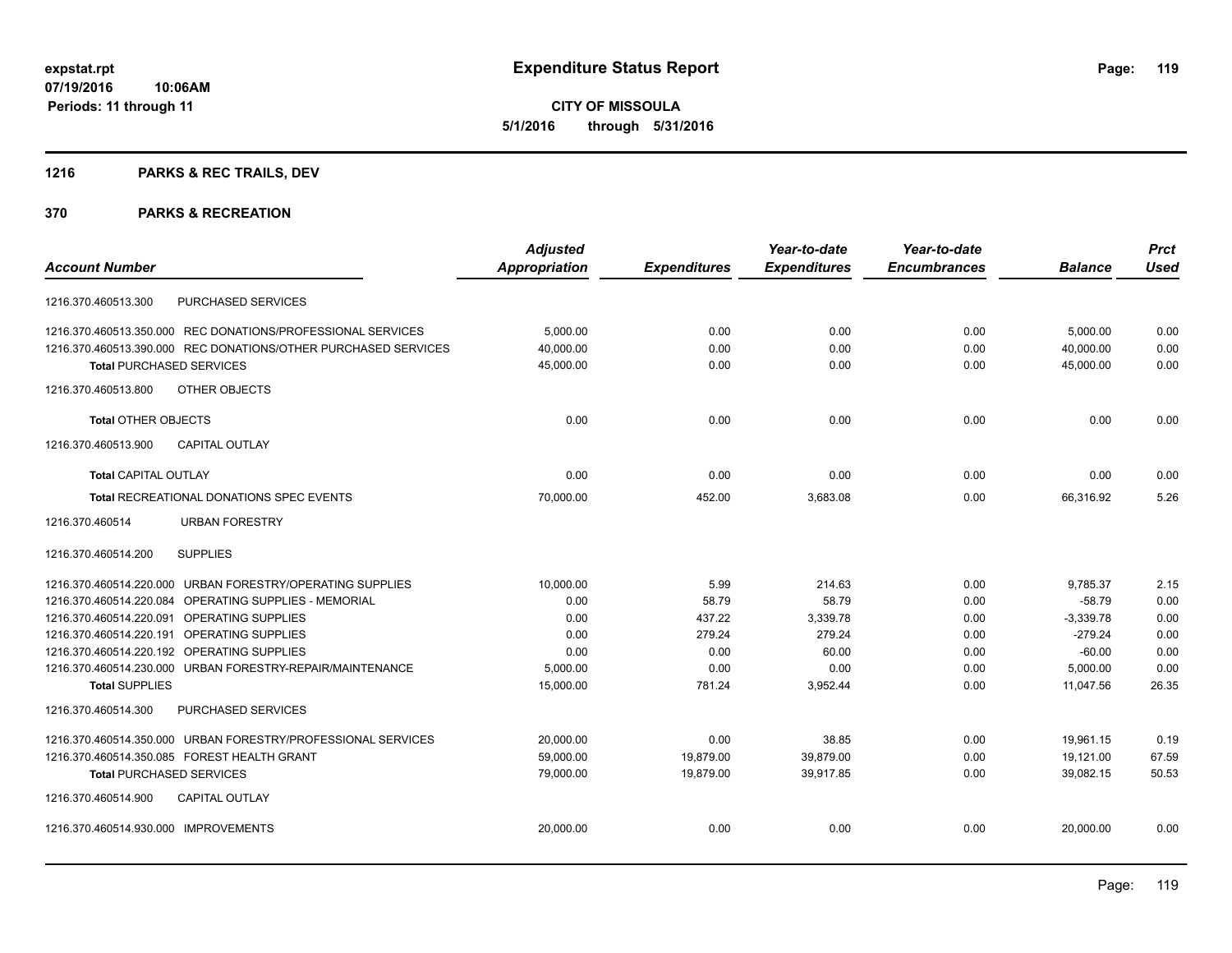# **1216 PARKS & REC TRAILS, DEV**

| <b>Account Number</b>               |                                                  | <b>Adjusted</b><br>Appropriation | <b>Expenditures</b> | Year-to-date<br><b>Expenditures</b> | Year-to-date<br><b>Encumbrances</b> | <b>Balance</b>           | <b>Prct</b><br><b>Used</b> |
|-------------------------------------|--------------------------------------------------|----------------------------------|---------------------|-------------------------------------|-------------------------------------|--------------------------|----------------------------|
| <b>Total CAPITAL OUTLAY</b>         | 1216.370.460514.940.000 MACHINERY & EQUIPMENT    | 0.00<br>20,000.00                | 0.00<br>0.00        | 9,450.00<br>9,450.00                | 0.00<br>0.00                        | $-9,450.00$<br>10,550.00 | 0.00<br>47.25              |
|                                     |                                                  |                                  |                     |                                     |                                     |                          |                            |
| <b>Total URBAN FORESTRY</b>         |                                                  | 114,000.00                       | 20,660.24           | 53,320.29                           | 0.00                                | 60,679.71                | 46.77                      |
| 1216.370.460516                     | PARK REVOLVING                                   |                                  |                     |                                     |                                     |                          |                            |
| 1216.370.460516.800                 | OTHER OBJECTS                                    |                                  |                     |                                     |                                     |                          |                            |
| 1216.370.460516.845.000 CONTINGENCY |                                                  | 25,000.00                        | 0.00                | 0.00                                | 0.00                                | 25,000.00                | 0.00                       |
| <b>Total PARK REVOLVING</b>         |                                                  | 25,000.00                        | 0.00                | 0.00                                | 0.00                                | 25,000.00                | 0.00                       |
| 1216.370.460517                     | OPEN SPACE PURCHASE & DONATIONS                  |                                  |                     |                                     |                                     |                          |                            |
| 1216.370.460517.200                 | <b>SUPPLIES</b>                                  |                                  |                     |                                     |                                     |                          |                            |
| <b>Total SUPPLIES</b>               |                                                  | 0.00                             | 0.00                | 0.00                                | 0.00                                | 0.00                     | 0.00                       |
| 1216.370.460517.300                 | PURCHASED SERVICES                               |                                  |                     |                                     |                                     |                          |                            |
|                                     | 1216.370.460517.390.000 OTHER PURCHASED SERVICES | 10,000.00                        | 0.00                | 0.00                                | 0.00                                | 10,000.00                | 0.00                       |
|                                     | <b>Total PURCHASED SERVICES</b>                  | 10,000.00                        | 0.00                | 0.00                                | 0.00                                | 10,000.00                | 0.00                       |
| 1216.370.460517.900                 | <b>CAPITAL OUTLAY</b>                            |                                  |                     |                                     |                                     |                          |                            |
| <b>Total CAPITAL OUTLAY</b>         |                                                  | 0.00                             | 0.00                | 0.00                                | 0.00                                | 0.00                     | 0.00                       |
|                                     | Total OPEN SPACE PURCHASE & DONATIONS            | 10,000.00                        | 0.00                | 0.00                                | 0.00                                | 10,000.00                | 0.00                       |
| 1216.370.460518                     | <b>SILVERS LAGOON</b>                            |                                  |                     |                                     |                                     |                          |                            |
| 1216.370.460518.900                 | <b>CAPITAL OUTLAY</b>                            |                                  |                     |                                     |                                     |                          |                            |
| <b>Total SILVERS LAGOON</b>         |                                                  | 0.00                             | 0.00                | 0.00                                | 0.00                                | 0.00                     | 0.00                       |
| 1216.370.460519                     | <b>AQUATICS CAPITAL</b>                          |                                  |                     |                                     |                                     |                          |                            |
| 1216.370.460519.200                 | <b>SUPPLIES</b>                                  |                                  |                     |                                     |                                     |                          |                            |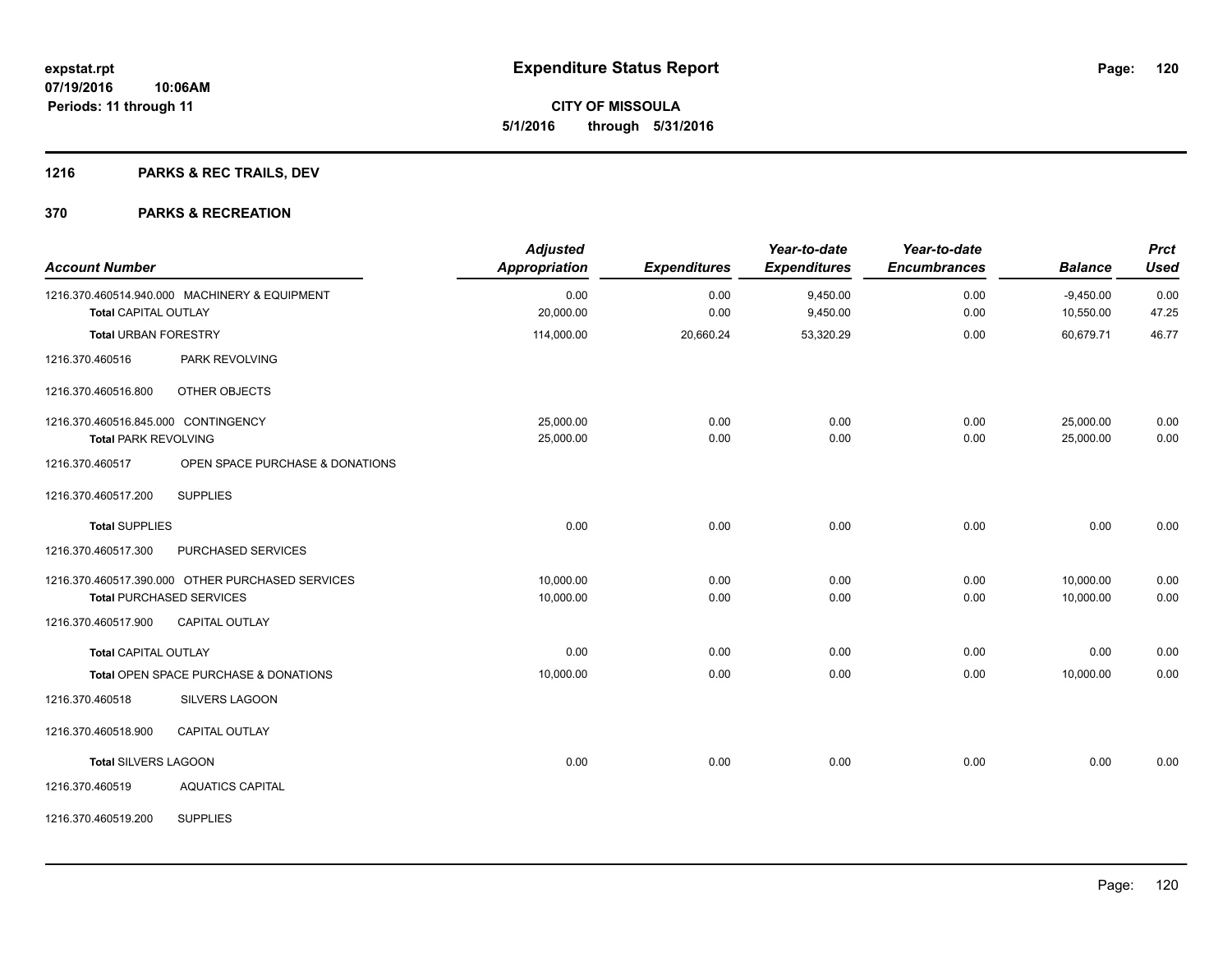**121**

**07/19/2016 10:06AM Periods: 11 through 11**

**CITY OF MISSOULA 5/1/2016 through 5/31/2016**

# **1216 PARKS & REC TRAILS, DEV**

| <b>Account Number</b>          |                                                                 | <b>Adjusted</b><br><b>Appropriation</b> | <b>Expenditures</b> | Year-to-date<br><b>Expenditures</b> | Year-to-date<br><b>Encumbrances</b> | <b>Balance</b> | <b>Prct</b><br><b>Used</b> |
|--------------------------------|-----------------------------------------------------------------|-----------------------------------------|---------------------|-------------------------------------|-------------------------------------|----------------|----------------------------|
| <b>Total SUPPLIES</b>          |                                                                 | 0.00                                    | 0.00                | 0.00                                | 0.00                                | 0.00           | 0.00                       |
| 1216.370.460519.300            | PURCHASED SERVICES                                              |                                         |                     |                                     |                                     |                |                            |
|                                | <b>Total PURCHASED SERVICES</b>                                 | 0.00                                    | 0.00                | 0.00                                | 0.00                                | 0.00           | 0.00                       |
| 1216.370.460519.900            | <b>CAPITAL OUTLAY</b>                                           |                                         |                     |                                     |                                     |                |                            |
| <b>Total AQUATICS CAPITAL</b>  |                                                                 | 0.00                                    | 0.00                | 0.00                                | 0.00                                | 0.00           | 0.00                       |
| 1216.370.460520                | *** Title Not Found ***                                         |                                         |                     |                                     |                                     |                |                            |
| 1216.370.460520.200            | <b>SUPPLIES</b>                                                 |                                         |                     |                                     |                                     |                |                            |
| <b>Total SUPPLIES</b>          |                                                                 | 0.00                                    | 0.00                | 0.00                                | 0.00                                | 0.00           | 0.00                       |
| 1216.370.460520.300            | PURCHASED SERVICES                                              |                                         |                     |                                     |                                     |                |                            |
|                                | <b>Total PURCHASED SERVICES</b>                                 | 0.00                                    | 0.00                | 0.00                                | 0.00                                | 0.00           | 0.00                       |
| 1216.370.460520.900            | <b>CAPITAL OUTLAY</b>                                           |                                         |                     |                                     |                                     |                |                            |
| Total *** Title Not Found ***  |                                                                 | 0.00                                    | 0.00                | 0.00                                | 0.00                                | 0.00           | 0.00                       |
| 1216.370.460521                | CONSERVATION LANDS DONATIONS                                    |                                         |                     |                                     |                                     |                |                            |
| 1216.370.460521.100            | PERSONAL SERVICES                                               |                                         |                     |                                     |                                     |                |                            |
|                                | 1216.370.460521.110.000 CONSV LANDS MGMT GRANTS                 | 11,291.00                               | 1,992.47            | 2,379.44                            | 0.00                                | 8,911.56       | 21.07                      |
|                                | 1216.370.460521.110.106 SALARIES AND WAGES                      | 0.00                                    | 1,218.23            | 6,400.26                            | 0.00                                | $-6,400.26$    | 0.00                       |
|                                | 1216.370.460521.140.000 CONSERVATION LAND MGMT GRANT/EMP CONTRI | 1,909.00                                | 528.51              | 1,628.53                            | 0.00                                | 280.47         | 85.31                      |
|                                | 1216.370.460521.141.000 STATE RETIREMENT CONTRIBUTIONS          | 0.00                                    | 0.00                | 4.85                                | 0.00                                | $-4.85$        | 0.00                       |
| <b>Total PERSONAL SERVICES</b> |                                                                 | 13,200.00                               | 3,739.21            | 10,413.08                           | 0.00                                | 2,786.92       | 78.89                      |
| 1216.370.460521.200            | <b>SUPPLIES</b>                                                 |                                         |                     |                                     |                                     |                |                            |
|                                | 1216.370.460521.220.000 CONSVERVATION LANDS GRANT/OPER SUPPLIES | 10,000.00                               | 0.00                | 0.00                                | 0.00                                | 10,000.00      | 0.00                       |
|                                | 1216.370.460521.220.086 OPERATING SUPPLIES~WEED PROGRAM         | 0.00                                    | 0.00                | 710.17                              | 0.00                                | $-710.17$      | 0.00                       |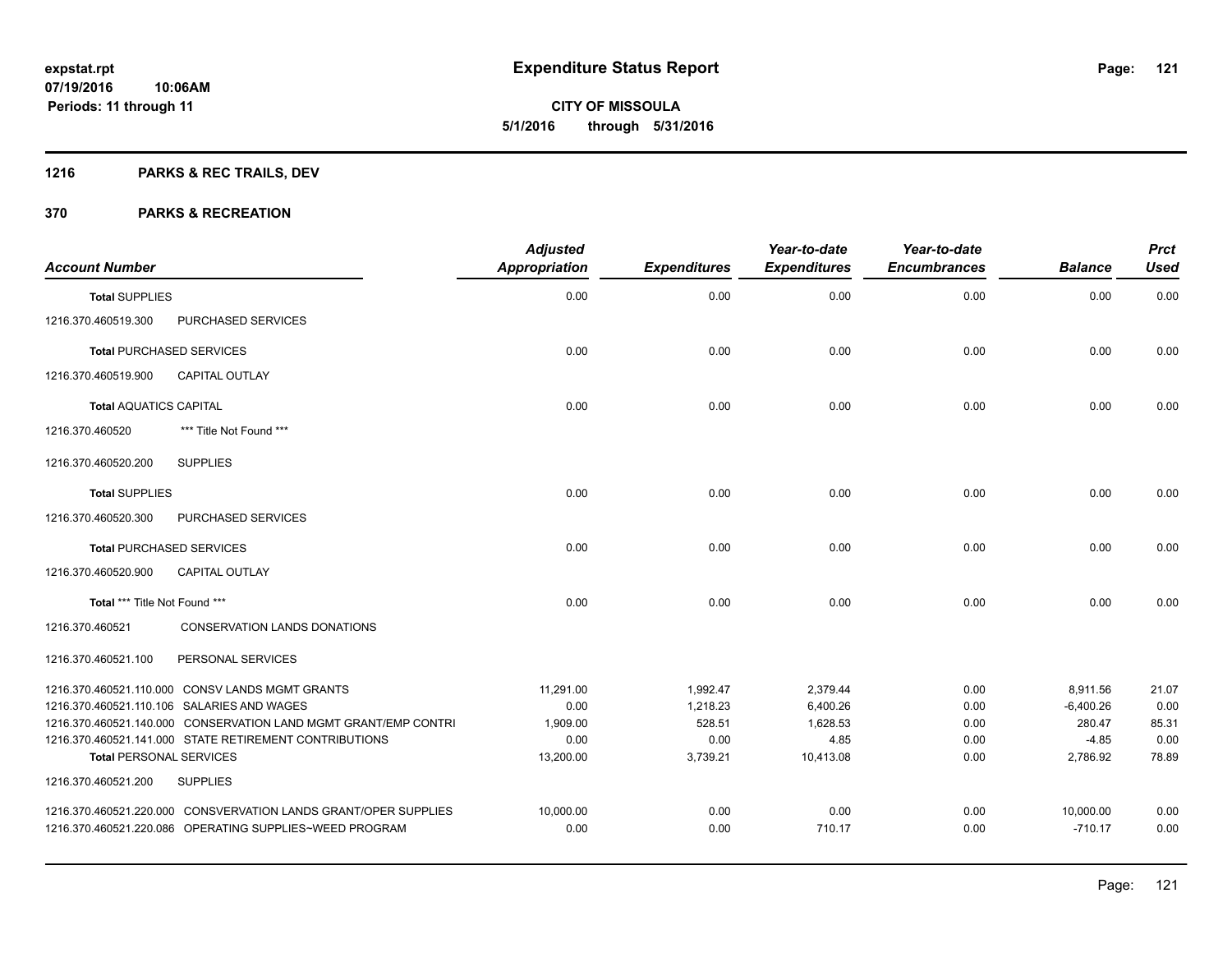# **1216 PARKS & REC TRAILS, DEV**

| <b>Account Number</b>                |                                                            | <b>Adjusted</b><br><b>Appropriation</b> | <b>Expenditures</b> | Year-to-date<br><b>Expenditures</b> | Year-to-date<br><b>Encumbrances</b> | <b>Balance</b> | <b>Prct</b><br>Used |
|--------------------------------------|------------------------------------------------------------|-----------------------------------------|---------------------|-------------------------------------|-------------------------------------|----------------|---------------------|
|                                      | 1216.370.460521.230.000 CONSERVATION LANDS MGMT GRANT      | 5,000.00                                | 0.00                | 209.27                              | 0.00                                | 4,790.73       | 4.19                |
| <b>Total SUPPLIES</b>                |                                                            | 15,000.00                               | 0.00                | 919.44                              | 0.00                                | 14,080.56      | 6.13                |
| 1216.370.460521.300                  | PURCHASED SERVICES                                         |                                         |                     |                                     |                                     |                |                     |
|                                      | 1216.370.460521.350.000 CONSERVATION LANDS                 | 9,700.00                                | 0.00                | 0.00                                | 0.00                                | 9,700.00       | 0.00                |
|                                      | 1216.370.460521.350.086 PROFESSIONAL SERVICES~WEED PROGRAM | 15,000.00                               | 717.79              | 717.79                              | 0.00                                | 14,282.21      | 4.79                |
| 1216.370.460521.370.000 TRAVEL       |                                                            | 150.00                                  | 0.00                | 0.00                                | 0.00                                | 150.00         | 0.00                |
| 1216.370.460521.380.000 TRAINING     |                                                            | 150.00                                  | 0.00                | 0.00                                | 0.00                                | 150.00         | 0.00                |
| <b>Total PURCHASED SERVICES</b>      |                                                            | 25,000.00                               | 717.79              | 717.79                              | 0.00                                | 24,282.21      | 2.87                |
| 1216.370.460521.900                  | CAPITAL OUTLAY                                             |                                         |                     |                                     |                                     |                |                     |
| 1216.370.460521.930.000 IMPROVEMENTS |                                                            | 6,800.00                                | 0.00                | 0.00                                | 0.00                                | 6,800.00       | 0.00                |
| <b>Total CAPITAL OUTLAY</b>          |                                                            | 6.800.00                                | 0.00                | 0.00                                | 0.00                                | 6,800.00       | 0.00                |
|                                      | Total CONSERVATION LANDS DONATIONS                         | 60,000.00                               | 4,457.00            | 12,050.31                           | 0.00                                | 47.949.69      | 20.08               |
| 1216.370.460522                      | CONVERSATION LAND DONATIONS                                |                                         |                     |                                     |                                     |                |                     |
| 1216.370.460522.200                  | <b>SUPPLIES</b>                                            |                                         |                     |                                     |                                     |                |                     |
|                                      | 1216.370.460522.230.000 REPAIR/MAINTENANCE                 | 10,000.00                               | 0.00                | 0.00                                | 0.00                                | 10,000.00      | 0.00                |
| <b>Total SUPPLIES</b>                |                                                            | 10,000.00                               | 0.00                | 0.00                                | 0.00                                | 10,000.00      | 0.00                |
| 1216.370.460522.900                  | <b>CAPITAL OUTLAY</b>                                      |                                         |                     |                                     |                                     |                |                     |
| 1216.370.460522.930.000 IMPROVEMENTS |                                                            | 10,000.00                               | 0.00                | 0.00                                | 0.00                                | 10,000.00      | 0.00                |
| <b>Total CAPITAL OUTLAY</b>          |                                                            | 10,000.00                               | 0.00                | 0.00                                | 0.00                                | 10,000.00      | 0.00                |
|                                      | Total CONVERSATION LAND DONATIONS                          | 20,000.00                               | 0.00                | 0.00                                | 0.00                                | 20,000.00      | 0.00                |
| 1216.370.460523                      | *** Title Not Found ***                                    |                                         |                     |                                     |                                     |                |                     |
| 1216.370.460523.100                  | PERSONAL SERVICES                                          |                                         |                     |                                     |                                     |                |                     |
| <b>Total PERSONAL SERVICES</b>       |                                                            | 0.00                                    | 0.00                | 0.00                                | 0.00                                | 0.00           | 0.00                |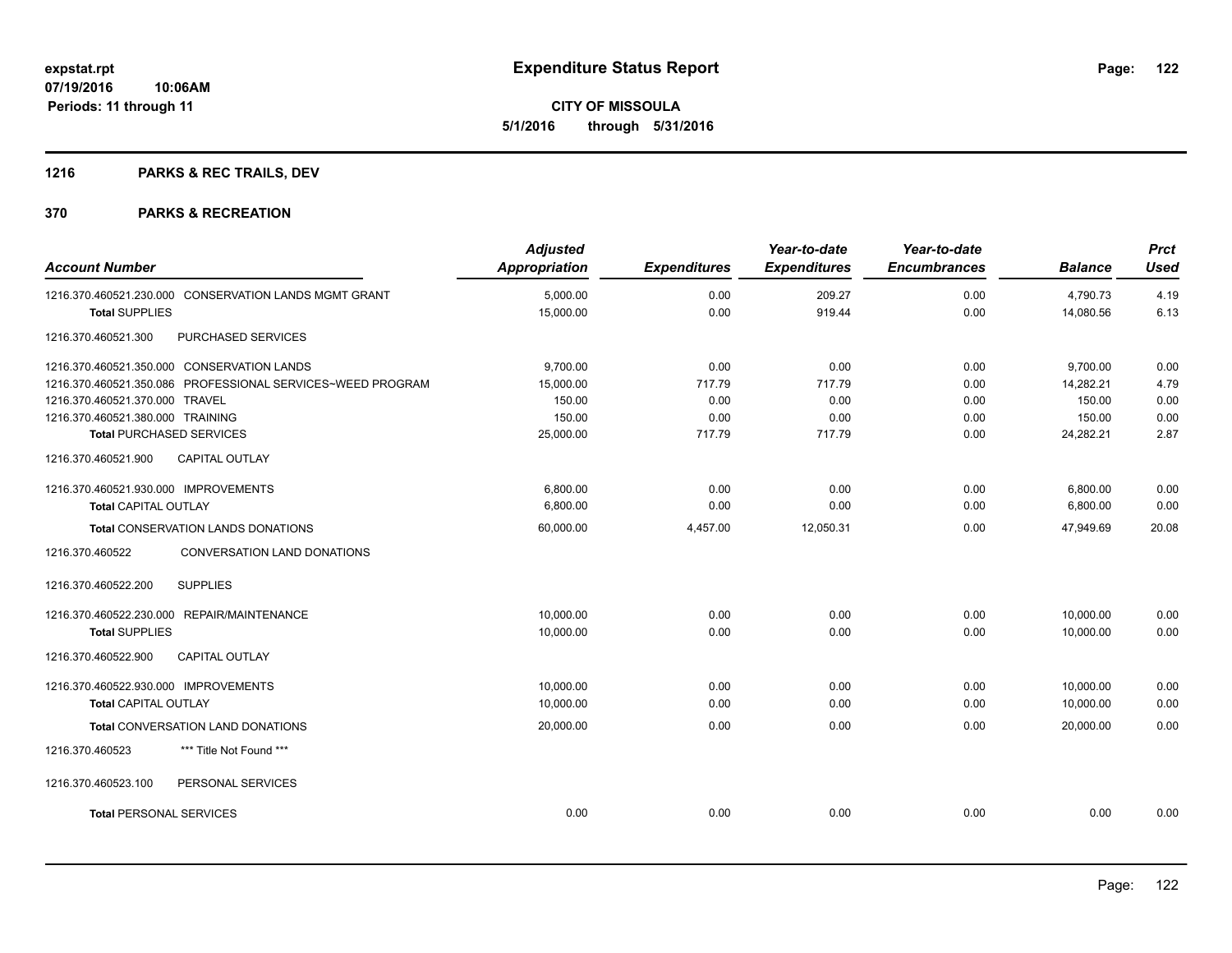**Periods: 11 through 11**

**CITY OF MISSOULA 5/1/2016 through 5/31/2016**

# **1216 PARKS & REC TRAILS, DEV**

| <b>Account Number</b>         |                                 | <b>Adjusted</b><br><b>Appropriation</b> | <b>Expenditures</b> | Year-to-date<br><b>Expenditures</b> | Year-to-date<br><b>Encumbrances</b> | <b>Balance</b> | <b>Prct</b><br><b>Used</b> |
|-------------------------------|---------------------------------|-----------------------------------------|---------------------|-------------------------------------|-------------------------------------|----------------|----------------------------|
| 1216.370.460523.300           | PURCHASED SERVICES              |                                         |                     |                                     |                                     |                |                            |
|                               | <b>Total PURCHASED SERVICES</b> | 0.00                                    | 0.00                | 0.00                                | 0.00                                | 0.00           | 0.00                       |
| 1216.370.460523.900           | <b>CAPITAL OUTLAY</b>           |                                         |                     |                                     |                                     |                |                            |
| Total *** Title Not Found *** |                                 | 0.00                                    | 0.00                | 0.00                                | 0.00                                | 0.00           | 0.00                       |
| 1216.370.460524               | *** Title Not Found ***         |                                         |                     |                                     |                                     |                |                            |
| 1216.370.460524.100           | PERSONAL SERVICES               |                                         |                     |                                     |                                     |                |                            |
|                               | <b>Total PERSONAL SERVICES</b>  | 0.00                                    | 0.00                | 0.00                                | 0.00                                | 0.00           | 0.00                       |
| 1216.370.460524.200           | <b>SUPPLIES</b>                 |                                         |                     |                                     |                                     |                |                            |
| <b>Total SUPPLIES</b>         |                                 | 0.00                                    | 0.00                | 0.00                                | 0.00                                | 0.00           | 0.00                       |
| 1216.370.460524.300           | PURCHASED SERVICES              |                                         |                     |                                     |                                     |                |                            |
| Total *** Title Not Found *** |                                 | 0.00                                    | 0.00                | 0.00                                | 0.00                                | 0.00           | 0.00                       |
| 1216.370.510110               | <b>MERCHANT SERVICES</b>        |                                         |                     |                                     |                                     |                |                            |
| 1216.370.510110.500           | <b>FIXED CHARGES</b>            |                                         |                     |                                     |                                     |                |                            |
|                               | <b>Total MERCHANT SERVICES</b>  | 0.00                                    | 0.00                | 0.00                                | 0.00                                | 0.00           | 0.00                       |
|                               | Total PARKS & REC TRAILS, DEV   | 944,920.00                              | 27,018.59           | 154,521.56                          | 0.00                                | 790,398.44     | 16.35                      |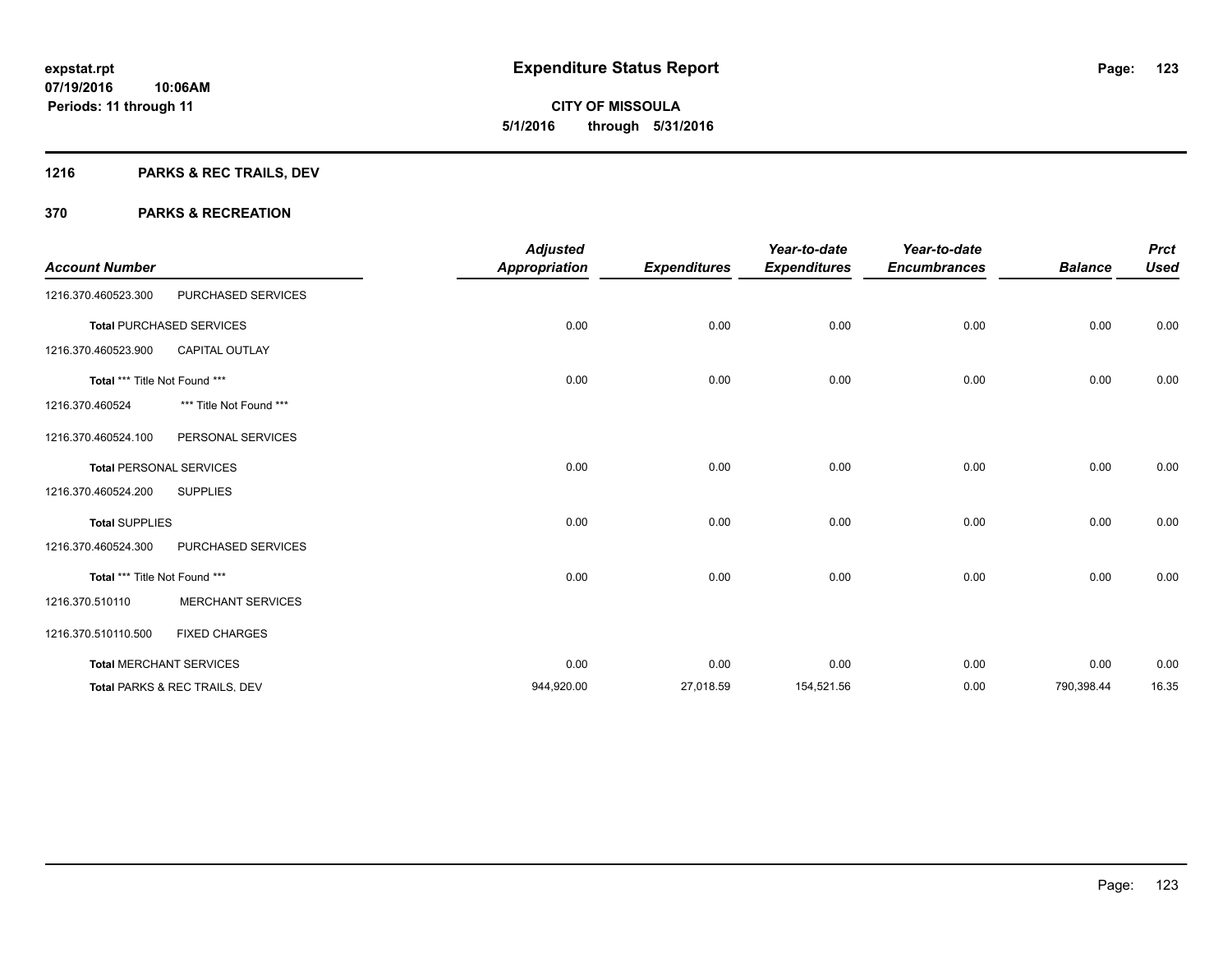**CITY OF MISSOULA 5/1/2016 through 5/31/2016**

#### **1217 PARKS CITY LIFE GYM LEASE**

|                                |                                                         | <b>Adjusted</b>      |                     | Year-to-date        | Year-to-date        |                | <b>Prct</b> |
|--------------------------------|---------------------------------------------------------|----------------------|---------------------|---------------------|---------------------|----------------|-------------|
| <b>Account Number</b>          |                                                         | <b>Appropriation</b> | <b>Expenditures</b> | <b>Expenditures</b> | <b>Encumbrances</b> | <b>Balance</b> | <b>Used</b> |
| 1217.370.460440                | CITY LIFE GYM LEASE                                     |                      |                     |                     |                     |                |             |
| 1217.370.460440.100            | PERSONAL SERVICES                                       |                      |                     |                     |                     |                |             |
|                                | 1217.370.460440.110.000 SALARIES AND WAGES              | 12,000.00            | 0.00                | 0.00                | 0.00                | 12,000.00      | 0.00        |
| <b>Total PERSONAL SERVICES</b> |                                                         | 12,000.00            | 0.00                | 0.00                | 0.00                | 12,000.00      | 0.00        |
| 1217.370.460440.200            | <b>SUPPLIES</b>                                         |                      |                     |                     |                     |                |             |
|                                | 1217.370.460440.220.000 OPERATING SUPPLIES              | 2,500.00             | 30.46               | 155.11              | 0.00                | 2,344.89       | 6.20        |
|                                | 1217.370.460440.220.146 OPERATING SUPPLIES              | 0.00                 | 0.00                | 140.40              | 0.00                | $-140.40$      | 0.00        |
|                                | 1217.370.460440.220.147 OPERATING SUPPLIES              | 0.00                 | 1,133.07            | 1,366.24            | 0.00                | $-1,366.24$    | 0.00        |
|                                | 1217.370.460440.220.190 OPERATING SUPPLIES              | 0.00                 | 0.00                | 51.82               | 0.00                | $-51.82$       | 0.00        |
|                                | 1217.370.460440.220.191 OPERATING SUPPLIES              | 0.00                 | 500.00              | 1,380.00            | 0.00                | $-1,380.00$    | 0.00        |
|                                | 1217.370.460440.230.000 REPAIR/MAINTENANCE              | 2,500.00             | 0.00                | 1,936.00            | 0.00                | 564.00         | 77.44       |
| <b>Total SUPPLIES</b>          |                                                         | 5,000.00             | 1,663.53            | 5,029.57            | 0.00                | $-29.57$       | 100.59      |
| 1217.370.460440.300            | PURCHASED SERVICES                                      |                      |                     |                     |                     |                |             |
|                                | 1217.370.460440.320.000 PRINTING & DUPLICATING          | 1,000.00             | 0.00                | 0.00                | 0.00                | 1,000.00       | 0.00        |
|                                | 1217.370.460440.330.000 PUBLICITY, SUBSCRIPTIONS & DUES | 1,000.00             | 0.00                | 0.00                | 0.00                | 1,000.00       | 0.00        |
|                                | <b>Total PURCHASED SERVICES</b>                         | 2,000.00             | 0.00                | 0.00                | 0.00                | 2,000.00       | 0.00        |
| 1217.370.460440.500            | <b>FIXED CHARGES</b>                                    |                      |                     |                     |                     |                |             |
|                                | 1217.370.460440.500.000 LEASE/FIXED CHARGES             | 24,000.00            | 0.00                | 22,000.00           | 0.00                | 2,000.00       | 91.67       |
| <b>Total FIXED CHARGES</b>     |                                                         | 24,000.00            | 0.00                | 22,000.00           | 0.00                | 2,000.00       | 91.67       |
| Total CITY LIFE GYM LEASE      |                                                         | 43,000.00            | 1,663.53            | 27,029.57           | 0.00                | 15.970.43      | 62.86       |
| 1217.370.460471                | <b>RECREATION ADULTS</b>                                |                      |                     |                     |                     |                |             |
| 1217.370.460471.200            | <b>SUPPLIES</b>                                         |                      |                     |                     |                     |                |             |
| <b>Total RECREATION ADULTS</b> |                                                         | 0.00                 | 0.00                | 0.00                | 0.00                | 0.00           | 0.00        |
| 1217.370.510110                | <b>MERCHANT SERVICES</b>                                |                      |                     |                     |                     |                |             |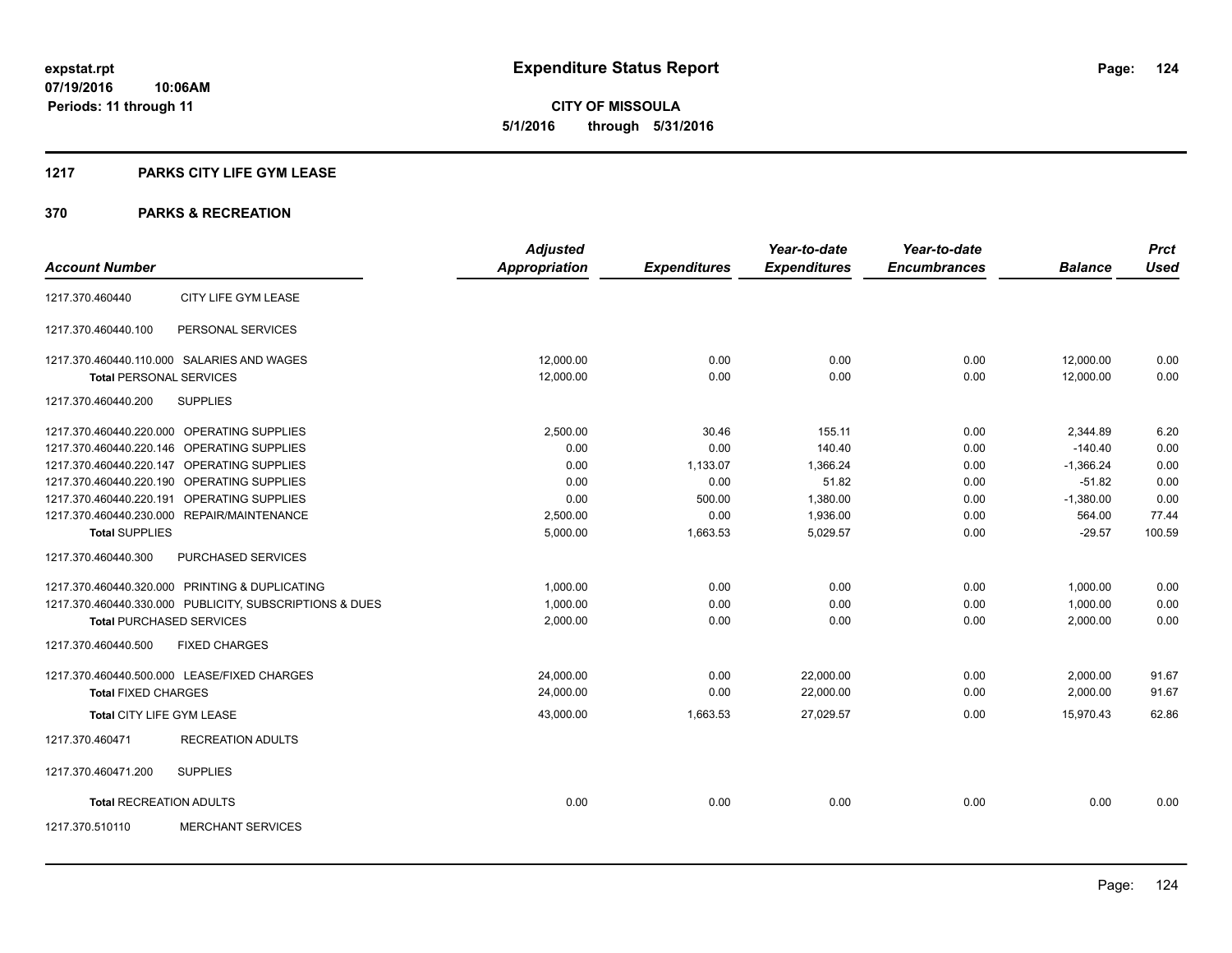**CITY OF MISSOULA 5/1/2016 through 5/31/2016**

## **1217 PARKS CITY LIFE GYM LEASE**

| <b>Account Number</b> |                                        | <b>Adjusted</b><br>Appropriation | <b>Expenditures</b> | Year-to-date<br><b>Expenditures</b> | Year-to-date<br><b>Encumbrances</b> | <b>Balance</b> | <b>Prct</b><br>Used |
|-----------------------|----------------------------------------|----------------------------------|---------------------|-------------------------------------|-------------------------------------|----------------|---------------------|
| 1217.370.510110.500   | <b>FIXED CHARGES</b>                   |                                  |                     |                                     |                                     |                |                     |
|                       | <b>Total MERCHANT SERVICES</b>         | 0.00                             | 0.00                | 0.00                                | 0.00                                | 0.00           | 0.00                |
|                       | <b>Total PARKS CITY LIFE GYM LEASE</b> | 43,000.00                        | 1,663.53            | 27,029.57                           | 0.00                                | 15.970.43      | 62.86               |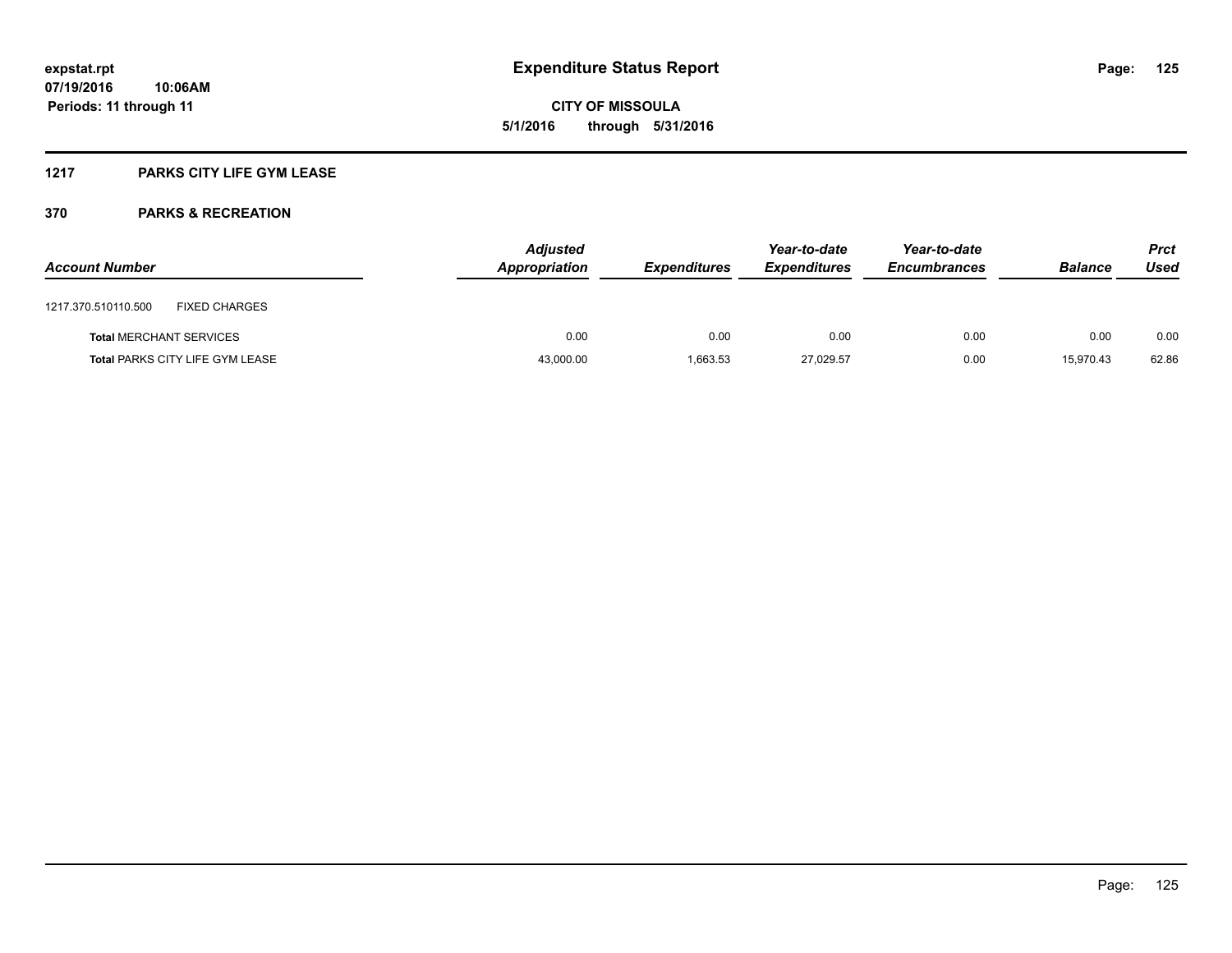**CITY OF MISSOULA 5/1/2016 through 5/31/2016**

#### **1218 ALL ABILITIES PLAYGROUND**

|                                      |                                               | <b>Adjusted</b>      |                     | Year-to-date        | Year-to-date        |                | <b>Prct</b> |
|--------------------------------------|-----------------------------------------------|----------------------|---------------------|---------------------|---------------------|----------------|-------------|
| <b>Account Number</b>                |                                               | <b>Appropriation</b> | <b>Expenditures</b> | <b>Expenditures</b> | <b>Encumbrances</b> | <b>Balance</b> | <b>Used</b> |
| 1218.370.460444                      | <b>PLAYGROUNDS</b>                            |                      |                     |                     |                     |                |             |
| 1218.370.460444.300                  | PURCHASED SERVICES                            |                      |                     |                     |                     |                |             |
|                                      | 1218.370.460444.350.000 PROFESSIONAL SERVICES | 50,000.00            | 0.00                | 438.10              | 0.00                | 49,561.90      | 0.88        |
|                                      | <b>Total PURCHASED SERVICES</b>               | 50,000.00            | 0.00                | 438.10              | 0.00                | 49,561.90      | 0.88        |
| 1218.370.460444.900                  | <b>CAPITAL OUTLAY</b>                         |                      |                     |                     |                     |                |             |
| 1218.370.460444.930.000 IMPROVEMENTS |                                               | 478,000.00           | 0.00                | 0.00                | 0.00                | 478,000.00     | 0.00        |
| <b>Total CAPITAL OUTLAY</b>          |                                               | 478,000.00           | 0.00                | 0.00                | 0.00                | 478,000.00     | 0.00        |
| <b>Total PLAYGROUNDS</b>             |                                               | 528,000.00           | 0.00                | 438.10              | 0.00                | 527,561.90     | 0.08        |
| 1218.370.510110                      | <b>MERCHANT SERVICES</b>                      |                      |                     |                     |                     |                |             |
| 1218.370.510110.500                  | <b>FIXED CHARGES</b>                          |                      |                     |                     |                     |                |             |
|                                      | <b>Total MERCHANT SERVICES</b>                | 0.00                 | 0.00                | 0.00                | 0.00                | 0.00           | 0.00        |
|                                      | Total ALL ABILITIES PLAYGROUND                | 528,000.00           | 0.00                | 438.10              | 0.00                | 527,561.90     | 0.08        |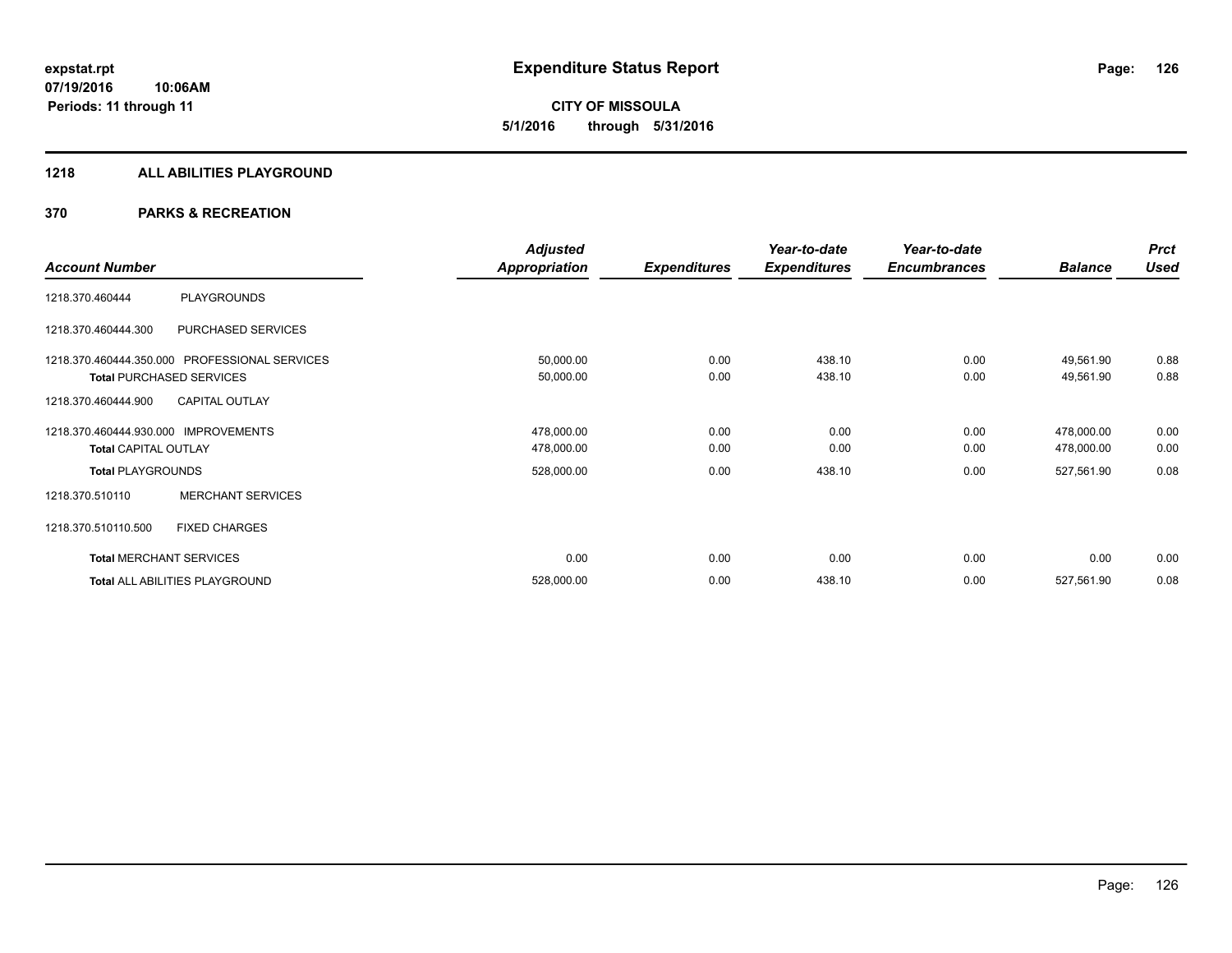#### **1219 FY14 PARK & TRAIL BOND**

|                                                | <b>Adjusted</b>      |                     | Year-to-date        | Year-to-date        |                | <b>Prct</b> |
|------------------------------------------------|----------------------|---------------------|---------------------|---------------------|----------------|-------------|
| <b>Account Number</b>                          | <b>Appropriation</b> | <b>Expenditures</b> | <b>Expenditures</b> | <b>Encumbrances</b> | <b>Balance</b> | <b>Used</b> |
| FORT MSLA REGIONAL PARK<br>1219.370.460401     |                      |                     |                     |                     |                |             |
| 1219.370.460401.100<br>PERSONAL SERVICES       |                      |                     |                     |                     |                |             |
| 1219.370.460401.110.000 SALARIES AND WAGES     | 0.00                 | 6,386.22            | 6,386.22            | 0.00                | $-6,386.22$    | 0.00        |
| 1219.370.460401.140.000 EMPLOYER CONTRIBUTIONS | 0.00                 | 919.23              | 919.23              | 0.00                | $-919.23$      | 0.00        |
| <b>Total PERSONAL SERVICES</b>                 | 0.00                 | 7,305.45            | 7,305.45            | 0.00                | $-7,305.45$    | 0.00        |
| 1219.370.460401.200<br><b>SUPPLIES</b>         |                      |                     |                     |                     |                |             |
| 1219.370.460401.220.000 OPERATING SUPPLIES     | 0.00                 | 1.692.43            | 1.692.43            | 0.00                | $-1,692.43$    | 0.00        |
| <b>Total SUPPLIES</b>                          | 0.00                 | 1,692.43            | 1,692.43            | 0.00                | $-1,692.43$    | 0.00        |
| 1219.370.460401.300<br>PURCHASED SERVICES      |                      |                     |                     |                     |                |             |
| 1219.370.460401.344.000 TELEPHONE SERVICE      | 0.00                 | 79.19               | 79.19               | 0.00                | $-79.19$       | 0.00        |
| 1219.370.460401.350.000 PROFESSIONAL SERVICES  | 0.00                 | 104.00              | 104.00              | 0.00                | $-104.00$      | 0.00        |
| <b>Total PURCHASED SERVICES</b>                | 0.00                 | 183.19              | 183.19              | 0.00                | $-183.19$      | 0.00        |
| 1219.370.460401.900<br><b>CAPITAL OUTLAY</b>   |                      |                     |                     |                     |                |             |
| 1219.370.460401.930.000 IMPROVEMENTS           | 0.00                 | 71,477.10           | 71,477.10           | 0.00                | $-71,477.10$   | 0.00        |
| <b>Total CAPITAL OUTLAY</b>                    | 0.00                 | 71,477.10           | 71,477.10           | 0.00                | $-71,477.10$   | 0.00        |
| Total FORT MSLA REGIONAL PARK                  | 0.00                 | 80,658.17           | 80,658.17           | 0.00                | $-80,658.17$   | 0.00        |
| 1219.370.460444<br><b>PLAYGROUNDS</b>          |                      |                     |                     |                     |                |             |
| 1219.370.460444.200<br><b>SUPPLIES</b>         |                      |                     |                     |                     |                |             |
| 1219.370.460444.220.000 OPERATING SUPPLIES     | 0.00                 | 586.03              | 928.59              | 0.00                | $-928.59$      | 0.00        |
| <b>Total SUPPLIES</b>                          | 0.00                 | 586.03              | 928.59              | 0.00                | $-928.59$      | 0.00        |
| 1219.370.460444.300<br>PURCHASED SERVICES      |                      |                     |                     |                     |                |             |
| 1219.370.460444.350.000 PROFESSIONAL SERVICES  | 0.00                 | 1,814.52            | 8,545.51            | 0.00                | $-8,545.51$    | 0.00        |
| <b>Total PURCHASED SERVICES</b>                | 0.00                 | 1,814.52            | 8,545.51            | 0.00                | $-8,545.51$    | 0.00        |
|                                                |                      |                     |                     |                     |                |             |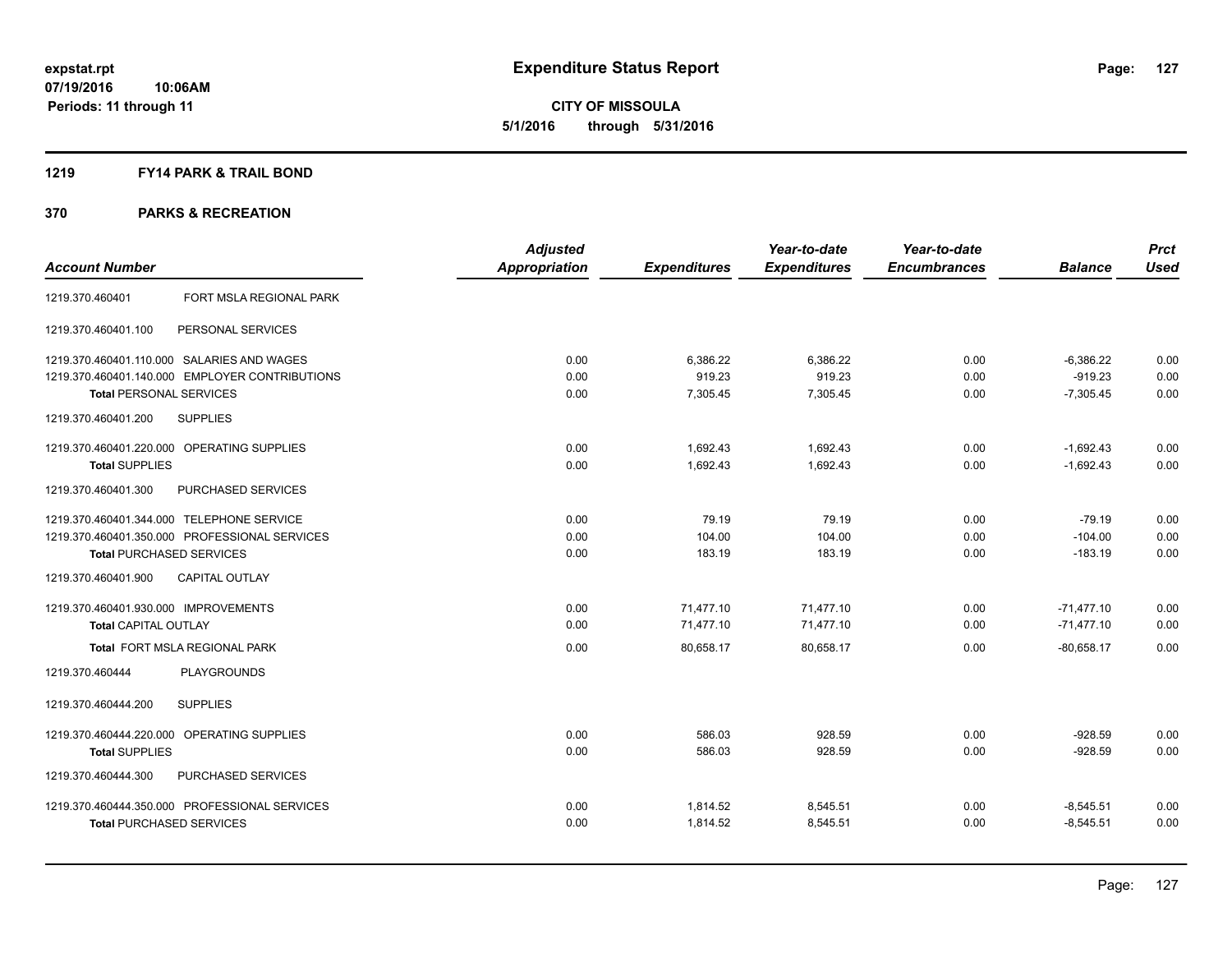## **1219 FY14 PARK & TRAIL BOND**

| <b>Account Number</b>         |                                               | <b>Adjusted</b><br>Appropriation | <b>Expenditures</b>      | Year-to-date<br><b>Expenditures</b> | Year-to-date<br><b>Encumbrances</b> | <b>Balance</b>             | <b>Prct</b><br><b>Used</b> |
|-------------------------------|-----------------------------------------------|----------------------------------|--------------------------|-------------------------------------|-------------------------------------|----------------------------|----------------------------|
| 1219.370.460444.900           | <b>CAPITAL OUTLAY</b>                         |                                  |                          |                                     |                                     |                            |                            |
| <b>Total CAPITAL OUTLAY</b>   | 1219.370.460444.940.000 MACHINERY & EQUIPMENT | 0.00<br>0.00                     | 416,331.15<br>416,331.15 | 492,395.72<br>492,395.72            | 0.00<br>0.00                        | -492,395.72<br>-492,395.72 | 0.00<br>0.00               |
| <b>Total PLAYGROUNDS</b>      |                                               | 0.00                             | 418,731.70               | 501,869.82                          | 0.00                                | -501,869.82                | 0.00                       |
| 1219.370.460501               | PARK MAINTENANCE ROUTINE                      |                                  |                          |                                     |                                     |                            |                            |
| 1219.370.460501.100           | PERSONAL SERVICES                             |                                  |                          |                                     |                                     |                            |                            |
|                               | <b>Total PARK MAINTENANCE ROUTINE</b>         | 0.00                             | 0.00                     | 0.00                                | 0.00                                | 0.00                       | 0.00                       |
| 1219.370.510110               | <b>MERCHANT SERVICES</b>                      |                                  |                          |                                     |                                     |                            |                            |
| 1219.370.510110.500           | <b>FIXED CHARGES</b>                          |                                  |                          |                                     |                                     |                            |                            |
|                               | <b>Total MERCHANT SERVICES</b>                | 0.00                             | 0.00                     | 0.00                                | 0.00                                | 0.00                       | 0.00                       |
| 1219.370.640444               | *** Title Not Found ***                       |                                  |                          |                                     |                                     |                            |                            |
| 1219.370.640444.200           | <b>SUPPLIES</b>                               |                                  |                          |                                     |                                     |                            |                            |
| Total *** Title Not Found *** |                                               | 0.00                             | 0.00                     | 0.00                                | 0.00                                | 0.00                       | 0.00                       |
|                               | <b>Total FY14 PARK &amp; TRAIL BOND</b>       | 0.00                             | 499,389.87               | 582,527.99                          | 0.00                                | $-582.527.99$              | 0.00                       |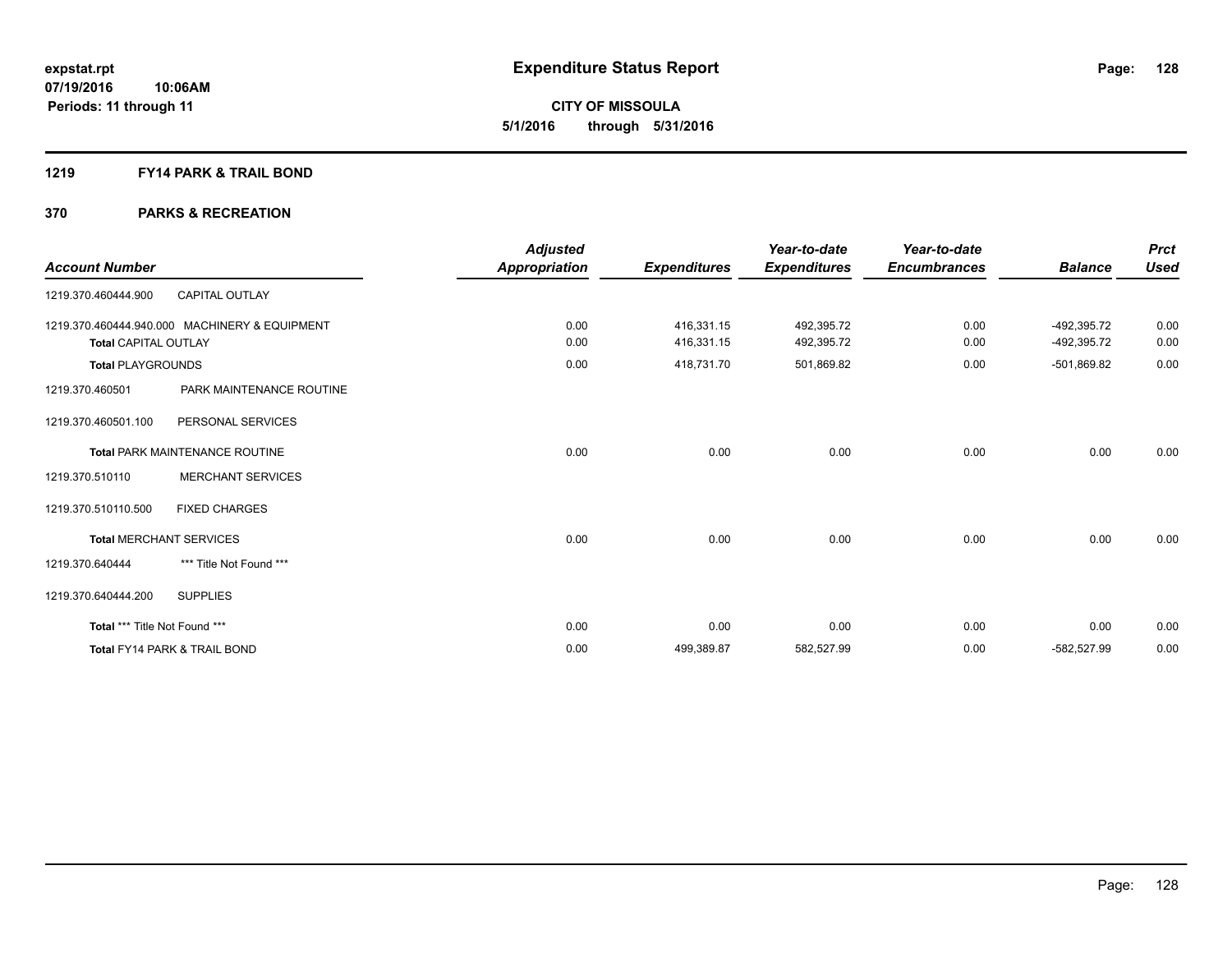**CITY OF MISSOULA 5/1/2016 through 5/31/2016**

## **1241 CREMAIN WALL & CEMETERY DONATIONS FUND**

**340 CEMETERY**

| <b>Account Number</b>            |                                              | <b>Adjusted</b><br><b>Appropriation</b> | <b>Expenditures</b> | Year-to-date<br><b>Expenditures</b> | Year-to-date<br><b>Encumbrances</b> | <b>Balance</b> | <b>Prct</b><br><b>Used</b> |
|----------------------------------|----------------------------------------------|-----------------------------------------|---------------------|-------------------------------------|-------------------------------------|----------------|----------------------------|
|                                  |                                              |                                         |                     |                                     |                                     |                |                            |
| 1241.340.430920                  | <b>FACILITIES</b>                            |                                         |                     |                                     |                                     |                |                            |
| 1241.340.430920.900              | CAPITAL OUTLAY                               |                                         |                     |                                     |                                     |                |                            |
| 1241.340.430920.930.000          | <b>IMPROVEMENTS</b>                          | 2,500.00                                | 0.00                | 0.00                                | 0.00                                | 2,500.00       | 0.00                       |
| <b>Total FACILITIES</b>          |                                              | 2,500.00                                | 0.00                | 0.00                                | 0.00                                | 2,500.00       | 0.00                       |
| 1241.340.430930                  | <b>GROUNDS MAINTENANCE</b>                   |                                         |                     |                                     |                                     |                |                            |
| 1241.340.430930.900              | <b>CAPITAL OUTLAY</b>                        |                                         |                     |                                     |                                     |                |                            |
| 1241.340.430930.930.000          | <b>IMPROVEMENTS</b>                          | 0.00                                    | 0.00                | 1,073.00                            | 0.00                                | $-1,073.00$    | 0.00                       |
| <b>Total GROUNDS MAINTENANCE</b> |                                              | 0.00                                    | 0.00                | 1,073.00                            | 0.00                                | $-1,073.00$    | 0.00                       |
| 1241.340.510110                  | <b>MERCHANT SERVICES</b>                     |                                         |                     |                                     |                                     |                |                            |
| 1241.340.510110.500              | <b>FIXED CHARGES</b>                         |                                         |                     |                                     |                                     |                |                            |
| <b>Total MERCHANT SERVICES</b>   |                                              | 0.00                                    | 0.00                | 0.00                                | 0.00                                | 0.00           | 0.00                       |
|                                  | Total CREMAIN WALL & CEMETERY DONATIONS FUND | 2,500.00                                | 0.00                | 1,073.00                            | 0.00                                | 1,427.00       | 42.92                      |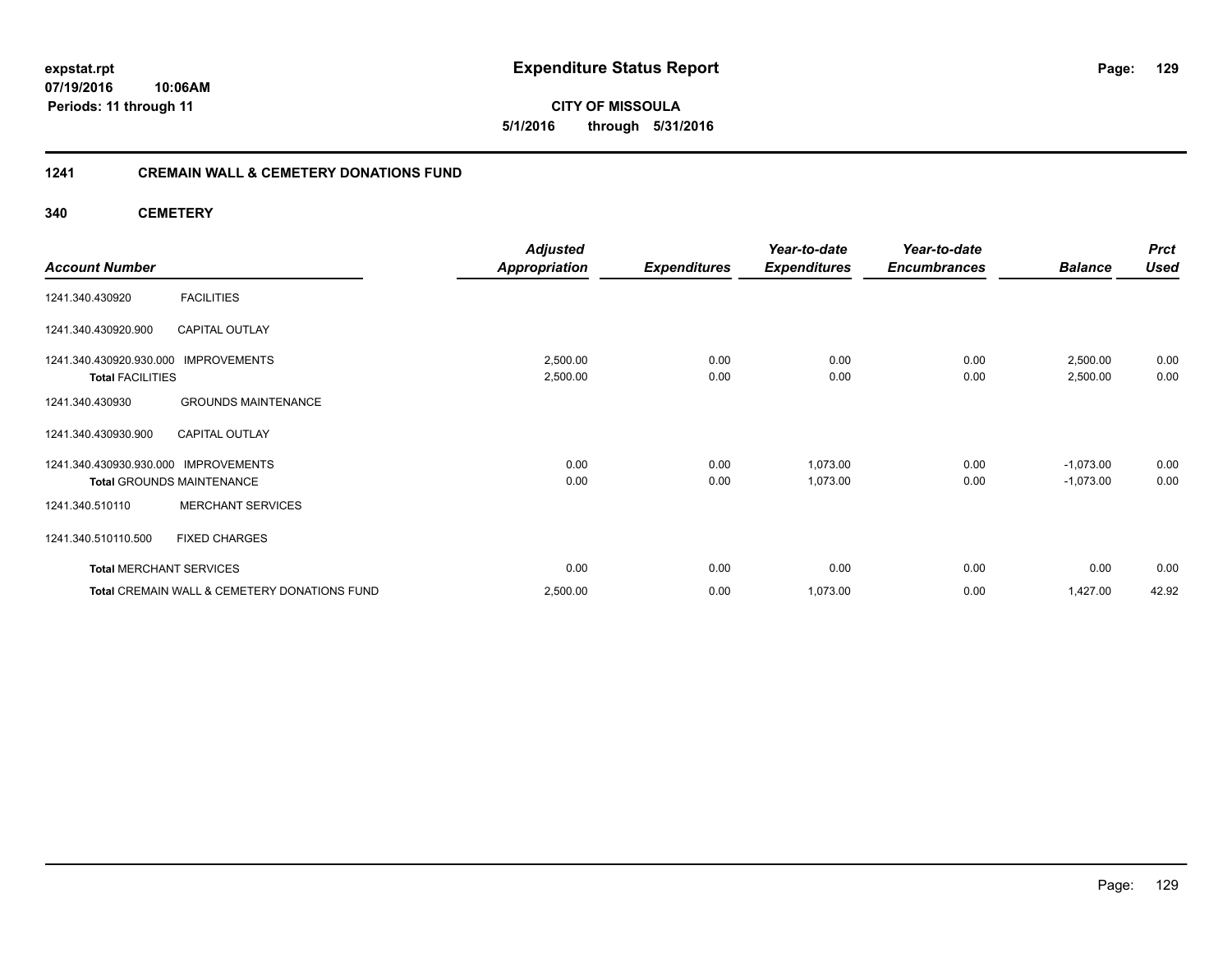**CITY OF MISSOULA 5/1/2016 through 5/31/2016**

## **1242 CEMETERY CARE FUND**

## **340 CEMETERY**

|                                     |                                               | <b>Adjusted</b>      |                     | Year-to-date        | Year-to-date        |                | <b>Prct</b> |
|-------------------------------------|-----------------------------------------------|----------------------|---------------------|---------------------|---------------------|----------------|-------------|
| <b>Account Number</b>               |                                               | <b>Appropriation</b> | <b>Expenditures</b> | <b>Expenditures</b> | <b>Encumbrances</b> | <b>Balance</b> | <b>Used</b> |
| 1242.340.430920                     | <b>FACILITIES</b>                             |                      |                     |                     |                     |                |             |
| 1242.340.430920.800                 | OTHER OBJECTS                                 |                      |                     |                     |                     |                |             |
| 1242.340.430920.820.000             | TRANSFERS TO OTHER FUNDS                      | 9,545.00             | 0.00                | 0.00                | 0.00                | 9,545.00       | 0.00        |
| 1242.340.430920.845.000 CONTINGENCY |                                               | 10,000.00            | 0.00                | 0.00                | 0.00                | 10,000.00      | 0.00        |
| <b>Total OTHER OBJECTS</b>          |                                               | 19,545.00            | 0.00                | 0.00                | 0.00                | 19,545.00      | 0.00        |
| 1242.340.430920.900                 | <b>CAPITAL OUTLAY</b>                         |                      |                     |                     |                     |                |             |
|                                     | 1242.340.430920.940.000 MACHINERY & EQUIPMENT | 153,500.00           | 0.00                | 0.00                | 0.00                | 153.500.00     | 0.00        |
| <b>Total CAPITAL OUTLAY</b>         |                                               | 153,500.00           | 0.00                | 0.00                | 0.00                | 153,500.00     | 0.00        |
| <b>Total FACILITIES</b>             |                                               | 173,045.00           | 0.00                | 0.00                | 0.00                | 173,045.00     | 0.00        |
| 1242.340.430930                     | <b>GROUNDS MAINTENANCE</b>                    |                      |                     |                     |                     |                |             |
| 1242.340.430930.900                 | <b>CAPITAL OUTLAY</b>                         |                      |                     |                     |                     |                |             |
| 1242.340.430930.930.000             | <b>IMPROVEMENTS</b>                           | 0.00                 | 67,356.00           | 73,251.00           | 0.00                | $-73,251.00$   | 0.00        |
|                                     | <b>Total GROUNDS MAINTENANCE</b>              | 0.00                 | 67,356.00           | 73,251.00           | 0.00                | $-73,251.00$   | 0.00        |
| 1242.340.510110                     | <b>MERCHANT SERVICES</b>                      |                      |                     |                     |                     |                |             |
| 1242.340.510110.500                 | <b>FIXED CHARGES</b>                          |                      |                     |                     |                     |                |             |
| <b>Total MERCHANT SERVICES</b>      |                                               | 0.00                 | 0.00                | 0.00                | 0.00                | 0.00           | 0.00        |
|                                     | <b>Total CEMETERY CARE FUND</b>               | 173,045.00           | 67,356.00           | 73,251.00           | 0.00                | 99,794.00      | 42.33       |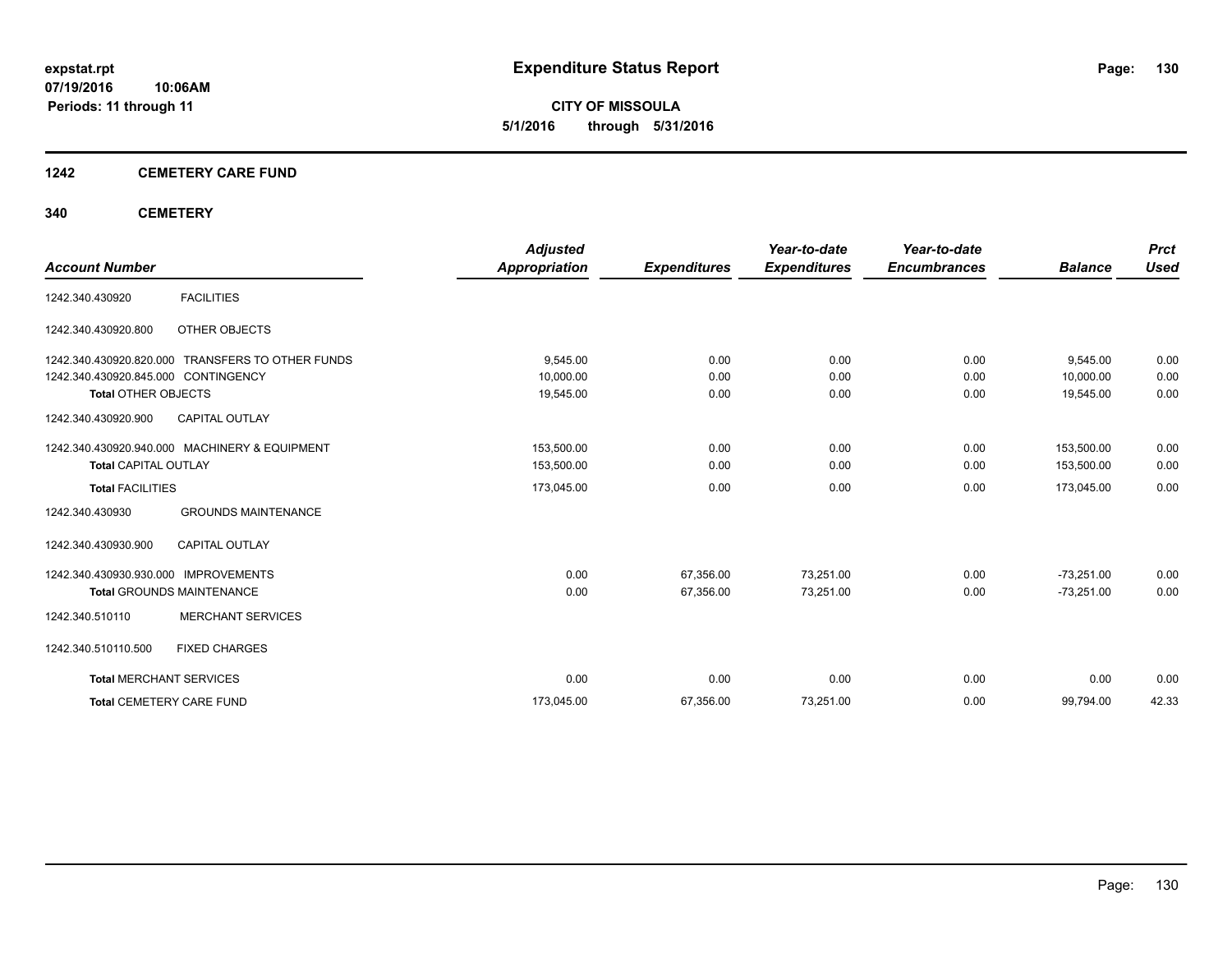## **1243 CEMETERY MEMORIAL FUND**

## **340 CEMETERY**

|                                      |                                  | <b>Adjusted</b>      |                     | Year-to-date        | Year-to-date        |                | <b>Prct</b> |
|--------------------------------------|----------------------------------|----------------------|---------------------|---------------------|---------------------|----------------|-------------|
| <b>Account Number</b>                |                                  | <b>Appropriation</b> | <b>Expenditures</b> | <b>Expenditures</b> | <b>Encumbrances</b> | <b>Balance</b> | <b>Used</b> |
| 1243.340.430921                      | <b>CEMETERY MEMORIAL</b>         |                      |                     |                     |                     |                |             |
| 1243.340.430921.900                  | <b>CAPITAL OUTLAY</b>            |                      |                     |                     |                     |                |             |
| <b>Total CEMETERY MEMORIAL</b>       |                                  | 0.00                 | 0.00                | 0.00                | 0.00                | 0.00           | 0.00        |
| 1243.340.430930                      | <b>GROUNDS MAINTENANCE</b>       |                      |                     |                     |                     |                |             |
| 1243.340.430930.900                  | <b>CAPITAL OUTLAY</b>            |                      |                     |                     |                     |                |             |
| 1243.340.430930.930.000 IMPROVEMENTS |                                  | 500.00               | 0.00                | 2,998.11            | 0.00                | $-2,498.11$    | 599.62      |
|                                      | <b>Total GROUNDS MAINTENANCE</b> | 500.00               | 0.00                | 2,998.11            | 0.00                | $-2,498.11$    | 599.62      |
| 1243.340.510110                      | <b>MERCHANT SERVICES</b>         |                      |                     |                     |                     |                |             |
| 1243.340.510110.500                  | <b>FIXED CHARGES</b>             |                      |                     |                     |                     |                |             |
| <b>Total MERCHANT SERVICES</b>       |                                  | 0.00                 | 0.00                | 0.00                | 0.00                | 0.00           | 0.00        |
|                                      | Total CEMETERY MEMORIAL FUND     | 500.00               | 0.00                | 2,998.11            | 0.00                | $-2,498.11$    | 599.62      |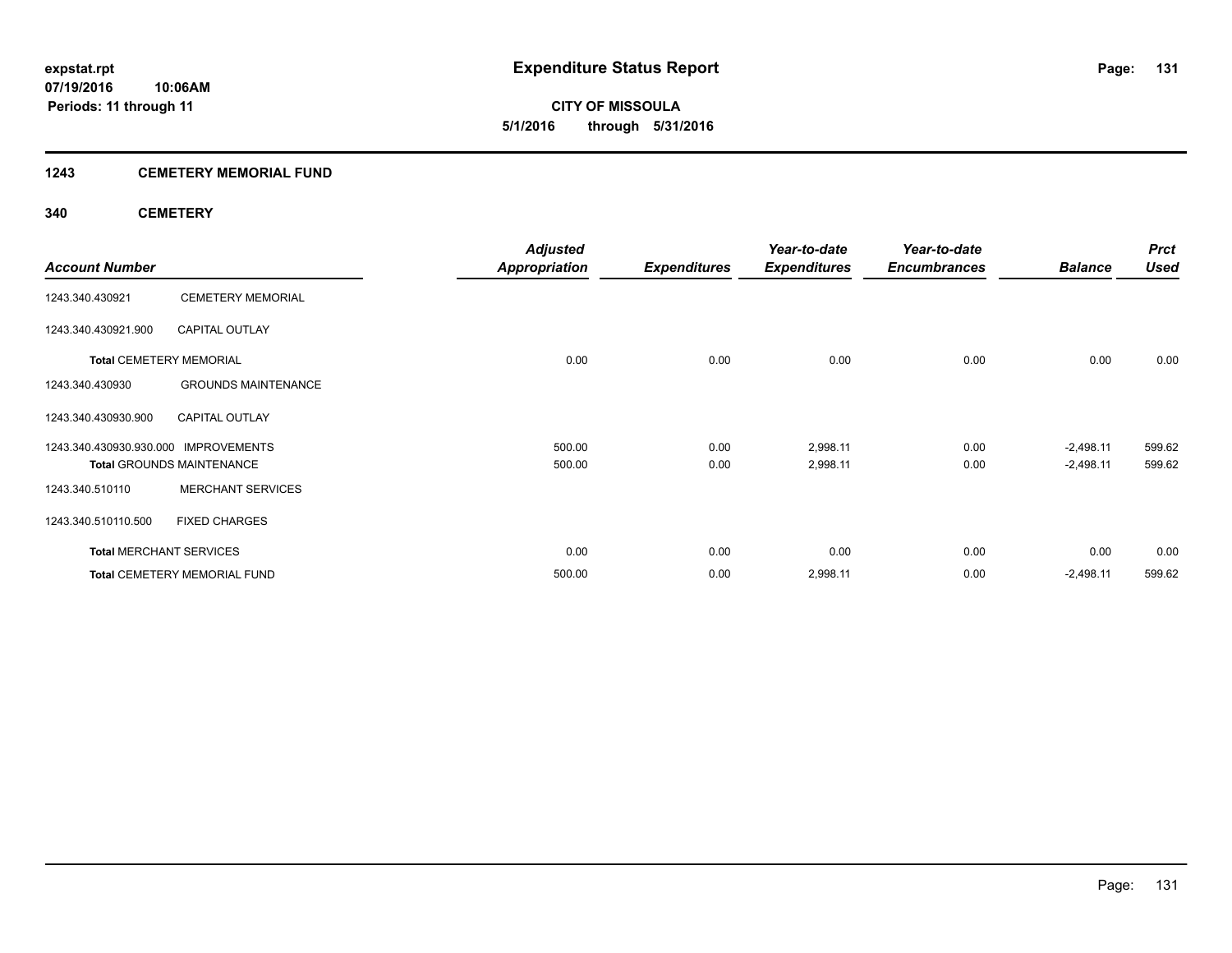**CITY OF MISSOULA 5/1/2016 through 5/31/2016**

## **1265 TITLE 1 PROJECTS FUND**

# **240 FINANCE**

| <b>Account Number</b>                                               |                                                                                           | <b>Adjusted</b><br><b>Appropriation</b> | <b>Expenditures</b> | Year-to-date<br><b>Expenditures</b> | Year-to-date<br><b>Encumbrances</b> | <b>Balance</b>             | <b>Prct</b><br><b>Used</b> |
|---------------------------------------------------------------------|-------------------------------------------------------------------------------------------|-----------------------------------------|---------------------|-------------------------------------|-------------------------------------|----------------------------|----------------------------|
| 1265.240.411850                                                     | ECONOMIC DEVELOPMENT                                                                      |                                         |                     |                                     |                                     |                            |                            |
| 1265.240.411850.500                                                 | <b>FIXED CHARGES</b>                                                                      |                                         |                     |                                     |                                     |                            |                            |
| 1265.240.411850.500.000 FIXED CHARGES<br><b>Total FIXED CHARGES</b> |                                                                                           | 0.00<br>0.00                            | 0.00<br>0.00        | 5.015.50<br>5,015.50                | 0.00<br>0.00                        | $-5,015.50$<br>$-5,015.50$ | 0.00<br>0.00               |
| 1265.240.411850.700                                                 | <b>GRANTS &amp; CONTRIBUTIONS</b>                                                         |                                         |                     |                                     |                                     |                            |                            |
|                                                                     | 1265.240.411850.700.000 GRANTS & CONTRIBUTIONS<br><b>Total GRANTS &amp; CONTRIBUTIONS</b> | 136.000.00<br>136,000.00                | 0.00<br>0.00        | 0.00<br>0.00                        | 0.00<br>0.00                        | 136.000.00<br>136,000.00   | 0.00<br>0.00               |
| 1265.240.411850.800                                                 | <b>OTHER OBJECTS</b>                                                                      |                                         |                     |                                     |                                     |                            |                            |
| <b>Total OTHER OBJECTS</b>                                          |                                                                                           | 0.00                                    | 0.00                | 0.00                                | 0.00                                | 0.00                       | 0.00                       |
|                                                                     | Total ECONOMIC DEVELOPMENT                                                                | 136,000.00                              | 0.00                | 5,015.50                            | 0.00                                | 130,984.50                 | 3.69                       |
| 1265.240.470343                                                     | MISSOULA HOUSING CORPORATION                                                              |                                         |                     |                                     |                                     |                            |                            |
| 1265.240.470343.700                                                 | <b>GRANTS &amp; CONTRIBUTIONS</b>                                                         |                                         |                     |                                     |                                     |                            |                            |
|                                                                     | Total MISSOULA HOUSING CORPORATION                                                        | 0.00                                    | 0.00                | 0.00                                | 0.00                                | 0.00                       | 0.00                       |
| 1265.240.510110                                                     | <b>MERCHANT SERVICES</b>                                                                  |                                         |                     |                                     |                                     |                            |                            |
| 1265.240.510110.500                                                 | <b>FIXED CHARGES</b>                                                                      |                                         |                     |                                     |                                     |                            |                            |
| <b>Total MERCHANT SERVICES</b>                                      |                                                                                           | 0.00                                    | 0.00                | 0.00                                | 0.00                                | 0.00                       | 0.00                       |
|                                                                     | Total TITLE 1 PROJECTS FUND                                                               | 136,000.00                              | 0.00                | 5,015.50                            | 0.00                                | 130,984.50                 | 3.69                       |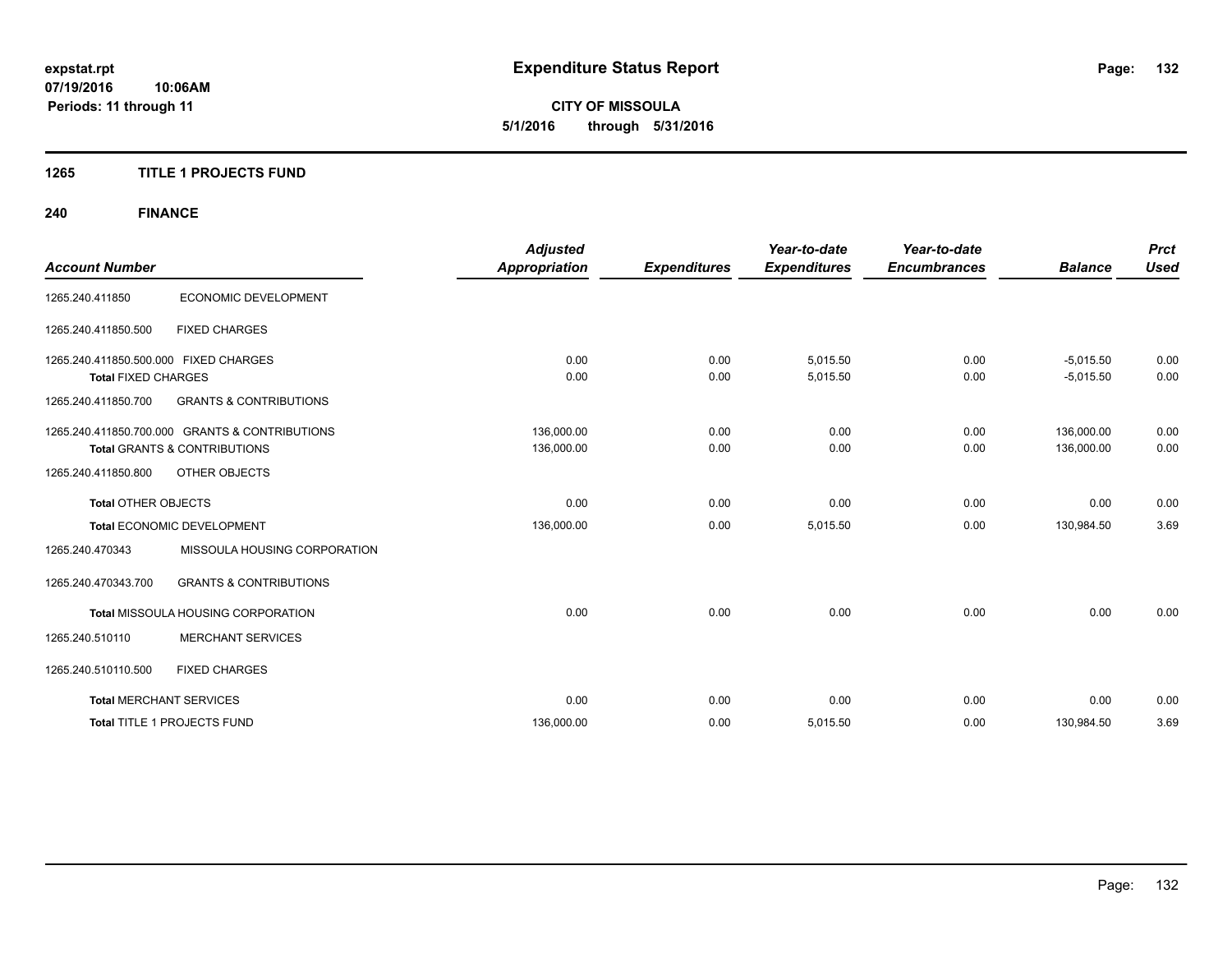**expstat.rpt Expenditure Status Report** 

**07/19/2016 10:06AM Periods: 11 through 11**

**CITY OF MISSOULA 5/1/2016 through 5/31/2016**

# **1396 PROGRAM INCOME REVOLVING LOAN PROGRAM**

| <b>Account Number</b>          |                                                    | <b>Adjusted</b><br><b>Appropriation</b> | <b>Expenditures</b> | Year-to-date<br><b>Expenditures</b> | Year-to-date<br><b>Encumbrances</b> | <b>Balance</b> | <b>Prct</b><br><b>Used</b> |
|--------------------------------|----------------------------------------------------|-----------------------------------------|---------------------|-------------------------------------|-------------------------------------|----------------|----------------------------|
| 1396.390.470200                | <b>HOUSING REHAB</b>                               |                                         |                     |                                     |                                     |                |                            |
| 1396.390.470200.700            | <b>GRANTS &amp; CONTRIBUTIONS</b>                  |                                         |                     |                                     |                                     |                |                            |
|                                | 1396.390.470200.700.000 RENTAL REHAB GRANTS        | 38,472.00                               | 0.00                | 0.00                                | 0.00                                | 38,472.00      | 0.00                       |
| <b>Total HOUSING REHAB</b>     |                                                    | 38,472.00                               | 0.00                | 0.00                                | 0.00                                | 38,472.00      | 0.00                       |
| 1396.390.510110                | <b>MERCHANT SERVICES</b>                           |                                         |                     |                                     |                                     |                |                            |
| 1396.390.510110.500            | <b>FIXED CHARGES</b>                               |                                         |                     |                                     |                                     |                |                            |
| <b>Total MERCHANT SERVICES</b> |                                                    | 0.00                                    | 0.00                | 0.00                                | 0.00                                | 0.00           | 0.00                       |
|                                | <b>Total PROGRAM INCOME REVOLVING LOAN PROGRAM</b> | 38.472.00                               | 0.00                | 0.00                                | 0.00                                | 38,472.00      | 0.00                       |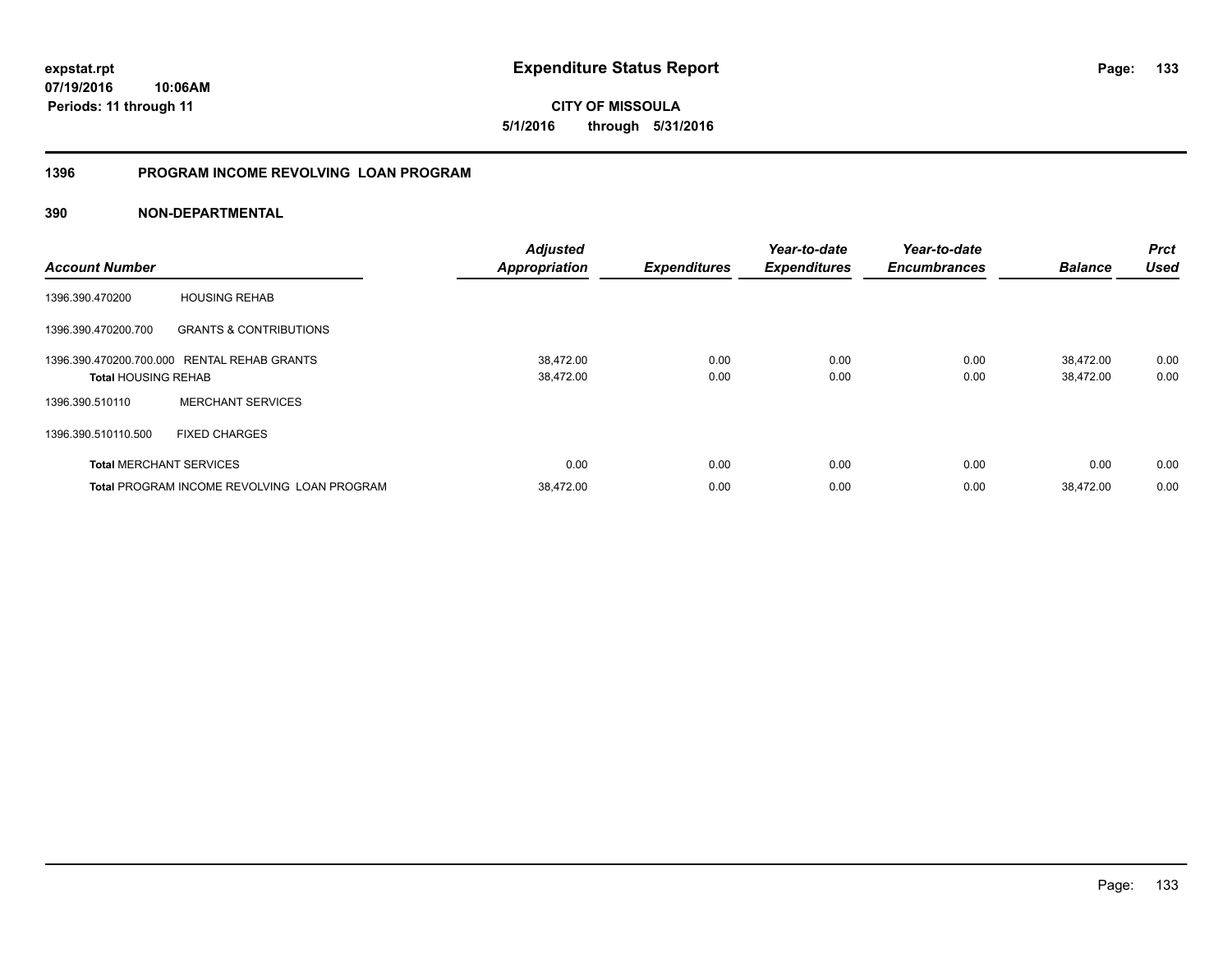**CITY OF MISSOULA 5/1/2016 through 5/31/2016**

#### **1397 STATE HOME PROGRAM INCOME**

| <b>Account Number</b>          |                                                                | <b>Adjusted</b><br><b>Appropriation</b> | <b>Expenditures</b> | Year-to-date<br><b>Expenditures</b> | Year-to-date<br><b>Encumbrances</b> | <b>Balance</b>           | <b>Prct</b><br><b>Used</b> |
|--------------------------------|----------------------------------------------------------------|-----------------------------------------|---------------------|-------------------------------------|-------------------------------------|--------------------------|----------------------------|
| 1397.390.470200                | <b>HOUSING REHAB</b>                                           |                                         |                     |                                     |                                     |                          |                            |
| 1397.390.470200.300            | PURCHASED SERVICES                                             |                                         |                     |                                     |                                     |                          |                            |
| <b>Total HOUSING REHAB</b>     | 1397.390.470200.350.000 STATE HOME PROGRAM INCOME/CONTRACT SVS | 600,000.00<br>600,000.00                | 0.00<br>0.00        | 0.00<br>0.00                        | 0.00<br>0.00                        | 600,000.00<br>600,000.00 | 0.00<br>0.00               |
| 1397.390.510110                | <b>MERCHANT SERVICES</b>                                       |                                         |                     |                                     |                                     |                          |                            |
| 1397.390.510110.500            | <b>FIXED CHARGES</b>                                           |                                         |                     |                                     |                                     |                          |                            |
| <b>Total MERCHANT SERVICES</b> |                                                                | 0.00                                    | 0.00                | 0.00                                | 0.00                                | 0.00                     | 0.00                       |
|                                | <b>Total STATE HOME PROGRAM INCOME</b>                         | 600.000.00                              | 0.00                | 0.00                                | 0.00                                | 600.000.00               | 0.00                       |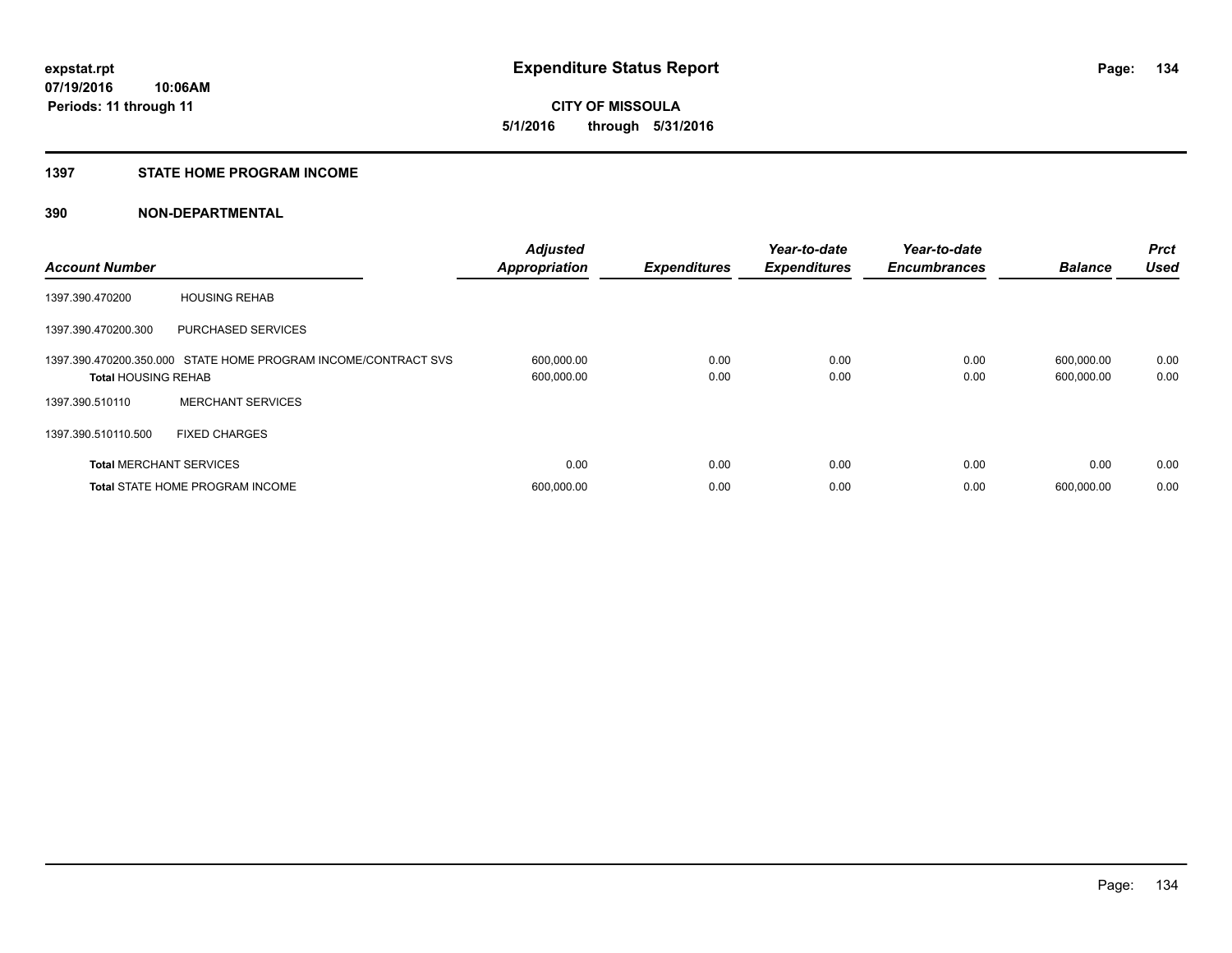**CITY OF MISSOULA 5/1/2016 through 5/31/2016**

#### **2250 PLANNING FUND**

## **250 DEVELOPMENT SERVICES**

|                                                         | <b>Adjusted</b>      |                     | Year-to-date        | Year-to-date        |                | <b>Prct</b> |
|---------------------------------------------------------|----------------------|---------------------|---------------------|---------------------|----------------|-------------|
| <b>Account Number</b>                                   | <b>Appropriation</b> | <b>Expenditures</b> | <b>Expenditures</b> | <b>Encumbrances</b> | <b>Balance</b> | <b>Used</b> |
| <b>PLANNING</b><br>2250.250.411030                      |                      |                     |                     |                     |                |             |
| PERSONAL SERVICES<br>2250.250.411030.100                |                      |                     |                     |                     |                |             |
| 2250.250.411030.110.000 SALARIES AND WAGES              | 262.841.00           | 19,631.61           | 221,367.54          | 0.00                | 41.473.46      | 84.22       |
| 2250.250.411030.140.000 EMPLOYER CONTRIBUTIONS          | 83,643.00            | 7,231.43            | 81,350.05           | 0.00                | 2,292.95       | 97.26       |
| 2250.250.411030.141.000 STATE RETIREMENT CONTRIBUTIONS  | 0.00                 | 0.00                | 201.74              | 0.00                | $-201.74$      | 0.00        |
| <b>Total PERSONAL SERVICES</b>                          | 346,484.00           | 26,863.04           | 302,919.33          | 0.00                | 43,564.67      | 87.43       |
| <b>SUPPLIES</b><br>2250.250.411030.200                  |                      |                     |                     |                     |                |             |
| 2250.250.411030.210.000 OFFICE SUPPLIES                 | 2,550.00             | 86.03               | 637.20              | 0.00                | 1,912.80       | 24.99       |
| 2250.250.411030.210.301 OFFICE SUPPLIES                 | 0.00                 | 155.91              | 1,103.43            | 0.00                | $-1,103.43$    | 0.00        |
| 2250.250.411030.220.000 OPERATING SUPPLIES              | 900.00               | 0.00                | 84.96               | 0.00                | 815.04         | 9.44        |
| 2250.250.411030.231.000 GASOLINE                        | 0.00                 | 0.00                | 87.19               | 0.00                | $-87.19$       | 0.00        |
| 2250.250.411030.240.000 OTHER SUPPLIES                  | 400.00               | 0.00                | 64.44               | 0.00                | 335.56         | 16.11       |
| <b>Total SUPPLIES</b>                                   | 3,850.00             | 241.94              | 1,977.22            | 0.00                | 1,872.78       | 51.36       |
| 2250.250.411030.300<br><b>PURCHASED SERVICES</b>        |                      |                     |                     |                     |                |             |
| 2250.250.411030.310.000 COMMUNICATIONS                  | 1,100.00             | 0.00                | 27.75               | 0.00                | 1,072.25       | 2.52        |
| 2250.250.411030.310.351 COMMUNICATIONS                  | 0.00                 | 181.18              | 348.96              | 0.00                | $-348.96$      | 0.00        |
| 2250.250.411030.320.000 PRINTING & DUPLICATING          | 8,000.00             | 1,430.83            | 3,099.70            | 0.00                | 4,900.30       | 38.75       |
| 2250.250.411030.330.000 PUBLICITY, SUBSCRIPTIONS & DUES | 4,005.00             | 134.00              | 4,421.98            | 0.00                | $-416.98$      | 110.41      |
| 2250.250.411030.344.000 TELEPHONE SERVICE               | 125.00               | 0.00                | 18.81               | 0.00                | 106.19         | 15.05       |
| 2250.250.411030.350.000 PROFESSIONAL SERVICES           | 50,000.00            | 20.00               | 1,179.00            | 0.00                | 48,821.00      | 2.36        |
| 2250.250.411030.360.000 REPAIR & MAINTENANCE            | 1,540.00             | 0.00                | 0.00                | 0.00                | 1,540.00       | 0.00        |
| 2250.250.411030.370.000 TRAVEL                          | 5,185.00             | 1,831.96            | 2,844.61            | 0.00                | 2,340.39       | 54.86       |
| 2250.250.411030.380.000 TRAINING                        | 4,595.00             | 0.00                | 3,859.00            | 0.00                | 736.00         | 83.98       |
| 2250.250.411030.390.000 OTHER PURCHASED SERVICES        | 3,750.00             | 0.00                | 0.00                | 0.00                | 3,750.00       | 0.00        |
| <b>Total PURCHASED SERVICES</b>                         | 78,300.00            | 3,597.97            | 15,799.81           | 0.00                | 62,500.19      | 20.18       |
| 2250.250.411030.500<br><b>FIXED CHARGES</b>             |                      |                     |                     |                     |                |             |
| 2250.250.411030.500.000 FIXED CHARGES                   | 24,000.00            | 0.00                | 12,000.00           | 0.00                | 12,000.00      | 50.00       |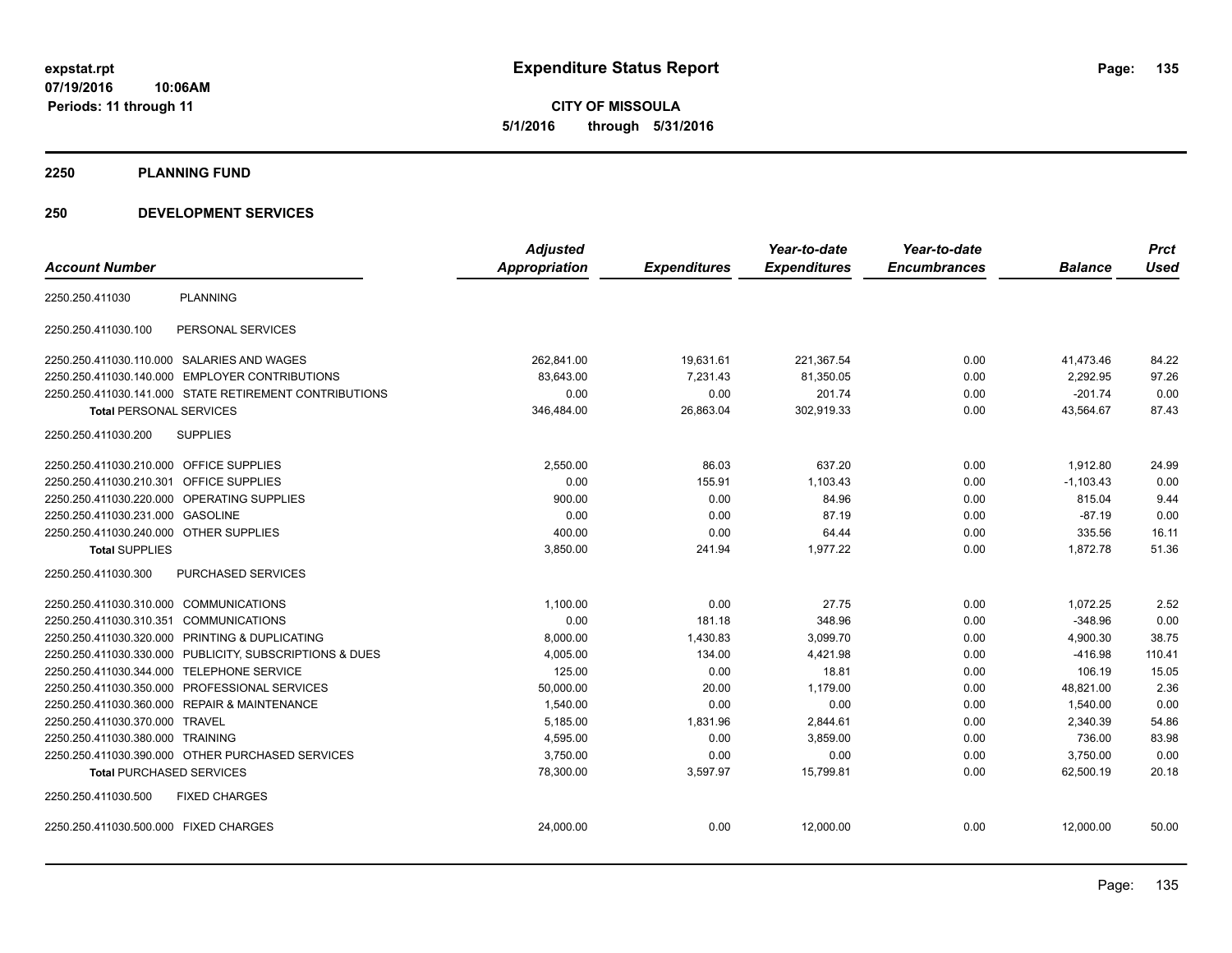**CITY OF MISSOULA 5/1/2016 through 5/31/2016**

**2250 PLANNING FUND**

## **250 DEVELOPMENT SERVICES**

| <b>Account Number</b>          |                                      | <b>Adjusted</b><br>Appropriation | <b>Expenditures</b> | Year-to-date<br><b>Expenditures</b> | Year-to-date<br><b>Encumbrances</b> | <b>Balance</b> | <b>Prct</b><br><b>Used</b> |
|--------------------------------|--------------------------------------|----------------------------------|---------------------|-------------------------------------|-------------------------------------|----------------|----------------------------|
| <b>Total FIXED CHARGES</b>     |                                      | 24,000.00                        | 0.00                | 12,000.00                           | 0.00                                | 12,000.00      | 50.00                      |
| 2250.250.411030.800            | OTHER OBJECTS                        |                                  |                     |                                     |                                     |                |                            |
| Total OTHER OBJECTS            |                                      | 0.00                             | 0.00                | 0.00                                | 0.00                                | 0.00           | 0.00                       |
| <b>Total PLANNING</b>          |                                      | 452,634.00                       | 30,702.95           | 332,696.36                          | 0.00                                | 119,937.64     | 73.50                      |
| 2250.250.411050                | DEVELOPMENT & PERMIT REVIEWS         |                                  |                     |                                     |                                     |                |                            |
| 2250.250.411050.200            | <b>SUPPLIES</b>                      |                                  |                     |                                     |                                     |                |                            |
|                                | Total DEVELOPMENT & PERMIT REVIEWS   | 0.00                             | 0.00                | 0.00                                | 0.00                                | 0.00           | 0.00                       |
| 2250.250.411070                | <b>TRANSPORTATION</b>                |                                  |                     |                                     |                                     |                |                            |
| 2250.250.411070.100            | PERSONAL SERVICES                    |                                  |                     |                                     |                                     |                |                            |
| <b>Total TRANSPORTATION</b>    |                                      | 0.00                             | 0.00                | 0.00                                | 0.00                                | 0.00           | 0.00                       |
| 2250.250.430255                | <b>BIKE-PED PROGRAM</b>              |                                  |                     |                                     |                                     |                |                            |
| 2250.250.430255.300            | PURCHASED SERVICES                   |                                  |                     |                                     |                                     |                |                            |
| Total BIKE-PED PROGRAM         |                                      | 0.00                             | 0.00                | 0.00                                | 0.00                                | 0.00           | 0.00                       |
| 2250.250.510110                | <b>MERCHANT SERVICES</b>             |                                  |                     |                                     |                                     |                |                            |
| 2250.250.510110.500            | <b>FIXED CHARGES</b>                 |                                  |                     |                                     |                                     |                |                            |
| <b>Total MERCHANT SERVICES</b> |                                      | 0.00                             | 0.00                | 0.00                                | 0.00                                | 0.00           | 0.00                       |
| 2250.250.521000                | <b>INTERFUND OPERATING TRANSFERS</b> |                                  |                     |                                     |                                     |                |                            |
| 2250.250.521000.800            | OTHER OBJECTS                        |                                  |                     |                                     |                                     |                |                            |
|                                | Total INTERFUND OPERATING TRANSFERS  | 0.00                             | 0.00                | 0.00                                | 0.00                                | 0.00           | 0.00                       |
| <b>Total PLANNING FUND</b>     |                                      | 452,634.00                       | 30,702.95           | 332,696.36                          | 0.00                                | 119,937.64     | 73.50                      |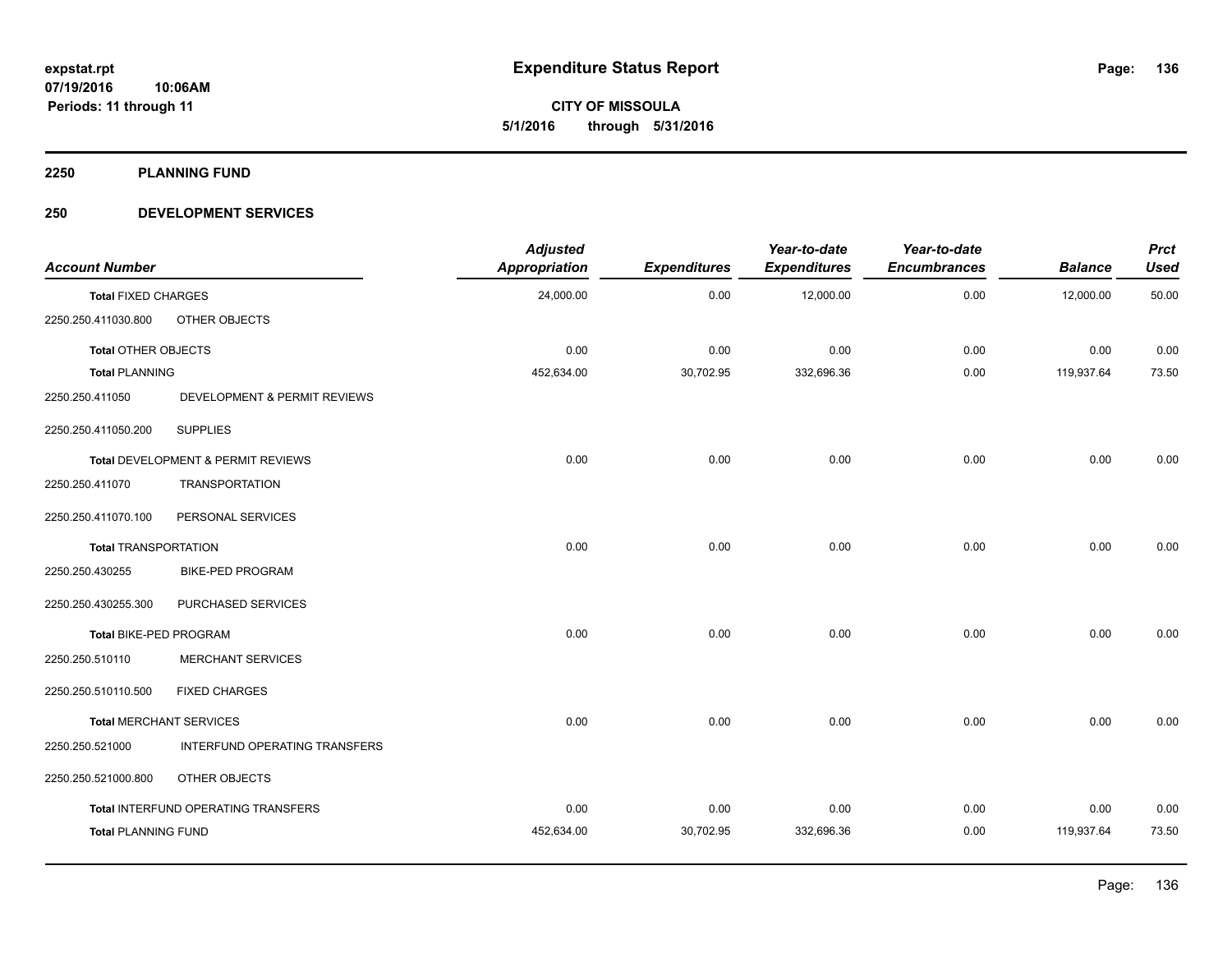**Periods: 11 through 11**

**CITY OF MISSOULA 5/1/2016 through 5/31/2016**

## **2310 PUBLIC SAFETY INFORMATION SYSTEMS**

## **310 BUILDING INSPECTION**

**10:06AM**

|                             |                                               | <b>Adjusted</b>      |                     | Year-to-date        | Year-to-date        |                | <b>Prct</b> |
|-----------------------------|-----------------------------------------------|----------------------|---------------------|---------------------|---------------------|----------------|-------------|
| <b>Account Number</b>       |                                               | <b>Appropriation</b> | <b>Expenditures</b> | <b>Expenditures</b> | <b>Encumbrances</b> | <b>Balance</b> | Used        |
| 2310.310.420510             | <b>ADMINISTRATION</b>                         |                      |                     |                     |                     |                |             |
| 2310.310.420510.200         | <b>SUPPLIES</b>                               |                      |                     |                     |                     |                |             |
| <b>Total SUPPLIES</b>       |                                               | 0.00                 | 0.00                | 0.00                | 0.00                | 0.00           | 0.00        |
| 2310.310.420510.800         | OTHER OBJECTS                                 |                      |                     |                     |                     |                |             |
| Total OTHER OBJECTS         |                                               | 0.00                 | 0.00                | 0.00                | 0.00                | 0.00           | 0.00        |
| 2310.310.420510.900         | <b>CAPITAL OUTLAY</b>                         |                      |                     |                     |                     |                |             |
|                             | 2310.310.420510.940.000 MACHINERY & EQUIPMENT | 0.00                 | 0.00                | 21,696.16           | 0.00                | $-21,696.16$   | 0.00        |
| <b>Total ADMINISTRATION</b> |                                               | 0.00                 | 0.00                | 21,696.16           | 0.00                | $-21,696.16$   | 0.00        |
| 2310.310.510110             | <b>MERCHANT SERVICES</b>                      |                      |                     |                     |                     |                |             |
| 2310.310.510110.500         | <b>FIXED CHARGES</b>                          |                      |                     |                     |                     |                |             |
|                             | <b>Total MERCHANT SERVICES</b>                | 0.00                 | 0.00                | 0.00                | 0.00                | 0.00           | 0.00        |
|                             | Total PUBLIC SAFETY INFORMATION SYSTEMS       | 0.00                 | 0.00                | 21,696.16           | 0.00                | $-21,696.16$   | 0.00        |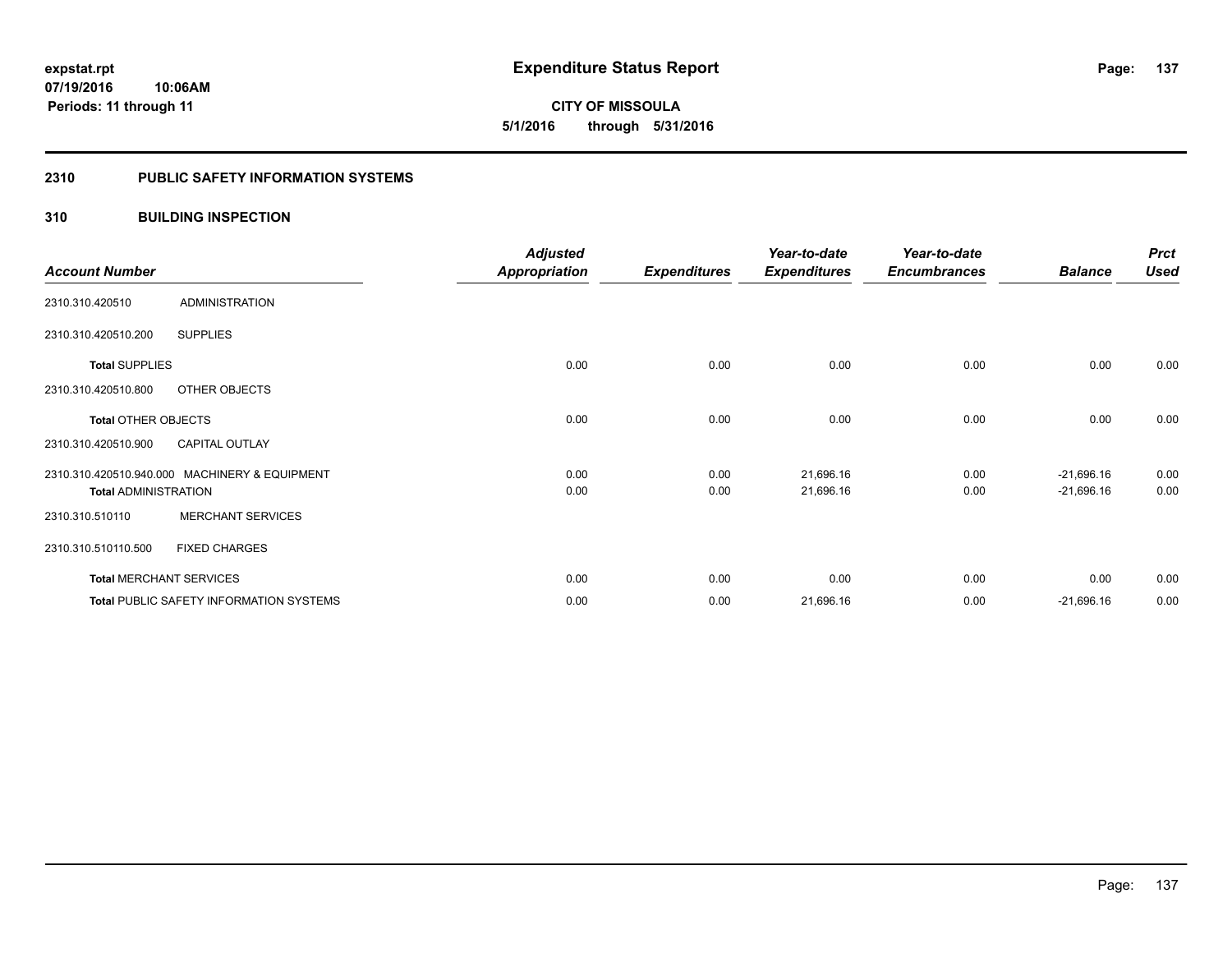**CITY OF MISSOULA 5/1/2016 through 5/31/2016**

### **2321 IMPACT FEE FUND**

| <b>Account Number</b>                     |                                                                                                                                       | <b>Adjusted</b><br><b>Appropriation</b> | <b>Expenditures</b>              | Year-to-date<br><b>Expenditures</b> | Year-to-date<br><b>Encumbrances</b> | <b>Balance</b>                            | <b>Prct</b><br><b>Used</b> |
|-------------------------------------------|---------------------------------------------------------------------------------------------------------------------------------------|-----------------------------------------|----------------------------------|-------------------------------------|-------------------------------------|-------------------------------------------|----------------------------|
| 2321.390.411240                           | CITY HALL POLICE RESTROOMS                                                                                                            |                                         |                                  |                                     |                                     |                                           |                            |
| 2321.390.411240.900                       | <b>CAPITAL OUTLAY</b>                                                                                                                 |                                         |                                  |                                     |                                     |                                           |                            |
|                                           | 2321.390.411240.930.000 CITY HALL POLICE RESTROOMS<br><b>Total CITY HALL POLICE RESTROOMS</b>                                         | 74,500.00<br>74,500.00                  | 0.00<br>0.00                     | 0.00<br>0.00                        | 0.00<br>0.00                        | 74,500.00<br>74,500.00                    | 0.00<br>0.00               |
| 2321.390.430230                           | <b>GRANT CREEK I-90 IMPROVEMENTS</b>                                                                                                  |                                         |                                  |                                     |                                     |                                           |                            |
| 2321.390.430230.900                       | <b>CAPITAL OUTLAY</b>                                                                                                                 |                                         |                                  |                                     |                                     |                                           |                            |
| 2321.390.430230.930.460 GRANT CREEK TRAIL | 2321.390.430230.930.000 GRANT CREEK I-90 MPROVEMENTS<br>Total GRANT CREEK I-90 IMPROVEMENTS                                           | 200,000.00<br>120,000.00<br>320,000.00  | 0.00<br>97.50<br>97.50           | 0.00<br>163.50<br>163.50            | 0.00<br>0.00<br>0.00                | 200,000.00<br>119,836.50<br>319,836.50    | 0.00<br>0.14<br>0.05       |
| 2321.390.430247                           | HILLVIEW WAY STREET IMPROVEMENTS                                                                                                      |                                         |                                  |                                     |                                     |                                           |                            |
| 2321.390.430247.900                       | <b>CAPITAL OUTLAY</b>                                                                                                                 |                                         |                                  |                                     |                                     |                                           |                            |
|                                           | 2321.390.430247.930.000 HILLVIEW WAY STREET IMPROVEMENTS<br><b>Total HILLVIEW WAY STREET IMPROVEMENTS</b>                             | 1,069,122.00<br>1,069,122.00            | 0.00<br>0.00                     | 0.00<br>0.00                        | 0.00<br>0.00                        | 1,069,122.00<br>1.069.122.00              | 0.00<br>0.00               |
| 2321.390.430248                           | <b>CREGG LN IMPROVEMENTS</b>                                                                                                          |                                         |                                  |                                     |                                     |                                           |                            |
| 2321.390.430248.900                       | <b>CAPITAL OUTLAY</b>                                                                                                                 |                                         |                                  |                                     |                                     |                                           |                            |
|                                           | 2321.390.430248.930.000 CREGG LN IMPROVEMENTS<br>2321.390.430248.930.394 CREGG LANE IMPROVEMENTS-PARKS<br>Total CREGG LN IMPROVEMENTS | 0.00<br>0.00<br>0.00                    | 1,668.93<br>1,603.47<br>3,272.40 | 7.680.93<br>1,603.47<br>9,284.40    | 0.00<br>0.00<br>0.00                | $-7,680.93$<br>$-1,603.47$<br>$-9,284.40$ | 0.00<br>0.00<br>0.00       |
| 2321.390.430249                           | OLD US HWY 93 IMPROVEMENTS                                                                                                            |                                         |                                  |                                     |                                     |                                           |                            |
| 2321.390.430249.900                       | <b>CAPITAL OUTLAY</b>                                                                                                                 |                                         |                                  |                                     |                                     |                                           |                            |
|                                           | Total OLD US HWY 93 IMPROVEMENTS                                                                                                      | 0.00                                    | 0.00                             | 0.00                                | 0.00                                | 0.00                                      | 0.00                       |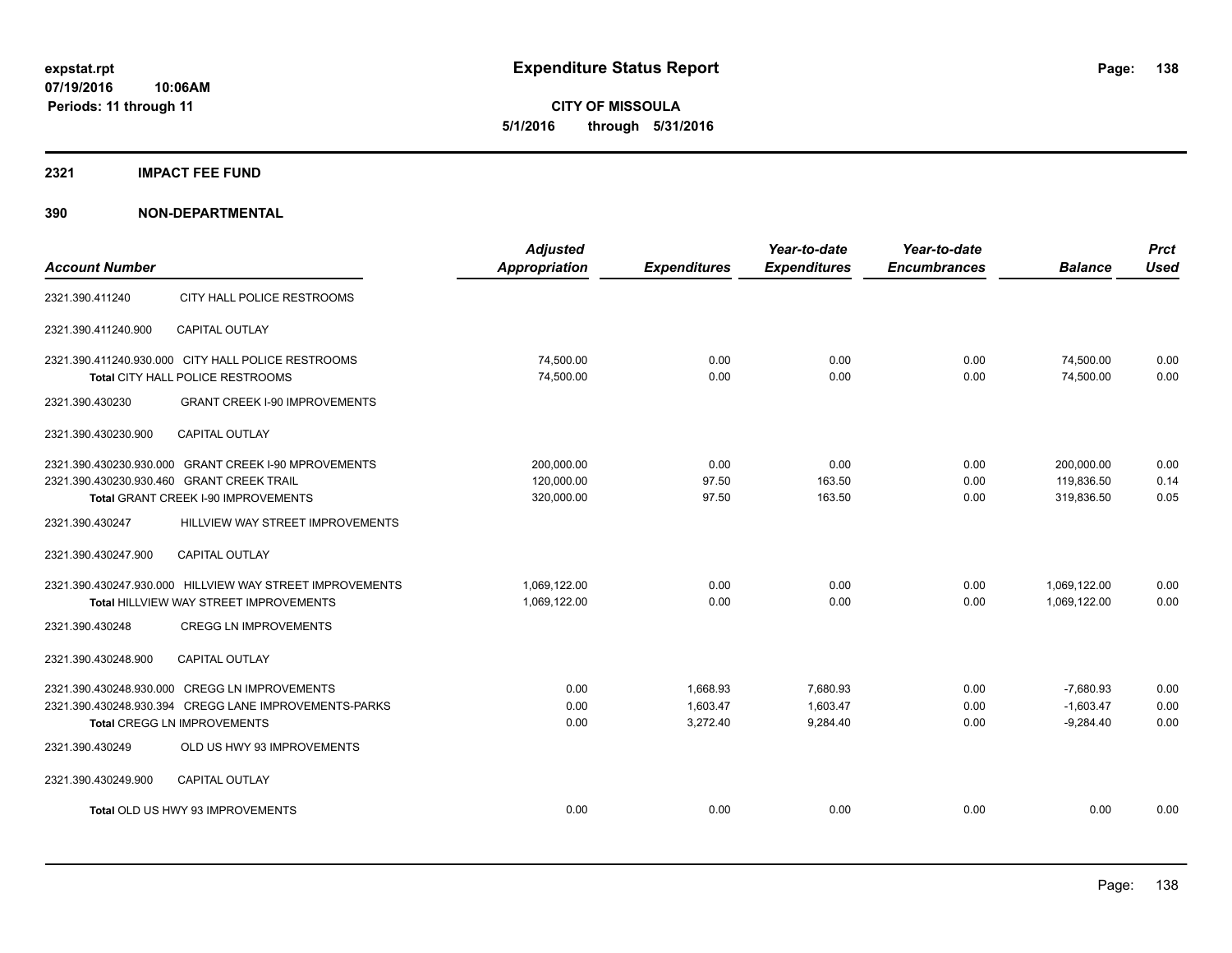**CITY OF MISSOULA 5/1/2016 through 5/31/2016**

#### **2321 IMPACT FEE FUND**

| <b>Account Number</b>       |                                                                                        | <b>Adjusted</b><br><b>Appropriation</b> | <b>Expenditures</b> | Year-to-date<br><b>Expenditures</b> | Year-to-date<br><b>Encumbrances</b> | <b>Balance</b>             | <b>Prct</b><br><b>Used</b> |
|-----------------------------|----------------------------------------------------------------------------------------|-----------------------------------------|---------------------|-------------------------------------|-------------------------------------|----------------------------|----------------------------|
| 2321.390.430255             | <b>GRANT CREEK CABLE RAIL</b>                                                          |                                         |                     |                                     |                                     |                            |                            |
| 2321.390.430255.900         | CAPITAL OUTLAY                                                                         |                                         |                     |                                     |                                     |                            |                            |
|                             | 2321.390.430255.930.000 GRANT CREEK CABLE RAIL<br>Total GRANT CREEK CABLE RAIL         | 45,000.00<br>45,000.00                  | 0.00<br>0.00        | 24.971.25<br>24.971.25              | 0.00<br>0.00                        | 20,028.75<br>20.028.75     | 55.49<br>55.49             |
| 2321.390.430260             | TRAFFIC & PEDESTRIAN SERVICES                                                          |                                         |                     |                                     |                                     |                            |                            |
| 2321.390.430260.300         | PURCHASED SERVICES                                                                     |                                         |                     |                                     |                                     |                            |                            |
|                             | 2321.390.430260.350.000 VAN BUREN ST RECONSTRUCTION<br><b>Total PURCHASED SERVICES</b> | 0.00<br>0.00                            | 0.00<br>0.00        | 8,917.50<br>8.917.50                | 0.00<br>0.00                        | $-8,917.50$<br>$-8.917.50$ | 0.00<br>0.00               |
| 2321.390.430260.900         | CAPITAL OUTLAY                                                                         |                                         |                     |                                     |                                     |                            |                            |
| <b>Total CAPITAL OUTLAY</b> |                                                                                        | 0.00                                    | 0.00                | 0.00                                | 0.00                                | 0.00                       | 0.00                       |
|                             | Total TRAFFIC & PEDESTRIAN SERVICES                                                    | 0.00                                    | 0.00                | 8,917.50                            | 0.00                                | $-8,917.50$                | 0.00                       |
| 2321.390.430280             | MILLER CR: BRIGGS TO MOCKINGBIRD                                                       |                                         |                     |                                     |                                     |                            |                            |
| 2321.390.430280.900         | <b>CAPITAL OUTLAY</b>                                                                  |                                         |                     |                                     |                                     |                            |                            |
|                             | Total MILLER CR: BRIGGS TO MOCKINGBIRD                                                 | 0.00                                    | 0.00                | 0.00                                | 0.00                                | 0.00                       | 0.00                       |
| 2321.390.430281             | SOUTH 3RD STREET PROJECT                                                               |                                         |                     |                                     |                                     |                            |                            |
| 2321.390.430281.300         | PURCHASED SERVICES                                                                     |                                         |                     |                                     |                                     |                            |                            |
|                             | 2321.390.430281.390.000 OTHER PURCHASED SERVICES<br><b>Total PURCHASED SERVICES</b>    | 0.00<br>0.00                            | 0.00<br>0.00        | 3.845.81<br>3,845.81                | 0.00<br>0.00                        | $-3.845.81$<br>$-3,845.81$ | 0.00<br>0.00               |
| 2321.390.430281.900         | <b>CAPITAL OUTLAY</b>                                                                  |                                         |                     |                                     |                                     |                            |                            |
| <b>Total CAPITAL OUTLAY</b> | 2321.390.430281.930.000 SO 3RD ST/IMPROVEMENTS                                         | 572,000.00<br>572,000.00                | 110.00<br>110.00    | 256,779.19<br>256,779.19            | 0.00<br>0.00                        | 315,220.81<br>315,220.81   | 44.89<br>44.89             |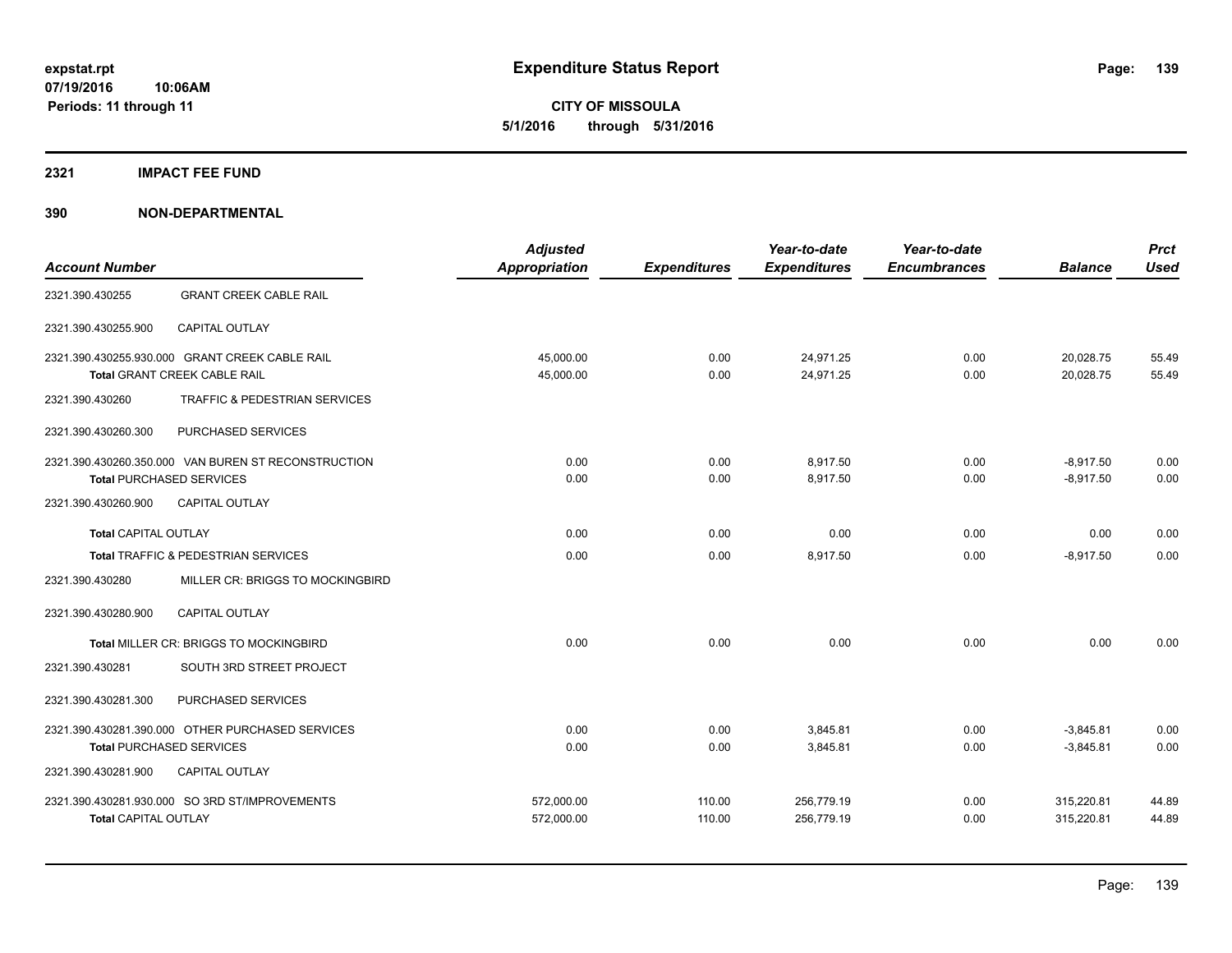**2321 IMPACT FEE FUND**

| <b>Account Number</b>                 |                                                | <b>Adjusted</b><br><b>Appropriation</b> | <b>Expenditures</b> | Year-to-date<br><b>Expenditures</b> | Year-to-date<br><b>Encumbrances</b> | <b>Balance</b>               | <b>Prct</b><br><b>Used</b> |
|---------------------------------------|------------------------------------------------|-----------------------------------------|---------------------|-------------------------------------|-------------------------------------|------------------------------|----------------------------|
|                                       | Total SOUTH 3RD STREET PROJECT                 | 572,000.00                              | 110.00              | 260,625.00                          | 0.00                                | 311,375.00                   | 45.56                      |
| 2321.390.460401                       | FORT MSLA REGIONAL PARK                        |                                         |                     |                                     |                                     |                              |                            |
| 2321.390.460401.900                   | CAPITAL OUTLAY                                 |                                         |                     |                                     |                                     |                              |                            |
| 2321.390.460401.930.000 FORT MISSOULA | Total FORT MSLA REGIONAL PARK                  | 0.00<br>0.00                            | 62.47<br>62.47      | 15,237.88<br>15,237.88              | 0.00<br>0.00                        | $-15,237.88$<br>$-15,237.88$ | 0.00<br>0.00               |
| 2321.390.460404                       | <b>EATON TRAIL</b>                             |                                         |                     |                                     |                                     |                              |                            |
| 2321.390.460404.100                   | PERSONAL SERVICES                              |                                         |                     |                                     |                                     |                              |                            |
| <b>Total PERSONAL SERVICES</b>        |                                                | 0.00                                    | 0.00                | 0.00                                | 0.00                                | 0.00                         | 0.00                       |
| 2321.390.460404.300                   | PURCHASED SERVICES                             |                                         |                     |                                     |                                     |                              |                            |
|                                       | <b>Total PURCHASED SERVICES</b>                | 0.00                                    | 0.00                | 0.00                                | 0.00                                | 0.00                         | 0.00                       |
| 2321.390.460404.900                   | <b>CAPITAL OUTLAY</b>                          |                                         |                     |                                     |                                     |                              |                            |
| <b>Total EATON TRAIL</b>              |                                                | 0.00                                    | 0.00                | 0.00                                | 0.00                                | 0.00                         | 0.00                       |
| 2321.390.460406                       | WHITE PINE PARK                                |                                         |                     |                                     |                                     |                              |                            |
| 2321.390.460406.100                   | PERSONAL SERVICES                              |                                         |                     |                                     |                                     |                              |                            |
| <b>Total PERSONAL SERVICES</b>        |                                                | 0.00                                    | 0.00                | 0.00                                | 0.00                                | 0.00                         | 0.00                       |
| 2321.390.460406.300                   | PURCHASED SERVICES                             |                                         |                     |                                     |                                     |                              |                            |
| <b>Total WHITE PINE PARK</b>          |                                                | 0.00                                    | 0.00                | 0.00                                | 0.00                                | 0.00                         | 0.00                       |
| 2321.390.460408                       | CONSERVATION LAND MANAGEMENT PLAN              |                                         |                     |                                     |                                     |                              |                            |
| 2321.390.460408.900                   | CAPITAL OUTLAY                                 |                                         |                     |                                     |                                     |                              |                            |
|                                       | <b>Total CONSERVATION LAND MANAGEMENT PLAN</b> | 0.00                                    | 0.00                | 0.00                                | 0.00                                | 0.00                         | 0.00                       |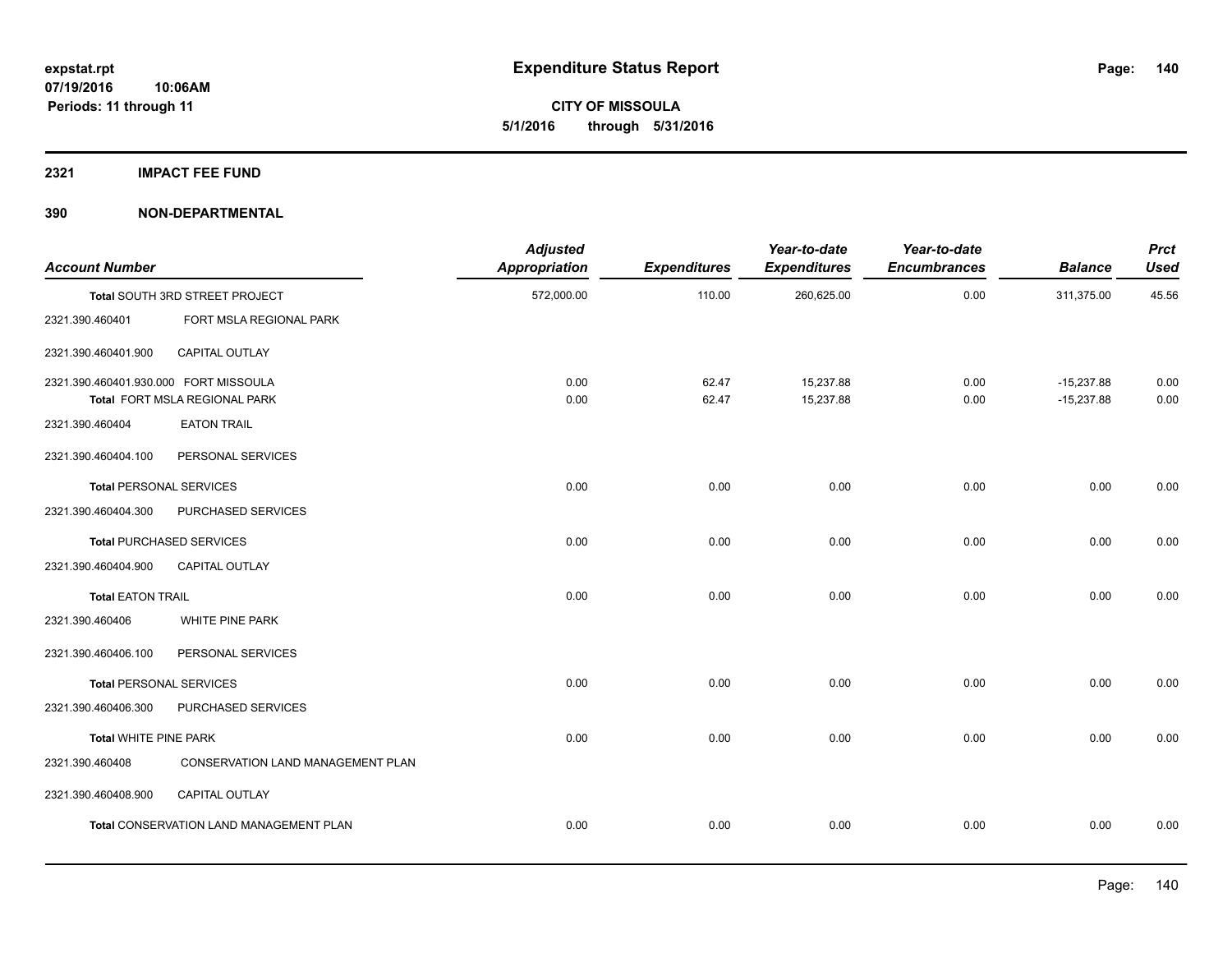**2321 IMPACT FEE FUND**

| <b>Account Number</b>      |                                                                                                                                                                              | <b>Adjusted</b><br><b>Appropriation</b> | <b>Expenditures</b>                 | Year-to-date<br><b>Expenditures</b> | Year-to-date<br><b>Encumbrances</b> | <b>Balance</b>                           | <b>Prct</b><br><b>Used</b> |
|----------------------------|------------------------------------------------------------------------------------------------------------------------------------------------------------------------------|-----------------------------------------|-------------------------------------|-------------------------------------|-------------------------------------|------------------------------------------|----------------------------|
| 2321.390.460409            | MISSOULA TO LOLO TRAIL                                                                                                                                                       |                                         |                                     |                                     |                                     |                                          |                            |
| 2321.390.460409.800        | OTHER OBJECTS                                                                                                                                                                |                                         |                                     |                                     |                                     |                                          |                            |
| Total OTHER OBJECTS        |                                                                                                                                                                              | 0.00                                    | 0.00                                | 0.00                                | 0.00                                | 0.00                                     | 0.00                       |
| 2321.390.460409.900        | <b>CAPITAL OUTLAY</b>                                                                                                                                                        |                                         |                                     |                                     |                                     |                                          |                            |
| 2321.390.460411            | 2321.390.460409.930.000 MISSOULA TO LOLO TRAIL<br>2321.390.460409.930.301 MISSOULA TO LOLO TRAIL/TRANS IMPACT FEES<br>Total MISSOULA TO LOLO TRAIL<br>MISSOULA TO LOLO TRAIL | 156,000.00<br>0.00<br>156,000.00        | 15,302.46<br>13,745.24<br>29,047.70 | 27,422.46<br>13,745.24<br>41,167.70 | 0.00<br>0.00<br>0.00                | 128,577.54<br>$-13,745.24$<br>114,832.30 | 17.58<br>0.00<br>26.39     |
| 2321.390.460411.900        | CAPITAL OUTLAY                                                                                                                                                               |                                         |                                     |                                     |                                     |                                          |                            |
|                            | 2321.390.460411.930.000 44 RANCH IMPROVEMENTS<br>Total MISSOULA TO LOLO TRAIL                                                                                                | 0.00<br>0.00                            | 0.00<br>0.00                        | 3,680.85<br>3,680.85                | 0.00<br>0.00                        | $-3,680.85$<br>$-3,680.85$               | 0.00<br>0.00               |
| 2321.390.460412            | PLEASANT VIEW PARK                                                                                                                                                           |                                         |                                     |                                     |                                     |                                          |                            |
| 2321.390.460412.900        | <b>CAPITAL OUTLAY</b>                                                                                                                                                        |                                         |                                     |                                     |                                     |                                          |                            |
| Total PLEASANT VIEW PARK   |                                                                                                                                                                              | 0.00                                    | 0.00                                | 0.00                                | 0.00                                | 0.00                                     | 0.00                       |
| 2321.390.460444            | <b>PLAYGROUNDS</b>                                                                                                                                                           |                                         |                                     |                                     |                                     |                                          |                            |
| 2321.390.460444.900        | CAPITAL OUTLAY                                                                                                                                                               |                                         |                                     |                                     |                                     |                                          |                            |
| <b>Total PLAYGROUNDS</b>   | 2321.390.460444.930.000 PARK TRAIL BOND PLAYGROUNDS                                                                                                                          | 234,500.00<br>234,500.00                | 0.00<br>0.00                        | 0.00<br>0.00                        | 0.00<br>0.00                        | 234,500.00<br>234,500.00                 | 0.00<br>0.00               |
| 2321.390.510000            | UNALLOCATED IMPACT FEES                                                                                                                                                      |                                         |                                     |                                     |                                     |                                          |                            |
| 2321.390.510000.800        | OTHER OBJECTS                                                                                                                                                                |                                         |                                     |                                     |                                     |                                          |                            |
| <b>Total OTHER OBJECTS</b> |                                                                                                                                                                              | 0.00                                    | 0.00                                | 0.00                                | 0.00                                | 0.00                                     | 0.00                       |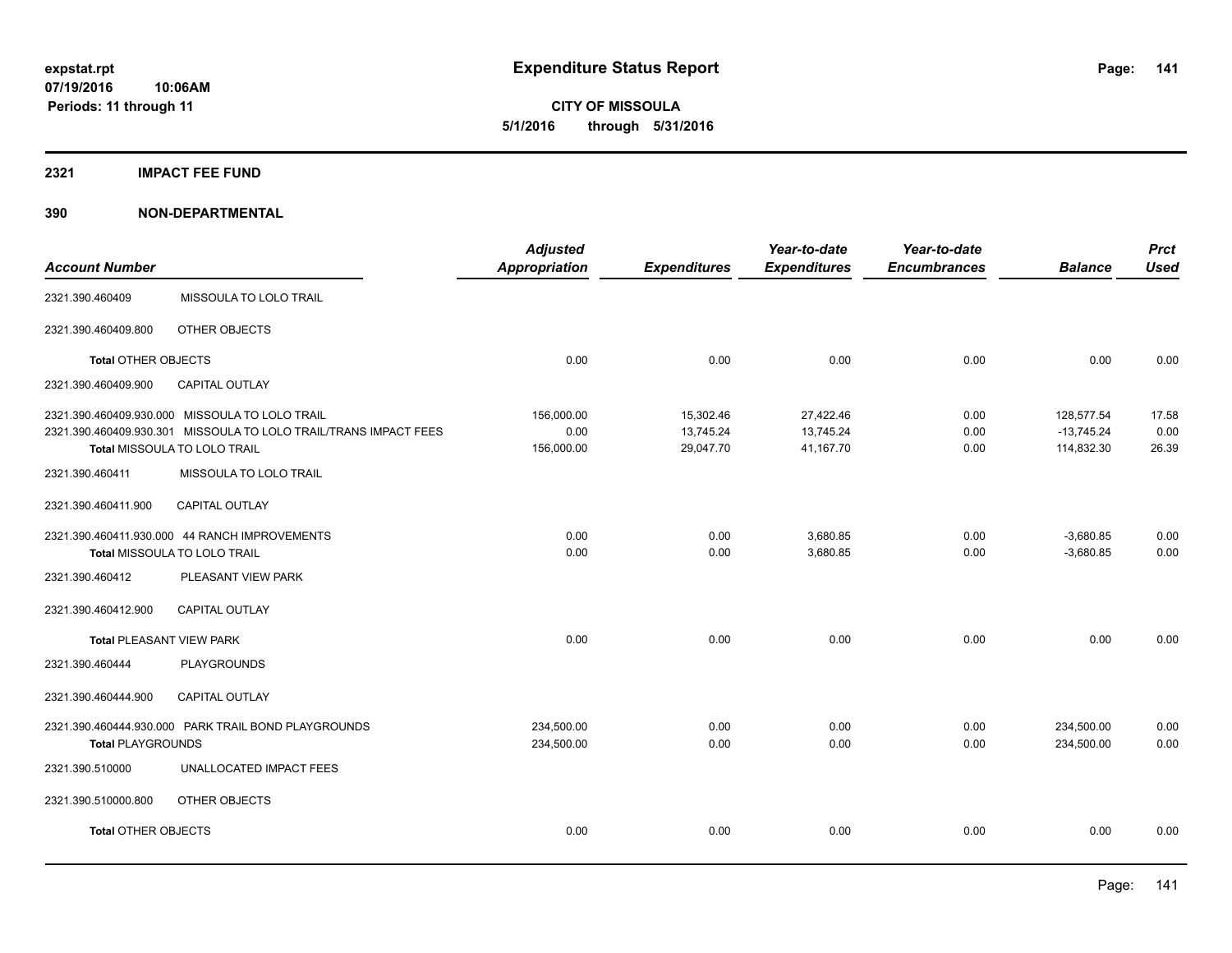## **2321 IMPACT FEE FUND**

| <b>Account Number</b>                |                                      | <b>Adjusted</b><br><b>Appropriation</b> | <b>Expenditures</b> | Year-to-date<br><b>Expenditures</b> | Year-to-date<br><b>Encumbrances</b> | <b>Balance</b>           | <b>Prct</b><br><b>Used</b> |
|--------------------------------------|--------------------------------------|-----------------------------------------|---------------------|-------------------------------------|-------------------------------------|--------------------------|----------------------------|
| 2321.390.510000.900                  | <b>CAPITAL OUTLAY</b>                |                                         |                     |                                     |                                     |                          |                            |
| 2321.390.510000.930.000 IMPROVEMENTS | <b>Total UNALLOCATED IMPACT FEES</b> | 253.378.00<br>253,378.00                | 0.00<br>0.00        | 0.00<br>0.00                        | 0.00<br>0.00                        | 253.378.00<br>253,378.00 | 0.00<br>0.00               |
| 2321.390.510110                      | <b>MERCHANT SERVICES</b>             |                                         |                     |                                     |                                     |                          |                            |
| 2321.390.510110.500                  | <b>FIXED CHARGES</b>                 |                                         |                     |                                     |                                     |                          |                            |
| <b>Total MERCHANT SERVICES</b>       |                                      | 0.00                                    | 0.00                | 0.00                                | 0.00                                | 0.00                     | 0.00                       |
| <b>Total IMPACT FEE FUND</b>         |                                      | 2,724,500.00                            | 32,590.07           | 364,048.08                          | 0.00                                | 2,360,451.92             | 13.36                      |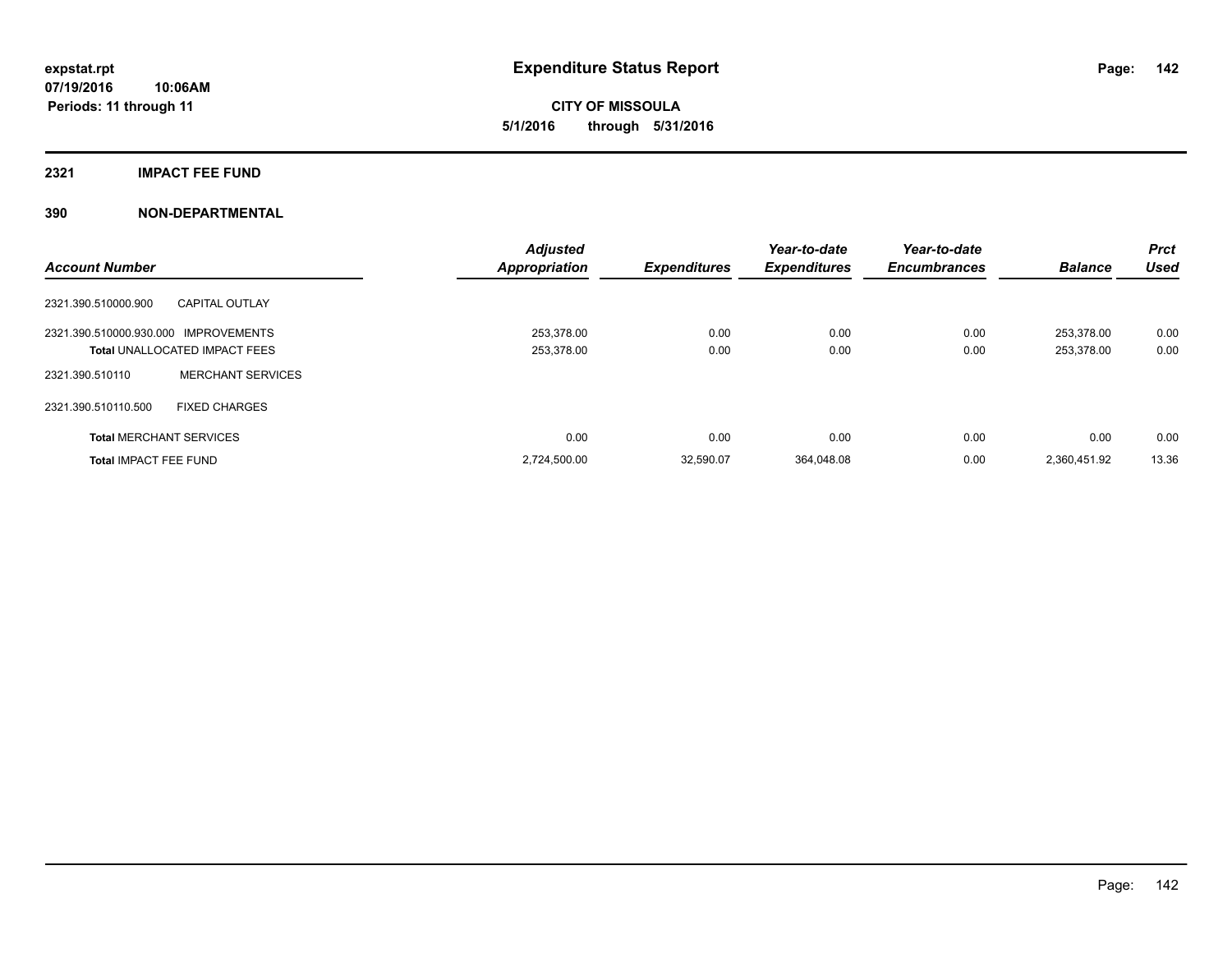**expstat.rpt Expenditure Status Report** 

**07/19/2016 10:06AM Periods: 11 through 11**

**CITY OF MISSOULA 5/1/2016 through 5/31/2016**

## **2322 GEORGE ELMER/CATTLE DR INTERSECTION**

|                             |                                               | <b>Adjusted</b>      |                     | Year-to-date        | Year-to-date        |                | <b>Prct</b> |
|-----------------------------|-----------------------------------------------|----------------------|---------------------|---------------------|---------------------|----------------|-------------|
| <b>Account Number</b>       |                                               | <b>Appropriation</b> | <b>Expenditures</b> | <b>Expenditures</b> | <b>Encumbrances</b> | <b>Balance</b> | <b>Used</b> |
| 2322.390.510100             | SPECIAL ASSESSMENTS                           |                      |                     |                     |                     |                |             |
| 2322.390.510100.300         | PURCHASED SERVICES                            |                      |                     |                     |                     |                |             |
|                             | 2322.390.510100.350.000 PROFESSIONAL SERVICES | 15,000.00            | 0.00                | 0.00                | 0.00                | 15,000.00      | 0.00        |
|                             | <b>Total PURCHASED SERVICES</b>               | 15,000.00            | 0.00                | 0.00                | 0.00                | 15,000.00      | 0.00        |
| 2322.390.510100.800         | OTHER OBJECTS                                 |                      |                     |                     |                     |                |             |
| <b>Total OTHER OBJECTS</b>  |                                               | 0.00                 | 0.00                | 0.00                | 0.00                | 0.00           | 0.00        |
| 2322.390.510100.900         | <b>CAPITAL OUTLAY</b>                         |                      |                     |                     |                     |                |             |
| <b>Total CAPITAL OUTLAY</b> |                                               | 0.00                 | 0.00                | 0.00                | 0.00                | 0.00           | 0.00        |
|                             | <b>Total SPECIAL ASSESSMENTS</b>              | 15,000.00            | 0.00                | 0.00                | 0.00                | 15,000.00      | 0.00        |
| 2322.390.510110             | <b>MERCHANT SERVICES</b>                      |                      |                     |                     |                     |                |             |
| 2322.390.510110.500         | <b>FIXED CHARGES</b>                          |                      |                     |                     |                     |                |             |
|                             | <b>Total MERCHANT SERVICES</b>                | 0.00                 | 0.00                | 0.00                | 0.00                | 0.00           | 0.00        |
|                             | Total GEORGE ELMER/CATTLE DR INTERSECTION     | 15,000.00            | 0.00                | 0.00                | 0.00                | 15,000.00      | 0.00        |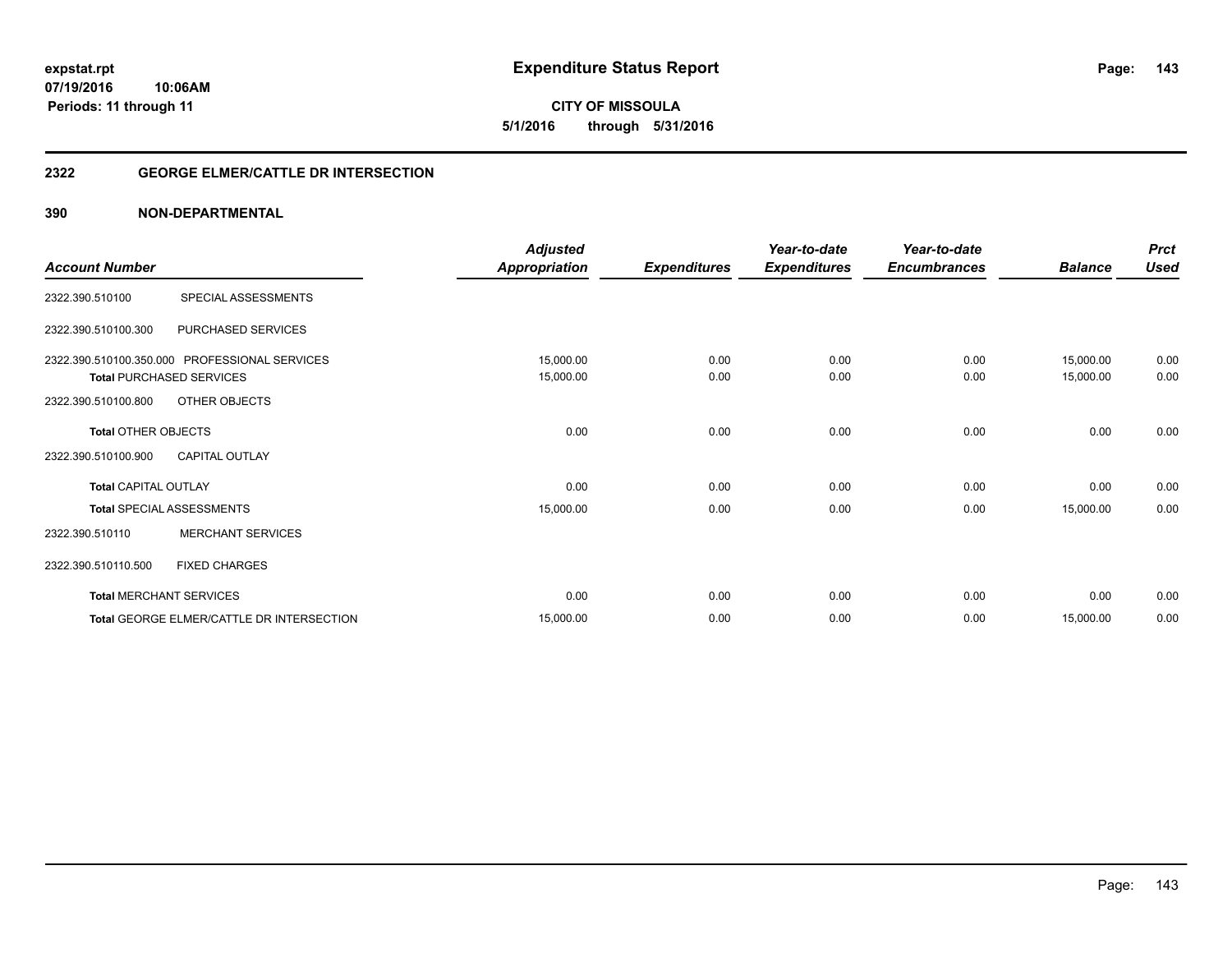**CITY OF MISSOULA 5/1/2016 through 5/31/2016**

## **2365 PUBLIC ART FUND**

## **220 MAYOR**

| <b>Account Number</b>                                               |                                               | <b>Adjusted</b><br>Appropriation | <b>Expenditures</b> | Year-to-date<br><b>Expenditures</b> | Year-to-date<br><b>Encumbrances</b> | <b>Balance</b>               | <b>Prct</b><br><b>Used</b> |
|---------------------------------------------------------------------|-----------------------------------------------|----------------------------------|---------------------|-------------------------------------|-------------------------------------|------------------------------|----------------------------|
| 2365.220.460518                                                     | <b>PUBLIC ART PROJECTS</b>                    |                                  |                     |                                     |                                     |                              |                            |
| 2365.220.460518.300                                                 | PURCHASED SERVICES                            |                                  |                     |                                     |                                     |                              |                            |
| <b>Total PURCHASED SERVICES</b>                                     | 2365.220.460518.350.000 PROFESSIONAL SERVICES | 7,350.00<br>7,350.00             | 0.00<br>0.00        | 6,695.09<br>6,695.09                | 0.00<br>0.00                        | 654.91<br>654.91             | 91.09<br>91.09             |
| 2365.220.460518.800<br><b>Total OTHER OBJECTS</b>                   | OTHER OBJECTS                                 | 0.00                             | 0.00                | 0.00                                | 0.00                                | 0.00                         | 0.00                       |
| 2365.220.460518.900                                                 | <b>CAPITAL OUTLAY</b>                         |                                  |                     |                                     |                                     |                              |                            |
| 2365.220.460518.930.000 IMPROVEMENTS<br><b>Total CAPITAL OUTLAY</b> |                                               | 5,615.00<br>5,615.00             | 0.00<br>0.00        | 20,400.00<br>20,400.00              | 0.00<br>0.00                        | $-14,785.00$<br>$-14,785.00$ | 363.31<br>363.31           |
| <b>Total PUBLIC ART PROJECTS</b>                                    |                                               | 12,965.00                        | 0.00                | 27,095.09                           | 0.00                                | $-14,130.09$                 | 208.99                     |
| 2365.220.510110                                                     | <b>MERCHANT SERVICES</b>                      |                                  |                     |                                     |                                     |                              |                            |
| 2365.220.510110.500                                                 | <b>FIXED CHARGES</b>                          |                                  |                     |                                     |                                     |                              |                            |
| <b>Total FIXED CHARGES</b>                                          |                                               | 0.00                             | 0.00                | 0.00                                | 0.00                                | 0.00                         | 0.00                       |
| <b>Total MERCHANT SERVICES</b>                                      |                                               | 0.00                             | 0.00                | 0.00                                | 0.00                                | 0.00                         | 0.00                       |
| <b>Total PUBLIC ART FUND</b>                                        |                                               | 12.965.00                        | 0.00                | 27,095.09                           | 0.00                                | $-14,130.09$                 | 208.99                     |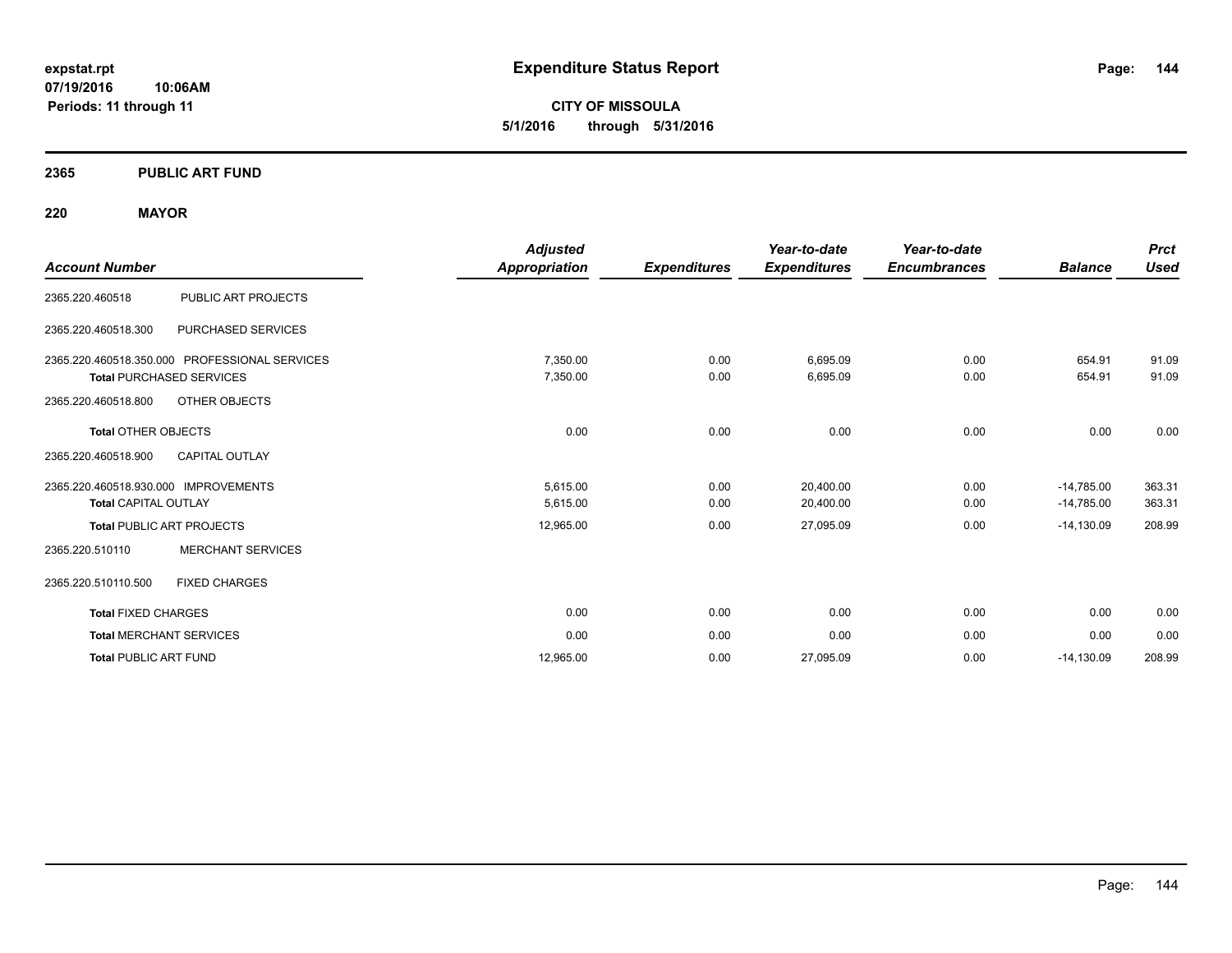**145**

**07/19/2016 10:06AM Periods: 11 through 11**

**CITY OF MISSOULA 5/1/2016 through 5/31/2016**

## **2371 EMPLOYEE HEALTH INSURANCE LEVY FUND**

| <b>Account Number</b>          |                                                  | <b>Adjusted</b><br><b>Appropriation</b> | <b>Expenditures</b> | Year-to-date<br><b>Expenditures</b> | Year-to-date<br><b>Encumbrances</b> | <b>Balance</b> | <b>Prct</b><br><b>Used</b> |
|--------------------------------|--------------------------------------------------|-----------------------------------------|---------------------|-------------------------------------|-------------------------------------|----------------|----------------------------|
| 2371.390.510110                | <b>MERCHANT SERVICES</b>                         |                                         |                     |                                     |                                     |                |                            |
| 2371.390.510110.500            | <b>FIXED CHARGES</b>                             |                                         |                     |                                     |                                     |                |                            |
| <b>Total MERCHANT SERVICES</b> |                                                  | 0.00                                    | 0.00                | 0.00                                | 0.00                                | 0.00           | 0.00                       |
| 2371.390.521000                | INTERFUND OPERATING TRANSFERS                    |                                         |                     |                                     |                                     |                |                            |
| 2371.390.521000.800            | OTHER OBJECTS                                    |                                         |                     |                                     |                                     |                |                            |
|                                | 2371.390.521000.820.000 TRANSFERS TO OTHER FUNDS | 4,462.00                                | 0.00                | 2,231.00                            | 0.00                                | 2,231.00       | 50.00                      |
|                                | <b>Total INTERFUND OPERATING TRANSFERS</b>       | 4,462.00                                | 0.00                | 2,231.00                            | 0.00                                | 2,231.00       | 50.00                      |
|                                | Total EMPLOYEE HEALTH INSURANCE LEVY FUND        | 4,462.00                                | 0.00                | 2,231.00                            | 0.00                                | 2,231.00       | 50.00                      |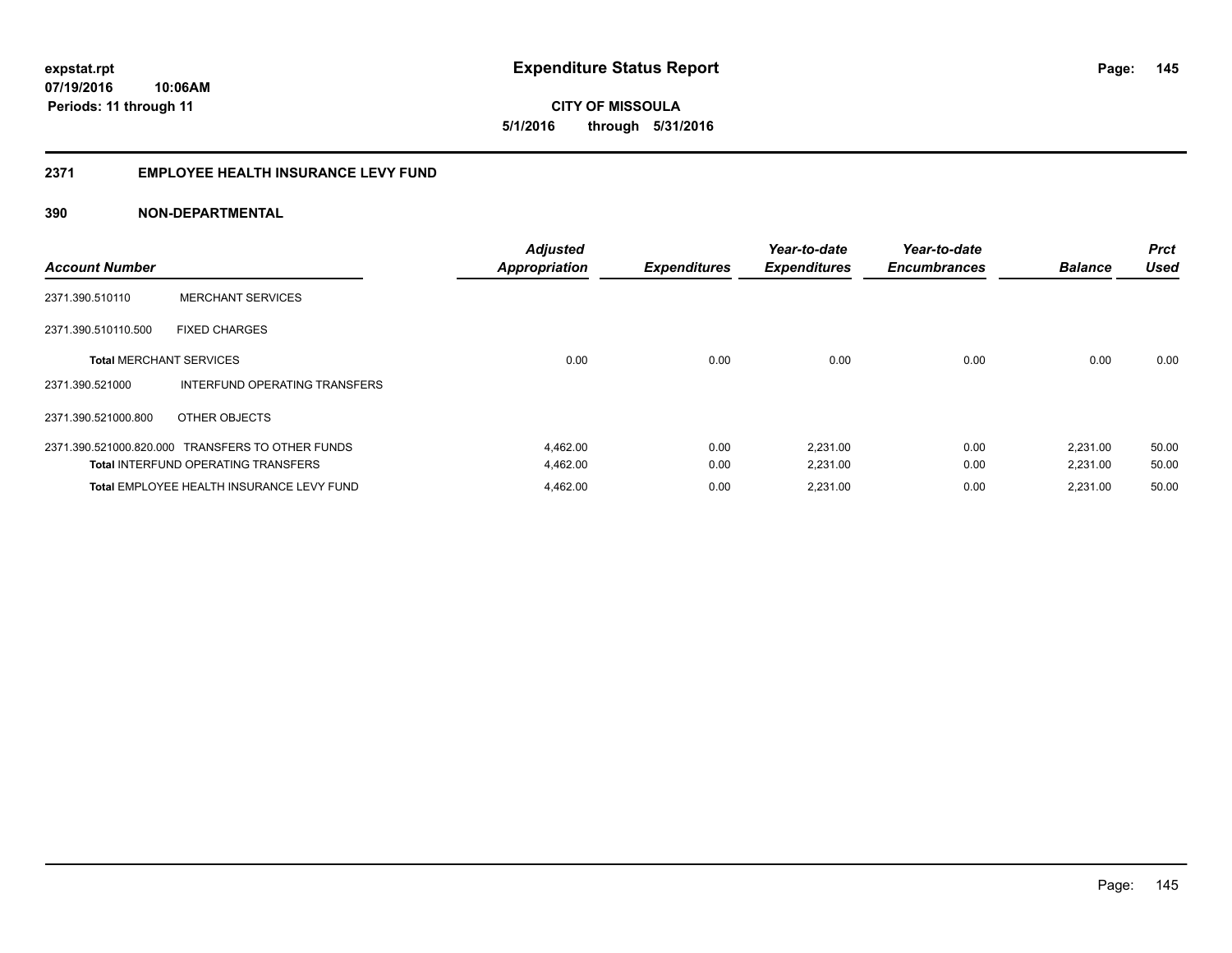# **CITY OF MISSOULA 5/1/2016 through 5/31/2016**

### **2372 PERMISSIVE MEDICAL LEVY**

| <b>Account Number</b>          |                                                  | <b>Adjusted</b><br><b>Appropriation</b> | <b>Expenditures</b> | Year-to-date<br><b>Expenditures</b> | Year-to-date<br><b>Encumbrances</b> | <b>Balance</b> | <b>Prct</b><br><b>Used</b> |
|--------------------------------|--------------------------------------------------|-----------------------------------------|---------------------|-------------------------------------|-------------------------------------|----------------|----------------------------|
| 2372.390.510110                | <b>MERCHANT SERVICES</b>                         |                                         |                     |                                     |                                     |                |                            |
| 2372.390.510110.500            | <b>FIXED CHARGES</b>                             |                                         |                     |                                     |                                     |                |                            |
| <b>Total MERCHANT SERVICES</b> |                                                  | 0.00                                    | 0.00                | 0.00                                | 0.00                                | 0.00           | 0.00                       |
| 2372.390.521000                | INTERFUND OPERATING TRANSFERS                    |                                         |                     |                                     |                                     |                |                            |
| 2372.390.521000.800            | OTHER OBJECTS                                    |                                         |                     |                                     |                                     |                |                            |
|                                | 2372.390.521000.820.000 TRANSFERS TO OTHER FUNDS | 4,405,445.00                            | 0.00                | 2,202,723.00                        | 0.00                                | 2,202,722.00   | 50.00                      |
|                                | <b>Total INTERFUND OPERATING TRANSFERS</b>       | 4,405,445.00                            | 0.00                | 2,202,723.00                        | 0.00                                | 2,202,722.00   | 50.00                      |
|                                | <b>Total PERMISSIVE MEDICAL LEVY</b>             | 4,405,445.00                            | 0.00                | 2,202,723.00                        | 0.00                                | 2,202,722.00   | 50.00                      |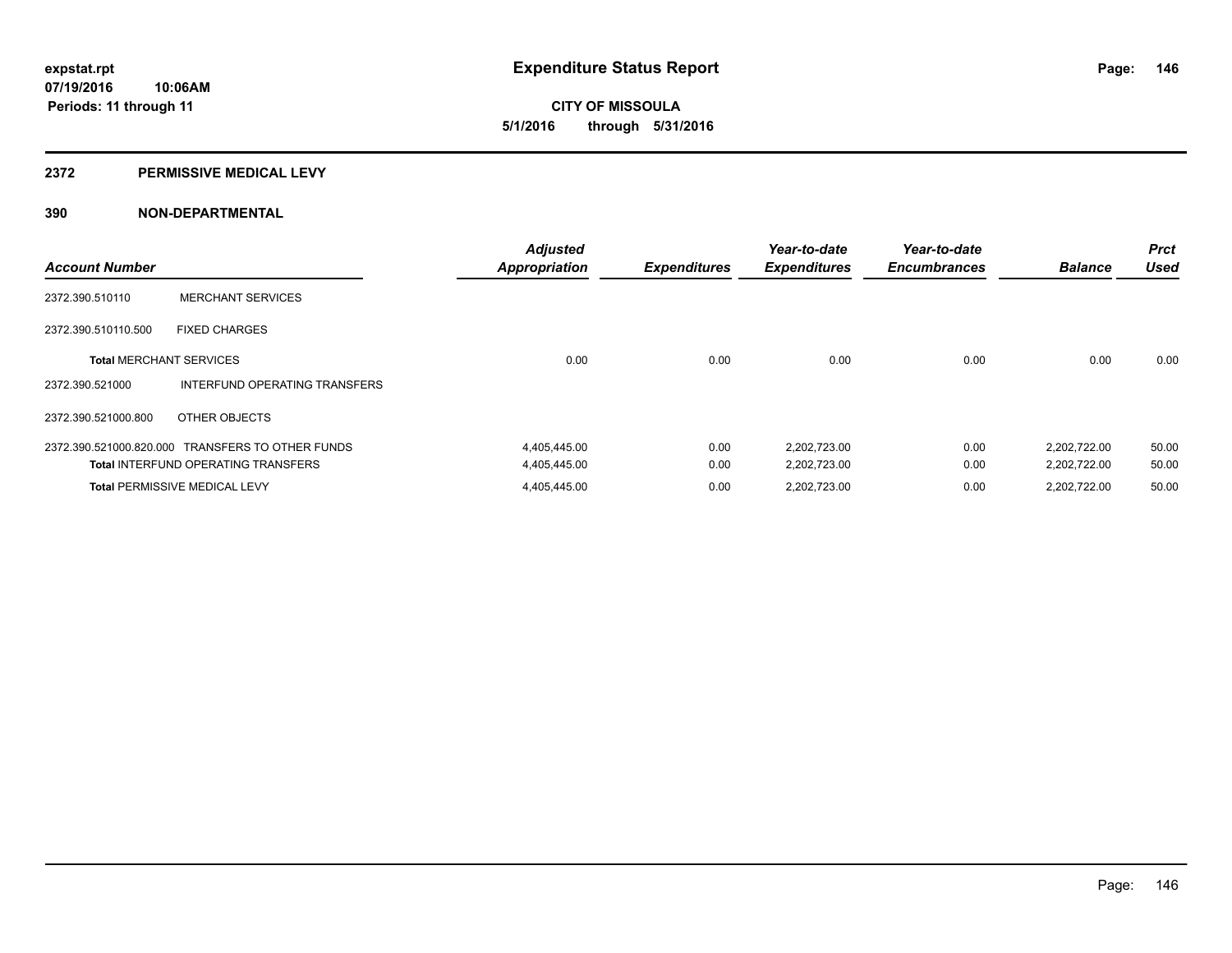**CITY OF MISSOULA 5/1/2016 through 5/31/2016**

## **2389 CABLE TELEVISION FRANCHISE FUND**

|                                  |                                                  | <b>Adjusted</b>      |                     | Year-to-date        | Year-to-date        |                | <b>Prct</b> |
|----------------------------------|--------------------------------------------------|----------------------|---------------------|---------------------|---------------------|----------------|-------------|
| <b>Account Number</b>            |                                                  | <b>Appropriation</b> | <b>Expenditures</b> | <b>Expenditures</b> | <b>Encumbrances</b> | <b>Balance</b> | <b>Used</b> |
| 2389.390.411810                  | <b>CABLE TV FRANCHISE</b>                        |                      |                     |                     |                     |                |             |
| 2389.390.411810.300              | PURCHASED SERVICES                               |                      |                     |                     |                     |                |             |
|                                  | 2389.390.411810.350.000 PROFESSIONAL SERVICES    | 5,000.00             | 0.00                | 11.409.90           | 0.00                | $-6,409.90$    | 228.20      |
| 2389.390.411810.370.000 TRAVEL   |                                                  | 1,000.00             | 0.00                | 0.00                | 0.00                | 1,000.00       | 0.00        |
| 2389.390.411810.380.000 TRAINING |                                                  | 1.000.00             | 0.00                | 0.00                | 0.00                | 1.000.00       | 0.00        |
|                                  | <b>Total PURCHASED SERVICES</b>                  | 7,000.00             | 0.00                | 11,409.90           | 0.00                | $-4,409.90$    | 163.00      |
| 2389.390.411810.700              | <b>GRANTS &amp; CONTRIBUTIONS</b>                |                      |                     |                     |                     |                |             |
|                                  | 2389.390.411810.700.000 GRANTS & CONTRIBUTIONS   | 440,000.00           | 0.00                | 355.274.26          | 0.00                | 84.725.74      | 80.74       |
|                                  | <b>Total GRANTS &amp; CONTRIBUTIONS</b>          | 440,000.00           | 0.00                | 355,274.26          | 0.00                | 84,725.74      | 80.74       |
| 2389.390.411810.800              | OTHER OBJECTS                                    |                      |                     |                     |                     |                |             |
|                                  | 2389.390.411810.820.000 TRANSFERS TO OTHER FUNDS | 251,433.00           | 0.00                | 125,717.00          | 0.00                | 125,716.00     | 50.00       |
| <b>Total OTHER OBJECTS</b>       |                                                  | 251,433.00           | 0.00                | 125.717.00          | 0.00                | 125.716.00     | 50.00       |
| 2389.390.411810.900              | <b>CAPITAL OUTLAY</b>                            |                      |                     |                     |                     |                |             |
|                                  | 2389.390.411810.940.000 MACHINERY & EQUIPMENT    | 37.567.00            | 0.00                | 28.881.63           | 0.00                | 8.685.37       | 76.88       |
| <b>Total CAPITAL OUTLAY</b>      |                                                  | 37,567.00            | 0.00                | 28,881.63           | 0.00                | 8,685.37       | 76.88       |
| <b>Total CABLE TV FRANCHISE</b>  |                                                  | 736,000.00           | 0.00                | 521,282.79          | 0.00                | 214.717.21     | 70.83       |
| 2389.390.510110                  | <b>MERCHANT SERVICES</b>                         |                      |                     |                     |                     |                |             |
| 2389.390.510110.500              | <b>FIXED CHARGES</b>                             |                      |                     |                     |                     |                |             |
| <b>Total MERCHANT SERVICES</b>   |                                                  | 0.00                 | 0.00                | 0.00                | 0.00                | 0.00           | 0.00        |
|                                  | Total CABLE TELEVISION FRANCHISE FUND            | 736,000.00           | 0.00                | 521,282.79          | 0.00                | 214,717.21     | 70.83       |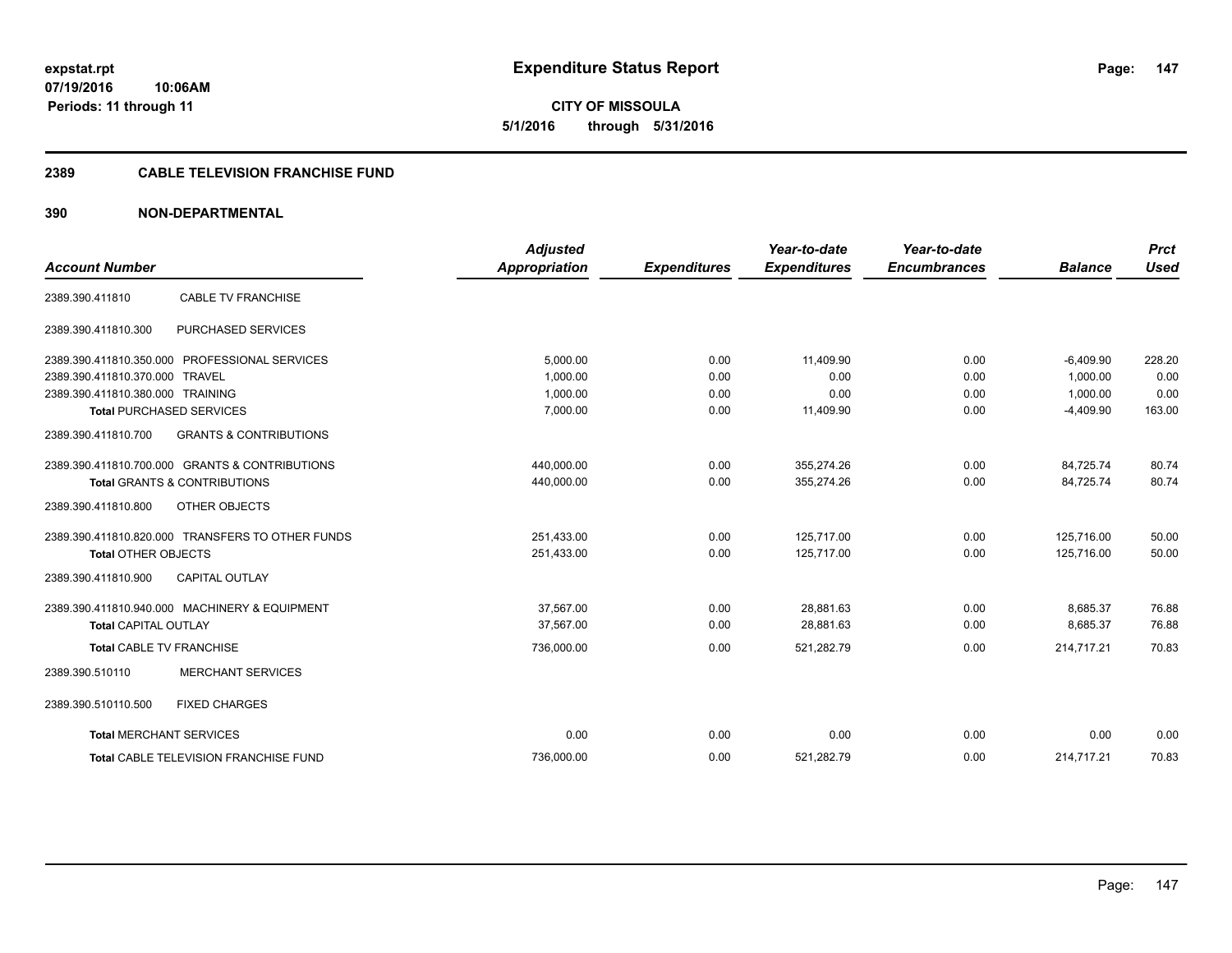**CITY OF MISSOULA 5/1/2016 through 5/31/2016**

## **2390 DRUG FORFEITURE FUND**

|                                        |                                                  | <b>Adjusted</b> |                     | Year-to-date        | Year-to-date        |                | <b>Prct</b> |
|----------------------------------------|--------------------------------------------------|-----------------|---------------------|---------------------|---------------------|----------------|-------------|
| <b>Account Number</b>                  |                                                  | Appropriation   | <b>Expenditures</b> | <b>Expenditures</b> | <b>Encumbrances</b> | <b>Balance</b> | <b>Used</b> |
| 2390.290.420142                        | <b>NARCOTICS</b>                                 |                 |                     |                     |                     |                |             |
| 2390.290.420142.100                    | PERSONAL SERVICES                                |                 |                     |                     |                     |                |             |
| <b>Total PERSONAL SERVICES</b>         |                                                  | 0.00            | 0.00                | 0.00                | 0.00                | 0.00           | 0.00        |
| 2390.290.420142.200                    | <b>SUPPLIES</b>                                  |                 |                     |                     |                     |                |             |
|                                        | 2390.290.420142.220.000 OPERATING SUPPLIES       | 3.000.00        | 216.00              | 9,174.40            | 0.00                | $-6,174.40$    | 305.81      |
|                                        | 2390.290.420142.230.000 REPAIR/MAINTENANCE       | 3,000.00        | 0.00                | 0.00                | 0.00                | 3.000.00       | 0.00        |
| 2390.290.420142.231.000 GASOLINE       |                                                  | 500.00          | 0.00                | 0.00                | 0.00                | 500.00         | 0.00        |
| <b>Total SUPPLIES</b>                  |                                                  | 6,500.00        | 216.00              | 9,174.40            | 0.00                | $-2,674.40$    | 141.14      |
| 2390.290.420142.300                    | PURCHASED SERVICES                               |                 |                     |                     |                     |                |             |
| 2390.290.420142.310.000 COMMUNICATIONS |                                                  | 500.00          | 0.00                | 0.00                | 0.00                | 500.00         | 0.00        |
|                                        | 2390.290.420142.320.000 PRINTING & DUPLICATING   | 300.00          | 0.00                | 0.00                | 0.00                | 300.00         | 0.00        |
|                                        | 2390.290.420142.350.000 PROFESSIONAL SERVICES    | 0.00            | 0.00                | 2,224.50            | 0.00                | $-2,224.50$    | 0.00        |
|                                        | 2390.290.420142.360.000 REPAIR & MAINTENANCE     | 1,000.00        | 0.00                | 392.00              | 0.00                | 608.00         | 39.20       |
| 2390.290.420142.370.000 TRAVEL         |                                                  | 4,000.00        | 0.00                | 4,459.84            | 0.00                | $-459.84$      | 111.50      |
| 2390.290.420142.380.000 TRAINING       |                                                  | 2,000.00        | 0.00                | 600.00              | 0.00                | 1,400.00       | 30.00       |
|                                        | 2390.290.420142.390.000 OTHER PURCHASED SERVICES | 500.00          | 0.00                | 0.00                | 0.00                | 500.00         | 0.00        |
| <b>Total PURCHASED SERVICES</b>        |                                                  | 8,300.00        | 0.00                | 7,676.34            | 0.00                | 623.66         | 92.49       |
| 2390.290.420142.500                    | <b>FIXED CHARGES</b>                             |                 |                     |                     |                     |                |             |
| 2390.290.420142.500.000 FIXED CHARGES  |                                                  | 1,000.00        | 0.00                | 0.00                | 0.00                | 1,000.00       | 0.00        |
| <b>Total FIXED CHARGES</b>             |                                                  | 1,000.00        | 0.00                | 0.00                | 0.00                | 1,000.00       | 0.00        |
| 2390.290.420142.700                    | <b>GRANTS &amp; CONTRIBUTIONS</b>                |                 |                     |                     |                     |                |             |
|                                        | <b>Total GRANTS &amp; CONTRIBUTIONS</b>          | 0.00            | 0.00                | 0.00                | 0.00                | 0.00           | 0.00        |
| 2390.290.420142.800                    | OTHER OBJECTS                                    |                 |                     |                     |                     |                |             |
| <b>Total OTHER OBJECTS</b>             |                                                  | 0.00            | 0.00                | 0.00                | 0.00                | 0.00           | 0.00        |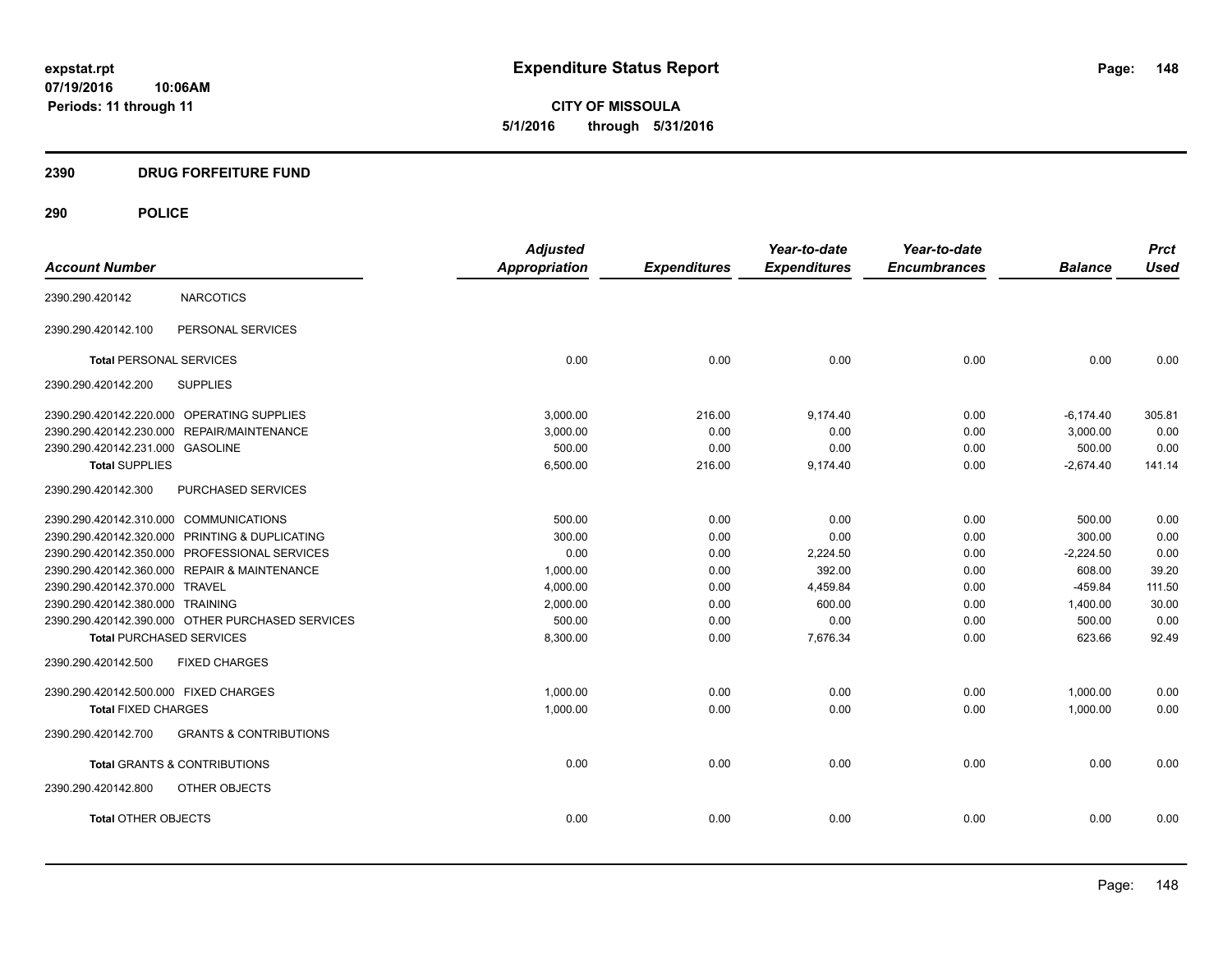**CITY OF MISSOULA 5/1/2016 through 5/31/2016**

## **2390 DRUG FORFEITURE FUND**

|                                |                                               | <b>Adjusted</b>      |                     | Year-to-date        | Year-to-date        |                | <b>Prct</b> |
|--------------------------------|-----------------------------------------------|----------------------|---------------------|---------------------|---------------------|----------------|-------------|
| <b>Account Number</b>          |                                               | <b>Appropriation</b> | <b>Expenditures</b> | <b>Expenditures</b> | <b>Encumbrances</b> | <b>Balance</b> | Used        |
| 2390.290.420142.900            | <b>CAPITAL OUTLAY</b>                         |                      |                     |                     |                     |                |             |
|                                | 2390.290.420142.940.000 MACHINERY & EQUIPMENT | 12,000.00            | 0.00                | 0.00                | 0.00                | 12.000.00      | 0.00        |
| <b>Total CAPITAL OUTLAY</b>    |                                               | 12,000.00            | 0.00                | 0.00                | 0.00                | 12.000.00      | 0.00        |
| <b>Total NARCOTICS</b>         |                                               | 27,800.00            | 216.00              | 16,850.74           | 0.00                | 10.949.26      | 60.61       |
| 2390.290.510110                | <b>MERCHANT SERVICES</b>                      |                      |                     |                     |                     |                |             |
| 2390.290.510110.500            | <b>FIXED CHARGES</b>                          |                      |                     |                     |                     |                |             |
| <b>Total MERCHANT SERVICES</b> |                                               | 0.00                 | 0.00                | 0.00                | 0.00                | 0.00           | 0.00        |
|                                | <b>Total DRUG FORFEITURE FUND</b>             | 27.800.00            | 216.00              | 16,850.74           | 0.00                | 10.949.26      | 60.61       |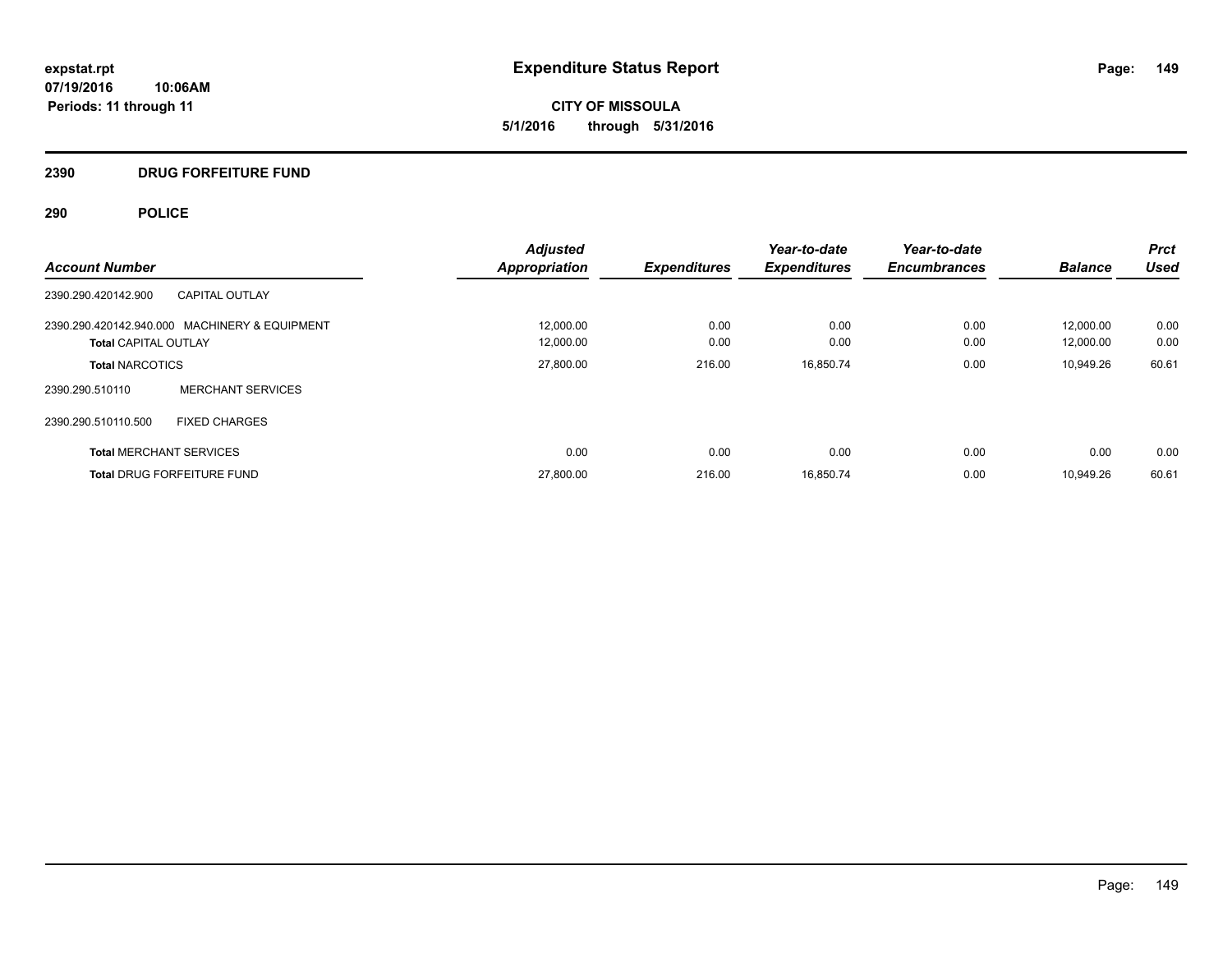**CITY OF MISSOULA 5/1/2016 through 5/31/2016**

## **2394 BUILDING INSPECTION FUND**

## **310 BUILDING INSPECTION**

|                                                            | <b>Adjusted</b> |                     | Year-to-date        | Year-to-date        |                | <b>Prct</b> |
|------------------------------------------------------------|-----------------|---------------------|---------------------|---------------------|----------------|-------------|
| <b>Account Number</b>                                      | Appropriation   | <b>Expenditures</b> | <b>Expenditures</b> | <b>Encumbrances</b> | <b>Balance</b> | <b>Used</b> |
| PROTECTIVE INSPECTIONS<br>2394.310.420500                  |                 |                     |                     |                     |                |             |
| 2394.310.420500.100<br>PERSONAL SERVICES                   |                 |                     |                     |                     |                |             |
| 2394.310.420500.110.000 SALARIES AND WAGES                 | 628,525.00      | 36,077.24           | 509,606.13          | 0.00                | 118,918.87     | 81.08       |
| 2394.310.420500.120.000<br>OVERTIME/TERMINATION            | 500.00          | 0.00                | 0.00                | 0.00                | 500.00         | 0.00        |
| 2394.310.420500.130.000 OTHER                              | 19,912.00       | 0.00                | 0.00                | 0.00                | 19,912.00      | 0.00        |
| 2394.310.420500.140.000 EMPLOYER CONTRIBUTIONS             | 214,330.00      | 13,519.32           | 188,560.33          | 0.00                | 25,769.67      | 87.98       |
| 2394.310.420500.141.000 STATE RETIREMENT CONTRIBUTIONS     | 0.00            | 0.00                | 423.66              | 0.00                | $-423.66$      | 0.00        |
| <b>Total PERSONAL SERVICES</b>                             | 863,267.00      | 49,596.56           | 698,590.12          | 0.00                | 164,676.88     | 80.92       |
| <b>SUPPLIES</b><br>2394.310.420500.200                     |                 |                     |                     |                     |                |             |
| 2394.310.420500.210.000 OFFICE SUPPLIES                    | 2,200.00        | 101.87              | 13,013.98           | 0.00                | $-10,813.98$   | 591.54      |
| <b>OPERATING SUPPLIES</b><br>2394.310.420500.220.000       | 5,500.00        | 186.00              | 5,710.51            | 0.00                | $-210.51$      | 103.83      |
| 2394.310.420500.230.000 REPAIR/MAINTENANCE                 | 3,000.00        | 2,909.22            | 3,165.37            | 0.00                | $-165.37$      | 105.51      |
| 2394.310.420500.231.000 GASOLINE                           | 11,475.00       | 535.47              | 4,917.72            | 0.00                | 6,557.28       | 42.86       |
| 2394.310.420500.250.000 SUPPLIES FOR RESALE                | 500.00          | 0.00                | 0.00                | 0.00                | 500.00         | 0.00        |
| <b>Total SUPPLIES</b>                                      | 22,675.00       | 3,732.56            | 26,807.58           | 0.00                | $-4,132.58$    | 118.23      |
| 2394.310.420500.300<br>PURCHASED SERVICES                  |                 |                     |                     |                     |                |             |
| 2394.310.420500.310.000 COMMUNICATIONS                     | 1,000.00        | 0.00                | 53.49               | 0.00                | 946.51         | 5.35        |
| 2394.310.420500.320.000 PRINTING & DUPLICATING             | 7,600.00        | 0.00                | 1,303.14            | 0.00                | 6,296.86       | 17.15       |
| PUBLICITY, SUBSCRIPTIONS & DUES<br>2394.310.420500.330.000 | 2,100.00        | 0.00                | 23,234.45           | 0.00                | $-21,134.45$   | 1,106.40    |
| 2394.310.420500.344.000 TELEPHONE SERVICE                  | 13,549.00       | 1,121.51            | 11,647.66           | 0.00                | 1,901.34       | 85.97       |
| 2394.310.420500.350.000 PROFESSIONAL SERVICES              | 14,600.00       | 16,980.30           | 51,131.63           | 0.00                | $-36,531.63$   | 350.22      |
| 2394.310.420500.360.000 REPAIR & MAINTENANCE               | 33,378.00       | 0.00                | 2,349.00            | 0.00                | 31.029.00      | 7.04        |
| 2394.310.420500.370.000 TRAVEL                             | 5,025.00        | 1,766.13            | 8,841.11            | 0.00                | $-3,816.11$    | 175.94      |
| 2394.310.420500.380.000 TRAINING                           | 6,500.00        | 210.00              | 6,037.65            | 0.00                | 462.35         | 92.89       |
| <b>Total PURCHASED SERVICES</b>                            | 83,752.00       | 20,077.94           | 104,598.13          | 0.00                | $-20,846.13$   | 124.89      |
| 2394.310.420500.500<br><b>FIXED CHARGES</b>                |                 |                     |                     |                     |                |             |
| 2394.310.420500.500.000 FIXED CHARGES                      | 310,310.00      | 0.00                | 161,110.61          | 0.00                | 149,199.39     | 51.92       |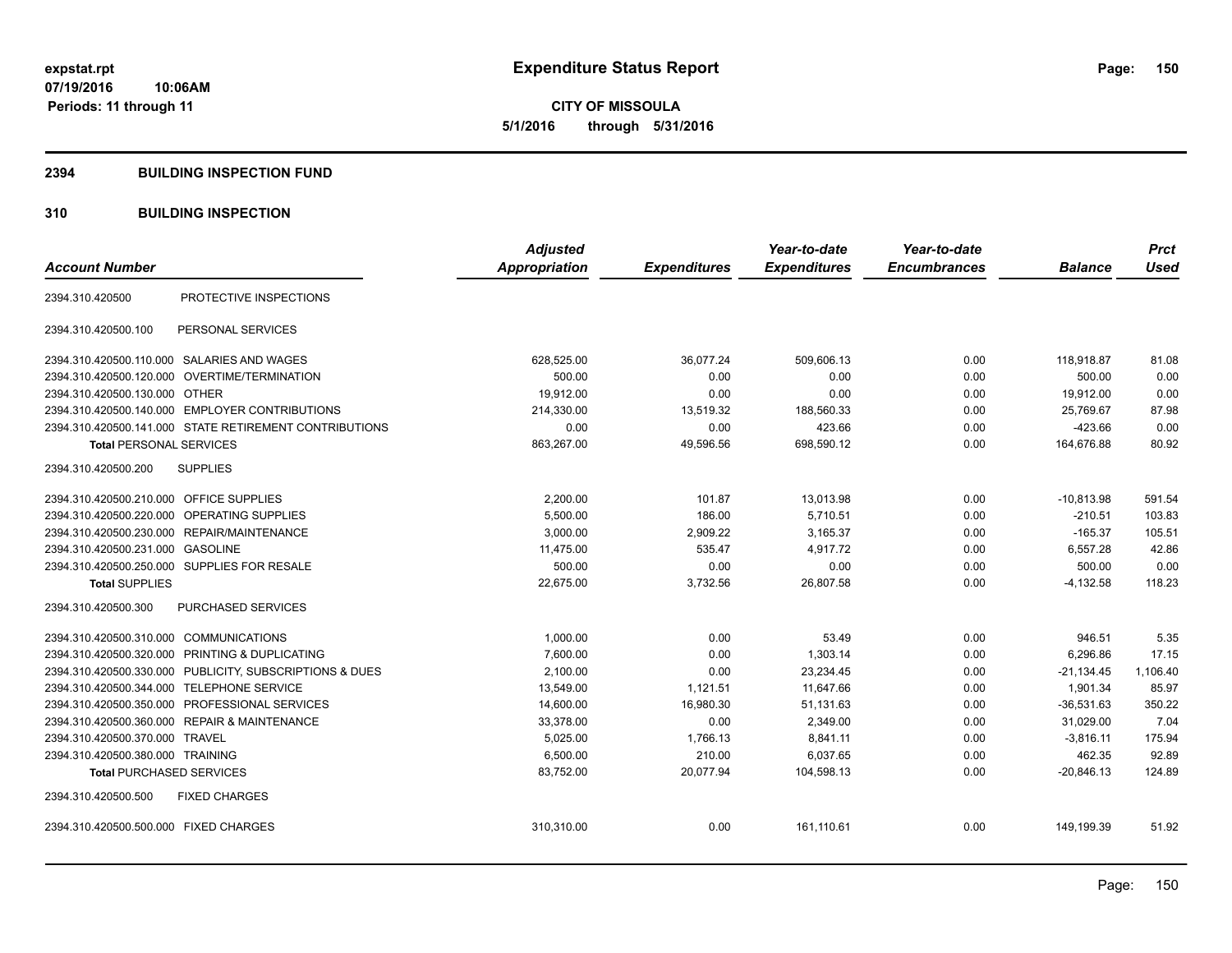**CITY OF MISSOULA 5/1/2016 through 5/31/2016**

## **2394 BUILDING INSPECTION FUND**

## **310 BUILDING INSPECTION**

| <b>Account Number</b>          |                                               | <b>Adjusted</b><br>Appropriation | <b>Expenditures</b> | Year-to-date<br><b>Expenditures</b> | Year-to-date<br><b>Encumbrances</b> | <b>Balance</b> | <b>Prct</b><br><b>Used</b> |
|--------------------------------|-----------------------------------------------|----------------------------------|---------------------|-------------------------------------|-------------------------------------|----------------|----------------------------|
| <b>Total FIXED CHARGES</b>     |                                               | 310,310.00                       | 0.00                | 161,110.61                          | 0.00                                | 149,199.39     | 51.92                      |
| 2394.310.420500.600            | <b>DEBT SERVICE</b>                           |                                  |                     |                                     |                                     |                |                            |
| <b>Total DEBT SERVICE</b>      |                                               | 0.00                             | 0.00                | 0.00                                | 0.00                                | 0.00           | 0.00                       |
| 2394.310.420500.900            | <b>CAPITAL OUTLAY</b>                         |                                  |                     |                                     |                                     |                |                            |
| <b>Total CAPITAL OUTLAY</b>    |                                               | 0.00                             | 0.00                | 0.00                                | 0.00                                | 0.00           | 0.00                       |
|                                | <b>Total PROTECTIVE INSPECTIONS</b>           | 1,280,004.00                     | 73,407.06           | 991,106.44                          | 0.00                                | 288,897.56     | 77.43                      |
| 2394.310.510110                | <b>MERCHANT SERVICES</b>                      |                                  |                     |                                     |                                     |                |                            |
| 2394.310.510110.500            | <b>FIXED CHARGES</b>                          |                                  |                     |                                     |                                     |                |                            |
|                                | 2394.310.510110.550.000 MERCHANT SERVICE FEES | 15,400.00                        | 0.00                | 6,697.71                            | 0.00                                | 8,702.29       | 43.49                      |
| <b>Total MERCHANT SERVICES</b> |                                               | 15,400.00                        | 0.00                | 6,697.71                            | 0.00                                | 8,702.29       | 43.49                      |
|                                | <b>Total BUILDING INSPECTION FUND</b>         | 1,295,404.00                     | 73,407.06           | 997,804.15                          | 0.00                                | 297,599.85     | 77.03                      |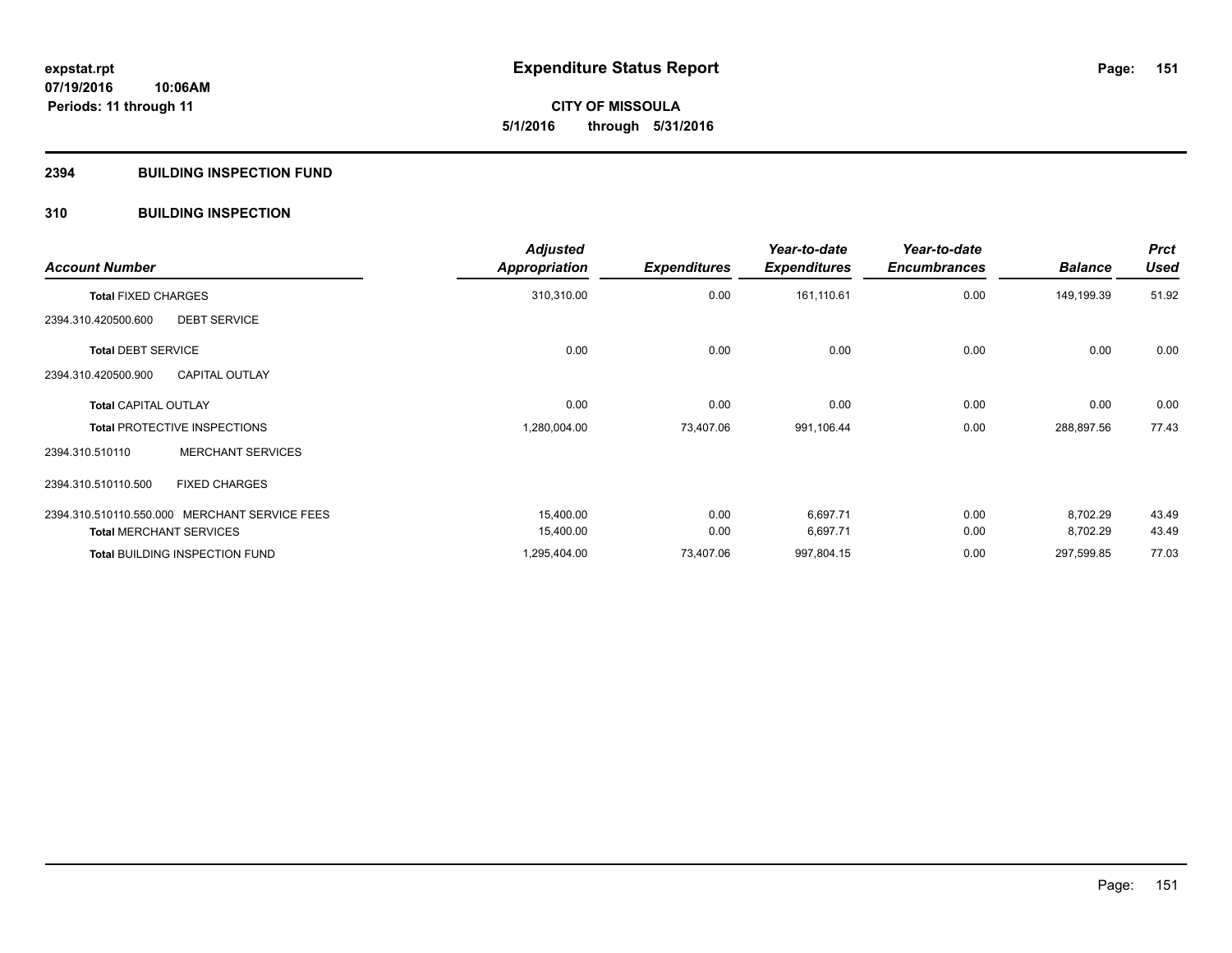**CITY OF MISSOULA 5/1/2016 through 5/31/2016**

## **2395 CITY GRANTS & PROGRAM INCOME FUND**

|                             |                                               | <b>Adjusted</b>      |                     | Year-to-date        | Year-to-date        |                | <b>Prct</b> |
|-----------------------------|-----------------------------------------------|----------------------|---------------------|---------------------|---------------------|----------------|-------------|
| <b>Account Number</b>       |                                               | <b>Appropriation</b> | <b>Expenditures</b> | <b>Expenditures</b> | <b>Encumbrances</b> | <b>Balance</b> | <b>Used</b> |
| 2395.390.470200             | <b>HOUSING REHAB</b>                          |                      |                     |                     |                     |                |             |
| 2395.390.470200.700         | <b>GRANTS &amp; CONTRIBUTIONS</b>             |                      |                     |                     |                     |                |             |
|                             | <b>Total GRANTS &amp; CONTRIBUTIONS</b>       | 0.00                 | 0.00                | 0.00                | 0.00                | 0.00           | 0.00        |
| 2395.390.470200.800         | OTHER OBJECTS                                 |                      |                     |                     |                     |                |             |
| <b>Total HOUSING REHAB</b>  |                                               | 0.00                 | 0.00                | 0.00                | 0.00                | 0.00           | 0.00        |
| 2395.390.470210             | <b>ADMINISTRATION</b>                         |                      |                     |                     |                     |                |             |
| 2395.390.470210.300         | PURCHASED SERVICES                            |                      |                     |                     |                     |                |             |
|                             | 2395.390.470210.350.000 PROFESSIONAL SERVICES | 250.00               | 0.00                | 0.00                | 0.00                | 250.00         | 0.00        |
|                             | <b>Total PURCHASED SERVICES</b>               | 250.00               | 0.00                | 0.00                | 0.00                | 250.00         | 0.00        |
| 2395.390.470210.800         | OTHER OBJECTS                                 |                      |                     |                     |                     |                |             |
| <b>Total OTHER OBJECTS</b>  |                                               | 0.00                 | 0.00                | 0.00                | 0.00                | 0.00           | 0.00        |
| <b>Total ADMINISTRATION</b> |                                               | 250.00               | 0.00                | 0.00                | 0.00                | 250.00         | 0.00        |
| 2395.390.470220             | PROPERTY ACQUISITION                          |                      |                     |                     |                     |                |             |
| 2395.390.470220.300         | PURCHASED SERVICES                            |                      |                     |                     |                     |                |             |
|                             | <b>Total PROPERTY ACQUISITION</b>             | 0.00                 | 0.00                | 0.00                | 0.00                | 0.00           | 0.00        |
| 2395.390.470300             | ECONOMIC DEVELOPMENT                          |                      |                     |                     |                     |                |             |
| 2395.390.470300.700         | <b>GRANTS &amp; CONTRIBUTIONS</b>             |                      |                     |                     |                     |                |             |
|                             | Total ECONOMIC DEVELOPMENT                    | 0.00                 | 0.00                | 0.00                | 0.00                | 0.00           | 0.00        |
| 2395.390.510110             | <b>MERCHANT SERVICES</b>                      |                      |                     |                     |                     |                |             |
| 2395.390.510110.500         | <b>FIXED CHARGES</b>                          |                      |                     |                     |                     |                |             |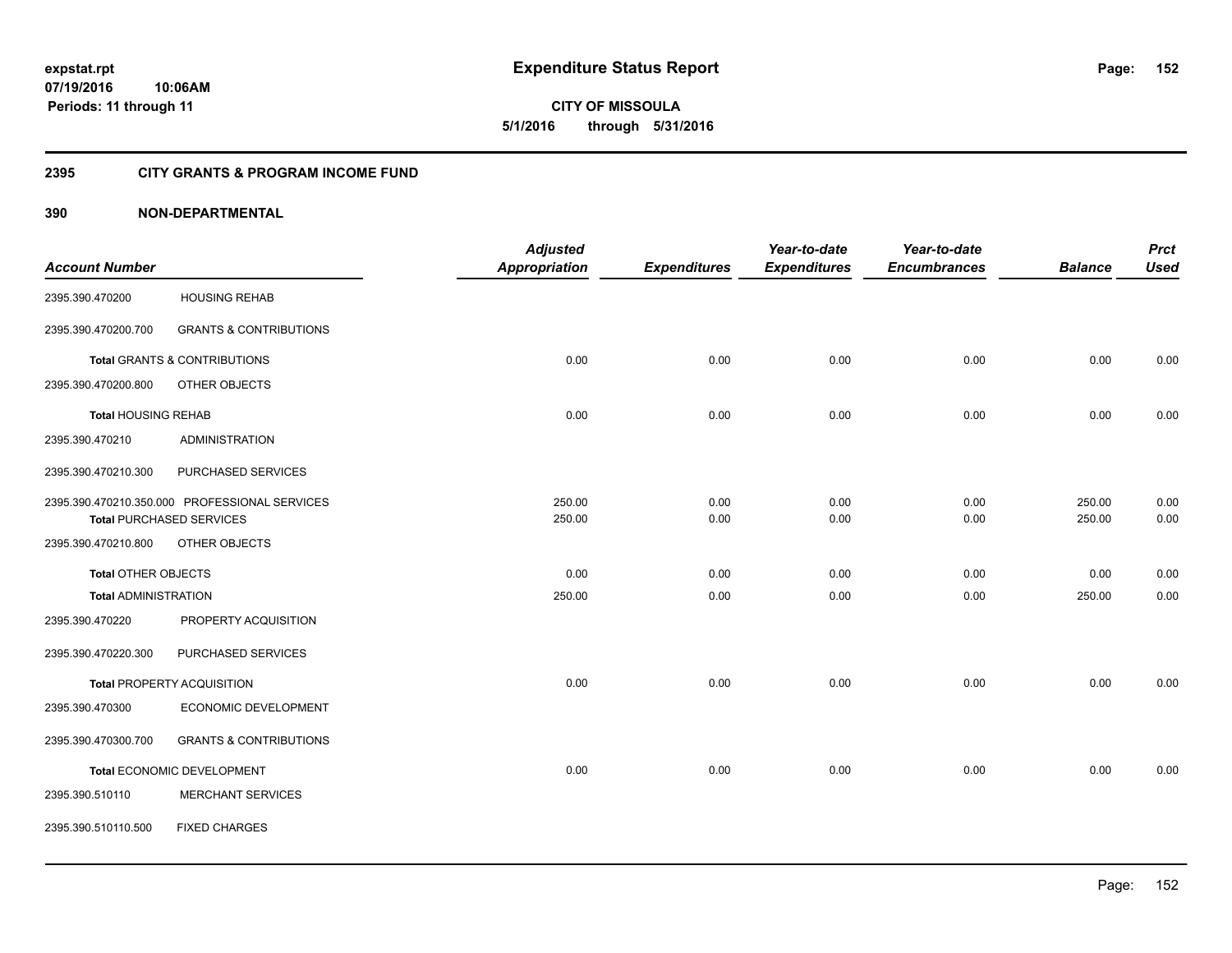**CITY OF MISSOULA 5/1/2016 through 5/31/2016**

## **2395 CITY GRANTS & PROGRAM INCOME FUND**

| <b>Account Number</b>                              | <b>Adjusted</b><br>Appropriation | <b>Expenditures</b> | Year-to-date<br><b>Expenditures</b> | Year-to-date<br><i><b>Encumbrances</b></i> | <b>Balance</b> | Prct<br>Used |
|----------------------------------------------------|----------------------------------|---------------------|-------------------------------------|--------------------------------------------|----------------|--------------|
| <b>Total MERCHANT SERVICES</b>                     | 0.00                             | 0.00                | 0.00                                | 0.00                                       | 0.00           | 0.00         |
| <b>Total CITY GRANTS &amp; PROGRAM INCOME FUND</b> | 250.00                           | 0.00                | 0.00                                | 0.00                                       | 250.00         | 0.00         |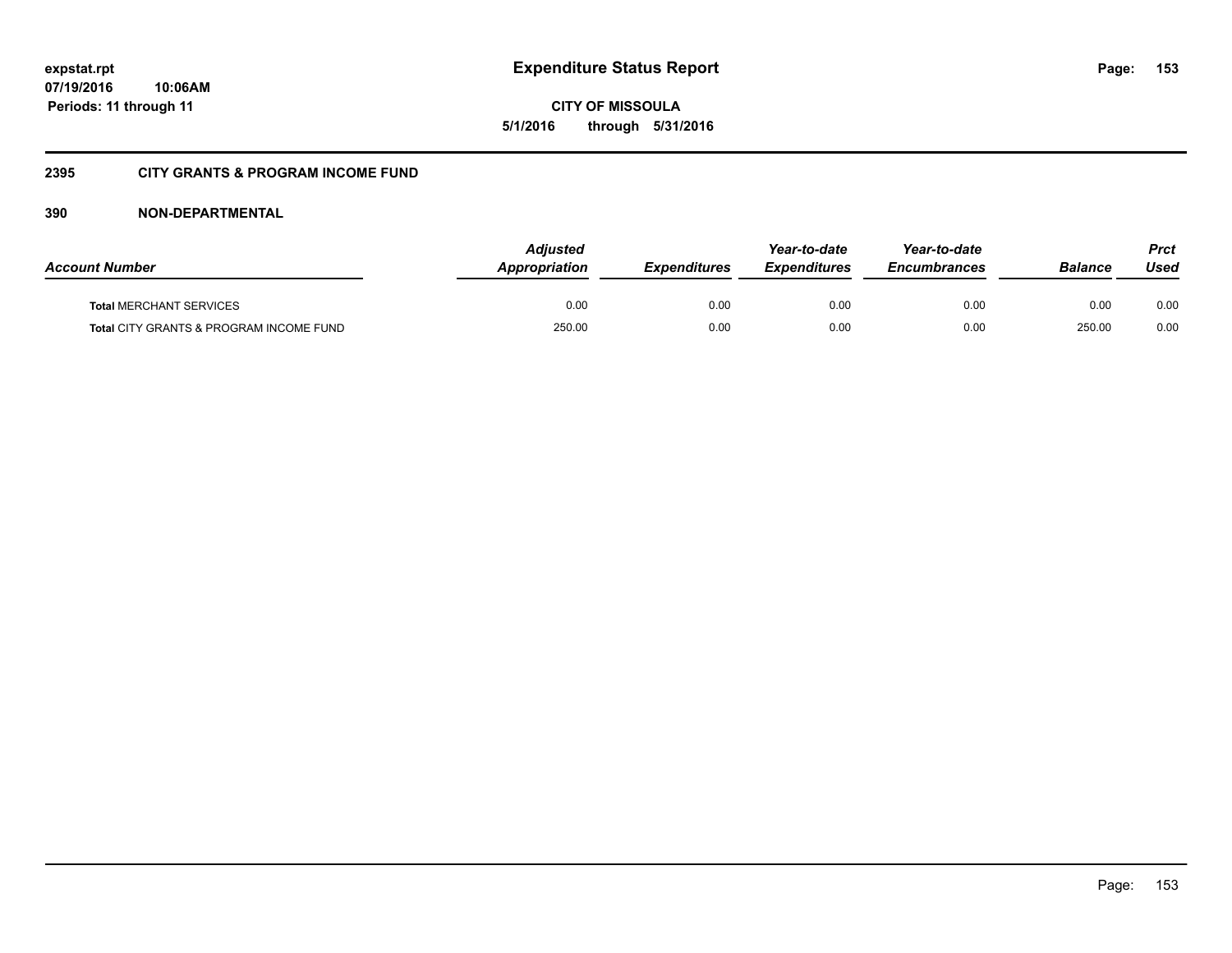**CITY OF MISSOULA 5/1/2016 through 5/31/2016**

## **2396 ENERGY EFFICIENCY REVOLVING LOAN FUND**

| <b>Account Number</b> |                                                    | <b>Adjusted</b><br>Appropriation | <b>Expenditures</b> | Year-to-date<br><i><b>Expenditures</b></i> | Year-to-date<br><b>Encumbrances</b> | <b>Balance</b> | <b>Prct</b><br>Used |
|-----------------------|----------------------------------------------------|----------------------------------|---------------------|--------------------------------------------|-------------------------------------|----------------|---------------------|
| 2396.390.510001       | EECBG REVOLVING LOAN FUND                          |                                  |                     |                                            |                                     |                |                     |
| 2396.390.510001.700   | <b>GRANTS &amp; CONTRIBUTIONS</b>                  |                                  |                     |                                            |                                     |                |                     |
|                       | <b>Total ENERGY EFFICIENCY REVOLVING LOAN FUND</b> | 0.00                             | 0.00                | 0.00                                       | 0.00                                | 0.00           | 0.00                |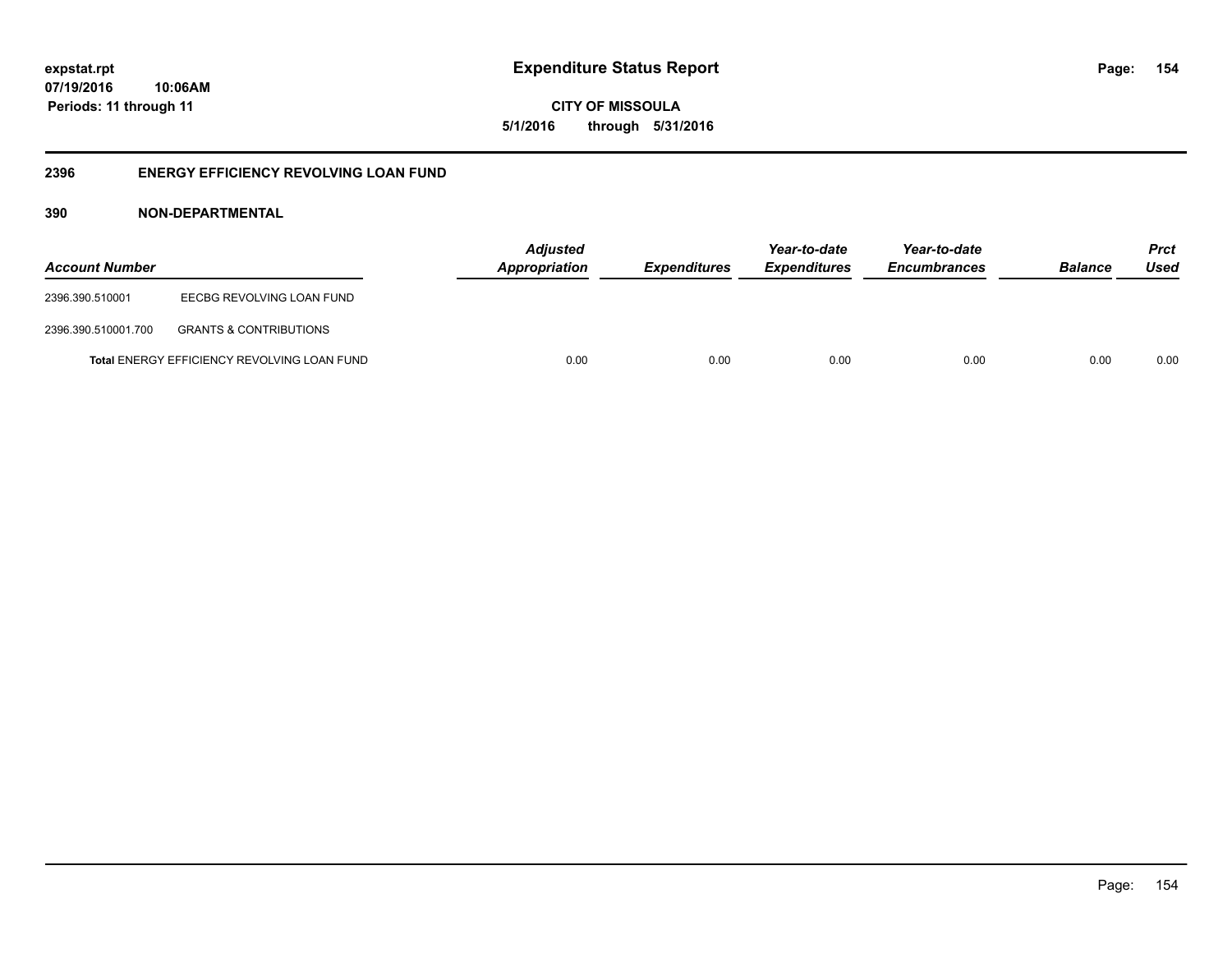**CITY OF MISSOULA 5/1/2016 through 5/31/2016**

## **2399 DANGEROUS BUILDING DEMOLITION & REPAIR F**

## **310 BUILDING INSPECTION**

| <b>Account Number</b>                                              |                                                           | <b>Adjusted</b><br><b>Appropriation</b> | <b>Expenditures</b> | Year-to-date<br><b>Expenditures</b> | Year-to-date<br><b>Encumbrances</b> | <b>Balance</b>         | <b>Prct</b><br><b>Used</b> |
|--------------------------------------------------------------------|-----------------------------------------------------------|-----------------------------------------|---------------------|-------------------------------------|-------------------------------------|------------------------|----------------------------|
| 2399.310.420510                                                    | ADMINISTRATION                                            |                                         |                     |                                     |                                     |                        |                            |
| 2399.310.420510.800                                                | OTHER OBJECTS                                             |                                         |                     |                                     |                                     |                        |                            |
| 2399.310.420510.845.000 CONTINGENCY<br><b>Total ADMINISTRATION</b> |                                                           | 15,000.00<br>15,000.00                  | 0.00<br>0.00        | 0.00<br>0.00                        | 0.00<br>0.00                        | 15,000.00<br>15,000.00 | 0.00<br>0.00               |
| 2399.310.510110                                                    | <b>MERCHANT SERVICES</b>                                  |                                         |                     |                                     |                                     |                        |                            |
| 2399.310.510110.500                                                | <b>FIXED CHARGES</b>                                      |                                         |                     |                                     |                                     |                        |                            |
|                                                                    | <b>Total MERCHANT SERVICES</b>                            | 0.00                                    | 0.00                | 0.00                                | 0.00                                | 0.00                   | 0.00                       |
|                                                                    | <b>Total DANGEROUS BUILDING DEMOLITION &amp; REPAIR F</b> | 15,000.00                               | 0.00                | 0.00                                | 0.00                                | 15,000.00              | 0.00                       |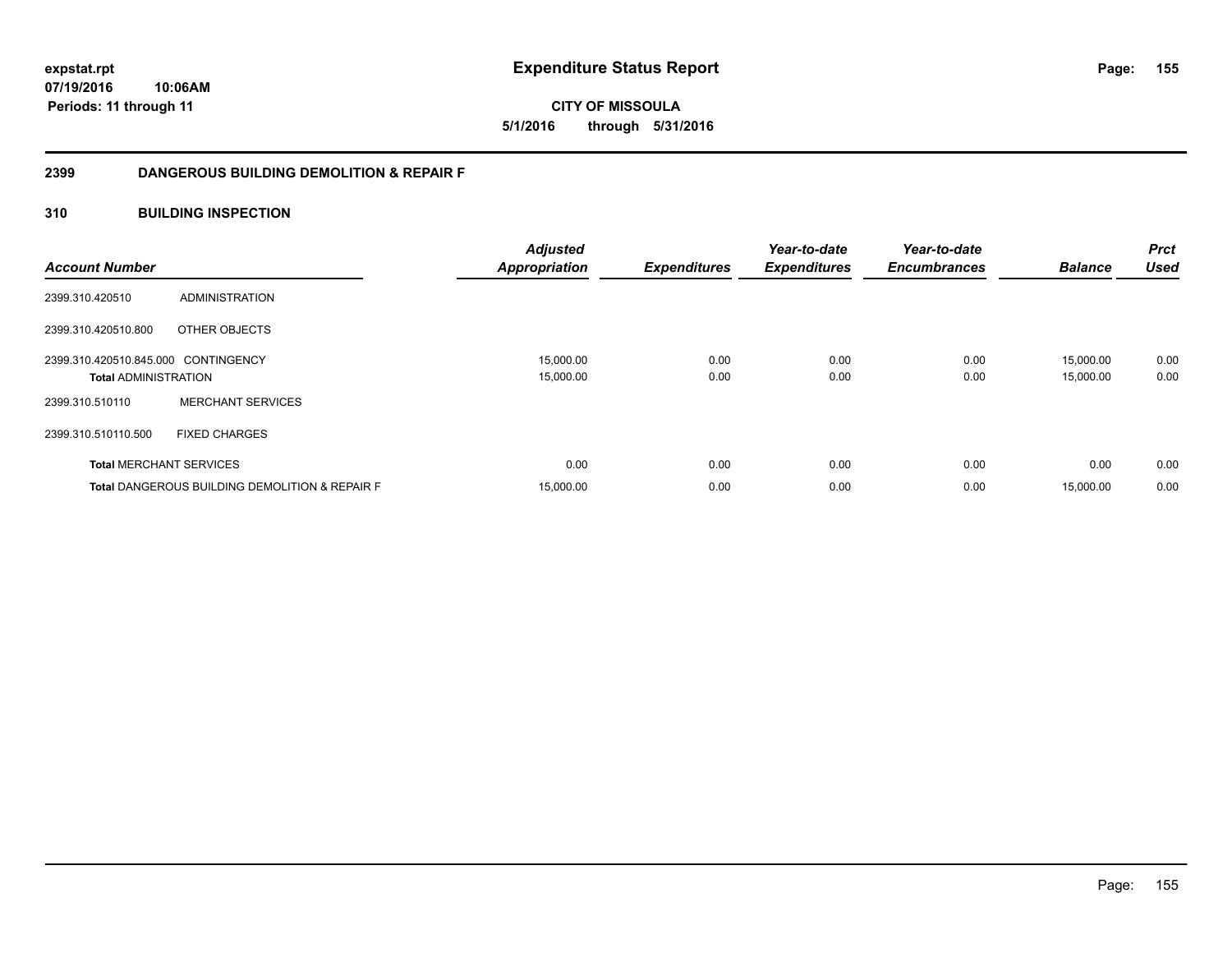## **2400 STREET LIGHTING ASSESSMENTS FUND**

## **280 PUBLIC WORKS OPERATIONS**

| <b>Account Number</b>        |                                                   | <b>Adjusted</b><br><b>Appropriation</b> | <b>Expenditures</b> | Year-to-date<br><b>Expenditures</b> | Year-to-date<br><b>Encumbrances</b> | <b>Balance</b> | <b>Prct</b><br><b>Used</b> |
|------------------------------|---------------------------------------------------|-----------------------------------------|---------------------|-------------------------------------|-------------------------------------|----------------|----------------------------|
| 2400.280.430263              | <b>STREET LIGHTING</b>                            |                                         |                     |                                     |                                     |                |                            |
| 2400.280.430263.300          | PURCHASED SERVICES                                |                                         |                     |                                     |                                     |                |                            |
|                              | 2400.280.430263.341.000 ELECTRICITY & NATURAL GAS | 327,174.00                              | 54,837.67           | 301,807.23                          | 0.00                                | 25,366.77      | 92.25                      |
|                              | 2400.280.430263.350.000 PROFESSIONAL SERVICES     | 22,902.00                               | 0.00                | 7,726.00                            | 0.00                                | 15,176.00      | 33.74                      |
| <b>Total STREET LIGHTING</b> |                                                   | 350,076.00                              | 54,837.67           | 309,533.23                          | 0.00                                | 40,542.77      | 88.42                      |
| 2400.280.510110              | <b>MERCHANT SERVICES</b>                          |                                         |                     |                                     |                                     |                |                            |
| 2400.280.510110.500          | <b>FIXED CHARGES</b>                              |                                         |                     |                                     |                                     |                |                            |
| <b>Total FIXED CHARGES</b>   |                                                   | 0.00                                    | 0.00                | 0.00                                | 0.00                                | 0.00           | 0.00                       |
|                              | <b>Total MERCHANT SERVICES</b>                    | 0.00                                    | 0.00                | 0.00                                | 0.00                                | 0.00           | 0.00                       |
|                              | Total STREET LIGHTING ASSESSMENTS FUND            | 350,076.00                              | 54,837.67           | 309,533.23                          | 0.00                                | 40,542.77      | 88.42                      |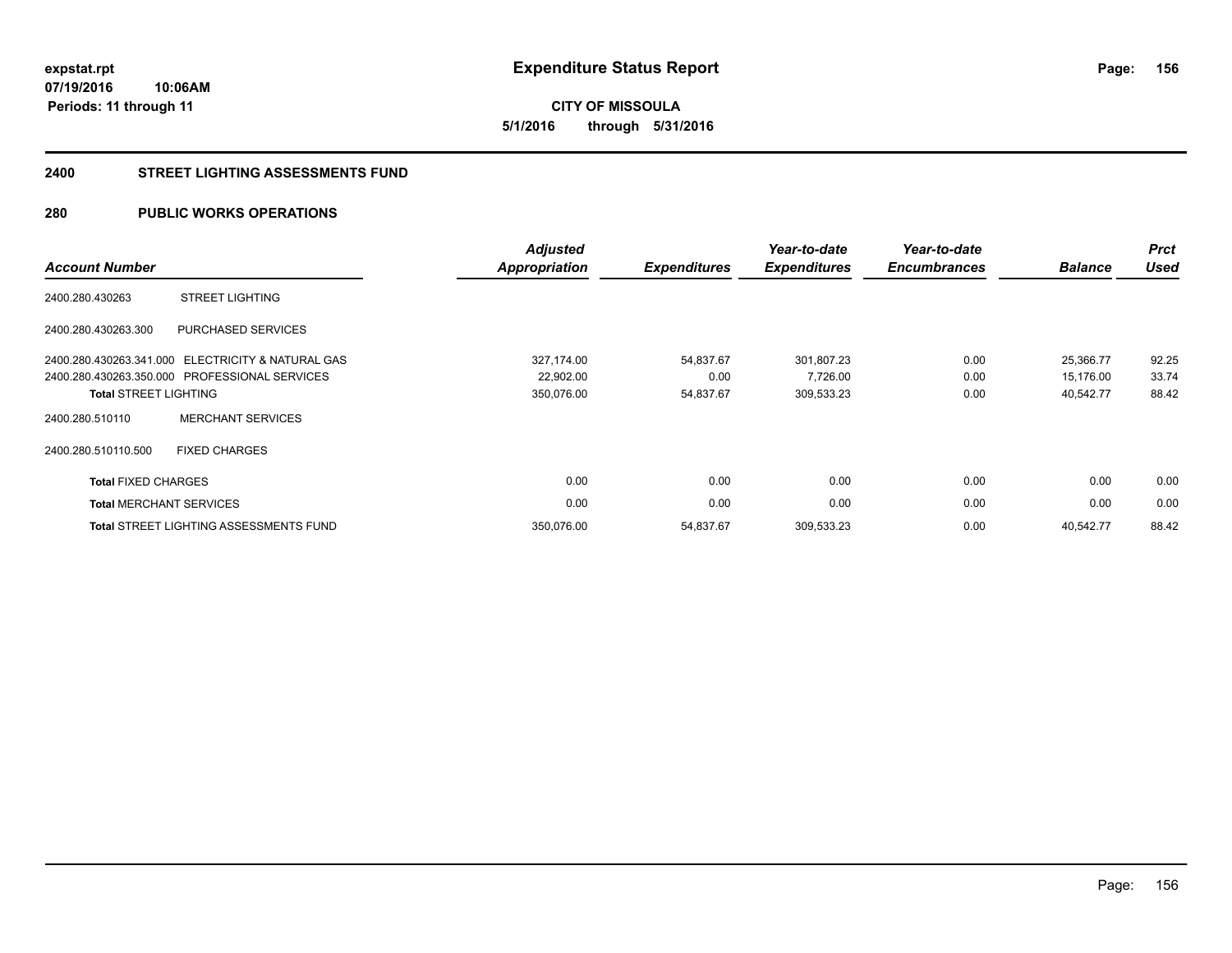**CITY OF MISSOULA 5/1/2016 through 5/31/2016**

## **2500 STREET MAINTENANCE ASSESSMENT FUND**

| <b>Account Number</b>           |                                                  | <b>Adjusted</b><br>Appropriation | <b>Expenditures</b> | Year-to-date<br><b>Expenditures</b> | Year-to-date<br><b>Encumbrances</b> | <b>Balance</b> | <b>Prct</b><br>Used |
|---------------------------------|--------------------------------------------------|----------------------------------|---------------------|-------------------------------------|-------------------------------------|----------------|---------------------|
| 2500.390.510110                 | <b>MERCHANT SERVICES</b>                         |                                  |                     |                                     |                                     |                |                     |
| 2500.390.510110.500             | <b>FIXED CHARGES</b>                             |                                  |                     |                                     |                                     |                |                     |
| <b>Total MERCHANT SERVICES</b>  |                                                  | 0.00                             | 0.00                | 0.00                                | 0.00                                | 0.00           | 0.00                |
| 2500.390.521000                 | INTERFUND OPERATING TRANSFERS                    |                                  |                     |                                     |                                     |                |                     |
| 2500.390.521000.300             | <b>PURCHASED SERVICES</b>                        |                                  |                     |                                     |                                     |                |                     |
| 2500.390.521000.345.000 GARBAGE |                                                  | 32,014.00                        | 2,011.77            | 18,733.57                           | 0.00                                | 13,280.43      | 58.52               |
|                                 | <b>Total PURCHASED SERVICES</b>                  | 32,014.00                        | 2,011.77            | 18,733.57                           | 0.00                                | 13,280.43      | 58.52               |
| 2500.390.521000.800             | OTHER OBJECTS                                    |                                  |                     |                                     |                                     |                |                     |
|                                 | 2500.390.521000.820.000 TRANSFERS TO OTHER FUNDS | 27,281.00                        | 0.00                | 13,641.00                           | 0.00                                | 13,640.00      | 50.00               |
| <b>Total OTHER OBJECTS</b>      |                                                  | 27,281.00                        | 0.00                | 13,641.00                           | 0.00                                | 13,640.00      | 50.00               |
|                                 | <b>Total STREET MAINTENANCE ASSESSMENT FUND</b>  | 59,295.00                        | 2,011.77            | 32,374.57                           | 0.00                                | 26,920.43      | 54.60               |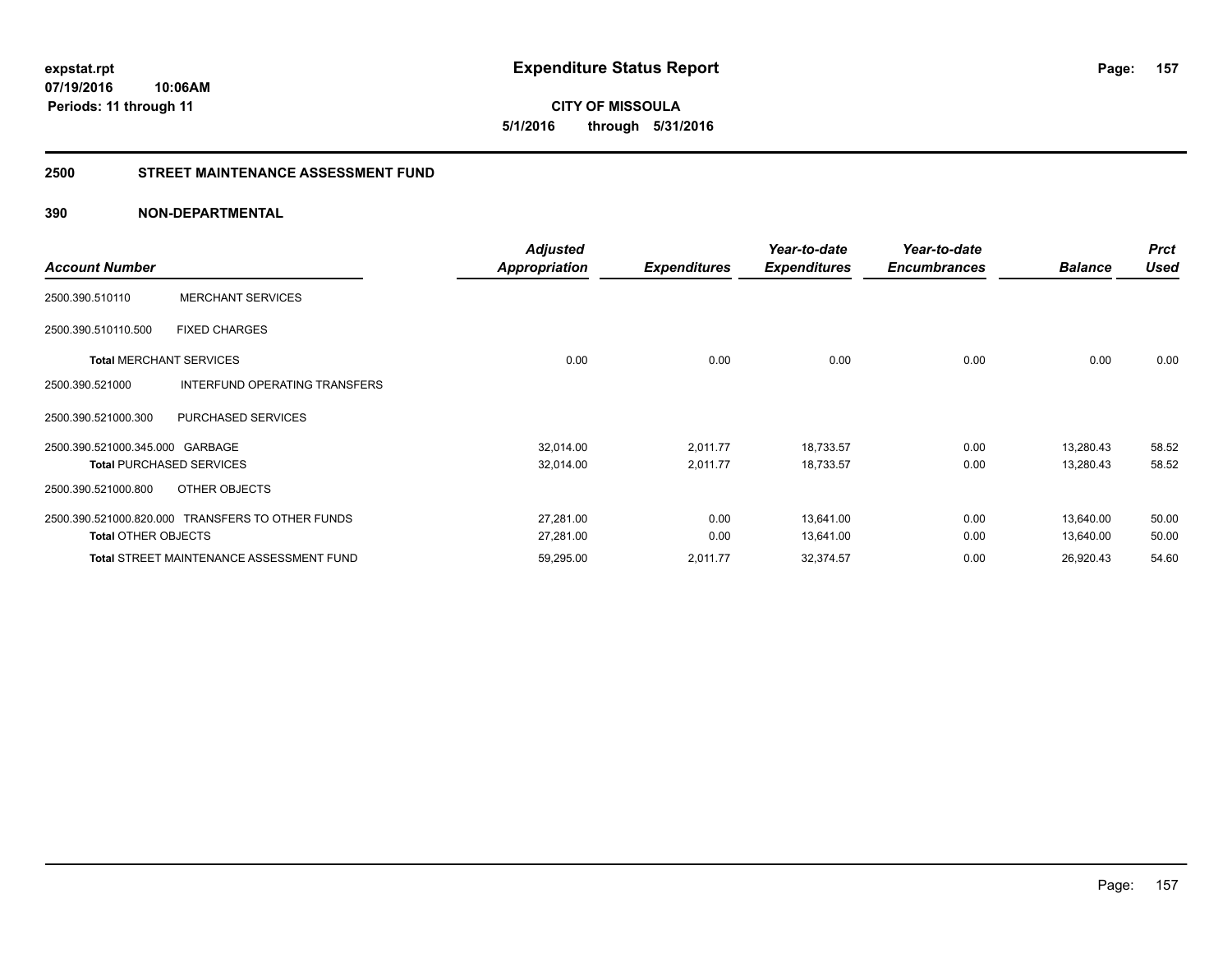## **2510 RUSSELL PARK MAINTENANCE ASSESSMENT FUND**

| <b>Account Number</b> |                                                       | <b>Adjusted</b><br><b>Appropriation</b> | Expenditures | Year-to-date<br><b>Expenditures</b> | Year-to-date<br><b>Encumbrances</b> | <b>Balance</b> | <b>Prct</b><br><b>Used</b> |
|-----------------------|-------------------------------------------------------|-----------------------------------------|--------------|-------------------------------------|-------------------------------------|----------------|----------------------------|
| 2510.370.460430       | <b>PARKS</b>                                          |                                         |              |                                     |                                     |                |                            |
| 2510.370.460430.800   | OTHER OBJECTS                                         |                                         |              |                                     |                                     |                |                            |
| <b>Total PARKS</b>    |                                                       | 0.00                                    | 0.00         | 0.00                                | 0.00                                | 0.00           | 0.00                       |
| 2510.370.510110       | <b>MERCHANT SERVICES</b>                              |                                         |              |                                     |                                     |                |                            |
| 2510.370.510110.500   | <b>FIXED CHARGES</b>                                  |                                         |              |                                     |                                     |                |                            |
|                       | <b>Total MERCHANT SERVICES</b>                        | 0.00                                    | 0.00         | 0.00                                | 0.00                                | 0.00           | 0.00                       |
|                       | <b>Total RUSSELL PARK MAINTENANCE ASSESSMENT FUND</b> | 0.00                                    | 0.00         | 0.00                                | 0.00                                | 0.00           | 0.00                       |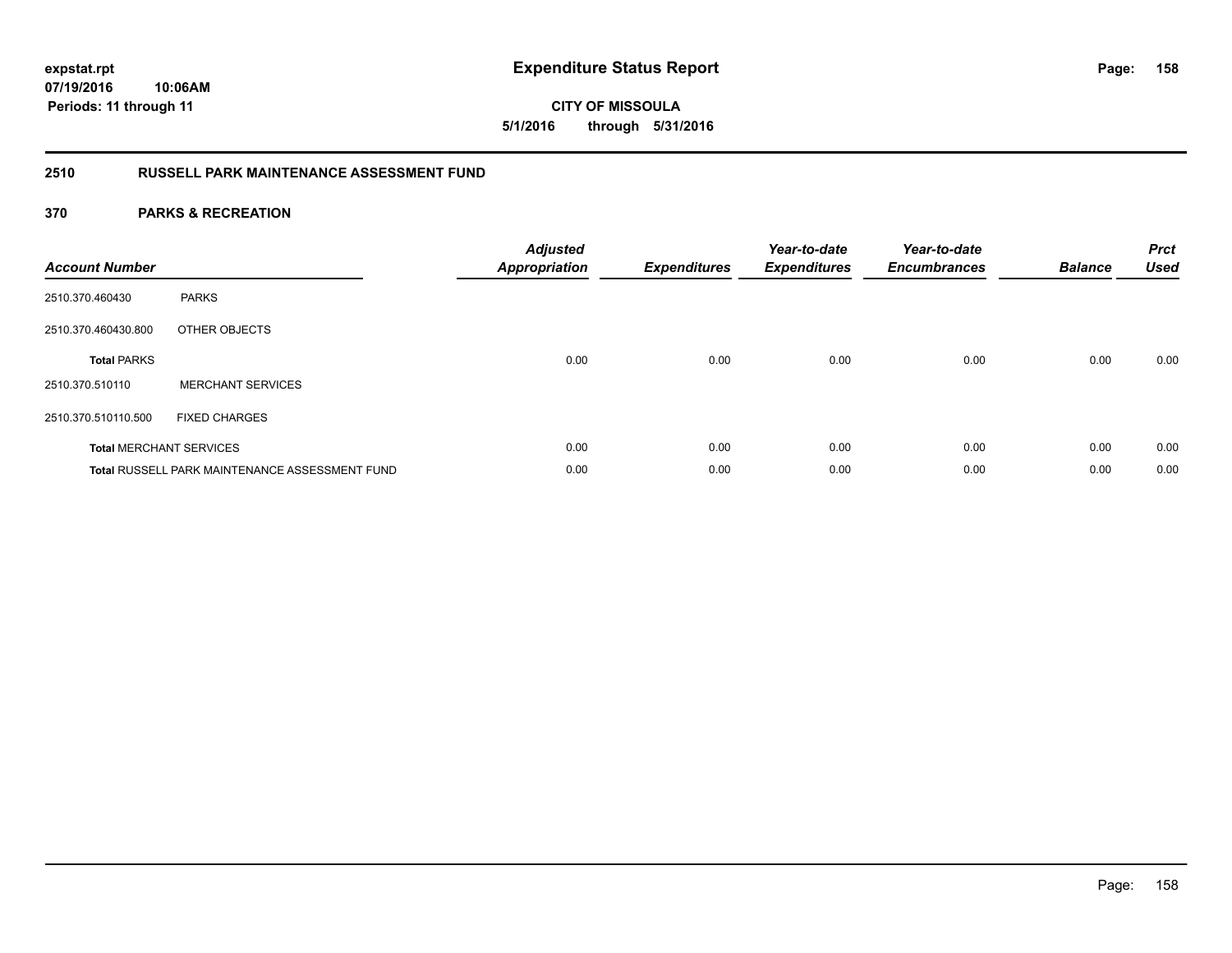**CITY OF MISSOULA 5/1/2016 through 5/31/2016**

## **2511 WILLOWWOOD PARK MAINTENANCE ASSESSMENT F**

| <b>Account Number</b>     |                                                | <b>Adjusted</b><br><b>Appropriation</b> | <b>Expenditures</b> | Year-to-date<br><b>Expenditures</b> | Year-to-date<br><b>Encumbrances</b> | <b>Balance</b> | <b>Prct</b><br><b>Used</b> |
|---------------------------|------------------------------------------------|-----------------------------------------|---------------------|-------------------------------------|-------------------------------------|----------------|----------------------------|
| 2511.370.460430           | <b>PARKS</b>                                   |                                         |                     |                                     |                                     |                |                            |
| 2511.370.460430.600       | <b>DEBT SERVICE</b>                            |                                         |                     |                                     |                                     |                |                            |
| <b>Total DEBT SERVICE</b> |                                                | 0.00                                    | 0.00                | 0.00                                | 0.00                                | 0.00           | 0.00                       |
| 2511.370.460430.800       | OTHER OBJECTS                                  |                                         |                     |                                     |                                     |                |                            |
| <b>Total PARKS</b>        |                                                | 0.00                                    | 0.00                | 0.00                                | 0.00                                | 0.00           | 0.00                       |
| 2511.370.510110           | <b>MERCHANT SERVICES</b>                       |                                         |                     |                                     |                                     |                |                            |
| 2511.370.510110.500       | <b>FIXED CHARGES</b>                           |                                         |                     |                                     |                                     |                |                            |
|                           | Total WILLOWWOOD PARK MAINTENANCE ASSESSMENT F | 0.00                                    | 0.00                | 0.00                                | 0.00                                | 0.00           | 0.00                       |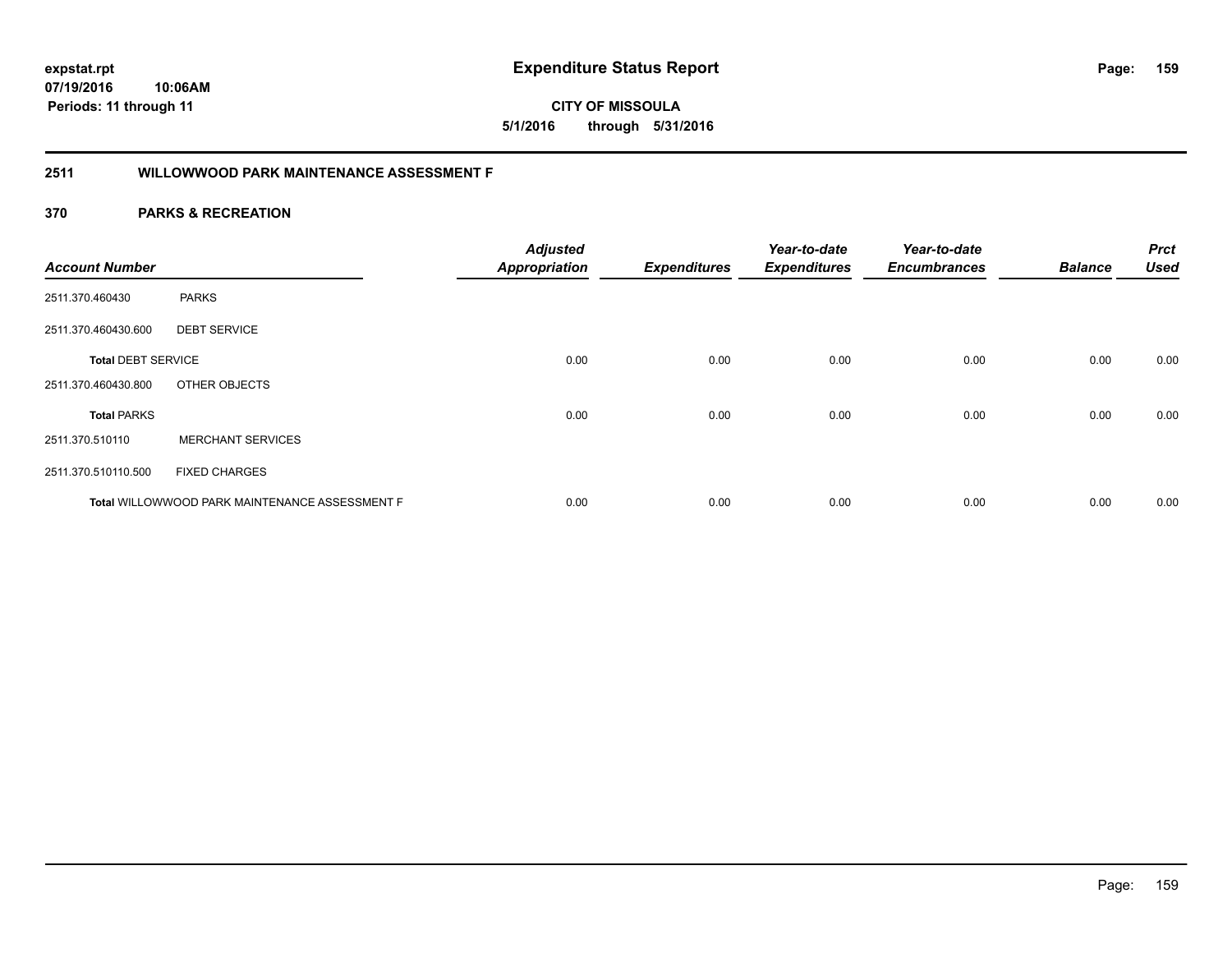**CITY OF MISSOULA 5/1/2016 through 5/31/2016**

### **2512 ROAD DISTRICT #1**

| <b>Account Number</b>                   |                                                        | <b>Adjusted</b><br><b>Appropriation</b> | <b>Expenditures</b> | Year-to-date<br><b>Expenditures</b> | Year-to-date<br><b>Encumbrances</b> | <b>Balance</b> | <b>Prct</b><br><b>Used</b> |
|-----------------------------------------|--------------------------------------------------------|-----------------------------------------|---------------------|-------------------------------------|-------------------------------------|----------------|----------------------------|
| 2512.320.430100                         | PUBLIC WORKS ADMINISTRATION                            |                                         |                     |                                     |                                     |                |                            |
|                                         |                                                        |                                         |                     |                                     |                                     |                |                            |
| 2512.320.430100.100                     | PERSONAL SERVICES                                      |                                         |                     |                                     |                                     |                |                            |
|                                         | 2512.320.430100.110.000 SALARIES AND WAGES             | 31,353.00                               | 1,243.26            | 7,584.66                            | 0.00                                | 23,768.34      | 24.19                      |
| 2512.320.430100.140.000                 | <b>EMPLOYER CONTRIBUTIONS</b>                          | 9,855.00                                | 217.66              | 1,327.91                            | 0.00                                | 8,527.09       | 13.47                      |
|                                         | 2512.320.430100.141.000 STATE RETIREMENT CONTRIBUTIONS | 0.00                                    | 0.00                | 6.33                                | 0.00                                | $-6.33$        | 0.00                       |
| <b>Total PERSONAL SERVICES</b>          |                                                        | 41,208.00                               | 1,460.92            | 8,918.90                            | 0.00                                | 32,289.10      | 21.64                      |
| 2512.320.430100.200                     | <b>SUPPLIES</b>                                        |                                         |                     |                                     |                                     |                |                            |
| 2512.320.430100.210.000 OFFICE SUPPLIES |                                                        | 6,185.00                                | 98.15               | 5,179.37                            | 0.00                                | 1,005.63       | 83.74                      |
| <b>Total SUPPLIES</b>                   |                                                        | 6,185.00                                | 98.15               | 5,179.37                            | 0.00                                | 1,005.63       | 83.74                      |
| 2512.320.430100.300                     | PURCHASED SERVICES                                     |                                         |                     |                                     |                                     |                |                            |
|                                         | 2512.320.430100.350.000 PROFESSIONAL SERVICES          | 19,500.00                               | 0.00                | 0.00                                | 0.00                                | 19,500.00      | 0.00                       |
| 2512.320.430100.370.000 TRAVEL          |                                                        | 1,450.00                                | 131.10              | 610.15                              | 0.00                                | 839.85         | 42.08                      |
| 2512.320.430100.380.000 TRAINING        |                                                        | 350.00                                  | 0.00                | 230.95                              | 0.00                                | 119.05         | 65.99                      |
| <b>Total PURCHASED SERVICES</b>         |                                                        | 21,300.00                               | 131.10              | 841.10                              | 0.00                                | 20,458.90      | 3.95                       |
| 2512.320.430100.800                     | OTHER OBJECTS                                          |                                         |                     |                                     |                                     |                |                            |
| 2512.320.430100.845.000 CONTINGENCY     |                                                        | 37,295.00                               | 0.00                | 368,954.77                          | 0.00                                | $-331,659.77$  | 989.29                     |
| <b>Total OTHER OBJECTS</b>              |                                                        | 37.295.00                               | 0.00                | 368,954.77                          | 0.00                                | $-331,659.77$  | 989.29                     |
|                                         | <b>Total PUBLIC WORKS ADMINISTRATION</b>               | 105,988.00                              | 1,690.17            | 383,894.14                          | 0.00                                | $-277,906.14$  | 362.21                     |
| 2512.320.430220                         | <b>FACILITY</b>                                        |                                         |                     |                                     |                                     |                |                            |
| 2512.320.430220.200                     | <b>SUPPLIES</b>                                        |                                         |                     |                                     |                                     |                |                            |
|                                         | 2512.320.430220.230.000 REPAIR/MAINTENANCE             | 0.00                                    | 0.00                | 179.99                              | 0.00                                | $-179.99$      | 0.00                       |
| <b>Total SUPPLIES</b>                   |                                                        | 0.00                                    | 0.00                | 179.99                              | 0.00                                | $-179.99$      | 0.00                       |
| 2512.320.430220.300                     | PURCHASED SERVICES                                     |                                         |                     |                                     |                                     |                |                            |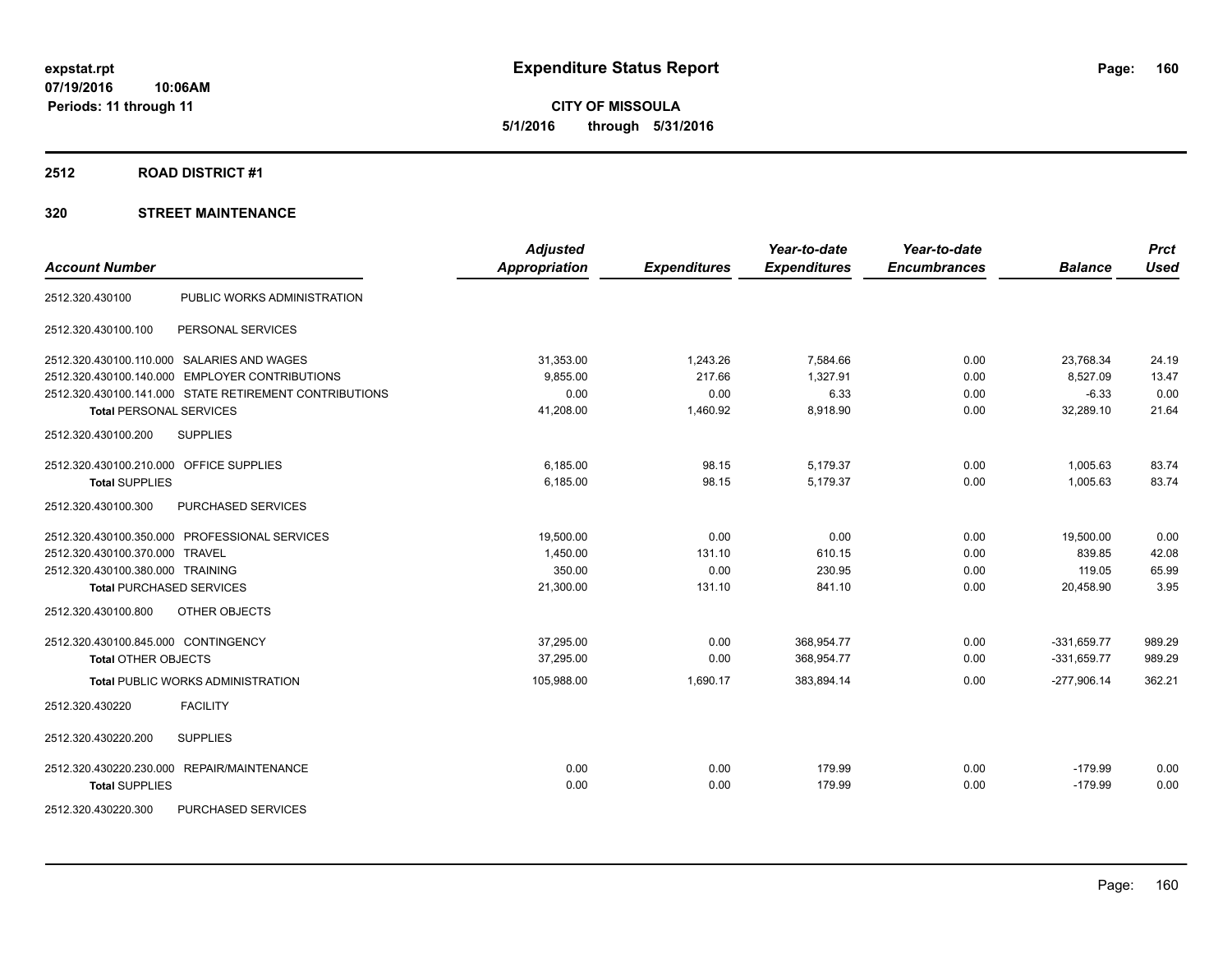**CITY OF MISSOULA 5/1/2016 through 5/31/2016**

### **2512 ROAD DISTRICT #1**

| <b>Account Number</b>                      |                                                           | <b>Adjusted</b><br><b>Appropriation</b> | <b>Expenditures</b> | Year-to-date<br><b>Expenditures</b> | Year-to-date<br><b>Encumbrances</b> | <b>Balance</b> | <b>Prct</b><br><b>Used</b> |
|--------------------------------------------|-----------------------------------------------------------|-----------------------------------------|---------------------|-------------------------------------|-------------------------------------|----------------|----------------------------|
| <b>Total PURCHASED SERVICES</b>            |                                                           | 0.00                                    | 0.00                | 0.00                                | 0.00                                | 0.00           | 0.00                       |
| <b>Total FACILITY</b>                      |                                                           | 0.00                                    | 0.00                | 179.99                              | 0.00                                | $-179.99$      | 0.00                       |
| 2512.320.430230                            | STREET RESTORATION                                        |                                         |                     |                                     |                                     |                |                            |
| 2512.320.430230.200                        | <b>SUPPLIES</b>                                           |                                         |                     |                                     |                                     |                |                            |
|                                            | 2512.320.430230.220.000 STREET RESTORATION/OPERATING SUPP | 1,401.00                                | 27.45               | 12,912.37                           | 0.00                                | $-11,511.37$   | 921.65                     |
|                                            | 2512.320.430230.230.000 STREET RESTORATION/MAINT & REPAIR | 31,739.00                               | 0.00                | 38,434.66                           | 0.00                                | $-6,695.66$    | 121.10                     |
| <b>Total SUPPLIES</b>                      |                                                           | 33,140.00                               | 27.45               | 51,347.03                           | 0.00                                | $-18,207.03$   | 154.94                     |
| 2512.320.430230.400                        | <b>BUILDING MATERIALS</b>                                 |                                         |                     |                                     |                                     |                |                            |
| 2512.320.430230.400.000 BUILDING MATERIALS |                                                           | 215,418.00                              | 76,828.83           | 169,354.93                          | 0.00                                | 46,063.07      | 78.62                      |
| <b>Total BUILDING MATERIALS</b>            |                                                           | 215,418.00                              | 76,828.83           | 169,354.93                          | 0.00                                | 46,063.07      | 78.62                      |
| 2512.320.430230.800                        | OTHER OBJECTS                                             |                                         |                     |                                     |                                     |                |                            |
| <b>Total OTHER OBJECTS</b>                 |                                                           | 0.00                                    | 0.00                | 0.00                                | 0.00                                | 0.00           | 0.00                       |
| 2512.320.430230.900                        | <b>CAPITAL OUTLAY</b>                                     |                                         |                     |                                     |                                     |                |                            |
| Total CAPITAL OUTLAY                       |                                                           | 0.00                                    | 0.00                | 0.00                                | 0.00                                | 0.00           | 0.00                       |
| <b>Total STREET RESTORATION</b>            |                                                           | 248,558.00                              | 76,856.28           | 220,701.96                          | 0.00                                | 27,856.04      | 88.79                      |
| 2512.320.430234                            | <b>CURB &amp; GUTTERS</b>                                 |                                         |                     |                                     |                                     |                |                            |
| 2512.320.430234.900                        | <b>CAPITAL OUTLAY</b>                                     |                                         |                     |                                     |                                     |                |                            |
|                                            | 2512.320.430234.930.000 ADA SIDEWALK ASSISTANCE           | 60,000.00                               | 370.00              | 46,908.67                           | 0.00                                | 13,091.33      | 78.18                      |
| Total CURB & GUTTERS                       |                                                           | 60,000.00                               | 370.00              | 46,908.67                           | 0.00                                | 13,091.33      | 78.18                      |
| 2512.320.430240                            | <b>STREET MAINTENANCE</b>                                 |                                         |                     |                                     |                                     |                |                            |
| 2512.320.430240.100                        | PERSONAL SERVICES                                         |                                         |                     |                                     |                                     |                |                            |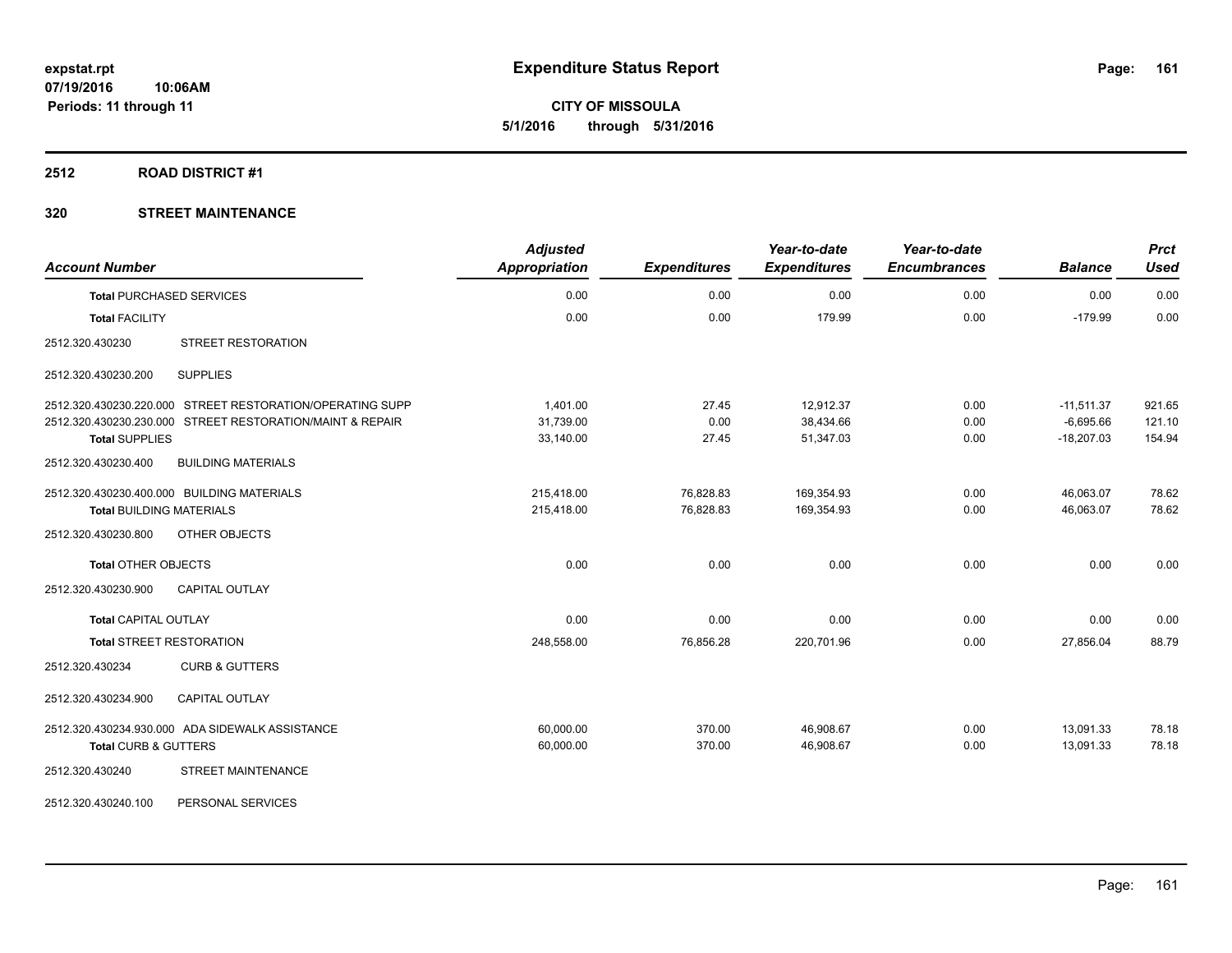**Periods: 11 through 11**

**CITY OF MISSOULA 5/1/2016 through 5/31/2016**

## **2512 ROAD DISTRICT #1**

|                                                        | <b>Adjusted</b> |                     | Year-to-date        | Year-to-date        |                | <b>Prct</b> |
|--------------------------------------------------------|-----------------|---------------------|---------------------|---------------------|----------------|-------------|
| <b>Account Number</b>                                  | Appropriation   | <b>Expenditures</b> | <b>Expenditures</b> | <b>Encumbrances</b> | <b>Balance</b> | Used        |
| 2512.320.430240.110.000 SALARIES AND WAGES             | 50,492.00       | 0.00                | 0.00                | 0.00                | 50,492.00      | 0.00        |
| 2512.320.430240.140.000 EMPLOYER CONTRIBUTIONS         | 12,556.00       | 0.00                | 0.00                | 0.00                | 12,556.00      | 0.00        |
| <b>Total PERSONAL SERVICES</b>                         | 63,048.00       | 0.00                | 0.00                | 0.00                | 63,048.00      | 0.00        |
| 2512.320.430240.200<br><b>SUPPLIES</b>                 |                 |                     |                     |                     |                |             |
| 2512.320.430240.220.000 STREET MAINT/OPER SUPPLIES     | 1.401.00        | 0.00                | 2,640.55            | 0.00                | $-1,239.55$    | 188.48      |
| 2512.320.430240.230.000 STREET MAINT/REPAIR & MAINT    | 17,045.00       | 0.00                | 22.410.75           | 0.00                | $-5,365.75$    | 131.48      |
| 2512.320.430240.240.000 OTHER SUPPLIES                 | 400.00          | 0.00                | 0.00                | 0.00                | 400.00         | 0.00        |
| <b>Total SUPPLIES</b>                                  | 18,846.00       | 0.00                | 25,051.30           | 0.00                | $-6,205.30$    | 132.93      |
| 2512.320.430240.400<br><b>BUILDING MATERIALS</b>       |                 |                     |                     |                     |                |             |
| 2512.320.430240.400.000 BUILDING MATERIALS             | 59,783.00       | 1,012.28            | 40,188.76           | 0.00                | 19,594.24      | 67.22       |
| <b>Total BUILDING MATERIALS</b>                        | 59,783.00       | 1,012.28            | 40,188.76           | 0.00                | 19,594.24      | 67.22       |
| <b>Total STREET MAINTENANCE</b>                        | 141,677.00      | 1,012.28            | 65,240.06           | 0.00                | 76,436.94      | 46.05       |
| <b>TRANSFER CENTER IMPROVEMENTS</b><br>2512.320.430247 |                 |                     |                     |                     |                |             |
| 2512.320.430247.900<br><b>CAPITAL OUTLAY</b>           |                 |                     |                     |                     |                |             |
| Total TRANSFER CENTER IMPROVEMENTS                     | 0.00            | 0.00                | 0.00                | 0.00                | 0.00           | 0.00        |
| ICE & SNOW REMOVAL<br>2512.320.430251                  |                 |                     |                     |                     |                |             |
| 2512.320.430251.100<br>PERSONAL SERVICES               |                 |                     |                     |                     |                |             |
| 2512.320.430251.110.000 SALARIES AND WAGES             | 10,721.00       | 0.00                | 0.00                | 0.00                | 10,721.00      | 0.00        |
| 2512.320.430251.140.000 EMPLOYER CONTRIBUTIONS         | 3,939.00        | 0.00                | 767.00              | 0.00                | 3,172.00       | 19.47       |
| <b>Total PERSONAL SERVICES</b>                         | 14,660.00       | 0.00                | 767.00              | 0.00                | 13,893.00      | 5.23        |
| 2512.320.430251.200<br><b>SUPPLIES</b>                 |                 |                     |                     |                     |                |             |
| 2512.320.430251.220.000 OPERATING SUPPLIES             | 86,343.00       | 0.00                | 77,171.52           | 0.00                | 9,171.48       | 89.38       |
| 2512.320.430251.230.000 SNOW/ICE CTRL REPAIR & MAINT   | 12,544.00       | 0.00                | 9,851.91            | 0.00                | 2,692.09       | 78.54       |
| <b>Total SUPPLIES</b>                                  | 98,887.00       | 0.00                | 87,023.43           | 0.00                | 11,863.57      | 88.00       |
|                                                        |                 |                     |                     |                     |                |             |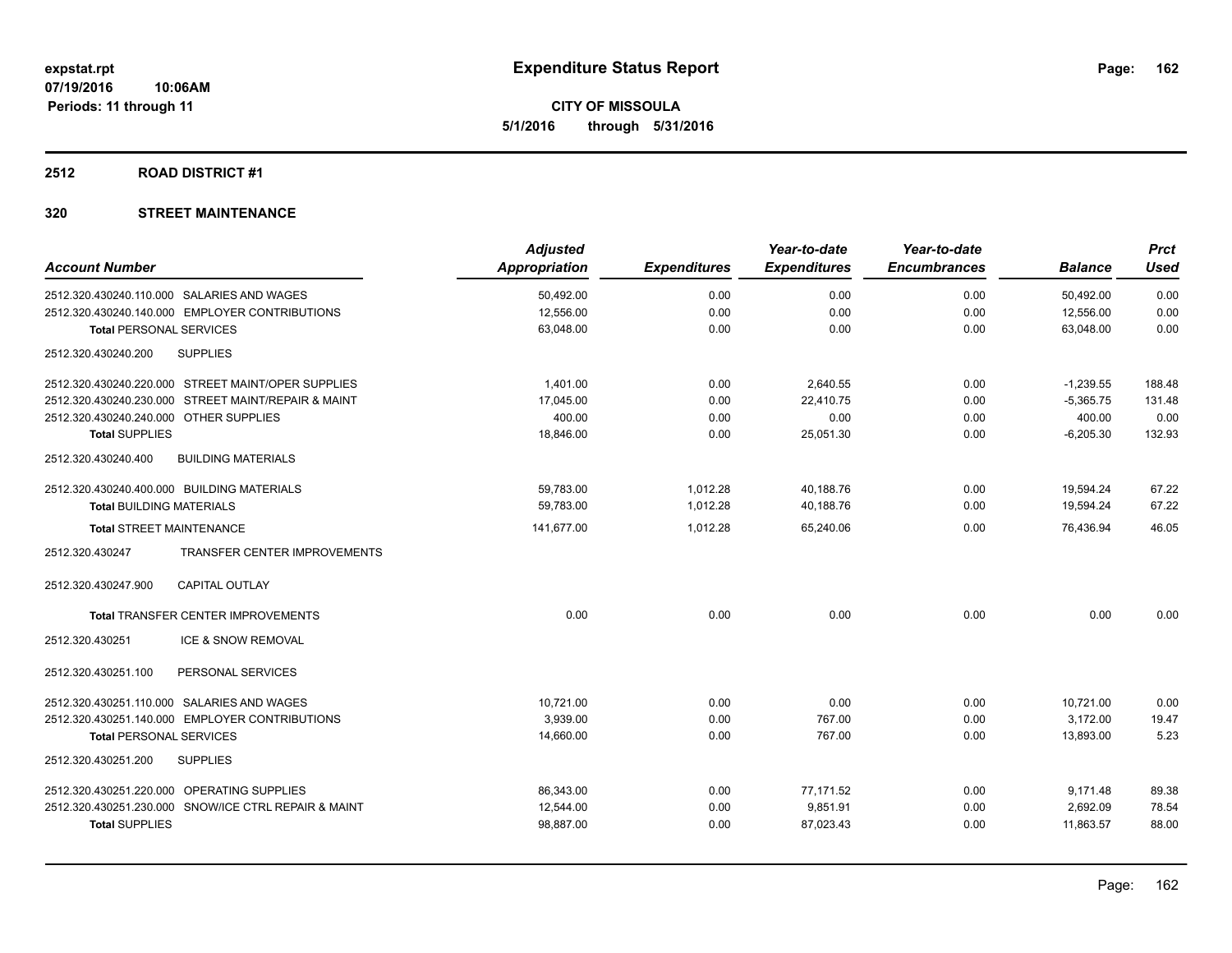**CITY OF MISSOULA 5/1/2016 through 5/31/2016**

### **2512 ROAD DISTRICT #1**

| <b>Account Number</b>                 |                                                               | <b>Adjusted</b><br><b>Appropriation</b> | <b>Expenditures</b> | Year-to-date<br><b>Expenditures</b> | Year-to-date<br><b>Encumbrances</b> | <b>Balance</b> | <b>Prct</b><br><b>Used</b> |
|---------------------------------------|---------------------------------------------------------------|-----------------------------------------|---------------------|-------------------------------------|-------------------------------------|----------------|----------------------------|
| Total ICE & SNOW REMOVAL              |                                                               | 113,547.00                              | 0.00                | 87,790.43                           | 0.00                                | 25,756.57      | 77.32                      |
| 2512.320.430252                       | <b>STREET CLEANING</b>                                        |                                         |                     |                                     |                                     |                |                            |
| 2512.320.430252.200                   | <b>SUPPLIES</b>                                               |                                         |                     |                                     |                                     |                |                            |
|                                       | 2512.320.430252.220.000 STREET CLEANING/OPERATING SUPPLIES    | 1,869.00                                | 0.00                | 307.00                              | 0.00                                | 1,562.00       | 16.43                      |
|                                       | 2512.320.430252.230.000 STREET CLEANING/REPAIR & MAINT        | 22,285.00                               | 0.00                | 14,382.93                           | 0.00                                | 7,902.07       | 64.54                      |
| <b>Total SUPPLIES</b>                 |                                                               | 24,154.00                               | 0.00                | 14,689.93                           | 0.00                                | 9,464.07       | 60.82                      |
| 2512.320.430252.500                   | <b>FIXED CHARGES</b>                                          |                                         |                     |                                     |                                     |                |                            |
| 2512.320.430252.500.000 FIXED CHARGES |                                                               | 10,000.00                               | 0.00                | 10,000.00                           | 0.00                                | 0.00           | 100.00                     |
| <b>Total FIXED CHARGES</b>            |                                                               | 10,000.00                               | 0.00                | 10,000.00                           | 0.00                                | 0.00           | 100.00                     |
| <b>Total STREET CLEANING</b>          |                                                               | 34,154.00                               | 0.00                | 24.689.93                           | 0.00                                | 9,464.07       | 72.29                      |
| 2512.320.430262                       | <b>SIDEWALKS</b>                                              |                                         |                     |                                     |                                     |                |                            |
| 2512.320.430262.300                   | PURCHASED SERVICES                                            |                                         |                     |                                     |                                     |                |                            |
|                                       | 2512.320.430262.350.000 SIDEWALK & CURB-PROFESSIONAL SERVICES | 20,000.00                               | 0.00                | 0.00                                | 0.00                                | 20,000.00      | 0.00                       |
| <b>Total PURCHASED SERVICES</b>       |                                                               | 20.000.00                               | 0.00                | 0.00                                | 0.00                                | 20.000.00      | 0.00                       |
| 2512.320.430262.900                   | <b>CAPITAL OUTLAY</b>                                         |                                         |                     |                                     |                                     |                |                            |
|                                       | 2512.320.430262.930.000 SIDEWALK & CURB-MPROVEMENTS           | 408,000.00                              | 0.00                | 465,479.51                          | 0.00                                | $-57,479.51$   | 114.09                     |
| <b>Total CAPITAL OUTLAY</b>           |                                                               | 408,000.00                              | 0.00                | 465,479.51                          | 0.00                                | $-57,479.51$   | 114.09                     |
| <b>Total SIDEWALKS</b>                |                                                               | 428,000.00                              | 0.00                | 465,479.51                          | 0.00                                | $-37.479.51$   | 108.76                     |
| 2512.320.430265                       | <b>SIGNING &amp; STRIPING</b>                                 |                                         |                     |                                     |                                     |                |                            |
| 2512.320.430265.200                   | <b>SUPPLIES</b>                                               |                                         |                     |                                     |                                     |                |                            |
|                                       | 2512.320.430265.230.000 SIGNING & STRIPING-REPAIR/MAINTENANCE | 8.865.00                                | 0.00                | 8,865.00                            | 0.00                                | 0.00           | 100.00                     |
|                                       | 2512.320.430265.231.000 SIGNING & STRIPING/GASOLINE           | 1,135.00                                | 0.00                | 1,135.00                            | 0.00                                | 0.00           | 100.00                     |
| <b>Total SIGNING &amp; STRIPING</b>   |                                                               | 10,000.00                               | 0.00                | 10,000.00                           | 0.00                                | 0.00           | 100.00                     |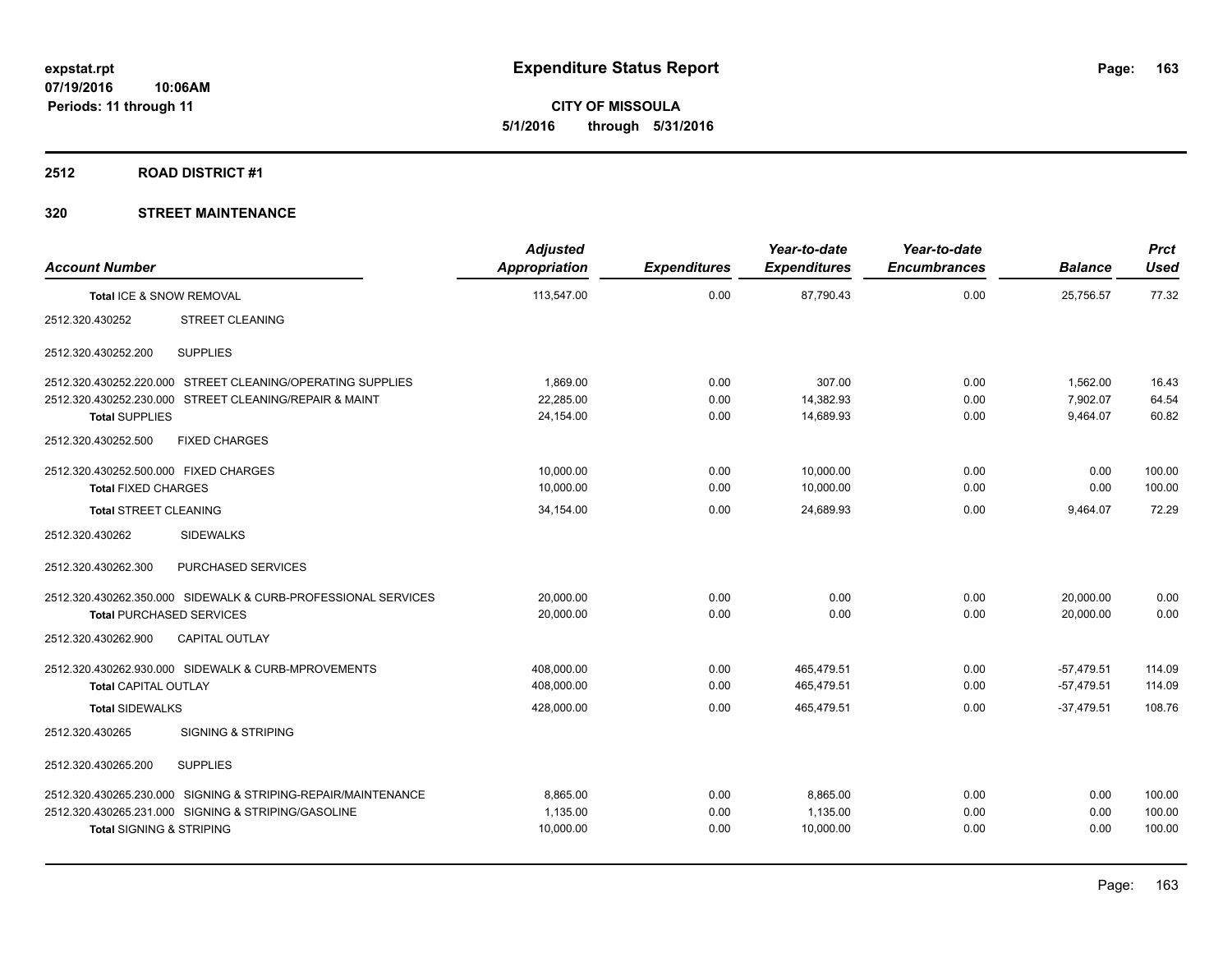**CITY OF MISSOULA 5/1/2016 through 5/31/2016**

## **2512 ROAD DISTRICT #1**

## **320 STREET MAINTENANCE**

| <b>Account Number</b>                                   | <b>Adjusted</b><br>Appropriation | <b>Expenditures</b> | Year-to-date<br><b>Expenditures</b> | Year-to-date<br><b>Encumbrances</b> | <b>Balance</b> | <b>Prct</b><br><b>Used</b> |
|---------------------------------------------------------|----------------------------------|---------------------|-------------------------------------|-------------------------------------|----------------|----------------------------|
| <b>COMMUNICATIONS MAINTENANCE</b><br>2512.320.430270    |                                  |                     |                                     |                                     |                |                            |
| PERSONAL SERVICES<br>2512.320.430270.100                |                                  |                     |                                     |                                     |                |                            |
| 2512.320.430270.130.000 OTHER                           | 4,176.00                         | 0.00                | 0.00                                | 0.00                                | 4,176.00       | 0.00                       |
| <b>Total PERSONAL SERVICES</b>                          | 4,176.00                         | 0.00                | 0.00                                | 0.00                                | 4,176.00       | 0.00                       |
| 2512.320.430270.900<br><b>CAPITAL OUTLAY</b>            |                                  |                     |                                     |                                     |                |                            |
| <b>Total CAPITAL OUTLAY</b>                             | 0.00                             | 0.00                | 0.00                                | 0.00                                | 0.00           | 0.00                       |
| <b>Total COMMUNICATIONS MAINTENANCE</b>                 | 4,176.00                         | 0.00                | 0.00                                | 0.00                                | 4,176.00       | 0.00                       |
| <b>FLOOD CONTROL</b><br>2512.320.431200                 |                                  |                     |                                     |                                     |                |                            |
| PERSONAL SERVICES<br>2512.320.431200.100                |                                  |                     |                                     |                                     |                |                            |
| 2512.320.431200.110.000 SALARIES AND WAGES              | 22.374.00                        | 0.00                | 0.00                                | 0.00                                | 22,374.00      | 0.00                       |
| 2512.320.431200.130.000 OTHER                           | 2.881.00                         | 0.00                | 0.00                                | 0.00                                | 2.881.00       | 0.00                       |
| 2512.320.431200.140.000 EMPLOYER CONTRIBUTIONS          | 11.440.00                        | 0.00                | 0.00                                | 0.00                                | 11,440.00      | 0.00                       |
| <b>Total PERSONAL SERVICES</b>                          | 36,695.00                        | 0.00                | 0.00                                | 0.00                                | 36.695.00      | 0.00                       |
| <b>SUPPLIES</b><br>2512.320.431200.200                  |                                  |                     |                                     |                                     |                |                            |
| 2512.320.431200.210.000 OFFICE SUPPLIES                 | 2,318.00                         | 0.00                | 3,169.55                            | 0.00                                | $-851.55$      | 136.74                     |
| <b>Total SUPPLIES</b>                                   | 2,318.00                         | 0.00                | 3,169.55                            | 0.00                                | $-851.55$      | 136.74                     |
| 2512.320.431200.300<br>PURCHASED SERVICES               |                                  |                     |                                     |                                     |                |                            |
| 2512.320.431200.310.000 COMMUNICATIONS                  | 1,000.00                         | 0.00                | 91.50                               | 0.00                                | 908.50         | 9.15                       |
| 2512.320.431200.330.000 PUBLICITY, SUBSCRIPTIONS & DUES | 7,000.00                         | 0.00                | 10,200.00                           | 0.00                                | $-3,200.00$    | 145.71                     |
| 2512.320.431200.350.000 PROFESSIONAL SERVICES           | 50,000.00                        | 0.00                | 21,831.91                           | 0.00                                | 28,168.09      | 43.66                      |
| 2512.320.431200.370.000 TRAVEL                          | 0.00                             | 0.00                | 293.45                              | 0.00                                | $-293.45$      | 0.00                       |
| <b>Total PURCHASED SERVICES</b>                         | 58,000.00                        | 0.00                | 32,416.86                           | 0.00                                | 25,583.14      | 55.89                      |
| <b>CAPITAL OUTLAY</b><br>2512.320.431200.900            |                                  |                     |                                     |                                     |                |                            |

Page: 164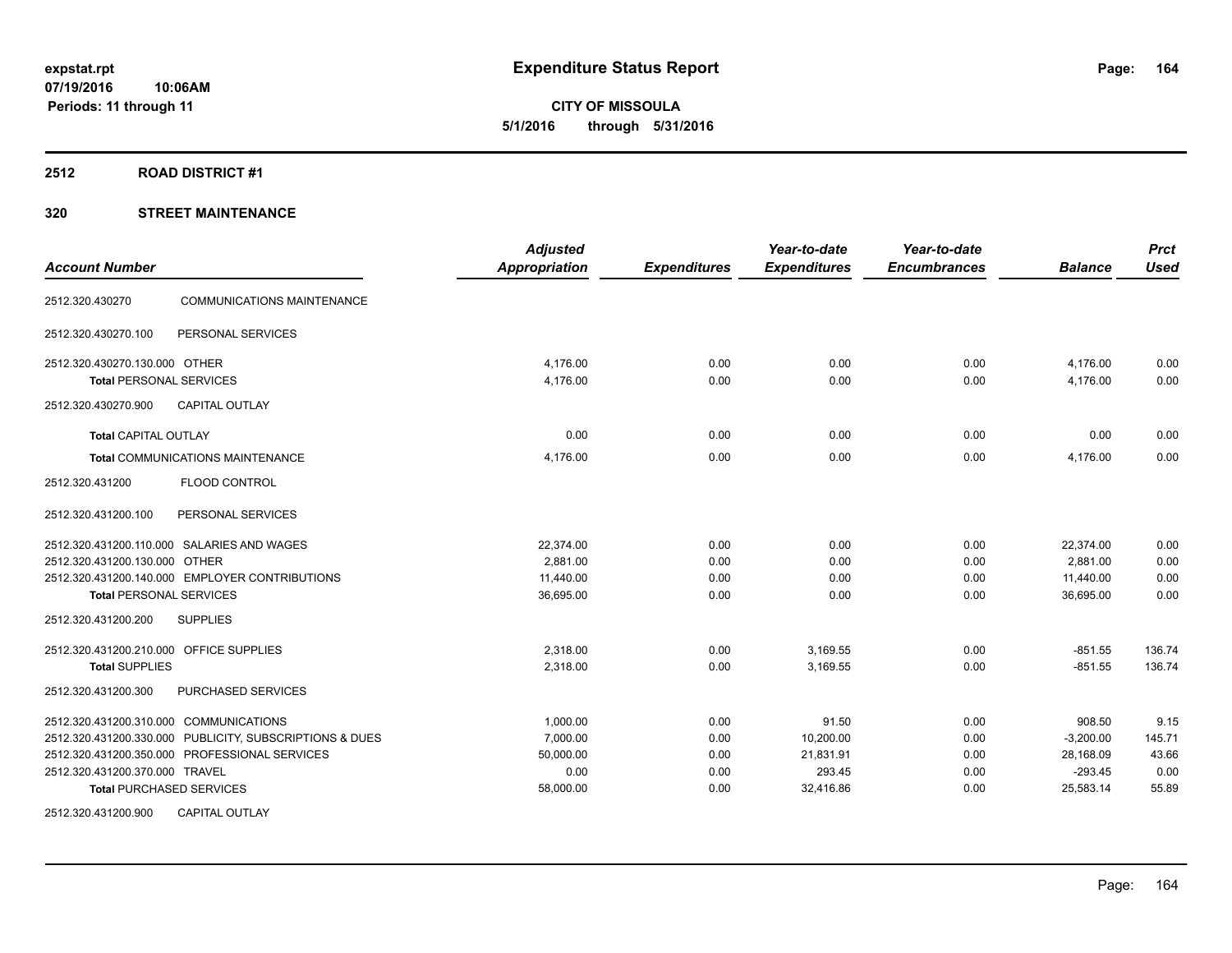**CITY OF MISSOULA 5/1/2016 through 5/31/2016**

## **2512 ROAD DISTRICT #1**

| <b>Account Number</b>          |                                                                                             | <b>Adjusted</b><br><b>Appropriation</b> | <b>Expenditures</b>  | Year-to-date<br><b>Expenditures</b> | Year-to-date<br><b>Encumbrances</b> | <b>Balance</b>       | <b>Prct</b><br><b>Used</b> |
|--------------------------------|---------------------------------------------------------------------------------------------|-----------------------------------------|----------------------|-------------------------------------|-------------------------------------|----------------------|----------------------------|
| <b>Total CAPITAL OUTLAY</b>    | 2512.320.431200.930.000 FLOOD CONTROL MAINT/MPROVEMENTS                                     | 10,000.00<br>10,000.00                  | 1,555.86<br>1,555.86 | 3,205.59<br>3,205.59                | 0.00<br>0.00                        | 6,794.41<br>6,794.41 | 32.06<br>32.06             |
| <b>Total FLOOD CONTROL</b>     |                                                                                             | 107,013.00                              | 1,555.86             | 38,792.00                           | 0.00                                | 68,221.00            | 36.25                      |
| 2512.320.460434                | <b>GREENWAYS &amp; HORTICULTURE</b>                                                         |                                         |                      |                                     |                                     |                      |                            |
| 2512.320.460434.200            | <b>SUPPLIES</b>                                                                             |                                         |                      |                                     |                                     |                      |                            |
|                                | 2512.320.460434.230.000 ADOPT A TRAFFIC CIRCLE<br><b>Total GREENWAYS &amp; HORTICULTURE</b> | 2,500.00<br>2,500.00                    | 759.55<br>759.55     | 1,393.26<br>1,393.26                | 0.00<br>0.00                        | 1,106.74<br>1,106.74 | 55.73<br>55.73             |
| 2512.320.490504                | <b>DEBT SERVICE</b>                                                                         |                                         |                      |                                     |                                     |                      |                            |
| 2512.320.490504.600            | <b>DEBT SERVICE</b>                                                                         |                                         |                      |                                     |                                     |                      |                            |
| 2512.320.490504.610.000        | PRINCIPAL                                                                                   | 418,252.00                              | 61,426.83            | 376,146.87                          | 0.00                                | 42,105.13            | 89.93                      |
|                                | 2512.320.490504.620.000 INTEREST / SERVICE FEES                                             | 48,753.00                               | 6,168.32             | 64,276.80                           | 0.00                                | $-15,523.80$         | 131.84                     |
| <b>Total DEBT SERVICE</b>      |                                                                                             | 467,005.00                              | 67,595.15            | 440,423.67                          | 0.00                                | 26,581.33            | 94.31                      |
| 2512.320.510110                | <b>MERCHANT SERVICES</b>                                                                    |                                         |                      |                                     |                                     |                      |                            |
| 2512.320.510110.500            | <b>FIXED CHARGES</b>                                                                        |                                         |                      |                                     |                                     |                      |                            |
| <b>Total MERCHANT SERVICES</b> |                                                                                             | 0.00                                    | 0.00                 | 0.00                                | 0.00                                | 0.00                 | 0.00                       |
| <b>Total ROAD DISTRICT#1</b>   |                                                                                             | 1,722,618.00                            | 149,839.29           | 1,785,493.62                        | 0.00                                | $-62,875.62$         | 103.65                     |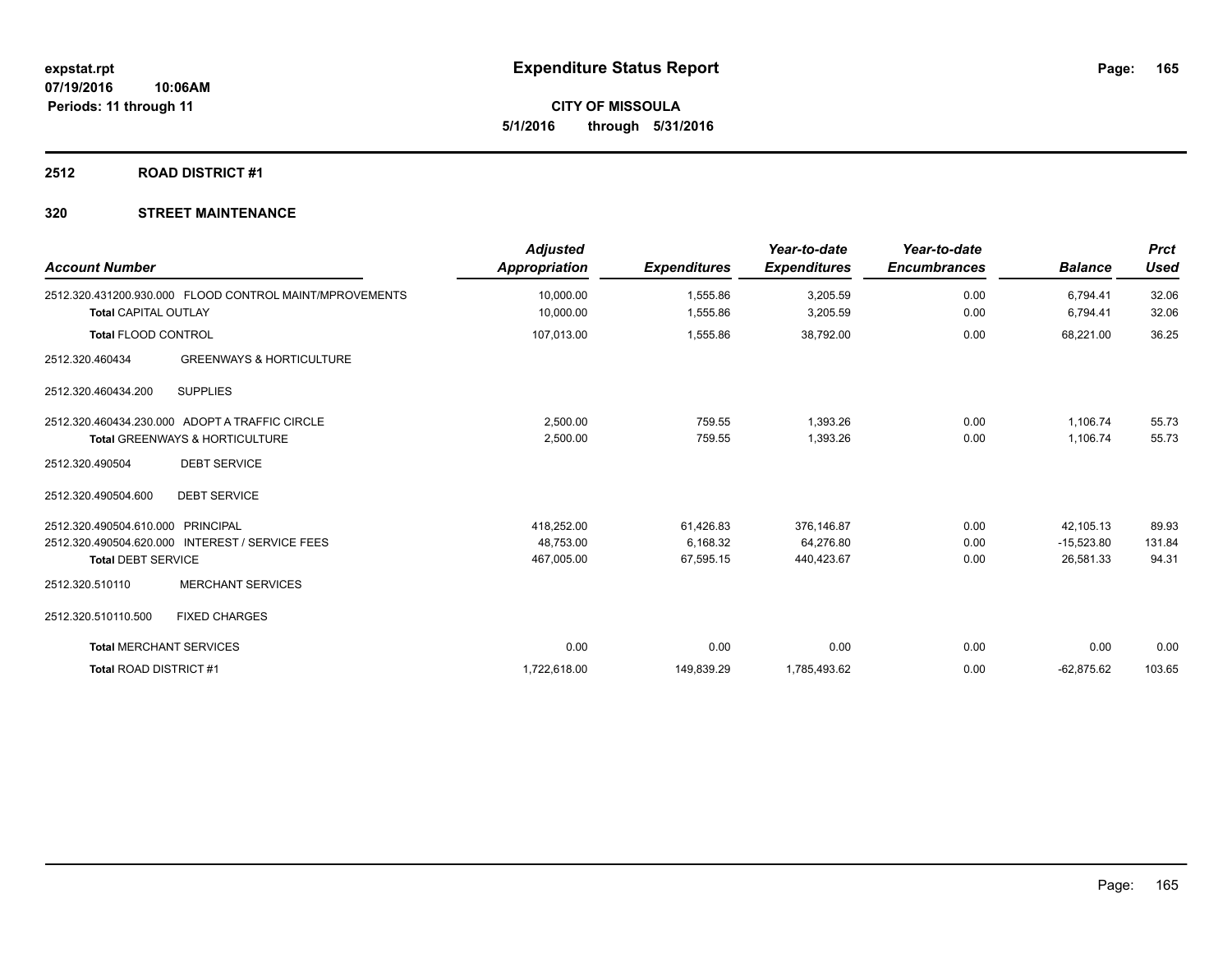**CITY OF MISSOULA 5/1/2016 through 5/31/2016**

### **2513 PARK DISTRICT #1**

|                                                         |                         | <b>Adjusted</b>      |                     | Year-to-date        | Year-to-date        |                | <b>Prct</b> |
|---------------------------------------------------------|-------------------------|----------------------|---------------------|---------------------|---------------------|----------------|-------------|
| <b>Account Number</b>                                   |                         | <b>Appropriation</b> | <b>Expenditures</b> | <b>Expenditures</b> | <b>Encumbrances</b> | <b>Balance</b> | <b>Used</b> |
| 2513.370.460400                                         | RENOVATE REPLACE IMPROV |                      |                     |                     |                     |                |             |
| PURCHASED SERVICES<br>2513.370.460400.300               |                         |                      |                     |                     |                     |                |             |
| 2513.370.460400.350.000 RENOVATE REPLACE IMPROVE        |                         | 96,870.00            | 0.00                | 877.00              | 0.00                | 95,993.00      | 0.91        |
| <b>Total PURCHASED SERVICES</b>                         |                         | 96,870.00            | 0.00                | 877.00              | 0.00                | 95,993.00      | 0.91        |
| <b>CAPITAL OUTLAY</b><br>2513.370.460400.900            |                         |                      |                     |                     |                     |                |             |
| 2513.370.460400.930.000 RENOVATE REPLACE IMPROVE        |                         | 62,720.00            | 0.00                | 23,417.61           | 0.00                | 39.302.39      | 37.34       |
| 2513.370.460400.940.000 MACHINERY & EQUIPMENT           |                         | 0.00                 | 54,999.94           | 66,689.03           | 0.00                | $-66,689.03$   | 0.00        |
| <b>Total CAPITAL OUTLAY</b>                             |                         | 62,720.00            | 54,999.94           | 90,106.64           | 0.00                | $-27,386.64$   | 143.66      |
| Total RENOVATE REPLACE IMPROV                           |                         | 159,590.00           | 54,999.94           | 90,983.64           | 0.00                | 68,606.36      | 57.01       |
| 2513.370.460432<br>PARK ADMIN                           |                         |                      |                     |                     |                     |                |             |
| 2513.370.460432.100<br>PERSONAL SERVICES                |                         |                      |                     |                     |                     |                |             |
| 2513.370.460432.110.000 SALARIES AND WAGES              |                         | 10,200.00            | 10,200.00           | 10,200.00           | 0.00                | 0.00           | 100.00      |
| 2513.370.460432.140.000 EMPLOYER CONTRIBUTIONS          |                         | 1,909.00             | 1,867.45            | 1,867.45            | 0.00                | 41.55          | 97.82       |
| 2513.370.460432.141.000 STATE RETIREMENT CONTRIBUTIONS  |                         | 0.00                 | 0.00                | 71.60               | 0.00                | $-71.60$       | 0.00        |
| <b>Total PERSONAL SERVICES</b>                          |                         | 12,109.00            | 12.067.45           | 12.139.05           | 0.00                | $-30.05$       | 100.25      |
| <b>SUPPLIES</b><br>2513.370.460432.200                  |                         |                      |                     |                     |                     |                |             |
| 2513.370.460432.220.000 OPERATING SUPPLIES              |                         | 900.00               | 277.19              | 277.19              | 0.00                | 622.81         | 30.80       |
| <b>Total SUPPLIES</b>                                   |                         | 900.00               | 277.19              | 277.19              | 0.00                | 622.81         | 30.80       |
| 2513.370.460432.300<br>PURCHASED SERVICES               |                         |                      |                     |                     |                     |                |             |
| 2513.370.460432.320.000 PRINTING & DUPLICATING          |                         | 0.00                 | 0.00                | 309.00              | 0.00                | $-309.00$      | 0.00        |
| 2513.370.460432.330.000 PUBLICITY, SUBSCRIPTIONS & DUES |                         | 2,500.00             | 1,580.66            | 2,191.00            | 0.00                | 309.00         | 87.64       |
| 2513.370.460432.344.000 TELEPHONE SERVICE               |                         | 360.00               | 0.00                | 0.00                | 0.00                | 360.00         | 0.00        |
| 2513.370.460432.350.000 PROFESSIONAL SERVICES           |                         | 14,000.00            | 2,142.84            | 14,000.00           | 0.00                | 0.00           | 100.00      |
| 2513.370.460432.360.000 REPAIR & MAINTENANCE            |                         | 3,000.00             | 2,120.71            | 2,120.71            | 0.00                | 879.29         | 70.69       |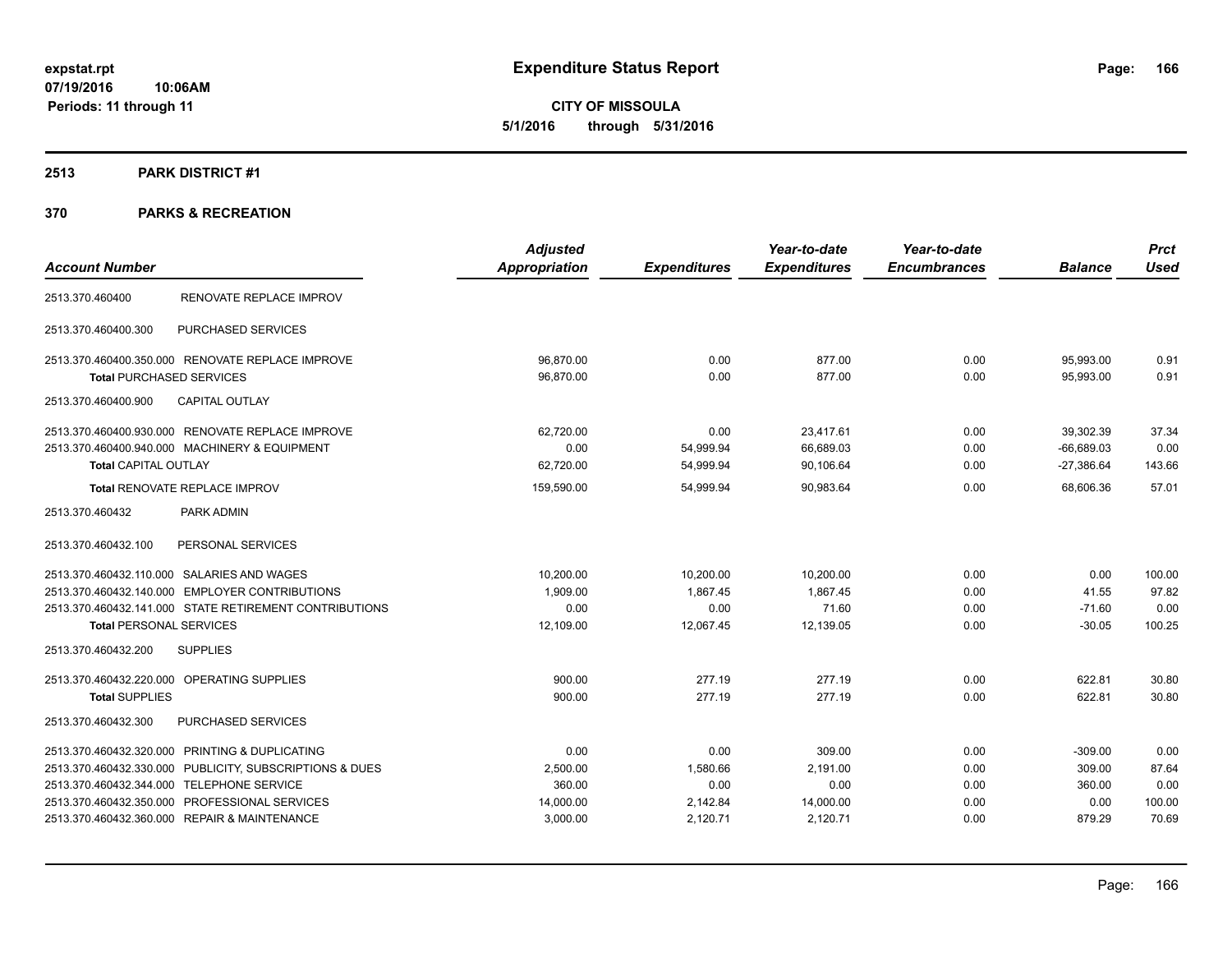**CITY OF MISSOULA 5/1/2016 through 5/31/2016**

### **2513 PARK DISTRICT #1**

| <b>Account Number</b>                                       | <b>Adjusted</b><br>Appropriation | <b>Expenditures</b> | Year-to-date<br><b>Expenditures</b> | Year-to-date<br><b>Encumbrances</b> | <b>Balance</b> | <b>Prct</b><br><b>Used</b> |
|-------------------------------------------------------------|----------------------------------|---------------------|-------------------------------------|-------------------------------------|----------------|----------------------------|
|                                                             |                                  |                     |                                     |                                     |                |                            |
| 2513.370.460432.380.000 TRAINING                            | 200.00                           | 0.00                | 0.00                                | 0.00                                | 200.00         | 0.00                       |
| <b>Total PURCHASED SERVICES</b>                             | 20,060.00                        | 5,844.21            | 18,620.71                           | 0.00                                | 1,439.29       | 92.83                      |
| <b>DEBT SERVICE</b><br>2513.370.460432.600                  |                                  |                     |                                     |                                     |                |                            |
| <b>Total DEBT SERVICE</b>                                   | 0.00                             | 0.00                | 0.00                                | 0.00                                | 0.00           | 0.00                       |
| <b>Total PARK ADMIN</b>                                     | 33,069.00                        | 18,188.85           | 31,036.95                           | 0.00                                | 2,032.05       | 93.86                      |
| <b>GREENWAYS &amp; HORTICULTURE</b><br>2513.370.460434      |                                  |                     |                                     |                                     |                |                            |
| PERSONAL SERVICES<br>2513.370.460434.100                    |                                  |                     |                                     |                                     |                |                            |
| 2513.370.460434.110.000 GREENWAYS & HORTCULTURE             | 25,069.00                        | 3,915.20            | 20,270.10                           | 0.00                                | 4,798.90       | 80.86                      |
| 2513.370.460434.120.000 OVERTIME/TERMINATION                | 0.00                             | 0.00                | 169.83                              | 0.00                                | $-169.83$      | 0.00                       |
| 2513.370.460434.140.000 GREENWAYS & HORTICLTURE-EMPL CONTRI | 8,028.00                         | 1,502.42            | 8,532.57                            | 0.00                                | $-504.57$      | 106.29                     |
| <b>Total PERSONAL SERVICES</b>                              | 33,097.00                        | 5,417.62            | 28,972.50                           | 0.00                                | 4,124.50       | 87.54                      |
| 2513.370.460434.200<br><b>SUPPLIES</b>                      |                                  |                     |                                     |                                     |                |                            |
| 2513.370.460434.220.000 OPERATING SUPPLIES                  | 3,373.00                         | 963.74              | 6,296.53                            | 0.00                                | $-2,923.53$    | 186.67                     |
| 2513.370.460434.230.000 REPAIR/MAINTENANCE                  | 7.135.00                         | 0.00                | 1.106.28                            | 0.00                                | 6.028.72       | 15.50                      |
| 2513.370.460434.231.000 GASOLINE                            | 2,000.00                         | 0.00                | 2,000.00                            | 0.00                                | 0.00           | 100.00                     |
| <b>Total SUPPLIES</b>                                       | 12,508.00                        | 963.74              | 9,402.81                            | 0.00                                | 3,105.19       | 75.17                      |
| 2513.370.460434.300<br>PURCHASED SERVICES                   |                                  |                     |                                     |                                     |                |                            |
| 2513.370.460434.330.000 PUBLICITY, SUBSCRIPTIONS & DUES     | 0.00                             | 0.00                | 61.82                               | 0.00                                | $-61.82$       | 0.00                       |
| 2513.370.460434.341.000 ELECTRICITY & NATURAL GAS           | 310.00                           | 0.00                | 303.59                              | 0.00                                | 6.41           | 97.93                      |
| 2513.370.460434.343.000 WATER CHARGES                       | 310.00                           | 0.00                | 130.28                              | 0.00                                | 179.72         | 42.03                      |
| 2513.370.460434.345.000 GARBAGE                             | 136.00                           | 0.00                | 96.75                               | 0.00                                | 39.25          | 71.14                      |
| 2513.370.460434.350.000 PROFESSIONAL SERVICES               | 5,000.00                         | 0.00                | 1,720.29                            | 0.00                                | 3,279.71       | 34.41                      |
| 2513.370.460434.360.000 REPAIR & MAINTENANCE                | 2,589.00                         | 0.00                | 810.00                              | 0.00                                | 1.779.00       | 31.29                      |
| 2513.370.460434.380.000 TRAINING                            | 95.00                            | 0.00                | 0.00                                | 0.00                                | 95.00          | 0.00                       |
| <b>Total PURCHASED SERVICES</b>                             | 8,440.00                         | 0.00                | 3,122.73                            | 0.00                                | 5,317.27       | 37.00                      |
| <b>Total GREENWAYS &amp; HORTICULTURE</b>                   | 54,045.00                        | 6,381.36            | 41,498.04                           | 0.00                                | 12,546.96      | 76.78                      |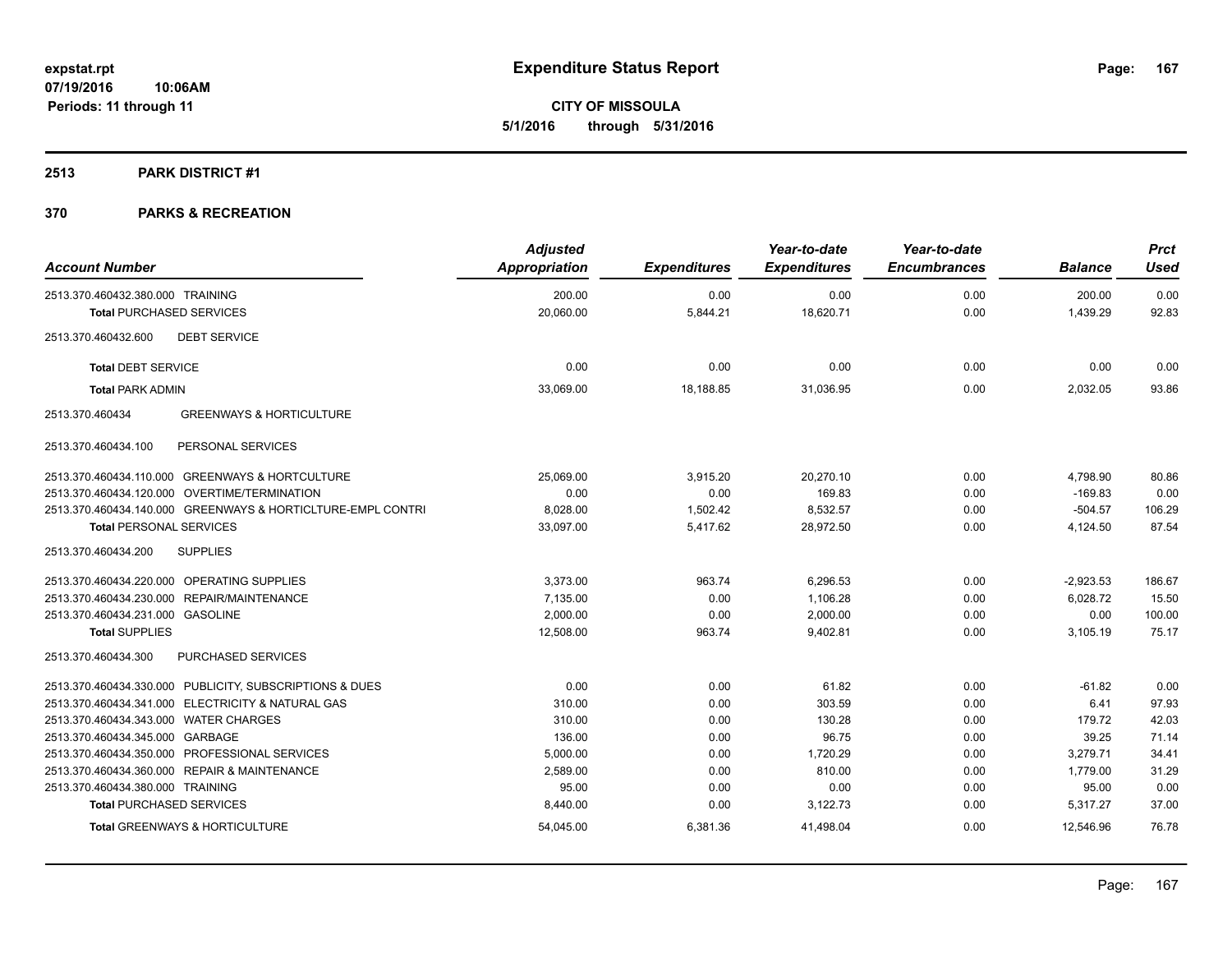**CITY OF MISSOULA 5/1/2016 through 5/31/2016**

### **2513 PARK DISTRICT #1**

| <b>Account Number</b>                                   | <b>Adjusted</b><br><b>Appropriation</b> | <b>Expenditures</b> | Year-to-date<br><b>Expenditures</b> | Year-to-date<br><b>Encumbrances</b> | <b>Balance</b> | <b>Prct</b><br><b>Used</b> |
|---------------------------------------------------------|-----------------------------------------|---------------------|-------------------------------------|-------------------------------------|----------------|----------------------------|
|                                                         |                                         |                     |                                     |                                     |                |                            |
| <b>URBAN FORESTRY</b><br>2513.370.460439                |                                         |                     |                                     |                                     |                |                            |
| 2513.370.460439.100<br>PERSONAL SERVICES                |                                         |                     |                                     |                                     |                |                            |
| 2513.370.460439.110.000 SALARIES AND WAGES              | 48,682.00                               | 4,709.69            | 31,038.61                           | 0.00                                | 17,643.39      | 63.76                      |
| 2513.370.460439.120.000 OVERTIME/TERMINATION            | 0.00                                    | 0.00                | 0.13                                | 0.00                                | $-0.13$        | 0.00                       |
| 2513.370.460439.140.000 EMPLOYER CONTRIBUTIONS          | 22,061.00                               | 2,566.80            | 17,557.32                           | 0.00                                | 4,503.68       | 79.59                      |
| <b>Total PERSONAL SERVICES</b>                          | 70,743.00                               | 7,276.49            | 48,596.06                           | 0.00                                | 22,146.94      | 68.69                      |
| 2513.370.460439.200<br><b>SUPPLIES</b>                  |                                         |                     |                                     |                                     |                |                            |
| 2513.370.460439.220.000 OPERATING SUPPLIES              | 24,352.00                               | 4,079.12            | 13,609.08                           | 0.00                                | 10,742.92      | 55.88                      |
| 2513.370.460439.230.000 REPAIR/MAINTENANCE              | 3.952.00                                | 0.00                | 260.62                              | 0.00                                | 3,691.38       | 6.59                       |
| <b>Total SUPPLIES</b>                                   | 28,304.00                               | 4,079.12            | 13,869.70                           | 0.00                                | 14,434.30      | 49.00                      |
| <b>PURCHASED SERVICES</b><br>2513.370.460439.300        |                                         |                     |                                     |                                     |                |                            |
| 2513.370.460439.330.000 PUBLICITY, SUBSCRIPTIONS & DUES | 0.00                                    | 0.00                | 61.82                               | 0.00                                | $-61.82$       | 0.00                       |
| 2513.370.460439.350.000 PROFESSIONAL SERVICES           | 2,660.00                                | 450.00              | 49,378.21                           | 0.00                                | $-46,718.21$   | 1,856.32                   |
| 2513.370.460439.360.000 REPAIR & MAINTENANCE            | 79,450.00                               | 22,105.00           | 144.944.20                          | 0.00                                | $-65,494.20$   | 182.43                     |
| 2513.370.460439.370.000 TRAVEL                          | 0.00                                    | 0.00                | 99.51                               | 0.00                                | $-99.51$       | 0.00                       |
| 2513.370.460439.380.000 TRAINING                        | 0.00                                    | 0.00                | 489.50                              | 0.00                                | $-489.50$      | 0.00                       |
| <b>Total PURCHASED SERVICES</b>                         | 82,110.00                               | 22,555.00           | 194,973.24                          | 0.00                                | $-112,863.24$  | 237.45                     |
| <b>Total URBAN FORESTRY</b>                             | 181,157.00                              | 33,910.61           | 257,439.00                          | 0.00                                | $-76,282.00$   | 142.11                     |
| <b>RECREATION MORE</b><br>2513.370.460470               |                                         |                     |                                     |                                     |                |                            |
| 2513.370.460470.100<br>PERSONAL SERVICES                |                                         |                     |                                     |                                     |                |                            |
| 2513.370.460470.110.000 SALARIES AND WAGES              | 4.124.00                                | 0.00                | 0.00                                | 0.00                                | 4,124.00       | 0.00                       |
| 2513.370.460470.140.000 EMPLOYER CONTRIBUTIONS          | 847.00                                  | 0.00                | 0.00                                | 0.00                                | 847.00         | 0.00                       |
| <b>Total PERSONAL SERVICES</b>                          | 4,971.00                                | 0.00                | 0.00                                | 0.00                                | 4,971.00       | 0.00                       |
| <b>SUPPLIES</b><br>2513.370.460470.200                  |                                         |                     |                                     |                                     |                |                            |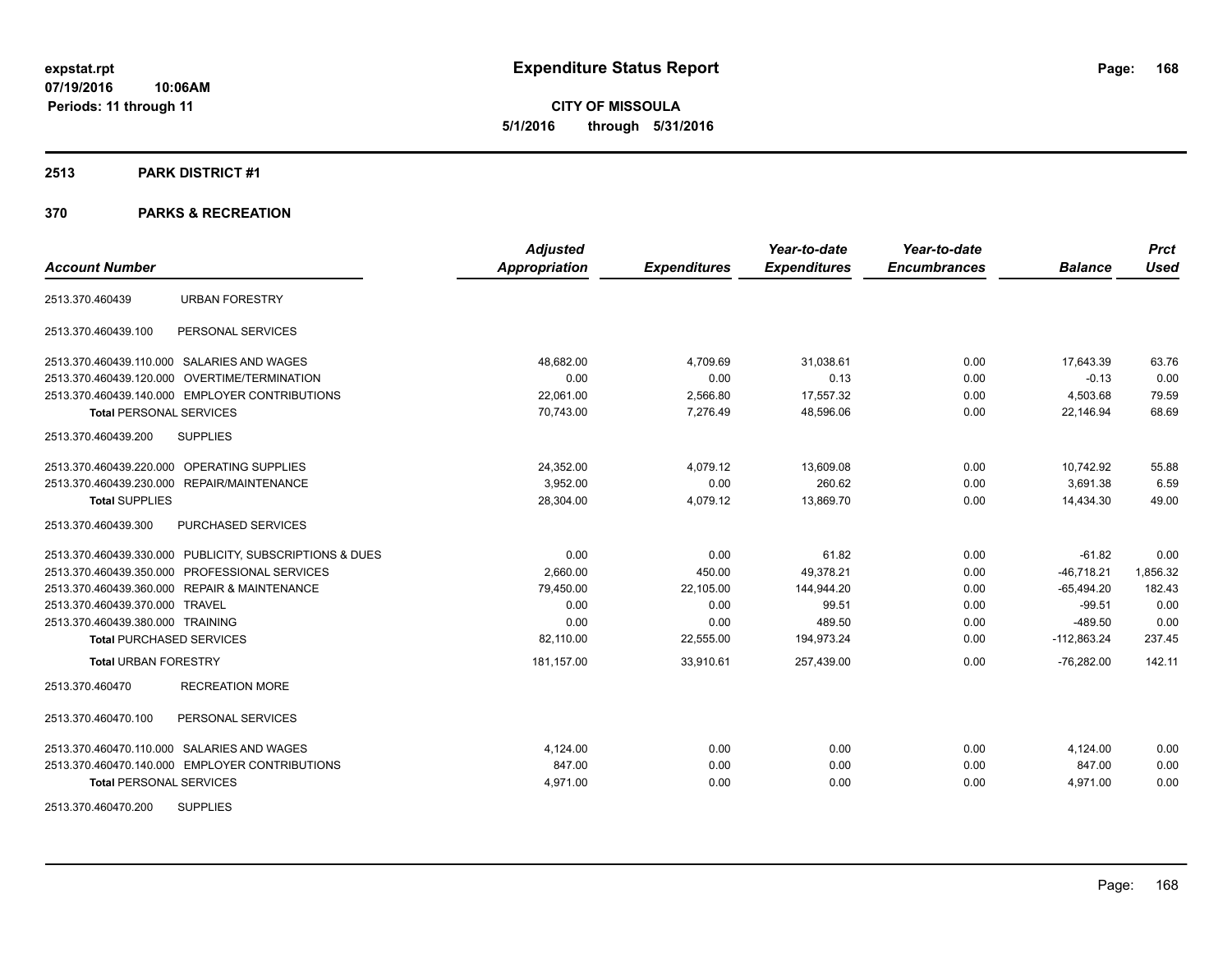**CITY OF MISSOULA 5/1/2016 through 5/31/2016**

### **2513 PARK DISTRICT #1**

| <b>Account Number</b>                                                                                                                | <b>Adjusted</b><br><b>Appropriation</b> | <b>Expenditures</b>  | Year-to-date<br><b>Expenditures</b> | Year-to-date<br><b>Encumbrances</b> | <b>Balance</b>                   | <b>Prct</b><br><b>Used</b> |
|--------------------------------------------------------------------------------------------------------------------------------------|-----------------------------------------|----------------------|-------------------------------------|-------------------------------------|----------------------------------|----------------------------|
| <b>Total SUPPLIES</b>                                                                                                                | 0.00                                    | 0.00                 | 0.00                                | 0.00                                | 0.00                             | 0.00                       |
| PURCHASED SERVICES<br>2513.370.460470.300                                                                                            |                                         |                      |                                     |                                     |                                  |                            |
| 2513.370.460470.360.000 REPAIR & MAINTENANCE<br><b>Total PURCHASED SERVICES</b>                                                      | 3,000.00<br>3,000.00                    | 856.43<br>856.43     | 856.43<br>856.43                    | 0.00<br>0.00                        | 2,143.57<br>2,143.57             | 28.55<br>28.55             |
| <b>Total RECREATION MORE</b>                                                                                                         | 7,971.00                                | 856.43               | 856.43                              | 0.00                                | 7,114.57                         | 10.74                      |
| 2513.370.460474<br><b>SPRAY DECKS</b>                                                                                                |                                         |                      |                                     |                                     |                                  |                            |
| <b>SUPPLIES</b><br>2513.370.460474.200                                                                                               |                                         |                      |                                     |                                     |                                  |                            |
| 2513.370.460474.230.000 SPRAY DECKS/REPAIR/MAINTENANCE<br><b>Total SUPPLIES</b>                                                      | 1,600.00<br>1,600.00                    | 0.00<br>0.00         | 0.00<br>0.00                        | 0.00<br>0.00                        | 1,600.00<br>1,600.00             | 0.00<br>0.00               |
| 2513.370.460474.300<br>PURCHASED SERVICES                                                                                            |                                         |                      |                                     |                                     |                                  |                            |
| 2513.370.460474.341.000 ELECTRICITY & NATURAL GAS<br>2513.370.460474.360.000 REPAIR & MAINTENANCE<br><b>Total PURCHASED SERVICES</b> | 2,100.00<br>6,300.00<br>8,400.00        | 0.00<br>0.00<br>0.00 | 0.00<br>219.77<br>219.77            | 0.00<br>0.00<br>0.00                | 2,100.00<br>6,080.23<br>8,180.23 | 0.00<br>3.49<br>2.62       |
| <b>Total SPRAY DECKS</b>                                                                                                             | 10,000.00                               | 0.00                 | 219.77                              | 0.00                                | 9,780.23                         | 2.20                       |
| <b>GRILL VAN</b><br>2513.370.460477                                                                                                  |                                         |                      |                                     |                                     |                                  |                            |
| 2513.370.460477.200<br><b>SUPPLIES</b>                                                                                               |                                         |                      |                                     |                                     |                                  |                            |
| 2513.370.460477.230.000 REPAIR/MAINTENANCE<br><b>Total SUPPLIES</b>                                                                  | 0.00<br>0.00                            | 0.00<br>0.00         | 23.46<br>23.46                      | 0.00<br>0.00                        | $-23.46$<br>$-23.46$             | 0.00<br>0.00               |
| 2513.370.460477.300<br>PURCHASED SERVICES                                                                                            |                                         |                      |                                     |                                     |                                  |                            |
| <b>Total PURCHASED SERVICES</b>                                                                                                      | 0.00                                    | 0.00                 | 0.00                                | 0.00                                | 0.00                             | 0.00                       |
| <b>Total GRILL VAN</b>                                                                                                               | 0.00                                    | 0.00                 | 23.46                               | 0.00                                | $-23.46$                         | 0.00                       |
| 2513.370.460484<br><b>CONSERVATION LANDS MGMT</b>                                                                                    |                                         |                      |                                     |                                     |                                  |                            |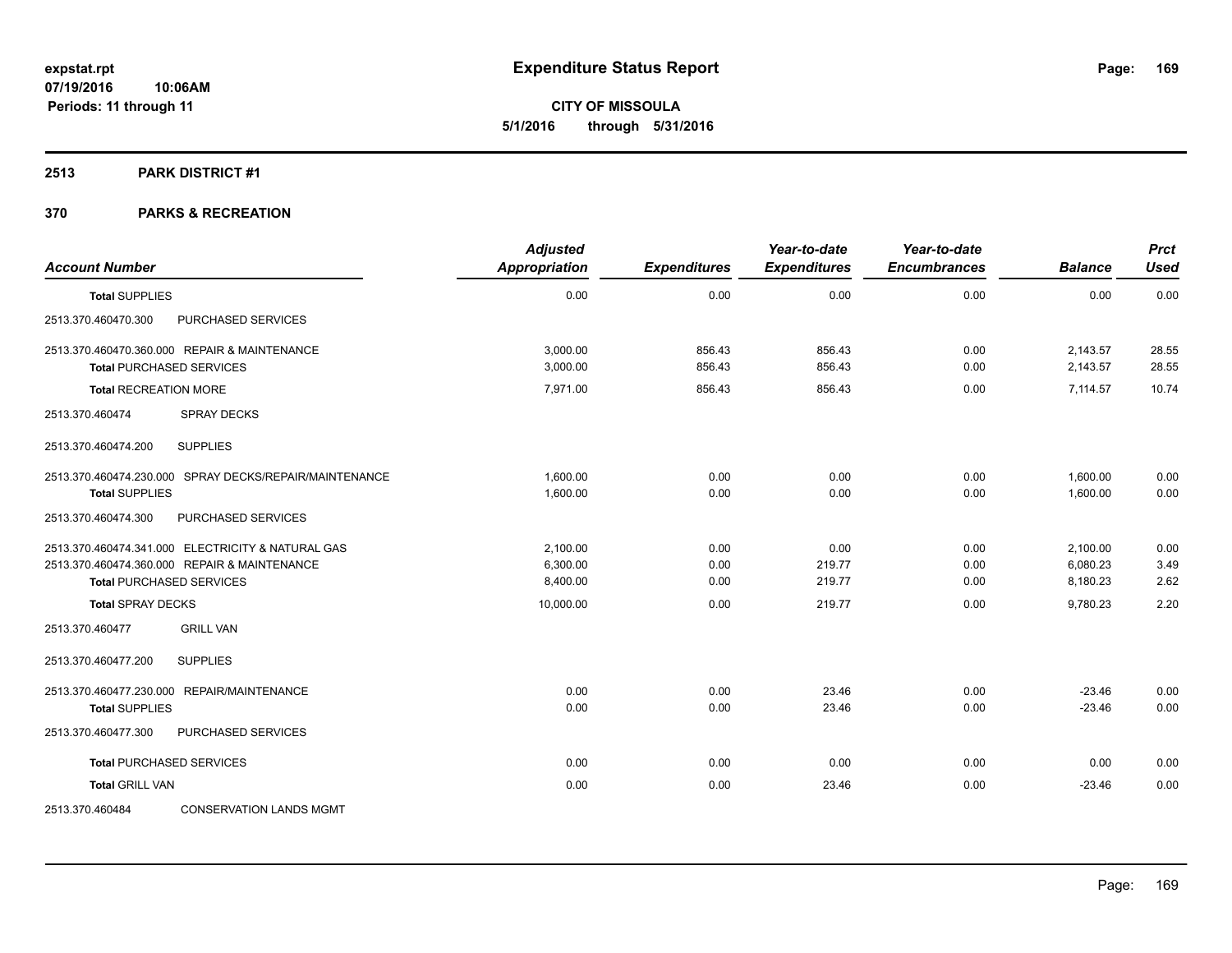**CITY OF MISSOULA 5/1/2016 through 5/31/2016**

### **2513 PARK DISTRICT #1**

|                                                               | <b>Adjusted</b>      |                     | Year-to-date        | Year-to-date        |                | <b>Prct</b> |
|---------------------------------------------------------------|----------------------|---------------------|---------------------|---------------------|----------------|-------------|
| <b>Account Number</b>                                         | <b>Appropriation</b> | <b>Expenditures</b> | <b>Expenditures</b> | <b>Encumbrances</b> | <b>Balance</b> | <b>Used</b> |
| 2513.370.460484.100<br>PERSONAL SERVICES                      |                      |                     |                     |                     |                |             |
| 2513.370.460484.110.000 CONSRVTN LAND MGMT/WAGES              | 60.079.00            | 5,434.00            | 37,037.26           | 0.00                | 23.041.74      | 61.65       |
| 2513.370.460484.120.000 OVERTIME/TERMINATION                  | 0.00                 | 0.00                | 421.89              | 0.00                | $-421.89$      | 0.00        |
| 2513.370.460484.140.000 CONSRVTN LAND MGMT/EMP CONTRIBUTIONS  | 31,781.00            | 1,839.81            | 16,357.60           | 0.00                | 15,423.40      | 51.47       |
| <b>Total PERSONAL SERVICES</b>                                | 91,860.00            | 7,273.81            | 53,816.75           | 0.00                | 38,043.25      | 58.59       |
| <b>SUPPLIES</b><br>2513.370.460484.200                        |                      |                     |                     |                     |                |             |
| 2513.370.460484.220.000 OPERATING SUPPLIES                    | 1,000.00             | $-149.95$           | 2,073.68            | 0.00                | $-1,073.68$    | 207.37      |
| 2513.370.460484.230.000 REPAIR/MAINTENANCE                    | 3,000.00             | 0.00                | 28,908.04           | 0.00                | $-25,908.04$   | 963.60      |
| <b>Total SUPPLIES</b>                                         | 4,000.00             | $-149.95$           | 30,981.72           | 0.00                | $-26,981.72$   | 774.54      |
| 2513.370.460484.300<br>PURCHASED SERVICES                     |                      |                     |                     |                     |                |             |
| 2513.370.460484.350.000 PROFESSIONAL SERVICES                 | 39,127.00            | 0.00                | 10,523.89           | 0.00                | 28,603.11      | 26.90       |
| <b>Total PURCHASED SERVICES</b>                               | 39,127.00            | 0.00                | 10,523.89           | 0.00                | 28,603.11      | 26.90       |
| <b>Total CONSERVATION LANDS MGMT</b>                          | 134,987.00           | 7,123.86            | 95,322.36           | 0.00                | 39,664.64      | 70.62       |
| <b>SAFETY &amp; TRAINING</b><br>2513.370.460485               |                      |                     |                     |                     |                |             |
| 2513.370.460485.100<br>PERSONAL SERVICES                      |                      |                     |                     |                     |                |             |
| <b>Total PERSONAL SERVICES</b>                                | 0.00                 | 0.00                | 0.00                | 0.00                | 0.00           | 0.00        |
| PURCHASED SERVICES<br>2513.370.460485.300                     |                      |                     |                     |                     |                |             |
| <b>Total SAFETY &amp; TRAINING</b>                            | 0.00                 | 0.00                | 0.00                | 0.00                | 0.00           | 0.00        |
| 2513.370.460501<br>PARK MAINTENANCE ROUTINE                   |                      |                     |                     |                     |                |             |
| 2513.370.460501.100<br>PERSONAL SERVICES                      |                      |                     |                     |                     |                |             |
| 2513.370.460501.110.000 PARK MAINT ROUTINE/SALARIES AND WAGES | 9,738.00             | 1,587.06            | 6,544.41            | 0.00                | 3,193.59       | 67.20       |
| 2513.370.460501.140.000 PARK MAINT ROUTINE/WAGES              | 2.167.00             | 221.88              | 1,193.34            | 0.00                | 973.66         | 55.07       |
| <b>Total PERSONAL SERVICES</b>                                | 11,905.00            | 1,808.94            | 7,737.75            | 0.00                | 4,167.25       | 65.00       |
|                                                               |                      |                     |                     |                     |                |             |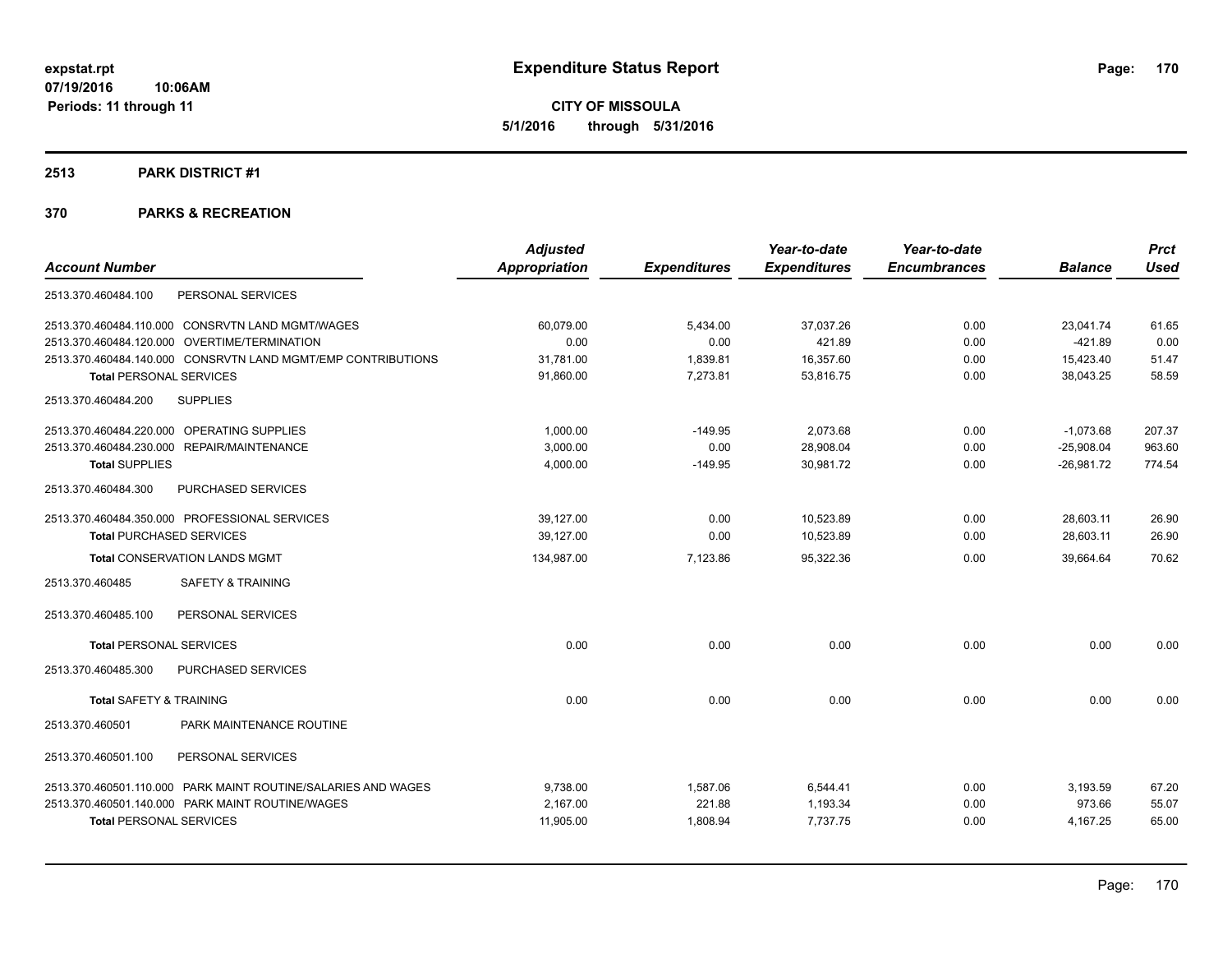**CITY OF MISSOULA 5/1/2016 through 5/31/2016**

### **2513 PARK DISTRICT #1**

### **370 PARKS & RECREATION**

|                                                   | <b>Adjusted</b>      |                     | Year-to-date        | Year-to-date        |                | <b>Prct</b> |
|---------------------------------------------------|----------------------|---------------------|---------------------|---------------------|----------------|-------------|
| <b>Account Number</b>                             | <b>Appropriation</b> | <b>Expenditures</b> | <b>Expenditures</b> | <b>Encumbrances</b> | <b>Balance</b> | <b>Used</b> |
| <b>SUPPLIES</b><br>2513.370.460501.200            |                      |                     |                     |                     |                |             |
| 2513.370.460501.220.000 OPERATING SUPPLIES        | 41.491.00            | 20.141.75           | 82.274.21           | 0.00                | $-40.783.21$   | 198.29      |
| 2513.370.460501.230.000 REPAIR/MAINTENANCE        | 77,580.00            | 3,706.90            | 27,042.47           | 0.00                | 50,537.53      | 34.86       |
| 2513.370.460501.231.000 GASOLINE                  | 8,144.00             | 0.00                | 8,144.00            | 0.00                | 0.00           | 100.00      |
| <b>Total SUPPLIES</b>                             | 127,215.00           | 23,848.65           | 117,460.68          | 0.00                | 9,754.32       | 92.33       |
| PURCHASED SERVICES<br>2513.370.460501.300         |                      |                     |                     |                     |                |             |
| 2513.370.460501.341.000 ELECTRICITY & NATURAL GAS | 26,212.00            | 0.00                | 26,132.80           | 0.00                | 79.20          | 99.70       |
| 2513.370.460501.343.000 WATER CHARGES             | 7.375.00             | 0.00                | 7,188.79            | 0.00                | 186.21         | 97.48       |
| 2513.370.460501.345.000 GARBAGE                   | 2,954.00             | 404.75              | 2,289.60            | 0.00                | 664.40         | 77.51       |
| 2513.370.460501.350.000 PROFESSIONAL SERVICES     | 5,557.00             | 70.00               | 8,335.26            | 0.00                | $-2,778.26$    | 150.00      |
| 2513.370.460501.360.000 REPAIR & MAINTENANCE      | 55,751.00            | 14,483.82           | 46,316.40           | 0.00                | 9,434.60       | 83.08       |
| <b>Total PURCHASED SERVICES</b>                   | 97,849.00            | 14,958.57           | 90,262.85           | 0.00                | 7,586.15       | 92.25       |
| Total PARK MAINTENANCE ROUTINE                    | 236,969.00           | 40,616.16           | 215,461.28          | 0.00                | 21,507.72      | 90.92       |
| 2513.370.460503<br>SPORTS FACILITIES MAINTENANCE  |                      |                     |                     |                     |                |             |
| <b>SUPPLIES</b><br>2513.370.460503.200            |                      |                     |                     |                     |                |             |
| 2513.370.460503.220.000 OPERATING SUPPLIES        | 0.00                 | 0.00                | 403.94              | 0.00                | $-403.94$      | 0.00        |
| Total SPORTS FACILITIES MAINTENANCE               | 0.00                 | 0.00                | 403.94              | 0.00                | $-403.94$      | 0.00        |
| 2513.370.460506<br><b>CARAS PARK IMPROVEMENTS</b> |                      |                     |                     |                     |                |             |
| 2513.370.460506.900<br><b>CAPITAL OUTLAY</b>      |                      |                     |                     |                     |                |             |
| 2513.370.460506.930.000 CARAS PARK MPROVEMENTS    | 75,000.00            | 0.00                | 0.00                | 0.00                | 75,000.00      | 0.00        |
| <b>Total CARAS PARK IMPROVEMENTS</b>              | 75,000.00            | 0.00                | 0.00                | 0.00                | 75,000.00      | 0.00        |
| <b>DEBT SERVICE</b><br>2513.370.490504            |                      |                     |                     |                     |                |             |
|                                                   |                      |                     |                     |                     |                |             |

2513.370.490504.600 DEBT SERVICE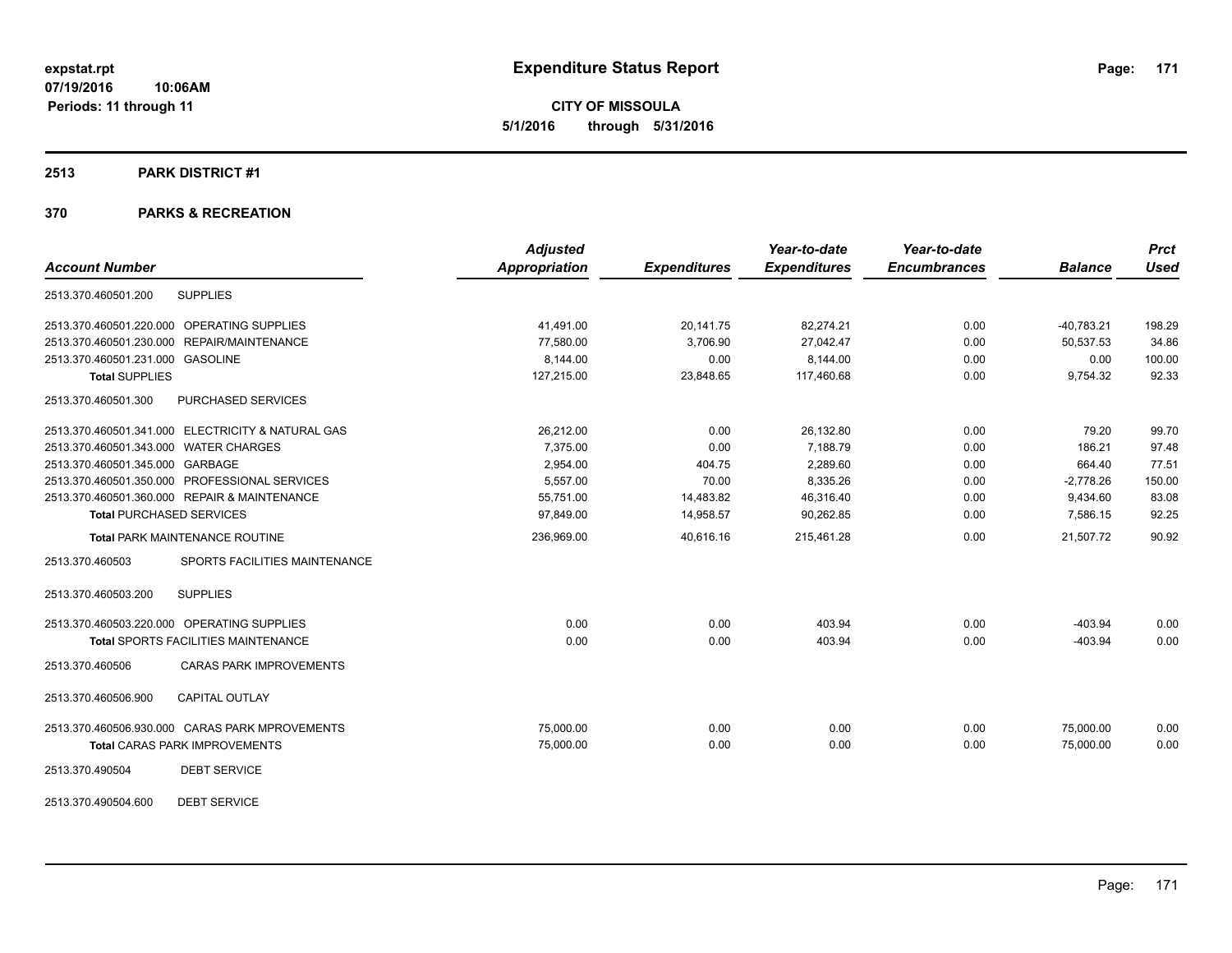**CITY OF MISSOULA 5/1/2016 through 5/31/2016**

## **2513 PARK DISTRICT #1**

| <b>Account Number</b>             |                                                 | <b>Adjusted</b><br><b>Appropriation</b> | <b>Expenditures</b> | Year-to-date<br><b>Expenditures</b> | Year-to-date<br><b>Encumbrances</b> | <b>Balance</b> | <b>Prct</b><br>Used |
|-----------------------------------|-------------------------------------------------|-----------------------------------------|---------------------|-------------------------------------|-------------------------------------|----------------|---------------------|
| 2513.370.490504.610.000 PRINCIPAL |                                                 | 218.119.00                              | 36.159.54           | 203,712.98                          | 0.00                                | 14,406.02      | 93.40               |
|                                   | 2513.370.490504.620.000 INTEREST / SERVICE FEES | 4.413.00                                | 2.478.21            | 6.441.91                            | 0.00                                | $-2.028.91$    | 145.98              |
| <b>Total DEBT SERVICE</b>         |                                                 | 222,532.00                              | 38.637.75           | 210.154.89                          | 0.00                                | 12.377.11      | 94.44               |
| 2513.370.510110                   | <b>MERCHANT SERVICES</b>                        |                                         |                     |                                     |                                     |                |                     |
| 2513.370.510110.500               | <b>FIXED CHARGES</b>                            |                                         |                     |                                     |                                     |                |                     |
|                                   | <b>Total MERCHANT SERVICES</b>                  | 0.00                                    | 0.00                | 0.00                                | 0.00                                | 0.00           | 0.00                |
| <b>Total PARK DISTRICT #1</b>     |                                                 | 1.115.320.00                            | 200.714.96          | 943.399.76                          | 0.00                                | 171.920.24     | 84.59               |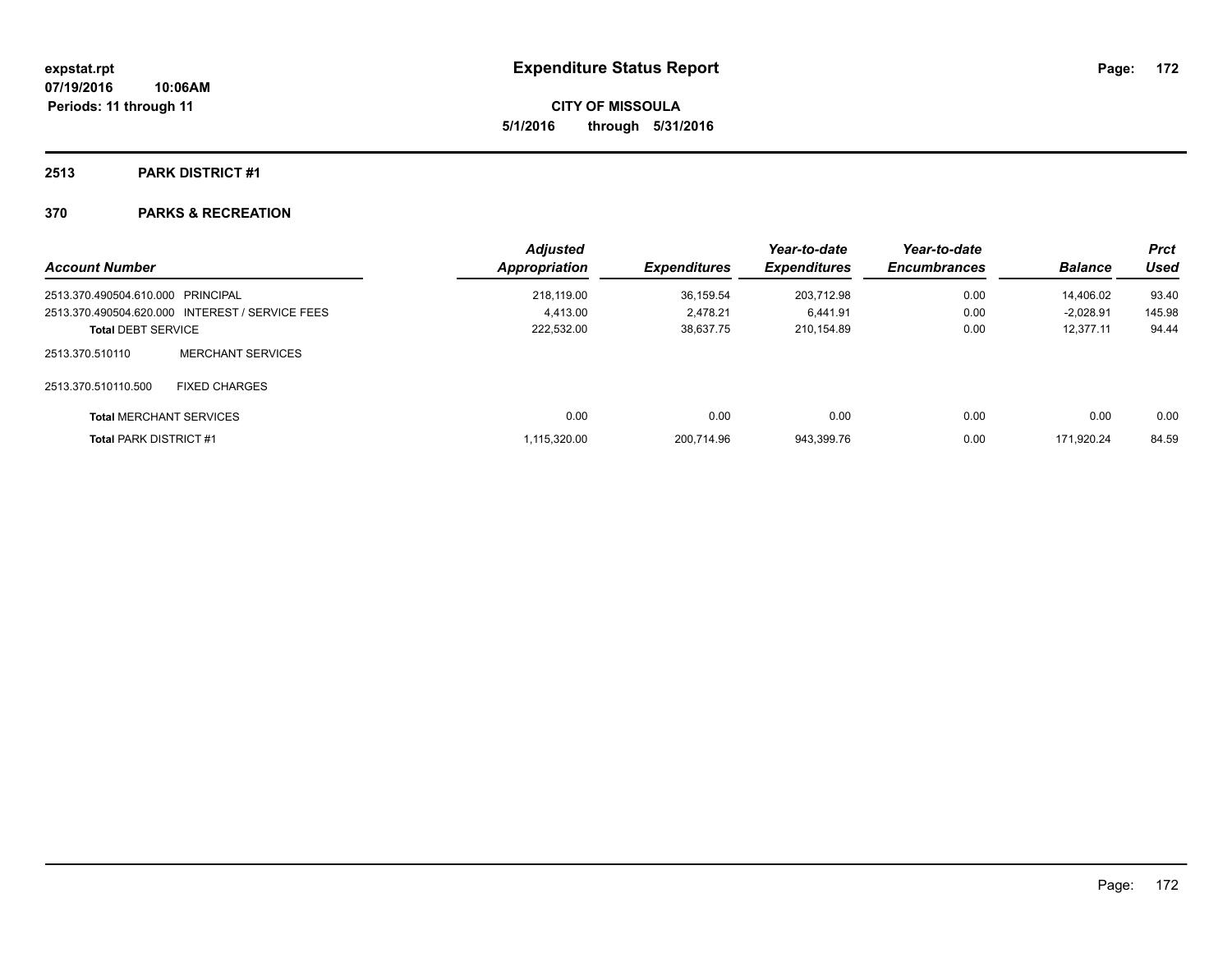**CITY OF MISSOULA 5/1/2016 through 5/31/2016**

## **2514 PUBLIC SAFETY & JUSTICE DISTRICT**

## **297 PUBLIC SAFETY/JUSTICE**

| <b>Account Number</b>      |                                                   | <b>Adjusted</b><br><b>Appropriation</b> | <b>Expenditures</b> | Year-to-date<br><b>Expenditures</b> | Year-to-date<br><b>Encumbrances</b> | <b>Balance</b> | <b>Prct</b><br><b>Used</b> |
|----------------------------|---------------------------------------------------|-----------------------------------------|---------------------|-------------------------------------|-------------------------------------|----------------|----------------------------|
| 2514.297.420000            | <b>PUBLIC SAFETY</b>                              |                                         |                     |                                     |                                     |                |                            |
| 2514.297.420000.300        | PURCHASED SERVICES                                |                                         |                     |                                     |                                     |                |                            |
| <b>Total PUBLIC SAFETY</b> |                                                   | 0.00                                    | 0.00                | 0.00                                | 0.00                                | 0.00           | 0.00                       |
| 2514.297.510110            | <b>MERCHANT SERVICES</b>                          |                                         |                     |                                     |                                     |                |                            |
| 2514.297.510110.500        | <b>FIXED CHARGES</b>                              |                                         |                     |                                     |                                     |                |                            |
|                            | <b>Total PUBLIC SAFETY &amp; JUSTICE DISTRICT</b> | 0.00                                    | 0.00                | 0.00                                | 0.00                                | 0.00           | 0.00                       |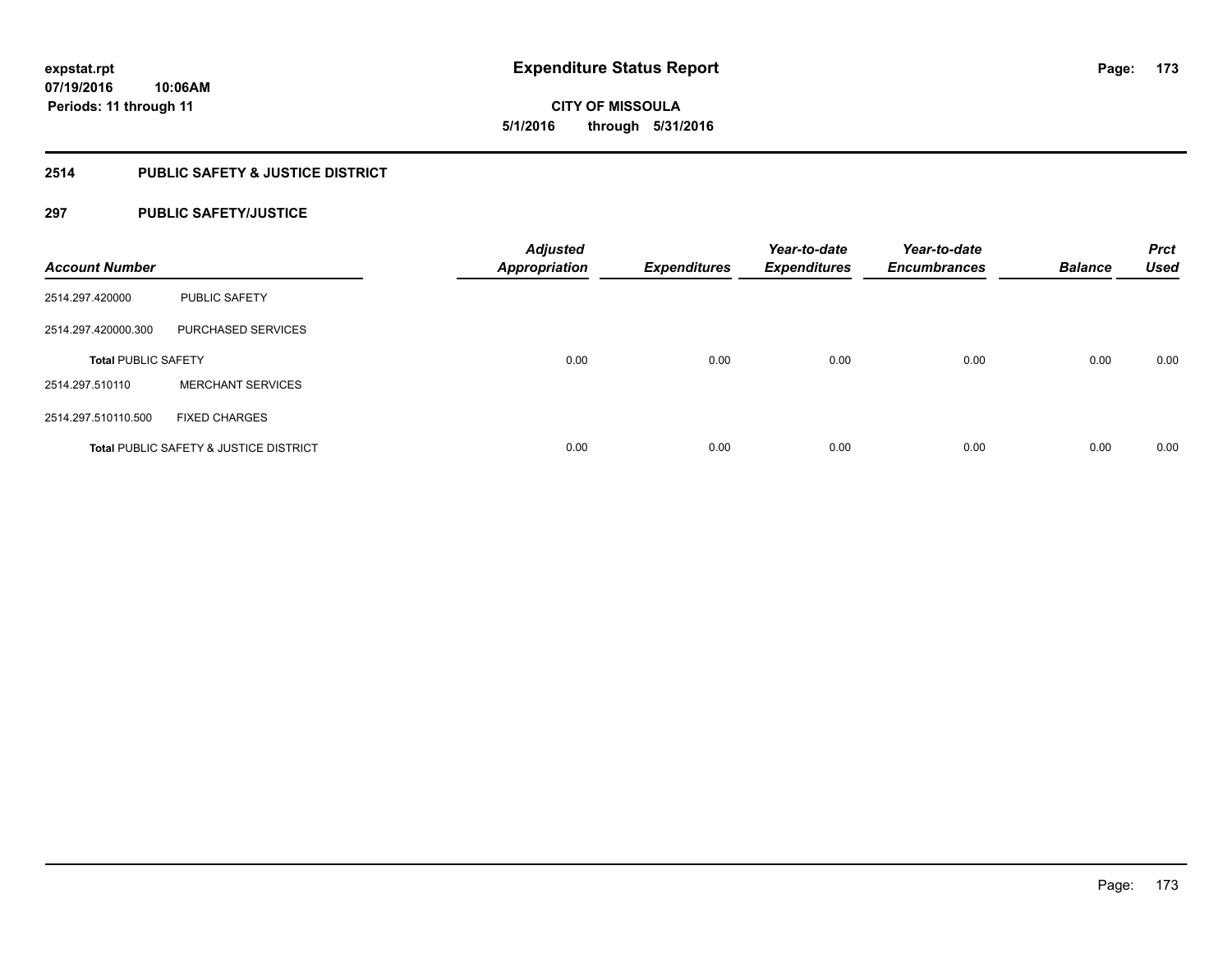**CITY OF MISSOULA 5/1/2016 through 5/31/2016**

### **2820 STATE GAS TAX FUND**

## **280 PUBLIC WORKS OPERATIONS**

| <b>Account Number</b>                                               |                                                  | <b>Adjusted</b><br><b>Appropriation</b> | <b>Expenditures</b> | Year-to-date<br><b>Expenditures</b> | Year-to-date<br><b>Encumbrances</b> | <b>Balance</b>           | <b>Prct</b><br><b>Used</b> |
|---------------------------------------------------------------------|--------------------------------------------------|-----------------------------------------|---------------------|-------------------------------------|-------------------------------------|--------------------------|----------------------------|
| 2820.280.430230                                                     | <b>STREET RESTORATION</b>                        |                                         |                     |                                     |                                     |                          |                            |
| 2820.280.430230.300                                                 | PURCHASED SERVICES                               |                                         |                     |                                     |                                     |                          |                            |
|                                                                     | <b>Total PURCHASED SERVICES</b>                  | 0.00                                    | 0.00                | 0.00                                | 0.00                                | 0.00                     | 0.00                       |
| 2820.280.430230.500                                                 | <b>FIXED CHARGES</b>                             |                                         |                     |                                     |                                     |                          |                            |
| <b>Total FIXED CHARGES</b>                                          |                                                  | 0.00                                    | 0.00                | 0.00                                | 0.00                                | 0.00                     | 0.00                       |
| 2820.280.430230.800                                                 | OTHER OBJECTS                                    |                                         |                     |                                     |                                     |                          |                            |
| <b>Total OTHER OBJECTS</b>                                          | 2820.280.430230.820.000 TRANSFERS TO OTHER FUNDS | 564,000.00<br>564,000.00                | 0.00<br>0.00        | 282,000.00<br>282,000.00            | 0.00<br>0.00                        | 282,000.00<br>282,000.00 | 50.00<br>50.00             |
| 2820.280.430230.900                                                 | <b>CAPITAL OUTLAY</b>                            |                                         |                     |                                     |                                     |                          |                            |
| 2820.280.430230.930.000 IMPROVEMENTS<br><b>Total CAPITAL OUTLAY</b> |                                                  | 373,100.00<br>373,100.00                | 0.00<br>0.00        | 234,055.78<br>234,055.78            | 0.00<br>0.00                        | 139,044.22<br>139,044.22 | 62.73<br>62.73             |
|                                                                     | <b>Total STREET RESTORATION</b>                  | 937,100.00                              | 0.00                | 516,055.78                          | 0.00                                | 421,044.22               | 55.07                      |
| 2820.280.510110                                                     | <b>MERCHANT SERVICES</b>                         |                                         |                     |                                     |                                     |                          |                            |
| 2820.280.510110.500                                                 | <b>FIXED CHARGES</b>                             |                                         |                     |                                     |                                     |                          |                            |
| <b>Total FIXED CHARGES</b>                                          |                                                  | 0.00                                    | 0.00                | 0.00                                | 0.00                                | 0.00                     | 0.00                       |
|                                                                     | <b>Total MERCHANT SERVICES</b>                   | 0.00                                    | 0.00                | 0.00                                | 0.00                                | 0.00                     | 0.00                       |
|                                                                     | <b>Total STATE GAS TAX FUND</b>                  | 937,100.00                              | 0.00                | 516,055.78                          | 0.00                                | 421,044.22               | 55.07                      |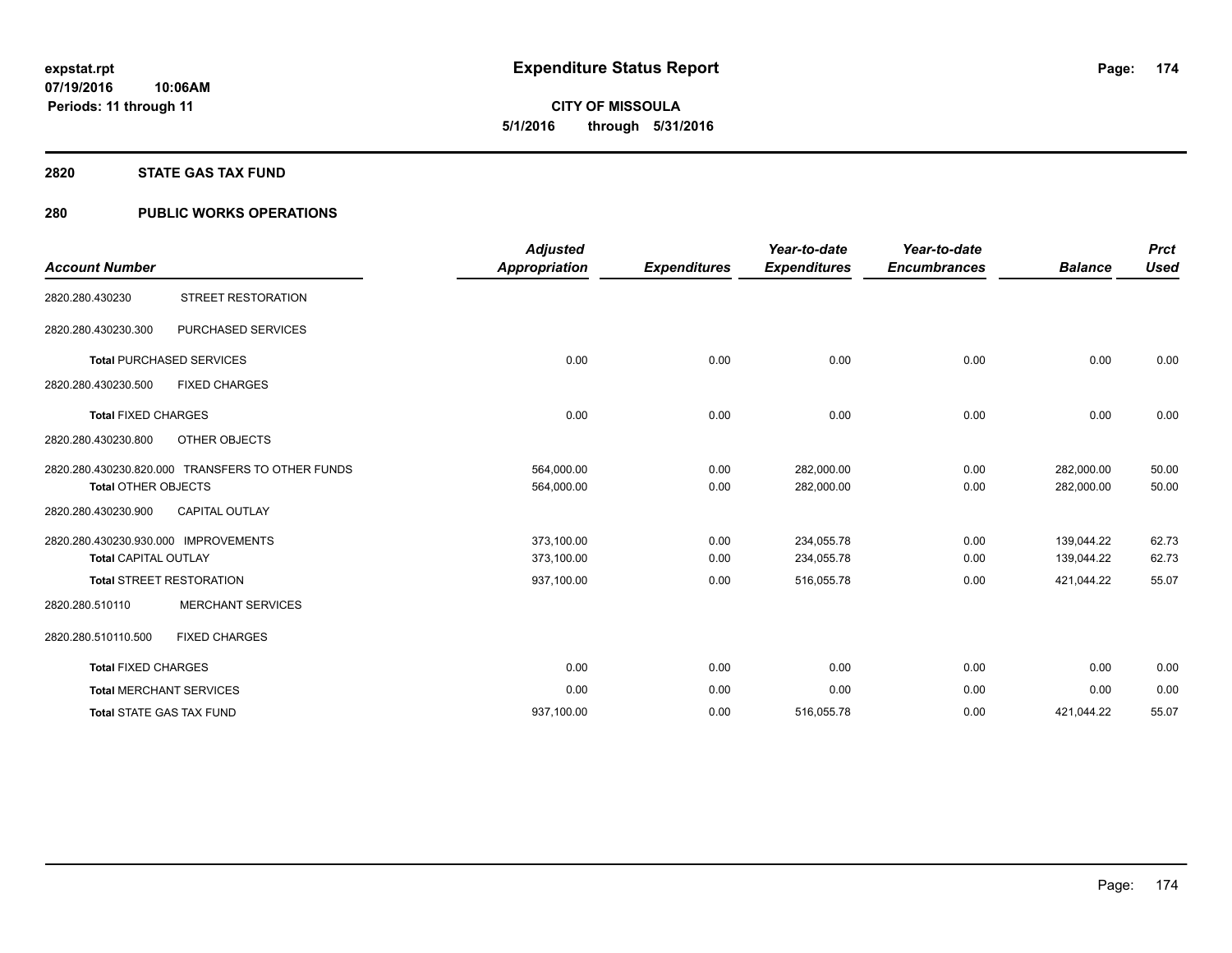**CITY OF MISSOULA 5/1/2016 through 5/31/2016**

## **2917 CRIME VICTIM SURCHARGE**

| <b>Account Number</b> |                                     | <b>Adjusted</b><br>Appropriation | <b>Expenditures</b> | Year-to-date<br><i><b>Expenditures</b></i> | Year-to-date<br><b>Encumbrances</b> | <b>Balance</b> | <b>Prct</b><br>Used |
|-----------------------|-------------------------------------|----------------------------------|---------------------|--------------------------------------------|-------------------------------------|----------------|---------------------|
| 2917.390.510110       | <b>MERCHANT SERVICES</b>            |                                  |                     |                                            |                                     |                |                     |
| 2917.390.510110.500   | <b>FIXED CHARGES</b>                |                                  |                     |                                            |                                     |                |                     |
|                       | <b>Total CRIME VICTIM SURCHARGE</b> | 0.00                             | 0.00                | 0.00                                       | 0.00                                | 0.00           | 0.00                |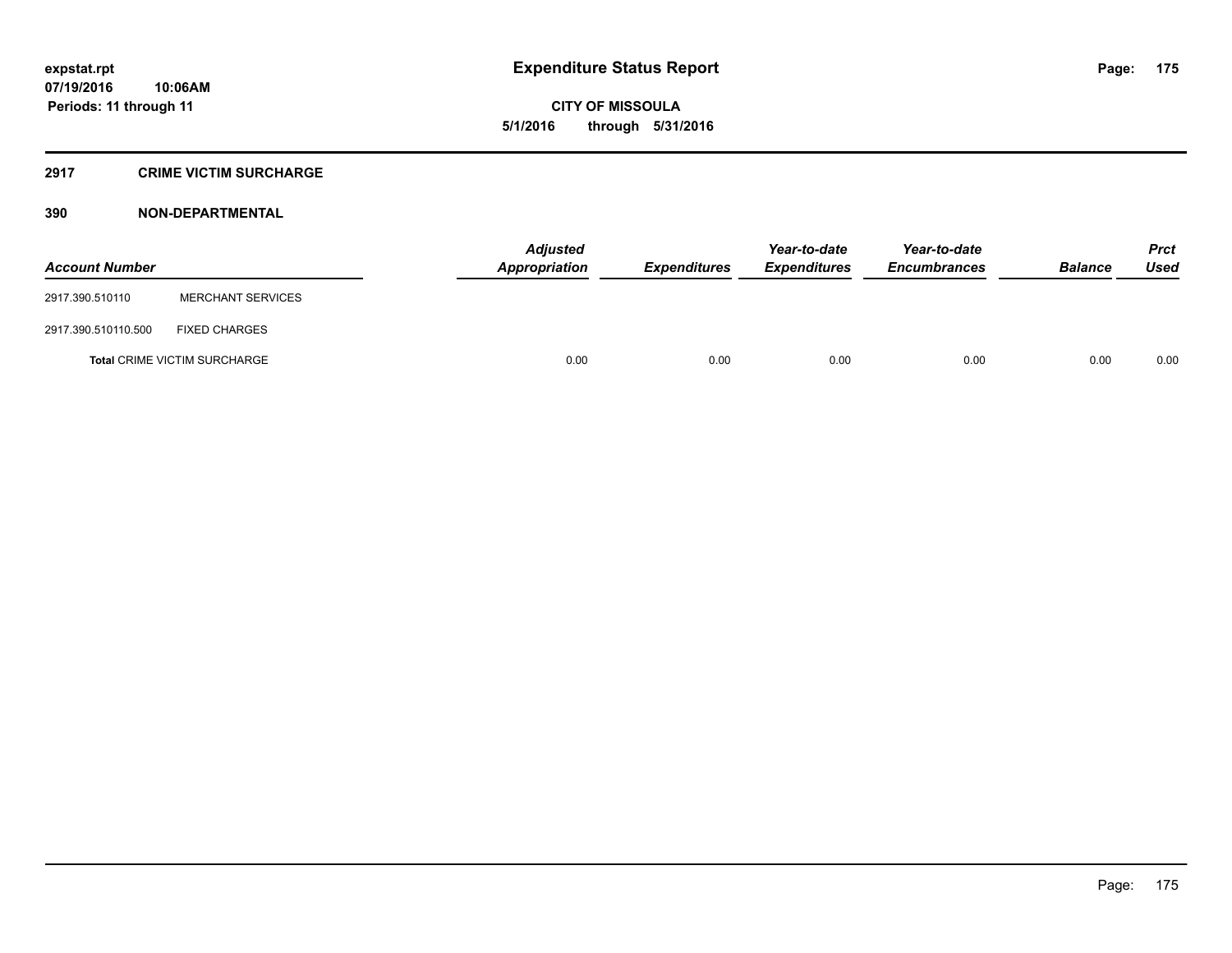## **2918 LAW ENFORCEMENT BLOCK GRANT FUND**

| <b>Account Number</b>       |                                                        | <b>Adjusted</b><br><b>Appropriation</b> | <b>Expenditures</b> | Year-to-date<br><b>Expenditures</b> | Year-to-date<br><b>Encumbrances</b> | <b>Balance</b> | <b>Prct</b><br><b>Used</b> |
|-----------------------------|--------------------------------------------------------|-----------------------------------------|---------------------|-------------------------------------|-------------------------------------|----------------|----------------------------|
| 2918.290.420170             | <b>JAG VIII GRANT</b>                                  |                                         |                     |                                     |                                     |                |                            |
| 2918.290.420170.200         | <b>SUPPLIES</b>                                        |                                         |                     |                                     |                                     |                |                            |
| <b>Total SUPPLIES</b>       |                                                        | 0.00                                    | 0.00                | 0.00                                | 0.00                                | 0.00           | 0.00                       |
| 2918.290.420170.300         | PURCHASED SERVICES                                     |                                         |                     |                                     |                                     |                |                            |
|                             | <b>Total PURCHASED SERVICES</b>                        | 0.00                                    | 0.00                | 0.00                                | 0.00                                | 0.00           | 0.00                       |
| 2918.290.420170.900         | CAPITAL OUTLAY                                         |                                         |                     |                                     |                                     |                |                            |
| <b>Total JAG VIII GRANT</b> |                                                        | 0.00                                    | 0.00                | 0.00                                | 0.00                                | 0.00           | 0.00                       |
| 2918.290.420171             | <b>JAG IX GRANT</b>                                    |                                         |                     |                                     |                                     |                |                            |
| 2918.290.420171.200         | <b>SUPPLIES</b>                                        |                                         |                     |                                     |                                     |                |                            |
| <b>Total SUPPLIES</b>       |                                                        | 0.00                                    | 0.00                | 0.00                                | 0.00                                | 0.00           | 0.00                       |
| 2918.290.420171.300         | PURCHASED SERVICES                                     |                                         |                     |                                     |                                     |                |                            |
|                             | <b>Total PURCHASED SERVICES</b>                        | 0.00                                    | 0.00                | 0.00                                | 0.00                                | 0.00           | 0.00                       |
| 2918.290.420171.700         | <b>GRANTS &amp; CONTRIBUTIONS</b>                      |                                         |                     |                                     |                                     |                |                            |
| Total JAG IX GRANT          |                                                        | 0.00                                    | 0.00                | 0.00                                | 0.00                                | 0.00           | 0.00                       |
| 2918.290.420172             | <b>JAG XII</b>                                         |                                         |                     |                                     |                                     |                |                            |
| 2918.290.420172.300         | PURCHASED SERVICES                                     |                                         |                     |                                     |                                     |                |                            |
|                             | 2918.290.420172.350.000 JAG XII-PROFESSIONAL SERVICES- | 0.00                                    | 0.00                | 8,923.90                            | 0.00                                | $-8,923.90$    | 0.00                       |
|                             | <b>Total PURCHASED SERVICES</b>                        | 0.00                                    | 0.00                | 8,923.90                            | 0.00                                | $-8,923.90$    | 0.00                       |
| 2918.290.420172.900         | CAPITAL OUTLAY                                         |                                         |                     |                                     |                                     |                |                            |
|                             | 2918.290.420172.940.000 JAG XII-MACHINERY & EQUIPMENT  | 0.00                                    | 0.00                | 40,011.00                           | 0.00                                | $-40,011.00$   | 0.00                       |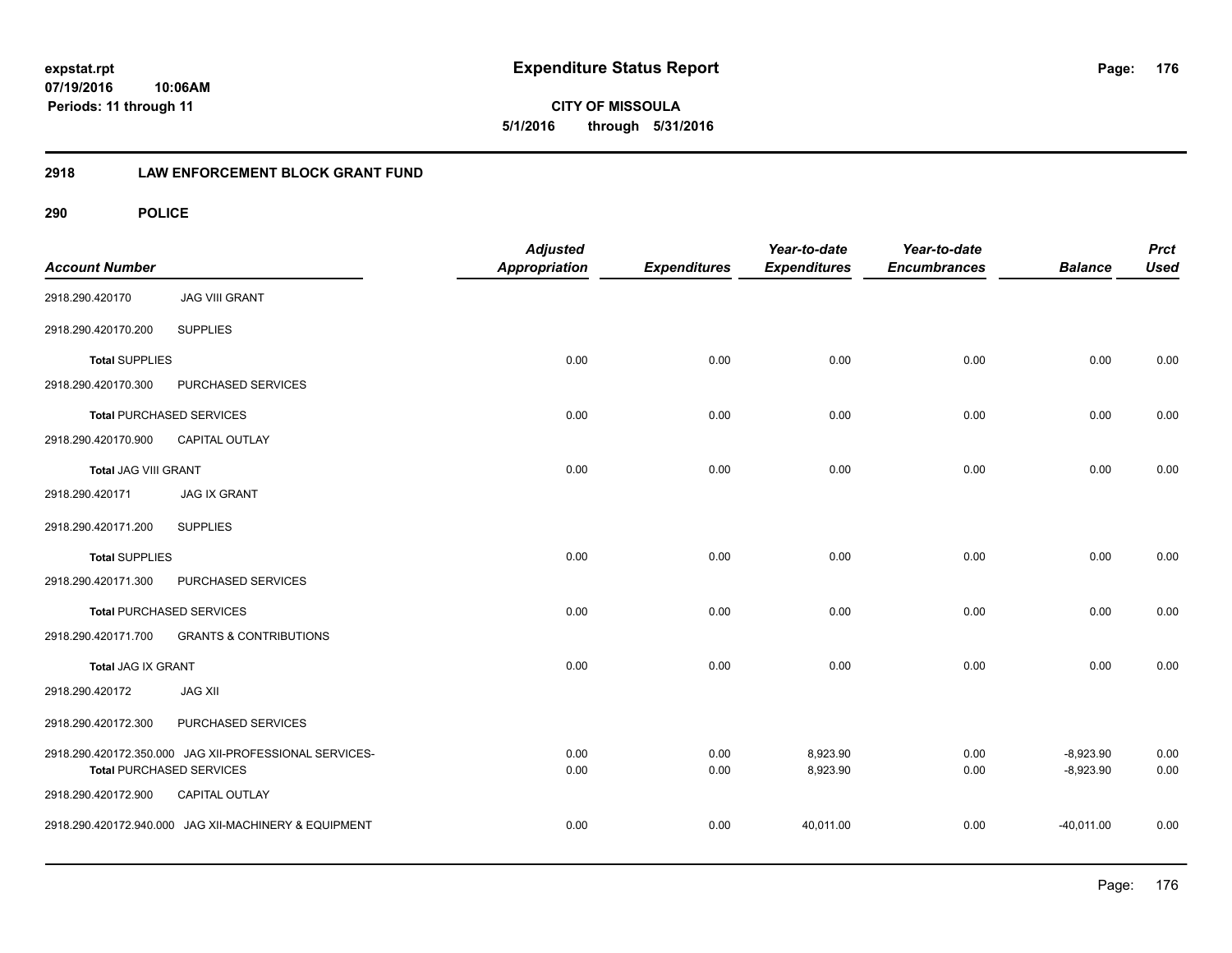**expstat.rpt Expenditure Status Report** 

**07/19/2016 10:06AM Periods: 11 through 11**

**CITY OF MISSOULA 5/1/2016 through 5/31/2016**

## **2918 LAW ENFORCEMENT BLOCK GRANT FUND**

| <b>Account Number</b>       |                                                                                           | <b>Adjusted</b><br><b>Appropriation</b> | <b>Expenditures</b>  | Year-to-date<br><b>Expenditures</b> | Year-to-date<br><b>Encumbrances</b> | <b>Balance</b>               | <b>Prct</b><br><b>Used</b> |
|-----------------------------|-------------------------------------------------------------------------------------------|-----------------------------------------|----------------------|-------------------------------------|-------------------------------------|------------------------------|----------------------------|
| <b>Total CAPITAL OUTLAY</b> |                                                                                           | 0.00                                    | 0.00                 | 40,011.00                           | 0.00                                | $-40,011.00$                 | 0.00                       |
| <b>Total JAG XII</b>        |                                                                                           | 0.00                                    | 0.00                 | 48,934.90                           | 0.00                                | $-48,934.90$                 | 0.00                       |
| 2918.290.420173             | <b>JAG XI</b>                                                                             |                                         |                      |                                     |                                     |                              |                            |
| 2918.290.420173.200         | <b>SUPPLIES</b>                                                                           |                                         |                      |                                     |                                     |                              |                            |
| <b>Total SUPPLIES</b>       |                                                                                           | 0.00                                    | 0.00                 | 0.00                                | 0.00                                | 0.00                         | 0.00                       |
| 2918.290.420173.300         | PURCHASED SERVICES                                                                        |                                         |                      |                                     |                                     |                              |                            |
|                             | <b>Total PURCHASED SERVICES</b>                                                           | 0.00                                    | 0.00                 | 0.00                                | 0.00                                | 0.00                         | 0.00                       |
| 2918.290.420173.700         | <b>GRANTS &amp; CONTRIBUTIONS</b>                                                         |                                         |                      |                                     |                                     |                              |                            |
|                             | 2918.290.420173.700.000 GRANTS & CONTRIBUTIONS<br><b>Total GRANTS &amp; CONTRIBUTIONS</b> | 24,590.00<br>24,590.00                  | 0.00<br>0.00         | 0.00<br>0.00                        | 0.00<br>0.00                        | 24,590.00<br>24,590.00       | 0.00<br>0.00               |
| 2918.290.420173.900         | CAPITAL OUTLAY                                                                            |                                         |                      |                                     |                                     |                              |                            |
| Total CAPITAL OUTLAY        | 2918.290.420173.940.000 JAGXI/MACHINERY & EQUIPMENT                                       | 0.00<br>0.00                            | 2,485.31<br>2,485.31 | 13,819.47<br>13,819.47              | 0.00<br>0.00                        | $-13,819.47$<br>$-13,819.47$ | 0.00<br>0.00               |
| <b>Total JAG XI</b>         |                                                                                           | 24,590.00                               | 2,485.31             | 13,819.47                           | 0.00                                | 10,770.53                    | 56.20                      |
| 2918.290.420174             | <b>JAG V GRANT</b>                                                                        |                                         |                      |                                     |                                     |                              |                            |
| 2918.290.420174.200         | <b>SUPPLIES</b>                                                                           |                                         |                      |                                     |                                     |                              |                            |
| <b>Total SUPPLIES</b>       |                                                                                           | 0.00                                    | 0.00                 | 0.00                                | 0.00                                | 0.00                         | 0.00                       |
| 2918.290.420174.300         | PURCHASED SERVICES                                                                        |                                         |                      |                                     |                                     |                              |                            |
|                             | <b>Total PURCHASED SERVICES</b>                                                           | 0.00                                    | 0.00                 | 0.00                                | 0.00                                | 0.00                         | 0.00                       |
| 2918.290.420174.700         | <b>GRANTS &amp; CONTRIBUTIONS</b>                                                         |                                         |                      |                                     |                                     |                              |                            |
|                             | <b>Total GRANTS &amp; CONTRIBUTIONS</b>                                                   | 0.00                                    | 0.00                 | 0.00                                | 0.00                                | 0.00                         | 0.00                       |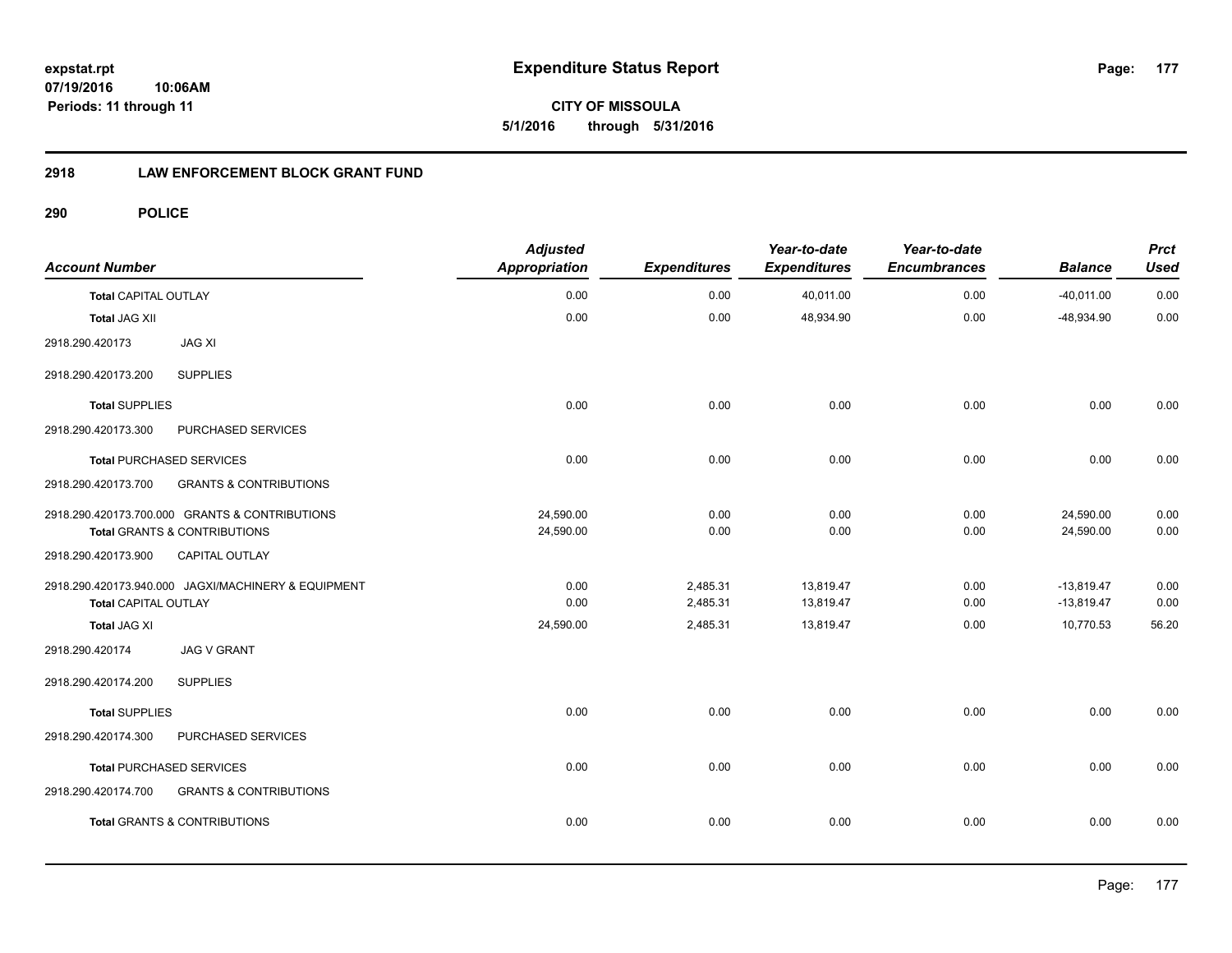## **2918 LAW ENFORCEMENT BLOCK GRANT FUND**

| <b>Account Number</b> |                                         | <b>Adjusted</b><br><b>Appropriation</b> | <b>Expenditures</b> | Year-to-date<br><b>Expenditures</b> | Year-to-date<br><b>Encumbrances</b> | <b>Balance</b> | <b>Prct</b><br><b>Used</b> |
|-----------------------|-----------------------------------------|-----------------------------------------|---------------------|-------------------------------------|-------------------------------------|----------------|----------------------------|
| 2918.290.420174.900   | <b>CAPITAL OUTLAY</b>                   |                                         |                     |                                     |                                     |                |                            |
| Total JAG V GRANT     |                                         | 0.00                                    | 0.00                | 0.00                                | 0.00                                | 0.00           | 0.00                       |
| 2918.290.420175       | <b>JAG X GRANT</b>                      |                                         |                     |                                     |                                     |                |                            |
| 2918.290.420175.200   | <b>SUPPLIES</b>                         |                                         |                     |                                     |                                     |                |                            |
| <b>Total SUPPLIES</b> |                                         | 0.00                                    | 0.00                | 0.00                                | 0.00                                | 0.00           | 0.00                       |
| 2918.290.420175.300   | PURCHASED SERVICES                      |                                         |                     |                                     |                                     |                |                            |
| Total JAG X GRANT     |                                         | 0.00                                    | 0.00                | 0.00                                | 0.00                                | 0.00           | 0.00                       |
| 2918.290.420176       | <b>JAG VII GRANT</b>                    |                                         |                     |                                     |                                     |                |                            |
| 2918.290.420176.100   | PERSONAL SERVICES                       |                                         |                     |                                     |                                     |                |                            |
|                       | <b>Total PERSONAL SERVICES</b>          | 0.00                                    | 0.00                | 0.00                                | 0.00                                | 0.00           | 0.00                       |
| 2918.290.420176.200   | <b>SUPPLIES</b>                         |                                         |                     |                                     |                                     |                |                            |
| <b>Total SUPPLIES</b> |                                         | 0.00                                    | 0.00                | 0.00                                | 0.00                                | 0.00           | 0.00                       |
| 2918.290.420176.300   | PURCHASED SERVICES                      |                                         |                     |                                     |                                     |                |                            |
|                       | <b>Total PURCHASED SERVICES</b>         | 0.00                                    | 0.00                | 0.00                                | 0.00                                | 0.00           | 0.00                       |
| 2918.290.420176.700   | <b>GRANTS &amp; CONTRIBUTIONS</b>       |                                         |                     |                                     |                                     |                |                            |
|                       | <b>Total GRANTS &amp; CONTRIBUTIONS</b> | 0.00                                    | 0.00                | 0.00                                | 0.00                                | 0.00           | 0.00                       |
| 2918.290.420176.900   | <b>CAPITAL OUTLAY</b>                   |                                         |                     |                                     |                                     |                |                            |
| Total JAG VII GRANT   |                                         | 0.00                                    | 0.00                | 0.00                                | 0.00                                | 0.00           | 0.00                       |
| 2918.290.420177       | <b>SMART POLICING</b>                   |                                         |                     |                                     |                                     |                |                            |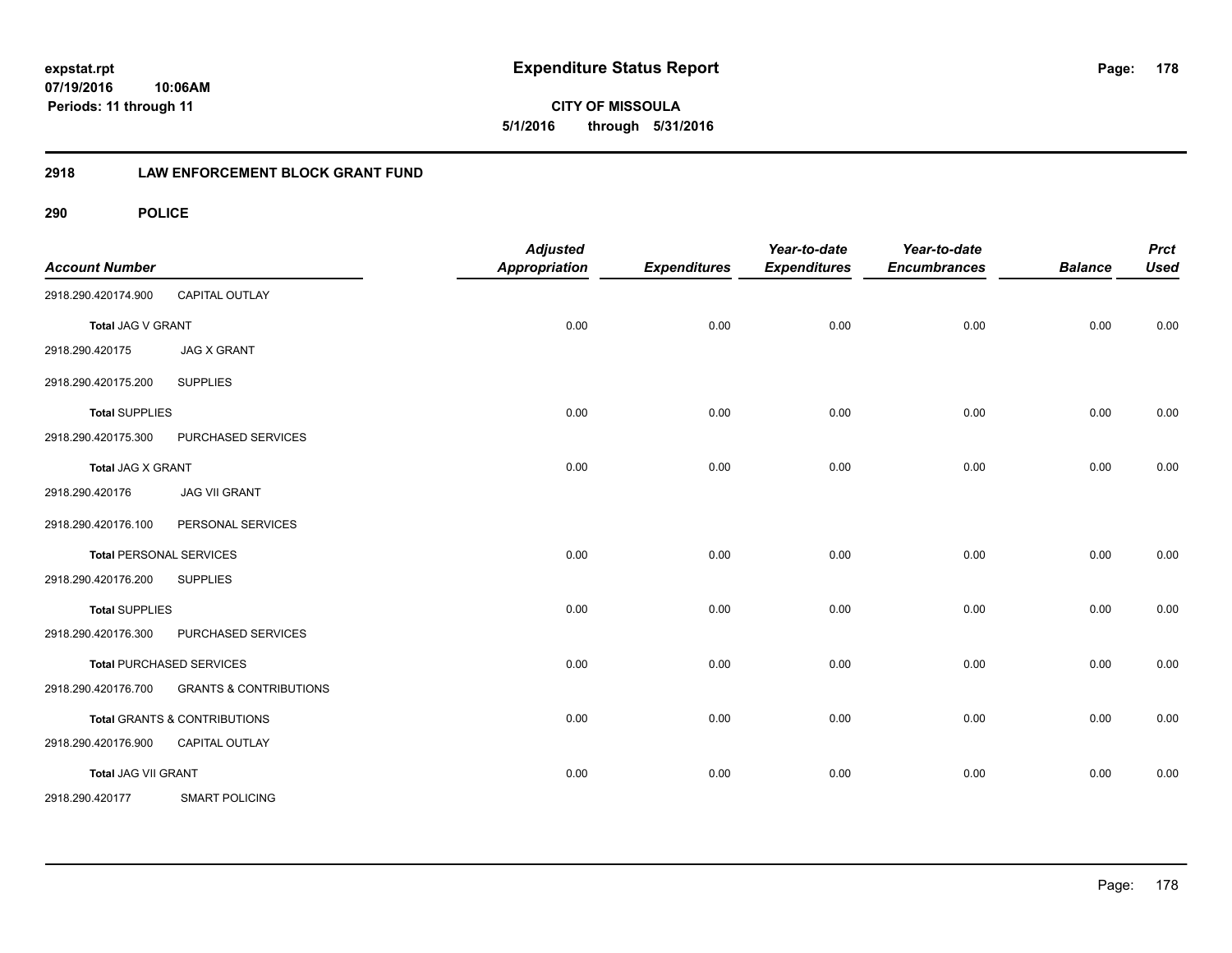## **2918 LAW ENFORCEMENT BLOCK GRANT FUND**

| <b>Account Number</b>          |                                                                                                                                                    | <b>Adjusted</b><br>Appropriation    | <b>Expenditures</b>  | Year-to-date<br><b>Expenditures</b> | Year-to-date<br><b>Encumbrances</b> | <b>Balance</b>                      | <b>Prct</b><br><b>Used</b> |
|--------------------------------|----------------------------------------------------------------------------------------------------------------------------------------------------|-------------------------------------|----------------------|-------------------------------------|-------------------------------------|-------------------------------------|----------------------------|
| 2918.290.420177.700            | <b>GRANTS &amp; CONTRIBUTIONS</b>                                                                                                                  |                                     |                      |                                     |                                     |                                     |                            |
| <b>Total SMART POLICING</b>    |                                                                                                                                                    | 0.00                                | 0.00                 | 0.00                                | 0.00                                | 0.00                                | 0.00                       |
| 2918.290.420178                | COPS HIRING FY2011                                                                                                                                 |                                     |                      |                                     |                                     |                                     |                            |
| 2918.290.420178.100            | PERSONAL SERVICES                                                                                                                                  |                                     |                      |                                     |                                     |                                     |                            |
| <b>Total PERSONAL SERVICES</b> |                                                                                                                                                    | 0.00                                | 0.00                 | 0.00                                | 0.00                                | 0.00                                | 0.00                       |
| 2918.290.420178.200            | <b>SUPPLIES</b>                                                                                                                                    |                                     |                      |                                     |                                     |                                     |                            |
| <b>Total SUPPLIES</b>          |                                                                                                                                                    | 0.00                                | 0.00                 | 0.00                                | 0.00                                | 0.00                                | 0.00                       |
| 2918.290.420178.300            | PURCHASED SERVICES                                                                                                                                 |                                     |                      |                                     |                                     |                                     |                            |
|                                | <b>Total PURCHASED SERVICES</b>                                                                                                                    | 0.00                                | 0.00                 | 0.00                                | 0.00                                | 0.00                                | 0.00                       |
| 2918.290.420178.900            | <b>CAPITAL OUTLAY</b>                                                                                                                              |                                     |                      |                                     |                                     |                                     |                            |
| Total COPS HIRING FY2011       |                                                                                                                                                    | 0.00                                | 0.00                 | 0.00                                | 0.00                                | 0.00                                | 0.00                       |
| 2918.290.420179                | FY14 COPS HIRING GRANT                                                                                                                             |                                     |                      |                                     |                                     |                                     |                            |
| 2918.290.420179.100            | PERSONAL SERVICES                                                                                                                                  |                                     |                      |                                     |                                     |                                     |                            |
|                                | 2918.290.420179.110.000 FY14COPS HIRING GRANT SALARIES AND WAGES<br>2918.290.420179.140.000 EMPLOYER CONTRIBUTIONS<br>Total FY14 COPS HIRING GRANT | 30,390.00<br>11.610.00<br>42,000.00 | 0.00<br>0.00<br>0.00 | 0.00<br>0.00<br>0.00                | 0.00<br>0.00<br>0.00                | 30,390.00<br>11.610.00<br>42,000.00 | 0.00<br>0.00<br>0.00       |
| 2918.290.420190                | LAW ENFORCEMENT BLOCK GRANT                                                                                                                        |                                     |                      |                                     |                                     |                                     |                            |
| 2918.290.420190.900            | <b>CAPITAL OUTLAY</b>                                                                                                                              |                                     |                      |                                     |                                     |                                     |                            |
|                                | Total LAW ENFORCEMENT BLOCK GRANT                                                                                                                  | 0.00                                | 0.00                 | 0.00                                | 0.00                                | 0.00                                | 0.00                       |
| 2918.290.510110                | <b>MERCHANT SERVICES</b>                                                                                                                           |                                     |                      |                                     |                                     |                                     |                            |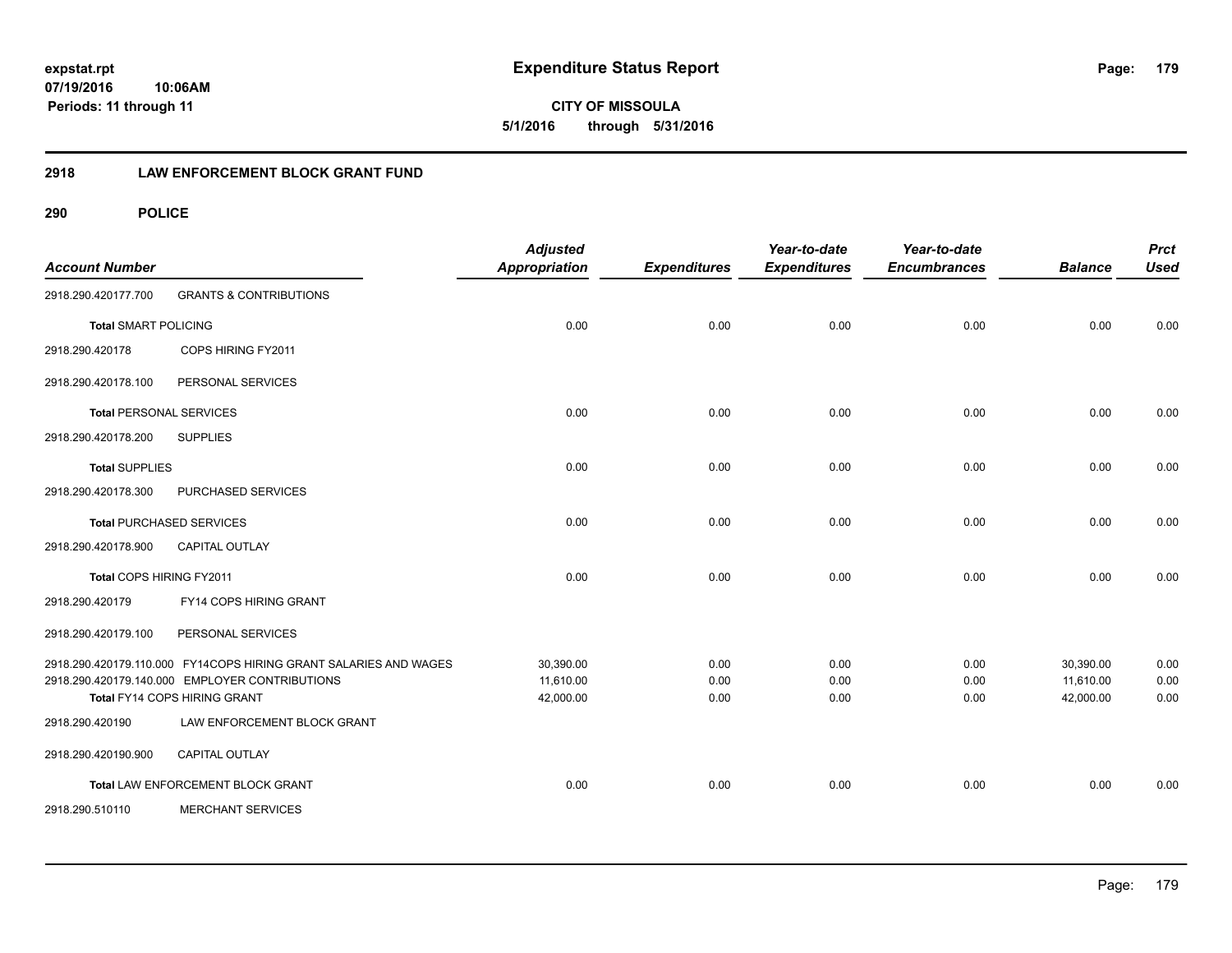**CITY OF MISSOULA 5/1/2016 through 5/31/2016**

## **2918 LAW ENFORCEMENT BLOCK GRANT FUND**

| <b>Account Number</b>                       | <b>Adjusted</b><br>Appropriation | <b>Expenditures</b> | Year-to-date<br><b>Expenditures</b> | Year-to-date<br><b>Encumbrances</b> | <b>Balance</b> | Prct<br>Used |
|---------------------------------------------|----------------------------------|---------------------|-------------------------------------|-------------------------------------|----------------|--------------|
| <b>FIXED CHARGES</b><br>2918.290.510110.500 |                                  |                     |                                     |                                     |                |              |
| <b>Total MERCHANT SERVICES</b>              | 0.00                             | 0.00                | 0.00                                | 0.00                                | 0.00           | 0.00         |
| <b>Total POLICE</b>                         | 66,590.00                        | 2,485.31            | 62,754.37                           | 0.00                                | 3,835.63       | 94.24        |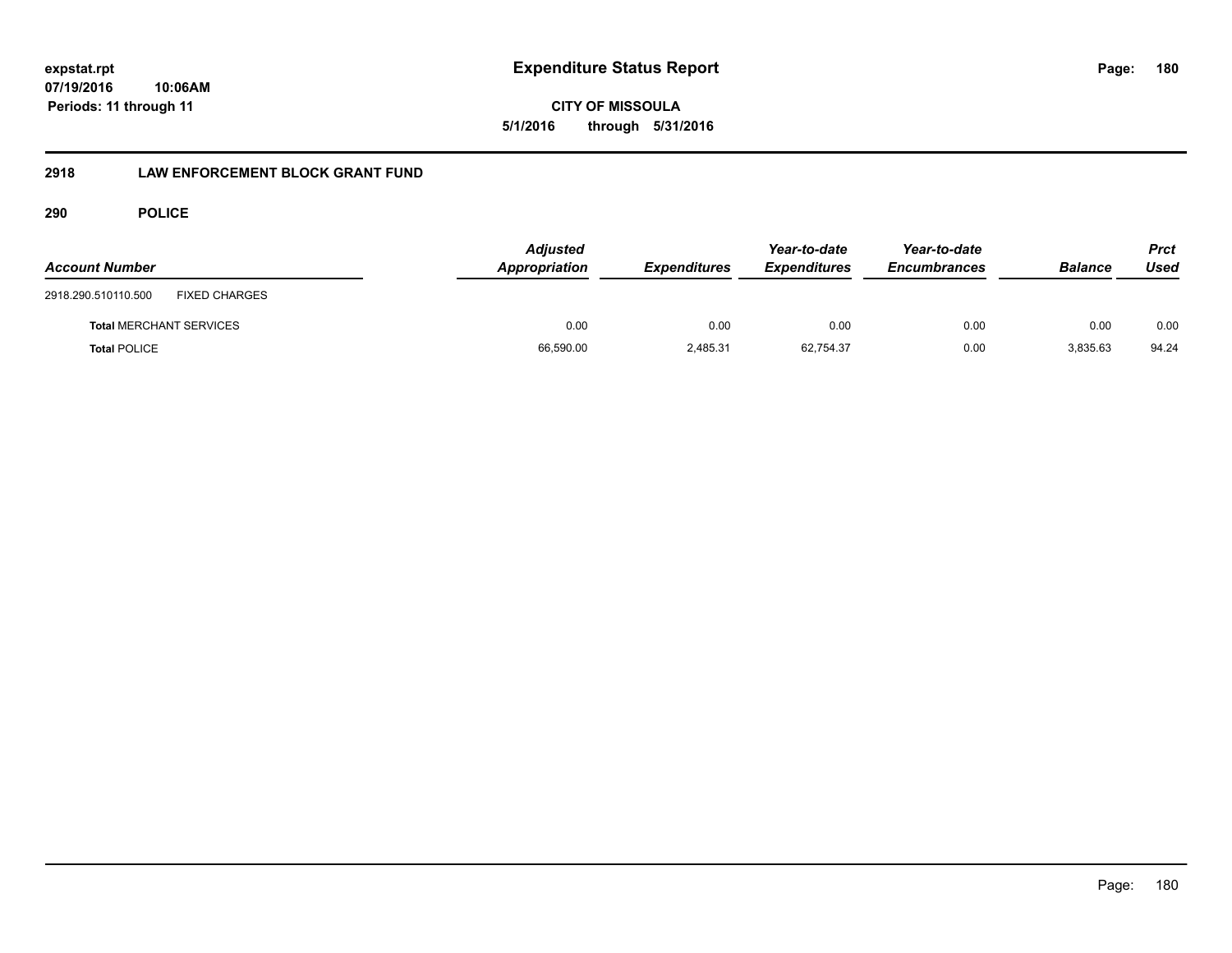**181**

**CITY OF MISSOULA 5/1/2016 through 5/31/2016**

# **2918 LAW ENFORCEMENT BLOCK GRANT FUND**

| <b>Account Number</b>         |                                               | <b>Adjusted</b><br><b>Appropriation</b> | <b>Expenditures</b> | Year-to-date<br><b>Expenditures</b> | Year-to-date<br><b>Encumbrances</b> | <b>Balance</b> | <b>Prct</b><br>Used |
|-------------------------------|-----------------------------------------------|-----------------------------------------|---------------------|-------------------------------------|-------------------------------------|----------------|---------------------|
| 2918.390.420172               | <b>JAG XII</b>                                |                                         |                     |                                     |                                     |                |                     |
| 2918.390.420172.300           | PURCHASED SERVICES                            |                                         |                     |                                     |                                     |                |                     |
| <b>Total JAG XII</b>          |                                               | 0.00                                    | 0.00                | 0.00                                | 0.00                                | 0.00           | 0.00                |
| 2918.390.420191               | COPS TECHNOLOGY                               |                                         |                     |                                     |                                     |                |                     |
| 2918.390.420191.500           | <b>FIXED CHARGES</b>                          |                                         |                     |                                     |                                     |                |                     |
| <b>Total COPS TECHNOLOGY</b>  |                                               | 0.00                                    | 0.00                | 0.00                                | 0.00                                | 0.00           | 0.00                |
| 2918.390.510110               | <b>MERCHANT SERVICES</b>                      |                                         |                     |                                     |                                     |                |                     |
| 2918.390.510110.500           | <b>FIXED CHARGES</b>                          |                                         |                     |                                     |                                     |                |                     |
| <b>Total NON-DEPARTMENTAL</b> |                                               | 0.00                                    | 0.00                | 0.00                                | 0.00                                | 0.00           | 0.00                |
|                               | <b>Total LAW ENFORCEMENT BLOCK GRANT FUND</b> | 66,590.00                               | 2,485.31            | 62,754.37                           | 0.00                                | 3,835.63       | 94.24               |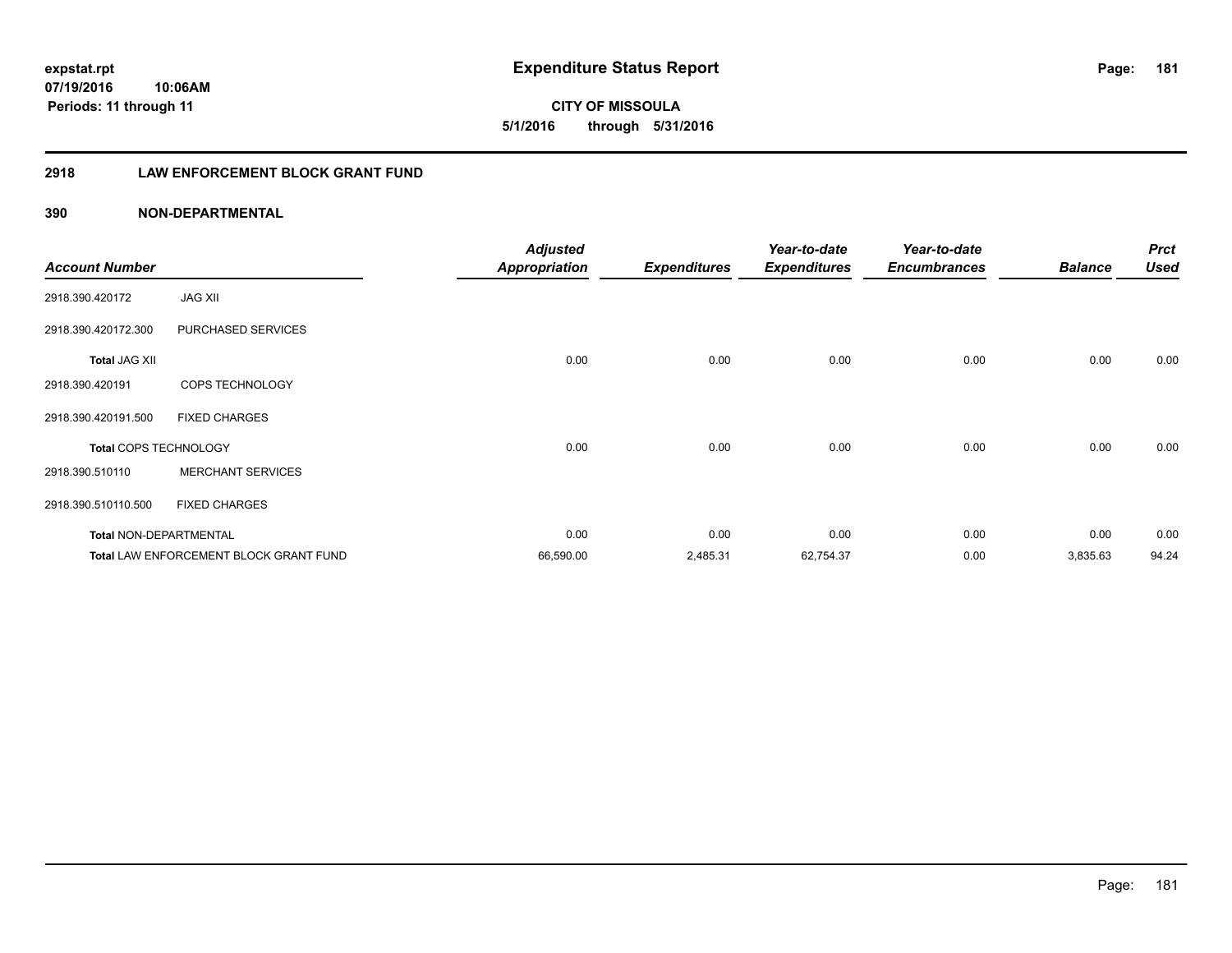**CITY OF MISSOULA 5/1/2016 through 5/31/2016**

**2919 HIDTA FUND**

**290 POLICE**

| <b>Account Number</b>                                    | <b>Adjusted</b><br><b>Appropriation</b> | <b>Expenditures</b> | Year-to-date<br><b>Expenditures</b> | Year-to-date<br><b>Encumbrances</b> | <b>Balance</b> | <b>Prct</b><br><b>Used</b> |
|----------------------------------------------------------|-----------------------------------------|---------------------|-------------------------------------|-------------------------------------|----------------|----------------------------|
| <b>HIDTA STATE FORFEITURES</b><br>2919.290.420142        |                                         |                     |                                     |                                     |                |                            |
| PERSONAL SERVICES<br>2919.290.420142.100                 |                                         |                     |                                     |                                     |                |                            |
| 2919.290.420142.120.000 OVERTIME/TERMINATION             | 15,000.00                               | 0.00                | 0.00                                | 0.00                                | 15,000.00      | 0.00                       |
| 2919.290.420142.140.000 EMPLOYER CONTRIBUTIONS           | 1,350.00                                | 0.00                | 0.00                                | 0.00                                | 1,350.00       | 0.00                       |
| <b>Total PERSONAL SERVICES</b>                           | 16,350.00                               | 0.00                | 0.00                                | 0.00                                | 16,350.00      | 0.00                       |
| 2919.290.420142.200<br><b>SUPPLIES</b>                   |                                         |                     |                                     |                                     |                |                            |
| 2919.290.420142.210.000 OFFICE SUPPLIES                  | 500.00                                  | 0.00                | 0.00                                | 0.00                                | 500.00         | 0.00                       |
| 2919.290.420142.220.000 OPERATING SUPPLIES               | 500.00                                  | 30.00               | 18,915.48                           | 0.00                                | $-18,415.48$   | 3,783.10                   |
| <b>Total SUPPLIES</b>                                    | 1,000.00                                | 30.00               | 18,915.48                           | 0.00                                | $-17,915.48$   | 1,891.55                   |
| PURCHASED SERVICES<br>2919.290.420142.300                |                                         |                     |                                     |                                     |                |                            |
| 2919.290.420142.341.000 ELECTRICITY & NATURAL GAS        | 4,600.00                                | 0.00                | 0.00                                | 0.00                                | 4,600.00       | 0.00                       |
| 2919.290.420142.344.000 TELEPHONE SERVICE                | 250.00                                  | 0.00                | 0.00                                | 0.00                                | 250.00         | 0.00                       |
| 2919.290.420142.350.000 PROFESSIONAL SERVICES            | 4,000.00                                | 0.00                | 345.00                              | 0.00                                | 3,655.00       | 8.63                       |
| 2919.290.420142.350.011 TOWING/PROFESSIONAL SERVICES     | 0.00                                    | 800.00              | 2,390.00                            | 0.00                                | $-2,390.00$    | 0.00                       |
| 2919.290.420142.360.000 REPAIR & MAINTENANCE             | 1,200.00                                | 0.00                | 487.09                              | 0.00                                | 712.91         | 40.59                      |
| 2919.290.420142.370.000 TRAVEL                           | 1,500.00                                | 0.00                | 942.66                              | 0.00                                | 557.34         | 62.84                      |
| 2919.290.420142.380.000 TRAINING                         | 1,500.00                                | 0.00                | 0.00                                | 0.00                                | 1,500.00       | 0.00                       |
| 2919.290.420142.390.000 OTHER PURCHASED SERVICES         | 200.00                                  | 0.00                | 0.00                                | 0.00                                | 200.00         | 0.00                       |
| <b>Total PURCHASED SERVICES</b>                          | 13,250.00                               | 800.00              | 4,164.75                            | 0.00                                | 9,085.25       | 31.43                      |
| 2919.290.420142.500<br><b>FIXED CHARGES</b>              |                                         |                     |                                     |                                     |                |                            |
| 2919.290.420142.500.000 FIXED CHARGES                    | 11.700.00                               | 1.719.87            | 21.434.16                           | 0.00                                | $-9,734.16$    | 183.20                     |
| <b>Total FIXED CHARGES</b>                               | 11.700.00                               | 1.719.87            | 21.434.16                           | 0.00                                | $-9.734.16$    | 183.20                     |
| <b>GRANTS &amp; CONTRIBUTIONS</b><br>2919.290.420142.700 |                                         |                     |                                     |                                     |                |                            |
| 2919.290.420142.700.000 HIDTA STATE FORFEITURE           | 100,000.00                              | 195.13              | 21,047.21                           | 0.00                                | 78,952.79      | 21.05                      |
| 2919.290.420142.700.002 STATE/GRANTS & CONTRIBUTIONS     | 0.00                                    | 0.00                | 6,355.53                            | 0.00                                | $-6,355.53$    | 0.00                       |
| Total GRANTS & CONTRIBUTIONS                             | 100,000.00                              | 195.13              | 27.402.74                           | 0.00                                | 72.597.26      | 27.40                      |
|                                                          |                                         |                     |                                     |                                     |                |                            |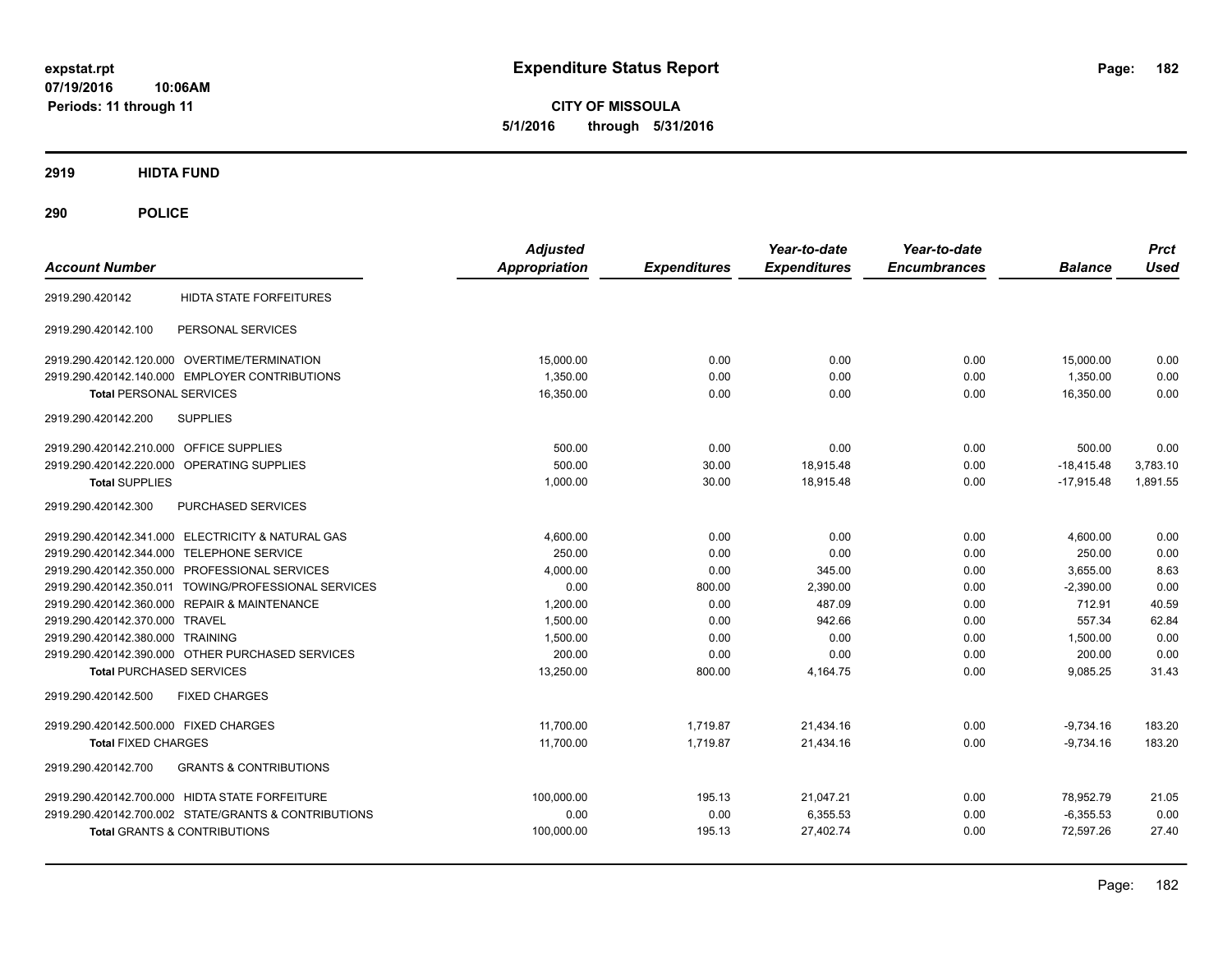**CITY OF MISSOULA 5/1/2016 through 5/31/2016**

**2919 HIDTA FUND**

**290 POLICE**

|                                   |                                               | <b>Adjusted</b>      |                     | Year-to-date        | Year-to-date        |                | <b>Prct</b> |
|-----------------------------------|-----------------------------------------------|----------------------|---------------------|---------------------|---------------------|----------------|-------------|
| <b>Account Number</b>             |                                               | <b>Appropriation</b> | <b>Expenditures</b> | <b>Expenditures</b> | <b>Encumbrances</b> | <b>Balance</b> | <b>Used</b> |
| 2919.290.420142.900               | <b>CAPITAL OUTLAY</b>                         |                      |                     |                     |                     |                |             |
| 2919.290.420142.920.000 BUILDINGS |                                               | 50,000.00            | 0.00                | 0.00                | 0.00                | 50.000.00      | 0.00        |
|                                   | 2919.290.420142.940.000 MACHINERY & EQUIPMENT | 0.00                 | 0.00                | 8,918.00            | 0.00                | $-8,918.00$    | 0.00        |
| <b>Total CAPITAL OUTLAY</b>       |                                               | 50,000.00            | 0.00                | 8,918.00            | 0.00                | 41,082.00      | 17.84       |
|                                   | <b>Total HIDTA STATE FORFEITURES</b>          | 192,300.00           | 2,745.00            | 80,835.13           | 0.00                | 111.464.87     | 42.04       |
| 2919.290.510110                   | <b>MERCHANT SERVICES</b>                      |                      |                     |                     |                     |                |             |
| 2919.290.510110.500               | <b>FIXED CHARGES</b>                          |                      |                     |                     |                     |                |             |
| <b>Total MERCHANT SERVICES</b>    |                                               | 0.00                 | 0.00                | 0.00                | 0.00                | 0.00           | 0.00        |
| <b>Total HIDTA FUND</b>           |                                               | 192,300.00           | 2,745.00            | 80,835.13           | 0.00                | 111.464.87     | 42.04       |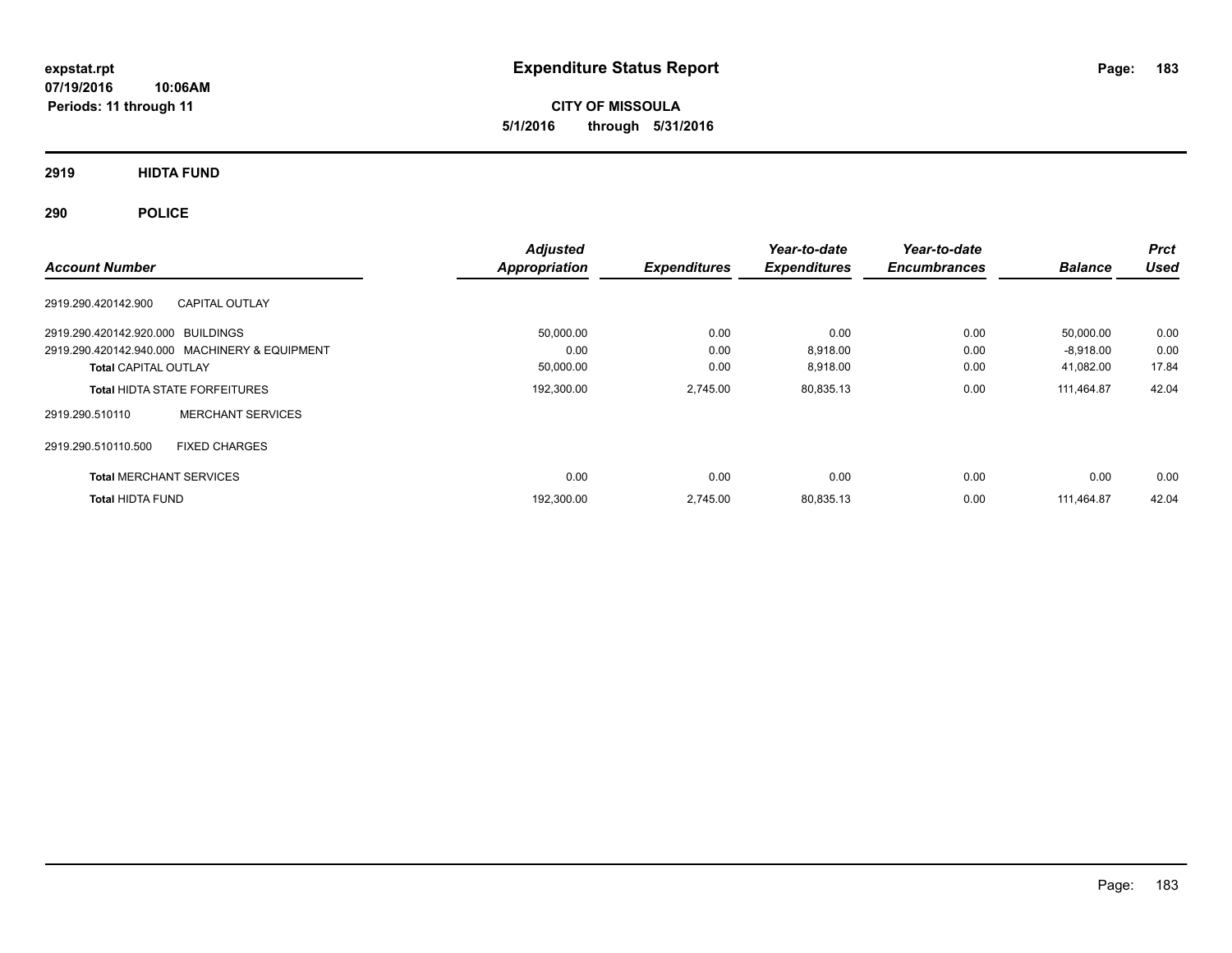**CITY OF MISSOULA 5/1/2016 through 5/31/2016**

## **2939 CDBG PROGRAM INCOME ACCOUNT**

|                                |                                                  | <b>Adjusted</b>      |                     | Year-to-date        | Year-to-date        |                | <b>Prct</b> |
|--------------------------------|--------------------------------------------------|----------------------|---------------------|---------------------|---------------------|----------------|-------------|
| <b>Account Number</b>          |                                                  | <b>Appropriation</b> | <b>Expenditures</b> | <b>Expenditures</b> | <b>Encumbrances</b> | <b>Balance</b> | <b>Used</b> |
| 2939.400.470000                | HOUSING & COMMUNITY DEVELOPMENT                  |                      |                     |                     |                     |                |             |
| 2939.400.470000.300            | PURCHASED SERVICES                               |                      |                     |                     |                     |                |             |
|                                | 2939.400.470000.350.000 PROFESSIONAL SERVICES    | 14,383.00            | 0.00                | 0.00                | 0.00                | 14,383.00      | 0.00        |
|                                | <b>Total PURCHASED SERVICES</b>                  | 14,383.00            | 0.00                | 0.00                | 0.00                | 14,383.00      | 0.00        |
| 2939.400.470000.800            | OTHER OBJECTS                                    |                      |                     |                     |                     |                |             |
|                                | 2939.400.470000.820.000 TRANSFERS TO OTHER FUNDS | 0.00                 | 0.00                | 19,239.31           | 0.00                | $-19,239.31$   | 0.00        |
| <b>Total OTHER OBJECTS</b>     |                                                  | 0.00                 | 0.00                | 19,239.31           | 0.00                | $-19,239.31$   | 0.00        |
|                                | <b>Total HOUSING &amp; COMMUNITY DEVELOPMENT</b> | 14,383.00            | 0.00                | 19,239.31           | 0.00                | $-4,856.31$    | 133.76      |
| 2939.400.510110                | <b>MERCHANT SERVICES</b>                         |                      |                     |                     |                     |                |             |
| 2939.400.510110.500            | <b>FIXED CHARGES</b>                             |                      |                     |                     |                     |                |             |
| <b>Total MERCHANT SERVICES</b> |                                                  | 0.00                 | 0.00                | 0.00                | 0.00                | 0.00           | 0.00        |
|                                | Total CDBG PROGRAM INCOME ACCOUNT                | 14,383.00            | 0.00                | 19,239.31           | 0.00                | $-4,856.31$    | 133.76      |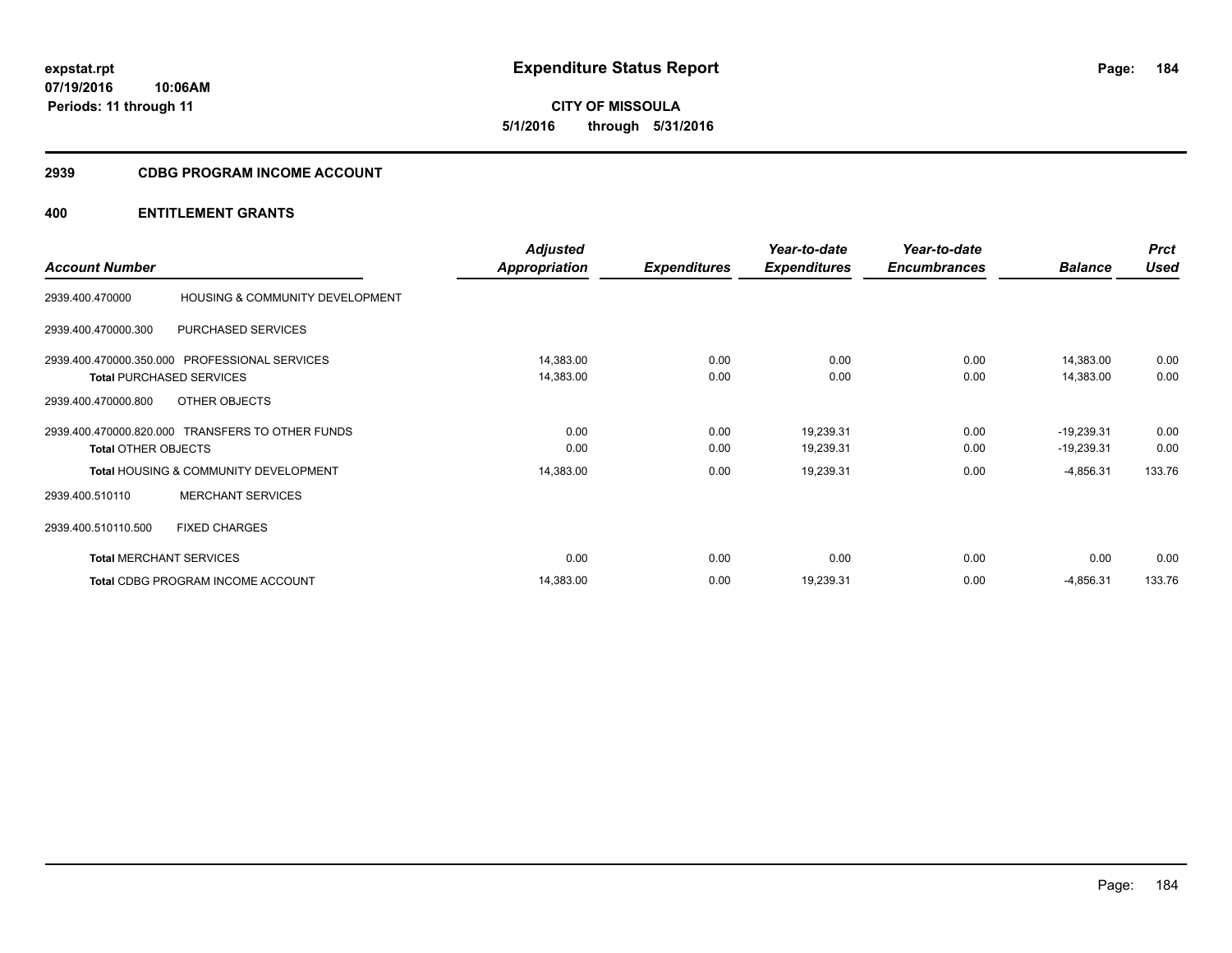**CITY OF MISSOULA 5/1/2016 through 5/31/2016**

**2940 CDBG FUND**

| <b>Account Number</b>                                  |                                                                                             | <b>Adjusted</b><br><b>Appropriation</b> | <b>Expenditures</b>  | Year-to-date<br><b>Expenditures</b> | Year-to-date<br><b>Encumbrances</b> | <b>Balance</b>               | <b>Prct</b><br>Used |
|--------------------------------------------------------|---------------------------------------------------------------------------------------------|-----------------------------------------|----------------------|-------------------------------------|-------------------------------------|------------------------------|---------------------|
| 2940.400.470000                                        | HOUSING & COMMUNITY DEVELOPMENT                                                             |                                         |                      |                                     |                                     |                              |                     |
| 2940.400.470000.700                                    | <b>GRANTS &amp; CONTRIBUTIONS</b>                                                           |                                         |                      |                                     |                                     |                              |                     |
|                                                        | 2940.400.470000.700.000 TBD/GRANTS & CONTRIBUTIONS<br>Total HOUSING & COMMUNITY DEVELOPMENT | 457.664.00<br>457,664.00                | 0.00<br>0.00         | 0.00<br>0.00                        | 0.00<br>0.00                        | 457.664.00<br>457,664.00     | 0.00<br>0.00        |
| 2940.400.470001                                        | <b>FAIR HOUSING STUDY</b>                                                                   |                                         |                      |                                     |                                     |                              |                     |
| 2940.400.470001.700                                    | <b>GRANTS &amp; CONTRIBUTIONS</b>                                                           |                                         |                      |                                     |                                     |                              |                     |
| <b>Total FAIR HOUSING STUDY</b>                        |                                                                                             | 0.00                                    | 0.00                 | 0.00                                | 0.00                                | 0.00                         | 0.00                |
| 2940.400.470291                                        | <b>YWCA</b>                                                                                 |                                         |                      |                                     |                                     |                              |                     |
| 2940.400.470291.700                                    | <b>GRANTS &amp; CONTRIBUTIONS</b>                                                           |                                         |                      |                                     |                                     |                              |                     |
| 2940.400.470291.700.000 FY13 YWCA<br><b>Total YWCA</b> |                                                                                             | 0.00<br>0.00                            | 0.00<br>0.00         | 25,561.00<br>25,561.00              | 0.00<br>0.00                        | $-25,561.00$<br>$-25,561.00$ | 0.00<br>0.00        |
| 2940.400.470292                                        | FY12 homeWORD                                                                               |                                         |                      |                                     |                                     |                              |                     |
| 2940.400.470292.700                                    | <b>GRANTS &amp; CONTRIBUTIONS</b>                                                           |                                         |                      |                                     |                                     |                              |                     |
| Total FY12 homeWORD                                    | 2940.400.470292.700.000 FY13 homeWORD/GRANTS & CONTRIBUTIONS                                | 0.00<br>0.00                            | 2,000.00<br>2,000.00 | 4,496.24<br>4,496.24                | 0.00<br>0.00                        | $-4,496.24$<br>$-4,496.24$   | 0.00<br>0.00        |
| 2940.400.470293                                        | MISSOULA FOOD BANK                                                                          |                                         |                      |                                     |                                     |                              |                     |
| 2940.400.470293.700                                    | <b>GRANTS &amp; CONTRIBUTIONS</b>                                                           |                                         |                      |                                     |                                     |                              |                     |
|                                                        | 2940.400.470293.700.000 FY13 MSLA FOOD BANK<br>Total MISSOULA FOOD BANK                     | 0.00<br>0.00                            | 0.00<br>0.00         | 10,800.00<br>10,800.00              | 0.00<br>0.00                        | $-10,800.00$<br>$-10,800.00$ | 0.00<br>0.00        |
| 2940.400.470294                                        | FY12 WORD                                                                                   |                                         |                      |                                     |                                     |                              |                     |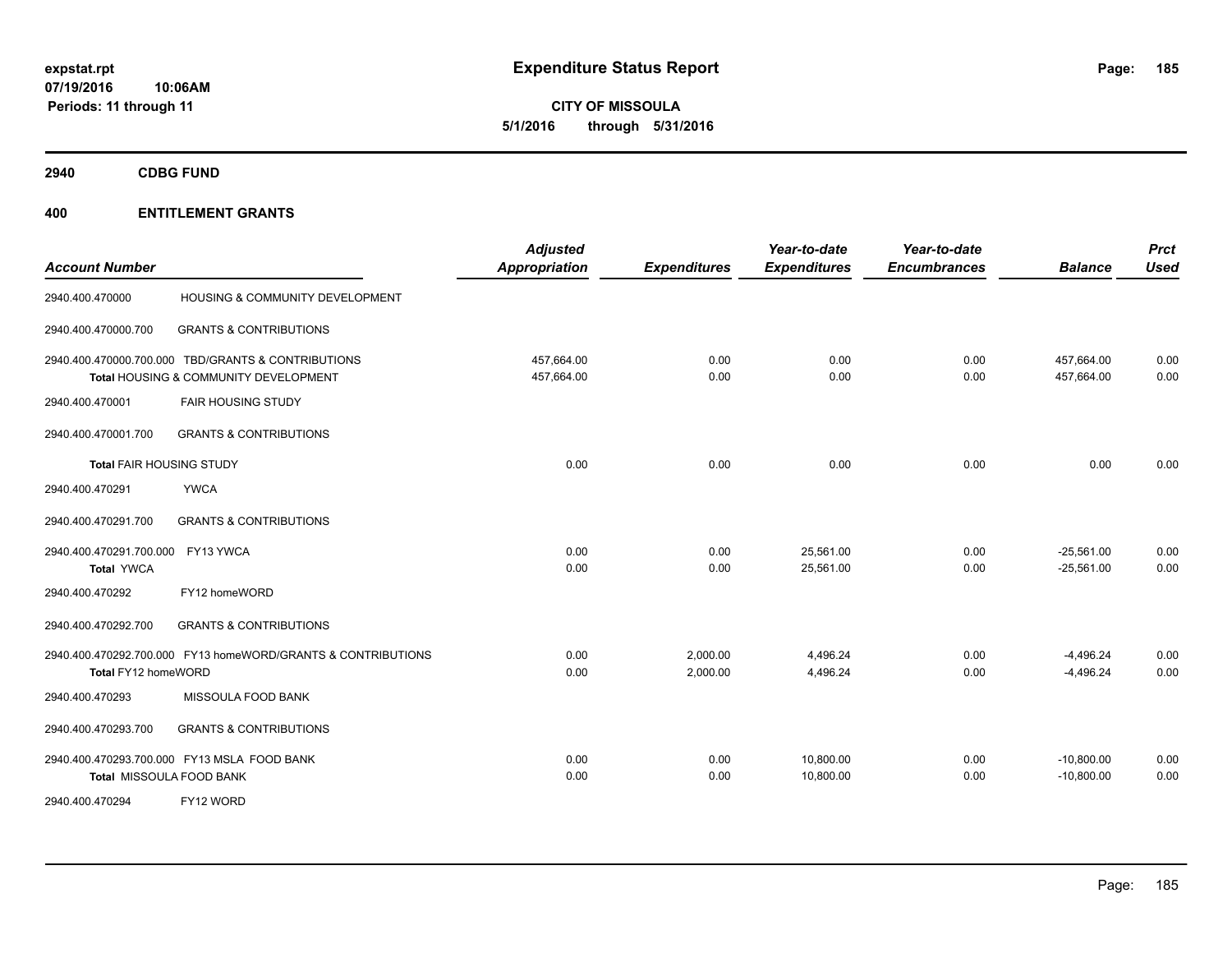**CITY OF MISSOULA 5/1/2016 through 5/31/2016**

**2940 CDBG FUND**

|                                        |                                                | <b>Adjusted</b>      |                     | Year-to-date        | Year-to-date        |                | <b>Prct</b> |
|----------------------------------------|------------------------------------------------|----------------------|---------------------|---------------------|---------------------|----------------|-------------|
| <b>Account Number</b>                  |                                                | <b>Appropriation</b> | <b>Expenditures</b> | <b>Expenditures</b> | <b>Encumbrances</b> | <b>Balance</b> | <b>Used</b> |
| 2940.400.470294.700                    | <b>GRANTS &amp; CONTRIBUTIONS</b>              |                      |                     |                     |                     |                |             |
| 2940.400.470294.700.000 FY13 WORD      |                                                | 0.00                 | 0.00                | 17,750.00           | 0.00                | $-17,750.00$   | 0.00        |
| Total FY12 WORD                        |                                                | 0.00                 | 0.00                | 17,750.00           | 0.00                | $-17,750.00$   | 0.00        |
| 2940.400.470296                        | MISSOULA AGING SERVICES                        |                      |                     |                     |                     |                |             |
| 2940.400.470296.700                    | <b>GRANTS &amp; CONTRIBUTIONS</b>              |                      |                     |                     |                     |                |             |
|                                        | 2940.400.470296.700.000 GRANTS & CONTRIBUTIONS | 0.00                 | 0.00                | 8,439.00            | 0.00                | $-8,439.00$    | 0.00        |
|                                        | Total MISSOULA AGING SERVICES                  | 0.00                 | 0.00                | 8,439.00            | 0.00                | $-8,439.00$    | 0.00        |
| 2940.400.470298                        | FY12 RAMP                                      |                      |                     |                     |                     |                |             |
| 2940.400.470298.700                    | <b>GRANTS &amp; CONTRIBUTIONS</b>              |                      |                     |                     |                     |                |             |
| 2940.400.470298.700.000 FY13 RAMP      |                                                | 0.00                 | 8,732.57            | 41,226.60           | 0.00                | $-41,226.60$   | 0.00        |
| Total FY12 RAMP                        |                                                | 0.00                 | 8,732.57            | 41,226.60           | 0.00                | $-41,226.60$   | 0.00        |
| 2940.400.470313                        | MISSOULA SENIOR CENTER                         |                      |                     |                     |                     |                |             |
| 2940.400.470313.700                    | <b>GRANTS &amp; CONTRIBUTIONS</b>              |                      |                     |                     |                     |                |             |
|                                        | Total MISSOULA SENIOR CENTER                   | 0.00                 | 0.00                | 0.00                | 0.00                | 0.00           | 0.00        |
| 2940.400.470315                        | MISSOULA PARKS & REC                           |                      |                     |                     |                     |                |             |
| 2940.400.470315.700                    | <b>GRANTS &amp; CONTRIBUTIONS</b>              |                      |                     |                     |                     |                |             |
|                                        | Total MISSOULA PARKS & REC                     | 0.00                 | 0.00                | 0.00                | 0.00                | 0.00           | 0.00        |
| 2940.400.470318                        | FY12 POVERELLO FACILITY REPAIRS                |                      |                     |                     |                     |                |             |
| 2940.400.470318.700                    | <b>GRANTS &amp; CONTRIBUTIONS</b>              |                      |                     |                     |                     |                |             |
| 2940.400.470318.700.000 FY13 POVERELLO |                                                | 0.00                 | 0.00                | 3,086.25            | 0.00                | $-3,086.25$    | 0.00        |
|                                        | <b>Total FY12 POVERELLO FACILITY REPAIRS</b>   | 0.00                 | 0.00                | 3,086.25            | 0.00                | $-3,086.25$    | 0.00        |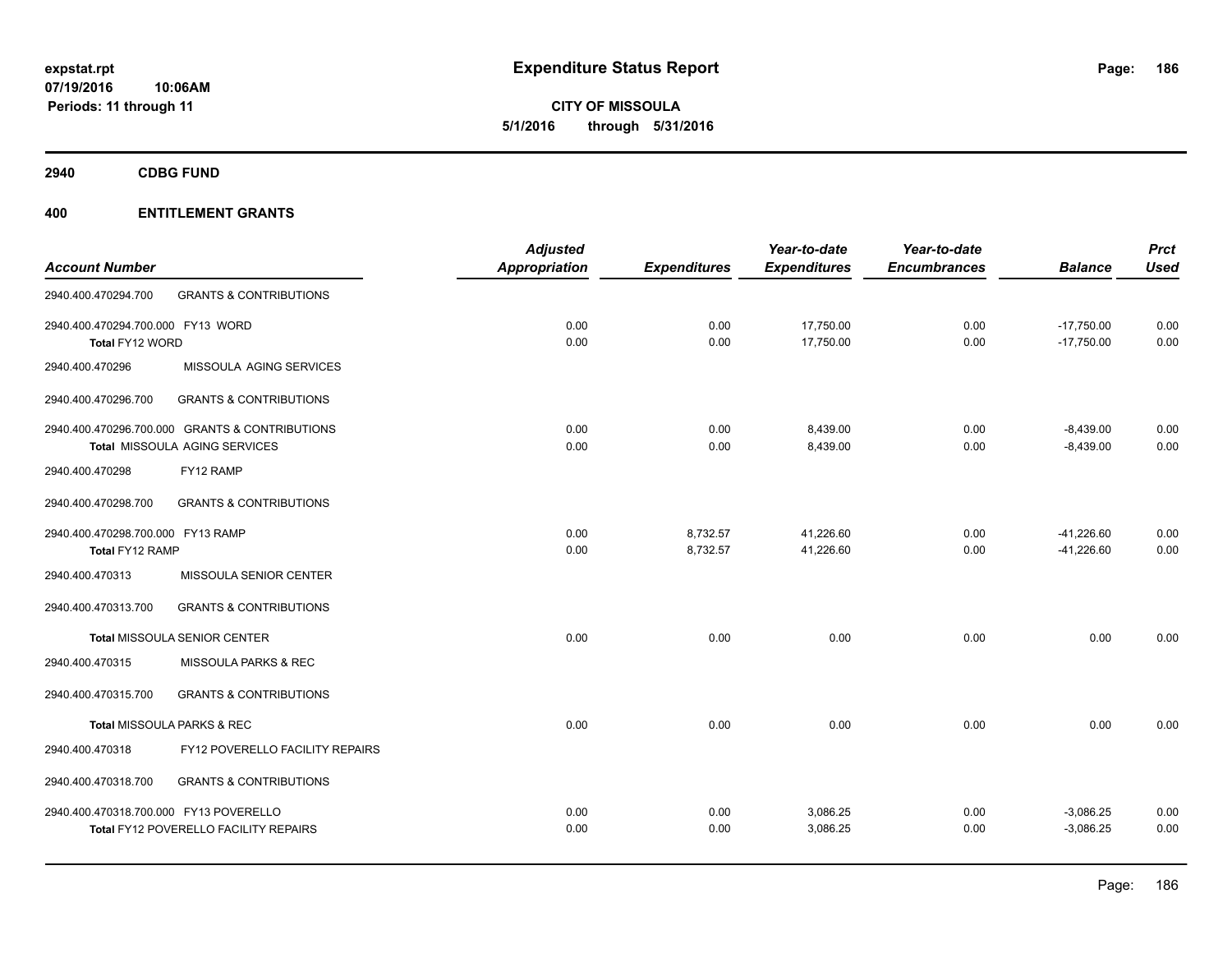**CITY OF MISSOULA 5/1/2016 through 5/31/2016**

**2940 CDBG FUND**

| <b>Account Number</b>                                                                     |                                                                                              | <b>Adjusted</b><br><b>Appropriation</b> | <b>Expenditures</b>    | Year-to-date<br><b>Expenditures</b> | Year-to-date<br><b>Encumbrances</b> | <b>Balance</b>                 | <b>Prct</b><br><b>Used</b> |
|-------------------------------------------------------------------------------------------|----------------------------------------------------------------------------------------------|-----------------------------------------|------------------------|-------------------------------------|-------------------------------------|--------------------------------|----------------------------|
| 2940.400.470335                                                                           | <b>GRANT &amp; COMMUNITY PROGRAMS</b>                                                        |                                         |                        |                                     |                                     |                                |                            |
| 2940.400.470335.300                                                                       | PURCHASED SERVICES                                                                           |                                         |                        |                                     |                                     |                                |                            |
|                                                                                           | 2940.400.470335.350.000 PROFESSIONAL SERVICES<br><b>Total GRANT &amp; COMMUNITY PROGRAMS</b> | 106,591.00<br>106,591.00                | 28,199.31<br>28,199.31 | 74,498.64<br>74,498.64              | 0.00<br>0.00                        | 32,092.36<br>32,092.36         | 69.89<br>69.89             |
| 2940.400.470372                                                                           | WESTERN MT MENTAL HEALTH CENTER                                                              |                                         |                        |                                     |                                     |                                |                            |
| 2940.400.470372.700                                                                       | <b>GRANTS &amp; CONTRIBUTIONS</b>                                                            |                                         |                        |                                     |                                     |                                |                            |
|                                                                                           | Total WESTERN MT MENTAL HEALTH CENTER                                                        | 0.00                                    | 0.00                   | 0.00                                | 0.00                                | 0.00                           | 0.00                       |
| 2940.400.470397                                                                           | FY12 GARDEN CITY HARVEST                                                                     |                                         |                        |                                     |                                     |                                |                            |
| 2940.400.470397.700                                                                       | <b>GRANTS &amp; CONTRIBUTIONS</b>                                                            |                                         |                        |                                     |                                     |                                |                            |
| 2940.400.470397.700.000 FY13 GARDEN CITY HARVEST<br><b>Total FY12 GARDEN CITY HARVEST</b> |                                                                                              | 0.00<br>0.00                            | 0.00<br>0.00           | 12,000.00<br>12,000.00              | 0.00<br>0.00                        | $-12,000.00$<br>$-12,000.00$   | 0.00<br>0.00               |
| 2940.400.470403                                                                           | <b>FY12 PARKS &amp; RECREATION GRANTS</b>                                                    |                                         |                        |                                     |                                     |                                |                            |
| 2940.400.470403.700                                                                       | <b>GRANTS &amp; CONTRIBUTIONS</b>                                                            |                                         |                        |                                     |                                     |                                |                            |
|                                                                                           | Total FY12 PARKS & RECREATION GRANTS                                                         | 0.00                                    | 0.00                   | 0.00                                | 0.00                                | 0.00                           | 0.00                       |
| 2940.400.470439                                                                           | FY16 HOMEWORD SWEETGRASS                                                                     |                                         |                        |                                     |                                     |                                |                            |
| 2940.400.470439.700                                                                       | <b>GRANTS &amp; CONTRIBUTIONS</b>                                                            |                                         |                        |                                     |                                     |                                |                            |
|                                                                                           | 2940.400.470439.700.000 FY16 HOMEWORD SWEETGRASS<br>Total FY16 HOMEWORD SWEETGRASS           | 0.00<br>0.00                            | 0.00<br>0.00           | 377,300.00<br>377,300.00            | 0.00<br>0.00                        | $-377,300.00$<br>$-377,300.00$ | 0.00<br>0.00               |
| 2940.400.470440                                                                           | FY10 DIST XI HRS/RESIDENCES REHAB                                                            |                                         |                        |                                     |                                     |                                |                            |
| 2940.400.470440.700                                                                       | <b>GRANTS &amp; CONTRIBUTIONS</b>                                                            |                                         |                        |                                     |                                     |                                |                            |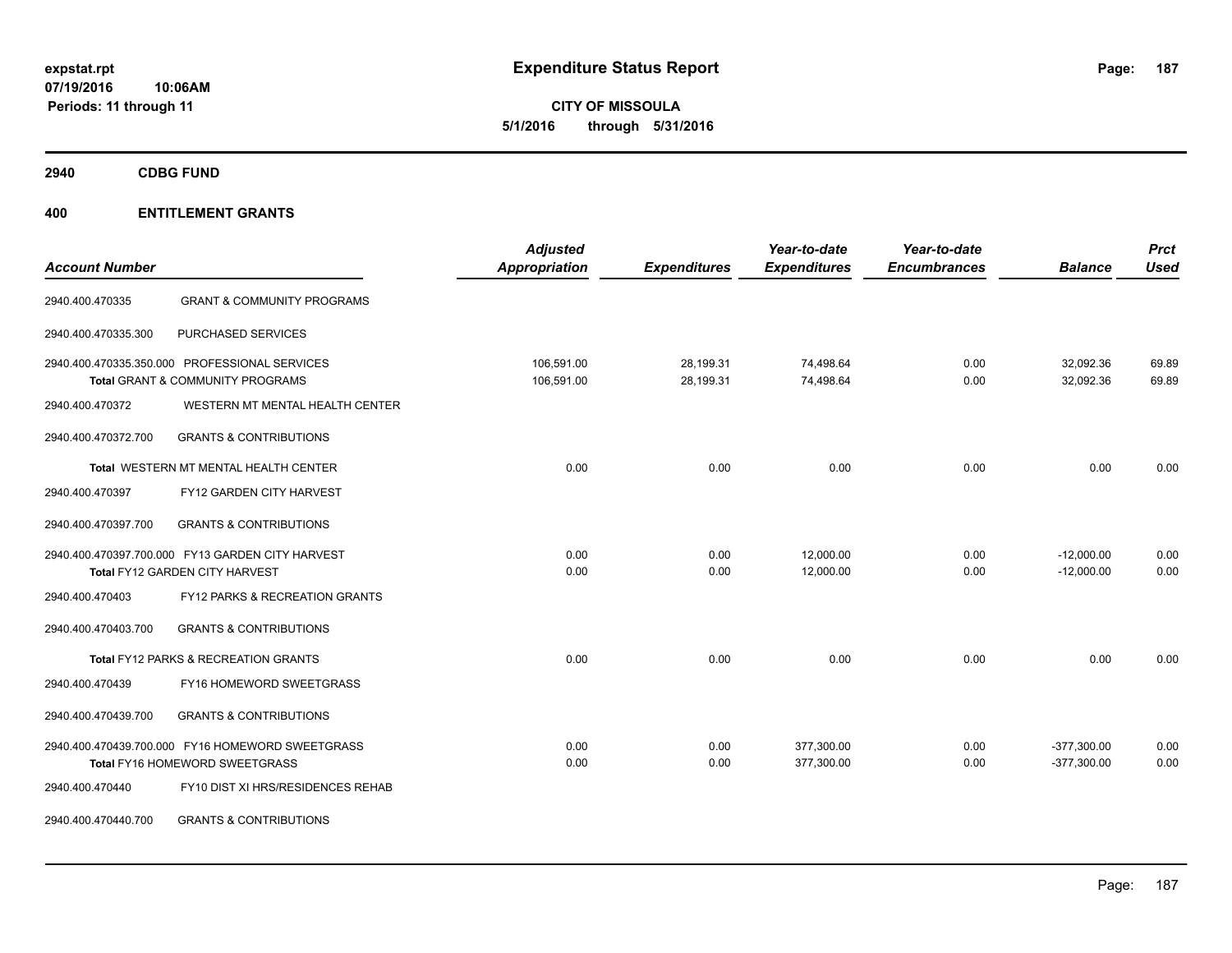**CITY OF MISSOULA 5/1/2016 through 5/31/2016**

**2940 CDBG FUND**

| <b>Account Number</b>  |                                         | <b>Adjusted</b><br><b>Appropriation</b> | <b>Expenditures</b> | Year-to-date<br><b>Expenditures</b> | Year-to-date<br><b>Encumbrances</b> | <b>Balance</b> | <b>Prct</b><br><b>Used</b> |
|------------------------|-----------------------------------------|-----------------------------------------|---------------------|-------------------------------------|-------------------------------------|----------------|----------------------------|
|                        | Total FY10 DIST XI HRS/RESIDENCES REHAB | 0.00                                    | 0.00                | 0.00                                | 0.00                                | 0.00           | 0.00                       |
| 2940.400.470520        | FY16 WORD TBRA                          |                                         |                     |                                     |                                     |                |                            |
| 2940.400.470520.700    | <b>GRANTS &amp; CONTRIBUTIONS</b>       |                                         |                     |                                     |                                     |                |                            |
| Total FY16 WORD TBRA   |                                         | 0.00                                    | 0.00                | 0.00                                | 0.00                                | 0.00           | 0.00                       |
| 2940.400.510110        | <b>MERCHANT SERVICES</b>                |                                         |                     |                                     |                                     |                |                            |
| 2940.400.510110.500    | <b>FIXED CHARGES</b>                    |                                         |                     |                                     |                                     |                |                            |
|                        | <b>Total MERCHANT SERVICES</b>          | 0.00                                    | 0.00                | 0.00                                | 0.00                                | 0.00           | 0.00                       |
| 2940.400.521000        | INTERFUND OPERATING TRANSFERS           |                                         |                     |                                     |                                     |                |                            |
| 2940.400.521000.800    | OTHER OBJECTS                           |                                         |                     |                                     |                                     |                |                            |
|                        | Total INTERFUND OPERATING TRANSFERS     | 0.00                                    | 0.00                | 0.00                                | 0.00                                | 0.00           | 0.00                       |
| <b>Total CDBG FUND</b> |                                         | 564,255.00                              | 38,931.88           | 575,157.73                          | 0.00                                | $-10,902.73$   | 101.93                     |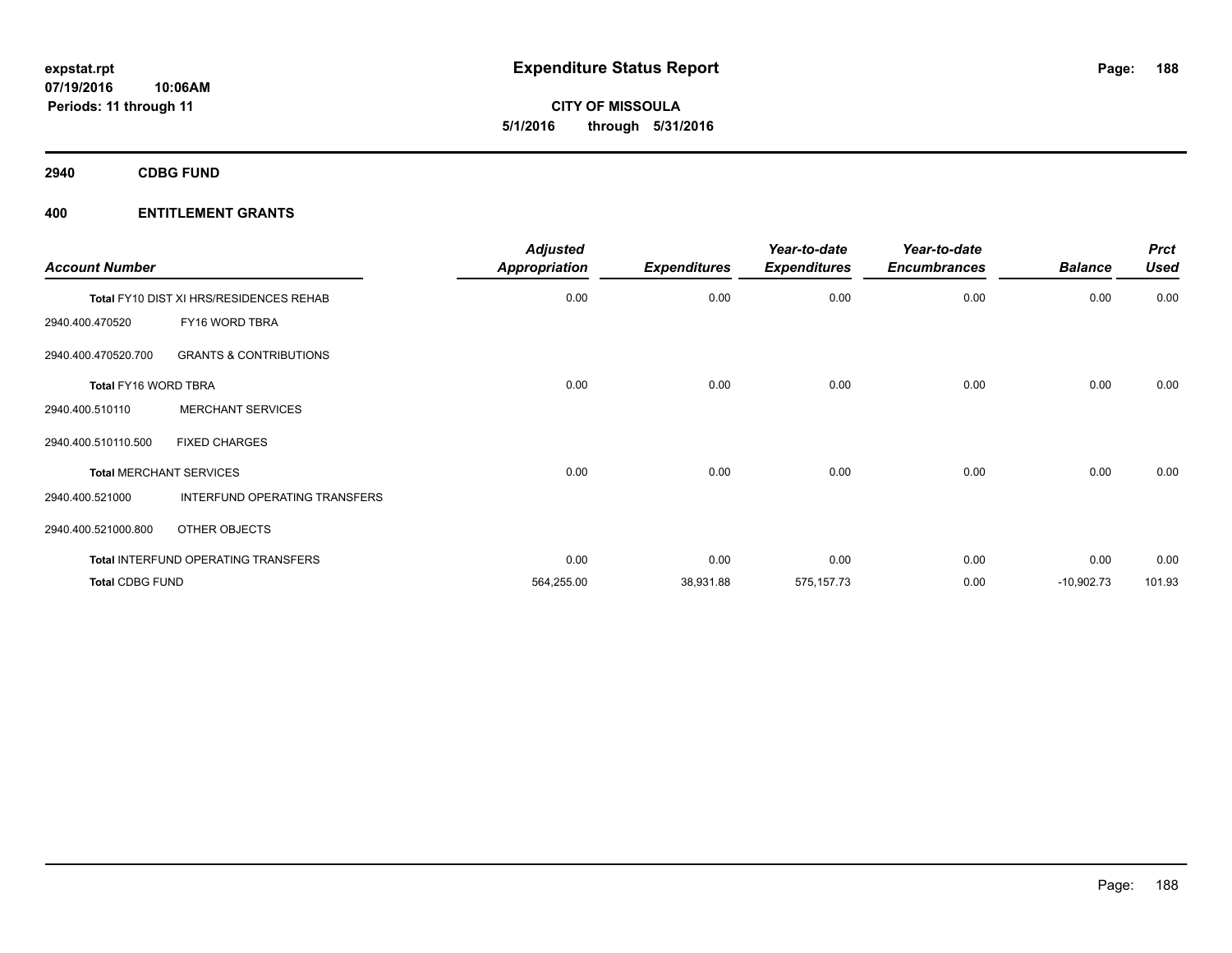**CITY OF MISSOULA 5/1/2016 through 5/31/2016**

**2941 HOME FUND**

| <b>GRANT &amp; COMMUNITY PROGRAMS</b><br>2941.400.470335<br>PURCHASED SERVICES<br>2941.400.470335.300<br>2941.400.470335.350.000 ADMIN FEES<br>57,921.00<br>15,473.53<br>43,691.13<br>0.00<br><b>Total PURCHASED SERVICES</b><br>57,921.00<br>15,473.53<br>43,691.13<br>0.00 | <b>Balance</b> | <b>Used</b> |
|------------------------------------------------------------------------------------------------------------------------------------------------------------------------------------------------------------------------------------------------------------------------------|----------------|-------------|
|                                                                                                                                                                                                                                                                              |                |             |
|                                                                                                                                                                                                                                                                              |                |             |
|                                                                                                                                                                                                                                                                              | 14,229.87      | 75.43       |
|                                                                                                                                                                                                                                                                              | 14,229.87      | 75.43       |
| OTHER OBJECTS<br>2941.400.470335.800                                                                                                                                                                                                                                         |                |             |
| 0.00<br>0.00<br>0.00<br><b>Total OTHER OBJECTS</b><br>0.00                                                                                                                                                                                                                   | 0.00           | 0.00        |
| 15,473.53<br>43,691.13<br>Total GRANT & COMMUNITY PROGRAMS<br>57,921.00<br>0.00                                                                                                                                                                                              | 14,229.87      | 75.43       |
| WESTERN MT MENTAL HEALTH CENTER<br>2941.400.470372                                                                                                                                                                                                                           |                |             |
| <b>GRANTS &amp; CONTRIBUTIONS</b><br>2941.400.470372.700                                                                                                                                                                                                                     |                |             |
| 0.00<br>0.00<br>0.00<br>0.00<br>Total WESTERN MT MENTAL HEALTH CENTER                                                                                                                                                                                                        | 0.00           | 0.00        |
| 2941.400.470385<br>FY15 DISTRICT XI HRC TBRA                                                                                                                                                                                                                                 |                |             |
| 2941.400.470385.700<br><b>GRANTS &amp; CONTRIBUTIONS</b>                                                                                                                                                                                                                     |                |             |
| 2941.400.470385.700.000 FY15 DISTRICT XI HRC TBRA<br>0.00<br>1,667.00<br>0.00<br>0.00                                                                                                                                                                                        | $-1,667.00$    | 0.00        |
| 0.00<br>1.667.00<br>0.00<br>0.00<br>Total FY15 DISTRICT XI HRC TBRA                                                                                                                                                                                                          | $-1,667.00$    | 0.00        |
| 2941.400.470405<br>HOME PROGRAM INCOME                                                                                                                                                                                                                                       |                |             |
| 2941.400.470405.700<br><b>GRANTS &amp; CONTRIBUTIONS</b>                                                                                                                                                                                                                     |                |             |
| 0.00<br>0.00<br>0.00<br>0.00<br>Total HOME PROGRAM INCOME                                                                                                                                                                                                                    | 0.00           | 0.00        |
| FY12 DIST XI HRC<br>2941.400.470407                                                                                                                                                                                                                                          |                |             |
| 2941.400.470407.700<br><b>GRANTS &amp; CONTRIBUTIONS</b>                                                                                                                                                                                                                     |                |             |
| Total FY12 DIST XI HRC<br>0.00<br>0.00<br>0.00<br>0.00                                                                                                                                                                                                                       | 0.00           | 0.00        |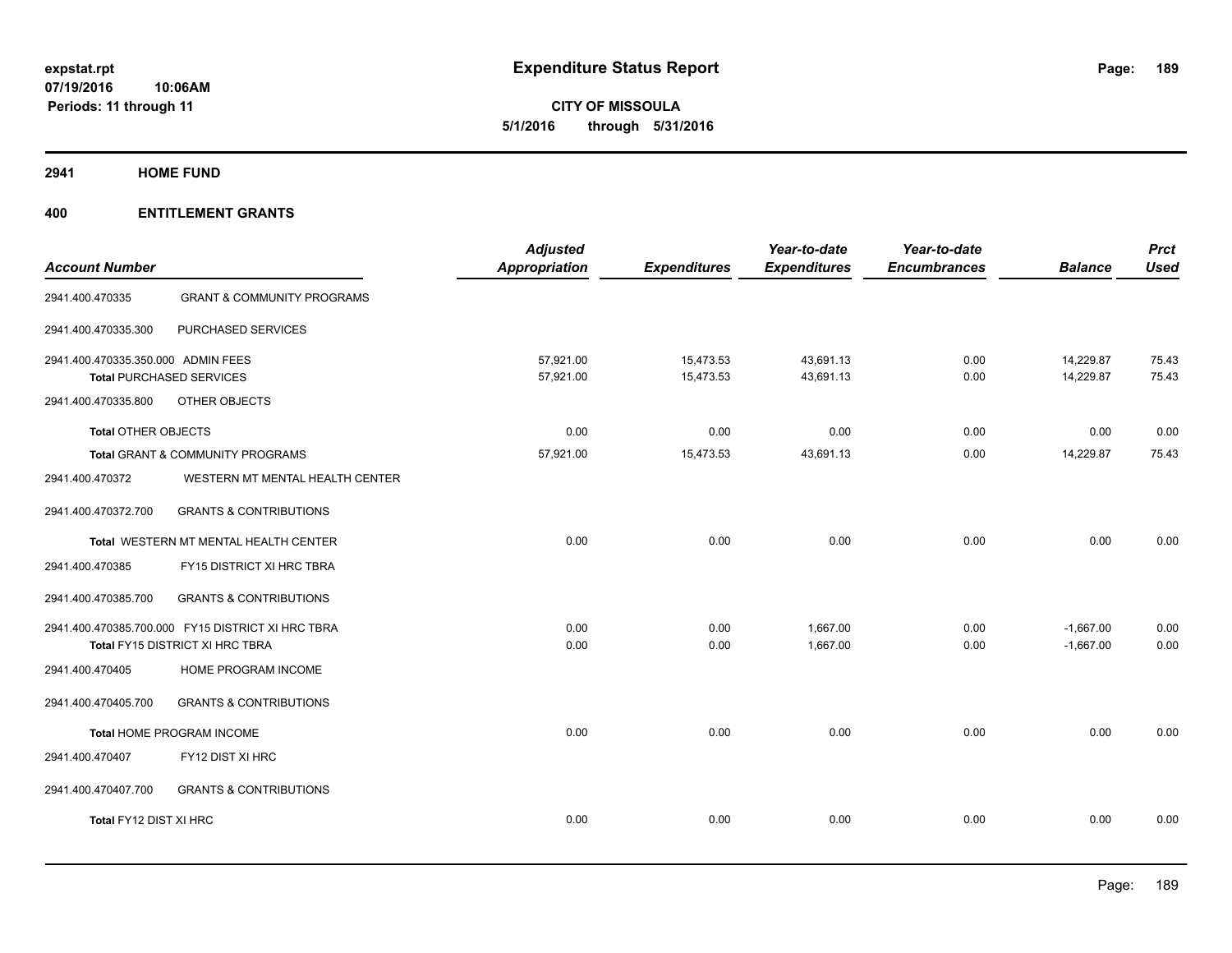**CITY OF MISSOULA 5/1/2016 through 5/31/2016**

**2941 HOME FUND**

| <b>Account Number</b>             |                                                    | <b>Adjusted</b><br><b>Appropriation</b> | <b>Expenditures</b> | Year-to-date<br><b>Expenditures</b> | Year-to-date<br><b>Encumbrances</b> | <b>Balance</b> | <b>Prct</b><br><b>Used</b> |
|-----------------------------------|----------------------------------------------------|-----------------------------------------|---------------------|-------------------------------------|-------------------------------------|----------------|----------------------------|
| 2941.400.470408                   | FY12 homeWORD                                      |                                         |                     |                                     |                                     |                |                            |
| 2941.400.470408.700               | <b>GRANTS &amp; CONTRIBUTIONS</b>                  |                                         |                     |                                     |                                     |                |                            |
| Total FY12 homeWORD               |                                                    | 0.00                                    | 0.00                | 0.00                                | 0.00                                | 0.00           | 0.00                       |
| 2941.400.470410                   | FY10-12 DIST XI HRC/1ST TIME HOMEBUYER             |                                         |                     |                                     |                                     |                |                            |
| 2941.400.470410.700               | <b>GRANTS &amp; CONTRIBUTIONS</b>                  |                                         |                     |                                     |                                     |                |                            |
|                                   | Total FY10-12 DIST XI HRC/1ST TIME HOMEBUYER       | 0.00                                    | 0.00                | 0.00                                | 0.00                                | 0.00           | 0.00                       |
| 2941.400.470439                   | HOMEWORD SWEETGRASS                                |                                         |                     |                                     |                                     |                |                            |
| 2941.400.470439.700               | <b>GRANTS &amp; CONTRIBUTIONS</b>                  |                                         |                     |                                     |                                     |                |                            |
|                                   | 2941.400.470439.700.000 GRANTS & CONTRIBUTIONS     | 0.00                                    | 0.00                | 156,750.00                          | 0.00                                | $-156,750.00$  | 0.00                       |
|                                   | Total HOMEWORD SWEETGRASS                          | 0.00                                    | 0.00                | 156,750.00                          | 0.00                                | $-156,750.00$  | 0.00                       |
| 2941.400.470500                   | <b>HOME GRANTS</b>                                 |                                         |                     |                                     |                                     |                |                            |
| 2941.400.470500.700               | <b>GRANTS &amp; CONTRIBUTIONS</b>                  |                                         |                     |                                     |                                     |                |                            |
|                                   | 2941.400.470500.700.000 TBD-GRANTS & CONTRIBUTIONS | 335,666.00                              | 0.00                | 0.00                                | 0.00                                | 335,666.00     | 0.00                       |
| <b>Total HOME GRANTS</b>          |                                                    | 335,666.00                              | 0.00                | 0.00                                | 0.00                                | 335,666.00     | 0.00                       |
| 2941.400.470520                   | FY16 WORD TBRA                                     |                                         |                     |                                     |                                     |                |                            |
| 2941.400.470520.700               | <b>GRANTS &amp; CONTRIBUTIONS</b>                  |                                         |                     |                                     |                                     |                |                            |
| 2941.400.470520.700.000 WORD TBRA |                                                    | 0.00                                    | 12,913.31           | 28,045.38                           | 0.00                                | $-28,045.38$   | 0.00                       |
| Total FY16 WORD TBRA              |                                                    | 0.00                                    | 12,913.31           | 28,045.38                           | 0.00                                | $-28,045.38$   | 0.00                       |
| 2941.400.510110                   | <b>MERCHANT SERVICES</b>                           |                                         |                     |                                     |                                     |                |                            |
| 2941.400.510110.500               | <b>FIXED CHARGES</b>                               |                                         |                     |                                     |                                     |                |                            |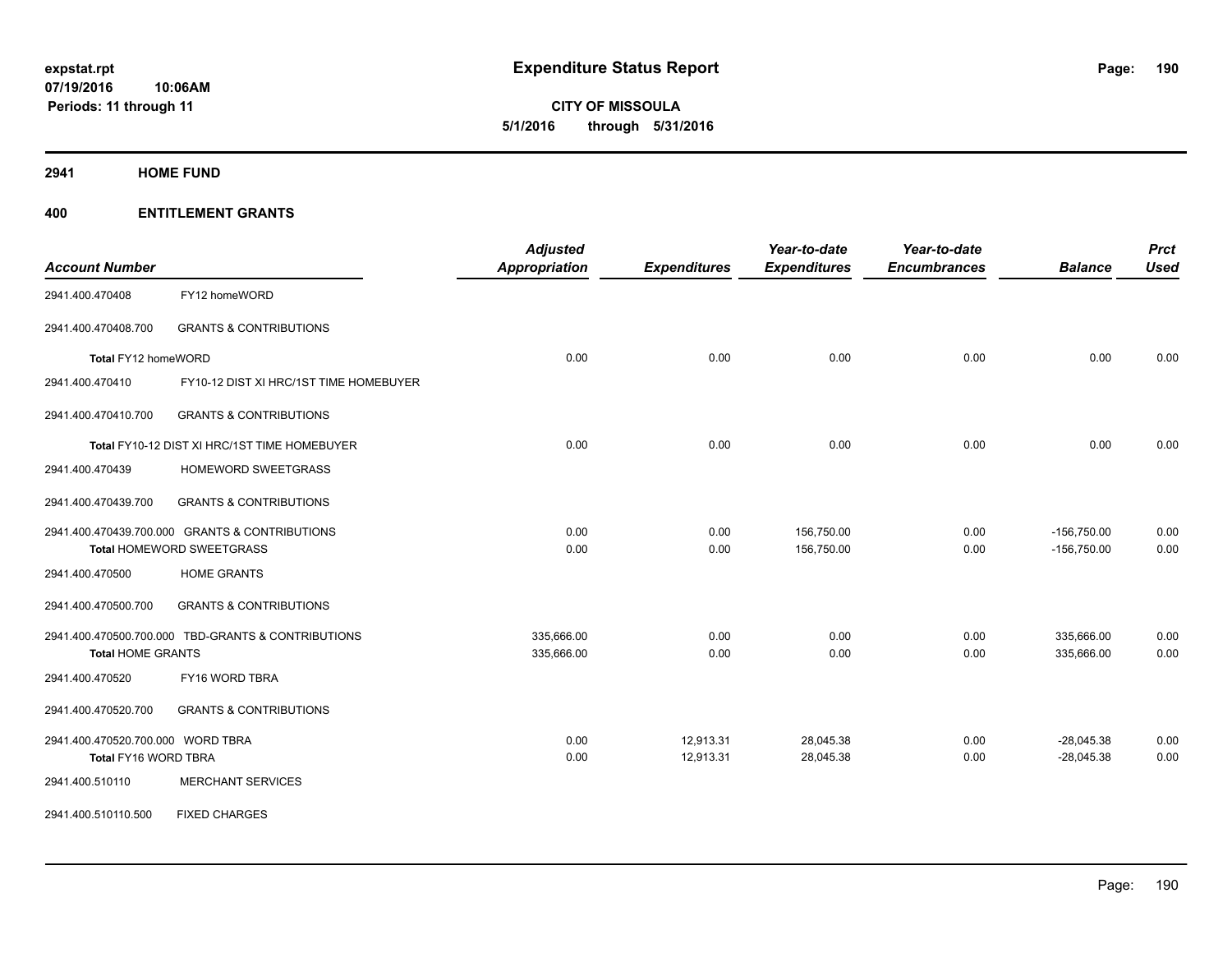**CITY OF MISSOULA 5/1/2016 through 5/31/2016**

**2941 HOME FUND**

| <b>Account Number</b>          |                                            | <b>Adjusted</b><br><b>Appropriation</b> | <b>Expenditures</b> | Year-to-date<br><b>Expenditures</b> | Year-to-date<br><b>Encumbrances</b> | <b>Balance</b> | <b>Prct</b><br>Used |
|--------------------------------|--------------------------------------------|-----------------------------------------|---------------------|-------------------------------------|-------------------------------------|----------------|---------------------|
| <b>Total MERCHANT SERVICES</b> |                                            | 0.00                                    | 0.00                | 0.00                                | 0.00                                | 0.00           | 0.00                |
| 2941.400.521000                | INTERFUND OPERATING TRANSFERS              |                                         |                     |                                     |                                     |                |                     |
| 2941.400.521000.800            | OTHER OBJECTS                              |                                         |                     |                                     |                                     |                |                     |
|                                | <b>Total INTERFUND OPERATING TRANSFERS</b> | 0.00                                    | 0.00                | 0.00                                | 0.00                                | 0.00           | 0.00                |
| <b>Total HOME FUND</b>         |                                            | 393,587.00                              | 28.386.84           | 230.153.51                          | 0.00                                | 163.433.49     | 58.48               |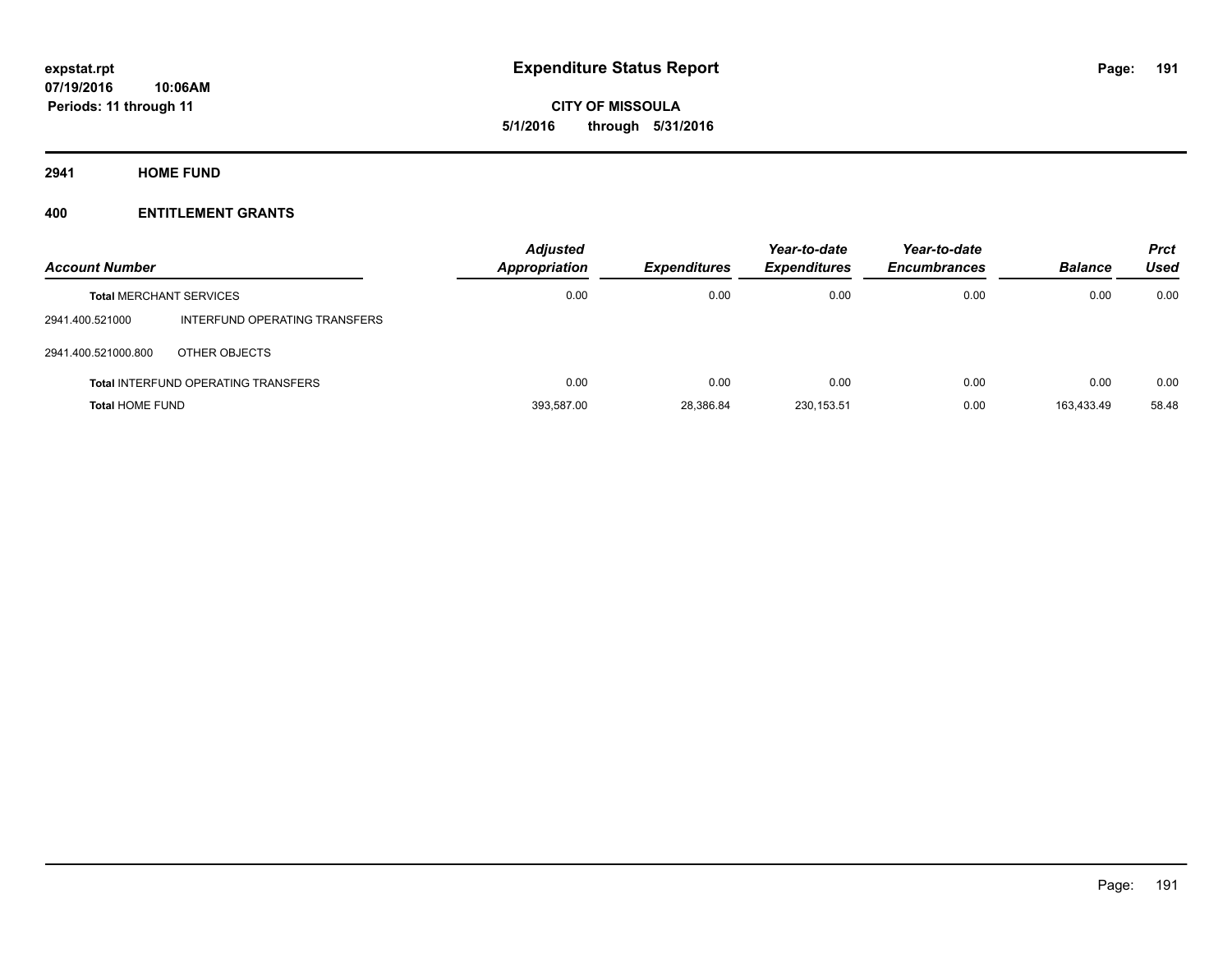**CITY OF MISSOULA 5/1/2016 through 5/31/2016**

**2942 ADDI PROGRAM**

| <b>Account Number</b>              |                                             | <b>Adjusted</b><br><b>Appropriation</b> | <b>Expenditures</b> | Year-to-date<br><b>Expenditures</b> | Year-to-date<br><b>Encumbrances</b> | <b>Balance</b> | <b>Prct</b><br><b>Used</b> |
|------------------------------------|---------------------------------------------|-----------------------------------------|---------------------|-------------------------------------|-------------------------------------|----------------|----------------------------|
| 2942.400.470335                    | <b>GRANT &amp; COMMUNITY PROGRAMS</b>       |                                         |                     |                                     |                                     |                |                            |
| 2942.400.470335.300                | PURCHASED SERVICES                          |                                         |                     |                                     |                                     |                |                            |
| 2942.400.470335.350.000 ADMIN FEES |                                             | 12,846.00                               | 0.00                | 0.00                                | 0.00                                | 12.846.00      | 0.00                       |
|                                    | <b>Total GRANT &amp; COMMUNITY PROGRAMS</b> | 12,846.00                               | 0.00                | 0.00                                | 0.00                                | 12,846.00      | 0.00                       |
| 2942.400.470370                    | PARENTING PLACE                             |                                         |                     |                                     |                                     |                |                            |
| 2942.400.470370.700                | <b>GRANTS &amp; CONTRIBUTIONS</b>           |                                         |                     |                                     |                                     |                |                            |
| <b>Total PARENTING PLACE</b>       |                                             | 0.00                                    | 0.00                | 0.00                                | 0.00                                | 0.00           | 0.00                       |
| <b>Total ADDI PROGRAM</b>          |                                             | 12,846.00                               | 0.00                | 0.00                                | 0.00                                | 12.846.00      | 0.00                       |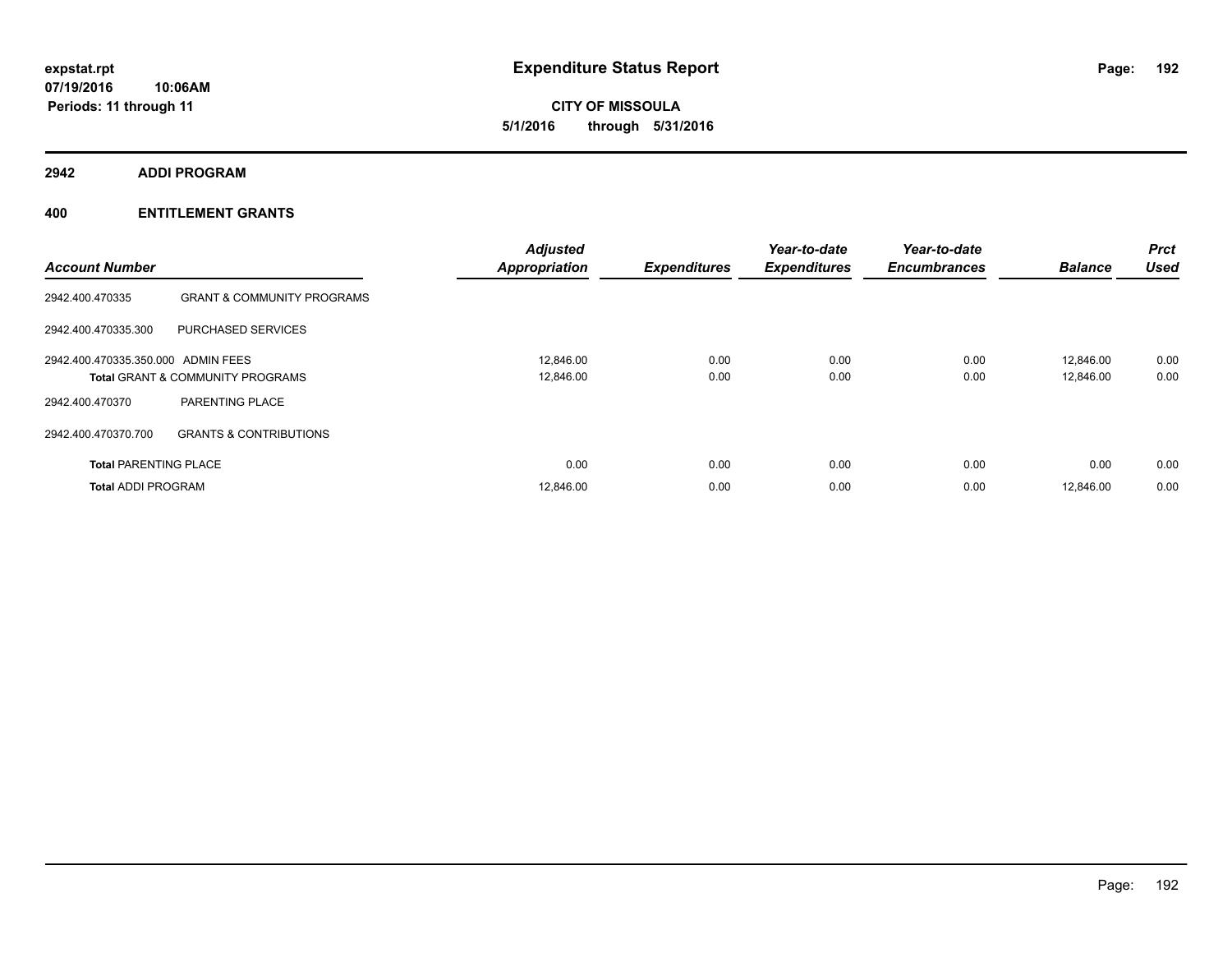# **2943 CITY HOME PROGRAM INCOME**

|                                                  |                                   | <b>Adjusted</b>      |                     | Year-to-date        | Year-to-date        |                | <b>Prct</b> |
|--------------------------------------------------|-----------------------------------|----------------------|---------------------|---------------------|---------------------|----------------|-------------|
| <b>Account Number</b>                            |                                   | <b>Appropriation</b> | <b>Expenditures</b> | <b>Expenditures</b> | <b>Encumbrances</b> | <b>Balance</b> | <b>Used</b> |
| 2943.400.470405                                  | *** Title Not Found ***           |                      |                     |                     |                     |                |             |
| 2943.400.470405.300                              | PURCHASED SERVICES                |                      |                     |                     |                     |                |             |
| 2943.400.470405.350.000 PROFESSIONAL SERVICES    |                                   | 31,000.00            | 0.00                | 0.00                | 0.00                | 31,000.00      | 0.00        |
| 2943.400.470405.390.000 OTHER PURCHASED SERVICES |                                   | 500.00               | 0.00                | 0.00                | 0.00                | 500.00         | 0.00        |
| <b>Total PURCHASED SERVICES</b>                  |                                   | 31,500.00            | 0.00                | 0.00                | 0.00                | 31,500.00      | 0.00        |
| 2943.400.470405.700                              | <b>GRANTS &amp; CONTRIBUTIONS</b> |                      |                     |                     |                     |                |             |
| <b>Total GRANTS &amp; CONTRIBUTIONS</b>          |                                   | 0.00                 | 0.00                | 0.00                | 0.00                | 0.00           | 0.00        |
| Total *** Title Not Found ***                    |                                   | 31,500.00            | 0.00                | 0.00                | 0.00                | 31,500.00      | 0.00        |
| 2943.400.510110                                  | <b>MERCHANT SERVICES</b>          |                      |                     |                     |                     |                |             |
| <b>FIXED CHARGES</b><br>2943.400.510110.500      |                                   |                      |                     |                     |                     |                |             |
| <b>Total MERCHANT SERVICES</b>                   |                                   | 0.00                 | 0.00                | 0.00                | 0.00                | 0.00           | 0.00        |
| Total CITY HOME PROGRAM INCOME                   |                                   | 31,500.00            | 0.00                | 0.00                | 0.00                | 31,500.00      | 0.00        |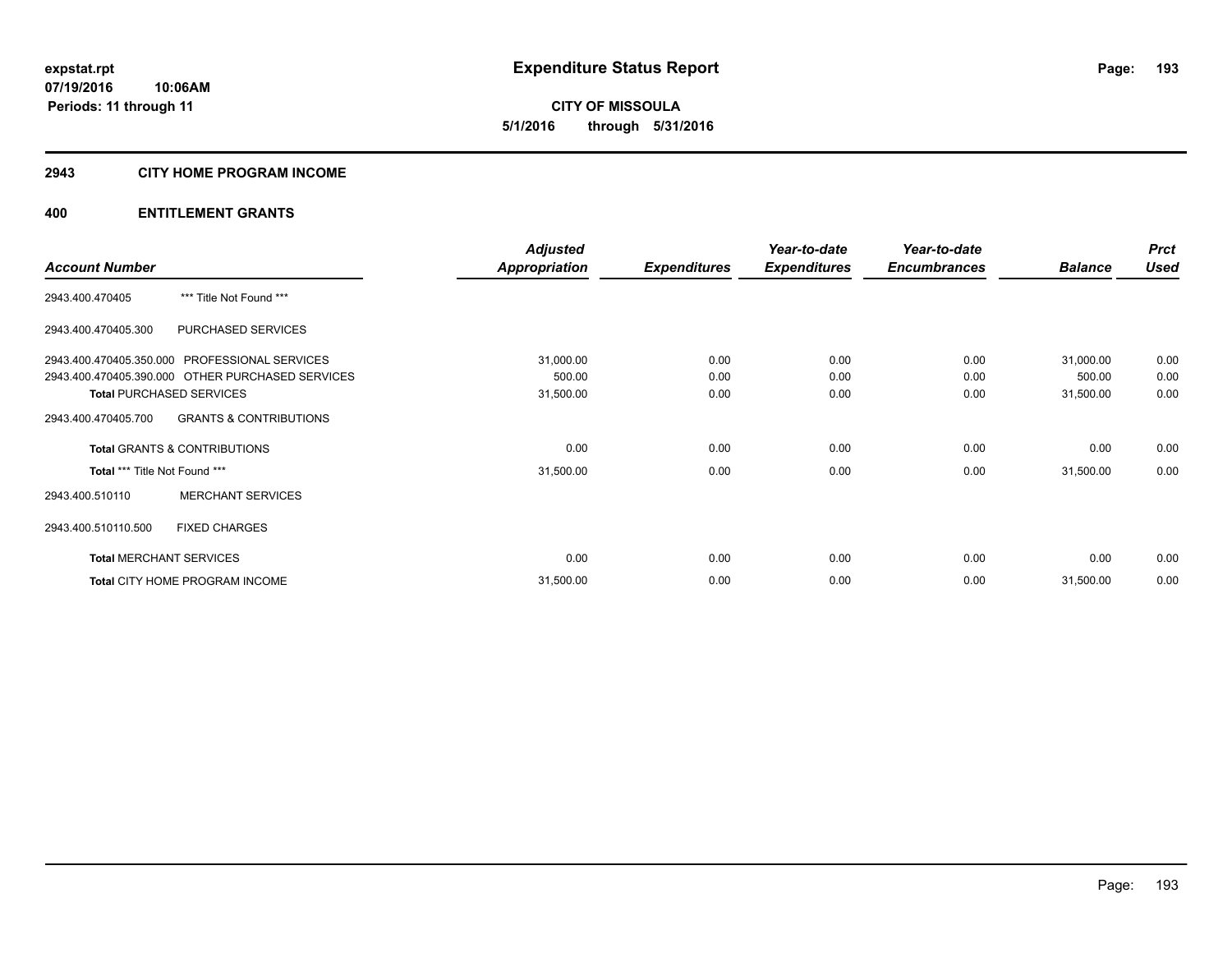**CITY OF MISSOULA 5/1/2016 through 5/31/2016**

# **2944 NEIGHBORHOOD STABILIZATION PROGRAM**

| <b>Account Number</b> |                                   | <b>Adjusted</b><br><b>Appropriation</b> | <b>Expenditures</b> | Year-to-date<br><b>Expenditures</b> | Year-to-date<br><b>Encumbrances</b> | <b>Balance</b> | <b>Prct</b><br><b>Used</b> |
|-----------------------|-----------------------------------|-----------------------------------------|---------------------|-------------------------------------|-------------------------------------|----------------|----------------------------|
| 2944.400.470425       | SILVERTIP APARTMENTS              |                                         |                     |                                     |                                     |                |                            |
| 2944.400.470425.300   | PURCHASED SERVICES                |                                         |                     |                                     |                                     |                |                            |
|                       | <b>Total SILVERTIP APARTMENTS</b> | 0.00                                    | 0.00                | 0.00                                | 0.00                                | 0.00           | 0.00                       |
| 2944.400.510110       | <b>MERCHANT SERVICES</b>          |                                         |                     |                                     |                                     |                |                            |
| 2944.400.510110.500   | <b>FIXED CHARGES</b>              |                                         |                     |                                     |                                     |                |                            |
|                       | <b>Total ENTITLEMENT GRANTS</b>   | 0.00                                    | 0.00                | 0.00                                | 0.00                                | 0.00           | 0.00                       |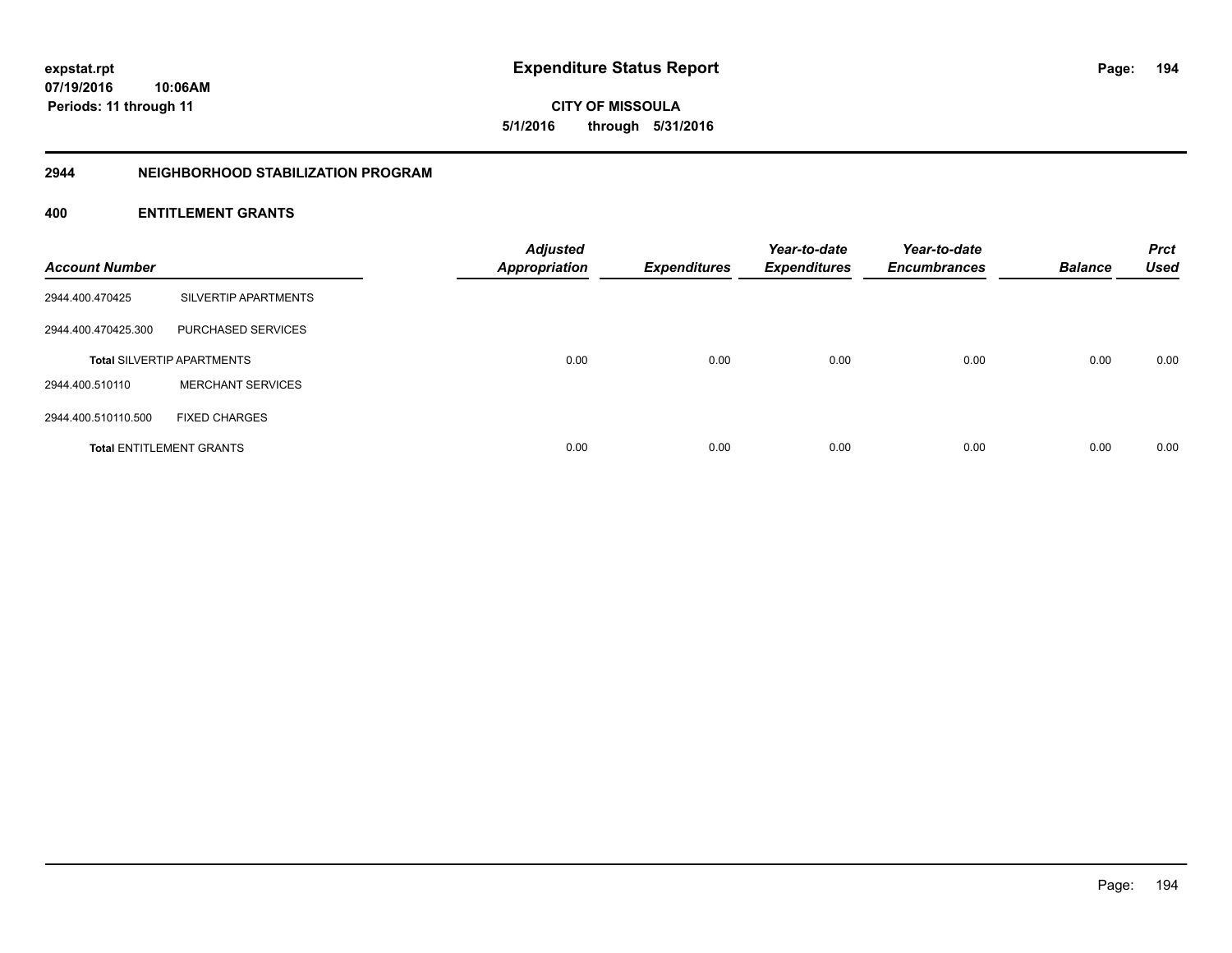**CITY OF MISSOULA 5/1/2016 through 5/31/2016**

# **2944 NEIGHBORHOOD STABILIZATION PROGRAM**

# **401 MHA/SILVERTIP**

| <b>Account Number</b>         |                          | <b>Adjusted</b><br><b>Appropriation</b> | <b>Expenditures</b> | Year-to-date<br><b>Expenditures</b> | Year-to-date<br><b>Encumbrances</b> | <b>Balance</b> | <b>Prct</b><br><b>Used</b> |
|-------------------------------|--------------------------|-----------------------------------------|---------------------|-------------------------------------|-------------------------------------|----------------|----------------------------|
| 2944.401.470425               | *** Title Not Found ***  |                                         |                     |                                     |                                     |                |                            |
| 2944.401.470425.300           | PURCHASED SERVICES       |                                         |                     |                                     |                                     |                |                            |
| Total *** Title Not Found *** |                          | 0.00                                    | 0.00                | 0.00                                | 0.00                                | 0.00           | 0.00                       |
| 2944.401.510110               | <b>MERCHANT SERVICES</b> |                                         |                     |                                     |                                     |                |                            |
| 2944.401.510110.500           | <b>FIXED CHARGES</b>     |                                         |                     |                                     |                                     |                |                            |
| <b>Total MHA/SILVERTIP</b>    |                          | 0.00                                    | 0.00                | 0.00                                | 0.00                                | 0.00           | 0.00                       |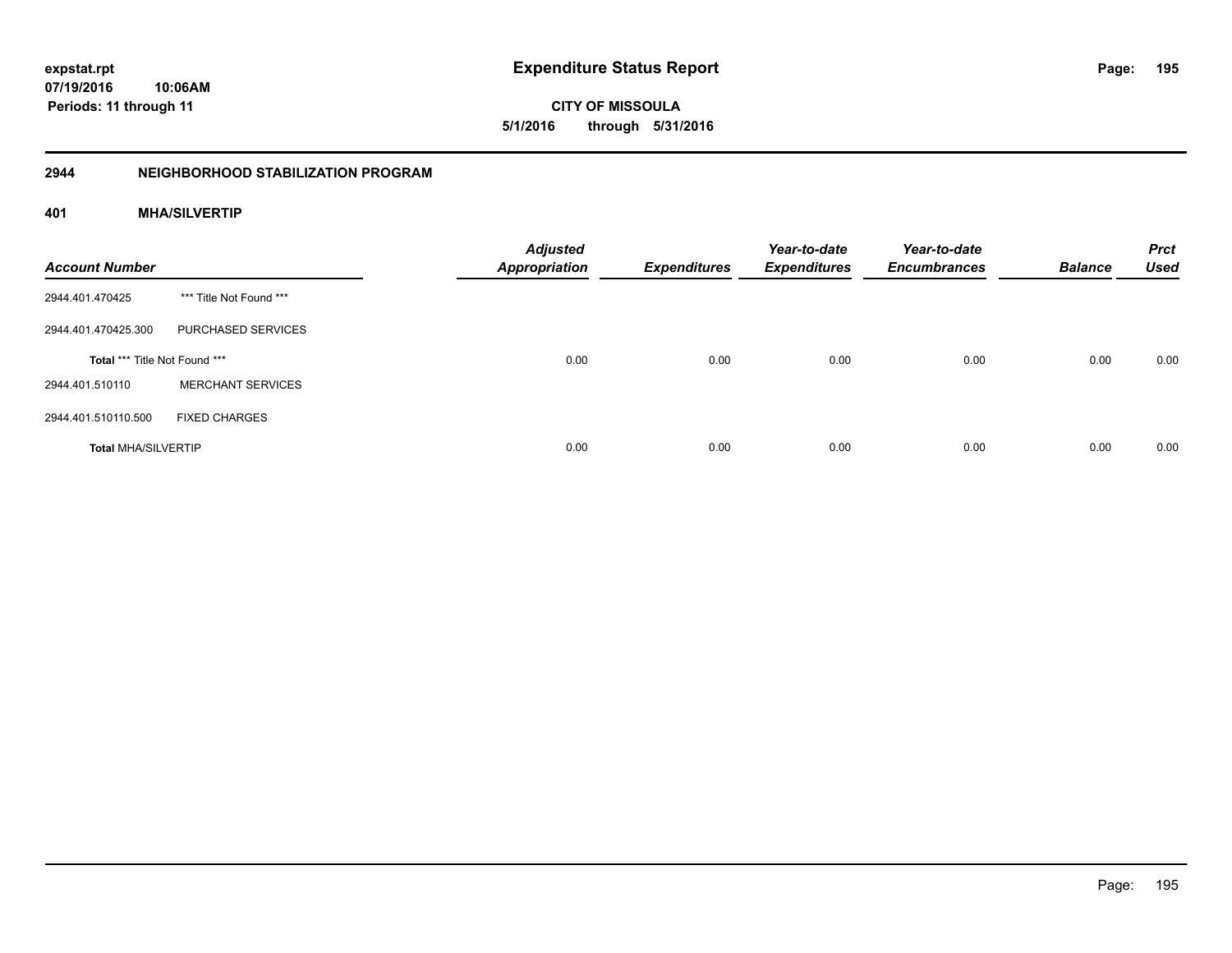**CITY OF MISSOULA 5/1/2016 through 5/31/2016**

# **2944 NEIGHBORHOOD STABILIZATION PROGRAM**

# **402 HUD/SILVERTIP**

| <b>Account Number</b>         |                                                 | <b>Adjusted</b><br><b>Appropriation</b> | <b>Expenditures</b> | Year-to-date<br><b>Expenditures</b> | Year-to-date<br><b>Encumbrances</b> | <b>Balance</b> | <b>Prct</b><br><b>Used</b> |
|-------------------------------|-------------------------------------------------|-----------------------------------------|---------------------|-------------------------------------|-------------------------------------|----------------|----------------------------|
| 2944.402.470425               | *** Title Not Found ***                         |                                         |                     |                                     |                                     |                |                            |
| 2944.402.470425.300           | PURCHASED SERVICES                              |                                         |                     |                                     |                                     |                |                            |
| Total *** Title Not Found *** |                                                 | 0.00                                    | 0.00                | 0.00                                | 0.00                                | 0.00           | 0.00                       |
| 2944.402.510110               | <b>MERCHANT SERVICES</b>                        |                                         |                     |                                     |                                     |                |                            |
| 2944.402.510110.500           | <b>FIXED CHARGES</b>                            |                                         |                     |                                     |                                     |                |                            |
|                               | <b>Total NEIGHBORHOOD STABILIZATION PROGRAM</b> | 0.00                                    | 0.00                | 0.00                                | 0.00                                | 0.00           | 0.00                       |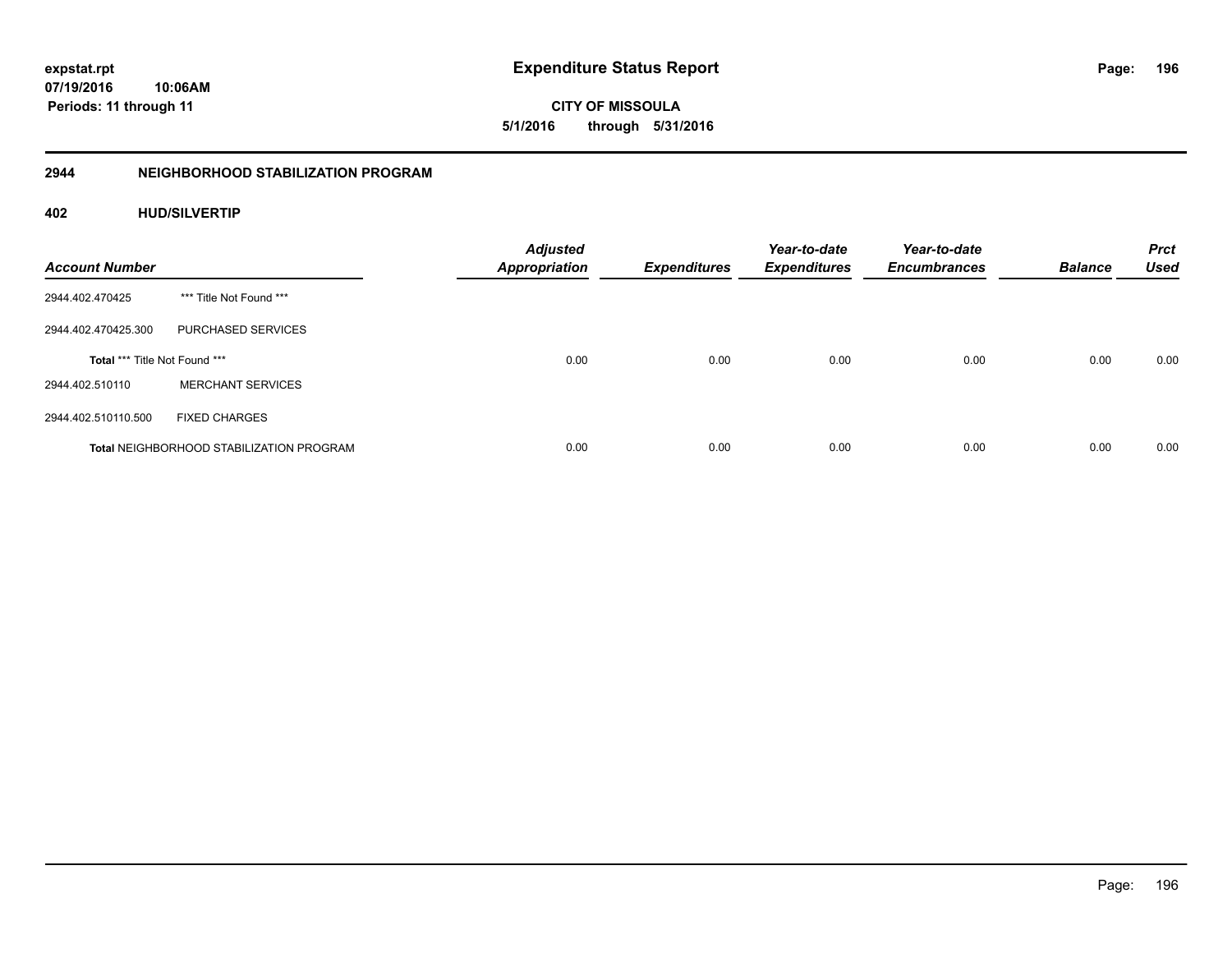## **2955 TRANSPORTATION**

|                                                            | <b>Adjusted</b> |                     | Year-to-date        | Year-to-date        |                | <b>Prct</b> |
|------------------------------------------------------------|-----------------|---------------------|---------------------|---------------------|----------------|-------------|
| <b>Account Number</b>                                      | Appropriation   | <b>Expenditures</b> | <b>Expenditures</b> | <b>Encumbrances</b> | <b>Balance</b> | <b>Used</b> |
| <b>TRANSPORTATION</b><br>2955.250.411070                   |                 |                     |                     |                     |                |             |
| PERSONAL SERVICES<br>2955.250.411070.100                   |                 |                     |                     |                     |                |             |
| 2955.250.411070.110.000 SALARIES AND WAGES                 | 248,182.00      | 18,936.00           | 215,923.94          | 0.00                | 32,258.06      | 87.00       |
| 2955.250.411070.140.000<br><b>EMPLOYER CONTRIBUTIONS</b>   | 82,416.00       | 6,550.59            | 76,097.00           | 0.00                | 6,319.00       | 92.33       |
| 2955.250.411070.141.000 STATE RETIREMENT CONTRIBUTIONS     | 0.00            | 0.00                | 224.52              | 0.00                | $-224.52$      | 0.00        |
| <b>Total PERSONAL SERVICES</b>                             | 330,598.00      | 25,486.59           | 292,245.46          | 0.00                | 38.352.54      | 88.40       |
| 2955.250.411070.200<br><b>SUPPLIES</b>                     |                 |                     |                     |                     |                |             |
| 2955.250.411070.210.000 OFFICE SUPPLIES                    | 5,000.00        | 1,001.25            | 1,894.23            | 0.00                | 3,105.77       | 37.88       |
| 2955.250.411070.220.000 OPERATING SUPPLIES                 | 1,300.00        | 0.00                | 2,405.78            | 0.00                | $-1,105.78$    | 185.06      |
| 2955.250.411070.240.000 OTHER SUPPLIES                     | 360.00          | 0.00                | 0.00                | 0.00                | 360.00         | 0.00        |
| <b>Total SUPPLIES</b>                                      | 6,660.00        | 1,001.25            | 4,300.01            | 0.00                | 2,359.99       | 64.56       |
| 2955.250.411070.300<br>PURCHASED SERVICES                  |                 |                     |                     |                     |                |             |
| 2955.250.411070.310.000<br><b>COMMUNICATIONS</b>           | 500.00          | 0.00                | 5.46                | 0.00                | 494.54         | 1.09        |
| 2955.250.411070.320.000 PRINTING & DUPLICATING             | 3,500.00        | 0.00                | 76.53               | 0.00                | 3,423.47       | 2.19        |
| PUBLICITY, SUBSCRIPTIONS & DUES<br>2955.250.411070.330.000 | 3,000.00        | 33.00               | 2,536.35            | 0.00                | 463.65         | 84.55       |
| 2955.250.411070.344.000<br><b>TELEPHONE SERVICE</b>        | 500.00          | 0.00                | 393.46              | 0.00                | 106.54         | 78.69       |
| PROFESSIONAL SERVICES<br>2955.250.411070.350.000           | 150,000.00      | 0.00                | 6,498.53            | 0.00                | 143,501.47     | 4.33        |
| <b>REPAIR &amp; MAINTENANCE</b><br>2955.250.411070.360.000 | 8,900.00        | 54.65               | 1,901.24            | 0.00                | 6,998.76       | 21.36       |
| 2955.250.411070.370.000 TRAVEL                             | 9,000.00        | 19.51               | 1,744.52            | 0.00                | 7,255.48       | 19.38       |
| 2955.250.411070.380.000 TRAINING                           | 5,500.00        | 130.00              | 1,242.80            | 0.00                | 4,257.20       | 22.60       |
| 2955.250.411070.390.000 OTHER PURCHASED SERVICES           | 0.00            | 18,423.82           | 174,061.44          | 0.00                | $-174,061.44$  | 0.00        |
| <b>Total PURCHASED SERVICES</b>                            | 180,900.00      | 18,660.98           | 188,460.33          | 0.00                | $-7,560.33$    | 104.18      |
| <b>FIXED CHARGES</b><br>2955.250.411070.500                |                 |                     |                     |                     |                |             |
| 2955.250.411070.500.000 FIXED CHARGES                      | 24,000.00       | 0.00                | 12,360.00           | 0.00                | 11,640.00      | 51.50       |
| <b>Total FIXED CHARGES</b>                                 | 24,000.00       | 0.00                | 12,360.00           | 0.00                | 11,640.00      | 51.50       |
| 2955.250.411070.700<br><b>GRANTS &amp; CONTRIBUTIONS</b>   |                 |                     |                     |                     |                |             |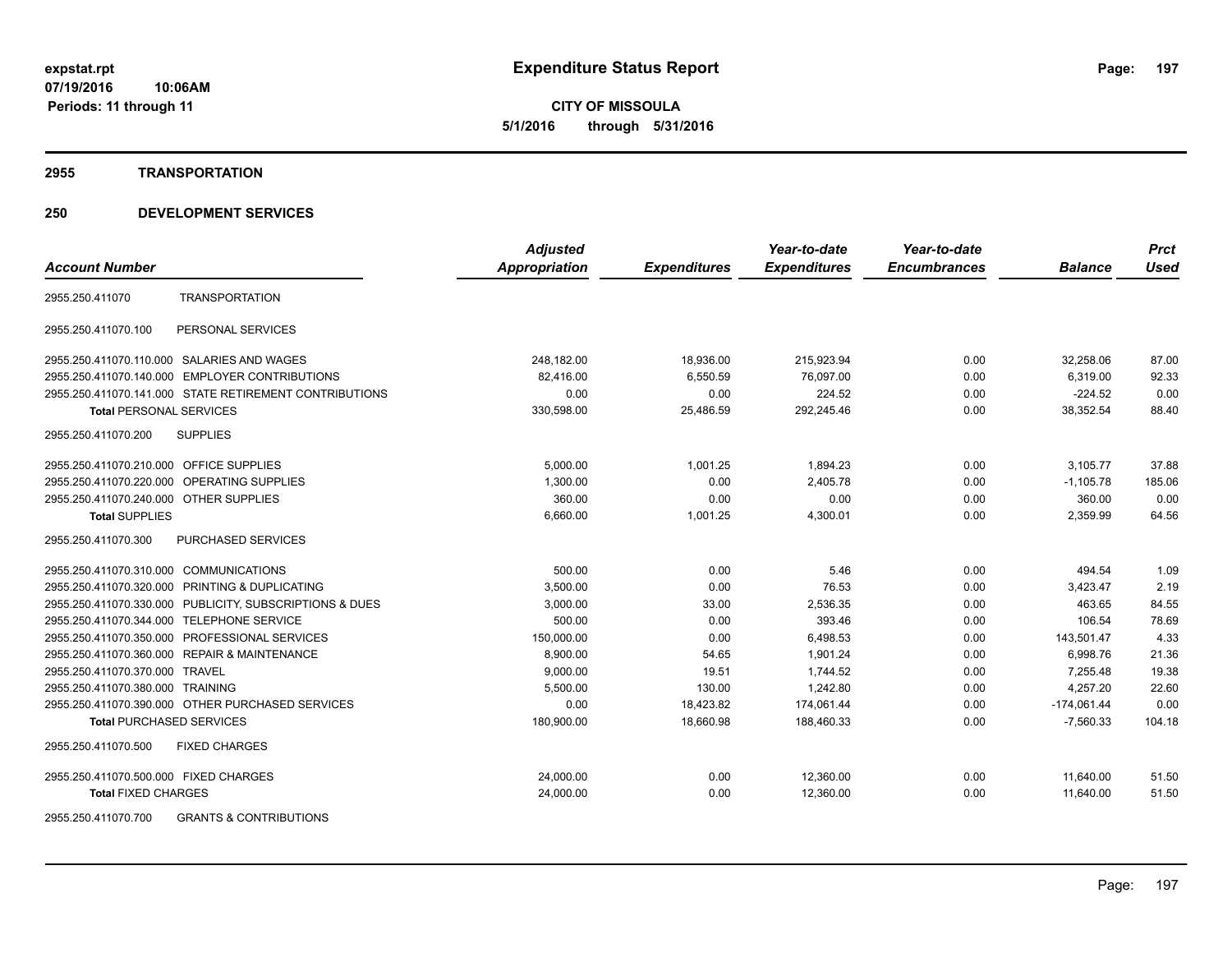# **2955 TRANSPORTATION**

| <b>Account Number</b>                                                                     | <b>Adjusted</b><br><b>Appropriation</b> | <b>Expenditures</b>    | Year-to-date<br><b>Expenditures</b> | Year-to-date<br><b>Encumbrances</b> | <b>Balance</b>         | <b>Prct</b><br><b>Used</b> |
|-------------------------------------------------------------------------------------------|-----------------------------------------|------------------------|-------------------------------------|-------------------------------------|------------------------|----------------------------|
| 2955.250.411070.700.000 GRANTS & CONTRIBUTIONS<br><b>Total GRANTS &amp; CONTRIBUTIONS</b> | 142,802.00<br>142,802.00                | 31,370.00<br>31.370.00 | 79,029.00<br>79.029.00              | 0.00<br>0.00                        | 63,773.00<br>63.773.00 | 55.34<br>55.34             |
| OTHER OBJECTS<br>2955.250.411070.800                                                      |                                         |                        |                                     |                                     |                        |                            |
| 2955.250.411070.845.000 CONTINGENCY                                                       | 127,295.00                              | 0.00                   | 0.00                                | 0.00                                | 127,295.00             | 0.00                       |
| <b>Total OTHER OBJECTS</b>                                                                | 127,295.00                              | 0.00                   | 0.00                                | 0.00                                | 127,295.00             | 0.00                       |
| 2955.250.411070.900<br><b>CAPITAL OUTLAY</b>                                              |                                         |                        |                                     |                                     |                        |                            |
| <b>Total CAPITAL OUTLAY</b>                                                               | 0.00                                    | 0.00                   | 0.00                                | 0.00                                | 0.00                   | 0.00                       |
| <b>Total TRANSPORTATION</b>                                                               | 812,255.00                              | 76,518.82              | 576,394.80                          | 0.00                                | 235,860.20             | 70.96                      |
| 2955.250.411080<br><b>MIM MDT</b>                                                         |                                         |                        |                                     |                                     |                        |                            |
| PERSONAL SERVICES<br>2955.250.411080.100                                                  |                                         |                        |                                     |                                     |                        |                            |
| 2955.250.411080.110.000 CMAQ/MIM-SALARIES AND WAGES                                       | 148,499.00                              | 7,180.01               | 92,747.17                           | 0.00                                | 55,751.83              | 62.46                      |
| 2955.250.411080.120.000 OVERTIME/TERMINATION                                              | 0.00                                    | 0.00                   | 12.30                               | 0.00                                | $-12.30$               | 0.00                       |
| 2955.250.411080.140.000 EMPLOYER CONTRIBUTIONS                                            | 60,292.00                               | 3,288.82               | 39,799.56                           | 0.00                                | 20,492.44              | 66.01                      |
| <b>Total PERSONAL SERVICES</b>                                                            | 208,791.00                              | 10,468.83              | 132,559.03                          | 0.00                                | 76,231.97              | 63.49                      |
| <b>SUPPLIES</b><br>2955.250.411080.200                                                    |                                         |                        |                                     |                                     |                        |                            |
| 2955.250.411080.210.000 OFFICE SUPPLIES                                                   | 770.00                                  | 551.08                 | 1,802.28                            | 0.00                                | $-1,032.28$            | 234.06                     |
| 2955.250.411080.220.000 OPERATING SUPPLIES                                                | 34,157.00                               | 1,630.97               | 35,061.62                           | 0.00                                | $-904.62$              | 102.65                     |
| <b>Total SUPPLIES</b>                                                                     | 34,927.00                               | 2,182.05               | 36,863.90                           | 0.00                                | $-1,936.90$            | 105.55                     |
| PURCHASED SERVICES<br>2955.250.411080.300                                                 |                                         |                        |                                     |                                     |                        |                            |
| 2955.250.411080.310.000 COMMUNICATIONS                                                    | 500.00                                  | 181.25                 | 1,543.27                            | 0.00                                | $-1,043.27$            | 308.65                     |
| 2955.250.411080.320.000 PRINTING & DUPLICATING                                            | 5,130.00                                | 310.66                 | 7,052.90                            | 0.00                                | $-1,922.90$            | 137.48                     |
| 2955.250.411080.330.000 PUBLICITY, SUBSCRIPTIONS & DUES                                   | 29,100.00                               | 2,330.00               | 21,758.22                           | 0.00                                | 7,341.78               | 74.77                      |
| 2955.250.411080.344.000 TELEPHONE SERVICE                                                 | 100.00                                  | 0.00                   | 24.60                               | 0.00                                | 75.40                  | 24.60                      |
| 2955.250.411080.350.000 PROFESSIONAL SERVICES                                             | 11,000.00                               | 0.00                   | 4,412.00                            | 0.00                                | 6,588.00               | 40.11                      |
| 2955.250.411080.370.000 TRAVEL                                                            | 3,000.00                                | 0.00                   | 89.69                               | 0.00                                | 2,910.31               | 2.99                       |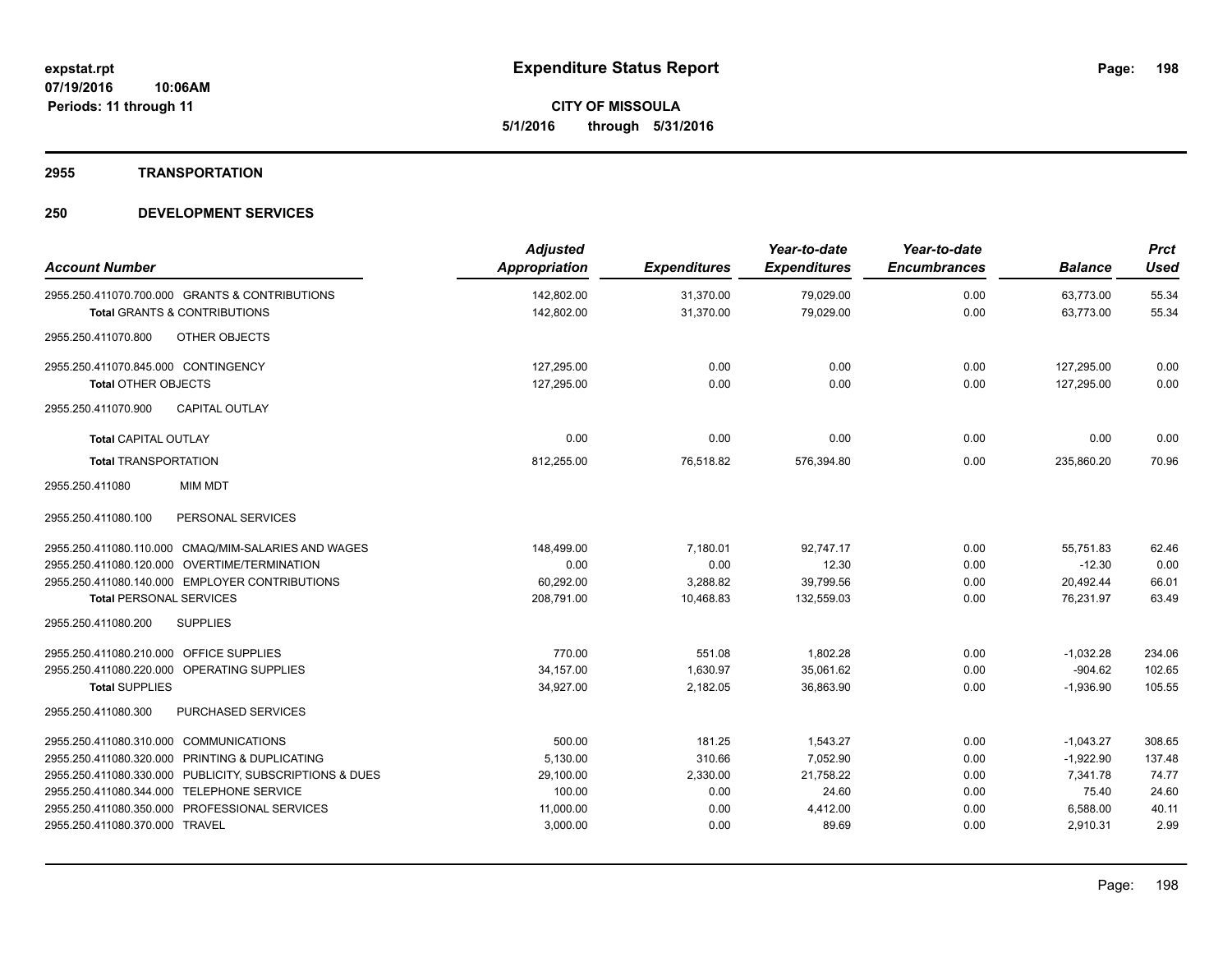# **2955 TRANSPORTATION**

| <b>Account Number</b>                                    | <b>Adjusted</b><br>Appropriation | <b>Expenditures</b> | Year-to-date<br><b>Expenditures</b> | Year-to-date<br><b>Encumbrances</b> | <b>Balance</b> | <b>Prct</b><br><b>Used</b> |
|----------------------------------------------------------|----------------------------------|---------------------|-------------------------------------|-------------------------------------|----------------|----------------------------|
| 2955.250.411080.380.000 TRAINING                         | 9,000.00                         | $-190.86$           | 1,026.14                            | 0.00                                | 7,973.86       | 11.40                      |
| 2955.250.411080.390.000 OTHER PURCHASED SERVICES         | 19,200.00                        | 0.00                | 16,769.54                           | 0.00                                | 2,430.46       | 87.34                      |
| <b>Total PURCHASED SERVICES</b>                          | 77,030.00                        | 2,631.05            | 52,676.36                           | 0.00                                | 24,353.64      | 68.38                      |
| <b>FIXED CHARGES</b><br>2955.250.411080.500              |                                  |                     |                                     |                                     |                |                            |
| 2955.250.411080.500.000 FIXED CHARGES                    | 10,000.00                        | 0.00                | 0.00                                | 0.00                                | 10,000.00      | 0.00                       |
| <b>Total FIXED CHARGES</b>                               | 10,000.00                        | 0.00                | 0.00                                | 0.00                                | 10.000.00      | 0.00                       |
| <b>GRANTS &amp; CONTRIBUTIONS</b><br>2955.250.411080.700 |                                  |                     |                                     |                                     |                |                            |
| 2955.250.411080.700.000 GRANTS & CONTRIBUTIONS           | 0.00                             | 1,000.00            | 1,400.00                            | 0.00                                | $-1,400.00$    | 0.00                       |
| <b>Total GRANTS &amp; CONTRIBUTIONS</b>                  | 0.00                             | 1,000.00            | 1,400.00                            | 0.00                                | $-1,400.00$    | 0.00                       |
| 2955.250.411080.800<br>OTHER OBJECTS                     |                                  |                     |                                     |                                     |                |                            |
| <b>Total OTHER OBJECTS</b>                               | 0.00                             | 0.00                | 0.00                                | 0.00                                | 0.00           | 0.00                       |
| <b>Total MIM MDT</b>                                     | 330,748.00                       | 16,281.93           | 223,499.29                          | 0.00                                | 107,248.71     | 67.57                      |
| <b>BIKE-PED PROGRAM</b><br>2955.250.430255               |                                  |                     |                                     |                                     |                |                            |
| PERSONAL SERVICES<br>2955.250.430255.100                 |                                  |                     |                                     |                                     |                |                            |
| 2955.250.430255.110.000 SALARIES AND WAGES               | 48,012.00                        | 3,754.20            | 42,790.90                           | 0.00                                | 5,221.10       | 89.13                      |
| 2955.250.430255.140.000 EMPLOYER CONTRIBUTIONS           | 17,429.00                        | 1,380.78            | 16,056.88                           | 0.00                                | 1,372.12       | 92.13                      |
| <b>Total PERSONAL SERVICES</b>                           | 65,441.00                        | 5,134.98            | 58,847.78                           | 0.00                                | 6,593.22       | 89.92                      |
| 2955.250.430255.200<br><b>SUPPLIES</b>                   |                                  |                     |                                     |                                     |                |                            |
| 2955.250.430255.210.000 OFFICE SUPPLIES                  | 1.000.00                         | 0.13                | 21.18                               | 0.00                                | 978.82         | 2.12                       |
| 2955.250.430255.220.000 OPERATING SUPPLIES               | 0.00                             | 0.00                | 120.00                              | 0.00                                | $-120.00$      | 0.00                       |
| <b>Total SUPPLIES</b>                                    | 1,000.00                         | 0.13                | 141.18                              | 0.00                                | 858.82         | 14.12                      |
| PURCHASED SERVICES<br>2955.250.430255.300                |                                  |                     |                                     |                                     |                |                            |
| 2955.250.430255.310.000 COMMUNICATIONS                   | 0.00                             | 3.29                | 189.29                              | 0.00                                | $-189.29$      | 0.00                       |
| 2955.250.430255.320.000 PRINTING & DUPLICATING           | 125.00                           | 1,398.99            | 1,398.99                            | 0.00                                | $-1,273.99$    | 1,119.19                   |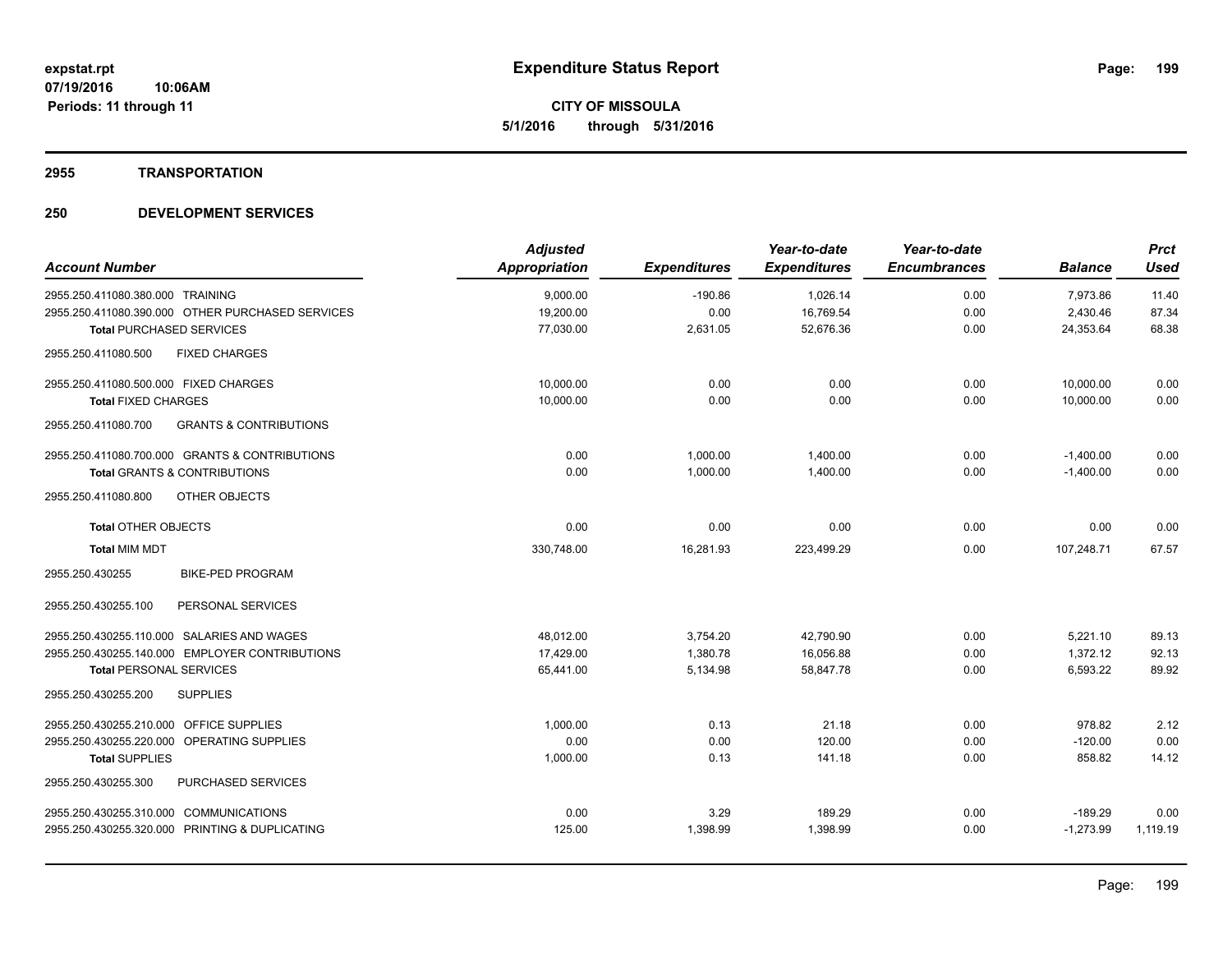**Periods: 11 through 11**

**CITY OF MISSOULA 5/1/2016 through 5/31/2016**

## **2955 TRANSPORTATION**

|                                         |                                                         | <b>Adjusted</b>      |                     | Year-to-date        | Year-to-date        |                | <b>Prct</b> |
|-----------------------------------------|---------------------------------------------------------|----------------------|---------------------|---------------------|---------------------|----------------|-------------|
| <b>Account Number</b>                   |                                                         | <b>Appropriation</b> | <b>Expenditures</b> | <b>Expenditures</b> | <b>Encumbrances</b> | <b>Balance</b> | <b>Used</b> |
|                                         | 2955.250.430255.330.000 PUBLICITY, SUBSCRIPTIONS & DUES | 395.00               | 220.00              | 295.00              | 0.00                | 100.00         | 74.68       |
|                                         | 2955.250.430255.344.000 TELEPHONE SERVICE               | 29.00                | 0.00                | 23.91               | 0.00                | 5.09           | 82.45       |
|                                         | 2955.250.430255.350.000 PROFESSIONAL SERVICES           | 4,005.00             | 0.00                | 356.92              | 0.00                | 3,648.08       | 8.91        |
| 2955.250.430255.370.000 TRAVEL          |                                                         | 1,200.00             | 0.00                | 0.00                | 0.00                | 1,200.00       | 0.00        |
| 2955.250.430255.380.000 TRAINING        |                                                         | 800.00               | 165.00              | 215.00              | 0.00                | 585.00         | 26.88       |
|                                         | 2955.250.430255.390.000 OTHER PURCHASED SERVICES        | 4,500.00             | 0.00                | 72.88               | 0.00                | 4,427.12       | 1.62        |
| <b>Total PURCHASED SERVICES</b>         |                                                         | 11,054.00            | 1,787.28            | 2,551.99            | 0.00                | 8,502.01       | 23.09       |
| 2955.250.430255.500                     | <b>FIXED CHARGES</b>                                    |                      |                     |                     |                     |                |             |
| 2955.250.430255.500.000 FIXED CHARGES   |                                                         | 4,592.00             | 0.00                | 3,088.44            | 0.00                | 1,503.56       | 67.26       |
| <b>Total FIXED CHARGES</b>              |                                                         | 4,592.00             | 0.00                | 3,088.44            | 0.00                | 1,503.56       | 67.26       |
| 2955.250.430255.900                     | <b>CAPITAL OUTLAY</b>                                   |                      |                     |                     |                     |                |             |
| <b>Total CAPITAL OUTLAY</b>             |                                                         | 0.00                 | 0.00                | 0.00                | 0.00                | 0.00           | 0.00        |
| Total BIKE-PED PROGRAM                  |                                                         | 82,087.00            | 6,922.39            | 64,629.39           | 0.00                | 17,457.61      | 78.73       |
| 2955.250.430257                         | BICYCLE COMMUTER NETWORK                                |                      |                     |                     |                     |                |             |
| 2955.250.430257.200                     | <b>SUPPLIES</b>                                         |                      |                     |                     |                     |                |             |
|                                         | 2955.250.430257.220.000 OPERATING SUPPLIES              | 0.00                 | 0.00                | 11.88               | 0.00                | $-11.88$       | 0.00        |
| <b>Total SUPPLIES</b>                   |                                                         | 0.00                 | 0.00                | 11.88               | 0.00                | $-11.88$       | 0.00        |
| 2955.250.430257.900                     | <b>CAPITAL OUTLAY</b>                                   |                      |                     |                     |                     |                |             |
| <b>Total CAPITAL OUTLAY</b>             |                                                         | 0.00                 | 0.00                | 0.00                | 0.00                | 0.00           | 0.00        |
|                                         | Total BICYCLE COMMUTER NETWORK                          | 0.00                 | 0.00                | 11.88               | 0.00                | $-11.88$       | 0.00        |
| 2955.250.430267                         | <b>CMAQ GRANT</b>                                       |                      |                     |                     |                     |                |             |
| 2955.250.430267.200                     | <b>SUPPLIES</b>                                         |                      |                     |                     |                     |                |             |
| 2955.250.430267.210.000 OFFICE SUPPLIES |                                                         | 0.00                 | 0.00                | 24.95               | 0.00                | $-24.95$       | 0.00        |
| <b>Total CMAQ GRANT</b>                 |                                                         | 0.00                 | 0.00                | 24.95               | 0.00                | $-24.95$       | 0.00        |
|                                         |                                                         |                      |                     |                     |                     |                |             |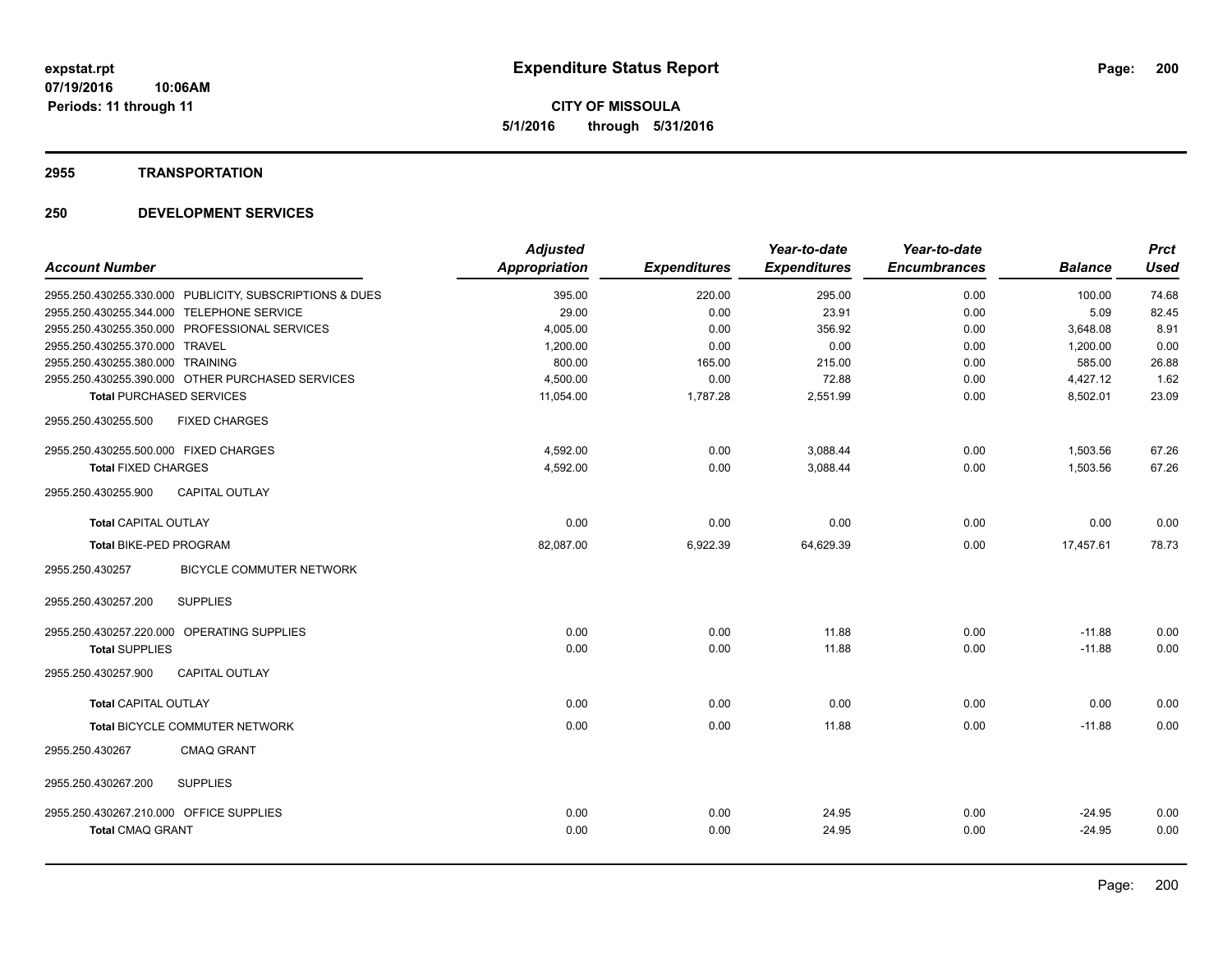**CITY OF MISSOULA 5/1/2016 through 5/31/2016**

**2955 TRANSPORTATION**

| <b>Account Number</b>       |                                            | <b>Adjusted</b><br>Appropriation | <b>Expenditures</b> | Year-to-date<br><b>Expenditures</b> | Year-to-date<br><b>Encumbrances</b> | <b>Balance</b> | <b>Prct</b><br><b>Used</b> |
|-----------------------------|--------------------------------------------|----------------------------------|---------------------|-------------------------------------|-------------------------------------|----------------|----------------------------|
| 2955.250.510110             | <b>MERCHANT SERVICES</b>                   |                                  |                     |                                     |                                     |                |                            |
| 2955.250.510110.500         | <b>FIXED CHARGES</b>                       |                                  |                     |                                     |                                     |                |                            |
|                             | <b>Total MERCHANT SERVICES</b>             | 0.00                             | 0.00                | 0.00                                | 0.00                                | 0.00           | 0.00                       |
| 2955.250.521000             | INTERFUND OPERATING TRANSFERS              |                                  |                     |                                     |                                     |                |                            |
| 2955.250.521000.800         | OTHER OBJECTS                              |                                  |                     |                                     |                                     |                |                            |
|                             | <b>Total INTERFUND OPERATING TRANSFERS</b> | 0.00                             | 0.00                | 0.00                                | 0.00                                | 0.00           | 0.00                       |
| <b>Total TRANSPORTATION</b> |                                            | 1,225,090.00                     | 99,723.14           | 864,560.31                          | 0.00                                | 360.529.69     | 70.57                      |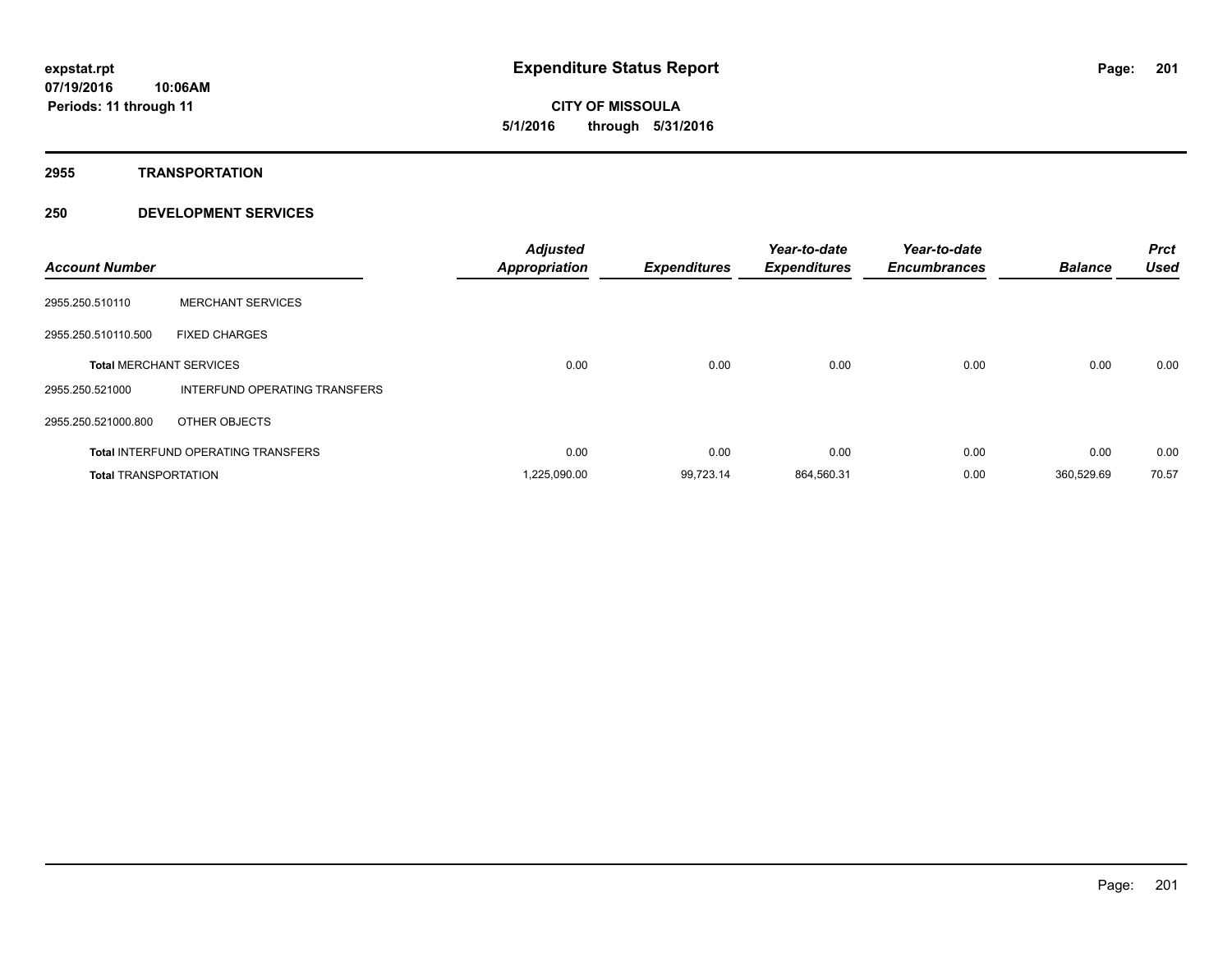# **CITY OF MISSOULA 5/1/2016 through 5/31/2016**

# **2987 FEDERAL TRANSPORTATION FUND**

# **370 PARKS & RECREATION**

| <b>Account Number</b>                                                                                                         |                          | <b>Adjusted</b><br>Appropriation | <b>Expenditures</b>  | Year-to-date<br><b>Expenditures</b> | Year-to-date<br><b>Encumbrances</b> | <b>Balance</b>                      | <b>Prct</b><br><b>Used</b> |
|-------------------------------------------------------------------------------------------------------------------------------|--------------------------|----------------------------------|----------------------|-------------------------------------|-------------------------------------|-------------------------------------|----------------------------|
| 2987.370.411121                                                                                                               | DV ACCOUNTABILITY GRANT  |                                  |                      |                                     |                                     |                                     |                            |
| 2987.370.411121.100                                                                                                           | PERSONAL SERVICES        |                                  |                      |                                     |                                     |                                     |                            |
| 2987.370.411121.141.000 STATE RETIREMENT CONTRIBUTIONS<br>Total DV ACCOUNTABILITY GRANT                                       |                          | 0.00<br>0.00                     | 0.00<br>0.00         | 79.89<br>79.89                      | 0.00<br>0.00                        | $-79.89$<br>$-79.89$                | 0.00<br>0.00               |
| 2987.370.430258                                                                                                               | *** Title Not Found ***  |                                  |                      |                                     |                                     |                                     |                            |
| 2987.370.430258.100                                                                                                           | PERSONAL SERVICES        |                                  |                      |                                     |                                     |                                     |                            |
| 2987.370.430258.110.000 SALARIES AND WAGES<br>2987.370.430258.140.000 EMPLOYER CONTRIBUTIONS<br>Total *** Title Not Found *** |                          | 0.00<br>0.00<br>0.00             | 0.00<br>0.00<br>0.00 | 530.84<br>118.12<br>648.96          | 0.00<br>0.00<br>0.00                | $-530.84$<br>$-118.12$<br>$-648.96$ | 0.00<br>0.00<br>0.00       |
| 2987.370.510110                                                                                                               | <b>MERCHANT SERVICES</b> |                                  |                      |                                     |                                     |                                     |                            |
| 2987.370.510110.500<br><b>FIXED CHARGES</b>                                                                                   |                          |                                  |                      |                                     |                                     |                                     |                            |
| <b>Total MERCHANT SERVICES</b>                                                                                                |                          | 0.00                             | 0.00                 | 0.00                                | 0.00                                | 0.00                                | 0.00                       |
| <b>Total PARKS &amp; RECREATION</b>                                                                                           |                          | 0.00                             | 0.00                 | 728.85                              | 0.00                                | $-728.85$                           | 0.00                       |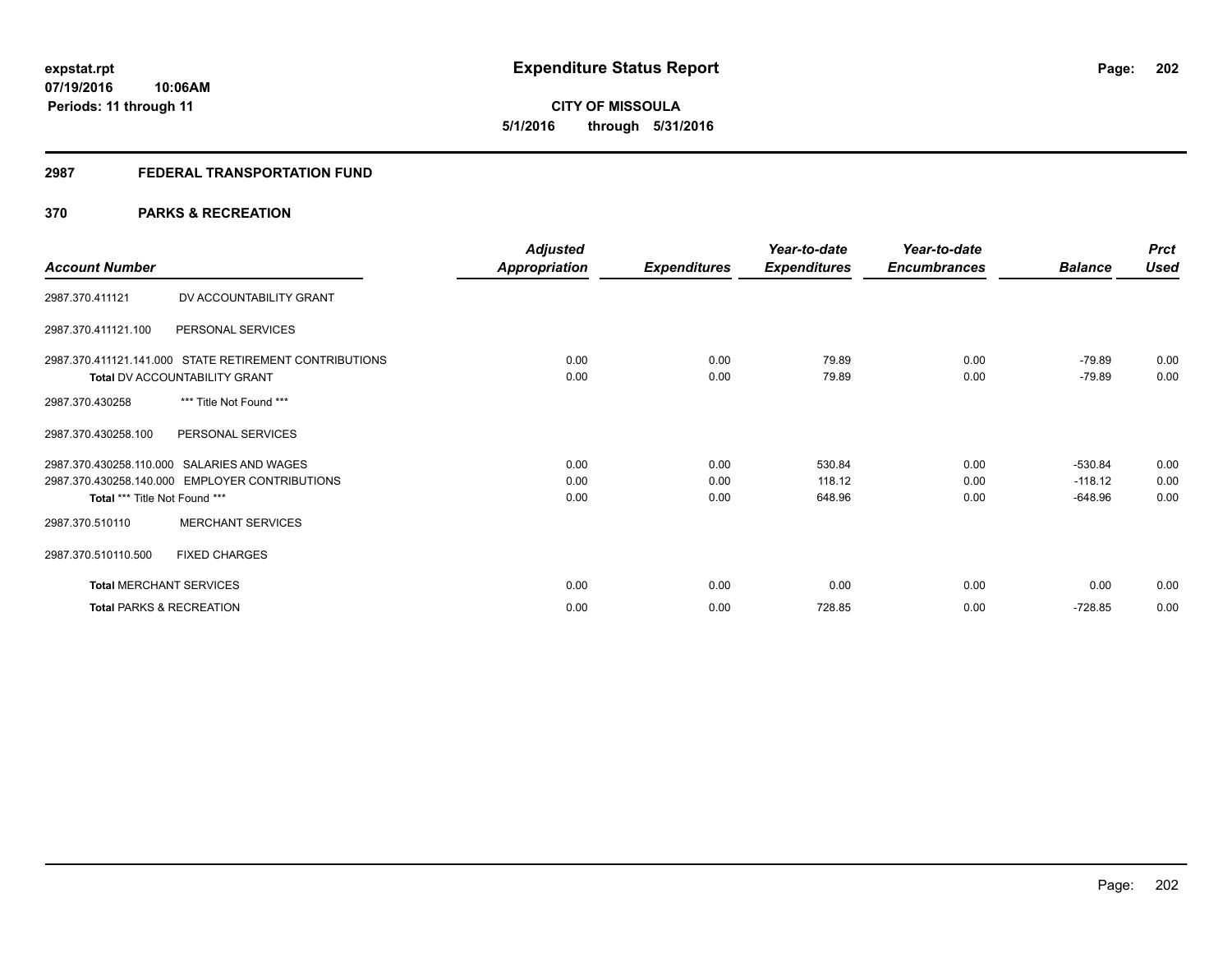**203**

**07/19/2016 10:06AM Periods: 11 through 11**

**CITY OF MISSOULA 5/1/2016 through 5/31/2016**

## **2987 FEDERAL TRANSPORTATION FUND**

| <b>Account Number</b>          |                                                                                                 | <b>Adjusted</b><br><b>Appropriation</b> | <b>Expenditures</b> | Year-to-date<br><b>Expenditures</b> | Year-to-date<br><b>Encumbrances</b> | <b>Balance</b>               | <b>Prct</b><br><b>Used</b> |
|--------------------------------|-------------------------------------------------------------------------------------------------|-----------------------------------------|---------------------|-------------------------------------|-------------------------------------|------------------------------|----------------------------|
| 2987.390.430233                | MILWAUKEE RR TRAIL WEST/BCN                                                                     |                                         |                     |                                     |                                     |                              |                            |
| 2987.390.430233.900            | CAPITAL OUTLAY                                                                                  |                                         |                     |                                     |                                     |                              |                            |
|                                | Total MILWAUKEE RR TRAIL WEST/BCN                                                               | 0.00                                    | 0.00                | 0.00                                | 0.00                                | 0.00                         | 0.00                       |
| 2987.390.430256                | SAFE ROUTES TO SCHOOLS                                                                          |                                         |                     |                                     |                                     |                              |                            |
| 2987.390.430256.900            | CAPITAL OUTLAY                                                                                  |                                         |                     |                                     |                                     |                              |                            |
|                                | Total SAFE ROUTES TO SCHOOLS                                                                    | 0.00                                    | 0.00                | 0.00                                | 0.00                                | 0.00                         | 0.00                       |
| 2987.390.430257                | <b>BICYCLE COMMUTER NETWORK</b>                                                                 |                                         |                     |                                     |                                     |                              |                            |
| 2987.390.430257.900            | <b>CAPITAL OUTLAY</b>                                                                           |                                         |                     |                                     |                                     |                              |                            |
|                                | 2987.390.430257.930.000 BICYCLE COMMUTER NETWORK/IMPROVEMENTS<br>Total BICYCLE COMMUTER NETWORK | 386,689.00<br>386,689.00                | 0.00<br>0.00        | 0.00<br>0.00                        | 0.00<br>0.00                        | 386,689.00<br>386,689.00     | 0.00<br>0.00               |
| 2987.390.430258                | <b>GRANT CREEK TRAIL BCN</b>                                                                    |                                         |                     |                                     |                                     |                              |                            |
| 2987.390.430258.100            | PERSONAL SERVICES                                                                               |                                         |                     |                                     |                                     |                              |                            |
| <b>Total PERSONAL SERVICES</b> |                                                                                                 | 0.00                                    | 0.00                | 0.00                                | 0.00                                | 0.00                         | 0.00                       |
| 2987.390.430258.900            | CAPITAL OUTLAY                                                                                  |                                         |                     |                                     |                                     |                              |                            |
|                                | 2987.390.430258.930.000 GRANT CREEK TRAIL BCN<br>Total GRANT CREEK TRAIL BCN                    | 0.00<br>0.00                            | 0.00<br>0.00        | 68,569.80<br>68,569.80              | 0.00<br>0.00                        | $-68,569.80$<br>$-68,569.80$ | 0.00<br>0.00               |
| 2987.390.430259                | RTLSNK CR/BRDWAY CROSSING                                                                       |                                         |                     |                                     |                                     |                              |                            |
| 2987.390.430259.900            | <b>CAPITAL OUTLAY</b>                                                                           |                                         |                     |                                     |                                     |                              |                            |
|                                | Total RTLSNK CR/BRDWAY CROSSING                                                                 | 0.00                                    | 0.00                | 0.00                                | 0.00                                | 0.00                         | 0.00                       |
| 2987.390.430262                | MASTER SIDEWALK PLAN                                                                            |                                         |                     |                                     |                                     |                              |                            |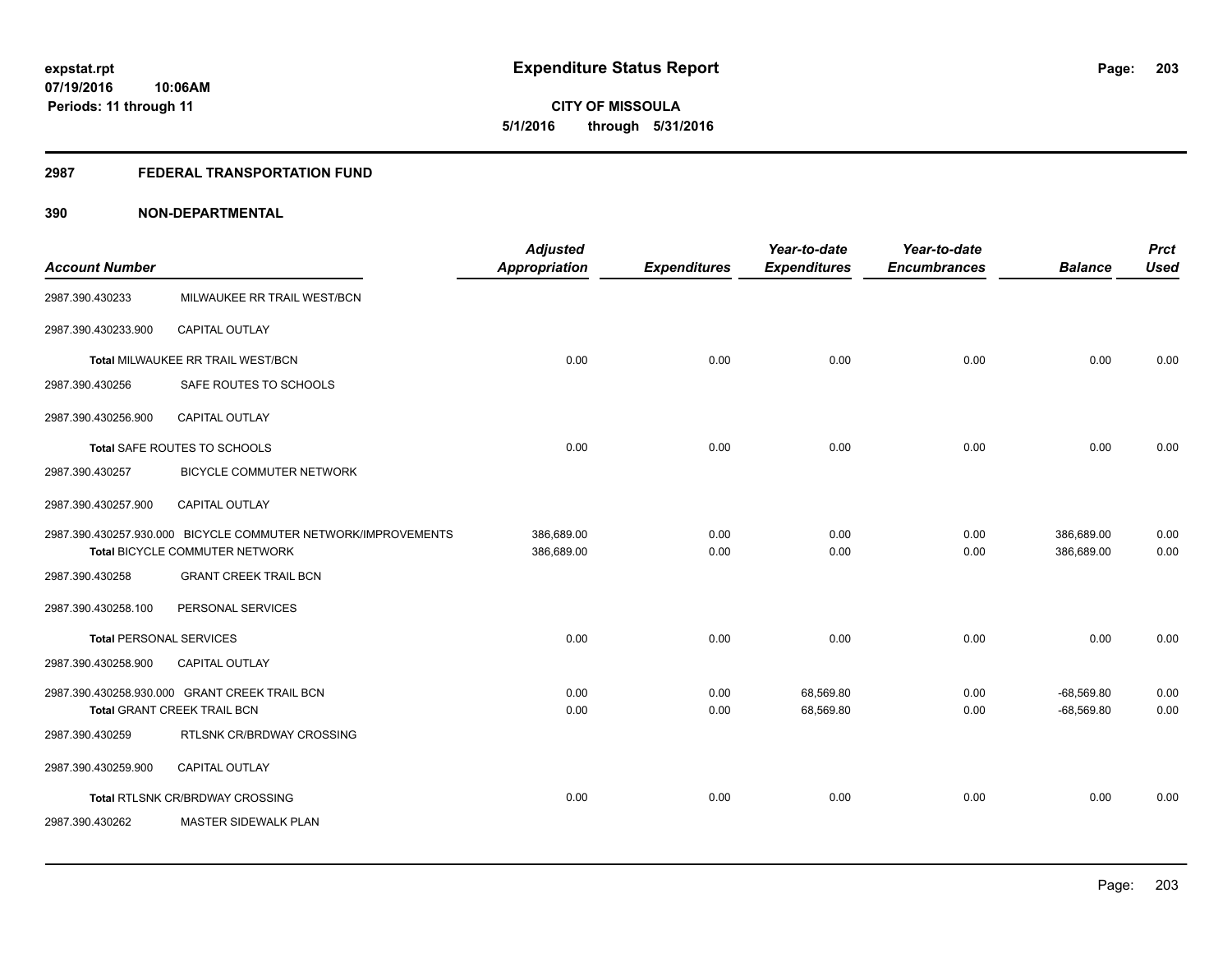**204**

**07/19/2016 10:06AM Periods: 11 through 11**

**CITY OF MISSOULA 5/1/2016 through 5/31/2016**

## **2987 FEDERAL TRANSPORTATION FUND**

|                            |                                            | <b>Adjusted</b>      |                     | Year-to-date        | Year-to-date        |                | <b>Prct</b> |
|----------------------------|--------------------------------------------|----------------------|---------------------|---------------------|---------------------|----------------|-------------|
| <b>Account Number</b>      |                                            | <b>Appropriation</b> | <b>Expenditures</b> | <b>Expenditures</b> | <b>Encumbrances</b> | <b>Balance</b> | <b>Used</b> |
| 2987.390.430262.900        | <b>CAPITAL OUTLAY</b>                      |                      |                     |                     |                     |                |             |
|                            | <b>Total MASTER SIDEWALK PLAN</b>          | 0.00                 | 0.00                | 0.00                | 0.00                | 0.00           | 0.00        |
| 2987.390.430271            | HIGGINS HILL/BECKWITH RECONSTRUCTION       |                      |                     |                     |                     |                |             |
| 2987.390.430271.900        | CAPITAL OUTLAY                             |                      |                     |                     |                     |                |             |
|                            | Total HIGGINS HILL/BECKWITH RECONSTRUCTION | 0.00                 | 0.00                | 0.00                | 0.00                | 0.00           | 0.00        |
| 2987.390.430272            | SIGNALIZATION                              |                      |                     |                     |                     |                |             |
| 2987.390.430272.900        | <b>CAPITAL OUTLAY</b>                      |                      |                     |                     |                     |                |             |
| <b>Total SIGNALIZATION</b> |                                            | 0.00                 | 0.00                | 0.00                | 0.00                | 0.00           | 0.00        |
| 2987.390.430276            | RUSSELL S 3RD IMPROVEMENTS                 |                      |                     |                     |                     |                |             |
| 2987.390.430276.900        | CAPITAL OUTLAY                             |                      |                     |                     |                     |                |             |
|                            | Total RUSSELL S 3RD IMPROVEMENTS           | 0.00                 | 0.00                | 0.00                | 0.00                | 0.00           | 0.00        |
| 2987.390.430278            | LOLO ST-BRIDGE TO DUNCAN S/C               |                      |                     |                     |                     |                |             |
| 2987.390.430278.900        | <b>CAPITAL OUTLAY</b>                      |                      |                     |                     |                     |                |             |
|                            | Total LOLO ST-BRIDGE TO DUNCAN S/C         | 0.00                 | 0.00                | 0.00                | 0.00                | 0.00           | 0.00        |
| 2987.390.430279            | U OF M CROSSWALK PROJECT                   |                      |                     |                     |                     |                |             |
| 2987.390.430279.900        | CAPITAL OUTLAY                             |                      |                     |                     |                     |                |             |
|                            | Total U OF M CROSSWALK PROJECT             | 0.00                 | 0.00                | 0.00                | 0.00                | 0.00           | 0.00        |
| 2987.390.460405            | PLAYFAIR PARK - MINOR IMPROVEMENTS         |                      |                     |                     |                     |                |             |
| 2987.390.460405.900        | CAPITAL OUTLAY                             |                      |                     |                     |                     |                |             |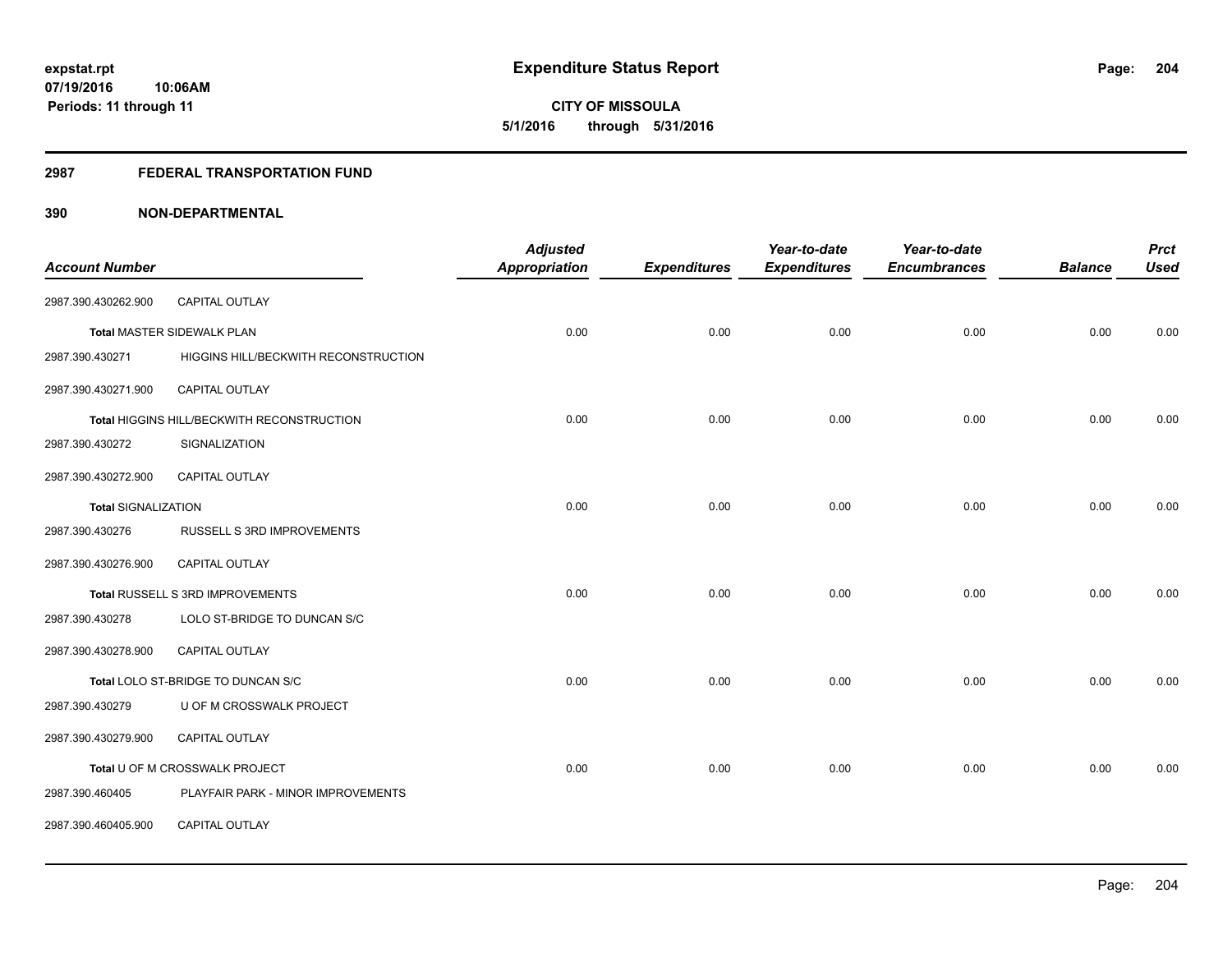# **2987 FEDERAL TRANSPORTATION FUND**

| <b>Account Number</b>           |                                           | <b>Adjusted</b><br><b>Appropriation</b> | <b>Expenditures</b> | Year-to-date<br><b>Expenditures</b> | Year-to-date<br><b>Encumbrances</b> | <b>Balance</b> | <b>Prct</b><br><b>Used</b> |
|---------------------------------|-------------------------------------------|-----------------------------------------|---------------------|-------------------------------------|-------------------------------------|----------------|----------------------------|
|                                 | Total PLAYFAIR PARK - MINOR IMPROVEMENTS  | 0.00                                    | 0.00                | 0.00                                | 0.00                                | 0.00           | 0.00                       |
| 2987.390.460415                 | SOUTH HILLS TRAIL SYSTEM                  |                                         |                     |                                     |                                     |                |                            |
| 2987.390.460415.900             | CAPITAL OUTLAY                            |                                         |                     |                                     |                                     |                |                            |
|                                 | Total SOUTH HILLS TRAIL SYSTEM            | 0.00                                    | 0.00                | 0.00                                | 0.00                                | 0.00           | 0.00                       |
| 2987.390.460435                 | SILVER PARK MILL SITE                     |                                         |                     |                                     |                                     |                |                            |
| 2987.390.460435.900             | CAPITAL OUTLAY                            |                                         |                     |                                     |                                     |                |                            |
|                                 | Total SILVER PARK MILL SITE               | 0.00                                    | 0.00                | 0.00                                | 0.00                                | 0.00           | 0.00                       |
| 2987.390.460509                 | <b>KIM WILLIAMS TRAIL</b>                 |                                         |                     |                                     |                                     |                |                            |
| 2987.390.460509.900             | CAPITAL OUTLAY                            |                                         |                     |                                     |                                     |                |                            |
|                                 | 2987.390.460509.930.000 KIM WILLIAMS EAST | 375,500.00                              | 13,288.45           | 62,170.53                           | 0.00                                | 313,329.47     | 16.56                      |
| <b>Total KIM WILLIAMS TRAIL</b> |                                           | 375,500.00                              | 13,288.45           | 62.170.53                           | 0.00                                | 313,329.47     | 16.56                      |
| 2987.390.510000                 | <b>MISCELLANEOUS</b>                      |                                         |                     |                                     |                                     |                |                            |
| 2987.390.510000.800             | OTHER OBJECTS                             |                                         |                     |                                     |                                     |                |                            |
| <b>Total MISCELLANEOUS</b>      |                                           | 0.00                                    | 0.00                | 0.00                                | 0.00                                | 0.00           | 0.00                       |
| 2987.390.510110                 | <b>MERCHANT SERVICES</b>                  |                                         |                     |                                     |                                     |                |                            |
| 2987.390.510110.500             | <b>FIXED CHARGES</b>                      |                                         |                     |                                     |                                     |                |                            |
| <b>Total MERCHANT SERVICES</b>  |                                           | 0.00                                    | 0.00                | 0.00                                | 0.00                                | 0.00           | 0.00                       |
| Total NON-DEPARTMENTAL          |                                           | 762,189.00                              | 13,288.45           | 130,740.33                          | 0.00                                | 631,448.67     | 17.15                      |
|                                 | <b>Total FEDERAL TRANSPORTATION FUND</b>  | 762,189.00                              | 13,288.45           | 131,469.18                          | 0.00                                | 630,719.82     | 17.25                      |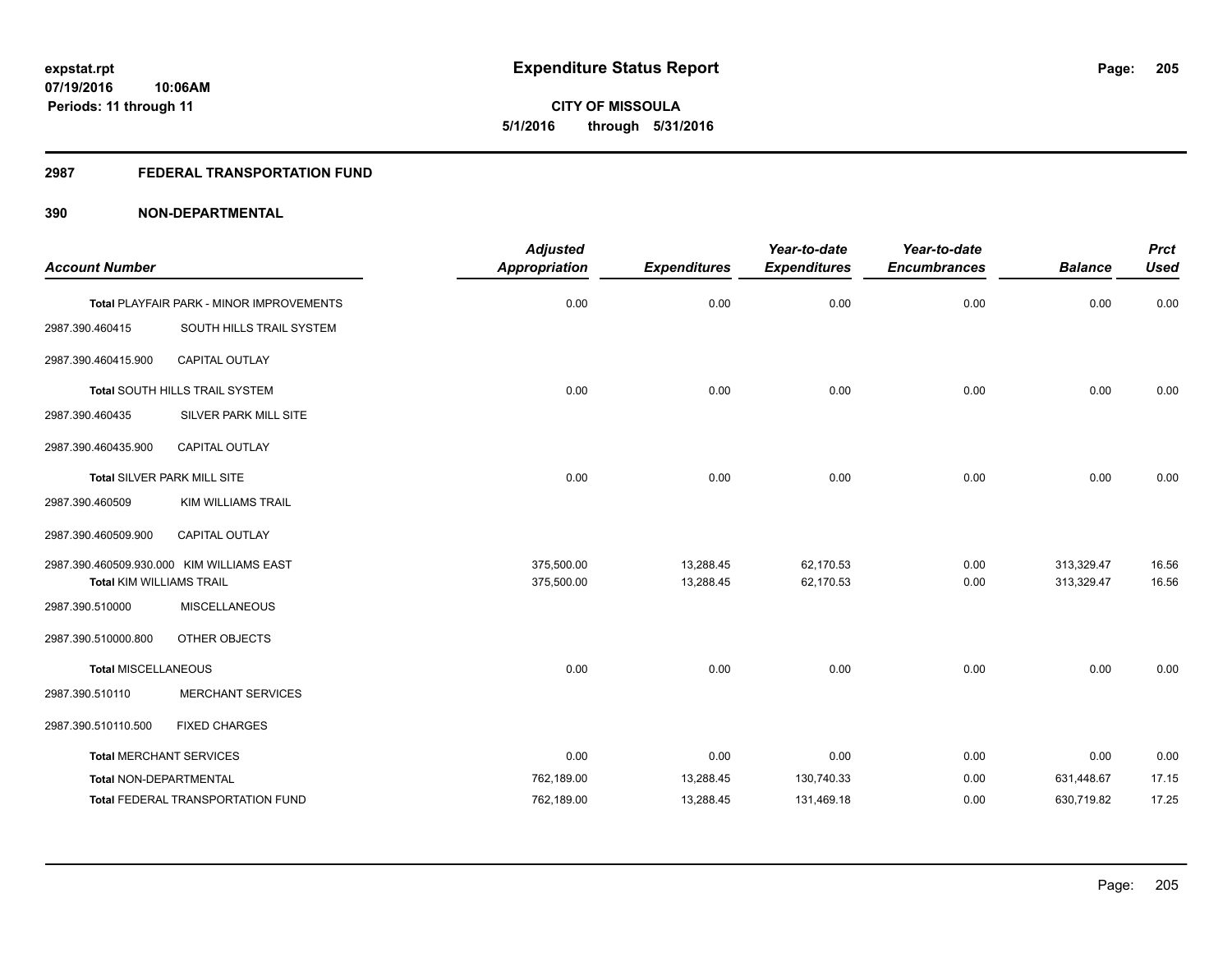**CITY OF MISSOULA 5/1/2016 through 5/31/2016**

## **2988 GRANTS & DONATIONS FUND**

# **223 CITY CLERK**

| <b>Account Number</b>      |                          | <b>Adjusted</b><br><b>Appropriation</b> | <b>Expenditures</b> | Year-to-date<br><b>Expenditures</b> | Year-to-date<br><b>Encumbrances</b> | <b>Balance</b> | <b>Prct</b><br><b>Used</b> |
|----------------------------|--------------------------|-----------------------------------------|---------------------|-------------------------------------|-------------------------------------|----------------|----------------------------|
| 2988.223.420000            | <b>PUBLIC SAFETY</b>     |                                         |                     |                                     |                                     |                |                            |
| 2988.223.420000.200        | <b>SUPPLIES</b>          |                                         |                     |                                     |                                     |                |                            |
| <b>Total PUBLIC SAFETY</b> |                          | 0.00                                    | 0.00                | 0.00                                | 0.00                                | 0.00           | 0.00                       |
| 2988.223.510110            | <b>MERCHANT SERVICES</b> |                                         |                     |                                     |                                     |                |                            |
| 2988.223.510110.500        | <b>FIXED CHARGES</b>     |                                         |                     |                                     |                                     |                |                            |
| <b>Total CITY CLERK</b>    |                          | 0.00                                    | 0.00                | 0.00                                | 0.00                                | 0.00           | 0.00                       |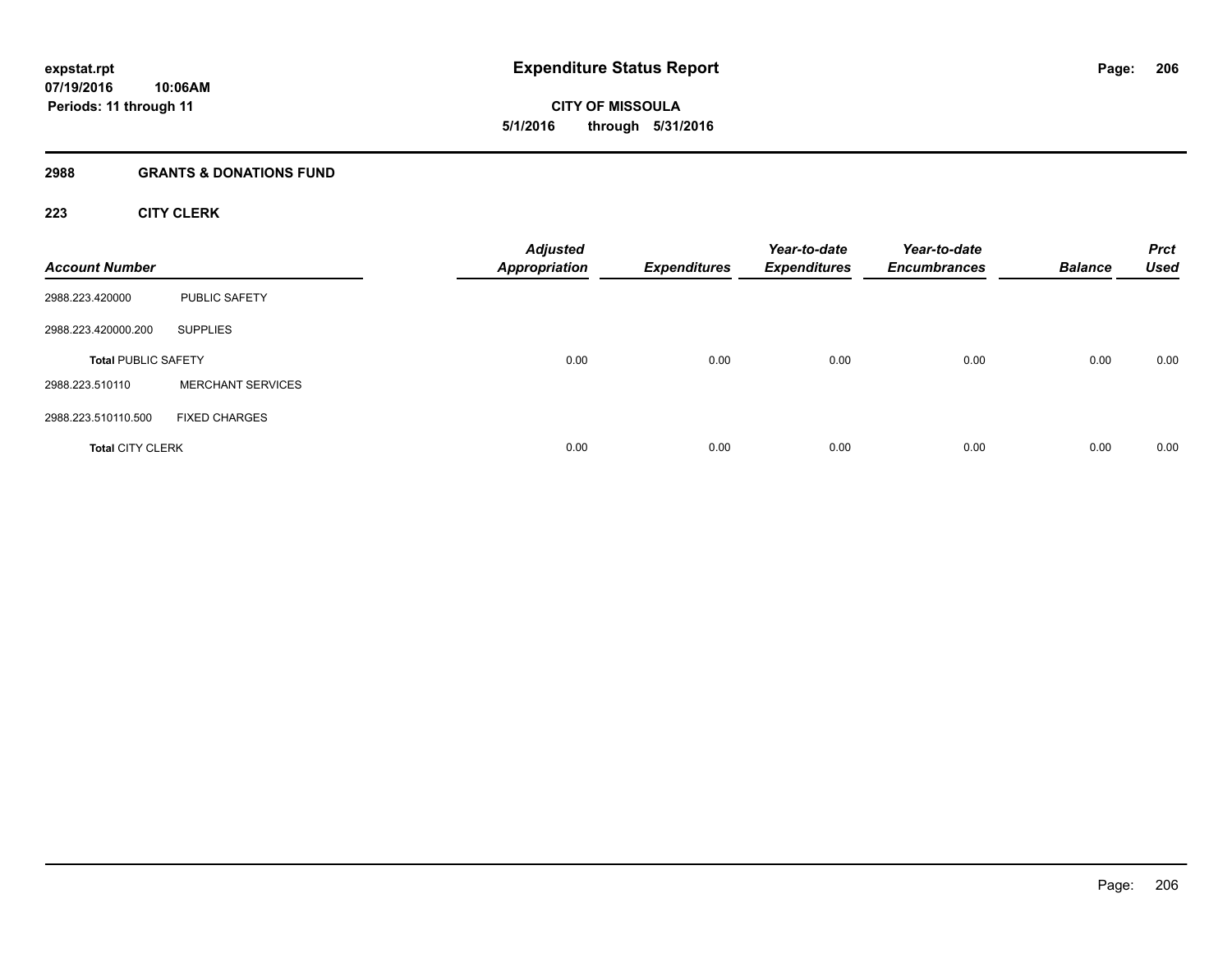## **2988 GRANTS & DONATIONS FUND**

# **270 CITY ATTORNEY**

|                                 |                                                        | <b>Adjusted</b>      |                     | Year-to-date        | Year-to-date        |                | <b>Prct</b> |
|---------------------------------|--------------------------------------------------------|----------------------|---------------------|---------------------|---------------------|----------------|-------------|
| <b>Account Number</b>           |                                                        | <b>Appropriation</b> | <b>Expenditures</b> | <b>Expenditures</b> | <b>Encumbrances</b> | <b>Balance</b> | <b>Used</b> |
| 2988.270.411121                 | DV ACCOUNTABILITY GRANT                                |                      |                     |                     |                     |                |             |
| 2988.270.411121.100             | <b>PERSONAL SERVICES</b>                               |                      |                     |                     |                     |                |             |
|                                 | 2988.270.411121.110.000 DV GRANT/SALARIES AND WAGES    | 0.00                 | 2.513.86            | 26,579.75           | 0.00                | $-26.579.75$   | 0.00        |
|                                 | 2988.270.411121.140.000 EMPLOYER CONTRIBUTIONS         | 0.00                 | 777.99              | 8,874.55            | 0.00                | $-8.874.55$    | 0.00        |
|                                 | 2988.270.411121.141.000 STATE RETIREMENT CONTRIBUTIONS | 0.00                 | 0.00                | 16.44               | 0.00                | -16.44         | 0.00        |
| <b>Total PERSONAL SERVICES</b>  |                                                        | 0.00                 | 3,291.85            | 35,470.74           | 0.00                | $-35,470.74$   | 0.00        |
| 2988.270.411121.300             | PURCHASED SERVICES                                     |                      |                     |                     |                     |                |             |
| <b>Total PURCHASED SERVICES</b> |                                                        | 0.00                 | 0.00                | 0.00                | 0.00                | 0.00           | 0.00        |
| <b>Total CITY ATTORNEY</b>      |                                                        | 0.00                 | 3.291.85            | 35,470.74           | 0.00                | $-35.470.74$   | 0.00        |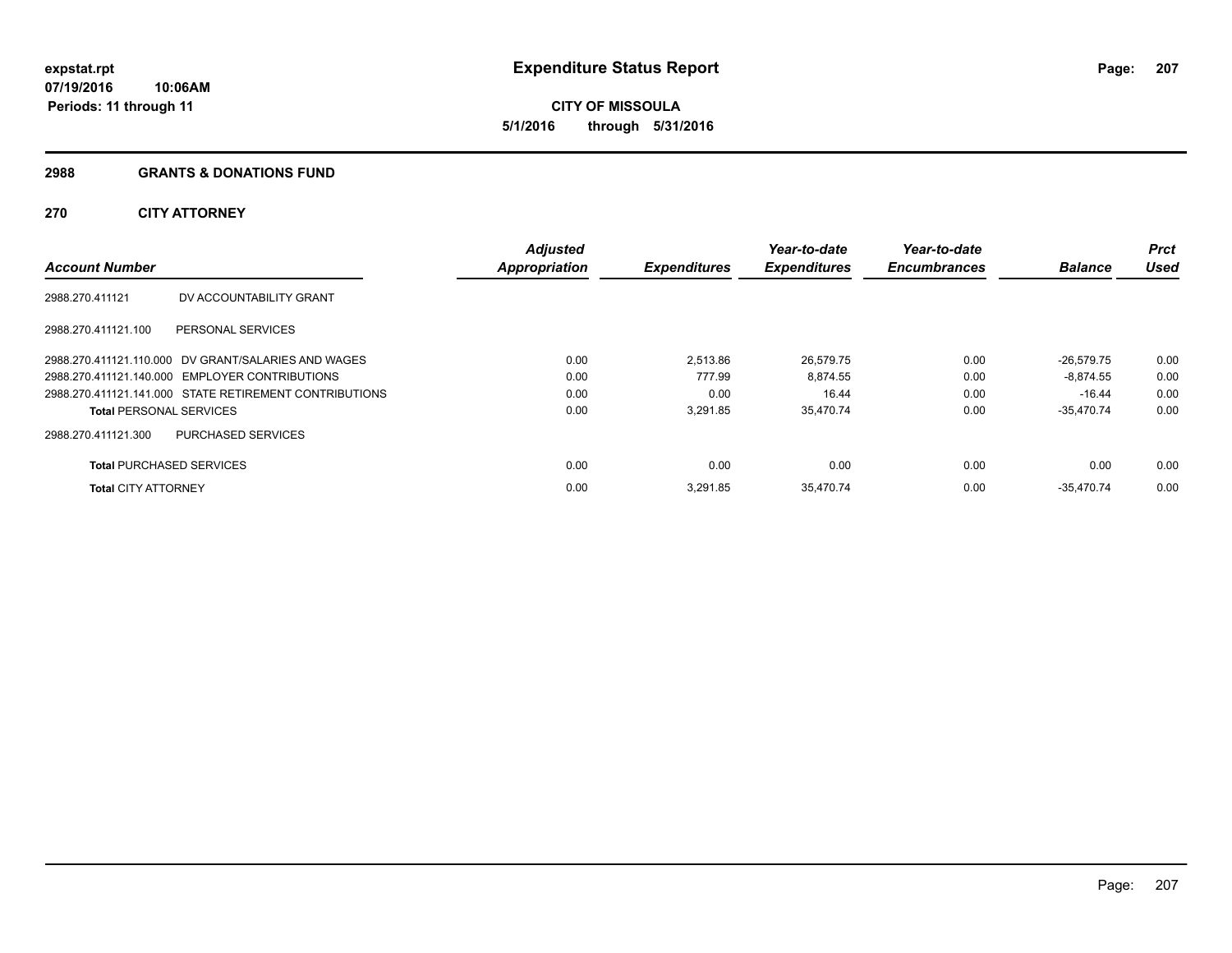**CITY OF MISSOULA 5/1/2016 through 5/31/2016**

# **2988 GRANTS & DONATIONS FUND**

# **290 POLICE**

|                       |                                                | <b>Adjusted</b>      |                     | Year-to-date        | Year-to-date        |                | <b>Prct</b> |
|-----------------------|------------------------------------------------|----------------------|---------------------|---------------------|---------------------|----------------|-------------|
| <b>Account Number</b> |                                                | <b>Appropriation</b> | <b>Expenditures</b> | <b>Expenditures</b> | <b>Encumbrances</b> | <b>Balance</b> | <b>Used</b> |
| 2988.290.420161       | <b>ICAC GOOGLE</b>                             |                      |                     |                     |                     |                |             |
| 2988.290.420161.100   | PERSONAL SERVICES                              |                      |                     |                     |                     |                |             |
|                       | <b>Total PERSONAL SERVICES</b>                 | 0.00                 | 0.00                | 0.00                | 0.00                | 0.00           | 0.00        |
| 2988.290.420161.900   | <b>CAPITAL OUTLAY</b>                          |                      |                     |                     |                     |                |             |
|                       | 2988.290.420161.940.000 MT DES EQUIPMENT GRANT | 0.00                 | 19,021.66           | 273,125.06          | 0.00                | $-273,125.06$  | 0.00        |
| Total ICAC GOOGLE     |                                                | 0.00                 | 19,021.66           | 273,125.06          | 0.00                | $-273,125.06$  | 0.00        |
| 2988.290.420186       | FY15 HITDA                                     |                      |                     |                     |                     |                |             |
| 2988.290.420186.200   | <b>SUPPLIES</b>                                |                      |                     |                     |                     |                |             |
| <b>Total SUPPLIES</b> |                                                | 0.00                 | 0.00                | 0.00                | 0.00                | 0.00           | 0.00        |
| 2988.290.420186.300   | PURCHASED SERVICES                             |                      |                     |                     |                     |                |             |
| Total FY15 HITDA      |                                                | 0.00                 | 0.00                | 0.00                | 0.00                | 0.00           | 0.00        |
| <b>Total POLICE</b>   |                                                | 0.00                 | 19,021.66           | 273,125.06          | 0.00                | $-273,125.06$  | 0.00        |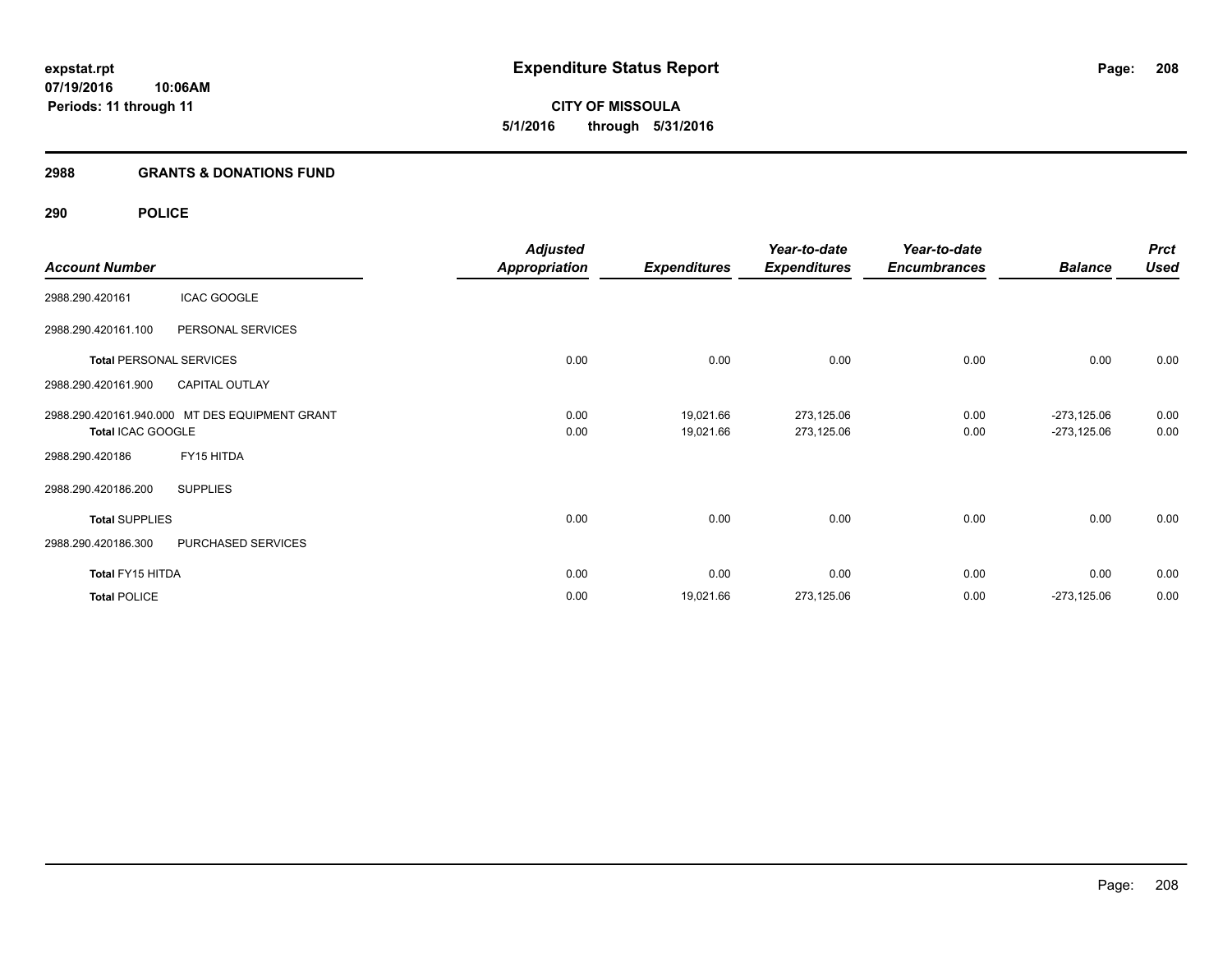# **2988 GRANTS & DONATIONS FUND**

# **300 FIRE**

| <b>Account Number</b>         |                                                 | <b>Adjusted</b><br><b>Appropriation</b> | <b>Expenditures</b> | Year-to-date<br><b>Expenditures</b> | Year-to-date<br><b>Encumbrances</b> | <b>Balance</b> | <b>Prct</b><br><b>Used</b> |
|-------------------------------|-------------------------------------------------|-----------------------------------------|---------------------|-------------------------------------|-------------------------------------|----------------|----------------------------|
|                               |                                                 |                                         |                     |                                     |                                     |                |                            |
| 2988.300.420731               | AFG GRANT                                       |                                         |                     |                                     |                                     |                |                            |
| 2988.300.420731.900           | <b>CAPITAL OUTLAY</b>                           |                                         |                     |                                     |                                     |                |                            |
|                               | 2988.300.420731.940.000 AFG GRANT-LARYNGOSCOPES | 0.00                                    | 0.00                | 9,593.83                            | 0.00                                | $-9,593.83$    | 0.00                       |
| <b>Total AFG GRANT</b>        |                                                 | 0.00                                    | 0.00                | 9,593.83                            | 0.00                                | $-9,593.83$    | 0.00                       |
| 2988.300.720731               | *** Title Not Found ***                         |                                         |                     |                                     |                                     |                |                            |
| 2988.300.720731.900           | <b>CAPITAL OUTLAY</b>                           |                                         |                     |                                     |                                     |                |                            |
|                               | 2988.300.720731.940.000 MACHINERY & EQUIPMENT   | 0.00                                    | 0.00                | 86,254.44                           | 0.00                                | $-86.254.44$   | 0.00                       |
| Total *** Title Not Found *** |                                                 | 0.00                                    | 0.00                | 86,254.44                           | 0.00                                | $-86.254.44$   | 0.00                       |
| <b>Total FIRE</b>             |                                                 | 0.00                                    | 0.00                | 95,848.27                           | 0.00                                | $-95.848.27$   | 0.00                       |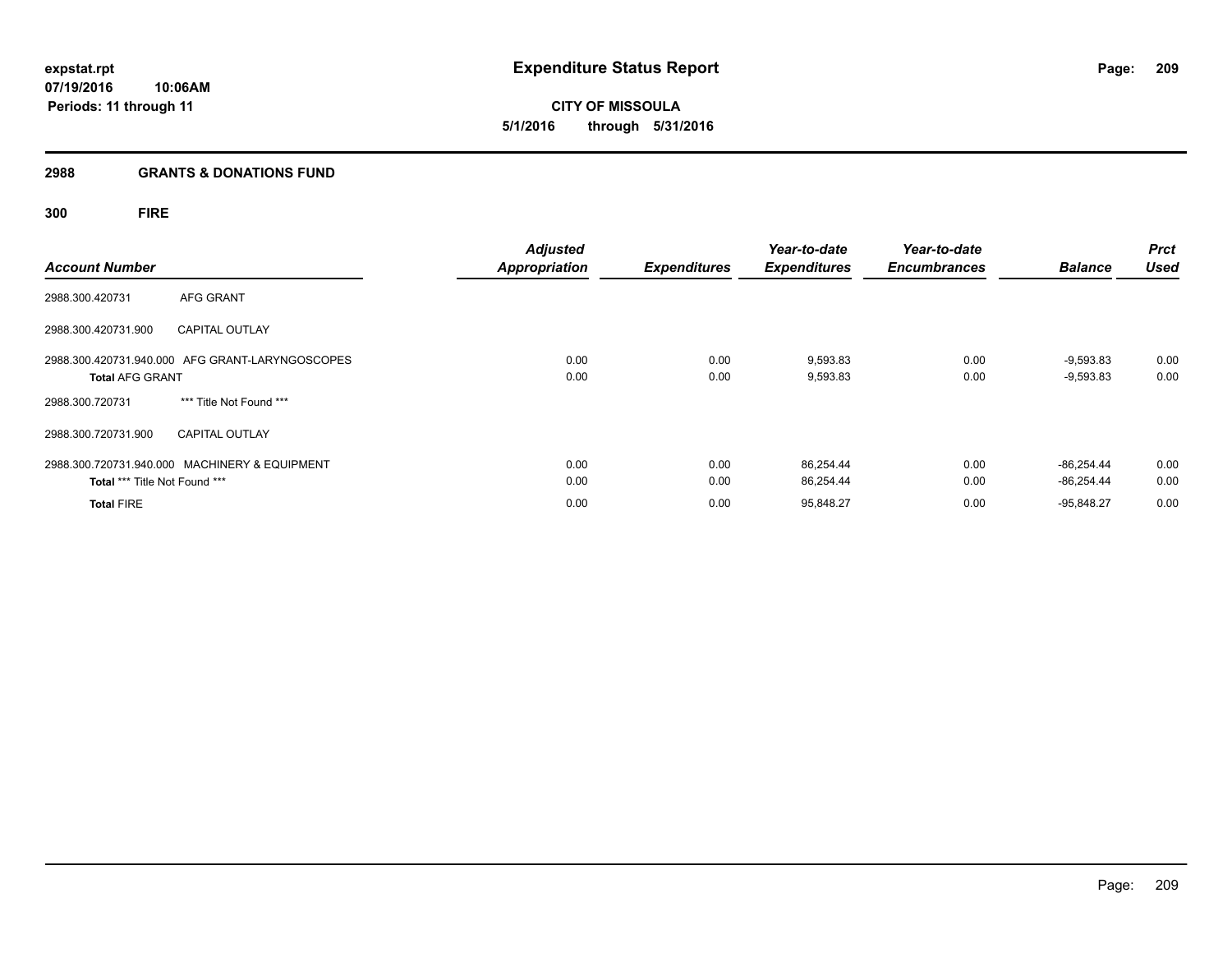**210**

**07/19/2016 10:06AM Periods: 11 through 11**

**CITY OF MISSOULA 5/1/2016 through 5/31/2016**

## **2988 GRANTS & DONATIONS FUND**

|                                 |                                                          | <b>Adjusted</b>      |                     | Year-to-date        | Year-to-date        |                | <b>Prct</b> |
|---------------------------------|----------------------------------------------------------|----------------------|---------------------|---------------------|---------------------|----------------|-------------|
| <b>Account Number</b>           |                                                          | <b>Appropriation</b> | <b>Expenditures</b> | <b>Expenditures</b> | <b>Encumbrances</b> | <b>Balance</b> | <b>Used</b> |
| 2988.390.410105                 | WAPIKIYA HOMEOWNERS ASSN GRANT                           |                      |                     |                     |                     |                |             |
| 2988.390.410105.200             | <b>SUPPLIES</b>                                          |                      |                     |                     |                     |                |             |
|                                 | Total WAPIKIYA HOMEOWNERS ASSN GRANT                     | 0.00                 | 0.00                | 0.00                | 0.00                | 0.00           | 0.00        |
| 2988.390.420000                 | <b>MISC GRANTS</b>                                       |                      |                     |                     |                     |                |             |
| 2988.390.420000.700             | <b>GRANTS &amp; CONTRIBUTIONS</b>                        |                      |                     |                     |                     |                |             |
|                                 | 2988.390.420000.700.000 GRANTS & CONTRIBUTIONS           | 46,000.00            | 0.00                | 0.00                | 0.00                | 46,000.00      | 0.00        |
|                                 | Total GRANTS & CONTRIBUTIONS                             | 46,000.00            | 0.00                | 0.00                | 0.00                | 46.000.00      | 0.00        |
| 2988.390.420000.800             | OTHER OBJECTS                                            |                      |                     |                     |                     |                |             |
| <b>Total OTHER OBJECTS</b>      |                                                          | 0.00                 | 0.00                | 0.00                | 0.00                | 0.00           | 0.00        |
| <b>Total MISC GRANTS</b>        |                                                          | 46,000.00            | 0.00                | 0.00                | 0.00                | 46,000.00      | 0.00        |
| 2988.390.420110                 | COPS TECHNOLOGY GRANT(D0J)                               |                      |                     |                     |                     |                |             |
| 2988.390.420110.900             | <b>CAPITAL OUTLAY</b>                                    |                      |                     |                     |                     |                |             |
|                                 | 2988.390.420110.940.000 COPS TECHNOLOGY GRANT/ EQUIPMENT | 293,592.00           | 0.00                | 0.00                | 0.00                | 293,592.00     | 0.00        |
|                                 | Total COPS TECHNOLOGY GRANT(D0J)                         | 293,592.00           | 0.00                | 0.00                | 0.00                | 293,592.00     | 0.00        |
| 2988.390.420112                 | COPS TECH GRANT X2 \$750,000                             |                      |                     |                     |                     |                |             |
| 2988.390.420112.300             | <b>PURCHASED SERVICES</b>                                |                      |                     |                     |                     |                |             |
| <b>Total PURCHASED SERVICES</b> |                                                          | 0.00                 | 0.00                | 0.00                | 0.00                | 0.00           | 0.00        |
| 2988.390.420112.900             | CAPITAL OUTLAY                                           |                      |                     |                     |                     |                |             |
|                                 | 2988.390.420112.940.000 MACHINERY & EQUIPMENT            | 700,000.00           | 0.00                | 0.00                | 0.00                | 700,000.00     | 0.00        |
|                                 | Total COPS TECH GRANT X2 \$750,000                       | 700,000.00           | 0.00                | 0.00                | 0.00                | 700,000.00     | 0.00        |
| 2988.390.420143                 | ANTI-GRAFFITI PROJECT                                    |                      |                     |                     |                     |                |             |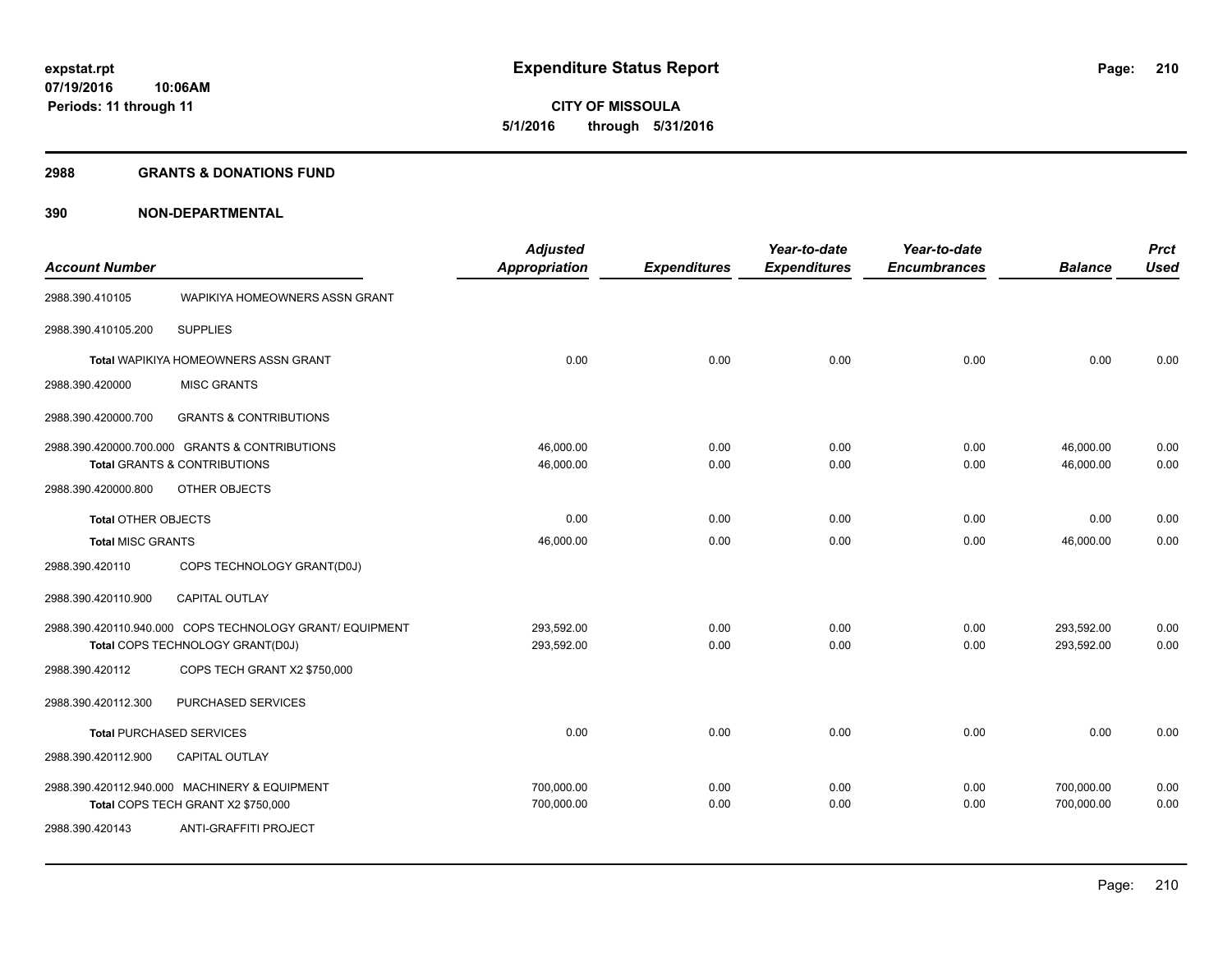## **2988 GRANTS & DONATIONS FUND**

|                                                                  | <b>Adjusted</b>      |                     | Year-to-date        | Year-to-date        |                | <b>Prct</b> |
|------------------------------------------------------------------|----------------------|---------------------|---------------------|---------------------|----------------|-------------|
| <b>Account Number</b>                                            | <b>Appropriation</b> | <b>Expenditures</b> | <b>Expenditures</b> | <b>Encumbrances</b> | <b>Balance</b> | <b>Used</b> |
| <b>SUPPLIES</b><br>2988.390.420143.200                           |                      |                     |                     |                     |                |             |
| 2988.390.420143.210.000 OFFICE SUPPLIES - ANTI-GRAFFITI PROJECT  | 5,000.00             | 0.00                | 0.00                | 0.00                | 5,000.00       | 0.00        |
| 2988.390.420143.220.000 OPERATING SUPPLIES-ANTI GRAFITTI         | 0.00                 | 20.90               | 170.87              | 0.00                | $-170.87$      | 0.00        |
| Total ANTI-GRAFFITI PROJECT                                      | 5,000.00             | 20.90               | 170.87              | 0.00                | 4,829.13       | 3.42        |
| 2988.390.420144<br><b>BIAS CRIME CONTROL CAMPAIGN</b>            |                      |                     |                     |                     |                |             |
| PURCHASED SERVICES<br>2988.390.420144.300                        |                      |                     |                     |                     |                |             |
| 2988.390.420144.350.000 BIAS CAMPAIGN - PROFESSIONAL SERVICES    | 10,903.00            | 0.00                | 0.00                | 0.00                | 10,903.00      | 0.00        |
| Total BIAS CRIME CONTROL CAMPAIGN                                | 10,903.00            | 0.00                | 0.00                | 0.00                | 10,903.00      | 0.00        |
| FY10 UNDERAGE DRINKING<br>2988.390.420145                        |                      |                     |                     |                     |                |             |
| 2988.390.420145.100<br>PERSONAL SERVICES                         |                      |                     |                     |                     |                |             |
| <b>Total PERSONAL SERVICES</b>                                   | 0.00                 | 0.00                | 0.00                | 0.00                | 0.00           | 0.00        |
| 2988.390.420145.300<br>PURCHASED SERVICES                        |                      |                     |                     |                     |                |             |
| <b>Total FY10 UNDERAGE DRINKING</b>                              | 0.00                 | 0.00                | 0.00                | 0.00                | 0.00           | 0.00        |
| TRAFFIC POLICING-UNIFORM<br>2988.390.420150                      |                      |                     |                     |                     |                |             |
| <b>CAPITAL OUTLAY</b><br>2988.390.420150.900                     |                      |                     |                     |                     |                |             |
| 2988.390.420150.940.000 STATE EQUIPMENT GRANT-STEP               | 10,338.00            | 0.00                | 10,338.00           | 0.00                | 0.00           | 100.00      |
| <b>Total TRAFFIC POLICING-UNIFORM</b>                            | 10,338.00            | 0.00                | 10,338.00           | 0.00                | 0.00           | 100.00      |
| 2988.390.420160<br>FY09 POLICE ICAC FEDERAL GRANT                |                      |                     |                     |                     |                |             |
| 2988.390.420160.100<br>PERSONAL SERVICES                         |                      |                     |                     |                     |                |             |
| 2988.390.420160.120.000 FY09 POLICE ICAC GRANT/OT & /TERMINATION | 15,755.00            | 614.13              | 3,625.50            | 0.00                | 12,129.50      | 23.01       |
| 2988.390.420160.140.000 FY09 POLICE ICAC GRANT                   | 9,453.00             | 40.78               | 241.51              | 0.00                | 9,211.49       | 2.55        |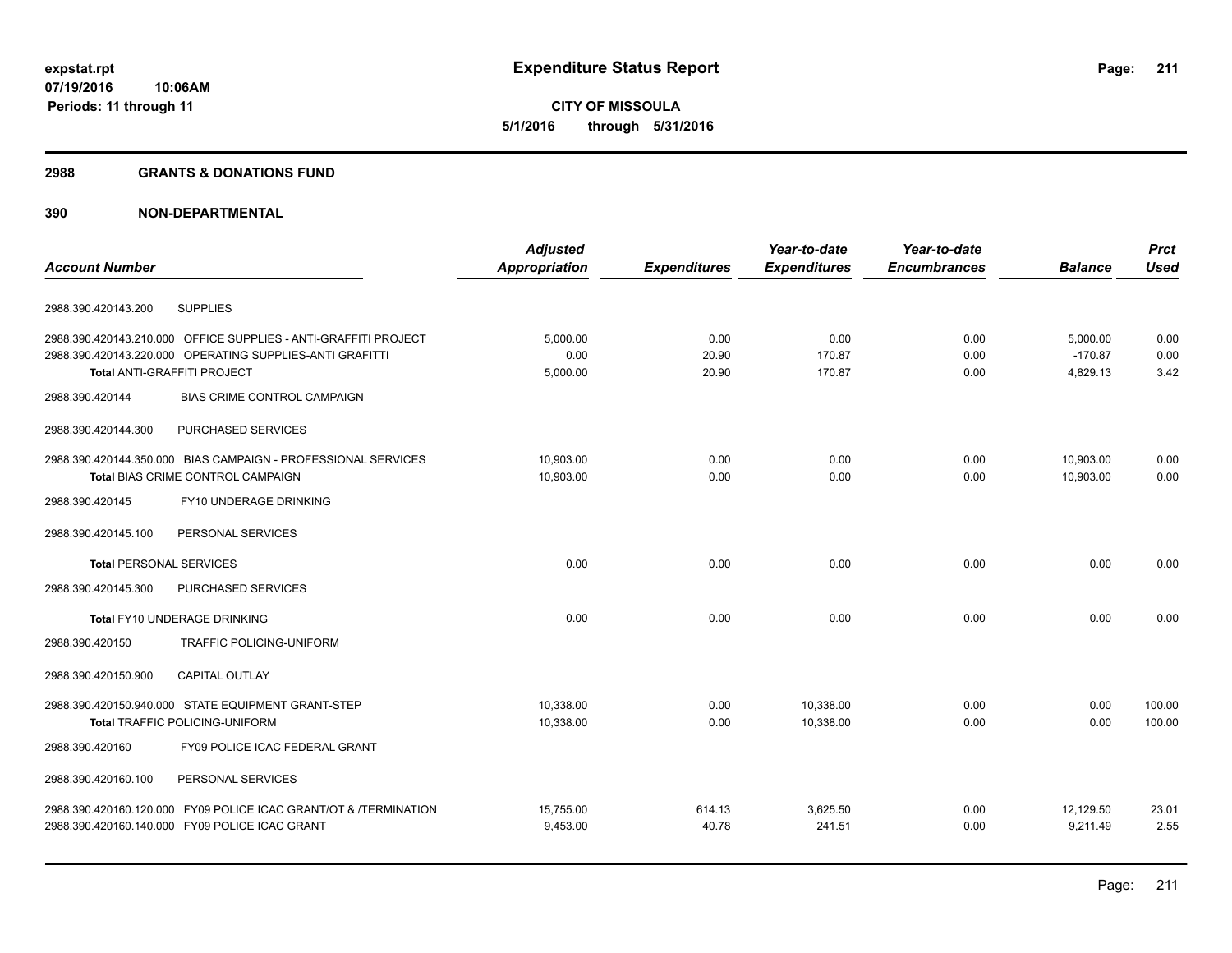**212**

**07/19/2016 10:06AM Periods: 11 through 11**

**CITY OF MISSOULA 5/1/2016 through 5/31/2016**

## **2988 GRANTS & DONATIONS FUND**

# **390 NON-DEPARTMENTAL**

| <b>Account Number</b>                                         | <b>Adjusted</b><br><b>Appropriation</b> | <b>Expenditures</b> | Year-to-date<br><b>Expenditures</b> | Year-to-date<br><b>Encumbrances</b> | <b>Balance</b> | <b>Prct</b><br><b>Used</b> |
|---------------------------------------------------------------|-----------------------------------------|---------------------|-------------------------------------|-------------------------------------|----------------|----------------------------|
| 2988.390.420160.141.000 STATE RETIREMENT CONTRIBUTIONS        | 0.00                                    | 0.00                | 12,044.82                           | 0.00                                | $-12,044.82$   | 0.00                       |
| <b>Total PERSONAL SERVICES</b>                                | 25,208.00                               | 654.91              | 15,911.83                           | 0.00                                | 9,296.17       | 63.12                      |
| 2988.390.420160.200<br><b>SUPPLIES</b>                        |                                         |                     |                                     |                                     |                |                            |
| 2988.390.420160.220.000 OPERATING SUPPLIES                    | 0.00                                    | 122.96              | 197.78                              | 0.00                                | $-197.78$      | 0.00                       |
| <b>Total SUPPLIES</b>                                         | 0.00                                    | 122.96              | 197.78                              | 0.00                                | $-197.78$      | 0.00                       |
| 2988.390.420160.300<br>PURCHASED SERVICES                     |                                         |                     |                                     |                                     |                |                            |
| 2988.390.420160.341.000 ELECTRICITY & NATURAL GAS             | 750.00                                  | 0.00                | 0.00                                | 0.00                                | 750.00         | 0.00                       |
| 2988.390.420160.350.000 FY09 POLICE ICAC GRANT/PROF SVS       | 1.500.00                                | 114.97              | 564.12                              | 0.00                                | 935.88         | 37.61                      |
| 2988.390.420160.370.000 Fy09 POLICE ICAC GRANT/TRAVEL         | 0.00                                    | 0.00                | 1,127.13                            | 0.00                                | $-1,127.13$    | 0.00                       |
| <b>Total PURCHASED SERVICES</b>                               | 2,250.00                                | 114.97              | 1.691.25                            | 0.00                                | 558.75         | 75.17                      |
| <b>BUILDING MATERIALS</b><br>2988.390.420160.400              |                                         |                     |                                     |                                     |                |                            |
| <b>Total BUILDING MATERIALS</b>                               | 0.00                                    | 0.00                | 0.00                                | 0.00                                | 0.00           | 0.00                       |
| <b>FIXED CHARGES</b><br>2988.390.420160.500                   |                                         |                     |                                     |                                     |                |                            |
| 2988.390.420160.500.000 FY09 POLICE ICAC GRANT/OTHER EXPENSES | 2,980.00                                | 0.00                | 0.00                                | 0.00                                | 2,980.00       | 0.00                       |
| <b>Total FIXED CHARGES</b>                                    | 2,980.00                                | 0.00                | 0.00                                | 0.00                                | 2,980.00       | 0.00                       |
| OTHER OBJECTS<br>2988.390.420160.800                          |                                         |                     |                                     |                                     |                |                            |
| <b>Total OTHER OBJECTS</b>                                    | 0.00                                    | 0.00                | 0.00                                | 0.00                                | 0.00           | 0.00                       |
| <b>CAPITAL OUTLAY</b><br>2988.390.420160.900                  |                                         |                     |                                     |                                     |                |                            |
| <b>Total CAPITAL OUTLAY</b>                                   | 0.00                                    | 0.00                | 0.00                                | 0.00                                | 0.00           | 0.00                       |
| Total FY09 POLICE ICAC FEDERAL GRANT                          | 30,438.00                               | 892.84              | 17,800.86                           | 0.00                                | 12.637.14      | 58.48                      |
| 2988.390.420161<br>FY09 POLICE TRAINING SIMULATOR GRANT       |                                         |                     |                                     |                                     |                |                            |

2988.390.420161.100 PERSONAL SERVICES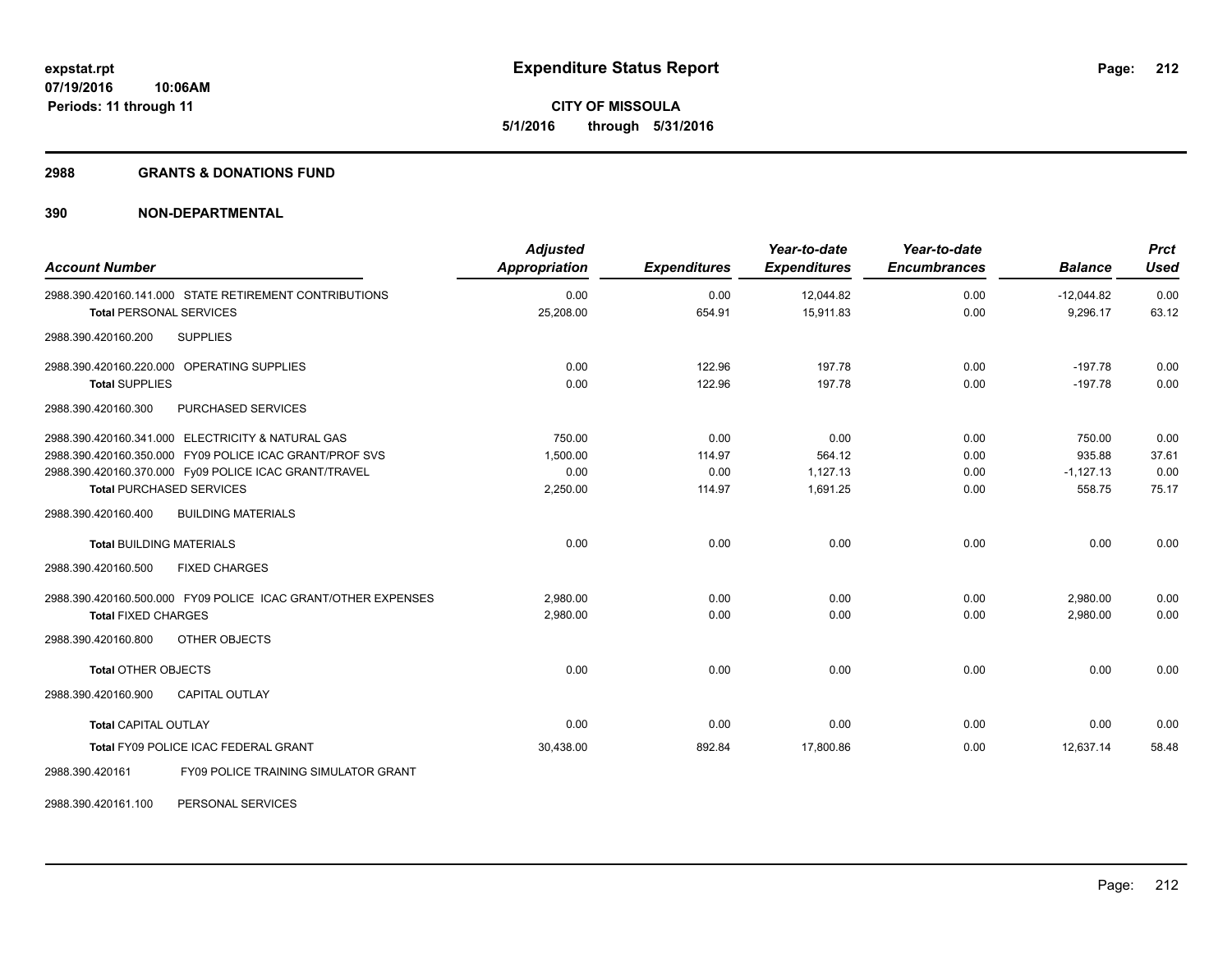## **2988 GRANTS & DONATIONS FUND**

|                                                                 | <b>Adjusted</b> |                     | Year-to-date        | Year-to-date        |                | <b>Prct</b> |
|-----------------------------------------------------------------|-----------------|---------------------|---------------------|---------------------|----------------|-------------|
| <b>Account Number</b>                                           | Appropriation   | <b>Expenditures</b> | <b>Expenditures</b> | <b>Encumbrances</b> | <b>Balance</b> | <b>Used</b> |
| 2988.390.420161.110.000 ICAC GOOGLE-SALARIES AND WAGES          | 0.00            | 5,455.60            | 60,166.35           | 0.00                | $-60, 166.35$  | 0.00        |
| 2988.390.420161.115.000 SALARIES/HEALTH INSURANCE BENEFIT       | 0.00            | 636.00              | 6.291.00            | 0.00                | $-6,291.00$    | 0.00        |
| 2988.390.420161.130.000 OTHER                                   | 0.00            | 0.00                | 690.00              | 0.00                | $-690.00$      | 0.00        |
| 2988.390.420161.133.000 EDUCATION COMPENSATION                  | 0.00            | 0.00                | 10.00               | 0.00                | $-10.00$       | 0.00        |
| 2988.390.420161.140.000 EMPLOYER CONTRIBUTIONS                  | 0.00            | 1,385.16            | 15,731.27           | 0.00                | $-15,731.27$   | 0.00        |
| <b>Total PERSONAL SERVICES</b>                                  | 0.00            | 7,476.76            | 82,888.62           | 0.00                | $-82,888.62$   | 0.00        |
| 2988.390.420161.200<br><b>SUPPLIES</b>                          |                 |                     |                     |                     |                |             |
| <b>Total SUPPLIES</b>                                           | 0.00            | 0.00                | 0.00                | 0.00                | 0.00           | 0.00        |
| <b>Total FY09 POLICE TRAINING SIMULATOR GRANT</b>               | 0.00            | 7.476.76            | 82,888.62           | 0.00                | $-82,888.62$   | 0.00        |
| <b>BULLETPROOF VEST PROGRAM</b><br>2988.390.420180              |                 |                     |                     |                     |                |             |
| <b>SUPPLIES</b><br>2988.390.420180.200                          |                 |                     |                     |                     |                |             |
| 2988.390.420180.220.000 OPERATING SUPPLIES-BULLETPROOF VEST GNT | 10,500.00       | 435.00              | 3,093.39            | 0.00                | 7,406.61       | 29.46       |
| <b>Total BULLETPROOF VEST PROGRAM</b>                           | 10.500.00       | 435.00              | 3,093.39            | 0.00                | 7.406.61       | 29.46       |
| FY16 HIDTA<br>2988.390.420181                                   |                 |                     |                     |                     |                |             |
| 2988.390.420181.100<br>PERSONAL SERVICES                        |                 |                     |                     |                     |                |             |
| 2988.390.420181.120.000 FY12 HIDTA-OVERTIME/TERMINATION         | 0.00            | 1.761.07            | 6.615.86            | 0.00                | $-6,615.86$    | 0.00        |
| 2988.390.420181.140.000 FY12 HIDTA-EMPLOYER CONTRIBUTIONS       | 0.00            | 115.95              | 435.69              | 0.00                | $-435.69$      | 0.00        |
| <b>Total PERSONAL SERVICES</b>                                  | 0.00            | 1,877.02            | 7,051.55            | 0.00                | $-7,051.55$    | 0.00        |
| 2988.390.420181.200<br><b>SUPPLIES</b>                          |                 |                     |                     |                     |                |             |
| 2988.390.420181.220.000 FY12 HIDTA-OPERATING SUPPLIES           | 0.00            | $-114.77$           | 555.96              | 0.00                | $-555.96$      | 0.00        |
| <b>Total SUPPLIES</b>                                           | 0.00            | $-114.77$           | 555.96              | 0.00                | $-555.96$      | 0.00        |
| PURCHASED SERVICES<br>2988.390.420181.300                       |                 |                     |                     |                     |                |             |
| 2988.390.420181.344.000 FY12 HIDTA-TELEPHONE SERVICE            | 0.00            | 496.01              | 1,338.99            | 0.00                | $-1,338.99$    | 0.00        |
| 2988.390.420181.350.000 FY12 HIDTA-PROFESSIONAL SERVICES        | 0.00            | 851.00              | 2,255.00            | 0.00                | $-2,255.00$    | 0.00        |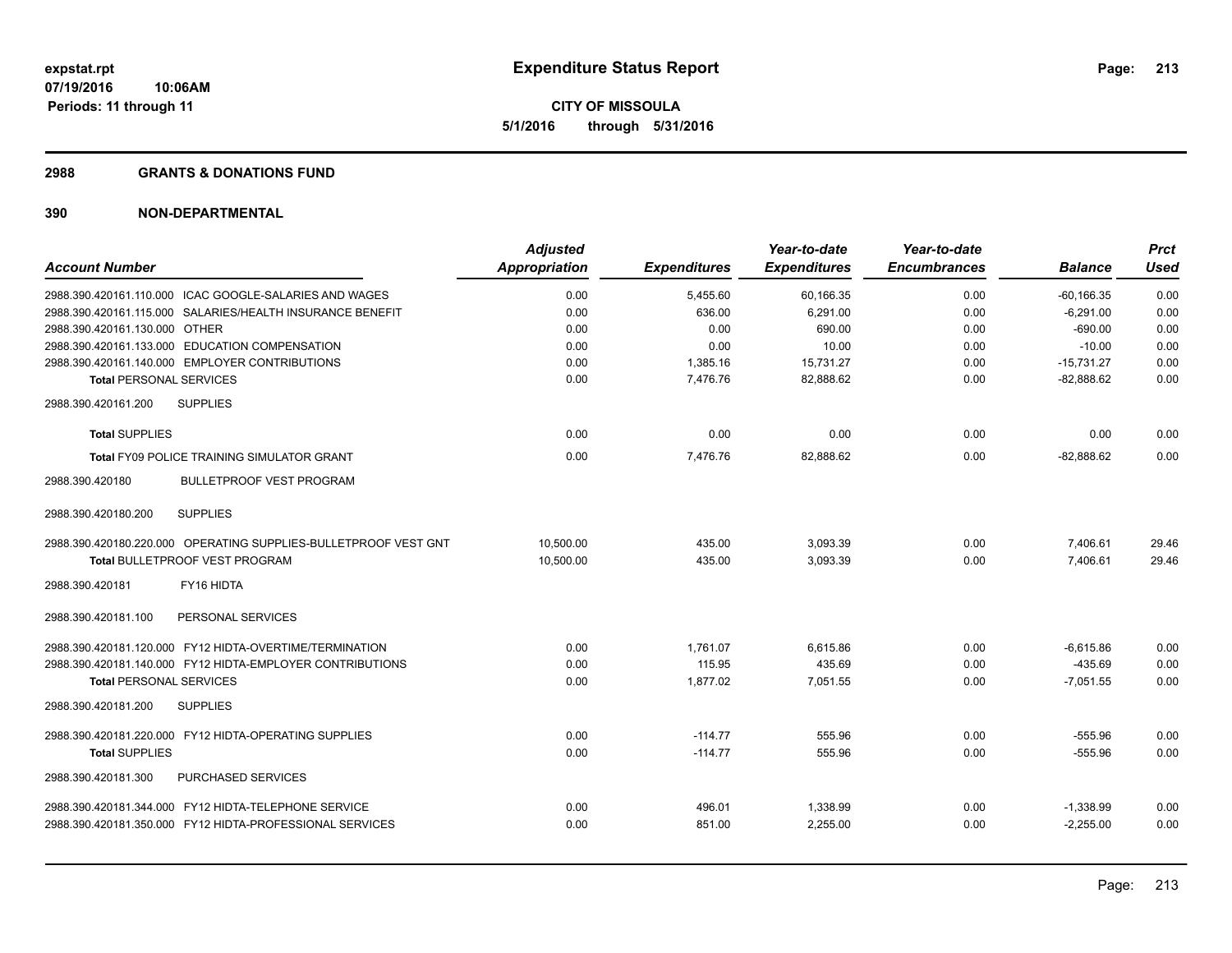**Periods: 11 through 11**

**CITY OF MISSOULA 5/1/2016 through 5/31/2016**

## **2988 GRANTS & DONATIONS FUND**

| <b>Account Number</b>                                       | <b>Adjusted</b><br>Appropriation | <b>Expenditures</b> | Year-to-date<br><b>Expenditures</b> | Year-to-date<br><b>Encumbrances</b> | <b>Balance</b> | <b>Prct</b><br><b>Used</b> |
|-------------------------------------------------------------|----------------------------------|---------------------|-------------------------------------|-------------------------------------|----------------|----------------------------|
| 2988.390.420181.350.013 FY12 HIDTA-SERVICE CONTRACTS        | 0.00                             | 0.00                | 4,689.24                            | 0.00                                | $-4,689.24$    | 0.00                       |
| <b>Total PURCHASED SERVICES</b>                             | 0.00                             | 1,347.01            | 8,283.23                            | 0.00                                | $-8,283.23$    | 0.00                       |
| <b>FIXED CHARGES</b><br>2988.390.420181.500                 |                                  |                     |                                     |                                     |                |                            |
| 2988.390.420181.500.000 FACILITY LEASE-FIXED CHARGES        | 0.00                             | 5,669.70            | 34,018.20                           | 0.00                                | $-34,018.20$   | 0.00                       |
| <b>Total FIXED CHARGES</b>                                  | 0.00                             | 5,669.70            | 34,018.20                           | 0.00                                | $-34,018.20$   | 0.00                       |
| 2988.390.420181.900<br><b>CAPITAL OUTLAY</b>                |                                  |                     |                                     |                                     |                |                            |
| <b>Total CAPITAL OUTLAY</b>                                 | 0.00                             | 0.00                | 0.00                                | 0.00                                | 0.00           | 0.00                       |
| Total FY16 HIDTA                                            | 0.00                             | 8,778.96            | 49,908.94                           | 0.00                                | -49,908.94     | 0.00                       |
| <b>DUI TASK FORCE GRANT</b><br>2988.390.420184              |                                  |                     |                                     |                                     |                |                            |
| 2988.390.420184.100<br>PERSONAL SERVICES                    |                                  |                     |                                     |                                     |                |                            |
| 2988.390.420184.120.000 DUI TASK FORCE OVERTIME/TERMINATION | 4,300.00                         | 0.00                | 0.00                                | 0.00                                | 4,300.00       | 0.00                       |
| 2988.390.420184.141.000 STATE RETIREMENT CONTRIBUTIONS      | 700.00                           | 0.00                | 0.00                                | 0.00                                | 700.00         | 0.00                       |
| <b>Total PERSONAL SERVICES</b>                              | 5,000.00                         | 0.00                | 0.00                                | 0.00                                | 5,000.00       | 0.00                       |
| <b>SUPPLIES</b><br>2988.390.420184.200                      |                                  |                     |                                     |                                     |                |                            |
| <b>Total SUPPLIES</b>                                       | 0.00                             | 0.00                | 0.00                                | 0.00                                | 0.00           | 0.00                       |
| Total DUI TASK FORCE GRANT                                  | 5,000.00                         | 0.00                | 0.00                                | 0.00                                | 5,000.00       | 0.00                       |
| DUI - COPS IN SHOPS<br>2988.390.420185                      |                                  |                     |                                     |                                     |                |                            |
| PERSONAL SERVICES<br>2988.390.420185.100                    |                                  |                     |                                     |                                     |                |                            |
| <b>Total PERSONAL SERVICES</b>                              | 0.00                             | 0.00                | 0.00                                | 0.00                                | 0.00           | 0.00                       |
| 2988.390.420185.200<br><b>SUPPLIES</b>                      |                                  |                     |                                     |                                     |                |                            |
| Total DUI - COPS IN SHOPS                                   | 0.00                             | 0.00                | 0.00                                | 0.00                                | 0.00           | 0.00                       |
| 2988.390.420186<br>FY15 HITDA                               |                                  |                     |                                     |                                     |                |                            |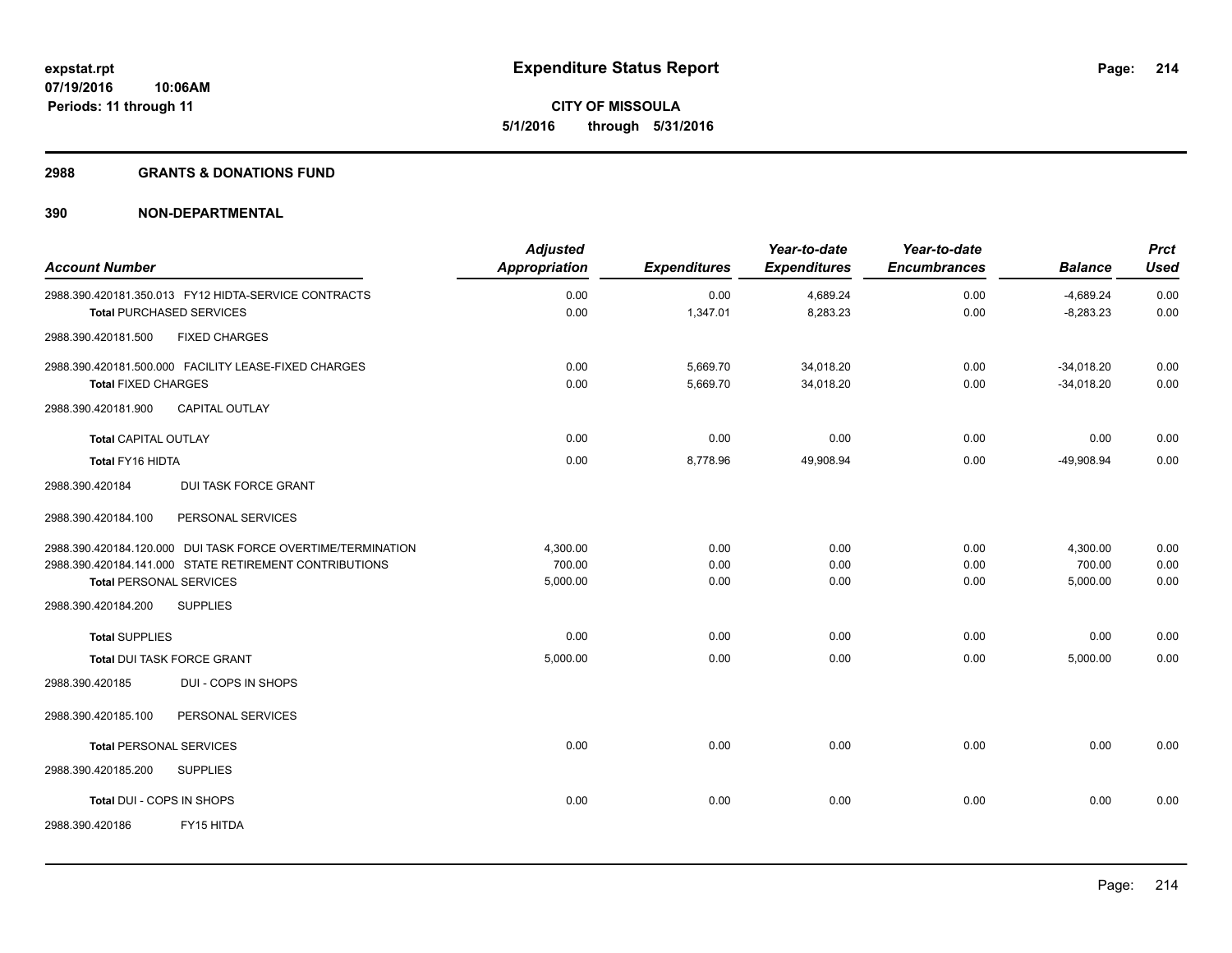## **2988 GRANTS & DONATIONS FUND**

|                                                               | <b>Adjusted</b>      |                     | Year-to-date        | Year-to-date        |                | <b>Prct</b> |
|---------------------------------------------------------------|----------------------|---------------------|---------------------|---------------------|----------------|-------------|
| <b>Account Number</b>                                         | <b>Appropriation</b> | <b>Expenditures</b> | <b>Expenditures</b> | <b>Encumbrances</b> | <b>Balance</b> | <b>Used</b> |
|                                                               |                      |                     |                     |                     |                |             |
| PERSONAL SERVICES<br>2988.390.420186.100                      |                      |                     |                     |                     |                |             |
| 2988.390.420186.120.000 FY15 HIDTA/OVERTIME/TERMINATION       | 0.00                 | 0.00                | 14,614.74           | 0.00                | $-14,614.74$   | 0.00        |
| 2988.390.420186.140.000 EMPLOYER CONTRIBUTIONS                | 0.00                 | 0.00                | 953.90              | 0.00                | $-953.90$      | 0.00        |
| <b>Total PERSONAL SERVICES</b>                                | 0.00                 | 0.00                | 15,568.64           | 0.00                | $-15,568.64$   | 0.00        |
| <b>SUPPLIES</b><br>2988.390.420186.200                        |                      |                     |                     |                     |                |             |
| 2988.390.420186.210.000 OFFICE SUPPLIES                       | 0.00                 | 0.00                | 946.45              | 0.00                | $-946.45$      | 0.00        |
| 2988.390.420186.220.000 FY15 HIDTA/OPERATING SUPPLIES         | 0.00                 | 0.00                | 880.75              | 0.00                | $-880.75$      | 0.00        |
| <b>Total SUPPLIES</b>                                         | 0.00                 | 0.00                | 1,827.20            | 0.00                | $-1,827.20$    | 0.00        |
| 2988.390.420186.300<br>PURCHASED SERVICES                     |                      |                     |                     |                     |                |             |
| 2988.390.420186.344.000 FY15 HIDTA/TELEPHONE SERVICE          | 0.00                 | 0.00                | 1,562.66            | 0.00                | $-1,562.66$    | 0.00        |
| 2988.390.420186.350.000 PROFESSIONAL SERVICES                 | 0.00                 | 0.00                | 2.706.00            | 0.00                | $-2,706.00$    | 0.00        |
| 2988.390.420186.350.013 FY15 HIDTA/PROFESSIONAL SERVICES      | 0.00                 | 0.00                | 384.00              | 0.00                | $-384.00$      | 0.00        |
| 2988.390.420186.350.039 PROFESSIONAL SERVICES                 | 0.00                 | 0.00                | 32,731.84           | 0.00                | $-32,731.84$   | 0.00        |
| 2988.390.420186.350.040 PROFESSIONAL SERVICES                 | 0.00                 | 0.00                | 5,220.38            | 0.00                | $-5,220.38$    | 0.00        |
| <b>Total PURCHASED SERVICES</b>                               | 0.00                 | 0.00                | 42,604.88           | 0.00                | $-42,604.88$   | 0.00        |
| <b>FIXED CHARGES</b><br>2988.390.420186.500                   |                      |                     |                     |                     |                |             |
| 2988.390.420186.500.000 FIXED CHARGES                         | 0.00                 | 0.00                | 32,846.64           | 0.00                | $-32,846.64$   | 0.00        |
| <b>Total FIXED CHARGES</b>                                    | 0.00                 | 0.00                | 32,846.64           | 0.00                | $-32,846.64$   | 0.00        |
| Total FY15 HITDA                                              | 0.00                 | 0.00                | 92,847.36           | 0.00                | $-92.847.36$   | 0.00        |
| STATE OT SEAT BELT GRANT<br>2988.390.420190                   |                      |                     |                     |                     |                |             |
| PERSONAL SERVICES<br>2988.390.420190.100                      |                      |                     |                     |                     |                |             |
| 2988.390.420190.110.113 SALARIES AND WAGES                    | 0.00                 | 260.52              | 2.510.71            | 0.00                | $-2.510.71$    | 0.00        |
| 2988.390.420190.120.000 OVERTIME/TERMINATION - MDOT/SEATBELT  | 30,000.00            | 5,690.41            | 36,821.32           | 0.00                | $-6,821.32$    | 122.74      |
| 2988.390.420190.120.113 STEP GRANT COORD/OVERTIME/TERMINATION | 0.00                 | 0.00                | 1,027.64            | 0.00                | $-1,027.64$    | 0.00        |
| 2988.390.420190.140.000 EMPLOYER CONTRIBUTIONS-MDOT/SEATBELT  | 30,000.00            | 384.06              | 2,618.14            | 0.00                | 27,381.86      | 8.73        |
|                                                               |                      |                     |                     |                     |                |             |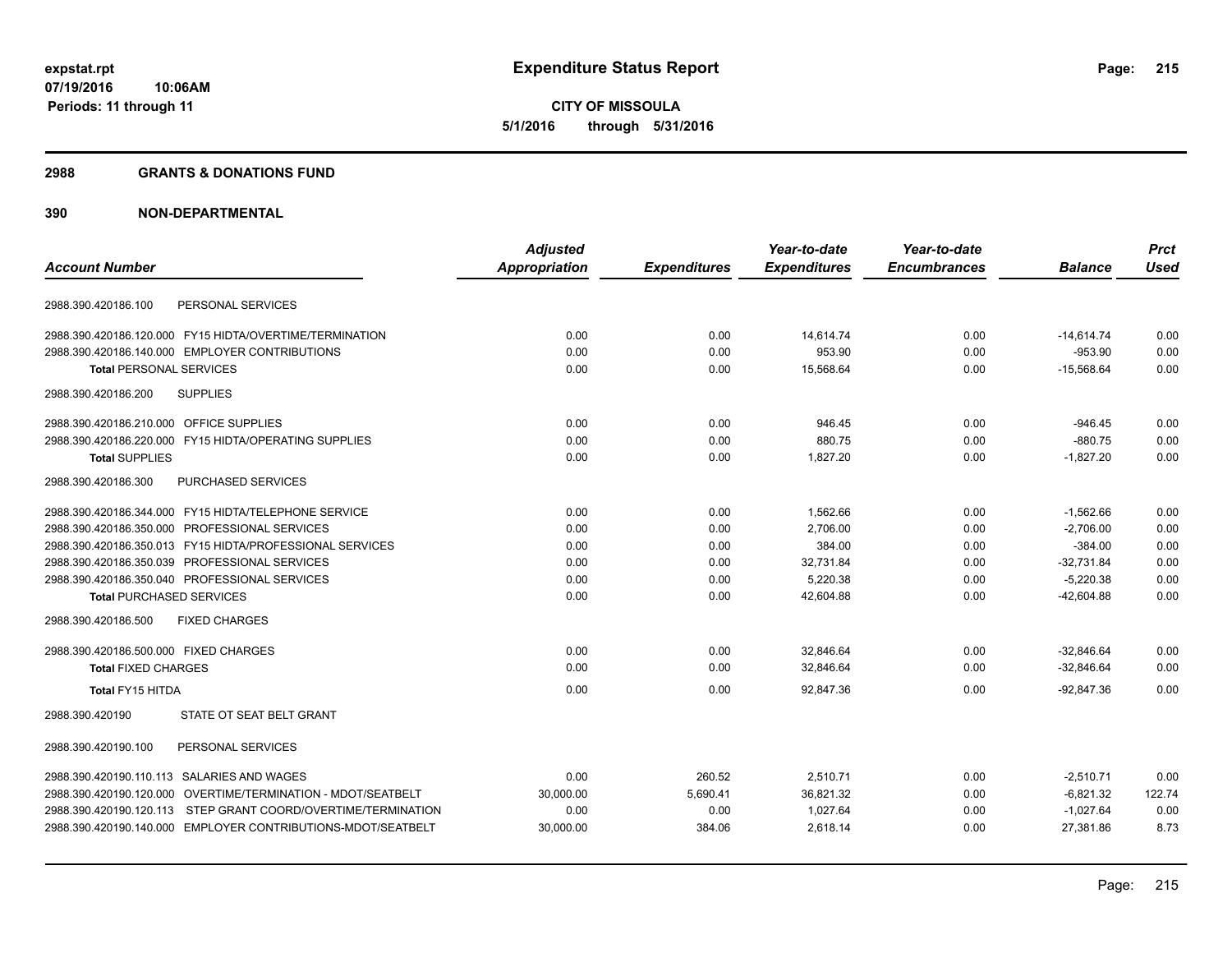## **2988 GRANTS & DONATIONS FUND**

| <b>Account Number</b>                                            |                                                                                                           | <b>Adjusted</b><br>Appropriation   | <b>Expenditures</b>  | Year-to-date<br><b>Expenditures</b> | Year-to-date<br><b>Encumbrances</b> | <b>Balance</b>                     | <b>Prct</b><br><b>Used</b> |
|------------------------------------------------------------------|-----------------------------------------------------------------------------------------------------------|------------------------------------|----------------------|-------------------------------------|-------------------------------------|------------------------------------|----------------------------|
| <b>Total PERSONAL SERVICES</b>                                   |                                                                                                           | 60,000.00                          | 6,334.99             | 42,977.81                           | 0.00                                | 17,022.19                          | 71.63                      |
| 2988.390.420190.200                                              | <b>SUPPLIES</b>                                                                                           |                                    |                      |                                     |                                     |                                    |                            |
| <b>Total SUPPLIES</b>                                            |                                                                                                           | 0.00                               | 0.00                 | 0.00                                | 0.00                                | 0.00                               | 0.00                       |
| 2988.390.420190.300                                              | <b>PURCHASED SERVICES</b>                                                                                 |                                    |                      |                                     |                                     |                                    |                            |
| <b>Total PURCHASED SERVICES</b>                                  | 2988.390.420190.390.000 OTHER PURCHASED SERVICES                                                          | 0.00<br>0.00                       | 0.00<br>0.00         | 274.79<br>274.79                    | 0.00<br>0.00                        | $-274.79$<br>$-274.79$             | 0.00<br>0.00               |
|                                                                  | Total STATE OT SEAT BELT GRANT                                                                            | 60,000.00                          | 6,334.99             | 43,252.60                           | 0.00                                | 16,747.40                          | 72.09                      |
| 2988.390.420191                                                  | <b>HIDTA INITIATIVE</b>                                                                                   |                                    |                      |                                     |                                     |                                    |                            |
| 2988.390.420191.100                                              | PERSONAL SERVICES                                                                                         |                                    |                      |                                     |                                     |                                    |                            |
| <b>Total HIDTA INITIATIVE</b>                                    |                                                                                                           | 0.00                               | 0.00                 | 0.00                                | 0.00                                | 0.00                               | 0.00                       |
| 2988.390.420192                                                  | UNDERAGE DRINKING GRANT                                                                                   |                                    |                      |                                     |                                     |                                    |                            |
| 2988.390.420192.100                                              | PERSONAL SERVICES                                                                                         |                                    |                      |                                     |                                     |                                    |                            |
|                                                                  | Total UNDERAGE DRINKING GRANT                                                                             | 0.00                               | 0.00                 | 0.00                                | 0.00                                | 0.00                               | 0.00                       |
| 2988.390.420193                                                  | FY13 HIDTA                                                                                                |                                    |                      |                                     |                                     |                                    |                            |
| 2988.390.420193.100                                              | PERSONAL SERVICES                                                                                         |                                    |                      |                                     |                                     |                                    |                            |
| <b>Total PERSONAL SERVICES</b>                                   | 2988.390.420193.120.000 OVERTIME/TERMINATION-FY13 HIDTA<br>2988.390.420193.140.000 EMPLOYER CONTRIBUTIONS | 25,000.00<br>2,250.00<br>27,250.00 | 0.00<br>0.00<br>0.00 | 0.00<br>0.00<br>0.00                | 0.00<br>0.00<br>0.00                | 25,000.00<br>2,250.00<br>27,250.00 | 0.00<br>0.00<br>0.00       |
| 2988.390.420193.200                                              | <b>SUPPLIES</b>                                                                                           |                                    |                      |                                     |                                     |                                    |                            |
| 2988.390.420193.210.000 OFFICE SUPPLIES<br><b>Total SUPPLIES</b> | 2988.390.420193.220.000 OPERATING SUPPLIES                                                                | 1,000.00<br>29,743.00<br>30,743.00 | 0.00<br>0.00<br>0.00 | 0.00<br>0.00<br>0.00                | 0.00<br>0.00<br>0.00                | 1,000.00<br>29,743.00<br>30,743.00 | 0.00<br>0.00<br>0.00       |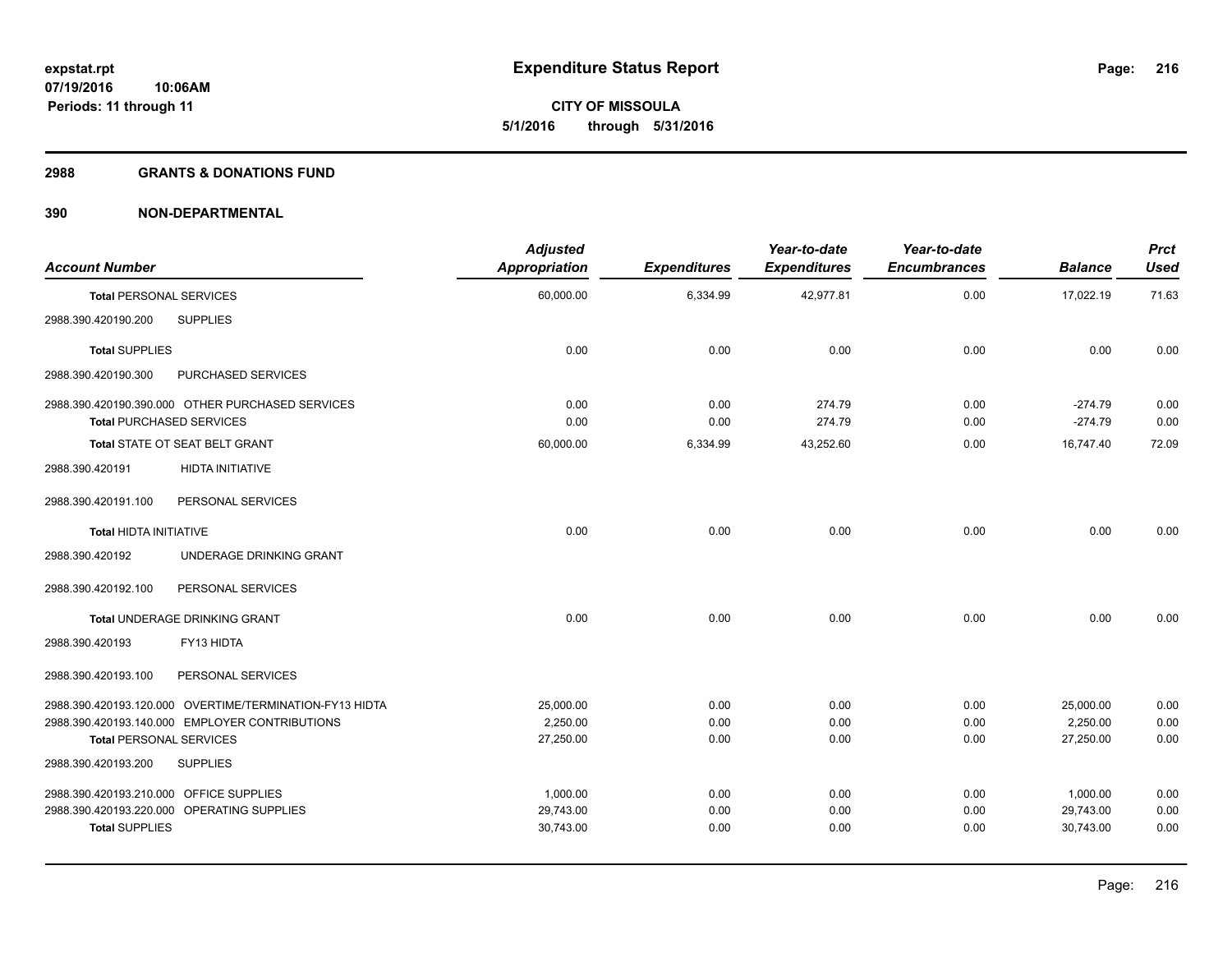**CITY OF MISSOULA 5/1/2016 through 5/31/2016**

#### **2988 GRANTS & DONATIONS FUND**

| <b>Account Number</b>                                    | <b>Adjusted</b><br><b>Appropriation</b> | <b>Expenditures</b> | Year-to-date<br><b>Expenditures</b> | Year-to-date<br><b>Encumbrances</b> | <b>Balance</b> | <b>Prct</b><br><b>Used</b> |
|----------------------------------------------------------|-----------------------------------------|---------------------|-------------------------------------|-------------------------------------|----------------|----------------------------|
|                                                          |                                         |                     |                                     |                                     |                |                            |
| PURCHASED SERVICES<br>2988.390.420193.300                |                                         |                     |                                     |                                     |                |                            |
| 2988.390.420193.344.000 TELEPHONE SERVICE - FY13 HIDTA   | 1,200.00                                | 0.00                | 0.00                                | 0.00                                | 1,200.00       | 0.00                       |
| 2988.390.420193.350.000 PROFESSIONAL SERVICES-FY13 HIDTA | 47,156.00                               | 0.00                | 0.00                                | 0.00                                | 47,156.00      | 0.00                       |
| 2988.390.420193.360.000 REPAIR & MAINTENANCE             | 1,000.00                                | 0.00                | 0.00                                | 0.00                                | 1,000.00       | 0.00                       |
| 2988.390.420193.370.000 TRAVEL-FY13 HIDTA                | 3,250.00                                | 0.00                | 0.00                                | 0.00                                | 3,250.00       | 0.00                       |
| <b>Total PURCHASED SERVICES</b>                          | 52,606.00                               | 0.00                | 0.00                                | 0.00                                | 52,606.00      | 0.00                       |
| 2988.390.420193.500<br><b>FIXED CHARGES</b>              |                                         |                     |                                     |                                     |                |                            |
| 2988.390.420193.500.000 FIXED CHARGES-FY13 HIDTA         | 39,150.00                               | 0.00                | 0.00                                | 0.00                                | 39,150.00      | 0.00                       |
| <b>Total FIXED CHARGES</b>                               | 39,150.00                               | 0.00                | 0.00                                | 0.00                                | 39,150.00      | 0.00                       |
| Total FY13 HIDTA                                         | 149,749.00                              | 0.00                | 0.00                                | 0.00                                | 149,749.00     | 0.00                       |
| UNDERAGE DRINKING GRANT<br>2988.390.420194               |                                         |                     |                                     |                                     |                |                            |
| PERSONAL SERVICES<br>2988.390.420194.100                 |                                         |                     |                                     |                                     |                |                            |
| Total UNDERAGE DRINKING GRANT                            | 0.00                                    | 0.00                | 0.00                                | 0.00                                | 0.00           | 0.00                       |
| FY09 HIDTA<br>2988.390.420195                            |                                         |                     |                                     |                                     |                |                            |
| PERSONAL SERVICES<br>2988.390.420195.100                 |                                         |                     |                                     |                                     |                |                            |
| <b>Total PERSONAL SERVICES</b>                           | 0.00                                    | 0.00                | 0.00                                | 0.00                                | 0.00           | 0.00                       |
| 2988.390.420195.200<br><b>SUPPLIES</b>                   |                                         |                     |                                     |                                     |                |                            |
| 2988.390.420195.210.000 OFFICE SUPPLIES                  | 0.00                                    | 0.00                | $-114.88$                           | 0.00                                | 114.88         | 0.00                       |
| 2988.390.420195.220.000 OPERATING SUPPLIES               | 0.00                                    | 0.00                | 9,319.49                            | 0.00                                | $-9,319.49$    | 0.00                       |
| <b>Total SUPPLIES</b>                                    | 0.00                                    | 0.00                | 9,204.61                            | 0.00                                | $-9,204.61$    | 0.00                       |
| PURCHASED SERVICES<br>2988.390.420195.300                |                                         |                     |                                     |                                     |                |                            |
| <b>Total PURCHASED SERVICES</b>                          | 0.00                                    | 0.00                | 0.00                                | 0.00                                | 0.00           | 0.00                       |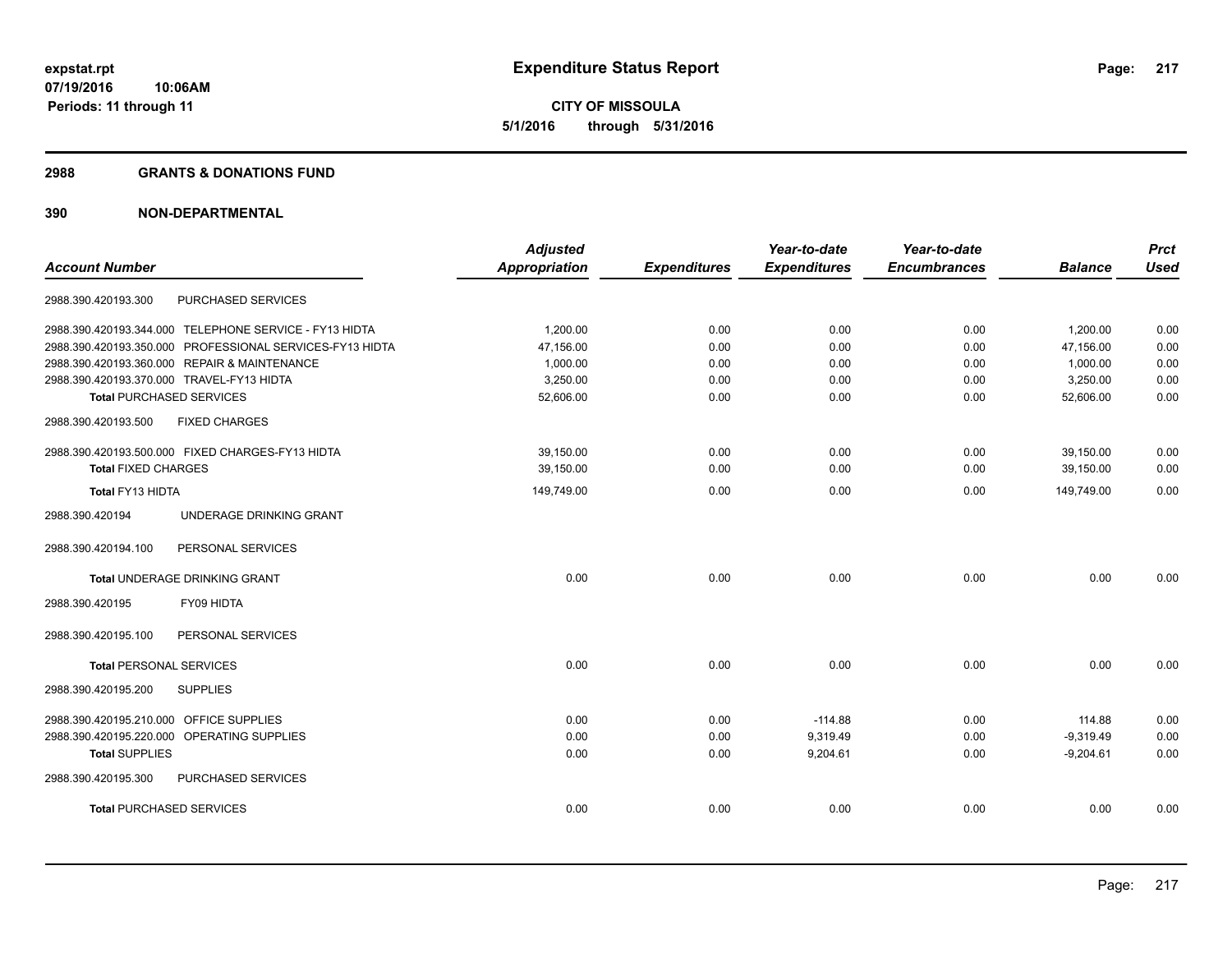**CITY OF MISSOULA 5/1/2016 through 5/31/2016**

#### **2988 GRANTS & DONATIONS FUND**

|                                                           | <b>Adjusted</b>      |                     | Year-to-date        | Year-to-date        |                | <b>Prct</b> |
|-----------------------------------------------------------|----------------------|---------------------|---------------------|---------------------|----------------|-------------|
| <b>Account Number</b>                                     | <b>Appropriation</b> | <b>Expenditures</b> | <b>Expenditures</b> | <b>Encumbrances</b> | <b>Balance</b> | <b>Used</b> |
| 2988.390.420195.500<br><b>FIXED CHARGES</b>               |                      |                     |                     |                     |                |             |
| <b>Total FIXED CHARGES</b>                                | 0.00                 | 0.00                | 0.00                | 0.00                | 0.00           | 0.00        |
| <b>Total FY09 HIDTA</b>                                   | 0.00                 | 0.00                | 9,204.61            | 0.00                | $-9,204.61$    | 0.00        |
| <b>HIDTA 2010</b><br>2988.390.420196                      |                      |                     |                     |                     |                |             |
| PERSONAL SERVICES<br>2988.390.420196.100                  |                      |                     |                     |                     |                |             |
| 2988.390.420196.120.000 HIDTA 2014-OVERTIME/TERMINATION   | 25,000.00            | 0.00                | 0.00                | 0.00                | 25,000.00      | 0.00        |
| 2988.390.420196.140.000 HIDTA 2014-EMPLOYER CONTRIBUTIONS | 2,250.00             | 0.00                | 0.00                | 0.00                | 2,250.00       | 0.00        |
| <b>Total PERSONAL SERVICES</b>                            | 27,250.00            | 0.00                | 0.00                | 0.00                | 27,250.00      | 0.00        |
| 2988.390.420196.200<br><b>SUPPLIES</b>                    |                      |                     |                     |                     |                |             |
| 2988.390.420196.210.000 HIDTA 2014 - OFFICE SUPPLIES      | 1.000.00             | 0.00                | 0.00                | 0.00                | 1,000.00       | 0.00        |
| 2988.390.420196.220.000 HIDTA 2014-OPERATING SUPPLIES     | 29,743.00            | 0.00                | 0.00                | 0.00                | 29,743.00      | 0.00        |
| <b>Total SUPPLIES</b>                                     | 30,743.00            | 0.00                | 0.00                | 0.00                | 30,743.00      | 0.00        |
| 2988.390.420196.300<br>PURCHASED SERVICES                 |                      |                     |                     |                     |                |             |
| 2988.390.420196.344.000 HIDTA 2014-TELEPHONE SERVICE      | 1,200.00             | 0.00                | 0.00                | 0.00                | 1,200.00       | 0.00        |
| 2988.390.420196.350.000 HIDTA 2014-PROFESSIONAL SERVICES  | 47,156.00            | 0.00                | 0.00                | 0.00                | 47.156.00      | 0.00        |
| 2988.390.420196.360.000 HIDTA2014-REPAIR & MAINTENANCE    | 1,000.00             | 0.00                | 0.00                | 0.00                | 1,000.00       | 0.00        |
| 2988.390.420196.370.000 TRAVEL                            | 3,250.00             | 0.00                | 0.00                | 0.00                | 3,250.00       | 0.00        |
| <b>Total PURCHASED SERVICES</b>                           | 52,606.00            | 0.00                | 0.00                | 0.00                | 52,606.00      | 0.00        |
| <b>FIXED CHARGES</b><br>2988.390.420196.500               |                      |                     |                     |                     |                |             |
| 2988.390.420196.500.000 HIDTA 2014-FIXED CHARGES          | 39,150.00            | 0.00                | 0.00                | 0.00                | 39,150.00      | 0.00        |
| <b>Total FIXED CHARGES</b>                                | 39,150.00            | 0.00                | 0.00                | 0.00                | 39,150.00      | 0.00        |
| 2988.390.420196.900<br><b>CAPITAL OUTLAY</b>              |                      |                     |                     |                     |                |             |
| <b>Total CAPITAL OUTLAY</b>                               | 0.00                 | 0.00                | 0.00                | 0.00                | 0.00           | 0.00        |
| Total HIDTA 2010                                          | 149,749.00           | 0.00                | 0.00                | 0.00                | 149,749.00     | 0.00        |
|                                                           |                      |                     |                     |                     |                |             |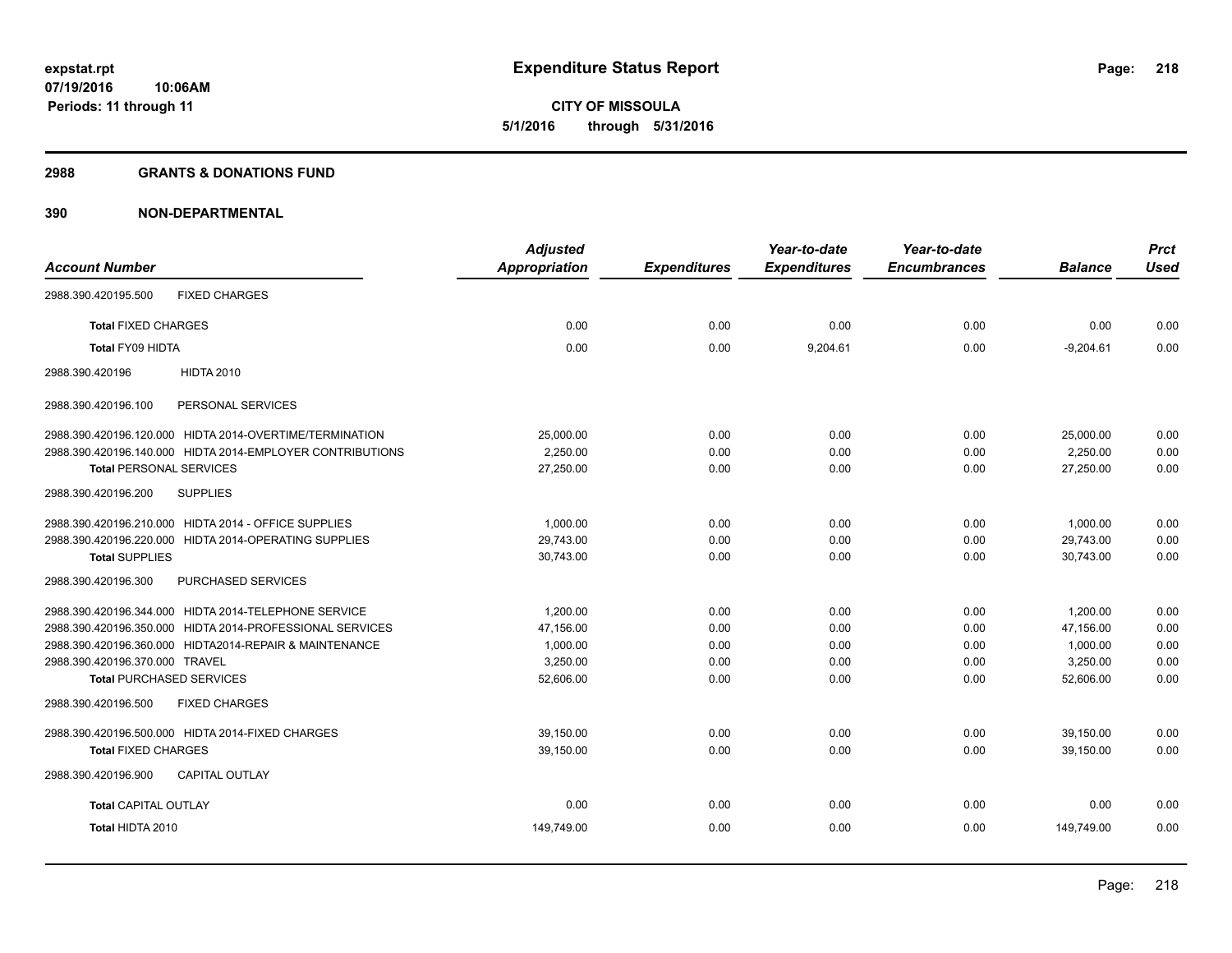**CITY OF MISSOULA 5/1/2016 through 5/31/2016**

#### **2988 GRANTS & DONATIONS FUND**

| <b>Account Number</b>         |                                                                                                                                         | <b>Adjusted</b><br><b>Appropriation</b> | <b>Expenditures</b>  | Year-to-date<br><b>Expenditures</b> | Year-to-date<br><b>Encumbrances</b> | <b>Balance</b>                 | <b>Prct</b><br><b>Used</b> |
|-------------------------------|-----------------------------------------------------------------------------------------------------------------------------------------|-----------------------------------------|----------------------|-------------------------------------|-------------------------------------|--------------------------------|----------------------------|
| 2988.390.420432               | <b>FIRE EXPLORERS</b>                                                                                                                   |                                         |                      |                                     |                                     |                                |                            |
| 2988.390.420432.700           | <b>GRANTS &amp; CONTRIBUTIONS</b>                                                                                                       |                                         |                      |                                     |                                     |                                |                            |
| <b>Total FIRE EXPLORERS</b>   | 2988.390.420432.700.000 FIRE EXPLORERS/GRANTS & CONTRIBUTIONS                                                                           | 1.650.00<br>1,650.00                    | 0.00<br>0.00         | 0.00<br>0.00                        | 0.00<br>0.00                        | 1,650.00<br>1,650.00           | 0.00<br>0.00               |
| 2988.390.420433               | <b>COMBAT CHALLENGE</b>                                                                                                                 |                                         |                      |                                     |                                     |                                |                            |
| 2988.390.420433.200           | <b>SUPPLIES</b>                                                                                                                         |                                         |                      |                                     |                                     |                                |                            |
| <b>Total SUPPLIES</b>         | 2988.390.420433.210.000 COMBAT CHALLENGE SUPPLIES                                                                                       | 838.00<br>838.00                        | 0.00<br>0.00         | 0.00<br>0.00                        | 0.00<br>0.00                        | 838.00<br>838.00               | 0.00<br>0.00               |
| 2988.390.420433.300           | PURCHASED SERVICES                                                                                                                      |                                         |                      |                                     |                                     |                                |                            |
|                               | 2988.390.420433.370.000 COMBAT CHALLENGE TRAVEL<br>2988.390.420433.380.000 COMBAT CHALLENGE TRAINING<br><b>Total PURCHASED SERVICES</b> | 2.696.00<br>558.00<br>3,254.00          | 0.00<br>0.00<br>0.00 | 0.00<br>0.00<br>0.00                | 0.00<br>0.00<br>0.00                | 2,696.00<br>558.00<br>3,254.00 | 0.00<br>0.00<br>0.00       |
| 2988.390.420433.700           | <b>GRANTS &amp; CONTRIBUTIONS</b>                                                                                                       |                                         |                      |                                     |                                     |                                |                            |
| <b>Total COMBAT CHALLENGE</b> | <b>Total GRANTS &amp; CONTRIBUTIONS</b>                                                                                                 | 0.00<br>4,092.00                        | 0.00<br>0.00         | 0.00<br>0.00                        | 0.00<br>0.00                        | 0.00<br>4,092.00               | 0.00<br>0.00               |
| 2988.390.430100               | <b>GREEN BLOCKS PILOT PROJECT</b>                                                                                                       |                                         |                      |                                     |                                     |                                |                            |
| 2988.390.430100.300           | PURCHASED SERVICES                                                                                                                      |                                         |                      |                                     |                                     |                                |                            |
|                               | <b>Total PURCHASED SERVICES</b>                                                                                                         | 0.00                                    | 0.00                 | 0.00                                | 0.00                                | 0.00                           | 0.00                       |
| 2988.390.430100.700           | <b>GRANTS &amp; CONTRIBUTIONS</b>                                                                                                       |                                         |                      |                                     |                                     |                                |                            |
|                               | Total GREEN BLOCKS PILOT PROJECT                                                                                                        | 0.00                                    | 0.00                 | 0.00                                | 0.00                                | 0.00                           | 0.00                       |
| 2988.390.430230               | <b>STREET RESTORATION</b>                                                                                                               |                                         |                      |                                     |                                     |                                |                            |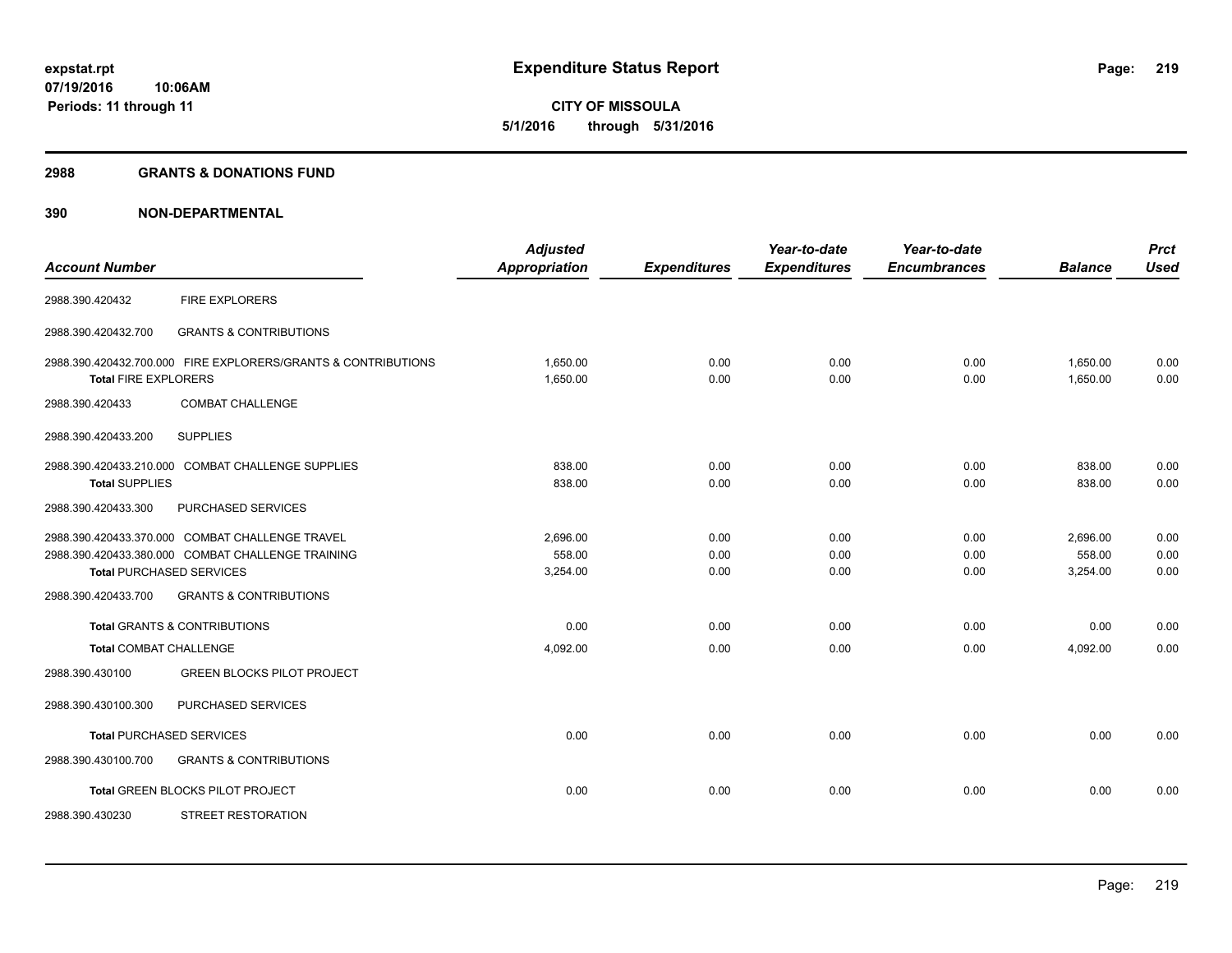**CITY OF MISSOULA 5/1/2016 through 5/31/2016**

#### **2988 GRANTS & DONATIONS FUND**

|                                      |                                                             | <b>Adjusted</b>      |                     | Year-to-date        | Year-to-date        |                | <b>Prct</b> |
|--------------------------------------|-------------------------------------------------------------|----------------------|---------------------|---------------------|---------------------|----------------|-------------|
| <b>Account Number</b>                |                                                             | <b>Appropriation</b> | <b>Expenditures</b> | <b>Expenditures</b> | <b>Encumbrances</b> | <b>Balance</b> | <b>Used</b> |
| 2988.390.430230.900                  | CAPITAL OUTLAY                                              |                      |                     |                     |                     |                |             |
| 2988.390.430230.930.000 IMPROVEMENTS |                                                             | 24,822.00            | 0.00                | 0.00                | 0.00                | 24,822.00      | 0.00        |
| <b>Total STREET RESTORATION</b>      |                                                             | 24,822.00            | 0.00                | 0.00                | 0.00                | 24,822.00      | 0.00        |
| 2988.390.430243                      | SCHILLING ST FOOT BRIDGE                                    |                      |                     |                     |                     |                |             |
| 2988.390.430243.200                  | <b>SUPPLIES</b>                                             |                      |                     |                     |                     |                |             |
|                                      | Total SCHILLING ST FOOT BRIDGE                              | 0.00                 | 0.00                | 0.00                | 0.00                | 0.00           | 0.00        |
| 2988.390.430300                      | <b>EECBG</b>                                                |                      |                     |                     |                     |                |             |
| 2988.390.430300.300                  | PURCHASED SERVICES                                          |                      |                     |                     |                     |                |             |
| <b>Total EECBG</b>                   |                                                             | 0.00                 | 0.00                | 0.00                | 0.00                | 0.00           | 0.00        |
| 2988.390.470404                      | BROWNFIELDS CLEANUP RLF                                     |                      |                     |                     |                     |                |             |
| 2988.390.470404.700                  | <b>GRANTS &amp; CONTRIBUTIONS</b>                           |                      |                     |                     |                     |                |             |
|                                      | 2988.390.470404.700.000 BROWNSFIELD RLF CLEANUP             | 587,106.00           | 0.00                | 77,503.77           | 0.00                | 509,602.23     | 13.20       |
|                                      | <b>Total GRANTS &amp; CONTRIBUTIONS</b>                     | 587,106.00           | 0.00                | 77,503.77           | 0.00                | 509,602.23     | 13.20       |
| 2988.390.470404.800                  | OTHER OBJECTS                                               |                      |                     |                     |                     |                |             |
| <b>Total OTHER OBJECTS</b>           |                                                             | 0.00                 | 0.00                | 0.00                | 0.00                | 0.00           | 0.00        |
|                                      | Total BROWNFIELDS CLEANUP RLF                               | 587,106.00           | 0.00                | 77,503.77           | 0.00                | 509,602.23     | 13.20       |
| 2988.390.470405                      | BROWNFIELD AREA-WIDE PLANNING GRANT                         |                      |                     |                     |                     |                |             |
| 2988.390.470405.700                  | <b>GRANTS &amp; CONTRIBUTIONS</b>                           |                      |                     |                     |                     |                |             |
|                                      | 2988.390.470405.700.000 BROWNFIELD AREA-WIDE PLANNING GRANT | 400,000.00           | 54,385.60           | 76,310.60           | 0.00                | 323,689.40     | 19.08       |
|                                      | <b>Total GRANTS &amp; CONTRIBUTIONS</b>                     | 400,000.00           | 54,385.60           | 76,310.60           | 0.00                | 323,689.40     | 19.08       |
| 2988.390.470405.800                  | OTHER OBJECTS                                               |                      |                     |                     |                     |                |             |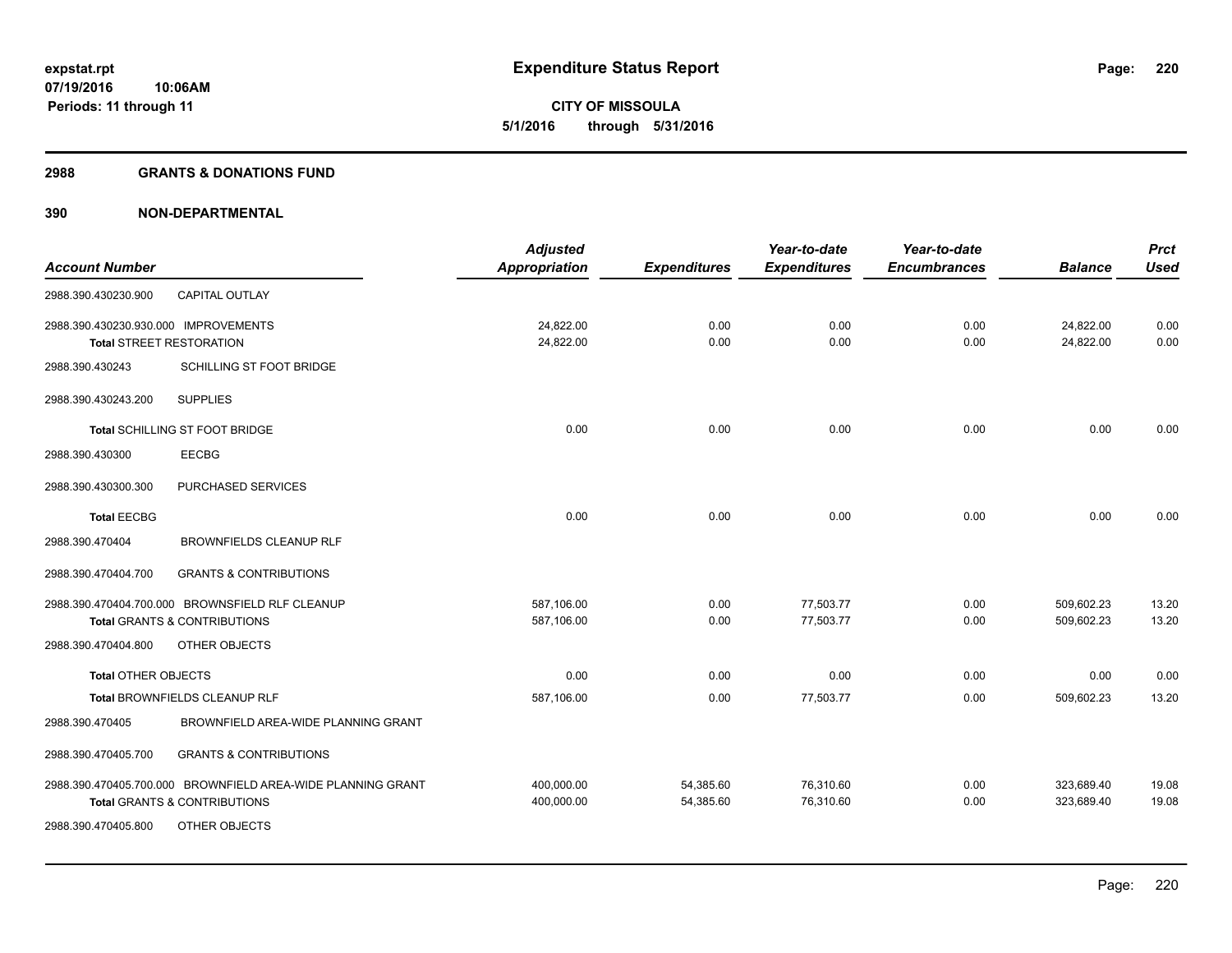**221**

**07/19/2016 10:06AM Periods: 11 through 11**

## **2988 GRANTS & DONATIONS FUND**

|                                           | <b>Adiusted</b> |                     | Year-to-date        | Year-to-date        |                | Prct  |
|-------------------------------------------|-----------------|---------------------|---------------------|---------------------|----------------|-------|
| <b>Account Number</b>                     | Appropriation   | <b>Expenditures</b> | <b>Expenditures</b> | <b>Encumbrances</b> | <b>Balance</b> | Used  |
| <b>Total OTHER OBJECTS</b>                | 0.00            | 0.00                | 0.00                | 0.00                | 0.00           | 0.00  |
| Total BROWNFIELD AREA-WIDE PLANNING GRANT | 400,000.00      | 54.385.60           | 76.310.60           | 0.00                | 323.689.40     | 19.08 |
| <b>Total NON-DEPARTMENTAL</b>             | 2,488,939.00    | 78,325.05           | 463,319.62          | 0.00                | 2,025,619.38   | 18.62 |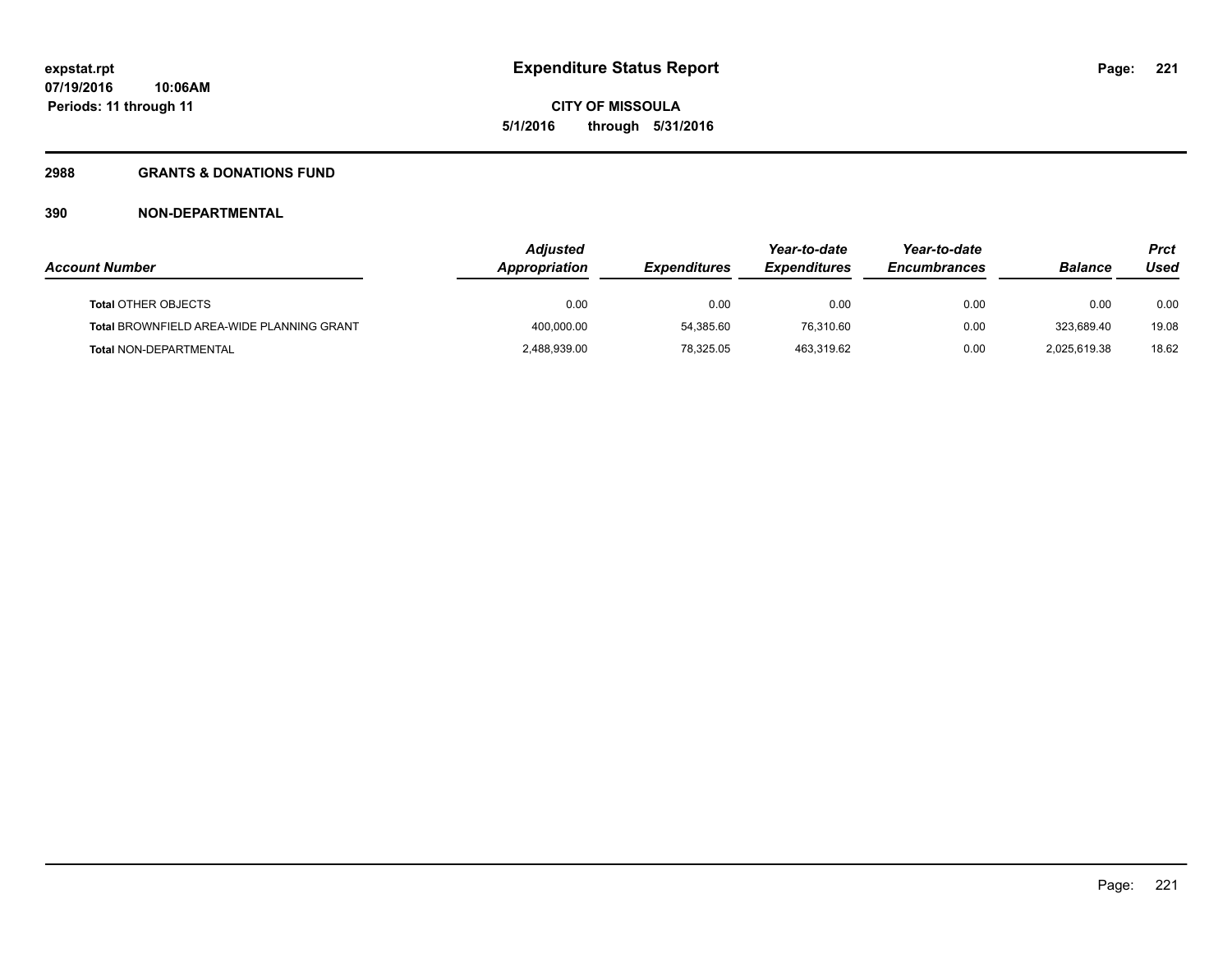# **CITY OF MISSOULA 5/1/2016 through 5/31/2016**

### **2988 GRANTS & DONATIONS FUND**

# **400 ENTITLEMENT GRANTS**

| <b>Account Number</b> |                                          | <b>Adjusted</b><br><b>Appropriation</b> | <b>Expenditures</b> | Year-to-date<br><b>Expenditures</b> | Year-to-date<br><b>Encumbrances</b> | <b>Balance</b> | <b>Prct</b><br>Used |
|-----------------------|------------------------------------------|-----------------------------------------|---------------------|-------------------------------------|-------------------------------------|----------------|---------------------|
| 2988.400.470322       | RIVERTOP RENEWABLES/BSTFG                |                                         |                     |                                     |                                     |                |                     |
| 2988.400.470322.700   | <b>GRANTS &amp; CONTRIBUTIONS</b>        |                                         |                     |                                     |                                     |                |                     |
|                       | <b>Total ENTITLEMENT GRANTS</b>          | 0.00                                    | 0.00                | 0.00                                | 0.00                                | 0.00           | 0.00                |
|                       | <b>Total GRANTS &amp; DONATIONS FUND</b> | 2,488,939.00                            | 100,638.56          | 867,763.69                          | 0.00                                | 1,621,175.31   | 34.86               |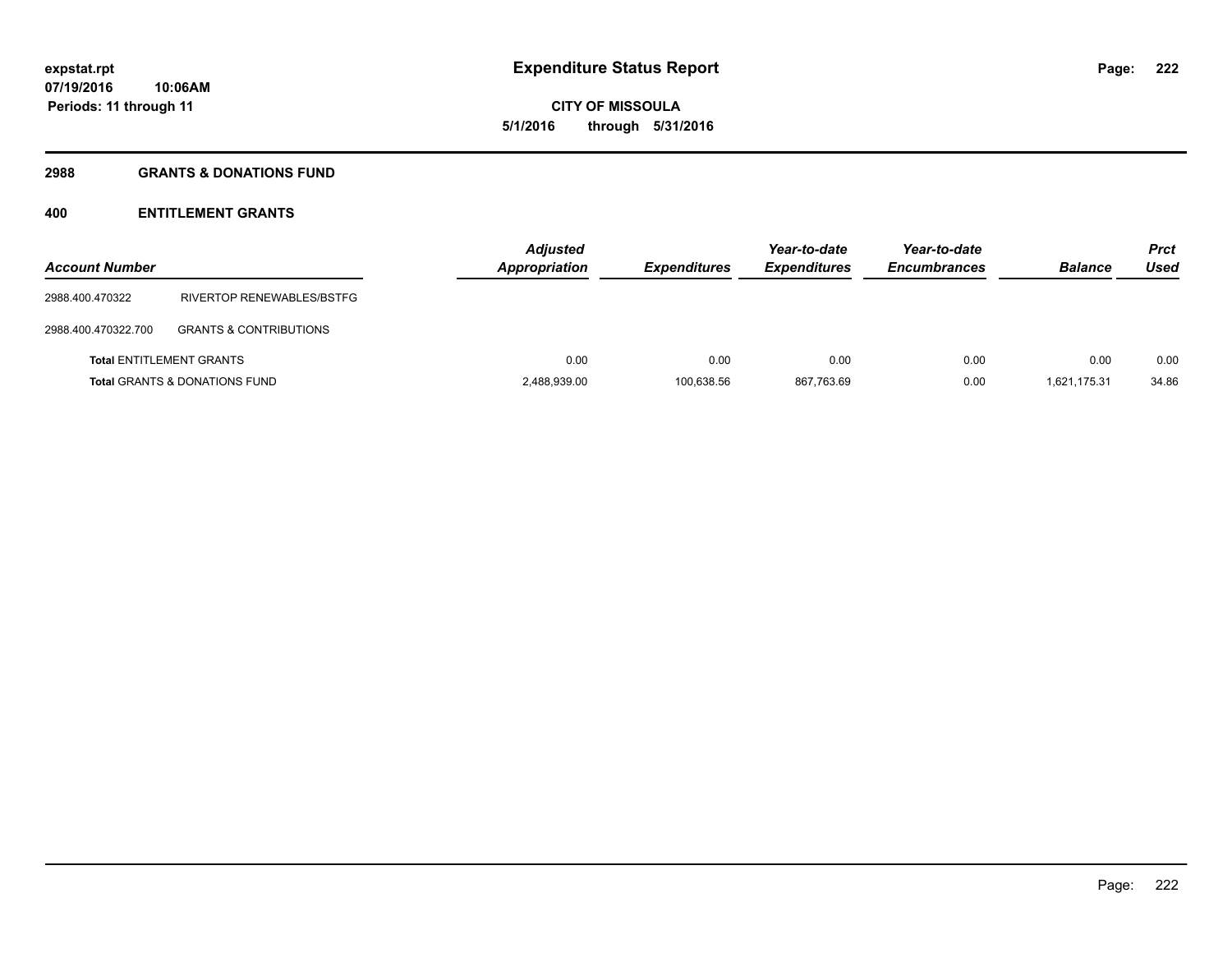**CITY OF MISSOULA 5/1/2016 through 5/31/2016**

#### **3000 SID REVOLVING FUND**

| <b>Account Number</b>           |                                                  | <b>Adjusted</b><br><b>Appropriation</b> | <b>Expenditures</b> | Year-to-date<br><b>Expenditures</b> | Year-to-date<br><b>Encumbrances</b> | <b>Balance</b> | <b>Prct</b><br><b>Used</b> |
|---------------------------------|--------------------------------------------------|-----------------------------------------|---------------------|-------------------------------------|-------------------------------------|----------------|----------------------------|
| 3000.390.510110                 | <b>MERCHANT SERVICES</b>                         |                                         |                     |                                     |                                     |                |                            |
| 3000.390.510110.500             | <b>FIXED CHARGES</b>                             |                                         |                     |                                     |                                     |                |                            |
| <b>Total MERCHANT SERVICES</b>  |                                                  | 0.00                                    | 0.00                | 0.00                                | 0.00                                | 0.00           | 0.00                       |
| 3000.390.521000                 | INTERFUND OPERATING TRANSFERS                    |                                         |                     |                                     |                                     |                |                            |
| 3000.390.521000.800             | OTHER OBJECTS                                    |                                         |                     |                                     |                                     |                |                            |
|                                 | 3000.390.521000.820.000 TRANSFERS TO OTHER FUNDS | 100,000.00                              | 0.00                | 0.00                                | 0.00                                | 100,000.00     | 0.00                       |
|                                 | <b>Total INTERFUND OPERATING TRANSFERS</b>       | 100,000.00                              | 0.00                | 0.00                                | 0.00                                | 100,000.00     | 0.00                       |
| <b>Total SID REVOLVING FUND</b> |                                                  | 100,000.00                              | 0.00                | 0.00                                | 0.00                                | 100,000.00     | 0.00                       |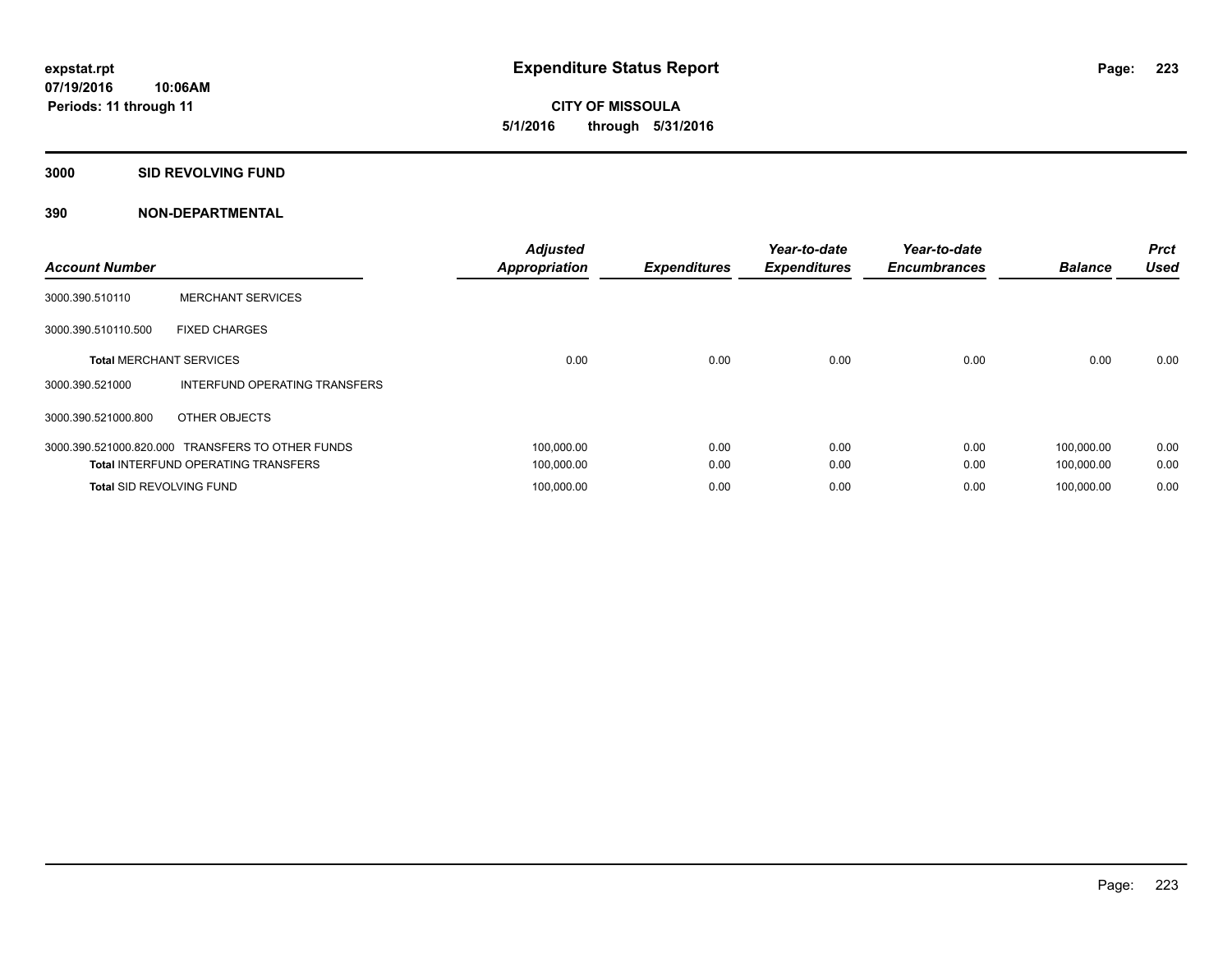**CITY OF MISSOULA 5/1/2016 through 5/31/2016**

**3005 SID REBATES**

| <b>Account Number</b>    |                          | <b>Adjusted</b><br>Appropriation | Expenditures | Year-to-date<br><b>Expenditures</b> | Year-to-date<br><b>Encumbrances</b> | <b>Balance</b> | <b>Prct</b><br>Used |
|--------------------------|--------------------------|----------------------------------|--------------|-------------------------------------|-------------------------------------|----------------|---------------------|
| 3005.390.510110          | <b>MERCHANT SERVICES</b> |                                  |              |                                     |                                     |                |                     |
| 3005.390.510110.500      | <b>FIXED CHARGES</b>     |                                  |              |                                     |                                     |                |                     |
| <b>Total SID REBATES</b> |                          | 0.00                             | 0.00         | 0.00                                | 0.00                                | 0.00           | 0.00                |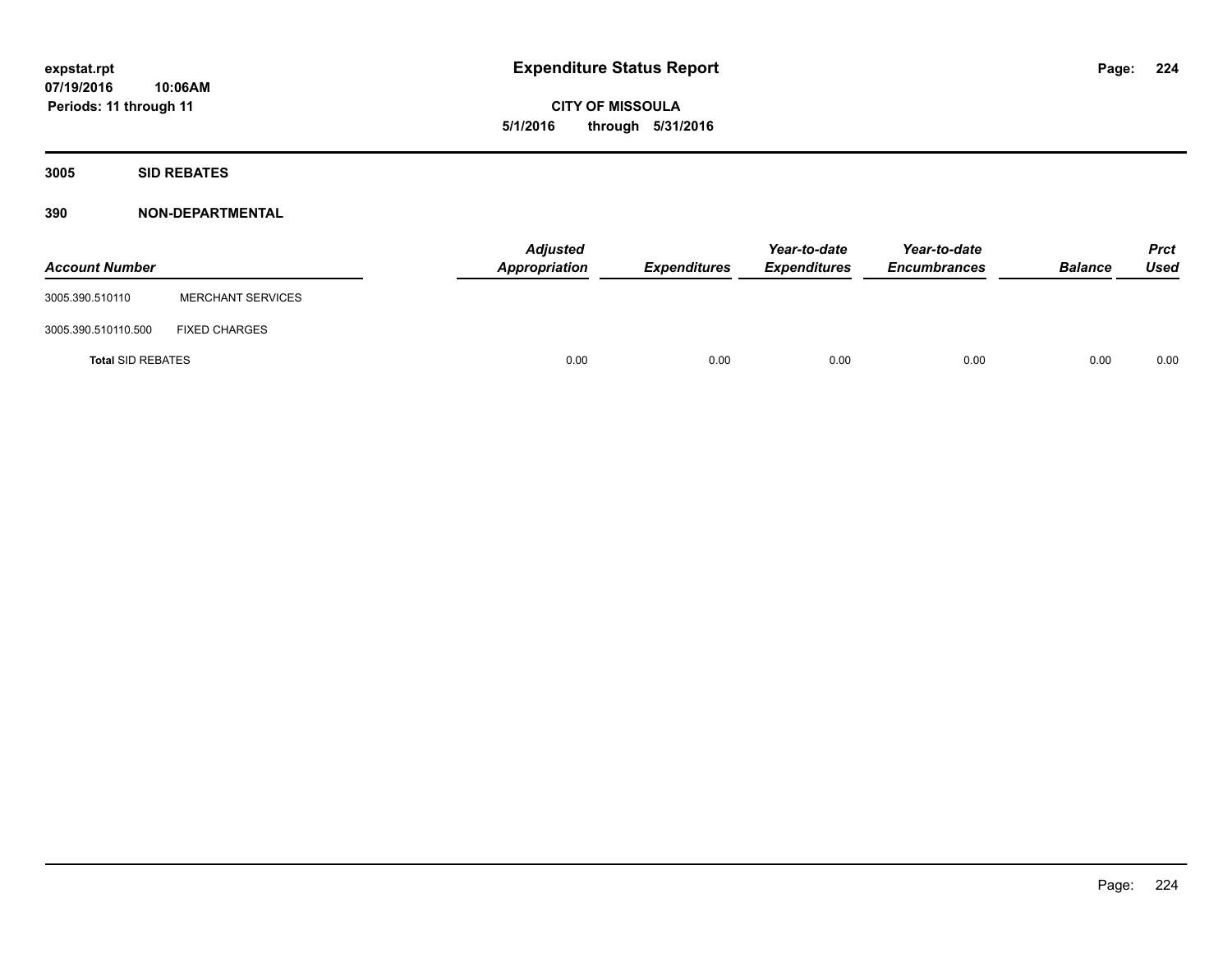**CITY OF MISSOULA 5/1/2016 through 5/31/2016**

# **3065 1998 PUBLIC SAFETY G O BONDS FUND**

**000 \*\*\* Title Not Found \*\*\***

| <b>Account Number</b>         |                         | <b>Adjusted</b><br>Appropriation | <b>Expenditures</b> | Year-to-date<br><b>Expenditures</b> | Year-to-date<br><b>Encumbrances</b> | <b>Balance</b> | <b>Prct</b><br>Used |
|-------------------------------|-------------------------|----------------------------------|---------------------|-------------------------------------|-------------------------------------|----------------|---------------------|
| 3065.000.520100               | *** Title Not Found *** |                                  |                     |                                     |                                     |                |                     |
| 3065.000.520100.800           | OTHER OBJECTS           |                                  |                     |                                     |                                     |                |                     |
| Total *** Title Not Found *** |                         | 0.00                             | 0.00                | 0.00                                | 0.00                                | 0.00           | 0.00                |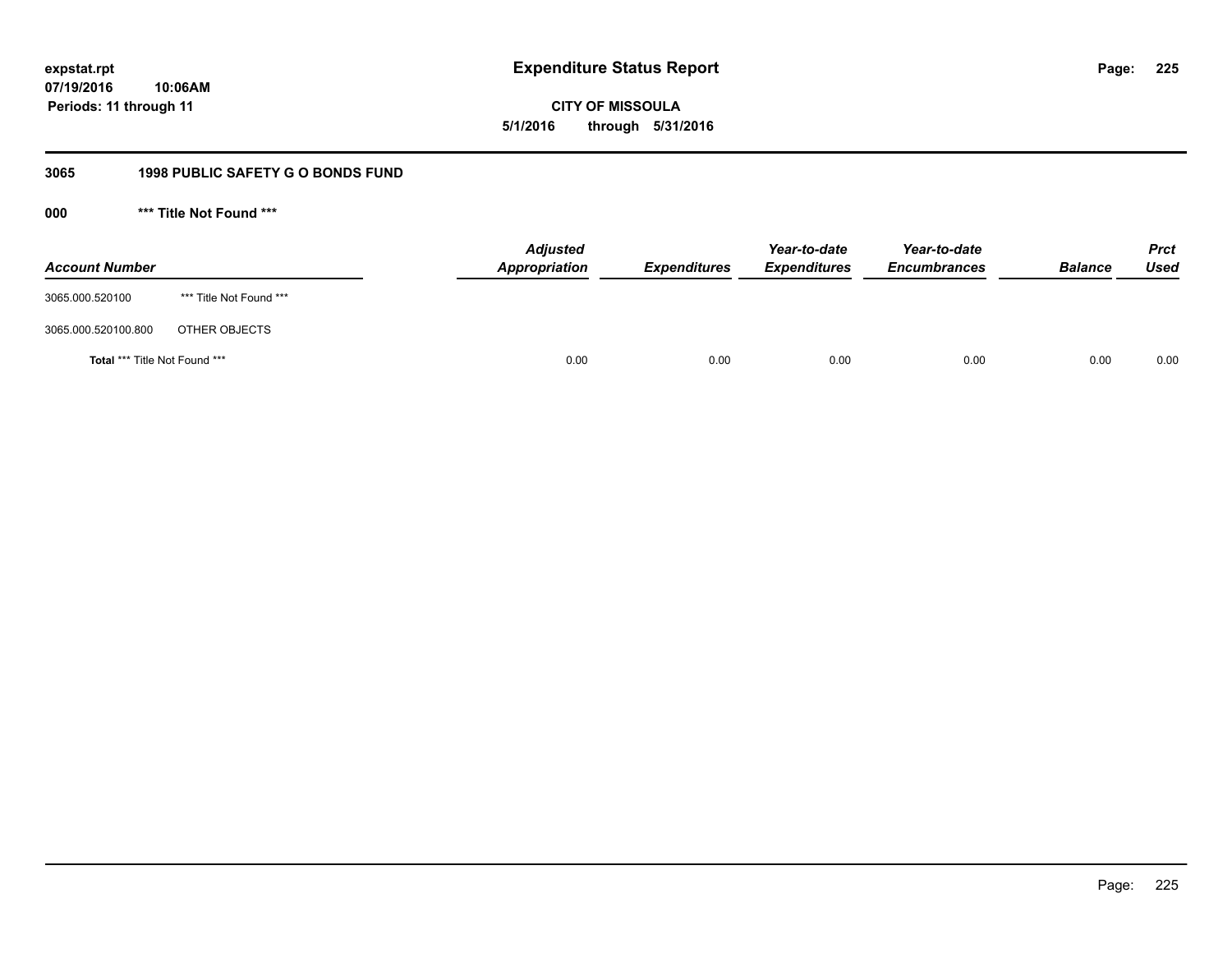**CITY OF MISSOULA 5/1/2016 through 5/31/2016**

# **3065 1998 PUBLIC SAFETY G O BONDS FUND**

| <b>Account Number</b>          |                                         | <b>Adjusted</b><br><b>Appropriation</b> | <b>Expenditures</b> | Year-to-date<br><b>Expenditures</b> | Year-to-date<br><b>Encumbrances</b> | <b>Balance</b> | <b>Prct</b><br><b>Used</b> |
|--------------------------------|-----------------------------------------|-----------------------------------------|---------------------|-------------------------------------|-------------------------------------|----------------|----------------------------|
| 3065.390.510110                | <b>MERCHANT SERVICES</b>                |                                         |                     |                                     |                                     |                |                            |
| 3065.390.510110.500            | <b>FIXED CHARGES</b>                    |                                         |                     |                                     |                                     |                |                            |
| <b>Total MERCHANT SERVICES</b> |                                         | 0.00                                    | 0.00                | 0.00                                | 0.00                                | 0.00           | 0.00                       |
|                                | Total 1998 PUBLIC SAFETY G O BONDS FUND | 0.00                                    | 0.00                | 0.00                                | 0.00                                | 0.00           | 0.00                       |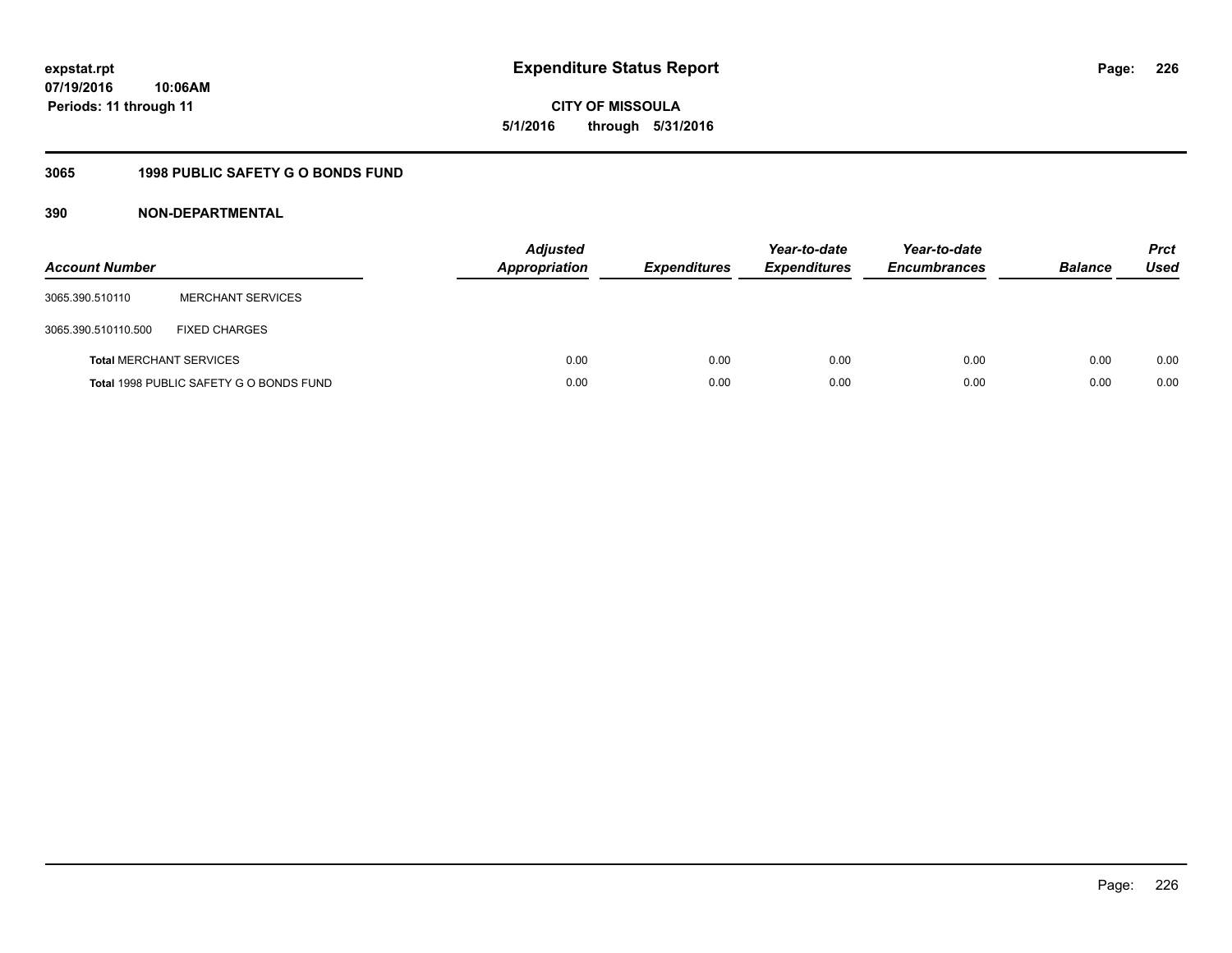**CITY OF MISSOULA 5/1/2016 through 5/31/2016**

#### **3070 1996 OPEN SPACE GO BONDS**

| <b>Account Number</b>          |                                | <b>Adjusted</b><br><b>Appropriation</b> | <b>Expenditures</b> | Year-to-date<br><b>Expenditures</b> | Year-to-date<br><b>Encumbrances</b> | <b>Balance</b> | <b>Prct</b><br><b>Used</b> |
|--------------------------------|--------------------------------|-----------------------------------------|---------------------|-------------------------------------|-------------------------------------|----------------|----------------------------|
| 3070.390.490100                | <b>GO BONDS</b>                |                                         |                     |                                     |                                     |                |                            |
| 3070.390.490100.800            | OTHER OBJECTS                  |                                         |                     |                                     |                                     |                |                            |
| <b>Total GO BONDS</b>          |                                | 0.00                                    | 0.00                | 0.00                                | 0.00                                | 0.00           | 0.00                       |
| 3070.390.510110                | <b>MERCHANT SERVICES</b>       |                                         |                     |                                     |                                     |                |                            |
| 3070.390.510110.500            | <b>FIXED CHARGES</b>           |                                         |                     |                                     |                                     |                |                            |
| <b>Total MERCHANT SERVICES</b> |                                | 0.00                                    | 0.00                | 0.00                                | 0.00                                | 0.00           | 0.00                       |
|                                | Total 1996 OPEN SPACE GO BONDS | 0.00                                    | 0.00                | 0.00                                | 0.00                                | 0.00           | 0.00                       |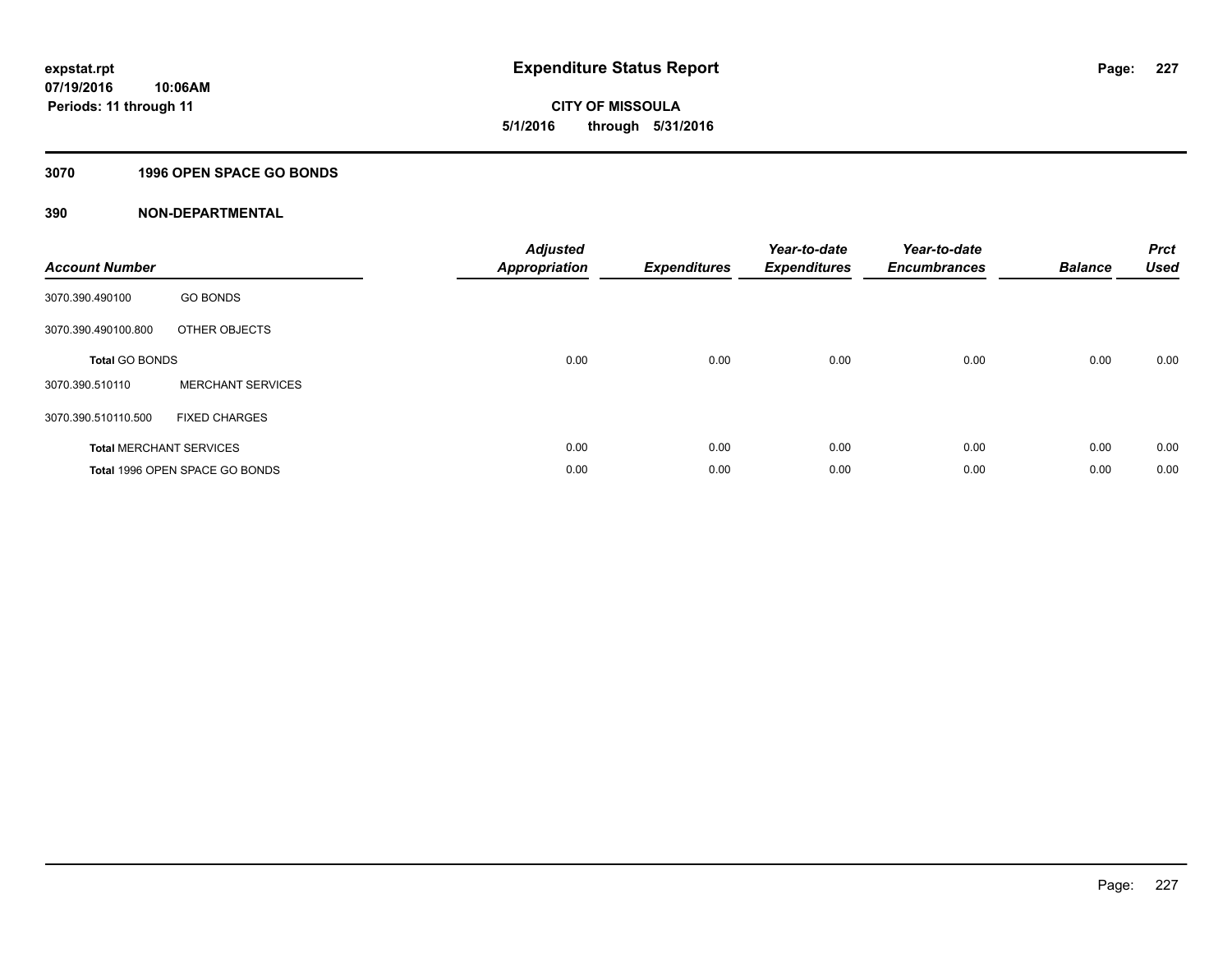# **CITY OF MISSOULA 5/1/2016 through 5/31/2016**

# **3075 1997 OPEN SPACE G O BOND FUND**

| <b>Account Number</b> |                                     | <b>Adjusted</b><br>Appropriation | <b>Expenditures</b> | Year-to-date<br><b>Expenditures</b> | Year-to-date<br><b>Encumbrances</b> | <b>Balance</b> | <b>Prct</b><br><b>Used</b> |
|-----------------------|-------------------------------------|----------------------------------|---------------------|-------------------------------------|-------------------------------------|----------------|----------------------------|
| 3075.390.490100       | <b>GO BONDS</b>                     |                                  |                     |                                     |                                     |                |                            |
| 3075.390.490100.800   | OTHER OBJECTS                       |                                  |                     |                                     |                                     |                |                            |
| <b>Total GO BONDS</b> |                                     | 0.00                             | 0.00                | 0.00                                | 0.00                                | 0.00           | 0.00                       |
| 3075.390.510110       | <b>MERCHANT SERVICES</b>            |                                  |                     |                                     |                                     |                |                            |
| 3075.390.510110.500   | <b>FIXED CHARGES</b>                |                                  |                     |                                     |                                     |                |                            |
|                       | <b>Total MERCHANT SERVICES</b>      | 0.00                             | 0.00                | 0.00                                | 0.00                                | 0.00           | 0.00                       |
|                       | Total 1997 OPEN SPACE G O BOND FUND | 0.00                             | 0.00                | 0.00                                | 0.00                                | 0.00           | 0.00                       |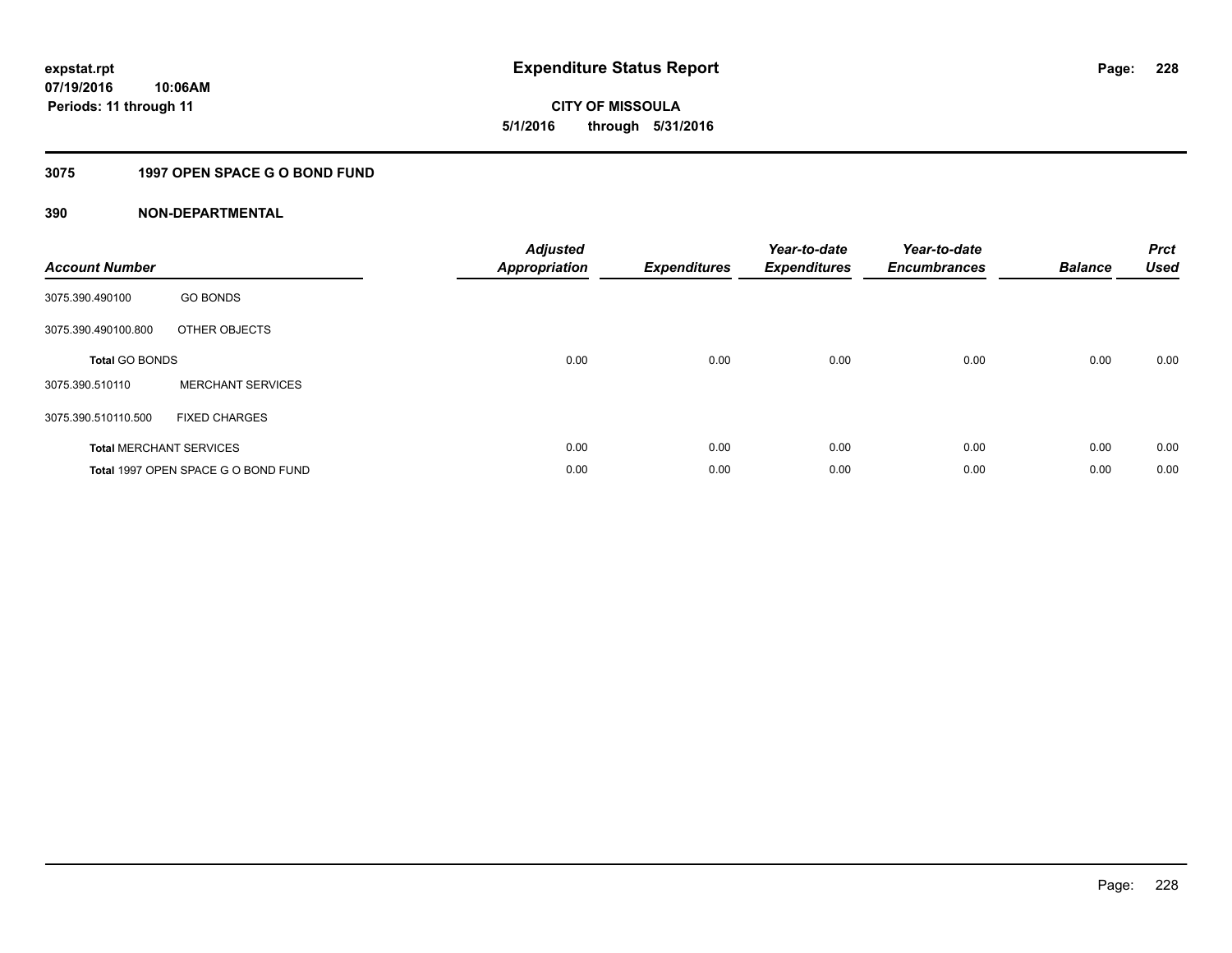## **3080 1994 FIRE EQUIP/CITY HALLS REFUND BOND F**

## **390 NON-DEPARTMENTAL**

| <b>Account Number</b>     |                                                | <b>Adjusted</b><br><b>Appropriation</b> | <b>Expenditures</b> | Year-to-date<br><b>Expenditures</b> | Year-to-date<br><b>Encumbrances</b> | <b>Balance</b> | <b>Prct</b><br><b>Used</b> |
|---------------------------|------------------------------------------------|-----------------------------------------|---------------------|-------------------------------------|-------------------------------------|----------------|----------------------------|
| 3080.390.490100           | <b>GO BONDS</b>                                |                                         |                     |                                     |                                     |                |                            |
| 3080.390.490100.600       | <b>DEBT SERVICE</b>                            |                                         |                     |                                     |                                     |                |                            |
| <b>Total DEBT SERVICE</b> |                                                | 0.00                                    | 0.00                | 0.00                                | 0.00                                | 0.00           | 0.00                       |
| 3080.390.490100.800       | OTHER OBJECTS                                  |                                         |                     |                                     |                                     |                |                            |
| Total GO BONDS            |                                                | 0.00                                    | 0.00                | 0.00                                | 0.00                                | 0.00           | 0.00                       |
| 3080.390.510110           | <b>MERCHANT SERVICES</b>                       |                                         |                     |                                     |                                     |                |                            |
| 3080.390.510110.500       | <b>FIXED CHARGES</b>                           |                                         |                     |                                     |                                     |                |                            |
|                           | <b>Total MERCHANT SERVICES</b>                 | 0.00                                    | 0.00                | 0.00                                | 0.00                                | 0.00           | 0.00                       |
|                           | Total 1994 FIRE EQUIP/CITY HALLS REFUND BOND F | 0.00                                    | 0.00                | 0.00                                | 0.00                                | 0.00           | 0.00                       |

Page: 229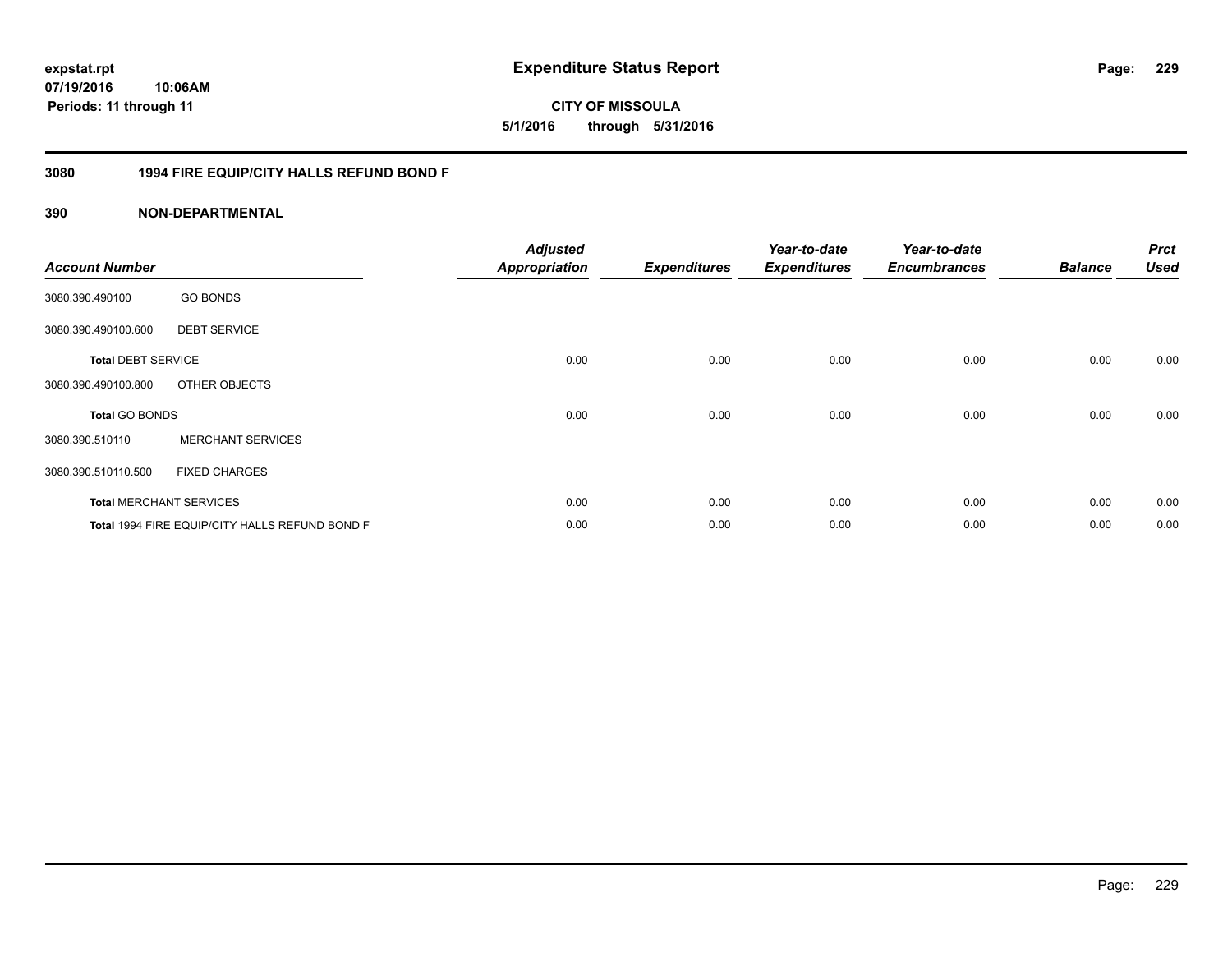**CITY OF MISSOULA 5/1/2016 through 5/31/2016**

# **3085 1993 FIRE STATION G O BOND FUND**

| <b>Account Number</b>          |                                       | <b>Adjusted</b><br>Appropriation | <b>Expenditures</b> | Year-to-date<br><b>Expenditures</b> | Year-to-date<br><b>Encumbrances</b> | <b>Balance</b> | <b>Prct</b><br><b>Used</b> |
|--------------------------------|---------------------------------------|----------------------------------|---------------------|-------------------------------------|-------------------------------------|----------------|----------------------------|
| 3085.390.490100                | <b>GO BONDS</b>                       |                                  |                     |                                     |                                     |                |                            |
| 3085.390.490100.800            | OTHER OBJECTS                         |                                  |                     |                                     |                                     |                |                            |
| <b>Total GO BONDS</b>          |                                       | 0.00                             | 0.00                | 0.00                                | 0.00                                | 0.00           | 0.00                       |
| 3085.390.510110                | <b>MERCHANT SERVICES</b>              |                                  |                     |                                     |                                     |                |                            |
| 3085.390.510110.500            | <b>FIXED CHARGES</b>                  |                                  |                     |                                     |                                     |                |                            |
| <b>Total MERCHANT SERVICES</b> |                                       | 0.00                             | 0.00                | 0.00                                | 0.00                                | 0.00           | 0.00                       |
|                                | Total 1993 FIRE STATION G O BOND FUND | 0.00                             | 0.00                | 0.00                                | 0.00                                | 0.00           | 0.00                       |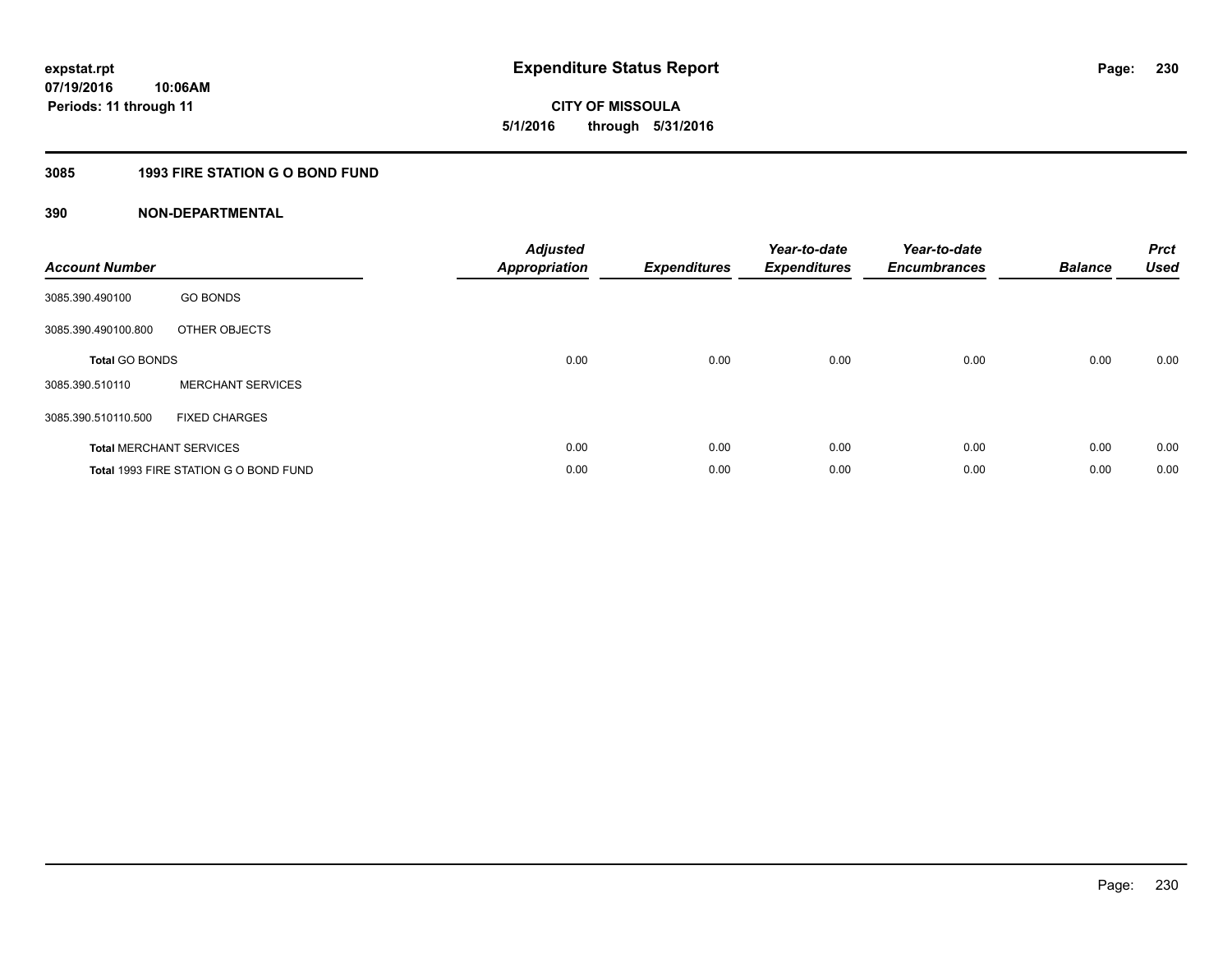**CITY OF MISSOULA 5/1/2016 through 5/31/2016**

## **3090 2004 AQUATICS BOND**

| <b>Account Number</b>          |                          | <b>Adjusted</b><br><b>Appropriation</b> | <b>Expenditures</b> | Year-to-date<br><b>Expenditures</b> | Year-to-date<br><b>Encumbrances</b> | <b>Balance</b> | <b>Prct</b><br><b>Used</b> |
|--------------------------------|--------------------------|-----------------------------------------|---------------------|-------------------------------------|-------------------------------------|----------------|----------------------------|
| 3090.390.490100                | <b>GO BONDS</b>          |                                         |                     |                                     |                                     |                |                            |
| 3090.390.490100.600            | <b>DEBT SERVICE</b>      |                                         |                     |                                     |                                     |                |                            |
| <b>Total DEBT SERVICE</b>      |                          | 0.00                                    | 0.00                | 0.00                                | 0.00                                | 0.00           | 0.00                       |
| 3090.390.490100.800            | OTHER OBJECTS            |                                         |                     |                                     |                                     |                |                            |
| Total GO BONDS                 |                          | 0.00                                    | 0.00                | 0.00                                | 0.00                                | 0.00           | 0.00                       |
| 3090.390.510110                | <b>MERCHANT SERVICES</b> |                                         |                     |                                     |                                     |                |                            |
| 3090.390.510110.500            | <b>FIXED CHARGES</b>     |                                         |                     |                                     |                                     |                |                            |
| <b>Total MERCHANT SERVICES</b> |                          | 0.00                                    | 0.00                | 0.00                                | 0.00                                | 0.00           | 0.00                       |
| Total 2004 AQUATICS BOND       |                          | 0.00                                    | 0.00                | 0.00                                | 0.00                                | 0.00           | 0.00                       |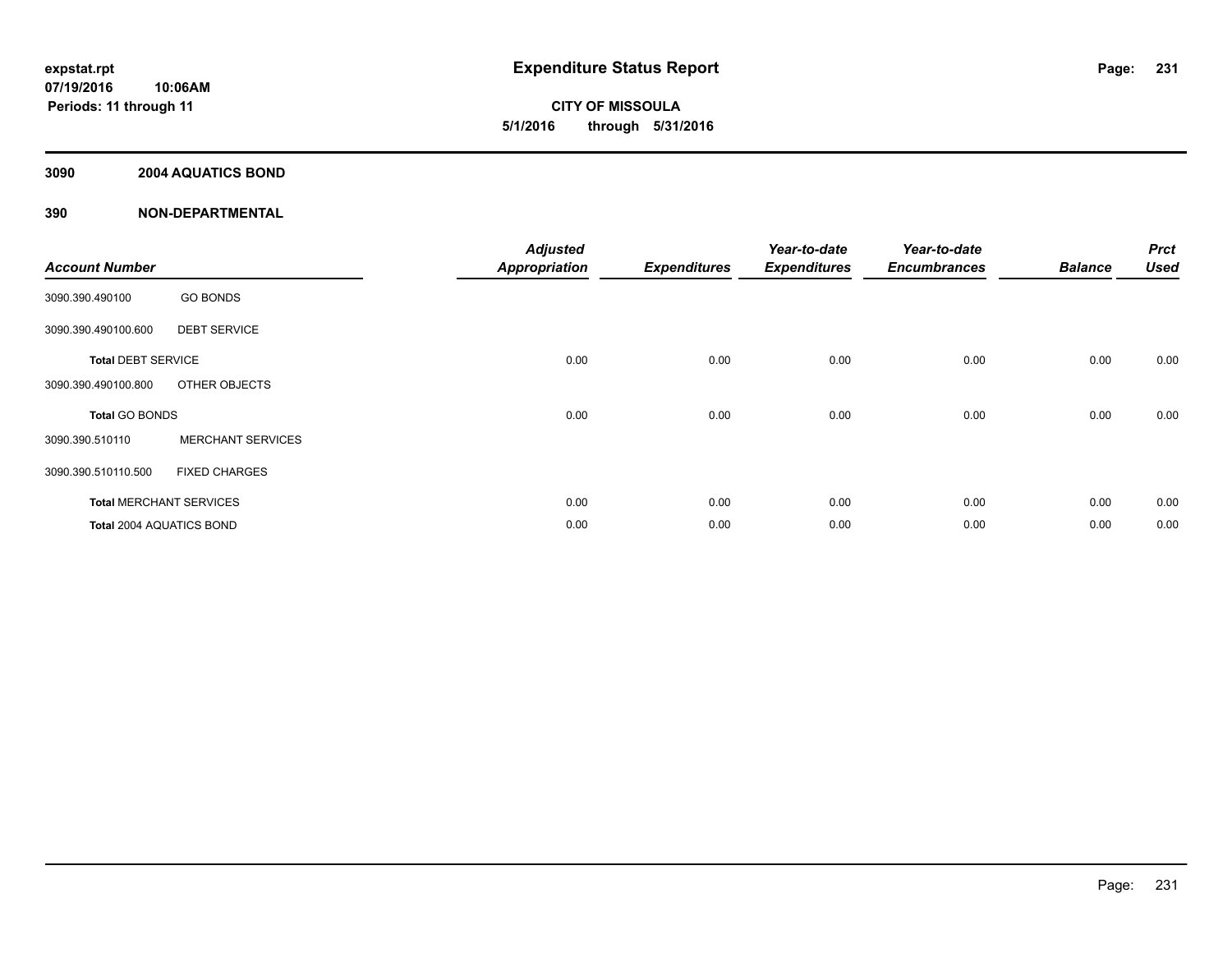**5/1/2016 through 5/31/2016**

## **3091 SERIES 2012A AQUATICS REFUNDING BOND**

## **390 NON-DEPARTMENTAL**

|                                   |                                                 | <b>Adjusted</b>      |                     | Year-to-date        | Year-to-date        |                | <b>Prct</b> |
|-----------------------------------|-------------------------------------------------|----------------------|---------------------|---------------------|---------------------|----------------|-------------|
| <b>Account Number</b>             |                                                 | <b>Appropriation</b> | <b>Expenditures</b> | <b>Expenditures</b> | <b>Encumbrances</b> | <b>Balance</b> | <b>Used</b> |
| 3091.390.490100                   | <b>GO BONDS</b>                                 |                      |                     |                     |                     |                |             |
| 3091.390.490100.600               | <b>DEBT SERVICE</b>                             |                      |                     |                     |                     |                |             |
| 3091.390.490100.610.000 PRINCIPAL |                                                 | 505,000.00           | 0.00                | 0.00                | 0.00                | 505,000.00     | 0.00        |
|                                   | 3091.390.490100.620.000 INTEREST / SERVICE FEES | 90,148.00            | 0.00                | 45,248.75           | 0.00                | 44,899.25      | 50.19       |
| <b>Total DEBT SERVICE</b>         |                                                 | 595,148.00           | 0.00                | 45,248.75           | 0.00                | 549,899.25     | 7.60        |
| 3091.390.490100.800               | OTHER OBJECTS                                   |                      |                     |                     |                     |                |             |
| <b>Total OTHER OBJECTS</b>        |                                                 | 0.00                 | 0.00                | 0.00                | 0.00                | 0.00           | 0.00        |
| <b>Total GO BONDS</b>             |                                                 | 595,148.00           | 0.00                | 45,248.75           | 0.00                | 549,899.25     | 7.60        |
| 3091.390.510110                   | <b>MERCHANT SERVICES</b>                        |                      |                     |                     |                     |                |             |
| 3091.390.510110.500               | <b>FIXED CHARGES</b>                            |                      |                     |                     |                     |                |             |
|                                   | <b>Total MERCHANT SERVICES</b>                  | 0.00                 | 0.00                | 0.00                | 0.00                | 0.00           | 0.00        |
|                                   | Total SERIES 2012A AQUATICS REFUNDING BOND      | 595,148.00           | 0.00                | 45,248.75           | 0.00                | 549,899.25     | 7.60        |

**232**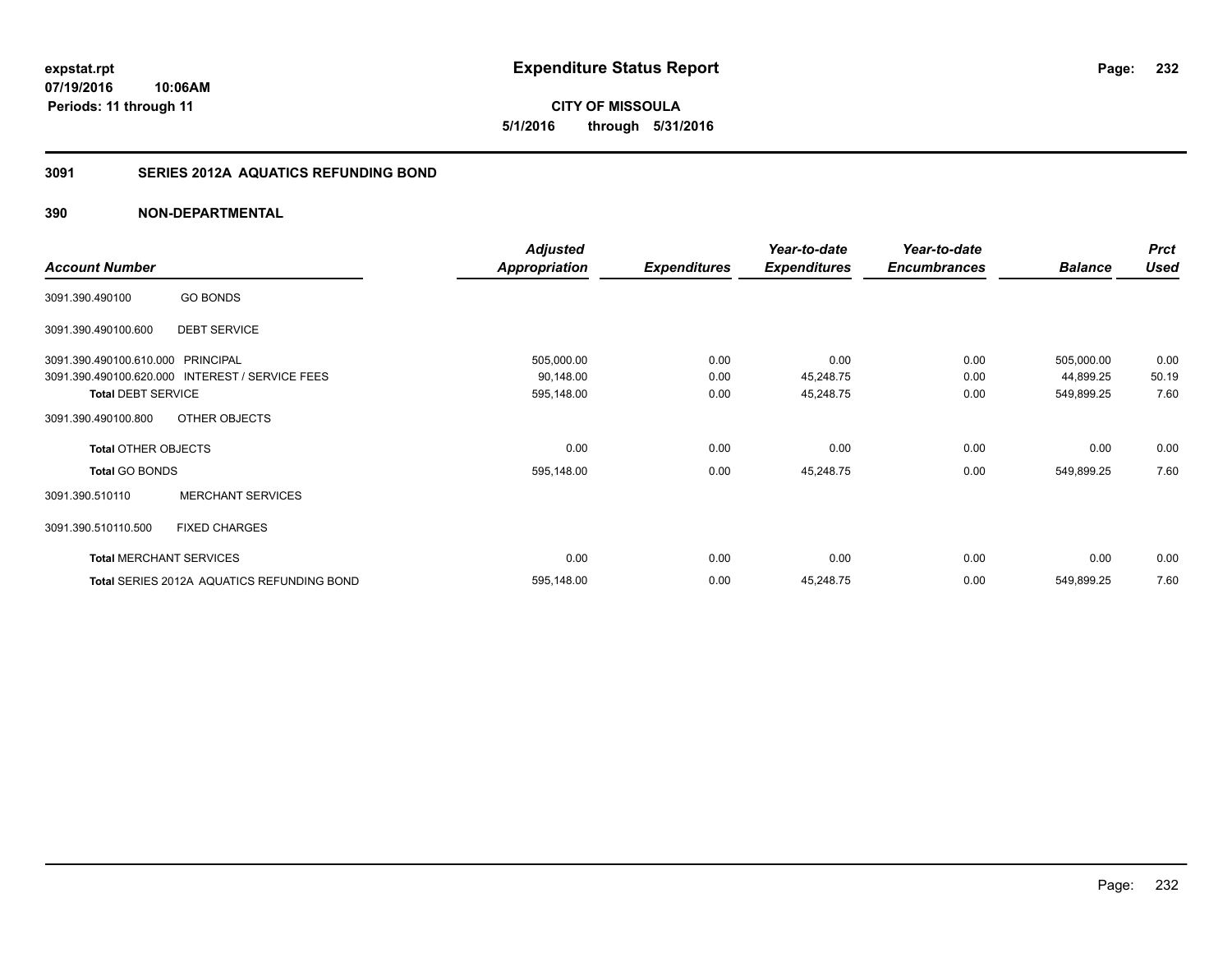**CITY OF MISSOULA 5/1/2016 through 5/31/2016**

#### **3092 Series 2013A GO REFUNDING BONDS**

|                                |                                       | <b>Adjusted</b>      |                     | Year-to-date        | Year-to-date        |                | <b>Prct</b> |
|--------------------------------|---------------------------------------|----------------------|---------------------|---------------------|---------------------|----------------|-------------|
| <b>Account Number</b>          |                                       | <b>Appropriation</b> | <b>Expenditures</b> | <b>Expenditures</b> | <b>Encumbrances</b> | <b>Balance</b> | <b>Used</b> |
| 3092.390.490100                | <b>GO BONDS</b>                       |                      |                     |                     |                     |                |             |
| 3092.390.490100.600            | <b>DEBT SERVICE</b>                   |                      |                     |                     |                     |                |             |
| 3092.390.490100.610.000        | <b>PRINCIPAL</b>                      | 580,000.00           | 0.00                | 0.00                | 0.00                | 580,000.00     | 0.00        |
| 3092.390.490100.620.000        | <b>INTEREST / SERVICE FEES</b>        | 108,926.00           | 0.00                | 54,638.00           | 0.00                | 54,288.00      | 50.16       |
| <b>Total GO BONDS</b>          |                                       | 688,926.00           | 0.00                | 54,638.00           | 0.00                | 634,288.00     | 7.93        |
| 3092.390.510110                | <b>MERCHANT SERVICES</b>              |                      |                     |                     |                     |                |             |
| 3092.390.510110.500            | <b>FIXED CHARGES</b>                  |                      |                     |                     |                     |                |             |
| <b>Total MERCHANT SERVICES</b> |                                       | 0.00                 | 0.00                | 0.00                | 0.00                | 0.00           | 0.00        |
| 3092.390.521000                | INTERFUND OPERATING TRANSFERS         |                      |                     |                     |                     |                |             |
| 3092.390.521000.800            | OTHER OBJECTS                         |                      |                     |                     |                     |                |             |
|                                | Total INTERFUND OPERATING TRANSFERS   | 0.00                 | 0.00                | 0.00                | 0.00                | 0.00           | 0.00        |
|                                | Total Series 2013A GO REFUNDING BONDS | 688,926.00           | 0.00                | 54,638.00           | 0.00                | 634,288.00     | 7.93        |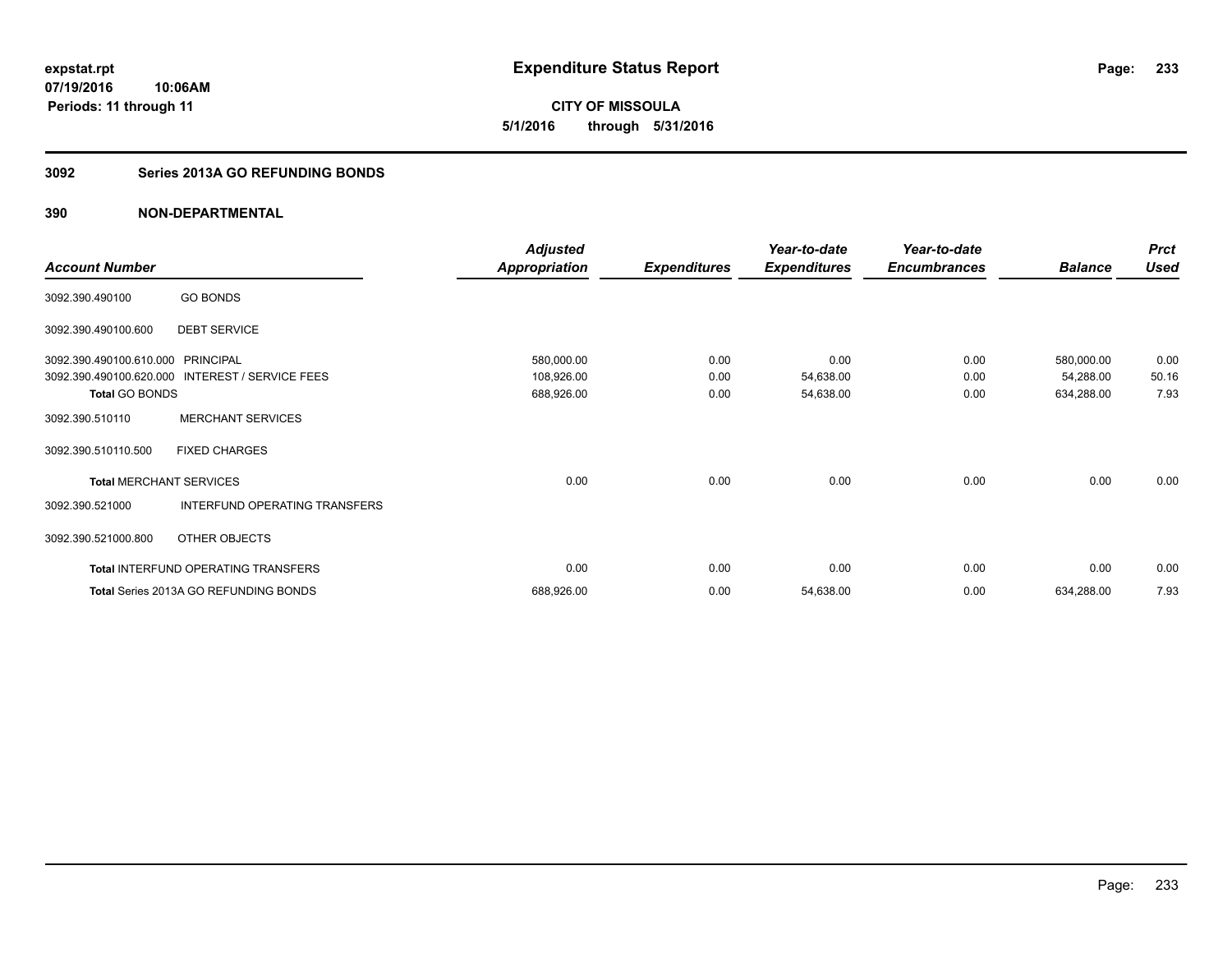**CITY OF MISSOULA 5/1/2016 through 5/31/2016**

#### **3095 2004 REFUNDING BONDS DEBT SERVICE**

| <b>Account Number</b> |                                                 | <b>Adjusted</b><br><b>Appropriation</b> | <b>Expenditures</b> | Year-to-date<br><b>Expenditures</b> | Year-to-date<br><b>Encumbrances</b> | <b>Balance</b> | <b>Prct</b><br><b>Used</b> |
|-----------------------|-------------------------------------------------|-----------------------------------------|---------------------|-------------------------------------|-------------------------------------|----------------|----------------------------|
| 3095.390.490100       | <b>GO BONDS</b>                                 |                                         |                     |                                     |                                     |                |                            |
| 3095.390.490100.600   | <b>DEBT SERVICE</b>                             |                                         |                     |                                     |                                     |                |                            |
|                       | 3095.390.490100.620.000 INTEREST / SERVICE FEES | 0.00                                    | 0.00                | 3,100.00                            | 0.00                                | $-3,100.00$    | 0.00                       |
| <b>Total GO BONDS</b> |                                                 | 0.00                                    | 0.00                | 3,100.00                            | 0.00                                | $-3,100.00$    | 0.00                       |
| 3095.390.510110       | <b>MERCHANT SERVICES</b>                        |                                         |                     |                                     |                                     |                |                            |
| 3095.390.510110.500   | <b>FIXED CHARGES</b>                            |                                         |                     |                                     |                                     |                |                            |
|                       | <b>Total MERCHANT SERVICES</b>                  | 0.00                                    | 0.00                | 0.00                                | 0.00                                | 0.00           | 0.00                       |
|                       | <b>Total 2004 REFUNDING BONDS DEBT SERVICE</b>  | 0.00                                    | 0.00                | 3,100.00                            | 0.00                                | $-3,100.00$    | 0.00                       |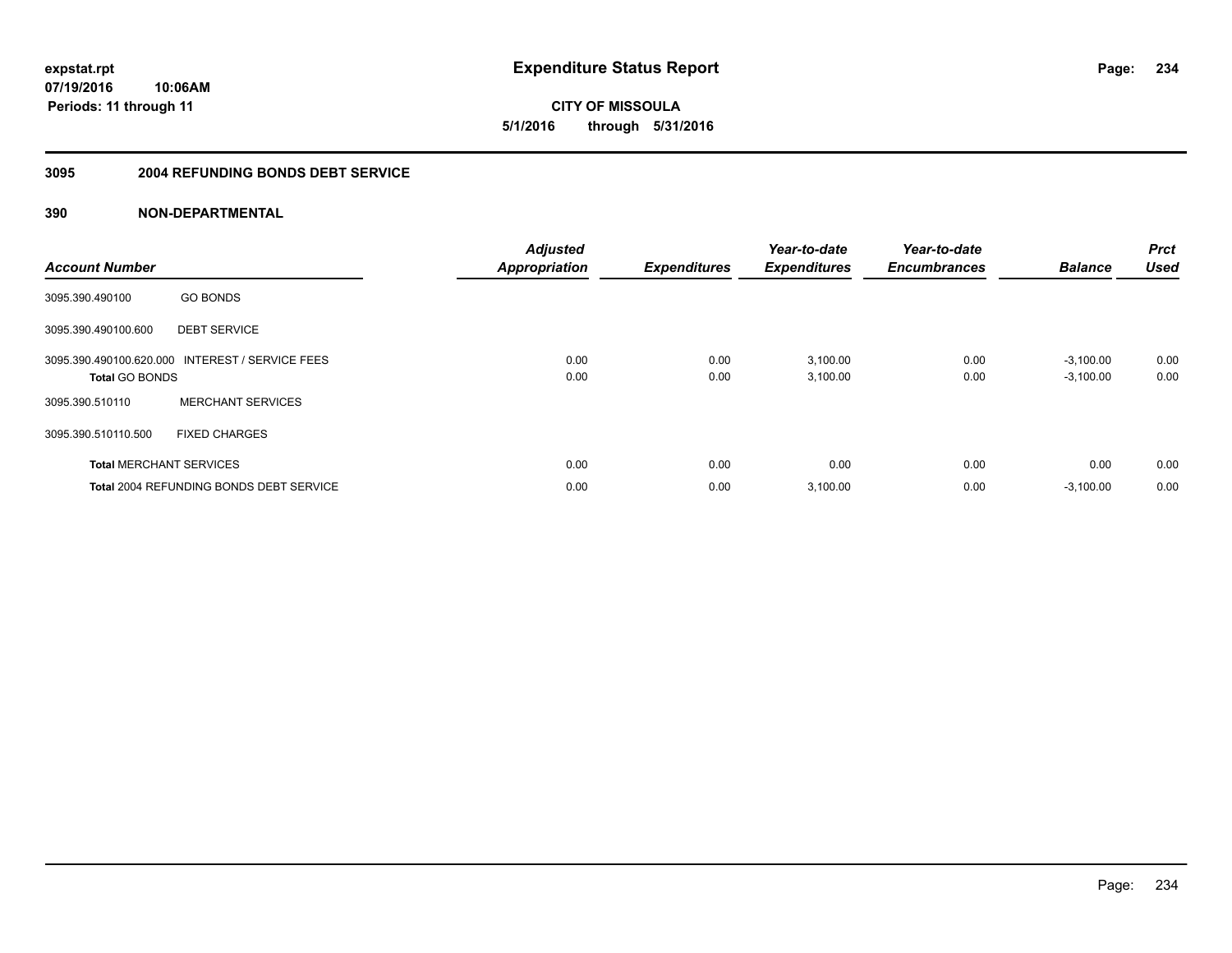**CITY OF MISSOULA 5/1/2016 through 5/31/2016**

#### **3096 NEW FIRE STATION GO BOND**

|                                   |                                                 | <b>Adjusted</b> |                     | Year-to-date        | Year-to-date        |                | <b>Prct</b> |
|-----------------------------------|-------------------------------------------------|-----------------|---------------------|---------------------|---------------------|----------------|-------------|
| <b>Account Number</b>             |                                                 | Appropriation   | <b>Expenditures</b> | <b>Expenditures</b> | <b>Encumbrances</b> | <b>Balance</b> | <b>Used</b> |
| 3096.390.490100                   | <b>GO BONDS</b>                                 |                 |                     |                     |                     |                |             |
| 3096.390.490100.600               | <b>DEBT SERVICE</b>                             |                 |                     |                     |                     |                |             |
| 3096.390.490100.610.000 PRINCIPAL |                                                 | 3,876,559.00    | 0.00                | 0.00                | 0.00                | 3,876,559.00   | 0.00        |
|                                   | 3096.390.490100.620.000 INTEREST / SERVICE FEES | 12,500.00       | 0.00                | 6,425.00            | 0.00                | 6,075.00       | 51.40       |
| <b>Total DEBT SERVICE</b>         |                                                 | 3,889,059.00    | 0.00                | 6,425.00            | 0.00                | 3,882,634.00   | 0.17        |
| 3096.390.490100.800               | OTHER OBJECTS                                   |                 |                     |                     |                     |                |             |
| <b>Total OTHER OBJECTS</b>        |                                                 | 0.00            | 0.00                | 0.00                | 0.00                | 0.00           | 0.00        |
| <b>Total GO BONDS</b>             |                                                 | 3,889,059.00    | 0.00                | 6,425.00            | 0.00                | 3,882,634.00   | 0.17        |
| 3096.390.510110                   | <b>MERCHANT SERVICES</b>                        |                 |                     |                     |                     |                |             |
| 3096.390.510110.500               | <b>FIXED CHARGES</b>                            |                 |                     |                     |                     |                |             |
|                                   | <b>Total MERCHANT SERVICES</b>                  | 0.00            | 0.00                | 0.00                | 0.00                | 0.00           | 0.00        |
|                                   | Total NEW FIRE STATION GO BOND                  | 3,889,059.00    | 0.00                | 6,425.00            | 0.00                | 3,882,634.00   | 0.17        |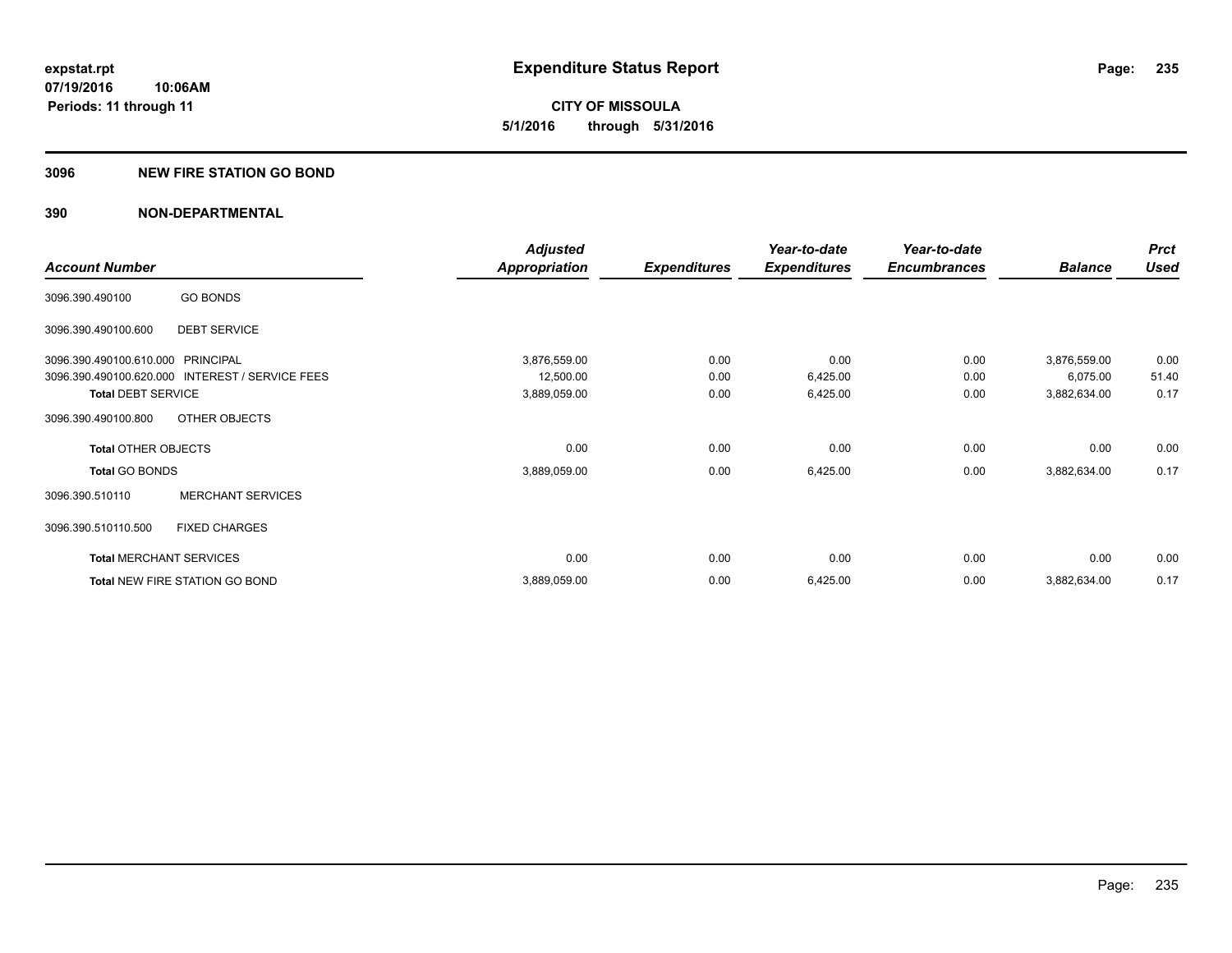**CITY OF MISSOULA 5/1/2016 through 5/31/2016**

#### **3097 2007 REFUNDING BONDS**

| <b>Account Number</b>      |                                | <b>Adjusted</b><br><b>Appropriation</b> | <b>Expenditures</b> | Year-to-date<br><b>Expenditures</b> | Year-to-date<br><b>Encumbrances</b> | <b>Balance</b> | <b>Prct</b><br><b>Used</b> |
|----------------------------|--------------------------------|-----------------------------------------|---------------------|-------------------------------------|-------------------------------------|----------------|----------------------------|
| 3097.390.490100            | <b>GO BONDS</b>                |                                         |                     |                                     |                                     |                |                            |
| 3097.390.490100.600        | <b>DEBT SERVICE</b>            |                                         |                     |                                     |                                     |                |                            |
| <b>Total GO BONDS</b>      |                                | 0.00                                    | 0.00                | 0.00                                | 0.00                                | 0.00           | 0.00                       |
| 3097.390.490500            | <b>DEBT PAYMENTS</b>           |                                         |                     |                                     |                                     |                |                            |
| 3097.390.490500.500        | <b>FIXED CHARGES</b>           |                                         |                     |                                     |                                     |                |                            |
| <b>Total DEBT PAYMENTS</b> |                                | 0.00                                    | 0.00                | 0.00                                | 0.00                                | 0.00           | 0.00                       |
| 3097.390.510110            | <b>MERCHANT SERVICES</b>       |                                         |                     |                                     |                                     |                |                            |
| 3097.390.510110.500        | <b>FIXED CHARGES</b>           |                                         |                     |                                     |                                     |                |                            |
|                            | <b>Total MERCHANT SERVICES</b> | 0.00                                    | 0.00                | 0.00                                | 0.00                                | 0.00           | 0.00                       |
|                            | Total 2007 REFUNDING BONDS     | 0.00                                    | 0.00                | 0.00                                | 0.00                                | 0.00           | 0.00                       |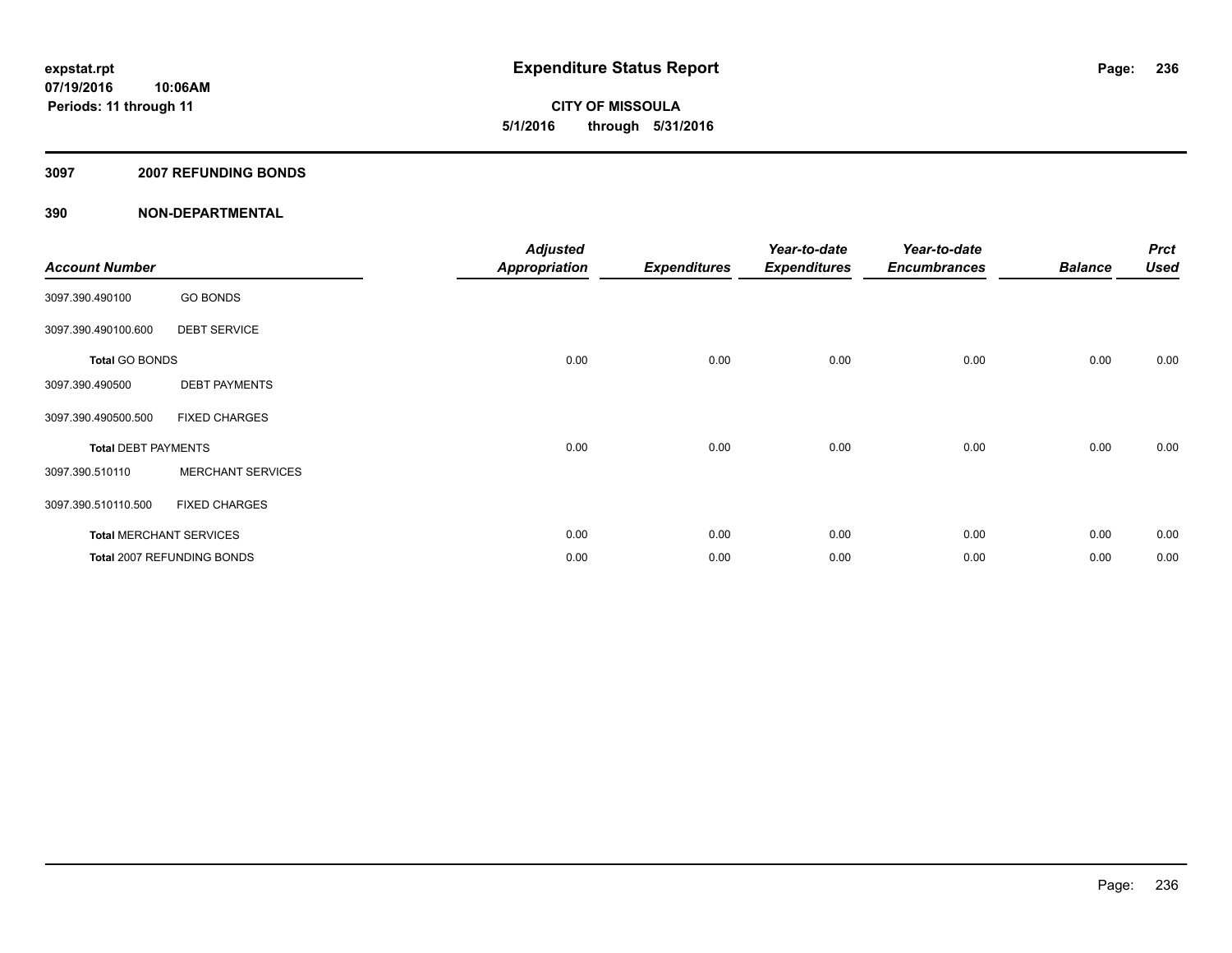**CITY OF MISSOULA 5/1/2016 through 5/31/2016**

### **3100 SIDEWALK & CURB WARRANTS FUND**

| <b>Account Number</b>          |                                            | <b>Adjusted</b><br><b>Appropriation</b> | <b>Expenditures</b> | Year-to-date<br><b>Expenditures</b> | Year-to-date<br><b>Encumbrances</b> | <b>Balance</b> | <b>Prct</b><br><b>Used</b> |
|--------------------------------|--------------------------------------------|-----------------------------------------|---------------------|-------------------------------------|-------------------------------------|----------------|----------------------------|
| 3100.390.490300                | SPECIAL IMPROVEMENTS BONDS                 |                                         |                     |                                     |                                     |                |                            |
| 3100.390.490300.600            | <b>DEBT SERVICE</b>                        |                                         |                     |                                     |                                     |                |                            |
|                                | <b>Total SPECIAL IMPROVEMENTS BONDS</b>    | 0.00                                    | 0.00                | 0.00                                | 0.00                                | 0.00           | 0.00                       |
| 3100.390.510110                | <b>MERCHANT SERVICES</b>                   |                                         |                     |                                     |                                     |                |                            |
| 3100.390.510110.500            | <b>FIXED CHARGES</b>                       |                                         |                     |                                     |                                     |                |                            |
| <b>Total MERCHANT SERVICES</b> |                                            | 0.00                                    | 0.00                | 0.00                                | 0.00                                | 0.00           | 0.00                       |
| 3100.390.521000                | INTERFUND OPERATING TRANSFERS              |                                         |                     |                                     |                                     |                |                            |
| 3100.390.521000.800            | OTHER OBJECTS                              |                                         |                     |                                     |                                     |                |                            |
|                                | <b>Total INTERFUND OPERATING TRANSFERS</b> | 0.00                                    | 0.00                | 0.00                                | 0.00                                | 0.00           | 0.00                       |
|                                | Total SIDEWALK & CURB WARRANTS FUND        | 0.00                                    | 0.00                | 0.00                                | 0.00                                | 0.00           | 0.00                       |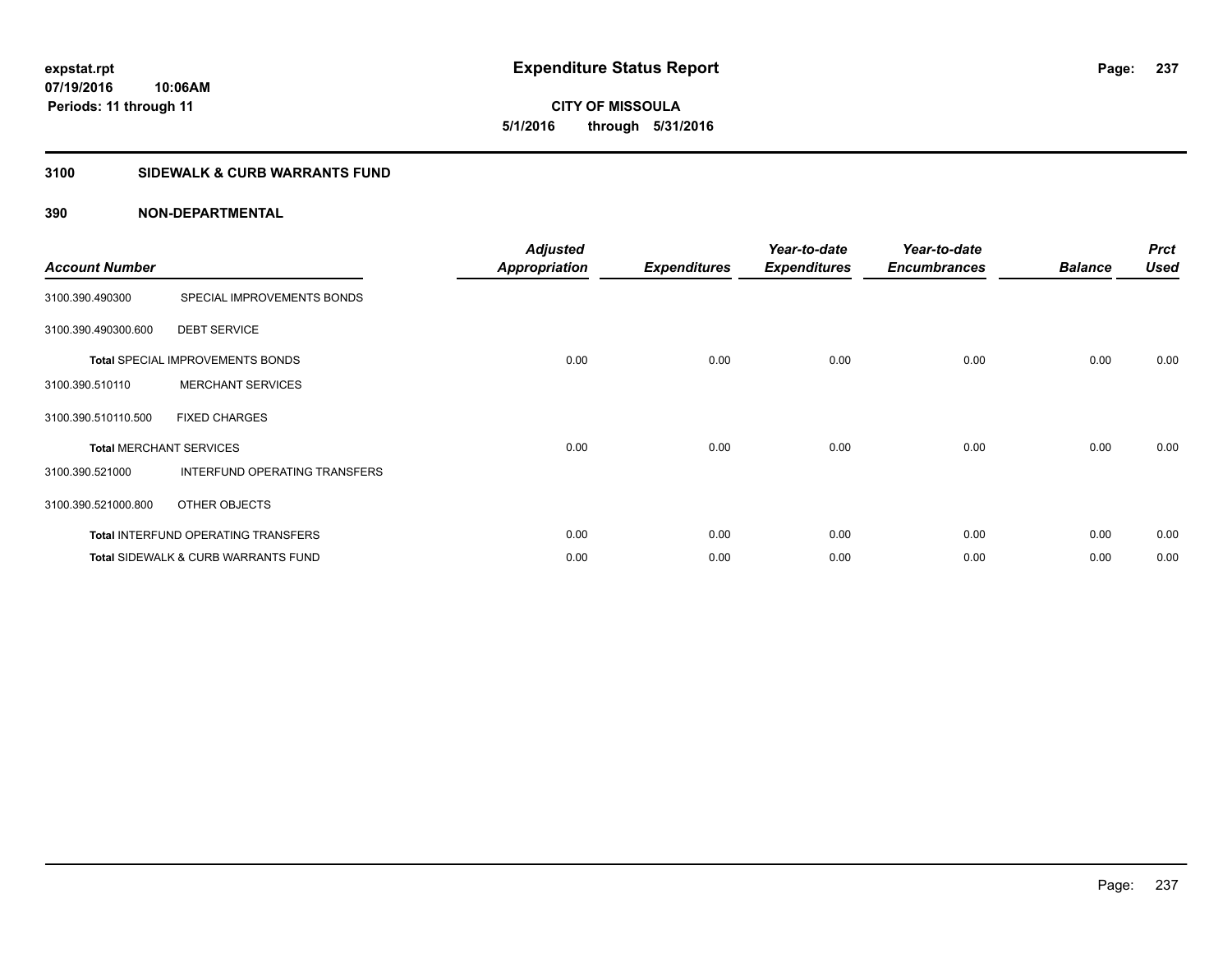**CITY OF MISSOULA 5/1/2016 through 5/31/2016**

## **3200 FY99 SIDEWALK & CURB DEBT SERVICE FUND**

| <b>Account Number</b>     |                                              | <b>Adjusted</b><br><b>Appropriation</b> | <b>Expenditures</b> | Year-to-date<br><b>Expenditures</b> | Year-to-date<br><b>Encumbrances</b> | <b>Balance</b> | <b>Prct</b><br><b>Used</b> |
|---------------------------|----------------------------------------------|-----------------------------------------|---------------------|-------------------------------------|-------------------------------------|----------------|----------------------------|
| 3200.390.490300           | SPECIAL IMPROVEMENTS BONDS                   |                                         |                     |                                     |                                     |                |                            |
| 3200.390.490300.600       | <b>DEBT SERVICE</b>                          |                                         |                     |                                     |                                     |                |                            |
|                           | Total SPECIAL IMPROVEMENTS BONDS             | 0.00                                    | 0.00                | 0.00                                | 0.00                                | 0.00           | 0.00                       |
| 3200.390.510100           | SPECIAL ASSESSMENTS                          |                                         |                     |                                     |                                     |                |                            |
| 3200.390.510100.600       | <b>DEBT SERVICE</b>                          |                                         |                     |                                     |                                     |                |                            |
| <b>Total DEBT SERVICE</b> |                                              | 0.00                                    | 0.00                | 0.00                                | 0.00                                | 0.00           | 0.00                       |
| 3200.390.510100.800       | OTHER OBJECTS                                |                                         |                     |                                     |                                     |                |                            |
|                           | <b>Total SPECIAL ASSESSMENTS</b>             | 0.00                                    | 0.00                | 0.00                                | 0.00                                | 0.00           | 0.00                       |
| 3200.390.510110           | <b>MERCHANT SERVICES</b>                     |                                         |                     |                                     |                                     |                |                            |
| 3200.390.510110.500       | <b>FIXED CHARGES</b>                         |                                         |                     |                                     |                                     |                |                            |
|                           | <b>Total MERCHANT SERVICES</b>               | 0.00                                    | 0.00                | 0.00                                | 0.00                                | 0.00           | 0.00                       |
|                           | Total FY99 SIDEWALK & CURB DEBT SERVICE FUND | 0.00                                    | 0.00                | 0.00                                | 0.00                                | 0.00           | 0.00                       |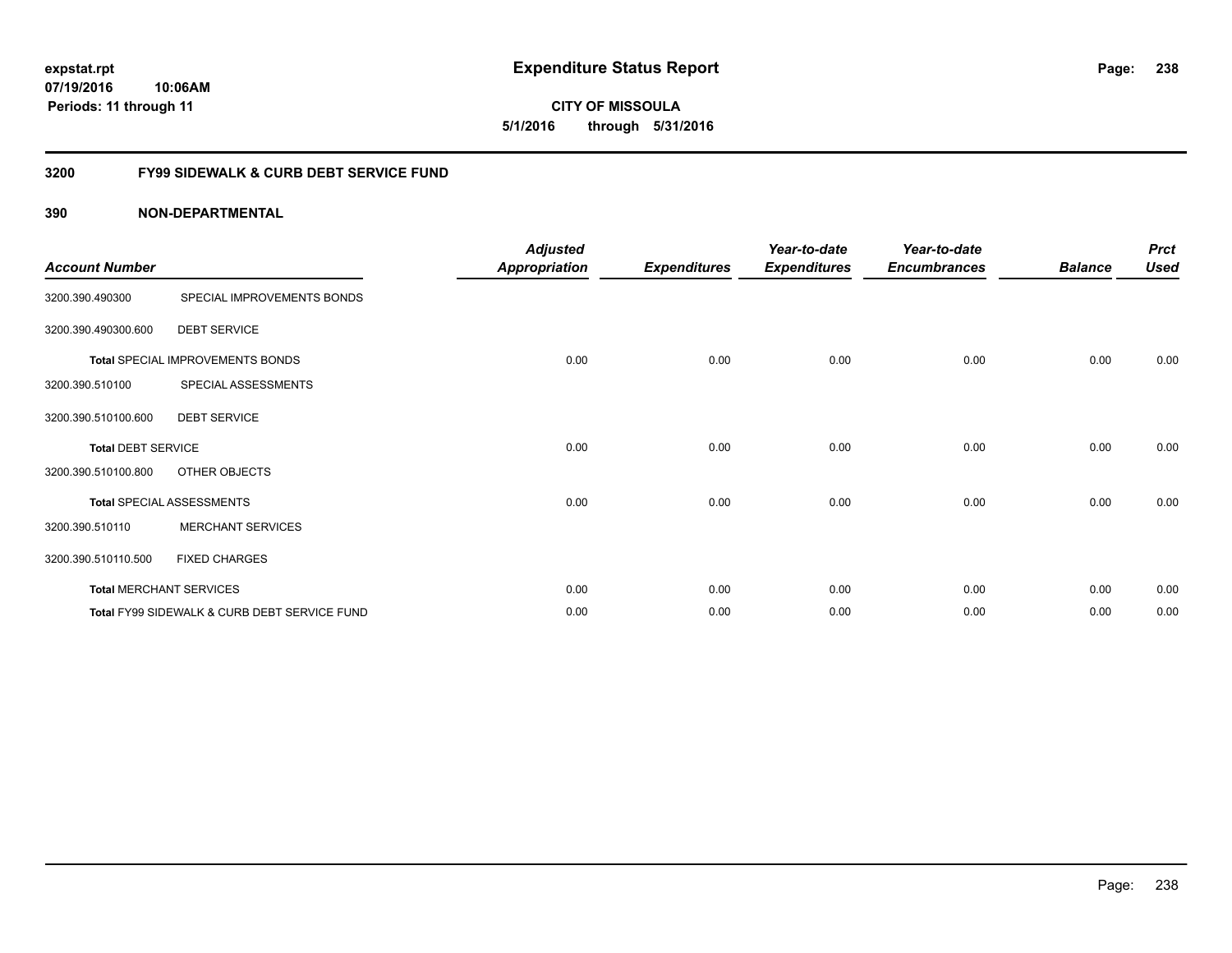## **3300 FY00 SIDEWALK & CURB DEBT SERVICE FUND**

| <b>Account Number</b> |                                              | <b>Adjusted</b><br><b>Appropriation</b> | <b>Expenditures</b> | Year-to-date<br><b>Expenditures</b> | Year-to-date<br><b>Encumbrances</b> | <b>Balance</b> | <b>Prct</b><br><b>Used</b> |
|-----------------------|----------------------------------------------|-----------------------------------------|---------------------|-------------------------------------|-------------------------------------|----------------|----------------------------|
| 3300.390.510100       | SPECIAL ASSESSMENTS                          |                                         |                     |                                     |                                     |                |                            |
| 3300.390.510100.600   | <b>DEBT SERVICE</b>                          |                                         |                     |                                     |                                     |                |                            |
|                       | <b>Total SPECIAL ASSESSMENTS</b>             | 0.00                                    | 0.00                | 0.00                                | 0.00                                | 0.00           | 0.00                       |
| 3300.390.510110       | <b>MERCHANT SERVICES</b>                     |                                         |                     |                                     |                                     |                |                            |
| 3300.390.510110.500   | <b>FIXED CHARGES</b>                         |                                         |                     |                                     |                                     |                |                            |
|                       | <b>Total MERCHANT SERVICES</b>               | 0.00                                    | 0.00                | 0.00                                | 0.00                                | 0.00           | 0.00                       |
|                       | Total FY00 SIDEWALK & CURB DEBT SERVICE FUND | 0.00                                    | 0.00                | 0.00                                | 0.00                                | 0.00           | 0.00                       |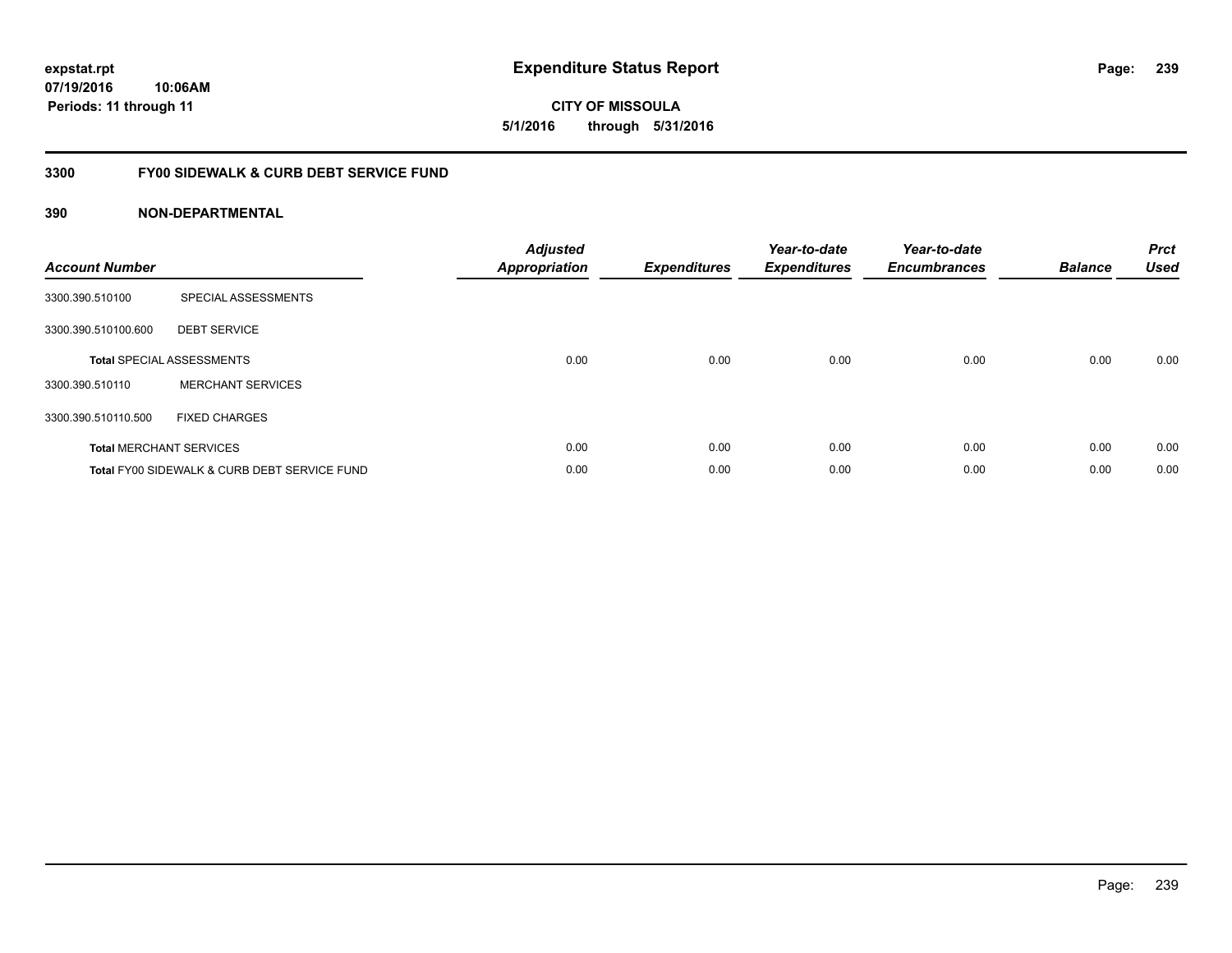**CITY OF MISSOULA 5/1/2016 through 5/31/2016**

**3305 JUDGMENT LEVIES**

| <b>Account Number</b>        |                     | <b>Adjusted</b><br><b>Appropriation</b> | <b>Expenditures</b> | Year-to-date<br><b>Expenditures</b> | Year-to-date<br><b>Encumbrances</b> | <b>Balance</b> | <b>Prct</b><br><b>Used</b> |
|------------------------------|---------------------|-----------------------------------------|---------------------|-------------------------------------|-------------------------------------|----------------|----------------------------|
| 3305.390.490550              | JUDGMENT LEVY DEBT  |                                         |                     |                                     |                                     |                |                            |
| 3305.390.490550.600          | <b>DEBT SERVICE</b> |                                         |                     |                                     |                                     |                |                            |
| <b>Total DEBT SERVICE</b>    |                     | 0.00                                    | 0.00                | 0.00                                | 0.00                                | 0.00           | 0.00                       |
| 3305.390.490550.800          | OTHER OBJECTS       |                                         |                     |                                     |                                     |                |                            |
| <b>Total JUDGMENT LEVIES</b> |                     | 0.00                                    | 0.00                | 0.00                                | 0.00                                | 0.00           | 0.00                       |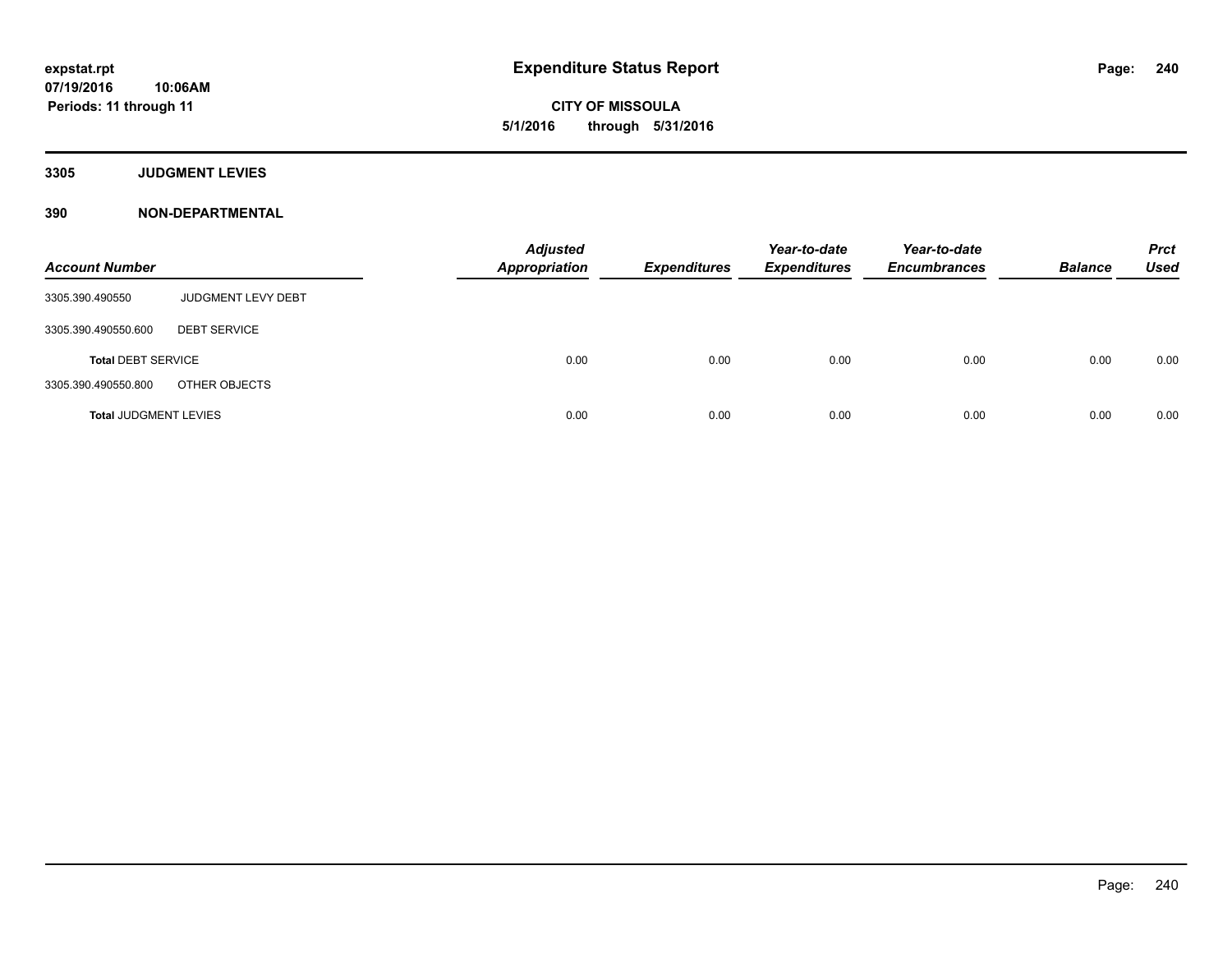**CITY OF MISSOULA 5/1/2016 through 5/31/2016**

## **3400 FY01 SIDEWALK & CURB DEBT SERVICE FUND**

**000 \*\*\* Title Not Found \*\*\***

| <b>Account Number</b>         |                         | <b>Adjusted</b><br>Appropriation | <b>Expenditures</b> | Year-to-date<br><b>Expenditures</b> | Year-to-date<br><b>Encumbrances</b> | <b>Balance</b> | <b>Prct</b><br><b>Used</b> |
|-------------------------------|-------------------------|----------------------------------|---------------------|-------------------------------------|-------------------------------------|----------------|----------------------------|
| 3400.000.520100               | *** Title Not Found *** |                                  |                     |                                     |                                     |                |                            |
| 3400.000.520100.800           | OTHER OBJECTS           |                                  |                     |                                     |                                     |                |                            |
| Total *** Title Not Found *** |                         | 0.00                             | 0.00                | 0.00                                | 0.00                                | 0.00           | 0.00                       |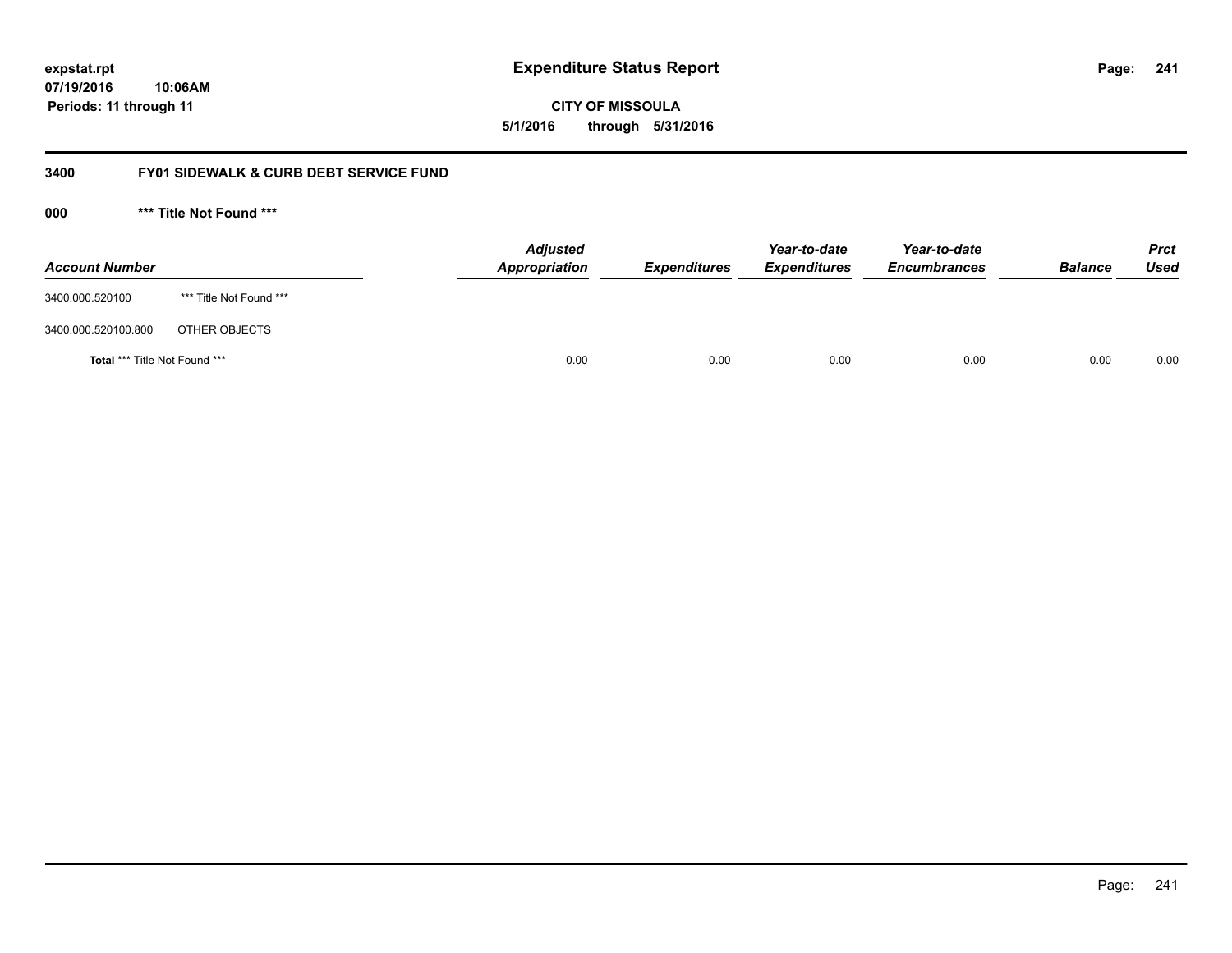**CITY OF MISSOULA 5/1/2016 through 5/31/2016**

## **3400 FY01 SIDEWALK & CURB DEBT SERVICE FUND**

| <b>Account Number</b>     |                                              | <b>Adjusted</b><br><b>Appropriation</b> | <b>Expenditures</b> | Year-to-date<br><b>Expenditures</b> | Year-to-date<br><b>Encumbrances</b> | <b>Balance</b> | <b>Prct</b><br><b>Used</b> |
|---------------------------|----------------------------------------------|-----------------------------------------|---------------------|-------------------------------------|-------------------------------------|----------------|----------------------------|
|                           |                                              |                                         |                     |                                     |                                     |                |                            |
| 3400.390.510100           | SPECIAL ASSESSMENTS                          |                                         |                     |                                     |                                     |                |                            |
| 3400.390.510100.600       | <b>DEBT SERVICE</b>                          |                                         |                     |                                     |                                     |                |                            |
| <b>Total DEBT SERVICE</b> |                                              | 0.00                                    | 0.00                | 0.00                                | 0.00                                | 0.00           | 0.00                       |
| 3400.390.510100.800       | OTHER OBJECTS                                |                                         |                     |                                     |                                     |                |                            |
|                           | <b>Total SPECIAL ASSESSMENTS</b>             | 0.00                                    | 0.00                | 0.00                                | 0.00                                | 0.00           | 0.00                       |
| 3400.390.510110           | <b>MERCHANT SERVICES</b>                     |                                         |                     |                                     |                                     |                |                            |
| 3400.390.510110.500       | <b>FIXED CHARGES</b>                         |                                         |                     |                                     |                                     |                |                            |
|                           | Total FY01 SIDEWALK & CURB DEBT SERVICE FUND | 0.00                                    | 0.00                | 0.00                                | 0.00                                | 0.00           | 0.00                       |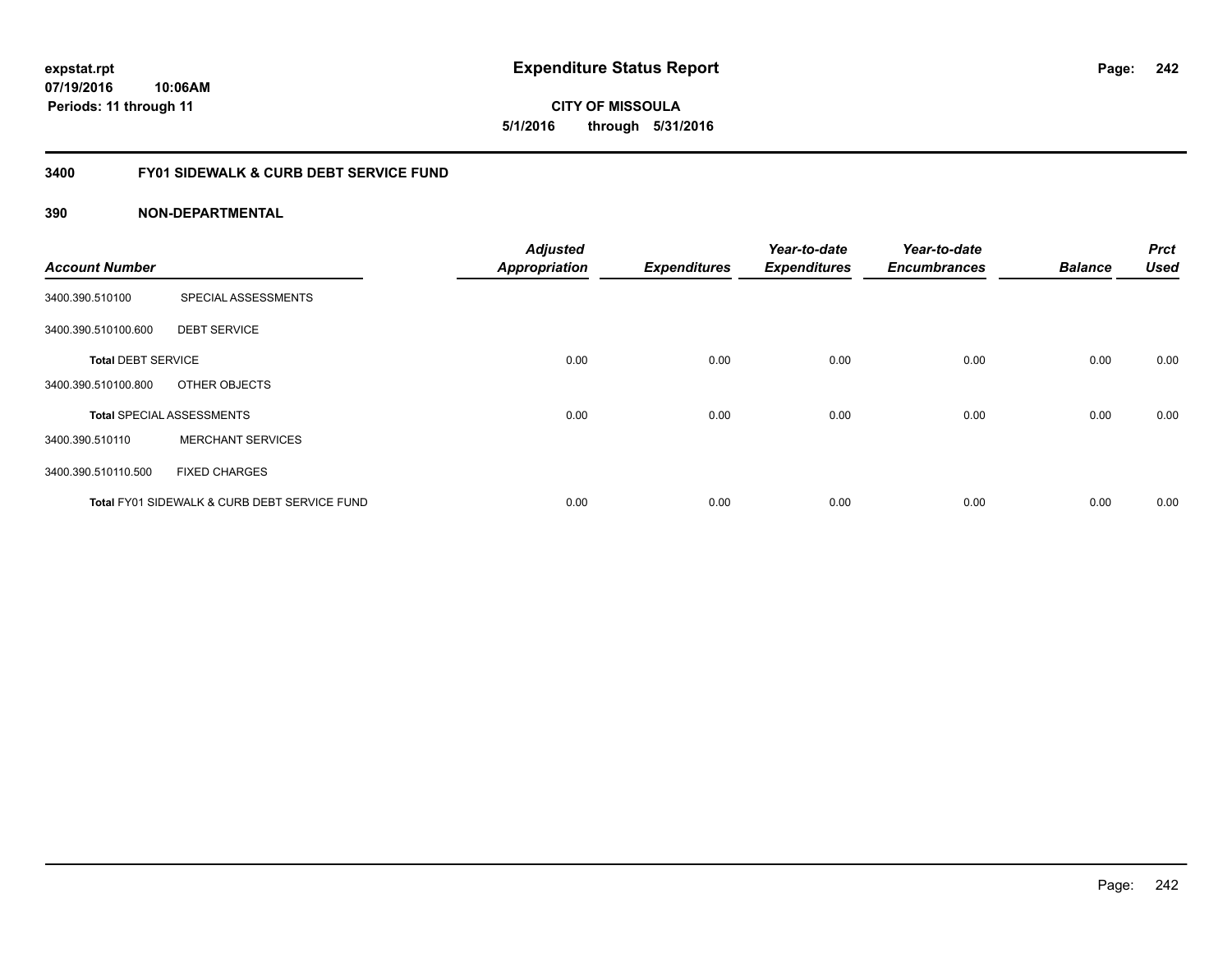**CITY OF MISSOULA 5/1/2016 through 5/31/2016**

## **3410 FY02 SIDEWALK & CURB DEBT SERVICE FUND**

**000 \*\*\* Title Not Found \*\*\***

| <b>Account Number</b>         |                         | <b>Adjusted</b><br>Appropriation | <b>Expenditures</b> | Year-to-date<br><b>Expenditures</b> | Year-to-date<br><b>Encumbrances</b> | <b>Balance</b> | <b>Prct</b><br><b>Used</b> |
|-------------------------------|-------------------------|----------------------------------|---------------------|-------------------------------------|-------------------------------------|----------------|----------------------------|
| 3410.000.520100               | *** Title Not Found *** |                                  |                     |                                     |                                     |                |                            |
| 3410.000.520100.800           | OTHER OBJECTS           |                                  |                     |                                     |                                     |                |                            |
| Total *** Title Not Found *** |                         | 0.00                             | 0.00                | 0.00                                | 0.00                                | 0.00           | 0.00                       |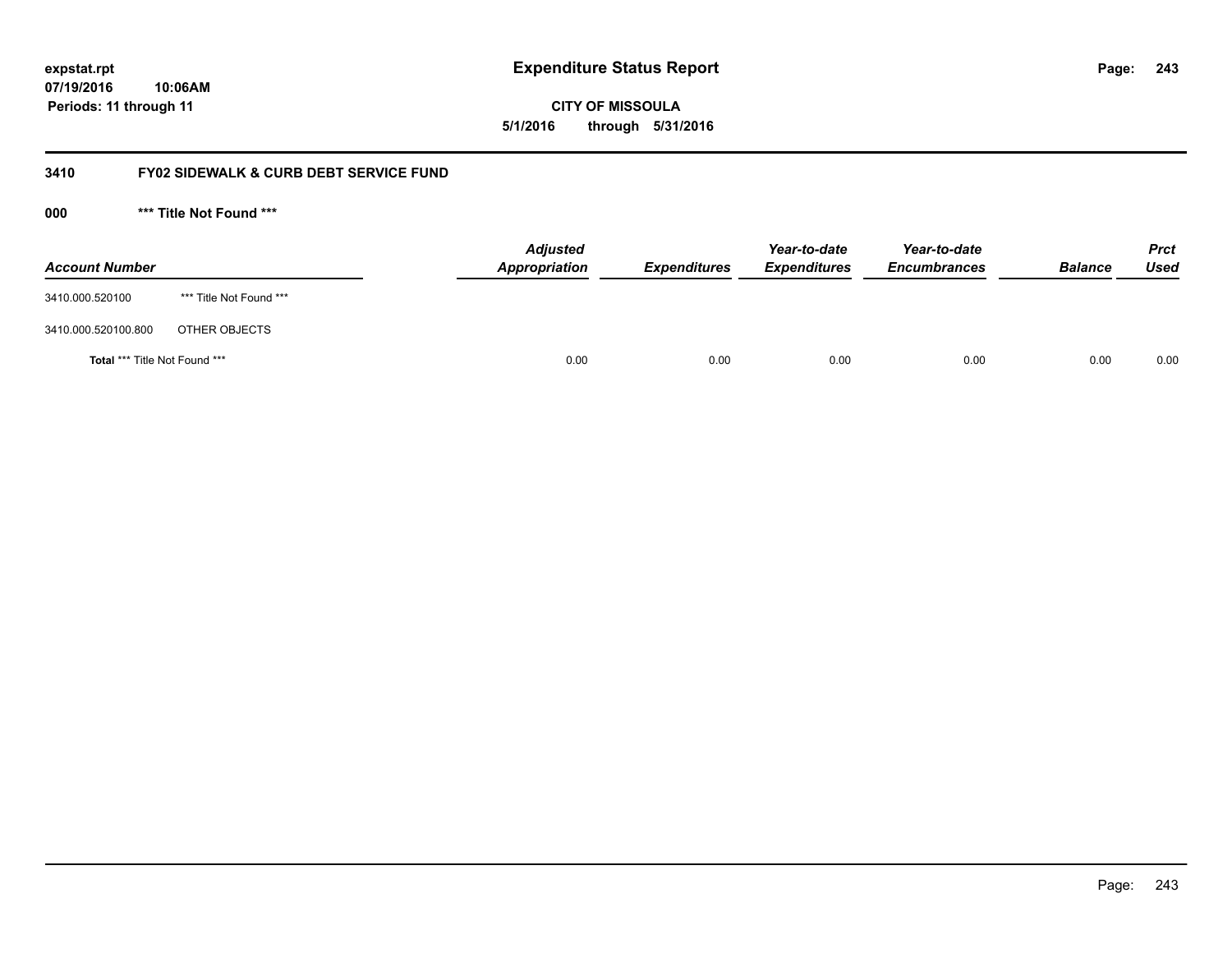## **3410 FY02 SIDEWALK & CURB DEBT SERVICE FUND**

| <b>Account Number</b>            |                                                 | <b>Adjusted</b><br><b>Appropriation</b> | <b>Expenditures</b> | Year-to-date<br><b>Expenditures</b> | Year-to-date<br><b>Encumbrances</b> | <b>Balance</b>         | <b>Prct</b><br><b>Used</b> |
|----------------------------------|-------------------------------------------------|-----------------------------------------|---------------------|-------------------------------------|-------------------------------------|------------------------|----------------------------|
| 3410.390.510100                  | SPECIAL ASSESSMENTS                             |                                         |                     |                                     |                                     |                        |                            |
| 3410.390.510100.600              | <b>DEBT SERVICE</b>                             |                                         |                     |                                     |                                     |                        |                            |
| <b>Total SPECIAL ASSESSMENTS</b> | 3410.390.510100.620.000 INTEREST / SERVICE FEES | 0.00<br>0.00                            | 0.00<br>0.00        | 350.00<br>350.00                    | 0.00<br>0.00                        | $-350.00$<br>$-350.00$ | 0.00<br>0.00               |
| 3410.390.510110                  | <b>MERCHANT SERVICES</b>                        |                                         |                     |                                     |                                     |                        |                            |
| 3410.390.510110.500              | <b>FIXED CHARGES</b>                            |                                         |                     |                                     |                                     |                        |                            |
| <b>Total MERCHANT SERVICES</b>   |                                                 | 0.00                                    | 0.00                | 0.00                                | 0.00                                | 0.00                   | 0.00                       |
|                                  | Total FY02 SIDEWALK & CURB DEBT SERVICE FUND    | 0.00                                    | 0.00                | 350.00                              | 0.00                                | $-350.00$              | 0.00                       |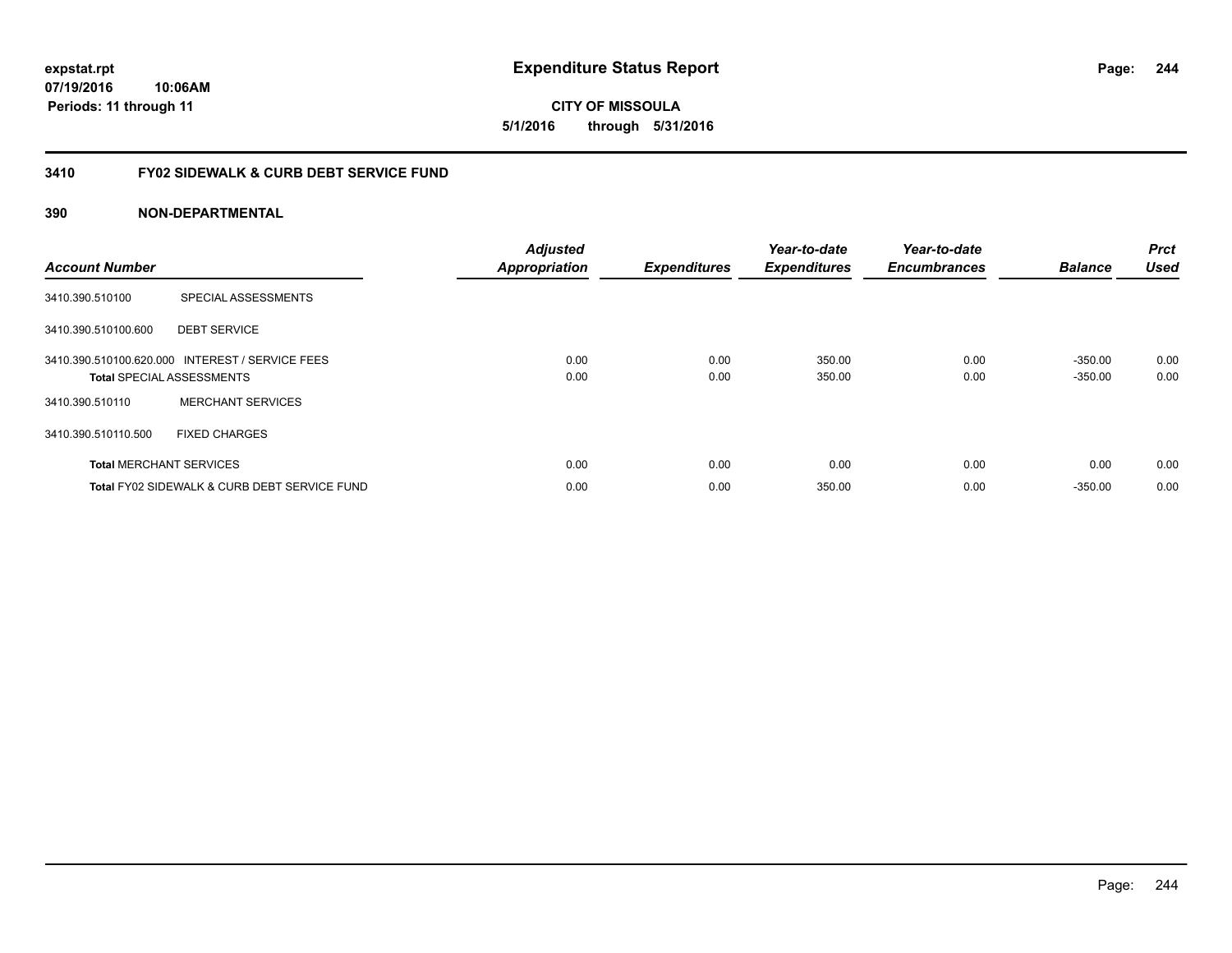# **CITY OF MISSOULA 5/1/2016 through 5/31/2016**

## **3420 FY03 SIDEWALK & CURB DEBT SERVICE**

| <b>Account Number</b> |                                                                                     | <b>Adjusted</b><br><b>Appropriation</b> | <b>Expenditures</b>  | Year-to-date<br><b>Expenditures</b> | Year-to-date<br><b>Encumbrances</b> | <b>Balance</b>             | <b>Prct</b><br><b>Used</b> |
|-----------------------|-------------------------------------------------------------------------------------|-----------------------------------------|----------------------|-------------------------------------|-------------------------------------|----------------------------|----------------------------|
| 3420.390.510100       | SPECIAL ASSESSMENTS                                                                 |                                         |                      |                                     |                                     |                            |                            |
| 3420.390.510100.600   | <b>DEBT SERVICE</b>                                                                 |                                         |                      |                                     |                                     |                            |                            |
|                       | 3420.390.510100.620.000 INTEREST / SERVICE FEES<br><b>Total SPECIAL ASSESSMENTS</b> | 0.00<br>0.00                            | 3,100.00<br>3.100.00 | 3,450.00<br>3,450.00                | 0.00<br>0.00                        | $-3,450.00$<br>$-3,450.00$ | 0.00<br>0.00               |
| 3420.390.510110       | <b>MERCHANT SERVICES</b>                                                            |                                         |                      |                                     |                                     |                            |                            |
| 3420.390.510110.500   | <b>FIXED CHARGES</b>                                                                |                                         |                      |                                     |                                     |                            |                            |
|                       | <b>Total MERCHANT SERVICES</b>                                                      | 0.00                                    | 0.00                 | 0.00                                | 0.00                                | 0.00                       | 0.00                       |
|                       | <b>Total FY03 SIDEWALK &amp; CURB DEBT SERVICE</b>                                  | 0.00                                    | 3,100.00             | 3,450.00                            | 0.00                                | $-3,450.00$                | 0.00                       |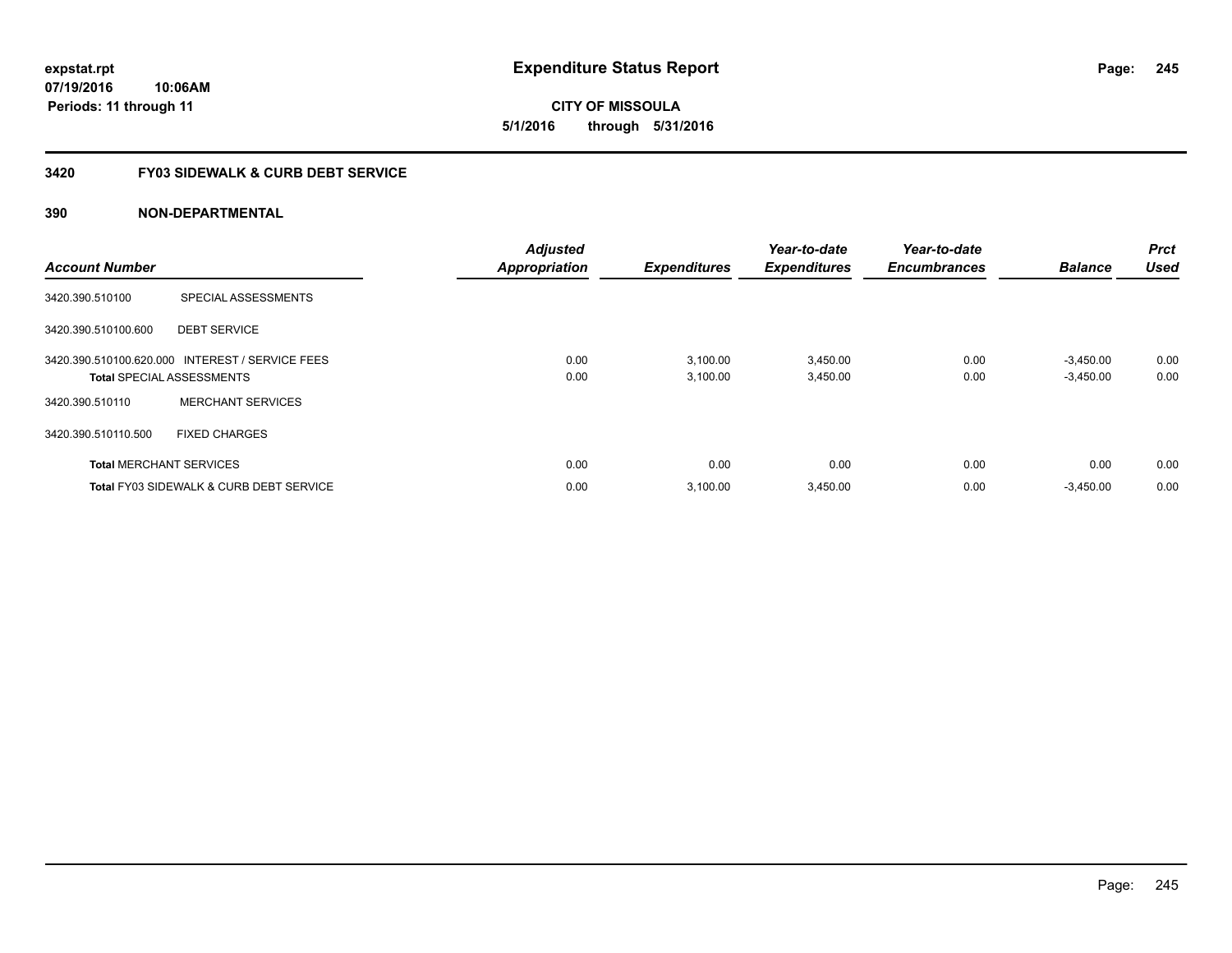**expstat.rpt Expenditure Status Report** 

**07/19/2016 10:06AM Periods: 11 through 11**

**CITY OF MISSOULA 5/1/2016 through 5/31/2016**

### **3430 FY04 SIDEWALK CURB DEBT SERVICE**

|                                   |                                                 | <b>Adjusted</b>      |                     | Year-to-date        | Year-to-date        |                | <b>Prct</b> |
|-----------------------------------|-------------------------------------------------|----------------------|---------------------|---------------------|---------------------|----------------|-------------|
| <b>Account Number</b>             |                                                 | <b>Appropriation</b> | <b>Expenditures</b> | <b>Expenditures</b> | <b>Encumbrances</b> | <b>Balance</b> | <b>Used</b> |
| 3430.390.510100                   | SPECIAL ASSESSMENTS                             |                      |                     |                     |                     |                |             |
| 3430.390.510100.600               | <b>DEBT SERVICE</b>                             |                      |                     |                     |                     |                |             |
| 3430.390.510100.610.000 PRINCIPAL |                                                 | 10,000.00            | 0.00                | 0.00                | 0.00                | 10,000.00      | 0.00        |
|                                   | 3430.390.510100.620.000 INTEREST / SERVICE FEES | 824.00               | 0.00                | 587.50              | 0.00                | 236.50         | 71.30       |
| <b>Total SPECIAL ASSESSMENTS</b>  |                                                 | 10,824.00            | 0.00                | 587.50              | 0.00                | 10,236.50      | 5.43        |
| 3430.390.510110                   | <b>MERCHANT SERVICES</b>                        |                      |                     |                     |                     |                |             |
| 3430.390.510110.500               | <b>FIXED CHARGES</b>                            |                      |                     |                     |                     |                |             |
| <b>Total MERCHANT SERVICES</b>    |                                                 | 0.00                 | 0.00                | 0.00                | 0.00                | 0.00           | 0.00        |
|                                   | <b>Total FY04 SIDEWALK CURB DEBT SERVICE</b>    | 10,824.00            | 0.00                | 587.50              | 0.00                | 10,236.50      | 5.43        |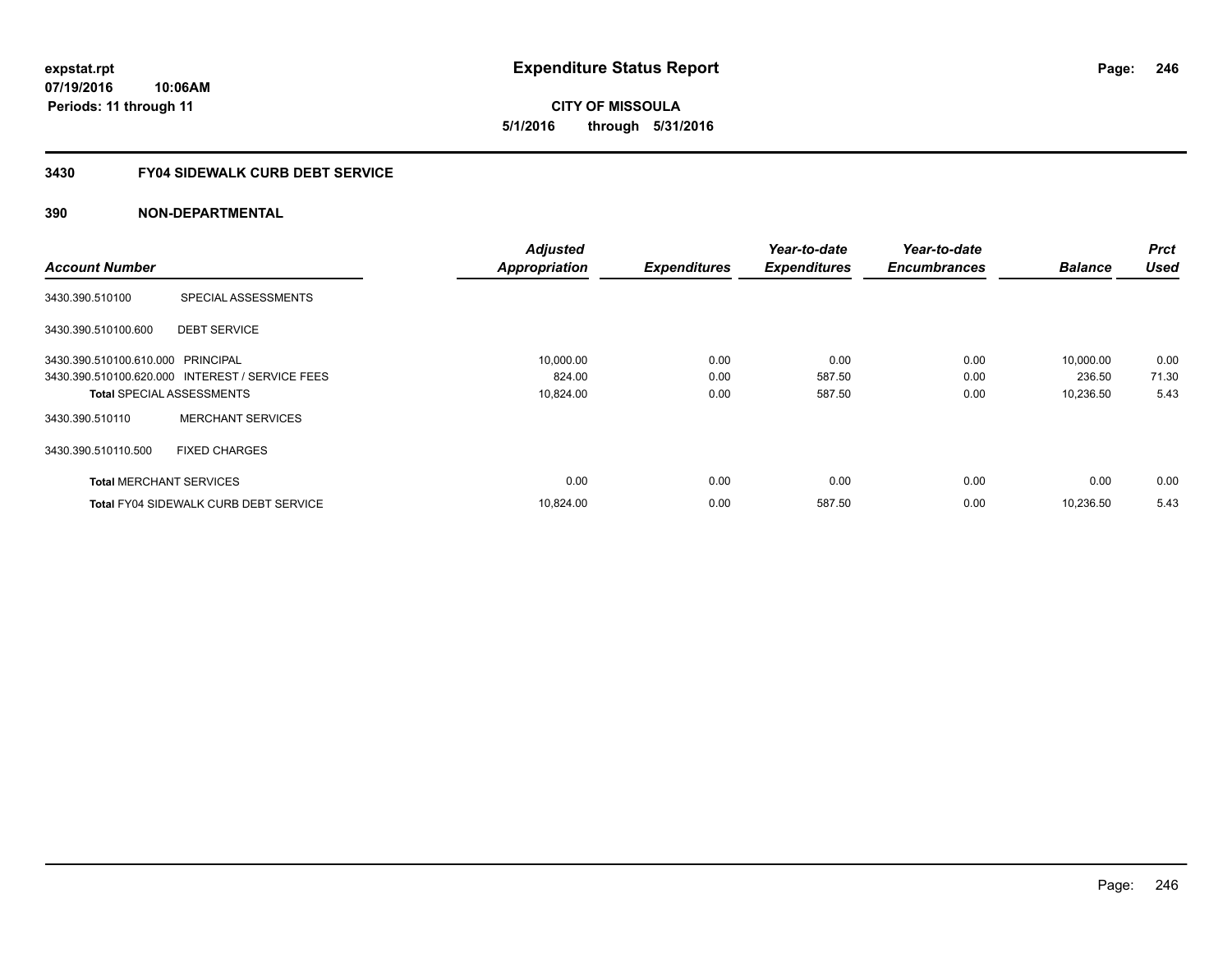**CITY OF MISSOULA 5/1/2016 through 5/31/2016**

#### **3440 FY 05 SIDEWALK AND CURB**

|                                   |                                                 | <b>Adjusted</b>      |                     | Year-to-date        | Year-to-date        |                | <b>Prct</b> |
|-----------------------------------|-------------------------------------------------|----------------------|---------------------|---------------------|---------------------|----------------|-------------|
| <b>Account Number</b>             |                                                 | <b>Appropriation</b> | <b>Expenditures</b> | <b>Expenditures</b> | <b>Encumbrances</b> | <b>Balance</b> | <b>Used</b> |
| 3440.390.510100                   | SPECIAL ASSESSMENTS                             |                      |                     |                     |                     |                |             |
| 3440.390.510100.600               | <b>DEBT SERVICE</b>                             |                      |                     |                     |                     |                |             |
| 3440.390.510100.610.000 PRINCIPAL |                                                 | 35,000.00            | 0.00                | 0.00                | 0.00                | 35,000.00      | 0.00        |
|                                   | 3440.390.510100.620.000 INTEREST / SERVICE FEES | 3,588.00             | 0.00                | 1,968.75            | 0.00                | 1,619.25       | 54.87       |
| <b>Total SPECIAL ASSESSMENTS</b>  |                                                 | 38,588.00            | 0.00                | 1,968.75            | 0.00                | 36,619.25      | 5.10        |
| 3440.390.510110                   | <b>MERCHANT SERVICES</b>                        |                      |                     |                     |                     |                |             |
| 3440.390.510110.500               | <b>FIXED CHARGES</b>                            |                      |                     |                     |                     |                |             |
| <b>Total MERCHANT SERVICES</b>    |                                                 | 0.00                 | 0.00                | 0.00                | 0.00                | 0.00           | 0.00        |
|                                   | <b>Total FY 05 SIDEWALK AND CURB</b>            | 38,588.00            | 0.00                | 1,968.75            | 0.00                | 36,619.25      | 5.10        |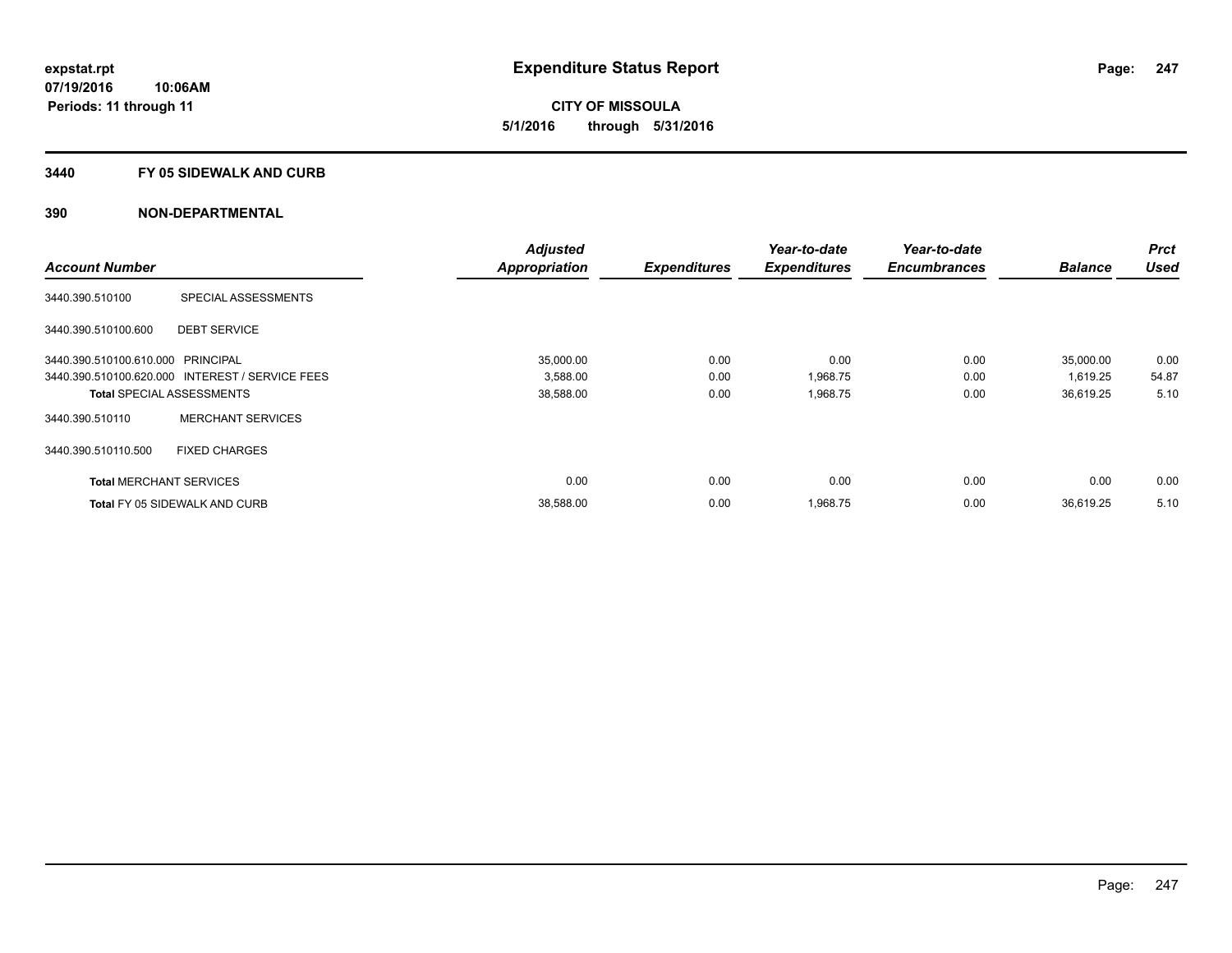**CITY OF MISSOULA 5/1/2016 through 5/31/2016**

#### **3450 FY 06 SIDEWALK AND CURB**

|                                   |                                                 | <b>Adjusted</b>      |                     | Year-to-date        | Year-to-date        |                | <b>Prct</b> |
|-----------------------------------|-------------------------------------------------|----------------------|---------------------|---------------------|---------------------|----------------|-------------|
| <b>Account Number</b>             |                                                 | <b>Appropriation</b> | <b>Expenditures</b> | <b>Expenditures</b> | <b>Encumbrances</b> | <b>Balance</b> | <b>Used</b> |
| 3450.390.510100                   | SPECIAL ASSESSMENTS                             |                      |                     |                     |                     |                |             |
| 3450.390.510100.600               | <b>DEBT SERVICE</b>                             |                      |                     |                     |                     |                |             |
| 3450.390.510100.610.000 PRINCIPAL |                                                 | 25,000.00            | 0.00                | 0.00                | 0.00                | 25,000.00      | 0.00        |
|                                   | 3450.390.510100.620.000 INTEREST / SERVICE FEES | 3,537.00             | 0.00                | 1,593.75            | 0.00                | 1,943.25       | 45.06       |
| <b>Total SPECIAL ASSESSMENTS</b>  |                                                 | 28,537.00            | 0.00                | 1,593.75            | 0.00                | 26,943.25      | 5.58        |
| 3450.390.510110                   | <b>MERCHANT SERVICES</b>                        |                      |                     |                     |                     |                |             |
| 3450.390.510110.500               | <b>FIXED CHARGES</b>                            |                      |                     |                     |                     |                |             |
| <b>Total MERCHANT SERVICES</b>    |                                                 | 0.00                 | 0.00                | 0.00                | 0.00                | 0.00           | 0.00        |
|                                   | <b>Total FY 06 SIDEWALK AND CURB</b>            | 28,537.00            | 0.00                | 1,593.75            | 0.00                | 26,943.25      | 5.58        |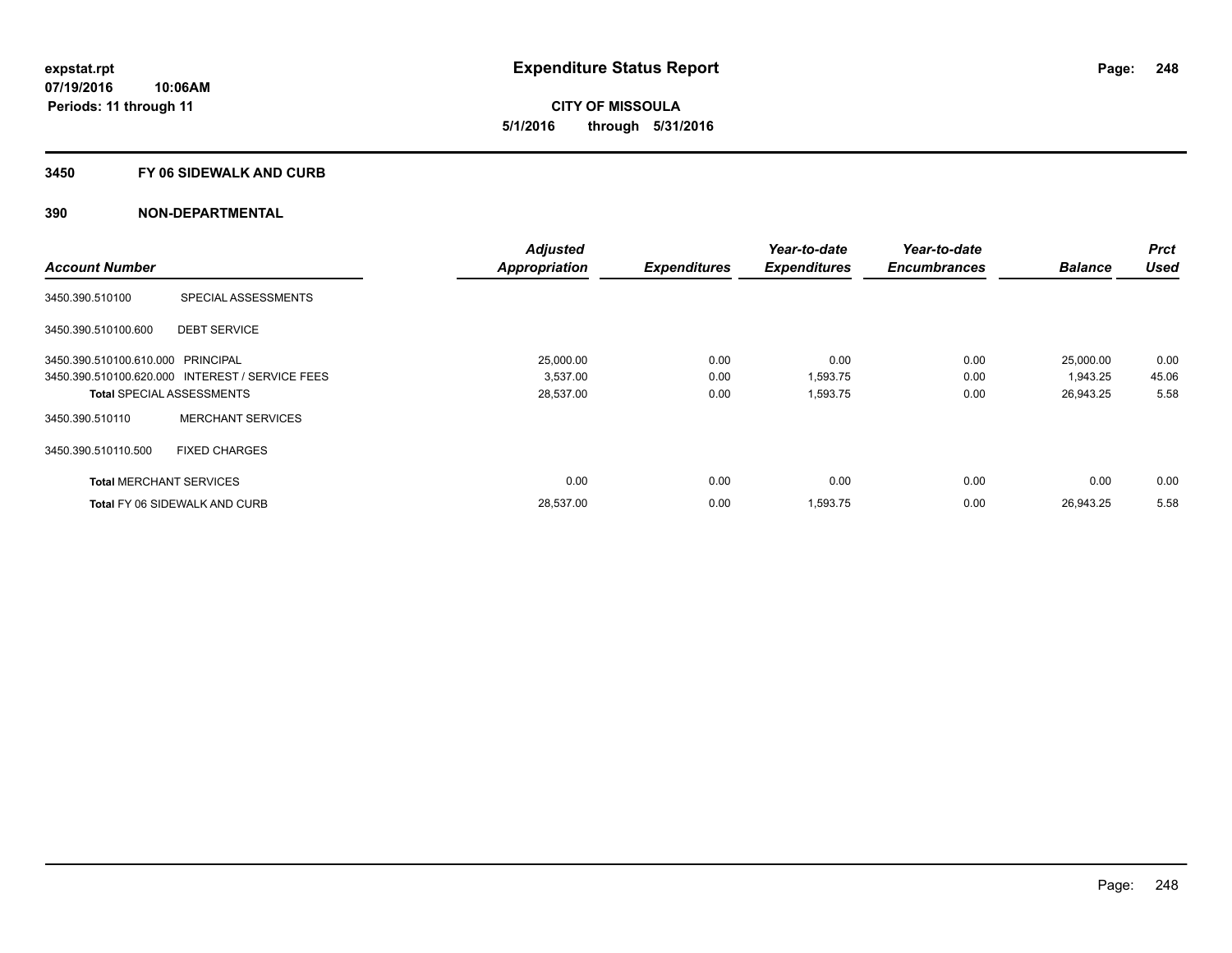**249**

**07/19/2016 10:06AM Periods: 11 through 11**

**CITY OF MISSOULA 5/1/2016 through 5/31/2016**

#### **3460 FY07 SIDEWALK AND CURB DEBT**

| <b>Account Number</b>             |                                                 | <b>Adjusted</b><br><b>Appropriation</b> | <b>Expenditures</b> | Year-to-date<br><b>Expenditures</b> | Year-to-date<br><b>Encumbrances</b> | <b>Balance</b> | <b>Prct</b><br><b>Used</b> |
|-----------------------------------|-------------------------------------------------|-----------------------------------------|---------------------|-------------------------------------|-------------------------------------|----------------|----------------------------|
| 3460.390.510100                   | SPECIAL ASSESSMENTS                             |                                         |                     |                                     |                                     |                |                            |
| 3460.390.510100.600               | <b>DEBT SERVICE</b>                             |                                         |                     |                                     |                                     |                |                            |
| 3460.390.510100.610.000 PRINCIPAL |                                                 | 45,000.00                               | 0.00                | 0.00                                | 0.00                                | 45,000.00      | 0.00                       |
|                                   | 3460.390.510100.620.000 INTEREST / SERVICE FEES | 13,810.00                               | 3,100.00            | 10,180.00                           | 0.00                                | 3,630.00       | 73.71                      |
|                                   | <b>Total SPECIAL ASSESSMENTS</b>                | 58,810.00                               | 3,100.00            | 10,180.00                           | 0.00                                | 48,630.00      | 17.31                      |
| 3460.390.510110                   | <b>MERCHANT SERVICES</b>                        |                                         |                     |                                     |                                     |                |                            |
| 3460.390.510110.500               | <b>FIXED CHARGES</b>                            |                                         |                     |                                     |                                     |                |                            |
| <b>Total FIXED CHARGES</b>        |                                                 | 0.00                                    | 0.00                | 0.00                                | 0.00                                | 0.00           | 0.00                       |
|                                   | <b>Total MERCHANT SERVICES</b>                  | 0.00                                    | 0.00                | 0.00                                | 0.00                                | 0.00           | 0.00                       |
|                                   | <b>Total FY07 SIDEWALK AND CURB DEBT</b>        | 58,810.00                               | 3,100.00            | 10,180.00                           | 0.00                                | 48,630.00      | 17.31                      |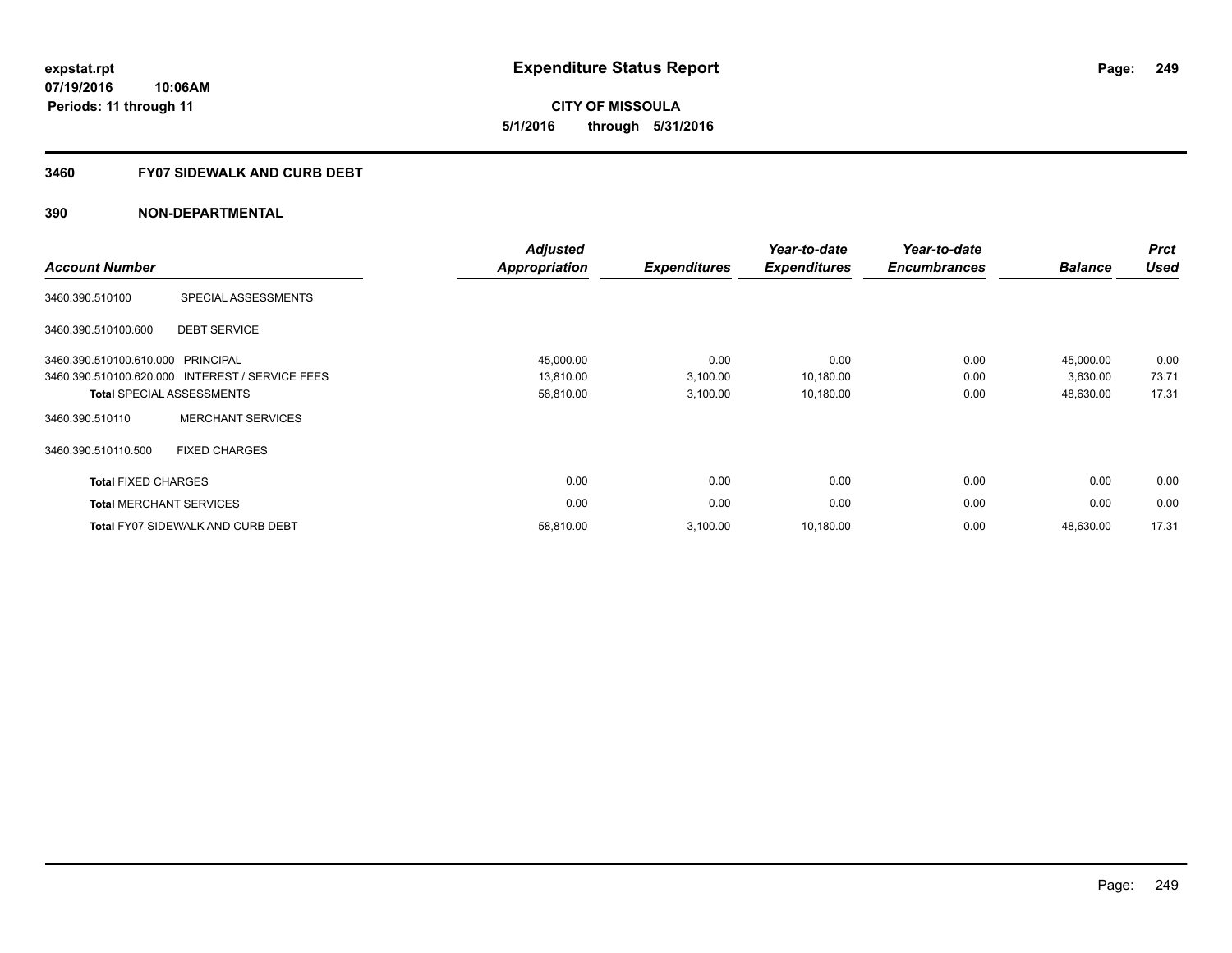**CITY OF MISSOULA 5/1/2016 through 5/31/2016**

### **3461 SERIES 2008A SIDEWALK AND CURB**

# **280 PUBLIC WORKS OPERATIONS**

| <b>Account Number</b>          |                                      | <b>Adjusted</b><br><b>Appropriation</b> | <b>Expenditures</b> | Year-to-date<br><b>Expenditures</b> | Year-to-date<br><b>Encumbrances</b> | <b>Balance</b> | <b>Prct</b><br><b>Used</b> |
|--------------------------------|--------------------------------------|-----------------------------------------|---------------------|-------------------------------------|-------------------------------------|----------------|----------------------------|
| 3461.280.510110                | <b>MERCHANT SERVICES</b>             |                                         |                     |                                     |                                     |                |                            |
| 3461.280.510110.500            | <b>FIXED CHARGES</b>                 |                                         |                     |                                     |                                     |                |                            |
| <b>Total MERCHANT SERVICES</b> |                                      | 0.00                                    | 0.00                | 0.00                                | 0.00                                | 0.00           | 0.00                       |
| 3461.280.521000                | INTERFUND OPERATING TRANSFERS        |                                         |                     |                                     |                                     |                |                            |
| 3461.280.521000.800            | OTHER OBJECTS                        |                                         |                     |                                     |                                     |                |                            |
|                                | <b>Total PUBLIC WORKS OPERATIONS</b> | 0.00                                    | 0.00                | 0.00                                | 0.00                                | 0.00           | 0.00                       |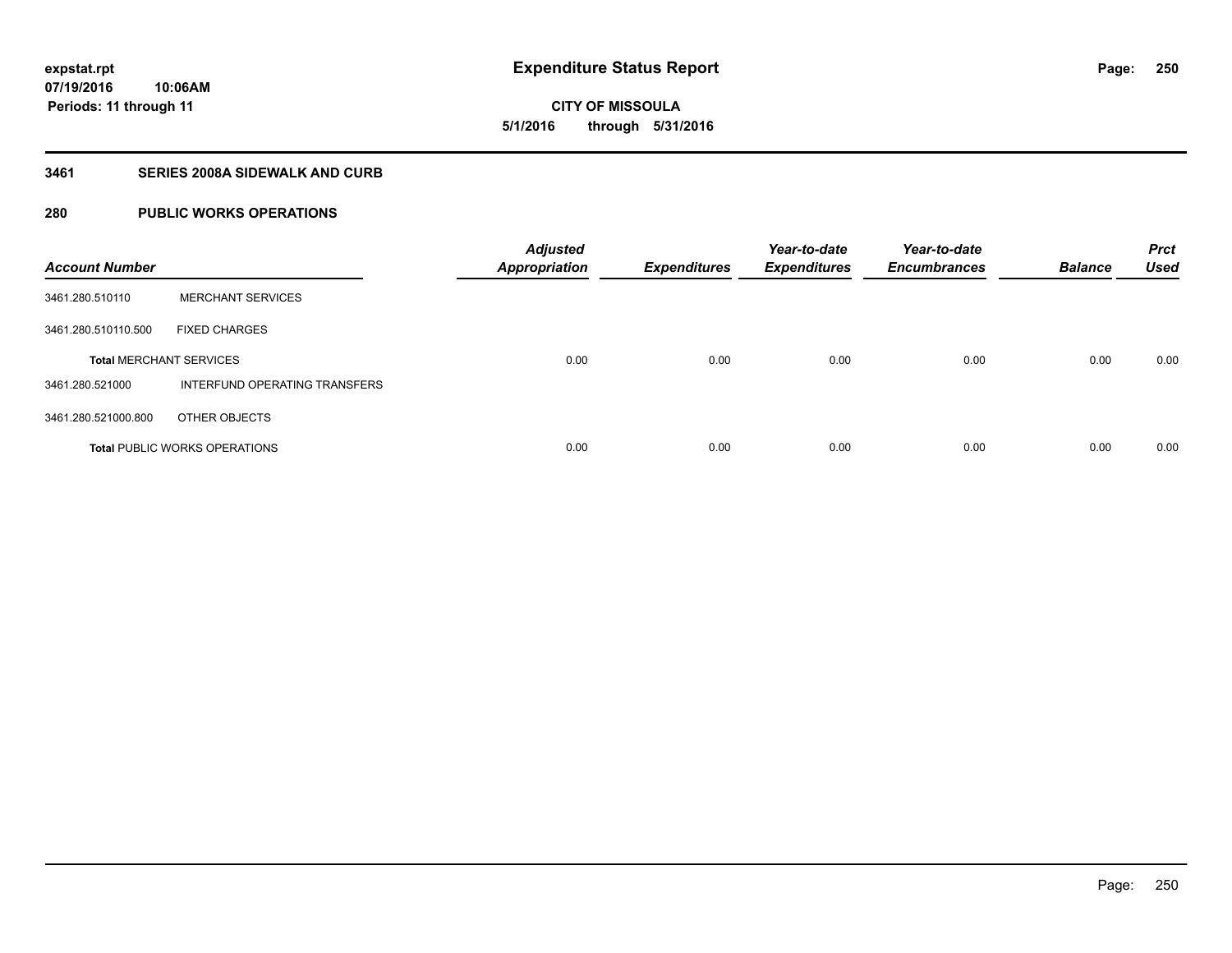**CITY OF MISSOULA 5/1/2016 through 5/31/2016**

## **3461 SERIES 2008A SIDEWALK AND CURB**

|                                   |                                                 | <b>Adjusted</b>      |                     | Year-to-date        | Year-to-date        |                | <b>Prct</b> |
|-----------------------------------|-------------------------------------------------|----------------------|---------------------|---------------------|---------------------|----------------|-------------|
| <b>Account Number</b>             |                                                 | <b>Appropriation</b> | <b>Expenditures</b> | <b>Expenditures</b> | <b>Encumbrances</b> | <b>Balance</b> | <b>Used</b> |
| 3461.390.510100                   | SPECIAL ASSESSMENTS                             |                      |                     |                     |                     |                |             |
| 3461.390.510100.600               | <b>DEBT SERVICE</b>                             |                      |                     |                     |                     |                |             |
| 3461.390.510100.610.000 PRINCIPAL |                                                 | 50,000.00            | 0.00                | 0.00                | 0.00                | 50,000.00      | 0.00        |
|                                   | 3461.390.510100.620.000 INTEREST / SERVICE FEES | 10,213.00            | 0.00                | 4,931.25            | 0.00                | 5,281.75       | 48.28       |
| <b>Total SPECIAL ASSESSMENTS</b>  |                                                 | 60,213.00            | 0.00                | 4,931.25            | 0.00                | 55,281.75      | 8.19        |
| 3461.390.510110                   | <b>MERCHANT SERVICES</b>                        |                      |                     |                     |                     |                |             |
| 3461.390.510110.500               | <b>FIXED CHARGES</b>                            |                      |                     |                     |                     |                |             |
| <b>Total MERCHANT SERVICES</b>    |                                                 | 0.00                 | 0.00                | 0.00                | 0.00                | 0.00           | 0.00        |
| 3461.390.521000                   | INTERFUND OPERATING TRANSFERS                   |                      |                     |                     |                     |                |             |
| 3461.390.521000.800               | OTHER OBJECTS                                   |                      |                     |                     |                     |                |             |
|                                   | Total INTERFUND OPERATING TRANSFERS             | 0.00                 | 0.00                | 0.00                | 0.00                | 0.00           | 0.00        |
|                                   | Total SERIES 2008A SIDEWALK AND CURB            | 60,213.00            | 0.00                | 4,931.25            | 0.00                | 55,281.75      | 8.19        |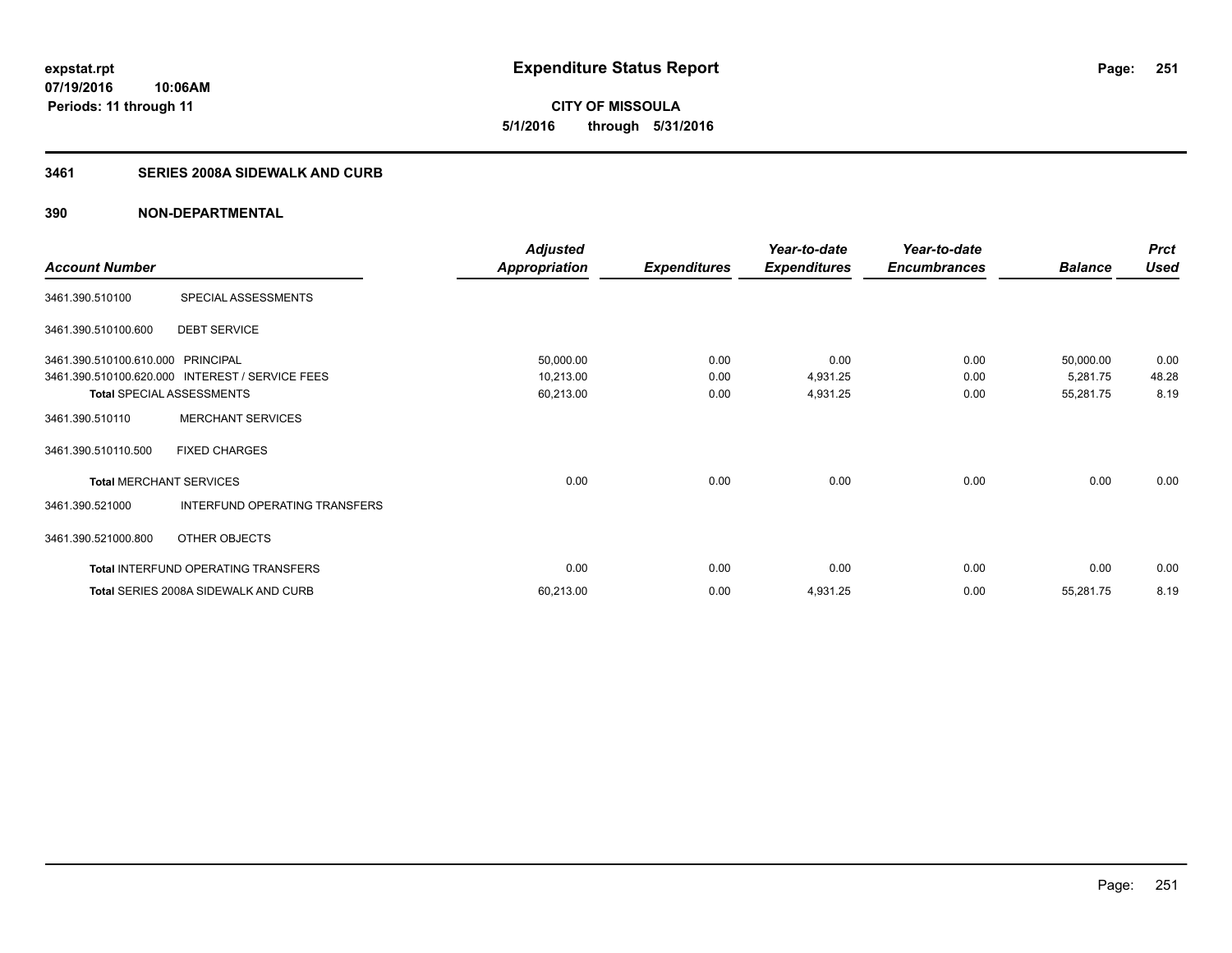**CITY OF MISSOULA 5/1/2016 through 5/31/2016**

#### **3462 SERIES 2009 SIDEWALK AND CURB**

|                                  |                                                 | <b>Adjusted</b>      |                     | Year-to-date        | Year-to-date        |                | <b>Prct</b> |
|----------------------------------|-------------------------------------------------|----------------------|---------------------|---------------------|---------------------|----------------|-------------|
| <b>Account Number</b>            |                                                 | <b>Appropriation</b> | <b>Expenditures</b> | <b>Expenditures</b> | <b>Encumbrances</b> | <b>Balance</b> | <b>Used</b> |
| 3462.390.510100                  | SPECIAL ASSESSMENTS                             |                      |                     |                     |                     |                |             |
| 3462.390.510100.600              | <b>DEBT SERVICE</b>                             |                      |                     |                     |                     |                |             |
| 3462.390.510100.610.000          | <b>PRINCIPAL</b>                                | 50,000.00            | 0.00                | 0.00                | 0.00                | 50,000.00      | 0.00        |
|                                  | 3462.390.510100.620.000 INTEREST / SERVICE FEES | 15,342.00            | 0.00                | 7,796.25            | 0.00                | 7,545.75       | 50.82       |
| <b>Total SPECIAL ASSESSMENTS</b> |                                                 | 65,342.00            | 0.00                | 7,796.25            | 0.00                | 57,545.75      | 11.93       |
| 3462.390.510110                  | <b>MERCHANT SERVICES</b>                        |                      |                     |                     |                     |                |             |
| 3462.390.510110.500              | <b>FIXED CHARGES</b>                            |                      |                     |                     |                     |                |             |
| <b>Total MERCHANT SERVICES</b>   |                                                 | 0.00                 | 0.00                | 0.00                | 0.00                | 0.00           | 0.00        |
| 3462.390.521000                  | INTERFUND OPERATING TRANSFERS                   |                      |                     |                     |                     |                |             |
| 3462.390.521000.800              | OTHER OBJECTS                                   |                      |                     |                     |                     |                |             |
|                                  | Total INTERFUND OPERATING TRANSFERS             | 0.00                 | 0.00                | 0.00                | 0.00                | 0.00           | 0.00        |
|                                  | <b>Total SERIES 2009 SIDEWALK AND CURB</b>      | 65,342.00            | 0.00                | 7,796.25            | 0.00                | 57,545.75      | 11.93       |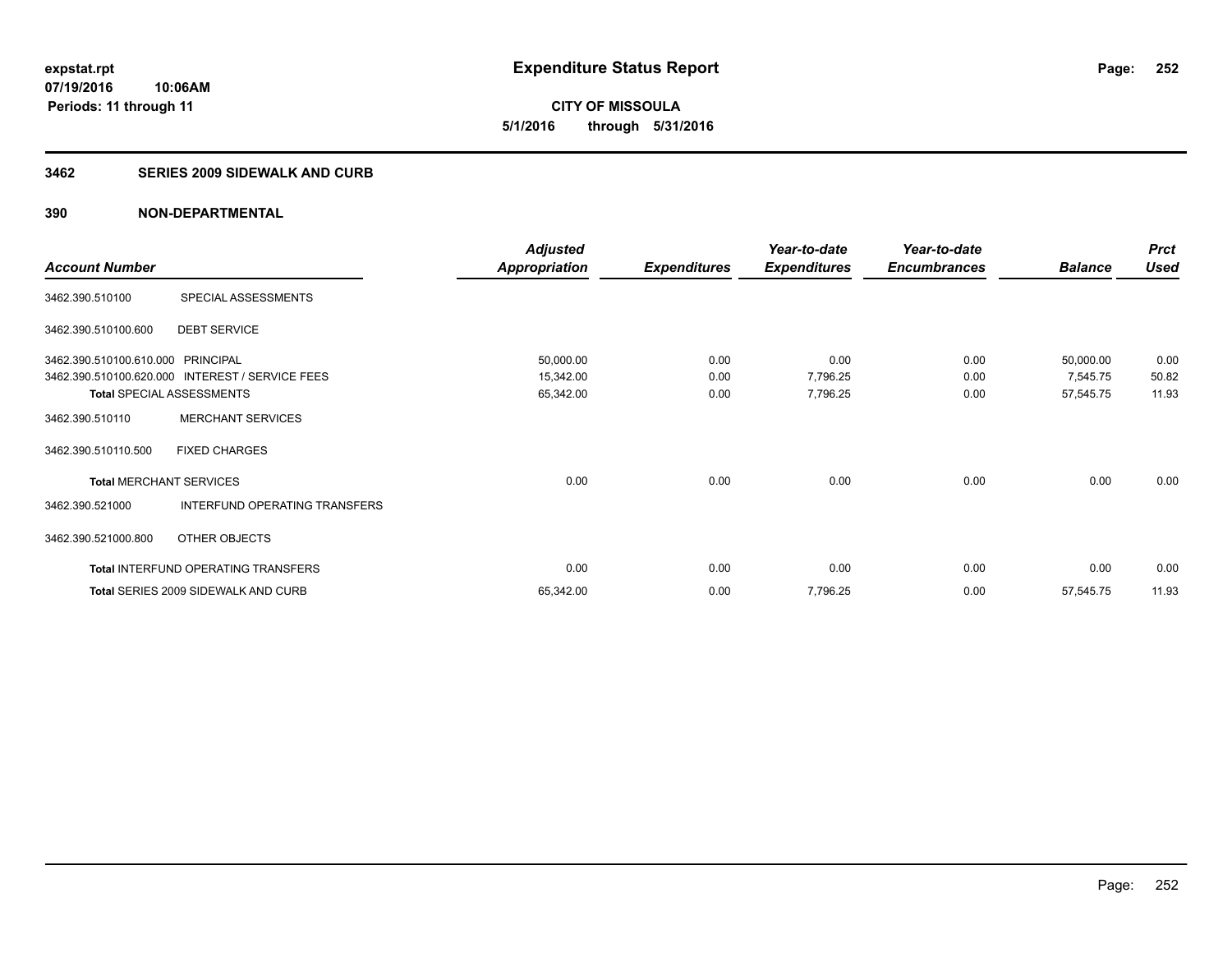**CITY OF MISSOULA 5/1/2016 through 5/31/2016**

### **3463 SERIES 2010 SIDEWALK AND CURB**

|                                   |                                                 | <b>Adjusted</b>      |                     | Year-to-date        | Year-to-date        |                | <b>Prct</b> |
|-----------------------------------|-------------------------------------------------|----------------------|---------------------|---------------------|---------------------|----------------|-------------|
| <b>Account Number</b>             |                                                 | <b>Appropriation</b> | <b>Expenditures</b> | <b>Expenditures</b> | <b>Encumbrances</b> | <b>Balance</b> | <b>Used</b> |
| 3463.390.510100                   | SPECIAL ASSESSMENTS                             |                      |                     |                     |                     |                |             |
| 3463.390.510100.600               | <b>DEBT SERVICE</b>                             |                      |                     |                     |                     |                |             |
| 3463.390.510100.610.000 PRINCIPAL |                                                 | 75,000.00            | 0.00                | 0.00                | 0.00                | 75,000.00      | 0.00        |
|                                   | 3463.390.510100.620.000 INTEREST / SERVICE FEES | 25,413.00            | 0.00                | 12,881.25           | 0.00                | 12,531.75      | 50.69       |
| <b>Total SPECIAL ASSESSMENTS</b>  |                                                 | 100,413.00           | 0.00                | 12,881.25           | 0.00                | 87,531.75      | 12.83       |
| 3463.390.510110                   | <b>MERCHANT SERVICES</b>                        |                      |                     |                     |                     |                |             |
| 3463.390.510110.500               | <b>FIXED CHARGES</b>                            |                      |                     |                     |                     |                |             |
| <b>Total MERCHANT SERVICES</b>    |                                                 | 0.00                 | 0.00                | 0.00                | 0.00                | 0.00           | 0.00        |
|                                   | <b>Total SERIES 2010 SIDEWALK AND CURB</b>      | 100.413.00           | 0.00                | 12.881.25           | 0.00                | 87.531.75      | 12.83       |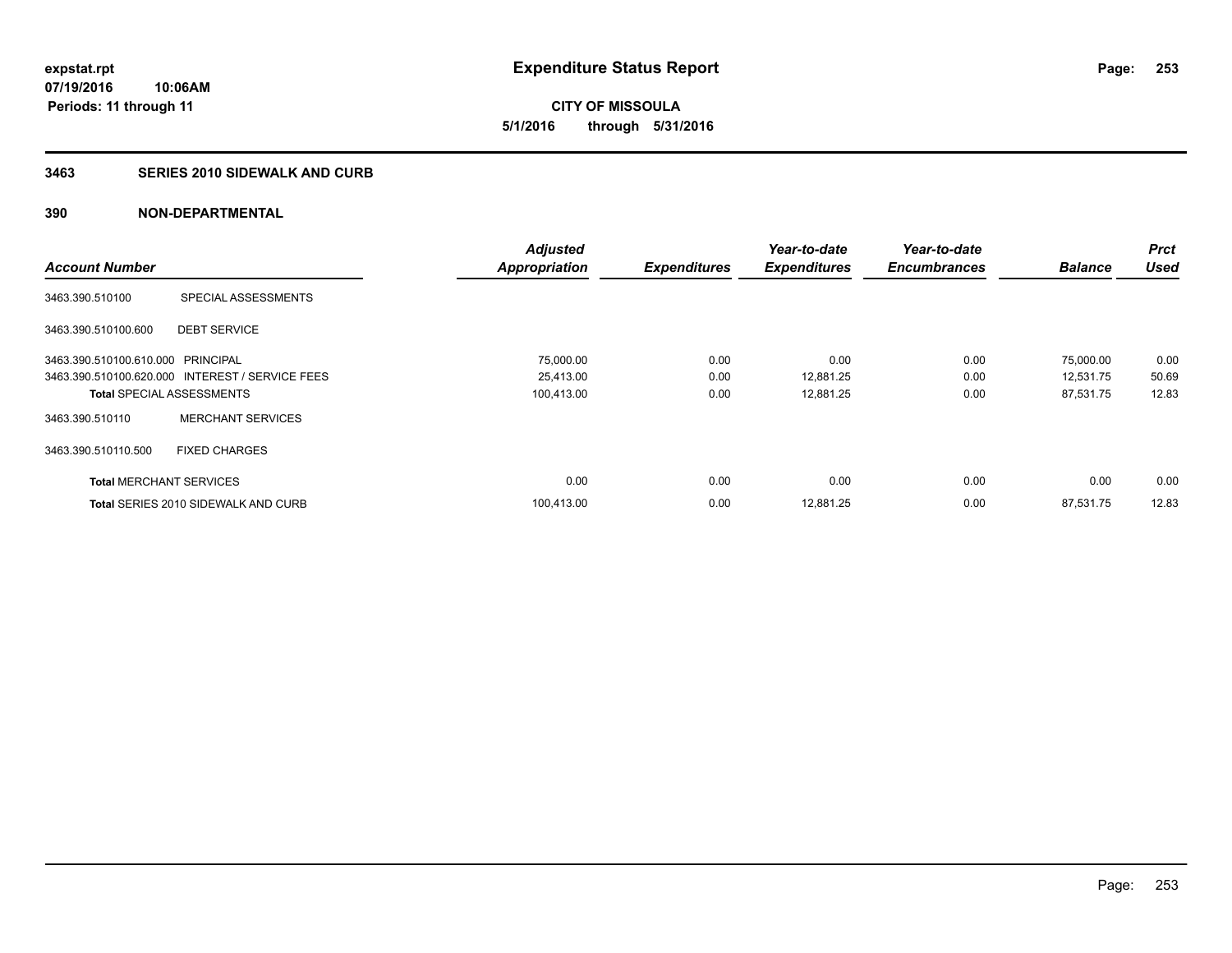**CITY OF MISSOULA 5/1/2016 through 5/31/2016**

#### **3464 FY12 S/C DEBT SERVICE**

|                                   |                                                 | <b>Adjusted</b>      |                     | Year-to-date        | Year-to-date        |                | <b>Prct</b> |
|-----------------------------------|-------------------------------------------------|----------------------|---------------------|---------------------|---------------------|----------------|-------------|
| <b>Account Number</b>             |                                                 | <b>Appropriation</b> | <b>Expenditures</b> | <b>Expenditures</b> | <b>Encumbrances</b> | <b>Balance</b> | <b>Used</b> |
| 3464.390.510100                   | SPECIAL ASSESSMENTS                             |                      |                     |                     |                     |                |             |
| 3464.390.510100.600               | <b>DEBT SERVICE</b>                             |                      |                     |                     |                     |                |             |
| 3464.390.510100.610.000 PRINCIPAL |                                                 | 50,000.00            | 0.00                | 0.00                | 0.00                | 50,000.00      | 0.00        |
|                                   | 3464.390.510100.620.000 INTEREST / SERVICE FEES | 21,785.00            | 0.00                | 11,067.50           | 0.00                | 10,717.50      | 50.80       |
| <b>Total SPECIAL ASSESSMENTS</b>  |                                                 | 71,785.00            | 0.00                | 11,067.50           | 0.00                | 60,717.50      | 15.42       |
| 3464.390.510110                   | <b>MERCHANT SERVICES</b>                        |                      |                     |                     |                     |                |             |
| 3464.390.510110.500               | <b>FIXED CHARGES</b>                            |                      |                     |                     |                     |                |             |
| <b>Total MERCHANT SERVICES</b>    |                                                 | 0.00                 | 0.00                | 0.00                | 0.00                | 0.00           | 0.00        |
| Total FY12 S/C DEBT SERVICE       |                                                 | 71,785.00            | 0.00                | 11,067.50           | 0.00                | 60.717.50      | 15.42       |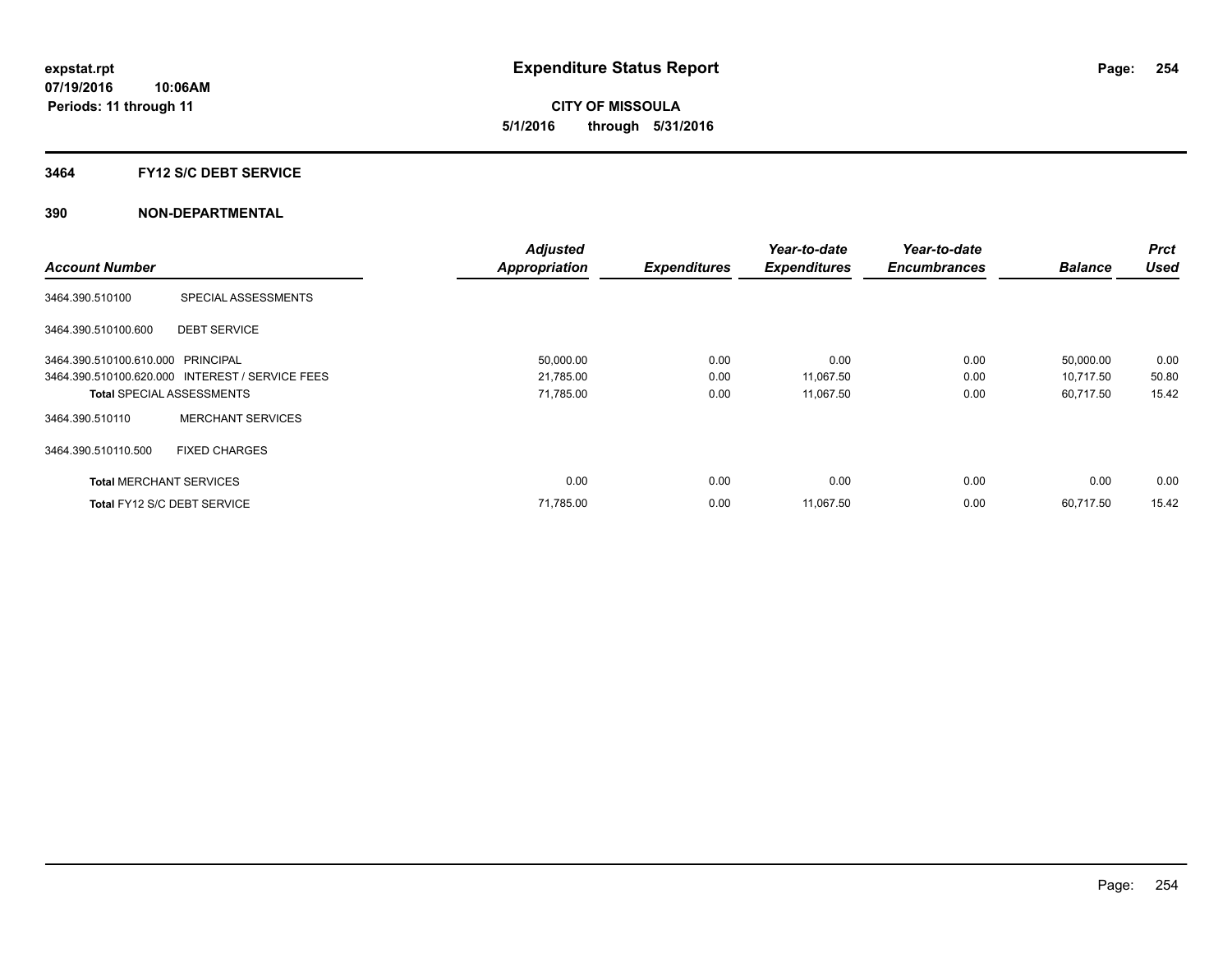**expstat.rpt Expenditure Status Report** 

**07/19/2016 10:06AM Periods: 11 through 11**

**CITY OF MISSOULA 5/1/2016 through 5/31/2016**

## **3465 FY13 SIDEWALK/CURB DEBT SERVICE**

|                                   |                                                 | <b>Adjusted</b>      |                     | Year-to-date        | Year-to-date        |                | <b>Prct</b> |
|-----------------------------------|-------------------------------------------------|----------------------|---------------------|---------------------|---------------------|----------------|-------------|
| <b>Account Number</b>             |                                                 | <b>Appropriation</b> | <b>Expenditures</b> | <b>Expenditures</b> | <b>Encumbrances</b> | <b>Balance</b> | <b>Used</b> |
| 3465.390.510100                   | SPECIAL ASSESSMENTS                             |                      |                     |                     |                     |                |             |
| 3465.390.510100.600               | <b>DEBT SERVICE</b>                             |                      |                     |                     |                     |                |             |
| 3465.390.510100.610.000 PRINCIPAL |                                                 | 29,000.00            | 0.00                | 0.00                | 0.00                | 29,000.00      | 0.00        |
|                                   | 3465.390.510100.620.000 INTEREST / SERVICE FEES | 11,021.00            | 0.00                | 5,556.17            | 0.00                | 5,464.83       | 50.41       |
|                                   | <b>Total SPECIAL ASSESSMENTS</b>                | 40,021.00            | 0.00                | 5,556.17            | 0.00                | 34,464.83      | 13.88       |
| 3465.390.510110                   | <b>MERCHANT SERVICES</b>                        |                      |                     |                     |                     |                |             |
| 3465.390.510110.500               | <b>FIXED CHARGES</b>                            |                      |                     |                     |                     |                |             |
| <b>Total MERCHANT SERVICES</b>    |                                                 | 0.00                 | 0.00                | 0.00                | 0.00                | 0.00           | 0.00        |
|                                   | <b>Total FY13 SIDEWALK/CURB DEBT SERVICE</b>    | 40,021.00            | 0.00                | 5,556.17            | 0.00                | 34,464.83      | 13.88       |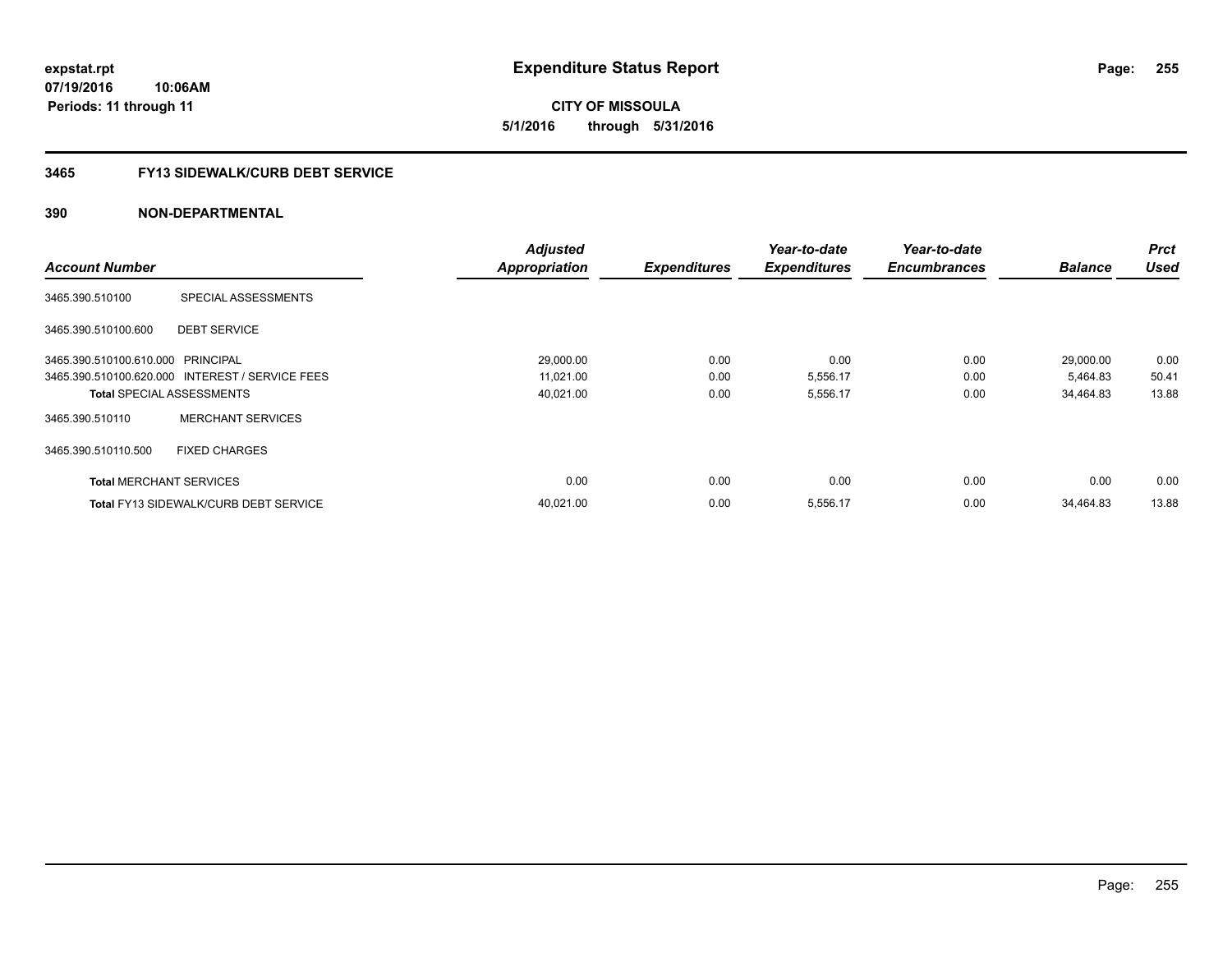**expstat.rpt Expenditure Status Report** 

**07/19/2016 10:06AM Periods: 11 through 11**

**CITY OF MISSOULA 5/1/2016 through 5/31/2016**

# **3466 FY15 SIDEWALK/CURB DEBT SERVICE**

|                                                 | <b>Adjusted</b> |                     | Year-to-date        | Year-to-date        |                | <b>Prct</b> |
|-------------------------------------------------|-----------------|---------------------|---------------------|---------------------|----------------|-------------|
| <b>Account Number</b>                           | Appropriation   | <b>Expenditures</b> | <b>Expenditures</b> | <b>Encumbrances</b> | <b>Balance</b> | <b>Used</b> |
| 3466.390.510100<br>SPECIAL ASSESSMENTS          |                 |                     |                     |                     |                |             |
| 3466.390.510100.300<br>PURCHASED SERVICES       |                 |                     |                     |                     |                |             |
| 3466.390.510100.350.000 PROFESSIONAL SERVICES   | 0.00            | 0.00                | 25,812.46           | 0.00                | $-25,812.46$   | 0.00        |
| <b>Total PURCHASED SERVICES</b>                 | 0.00            | 0.00                | 25,812.46           | 0.00                | $-25,812.46$   | 0.00        |
| <b>DEBT SERVICE</b><br>3466.390.510100.600      |                 |                     |                     |                     |                |             |
| 3466.390.510100.620.000 INTEREST / SERVICE FEES | 0.00            | 0.00                | 8,683.15            | 0.00                | $-8,683.15$    | 0.00        |
| <b>Total DEBT SERVICE</b>                       | 0.00            | 0.00                | 8,683.15            | 0.00                | $-8,683.15$    | 0.00        |
| <b>Total SPECIAL ASSESSMENTS</b>                | 0.00            | 0.00                | 34,495.61           | 0.00                | $-34,495.61$   | 0.00        |
| <b>MERCHANT SERVICES</b><br>3466.390.510110     |                 |                     |                     |                     |                |             |
| <b>FIXED CHARGES</b><br>3466.390.510110.500     |                 |                     |                     |                     |                |             |
| <b>Total MERCHANT SERVICES</b>                  | 0.00            | 0.00                | 0.00                | 0.00                | 0.00           | 0.00        |
| Total FY15 SIDEWALK/CURB DEBT SERVICE           | 0.00            | 0.00                | 34,495.61           | 0.00                | $-34,495.61$   | 0.00        |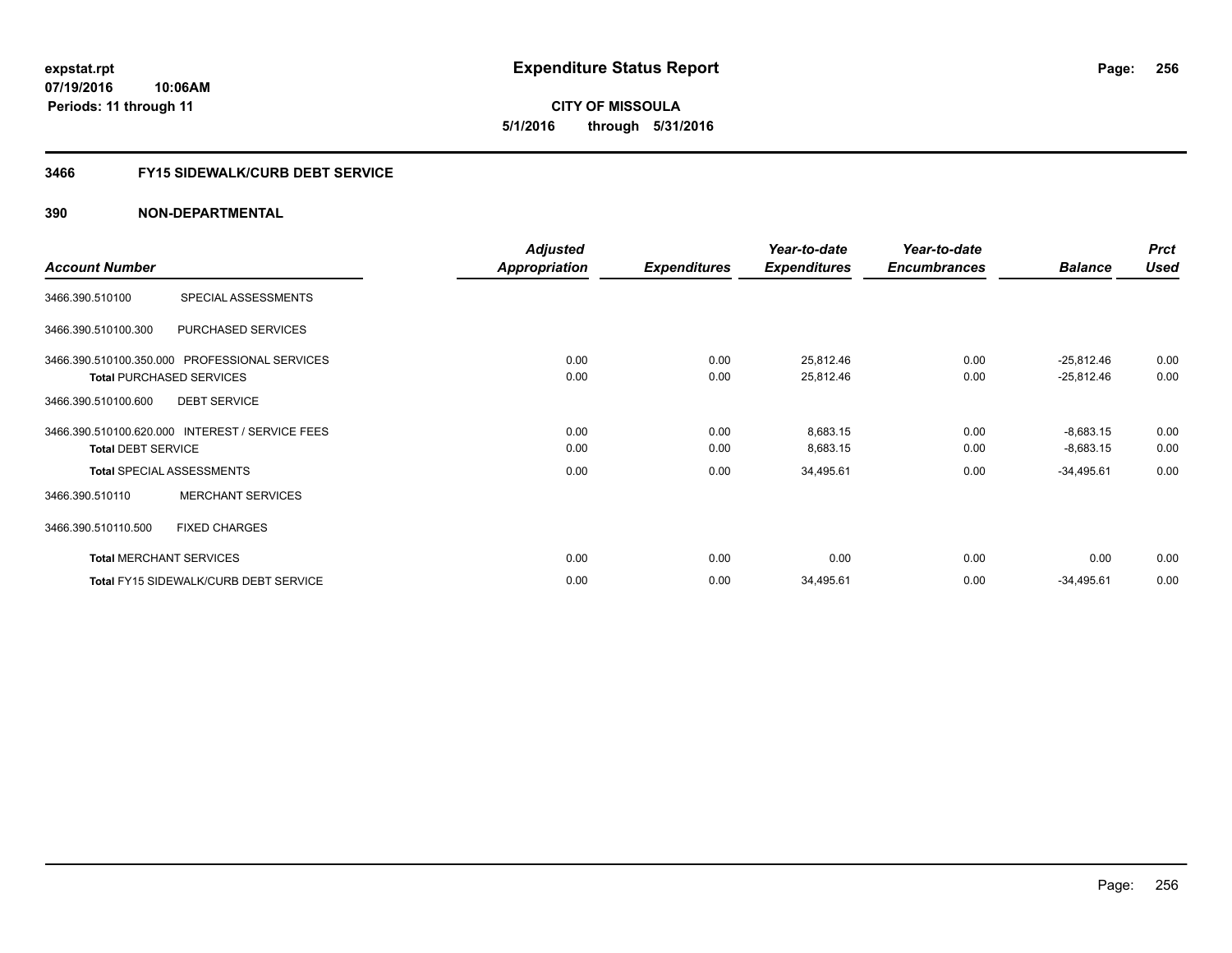# **CITY OF MISSOULA 5/1/2016 through 5/31/2016**

# **3491 SID 491 DEBT SERVICE FUND**

| <b>Account Number</b> |                                 | <b>Adjusted</b><br>Appropriation | <b>Expenditures</b> | Year-to-date<br><b>Expenditures</b> | Year-to-date<br><b>Encumbrances</b> | <b>Balance</b> | Prct<br><b>Used</b> |
|-----------------------|---------------------------------|----------------------------------|---------------------|-------------------------------------|-------------------------------------|----------------|---------------------|
| 3491.390.510100       | SPECIAL ASSESSMENTS             |                                  |                     |                                     |                                     |                |                     |
| 3491.390.510100.600   | <b>DEBT SERVICE</b>             |                                  |                     |                                     |                                     |                |                     |
|                       | Total SID 491 DEBT SERVICE FUND | 0.00                             | 0.00                | 0.00                                | 0.00                                | 0.00           | 0.00                |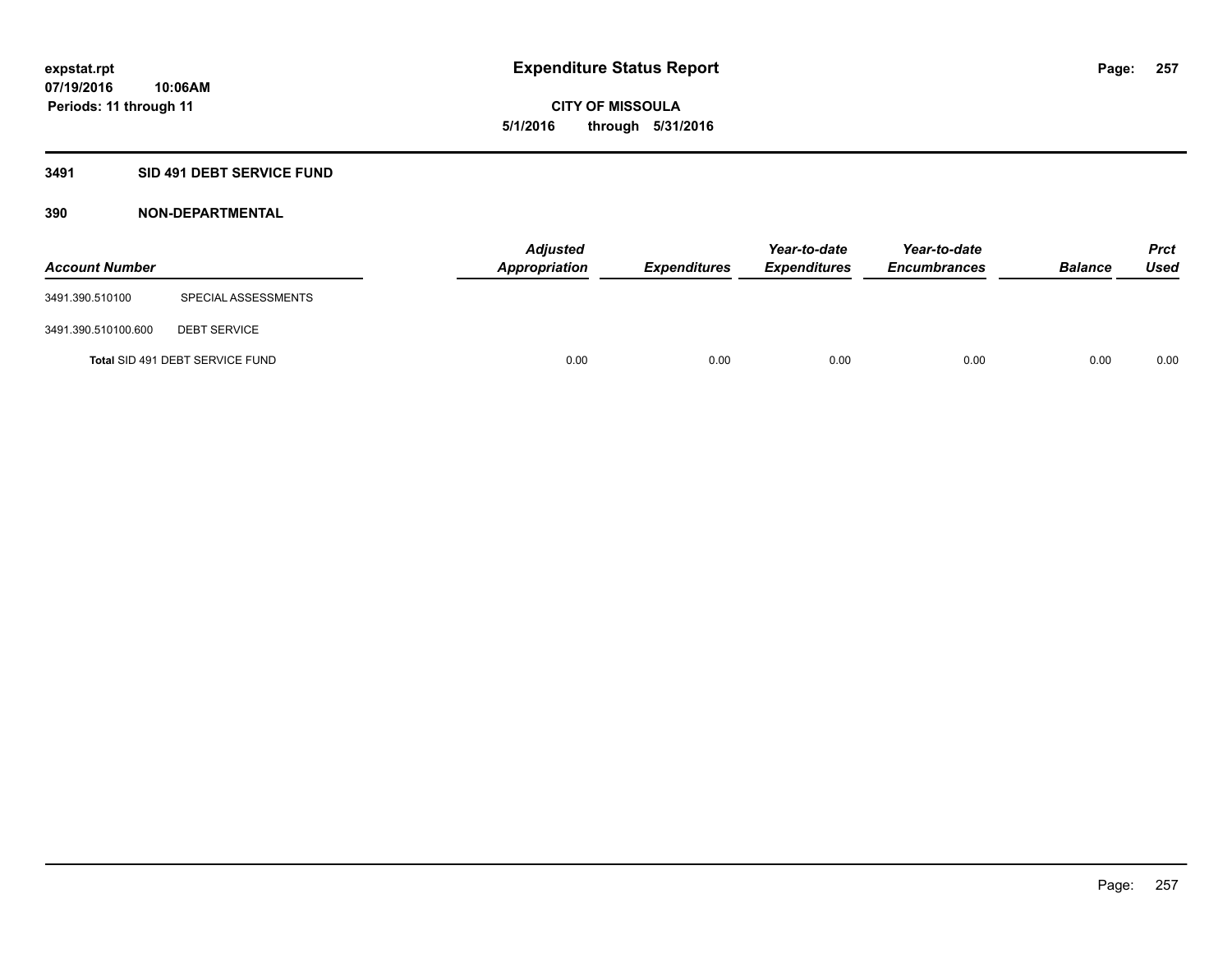**CITY OF MISSOULA 5/1/2016 through 5/31/2016**

### **3495 SID 495 DEBT SERVICE FUND**

| <b>Account Number</b>         |                         | <b>Adjusted</b><br>Appropriation | <b>Expenditures</b> | Year-to-date<br><b>Expenditures</b> | Year-to-date<br><b>Encumbrances</b> | <b>Balance</b> | <b>Prct</b><br>Used |
|-------------------------------|-------------------------|----------------------------------|---------------------|-------------------------------------|-------------------------------------|----------------|---------------------|
| 3495.000.520100               | *** Title Not Found *** |                                  |                     |                                     |                                     |                |                     |
| 3495.000.520100.800           | OTHER OBJECTS           |                                  |                     |                                     |                                     |                |                     |
| Total *** Title Not Found *** |                         | 0.00                             | 0.00                | 0.00                                | 0.00                                | 0.00           | 0.00                |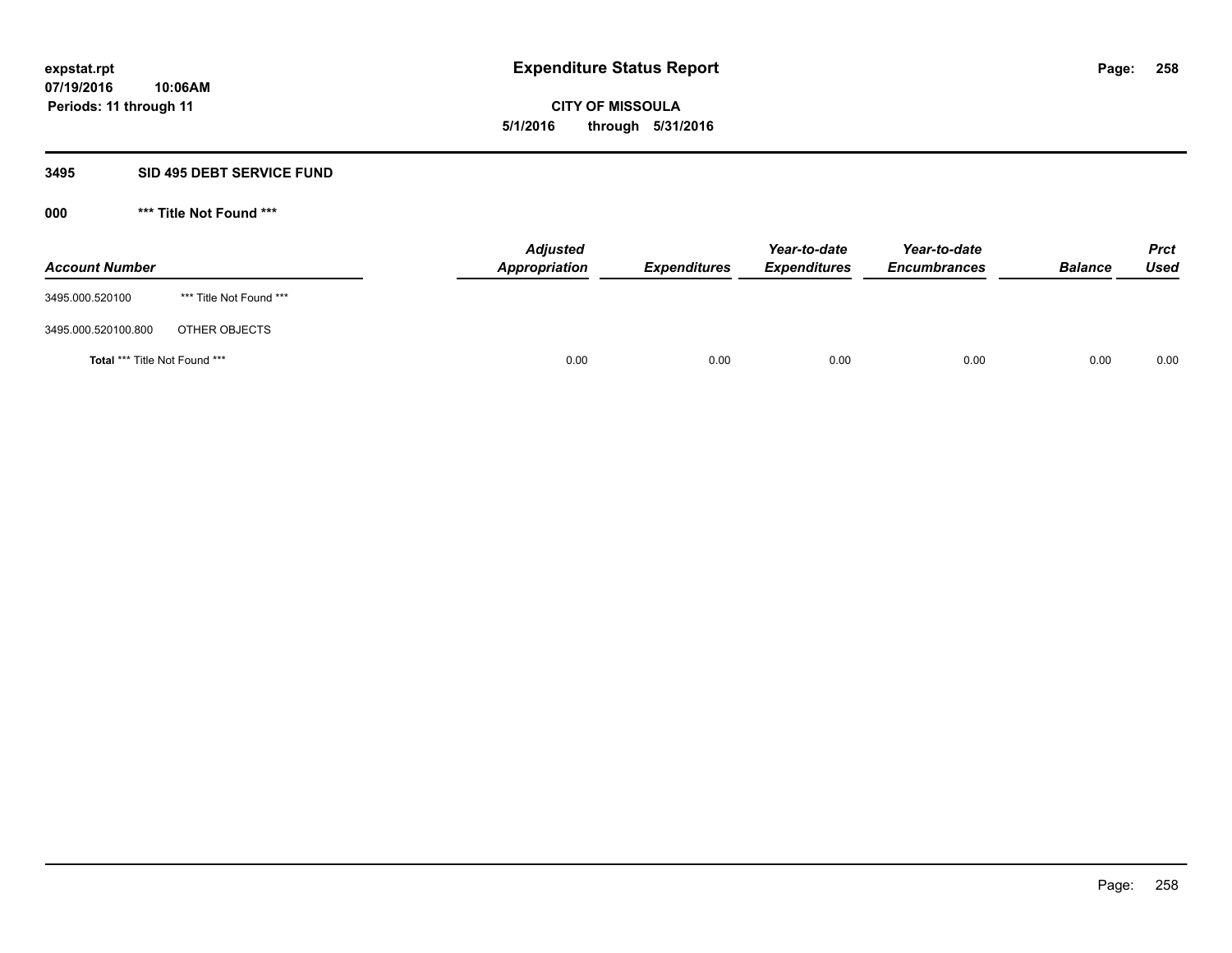**CITY OF MISSOULA 5/1/2016 through 5/31/2016**

## **3495 SID 495 DEBT SERVICE FUND**

| <b>Account Number</b> |                                  | <b>Adjusted</b><br><b>Appropriation</b> | <b>Expenditures</b> | Year-to-date<br><b>Expenditures</b> | Year-to-date<br><b>Encumbrances</b> | <b>Balance</b> | <b>Prct</b><br><b>Used</b> |
|-----------------------|----------------------------------|-----------------------------------------|---------------------|-------------------------------------|-------------------------------------|----------------|----------------------------|
| 3495.390.510100       | SPECIAL ASSESSMENTS              |                                         |                     |                                     |                                     |                |                            |
| 3495.390.510100.800   | OTHER OBJECTS                    |                                         |                     |                                     |                                     |                |                            |
|                       | <b>Total SPECIAL ASSESSMENTS</b> | 0.00                                    | 0.00                | 0.00                                | 0.00                                | 0.00           | 0.00                       |
| 3495.390.510110       | <b>MERCHANT SERVICES</b>         |                                         |                     |                                     |                                     |                |                            |
| 3495.390.510110.500   | <b>FIXED CHARGES</b>             |                                         |                     |                                     |                                     |                |                            |
|                       | Total SID 495 DEBT SERVICE FUND  | 0.00                                    | 0.00                | 0.00                                | 0.00                                | 0.00           | 0.00                       |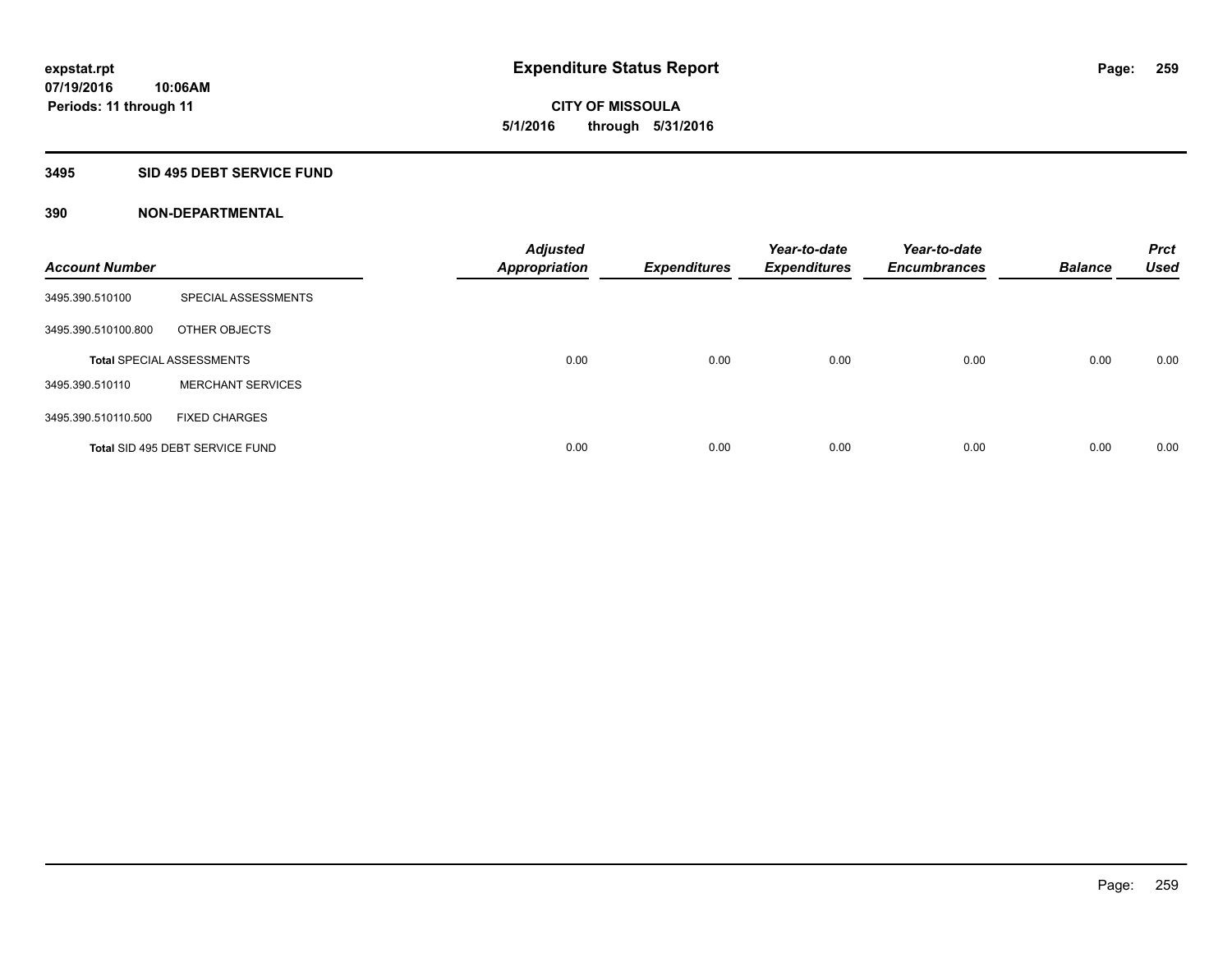**CITY OF MISSOULA 5/1/2016 through 5/31/2016**

## **3497 SID 497 DEBT SERVICE FUND**

| <b>Account Number</b>         |                         | <b>Adjusted</b><br>Appropriation | <b>Expenditures</b> | Year-to-date<br><b>Expenditures</b> | Year-to-date<br><b>Encumbrances</b> | <b>Balance</b> | <b>Prct</b><br>Used |
|-------------------------------|-------------------------|----------------------------------|---------------------|-------------------------------------|-------------------------------------|----------------|---------------------|
| 3497.000.520100               | *** Title Not Found *** |                                  |                     |                                     |                                     |                |                     |
| 3497.000.520100.800           | OTHER OBJECTS           |                                  |                     |                                     |                                     |                |                     |
| Total *** Title Not Found *** |                         | 0.00                             | 0.00                | 0.00                                | 0.00                                | 0.00           | 0.00                |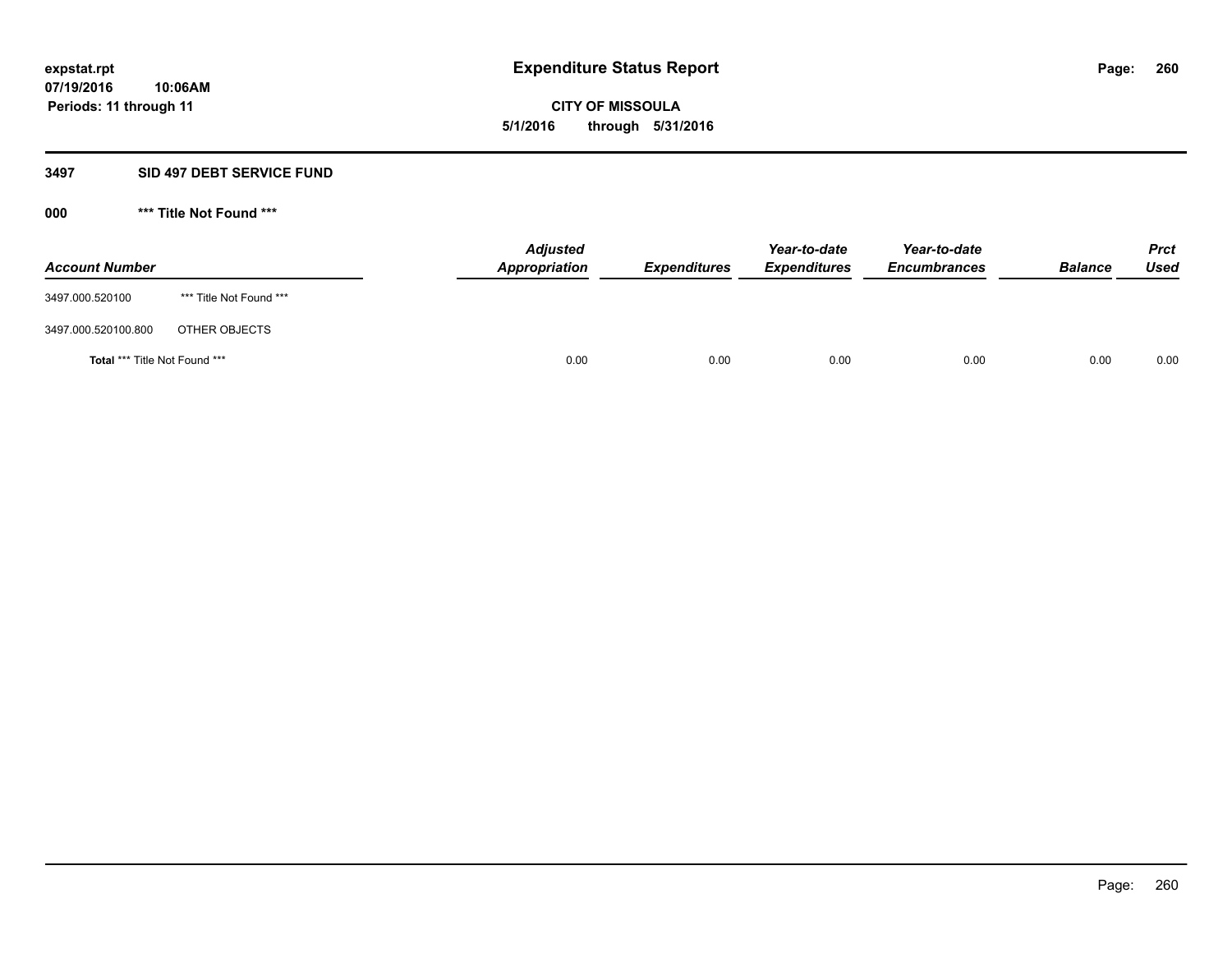**CITY OF MISSOULA 5/1/2016 through 5/31/2016**

# **3497 SID 497 DEBT SERVICE FUND**

|                            |                                  | <b>Adjusted</b>      |                     | Year-to-date        | Year-to-date        |                | <b>Prct</b> |
|----------------------------|----------------------------------|----------------------|---------------------|---------------------|---------------------|----------------|-------------|
| <b>Account Number</b>      |                                  | <b>Appropriation</b> | <b>Expenditures</b> | <b>Expenditures</b> | <b>Encumbrances</b> | <b>Balance</b> | <b>Used</b> |
| 3497.390.510000            | <b>MISCELLANEOUS</b>             |                      |                     |                     |                     |                |             |
| 3497.390.510000.800        | OTHER OBJECTS                    |                      |                     |                     |                     |                |             |
| <b>Total MISCELLANEOUS</b> |                                  | 0.00                 | 0.00                | 0.00                | 0.00                | 0.00           | 0.00        |
| 3497.390.510100            | SPECIAL ASSESSMENTS              |                      |                     |                     |                     |                |             |
| 3497.390.510100.600        | <b>DEBT SERVICE</b>              |                      |                     |                     |                     |                |             |
| <b>Total DEBT SERVICE</b>  |                                  | 0.00                 | 0.00                | 0.00                | 0.00                | 0.00           | 0.00        |
| 3497.390.510100.800        | OTHER OBJECTS                    |                      |                     |                     |                     |                |             |
|                            | <b>Total SPECIAL ASSESSMENTS</b> | 0.00                 | 0.00                | 0.00                | 0.00                | 0.00           | 0.00        |
| 3497.390.510110            | <b>MERCHANT SERVICES</b>         |                      |                     |                     |                     |                |             |
| 3497.390.510110.500        | <b>FIXED CHARGES</b>             |                      |                     |                     |                     |                |             |
|                            | Total SID 497 DEBT SERVICE FUND  | 0.00                 | 0.00                | 0.00                | 0.00                | 0.00           | 0.00        |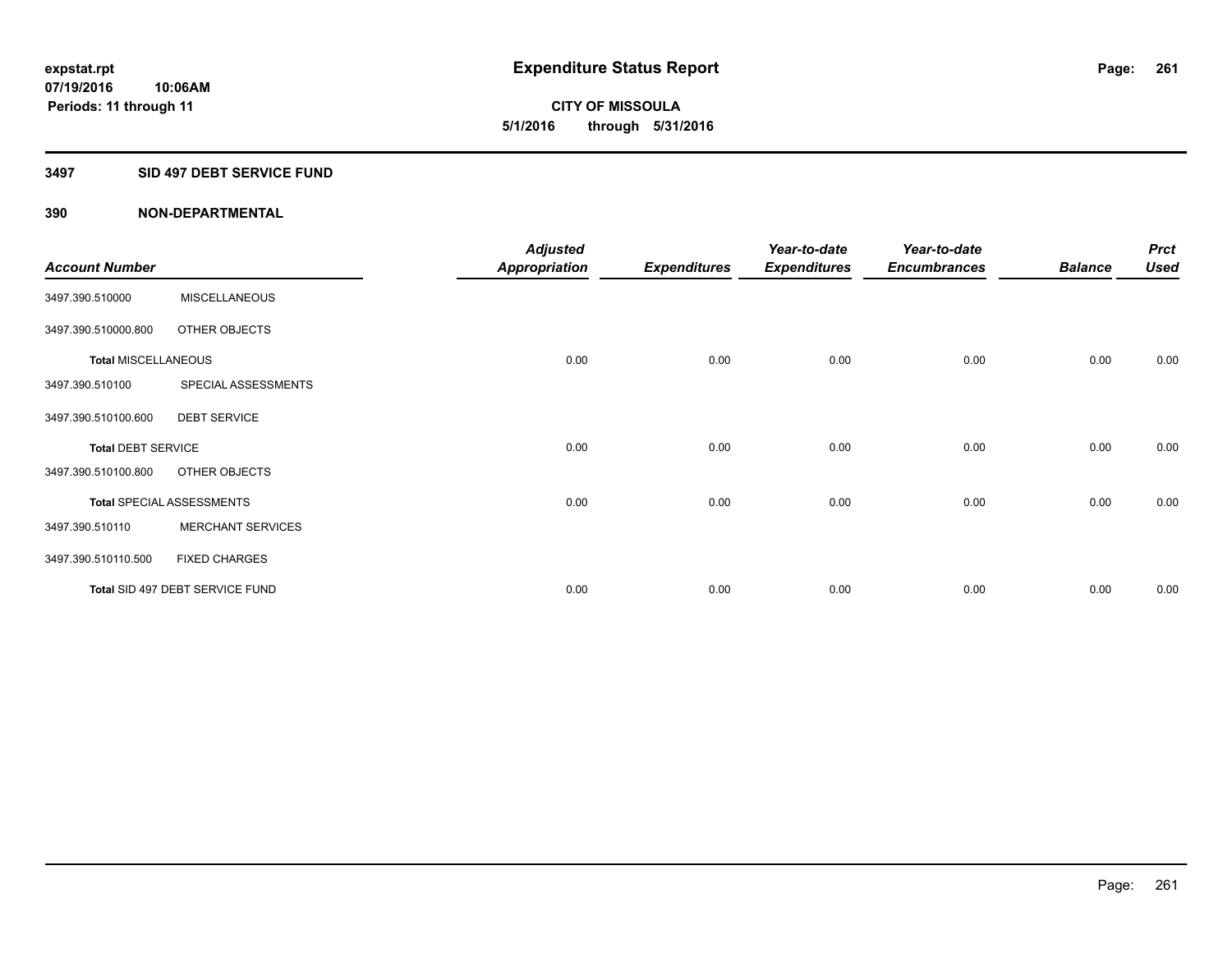**CITY OF MISSOULA 5/1/2016 through 5/31/2016**

### **3498 SID 498 DEBT SERVICE FUND**

| <b>Account Number</b>         |                         | <b>Adjusted</b><br>Appropriation | <b>Expenditures</b> | Year-to-date<br><b>Expenditures</b> | Year-to-date<br><b>Encumbrances</b> | <b>Balance</b> | <b>Prct</b><br>Used |
|-------------------------------|-------------------------|----------------------------------|---------------------|-------------------------------------|-------------------------------------|----------------|---------------------|
| 3498.000.520100               | *** Title Not Found *** |                                  |                     |                                     |                                     |                |                     |
| 3498.000.520100.800           | OTHER OBJECTS           |                                  |                     |                                     |                                     |                |                     |
| Total *** Title Not Found *** |                         | 0.00                             | 0.00                | 0.00                                | 0.00                                | 0.00           | 0.00                |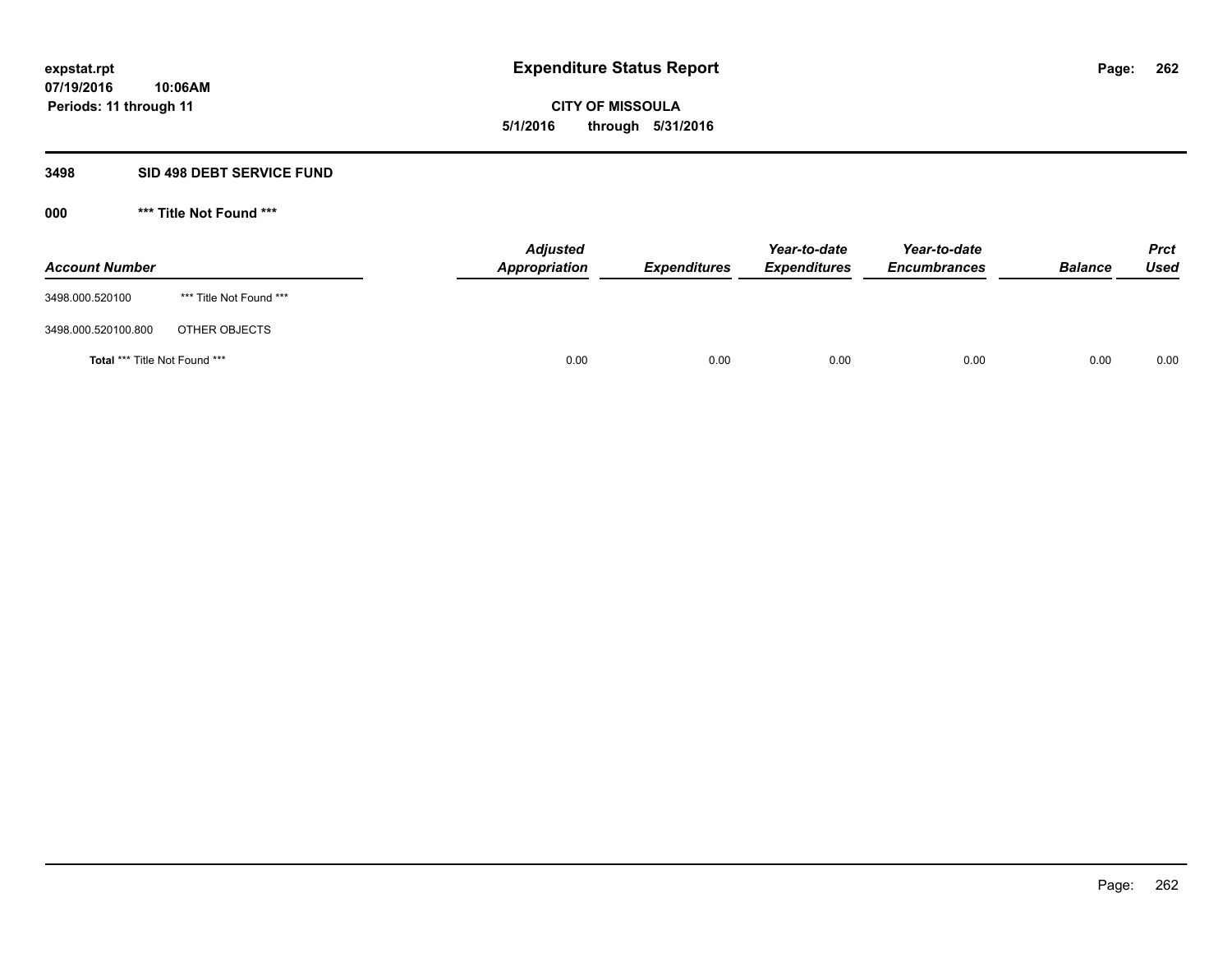**CITY OF MISSOULA 5/1/2016 through 5/31/2016**

## **3498 SID 498 DEBT SERVICE FUND**

| <b>Account Number</b> |                                  | <b>Adjusted</b><br><b>Appropriation</b> | <b>Expenditures</b> | Year-to-date<br><b>Expenditures</b> | Year-to-date<br><b>Encumbrances</b> | <b>Balance</b> | <b>Prct</b><br>Used |
|-----------------------|----------------------------------|-----------------------------------------|---------------------|-------------------------------------|-------------------------------------|----------------|---------------------|
| 3498.390.510100       | SPECIAL ASSESSMENTS              |                                         |                     |                                     |                                     |                |                     |
| 3498.390.510100.600   | <b>DEBT SERVICE</b>              |                                         |                     |                                     |                                     |                |                     |
|                       | <b>Total SPECIAL ASSESSMENTS</b> | 0.00                                    | 0.00                | 0.00                                | 0.00                                | 0.00           | 0.00                |
| 3498.390.510110       | <b>MERCHANT SERVICES</b>         |                                         |                     |                                     |                                     |                |                     |
| 3498.390.510110.500   | <b>FIXED CHARGES</b>             |                                         |                     |                                     |                                     |                |                     |
|                       | <b>Total MERCHANT SERVICES</b>   | 0.00                                    | 0.00                | 0.00                                | 0.00                                | 0.00           | 0.00                |
|                       | Total SID 498 DEBT SERVICE FUND  | 0.00                                    | 0.00                | 0.00                                | 0.00                                | 0.00           | 0.00                |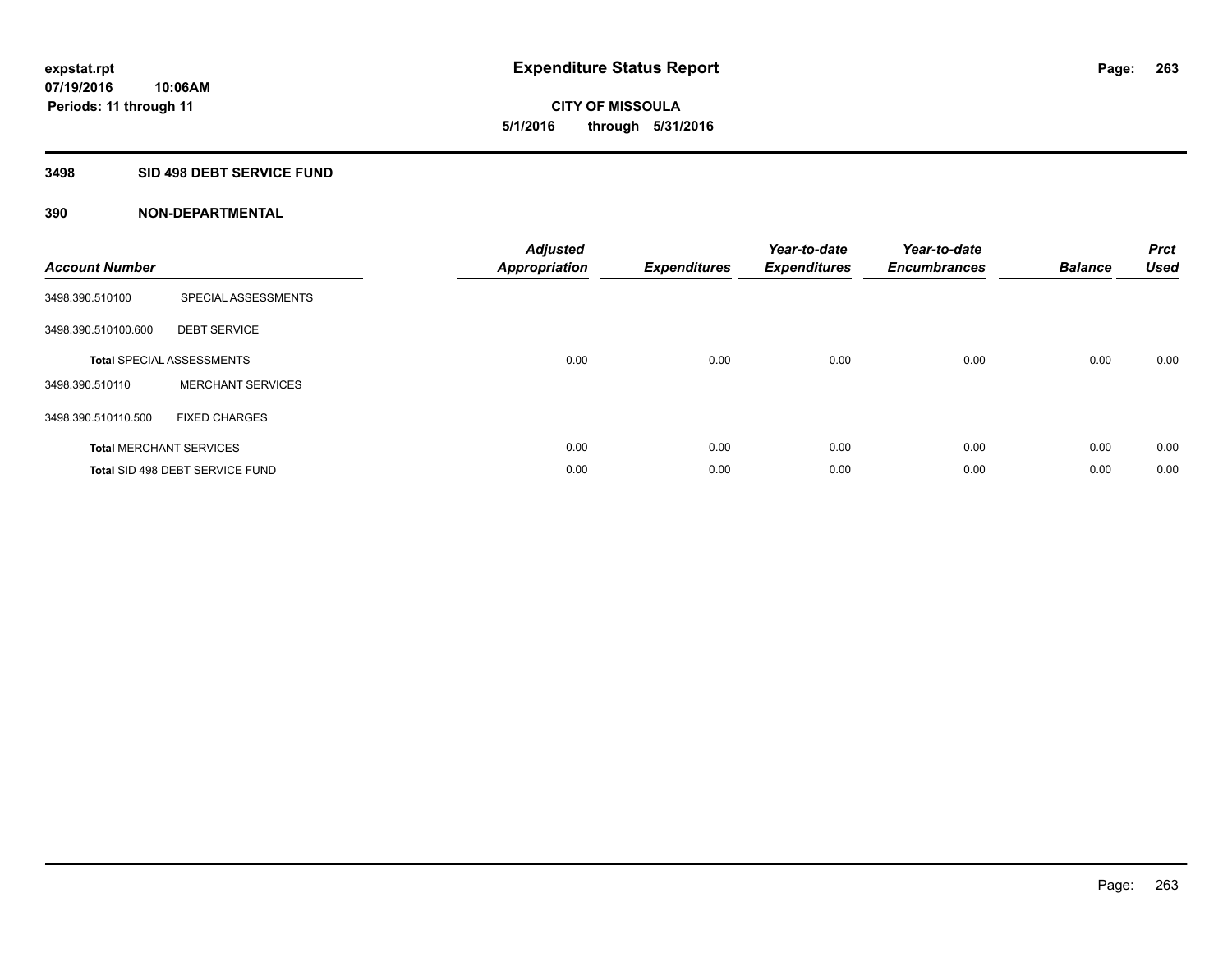**CITY OF MISSOULA 5/1/2016 through 5/31/2016**

## **3500 SID 500 DEBT SERVICE FUND**

| <b>Account Number</b>     |                                 | <b>Adjusted</b><br><b>Appropriation</b> | <b>Expenditures</b> | Year-to-date<br><b>Expenditures</b> | Year-to-date<br><b>Encumbrances</b> | <b>Balance</b> | <b>Prct</b><br><b>Used</b> |
|---------------------------|---------------------------------|-----------------------------------------|---------------------|-------------------------------------|-------------------------------------|----------------|----------------------------|
| 3500.390.510100           | SPECIAL ASSESSMENTS             |                                         |                     |                                     |                                     |                |                            |
| 3500.390.510100.600       | <b>DEBT SERVICE</b>             |                                         |                     |                                     |                                     |                |                            |
| <b>Total DEBT SERVICE</b> |                                 | 0.00                                    | 0.00                | 0.00                                | 0.00                                | 0.00           | 0.00                       |
| 3500.390.510100.800       | OTHER OBJECTS                   |                                         |                     |                                     |                                     |                |                            |
|                           | Total SID 500 DEBT SERVICE FUND | 0.00                                    | 0.00                | 0.00                                | 0.00                                | 0.00           | 0.00                       |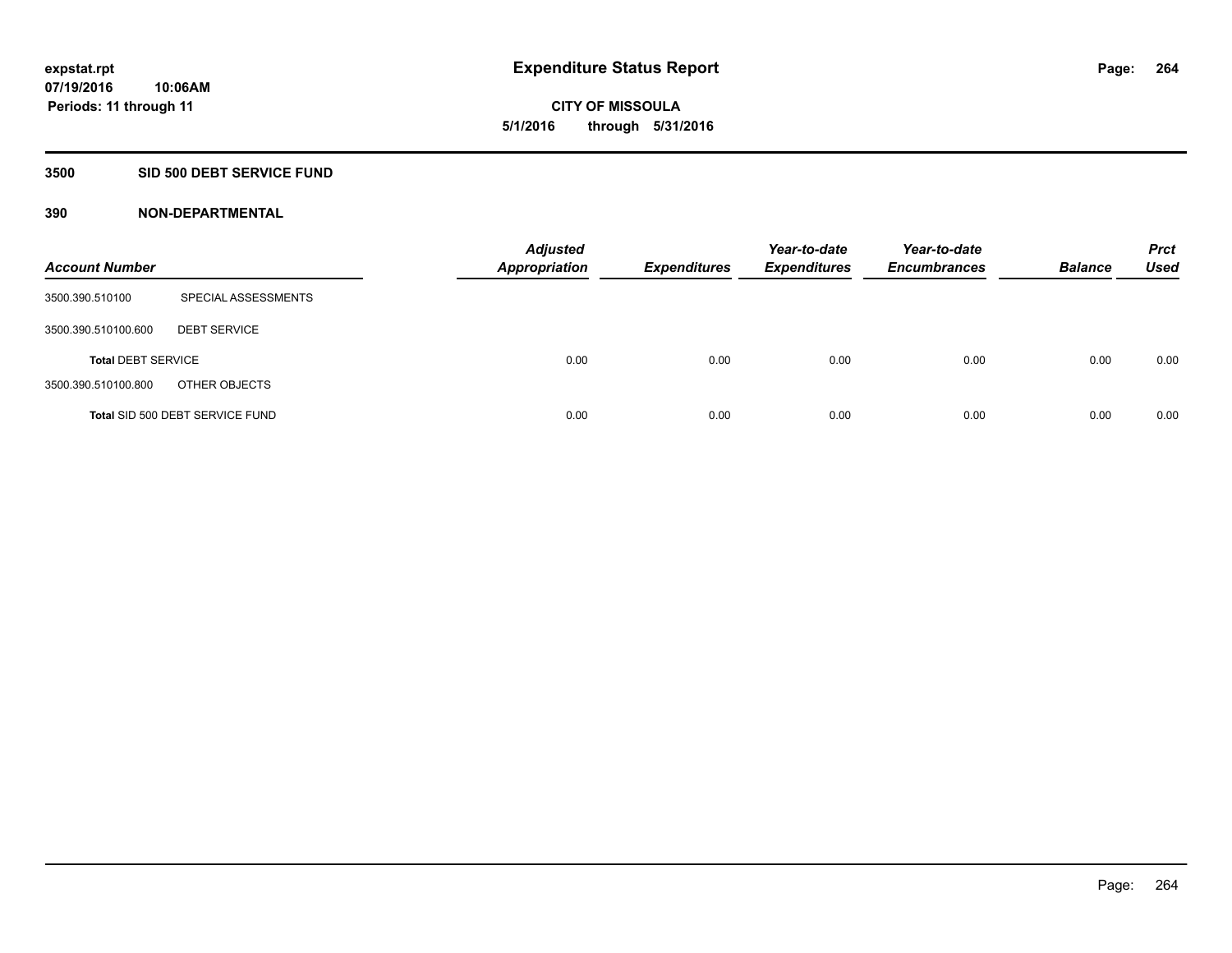**CITY OF MISSOULA 5/1/2016 through 5/31/2016**

## **3501 SID 501 DEBT SERVICE FUND**

| <b>Account Number</b>         |                         | <b>Adjusted</b><br>Appropriation | <b>Expenditures</b> | Year-to-date<br><b>Expenditures</b> | Year-to-date<br><b>Encumbrances</b> | <b>Balance</b> | <b>Prct</b><br>Used |
|-------------------------------|-------------------------|----------------------------------|---------------------|-------------------------------------|-------------------------------------|----------------|---------------------|
| 3501.000.520100               | *** Title Not Found *** |                                  |                     |                                     |                                     |                |                     |
| 3501.000.520100.800           | OTHER OBJECTS           |                                  |                     |                                     |                                     |                |                     |
| Total *** Title Not Found *** |                         | 0.00                             | 0.00                | 0.00                                | 0.00                                | 0.00           | 0.00                |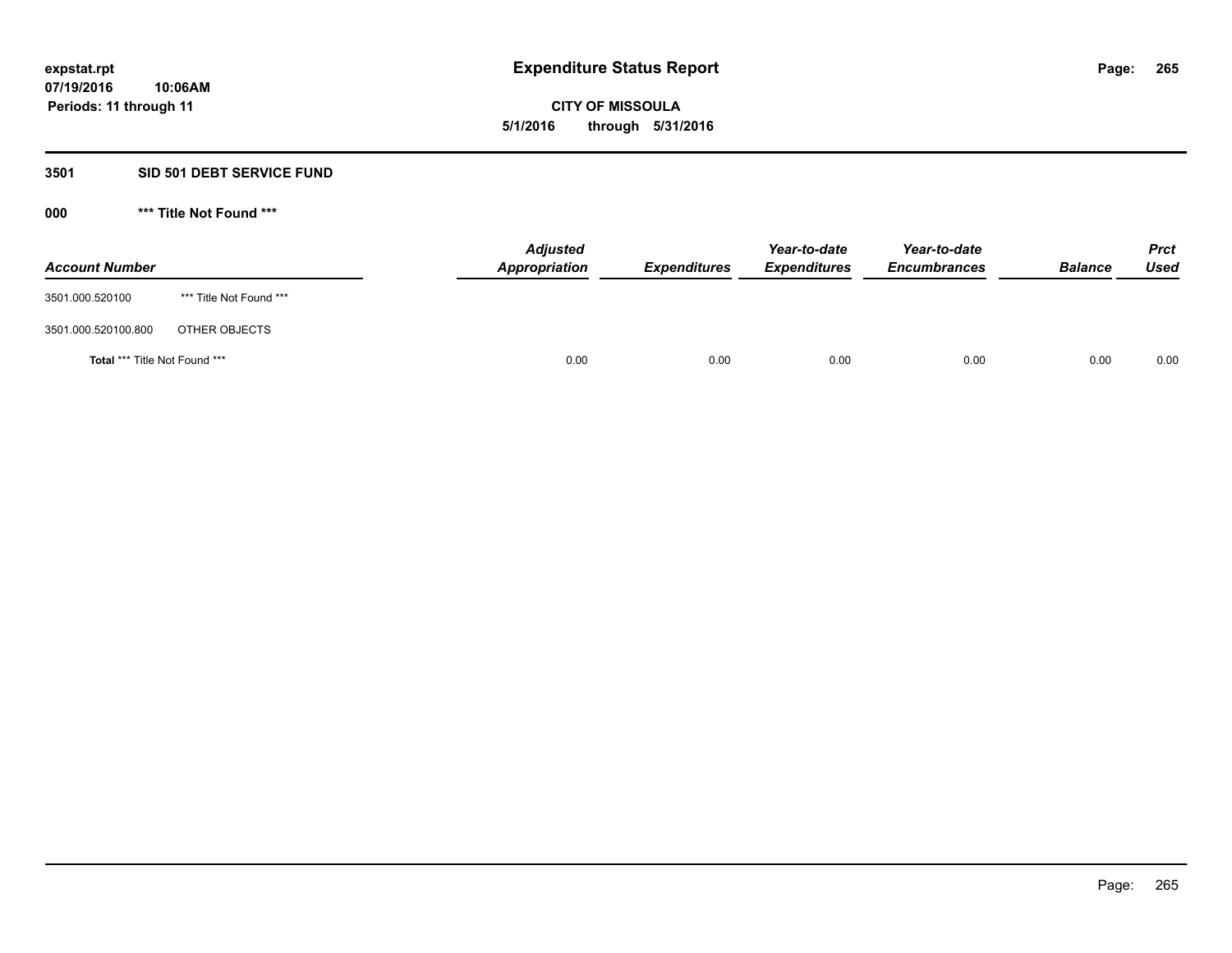**Periods: 11 through 11**

**CITY OF MISSOULA 5/1/2016 through 5/31/2016**

## **3501 SID 501 DEBT SERVICE FUND**

| <b>Account Number</b> |                                  | <b>Adjusted</b><br><b>Appropriation</b> | <b>Expenditures</b> | Year-to-date<br><b>Expenditures</b> | Year-to-date<br><b>Encumbrances</b> | <b>Balance</b> | <b>Prct</b><br><b>Used</b> |
|-----------------------|----------------------------------|-----------------------------------------|---------------------|-------------------------------------|-------------------------------------|----------------|----------------------------|
| 3501.390.510100       | SPECIAL ASSESSMENTS              |                                         |                     |                                     |                                     |                |                            |
| 3501.390.510100.600   | <b>DEBT SERVICE</b>              |                                         |                     |                                     |                                     |                |                            |
|                       | <b>Total SPECIAL ASSESSMENTS</b> | 0.00                                    | 0.00                | 0.00                                | 0.00                                | 0.00           | 0.00                       |
| 3501.390.510110       | <b>MERCHANT SERVICES</b>         |                                         |                     |                                     |                                     |                |                            |
| 3501.390.510110.500   | <b>FIXED CHARGES</b>             |                                         |                     |                                     |                                     |                |                            |
|                       | Total SID 501 DEBT SERVICE FUND  | 0.00                                    | 0.00                | 0.00                                | 0.00                                | 0.00           | 0.00                       |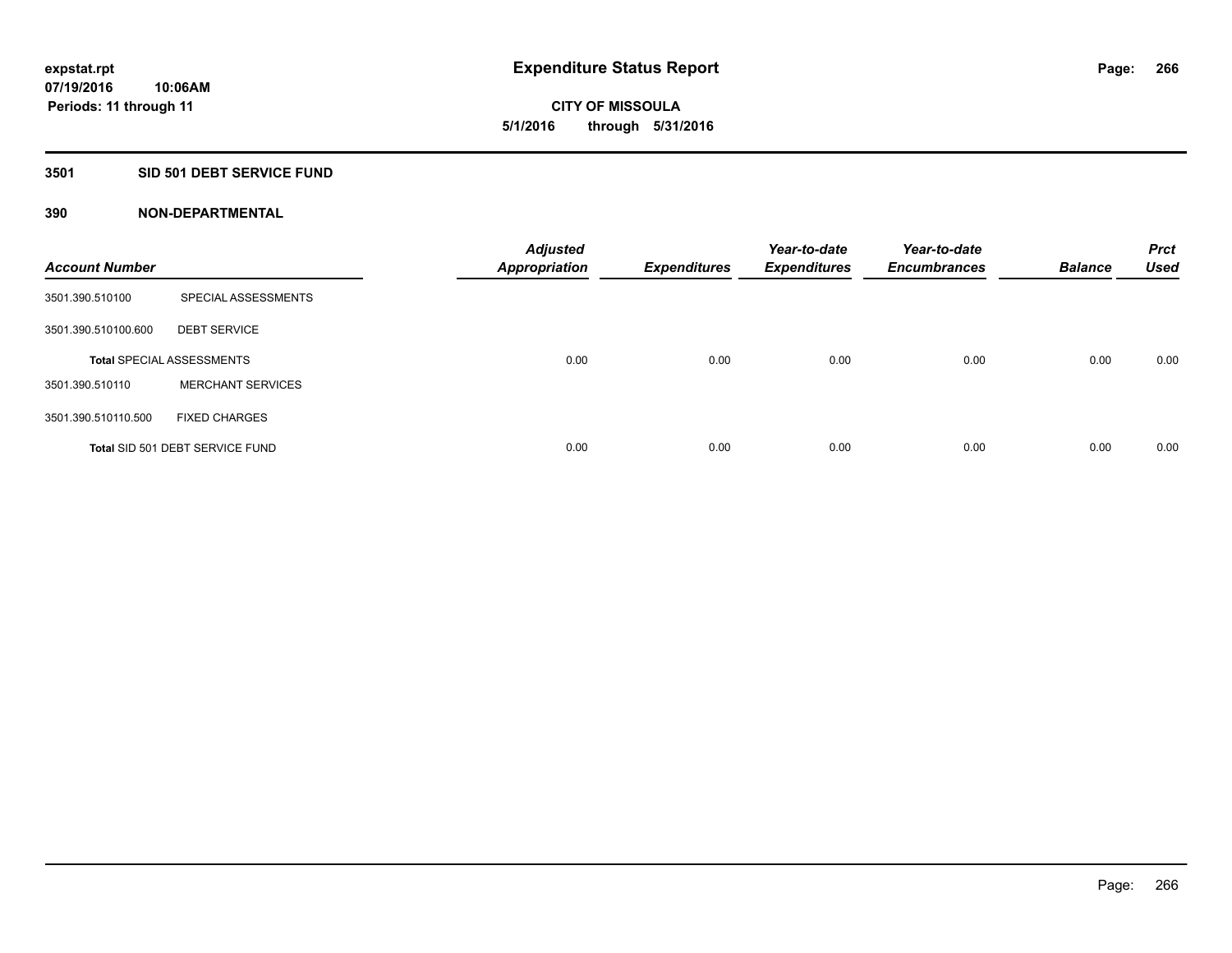**CITY OF MISSOULA 5/1/2016 through 5/31/2016**

## **3503 SID 503 DEBT SERVICE FUND**

| <b>Account Number</b>         |                         | <b>Adjusted</b><br>Appropriation | <b>Expenditures</b> | Year-to-date<br><b>Expenditures</b> | Year-to-date<br><b>Encumbrances</b> | <b>Balance</b> | <b>Prct</b><br>Used |
|-------------------------------|-------------------------|----------------------------------|---------------------|-------------------------------------|-------------------------------------|----------------|---------------------|
| 3503.000.520100               | *** Title Not Found *** |                                  |                     |                                     |                                     |                |                     |
| 3503.000.520100.800           | OTHER OBJECTS           |                                  |                     |                                     |                                     |                |                     |
| Total *** Title Not Found *** |                         | 0.00                             | 0.00                | 0.00                                | 0.00                                | 0.00           | 0.00                |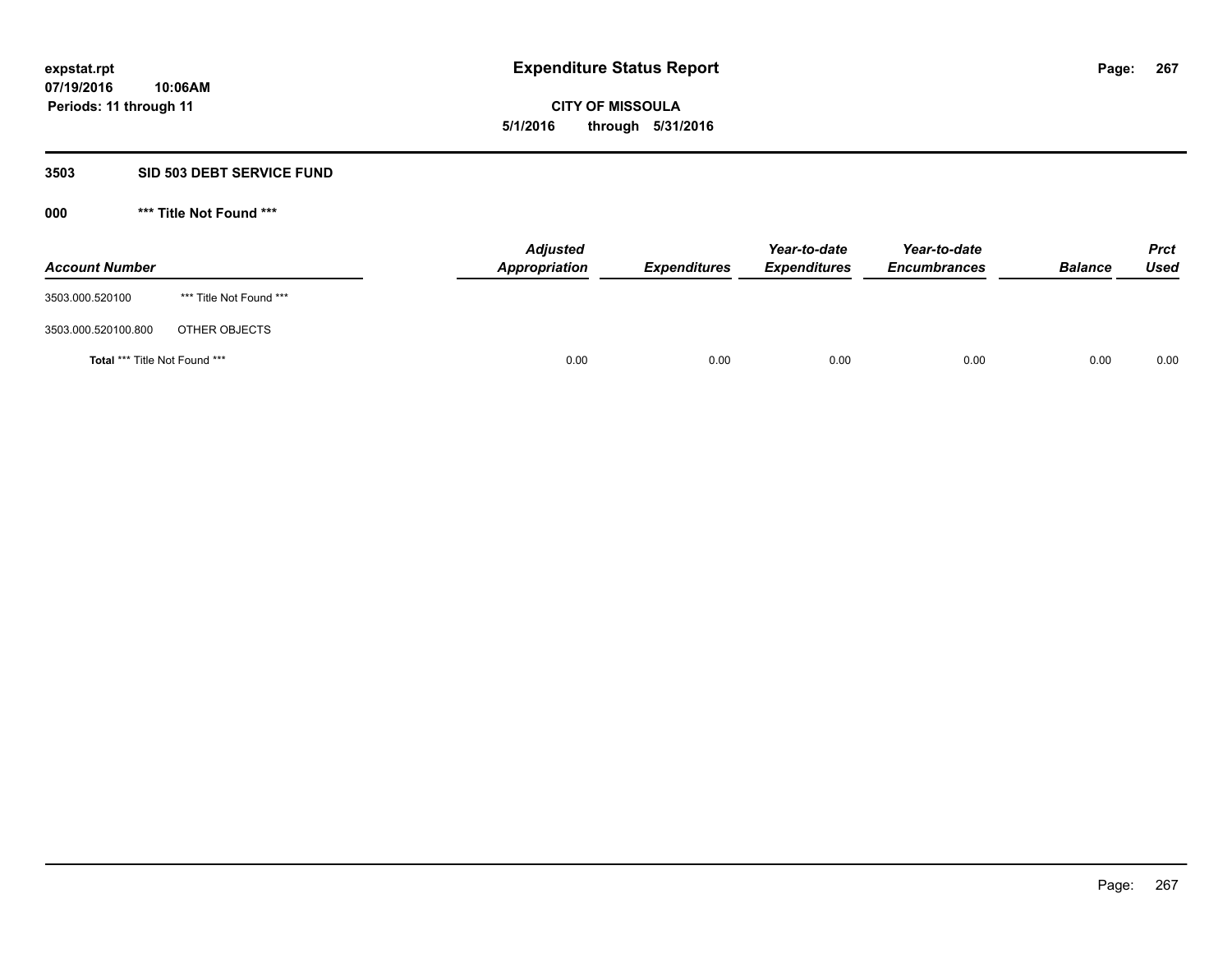**Periods: 11 through 11**

**CITY OF MISSOULA 5/1/2016 through 5/31/2016**

#### **3503 SID 503 DEBT SERVICE FUND**

**10:06AM**

| <b>Account Number</b> |                                  | <b>Adjusted</b><br><b>Appropriation</b> | <b>Expenditures</b> | Year-to-date<br><b>Expenditures</b> | Year-to-date<br><b>Encumbrances</b> | <b>Balance</b> | <b>Prct</b><br><b>Used</b> |
|-----------------------|----------------------------------|-----------------------------------------|---------------------|-------------------------------------|-------------------------------------|----------------|----------------------------|
| 3503.390.510100       | SPECIAL ASSESSMENTS              |                                         |                     |                                     |                                     |                |                            |
| 3503.390.510100.600   | <b>DEBT SERVICE</b>              |                                         |                     |                                     |                                     |                |                            |
|                       | <b>Total SPECIAL ASSESSMENTS</b> | 0.00                                    | 0.00                | 0.00                                | 0.00                                | 0.00           | 0.00                       |
| 3503.390.510110       | <b>MERCHANT SERVICES</b>         |                                         |                     |                                     |                                     |                |                            |
| 3503.390.510110.500   | <b>FIXED CHARGES</b>             |                                         |                     |                                     |                                     |                |                            |
|                       | Total SID 503 DEBT SERVICE FUND  | 0.00                                    | 0.00                | 0.00                                | 0.00                                | 0.00           | 0.00                       |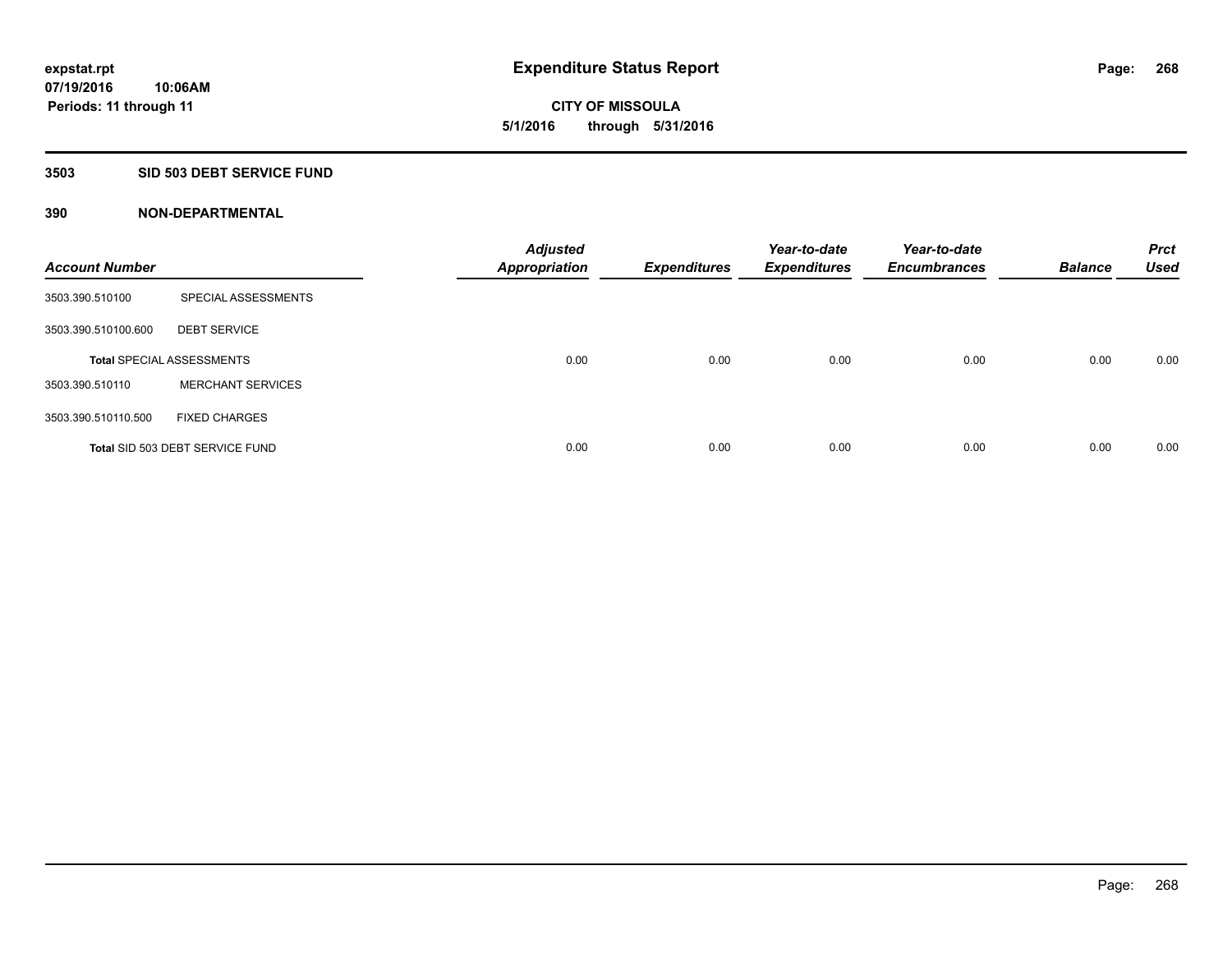**CITY OF MISSOULA 5/1/2016 through 5/31/2016**

### **3505 SID 505 DEBT SERVICE FUND**

| <b>Account Number</b>         |                         | <b>Adjusted</b><br>Appropriation | <b>Expenditures</b> | Year-to-date<br><b>Expenditures</b> | Year-to-date<br><b>Encumbrances</b> | <b>Balance</b> | <b>Prct</b><br>Used |
|-------------------------------|-------------------------|----------------------------------|---------------------|-------------------------------------|-------------------------------------|----------------|---------------------|
| 3505.000.520100               | *** Title Not Found *** |                                  |                     |                                     |                                     |                |                     |
| 3505.000.520100.800           | OTHER OBJECTS           |                                  |                     |                                     |                                     |                |                     |
| Total *** Title Not Found *** |                         | 0.00                             | 0.00                | 0.00                                | 0.00                                | 0.00           | 0.00                |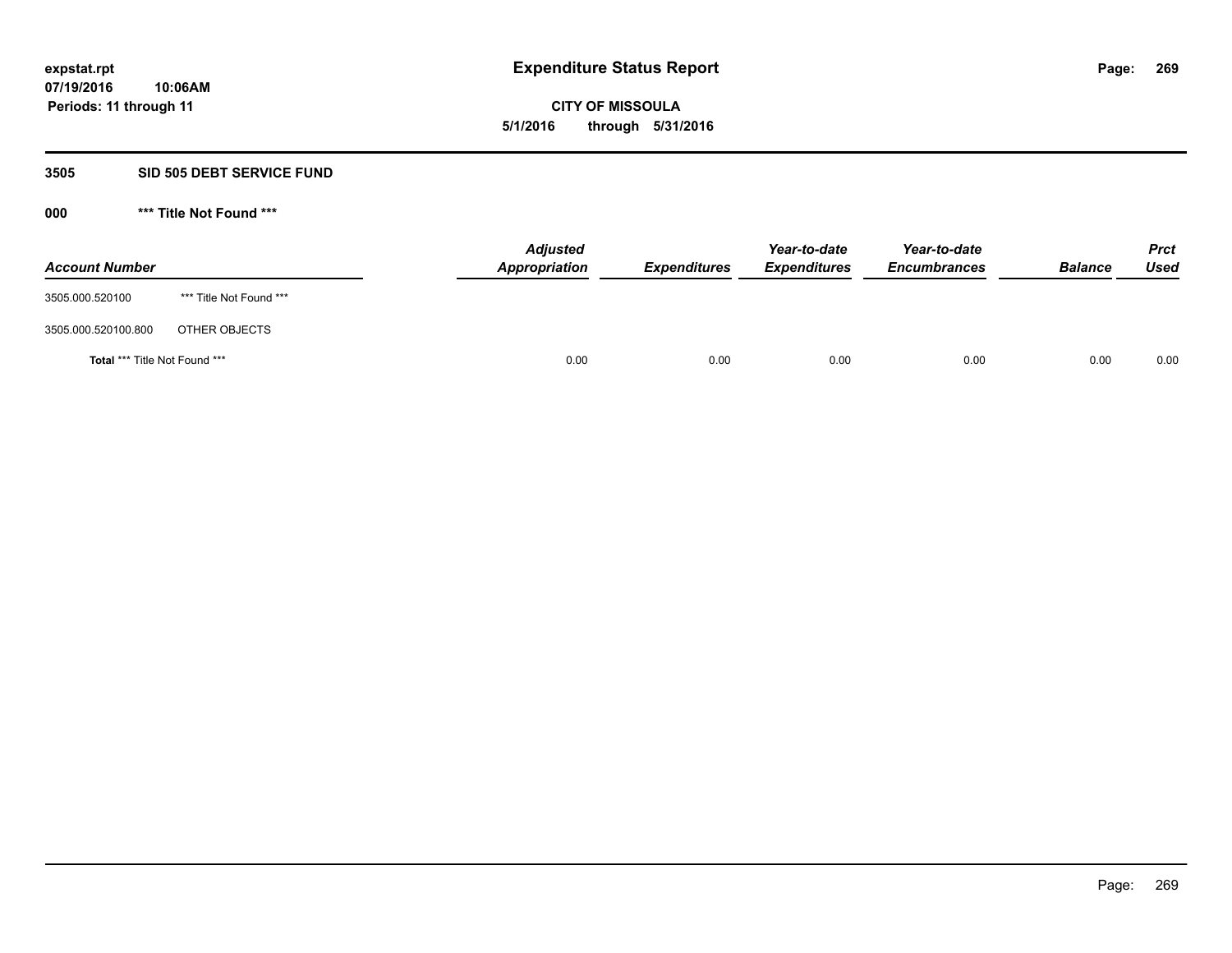**CITY OF MISSOULA 5/1/2016 through 5/31/2016**

# **3505 SID 505 DEBT SERVICE FUND**

| <b>Account Number</b> |                                  | <b>Adjusted</b><br><b>Appropriation</b> | <b>Expenditures</b> | Year-to-date<br><b>Expenditures</b> | Year-to-date<br><b>Encumbrances</b> | <b>Balance</b> | <b>Prct</b><br><b>Used</b> |
|-----------------------|----------------------------------|-----------------------------------------|---------------------|-------------------------------------|-------------------------------------|----------------|----------------------------|
| 3505.390.510100       | SPECIAL ASSESSMENTS              |                                         |                     |                                     |                                     |                |                            |
| 3505.390.510100.600   | <b>DEBT SERVICE</b>              |                                         |                     |                                     |                                     |                |                            |
|                       | <b>Total SPECIAL ASSESSMENTS</b> | 0.00                                    | 0.00                | 0.00                                | 0.00                                | 0.00           | 0.00                       |
| 3505.390.510110       | <b>MERCHANT SERVICES</b>         |                                         |                     |                                     |                                     |                |                            |
| 3505.390.510110.500   | <b>FIXED CHARGES</b>             |                                         |                     |                                     |                                     |                |                            |
|                       | Total SID 505 DEBT SERVICE FUND  | 0.00                                    | 0.00                | 0.00                                | 0.00                                | 0.00           | 0.00                       |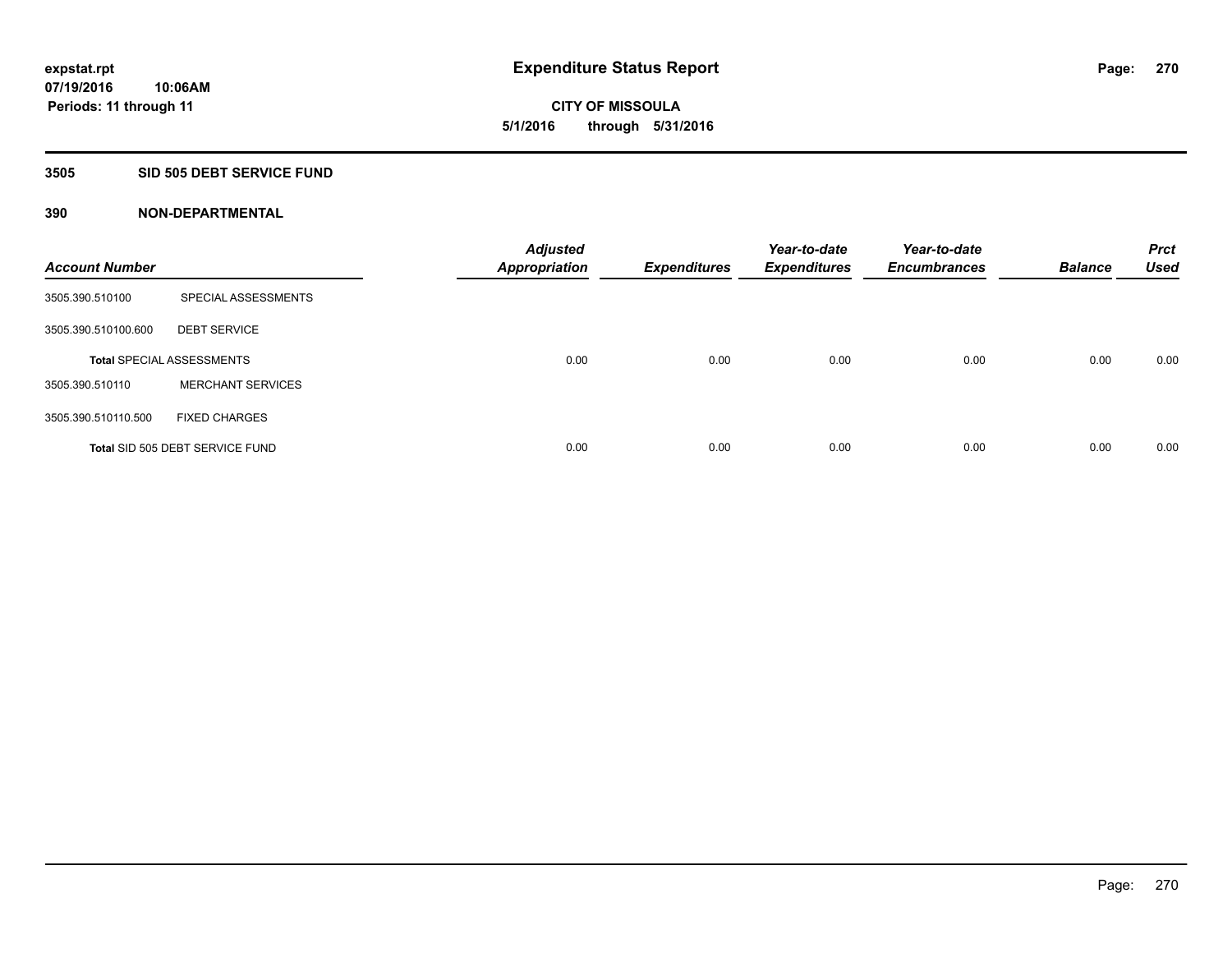**271**

**07/19/2016 10:06AM Periods: 11 through 11**

**CITY OF MISSOULA 5/1/2016 through 5/31/2016**

## **3506 SID 506 DEBT SERVICE FUND**

| <b>Account Number</b>                |                         | <b>Adjusted</b><br>Appropriation | <b>Expenditures</b> | Year-to-date<br><b>Expenditures</b> | Year-to-date<br><b>Encumbrances</b> | <b>Balance</b> | <b>Prct</b><br>Used |
|--------------------------------------|-------------------------|----------------------------------|---------------------|-------------------------------------|-------------------------------------|----------------|---------------------|
| 3506.000.520100                      | *** Title Not Found *** |                                  |                     |                                     |                                     |                |                     |
| 3506.000.520100.800                  | OTHER OBJECTS           |                                  |                     |                                     |                                     |                |                     |
| <b>Total *** Title Not Found ***</b> |                         | 0.00                             | 0.00                | 0.00                                | 0.00                                | 0.00           | 0.00                |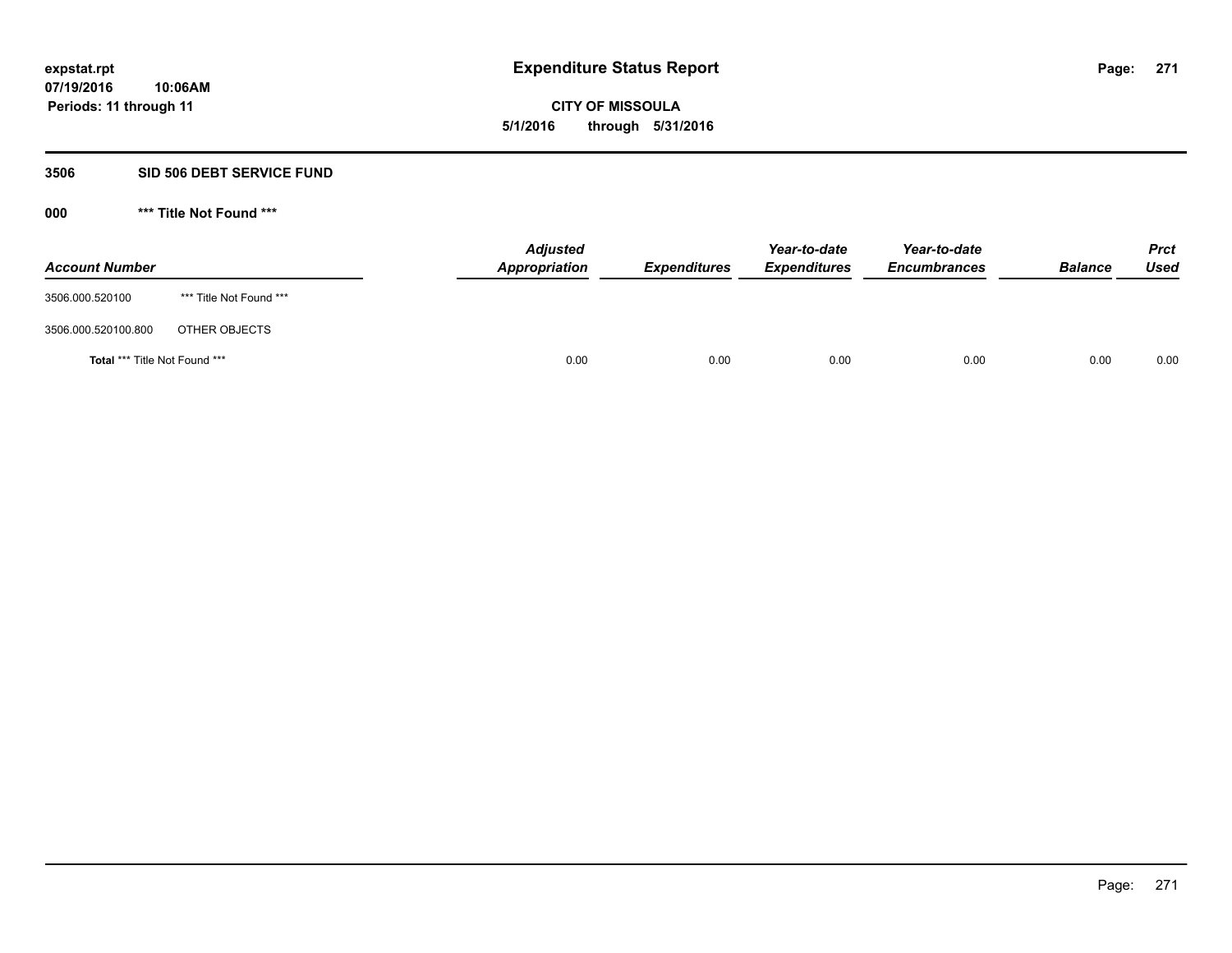**CITY OF MISSOULA 5/1/2016 through 5/31/2016**

## **3506 SID 506 DEBT SERVICE FUND**

| <b>Account Number</b> |                                  | <b>Adjusted</b><br><b>Appropriation</b> | <b>Expenditures</b> | Year-to-date<br><b>Expenditures</b> | Year-to-date<br><b>Encumbrances</b> | <b>Balance</b> | <b>Prct</b><br><b>Used</b> |
|-----------------------|----------------------------------|-----------------------------------------|---------------------|-------------------------------------|-------------------------------------|----------------|----------------------------|
| 3506.390.510100       | SPECIAL ASSESSMENTS              |                                         |                     |                                     |                                     |                |                            |
| 3506.390.510100.600   | <b>DEBT SERVICE</b>              |                                         |                     |                                     |                                     |                |                            |
|                       | <b>Total SPECIAL ASSESSMENTS</b> | 0.00                                    | 0.00                | 0.00                                | 0.00                                | 0.00           | 0.00                       |
| 3506.390.510110       | <b>MERCHANT SERVICES</b>         |                                         |                     |                                     |                                     |                |                            |
| 3506.390.510110.500   | <b>FIXED CHARGES</b>             |                                         |                     |                                     |                                     |                |                            |
|                       | Total SID 506 DEBT SERVICE FUND  | 0.00                                    | 0.00                | 0.00                                | 0.00                                | 0.00           | 0.00                       |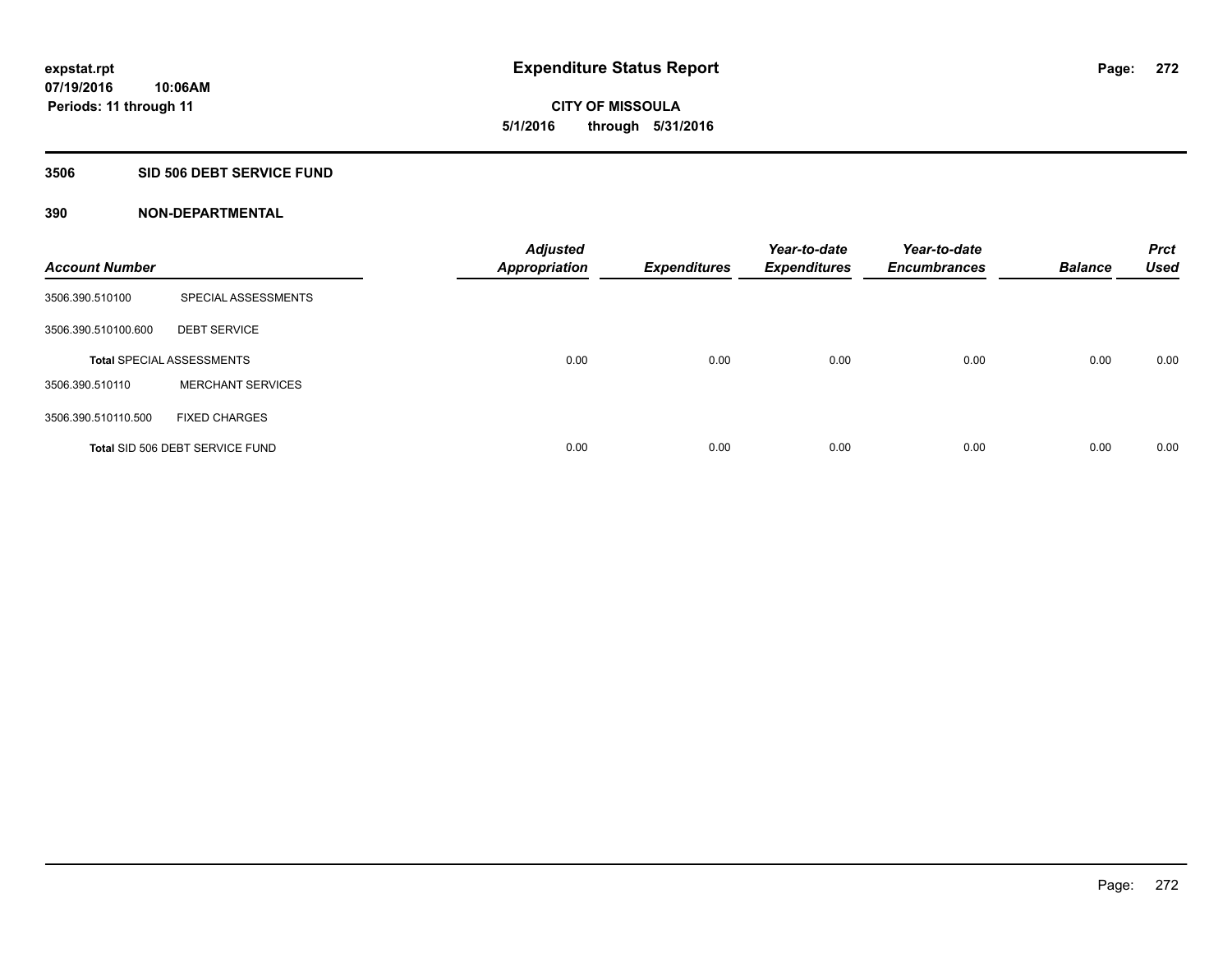**CITY OF MISSOULA 5/1/2016 through 5/31/2016**

### **3507 SID 507 DEBT SERVICE FUND**

| <b>Account Number</b>         |                         | <b>Adjusted</b><br>Appropriation | <b>Expenditures</b> | Year-to-date<br><b>Expenditures</b> | Year-to-date<br><b>Encumbrances</b> | <b>Balance</b> | <b>Prct</b><br>Used |
|-------------------------------|-------------------------|----------------------------------|---------------------|-------------------------------------|-------------------------------------|----------------|---------------------|
| 3507.000.520100               | *** Title Not Found *** |                                  |                     |                                     |                                     |                |                     |
| 3507.000.520100.800           | OTHER OBJECTS           |                                  |                     |                                     |                                     |                |                     |
| Total *** Title Not Found *** |                         | 0.00                             | 0.00                | 0.00                                | 0.00                                | 0.00           | 0.00                |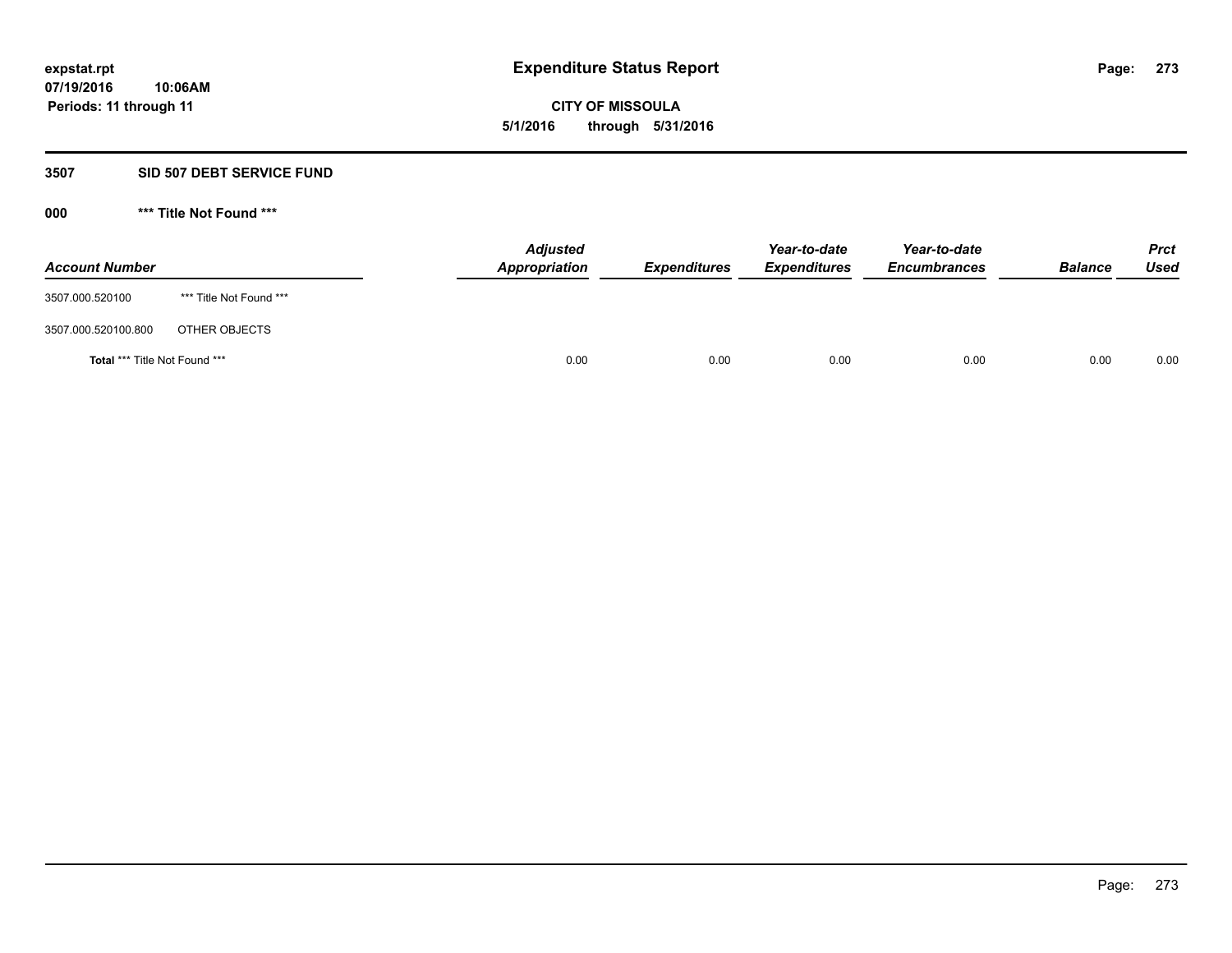**CITY OF MISSOULA 5/1/2016 through 5/31/2016**

# **3507 SID 507 DEBT SERVICE FUND**

| <b>Account Number</b> |                                 | <b>Adjusted</b><br>Appropriation | Expenditures | Year-to-date<br><b>Expenditures</b> | Year-to-date<br><b>Encumbrances</b> | <b>Balance</b> | <b>Prct</b><br>Used |
|-----------------------|---------------------------------|----------------------------------|--------------|-------------------------------------|-------------------------------------|----------------|---------------------|
| 3507.390.510110       | <b>MERCHANT SERVICES</b>        |                                  |              |                                     |                                     |                |                     |
| 3507.390.510110.500   | <b>FIXED CHARGES</b>            |                                  |              |                                     |                                     |                |                     |
|                       | Total SID 507 DEBT SERVICE FUND | 0.00                             | 0.00         | 0.00                                | 0.00                                | 0.00           | 0.00                |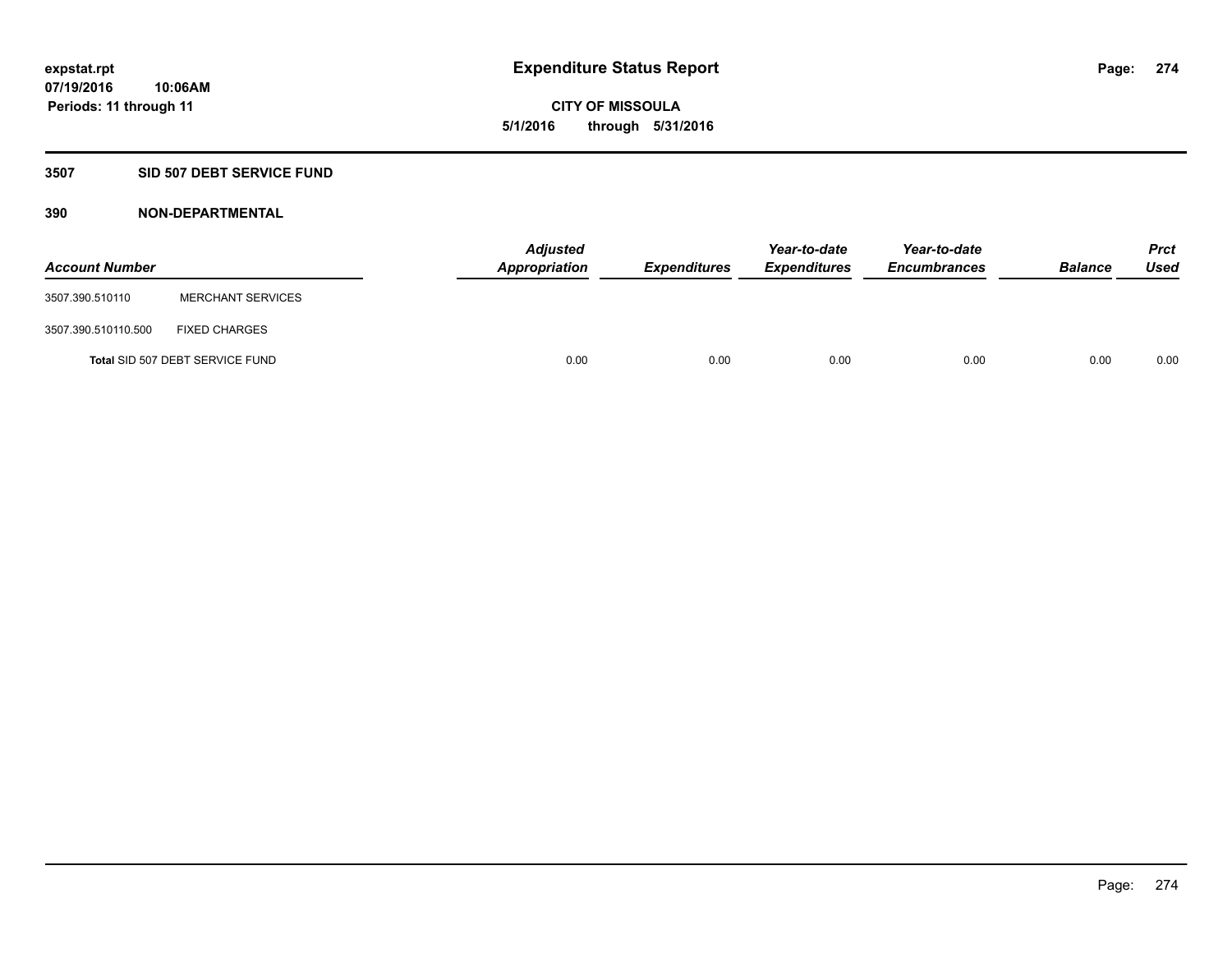**CITY OF MISSOULA 5/1/2016 through 5/31/2016**

### **3508 SID 508 DEBT SERVICE FUND**

| <b>Account Number</b>         |                         | <b>Adjusted</b><br>Appropriation | <b>Expenditures</b> | Year-to-date<br><b>Expenditures</b> | Year-to-date<br><b>Encumbrances</b> | <b>Balance</b> | <b>Prct</b><br>Used |
|-------------------------------|-------------------------|----------------------------------|---------------------|-------------------------------------|-------------------------------------|----------------|---------------------|
| 3508.000.520100               | *** Title Not Found *** |                                  |                     |                                     |                                     |                |                     |
| 3508.000.520100.800           | OTHER OBJECTS           |                                  |                     |                                     |                                     |                |                     |
| Total *** Title Not Found *** |                         | 0.00                             | 0.00                | 0.00                                | 0.00                                | 0.00           | 0.00                |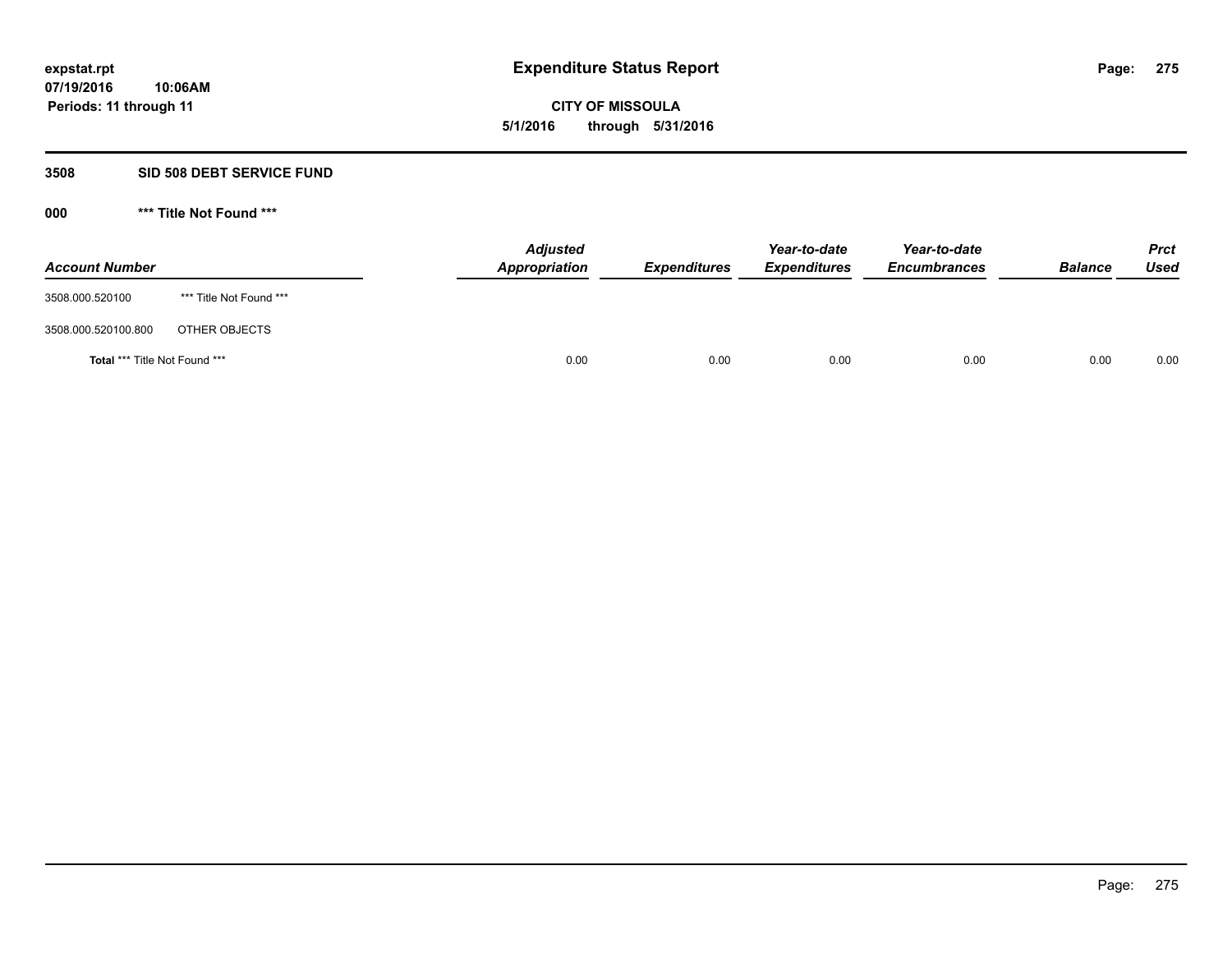# **CITY OF MISSOULA 5/1/2016 through 5/31/2016**

# **3508 SID 508 DEBT SERVICE FUND**

| <b>Account Number</b> |                                 | <b>Adjusted</b><br>Appropriation | <b>Expenditures</b> | Year-to-date<br><b>Expenditures</b> | Year-to-date<br><b>Encumbrances</b> | <b>Balance</b> | Prct<br><b>Used</b> |
|-----------------------|---------------------------------|----------------------------------|---------------------|-------------------------------------|-------------------------------------|----------------|---------------------|
| 3508.390.510110       | <b>MERCHANT SERVICES</b>        |                                  |                     |                                     |                                     |                |                     |
| 3508.390.510110.500   | <b>FIXED CHARGES</b>            |                                  |                     |                                     |                                     |                |                     |
|                       | Total SID 508 DEBT SERVICE FUND | 0.00                             | 0.00                | 0.00                                | 0.00                                | 0.00           | 0.00                |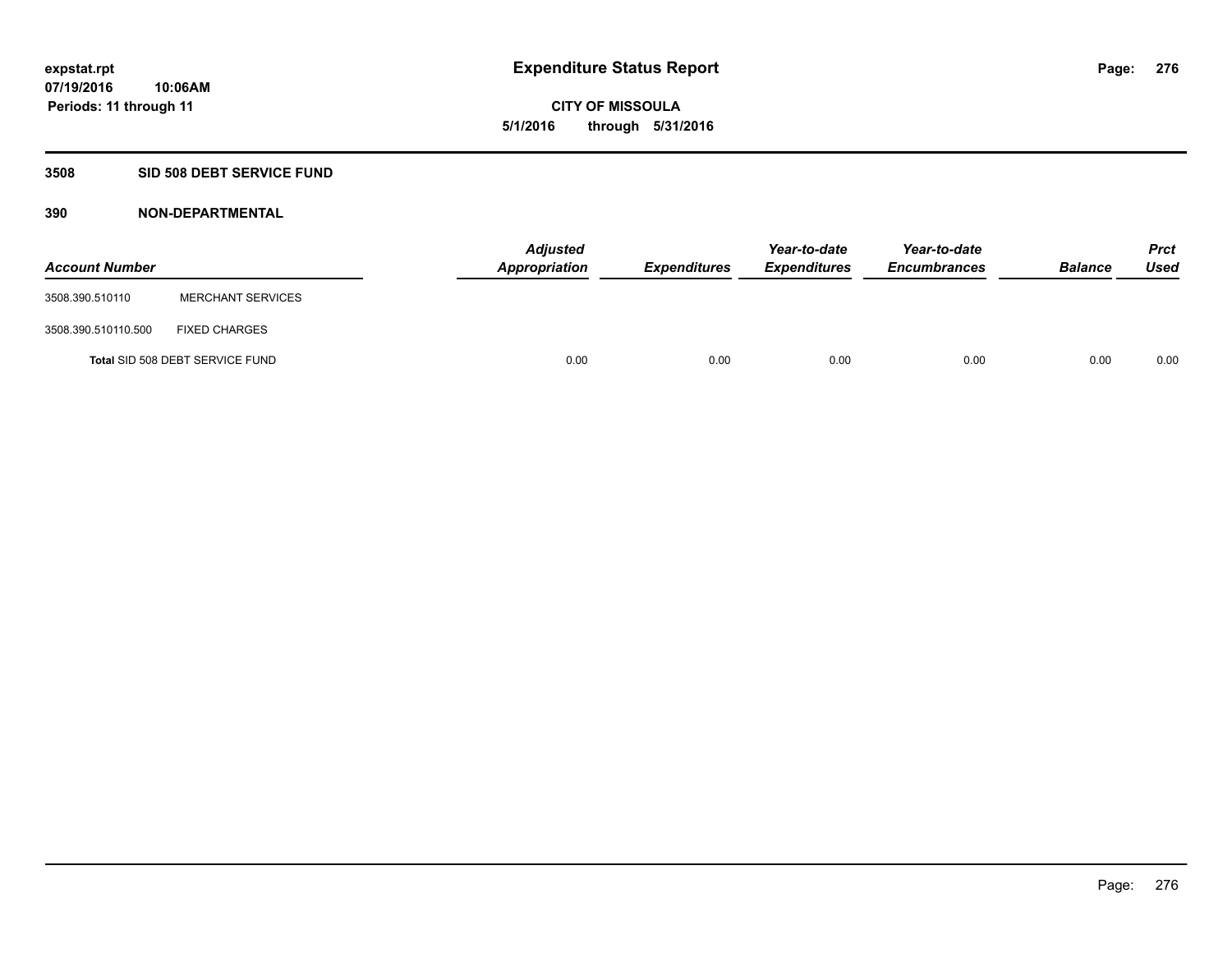**CITY OF MISSOULA 5/1/2016 through 5/31/2016**

## **3510 SID 510 DEBT SERVICE FUND**

| <b>Account Number</b>         |                         | <b>Adjusted</b><br>Appropriation | <b>Expenditures</b> | Year-to-date<br><b>Expenditures</b> | Year-to-date<br><b>Encumbrances</b> | <b>Balance</b> | <b>Prct</b><br>Used |
|-------------------------------|-------------------------|----------------------------------|---------------------|-------------------------------------|-------------------------------------|----------------|---------------------|
| 3510.000.520100               | *** Title Not Found *** |                                  |                     |                                     |                                     |                |                     |
| 3510.000.520100.800           | OTHER OBJECTS           |                                  |                     |                                     |                                     |                |                     |
| Total *** Title Not Found *** |                         | 0.00                             | 0.00                | 0.00                                | 0.00                                | 0.00           | 0.00                |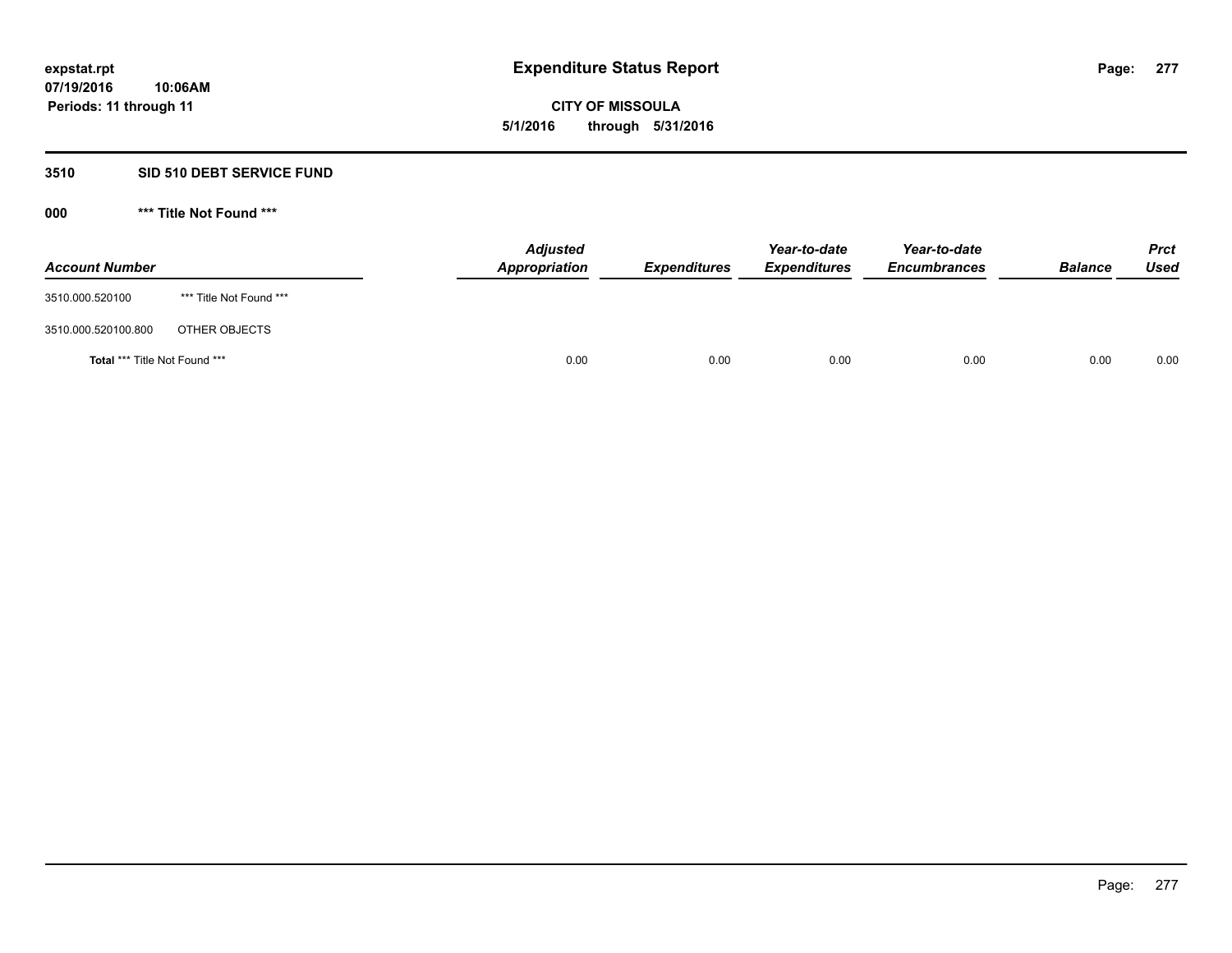**CITY OF MISSOULA 5/1/2016 through 5/31/2016**

## **3510 SID 510 DEBT SERVICE FUND**

| <b>Account Number</b> |                                  | <b>Adjusted</b><br><b>Appropriation</b> | <b>Expenditures</b> | Year-to-date<br><b>Expenditures</b> | Year-to-date<br><b>Encumbrances</b> | <b>Balance</b> | <b>Prct</b><br><b>Used</b> |
|-----------------------|----------------------------------|-----------------------------------------|---------------------|-------------------------------------|-------------------------------------|----------------|----------------------------|
| 3510.390.510100       | SPECIAL ASSESSMENTS              |                                         |                     |                                     |                                     |                |                            |
| 3510.390.510100.600   | <b>DEBT SERVICE</b>              |                                         |                     |                                     |                                     |                |                            |
|                       | <b>Total SPECIAL ASSESSMENTS</b> | 0.00                                    | 0.00                | 0.00                                | 0.00                                | 0.00           | 0.00                       |
| 3510.390.510110       | <b>MERCHANT SERVICES</b>         |                                         |                     |                                     |                                     |                |                            |
| 3510.390.510110.500   | <b>FIXED CHARGES</b>             |                                         |                     |                                     |                                     |                |                            |
|                       | Total SID 510 DEBT SERVICE FUND  | 0.00                                    | 0.00                | 0.00                                | 0.00                                | 0.00           | 0.00                       |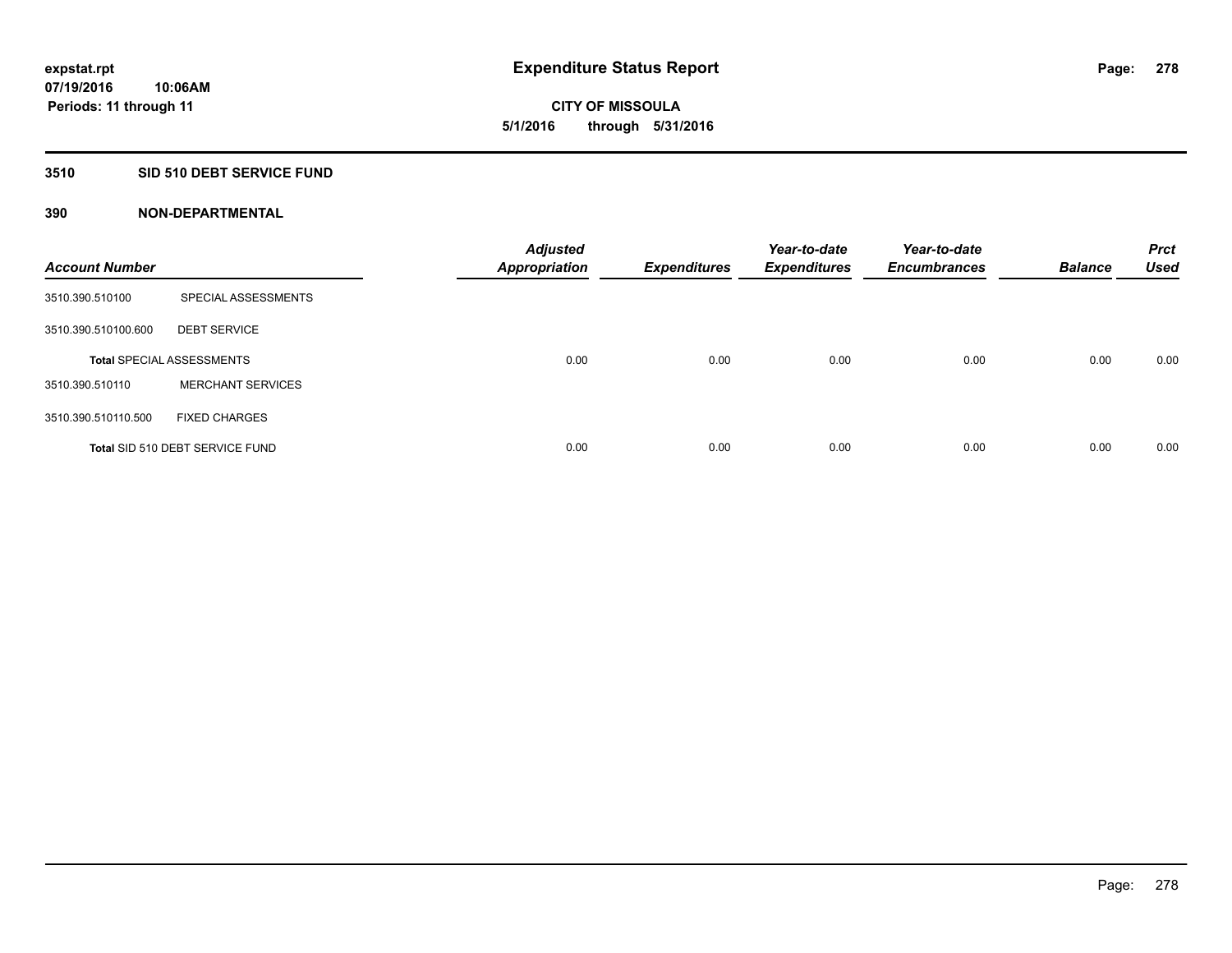# **CITY OF MISSOULA 5/1/2016 through 5/31/2016**

# **3511 SID 511 DEBT SERVICE FUND**

| <b>Account Number</b>         |                         | <b>Adjusted</b><br>Appropriation | <b>Expenditures</b> | Year-to-date<br><b>Expenditures</b> | Year-to-date<br><b>Encumbrances</b> | <b>Balance</b> | <b>Prct</b><br>Used |
|-------------------------------|-------------------------|----------------------------------|---------------------|-------------------------------------|-------------------------------------|----------------|---------------------|
| 3511.000.520100               | *** Title Not Found *** |                                  |                     |                                     |                                     |                |                     |
| 3511.000.520100.800           | OTHER OBJECTS           |                                  |                     |                                     |                                     |                |                     |
| Total *** Title Not Found *** |                         | 0.00                             | 0.00                | 0.00                                | 0.00                                | 0.00           | 0.00                |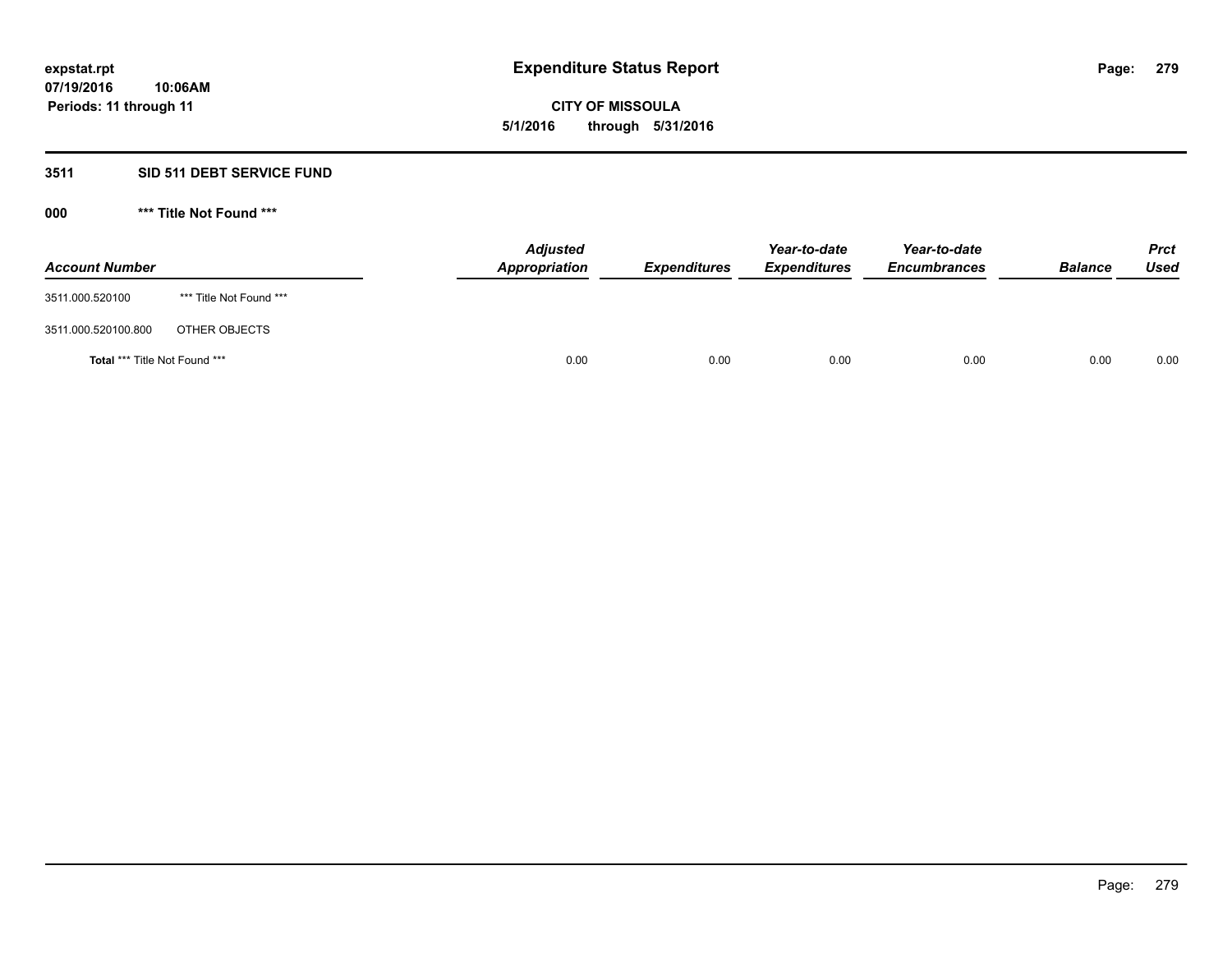**Periods: 11 through 11**

**CITY OF MISSOULA 5/1/2016 through 5/31/2016**

## **3511 SID 511 DEBT SERVICE FUND**

| <b>Account Number</b> |                                  | <b>Adjusted</b><br>Appropriation | <b>Expenditures</b> | Year-to-date<br><b>Expenditures</b> | Year-to-date<br><b>Encumbrances</b> | <b>Balance</b> | <b>Prct</b><br><b>Used</b> |
|-----------------------|----------------------------------|----------------------------------|---------------------|-------------------------------------|-------------------------------------|----------------|----------------------------|
| 3511.390.510100       | SPECIAL ASSESSMENTS              |                                  |                     |                                     |                                     |                |                            |
| 3511.390.510100.600   | <b>DEBT SERVICE</b>              |                                  |                     |                                     |                                     |                |                            |
|                       | <b>Total SPECIAL ASSESSMENTS</b> | 0.00                             | 0.00                | 0.00                                | 0.00                                | 0.00           | 0.00                       |
| 3511.390.510110       | <b>MERCHANT SERVICES</b>         |                                  |                     |                                     |                                     |                |                            |
| 3511.390.510110.500   | <b>FIXED CHARGES</b>             |                                  |                     |                                     |                                     |                |                            |
|                       | <b>Total MERCHANT SERVICES</b>   | 0.00                             | 0.00                | 0.00                                | 0.00                                | 0.00           | 0.00                       |
|                       | Total SID 511 DEBT SERVICE FUND  | 0.00                             | 0.00                | 0.00                                | 0.00                                | 0.00           | 0.00                       |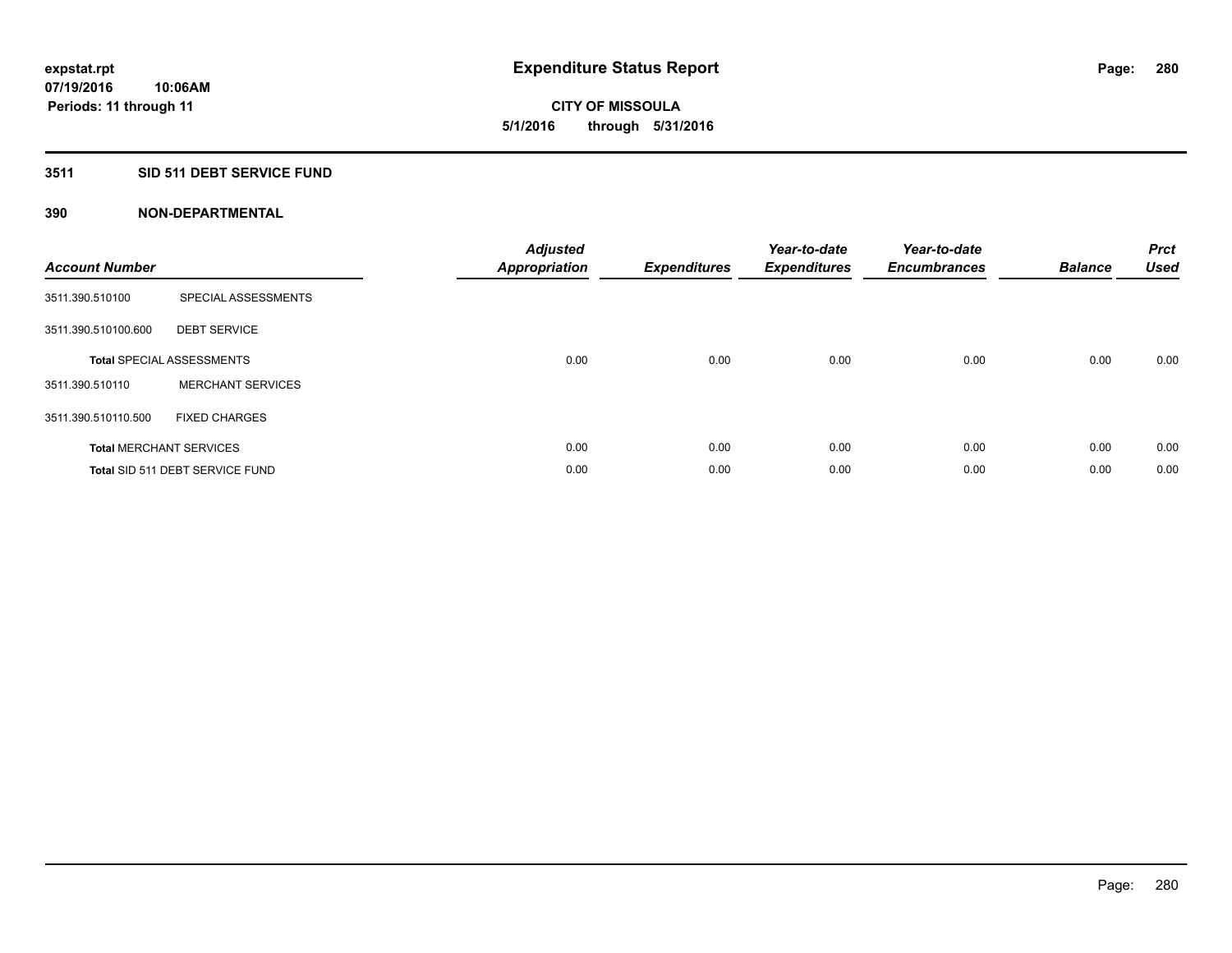**CITY OF MISSOULA 5/1/2016 through 5/31/2016**

### **3512 SID 512 DEBT SERVICE FUND**

| <b>Account Number</b>             |                                                 | <b>Adjusted</b><br><b>Appropriation</b> | <b>Expenditures</b> | Year-to-date<br><b>Expenditures</b> | Year-to-date<br><b>Encumbrances</b> | <b>Balance</b> | <b>Prct</b><br><b>Used</b> |
|-----------------------------------|-------------------------------------------------|-----------------------------------------|---------------------|-------------------------------------|-------------------------------------|----------------|----------------------------|
| 3512.390.510100                   | SPECIAL ASSESSMENTS                             |                                         |                     |                                     |                                     |                |                            |
| 3512.390.510100.600               | <b>DEBT SERVICE</b>                             |                                         |                     |                                     |                                     |                |                            |
| 3512.390.510100.610.000 PRINCIPAL |                                                 | 29,670.00                               | 0.00                | 0.00                                | 0.00                                | 29,670.00      | 0.00                       |
|                                   | 3512.390.510100.620.000 INTEREST / SERVICE FEES | 3,685.00                                | 0.00                | 2,017.70                            | 0.00                                | 1,667.30       | 54.75                      |
|                                   | <b>Total SPECIAL ASSESSMENTS</b>                | 33,355.00                               | 0.00                | 2,017.70                            | 0.00                                | 31,337.30      | 6.05                       |
| 3512.390.510110                   | <b>MERCHANT SERVICES</b>                        |                                         |                     |                                     |                                     |                |                            |
| 3512.390.510110.500               | <b>FIXED CHARGES</b>                            |                                         |                     |                                     |                                     |                |                            |
| <b>Total FIXED CHARGES</b>        |                                                 | 0.00                                    | 0.00                | 0.00                                | 0.00                                | 0.00           | 0.00                       |
| <b>Total MERCHANT SERVICES</b>    |                                                 | 0.00                                    | 0.00                | 0.00                                | 0.00                                | 0.00           | 0.00                       |
|                                   | Total SID 512 DEBT SERVICE FUND                 | 33,355.00                               | 0.00                | 2,017.70                            | 0.00                                | 31,337.30      | 6.05                       |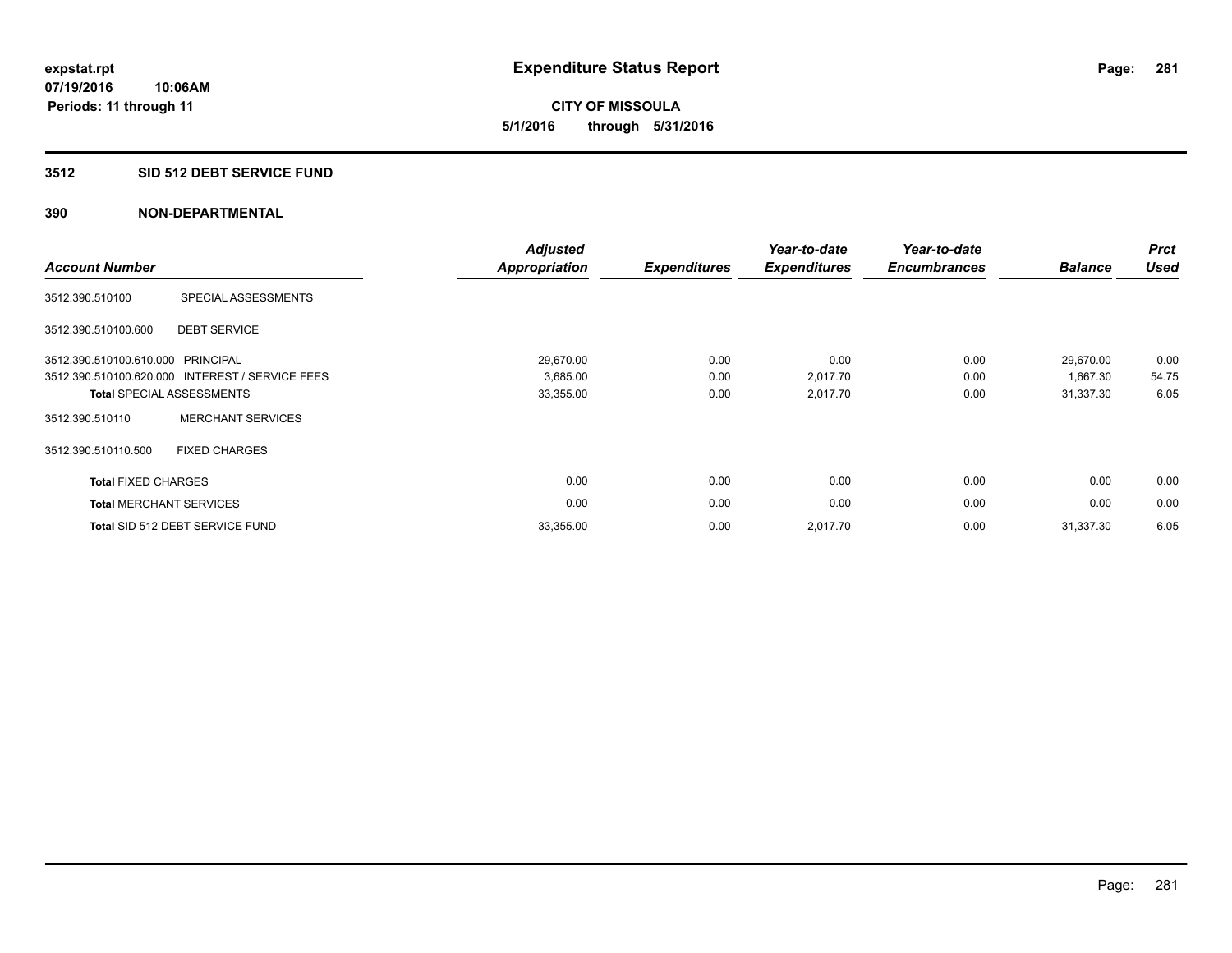**CITY OF MISSOULA 5/1/2016 through 5/31/2016**

### **3513 SID 513 DEBT SERVICE FUND**

# **280 PUBLIC WORKS OPERATIONS**

| <b>Account Number</b>          |                                      | <b>Adjusted</b><br><b>Appropriation</b> | <b>Expenditures</b> | Year-to-date<br><b>Expenditures</b> | Year-to-date<br><b>Encumbrances</b> | <b>Balance</b> | <b>Prct</b><br><b>Used</b> |
|--------------------------------|--------------------------------------|-----------------------------------------|---------------------|-------------------------------------|-------------------------------------|----------------|----------------------------|
| 3513.280.510110                | <b>MERCHANT SERVICES</b>             |                                         |                     |                                     |                                     |                |                            |
| 3513.280.510110.500            | <b>FIXED CHARGES</b>                 |                                         |                     |                                     |                                     |                |                            |
| <b>Total MERCHANT SERVICES</b> |                                      | 0.00                                    | 0.00                | 0.00                                | 0.00                                | 0.00           | 0.00                       |
| 3513.280.521000                | INTERFUND OPERATING TRANSFERS        |                                         |                     |                                     |                                     |                |                            |
| 3513.280.521000.800            | OTHER OBJECTS                        |                                         |                     |                                     |                                     |                |                            |
|                                | <b>Total PUBLIC WORKS OPERATIONS</b> | 0.00                                    | 0.00                | 0.00                                | 0.00                                | 0.00           | 0.00                       |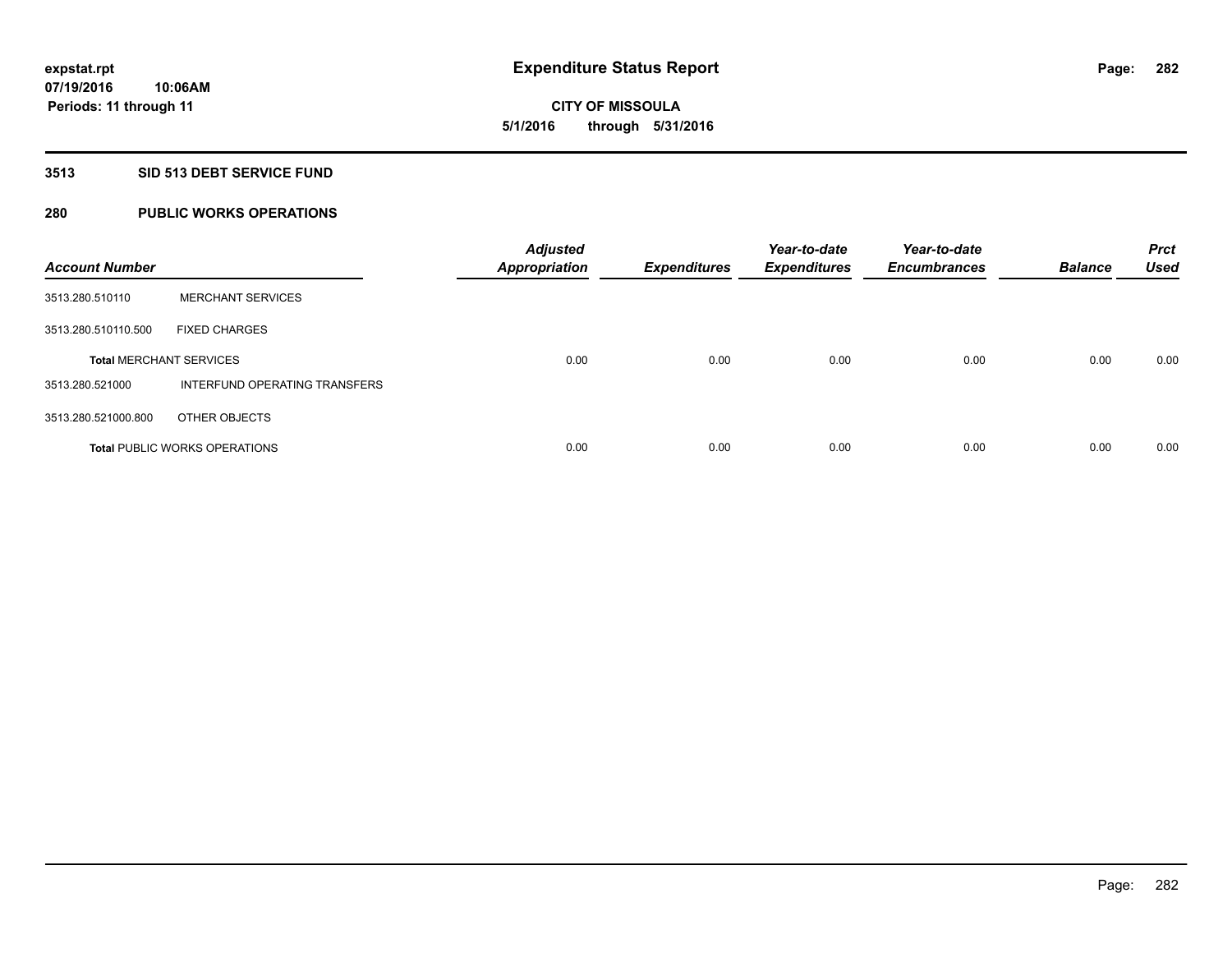**CITY OF MISSOULA 5/1/2016 through 5/31/2016**

### **3513 SID 513 DEBT SERVICE FUND**

|                                |                                  | <b>Adjusted</b>      |                     | Year-to-date        | Year-to-date        |                | <b>Prct</b> |
|--------------------------------|----------------------------------|----------------------|---------------------|---------------------|---------------------|----------------|-------------|
| <b>Account Number</b>          |                                  | <b>Appropriation</b> | <b>Expenditures</b> | <b>Expenditures</b> | <b>Encumbrances</b> | <b>Balance</b> | <b>Used</b> |
| 3513.390.510100                | SPECIAL ASSESSMENTS              |                      |                     |                     |                     |                |             |
| 3513.390.510100.600            | <b>DEBT SERVICE</b>              |                      |                     |                     |                     |                |             |
| <b>Total DEBT SERVICE</b>      |                                  | 0.00                 | 0.00                | 0.00                | 0.00                | 0.00           | 0.00        |
| 3513.390.510100.800            | OTHER OBJECTS                    |                      |                     |                     |                     |                |             |
|                                | <b>Total SPECIAL ASSESSMENTS</b> | 0.00                 | 0.00                | 0.00                | 0.00                | 0.00           | 0.00        |
| 3513.390.510110                | <b>MERCHANT SERVICES</b>         |                      |                     |                     |                     |                |             |
| 3513.390.510110.500            | <b>FIXED CHARGES</b>             |                      |                     |                     |                     |                |             |
| <b>Total MERCHANT SERVICES</b> |                                  | 0.00                 | 0.00                | 0.00                | 0.00                | 0.00           | 0.00        |
| 3513.390.521000                | INTERFUND OPERATING TRANSFERS    |                      |                     |                     |                     |                |             |
| 3513.390.521000.800            | OTHER OBJECTS                    |                      |                     |                     |                     |                |             |
|                                | Total SID 513 DEBT SERVICE FUND  | 0.00                 | 0.00                | 0.00                | 0.00                | 0.00           | 0.00        |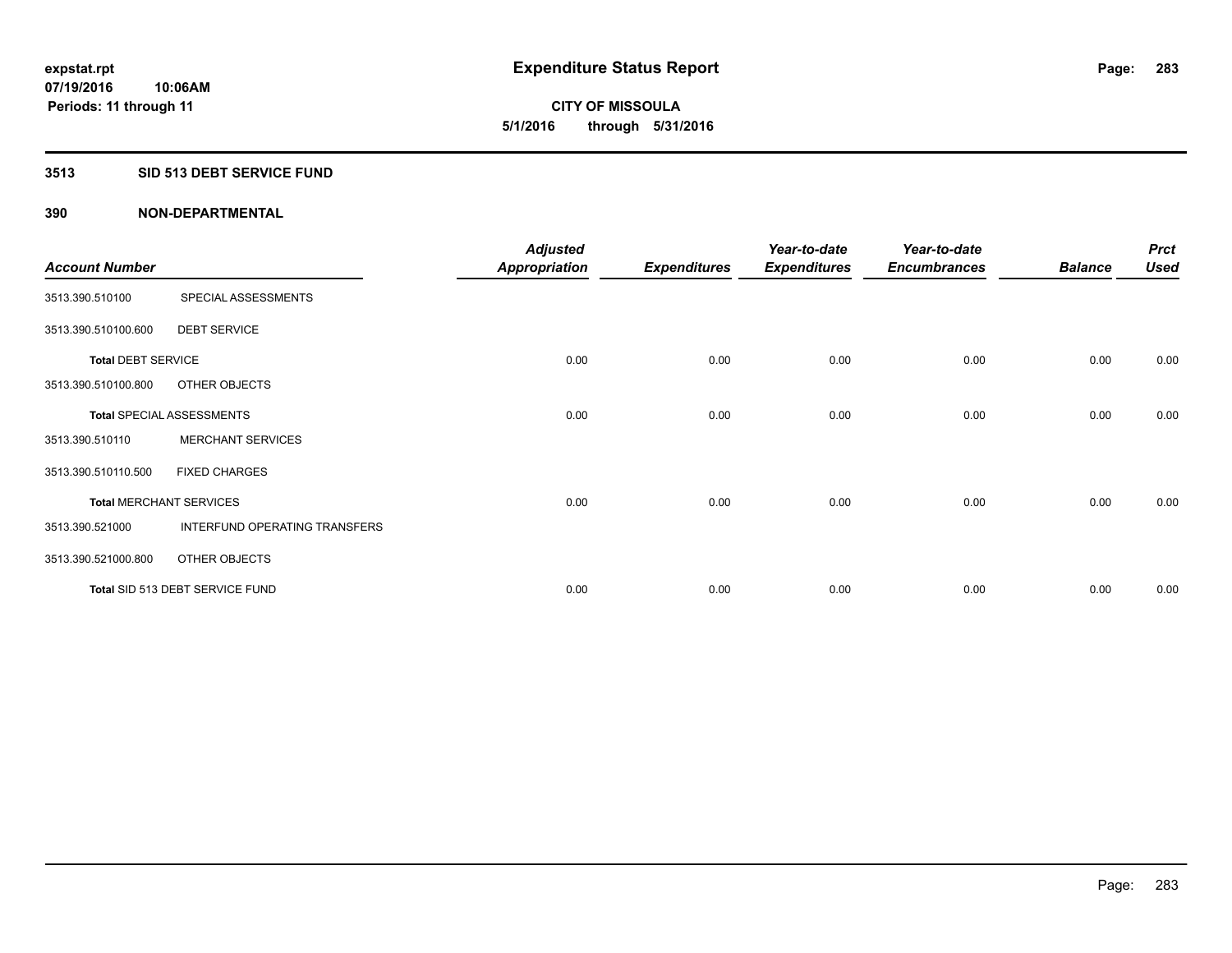# **CITY OF MISSOULA 5/1/2016 through 5/31/2016**

# **3514 SID 514 DEBT SERVICE FUND**

| <b>Account Number</b>         |                         | <b>Adjusted</b><br>Appropriation | <b>Expenditures</b> | Year-to-date<br><b>Expenditures</b> | Year-to-date<br><b>Encumbrances</b> | <b>Balance</b> | <b>Prct</b><br>Used |
|-------------------------------|-------------------------|----------------------------------|---------------------|-------------------------------------|-------------------------------------|----------------|---------------------|
| 3514.000.520100               | *** Title Not Found *** |                                  |                     |                                     |                                     |                |                     |
| 3514.000.520100.800           | OTHER OBJECTS           |                                  |                     |                                     |                                     |                |                     |
| Total *** Title Not Found *** |                         | 0.00                             | 0.00                | 0.00                                | 0.00                                | 0.00           | 0.00                |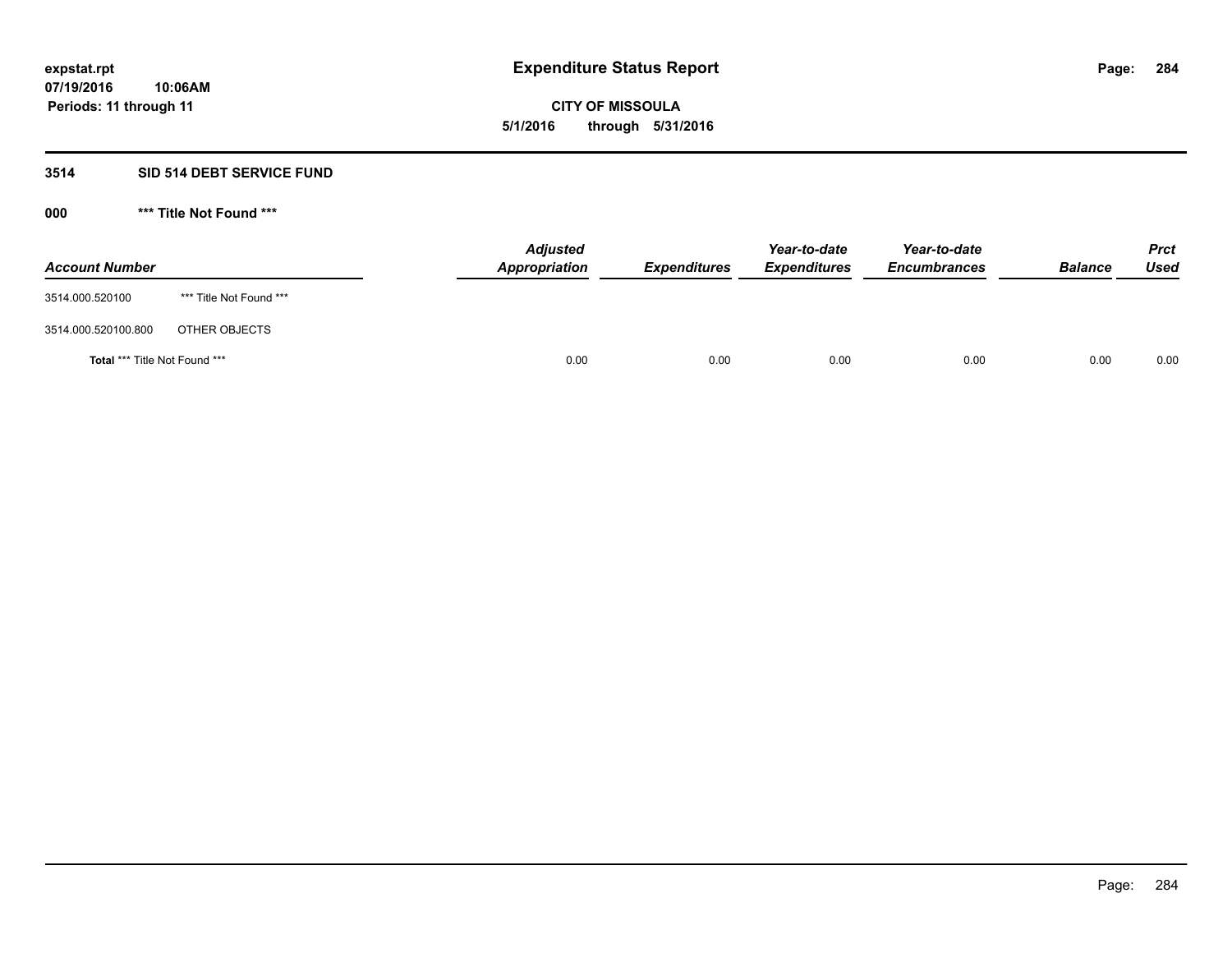**CITY OF MISSOULA 5/1/2016 through 5/31/2016**

## **3514 SID 514 DEBT SERVICE FUND**

| <b>Account Number</b> |                                  | <b>Adjusted</b><br>Appropriation | <b>Expenditures</b> | Year-to-date<br><b>Expenditures</b> | Year-to-date<br><b>Encumbrances</b> | <b>Balance</b> | <b>Prct</b><br><b>Used</b> |
|-----------------------|----------------------------------|----------------------------------|---------------------|-------------------------------------|-------------------------------------|----------------|----------------------------|
| 3514.390.510100       | SPECIAL ASSESSMENTS              |                                  |                     |                                     |                                     |                |                            |
| 3514.390.510100.600   | <b>DEBT SERVICE</b>              |                                  |                     |                                     |                                     |                |                            |
|                       | <b>Total SPECIAL ASSESSMENTS</b> | 0.00                             | 0.00                | 0.00                                | 0.00                                | 0.00           | 0.00                       |
| 3514.390.510110       | <b>MERCHANT SERVICES</b>         |                                  |                     |                                     |                                     |                |                            |
| 3514.390.510110.500   | <b>FIXED CHARGES</b>             |                                  |                     |                                     |                                     |                |                            |
|                       | <b>Total MERCHANT SERVICES</b>   | 0.00                             | 0.00                | 0.00                                | 0.00                                | 0.00           | 0.00                       |
|                       | Total SID 514 DEBT SERVICE FUND  | 0.00                             | 0.00                | 0.00                                | 0.00                                | 0.00           | 0.00                       |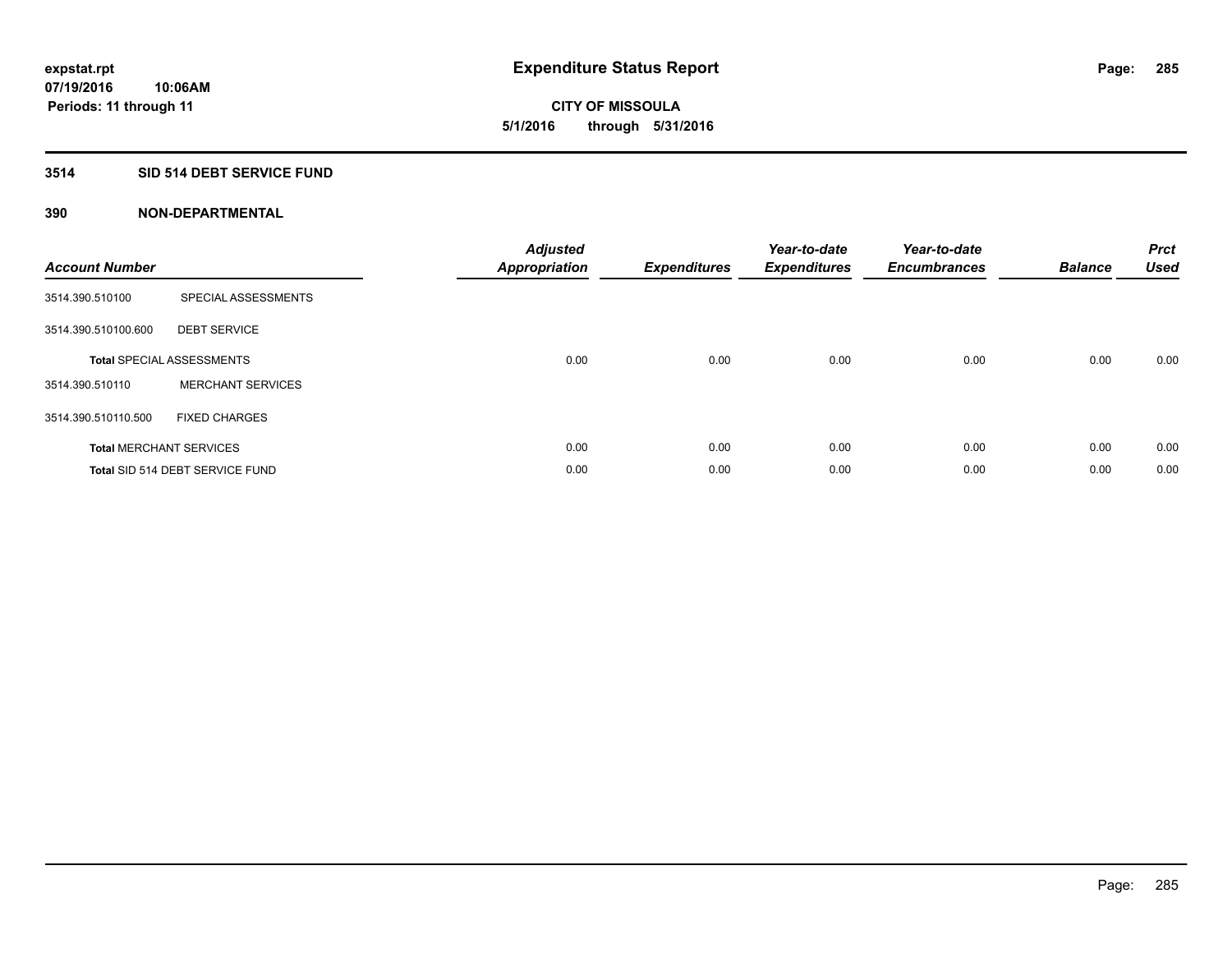**Periods: 11 through 11**

**CITY OF MISSOULA 5/1/2016 through 5/31/2016**

## **3515 SID 515 DEBT SERVICE FUND**

| <b>Account Number</b>     |                                  | <b>Adjusted</b><br><b>Appropriation</b> | <b>Expenditures</b> | Year-to-date<br><b>Expenditures</b> | Year-to-date<br><b>Encumbrances</b> | <b>Balance</b> | <b>Prct</b><br><b>Used</b> |
|---------------------------|----------------------------------|-----------------------------------------|---------------------|-------------------------------------|-------------------------------------|----------------|----------------------------|
| 3515.390.510100           | SPECIAL ASSESSMENTS              |                                         |                     |                                     |                                     |                |                            |
| 3515.390.510100.600       | <b>DEBT SERVICE</b>              |                                         |                     |                                     |                                     |                |                            |
| <b>Total DEBT SERVICE</b> |                                  | 0.00                                    | 0.00                | 0.00                                | 0.00                                | 0.00           | 0.00                       |
| 3515.390.510100.800       | OTHER OBJECTS                    |                                         |                     |                                     |                                     |                |                            |
|                           | <b>Total SPECIAL ASSESSMENTS</b> | 0.00                                    | 0.00                | 0.00                                | 0.00                                | 0.00           | 0.00                       |
| 3515.390.510110           | <b>MERCHANT SERVICES</b>         |                                         |                     |                                     |                                     |                |                            |
| 3515.390.510110.500       | <b>FIXED CHARGES</b>             |                                         |                     |                                     |                                     |                |                            |
|                           | Total SID 515 DEBT SERVICE FUND  | 0.00                                    | 0.00                | 0.00                                | 0.00                                | 0.00           | 0.00                       |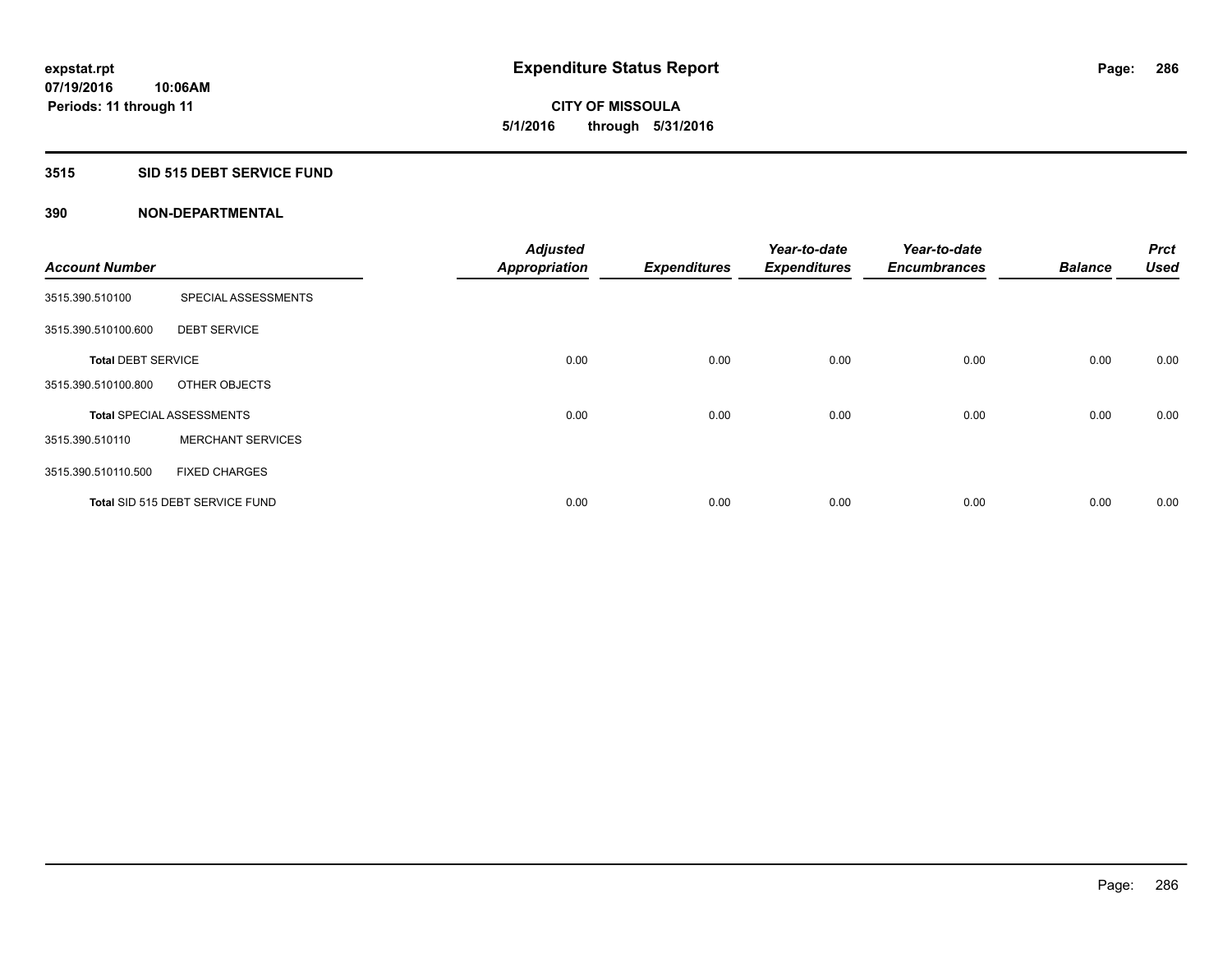# **CITY OF MISSOULA 5/1/2016 through 5/31/2016**

# **3517 SID 517 DEBT SERVICE FUND**

| <b>Account Number</b>         |                         | <b>Adjusted</b><br>Appropriation | <b>Expenditures</b> | Year-to-date<br><b>Expenditures</b> | Year-to-date<br><b>Encumbrances</b> | <b>Balance</b> | <b>Prct</b><br>Used |
|-------------------------------|-------------------------|----------------------------------|---------------------|-------------------------------------|-------------------------------------|----------------|---------------------|
| 3517.000.520100               | *** Title Not Found *** |                                  |                     |                                     |                                     |                |                     |
| 3517.000.520100.800           | OTHER OBJECTS           |                                  |                     |                                     |                                     |                |                     |
| Total *** Title Not Found *** |                         | 0.00                             | 0.00                | 0.00                                | 0.00                                | 0.00           | 0.00                |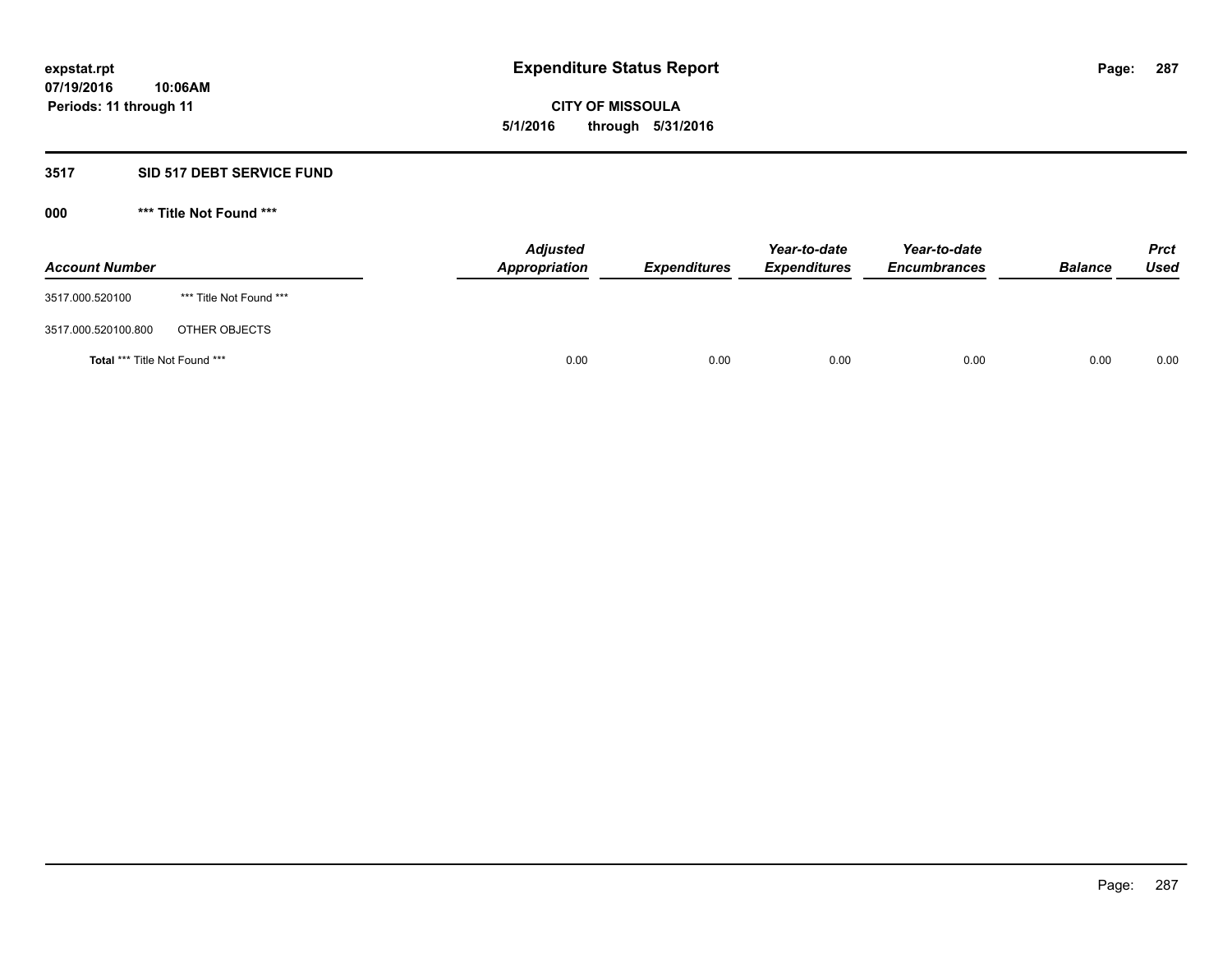**CITY OF MISSOULA 5/1/2016 through 5/31/2016**

# **3517 SID 517 DEBT SERVICE FUND**

| <b>Account Number</b> |                                  | <b>Adjusted</b><br><b>Appropriation</b> | <b>Expenditures</b> | Year-to-date<br><b>Expenditures</b> | Year-to-date<br><b>Encumbrances</b> | <b>Balance</b> | <b>Prct</b><br><b>Used</b> |
|-----------------------|----------------------------------|-----------------------------------------|---------------------|-------------------------------------|-------------------------------------|----------------|----------------------------|
| 3517.390.510100       | SPECIAL ASSESSMENTS              |                                         |                     |                                     |                                     |                |                            |
| 3517.390.510100.600   | <b>DEBT SERVICE</b>              |                                         |                     |                                     |                                     |                |                            |
|                       | <b>Total SPECIAL ASSESSMENTS</b> | 0.00                                    | 0.00                | 0.00                                | 0.00                                | 0.00           | 0.00                       |
| 3517.390.510110       | <b>MERCHANT SERVICES</b>         |                                         |                     |                                     |                                     |                |                            |
| 3517.390.510110.500   | <b>FIXED CHARGES</b>             |                                         |                     |                                     |                                     |                |                            |
|                       | Total SID 517 DEBT SERVICE FUND  | 0.00                                    | 0.00                | 0.00                                | 0.00                                | 0.00           | 0.00                       |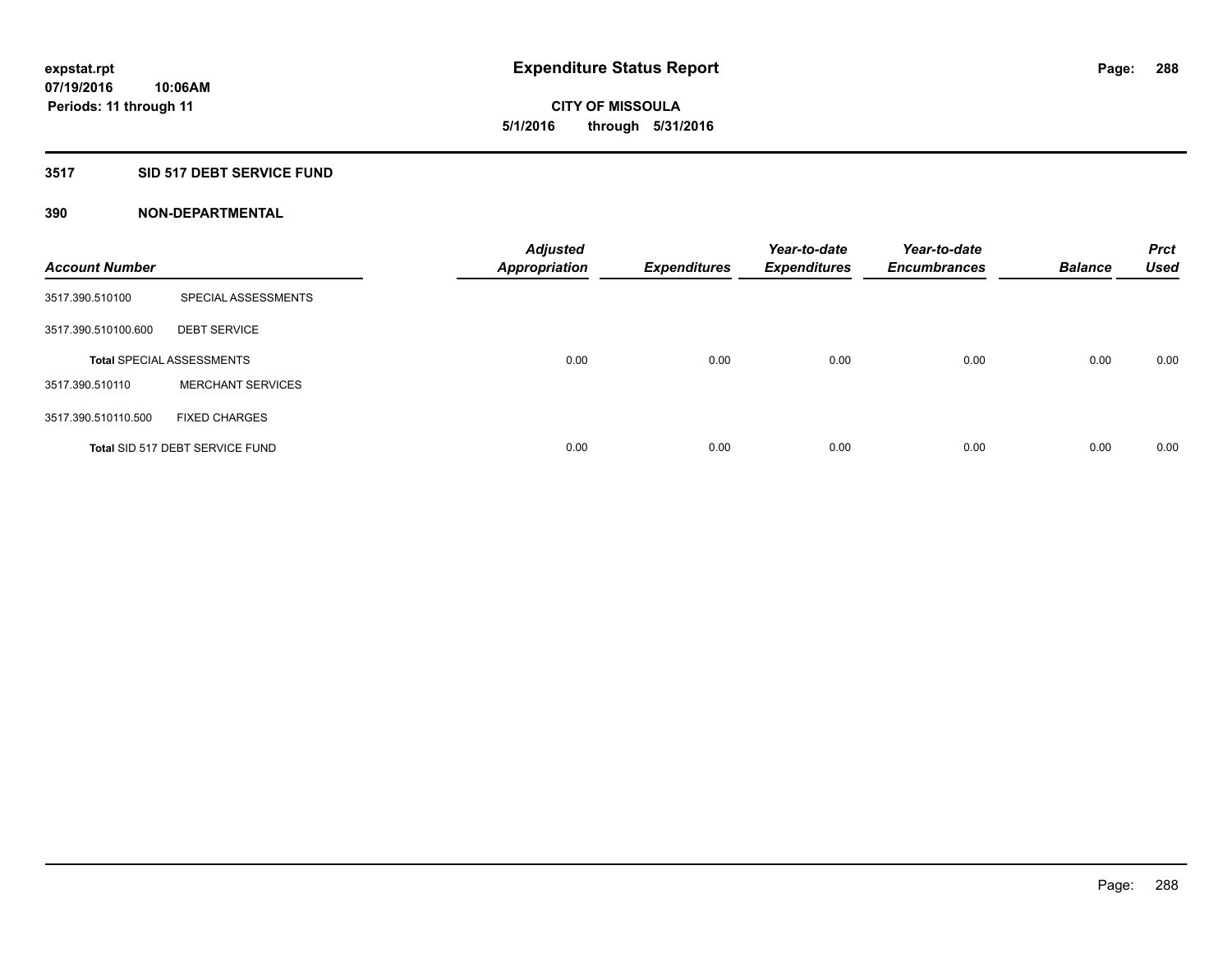**CITY OF MISSOULA 5/1/2016 through 5/31/2016**

#### **3518 SID 518 DEBT SERVICE FUND**

**000 \*\*\* Title Not Found \*\*\***

| <b>Account Number</b>         |                         | <b>Adjusted</b><br>Appropriation | <b>Expenditures</b> | Year-to-date<br><b>Expenditures</b> | Year-to-date<br><b>Encumbrances</b> | <b>Balance</b> | <b>Prct</b><br>Used |
|-------------------------------|-------------------------|----------------------------------|---------------------|-------------------------------------|-------------------------------------|----------------|---------------------|
| 3518.000.520100               | *** Title Not Found *** |                                  |                     |                                     |                                     |                |                     |
| 3518.000.520100.800           | OTHER OBJECTS           |                                  |                     |                                     |                                     |                |                     |
| Total *** Title Not Found *** |                         | 0.00                             | 0.00                | 0.00                                | 0.00                                | 0.00           | 0.00                |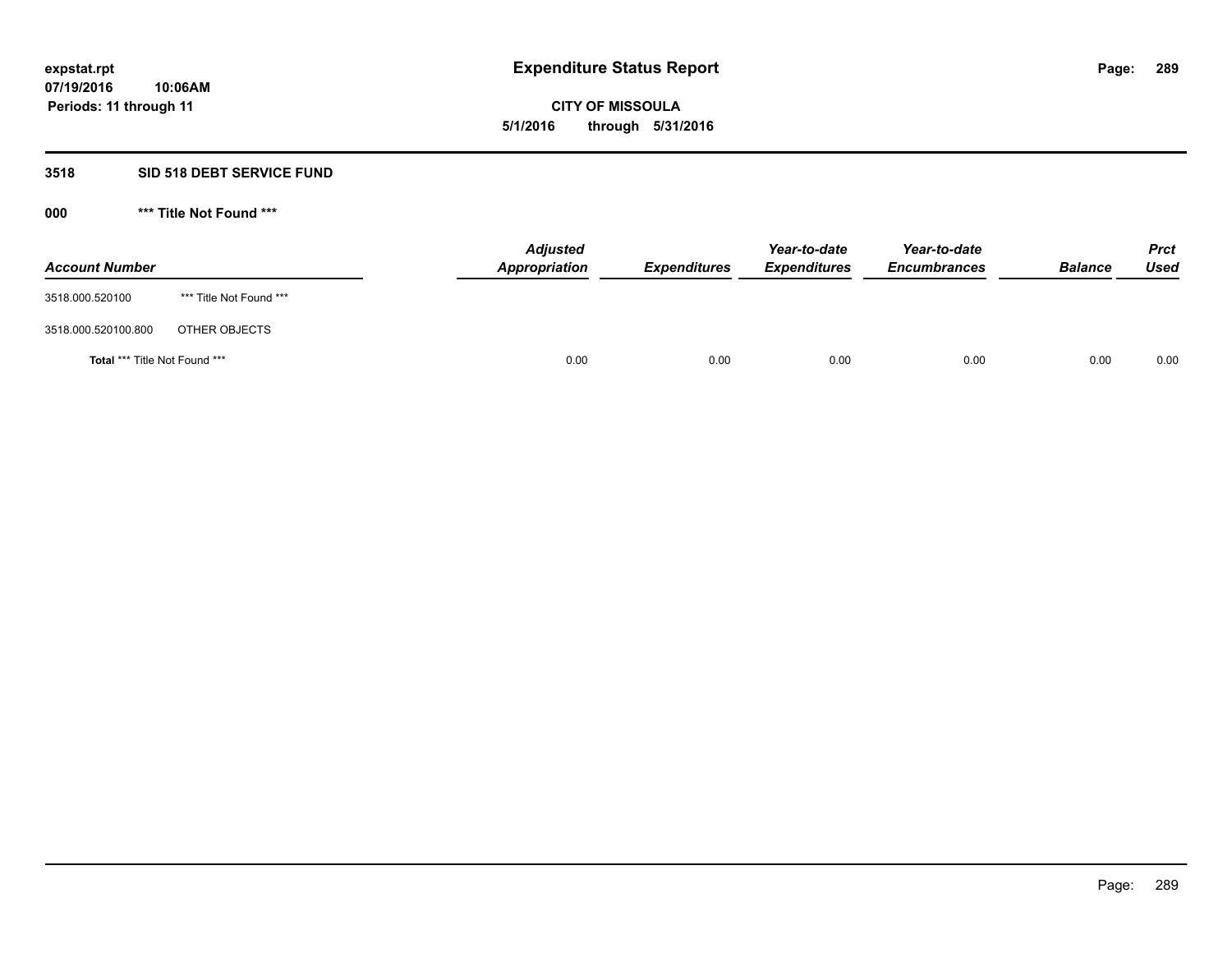**Periods: 11 through 11**

**CITY OF MISSOULA 5/1/2016 through 5/31/2016**

#### **3518 SID 518 DEBT SERVICE FUND**

**10:06AM**

| <b>Account Number</b>          |                                            | <b>Adjusted</b><br><b>Appropriation</b> | <b>Expenditures</b> | Year-to-date<br><b>Expenditures</b> | Year-to-date<br><b>Encumbrances</b> | <b>Balance</b> | <b>Prct</b><br><b>Used</b> |
|--------------------------------|--------------------------------------------|-----------------------------------------|---------------------|-------------------------------------|-------------------------------------|----------------|----------------------------|
| 3518.390.510100                | SPECIAL ASSESSMENTS                        |                                         |                     |                                     |                                     |                |                            |
| 3518.390.510100.600            | <b>DEBT SERVICE</b>                        |                                         |                     |                                     |                                     |                |                            |
|                                | <b>Total SPECIAL ASSESSMENTS</b>           | 0.00                                    | 0.00                | 0.00                                | 0.00                                | 0.00           | 0.00                       |
| 3518.390.510110                | <b>MERCHANT SERVICES</b>                   |                                         |                     |                                     |                                     |                |                            |
| 3518.390.510110.500            | <b>FIXED CHARGES</b>                       |                                         |                     |                                     |                                     |                |                            |
| <b>Total MERCHANT SERVICES</b> |                                            | 0.00                                    | 0.00                | 0.00                                | 0.00                                | 0.00           | 0.00                       |
| 3518.390.521000                | INTERFUND OPERATING TRANSFERS              |                                         |                     |                                     |                                     |                |                            |
| 3518.390.521000.800            | OTHER OBJECTS                              |                                         |                     |                                     |                                     |                |                            |
|                                | <b>Total INTERFUND OPERATING TRANSFERS</b> | 0.00                                    | 0.00                | 0.00                                | 0.00                                | 0.00           | 0.00                       |
|                                | Total SID 518 DEBT SERVICE FUND            | 0.00                                    | 0.00                | 0.00                                | 0.00                                | 0.00           | 0.00                       |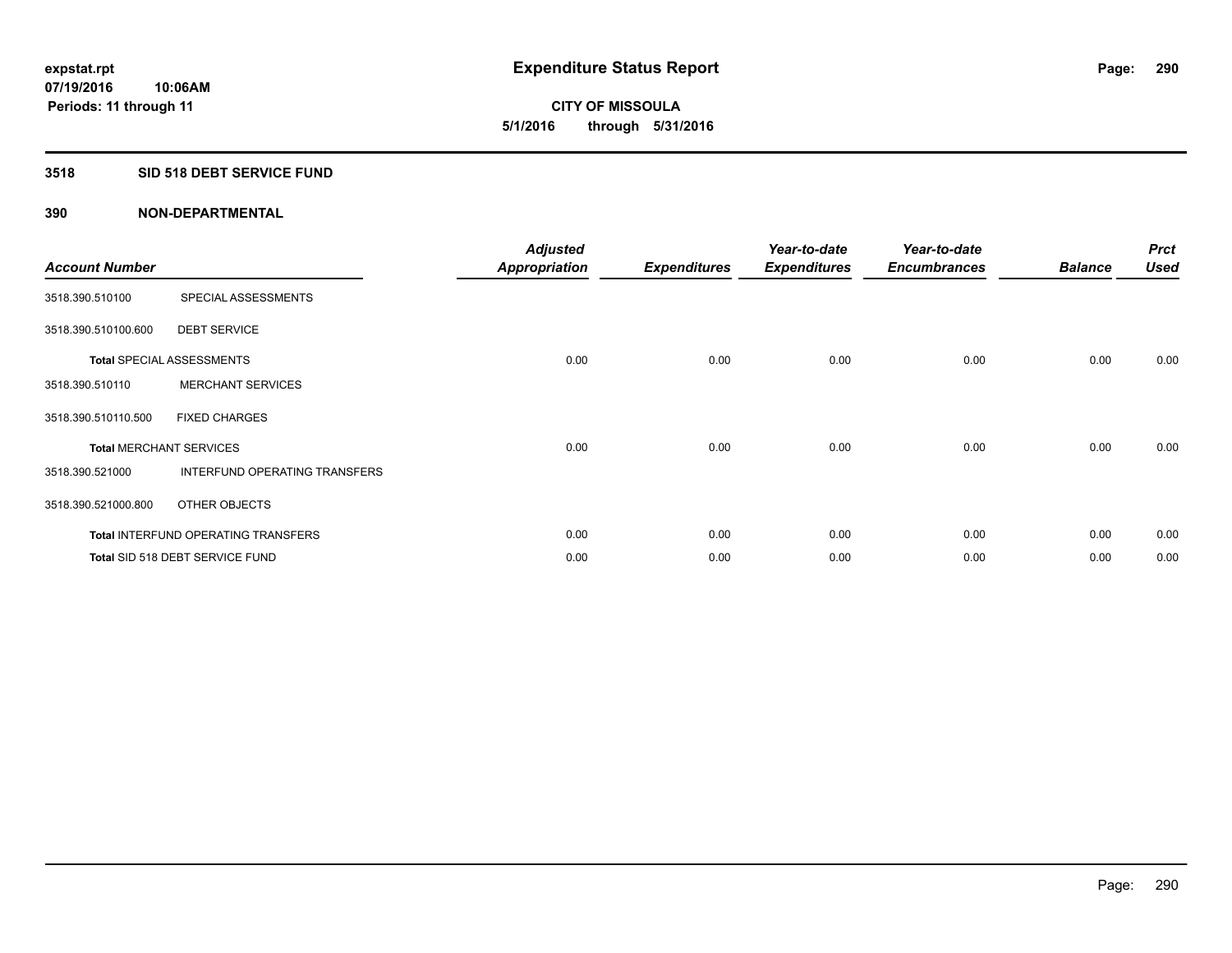**Periods: 11 through 11**

**CITY OF MISSOULA 5/1/2016 through 5/31/2016**

#### **3519 SID 519 DEBT SERVICE FUND**

**10:06AM**

| <b>Account Number</b>          |                                     | <b>Adjusted</b><br><b>Appropriation</b> | <b>Expenditures</b> | Year-to-date<br><b>Expenditures</b> | Year-to-date<br><b>Encumbrances</b> | <b>Balance</b> | <b>Prct</b><br><b>Used</b> |
|--------------------------------|-------------------------------------|-----------------------------------------|---------------------|-------------------------------------|-------------------------------------|----------------|----------------------------|
| 3519.390.510100                | SPECIAL ASSESSMENTS                 |                                         |                     |                                     |                                     |                |                            |
| 3519.390.510100.600            | <b>DEBT SERVICE</b>                 |                                         |                     |                                     |                                     |                |                            |
|                                | <b>Total SPECIAL ASSESSMENTS</b>    | 0.00                                    | 0.00                | 0.00                                | 0.00                                | 0.00           | 0.00                       |
| 3519.390.510110                | <b>MERCHANT SERVICES</b>            |                                         |                     |                                     |                                     |                |                            |
| 3519.390.510110.500            | <b>FIXED CHARGES</b>                |                                         |                     |                                     |                                     |                |                            |
| <b>Total MERCHANT SERVICES</b> |                                     | 0.00                                    | 0.00                | 0.00                                | 0.00                                | 0.00           | 0.00                       |
| 3519.390.521000                | INTERFUND OPERATING TRANSFERS       |                                         |                     |                                     |                                     |                |                            |
| 3519.390.521000.800            | OTHER OBJECTS                       |                                         |                     |                                     |                                     |                |                            |
|                                | Total INTERFUND OPERATING TRANSFERS | 0.00                                    | 0.00                | 0.00                                | 0.00                                | 0.00           | 0.00                       |
|                                | Total SID 519 DEBT SERVICE FUND     | 0.00                                    | 0.00                | 0.00                                | 0.00                                | 0.00           | 0.00                       |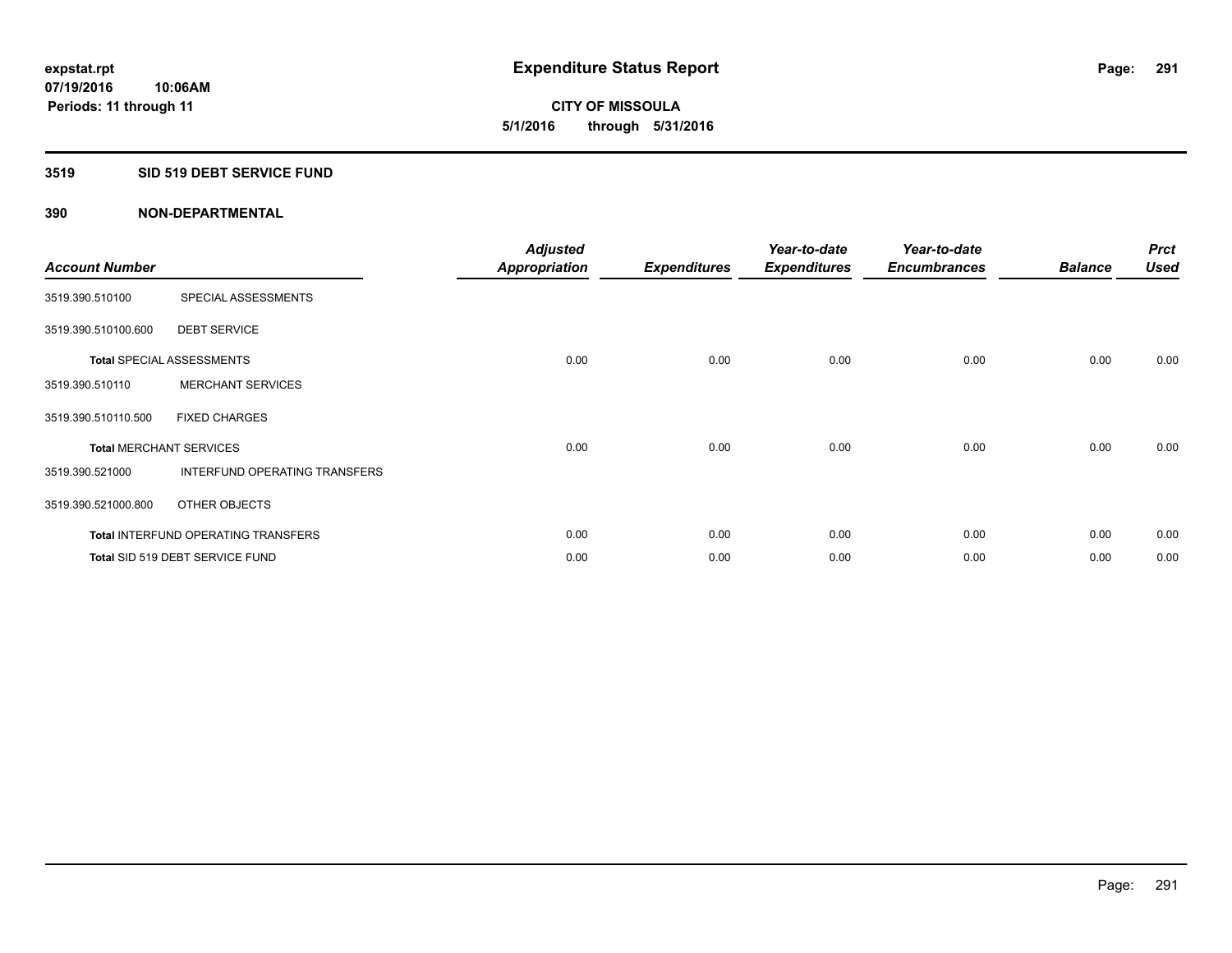**CITY OF MISSOULA 5/1/2016 through 5/31/2016**

#### **3520 SID 520 DEBT SERVICE FUND**

|                                   |                                                 | <b>Adjusted</b>      |                     | Year-to-date        | Year-to-date        |                | <b>Prct</b> |
|-----------------------------------|-------------------------------------------------|----------------------|---------------------|---------------------|---------------------|----------------|-------------|
| <b>Account Number</b>             |                                                 | <b>Appropriation</b> | <b>Expenditures</b> | <b>Expenditures</b> | <b>Encumbrances</b> | <b>Balance</b> | <b>Used</b> |
| 3520.390.510100                   | SPECIAL ASSESSMENTS                             |                      |                     |                     |                     |                |             |
| 3520.390.510100.600               | <b>DEBT SERVICE</b>                             |                      |                     |                     |                     |                |             |
| 3520.390.510100.610.000 PRINCIPAL |                                                 | 138,000.00           | 0.00                | 68,000.00           | 0.00                | 70,000.00      | 49.28       |
|                                   | 3520.390.510100.620.000 INTEREST / SERVICE FEES | 21,920.00            | 0.00                | 11,640.00           | 0.00                | 10,280.00      | 53.10       |
| <b>Total SPECIAL ASSESSMENTS</b>  |                                                 | 159,920.00           | 0.00                | 79,640.00           | 0.00                | 80,280.00      | 49.80       |
| 3520.390.510110                   | <b>MERCHANT SERVICES</b>                        |                      |                     |                     |                     |                |             |
| 3520.390.510110.500               | <b>FIXED CHARGES</b>                            |                      |                     |                     |                     |                |             |
| <b>Total MERCHANT SERVICES</b>    |                                                 | 0.00                 | 0.00                | 0.00                | 0.00                | 0.00           | 0.00        |
|                                   | Total SID 520 DEBT SERVICE FUND                 | 159,920.00           | 0.00                | 79,640.00           | 0.00                | 80.280.00      | 49.80       |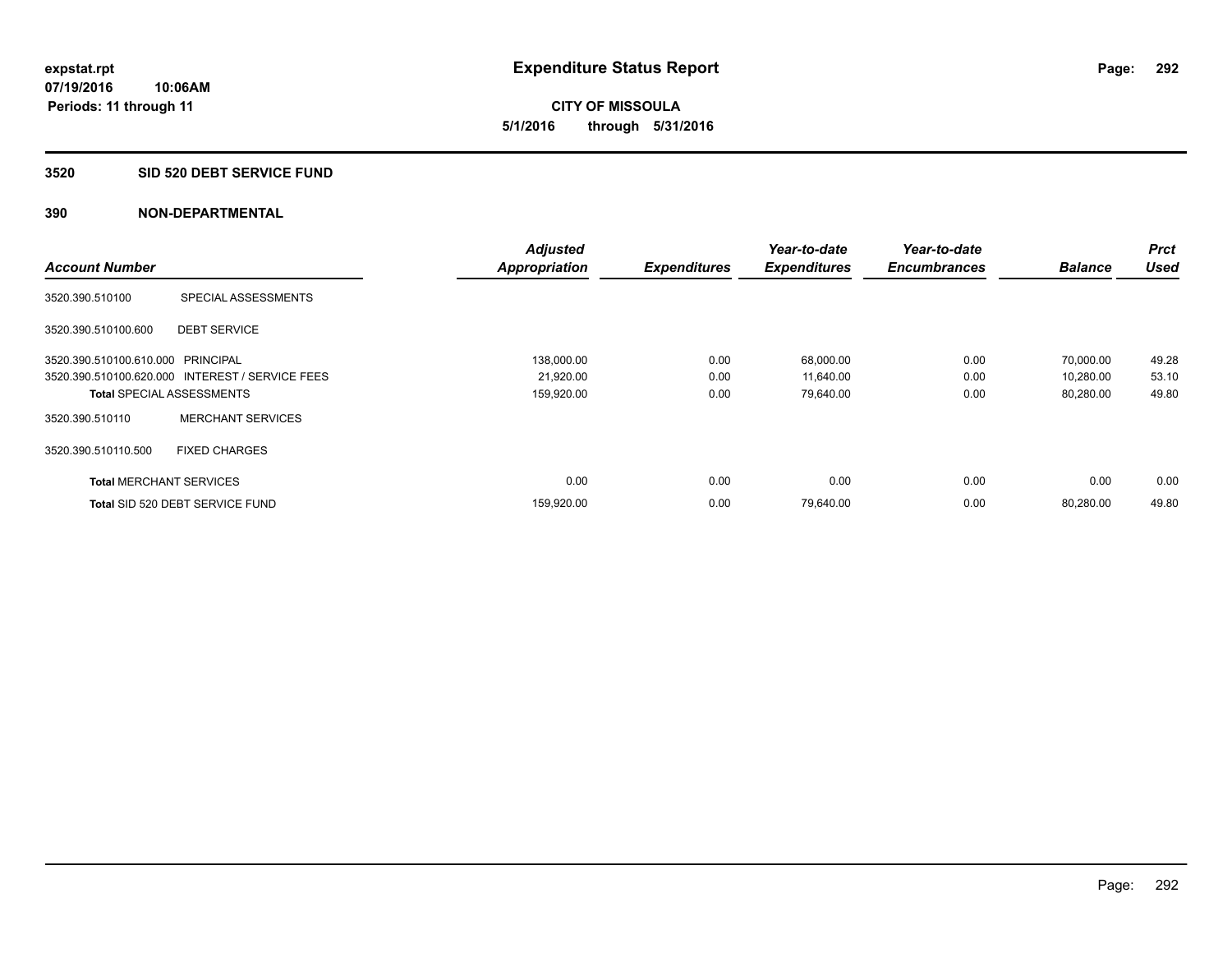**CITY OF MISSOULA 5/1/2016 through 5/31/2016**

#### **3521 SID 521 DEBT SERVICE FUND**

|                                   |                                                 | <b>Adjusted</b>      |                     | Year-to-date        | Year-to-date        |                | <b>Prct</b> |
|-----------------------------------|-------------------------------------------------|----------------------|---------------------|---------------------|---------------------|----------------|-------------|
| <b>Account Number</b>             |                                                 | <b>Appropriation</b> | <b>Expenditures</b> | <b>Expenditures</b> | <b>Encumbrances</b> | <b>Balance</b> | <b>Used</b> |
| 3521.390.510100                   | SPECIAL ASSESSMENTS                             |                      |                     |                     |                     |                |             |
| 3521.390.510100.600               | <b>DEBT SERVICE</b>                             |                      |                     |                     |                     |                |             |
| 3521.390.510100.610.000 PRINCIPAL |                                                 | 135.00               | 0.00                | 0.00                | 0.00                | 135.00         | 0.00        |
|                                   | 3521.390.510100.620.000 INTEREST / SERVICE FEES | 15.00                | 0.00                | 7.59                | 0.00                | 7.41           | 50.60       |
| <b>Total SPECIAL ASSESSMENTS</b>  |                                                 | 150.00               | 0.00                | 7.59                | 0.00                | 142.41         | 5.06        |
| 3521.390.510110                   | <b>MERCHANT SERVICES</b>                        |                      |                     |                     |                     |                |             |
| 3521.390.510110.500               | <b>FIXED CHARGES</b>                            |                      |                     |                     |                     |                |             |
| <b>Total MERCHANT SERVICES</b>    |                                                 | 0.00                 | 0.00                | 0.00                | 0.00                | 0.00           | 0.00        |
|                                   | Total SID 521 DEBT SERVICE FUND                 | 150.00               | 0.00                | 7.59                | 0.00                | 142.41         | 5.06        |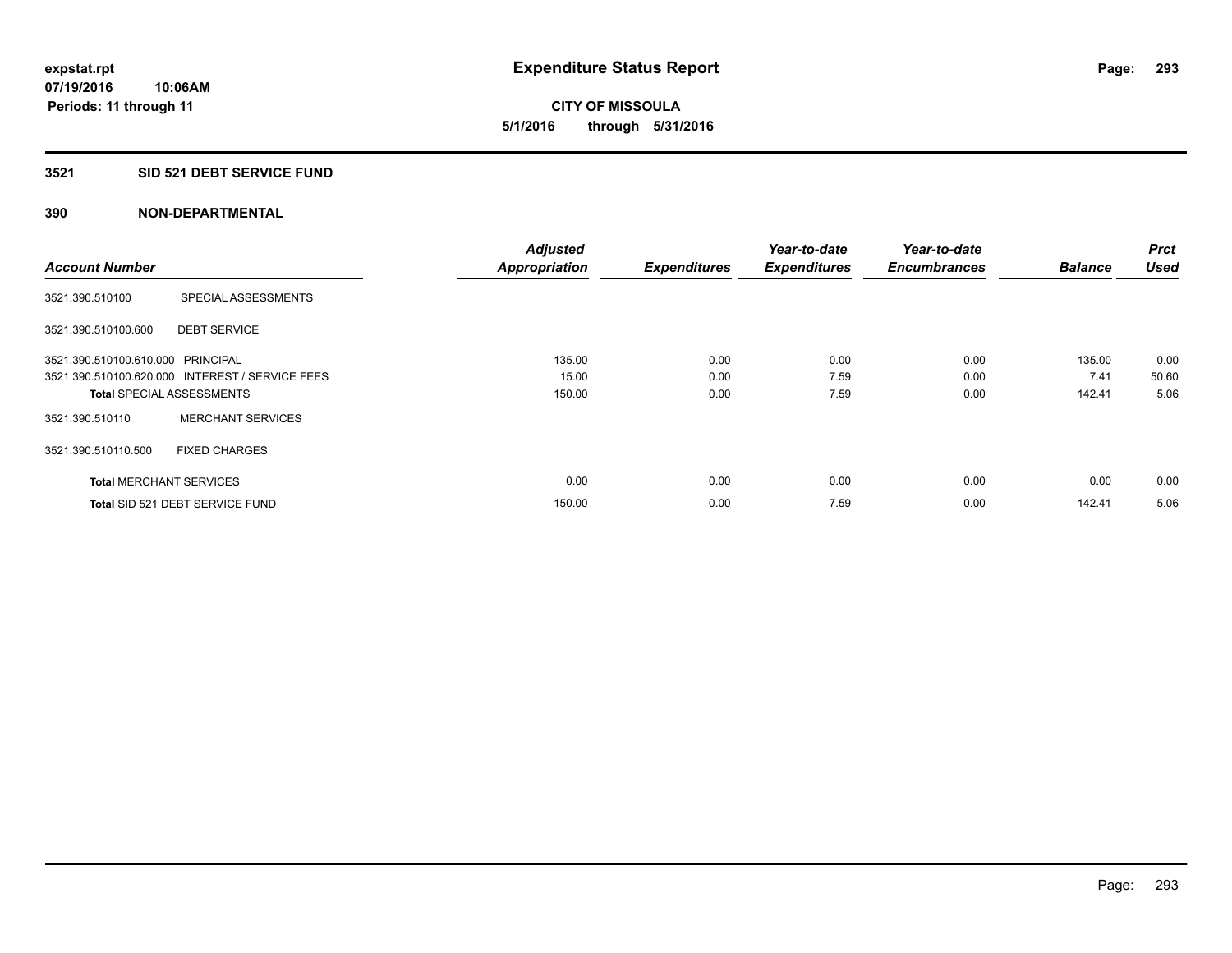**CITY OF MISSOULA 5/1/2016 through 5/31/2016**

#### **3522 SID 522 DEBT SERVICE FUND**

|                                   |                                                 | <b>Adjusted</b>      |                     | Year-to-date        | Year-to-date        |                | <b>Prct</b> |
|-----------------------------------|-------------------------------------------------|----------------------|---------------------|---------------------|---------------------|----------------|-------------|
| <b>Account Number</b>             |                                                 | <b>Appropriation</b> | <b>Expenditures</b> | <b>Expenditures</b> | <b>Encumbrances</b> | <b>Balance</b> | <b>Used</b> |
| 3522.390.510100                   | SPECIAL ASSESSMENTS                             |                      |                     |                     |                     |                |             |
| 3522.390.510100.600               | <b>DEBT SERVICE</b>                             |                      |                     |                     |                     |                |             |
| 3522.390.510100.610.000 PRINCIPAL |                                                 | 195.00               | 0.00                | 0.00                | 0.00                | 195.00         | 0.00        |
|                                   | 3522.390.510100.620.000 INTEREST / SERVICE FEES | 22.00                | 0.00                | 10.96               | 0.00                | 11.04          | 49.82       |
| <b>Total SPECIAL ASSESSMENTS</b>  |                                                 | 217.00               | 0.00                | 10.96               | 0.00                | 206.04         | 5.05        |
| 3522.390.510110                   | <b>MERCHANT SERVICES</b>                        |                      |                     |                     |                     |                |             |
| 3522.390.510110.500               | <b>FIXED CHARGES</b>                            |                      |                     |                     |                     |                |             |
| <b>Total MERCHANT SERVICES</b>    |                                                 | 0.00                 | 0.00                | 0.00                | 0.00                | 0.00           | 0.00        |
|                                   | Total SID 522 DEBT SERVICE FUND                 | 217.00               | 0.00                | 10.96               | 0.00                | 206.04         | 5.05        |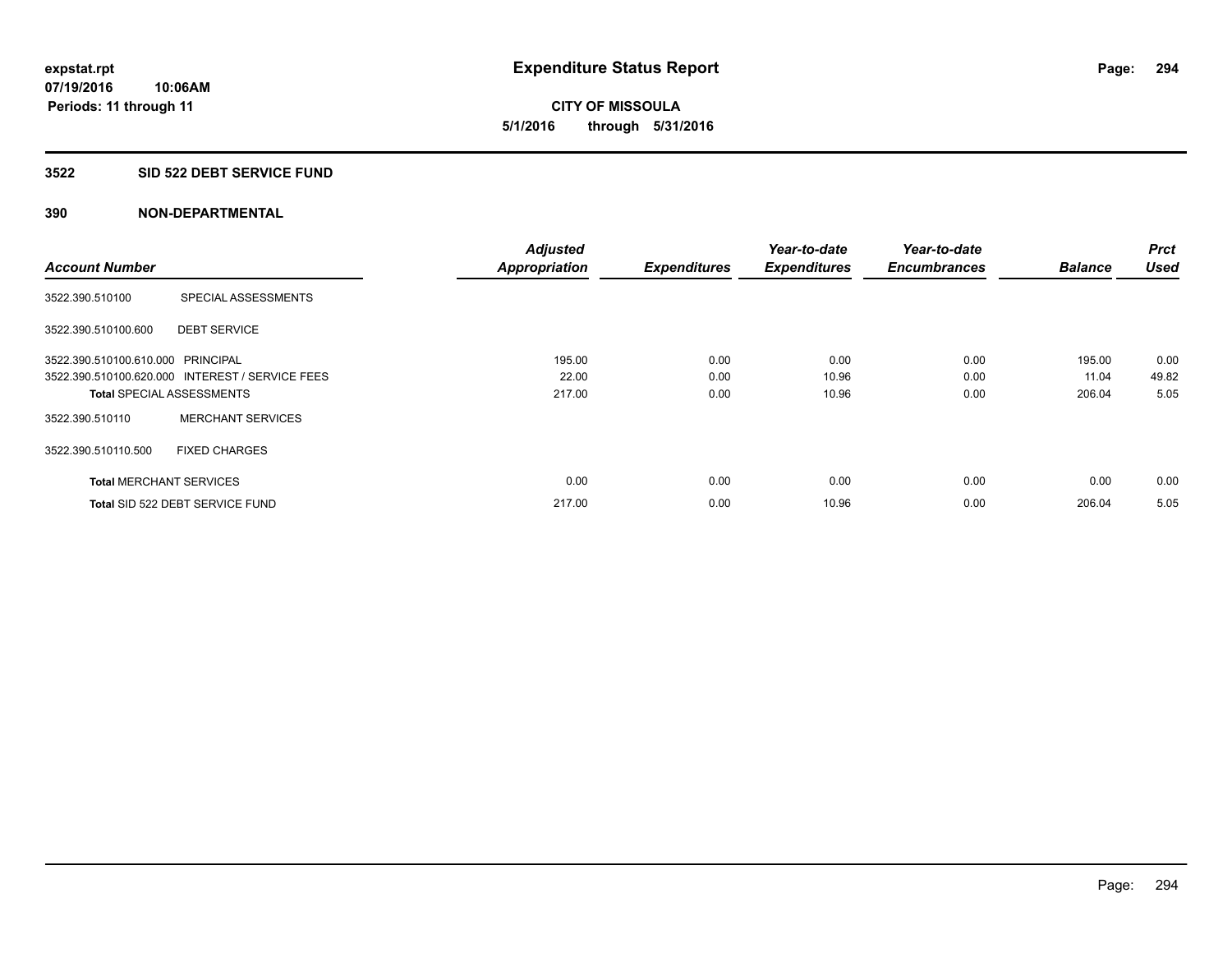**CITY OF MISSOULA 5/1/2016 through 5/31/2016**

#### **3524 SID 524 DEBT SERVICE FUND**

|                                   |                                                 | <b>Adjusted</b>      |                     | Year-to-date        | Year-to-date        |                | <b>Prct</b> |
|-----------------------------------|-------------------------------------------------|----------------------|---------------------|---------------------|---------------------|----------------|-------------|
| <b>Account Number</b>             |                                                 | <b>Appropriation</b> | <b>Expenditures</b> | <b>Expenditures</b> | <b>Encumbrances</b> | <b>Balance</b> | <b>Used</b> |
| 3524.390.510100                   | SPECIAL ASSESSMENTS                             |                      |                     |                     |                     |                |             |
| 3524.390.510100.600               | <b>DEBT SERVICE</b>                             |                      |                     |                     |                     |                |             |
| 3524.390.510100.610.000 PRINCIPAL |                                                 | 224,000.00           | 0.00                | 111,000.00          | 0.00                | 113,000.00     | 49.55       |
|                                   | 3524.390.510100.620.000 INTEREST / SERVICE FEES | 80,660.00            | 0.00                | 41,440.00           | 0.00                | 39,220.00      | 51.38       |
|                                   | <b>Total SPECIAL ASSESSMENTS</b>                | 304,660.00           | 0.00                | 152,440.00          | 0.00                | 152,220.00     | 50.04       |
| 3524.390.510110                   | <b>MERCHANT SERVICES</b>                        |                      |                     |                     |                     |                |             |
| 3524.390.510110.500               | <b>FIXED CHARGES</b>                            |                      |                     |                     |                     |                |             |
| <b>Total MERCHANT SERVICES</b>    |                                                 | 0.00                 | 0.00                | 0.00                | 0.00                | 0.00           | 0.00        |
|                                   | Total SID 524 DEBT SERVICE FUND                 | 304,660.00           | 0.00                | 152,440.00          | 0.00                | 152.220.00     | 50.04       |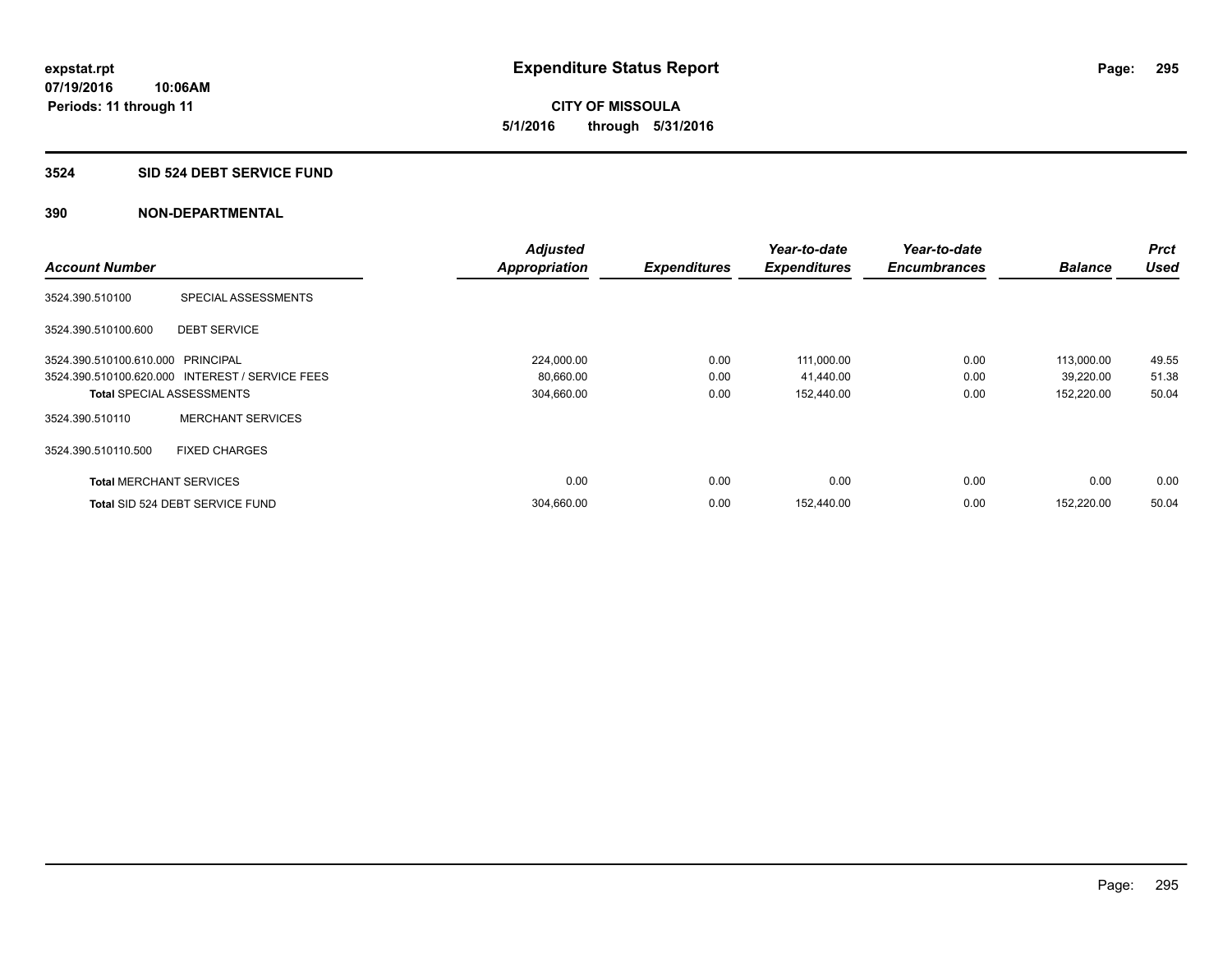**CITY OF MISSOULA 5/1/2016 through 5/31/2016**

#### **3525 SID 525 DEBT SERVICE FUND**

|                                   |                                                 | <b>Adjusted</b>      |                     | Year-to-date        | Year-to-date        |                | <b>Prct</b> |
|-----------------------------------|-------------------------------------------------|----------------------|---------------------|---------------------|---------------------|----------------|-------------|
| <b>Account Number</b>             |                                                 | <b>Appropriation</b> | <b>Expenditures</b> | <b>Expenditures</b> | <b>Encumbrances</b> | <b>Balance</b> | <b>Used</b> |
| 3525.390.510100                   | SPECIAL ASSESSMENTS                             |                      |                     |                     |                     |                |             |
| 3525.390.510100.600               | <b>DEBT SERVICE</b>                             |                      |                     |                     |                     |                |             |
| 3525.390.510100.610.000 PRINCIPAL |                                                 | 26,000.00            | 0.00                | 13,000.00           | 0.00                | 13,000.00      | 50.00       |
|                                   | 3525.390.510100.620.000 INTEREST / SERVICE FEES | 5,500.00             | 0.00                | 2,880.00            | 0.00                | 2,620.00       | 52.36       |
| <b>Total SPECIAL ASSESSMENTS</b>  |                                                 | 31,500.00            | 0.00                | 15,880.00           | 0.00                | 15,620.00      | 50.41       |
| 3525.390.510110                   | <b>MERCHANT SERVICES</b>                        |                      |                     |                     |                     |                |             |
| 3525.390.510110.500               | <b>FIXED CHARGES</b>                            |                      |                     |                     |                     |                |             |
| <b>Total MERCHANT SERVICES</b>    |                                                 | 0.00                 | 0.00                | 0.00                | 0.00                | 0.00           | 0.00        |
|                                   | Total SID 525 DEBT SERVICE FUND                 | 31,500.00            | 0.00                | 15,880.00           | 0.00                | 15.620.00      | 50.41       |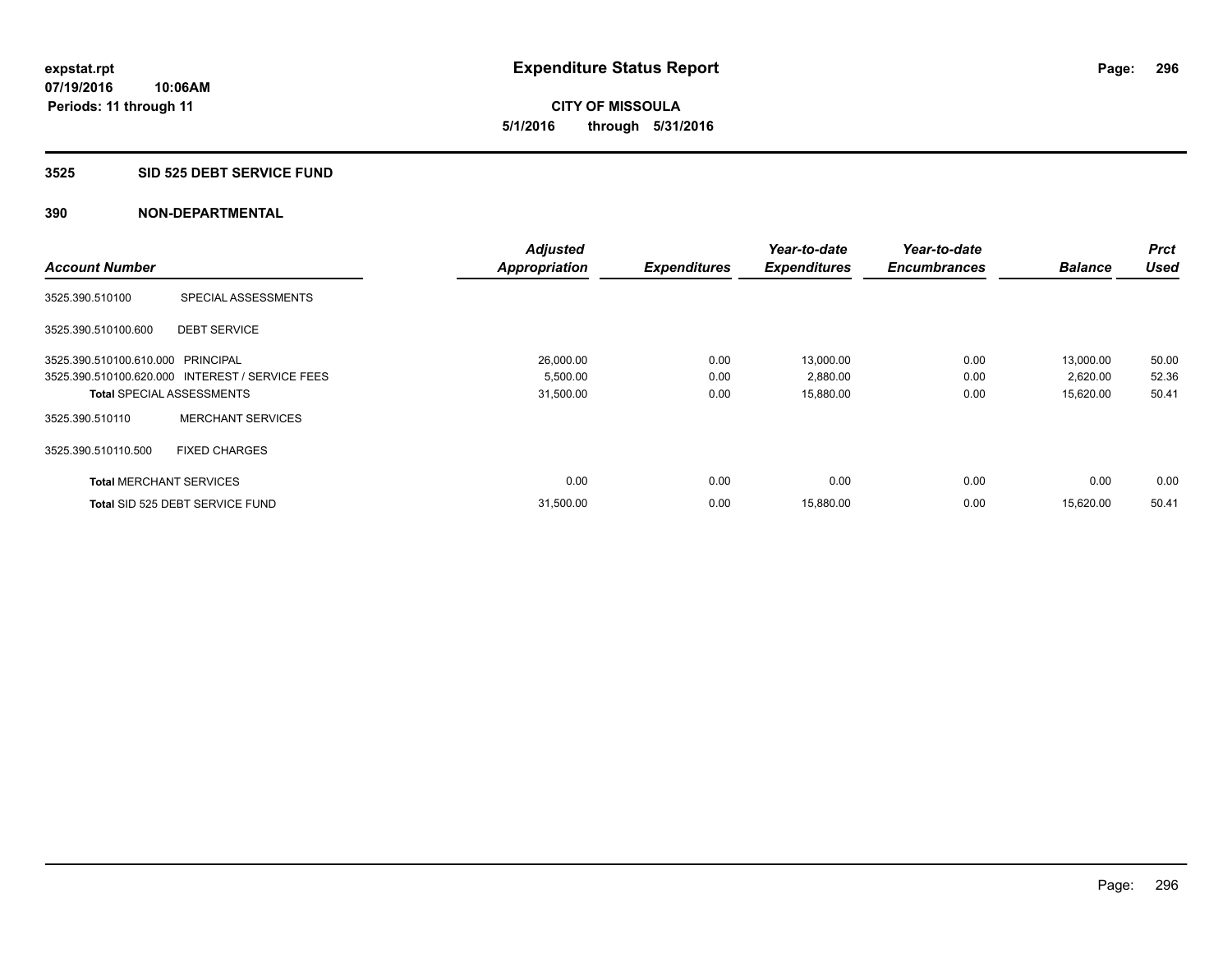# **CITY OF MISSOULA 5/1/2016 through 5/31/2016**

#### **3526 SID 526 DEBT SERVICE FUND**

|                                   |                                                 | <b>Adjusted</b>      |                     | Year-to-date        | Year-to-date        |                | <b>Prct</b> |
|-----------------------------------|-------------------------------------------------|----------------------|---------------------|---------------------|---------------------|----------------|-------------|
| <b>Account Number</b>             |                                                 | <b>Appropriation</b> | <b>Expenditures</b> | <b>Expenditures</b> | <b>Encumbrances</b> | <b>Balance</b> | <b>Used</b> |
| 3526.390.510100                   | SPECIAL ASSESSMENTS                             |                      |                     |                     |                     |                |             |
| 3526.390.510100.600               | <b>DEBT SERVICE</b>                             |                      |                     |                     |                     |                |             |
| 3526.390.510100.610.000 PRINCIPAL |                                                 | 154,000.00           | 0.00                | 76,000.00           | 0.00                | 78,000.00      | 49.35       |
|                                   | 3526.390.510100.620.000 INTEREST / SERVICE FEES | 39,320.00            | 0.00                | 20,420.00           | 0.00                | 18,900.00      | 51.93       |
| <b>Total SPECIAL ASSESSMENTS</b>  |                                                 | 193,320.00           | 0.00                | 96,420.00           | 0.00                | 96,900.00      | 49.88       |
| 3526.390.510110                   | <b>MERCHANT SERVICES</b>                        |                      |                     |                     |                     |                |             |
| 3526.390.510110.500               | <b>FIXED CHARGES</b>                            |                      |                     |                     |                     |                |             |
| <b>Total MERCHANT SERVICES</b>    |                                                 | 0.00                 | 0.00                | 0.00                | 0.00                | 0.00           | 0.00        |
|                                   | Total SID 526 DEBT SERVICE FUND                 | 193,320.00           | 0.00                | 96,420.00           | 0.00                | 96,900.00      | 49.88       |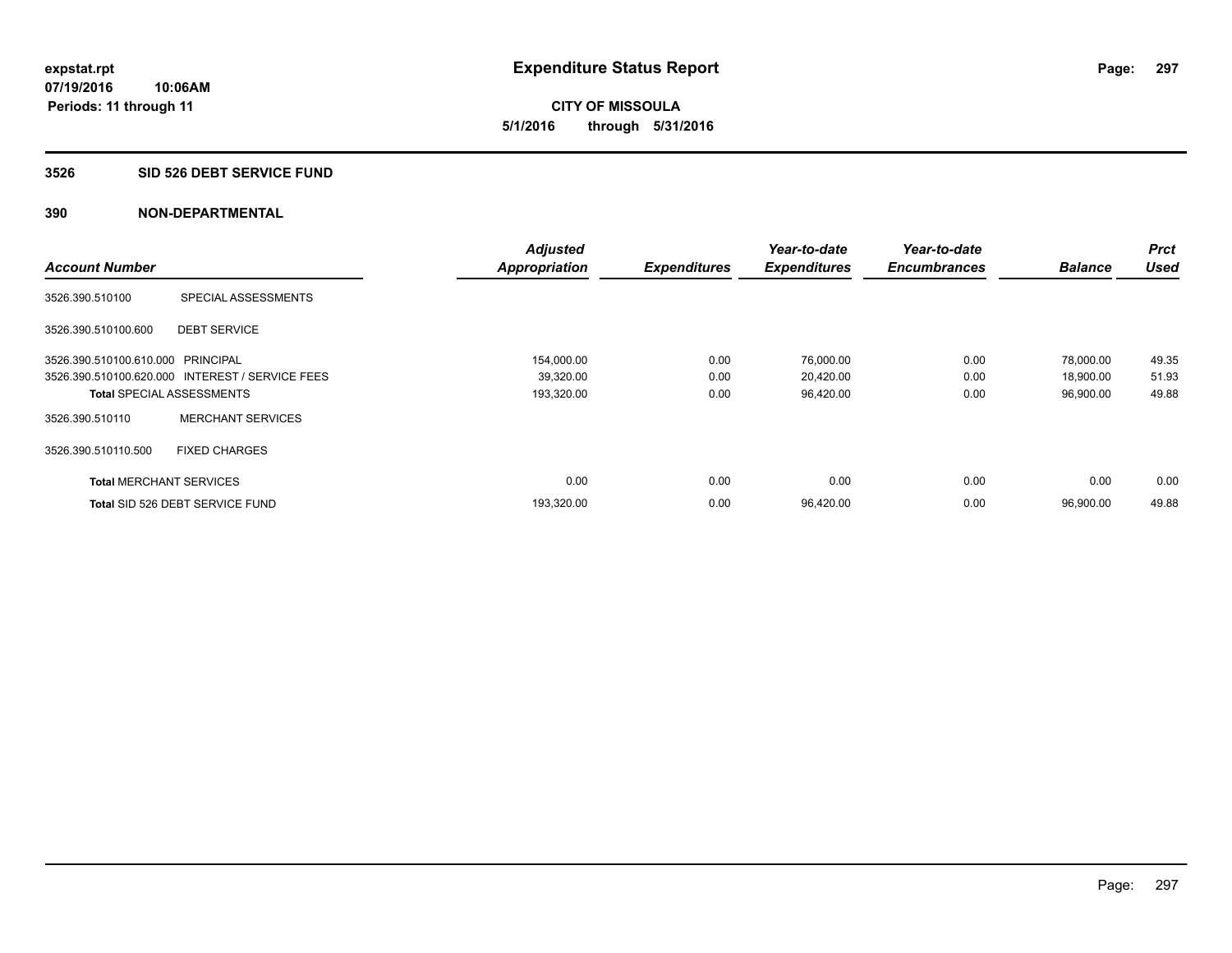**CITY OF MISSOULA 5/1/2016 through 5/31/2016**

#### **3527 SID 527 DEBT SERVICE FUND**

**000 \*\*\* Title Not Found \*\*\***

| <b>Account Number</b>         |                         | <b>Adjusted</b><br>Appropriation | <b>Expenditures</b> | Year-to-date<br><b>Expenditures</b> | Year-to-date<br><b>Encumbrances</b> | <b>Balance</b> | <b>Prct</b><br>Used |
|-------------------------------|-------------------------|----------------------------------|---------------------|-------------------------------------|-------------------------------------|----------------|---------------------|
| 3527.000.520100               | *** Title Not Found *** |                                  |                     |                                     |                                     |                |                     |
| 3527.000.520100.800           | OTHER OBJECTS           |                                  |                     |                                     |                                     |                |                     |
| Total *** Title Not Found *** |                         | 0.00                             | 0.00                | 0.00                                | 0.00                                | 0.00           | 0.00                |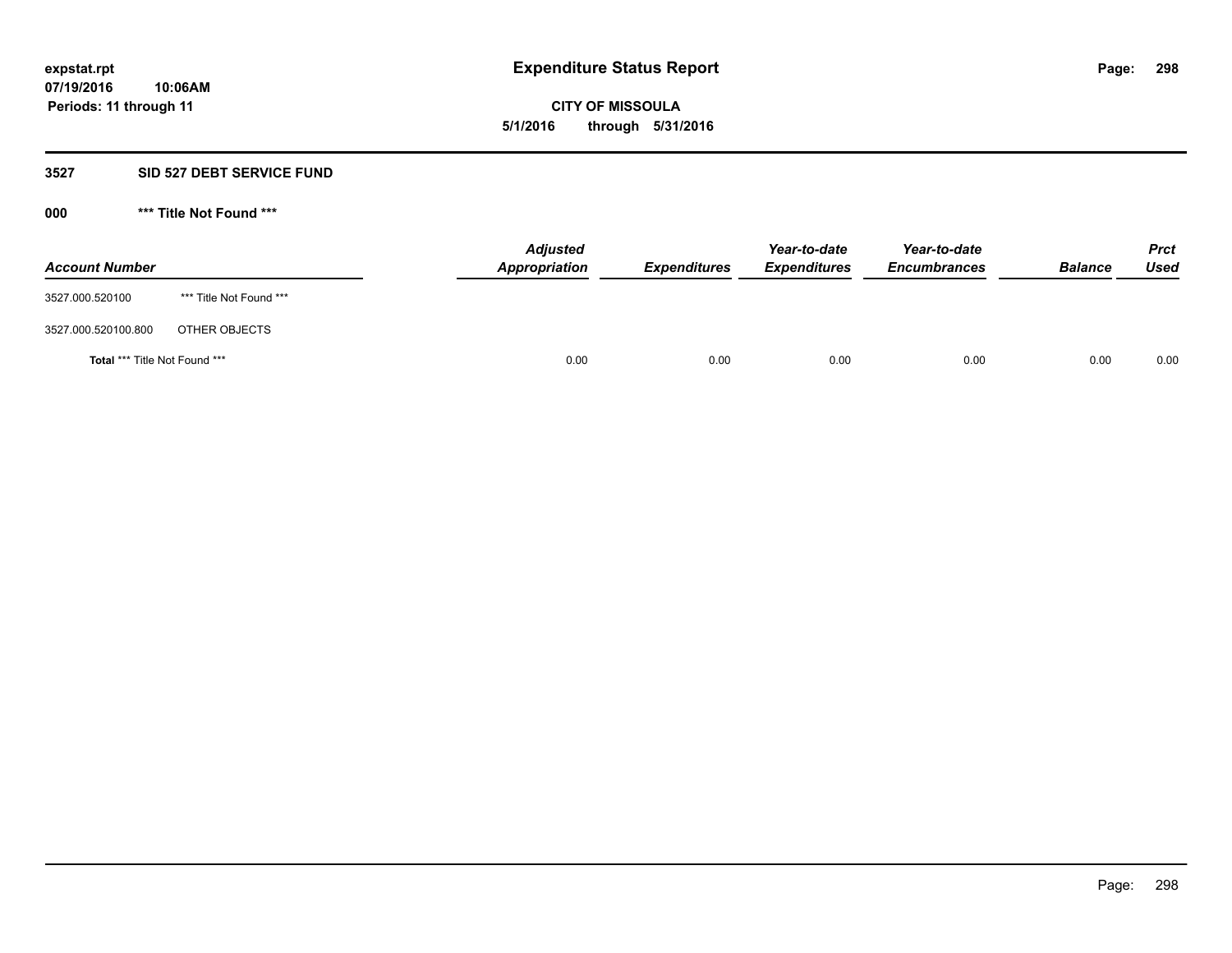**299**

**07/19/2016 10:06AM Periods: 11 through 11**

**CITY OF MISSOULA 5/1/2016 through 5/31/2016**

# **3527 SID 527 DEBT SERVICE FUND**

| <b>Account Number</b> |                                  | <b>Adjusted</b><br>Appropriation | <b>Expenditures</b> | Year-to-date<br><b>Expenditures</b> | Year-to-date<br><b>Encumbrances</b> | <b>Balance</b> | <b>Prct</b><br><b>Used</b> |
|-----------------------|----------------------------------|----------------------------------|---------------------|-------------------------------------|-------------------------------------|----------------|----------------------------|
| 3527.390.510100       | SPECIAL ASSESSMENTS              |                                  |                     |                                     |                                     |                |                            |
| 3527.390.510100.600   | <b>DEBT SERVICE</b>              |                                  |                     |                                     |                                     |                |                            |
|                       | <b>Total SPECIAL ASSESSMENTS</b> | 0.00                             | 0.00                | 0.00                                | 0.00                                | 0.00           | 0.00                       |
| 3527.390.510110       | <b>MERCHANT SERVICES</b>         |                                  |                     |                                     |                                     |                |                            |
| 3527.390.510110.500   | <b>FIXED CHARGES</b>             |                                  |                     |                                     |                                     |                |                            |
|                       | <b>Total MERCHANT SERVICES</b>   | 0.00                             | 0.00                | 0.00                                | 0.00                                | 0.00           | 0.00                       |
|                       | Total SID 527 DEBT SERVICE FUND  | 0.00                             | 0.00                | 0.00                                | 0.00                                | 0.00           | 0.00                       |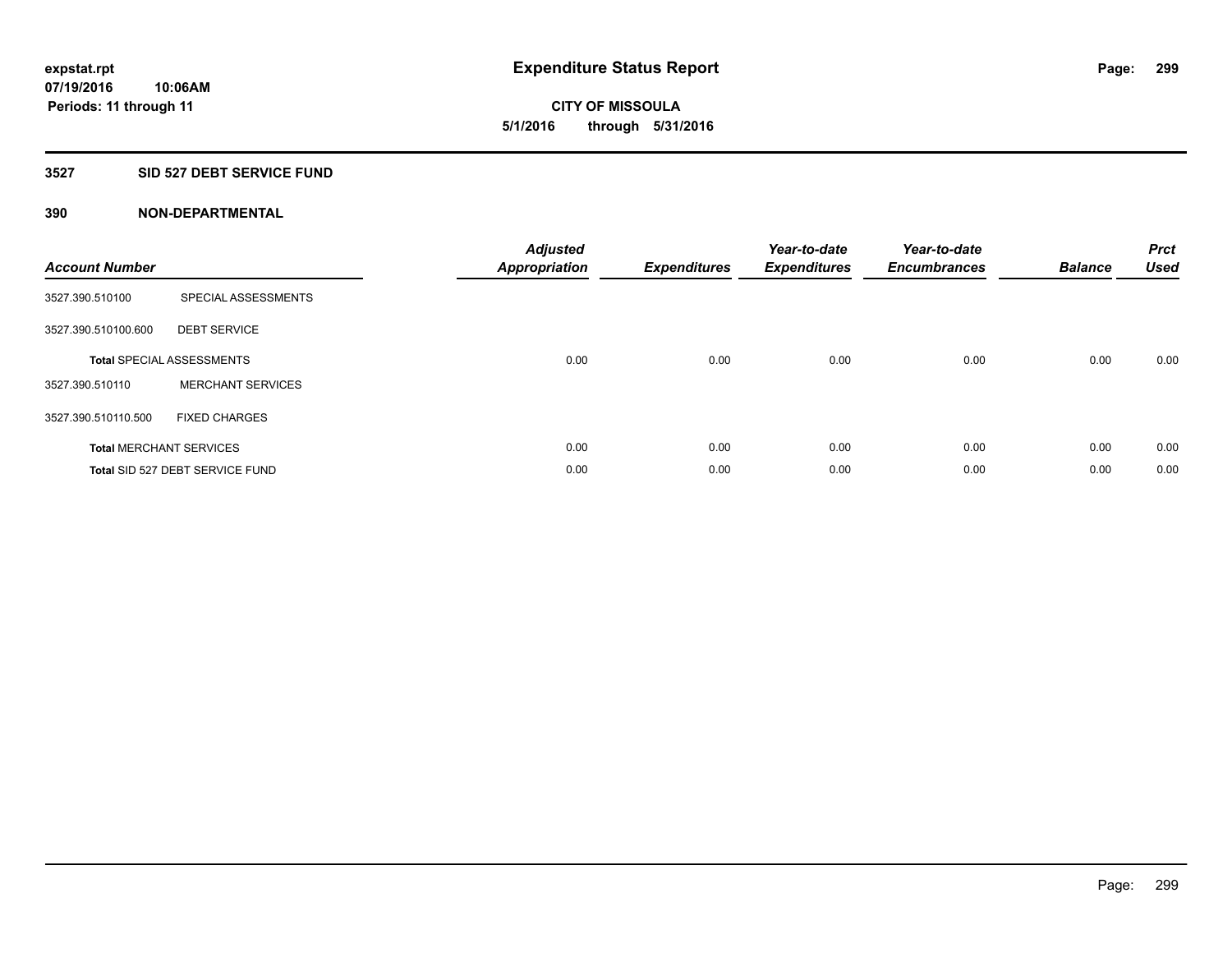**CITY OF MISSOULA 5/1/2016 through 5/31/2016**

#### **3530 SID 530 DEBT SERVICE FUND**

|                                   |                                                 | <b>Adjusted</b>      |                     | Year-to-date        | Year-to-date        |                | <b>Prct</b> |
|-----------------------------------|-------------------------------------------------|----------------------|---------------------|---------------------|---------------------|----------------|-------------|
| <b>Account Number</b>             |                                                 | <b>Appropriation</b> | <b>Expenditures</b> | <b>Expenditures</b> | <b>Encumbrances</b> | <b>Balance</b> | <b>Used</b> |
| 3530.390.510100                   | SPECIAL ASSESSMENTS                             |                      |                     |                     |                     |                |             |
| 3530.390.510100.600               | <b>DEBT SERVICE</b>                             |                      |                     |                     |                     |                |             |
| 3530.390.510100.610.000 PRINCIPAL |                                                 | 677.00               | 0.00                | 676.45              | 0.00                | 0.55           | 99.92       |
|                                   | 3530.390.510100.620.000 INTEREST / SERVICE FEES | 4.00                 | 0.00                | 4.19                | 0.00                | $-0.19$        | 104.75      |
| <b>Total SPECIAL ASSESSMENTS</b>  |                                                 | 681.00               | 0.00                | 680.64              | 0.00                | 0.36           | 99.95       |
| 3530.390.510110                   | <b>MERCHANT SERVICES</b>                        |                      |                     |                     |                     |                |             |
| 3530.390.510110.500               | <b>FIXED CHARGES</b>                            |                      |                     |                     |                     |                |             |
| <b>Total MERCHANT SERVICES</b>    |                                                 | 0.00                 | 0.00                | 0.00                | 0.00                | 0.00           | 0.00        |
| 3530.390.521000                   | <b>INTERFUND OPERATING TRANSFERS</b>            |                      |                     |                     |                     |                |             |
| 3530.390.521000.800               | OTHER OBJECTS                                   |                      |                     |                     |                     |                |             |
|                                   | <b>Total INTERFUND OPERATING TRANSFERS</b>      | 0.00                 | 0.00                | 0.00                | 0.00                | 0.00           | 0.00        |
|                                   | Total SID 530 DEBT SERVICE FUND                 | 681.00               | 0.00                | 680.64              | 0.00                | 0.36           | 99.95       |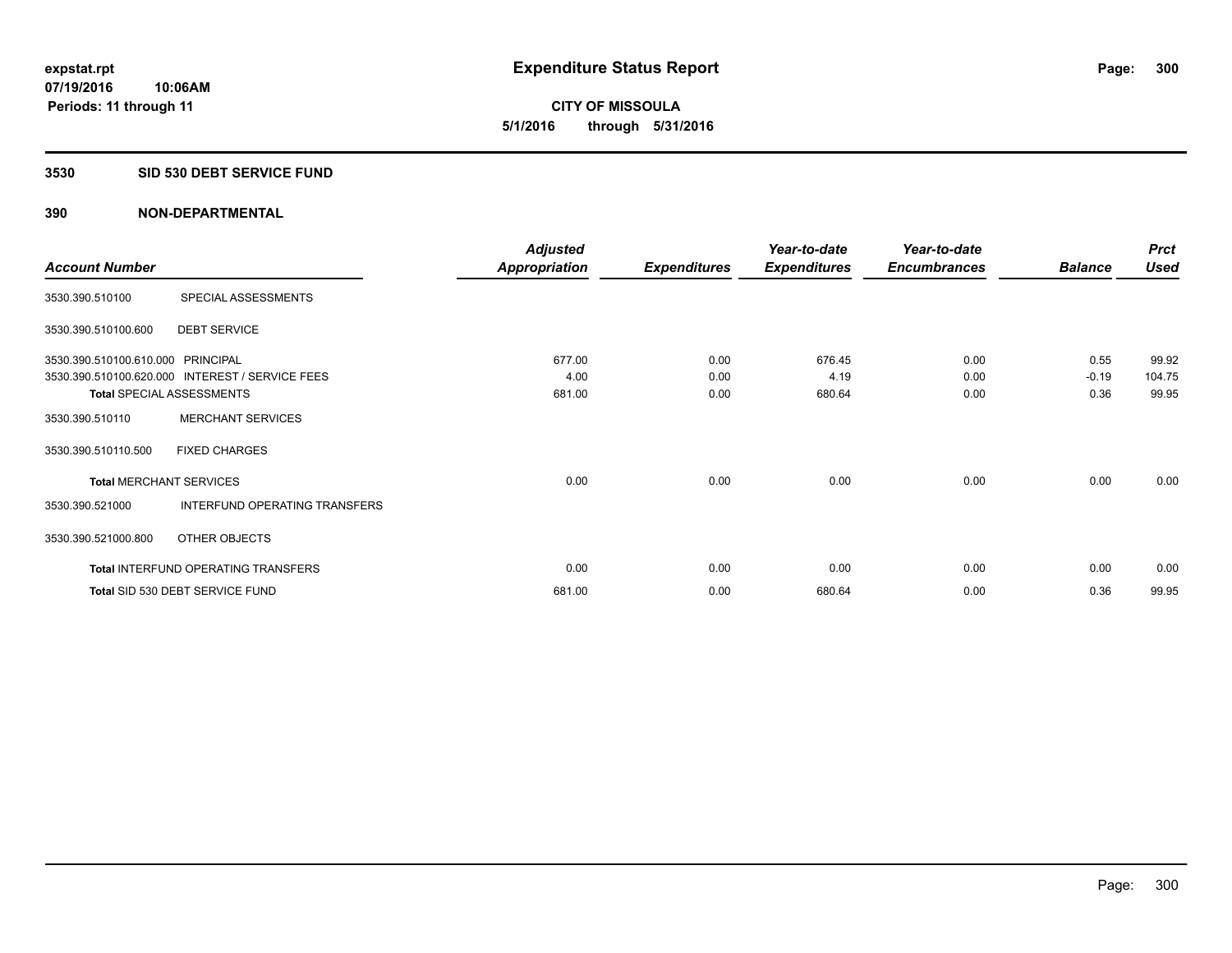**CITY OF MISSOULA 5/1/2016 through 5/31/2016**

# **3531 SID 531 HICKORY ST CALMING**

| <b>Account Number</b> |                                            | <b>Adjusted</b><br>Appropriation | <b>Expenditures</b> | Year-to-date<br><b>Expenditures</b> | Year-to-date<br><b>Encumbrances</b> | <b>Balance</b> | <b>Prct</b><br><b>Used</b> |
|-----------------------|--------------------------------------------|----------------------------------|---------------------|-------------------------------------|-------------------------------------|----------------|----------------------------|
| 3531.390.510110       | <b>MERCHANT SERVICES</b>                   |                                  |                     |                                     |                                     |                |                            |
| 3531.390.510110.500   | <b>FIXED CHARGES</b>                       |                                  |                     |                                     |                                     |                |                            |
|                       | <b>Total MERCHANT SERVICES</b>             | 0.00                             | 0.00                | 0.00                                | 0.00                                | 0.00           | 0.00                       |
| 3531.390.521000       | INTERFUND OPERATING TRANSFERS              |                                  |                     |                                     |                                     |                |                            |
| 3531.390.521000.800   | OTHER OBJECTS                              |                                  |                     |                                     |                                     |                |                            |
|                       | <b>Total INTERFUND OPERATING TRANSFERS</b> | 0.00                             | 0.00                | 0.00                                | 0.00                                | 0.00           | 0.00                       |
|                       | <b>Total SID 531 HICKORY ST CALMING</b>    | 0.00                             | 0.00                | 0.00                                | 0.00                                | 0.00           | 0.00                       |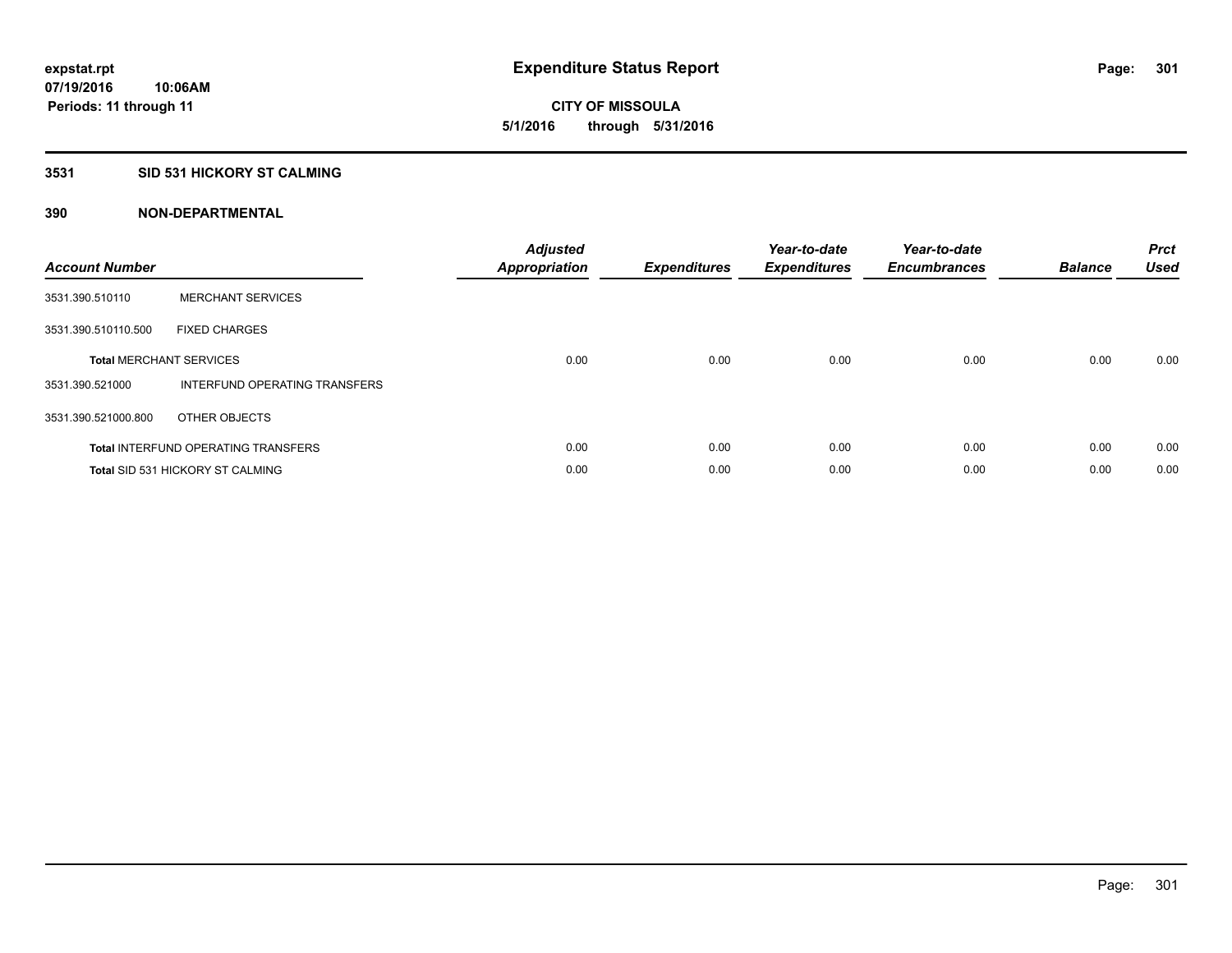**CITY OF MISSOULA 5/1/2016 through 5/31/2016**

#### **3532 SID 532 DEBT SERVICE FUND**

| <b>Account Number</b>             |                                                 | <b>Adjusted</b><br><b>Appropriation</b> | <b>Expenditures</b> | Year-to-date<br><b>Expenditures</b> | Year-to-date<br><b>Encumbrances</b> | <b>Balance</b> | <b>Prct</b><br><b>Used</b> |
|-----------------------------------|-------------------------------------------------|-----------------------------------------|---------------------|-------------------------------------|-------------------------------------|----------------|----------------------------|
| 3532.390.510100                   | SPECIAL ASSESSMENTS                             |                                         |                     |                                     |                                     |                |                            |
| 3532.390.510100.600               | <b>DEBT SERVICE</b>                             |                                         |                     |                                     |                                     |                |                            |
| 3532.390.510100.610.000 PRINCIPAL |                                                 | 30,000.00                               | 0.00                | 0.00                                | 0.00                                | 30,000.00      | 0.00                       |
|                                   | 3532.390.510100.620.000 INTEREST / SERVICE FEES | 12,363.00                               | 0.00                | 6,356.25                            | 0.00                                | 6,006.75       | 51.41                      |
|                                   | <b>Total SPECIAL ASSESSMENTS</b>                | 42,363.00                               | 0.00                | 6,356.25                            | 0.00                                | 36,006.75      | 15.00                      |
| 3532.390.510110                   | <b>MERCHANT SERVICES</b>                        |                                         |                     |                                     |                                     |                |                            |
| 3532.390.510110.500               | <b>FIXED CHARGES</b>                            |                                         |                     |                                     |                                     |                |                            |
| <b>Total FIXED CHARGES</b>        |                                                 | 0.00                                    | 0.00                | 0.00                                | 0.00                                | 0.00           | 0.00                       |
| <b>Total MERCHANT SERVICES</b>    |                                                 | 0.00                                    | 0.00                | 0.00                                | 0.00                                | 0.00           | 0.00                       |
|                                   | Total SID 532 DEBT SERVICE FUND                 | 42,363.00                               | 0.00                | 6,356.25                            | 0.00                                | 36,006.75      | 15.00                      |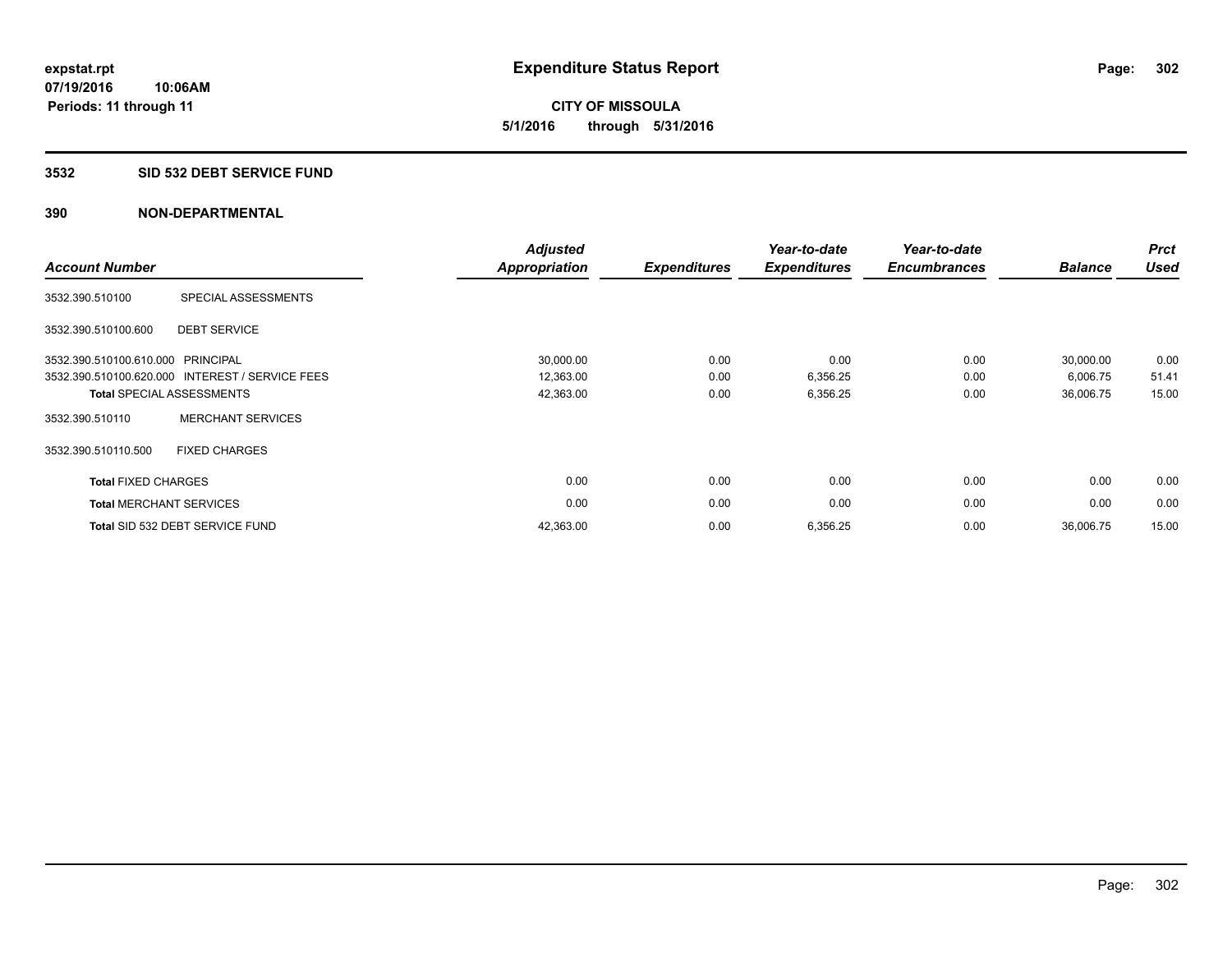**CITY OF MISSOULA 5/1/2016 through 5/31/2016**

# **3533 GILBERT ST SEWER SID DEBT FUND**

# **330 WASTEWATER**

| <b>Account Number</b>   |                          | <b>Adjusted</b><br>Appropriation | <b>Expenditures</b> | Year-to-date<br><b>Expenditures</b> | Year-to-date<br><b>Encumbrances</b> | <b>Balance</b> | <b>Prct</b><br>Used |
|-------------------------|--------------------------|----------------------------------|---------------------|-------------------------------------|-------------------------------------|----------------|---------------------|
| 3533.330.510110         | <b>MERCHANT SERVICES</b> |                                  |                     |                                     |                                     |                |                     |
| 3533.330.510110.500     | <b>FIXED CHARGES</b>     |                                  |                     |                                     |                                     |                |                     |
| <b>Total WASTEWATER</b> |                          | 0.00                             | 0.00                | 0.00                                | 0.00                                | 0.00           | 0.00                |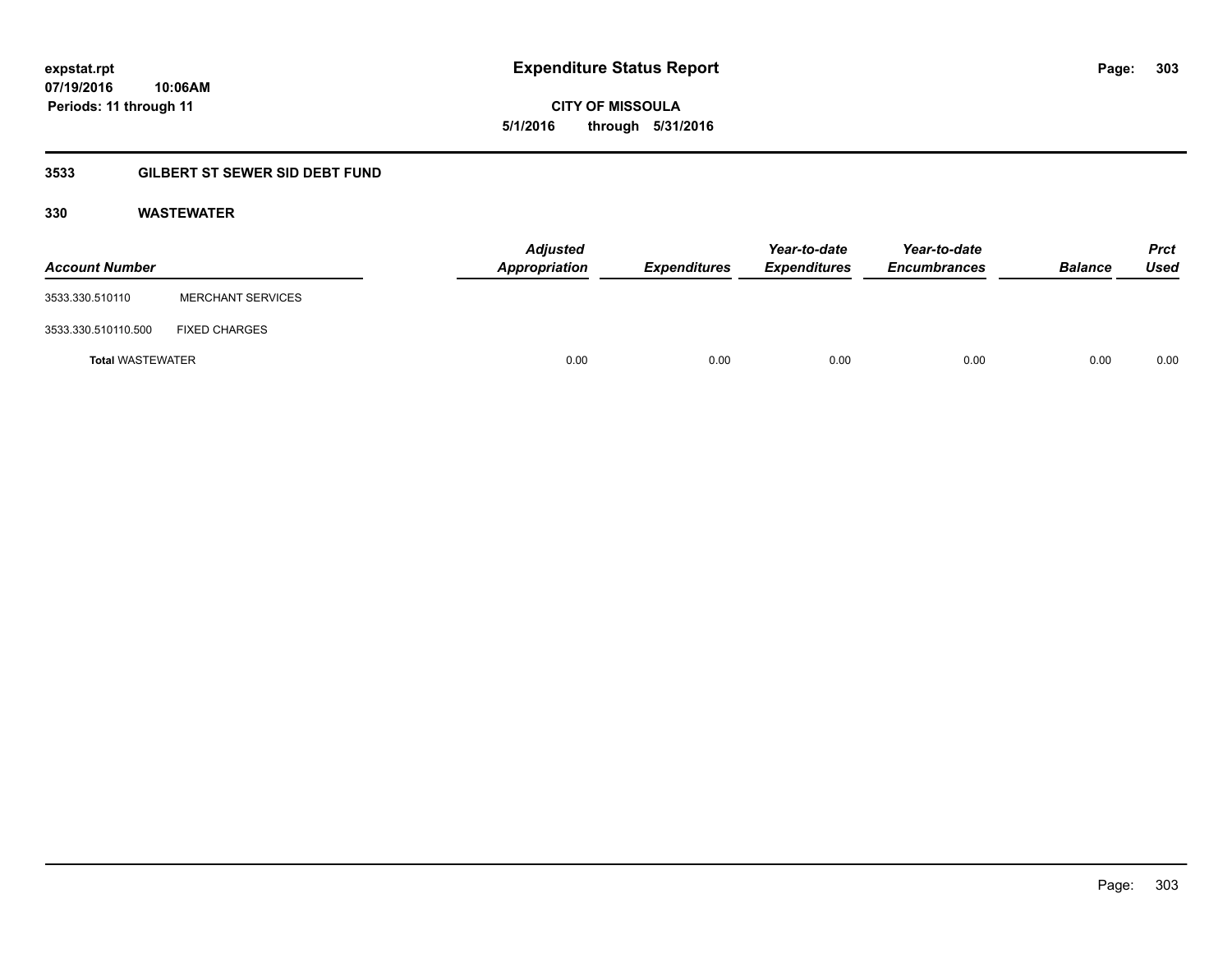**CITY OF MISSOULA 5/1/2016 through 5/31/2016**

# **3533 GILBERT ST SEWER SID DEBT FUND**

| <b>Account Number</b>             |                                                 | <b>Adjusted</b><br><b>Appropriation</b> | <b>Expenditures</b> | Year-to-date<br><b>Expenditures</b> | Year-to-date<br><b>Encumbrances</b> | <b>Balance</b> | <b>Prct</b><br><b>Used</b> |
|-----------------------------------|-------------------------------------------------|-----------------------------------------|---------------------|-------------------------------------|-------------------------------------|----------------|----------------------------|
|                                   |                                                 |                                         |                     |                                     |                                     |                |                            |
| 3533.390.510100                   | SPECIAL ASSESSMENTS                             |                                         |                     |                                     |                                     |                |                            |
| 3533.390.510100.500               | <b>FIXED CHARGES</b>                            |                                         |                     |                                     |                                     |                |                            |
| <b>Total FIXED CHARGES</b>        |                                                 | 0.00                                    | 0.00                | 0.00                                | 0.00                                | 0.00           | 0.00                       |
| 3533.390.510100.600               | <b>DEBT SERVICE</b>                             |                                         |                     |                                     |                                     |                |                            |
| 3533.390.510100.610.000 PRINCIPAL |                                                 | 12,000.00                               | 0.00                | 6,000.00                            | 0.00                                | 6,000.00       | 50.00                      |
|                                   | 3533.390.510100.620.000 INTEREST / SERVICE FEES | 5,325.00                                | 0.00                | 2,718.75                            | 0.00                                | 2,606.25       | 51.06                      |
|                                   | <b>Total SPECIAL ASSESSMENTS</b>                | 17,325.00                               | 0.00                | 8,718.75                            | 0.00                                | 8,606.25       | 50.32                      |
| 3533.390.510110                   | <b>MERCHANT SERVICES</b>                        |                                         |                     |                                     |                                     |                |                            |
| 3533.390.510110.500               | <b>FIXED CHARGES</b>                            |                                         |                     |                                     |                                     |                |                            |
| <b>Total MERCHANT SERVICES</b>    |                                                 | 0.00                                    | 0.00                | 0.00                                | 0.00                                | 0.00           | 0.00                       |
| 3533.390.521000                   | <b>INTERFUND OPERATING TRANSFERS</b>            |                                         |                     |                                     |                                     |                |                            |
| 3533.390.521000.800               | OTHER OBJECTS                                   |                                         |                     |                                     |                                     |                |                            |
|                                   | <b>Total INTERFUND OPERATING TRANSFERS</b>      | 0.00                                    | 0.00                | 0.00                                | 0.00                                | 0.00           | 0.00                       |
|                                   | <b>Total GILBERT ST SEWER SID DEBT FUND</b>     | 17,325.00                               | 0.00                | 8,718.75                            | 0.00                                | 8,606.25       | 50.32                      |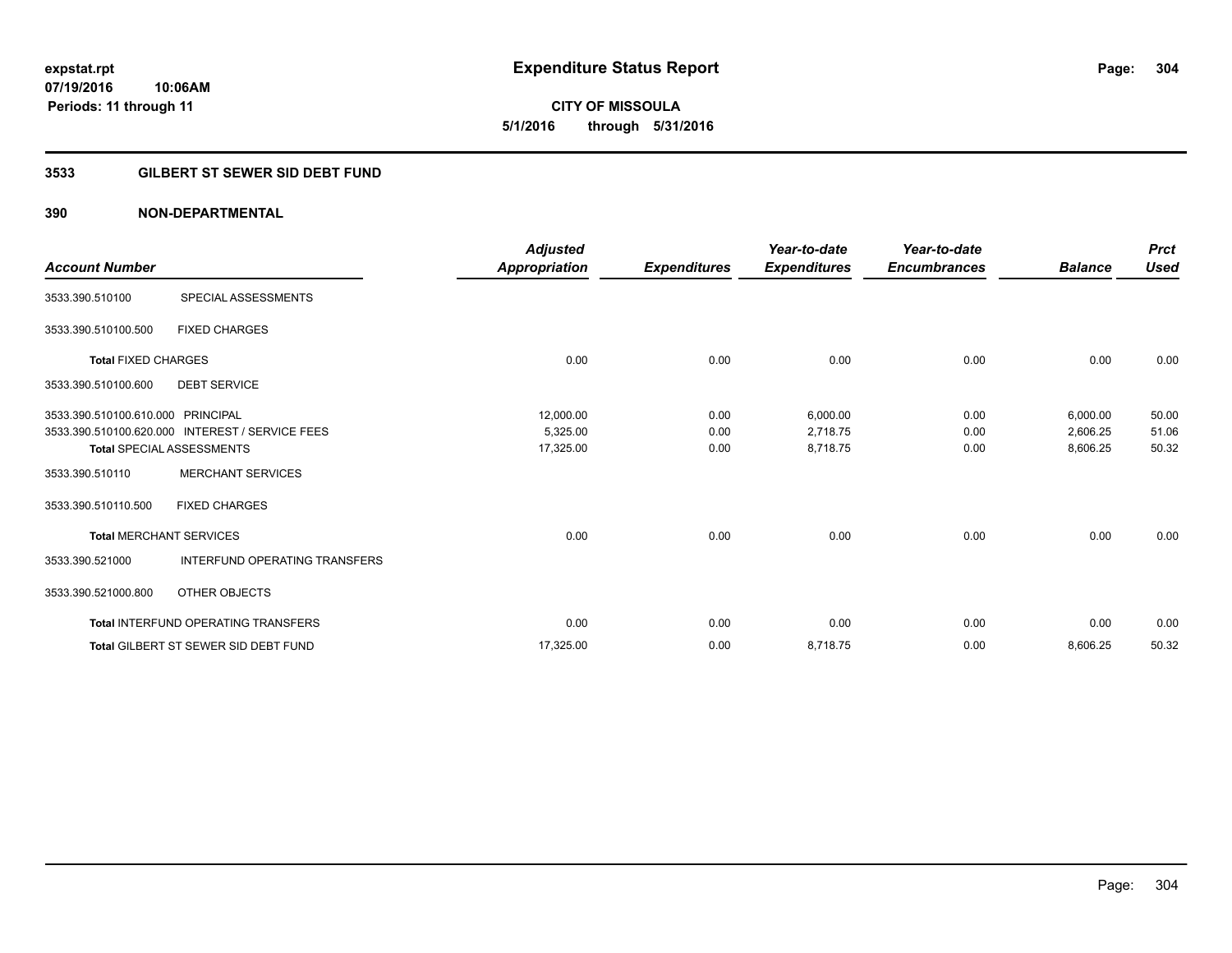**CITY OF MISSOULA 5/1/2016 through 5/31/2016**

# **3534 LINCOLNWOOD SEWER PHASE I**

| <b>Account Number</b>          |                                                 | <b>Adjusted</b><br><b>Appropriation</b> | <b>Expenditures</b> | Year-to-date<br><b>Expenditures</b> | Year-to-date<br><b>Encumbrances</b> | <b>Balance</b> | <b>Prct</b><br><b>Used</b> |
|--------------------------------|-------------------------------------------------|-----------------------------------------|---------------------|-------------------------------------|-------------------------------------|----------------|----------------------------|
| 3534.390.510100                | SPECIAL ASSESSMENTS                             |                                         |                     |                                     |                                     |                |                            |
| 3534.390.510100.600            | <b>DEBT SERVICE</b>                             |                                         |                     |                                     |                                     |                |                            |
| 3534.390.510100.610.000        | PRINCIPAL                                       | 12,000.00                               | 0.00                | 6,000.00                            | 0.00                                | 6,000.00       | 50.00                      |
|                                | 3534.390.510100.620.000 INTEREST / SERVICE FEES | 5,963.00                                | 0.00                | 3,037.50                            | 0.00                                | 2,925.50       | 50.94                      |
|                                | <b>Total SPECIAL ASSESSMENTS</b>                | 17,963.00                               | 0.00                | 9,037.50                            | 0.00                                | 8,925.50       | 50.31                      |
| 3534.390.510110                | <b>MERCHANT SERVICES</b>                        |                                         |                     |                                     |                                     |                |                            |
| 3534.390.510110.500            | <b>FIXED CHARGES</b>                            |                                         |                     |                                     |                                     |                |                            |
| <b>Total FIXED CHARGES</b>     |                                                 | 0.00                                    | 0.00                | 0.00                                | 0.00                                | 0.00           | 0.00                       |
| <b>Total MERCHANT SERVICES</b> |                                                 | 0.00                                    | 0.00                | 0.00                                | 0.00                                | 0.00           | 0.00                       |
|                                | <b>Total LINCOLNWOOD SEWER PHASE I</b>          | 17,963.00                               | 0.00                | 9,037.50                            | 0.00                                | 8,925.50       | 50.31                      |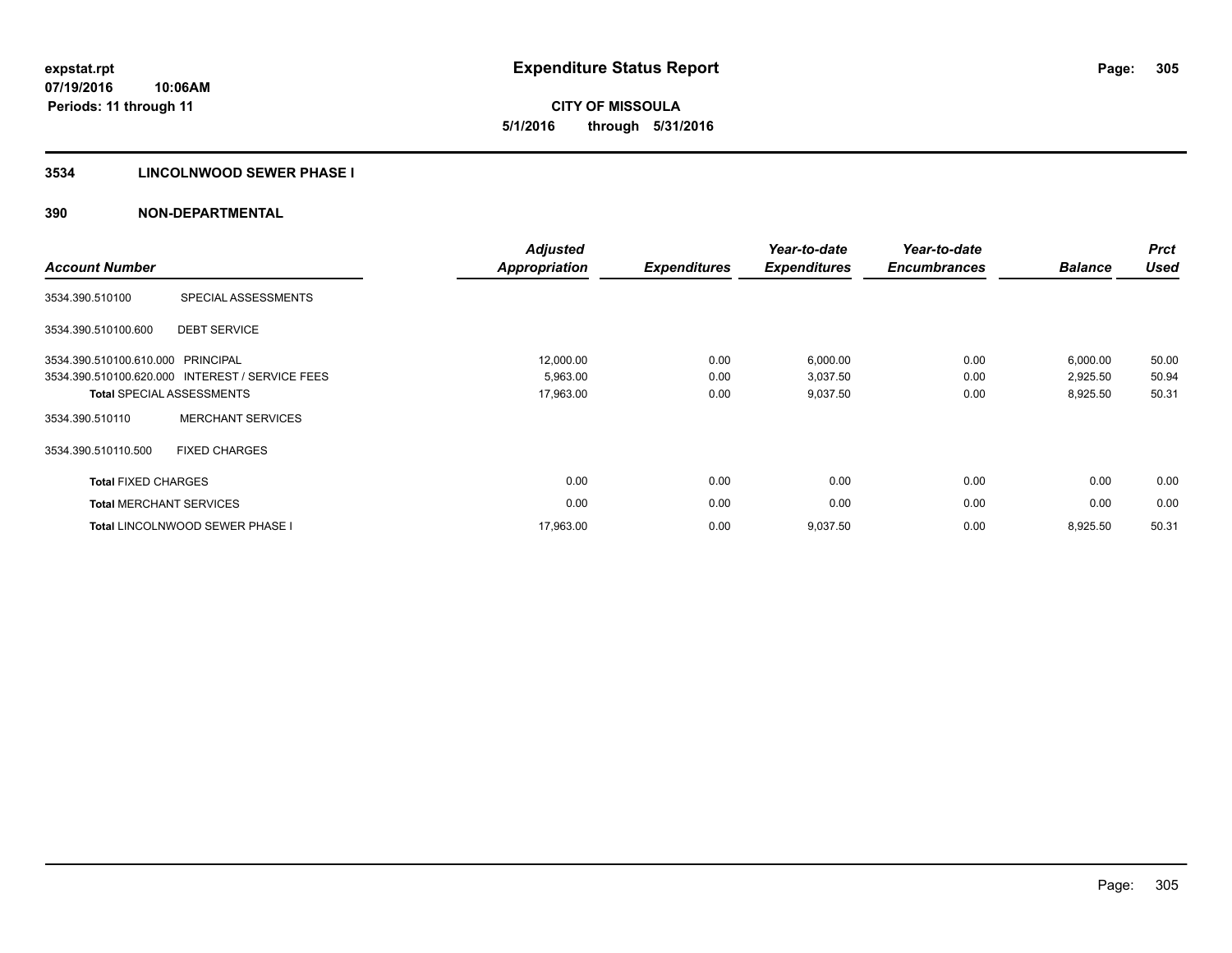**CITY OF MISSOULA 5/1/2016 through 5/31/2016**

# **3535 SLANT STREET TRAFFIC CALMING**

| <b>Account Number</b> |                                            | <b>Adjusted</b><br>Appropriation | <b>Expenditures</b> | Year-to-date<br><b>Expenditures</b> | Year-to-date<br><b>Encumbrances</b> | <b>Balance</b> | <b>Prct</b><br><b>Used</b> |
|-----------------------|--------------------------------------------|----------------------------------|---------------------|-------------------------------------|-------------------------------------|----------------|----------------------------|
| 3535.390.510110       | <b>MERCHANT SERVICES</b>                   |                                  |                     |                                     |                                     |                |                            |
| 3535.390.510110.500   | <b>FIXED CHARGES</b>                       |                                  |                     |                                     |                                     |                |                            |
|                       | <b>Total MERCHANT SERVICES</b>             | 0.00                             | 0.00                | 0.00                                | 0.00                                | 0.00           | 0.00                       |
| 3535.390.521000       | INTERFUND OPERATING TRANSFERS              |                                  |                     |                                     |                                     |                |                            |
| 3535.390.521000.800   | OTHER OBJECTS                              |                                  |                     |                                     |                                     |                |                            |
|                       | <b>Total INTERFUND OPERATING TRANSFERS</b> | 0.00                             | 0.00                | 0.00                                | 0.00                                | 0.00           | 0.00                       |
|                       | <b>Total SLANT STREET TRAFFIC CALMING</b>  | 0.00                             | 0.00                | 0.00                                | 0.00                                | 0.00           | 0.00                       |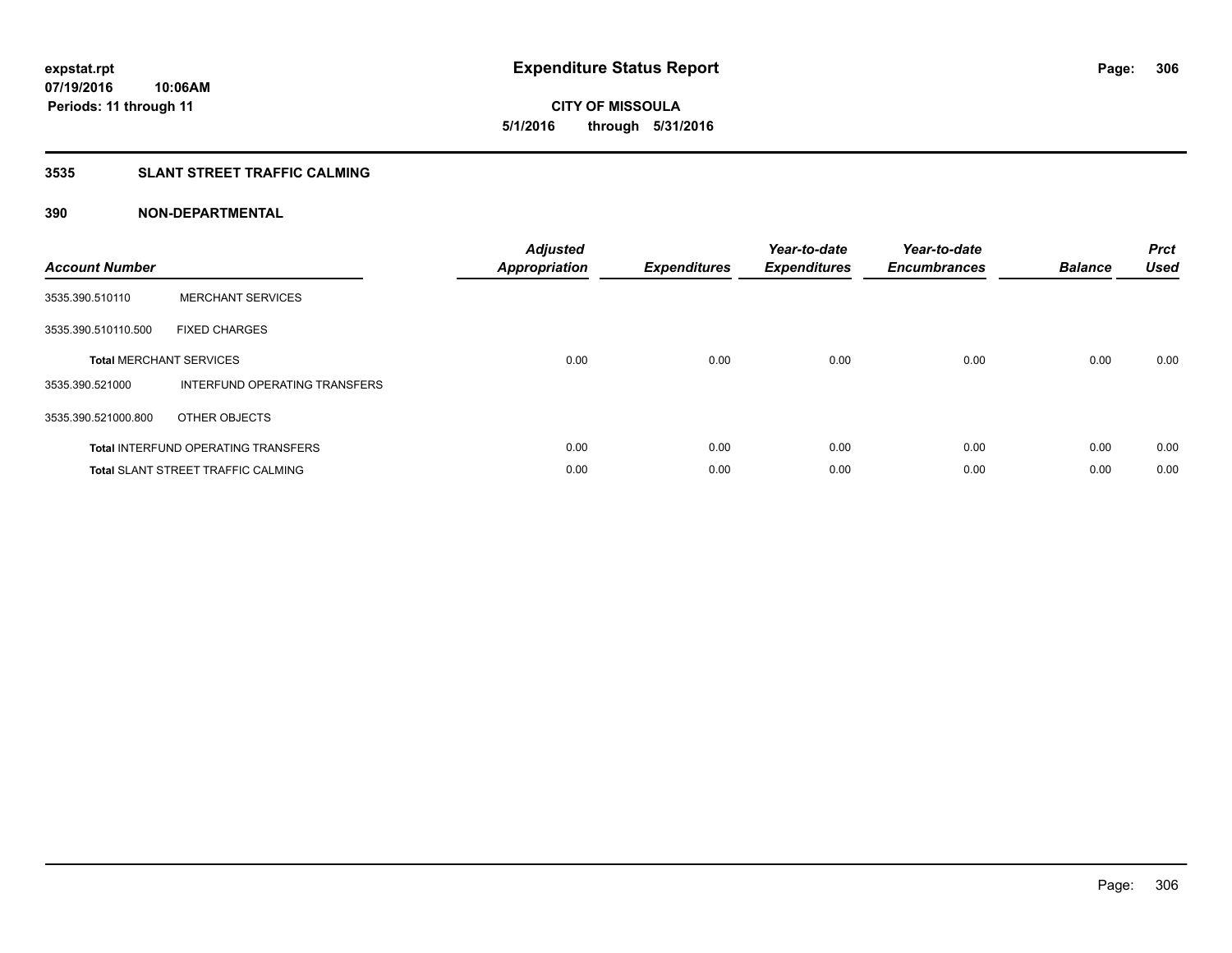**CITY OF MISSOULA 5/1/2016 through 5/31/2016**

# **3536 LINCOLNWOOD SEWER PHASE II**

| <b>Account Number</b>             |                                                 | <b>Adjusted</b><br><b>Appropriation</b> | <b>Expenditures</b> | Year-to-date<br><b>Expenditures</b> | Year-to-date<br><b>Encumbrances</b> | <b>Balance</b> | <b>Prct</b><br><b>Used</b> |
|-----------------------------------|-------------------------------------------------|-----------------------------------------|---------------------|-------------------------------------|-------------------------------------|----------------|----------------------------|
| 3536.390.510100                   | SPECIAL ASSESSMENTS                             |                                         |                     |                                     |                                     |                |                            |
| 3536.390.510100.600               | <b>DEBT SERVICE</b>                             |                                         |                     |                                     |                                     |                |                            |
| 3536.390.510100.610.000 PRINCIPAL |                                                 | 21,000.00                               | 0.00                | 10,000.00                           | 0.00                                | 11,000.00      | 47.62                      |
|                                   | 3536.390.510100.620.000 INTEREST / SERVICE FEES | 10,350.00                               | 0.00                | 5,268.75                            | 0.00                                | 5,081.25       | 50.91                      |
|                                   | <b>Total SPECIAL ASSESSMENTS</b>                | 31,350.00                               | 0.00                | 15,268.75                           | 0.00                                | 16,081.25      | 48.70                      |
| 3536.390.510110                   | <b>MERCHANT SERVICES</b>                        |                                         |                     |                                     |                                     |                |                            |
| 3536.390.510110.500               | <b>FIXED CHARGES</b>                            |                                         |                     |                                     |                                     |                |                            |
| <b>Total FIXED CHARGES</b>        |                                                 | 0.00                                    | 0.00                | 0.00                                | 0.00                                | 0.00           | 0.00                       |
| <b>Total MERCHANT SERVICES</b>    |                                                 | 0.00                                    | 0.00                | 0.00                                | 0.00                                | 0.00           | 0.00                       |
|                                   | <b>Total LINCOLNWOOD SEWER PHASE II</b>         | 31,350.00                               | 0.00                | 15,268.75                           | 0.00                                | 16.081.25      | 48.70                      |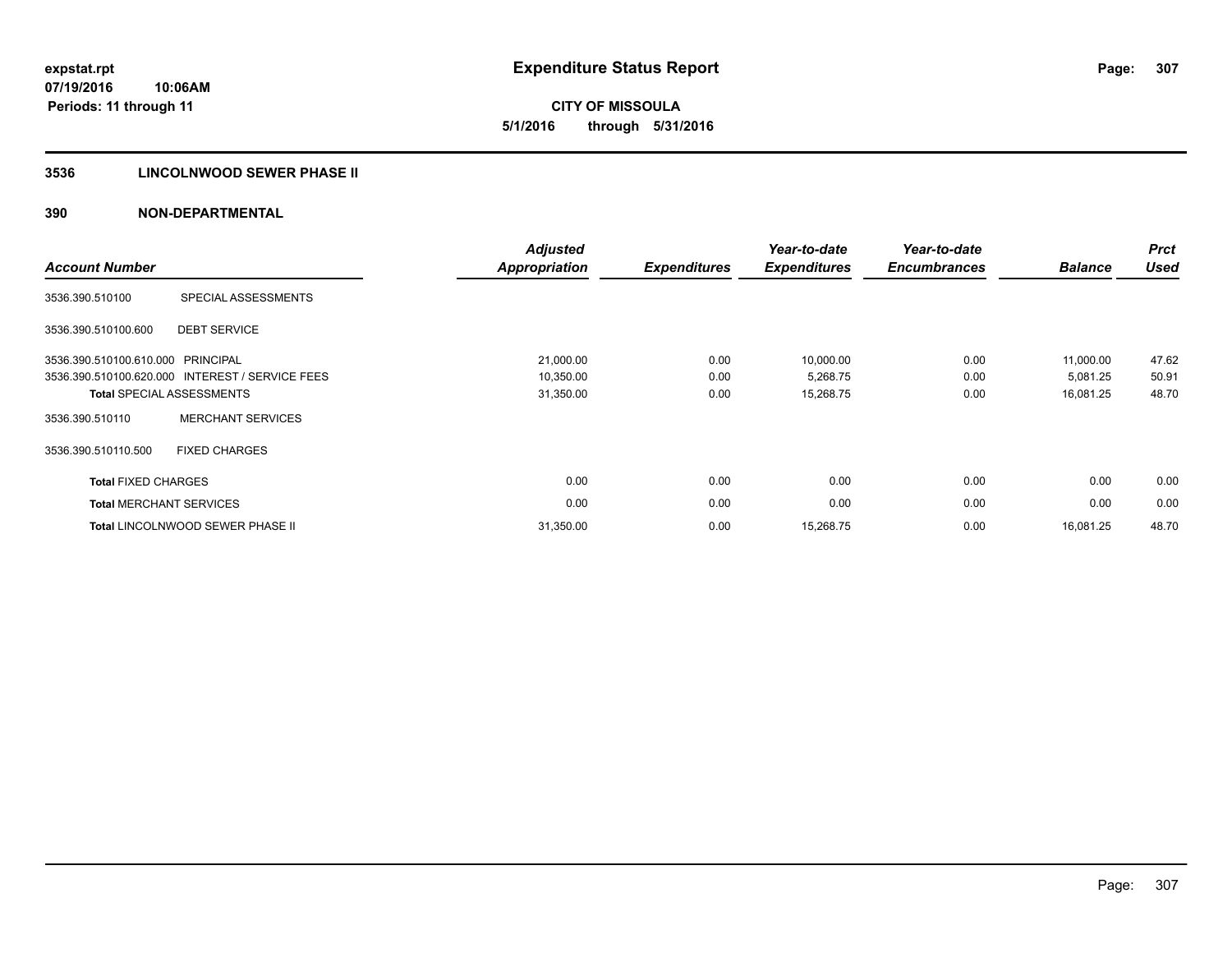**Periods: 11 through 11**

**CITY OF MISSOULA 5/1/2016 through 5/31/2016**

#### **3539 SOUTH 4TH STREET W TRAFFIC**

**10:06AM**

| <b>Account Number</b> |                                            | <b>Adjusted</b><br>Appropriation | <b>Expenditures</b> | Year-to-date<br><b>Expenditures</b> | Year-to-date<br><b>Encumbrances</b> | <b>Balance</b> | <b>Prct</b><br><b>Used</b> |
|-----------------------|--------------------------------------------|----------------------------------|---------------------|-------------------------------------|-------------------------------------|----------------|----------------------------|
| 3539.390.510110       | <b>MERCHANT SERVICES</b>                   |                                  |                     |                                     |                                     |                |                            |
| 3539.390.510110.500   | <b>FIXED CHARGES</b>                       |                                  |                     |                                     |                                     |                |                            |
|                       | <b>Total MERCHANT SERVICES</b>             | 0.00                             | 0.00                | 0.00                                | 0.00                                | 0.00           | 0.00                       |
| 3539.390.521000       | INTERFUND OPERATING TRANSFERS              |                                  |                     |                                     |                                     |                |                            |
| 3539.390.521000.800   | OTHER OBJECTS                              |                                  |                     |                                     |                                     |                |                            |
|                       | <b>Total INTERFUND OPERATING TRANSFERS</b> | 0.00                             | 0.00                | 0.00                                | 0.00                                | 0.00           | 0.00                       |
|                       | <b>Total SOUTH 4TH STREET W TRAFFIC</b>    | 0.00                             | 0.00                | 0.00                                | 0.00                                | 0.00           | 0.00                       |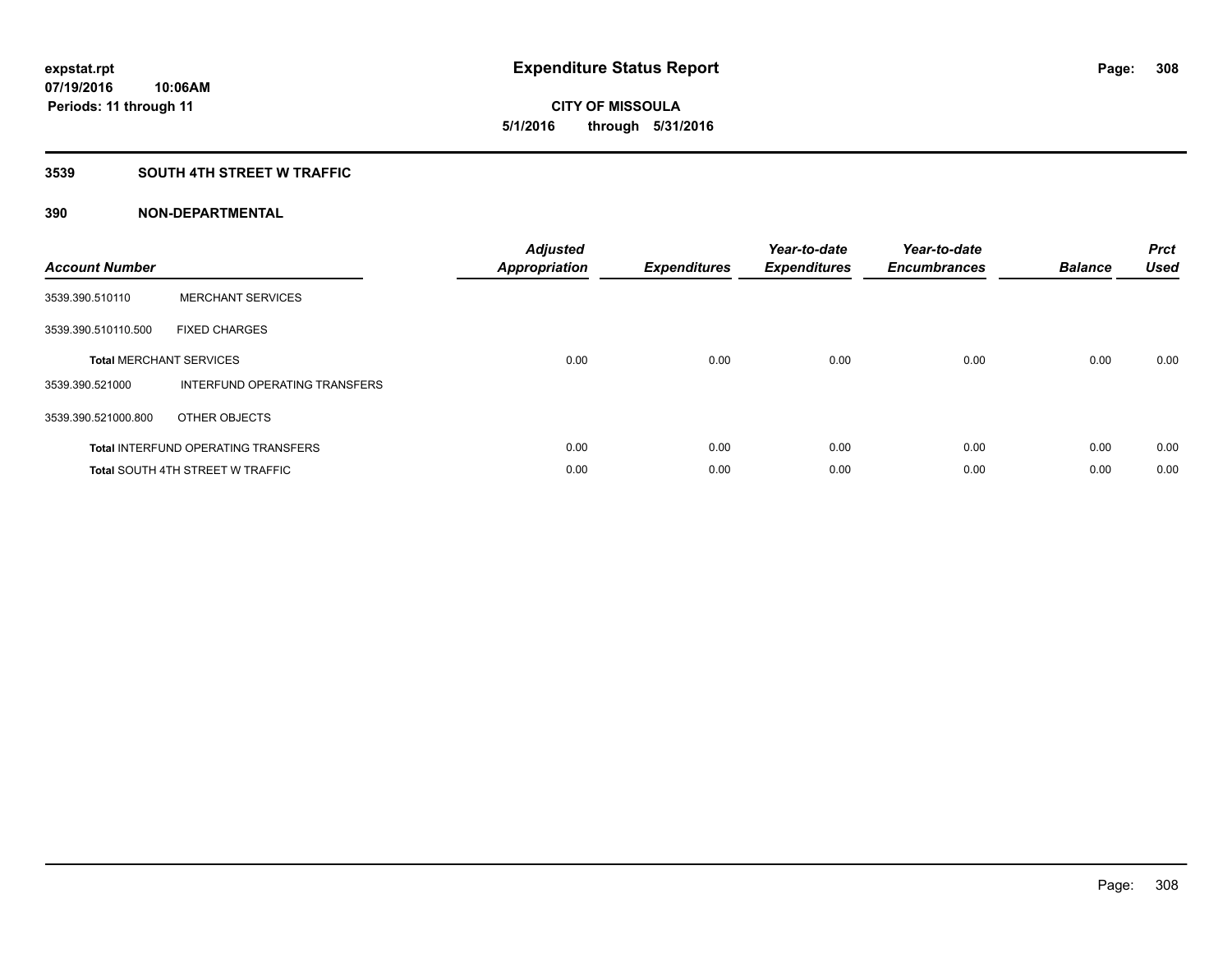**CITY OF MISSOULA 5/1/2016 through 5/31/2016**

#### **3540 SID 540 DEBT SERVICE FUND**

|                                   |                                  | <b>Adjusted</b>      |                     | Year-to-date        | Year-to-date        |                | <b>Prct</b> |
|-----------------------------------|----------------------------------|----------------------|---------------------|---------------------|---------------------|----------------|-------------|
| <b>Account Number</b>             |                                  | <b>Appropriation</b> | <b>Expenditures</b> | <b>Expenditures</b> | <b>Encumbrances</b> | <b>Balance</b> | <b>Used</b> |
| 3540.390.510100                   | SPECIAL ASSESSMENTS              |                      |                     |                     |                     |                |             |
| 3540.390.510100.300               | PURCHASED SERVICES               |                      |                     |                     |                     |                |             |
|                                   | <b>Total PURCHASED SERVICES</b>  | 0.00                 | 0.00                | 0.00                | 0.00                | 0.00           | 0.00        |
| 3540.390.510100.600               | <b>DEBT SERVICE</b>              |                      |                     |                     |                     |                |             |
| 3540.390.510100.610.000 PRINCIPAL |                                  | 70,000.00            | 0.00                | 0.00                | 0.00                | 70,000.00      | 0.00        |
| 3540.390.510100.620.000           | <b>INTEREST / SERVICE FEES</b>   | 49,192.00            | 3,100.00            | 27,871.25           | 0.00                | 21,320.75      | 56.66       |
|                                   | <b>Total SPECIAL ASSESSMENTS</b> | 119,192.00           | 3,100.00            | 27,871.25           | 0.00                | 91,320.75      | 23.38       |
| 3540.390.510110                   | <b>MERCHANT SERVICES</b>         |                      |                     |                     |                     |                |             |
| 3540.390.510110.500               | <b>FIXED CHARGES</b>             |                      |                     |                     |                     |                |             |
|                                   | <b>Total MERCHANT SERVICES</b>   | 0.00                 | 0.00                | 0.00                | 0.00                | 0.00           | 0.00        |
|                                   | Total SID 540 DEBT SERVICE FUND  | 119,192.00           | 3,100.00            | 27,871.25           | 0.00                | 91,320.75      | 23.38       |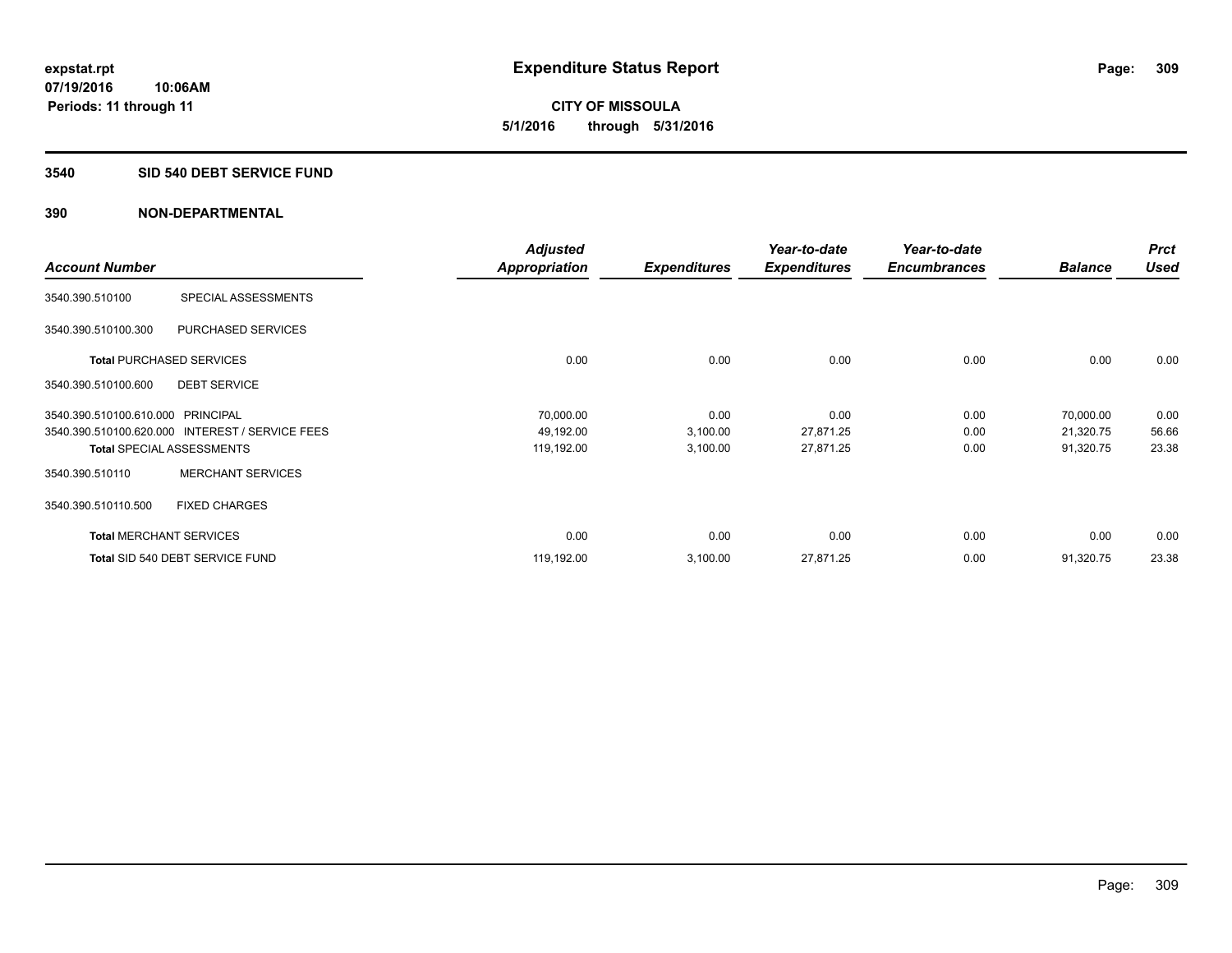**CITY OF MISSOULA 5/1/2016 through 5/31/2016**

#### **3541 SID 541 DEBT SERVICE**

|                                           |                          | <b>Adjusted</b>      |                     | Year-to-date        | Year-to-date        |                | <b>Prct</b> |
|-------------------------------------------|--------------------------|----------------------|---------------------|---------------------|---------------------|----------------|-------------|
| <b>Account Number</b>                     |                          | <b>Appropriation</b> | <b>Expenditures</b> | <b>Expenditures</b> | <b>Encumbrances</b> | <b>Balance</b> | <b>Used</b> |
| 3541.390.510100                           | SPECIAL ASSESSMENTS      |                      |                     |                     |                     |                |             |
| 3541.390.510100.600                       | <b>DEBT SERVICE</b>      |                      |                     |                     |                     |                |             |
| 3541.390.510100.610.000 PRINCIPAL         |                          | 30,000.00            | 0.00                | 0.00                | 0.00                | 30,000.00      | 0.00        |
| 3541.390.510100.620.000 PINEVIEW PARK/INT |                          | 29,303.00            | 0.00                | 14,776.25           | 0.00                | 14,526.75      | 50.43       |
| <b>Total SPECIAL ASSESSMENTS</b>          |                          | 59,303.00            | 0.00                | 14,776.25           | 0.00                | 44,526.75      | 24.92       |
| 3541.390.510110                           | <b>MERCHANT SERVICES</b> |                      |                     |                     |                     |                |             |
| 3541.390.510110.500                       | <b>FIXED CHARGES</b>     |                      |                     |                     |                     |                |             |
| <b>Total MERCHANT SERVICES</b>            |                          | 0.00                 | 0.00                | 0.00                | 0.00                | 0.00           | 0.00        |
| Total SID 541 DEBT SERVICE                |                          | 59,303.00            | 0.00                | 14,776.25           | 0.00                | 44,526.75      | 24.92       |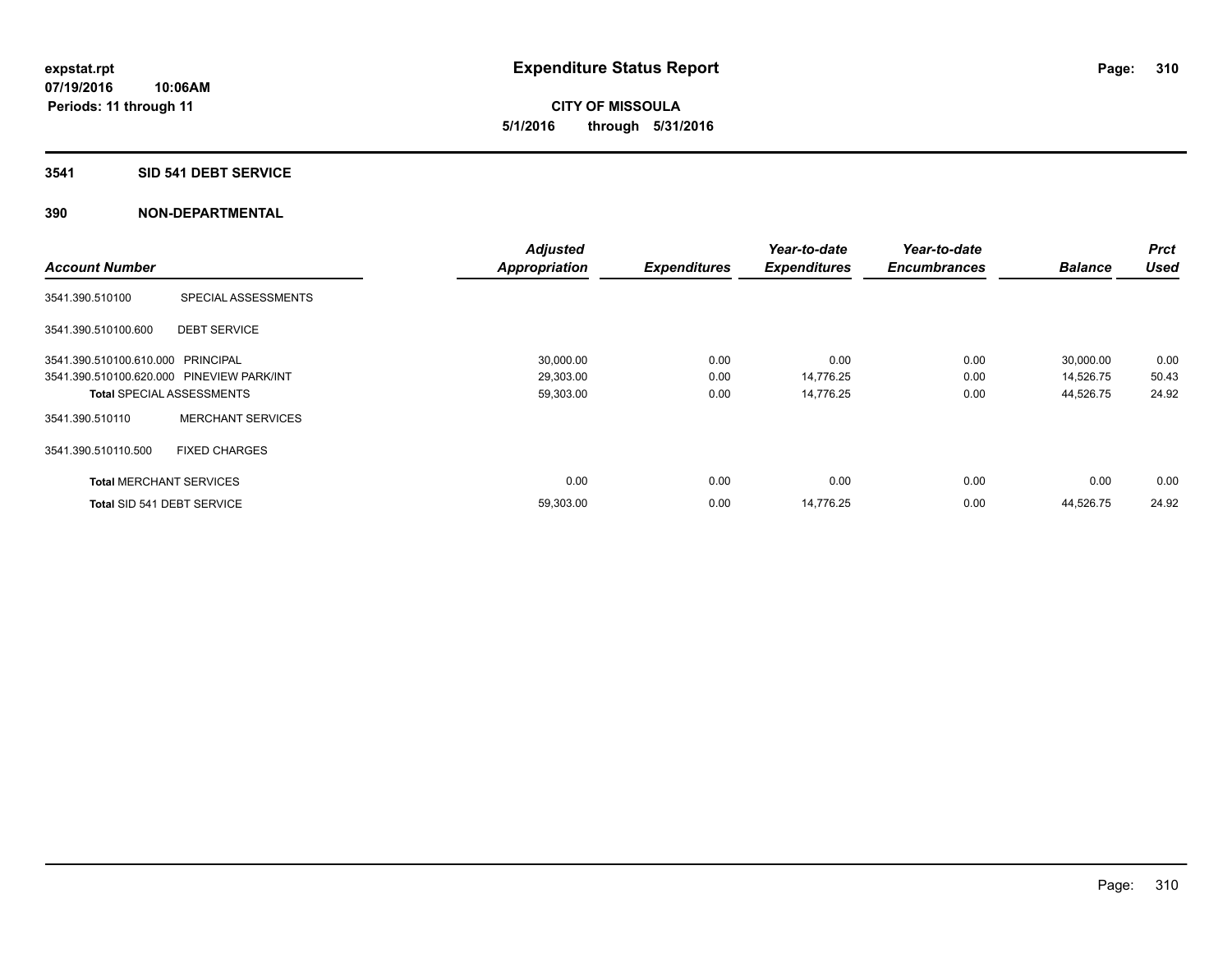**CITY OF MISSOULA 5/1/2016 through 5/31/2016**

#### **3543 SID 543 DEBT SERVICE**

| <b>Account Number</b>      |                                     | <b>Adjusted</b><br><b>Appropriation</b> | <b>Expenditures</b> | Year-to-date<br><b>Expenditures</b> | Year-to-date<br><b>Encumbrances</b> | <b>Balance</b> | <b>Prct</b><br><b>Used</b> |
|----------------------------|-------------------------------------|-----------------------------------------|---------------------|-------------------------------------|-------------------------------------|----------------|----------------------------|
| 3543.390.510000            | <b>MISCELLANEOUS</b>                |                                         |                     |                                     |                                     |                |                            |
| 3543.390.510000.800        | OTHER OBJECTS                       |                                         |                     |                                     |                                     |                |                            |
| <b>Total MISCELLANEOUS</b> |                                     | 0.00                                    | 0.00                | 0.00                                | 0.00                                | 0.00           | 0.00                       |
| 3543.390.510100            | SPECIAL ASSESSMENTS                 |                                         |                     |                                     |                                     |                |                            |
| 3543.390.510100.600        | <b>DEBT SERVICE</b>                 |                                         |                     |                                     |                                     |                |                            |
|                            | <b>Total SPECIAL ASSESSMENTS</b>    | 0.00                                    | 0.00                | 0.00                                | 0.00                                | 0.00           | 0.00                       |
| 3543.390.510110            | <b>MERCHANT SERVICES</b>            |                                         |                     |                                     |                                     |                |                            |
| 3543.390.510110.500        | <b>FIXED CHARGES</b>                |                                         |                     |                                     |                                     |                |                            |
|                            | <b>Total MERCHANT SERVICES</b>      | 0.00                                    | 0.00                | 0.00                                | 0.00                                | 0.00           | 0.00                       |
| 3543.390.521000            | INTERFUND OPERATING TRANSFERS       |                                         |                     |                                     |                                     |                |                            |
| 3543.390.521000.800        | OTHER OBJECTS                       |                                         |                     |                                     |                                     |                |                            |
|                            | Total INTERFUND OPERATING TRANSFERS | 0.00                                    | 0.00                | 0.00                                | 0.00                                | 0.00           | 0.00                       |
|                            | Total SID 543 DEBT SERVICE          | 0.00                                    | 0.00                | 0.00                                | 0.00                                | 0.00           | 0.00                       |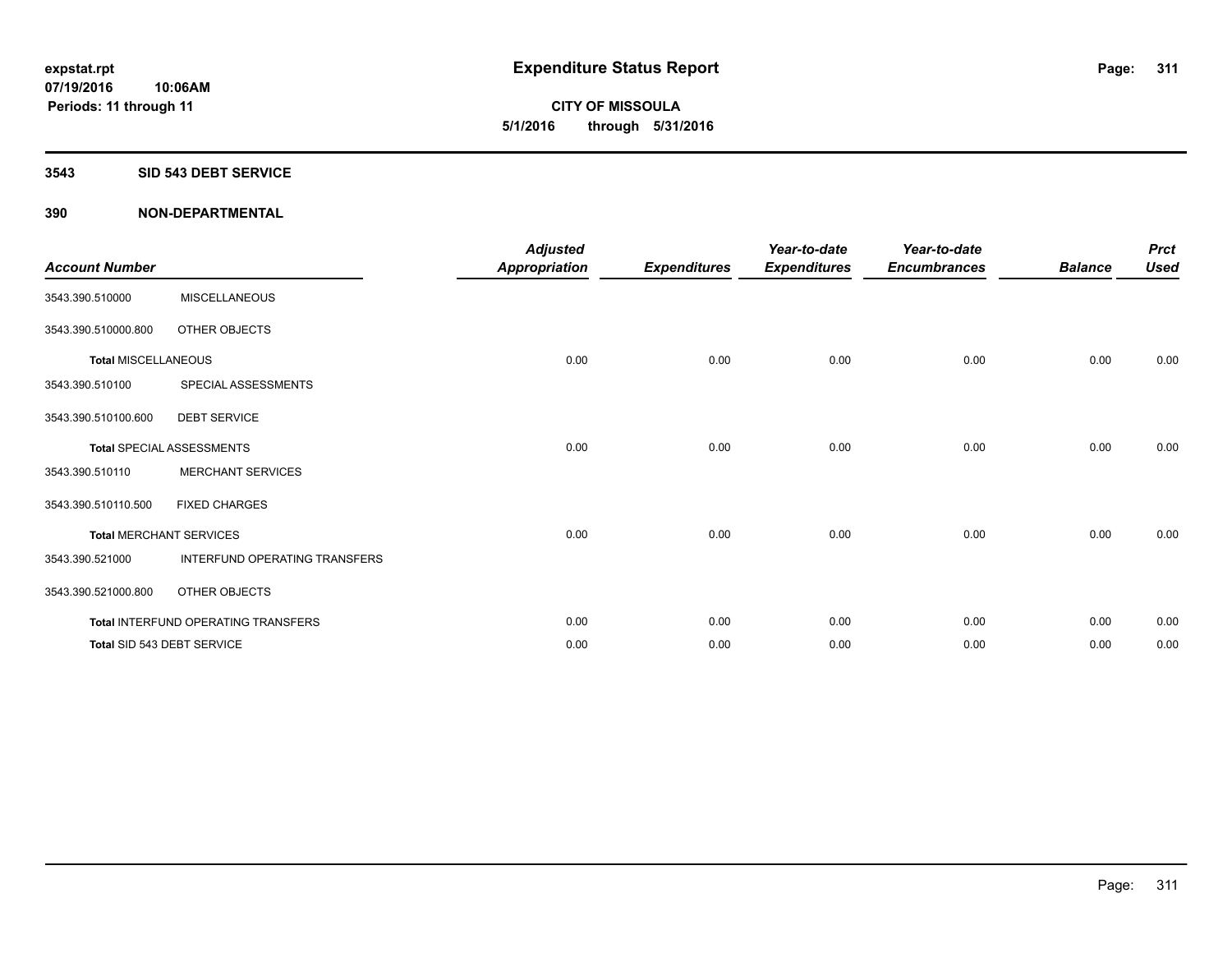**CITY OF MISSOULA 5/1/2016 through 5/31/2016**

# **3544 SID 544 RATTLESNAKE DEBT SERVICE**

| <b>Account Number</b>                      |                                                 | <b>Adjusted</b><br>Appropriation | <b>Expenditures</b> | Year-to-date<br><b>Expenditures</b> | Year-to-date<br><b>Encumbrances</b> | <b>Balance</b> | Prct<br>Used |
|--------------------------------------------|-------------------------------------------------|----------------------------------|---------------------|-------------------------------------|-------------------------------------|----------------|--------------|
| 3544.390.510100                            | SPECIAL ASSESSMENTS                             |                                  |                     |                                     |                                     |                |              |
| 3544.390.510100.600                        | <b>DEBT SERVICE</b>                             |                                  |                     |                                     |                                     |                |              |
| 3544.390.510100.610.000 SID 544C/PRINCIPAL |                                                 | 67,000.00                        | 0.00                | 33.000.00                           | 0.00                                | 34.000.00      | 49.25        |
|                                            | 3544.390.510100.620.000 INTEREST / SERVICE FEES | 49.181.00                        | 0.00                | 25.340.63                           | 0.00                                | 23.840.37      | 51.53        |
| <b>Total DEBT SERVICE</b>                  |                                                 | 116,181.00                       | 0.00                | 58,340.63                           | 0.00                                | 57,840.37      | 50.22        |
| <b>Total NON-DEPARTMENTAL</b>              |                                                 | 116.181.00                       | 0.00                | 58.340.63                           | 0.00                                | 57.840.37      | 50.22        |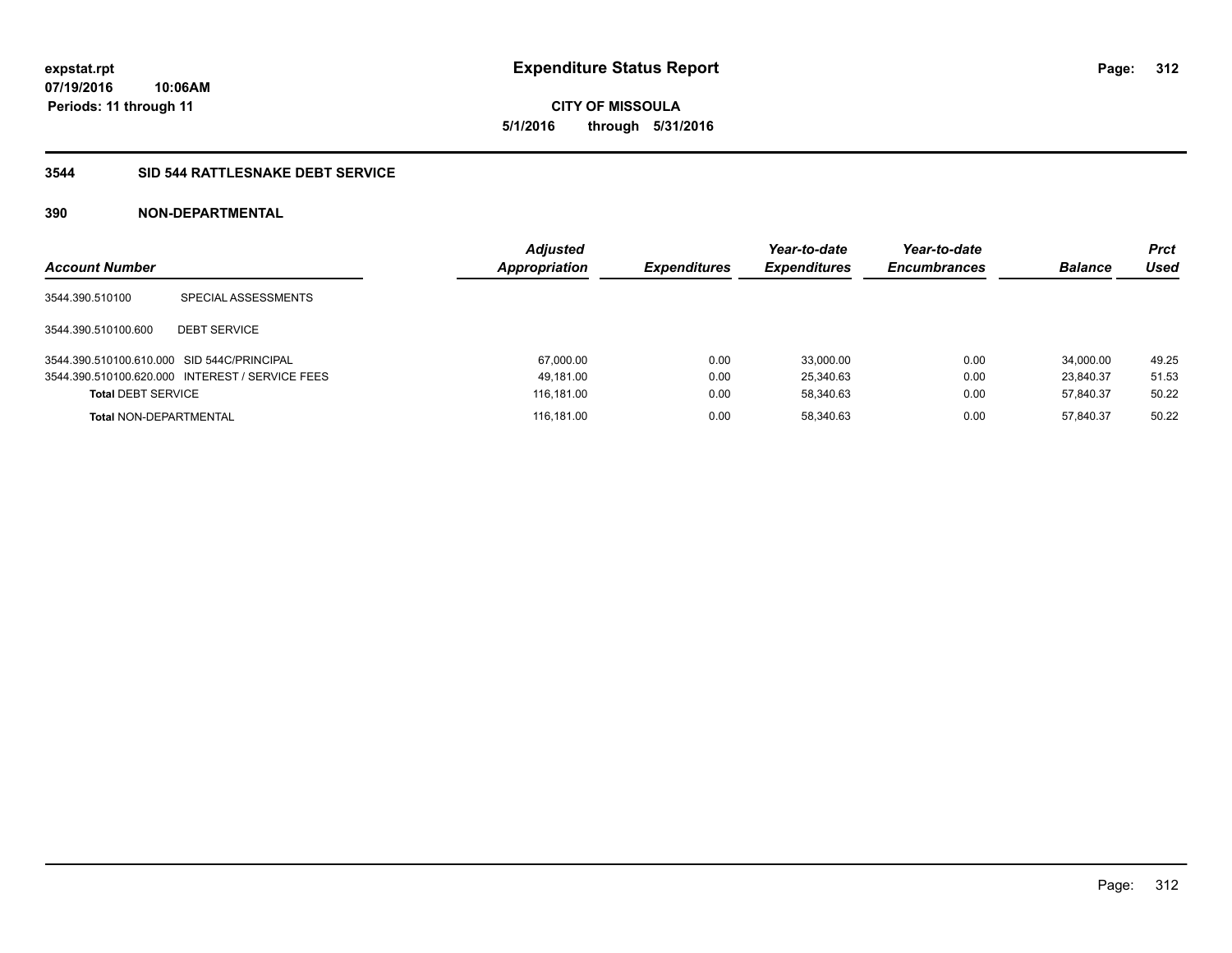**CITY OF MISSOULA 5/1/2016 through 5/31/2016**

# **3544 SID 544 RATTLESNAKE DEBT SERVICE**

# **550 SID 544 PROJECT**

| <b>Account Number</b>     |                                                 | <b>Adjusted</b><br>Appropriation | <b>Expenditures</b> | Year-to-date<br><b>Expenditures</b> | Year-to-date<br><b>Encumbrances</b> | <b>Balance</b> | Prct<br>Used |
|---------------------------|-------------------------------------------------|----------------------------------|---------------------|-------------------------------------|-------------------------------------|----------------|--------------|
| 3544.550.510100           | SPECIAL ASSESSMENTS                             |                                  |                     |                                     |                                     |                |              |
| 3544.550.510100.600       | <b>DEBT SERVICE</b>                             |                                  |                     |                                     |                                     |                |              |
|                           | 3544.550.510100.610.000 SID 544B ARRA/PRINCIPAL | 16.000.00                        | 0.00                | 8.000.00                            | 0.00                                | 8.000.00       | 50.00        |
|                           | 3544.550.510100.620.000 INTEREST / SERVICE FEES | 4.830.00                         | 0.00                | 2.450.00                            | 0.00                                | 2.380.00       | 50.72        |
| <b>Total DEBT SERVICE</b> |                                                 | 20,830.00                        | 0.00                | 10.450.00                           | 0.00                                | 10.380.00      | 50.17        |
| Total SID 544 PROJECT     |                                                 | 20,830.00                        | 0.00                | 10.450.00                           | 0.00                                | 10.380.00      | 50.17        |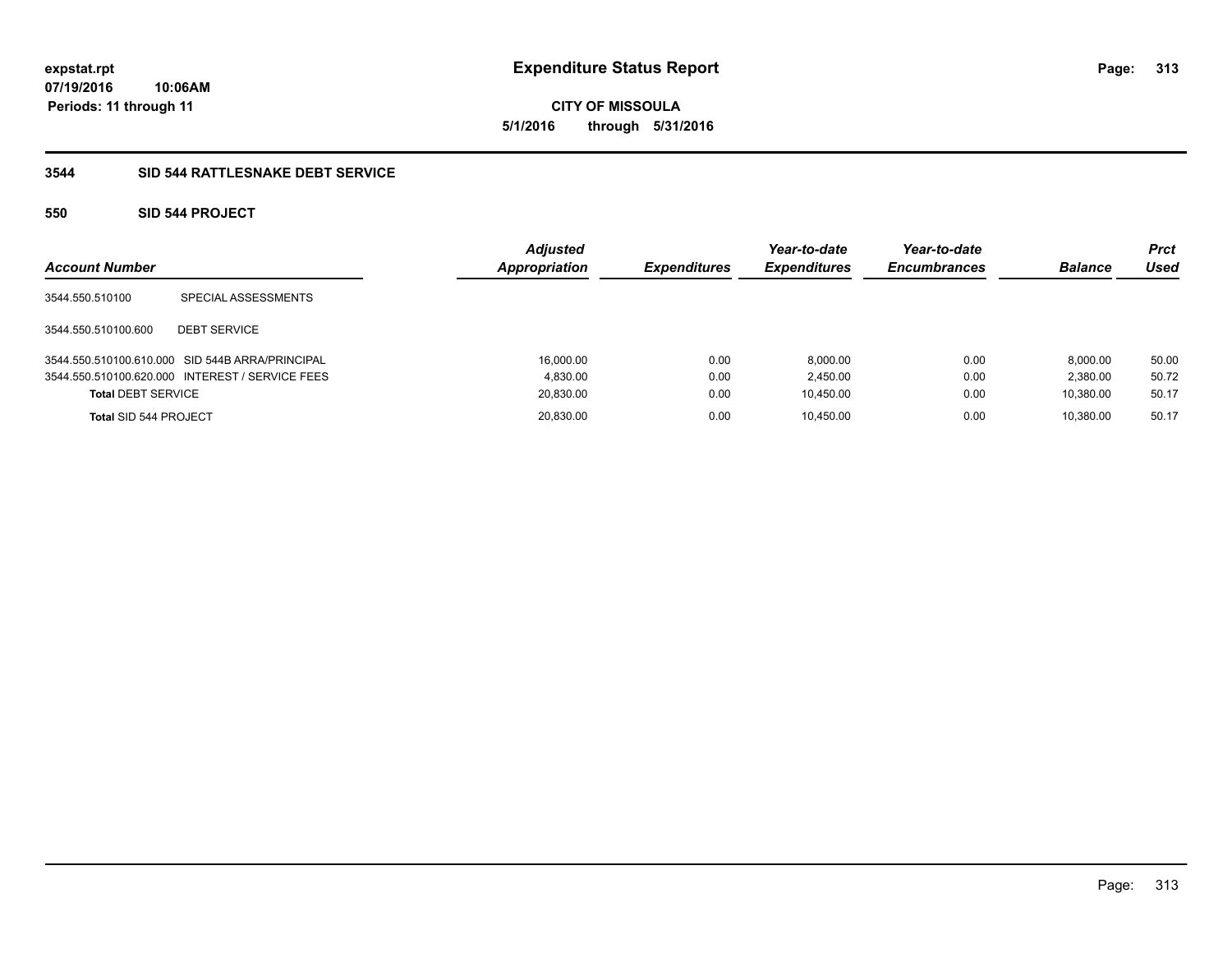**CITY OF MISSOULA 5/1/2016 through 5/31/2016**

#### **3544 SID 544 RATTLESNAKE DEBT SERVICE**

# **555 LOLO STREET PROJECT**

| <b>Account Number</b>          |                                                           | <b>Adjusted</b><br><b>Appropriation</b> | <b>Expenditures</b> | Year-to-date<br><b>Expenditures</b> | Year-to-date<br><b>Encumbrances</b> | <b>Balance</b> | <b>Prct</b><br><b>Used</b> |
|--------------------------------|-----------------------------------------------------------|-----------------------------------------|---------------------|-------------------------------------|-------------------------------------|----------------|----------------------------|
| 3544.555.510100                | SPECIAL ASSESSMENTS                                       |                                         |                     |                                     |                                     |                |                            |
| 3544.555.510100.600            | <b>DEBT SERVICE</b>                                       |                                         |                     |                                     |                                     |                |                            |
|                                | 3544.555.510100.610.000 SID 544D LOLOD/PRINCIPAL          | 1,500.00                                | 0.00                | 500.00                              | 0.00                                | 1,000.00       | 33.33                      |
|                                | 3544.555.510100.620.000 SID 544 D INTEREST / SERVICE FEES | 872.00                                  | 0.00                | 0.00                                | 0.00                                | 872.00         | 0.00                       |
|                                | <b>Total SPECIAL ASSESSMENTS</b>                          | 2,372.00                                | 0.00                | 500.00                              | 0.00                                | 1,872.00       | 21.08                      |
| 3544.555.510110                | <b>MERCHANT SERVICES</b>                                  |                                         |                     |                                     |                                     |                |                            |
| 3544.555.510110.500            | <b>FIXED CHARGES</b>                                      |                                         |                     |                                     |                                     |                |                            |
| <b>Total MERCHANT SERVICES</b> |                                                           | 0.00                                    | 0.00                | 0.00                                | 0.00                                | 0.00           | 0.00                       |
|                                | <b>Total LOLO STREET PROJECT</b>                          | 2,372.00                                | 0.00                | 500.00                              | 0.00                                | 1,872.00       | 21.08                      |
|                                | Total SID 544 RATTLESNAKE DEBT SERVICE                    | 139,383.00                              | 0.00                | 69,290.63                           | 0.00                                | 70.092.37      | 49.71                      |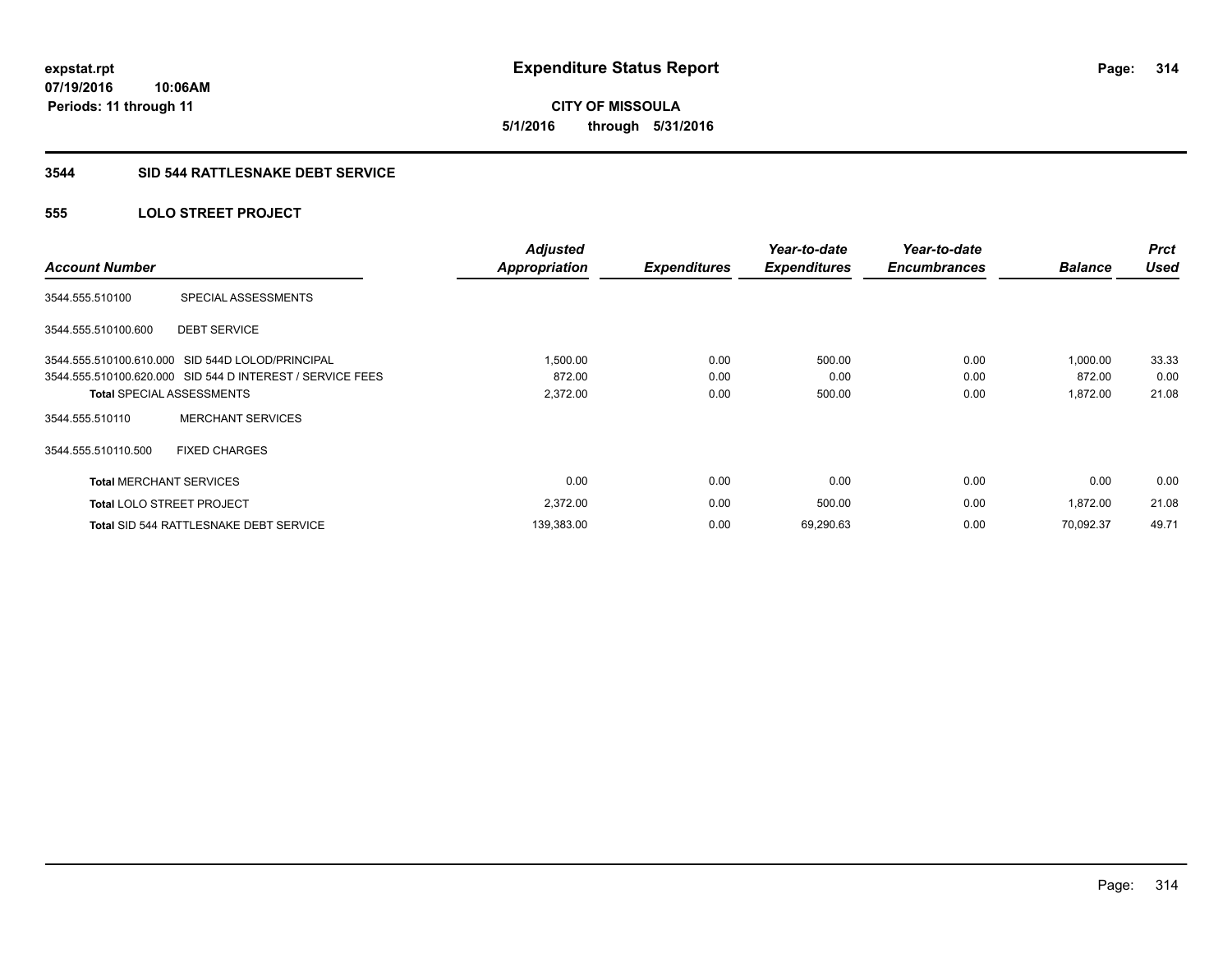**CITY OF MISSOULA 5/1/2016 through 5/31/2016**

#### **3545 SID 545 DEBT SERVICE**

| <b>Account Number</b> |                                            | <b>Adjusted</b><br><b>Appropriation</b> | <b>Expenditures</b> | Year-to-date<br><b>Expenditures</b> | Year-to-date<br><b>Encumbrances</b> | <b>Balance</b> | <b>Prct</b><br><b>Used</b> |
|-----------------------|--------------------------------------------|-----------------------------------------|---------------------|-------------------------------------|-------------------------------------|----------------|----------------------------|
| 3545.390.510100       | SPECIAL ASSESSMENTS                        |                                         |                     |                                     |                                     |                |                            |
| 3545.390.510100.600   | <b>DEBT SERVICE</b>                        |                                         |                     |                                     |                                     |                |                            |
|                       | <b>Total SPECIAL ASSESSMENTS</b>           | 0.00                                    | 0.00                | 0.00                                | 0.00                                | 0.00           | 0.00                       |
| 3545.390.510110       | <b>MERCHANT SERVICES</b>                   |                                         |                     |                                     |                                     |                |                            |
| 3545.390.510110.500   | <b>FIXED CHARGES</b>                       |                                         |                     |                                     |                                     |                |                            |
|                       | <b>Total MERCHANT SERVICES</b>             | 0.00                                    | 0.00                | 0.00                                | 0.00                                | 0.00           | 0.00                       |
| 3545.390.521000       | INTERFUND OPERATING TRANSFERS              |                                         |                     |                                     |                                     |                |                            |
| 3545.390.521000.800   | OTHER OBJECTS                              |                                         |                     |                                     |                                     |                |                            |
|                       | <b>Total INTERFUND OPERATING TRANSFERS</b> | 0.00                                    | 0.00                | 0.00                                | 0.00                                | 0.00           | 0.00                       |
|                       | Total SID 545 DEBT SERVICE                 | 0.00                                    | 0.00                | 0.00                                | 0.00                                | 0.00           | 0.00                       |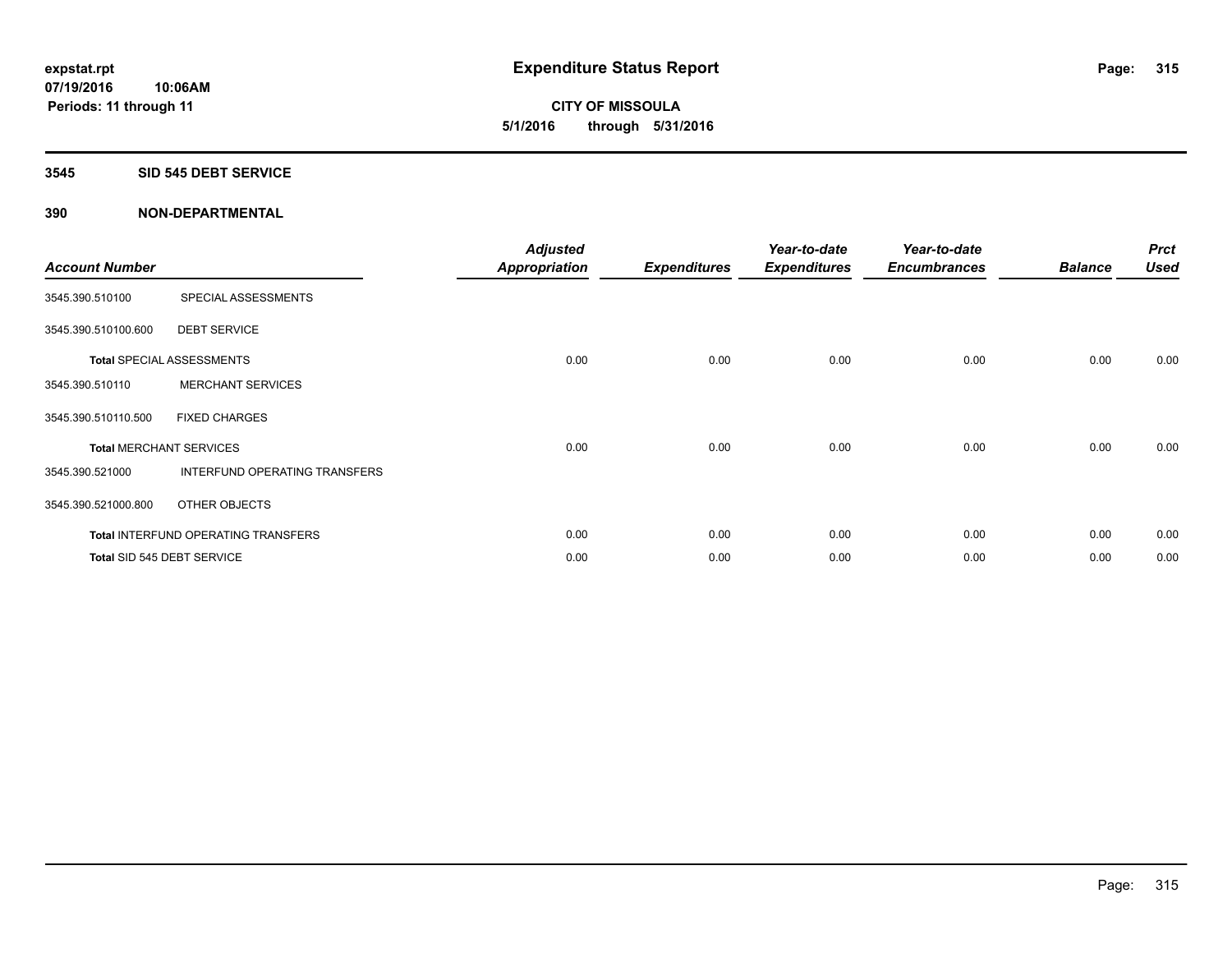**CITY OF MISSOULA 5/1/2016 through 5/31/2016**

#### **3546 SID 546 DEBT SERVICE**

| <b>Account Number</b> |                                            | <b>Adjusted</b><br><b>Appropriation</b> | <b>Expenditures</b> | Year-to-date<br><b>Expenditures</b> | Year-to-date<br><b>Encumbrances</b> | <b>Balance</b> | <b>Prct</b><br><b>Used</b> |
|-----------------------|--------------------------------------------|-----------------------------------------|---------------------|-------------------------------------|-------------------------------------|----------------|----------------------------|
| 3546.390.510100       | SPECIAL ASSESSMENTS                        |                                         |                     |                                     |                                     |                |                            |
| 3546.390.510100.600   | <b>DEBT SERVICE</b>                        |                                         |                     |                                     |                                     |                |                            |
|                       | <b>Total SPECIAL ASSESSMENTS</b>           | 0.00                                    | 0.00                | 0.00                                | 0.00                                | 0.00           | 0.00                       |
| 3546.390.510110       | <b>MERCHANT SERVICES</b>                   |                                         |                     |                                     |                                     |                |                            |
| 3546.390.510110.500   | <b>FIXED CHARGES</b>                       |                                         |                     |                                     |                                     |                |                            |
|                       | <b>Total MERCHANT SERVICES</b>             | 0.00                                    | 0.00                | 0.00                                | 0.00                                | 0.00           | 0.00                       |
| 3546.390.521000       | INTERFUND OPERATING TRANSFERS              |                                         |                     |                                     |                                     |                |                            |
| 3546.390.521000.800   | OTHER OBJECTS                              |                                         |                     |                                     |                                     |                |                            |
|                       | <b>Total INTERFUND OPERATING TRANSFERS</b> | 0.00                                    | 0.00                | 0.00                                | 0.00                                | 0.00           | 0.00                       |
|                       | Total SID 546 DEBT SERVICE                 | 0.00                                    | 0.00                | 0.00                                | 0.00                                | 0.00           | 0.00                       |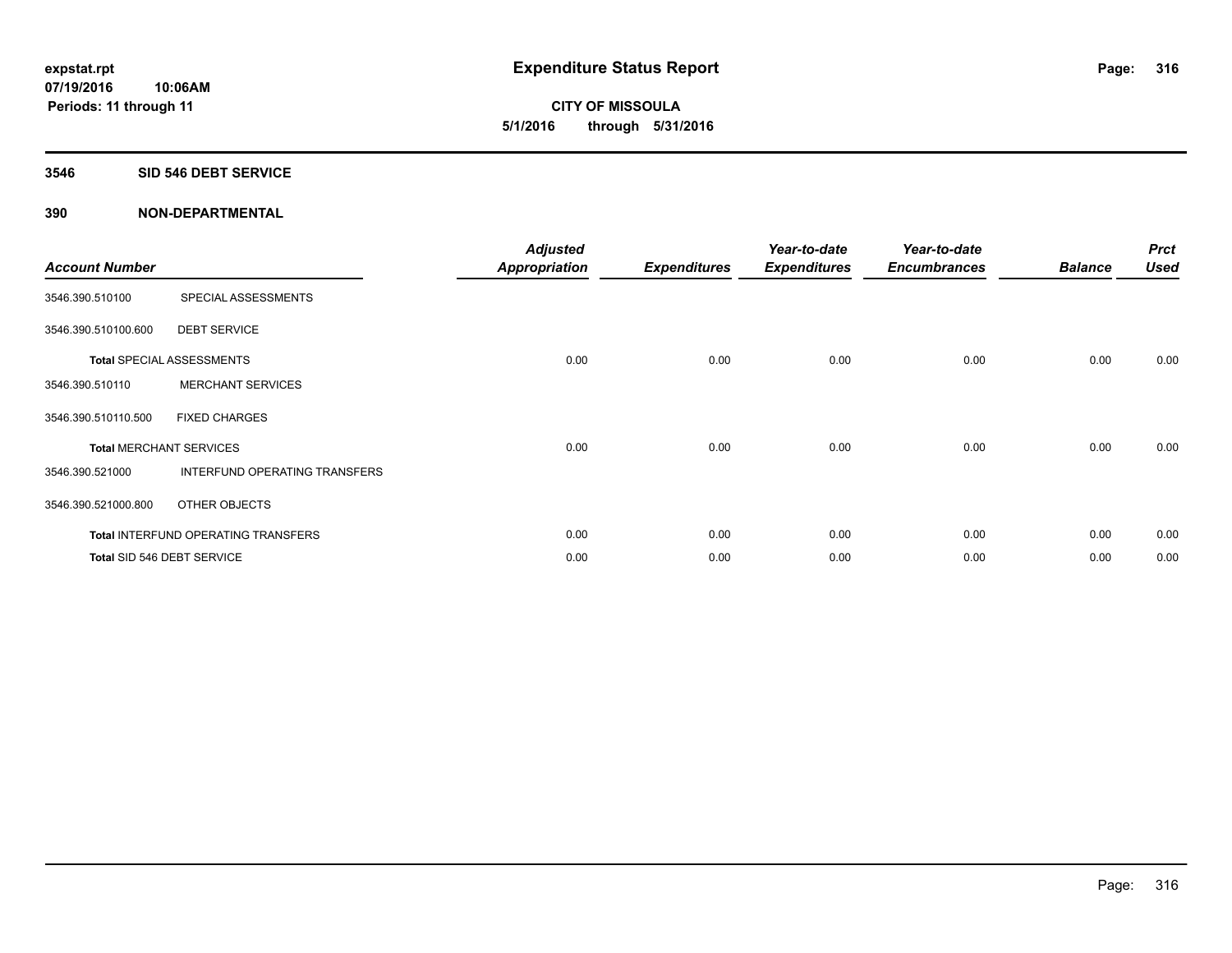# **CITY OF MISSOULA 5/1/2016 through 5/31/2016**

# **3548 SID 548-5TH, 6TH & ARTHUR**

|                                            |                                                 | <b>Adjusted</b>      |                     | Year-to-date        | Year-to-date        |                | <b>Prct</b> |
|--------------------------------------------|-------------------------------------------------|----------------------|---------------------|---------------------|---------------------|----------------|-------------|
| <b>Account Number</b>                      |                                                 | <b>Appropriation</b> | <b>Expenditures</b> | <b>Expenditures</b> | <b>Encumbrances</b> | <b>Balance</b> | <b>Used</b> |
| 3548.390.510100                            | SPECIAL ASSESSMENTS                             |                      |                     |                     |                     |                |             |
| 3548.390.510100.600                        | <b>DEBT SERVICE</b>                             |                      |                     |                     |                     |                |             |
| 3548.390.510100.610.000 SID 544C/PRINCIPAL |                                                 | 65,000.00            | 0.00                | 0.00                | 0.00                | 65,000.00      | 0.00        |
|                                            | 3548.390.510100.620.000 INTEREST / SERVICE FEES | 46,525.00            | 0.00                | 23,437.50           | 0.00                | 23,087.50      | 50.38       |
| <b>Total SPECIAL ASSESSMENTS</b>           |                                                 | 111,525.00           | 0.00                | 23,437.50           | 0.00                | 88,087.50      | 21.02       |
| 3548.390.510110                            | <b>MERCHANT SERVICES</b>                        |                      |                     |                     |                     |                |             |
| 3548.390.510110.500                        | <b>FIXED CHARGES</b>                            |                      |                     |                     |                     |                |             |
| <b>Total MERCHANT SERVICES</b>             |                                                 | 0.00                 | 0.00                | 0.00                | 0.00                | 0.00           | 0.00        |
|                                            | Total SID 548-5TH, 6TH & ARTHUR                 | 111,525.00           | 0.00                | 23,437.50           | 0.00                | 88.087.50      | 21.02       |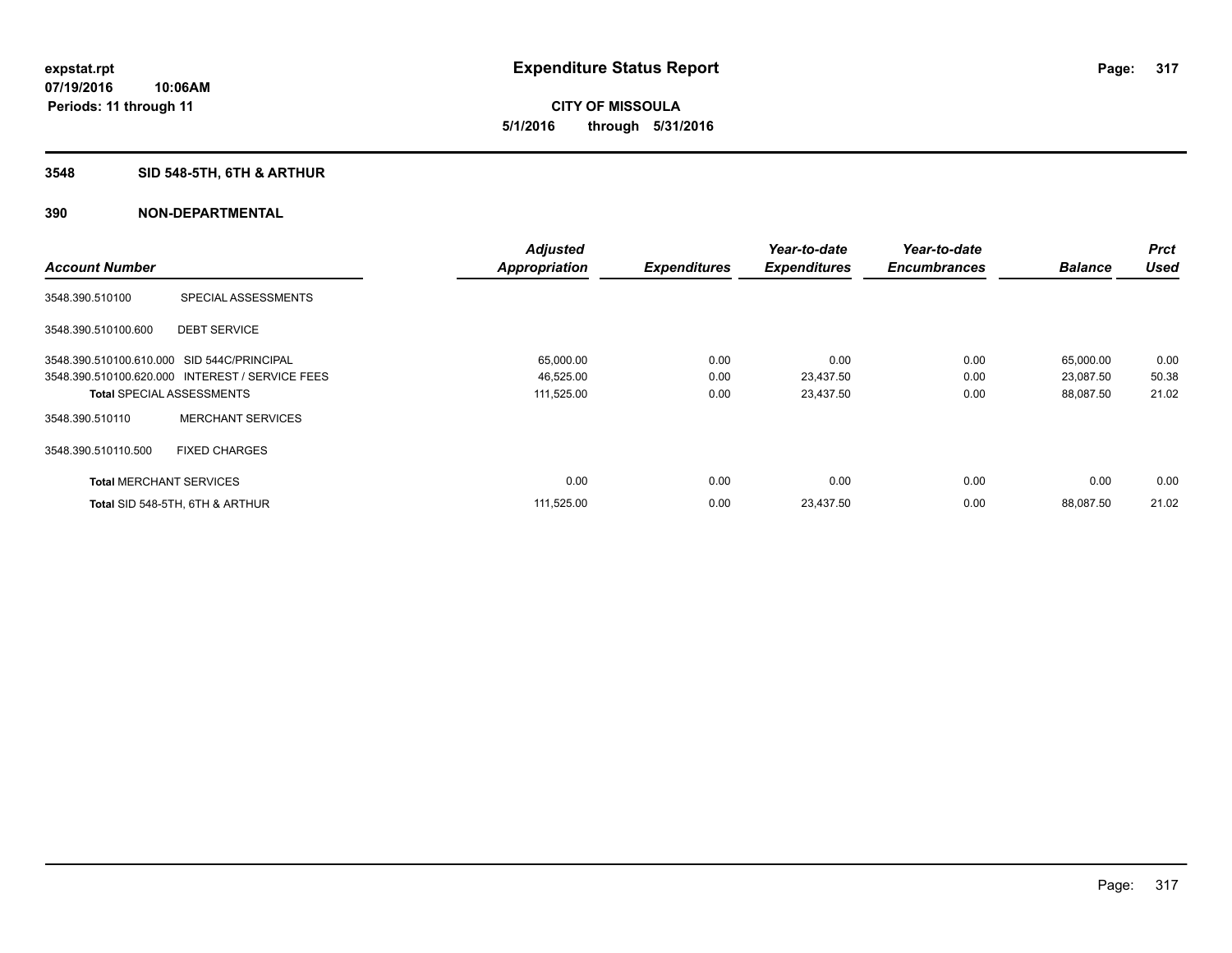**CITY OF MISSOULA 5/1/2016 through 5/31/2016**

# **3549 SID 549 HILLVIEW WAY**

| <b>Account Number</b>      |                                  | <b>Adjusted</b><br><b>Appropriation</b> | <b>Expenditures</b> | Year-to-date<br><b>Expenditures</b> | Year-to-date<br><b>Encumbrances</b> | <b>Balance</b> | <b>Prct</b><br><b>Used</b> |
|----------------------------|----------------------------------|-----------------------------------------|---------------------|-------------------------------------|-------------------------------------|----------------|----------------------------|
| 3549.390.510100            | SPECIAL ASSESSMENTS              |                                         |                     |                                     |                                     |                |                            |
| 3549.390.510100.600        | <b>DEBT SERVICE</b>              |                                         |                     |                                     |                                     |                |                            |
|                            | <b>Total SPECIAL ASSESSMENTS</b> | 0.00                                    | 0.00                | 0.00                                | 0.00                                | 0.00           | 0.00                       |
| Total SID 549 HILLVIEW WAY |                                  | 0.00                                    | 0.00                | 0.00                                | 0.00                                | 0.00           | 0.00                       |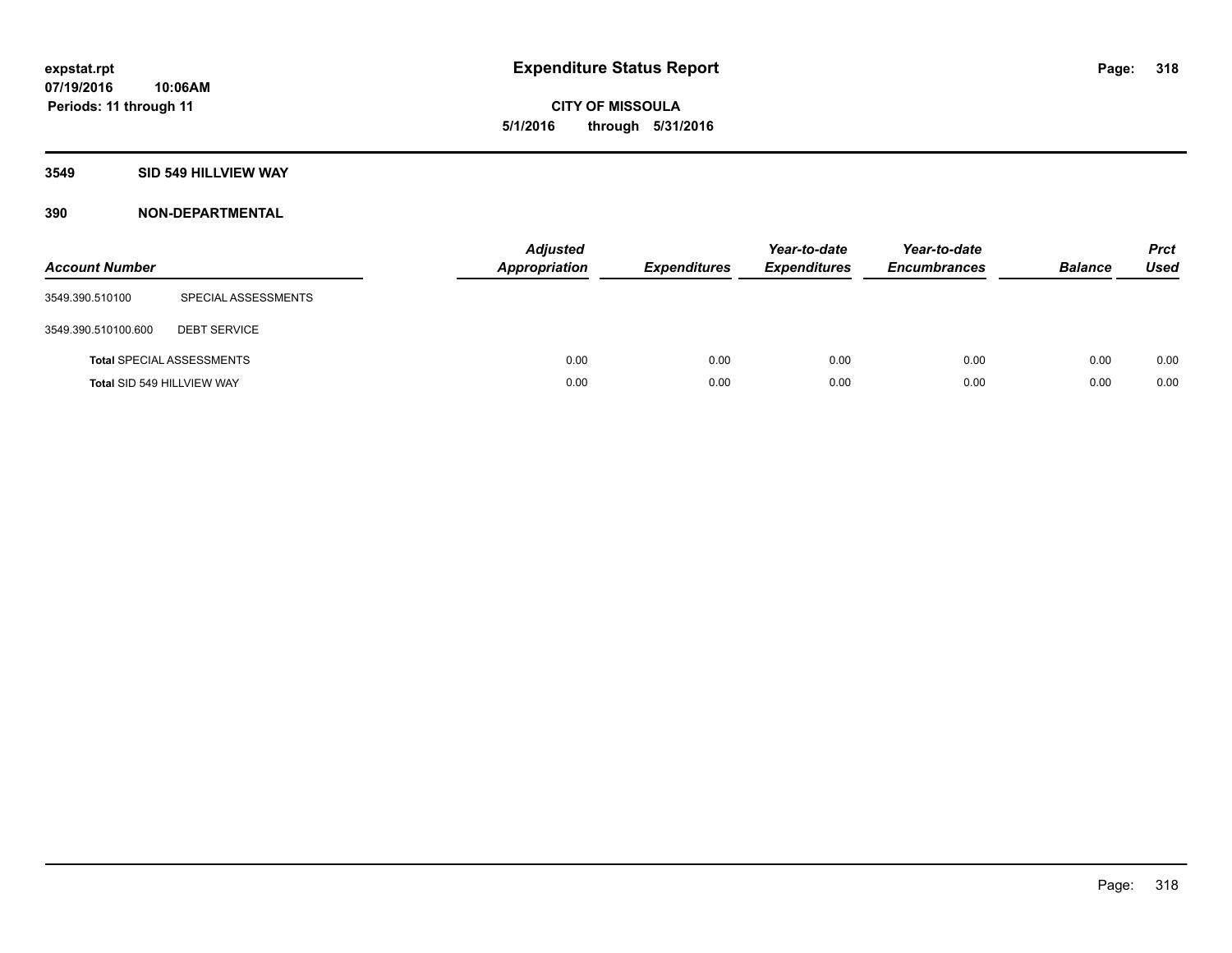**CITY OF MISSOULA 5/1/2016 through 5/31/2016**

#### **4060 CAPITAL IMPROVEMENT PROGRAM FUND**

| <b>Account Number</b>                                                        |                                                                                                | <b>Adjusted</b><br><b>Appropriation</b> | <b>Expenditures</b>          | Year-to-date<br><b>Expenditures</b> | Year-to-date<br><b>Encumbrances</b> | <b>Balance</b>                      | <b>Prct</b><br><b>Used</b> |
|------------------------------------------------------------------------------|------------------------------------------------------------------------------------------------|-----------------------------------------|------------------------------|-------------------------------------|-------------------------------------|-------------------------------------|----------------------------|
| 4060.390.410001                                                              | SELF HOSTING ACCELA AUTOMATION                                                                 |                                         |                              |                                     |                                     |                                     |                            |
| 4060.390.410001.900                                                          | <b>CAPITAL OUTLAY</b>                                                                          |                                         |                              |                                     |                                     |                                     |                            |
|                                                                              | 4060.390.410001.940.000 SELF HOSTING ACCELA AUTOMATION<br>Total SELF HOSTING ACCELA AUTOMATION | 0.00<br>0.00                            | 0.00<br>0.00                 | 153,058.67<br>153,058.67            | 0.00<br>0.00                        | $-153,058.67$<br>$-153,058.67$      | 0.00<br>0.00               |
| 4060.390.410211                                                              | MAYORS NEIGHBORHOOD OFFICE REMODEL                                                             |                                         |                              |                                     |                                     |                                     |                            |
| 4060.390.410211.900                                                          | <b>CAPITAL OUTLAY</b>                                                                          |                                         |                              |                                     |                                     |                                     |                            |
|                                                                              | Total MAYORS NEIGHBORHOOD OFFICE REMODEL                                                       | 0.00                                    | 0.00                         | 0.00                                | 0.00                                | 0.00                                | 0.00                       |
| 4060.390.410360                                                              | <b>CITY HALL EXPANSION</b>                                                                     |                                         |                              |                                     |                                     |                                     |                            |
| 4060.390.410360.800                                                          | OTHER OBJECTS                                                                                  |                                         |                              |                                     |                                     |                                     |                            |
| <b>Total CITY HALL EXPANSION</b>                                             |                                                                                                | 0.00                                    | 0.00                         | 0.00                                | 0.00                                | 0.00                                | 0.00                       |
| 4060.390.410368                                                              | MUNI COURT EXPANSION DEBT SERVICE                                                              |                                         |                              |                                     |                                     |                                     |                            |
| 4060.390.410368.600                                                          | <b>DEBT SERVICE</b>                                                                            |                                         |                              |                                     |                                     |                                     |                            |
| 4060.390.410368.610.000 PRINCIPAL<br>4060.390.410368.620.000 INTEREST & FEES | Total MUNI COURT EXPANSION DEBT SERVICE                                                        | 50,000.00<br>31,860.00<br>81,860.00     | 0.00<br>3,100.00<br>3,100.00 | 0.00<br>19,380.00<br>19,380.00      | 0.00<br>0.00<br>0.00                | 50,000.00<br>12,480.00<br>62,480.00 | 0.00<br>60.83<br>23.67     |
| 4060.390.410560                                                              | COPIERS/COMPUTER EQUIP                                                                         |                                         |                              |                                     |                                     |                                     |                            |
| 4060.390.410560.900                                                          | <b>CAPITAL OUTLAY</b>                                                                          |                                         |                              |                                     |                                     |                                     |                            |
|                                                                              | 4060.390.410560.940.000 COPIERS/COMPUTER EQUIP<br>Total COPIERS/COMPUTER EQUIP                 | 0.00<br>0.00                            | 734.21<br>734.21             | 63,288.40<br>63,288.40              | 0.00<br>0.00                        | $-63,288.40$<br>$-63,288.40$        | 0.00<br>0.00               |
| 4060.390.410587                                                              | <b>CUSTOMER SERVICE REQUEST MODULE</b>                                                         |                                         |                              |                                     |                                     |                                     |                            |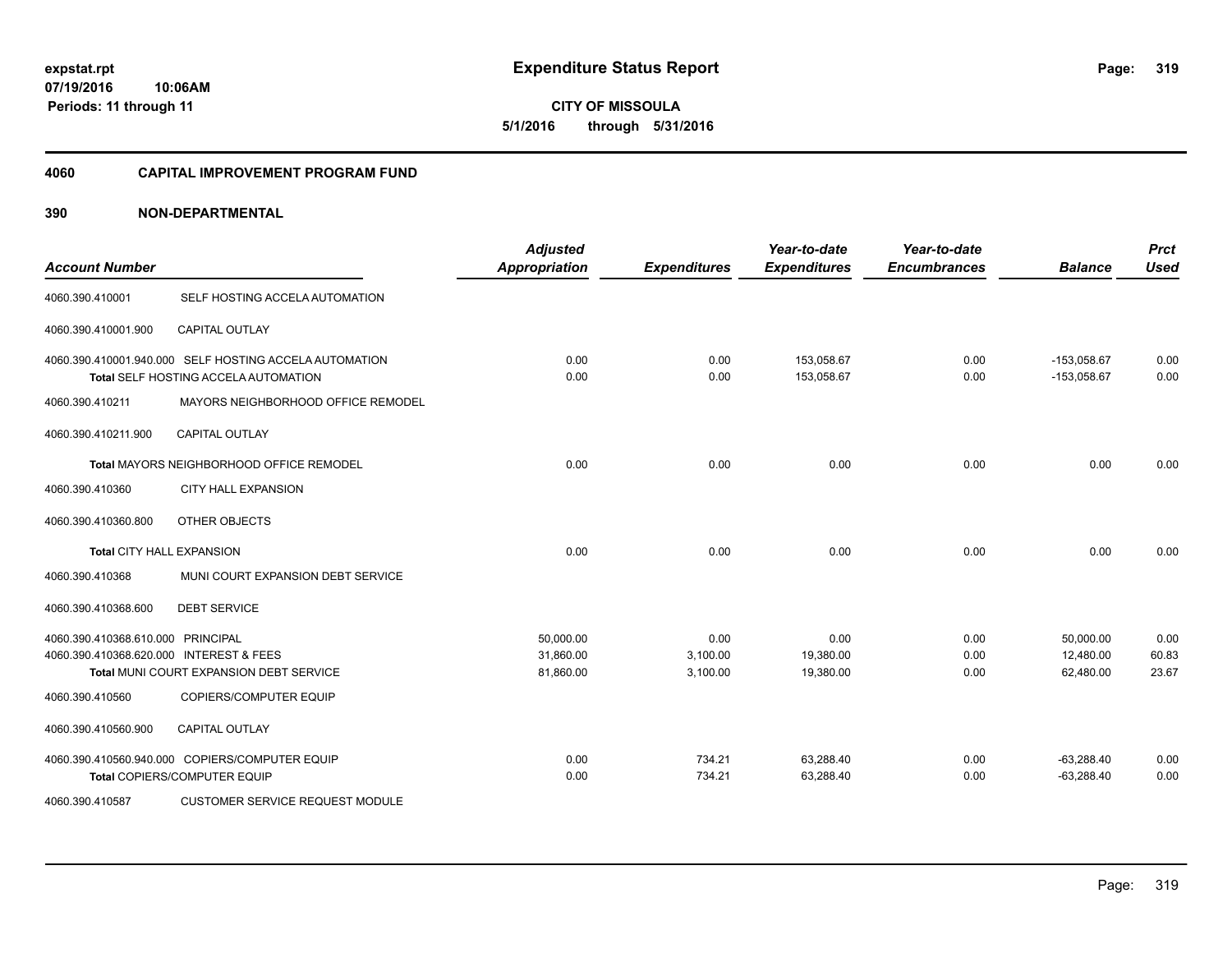**CITY OF MISSOULA 5/1/2016 through 5/31/2016**

#### **4060 CAPITAL IMPROVEMENT PROGRAM FUND**

| <b>Account Number</b>     |                                                                                                                                                     | <b>Adjusted</b><br><b>Appropriation</b> | <b>Expenditures</b>    | Year-to-date<br><b>Expenditures</b> | Year-to-date<br><b>Encumbrances</b> | <b>Balance</b>                        | <b>Prct</b><br><b>Used</b> |
|---------------------------|-----------------------------------------------------------------------------------------------------------------------------------------------------|-----------------------------------------|------------------------|-------------------------------------|-------------------------------------|---------------------------------------|----------------------------|
| 4060.390.410587.900       | <b>CAPITAL OUTLAY</b>                                                                                                                               |                                         |                        |                                     |                                     |                                       |                            |
|                           | Total CUSTOMER SERVICE REQUEST MODULE                                                                                                               | 0.00                                    | 0.00                   | 0.00                                | 0.00                                | 0.00                                  | 0.00                       |
| 4060.390.411011           | <b>CAFR BUILDER</b>                                                                                                                                 |                                         |                        |                                     |                                     |                                       |                            |
| 4060.390.411011.900       | <b>CAPITAL OUTLAY</b>                                                                                                                               |                                         |                        |                                     |                                     |                                       |                            |
| <b>Total CAFR BUILDER</b> | 4060.390.411011.940.000 CAFR BUILDER SOFTWARE                                                                                                       | 0.00<br>0.00                            | 0.00<br>0.00           | 4,822.34<br>4,822.34                | 0.00<br>0.00                        | $-4.822.34$<br>$-4,822.34$            | 0.00<br>0.00               |
| 4060.390.411241           | <b>ENERGY CONSERVATION CLIMATE ACTION</b>                                                                                                           |                                         |                        |                                     |                                     |                                       |                            |
| 4060.390.411241.900       | <b>CAPITAL OUTLAY</b>                                                                                                                               |                                         |                        |                                     |                                     |                                       |                            |
|                           | 4060.390.411241.930.000 ENERGY CONSERVATION CLIMATE ACTION<br>Total ENERGY CONSERVATION CLIMATE ACTION                                              | 0.00<br>0.00                            | 7,460.00<br>7,460.00   | 76,297.92<br>76,297.92              | 0.00<br>0.00                        | $-76,297.92$<br>$-76,297.92$          | 0.00<br>0.00               |
| 4060.390.411300           | <b>INTERNAL FINANCED EQUIPMENT</b>                                                                                                                  |                                         |                        |                                     |                                     |                                       |                            |
| 4060.390.411300.600       | <b>DEBT SERVICE</b>                                                                                                                                 |                                         |                        |                                     |                                     |                                       |                            |
|                           | 4060.390.411300.610.000 INTERNALLY FINANCED EQUIP/PRINCIPAL<br>4060.390.411300.620.000 INTEREST / SERVICE FEES<br>Total INTERNAL FINANCED EQUIPMENT | 148,493.00<br>11,185.00<br>159,678.00   | 0.00<br>0.00<br>0.00   | 0.00<br>0.00<br>0.00                | 0.00<br>0.00<br>0.00                | 148,493.00<br>11,185.00<br>159,678.00 | 0.00<br>0.00<br>0.00       |
| 4060.390.411302           | <b>VOIP/DATA/GIS/STORAGE UPGRADE</b>                                                                                                                |                                         |                        |                                     |                                     |                                       |                            |
| 4060.390.411302.900       | <b>CAPITAL OUTLAY</b>                                                                                                                               |                                         |                        |                                     |                                     |                                       |                            |
|                           | 4060.390.411302.940.000 VOIP/DATA/GIS STORAGE UPGRADE<br>Total VOIP/DATA/GIS/STORAGE UPGRADE                                                        | 0.00<br>0.00                            | 57,940.00<br>57,940.00 | 61,096.00<br>61,096.00              | 0.00<br>0.00                        | $-61,096.00$<br>$-61,096.00$          | 0.00<br>0.00               |
| 4060.390.420001           | PUBLIC SAFETY OPERATING/LIGHT VEHICLES                                                                                                              |                                         |                        |                                     |                                     |                                       |                            |
| 4060.390.420001.900       | <b>CAPITAL OUTLAY</b>                                                                                                                               |                                         |                        |                                     |                                     |                                       |                            |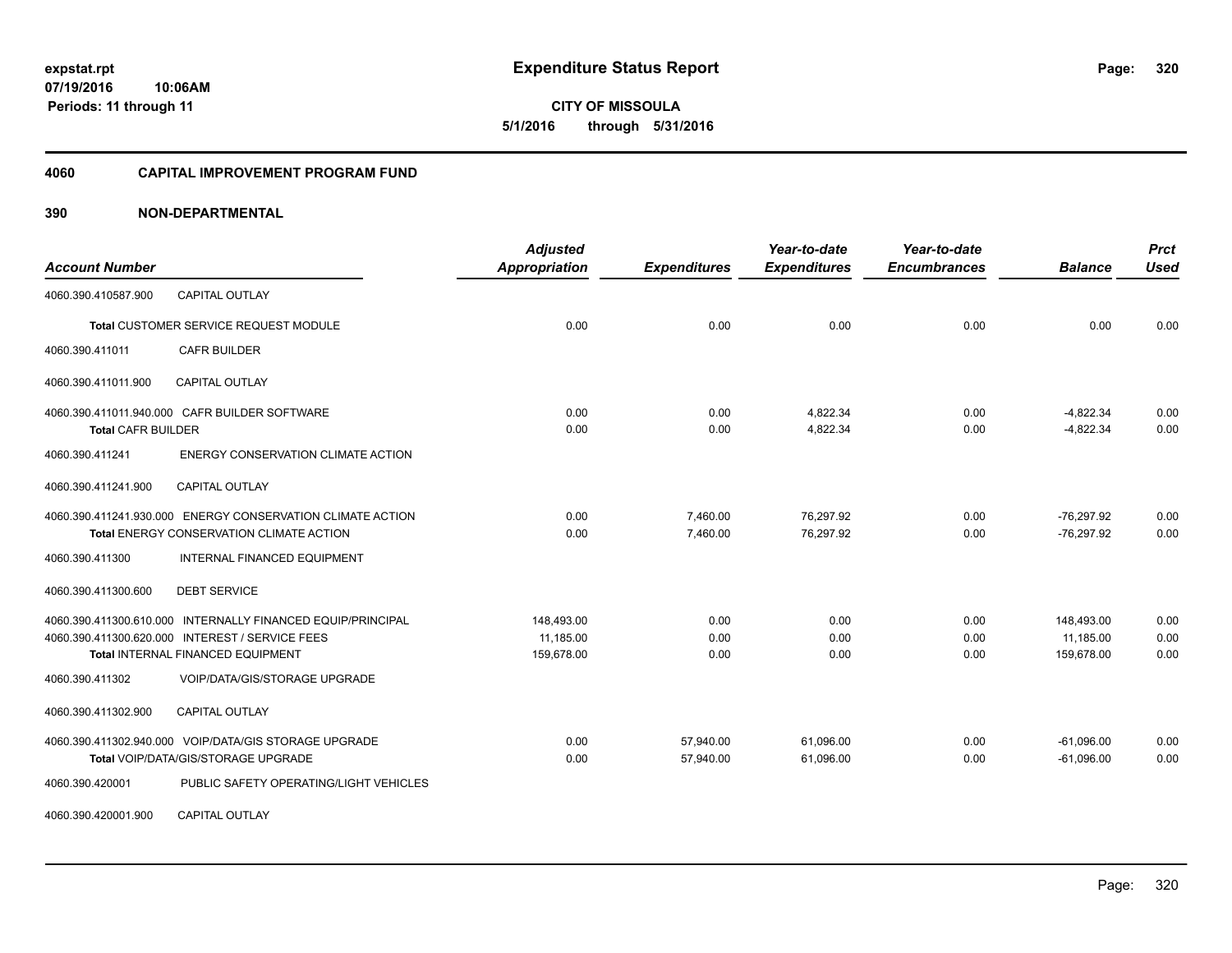**CITY OF MISSOULA 5/1/2016 through 5/31/2016**

#### **4060 CAPITAL IMPROVEMENT PROGRAM FUND**

| <b>Account Number</b>                                                                                           | <b>Adjusted</b><br><b>Appropriation</b> | <b>Expenditures</b>    | Year-to-date<br><b>Expenditures</b> | Year-to-date<br><b>Encumbrances</b> | <b>Balance</b>                 | <b>Prct</b><br><b>Used</b> |
|-----------------------------------------------------------------------------------------------------------------|-----------------------------------------|------------------------|-------------------------------------|-------------------------------------|--------------------------------|----------------------------|
| 4060.390.420001.940.000 PS CORE OPERATING LIGHT VEHICLES<br><b>Total PUBLIC SAFETY OPERATING/LIGHT VEHICLES</b> | 0.00<br>0.00                            | 18,737.60<br>18,737.60 | 162,346.11<br>162,346.11            | 0.00<br>0.00                        | $-162.346.11$<br>$-162,346.11$ | 0.00<br>0.00               |
| 4060.390.420002<br>PUBLIC SAFETY CORE HEAVY EQUIP                                                               |                                         |                        |                                     |                                     |                                |                            |
| <b>CAPITAL OUTLAY</b><br>4060.390.420002.900                                                                    |                                         |                        |                                     |                                     |                                |                            |
| 4060.390.420002.940.000 PS CORE HEAVY EQUIPMENT<br><b>Total PUBLIC SAFETY CORE HEAVY EQUIP</b>                  | 0.00<br>0.00                            | 0.00<br>0.00           | 64.00<br>64.00                      | 0.00<br>0.00                        | $-64.00$<br>$-64.00$           | 0.00<br>0.00               |
| <b>FACILITIES</b><br>4060.390.420120                                                                            |                                         |                        |                                     |                                     |                                |                            |
| 4060.390.420120.300<br>PURCHASED SERVICES                                                                       |                                         |                        |                                     |                                     |                                |                            |
| 4060.390.420120.350.000 POLICE EVIDENCE STORAGE BLDG/PROF SVS<br><b>Total PURCHASED SERVICES</b>                | 0.00<br>0.00                            | 0.00<br>0.00           | 2,780.06<br>2,780.06                | 0.00<br>0.00                        | $-2.780.06$<br>$-2,780.06$     | 0.00<br>0.00               |
| 4060.390.420120.900<br><b>CAPITAL OUTLAY</b>                                                                    |                                         |                        |                                     |                                     |                                |                            |
| <b>Total CAPITAL OUTLAY</b>                                                                                     | 0.00                                    | 0.00                   | 0.00                                | 0.00                                | 0.00                           | 0.00                       |
| <b>Total FACILITIES</b>                                                                                         | 0.00                                    | 0.00                   | 2,780.06                            | 0.00                                | $-2,780.06$                    | 0.00                       |
| FIRE STATION IMPROVEMENTS<br>4060.390.420421                                                                    |                                         |                        |                                     |                                     |                                |                            |
| <b>CAPITAL OUTLAY</b><br>4060.390.420421.900                                                                    |                                         |                        |                                     |                                     |                                |                            |
| 4060.390.420421.930.000 FIRE STATION 1 ROOF REPAIR<br><b>Total FIRE STATION IMPROVEMENTS</b>                    | 0.00<br>0.00                            | 0.00<br>0.00           | 35.716.00<br>35.716.00              | 0.00<br>0.00                        | $-35,716.00$<br>$-35.716.00$   | 0.00<br>0.00               |
| 4060.390.420470<br><b>SEARCH &amp; RESCUE</b>                                                                   |                                         |                        |                                     |                                     |                                |                            |
| 4060.390.420470.900<br><b>CAPITAL OUTLAY</b>                                                                    |                                         |                        |                                     |                                     |                                |                            |
| 4060.390.420470.930.000 BOAT RAMP IMPROVEMENTS<br><b>Total SEARCH &amp; RESCUE</b>                              | 0.00<br>0.00                            | 1,464.50<br>1,464.50   | 8,620.00<br>8,620.00                | 0.00<br>0.00                        | $-8,620.00$<br>$-8,620.00$     | 0.00<br>0.00               |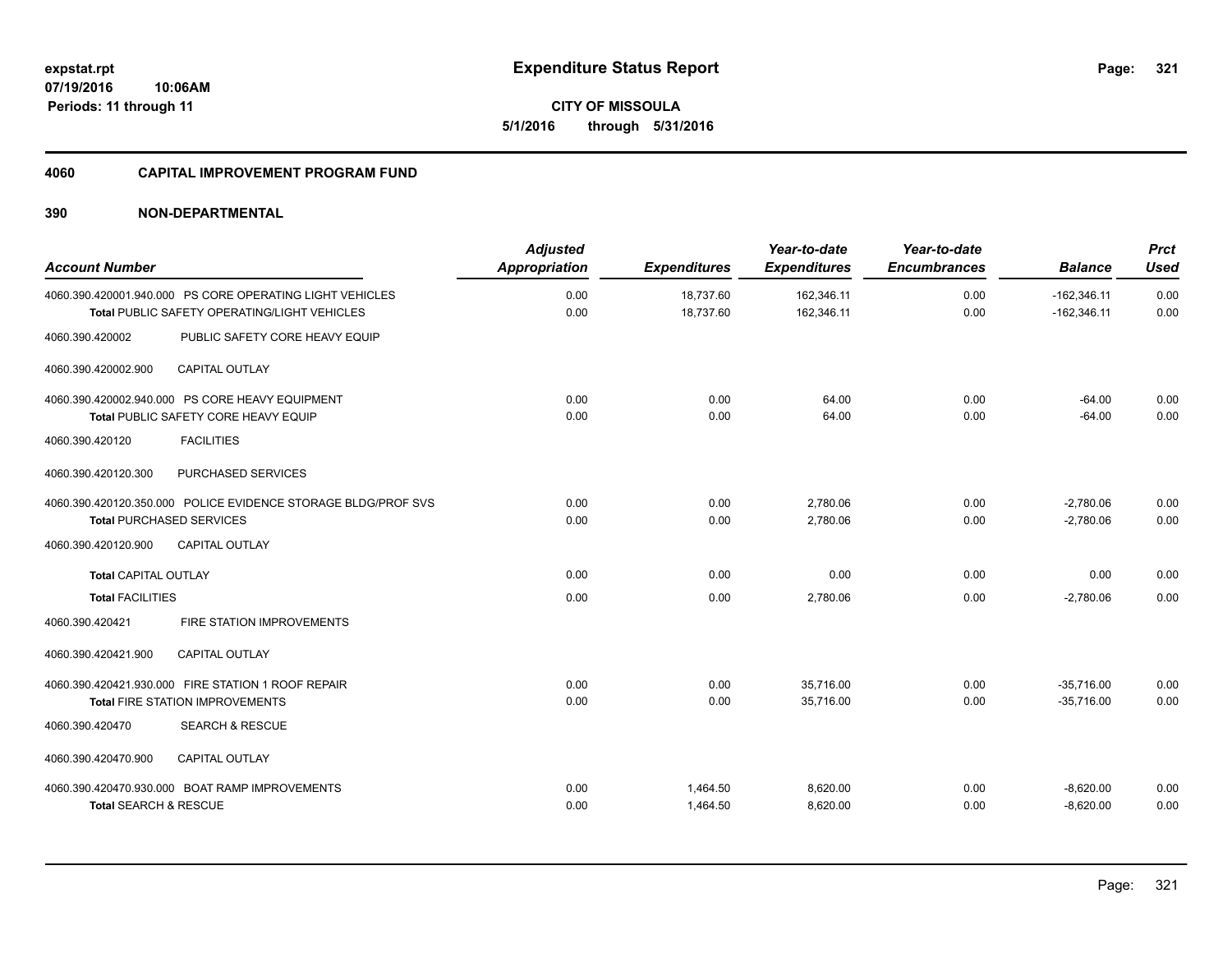**CITY OF MISSOULA 5/1/2016 through 5/31/2016**

#### **4060 CAPITAL IMPROVEMENT PROGRAM FUND**

| <b>Account Number</b>                                                |                                                                                                                                                                                | <b>Adjusted</b><br>Appropriation | <b>Expenditures</b>              | Year-to-date<br><b>Expenditures</b>   | Year-to-date<br><b>Encumbrances</b> | <b>Balance</b>                                 | <b>Prct</b><br><b>Used</b> |
|----------------------------------------------------------------------|--------------------------------------------------------------------------------------------------------------------------------------------------------------------------------|----------------------------------|----------------------------------|---------------------------------------|-------------------------------------|------------------------------------------------|----------------------------|
| 4060.390.420640                                                      | <b>SCBA EQUPMENT</b>                                                                                                                                                           |                                  |                                  |                                       |                                     |                                                |                            |
| 4060.390.420640.900                                                  | CAPITAL OUTLAY                                                                                                                                                                 |                                  |                                  |                                       |                                     |                                                |                            |
| 4060.390.420640.940.000 SCBA EQUIPMENT<br><b>Total SCBA EQUPMENT</b> |                                                                                                                                                                                | 0.00<br>0.00                     | 4,366.88<br>4,366.88             | 18,965.85<br>18,965.85                | 0.00<br>0.00                        | $-18,965.85$<br>$-18,965.85$                   | 0.00<br>0.00               |
| 4060.390.430000                                                      | <b>ADA IMPLEMENTATION</b>                                                                                                                                                      |                                  |                                  |                                       |                                     |                                                |                            |
| 4060.390.430000.900                                                  | CAPITAL OUTLAY                                                                                                                                                                 |                                  |                                  |                                       |                                     |                                                |                            |
| <b>Total ADA IMPLEMENTATION</b>                                      | 4060.390.430000.930.000 ADA STUDY/IMPLEMENTATION/IMPROVEMENTS                                                                                                                  | 0.00<br>0.00                     | 4,207.85<br>4,207.85             | 13,242.70<br>13,242.70                | 0.00<br>0.00                        | $-13,242.70$<br>$-13,242.70$                   | 0.00<br>0.00               |
| 4060.390.430001                                                      | PW CORE OPERATING LIGHT VEHICLES                                                                                                                                               |                                  |                                  |                                       |                                     |                                                |                            |
| 4060.390.430001.900                                                  | <b>CAPITAL OUTLAY</b>                                                                                                                                                          |                                  |                                  |                                       |                                     |                                                |                            |
| 4060.390.430002                                                      | 4060.390.430001.940.000 PW CORE OPERATING LIGHT VEHICLES<br>4060.390.430001.941.000 DUI DIGITAL EQUIPMENT<br>Total PW CORE OPERATING LIGHT VEHICLES<br>PW CORE HEAVY EQUIPMENT | 0.00<br>0.00<br>0.00             | 125,747.25<br>0.00<br>125,747.25 | 501,644.42<br>15,915.05<br>517,559.47 | 0.00<br>0.00<br>0.00                | $-501,644.42$<br>$-15,915.05$<br>$-517,559.47$ | 0.00<br>0.00<br>0.00       |
| 4060.390.430002.900                                                  | <b>CAPITAL OUTLAY</b>                                                                                                                                                          |                                  |                                  |                                       |                                     |                                                |                            |
|                                                                      | 4060.390.430002.940.000 PW CORE HEAVY EQUIPMENT<br>Total PW CORE HEAVY EQUIPMENT                                                                                               | 0.00<br>0.00                     | 583.16<br>583.16                 | 125,077.41<br>125,077.41              | 0.00<br>0.00                        | $-125,077.41$<br>$-125,077.41$                 | 0.00<br>0.00               |
| 4060.390.430221                                                      | CENTRALIZED MAINT, TOOLS & FENCE                                                                                                                                               |                                  |                                  |                                       |                                     |                                                |                            |
| 4060.390.430221.900                                                  | <b>CAPITAL OUTLAY</b>                                                                                                                                                          |                                  |                                  |                                       |                                     |                                                |                            |
|                                                                      | 4060.390.430221.930.000 CENTRALIZED MAINT, TOOLS & FENCE<br>Total CENTRALIZED MAINT, TOOLS & FENCE                                                                             | 0.00<br>0.00                     | 0.00<br>0.00                     | 17,248.29<br>17,248.29                | 0.00<br>0.00                        | $-17,248.29$<br>$-17,248.29$                   | 0.00<br>0.00               |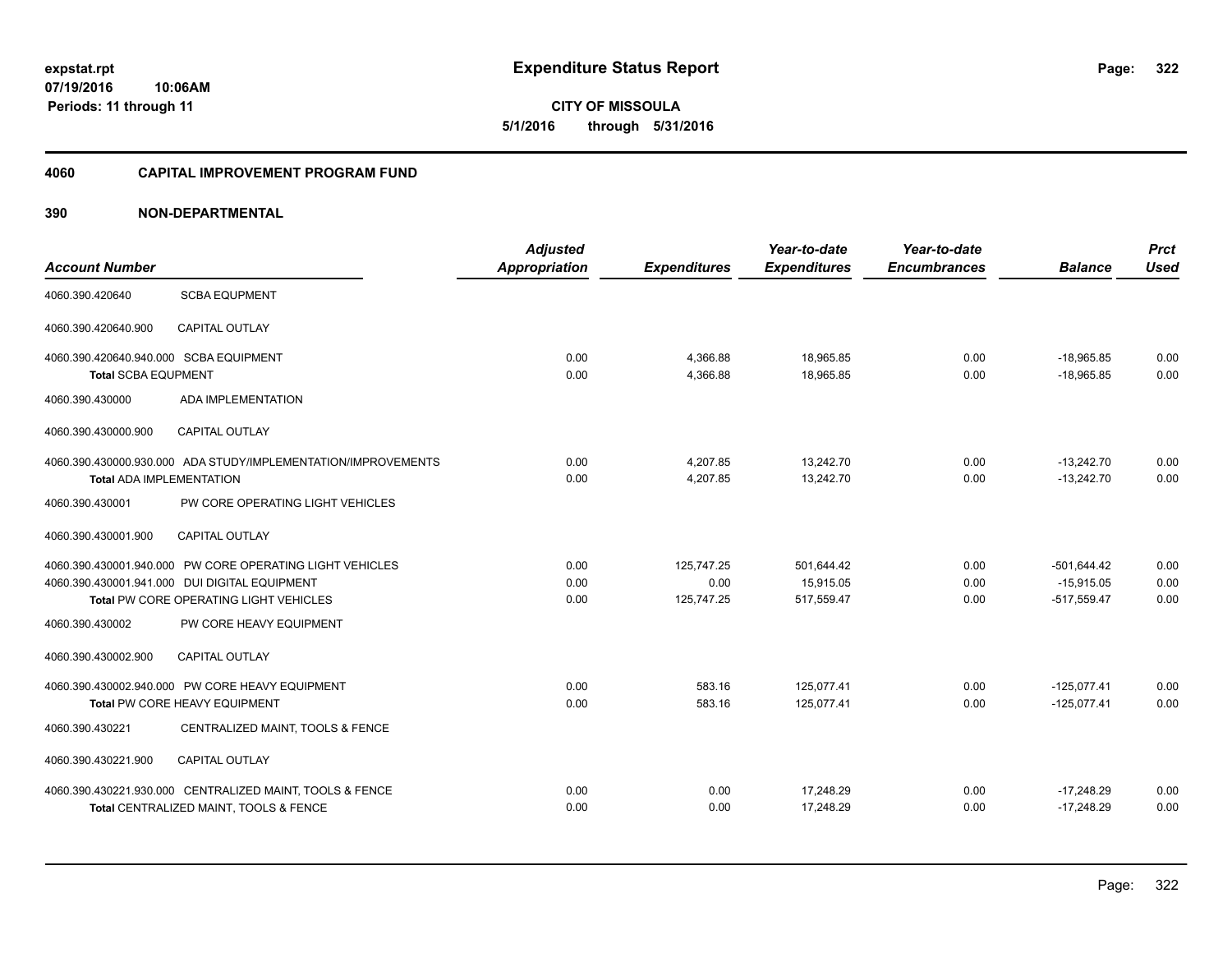**CITY OF MISSOULA 5/1/2016 through 5/31/2016**

#### **4060 CAPITAL IMPROVEMENT PROGRAM FUND**

| <b>Account Number</b>          |                                                | <b>Adjusted</b><br><b>Appropriation</b> | <b>Expenditures</b> | Year-to-date<br><b>Expenditures</b> | Year-to-date<br><b>Encumbrances</b> | <b>Balance</b> | <b>Prct</b><br><b>Used</b> |
|--------------------------------|------------------------------------------------|-----------------------------------------|---------------------|-------------------------------------|-------------------------------------|----------------|----------------------------|
|                                |                                                |                                         |                     |                                     |                                     |                |                            |
| 4060.390.430266                | <b>TRAFFIC CALMING</b>                         |                                         |                     |                                     |                                     |                |                            |
| 4060.390.430266.900            | <b>CAPITAL OUTLAY</b>                          |                                         |                     |                                     |                                     |                |                            |
| <b>Total TRAFFIC CALMING</b>   |                                                | 0.00                                    | 0.00                | 0.00                                | 0.00                                | 0.00           | 0.00                       |
| 4060.390.440620                | ANIMAL CONTROL FACILITIES                      |                                         |                     |                                     |                                     |                |                            |
| 4060.390.440620.900            | CAPITAL OUTLAY                                 |                                         |                     |                                     |                                     |                |                            |
|                                | 4060.390.440620.940.000 ANIMAL CONTROL RE-ROOF | 20.000.00                               | 0.00                | 0.00                                | 0.00                                | 20,000.00      | 0.00                       |
|                                | Total ANIMAL CONTROL FACILITIES                | 20,000.00                               | 0.00                | 0.00                                | 0.00                                | 20,000.00      | 0.00                       |
| 4060.390.460001                | PARKS CORE EQUIPMENT                           |                                         |                     |                                     |                                     |                |                            |
| 4060.390.460001.900            | <b>CAPITAL OUTLAY</b>                          |                                         |                     |                                     |                                     |                |                            |
|                                | 4060.390.460001.940.000 PARKS CORE EQUIPMENT   | 0.00                                    | 0.00                | 80,940.00                           | 0.00                                | $-80,940.00$   | 0.00                       |
|                                | <b>Total PARKS CORE EQUIPMENT</b>              | 0.00                                    | 0.00                | 80,940.00                           | 0.00                                | $-80,940.00$   | 0.00                       |
| 4060.390.460400                | PARK MAINTENANCE & IMPROVEMENTS                |                                         |                     |                                     |                                     |                |                            |
| 4060.390.460400.100            | PERSONAL SERVICES                              |                                         |                     |                                     |                                     |                |                            |
| <b>Total PERSONAL SERVICES</b> |                                                | 0.00                                    | 0.00                | 0.00                                | 0.00                                | 0.00           | 0.00                       |
| 4060.390.460400.900            | CAPITAL OUTLAY                                 |                                         |                     |                                     |                                     |                |                            |
|                                | Total PARK MAINTENANCE & IMPROVEMENTS          | 0.00                                    | 0.00                | 0.00                                | 0.00                                | 0.00           | 0.00                       |
| 4060.390.460438                | MCCORMICK PARK SITE PLAN                       |                                         |                     |                                     |                                     |                |                            |
| 4060.390.460438.900            | CAPITAL OUTLAY                                 |                                         |                     |                                     |                                     |                |                            |
|                                | Total MCCORMICK PARK SITE PLAN                 | 0.00                                    | 0.00                | 0.00                                | 0.00                                | 0.00           | 0.00                       |
| 4060.390.460452                | <b>ART MUSEUM</b>                              |                                         |                     |                                     |                                     |                |                            |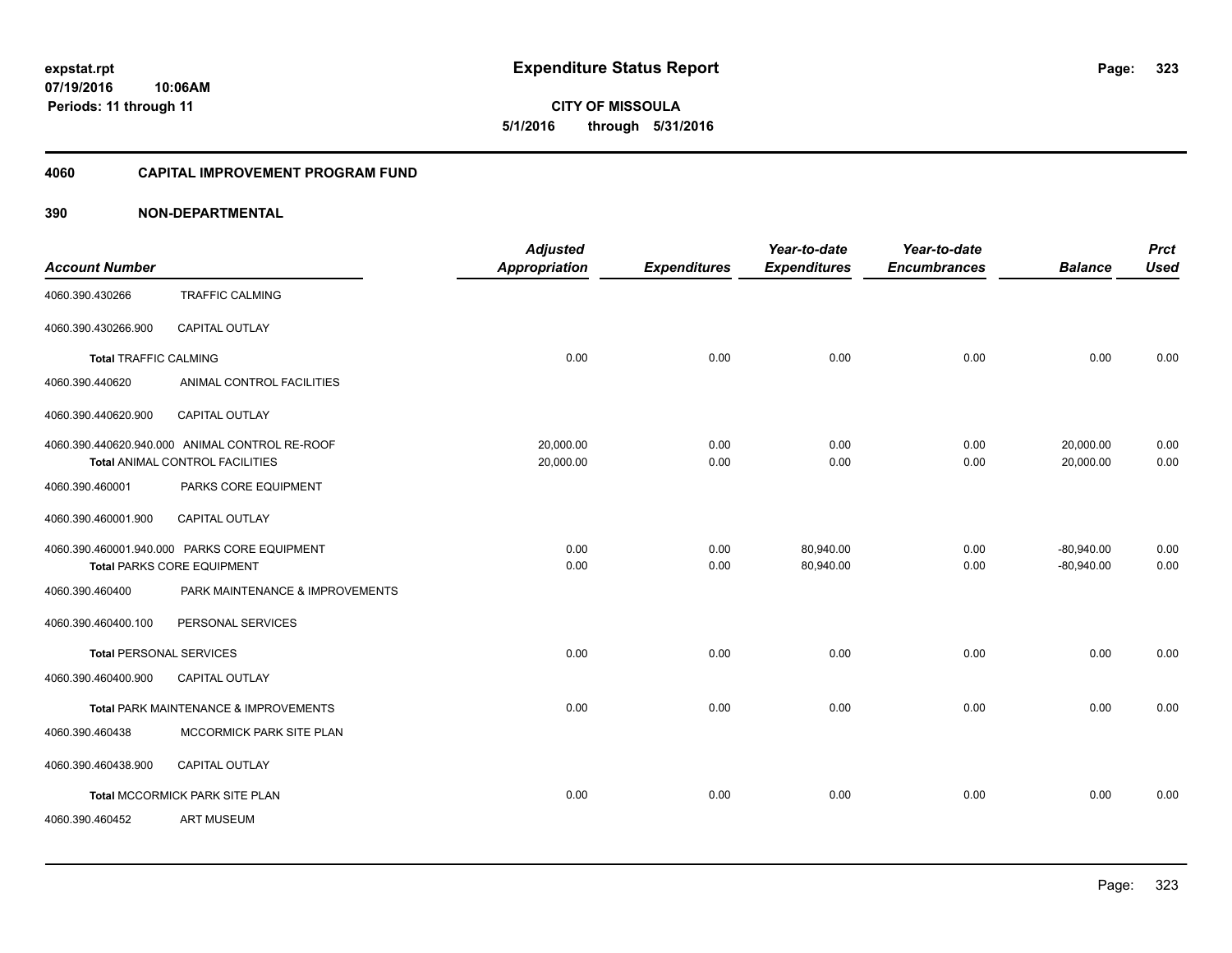# **CITY OF MISSOULA 5/1/2016 through 5/31/2016**

#### **4060 CAPITAL IMPROVEMENT PROGRAM FUND**

| <b>Account Number</b>                                           |                                                                                                                                                                                                            | <b>Adjusted</b><br>Appropriation     | <b>Expenditures</b>          | Year-to-date<br><b>Expenditures</b> | Year-to-date<br><b>Encumbrances</b> | <b>Balance</b>                       | <b>Prct</b><br><b>Used</b> |
|-----------------------------------------------------------------|------------------------------------------------------------------------------------------------------------------------------------------------------------------------------------------------------------|--------------------------------------|------------------------------|-------------------------------------|-------------------------------------|--------------------------------------|----------------------------|
| 4060.390.460452.900                                             | <b>CAPITAL OUTLAY</b>                                                                                                                                                                                      |                                      |                              |                                     |                                     |                                      |                            |
| 4060.390.460452.930.000 MAM ART PARK<br><b>Total ART MUSEUM</b> |                                                                                                                                                                                                            | 0.00<br>0.00                         | 0.00<br>0.00                 | 13,584.87<br>13,584.87              | 0.00<br>0.00                        | $-13,584.87$<br>$-13,584.87$         | 0.00<br>0.00               |
| 4060.390.490100                                                 | AQUATICS GEN FUND DEBT SERVICE                                                                                                                                                                             |                                      |                              |                                     |                                     |                                      |                            |
| 4060.390.490100.600                                             | <b>DEBT SERVICE</b>                                                                                                                                                                                        |                                      |                              |                                     |                                     |                                      |                            |
| 4060.390.490101                                                 | 4060.390.490100.610.000 FY08 AQUATICS GEN FUND DEBT SVS/PRINCIPL<br>4060.390.490100.620.000 FY08 AQUATICS GEN FUND DEBT SVS/INTEREST<br>Total AQUATICS GEN FUND DEBT SERVICE<br>50 METER POOL DEBT SERVICE | 85,000.00<br>45.641.00<br>130,641.00 | 0.00<br>0.00<br>0.00         | 0.00<br>23.170.63<br>23.170.63      | 0.00<br>0.00<br>0.00                | 85,000.00<br>22.470.37<br>107,470.37 | 0.00<br>50.77<br>17.74     |
| 4060.390.490101.600                                             | <b>DEBT SERVICE</b>                                                                                                                                                                                        |                                      |                              |                                     |                                     |                                      |                            |
| 4060.390.490102                                                 | 4060.390.490101.610.000 50 METER POOL DEBT SERVICE<br>4060.390.490101.620.000 50 METER POOL DEBT SERVICE/INTEREST<br>Total 50 METER POOL DEBT SERVICE<br>2010C ENERGY BONDS DEBT SERVICE                   | 35.000.00<br>23,825.00<br>58,825.00  | 0.00<br>3,100.00<br>3,100.00 | 0.00<br>15,362.50<br>15,362.50      | 0.00<br>0.00<br>0.00                | 35,000.00<br>8,462.50<br>43,462.50   | 0.00<br>64.48<br>26.12     |
| 4060.390.490102.600                                             | <b>DEBT SERVICE</b>                                                                                                                                                                                        |                                      |                              |                                     |                                     |                                      |                            |
|                                                                 | 4060.390.490102.610.000 PRINCIPAL-2010C BONDS<br>4060.390.490102.620.000 INTEREST / SERVICE FEES-2010C BONDS<br>Total 2010C ENERGY BONDS DEBT SERVICE                                                      | 60,000.00<br>22,925.00<br>82,925.00  | 0.00<br>0.00<br>0.00         | 0.00<br>11,812.50<br>11,812.50      | 0.00<br>0.00<br>0.00                | 60,000.00<br>11,112.50<br>71,112.50  | 0.00<br>51.53<br>14.24     |
| 4060.390.490103                                                 | 2010A REFUNDING DEBT SERVICE                                                                                                                                                                               |                                      |                              |                                     |                                     |                                      |                            |
| 4060.390.490103.300                                             | PURCHASED SERVICES                                                                                                                                                                                         |                                      |                              |                                     |                                     |                                      |                            |
| <b>Total PURCHASED SERVICES</b>                                 | 4060.390.490103.350.000 PROFESSIONAL SERVICES                                                                                                                                                              | 0.00<br>0.00                         | 850.00<br>850.00             | 850.00<br>850.00                    | 0.00<br>0.00                        | $-850.00$<br>$-850.00$               | 0.00<br>0.00               |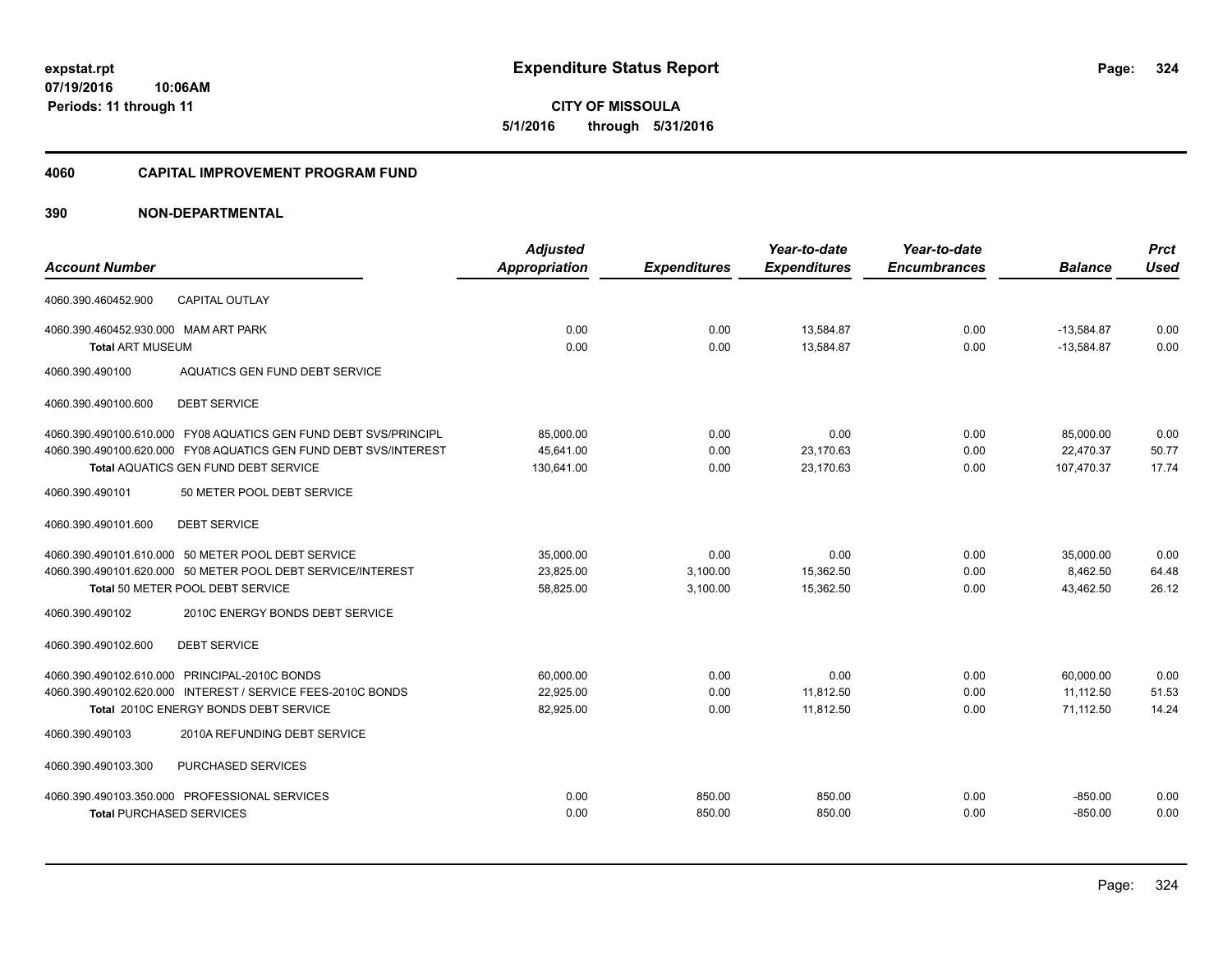**07/19/2016 10:06AM Periods: 11 through 11**

**CITY OF MISSOULA 5/1/2016 through 5/31/2016**

#### **4060 CAPITAL IMPROVEMENT PROGRAM FUND**

| <b>Account Number</b>                                         | <b>Adjusted</b><br><b>Appropriation</b> | <b>Expenditures</b> | Year-to-date<br><b>Expenditures</b> | Year-to-date<br><b>Encumbrances</b> | <b>Balance</b> | <b>Prct</b><br><b>Used</b> |
|---------------------------------------------------------------|-----------------------------------------|---------------------|-------------------------------------|-------------------------------------|----------------|----------------------------|
| 4060.390.490103.600<br><b>DEBT SERVICE</b>                    |                                         |                     |                                     |                                     |                |                            |
| 4060.390.490103.610.000 PRINCIPAL                             | 110,000.00                              | 0.00                | 0.00                                | 0.00                                | 110,000.00     | 0.00                       |
| 4060.390.490103.620.000 INTEREST / SERVICE FEES               | 19.813.00                               | 0.00                | 10,256.25                           | 0.00                                | 9,556.75       | 51.77                      |
| <b>Total DEBT SERVICE</b>                                     | 129,813.00                              | 0.00                | 10,256.25                           | 0.00                                | 119,556.75     | 7.90                       |
| Total 2010A REFUNDING DEBT SERVICE                            | 129,813.00                              | 850.00              | 11,106.25                           | 0.00                                | 118.706.75     | 8.56                       |
| 4060.390.490104<br>FY16A REFUNDING BOND DEBT SERVICE          |                                         |                     |                                     |                                     |                |                            |
| PURCHASED SERVICES<br>4060.390.490104.300                     |                                         |                     |                                     |                                     |                |                            |
| 4060.390.490104.350.000 FY16A REF BOND/PROFESSIONAL SERVICES  | 0.00                                    | 0.00                | 25,500.00                           | 0.00                                | $-25,500.00$   | 0.00                       |
| <b>Total PURCHASED SERVICES</b>                               | 0.00                                    | 0.00                | 25,500.00                           | 0.00                                | $-25,500.00$   | 0.00                       |
| 4060.390.490104.600<br><b>DEBT SERVICE</b>                    |                                         |                     |                                     |                                     |                |                            |
| 4060.390.490104.610.000 FY16A LIMITED OBLG REFUNDING DEBT SVS | 0.00                                    | 0.00                | 29.029.93                           | 0.00                                | $-29.029.93$   | 0.00                       |
| 4060.390.490104.620.000 INTEREST / SERVICE FEES               | 0.00                                    | 0.00                | 2,500.00                            | 0.00                                | $-2,500.00$    | 0.00                       |
| <b>Total DEBT SERVICE</b>                                     | 0.00                                    | 0.00                | 31,529.93                           | 0.00                                | $-31,529.93$   | 0.00                       |
| Total FY16A REFUNDING BOND DEBT SERVICE                       | 0.00                                    | 0.00                | 57.029.93                           | 0.00                                | $-57.029.93$   | 0.00                       |
| 4060.390.490429<br>07 FIRE BOND DEBT SVS \$680,000            |                                         |                     |                                     |                                     |                |                            |
| PURCHASED SERVICES<br>4060.390.490429.300                     |                                         |                     |                                     |                                     |                |                            |
| 4060.390.490429.350.000 PROFESSIONAL SERVICES                 | 0.00                                    | 3,100.00            | 3,100.00                            | 0.00                                | $-3,100.00$    | 0.00                       |
| <b>Total PURCHASED SERVICES</b>                               | 0.00                                    | 3,100.00            | 3,100.00                            | 0.00                                | $-3,100.00$    | 0.00                       |
| <b>DEBT SERVICE</b><br>4060.390.490429.600                    |                                         |                     |                                     |                                     |                |                            |
| 4060.390.490429.610.000 PRINCIPAL                             | 35,000.00                               | 0.00                | 0.00                                | 0.00                                | 35,000.00      | 0.00                       |
| 4060.390.490429.620.000 INTEREST / SERVICE FEES               | 18,705.00                               | 0.00                | 9,702.50                            | 0.00                                | 9,002.50       | 51.87                      |
| <b>Total DEBT SERVICE</b>                                     | 53,705.00                               | 0.00                | 9,702.50                            | 0.00                                | 44,002.50      | 18.07                      |
| Total 07 FIRE BOND DEBT SVS \$680,000                         | 53,705.00                               | 3,100.00            | 12,802.50                           | 0.00                                | 40,902.50      | 23.84                      |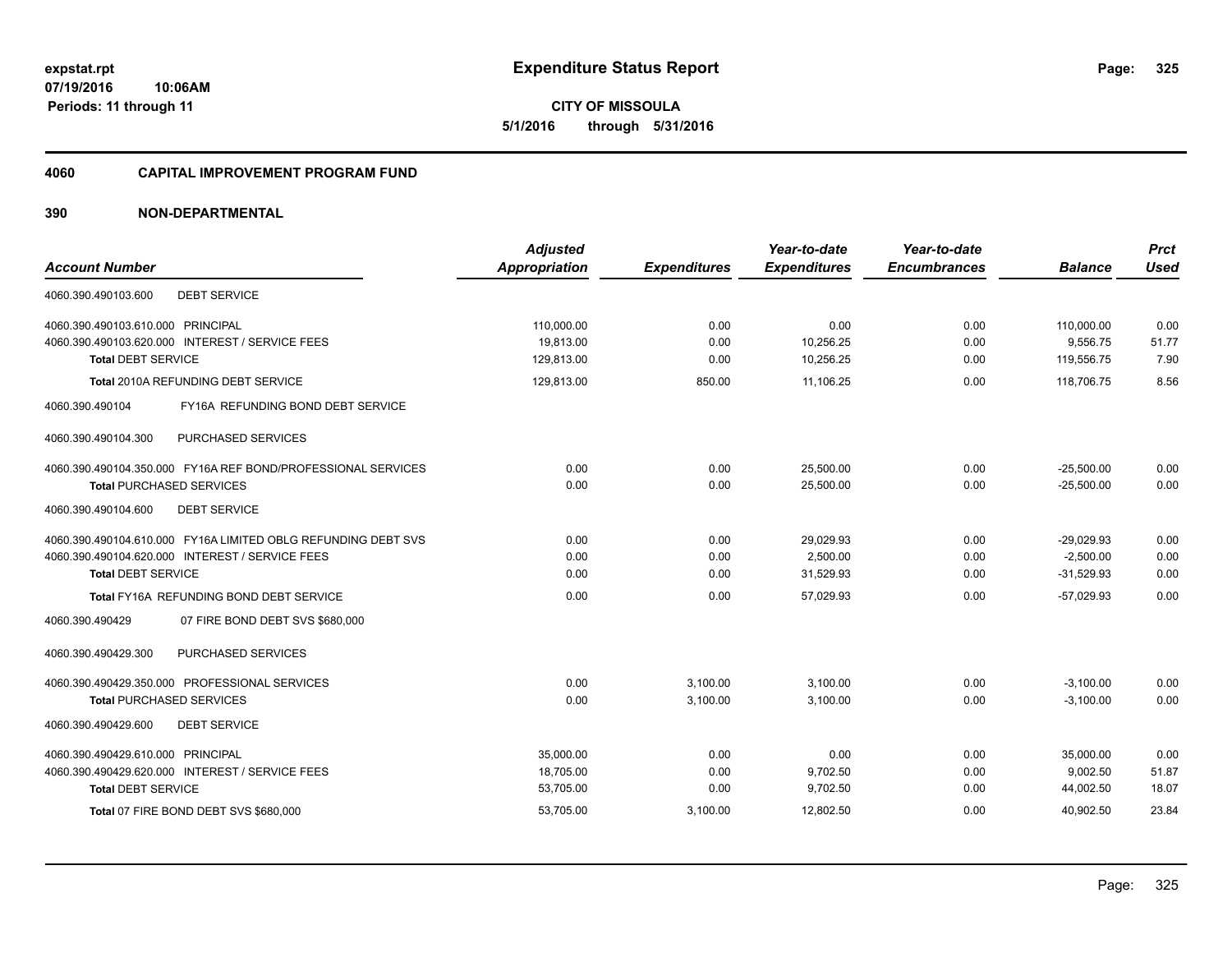**CITY OF MISSOULA 5/1/2016 through 5/31/2016**

#### **4060 CAPITAL IMPROVEMENT PROGRAM FUND**

|                                |                                                            | <b>Adjusted</b>      |                     | Year-to-date        | Year-to-date        |                | <b>Prct</b> |
|--------------------------------|------------------------------------------------------------|----------------------|---------------------|---------------------|---------------------|----------------|-------------|
| <b>Account Number</b>          |                                                            | <b>Appropriation</b> | <b>Expenditures</b> | <b>Expenditures</b> | <b>Encumbrances</b> | <b>Balance</b> | <b>Used</b> |
| 4060.390.490504                | FY09 FINANCED CORE EQUIPMENT                               |                      |                     |                     |                     |                |             |
| 4060.390.490504.600            | <b>DEBT SERVICE</b>                                        |                      |                     |                     |                     |                |             |
|                                | 4060.390.490504.610.000 FY09 CORE FINANCED EQUIP-PRINCIPAL | 305,191.00           | 67,210.80           | 255,123.17          | 0.00                | 50.067.83      | 83.59       |
|                                | 4060.390.490504.620.000 FY09 FINANCED CORE EQUIP-INTEREST  | 61,927.00            | 3,122.97            | 65,050.28           | 0.00                | $-3,123.28$    | 105.04      |
|                                | Total FY09 FINANCED CORE EQUIPMENT                         | 367,118.00           | 70,333.77           | 320, 173.45         | 0.00                | 46,944.55      | 87.21       |
| 4060.390.490506                | <b>CORE FINANCED EQUIPMENT</b>                             |                      |                     |                     |                     |                |             |
| 4060.390.490506.600            | <b>DEBT SERVICE</b>                                        |                      |                     |                     |                     |                |             |
|                                | Total CORE FINANCED EQUIPMENT                              | 0.00                 | 0.00                | 0.00                | 0.00                | 0.00           | 0.00        |
| 4060.390.510110                | <b>MERCHANT SERVICES</b>                                   |                      |                     |                     |                     |                |             |
| 4060.390.510110.500            | <b>FIXED CHARGES</b>                                       |                      |                     |                     |                     |                |             |
| <b>Total MERCHANT SERVICES</b> |                                                            | 0.00                 | 0.00                | 0.00                | 0.00                | 0.00           | 0.00        |
| 4060.390.521001                | <b>TRANSFER TO CIP</b>                                     |                      |                     |                     |                     |                |             |
| 4060.390.521001.800            | OTHER OBJECTS                                              |                      |                     |                     |                     |                |             |
| Total TRANSFER TO CIP          |                                                            | 0.00                 | 0.00                | 0.00                | 0.00                | 0.00           | 0.00        |
|                                | <b>Total CAPITAL IMPROVEMENT PROGRAM FUND</b>              | 1,084,565.00         | 301,725.22          | 1,825,545.85        | 0.00                | -740,980.85    | 168.32      |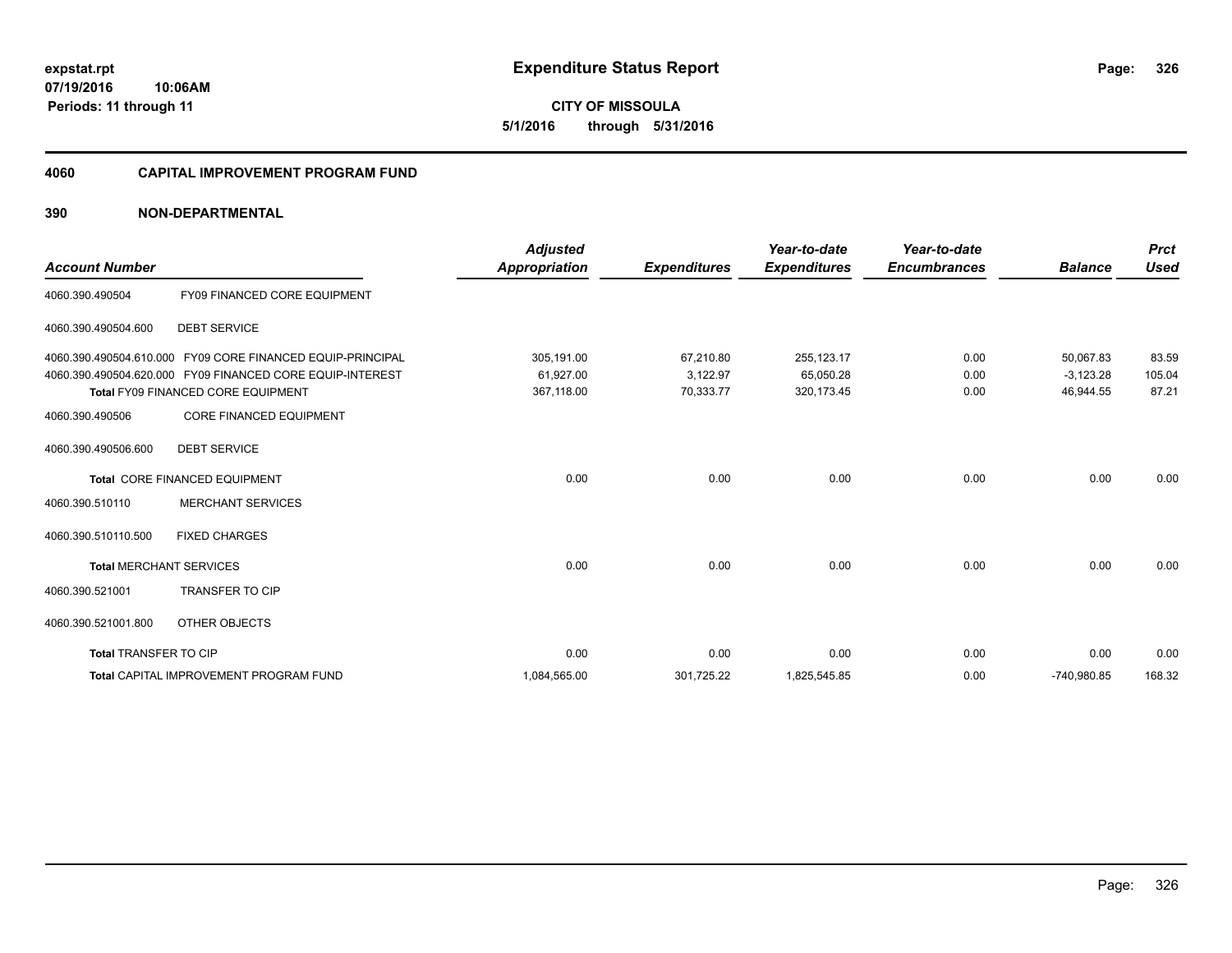**CITY OF MISSOULA 5/1/2016 through 5/31/2016**

### **4130 1997 G O BOND OPEN SPACE PURCHASE FUND**

| <b>Account Number</b>      |                                              | <b>Adjusted</b><br><b>Appropriation</b> | <b>Expenditures</b> | Year-to-date<br><b>Expenditures</b> | Year-to-date<br><b>Encumbrances</b> | <b>Balance</b> | <b>Prct</b><br><b>Used</b> |
|----------------------------|----------------------------------------------|-----------------------------------------|---------------------|-------------------------------------|-------------------------------------|----------------|----------------------------|
|                            |                                              |                                         |                     |                                     |                                     |                |                            |
| 4130.390.460480            | VANDALISM                                    |                                         |                     |                                     |                                     |                |                            |
| 4130.390.460480.800        | OTHER OBJECTS                                |                                         |                     |                                     |                                     |                |                            |
| <b>Total OTHER OBJECTS</b> |                                              | 0.00                                    | 0.00                | 0.00                                | 0.00                                | 0.00           | 0.00                       |
| 4130.390.460480.900        | <b>CAPITAL OUTLAY</b>                        |                                         |                     |                                     |                                     |                |                            |
| 4130.390.460480.930.000    | <b>IMPROVEMENTS</b>                          | 375,602.00                              | 0.00                | 0.00                                | 0.00                                | 375,602.00     | 0.00                       |
| <b>Total VANDALISM</b>     |                                              | 375,602.00                              | 0.00                | 0.00                                | 0.00                                | 375,602.00     | 0.00                       |
| 4130.390.510110            | <b>MERCHANT SERVICES</b>                     |                                         |                     |                                     |                                     |                |                            |
| 4130.390.510110.500        | <b>FIXED CHARGES</b>                         |                                         |                     |                                     |                                     |                |                            |
|                            | <b>Total MERCHANT SERVICES</b>               | 0.00                                    | 0.00                | 0.00                                | 0.00                                | 0.00           | 0.00                       |
|                            | Total 1997 G O BOND OPEN SPACE PURCHASE FUND | 375,602.00                              | 0.00                | 0.00                                | 0.00                                | 375,602.00     | 0.00                       |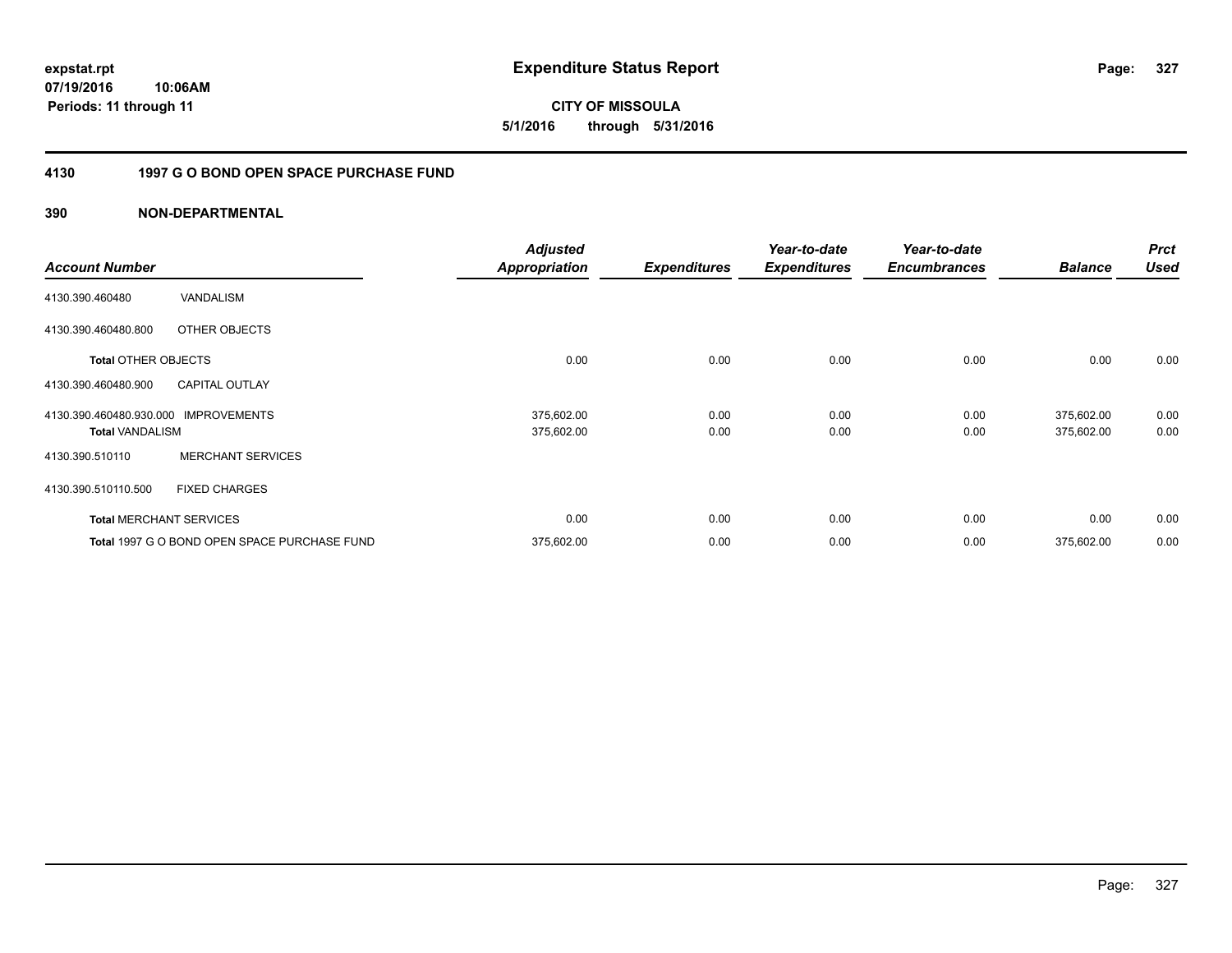**CITY OF MISSOULA 5/1/2016 through 5/31/2016**

#### **4196 NEW FIRE STATION GO BOND**

## **300 FIRE**

| <b>Account Number</b>      |                                       | <b>Adjusted</b><br><b>Appropriation</b> | <b>Expenditures</b> | Year-to-date<br><b>Expenditures</b> | Year-to-date<br><b>Encumbrances</b> | <b>Balance</b> | <b>Prct</b><br><b>Used</b> |
|----------------------------|---------------------------------------|-----------------------------------------|---------------------|-------------------------------------|-------------------------------------|----------------|----------------------------|
| 4196.300.420420            | <b>FACILITY</b>                       |                                         |                     |                                     |                                     |                |                            |
| 4196.300.420420.800        | OTHER OBJECTS                         |                                         |                     |                                     |                                     |                |                            |
| <b>Total OTHER OBJECTS</b> |                                       | 0.00                                    | 0.00                | 0.00                                | 0.00                                | 0.00           | 0.00                       |
| 4196.300.420420.900        | <b>CAPITAL OUTLAY</b>                 |                                         |                     |                                     |                                     |                |                            |
| <b>Total FACILITY</b>      |                                       | 0.00                                    | 0.00                | 0.00                                | 0.00                                | 0.00           | 0.00                       |
| 4196.300.510110            | <b>MERCHANT SERVICES</b>              |                                         |                     |                                     |                                     |                |                            |
| 4196.300.510110.500        | <b>FIXED CHARGES</b>                  |                                         |                     |                                     |                                     |                |                            |
| <b>Total FIXED CHARGES</b> |                                       | 0.00                                    | 0.00                | 0.00                                | 0.00                                | 0.00           | 0.00                       |
|                            | <b>Total NEW FIRE STATION GO BOND</b> | 0.00                                    | 0.00                | 0.00                                | 0.00                                | 0.00           | 0.00                       |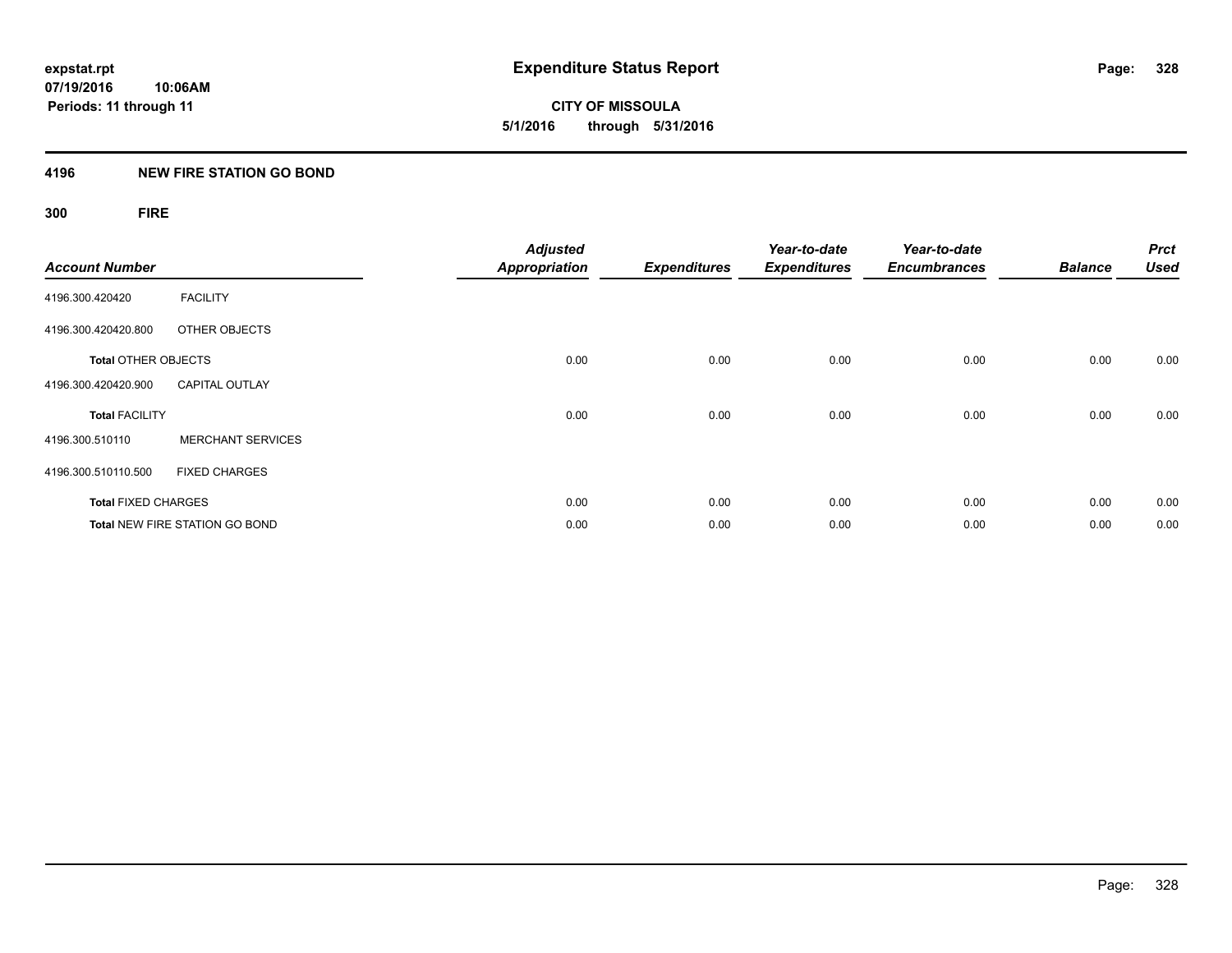**CITY OF MISSOULA 5/1/2016 through 5/31/2016**

#### **4450 S/C CONSTRUCTION FUND FOR FY06**

| <b>Account Number</b> |                                             | <b>Adjusted</b><br><b>Appropriation</b> | <b>Expenditures</b> | Year-to-date<br><b>Expenditures</b> | Year-to-date<br><b>Encumbrances</b> | <b>Balance</b> | <b>Prct</b><br><b>Used</b> |
|-----------------------|---------------------------------------------|-----------------------------------------|---------------------|-------------------------------------|-------------------------------------|----------------|----------------------------|
| 4450.280.510110       | <b>MERCHANT SERVICES</b>                    |                                         |                     |                                     |                                     |                |                            |
| 4450.280.510110.500   | <b>FIXED CHARGES</b>                        |                                         |                     |                                     |                                     |                |                            |
|                       | <b>Total MERCHANT SERVICES</b>              | 0.00                                    | 0.00                | 0.00                                | 0.00                                | 0.00           | 0.00                       |
| 4450.280.521000       | INTERFUND OPERATING TRANSFERS               |                                         |                     |                                     |                                     |                |                            |
| 4450.280.521000.800   | OTHER OBJECTS                               |                                         |                     |                                     |                                     |                |                            |
|                       | <b>Total INTERFUND OPERATING TRANSFERS</b>  | 0.00                                    | 0.00                | 0.00                                | 0.00                                | 0.00           | 0.00                       |
|                       | <b>Total S/C CONSTRUCTION FUND FOR FY06</b> | 0.00                                    | 0.00                | 0.00                                | 0.00                                | 0.00           | 0.00                       |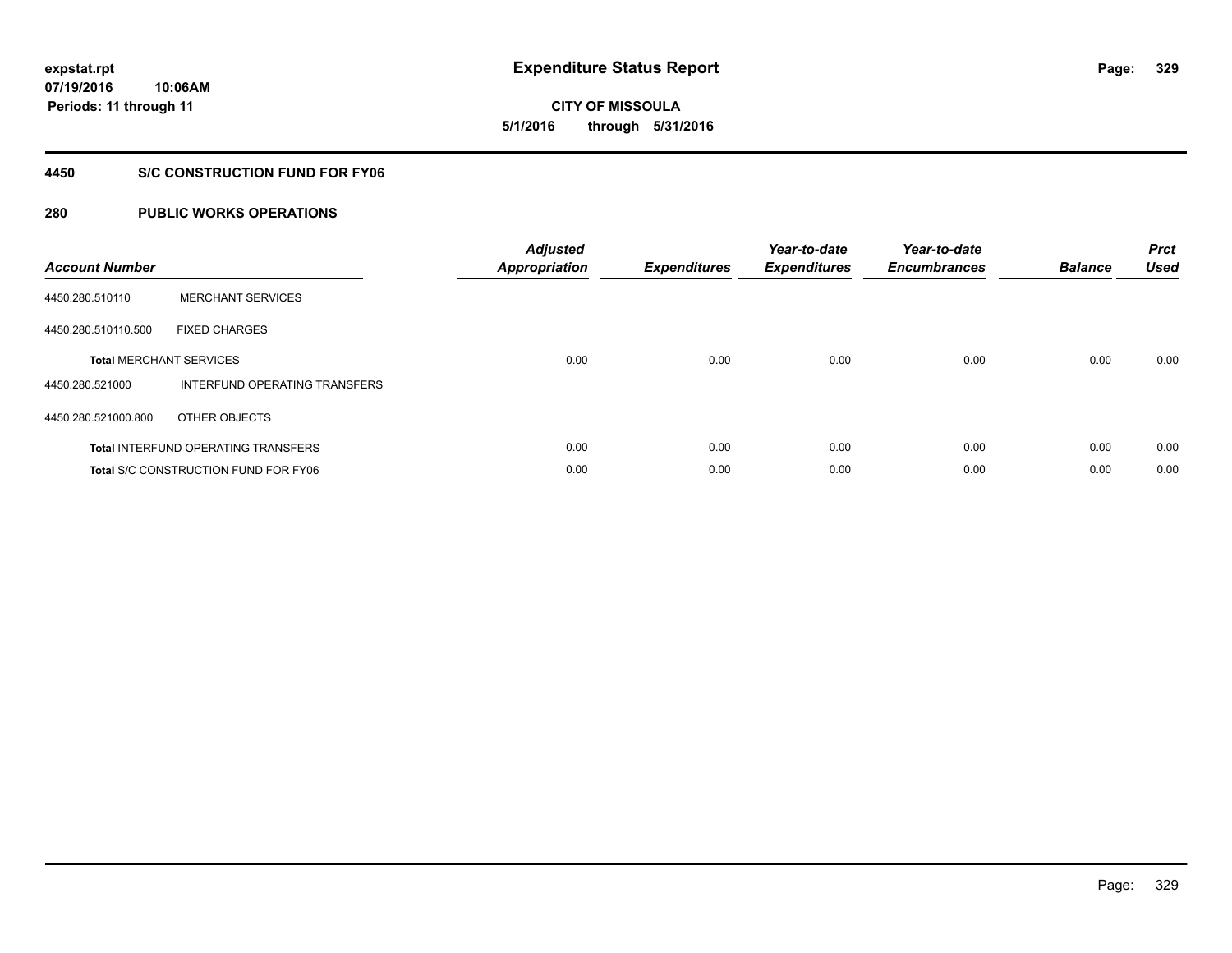**CITY OF MISSOULA 5/1/2016 through 5/31/2016**

#### **4451 FY07 S/C BOND FUND**

| <b>Account Number</b>    |                                            | <b>Adjusted</b><br>Appropriation | <b>Expenditures</b> | Year-to-date<br><b>Expenditures</b> | Year-to-date<br><b>Encumbrances</b> | <b>Balance</b> | <b>Prct</b><br><b>Used</b> |
|--------------------------|--------------------------------------------|----------------------------------|---------------------|-------------------------------------|-------------------------------------|----------------|----------------------------|
| 4451.280.510110          | <b>MERCHANT SERVICES</b>                   |                                  |                     |                                     |                                     |                |                            |
| 4451.280.510110.500      | <b>FIXED CHARGES</b>                       |                                  |                     |                                     |                                     |                |                            |
|                          | <b>Total MERCHANT SERVICES</b>             | 0.00                             | 0.00                | 0.00                                | 0.00                                | 0.00           | 0.00                       |
| 4451.280.521000          | INTERFUND OPERATING TRANSFERS              |                                  |                     |                                     |                                     |                |                            |
| 4451.280.521000.800      | OTHER OBJECTS                              |                                  |                     |                                     |                                     |                |                            |
|                          | <b>Total INTERFUND OPERATING TRANSFERS</b> | 0.00                             | 0.00                | 0.00                                | 0.00                                | 0.00           | 0.00                       |
| Total FY07 S/C BOND FUND |                                            | 0.00                             | 0.00                | 0.00                                | 0.00                                | 0.00           | 0.00                       |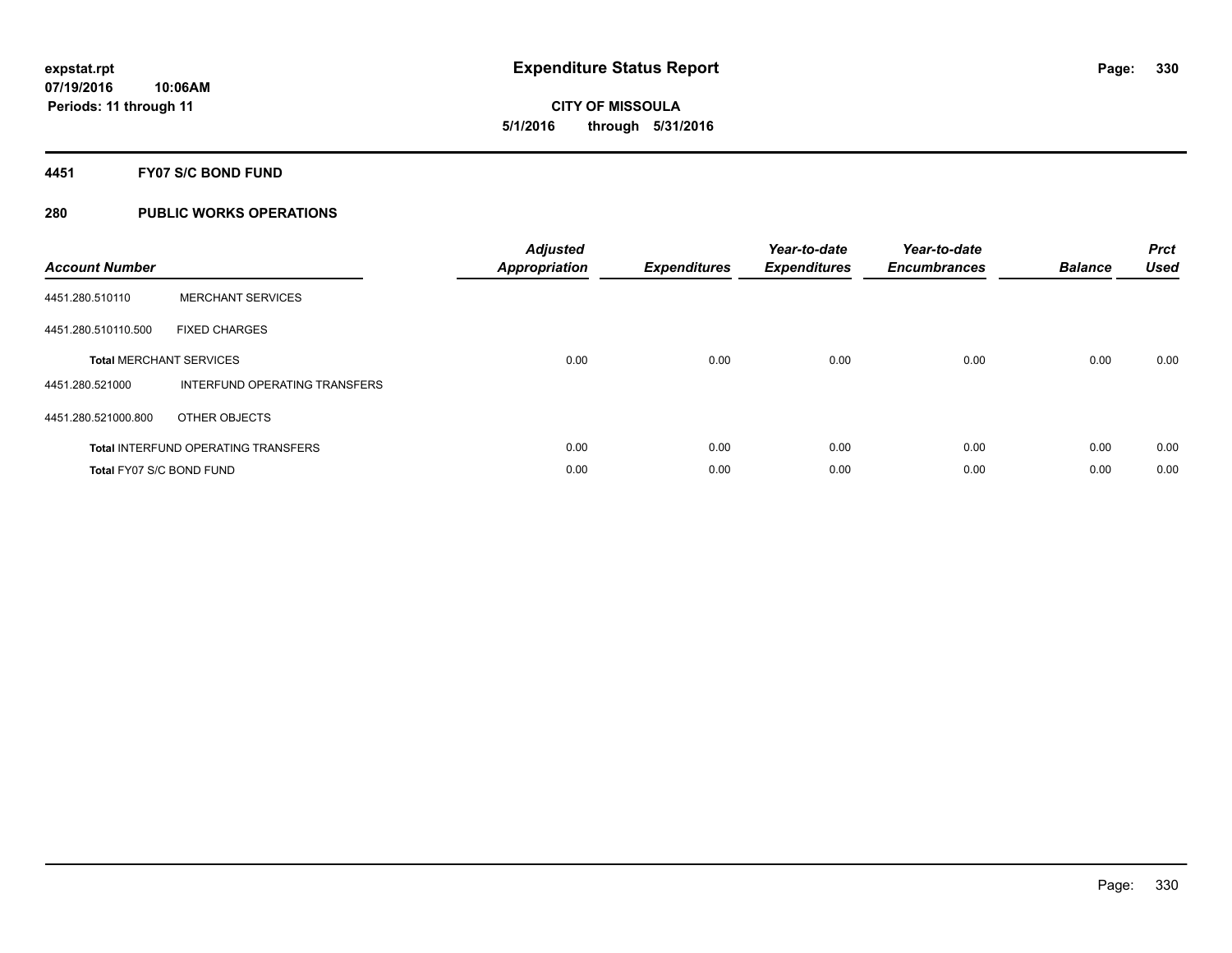**07/19/2016 10:06AM Periods: 11 through 11**

# **CITY OF MISSOULA 5/1/2016 through 5/31/2016**

### **4452 S/C CONSTRUCTION FUND FOR FY 08 BOND SAL**

| <b>Account Number</b>  |                                                       | <b>Adjusted</b><br><b>Appropriation</b> | <b>Expenditures</b> | Year-to-date<br><b>Expenditures</b> | Year-to-date<br><b>Encumbrances</b> | <b>Balance</b> | <b>Prct</b><br><b>Used</b> |
|------------------------|-------------------------------------------------------|-----------------------------------------|---------------------|-------------------------------------|-------------------------------------|----------------|----------------------------|
| 4452.280.430262        | <b>SIDEWALKS</b>                                      |                                         |                     |                                     |                                     |                |                            |
| 4452.280.430262.900    | <b>CAPITAL OUTLAY</b>                                 |                                         |                     |                                     |                                     |                |                            |
| <b>Total SIDEWALKS</b> |                                                       | 0.00                                    | 0.00                | 0.00                                | 0.00                                | 0.00           | 0.00                       |
| 4452.280.510110        | <b>MERCHANT SERVICES</b>                              |                                         |                     |                                     |                                     |                |                            |
| 4452.280.510110.500    | <b>FIXED CHARGES</b>                                  |                                         |                     |                                     |                                     |                |                            |
|                        | <b>Total MERCHANT SERVICES</b>                        | 0.00                                    | 0.00                | 0.00                                | 0.00                                | 0.00           | 0.00                       |
|                        | <b>Total S/C CONSTRUCTION FUND FOR FY 08 BOND SAL</b> | 0.00                                    | 0.00                | 0.00                                | 0.00                                | 0.00           | 0.00                       |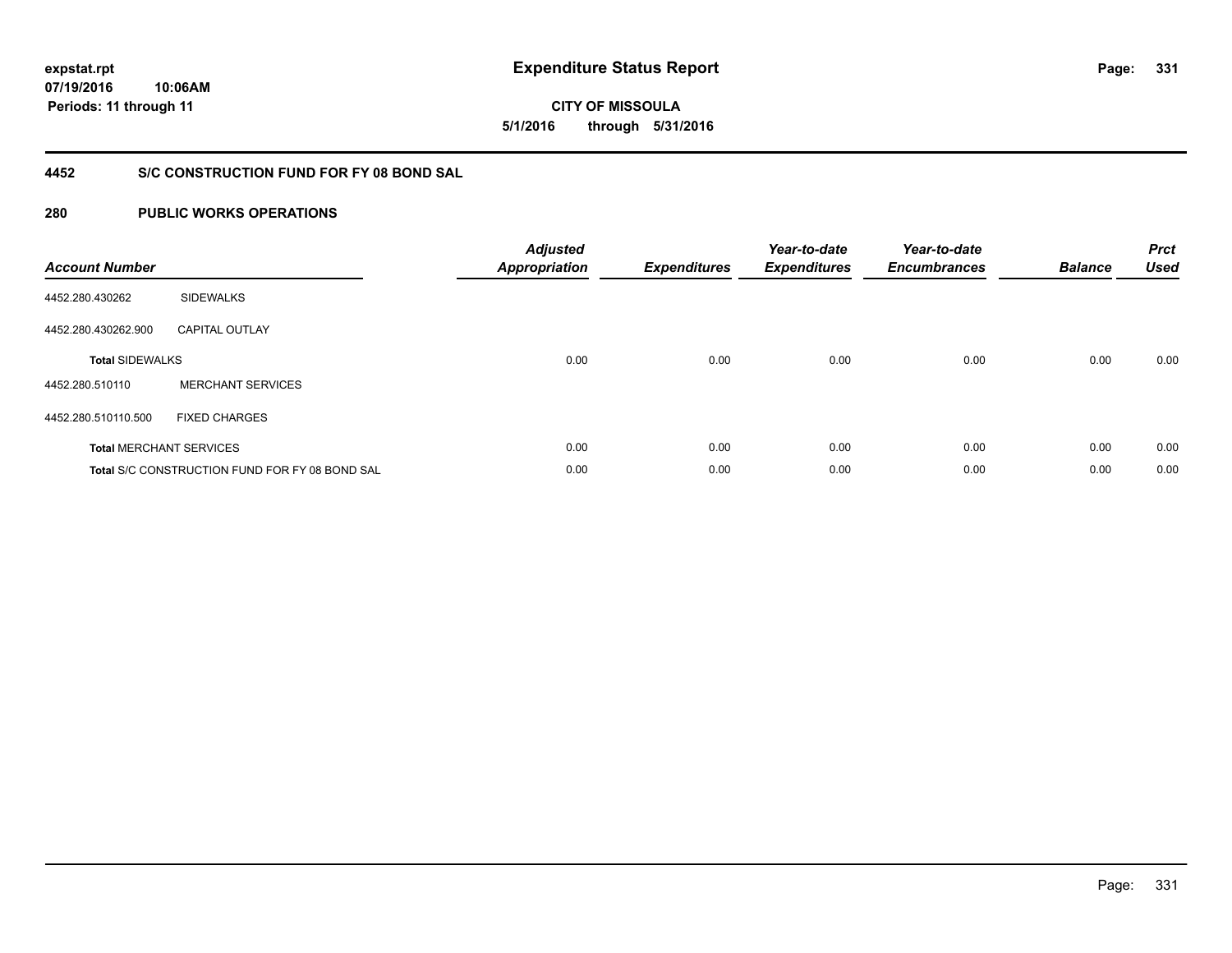**07/19/2016 10:06AM Periods: 11 through 11**

# **CITY OF MISSOULA 5/1/2016 through 5/31/2016**

#### **4453 S/C CONSTRUCTION FUND FY09 BOND**

| <b>Account Number</b>  |                                | <b>Adjusted</b><br><b>Appropriation</b> | <b>Expenditures</b> | Year-to-date<br><b>Expenditures</b> | Year-to-date<br><b>Encumbrances</b> | <b>Balance</b> | <b>Prct</b><br><b>Used</b> |
|------------------------|--------------------------------|-----------------------------------------|---------------------|-------------------------------------|-------------------------------------|----------------|----------------------------|
| 4453.280.430262        | <b>SIDEWALKS</b>               |                                         |                     |                                     |                                     |                |                            |
| 4453.280.430262.900    | <b>CAPITAL OUTLAY</b>          |                                         |                     |                                     |                                     |                |                            |
| <b>Total SIDEWALKS</b> |                                | 0.00                                    | 0.00                | 0.00                                | 0.00                                | 0.00           | 0.00                       |
| 4453.280.510110        | <b>MERCHANT SERVICES</b>       |                                         |                     |                                     |                                     |                |                            |
| 4453.280.510110.500    | <b>FIXED CHARGES</b>           |                                         |                     |                                     |                                     |                |                            |
|                        | <b>Total MERCHANT SERVICES</b> | 0.00                                    | 0.00                | 0.00                                | 0.00                                | 0.00           | 0.00                       |
| 4453.280.521000        | INTERFUND OPERATING TRANSFERS  |                                         |                     |                                     |                                     |                |                            |
| 4453.280.521000.800    | OTHER OBJECTS                  |                                         |                     |                                     |                                     |                |                            |
|                        | Total PUBLIC WORKS OPERATIONS  | 0.00                                    | 0.00                | 0.00                                | 0.00                                | 0.00           | 0.00                       |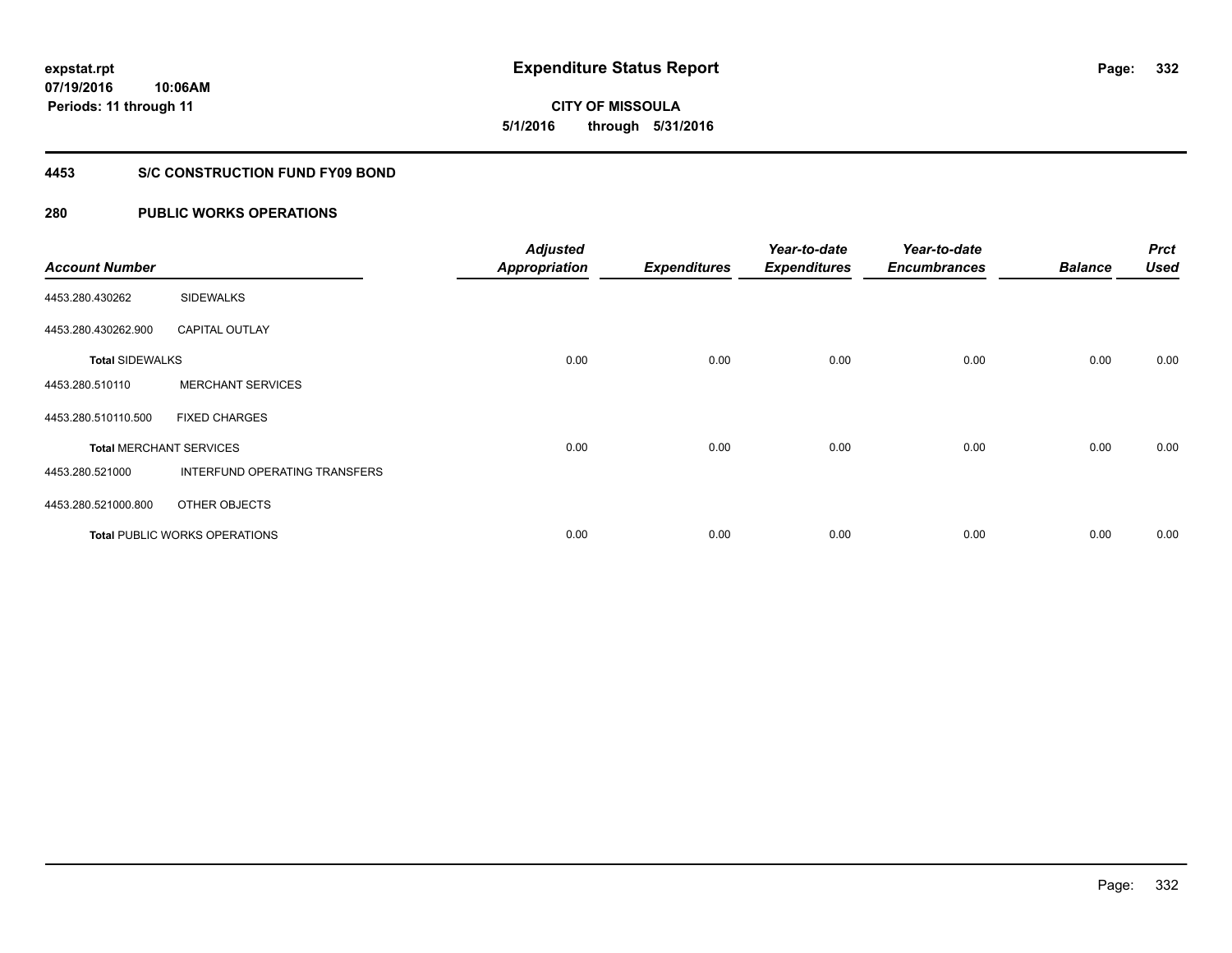**CITY OF MISSOULA 5/1/2016 through 5/31/2016**

#### **4453 S/C CONSTRUCTION FUND FY09 BOND**

| <b>Account Number</b>                |                                              | <b>Adjusted</b><br><b>Appropriation</b> | <b>Expenditures</b> | Year-to-date<br><b>Expenditures</b> | Year-to-date<br><b>Encumbrances</b> | <b>Balance</b> | <b>Prct</b><br><b>Used</b> |
|--------------------------------------|----------------------------------------------|-----------------------------------------|---------------------|-------------------------------------|-------------------------------------|----------------|----------------------------|
| 4453.390.410710                      | *** Title Not Found ***                      |                                         |                     |                                     |                                     |                |                            |
| 4453.390.410710.500                  | <b>FIXED CHARGES</b>                         |                                         |                     |                                     |                                     |                |                            |
| <b>Total *** Title Not Found ***</b> |                                              | 0.00                                    | 0.00                | 0.00                                | 0.00                                | 0.00           | 0.00                       |
| 4453.390.510110                      | <b>MERCHANT SERVICES</b>                     |                                         |                     |                                     |                                     |                |                            |
| 4453.390.510110.500                  | <b>FIXED CHARGES</b>                         |                                         |                     |                                     |                                     |                |                            |
|                                      | <b>Total S/C CONSTRUCTION FUND FY09 BOND</b> | 0.00                                    | 0.00                | 0.00                                | 0.00                                | 0.00           | 0.00                       |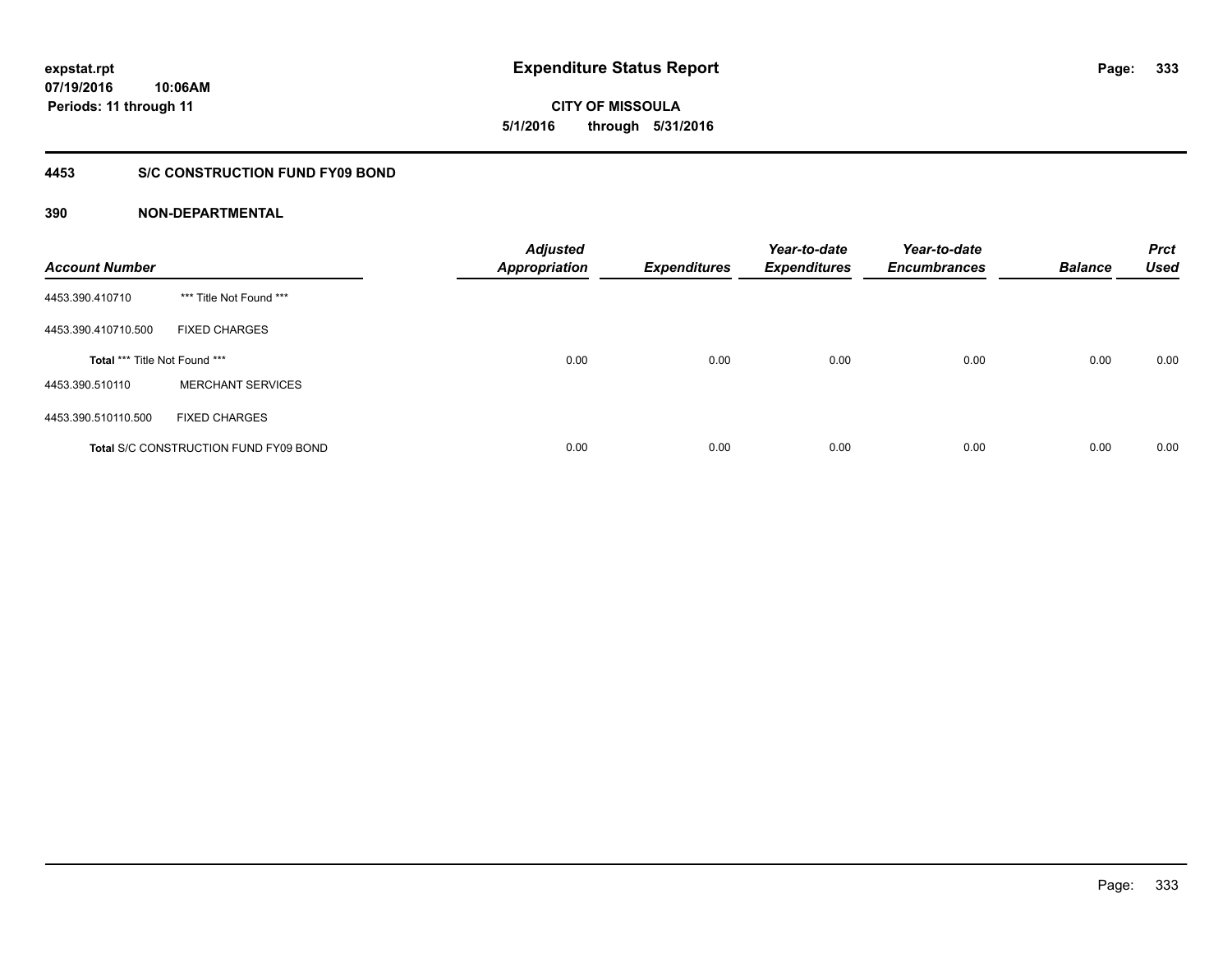**CITY OF MISSOULA 5/1/2016 through 5/31/2016**

#### **4454 S/C CONSTRUCTION FUND FOR FY10**

| <b>Account Number</b>  |                                             | <b>Adjusted</b><br>Appropriation | <b>Expenditures</b> | Year-to-date<br><b>Expenditures</b> | Year-to-date<br><b>Encumbrances</b> | <b>Balance</b> | <b>Prct</b><br><b>Used</b> |
|------------------------|---------------------------------------------|----------------------------------|---------------------|-------------------------------------|-------------------------------------|----------------|----------------------------|
| 4454.280.430262        | <b>SIDEWALKS</b>                            |                                  |                     |                                     |                                     |                |                            |
| 4454.280.430262.900    | <b>CAPITAL OUTLAY</b>                       |                                  |                     |                                     |                                     |                |                            |
| <b>Total SIDEWALKS</b> |                                             | 0.00                             | 0.00                | 0.00                                | 0.00                                | 0.00           | 0.00                       |
| 4454.280.510110        | <b>MERCHANT SERVICES</b>                    |                                  |                     |                                     |                                     |                |                            |
| 4454.280.510110.500    | <b>FIXED CHARGES</b>                        |                                  |                     |                                     |                                     |                |                            |
|                        | <b>Total MERCHANT SERVICES</b>              | 0.00                             | 0.00                | 0.00                                | 0.00                                | 0.00           | 0.00                       |
|                        | <b>Total S/C CONSTRUCTION FUND FOR FY10</b> | 0.00                             | 0.00                | 0.00                                | 0.00                                | 0.00           | 0.00                       |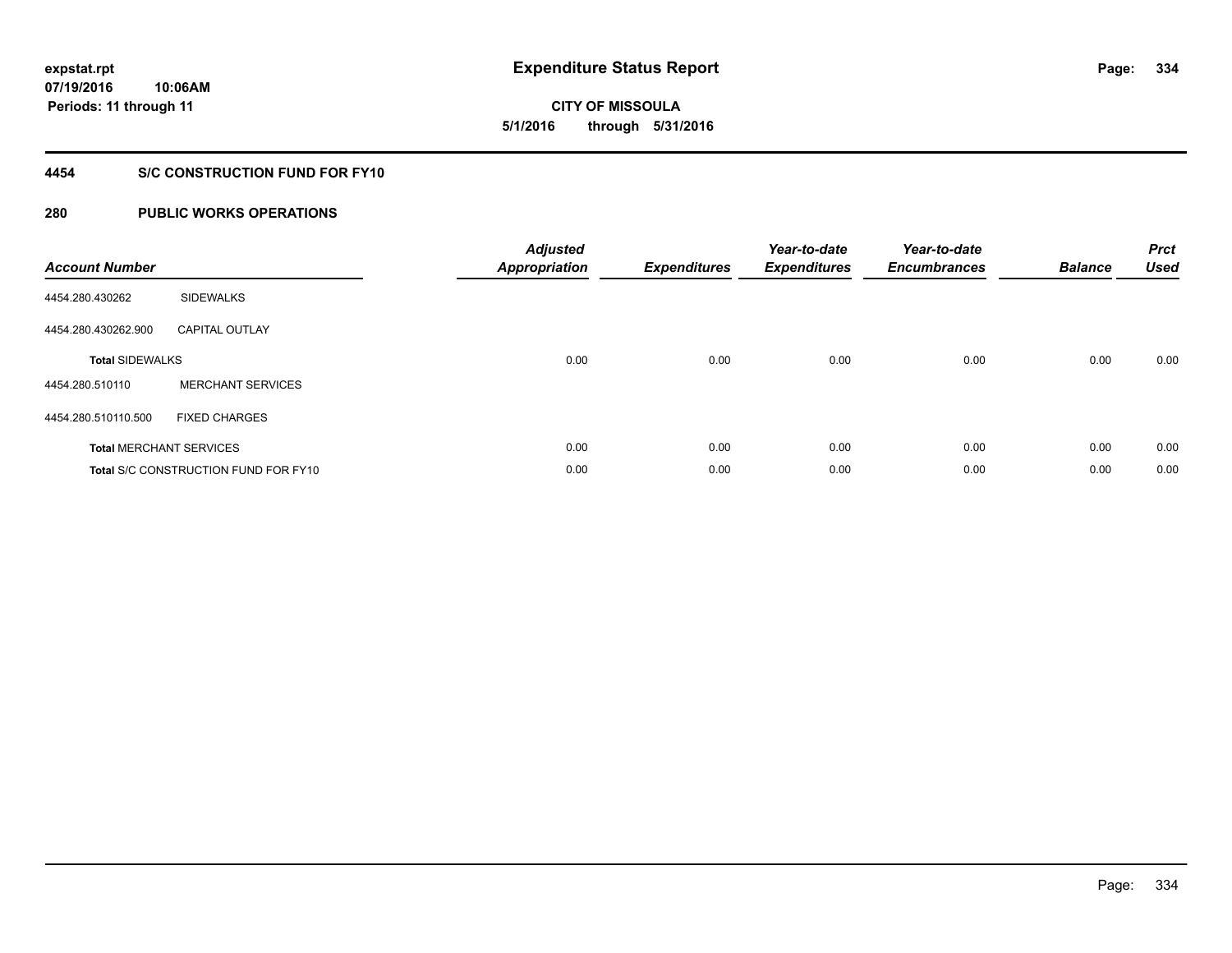**CITY OF MISSOULA 5/1/2016 through 5/31/2016**

#### **4455 FY11 S/C CONSTRUCTION FUND**

| <b>Account Number</b>          |                                         | <b>Adjusted</b><br><b>Appropriation</b> | <b>Expenditures</b> | Year-to-date<br><b>Expenditures</b> | Year-to-date<br><b>Encumbrances</b> | <b>Balance</b> | <b>Prct</b><br><b>Used</b> |
|--------------------------------|-----------------------------------------|-----------------------------------------|---------------------|-------------------------------------|-------------------------------------|----------------|----------------------------|
| 4455.280.430262                | <b>SIDEWALKS</b>                        |                                         |                     |                                     |                                     |                |                            |
| 4455.280.430262.900            | <b>CAPITAL OUTLAY</b>                   |                                         |                     |                                     |                                     |                |                            |
| <b>Total SIDEWALKS</b>         |                                         | 0.00                                    | 0.00                | 0.00                                | 0.00                                | 0.00           | 0.00                       |
| 4455.280.510110                | <b>MERCHANT SERVICES</b>                |                                         |                     |                                     |                                     |                |                            |
| 4455.280.510110.500            | <b>FIXED CHARGES</b>                    |                                         |                     |                                     |                                     |                |                            |
| <b>Total MERCHANT SERVICES</b> |                                         | 0.00                                    | 0.00                | 0.00                                | 0.00                                | 0.00           | 0.00                       |
|                                | <b>Total FY11 S/C CONSTRUCTION FUND</b> | 0.00                                    | 0.00                | 0.00                                | 0.00                                | 0.00           | 0.00                       |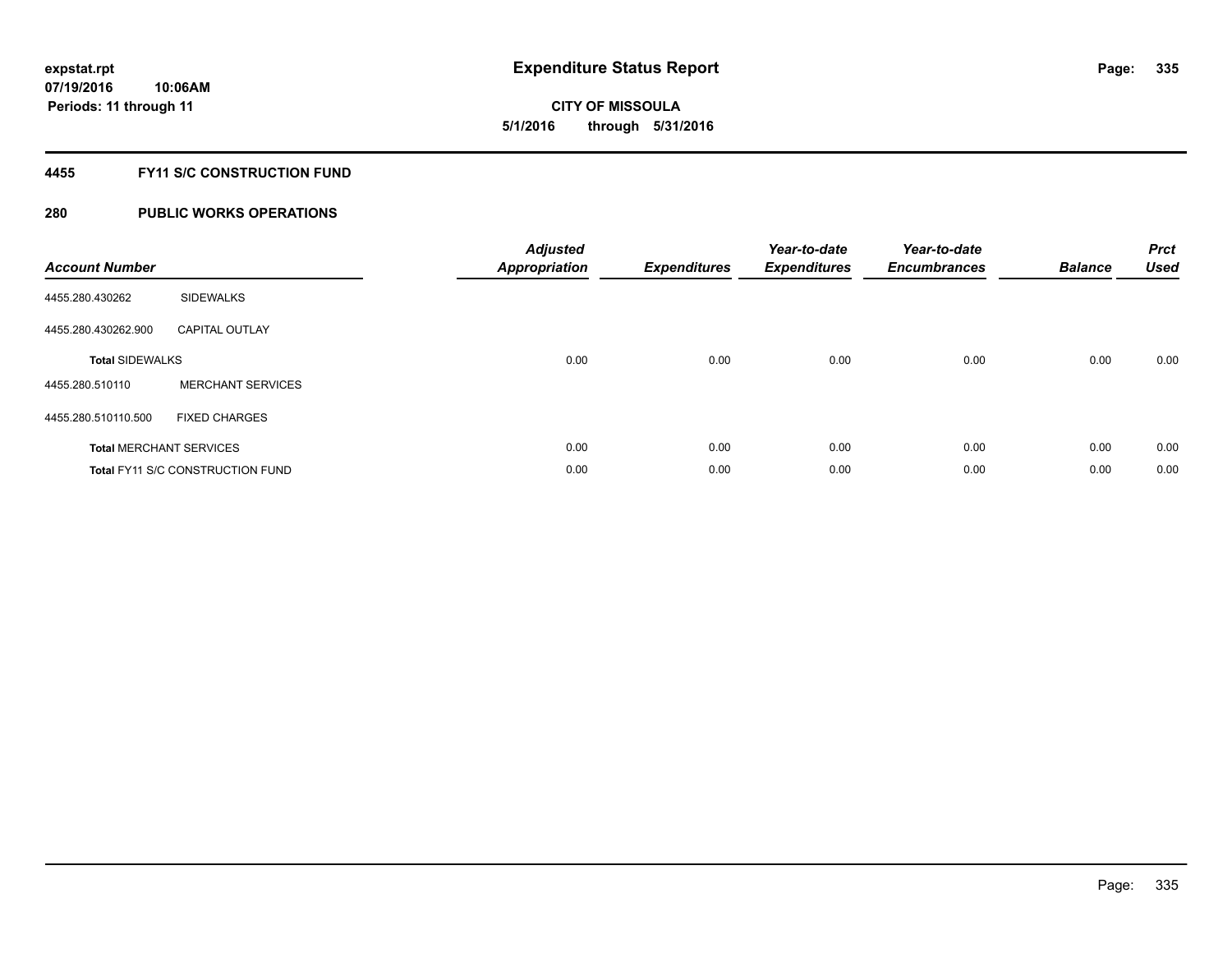**CITY OF MISSOULA 5/1/2016 through 5/31/2016**

#### **4456 FY12 S/C CONSTRUCTION FUND**

| <b>Account Number</b>          |                                     | <b>Adjusted</b><br><b>Appropriation</b> | <b>Expenditures</b> | Year-to-date<br><b>Expenditures</b> | Year-to-date<br><b>Encumbrances</b> | <b>Balance</b> | <b>Prct</b><br><b>Used</b> |
|--------------------------------|-------------------------------------|-----------------------------------------|---------------------|-------------------------------------|-------------------------------------|----------------|----------------------------|
| 4456.280.430262                | <b>SIDEWALKS</b>                    |                                         |                     |                                     |                                     |                |                            |
| 4456.280.430262.900            | <b>CAPITAL OUTLAY</b>               |                                         |                     |                                     |                                     |                |                            |
| <b>Total SIDEWALKS</b>         |                                     | 0.00                                    | 0.00                | 0.00                                | 0.00                                | 0.00           | 0.00                       |
| 4456.280.510110                | <b>MERCHANT SERVICES</b>            |                                         |                     |                                     |                                     |                |                            |
| 4456.280.510110.500            | <b>FIXED CHARGES</b>                |                                         |                     |                                     |                                     |                |                            |
| <b>Total MERCHANT SERVICES</b> |                                     | 0.00                                    | 0.00                | 0.00                                | 0.00                                | 0.00           | 0.00                       |
| 4456.280.521000                | INTERFUND OPERATING TRANSFERS       |                                         |                     |                                     |                                     |                |                            |
| 4456.280.521000.800            | OTHER OBJECTS                       |                                         |                     |                                     |                                     |                |                            |
|                                | Total INTERFUND OPERATING TRANSFERS | 0.00                                    | 0.00                | 0.00                                | 0.00                                | 0.00           | 0.00                       |
|                                | Total FY12 S/C CONSTRUCTION FUND    | 0.00                                    | 0.00                | 0.00                                | 0.00                                | 0.00           | 0.00                       |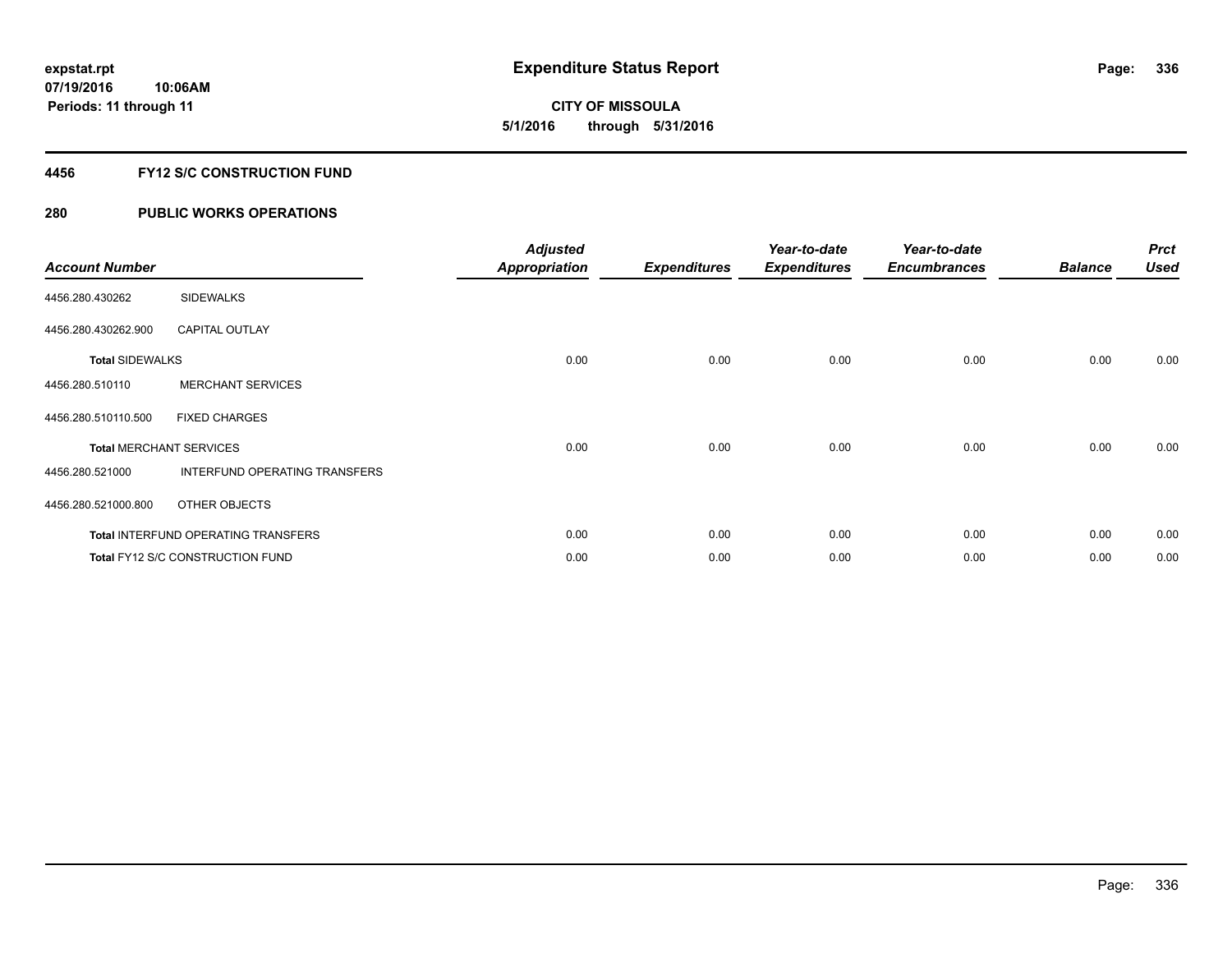**07/19/2016 10:06AM Periods: 11 through 11**

**CITY OF MISSOULA 5/1/2016 through 5/31/2016**

#### **4457 FY13 SIDEWALK/CURB CONSTRUCTION**

| <b>Account Number</b>  |                                              | <b>Adjusted</b><br><b>Appropriation</b> | <b>Expenditures</b> | Year-to-date<br><b>Expenditures</b> | Year-to-date<br><b>Encumbrances</b> | <b>Balance</b> | <b>Prct</b><br><b>Used</b> |
|------------------------|----------------------------------------------|-----------------------------------------|---------------------|-------------------------------------|-------------------------------------|----------------|----------------------------|
| 4457.280.430262        | <b>SIDEWALKS</b>                             |                                         |                     |                                     |                                     |                |                            |
| 4457.280.430262.300    | PURCHASED SERVICES                           |                                         |                     |                                     |                                     |                |                            |
|                        | <b>Total PURCHASED SERVICES</b>              | 0.00                                    | 0.00                | 0.00                                | 0.00                                | 0.00           | 0.00                       |
| 4457.280.430262.900    | <b>CAPITAL OUTLAY</b>                        |                                         |                     |                                     |                                     |                |                            |
| <b>Total SIDEWALKS</b> |                                              | 0.00                                    | 0.00                | 0.00                                | 0.00                                | 0.00           | 0.00                       |
| 4457.280.510110        | <b>MERCHANT SERVICES</b>                     |                                         |                     |                                     |                                     |                |                            |
| 4457.280.510110.500    | <b>FIXED CHARGES</b>                         |                                         |                     |                                     |                                     |                |                            |
|                        | <b>Total MERCHANT SERVICES</b>               | 0.00                                    | 0.00                | 0.00                                | 0.00                                | 0.00           | 0.00                       |
| 4457.280.521000        | INTERFUND OPERATING TRANSFERS                |                                         |                     |                                     |                                     |                |                            |
| 4457.280.521000.800    | OTHER OBJECTS                                |                                         |                     |                                     |                                     |                |                            |
|                        | Total INTERFUND OPERATING TRANSFERS          | 0.00                                    | 0.00                | 0.00                                | 0.00                                | 0.00           | 0.00                       |
|                        | <b>Total FY13 SIDEWALK/CURB CONSTRUCTION</b> | 0.00                                    | 0.00                | 0.00                                | 0.00                                | 0.00           | 0.00                       |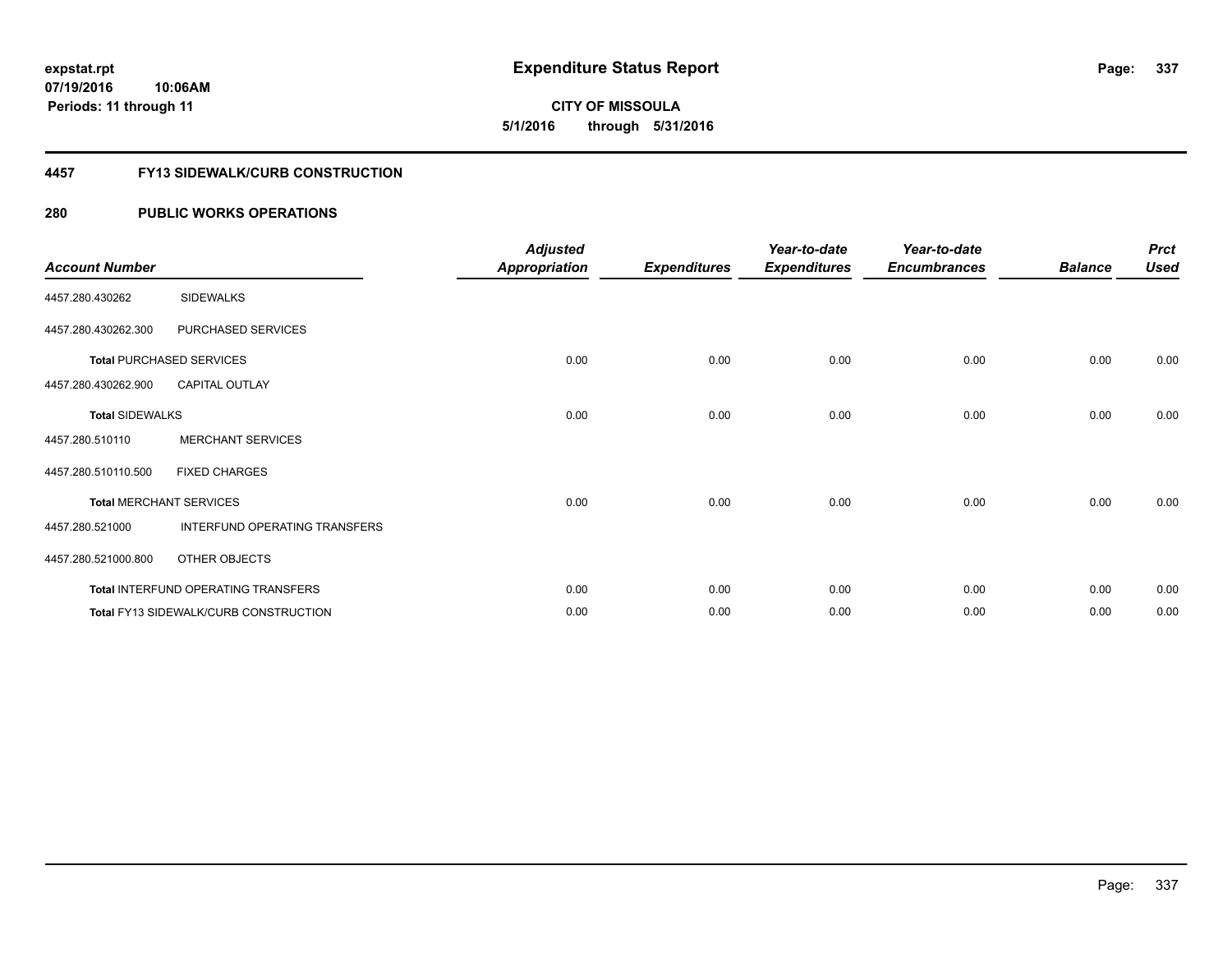**07/19/2016 10:06AM Periods: 11 through 11**

**CITY OF MISSOULA 5/1/2016 through 5/31/2016**

#### **4458 FY14 SIDEWALK & CURB CONSTRUCTION**

| <b>Account Number</b>  |                                                    | <b>Adjusted</b><br><b>Appropriation</b> | <b>Expenditures</b> | Year-to-date<br><b>Expenditures</b> | Year-to-date<br><b>Encumbrances</b> | <b>Balance</b> | <b>Prct</b><br><b>Used</b> |
|------------------------|----------------------------------------------------|-----------------------------------------|---------------------|-------------------------------------|-------------------------------------|----------------|----------------------------|
| 4458.280.430262        | <b>SIDEWALKS</b>                                   |                                         |                     |                                     |                                     |                |                            |
| 4458.280.430262.900    | <b>CAPITAL OUTLAY</b>                              |                                         |                     |                                     |                                     |                |                            |
| <b>Total SIDEWALKS</b> |                                                    | 0.00                                    | 0.00                | 0.00                                | 0.00                                | 0.00           | 0.00                       |
| 4458.280.510110        | <b>MERCHANT SERVICES</b>                           |                                         |                     |                                     |                                     |                |                            |
| 4458.280.510110.500    | <b>FIXED CHARGES</b>                               |                                         |                     |                                     |                                     |                |                            |
|                        | <b>Total MERCHANT SERVICES</b>                     | 0.00                                    | 0.00                | 0.00                                | 0.00                                | 0.00           | 0.00                       |
| 4458.280.521000        | INTERFUND OPERATING TRANSFERS                      |                                         |                     |                                     |                                     |                |                            |
| 4458.280.521000.800    | OTHER OBJECTS                                      |                                         |                     |                                     |                                     |                |                            |
|                        | Total INTERFUND OPERATING TRANSFERS                | 0.00                                    | 0.00                | 0.00                                | 0.00                                | 0.00           | 0.00                       |
|                        | <b>Total FY14 SIDEWALK &amp; CURB CONSTRUCTION</b> | 0.00                                    | 0.00                | 0.00                                | 0.00                                | 0.00           | 0.00                       |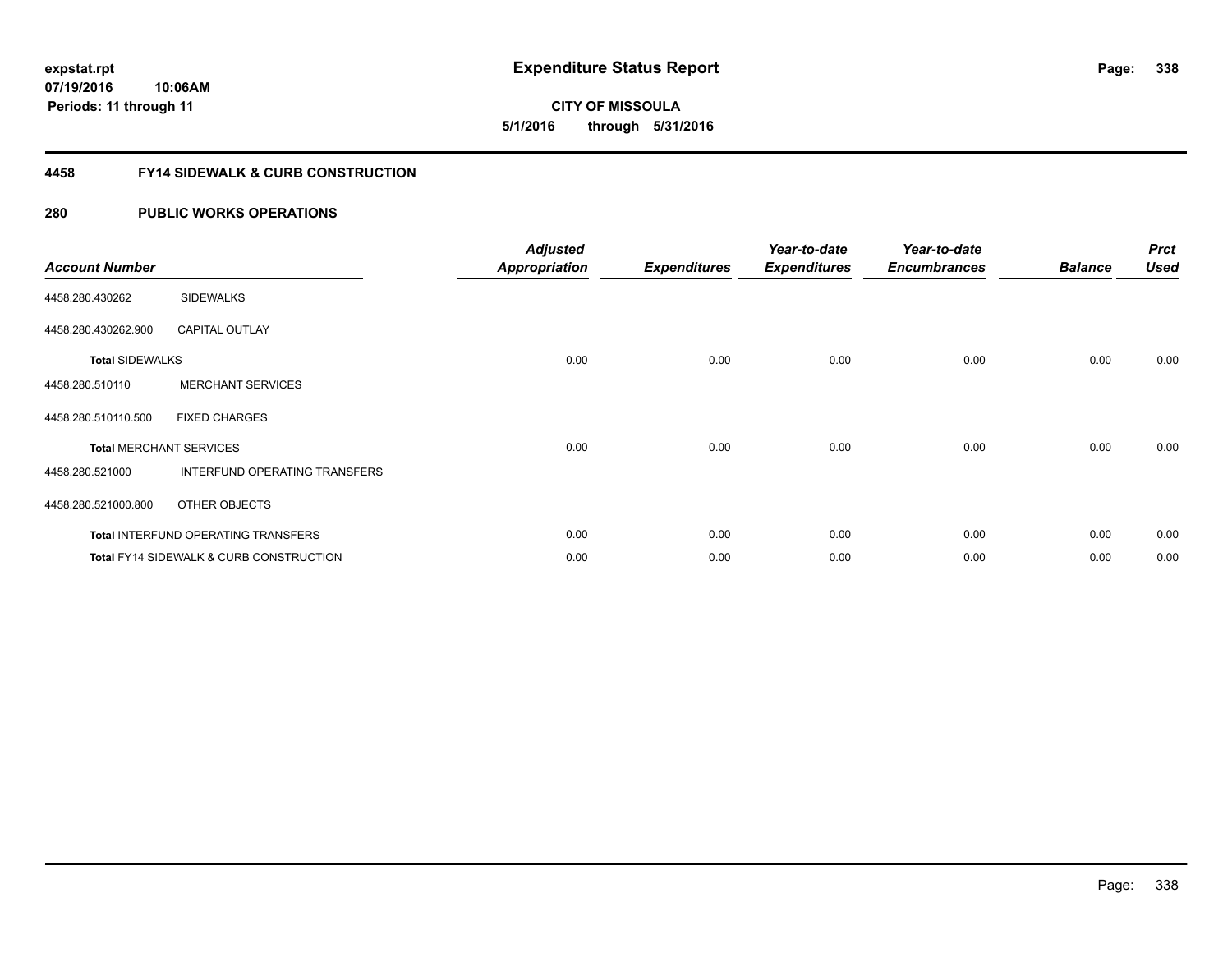**CITY OF MISSOULA 5/1/2016 through 5/31/2016**

#### **4459 FY15 SIDEWALK/CURB CONSTRUCTION**

|                             |                                                  | <b>Adjusted</b>      |                     | Year-to-date        | Year-to-date        |                | <b>Prct</b> |
|-----------------------------|--------------------------------------------------|----------------------|---------------------|---------------------|---------------------|----------------|-------------|
| <b>Account Number</b>       |                                                  | <b>Appropriation</b> | <b>Expenditures</b> | <b>Expenditures</b> | <b>Encumbrances</b> | <b>Balance</b> | <b>Used</b> |
| 4459.280.430262             | <b>SIDEWALKS</b>                                 |                      |                     |                     |                     |                |             |
| 4459.280.430262.800         | OTHER OBJECTS                                    |                      |                     |                     |                     |                |             |
|                             | 4459.280.430262.820.000 TRANSFERS TO OTHER FUNDS | 0.00                 | 0.00                | 29,930.00           | 0.00                | $-29,930.00$   | 0.00        |
| <b>Total OTHER OBJECTS</b>  |                                                  | 0.00                 | 0.00                | 29,930.00           | 0.00                | $-29,930.00$   | 0.00        |
| 4459.280.430262.900         | <b>CAPITAL OUTLAY</b>                            |                      |                     |                     |                     |                |             |
| <b>Total CAPITAL OUTLAY</b> |                                                  | 0.00                 | 0.00                | 0.00                | 0.00                | 0.00           | 0.00        |
| <b>Total SIDEWALKS</b>      |                                                  | 0.00                 | 0.00                | 29,930.00           | 0.00                | $-29,930.00$   | 0.00        |
| 4459.280.510110             | <b>MERCHANT SERVICES</b>                         |                      |                     |                     |                     |                |             |
| 4459.280.510110.500         | <b>FIXED CHARGES</b>                             |                      |                     |                     |                     |                |             |
|                             | <b>Total MERCHANT SERVICES</b>                   | 0.00                 | 0.00                | 0.00                | 0.00                | 0.00           | 0.00        |
|                             | <b>Total FY15 SIDEWALK/CURB CONSTRUCTION</b>     | 0.00                 | 0.00                | 29,930.00           | 0.00                | $-29,930.00$   | 0.00        |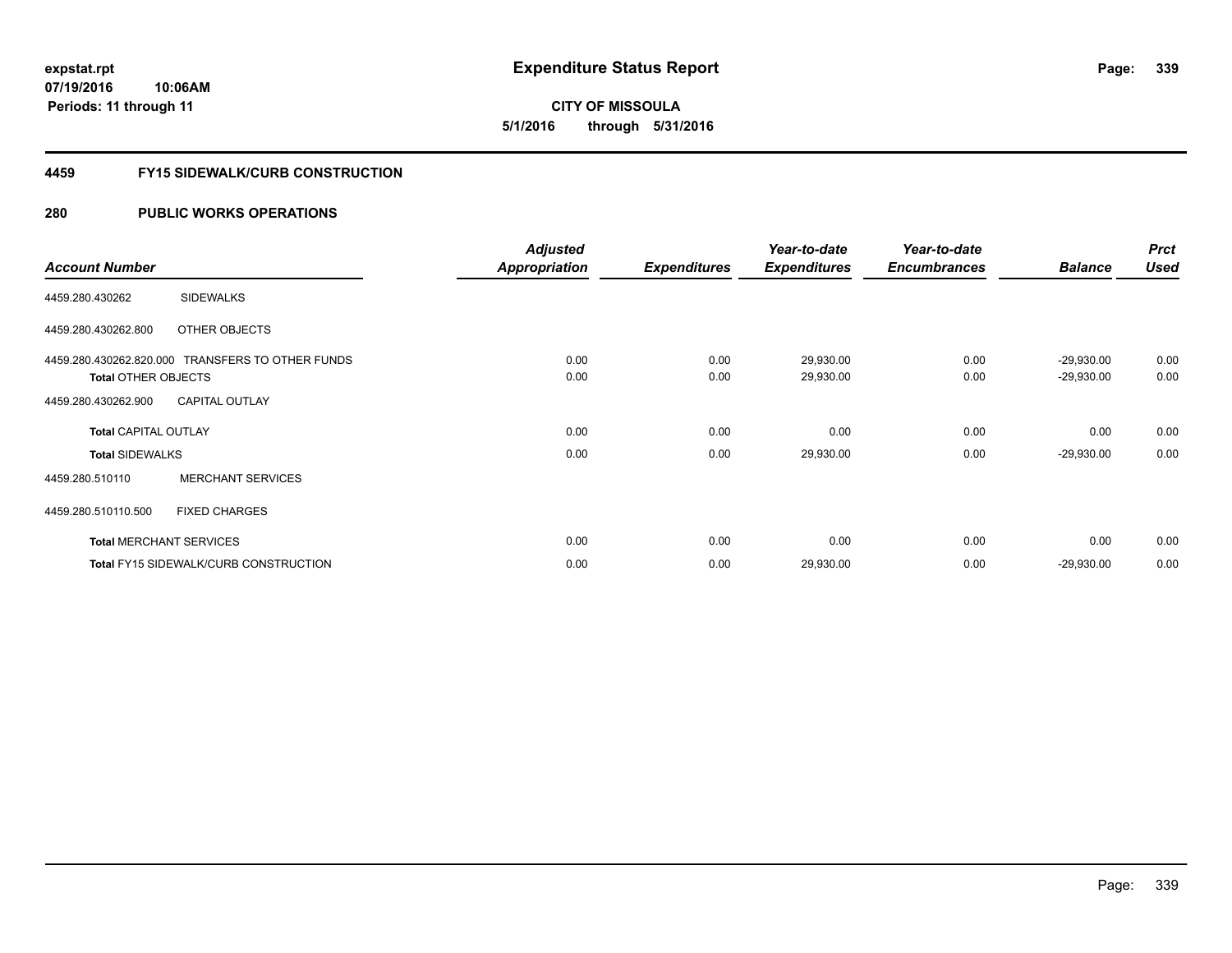**07/19/2016 10:06AM Periods: 11 through 11**

**CITY OF MISSOULA 5/1/2016 through 5/31/2016**

#### **4460 FY16 SIDEWALK/CURB CONSTRUCTION**

| <b>Account Number</b>                                          |                                              | <b>Adjusted</b><br><b>Appropriation</b> | <b>Expenditures</b> | Year-to-date<br><b>Expenditures</b> | Year-to-date<br><b>Encumbrances</b> | <b>Balance</b>               | <b>Prct</b><br><b>Used</b> |
|----------------------------------------------------------------|----------------------------------------------|-----------------------------------------|---------------------|-------------------------------------|-------------------------------------|------------------------------|----------------------------|
| 4460.280.430262                                                | <b>SIDEWALKS</b>                             |                                         |                     |                                     |                                     |                              |                            |
| 4460.280.430262.900                                            | <b>CAPITAL OUTLAY</b>                        |                                         |                     |                                     |                                     |                              |                            |
| 4460.280.430262.930.000 IMPROVEMENTS<br><b>Total SIDEWALKS</b> |                                              | 0.00<br>0.00                            | 0.00<br>0.00        | 86,803.79<br>86,803.79              | 0.00<br>0.00                        | $-86,803.79$<br>$-86,803.79$ | 0.00<br>0.00               |
| 4460.280.510110                                                | <b>MERCHANT SERVICES</b>                     |                                         |                     |                                     |                                     |                              |                            |
| 4460.280.510110.500                                            | <b>FIXED CHARGES</b>                         |                                         |                     |                                     |                                     |                              |                            |
| <b>Total MERCHANT SERVICES</b>                                 |                                              | 0.00                                    | 0.00                | 0.00                                | 0.00                                | 0.00                         | 0.00                       |
|                                                                | <b>Total FY16 SIDEWALK/CURB CONSTRUCTION</b> | 0.00                                    | 0.00                | 86,803.79                           | 0.00                                | $-86.803.79$                 | 0.00                       |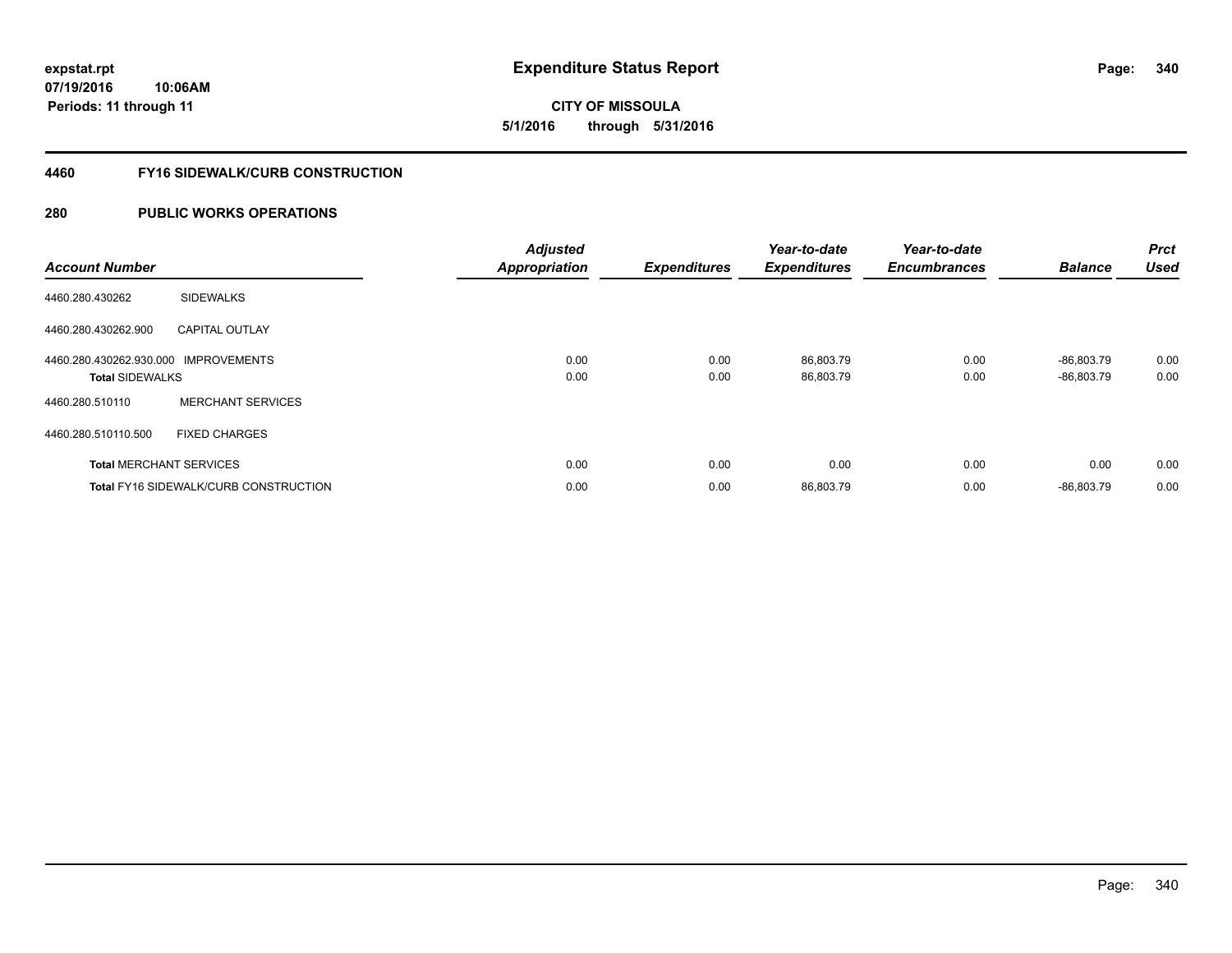**07/19/2016 10:06AM Periods: 11 through 11**

**CITY OF MISSOULA 5/1/2016 through 5/31/2016**

#### **4461 FY17 SIDEWALK/CURB CONSTRUCTION**

| <b>Account Number</b>  |                                              | <b>Adjusted</b><br><b>Appropriation</b> | <b>Expenditures</b> | Year-to-date<br><b>Expenditures</b> | Year-to-date<br><b>Encumbrances</b> | <b>Balance</b> | <b>Prct</b><br><b>Used</b> |
|------------------------|----------------------------------------------|-----------------------------------------|---------------------|-------------------------------------|-------------------------------------|----------------|----------------------------|
| 4461.280.430262        | <b>SIDEWALKS</b>                             |                                         |                     |                                     |                                     |                |                            |
| 4461.280.430262.900    | <b>CAPITAL OUTLAY</b>                        |                                         |                     |                                     |                                     |                |                            |
| <b>Total SIDEWALKS</b> |                                              | 0.00                                    | 0.00                | 0.00                                | 0.00                                | 0.00           | 0.00                       |
| 4461.280.510110        | <b>MERCHANT SERVICES</b>                     |                                         |                     |                                     |                                     |                |                            |
| 4461.280.510110.500    | <b>FIXED CHARGES</b>                         |                                         |                     |                                     |                                     |                |                            |
|                        | <b>Total FY17 SIDEWALK/CURB CONSTRUCTION</b> | 0.00                                    | 0.00                | 0.00                                | 0.00                                | 0.00           | 0.00                       |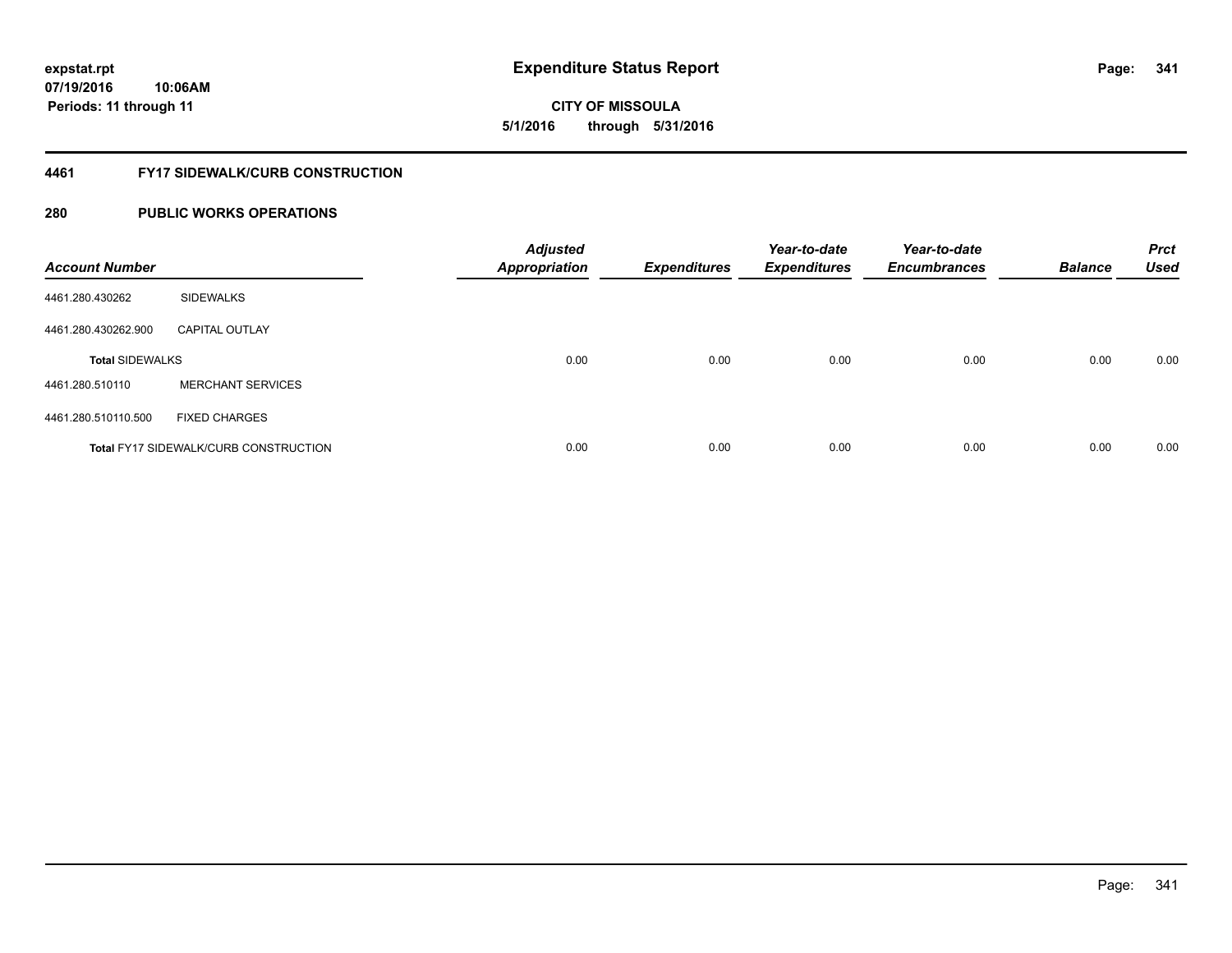**CITY OF MISSOULA 5/1/2016 through 5/31/2016**

#### **4531 SID 531 TRAFFIC CALMING**

## **000 \*\*\* Title Not Found \*\*\***

| <b>Account Number</b>         |                                 | <b>Adjusted</b><br><b>Appropriation</b> | <b>Expenditures</b> | Year-to-date<br><b>Expenditures</b> | Year-to-date<br><b>Encumbrances</b> | <b>Balance</b> | <b>Prct</b><br><b>Used</b> |
|-------------------------------|---------------------------------|-----------------------------------------|---------------------|-------------------------------------|-------------------------------------|----------------|----------------------------|
| 4531.000.410000               | <b>GENERAL GOVERNMENT</b>       |                                         |                     |                                     |                                     |                |                            |
| 4531.000.410000.600           | <b>DEBT SERVICE</b>             |                                         |                     |                                     |                                     |                |                            |
|                               | <b>Total GENERAL GOVERNMENT</b> | 0.00                                    | 0.00                | 0.00                                | 0.00                                | 0.00           | 0.00                       |
| 4531.000.510110               | <b>MERCHANT SERVICES</b>        |                                         |                     |                                     |                                     |                |                            |
| 4531.000.510110.500           | <b>FIXED CHARGES</b>            |                                         |                     |                                     |                                     |                |                            |
| Total *** Title Not Found *** |                                 | 0.00                                    | 0.00                | 0.00                                | 0.00                                | 0.00           | 0.00                       |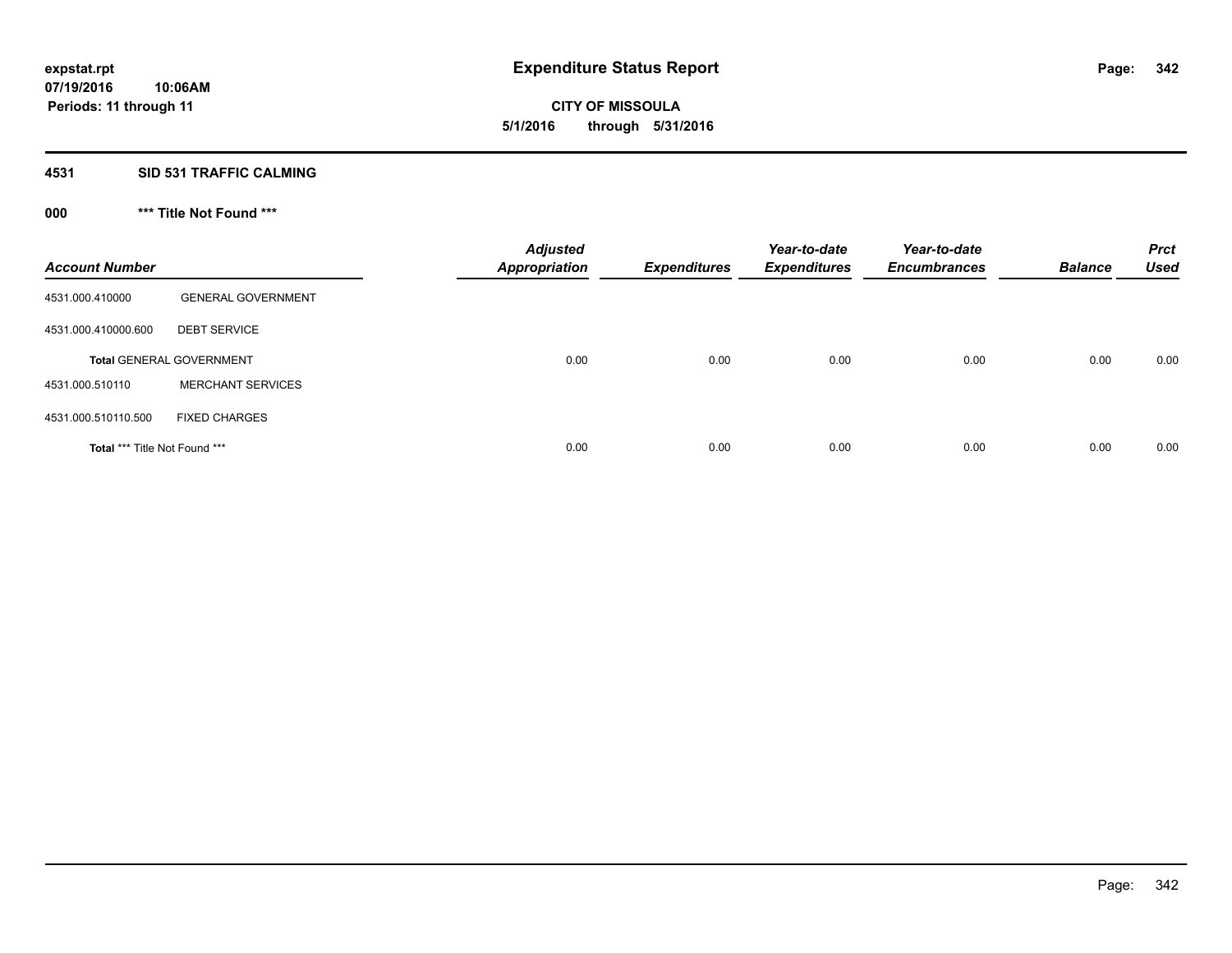**Periods: 11 through 11**

**CITY OF MISSOULA 5/1/2016 through 5/31/2016**

#### **4531 SID 531 TRAFFIC CALMING**

| <b>Account Number</b> |                                      | <b>Adjusted</b><br><b>Appropriation</b> | <b>Expenditures</b> | Year-to-date<br><b>Expenditures</b> | Year-to-date<br><b>Encumbrances</b> | <b>Balance</b> | <b>Prct</b><br><b>Used</b> |
|-----------------------|--------------------------------------|-----------------------------------------|---------------------|-------------------------------------|-------------------------------------|----------------|----------------------------|
| 4531.390.510100       | SPECIAL ASSESSMENTS                  |                                         |                     |                                     |                                     |                |                            |
| 4531.390.510100.900   | <b>CAPITAL OUTLAY</b>                |                                         |                     |                                     |                                     |                |                            |
|                       | <b>Total SPECIAL ASSESSMENTS</b>     | 0.00                                    | 0.00                | 0.00                                | 0.00                                | 0.00           | 0.00                       |
| 4531.390.510110       | <b>MERCHANT SERVICES</b>             |                                         |                     |                                     |                                     |                |                            |
| 4531.390.510110.500   | <b>FIXED CHARGES</b>                 |                                         |                     |                                     |                                     |                |                            |
|                       | <b>Total MERCHANT SERVICES</b>       | 0.00                                    | 0.00                | 0.00                                | 0.00                                | 0.00           | 0.00                       |
|                       | <b>Total SID 531 TRAFFIC CALMING</b> | 0.00                                    | 0.00                | 0.00                                | 0.00                                | 0.00           | 0.00                       |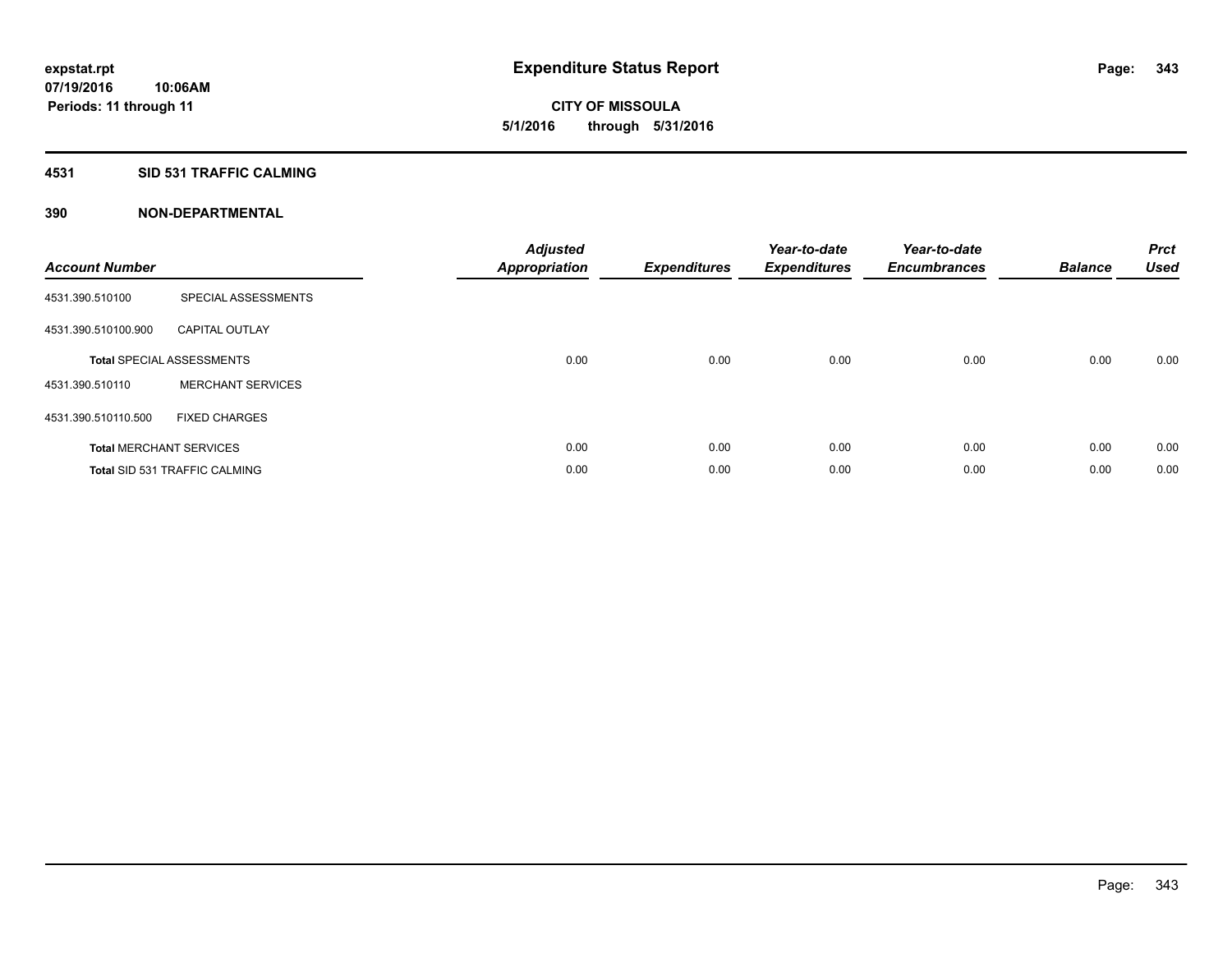**CITY OF MISSOULA 5/1/2016 through 5/31/2016**

#### **4532 MALONEY RANCH SID**

| <b>Account Number</b>          |                                  | <b>Adjusted</b><br><b>Appropriation</b> | <b>Expenditures</b> | Year-to-date<br><b>Expenditures</b> | Year-to-date<br><b>Encumbrances</b> | <b>Balance</b> | <b>Prct</b><br><b>Used</b> |
|--------------------------------|----------------------------------|-----------------------------------------|---------------------|-------------------------------------|-------------------------------------|----------------|----------------------------|
| 4532.390.510100                | SPECIAL ASSESSMENTS              |                                         |                     |                                     |                                     |                |                            |
| 4532.390.510100.900            | <b>CAPITAL OUTLAY</b>            |                                         |                     |                                     |                                     |                |                            |
|                                | <b>Total SPECIAL ASSESSMENTS</b> | 0.00                                    | 0.00                | 0.00                                | 0.00                                | 0.00           | 0.00                       |
| 4532.390.510110                | <b>MERCHANT SERVICES</b>         |                                         |                     |                                     |                                     |                |                            |
| 4532.390.510110.500            | <b>FIXED CHARGES</b>             |                                         |                     |                                     |                                     |                |                            |
| <b>Total FIXED CHARGES</b>     |                                  | 0.00                                    | 0.00                | 0.00                                | 0.00                                | 0.00           | 0.00                       |
|                                | <b>Total MERCHANT SERVICES</b>   | 0.00                                    | 0.00                | 0.00                                | 0.00                                | 0.00           | 0.00                       |
| <b>Total MALONEY RANCH SID</b> |                                  | 0.00                                    | 0.00                | 0.00                                | 0.00                                | 0.00           | 0.00                       |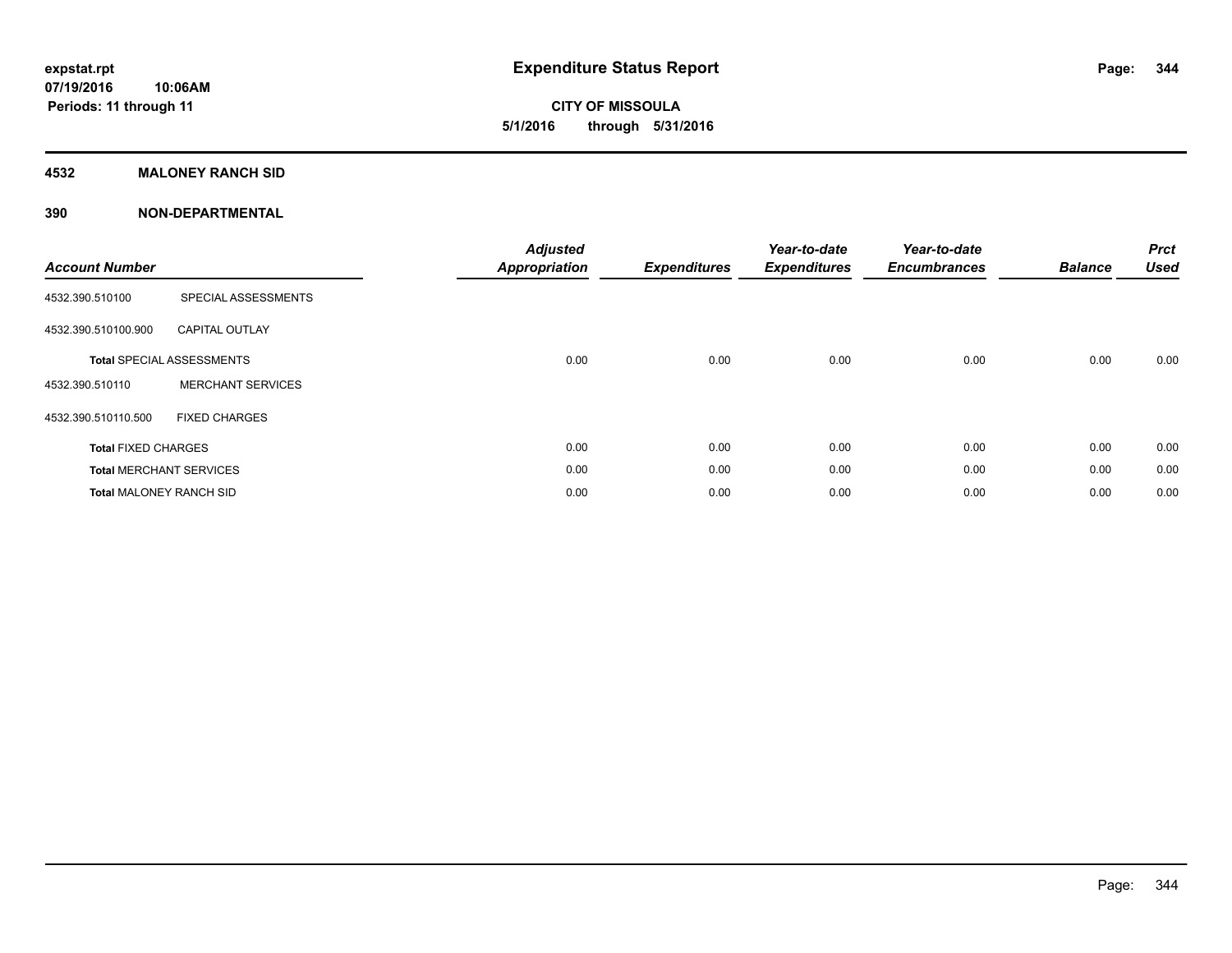# **CITY OF MISSOULA 5/1/2016 through 5/31/2016**

#### **4533 RATTLESNAKE SEWER SID**

| <b>Account Number</b>          |                                    | <b>Adjusted</b><br>Appropriation | <b>Expenditures</b> | Year-to-date<br><b>Expenditures</b> | Year-to-date<br><b>Encumbrances</b> | <b>Balance</b> | <b>Prct</b><br>Used |
|--------------------------------|------------------------------------|----------------------------------|---------------------|-------------------------------------|-------------------------------------|----------------|---------------------|
| 4533.390.510110                | <b>MERCHANT SERVICES</b>           |                                  |                     |                                     |                                     |                |                     |
| 4533.390.510110.500            | <b>FIXED CHARGES</b>               |                                  |                     |                                     |                                     |                |                     |
| <b>Total FIXED CHARGES</b>     |                                    | 0.00                             | 0.00                | 0.00                                | 0.00                                | 0.00           | 0.00                |
| <b>Total MERCHANT SERVICES</b> |                                    | 0.00                             | 0.00                | 0.00                                | 0.00                                | 0.00           | 0.00                |
|                                | <b>Total RATTLESNAKE SEWER SID</b> | 0.00                             | 0.00                | 0.00                                | 0.00                                | 0.00           | 0.00                |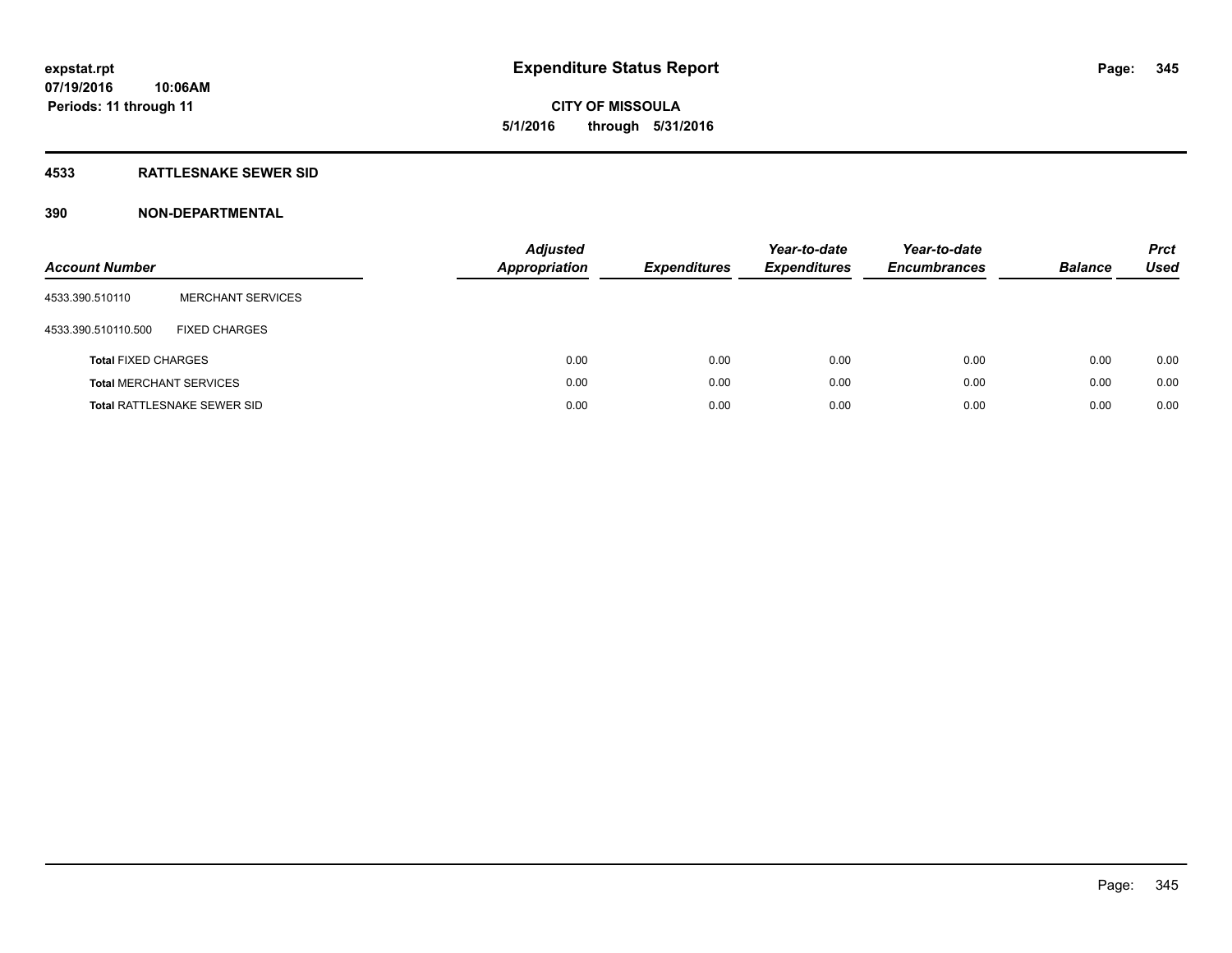# **CITY OF MISSOULA 5/1/2016 through 5/31/2016**

#### **4534 SID 534 LINCOLNWOOD**

| <b>Account Number</b>            |                               | <b>Adjusted</b><br><b>Appropriation</b> | <b>Expenditures</b> | Year-to-date<br><b>Expenditures</b> | Year-to-date<br><b>Encumbrances</b> | <b>Balance</b> | <b>Prct</b><br><b>Used</b> |
|----------------------------------|-------------------------------|-----------------------------------------|---------------------|-------------------------------------|-------------------------------------|----------------|----------------------------|
| 4534.390.510110                  | <b>MERCHANT SERVICES</b>      |                                         |                     |                                     |                                     |                |                            |
| 4534.390.510110.500              | <b>FIXED CHARGES</b>          |                                         |                     |                                     |                                     |                |                            |
| <b>Total MERCHANT SERVICES</b>   |                               | 0.00                                    | 0.00                | 0.00                                | 0.00                                | 0.00           | 0.00                       |
| 4534.390.521000                  | INTERFUND OPERATING TRANSFERS |                                         |                     |                                     |                                     |                |                            |
| 4534.390.521000.800              | OTHER OBJECTS                 |                                         |                     |                                     |                                     |                |                            |
| <b>Total SID 534 LINCOLNWOOD</b> |                               | 0.00                                    | 0.00                | 0.00                                | 0.00                                | 0.00           | 0.00                       |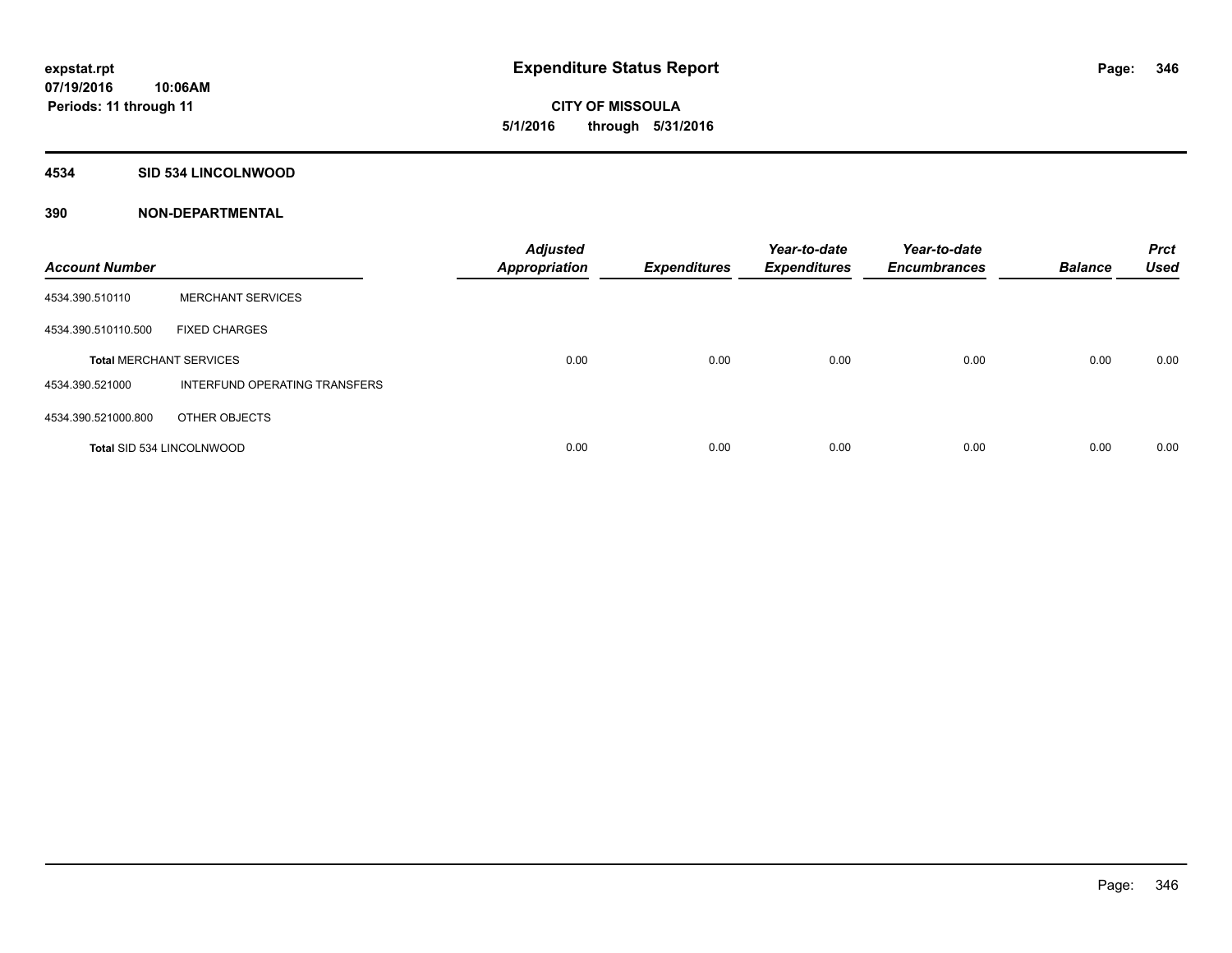**07/19/2016 10:06AM Periods: 11 through 11**

**CITY OF MISSOULA 5/1/2016 through 5/31/2016**

#### **4535 SLANT STREET TRAFFIC CALMING**

## **000 \*\*\* Title Not Found \*\*\***

| <b>Account Number</b>      |                                           | Adjusted<br><b>Appropriation</b> | <b>Expenditures</b> | Year-to-date<br><b>Expenditures</b> | Year-to-date<br><b>Encumbrances</b> | <b>Balance</b> | <b>Prct</b><br><b>Used</b> |
|----------------------------|-------------------------------------------|----------------------------------|---------------------|-------------------------------------|-------------------------------------|----------------|----------------------------|
| 4535.000.410000            | <b>GENERAL GOVERNMENT</b>                 |                                  |                     |                                     |                                     |                |                            |
| 4535.000.410000.600        | <b>DEBT SERVICE</b>                       |                                  |                     |                                     |                                     |                |                            |
|                            | <b>Total GENERAL GOVERNMENT</b>           | 0.00                             | 0.00                | 0.00                                | 0.00                                | 0.00           | 0.00                       |
| 4535.000.510110            | <b>MERCHANT SERVICES</b>                  |                                  |                     |                                     |                                     |                |                            |
| 4535.000.510110.500        | <b>FIXED CHARGES</b>                      |                                  |                     |                                     |                                     |                |                            |
| <b>Total FIXED CHARGES</b> |                                           | 0.00                             | 0.00                | 0.00                                | 0.00                                | 0.00           | 0.00                       |
|                            | <b>Total SLANT STREET TRAFFIC CALMING</b> | 0.00                             | 0.00                | 0.00                                | 0.00                                | 0.00           | 0.00                       |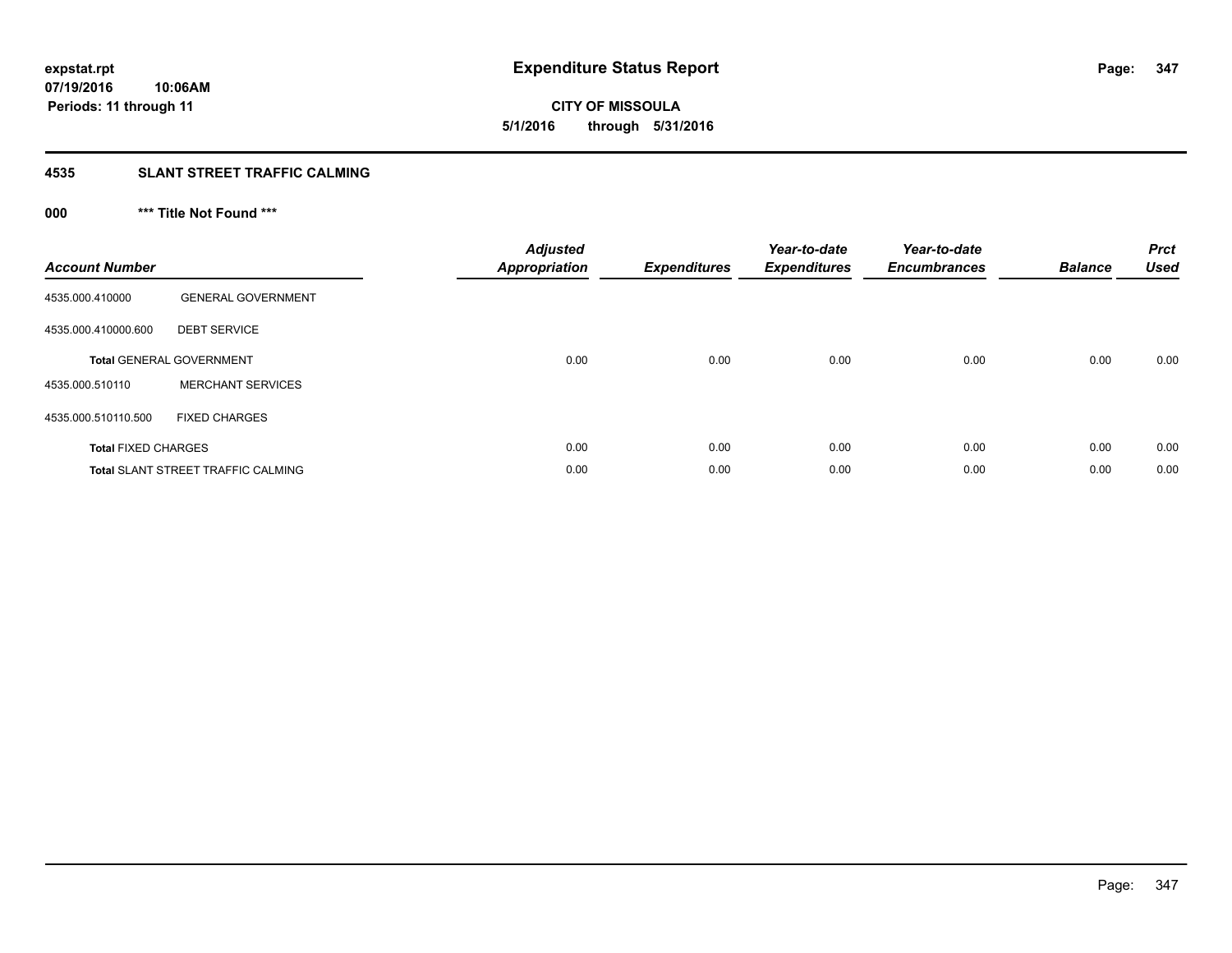# **CITY OF MISSOULA 5/1/2016 through 5/31/2016**

## **4536 SID536 LINCOLNWOOD SWR PH2**

| <b>Account Number</b> |                                         | <b>Adjusted</b><br>Appropriation | Expenditures | Year-to-date<br><b>Expenditures</b> | Year-to-date<br><b>Encumbrances</b> | <b>Balance</b> | <b>Prct</b><br>Used |
|-----------------------|-----------------------------------------|----------------------------------|--------------|-------------------------------------|-------------------------------------|----------------|---------------------|
| 4536.390.510110       | <b>MERCHANT SERVICES</b>                |                                  |              |                                     |                                     |                |                     |
| 4536.390.510110.500   | <b>FIXED CHARGES</b>                    |                                  |              |                                     |                                     |                |                     |
|                       | <b>Total SID536 LINCOLNWOOD SWR PH2</b> | 0.00                             | 0.00         | 0.00                                | 0.00                                | 0.00           | 0.00                |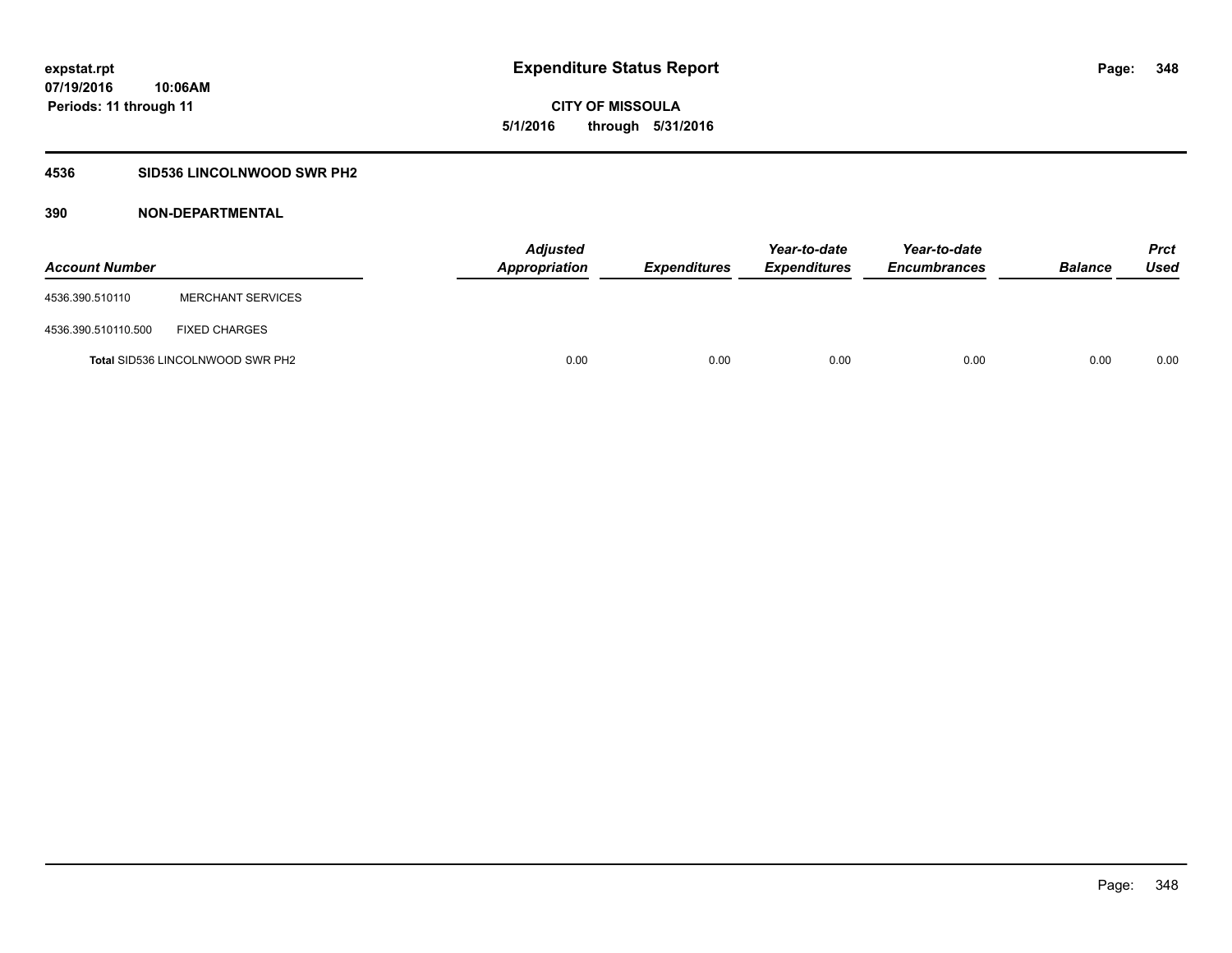**CITY OF MISSOULA 5/1/2016 through 5/31/2016**

**4539 SID 539 4th STREET**

**000 \*\*\* Title Not Found \*\*\***

| <b>Account Number</b>    |                                 | <b>Adjusted</b><br><b>Appropriation</b> | <b>Expenditures</b> | Year-to-date<br><b>Expenditures</b> | Year-to-date<br><b>Encumbrances</b> | <b>Balance</b> | <b>Prct</b><br><b>Used</b> |
|--------------------------|---------------------------------|-----------------------------------------|---------------------|-------------------------------------|-------------------------------------|----------------|----------------------------|
| 4539.000.410000          | <b>GENERAL GOVERNMENT</b>       |                                         |                     |                                     |                                     |                |                            |
| 4539.000.410000.600      | <b>DEBT SERVICE</b>             |                                         |                     |                                     |                                     |                |                            |
|                          | <b>Total GENERAL GOVERNMENT</b> | 0.00                                    | 0.00                | 0.00                                | 0.00                                | 0.00           | 0.00                       |
| 4539.000.510110          | <b>MERCHANT SERVICES</b>        |                                         |                     |                                     |                                     |                |                            |
| 4539.000.510110.500      | <b>FIXED CHARGES</b>            |                                         |                     |                                     |                                     |                |                            |
| Total SID 539 4th STREET |                                 | 0.00                                    | 0.00                | 0.00                                | 0.00                                | 0.00           | 0.00                       |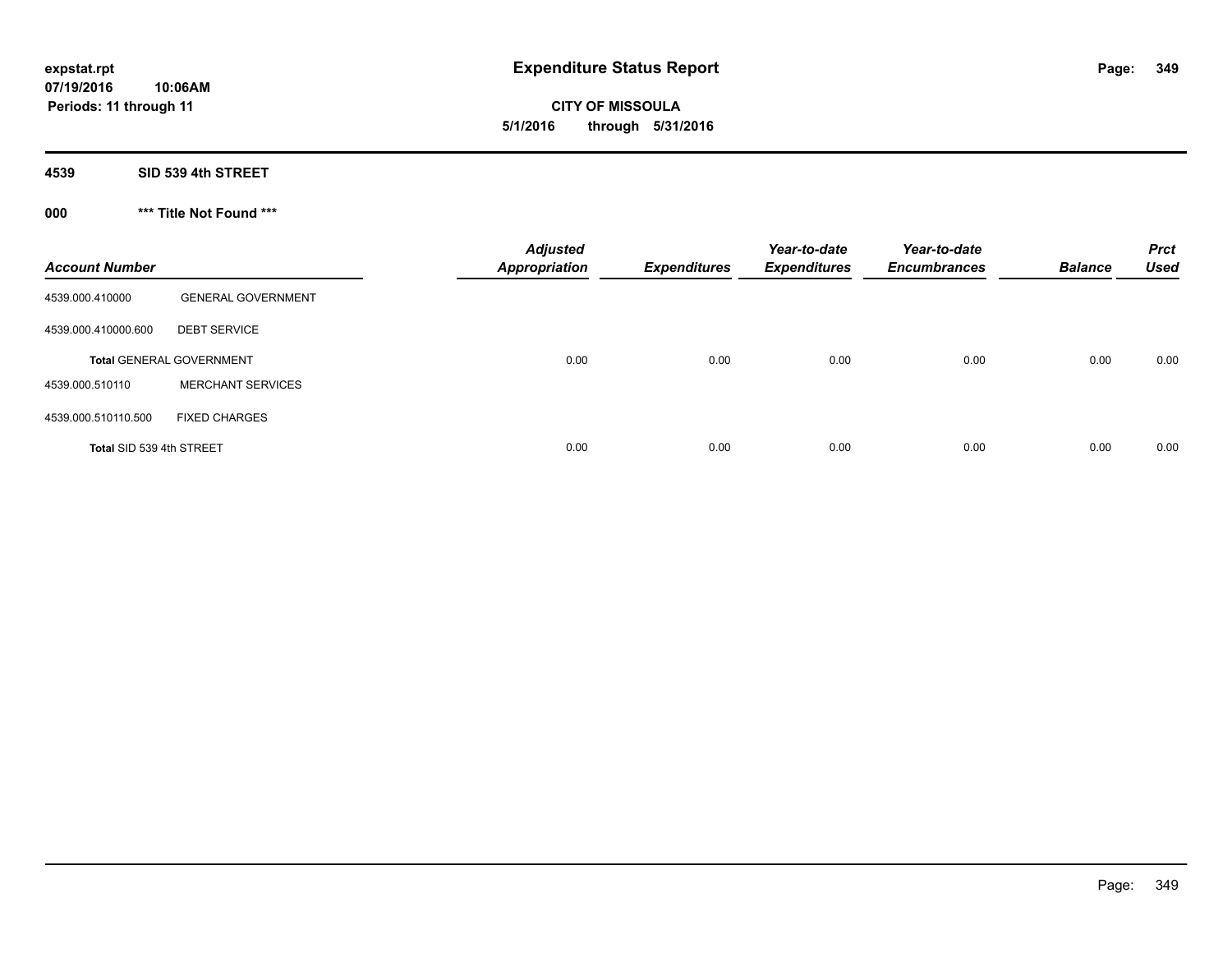**CITY OF MISSOULA 5/1/2016 through 5/31/2016**

#### **4540 SID 540 ENGLAND BLVD**

| <b>Account Number</b> |                                            | <b>Adjusted</b><br><b>Appropriation</b> | <b>Expenditures</b> | Year-to-date<br><b>Expenditures</b> | Year-to-date<br><b>Encumbrances</b> | <b>Balance</b> | <b>Prct</b><br><b>Used</b> |
|-----------------------|--------------------------------------------|-----------------------------------------|---------------------|-------------------------------------|-------------------------------------|----------------|----------------------------|
| 4540.390.510100       | SPECIAL ASSESSMENTS                        |                                         |                     |                                     |                                     |                |                            |
| 4540.390.510100.900   | <b>CAPITAL OUTLAY</b>                      |                                         |                     |                                     |                                     |                |                            |
|                       | <b>Total SPECIAL ASSESSMENTS</b>           | 0.00                                    | 0.00                | 0.00                                | 0.00                                | 0.00           | 0.00                       |
| 4540.390.510110       | <b>MERCHANT SERVICES</b>                   |                                         |                     |                                     |                                     |                |                            |
| 4540.390.510110.500   | <b>FIXED CHARGES</b>                       |                                         |                     |                                     |                                     |                |                            |
|                       | <b>Total MERCHANT SERVICES</b>             | 0.00                                    | 0.00                | 0.00                                | 0.00                                | 0.00           | 0.00                       |
| 4540.390.521000       | INTERFUND OPERATING TRANSFERS              |                                         |                     |                                     |                                     |                |                            |
| 4540.390.521000.800   | OTHER OBJECTS                              |                                         |                     |                                     |                                     |                |                            |
|                       | <b>Total INTERFUND OPERATING TRANSFERS</b> | 0.00                                    | 0.00                | 0.00                                | 0.00                                | 0.00           | 0.00                       |
|                       | Total SID 540 ENGLAND BLVD                 | 0.00                                    | 0.00                | 0.00                                | 0.00                                | 0.00           | 0.00                       |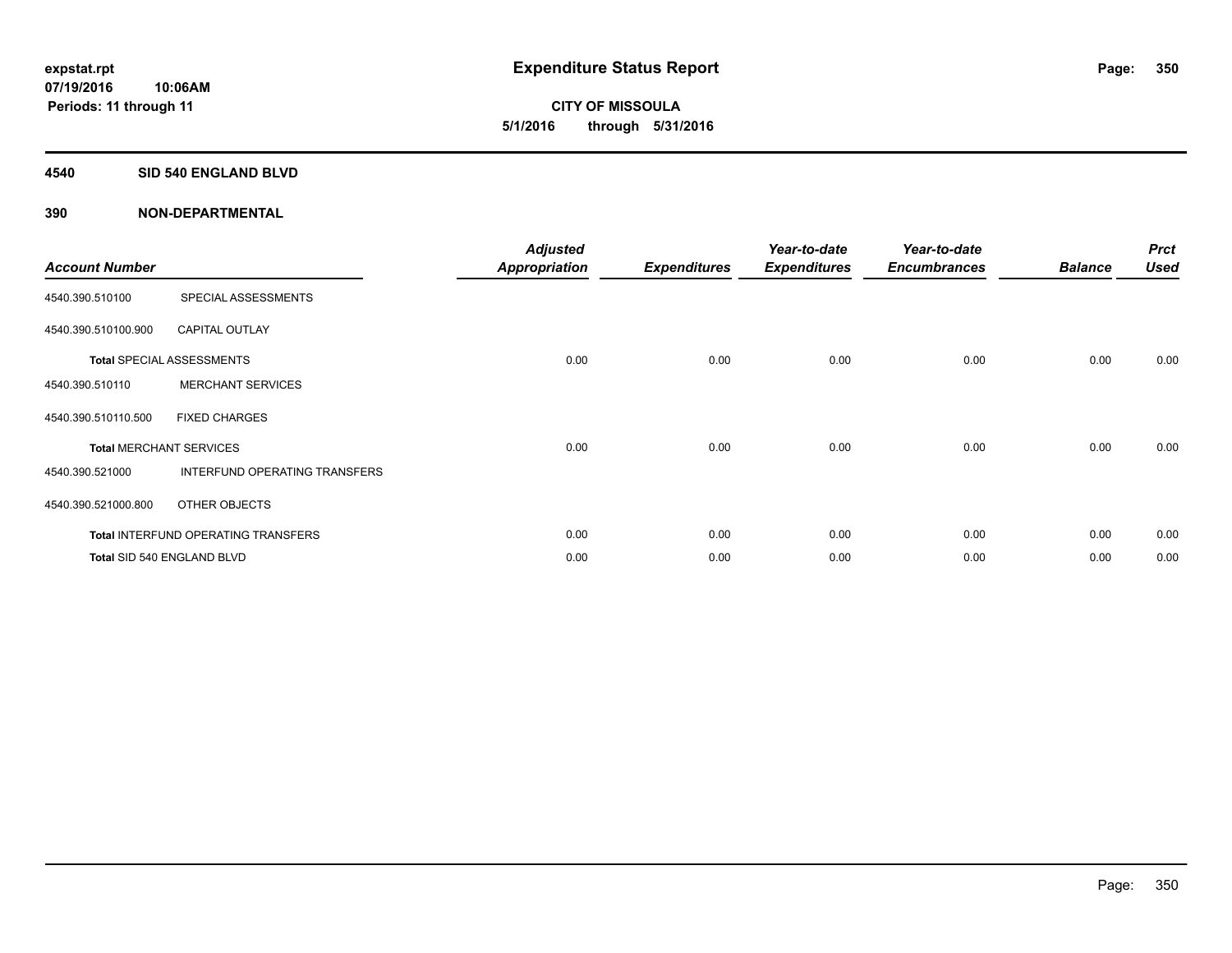**07/19/2016 10:06AM Periods: 11 through 11**

### **4541 SID 541 PINEVIEW PARK**

| <b>Account Number</b>         |                                  | <b>Adjusted</b><br><b>Appropriation</b> | <b>Expenditures</b> | Year-to-date<br><b>Expenditures</b> | Year-to-date<br><b>Encumbrances</b> | <b>Balance</b> | <b>Prct</b><br><b>Used</b> |
|-------------------------------|----------------------------------|-----------------------------------------|---------------------|-------------------------------------|-------------------------------------|----------------|----------------------------|
| 4541.390.410710               | *** Title Not Found ***          |                                         |                     |                                     |                                     |                |                            |
| 4541.390.410710.500           | <b>FIXED CHARGES</b>             |                                         |                     |                                     |                                     |                |                            |
| Total *** Title Not Found *** |                                  | 0.00                                    | 0.00                | 0.00                                | 0.00                                | 0.00           | 0.00                       |
| 4541.390.510100               | SPECIAL ASSESSMENTS              |                                         |                     |                                     |                                     |                |                            |
| 4541.390.510100.900           | <b>CAPITAL OUTLAY</b>            |                                         |                     |                                     |                                     |                |                            |
|                               | <b>Total SPECIAL ASSESSMENTS</b> | 0.00                                    | 0.00                | 0.00                                | 0.00                                | 0.00           | 0.00                       |
| 4541.390.510110               | <b>MERCHANT SERVICES</b>         |                                         |                     |                                     |                                     |                |                            |
| 4541.390.510110.500           | <b>FIXED CHARGES</b>             |                                         |                     |                                     |                                     |                |                            |
|                               | <b>Total MERCHANT SERVICES</b>   | 0.00                                    | 0.00                | 0.00                                | 0.00                                | 0.00           | 0.00                       |
|                               | Total SID 541 PINEVIEW PARK      | 0.00                                    | 0.00                | 0.00                                | 0.00                                | 0.00           | 0.00                       |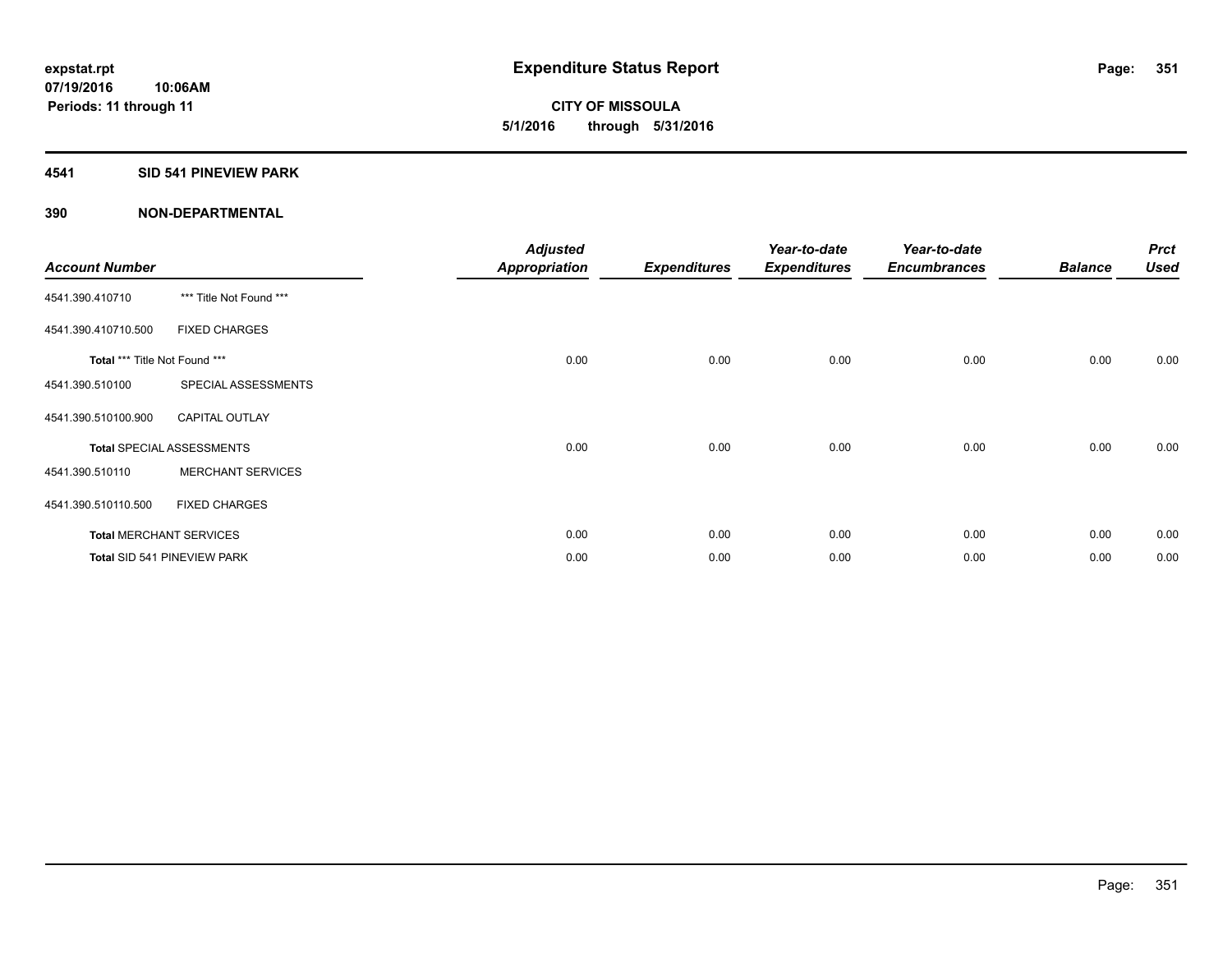**CITY OF MISSOULA 5/1/2016 through 5/31/2016**

#### **4542 SID 542 HILLVIEW WAY**

|                            |                                  | <b>Adjusted</b>      |                     | Year-to-date        | Year-to-date        |                | <b>Prct</b> |
|----------------------------|----------------------------------|----------------------|---------------------|---------------------|---------------------|----------------|-------------|
| <b>Account Number</b>      |                                  | <b>Appropriation</b> | <b>Expenditures</b> | <b>Expenditures</b> | <b>Encumbrances</b> | <b>Balance</b> | <b>Used</b> |
| 4542.390.510100            | SPECIAL ASSESSMENTS              |                      |                     |                     |                     |                |             |
| 4542.390.510100.300        | PURCHASED SERVICES               |                      |                     |                     |                     |                |             |
|                            | <b>Total PURCHASED SERVICES</b>  | 0.00                 | 0.00                | 0.00                | 0.00                | 0.00           | 0.00        |
| 4542.390.510100.900        | <b>CAPITAL OUTLAY</b>            |                      |                     |                     |                     |                |             |
|                            | <b>Total SPECIAL ASSESSMENTS</b> | 0.00                 | 0.00                | 0.00                | 0.00                | 0.00           | 0.00        |
| 4542.390.510110            | <b>MERCHANT SERVICES</b>         |                      |                     |                     |                     |                |             |
| 4542.390.510110.500        | <b>FIXED CHARGES</b>             |                      |                     |                     |                     |                |             |
| Total SID 542 HILLVIEW WAY |                                  | 0.00                 | 0.00                | 0.00                | 0.00                | 0.00           | 0.00        |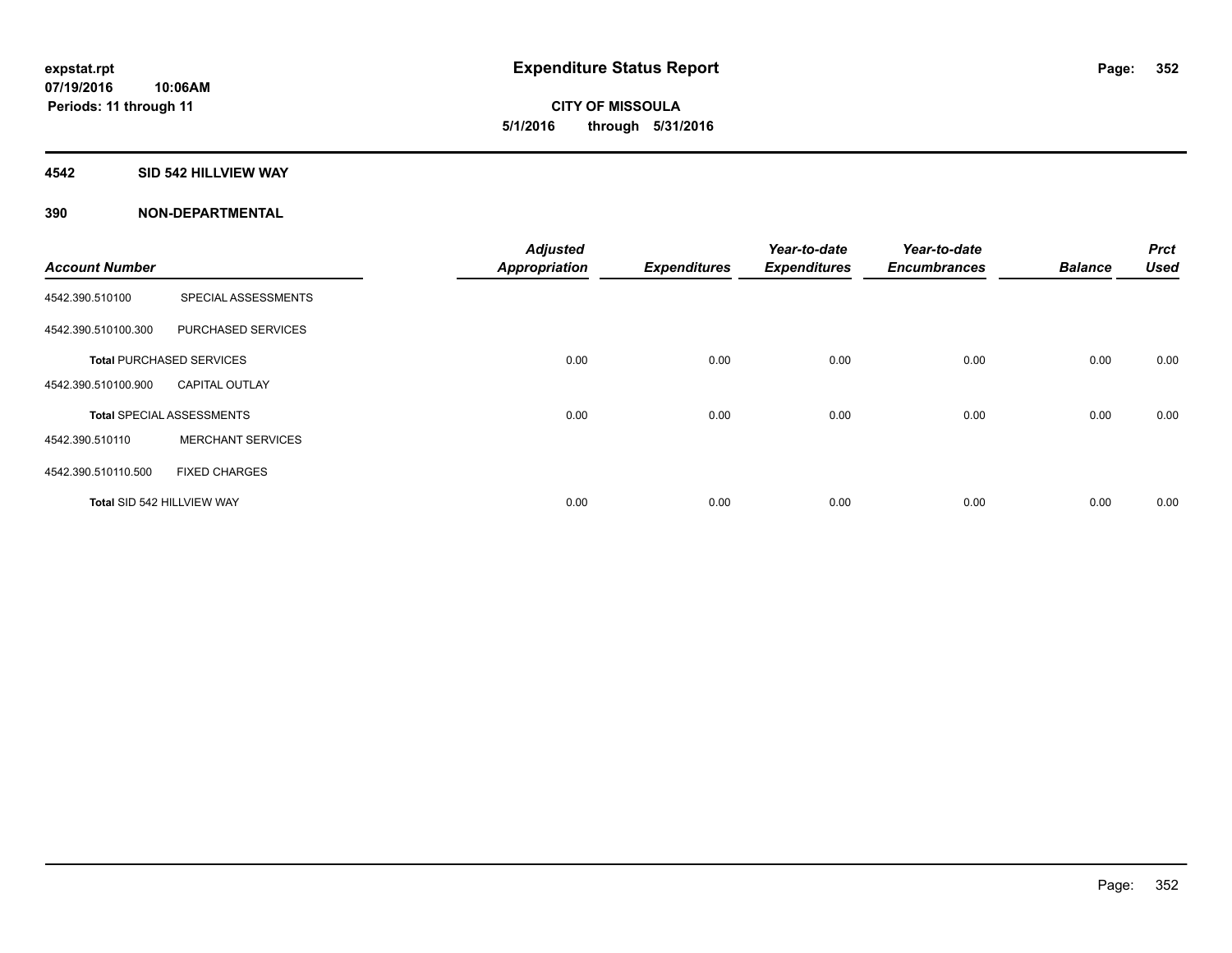**CITY OF MISSOULA 5/1/2016 through 5/31/2016**

#### **4543 SID 543 TRAFFIC CALMING**

## **000 \*\*\* Title Not Found \*\*\***

| <b>Account Number</b>         |                                 | <b>Adjusted</b><br><b>Appropriation</b> | <b>Expenditures</b> | Year-to-date<br><b>Expenditures</b> | Year-to-date<br><b>Encumbrances</b> | <b>Balance</b> | <b>Prct</b><br><b>Used</b> |
|-------------------------------|---------------------------------|-----------------------------------------|---------------------|-------------------------------------|-------------------------------------|----------------|----------------------------|
| 4543.000.410000               | <b>GENERAL GOVERNMENT</b>       |                                         |                     |                                     |                                     |                |                            |
| 4543.000.410000.600           | <b>DEBT SERVICE</b>             |                                         |                     |                                     |                                     |                |                            |
|                               | <b>Total GENERAL GOVERNMENT</b> | 0.00                                    | 0.00                | 0.00                                | 0.00                                | 0.00           | 0.00                       |
| 4543.000.510110               | <b>MERCHANT SERVICES</b>        |                                         |                     |                                     |                                     |                |                            |
| 4543.000.510110.500           | <b>FIXED CHARGES</b>            |                                         |                     |                                     |                                     |                |                            |
| Total *** Title Not Found *** |                                 | 0.00                                    | 0.00                | 0.00                                | 0.00                                | 0.00           | 0.00                       |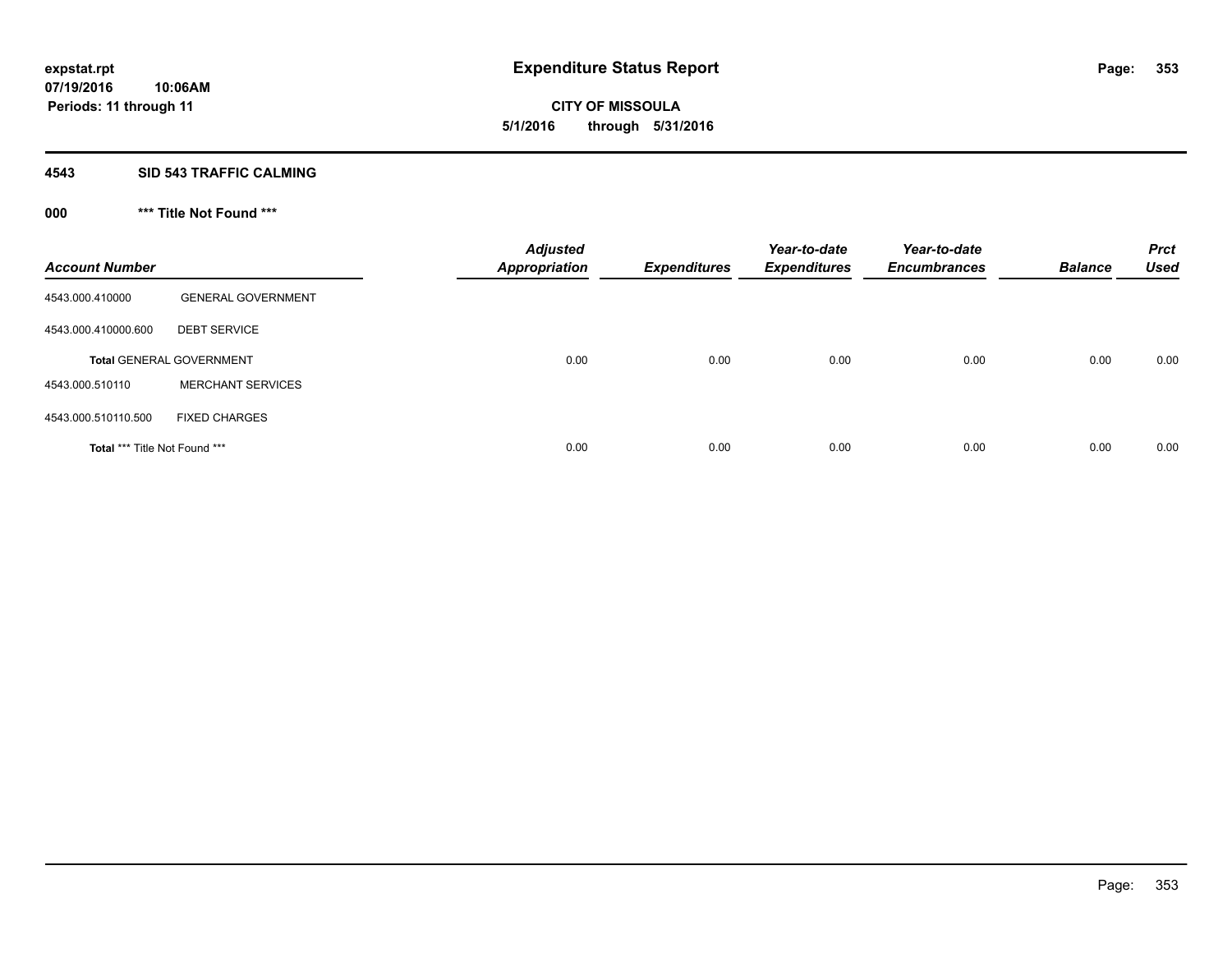**Periods: 11 through 11**

**CITY OF MISSOULA 5/1/2016 through 5/31/2016**

#### **4543 SID 543 TRAFFIC CALMING**

**10:06AM**

| <b>Account Number</b> |                                      | <b>Adjusted</b><br><b>Appropriation</b> | <b>Expenditures</b> | Year-to-date<br><b>Expenditures</b> | Year-to-date<br><b>Encumbrances</b> | <b>Balance</b> | <b>Prct</b><br><b>Used</b> |
|-----------------------|--------------------------------------|-----------------------------------------|---------------------|-------------------------------------|-------------------------------------|----------------|----------------------------|
| 4543.390.510100       | SPECIAL ASSESSMENTS                  |                                         |                     |                                     |                                     |                |                            |
| 4543.390.510100.300   | PURCHASED SERVICES                   |                                         |                     |                                     |                                     |                |                            |
|                       | <b>Total PURCHASED SERVICES</b>      | 0.00                                    | 0.00                | 0.00                                | 0.00                                | 0.00           | 0.00                       |
| 4543.390.510100.900   | <b>CAPITAL OUTLAY</b>                |                                         |                     |                                     |                                     |                |                            |
|                       | <b>Total SPECIAL ASSESSMENTS</b>     | 0.00                                    | 0.00                | 0.00                                | 0.00                                | 0.00           | 0.00                       |
| 4543.390.510110       | <b>MERCHANT SERVICES</b>             |                                         |                     |                                     |                                     |                |                            |
| 4543.390.510110.500   | <b>FIXED CHARGES</b>                 |                                         |                     |                                     |                                     |                |                            |
|                       | <b>Total MERCHANT SERVICES</b>       | 0.00                                    | 0.00                | 0.00                                | 0.00                                | 0.00           | 0.00                       |
|                       | <b>Total SID 543 TRAFFIC CALMING</b> | 0.00                                    | 0.00                | 0.00                                | 0.00                                | 0.00           | 0.00                       |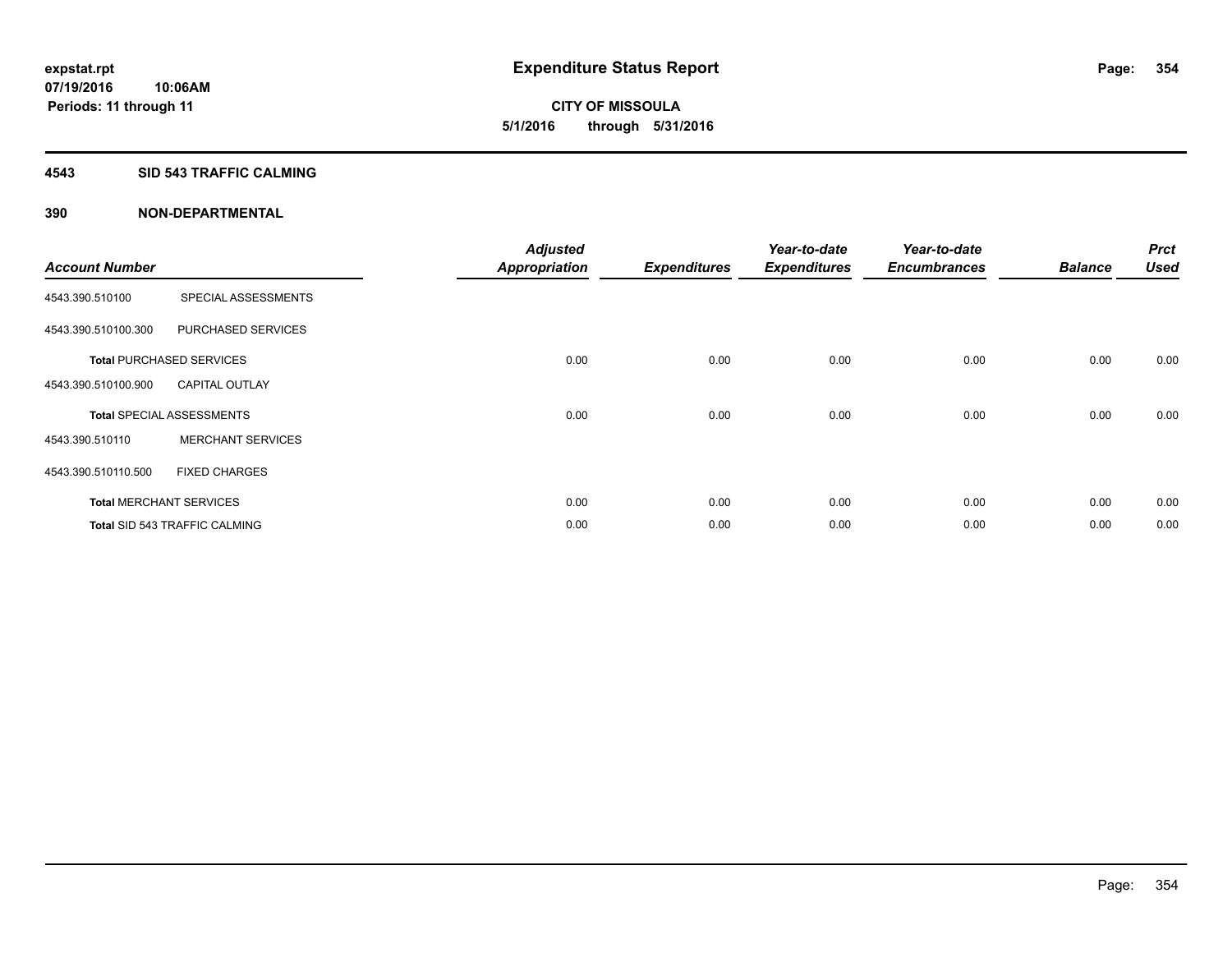**07/19/2016 10:06AM Periods: 11 through 11**

**CITY OF MISSOULA 5/1/2016 through 5/31/2016**

### **4544 MILLER CREEK MITIGATION FUND**

| <b>Account Number</b> |                                           | <b>Adjusted</b><br><b>Appropriation</b> | <b>Expenditures</b> | Year-to-date<br><b>Expenditures</b> | Year-to-date<br><b>Encumbrances</b> | <b>Balance</b> | <b>Prct</b><br><b>Used</b> |
|-----------------------|-------------------------------------------|-----------------------------------------|---------------------|-------------------------------------|-------------------------------------|----------------|----------------------------|
| 4544.390.510100       | SPECIAL ASSESSMENTS                       |                                         |                     |                                     |                                     |                |                            |
| 4544.390.510100.900   | <b>CAPITAL OUTLAY</b>                     |                                         |                     |                                     |                                     |                |                            |
|                       | <b>Total SPECIAL ASSESSMENTS</b>          | 0.00                                    | 0.00                | 0.00                                | 0.00                                | 0.00           | 0.00                       |
| 4544.390.510110       | <b>MERCHANT SERVICES</b>                  |                                         |                     |                                     |                                     |                |                            |
| 4544.390.510110.500   | <b>FIXED CHARGES</b>                      |                                         |                     |                                     |                                     |                |                            |
|                       | <b>Total MERCHANT SERVICES</b>            | 0.00                                    | 0.00                | 0.00                                | 0.00                                | 0.00           | 0.00                       |
|                       | <b>Total MILLER CREEK MITIGATION FUND</b> | 0.00                                    | 0.00                | 0.00                                | 0.00                                | 0.00           | 0.00                       |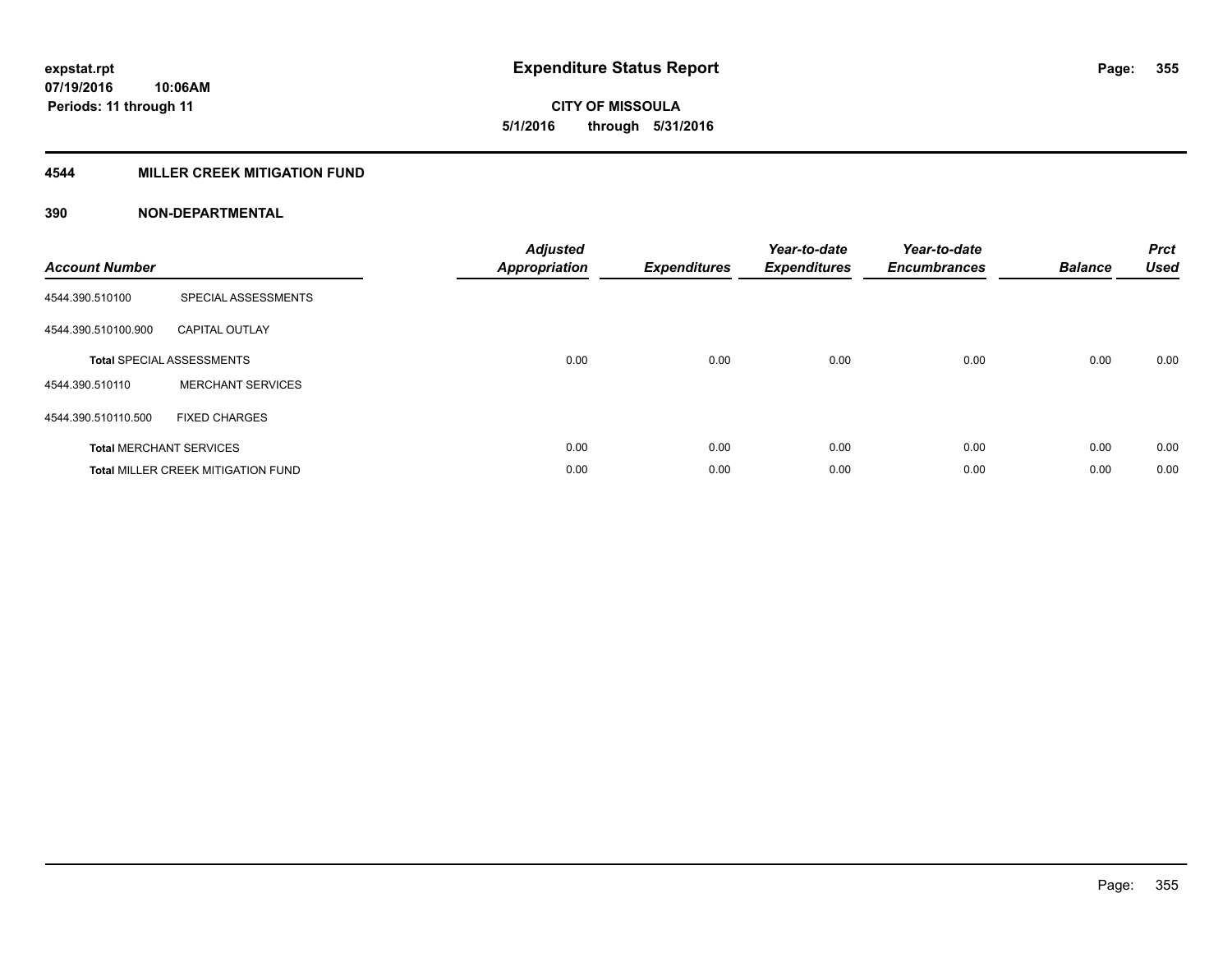# **CITY OF MISSOULA 5/1/2016 through 5/31/2016**

#### **4545 MILLER CREEK TWITE CONSTRUCTION**

| <b>Account Number</b> |                                       | <b>Adjusted</b><br><b>Appropriation</b> | <b>Expenditures</b> | Year-to-date<br><b>Expenditures</b> | Year-to-date<br><b>Encumbrances</b> | <b>Balance</b> | <b>Prct</b><br><b>Used</b> |
|-----------------------|---------------------------------------|-----------------------------------------|---------------------|-------------------------------------|-------------------------------------|----------------|----------------------------|
| 4545.390.510100       | SPECIAL ASSESSMENTS                   |                                         |                     |                                     |                                     |                |                            |
| 4545.390.510100.300   | PURCHASED SERVICES                    |                                         |                     |                                     |                                     |                |                            |
|                       | <b>Total PURCHASED SERVICES</b>       | 0.00                                    | 0.00                | 0.00                                | 0.00                                | 0.00           | 0.00                       |
| 4545.390.510100.900   | <b>CAPITAL OUTLAY</b>                 |                                         |                     |                                     |                                     |                |                            |
|                       | <b>Total SPECIAL ASSESSMENTS</b>      | 0.00                                    | 0.00                | 0.00                                | 0.00                                | 0.00           | 0.00                       |
| 4545.390.510110       | <b>MERCHANT SERVICES</b>              |                                         |                     |                                     |                                     |                |                            |
| 4545.390.510110.500   | <b>FIXED CHARGES</b>                  |                                         |                     |                                     |                                     |                |                            |
|                       | <b>Total MERCHANT SERVICES</b>        | 0.00                                    | 0.00                | 0.00                                | 0.00                                | 0.00           | 0.00                       |
|                       | Total MILLER CREEK TWITE CONSTRUCTION | 0.00                                    | 0.00                | 0.00                                | 0.00                                | 0.00           | 0.00                       |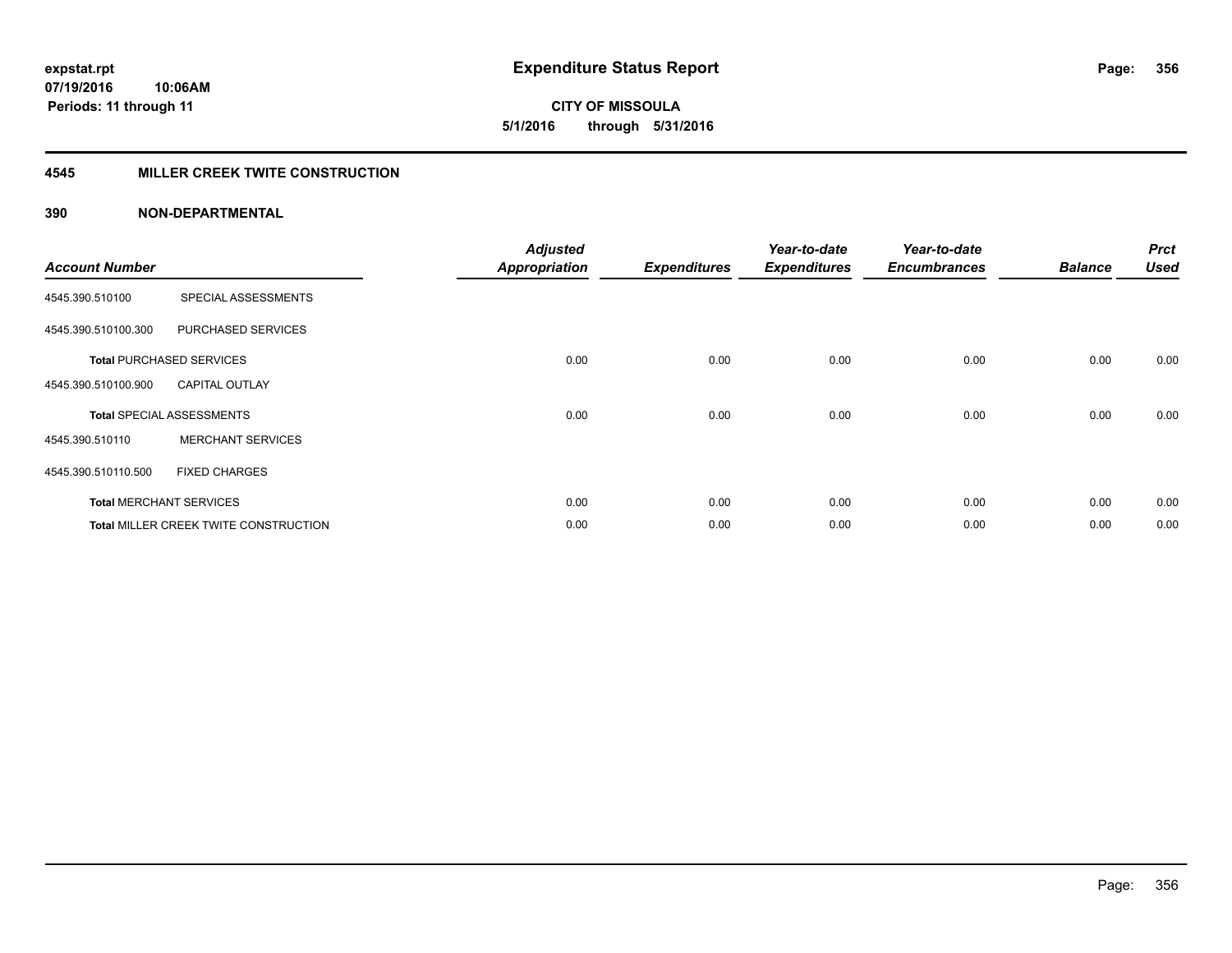**CITY OF MISSOULA 5/1/2016 through 5/31/2016**

#### **4546 MILLER CREEK MALOHNEY CONSTRUCTION**

| <b>Account Number</b> |                                          | <b>Adjusted</b><br><b>Appropriation</b> | <b>Expenditures</b> | Year-to-date<br><b>Expenditures</b> | Year-to-date<br><b>Encumbrances</b> | <b>Balance</b> | <b>Prct</b><br><b>Used</b> |
|-----------------------|------------------------------------------|-----------------------------------------|---------------------|-------------------------------------|-------------------------------------|----------------|----------------------------|
| 4546.390.510100       | SPECIAL ASSESSMENTS                      |                                         |                     |                                     |                                     |                |                            |
| 4546.390.510100.300   | PURCHASED SERVICES                       |                                         |                     |                                     |                                     |                |                            |
|                       | <b>Total PURCHASED SERVICES</b>          | 0.00                                    | 0.00                | 0.00                                | 0.00                                | 0.00           | 0.00                       |
| 4546.390.510100.900   | <b>CAPITAL OUTLAY</b>                    |                                         |                     |                                     |                                     |                |                            |
|                       | <b>Total SPECIAL ASSESSMENTS</b>         | 0.00                                    | 0.00                | 0.00                                | 0.00                                | 0.00           | 0.00                       |
| 4546.390.510110       | <b>MERCHANT SERVICES</b>                 |                                         |                     |                                     |                                     |                |                            |
| 4546.390.510110.500   | <b>FIXED CHARGES</b>                     |                                         |                     |                                     |                                     |                |                            |
|                       | <b>Total MERCHANT SERVICES</b>           | 0.00                                    | 0.00                | 0.00                                | 0.00                                | 0.00           | 0.00                       |
|                       | Total MILLER CREEK MALOHNEY CONSTRUCTION | 0.00                                    | 0.00                | 0.00                                | 0.00                                | 0.00           | 0.00                       |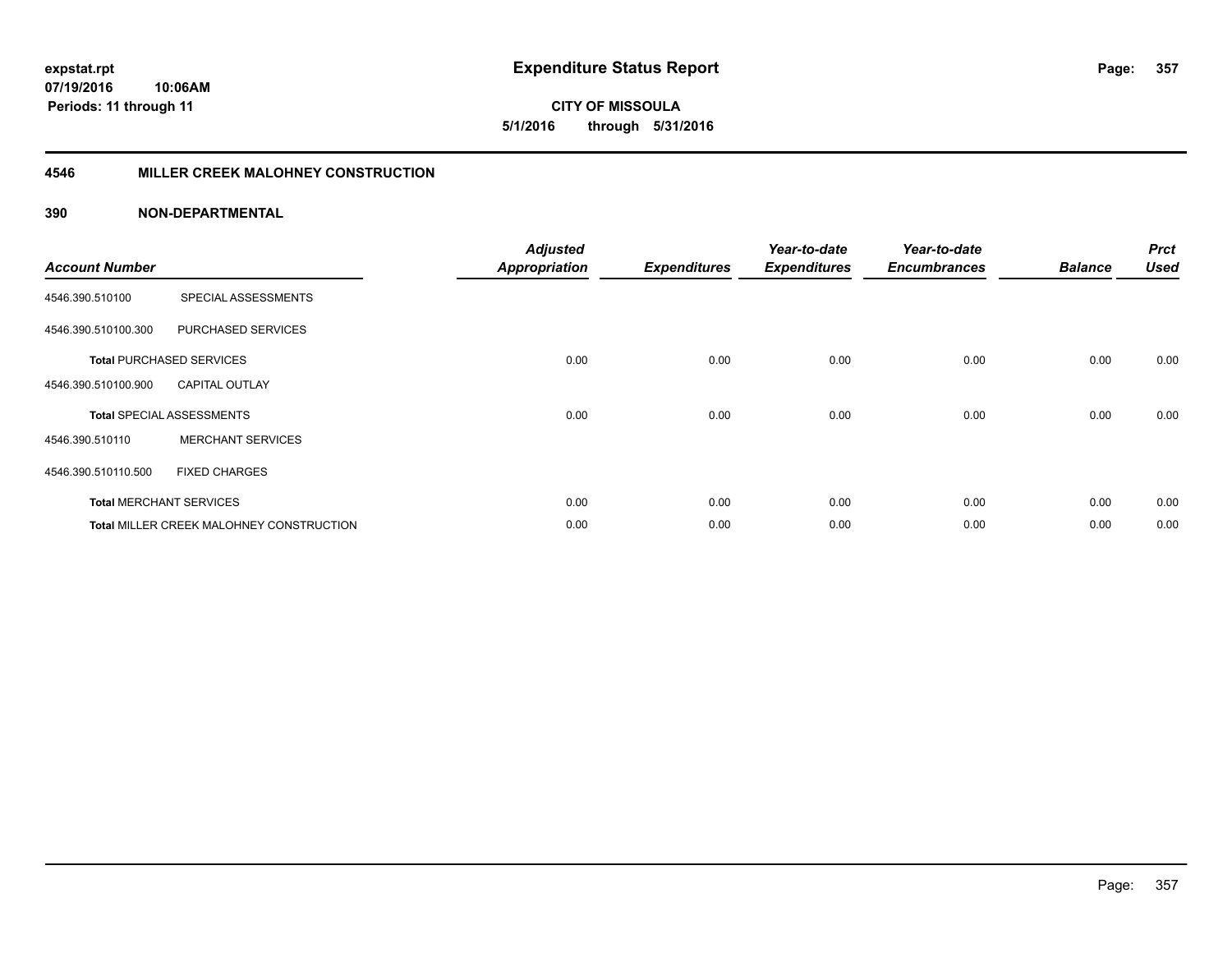**07/19/2016 10:06AM Periods: 11 through 11**

**CITY OF MISSOULA 5/1/2016 through 5/31/2016**

#### **4547 MILLER CREEK MCCARTHY CONSTRUCTION**

| <b>Account Number</b> |                                                 | <b>Adjusted</b><br><b>Appropriation</b> | <b>Expenditures</b> | Year-to-date<br><b>Expenditures</b> | Year-to-date<br><b>Encumbrances</b> | <b>Balance</b> | <b>Prct</b><br><b>Used</b> |
|-----------------------|-------------------------------------------------|-----------------------------------------|---------------------|-------------------------------------|-------------------------------------|----------------|----------------------------|
| 4547.390.510100       | SPECIAL ASSESSMENTS                             |                                         |                     |                                     |                                     |                |                            |
| 4547.390.510100.300   | PURCHASED SERVICES                              |                                         |                     |                                     |                                     |                |                            |
|                       | <b>Total PURCHASED SERVICES</b>                 | 0.00                                    | 0.00                | 0.00                                | 0.00                                | 0.00           | 0.00                       |
| 4547.390.510100.900   | <b>CAPITAL OUTLAY</b>                           |                                         |                     |                                     |                                     |                |                            |
|                       | <b>Total SPECIAL ASSESSMENTS</b>                | 0.00                                    | 0.00                | 0.00                                | 0.00                                | 0.00           | 0.00                       |
| 4547.390.510110       | <b>MERCHANT SERVICES</b>                        |                                         |                     |                                     |                                     |                |                            |
| 4547.390.510110.500   | <b>FIXED CHARGES</b>                            |                                         |                     |                                     |                                     |                |                            |
|                       | <b>Total MERCHANT SERVICES</b>                  | 0.00                                    | 0.00                | 0.00                                | 0.00                                | 0.00           | 0.00                       |
|                       | <b>Total MILLER CREEK MCCARTHY CONSTRUCTION</b> | 0.00                                    | 0.00                | 0.00                                | 0.00                                | 0.00           | 0.00                       |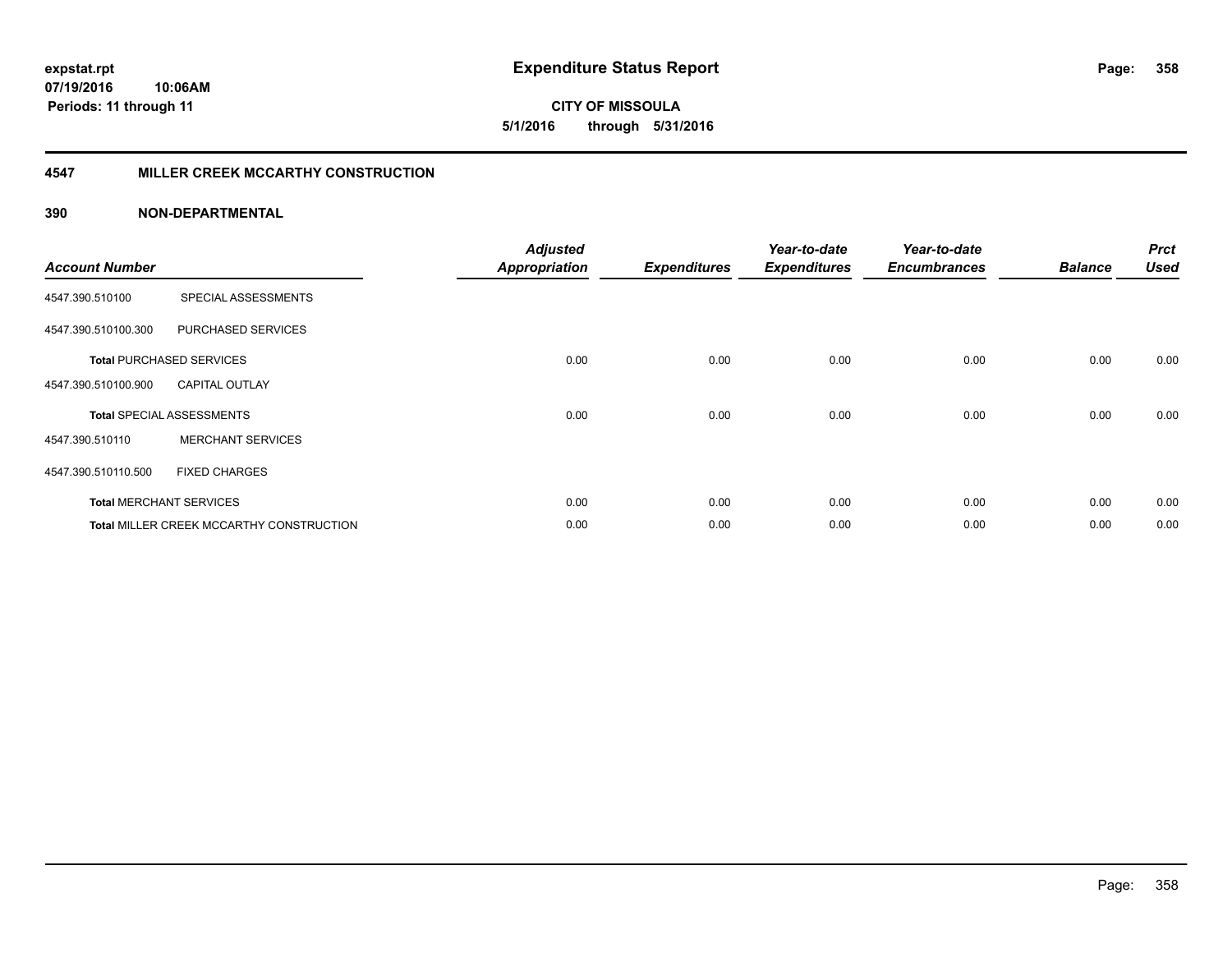**07/19/2016 10:06AM Periods: 11 through 11**

**CITY OF MISSOULA 5/1/2016 through 5/31/2016**

## **4548 5TH,6TH & ARTHUR ROAD IMPROVEMENTS**

| <b>Account Number</b> |                                          | <b>Adjusted</b><br><b>Appropriation</b> | <b>Expenditures</b> | Year-to-date<br><b>Expenditures</b> | Year-to-date<br><b>Encumbrances</b> | <b>Balance</b> | <b>Prct</b><br><b>Used</b> |
|-----------------------|------------------------------------------|-----------------------------------------|---------------------|-------------------------------------|-------------------------------------|----------------|----------------------------|
| 4548.390.510100       | SPECIAL ASSESSMENTS                      |                                         |                     |                                     |                                     |                |                            |
| 4548.390.510100.300   | PURCHASED SERVICES                       |                                         |                     |                                     |                                     |                |                            |
|                       | <b>Total PURCHASED SERVICES</b>          | 0.00                                    | 0.00                | 0.00                                | 0.00                                | 0.00           | 0.00                       |
| 4548.390.510100.900   | <b>CAPITAL OUTLAY</b>                    |                                         |                     |                                     |                                     |                |                            |
|                       | Total SPECIAL ASSESSMENTS                | 0.00                                    | 0.00                | 0.00                                | 0.00                                | 0.00           | 0.00                       |
| 4548.390.510110       | <b>MERCHANT SERVICES</b>                 |                                         |                     |                                     |                                     |                |                            |
| 4548.390.510110.500   | <b>FIXED CHARGES</b>                     |                                         |                     |                                     |                                     |                |                            |
|                       | <b>Total MERCHANT SERVICES</b>           | 0.00                                    | 0.00                | 0.00                                | 0.00                                | 0.00           | 0.00                       |
| 4548.390.521000       | INTERFUND OPERATING TRANSFERS            |                                         |                     |                                     |                                     |                |                            |
| 4548.390.521000.800   | OTHER OBJECTS                            |                                         |                     |                                     |                                     |                |                            |
|                       | Total INTERFUND OPERATING TRANSFERS      | 0.00                                    | 0.00                | 0.00                                | 0.00                                | 0.00           | 0.00                       |
|                       | Total 5TH.6TH & ARTHUR ROAD IMPROVEMENTS | 0.00                                    | 0.00                | 0.00                                | 0.00                                | 0.00           | 0.00                       |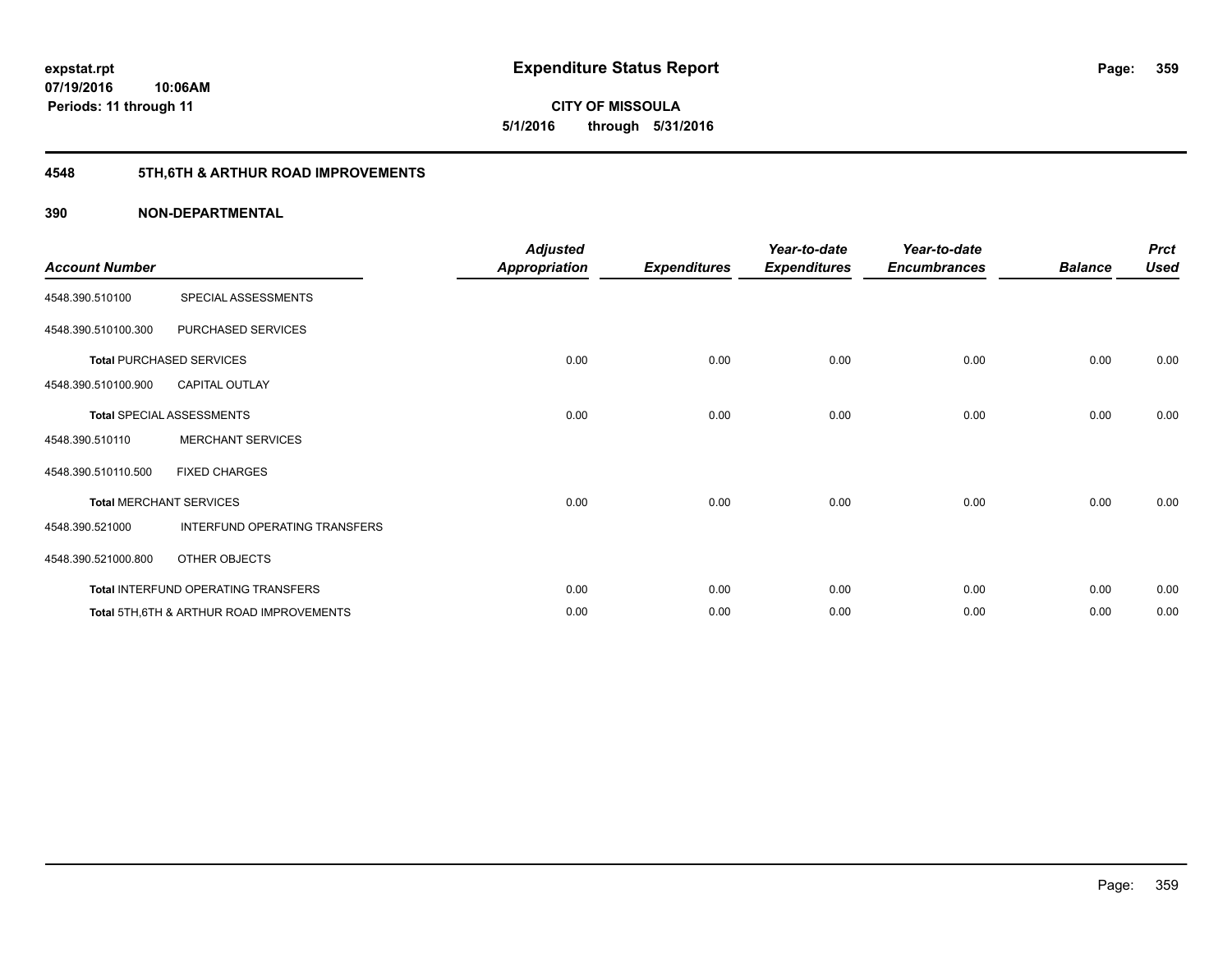**CITY OF MISSOULA 5/1/2016 through 5/31/2016**

#### **4745 MALONEY/TWITE MILLER CR \$1.2M CONTRIB**

|                            |                                              | <b>Adjusted</b>      |                     | Year-to-date        | Year-to-date        |                | <b>Prct</b> |
|----------------------------|----------------------------------------------|----------------------|---------------------|---------------------|---------------------|----------------|-------------|
| <b>Account Number</b>      |                                              | <b>Appropriation</b> | <b>Expenditures</b> | <b>Expenditures</b> | <b>Encumbrances</b> | <b>Balance</b> | <b>Used</b> |
| 4745.390.510100            | SPECIAL ASSESSMENTS                          |                      |                     |                     |                     |                |             |
| 4745.390.510100.300        | PURCHASED SERVICES                           |                      |                     |                     |                     |                |             |
|                            | <b>Total PURCHASED SERVICES</b>              | 0.00                 | 0.00                | 0.00                | 0.00                | 0.00           | 0.00        |
| 4745.390.510100.800        | OTHER OBJECTS                                |                      |                     |                     |                     |                |             |
| <b>Total OTHER OBJECTS</b> |                                              | 0.00                 | 0.00                | 0.00                | 0.00                | 0.00           | 0.00        |
| 4745.390.510100.900        | <b>CAPITAL OUTLAY</b>                        |                      |                     |                     |                     |                |             |
|                            | <b>Total SPECIAL ASSESSMENTS</b>             | 0.00                 | 0.00                | 0.00                | 0.00                | 0.00           | 0.00        |
| 4745.390.510110            | <b>MERCHANT SERVICES</b>                     |                      |                     |                     |                     |                |             |
| 4745.390.510110.500        | <b>FIXED CHARGES</b>                         |                      |                     |                     |                     |                |             |
|                            | Total MALONEY/TWITE MILLER CR \$1.2M CONTRIB | 0.00                 | 0.00                | 0.00                | 0.00                | 0.00           | 0.00        |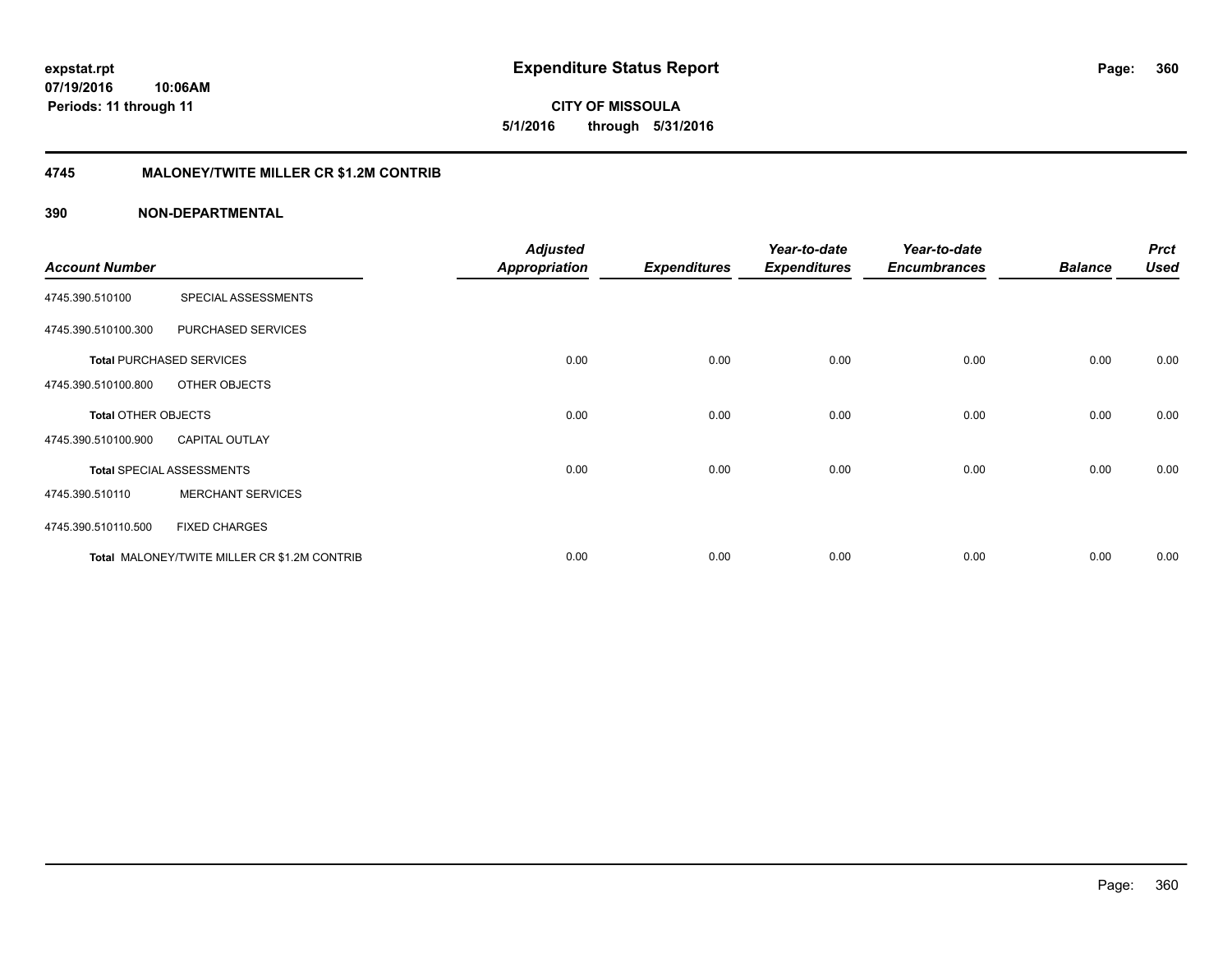**CITY OF MISSOULA 5/1/2016 through 5/31/2016**

#### **4941 HILLVIEW WAY CONSTRUCTION**

### **280 PUBLIC WORKS OPERATIONS**

|                                               |                          | <b>Adjusted</b> |                     | Year-to-date        | Year-to-date        |                | <b>Prct</b> |
|-----------------------------------------------|--------------------------|-----------------|---------------------|---------------------|---------------------|----------------|-------------|
| <b>Account Number</b>                         |                          | Appropriation   | <b>Expenditures</b> | <b>Expenditures</b> | <b>Encumbrances</b> | <b>Balance</b> | <b>Used</b> |
| 4941.280.430034                               | <b>CONSTRUCTION</b>      |                 |                     |                     |                     |                |             |
| 4941.280.430034.200                           | <b>SUPPLIES</b>          |                 |                     |                     |                     |                |             |
| <b>Total SUPPLIES</b>                         |                          | 0.00            | 0.00                | 0.00                | 0.00                | 0.00           | 0.00        |
| 4941.280.430034.300                           | PURCHASED SERVICES       |                 |                     |                     |                     |                |             |
| 4941.280.430034.350.000 PROFESSIONAL SERVICES |                          | 0.00            | 0.00                | 172,584.33          | 0.00                | $-172,584.33$  | 0.00        |
| <b>Total PURCHASED SERVICES</b>               |                          | 0.00            | 0.00                | 172,584.33          | 0.00                | $-172,584.33$  | 0.00        |
| 4941.280.430034.900                           | <b>CAPITAL OUTLAY</b>    |                 |                     |                     |                     |                |             |
| <b>Total CAPITAL OUTLAY</b>                   |                          | 0.00            | 0.00                | 0.00                | 0.00                | 0.00           | 0.00        |
| <b>Total CONSTRUCTION</b>                     |                          | 0.00            | 0.00                | 172,584.33          | 0.00                | $-172,584.33$  | 0.00        |
| 4941.280.510110                               | <b>MERCHANT SERVICES</b> |                 |                     |                     |                     |                |             |
| 4941.280.510110.500                           | <b>FIXED CHARGES</b>     |                 |                     |                     |                     |                |             |
| <b>Total FIXED CHARGES</b>                    |                          | 0.00            | 0.00                | 0.00                | 0.00                | 0.00           | 0.00        |
| <b>Total MERCHANT SERVICES</b>                |                          | 0.00            | 0.00                | 0.00                | 0.00                | 0.00           | 0.00        |
| Total HILLVIEW WAY CONSTRUCTION               |                          | 0.00            | 0.00                | 172,584.33          | 0.00                | $-172,584.33$  | 0.00        |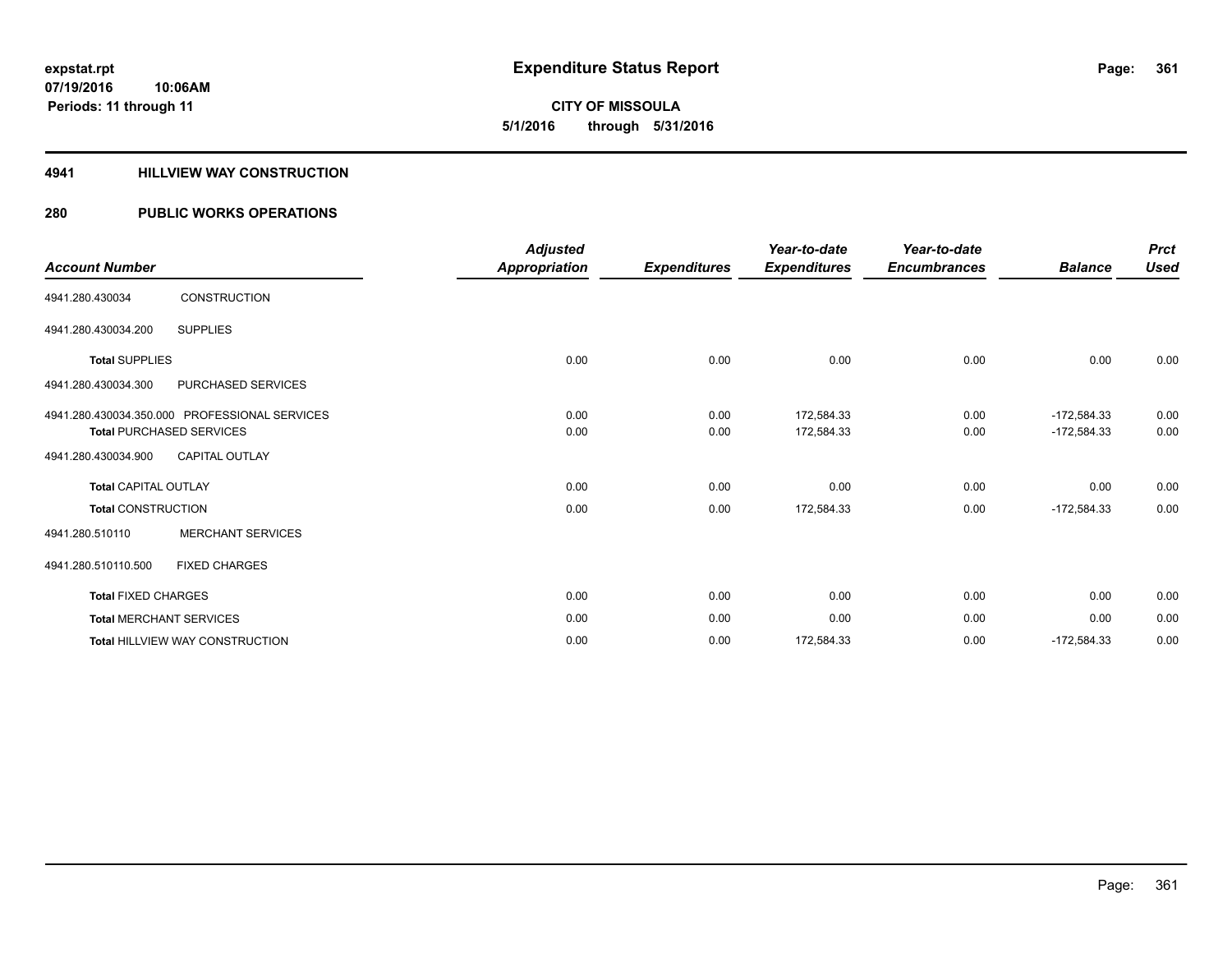**CITY OF MISSOULA 5/1/2016 through 5/31/2016**

## **4944 RATTLESNAKE SEWER COLLECTION (544)**

**000 \*\*\* Title Not Found \*\*\***

| <b>Account Number</b>                |                          | <b>Adjusted</b><br>Appropriation | <b>Expenditures</b> | Year-to-date<br><b>Expenditures</b> | Year-to-date<br><b>Encumbrances</b> | <b>Balance</b> | <b>Prct</b><br><b>Used</b> |
|--------------------------------------|--------------------------|----------------------------------|---------------------|-------------------------------------|-------------------------------------|----------------|----------------------------|
| 4944.000.510110                      | <b>MERCHANT SERVICES</b> |                                  |                     |                                     |                                     |                |                            |
| 4944.000.510110.500                  | <b>FIXED CHARGES</b>     |                                  |                     |                                     |                                     |                |                            |
| <b>Total *** Title Not Found ***</b> |                          | 0.00                             | 0.00                | 0.00                                | 0.00                                | 0.00           | 0.00                       |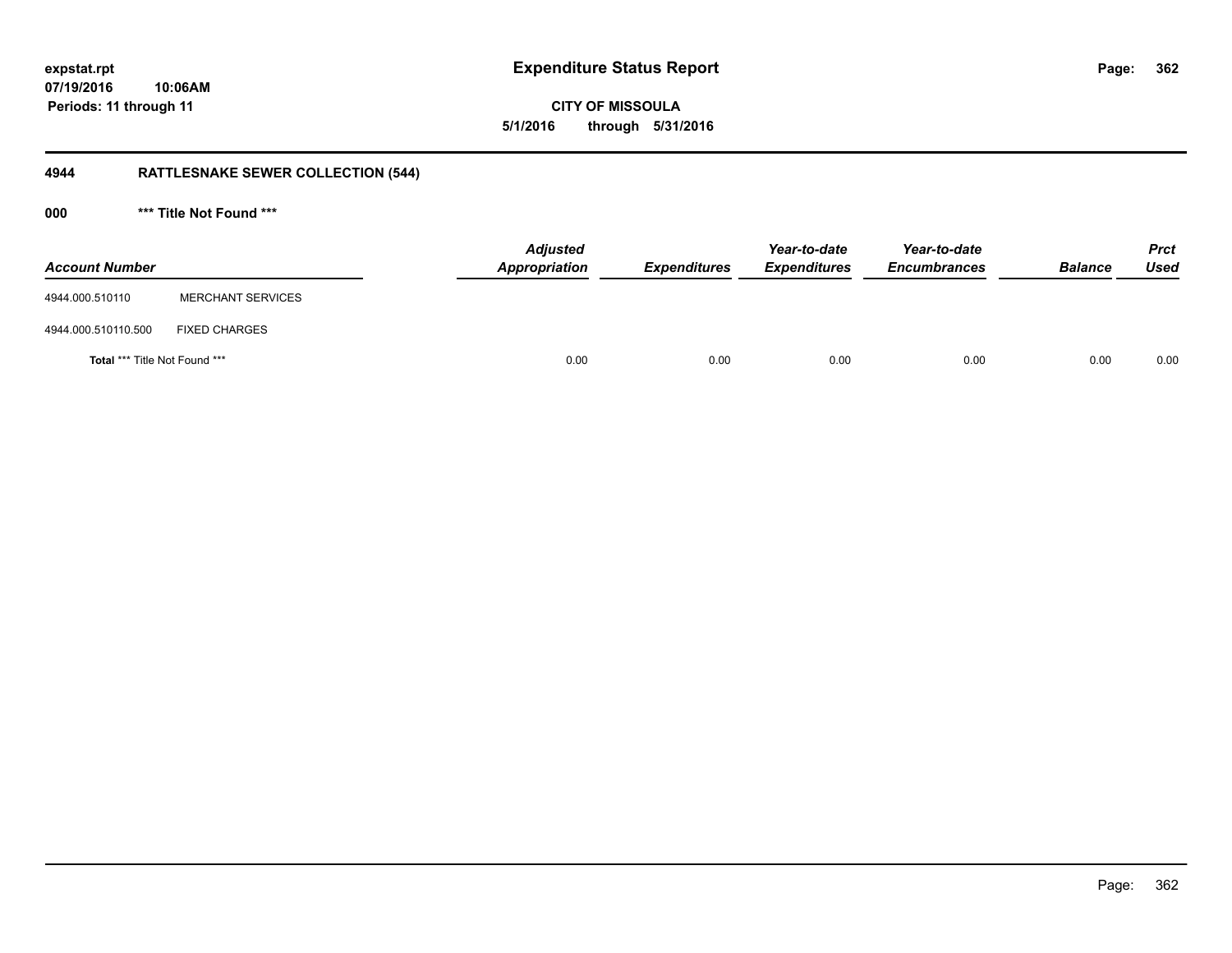# **CITY OF MISSOULA 5/1/2016 through 5/31/2016**

## **4944 RATTLESNAKE SEWER COLLECTION (544)**

|                               |                                  | <b>Adjusted</b>      |                     | Year-to-date        | Year-to-date        |                | <b>Prct</b> |
|-------------------------------|----------------------------------|----------------------|---------------------|---------------------|---------------------|----------------|-------------|
| <b>Account Number</b>         |                                  | <b>Appropriation</b> | <b>Expenditures</b> | <b>Expenditures</b> | <b>Encumbrances</b> | <b>Balance</b> | <b>Used</b> |
| 4944.390.510100               | SPECIAL ASSESSMENTS              |                      |                     |                     |                     |                |             |
| 4944.390.510100.300           | PURCHASED SERVICES               |                      |                     |                     |                     |                |             |
|                               | <b>Total PURCHASED SERVICES</b>  | 0.00                 | 0.00                | 0.00                | 0.00                | 0.00           | 0.00        |
| 4944.390.510100.600           | <b>DEBT SERVICE</b>              |                      |                     |                     |                     |                |             |
| <b>Total DEBT SERVICE</b>     |                                  | 0.00                 | 0.00                | 0.00                | 0.00                | 0.00           | 0.00        |
| 4944.390.510100.900           | <b>CAPITAL OUTLAY</b>            |                      |                     |                     |                     |                |             |
|                               | <b>Total SPECIAL ASSESSMENTS</b> | 0.00                 | 0.00                | 0.00                | 0.00                | 0.00           | 0.00        |
| 4944.390.510110               | <b>MERCHANT SERVICES</b>         |                      |                     |                     |                     |                |             |
| 4944.390.510110.500           | <b>FIXED CHARGES</b>             |                      |                     |                     |                     |                |             |
| <b>Total NON-DEPARTMENTAL</b> |                                  | 0.00                 | 0.00                | 0.00                | 0.00                | 0.00           | 0.00        |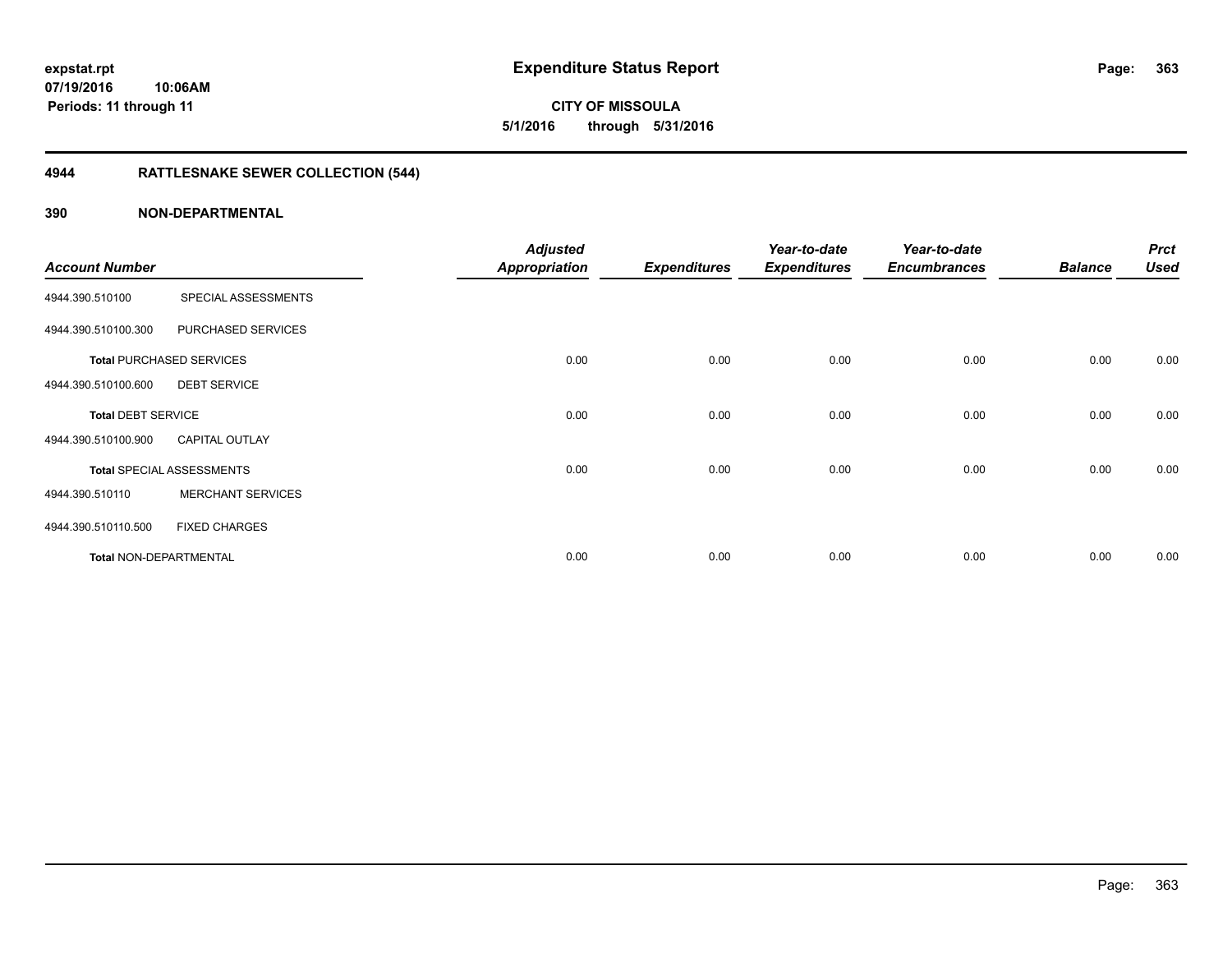**364**

**CITY OF MISSOULA 5/1/2016 through 5/31/2016**

## **4944 RATTLESNAKE SEWER COLLECTION (544)**

**550 SID 544 PROJECT**

|                         |                                 | <b>Adjusted</b>      |                     | Year-to-date        | Year-to-date        |                | <b>Prct</b> |
|-------------------------|---------------------------------|----------------------|---------------------|---------------------|---------------------|----------------|-------------|
| <b>Account Number</b>   |                                 | <b>Appropriation</b> | <b>Expenditures</b> | <b>Expenditures</b> | <b>Encumbrances</b> | <b>Balance</b> | <b>Used</b> |
| 4944.550.430680         | <b>ARRA GRANT</b>               |                      |                     |                     |                     |                |             |
| 4944.550.430680.900     | CAPITAL OUTLAY                  |                      |                     |                     |                     |                |             |
| <b>Total ARRA GRANT</b> |                                 | 0.00                 | 0.00                | 0.00                | 0.00                | 0.00           | 0.00        |
| 4944.550.430681         | ARRA LOAN                       |                      |                     |                     |                     |                |             |
| 4944.550.430681.900     | CAPITAL OUTLAY                  |                      |                     |                     |                     |                |             |
| <b>Total ARRA LOAN</b>  |                                 | 0.00                 | 0.00                | 0.00                | 0.00                | 0.00           | 0.00        |
| 4944.550.430682         | <b>TSEP GRANT</b>               |                      |                     |                     |                     |                |             |
| 4944.550.430682.900     | CAPITAL OUTLAY                  |                      |                     |                     |                     |                |             |
| <b>Total TSEP GRANT</b> |                                 | 0.00                 | 0.00                | 0.00                | 0.00                | 0.00           | 0.00        |
| 4944.550.430685         | SRF SID                         |                      |                     |                     |                     |                |             |
| 4944.550.430685.900     | CAPITAL OUTLAY                  |                      |                     |                     |                     |                |             |
| <b>Total SRF SID</b>    |                                 | 0.00                 | 0.00                | 0.00                | 0.00                | 0.00           | 0.00        |
| 4944.550.430686         | SRF REV BOND                    |                      |                     |                     |                     |                |             |
| 4944.550.430686.300     | PURCHASED SERVICES              |                      |                     |                     |                     |                |             |
|                         | <b>Total PURCHASED SERVICES</b> | 0.00                 | 0.00                | 0.00                | 0.00                | 0.00           | 0.00        |
| 4944.550.430686.900     | CAPITAL OUTLAY                  |                      |                     |                     |                     |                |             |
| Total SRF REV BOND      |                                 | 0.00                 | 0.00                | 0.00                | 0.00                | 0.00           | 0.00        |
| 4944.550.430687         | ARRA LOAN SID                   |                      |                     |                     |                     |                |             |
| 4944.550.430687.900     | CAPITAL OUTLAY                  |                      |                     |                     |                     |                |             |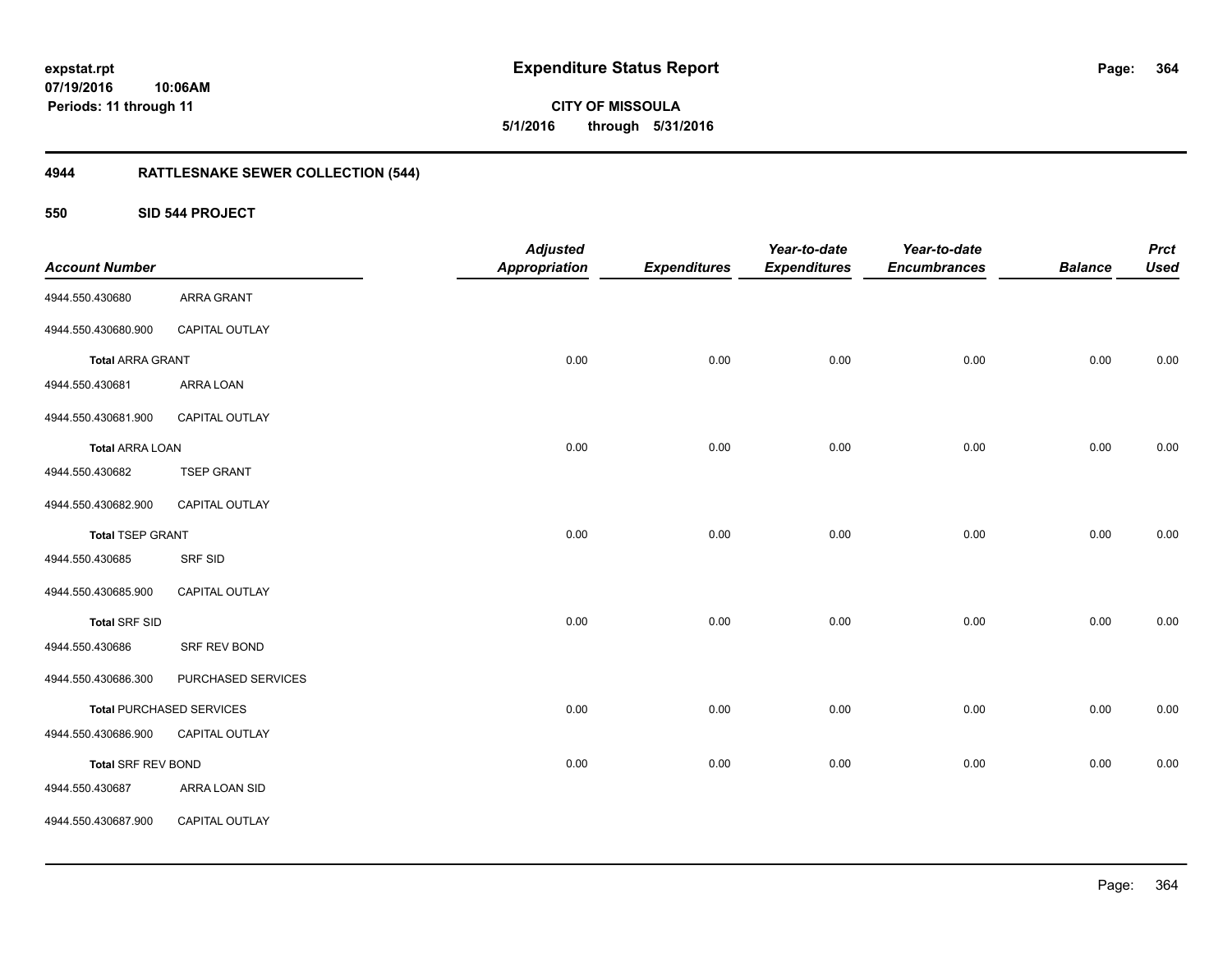**CITY OF MISSOULA 5/1/2016 through 5/31/2016**

## **4944 RATTLESNAKE SEWER COLLECTION (544)**

### **550 SID 544 PROJECT**

| <b>Account Number</b>      |                          | <b>Adjusted</b><br><b>Appropriation</b> | <b>Expenditures</b> | Year-to-date<br><b>Expenditures</b> | Year-to-date<br><b>Encumbrances</b> | <b>Balance</b> | <b>Prct</b><br><b>Used</b> |
|----------------------------|--------------------------|-----------------------------------------|---------------------|-------------------------------------|-------------------------------------|----------------|----------------------------|
| <b>Total ARRA LOAN SID</b> |                          | 0.00                                    | 0.00                | 0.00                                | 0.00                                | 0.00           | 0.00                       |
| 4944.550.510110            | <b>MERCHANT SERVICES</b> |                                         |                     |                                     |                                     |                |                            |
| 4944.550.510110.500        | <b>FIXED CHARGES</b>     |                                         |                     |                                     |                                     |                |                            |
| Total SID 544 PROJECT      |                          | 0.00                                    | 0.00                | 0.00                                | 0.00                                | 0.00           | 0.00                       |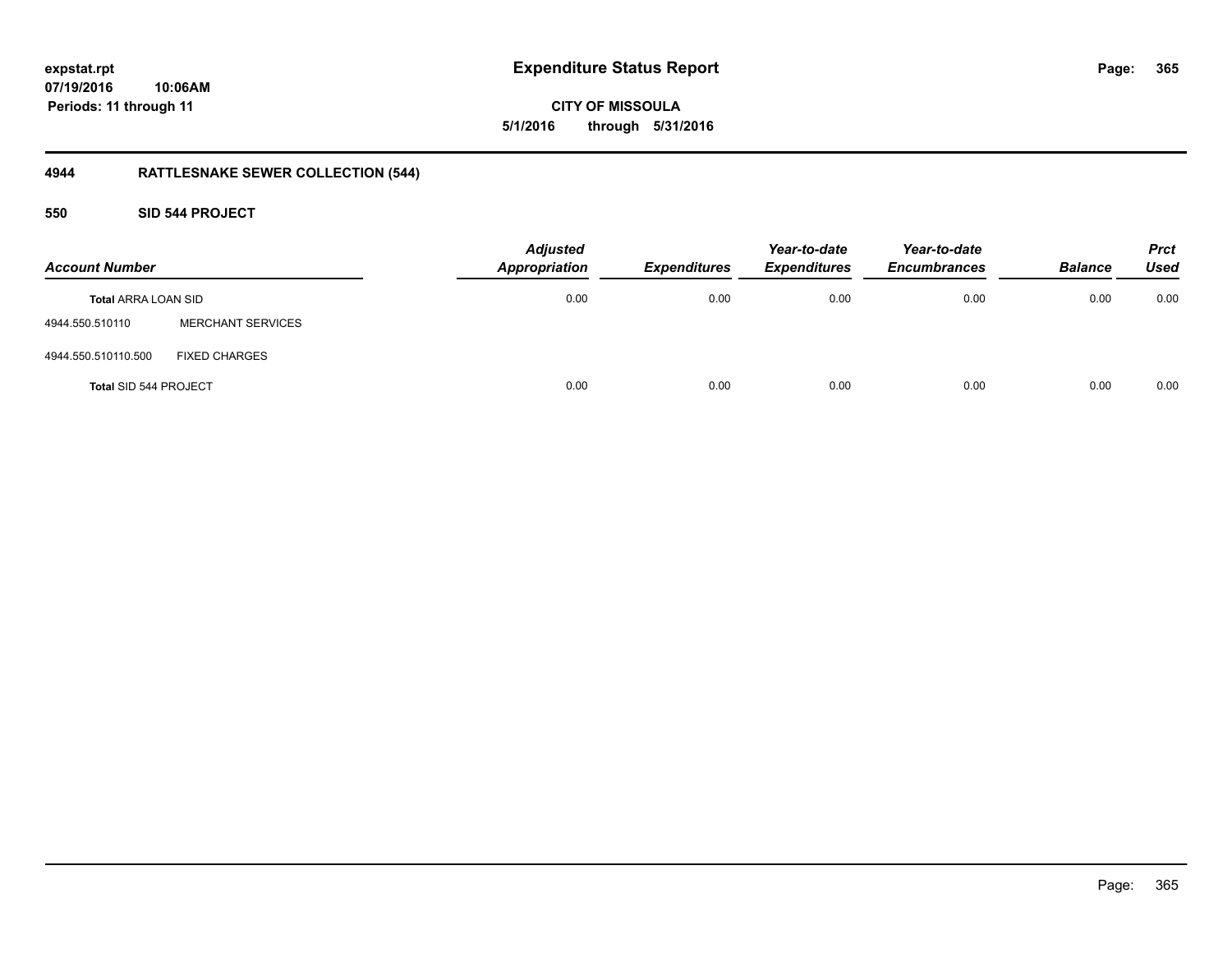**CITY OF MISSOULA 5/1/2016 through 5/31/2016**

## **4944 RATTLESNAKE SEWER COLLECTION (544)**

### **555 LOLO STREET PROJECT**

| <b>Account Number</b>     |                                          | <b>Adjusted</b><br><b>Appropriation</b> | <b>Expenditures</b> | Year-to-date<br><b>Expenditures</b> | Year-to-date<br><b>Encumbrances</b> | <b>Balance</b> | <b>Prct</b><br><b>Used</b> |
|---------------------------|------------------------------------------|-----------------------------------------|---------------------|-------------------------------------|-------------------------------------|----------------|----------------------------|
| 4944.555.430680           | <b>ARRA GRANT</b>                        |                                         |                     |                                     |                                     |                |                            |
| 4944.555.430680.900       | <b>CAPITAL OUTLAY</b>                    |                                         |                     |                                     |                                     |                |                            |
| <b>Total ARRA GRANT</b>   |                                          | 0.00                                    | 0.00                | 0.00                                | 0.00                                | 0.00           | 0.00                       |
| 4944.555.430685           | SRF SID                                  |                                         |                     |                                     |                                     |                |                            |
| 4944.555.430685.900       | <b>CAPITAL OUTLAY</b>                    |                                         |                     |                                     |                                     |                |                            |
| <b>Total SRF SID</b>      |                                          | 0.00                                    | 0.00                | 0.00                                | 0.00                                | 0.00           | 0.00                       |
| 4944.555.430686           | SRF REV BOND                             |                                         |                     |                                     |                                     |                |                            |
| 4944.555.430686.900       | <b>CAPITAL OUTLAY</b>                    |                                         |                     |                                     |                                     |                |                            |
| <b>Total SRF REV BOND</b> |                                          | 0.00                                    | 0.00                | 0.00                                | 0.00                                | 0.00           | 0.00                       |
| 4944.555.510110           | <b>MERCHANT SERVICES</b>                 |                                         |                     |                                     |                                     |                |                            |
| 4944.555.510110.500       | <b>FIXED CHARGES</b>                     |                                         |                     |                                     |                                     |                |                            |
|                           | Total RATTLESNAKE SEWER COLLECTION (544) | 0.00                                    | 0.00                | 0.00                                | 0.00                                | 0.00           | 0.00                       |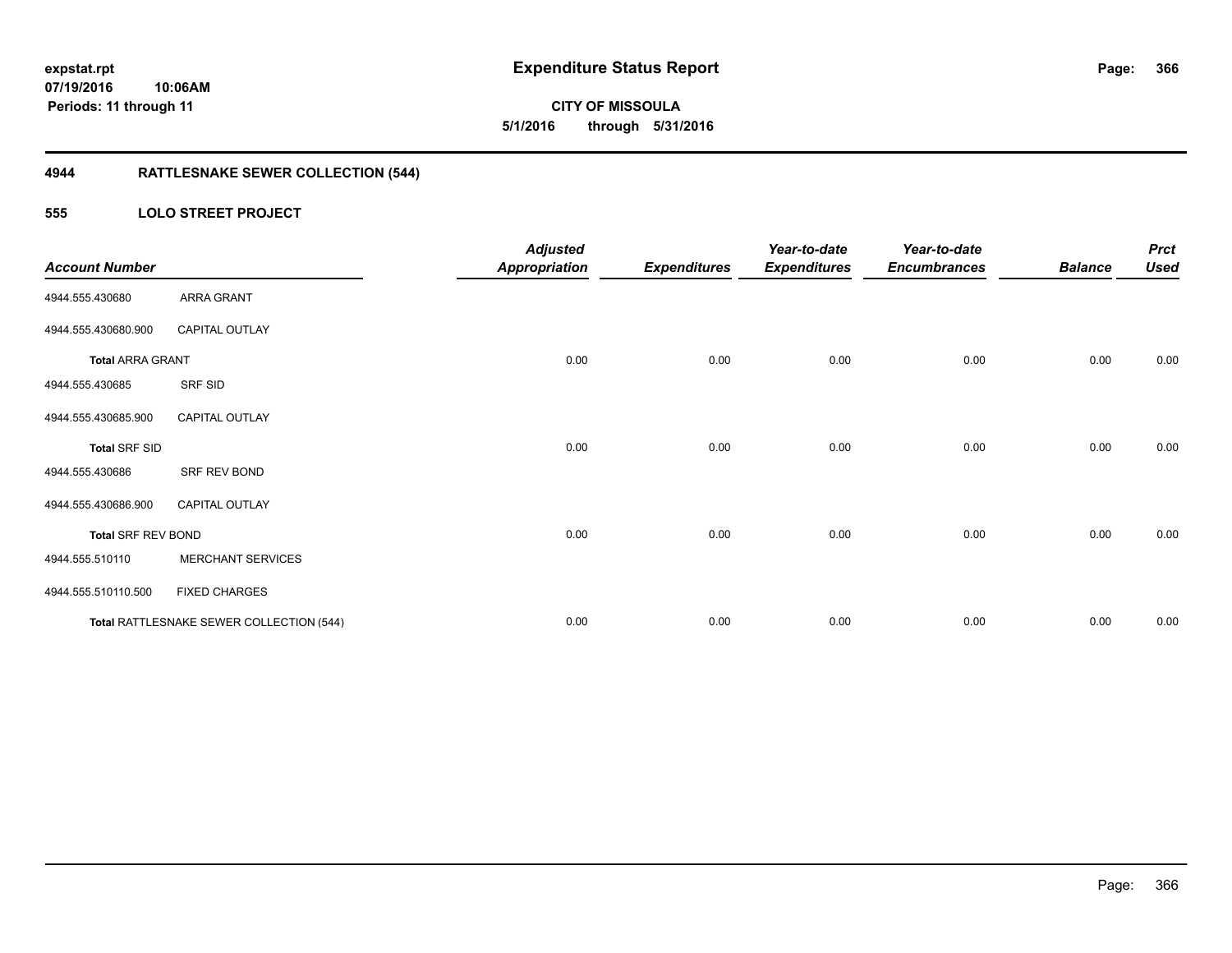**367**

**07/19/2016 10:06AM Periods: 11 through 11**

# **CITY OF MISSOULA 5/1/2016 through 5/31/2016**

#### **4945 PHILLIPS ST TRAFFIC CALMING**

## **000 \*\*\* Title Not Found \*\*\***

| <b>Account Number</b> |                                          | <b>Adjusted</b><br><b>Appropriation</b> | <b>Expenditures</b> | Year-to-date<br><b>Expenditures</b> | Year-to-date<br><b>Encumbrances</b> | <b>Balance</b> | <b>Prct</b><br><b>Used</b> |
|-----------------------|------------------------------------------|-----------------------------------------|---------------------|-------------------------------------|-------------------------------------|----------------|----------------------------|
| 4945.000.410000       | <b>GENERAL GOVERNMENT</b>                |                                         |                     |                                     |                                     |                |                            |
| 4945.000.410000.600   | <b>DEBT SERVICE</b>                      |                                         |                     |                                     |                                     |                |                            |
|                       | <b>Total GENERAL GOVERNMENT</b>          | 0.00                                    | 0.00                | 0.00                                | 0.00                                | 0.00           | 0.00                       |
| 4945.000.510110       | <b>MERCHANT SERVICES</b>                 |                                         |                     |                                     |                                     |                |                            |
| 4945.000.510110.500   | <b>FIXED CHARGES</b>                     |                                         |                     |                                     |                                     |                |                            |
|                       | <b>Total MERCHANT SERVICES</b>           | 0.00                                    | 0.00                | 0.00                                | 0.00                                | 0.00           | 0.00                       |
|                       | <b>Total PHILLIPS ST TRAFFIC CALMING</b> | 0.00                                    | 0.00                | 0.00                                | 0.00                                | 0.00           | 0.00                       |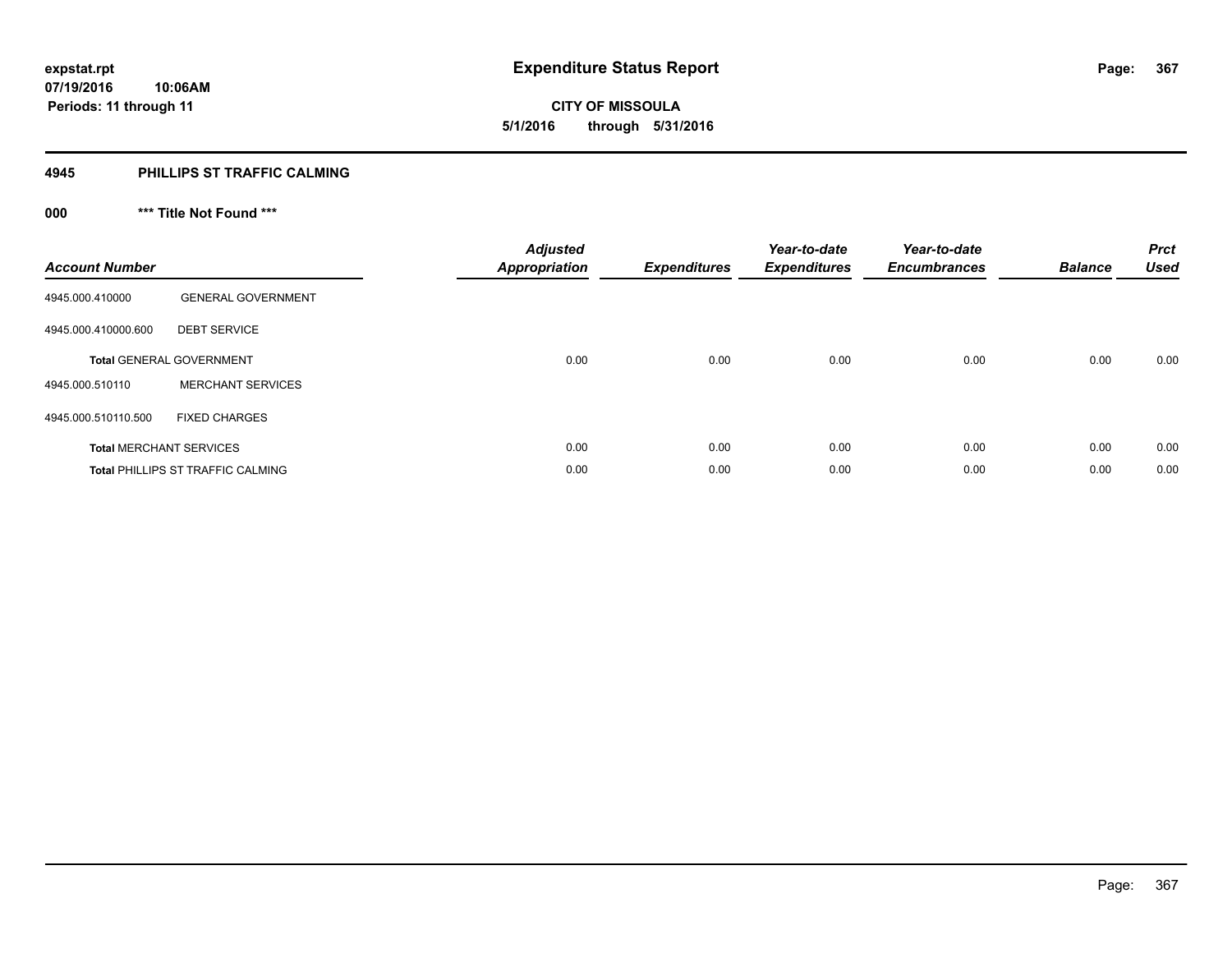**CITY OF MISSOULA 5/1/2016 through 5/31/2016**

### **4946 PATTEE CREEK DR. TRAFFIC CALMING**

**000 \*\*\* Title Not Found \*\*\***

| <b>Account Number</b>         |                                 | <b>Adjusted</b><br><b>Appropriation</b> | <b>Expenditures</b> | Year-to-date<br><b>Expenditures</b> | Year-to-date<br><b>Encumbrances</b> | <b>Balance</b> | <b>Prct</b><br><b>Used</b> |
|-------------------------------|---------------------------------|-----------------------------------------|---------------------|-------------------------------------|-------------------------------------|----------------|----------------------------|
| 4946.000.410000               | <b>GENERAL GOVERNMENT</b>       |                                         |                     |                                     |                                     |                |                            |
| 4946.000.410000.600           | <b>DEBT SERVICE</b>             |                                         |                     |                                     |                                     |                |                            |
|                               | <b>Total GENERAL GOVERNMENT</b> | 0.00                                    | 0.00                | 0.00                                | 0.00                                | 0.00           | 0.00                       |
| 4946.000.510110               | <b>MERCHANT SERVICES</b>        |                                         |                     |                                     |                                     |                |                            |
| 4946.000.510110.500           | <b>FIXED CHARGES</b>            |                                         |                     |                                     |                                     |                |                            |
| Total *** Title Not Found *** |                                 | 0.00                                    | 0.00                | 0.00                                | 0.00                                | 0.00           | 0.00                       |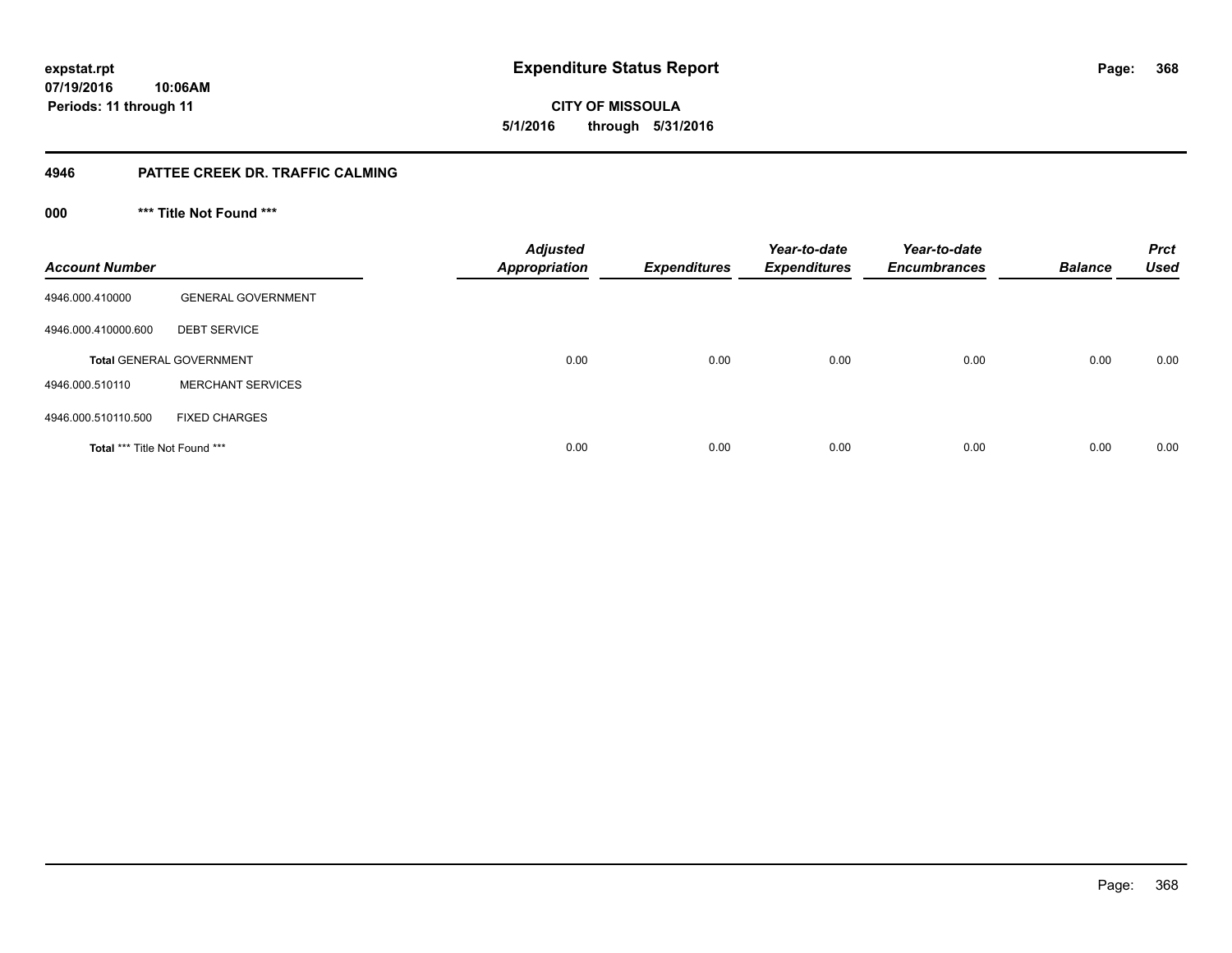# **CITY OF MISSOULA 5/1/2016 through 5/31/2016**

### **4946 PATTEE CREEK DR. TRAFFIC CALMING**

| <b>Account Number</b> |                                               | <b>Adjusted</b><br><b>Appropriation</b> | <b>Expenditures</b> | Year-to-date<br><b>Expenditures</b> | Year-to-date<br><b>Encumbrances</b> | <b>Balance</b> | <b>Prct</b><br><b>Used</b> |
|-----------------------|-----------------------------------------------|-----------------------------------------|---------------------|-------------------------------------|-------------------------------------|----------------|----------------------------|
| 4946.390.510100       | SPECIAL ASSESSMENTS                           |                                         |                     |                                     |                                     |                |                            |
| 4946.390.510100.300   | PURCHASED SERVICES                            |                                         |                     |                                     |                                     |                |                            |
|                       | <b>Total PURCHASED SERVICES</b>               | 0.00                                    | 0.00                | 0.00                                | 0.00                                | 0.00           | 0.00                       |
| 4946.390.510100.900   | <b>CAPITAL OUTLAY</b>                         |                                         |                     |                                     |                                     |                |                            |
|                       | <b>Total SPECIAL ASSESSMENTS</b>              | 0.00                                    | 0.00                | 0.00                                | 0.00                                | 0.00           | 0.00                       |
| 4946.390.510110       | <b>MERCHANT SERVICES</b>                      |                                         |                     |                                     |                                     |                |                            |
| 4946.390.510110.500   | <b>FIXED CHARGES</b>                          |                                         |                     |                                     |                                     |                |                            |
|                       | <b>Total MERCHANT SERVICES</b>                | 0.00                                    | 0.00                | 0.00                                | 0.00                                | 0.00           | 0.00                       |
|                       | <b>Total PATTEE CREEK DR. TRAFFIC CALMING</b> | 0.00                                    | 0.00                | 0.00                                | 0.00                                | 0.00           | 0.00                       |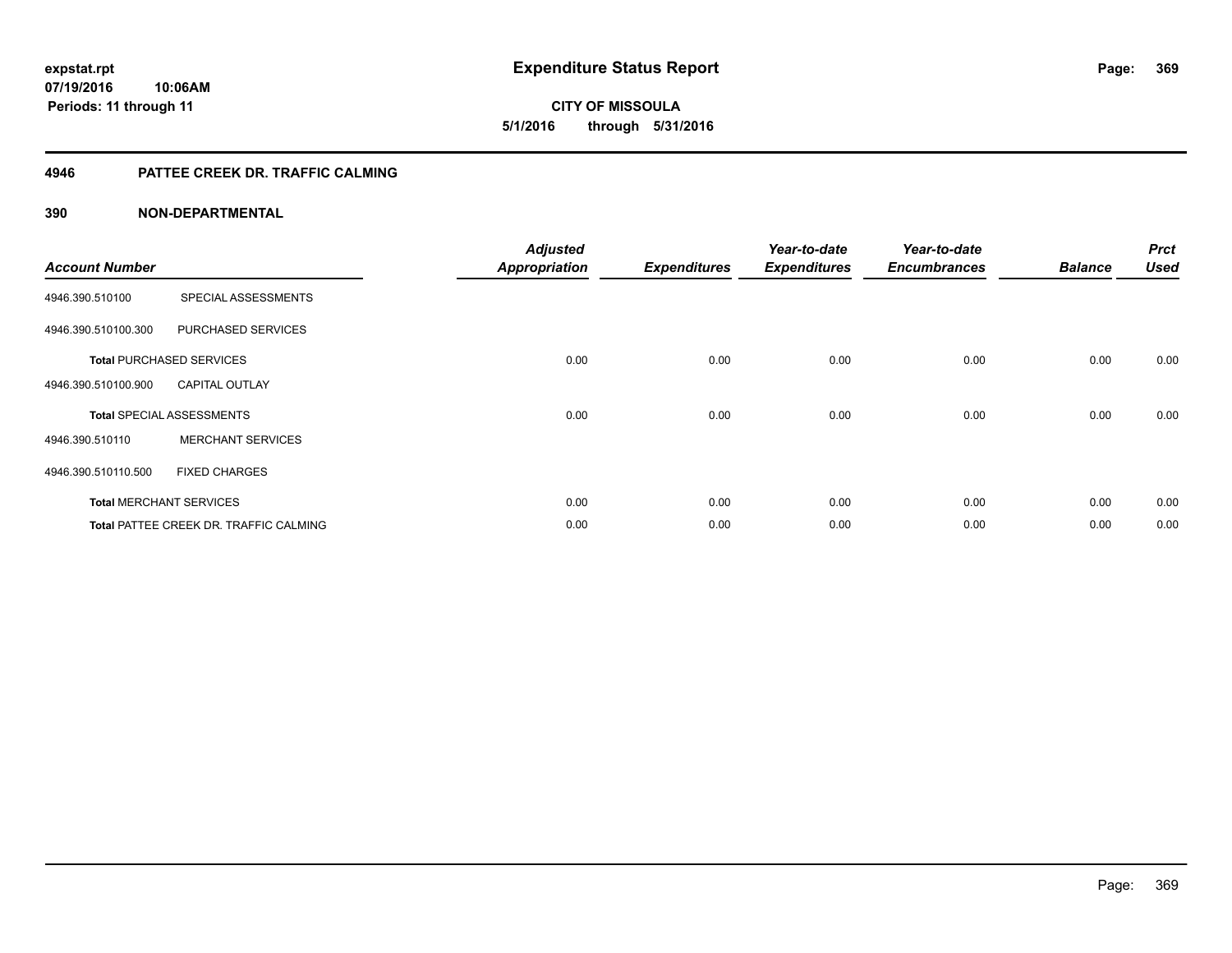# **CITY OF MISSOULA 5/1/2016 through 5/31/2016**

### **4948 STORMWATER OUTFALL RETROFITS**

| <b>Account Number</b> |                                                    | <b>Adjusted</b><br><b>Appropriation</b> | <b>Expenditures</b> | Year-to-date<br><b>Expenditures</b> | Year-to-date<br><b>Encumbrances</b> | <b>Balance</b> | <b>Prct</b><br><b>Used</b> |
|-----------------------|----------------------------------------------------|-----------------------------------------|---------------------|-------------------------------------|-------------------------------------|----------------|----------------------------|
| 4948.390.431210       | CARAS PARK STORM WATER RETROFITS                   |                                         |                     |                                     |                                     |                |                            |
| 4948.390.431210.300   | PURCHASED SERVICES                                 |                                         |                     |                                     |                                     |                |                            |
|                       | <b>Total CARAS PARK STORM WATER RETROFITS</b>      | 0.00                                    | 0.00                | 0.00                                | 0.00                                | 0.00           | 0.00                       |
| 4948.390.431212       | <b>BUCKHOUSE BRIDGE STORM WATER RETROFIT</b>       |                                         |                     |                                     |                                     |                |                            |
| 4948.390.431212.300   | PURCHASED SERVICES                                 |                                         |                     |                                     |                                     |                |                            |
|                       | <b>Total BUCKHOUSE BRIDGE STORM WATER RETROFIT</b> | 0.00                                    | 0.00                | 0.00                                | 0.00                                | 0.00           | 0.00                       |
| 4948.390.510110       | <b>MERCHANT SERVICES</b>                           |                                         |                     |                                     |                                     |                |                            |
| 4948.390.510110.500   | <b>FIXED CHARGES</b>                               |                                         |                     |                                     |                                     |                |                            |
|                       | <b>Total MERCHANT SERVICES</b>                     | 0.00                                    | 0.00                | 0.00                                | 0.00                                | 0.00           | 0.00                       |
|                       | Total STORMWATER OUTFALL RETROFITS                 | 0.00                                    | 0.00                | 0.00                                | 0.00                                | 0.00           | 0.00                       |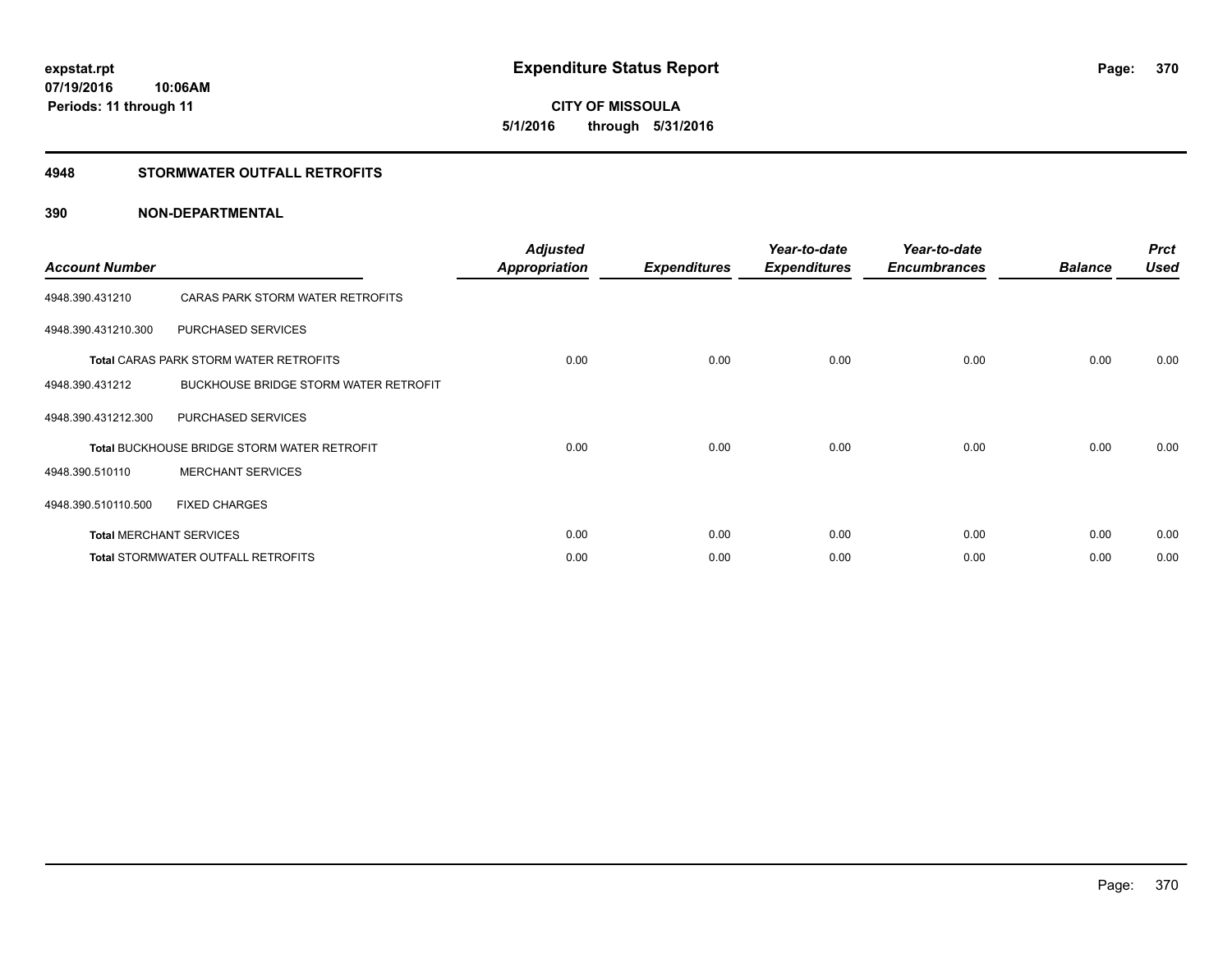**CITY OF MISSOULA 5/1/2016 through 5/31/2016**

#### **4949 WAYFINDING PROJECT**

|                                 |                                               | <b>Adjusted</b>      |                     | Year-to-date        | Year-to-date        |                | <b>Prct</b> |
|---------------------------------|-----------------------------------------------|----------------------|---------------------|---------------------|---------------------|----------------|-------------|
| <b>Account Number</b>           |                                               | <b>Appropriation</b> | <b>Expenditures</b> | <b>Expenditures</b> | <b>Encumbrances</b> | <b>Balance</b> | <b>Used</b> |
| 4949.390.430268                 | *** Title Not Found ***                       |                      |                     |                     |                     |                |             |
| 4949.390.430268.100             | PERSONAL SERVICES                             |                      |                     |                     |                     |                |             |
| <b>Total PERSONAL SERVICES</b>  |                                               | 0.00                 | 0.00                | 0.00                | 0.00                | 0.00           | 0.00        |
| 4949.390.430268.200             | <b>SUPPLIES</b>                               |                      |                     |                     |                     |                |             |
| <b>Total SUPPLIES</b>           |                                               | 0.00                 | 0.00                | 0.00                | 0.00                | 0.00           | 0.00        |
| 4949.390.430268.300             | PURCHASED SERVICES                            |                      |                     |                     |                     |                |             |
|                                 | 4949.390.430268.350.000 PROFESSIONAL SERVICES | 0.00                 | 0.00                | 2,479.00            | 0.00                | $-2,479.00$    | 0.00        |
|                                 | <b>Total PURCHASED SERVICES</b>               | 0.00                 | 0.00                | 2,479.00            | 0.00                | $-2,479.00$    | 0.00        |
| 4949.390.430268.900             | CAPITAL OUTLAY                                |                      |                     |                     |                     |                |             |
| <b>Total CAPITAL OUTLAY</b>     |                                               | 0.00                 | 0.00                | 0.00                | 0.00                | 0.00           | 0.00        |
| Total *** Title Not Found ***   |                                               | 0.00                 | 0.00                | 2,479.00            | 0.00                | $-2,479.00$    | 0.00        |
| 4949.390.510110                 | <b>MERCHANT SERVICES</b>                      |                      |                     |                     |                     |                |             |
| 4949.390.510110.500             | <b>FIXED CHARGES</b>                          |                      |                     |                     |                     |                |             |
| <b>Total MERCHANT SERVICES</b>  |                                               | 0.00                 | 0.00                | 0.00                | 0.00                | 0.00           | 0.00        |
| <b>Total WAYFINDING PROJECT</b> |                                               | 0.00                 | 0.00                | 2,479.00            | 0.00                | $-2,479.00$    | 0.00        |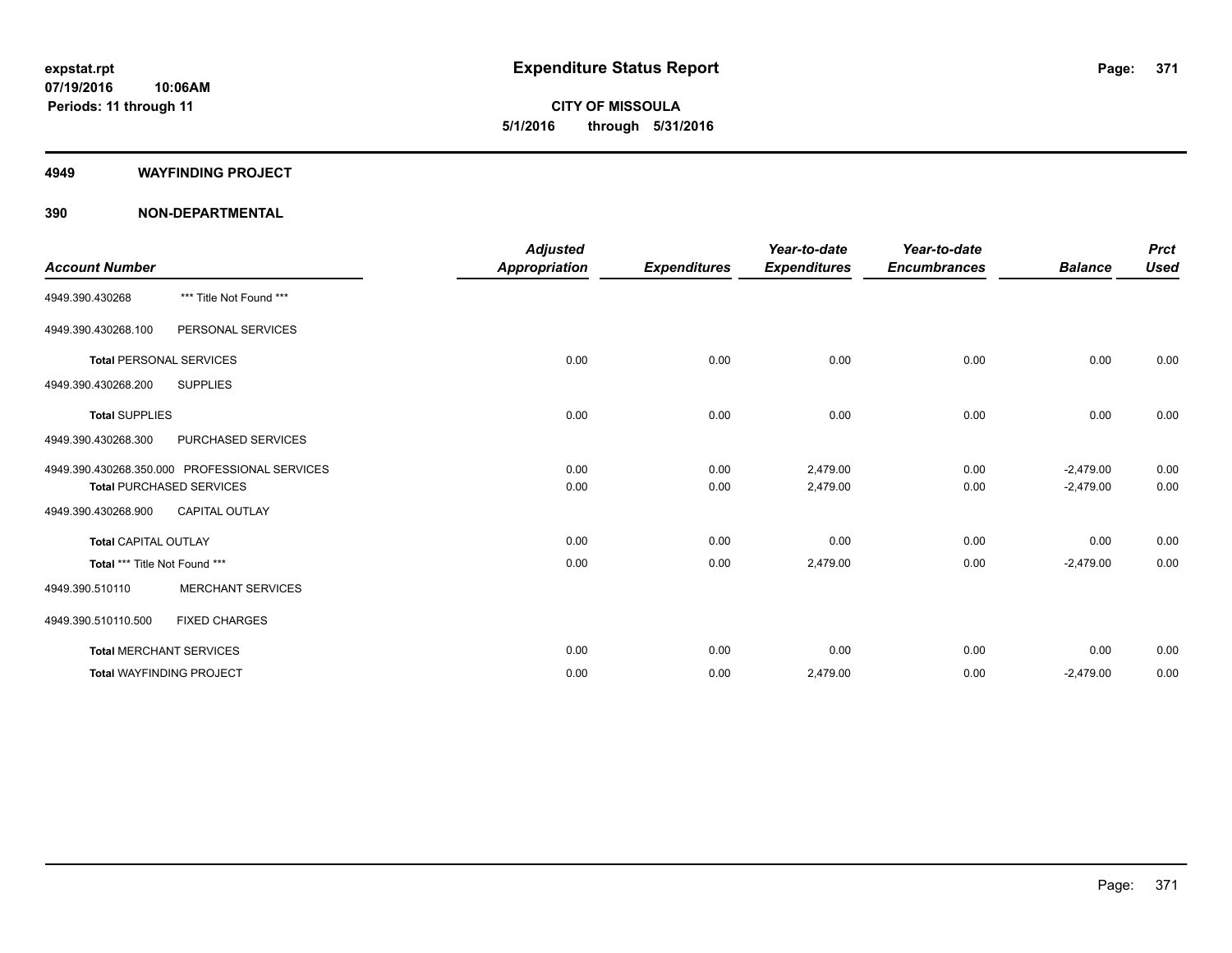**Periods: 11 through 11**

**CITY OF MISSOULA 5/1/2016 through 5/31/2016**

**4990 ARRA ENHANCEMENTS**

### **500 N HIGGINS STREETSCAPE**

**10:06AM**

| <b>Account Number</b> |                                         | <b>Adjusted</b><br><b>Appropriation</b> | <b>Expenditures</b> | Year-to-date<br><b>Expenditures</b> | Year-to-date<br><b>Encumbrances</b> | <b>Balance</b> | <b>Prct</b><br><b>Used</b> |
|-----------------------|-----------------------------------------|-----------------------------------------|---------------------|-------------------------------------|-------------------------------------|----------------|----------------------------|
| 4990.500.430030       | PRELIMINARY ENGINEERING                 |                                         |                     |                                     |                                     |                |                            |
| 4990.500.430030.900   | <b>CAPITAL OUTLAY</b>                   |                                         |                     |                                     |                                     |                |                            |
|                       | <b>Total PRELIMINARY ENGINEERING</b>    | 0.00                                    | 0.00                | 0.00                                | 0.00                                | 0.00           | 0.00                       |
| 4990.500.430031       | <b>CONTRUCTION ENGINEERING</b>          |                                         |                     |                                     |                                     |                |                            |
| 4990.500.430031.900   | <b>CAPITAL OUTLAY</b>                   |                                         |                     |                                     |                                     |                |                            |
|                       | <b>Total CONTRUCTION ENGINEERING</b>    | 0.00                                    | 0.00                | 0.00                                | 0.00                                | 0.00           | 0.00                       |
| 4990.500.430032       | CONTRACTOR PAYMENTS-CONTSTRUCTION       |                                         |                     |                                     |                                     |                |                            |
| 4990.500.430032.900   | <b>CAPITAL OUTLAY</b>                   |                                         |                     |                                     |                                     |                |                            |
|                       | Total CONTRACTOR PAYMENTS-CONTSTRUCTION | 0.00                                    | 0.00                | 0.00                                | 0.00                                | 0.00           | 0.00                       |
| 4990.500.510110       | <b>MERCHANT SERVICES</b>                |                                         |                     |                                     |                                     |                |                            |
| 4990.500.510110.500   | <b>FIXED CHARGES</b>                    |                                         |                     |                                     |                                     |                |                            |
|                       | Total N HIGGINS STREETSCAPE             | 0.00                                    | 0.00                | 0.00                                | 0.00                                | 0.00           | 0.00                       |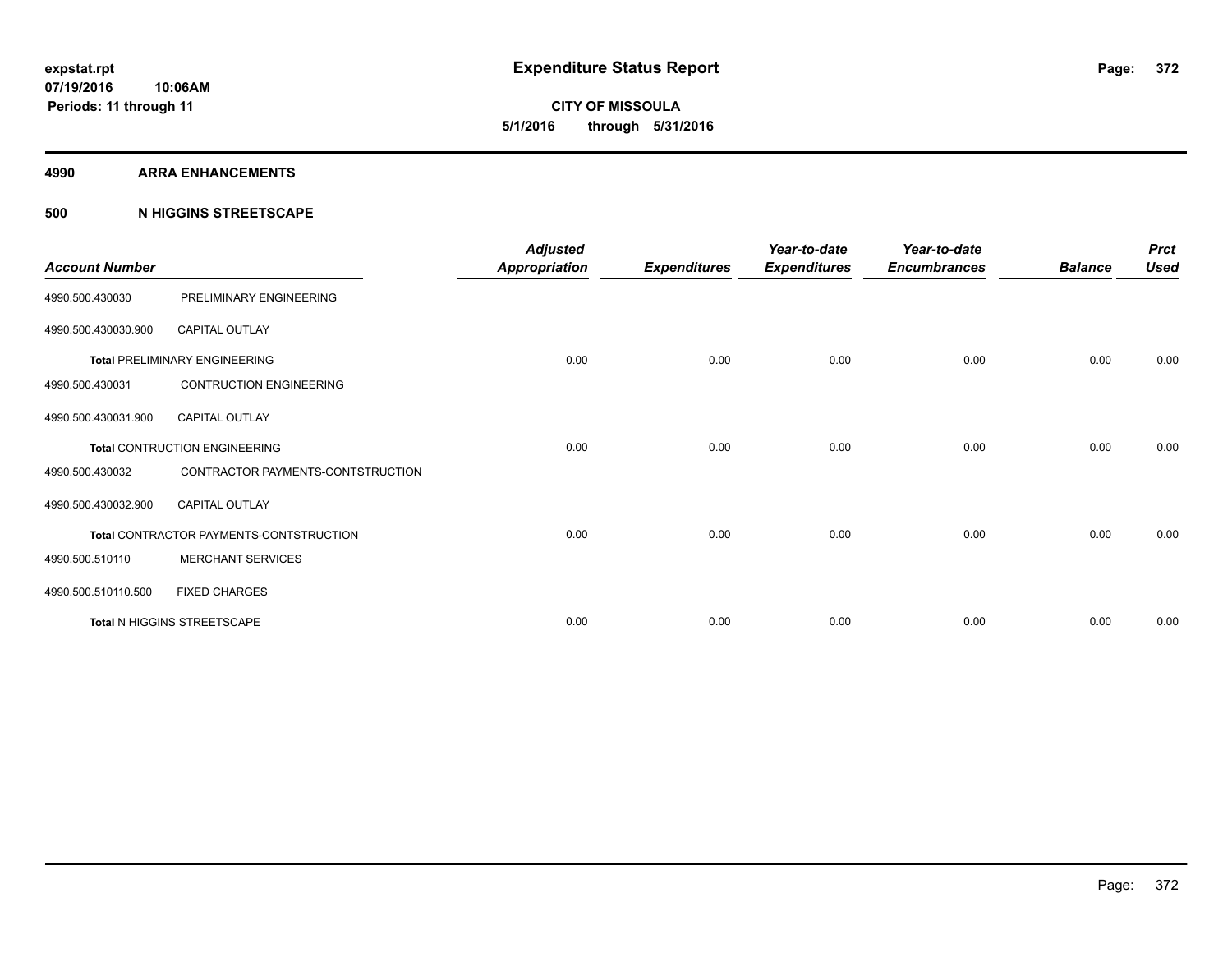**CITY OF MISSOULA 5/1/2016 through 5/31/2016**

**4990 ARRA ENHANCEMENTS**

**510 CURB RAMPS**

| <b>Account Number</b>   |                                                | <b>Adjusted</b><br><b>Appropriation</b> | <b>Expenditures</b> | Year-to-date<br><b>Expenditures</b> | Year-to-date<br><b>Encumbrances</b> | <b>Balance</b> | <b>Prct</b><br><b>Used</b> |
|-------------------------|------------------------------------------------|-----------------------------------------|---------------------|-------------------------------------|-------------------------------------|----------------|----------------------------|
| 4990.510.430032         | CONTRACTOR PAYMENTS-CONTSTRUCTION              |                                         |                     |                                     |                                     |                |                            |
| 4990.510.430032.900     | <b>CAPITAL OUTLAY</b>                          |                                         |                     |                                     |                                     |                |                            |
|                         | <b>Total CONTRACTOR PAYMENTS-CONTSTRUCTION</b> | 0.00                                    | 0.00                | 0.00                                | 0.00                                | 0.00           | 0.00                       |
| 4990.510.510110         | <b>MERCHANT SERVICES</b>                       |                                         |                     |                                     |                                     |                |                            |
| 4990.510.510110.500     | <b>FIXED CHARGES</b>                           |                                         |                     |                                     |                                     |                |                            |
| <b>Total CURB RAMPS</b> |                                                | 0.00                                    | 0.00                | 0.00                                | 0.00                                | 0.00           | 0.00                       |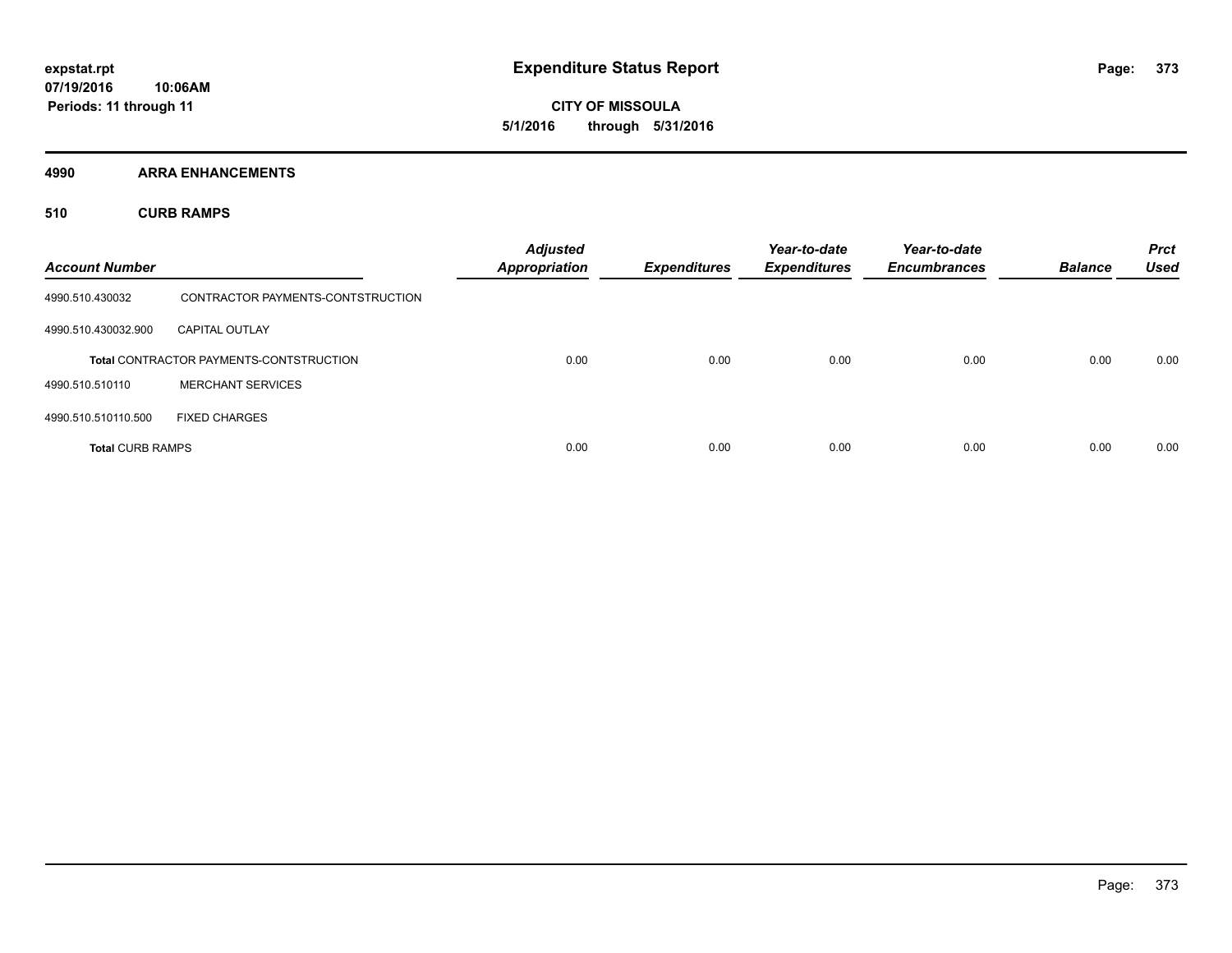**CITY OF MISSOULA 5/1/2016 through 5/31/2016**

#### **4990 ARRA ENHANCEMENTS**

### **515 RSNAKE GATEWAY GREENOUGH DRIVE**

| <b>Account Number</b> |                                         | <b>Adjusted</b><br><b>Appropriation</b> | <b>Expenditures</b> | Year-to-date<br><b>Expenditures</b> | Year-to-date<br><b>Encumbrances</b> | <b>Balance</b> | <b>Prct</b><br><b>Used</b> |
|-----------------------|-----------------------------------------|-----------------------------------------|---------------------|-------------------------------------|-------------------------------------|----------------|----------------------------|
| 4990.515.430030       | PRELIMINARY ENGINEERING                 |                                         |                     |                                     |                                     |                |                            |
| 4990.515.430030.900   | <b>CAPITAL OUTLAY</b>                   |                                         |                     |                                     |                                     |                |                            |
|                       | <b>Total PRELIMINARY ENGINEERING</b>    | 0.00                                    | 0.00                | 0.00                                | 0.00                                | 0.00           | 0.00                       |
| 4990.515.430031       | <b>CONTRUCTION ENGINEERING</b>          |                                         |                     |                                     |                                     |                |                            |
| 4990.515.430031.900   | <b>CAPITAL OUTLAY</b>                   |                                         |                     |                                     |                                     |                |                            |
|                       | <b>Total CONTRUCTION ENGINEERING</b>    | 0.00                                    | 0.00                | 0.00                                | 0.00                                | 0.00           | 0.00                       |
| 4990.515.430032       | CONTRACTOR PAYMENTS-CONTSTRUCTION       |                                         |                     |                                     |                                     |                |                            |
| 4990.515.430032.900   | <b>CAPITAL OUTLAY</b>                   |                                         |                     |                                     |                                     |                |                            |
|                       | Total CONTRACTOR PAYMENTS-CONTSTRUCTION | 0.00                                    | 0.00                | 0.00                                | 0.00                                | 0.00           | 0.00                       |
| 4990.515.510110       | <b>MERCHANT SERVICES</b>                |                                         |                     |                                     |                                     |                |                            |
| 4990.515.510110.500   | <b>FIXED CHARGES</b>                    |                                         |                     |                                     |                                     |                |                            |
|                       | <b>Total ARRA ENHANCEMENTS</b>          | 0.00                                    | 0.00                | 0.00                                | 0.00                                | 0.00           | 0.00                       |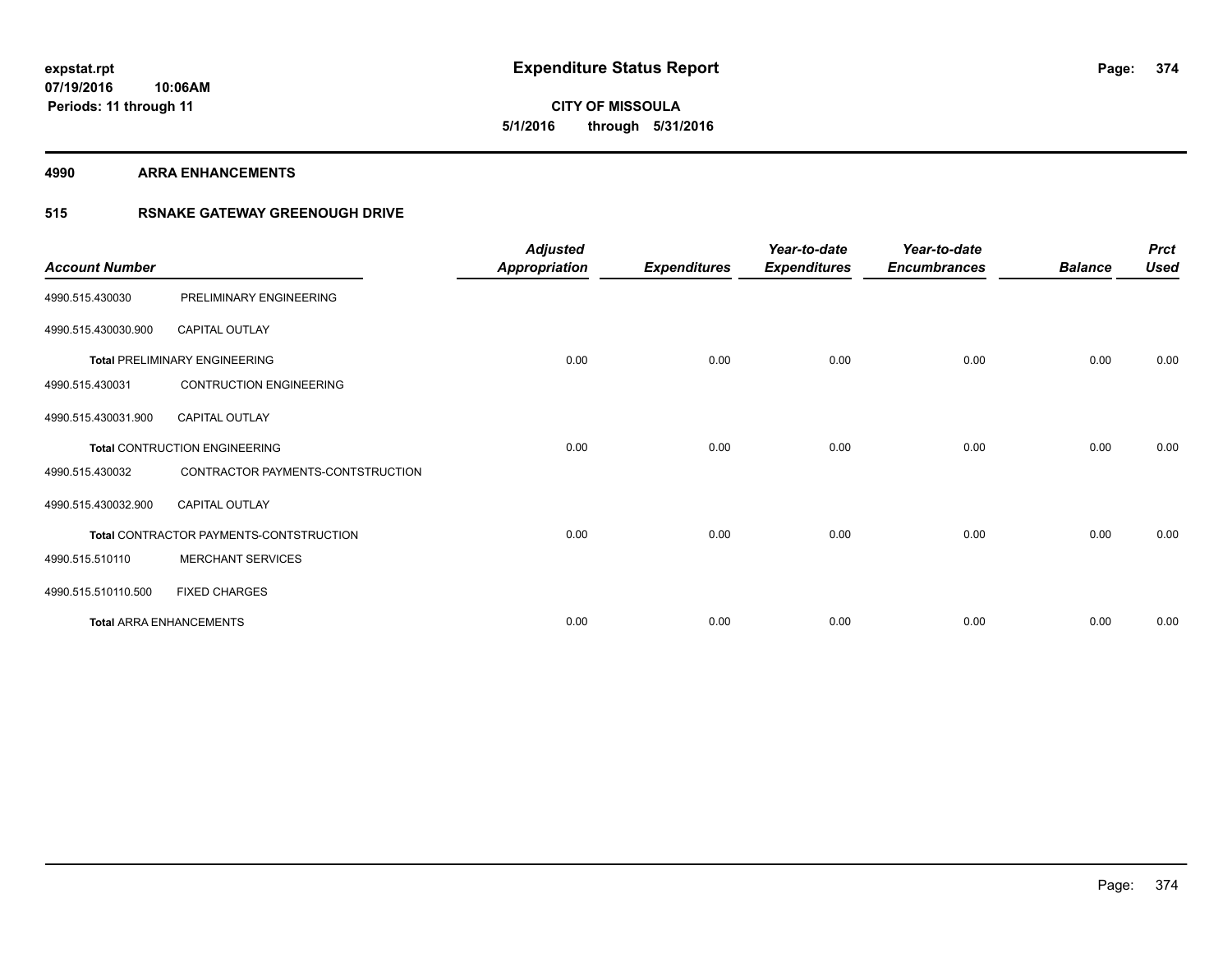**CITY OF MISSOULA 5/1/2016 through 5/31/2016**

**4991 ARRA HB645**

### **500 N HIGGINS STREETSCAPE**

| <b>Account Number</b> |                                    | <b>Adjusted</b><br><b>Appropriation</b> | <b>Expenditures</b> | Year-to-date<br><b>Expenditures</b> | Year-to-date<br><b>Encumbrances</b> | <b>Balance</b> | <b>Prct</b><br><b>Used</b> |
|-----------------------|------------------------------------|-----------------------------------------|---------------------|-------------------------------------|-------------------------------------|----------------|----------------------------|
| 4991.500.430033       | N.HIGGINS/MTN WATER                |                                         |                     |                                     |                                     |                |                            |
| 4991.500.430033.900   | <b>CAPITAL OUTLAY</b>              |                                         |                     |                                     |                                     |                |                            |
|                       | <b>Total N.HIGGINS/MTN WATER</b>   | 0.00                                    | 0.00                | 0.00                                | 0.00                                | 0.00           | 0.00                       |
| 4991.500.510110       | <b>MERCHANT SERVICES</b>           |                                         |                     |                                     |                                     |                |                            |
| 4991.500.510110.500   | <b>FIXED CHARGES</b>               |                                         |                     |                                     |                                     |                |                            |
|                       | <b>Total N HIGGINS STREETSCAPE</b> | 0.00                                    | 0.00                | 0.00                                | 0.00                                | 0.00           | 0.00                       |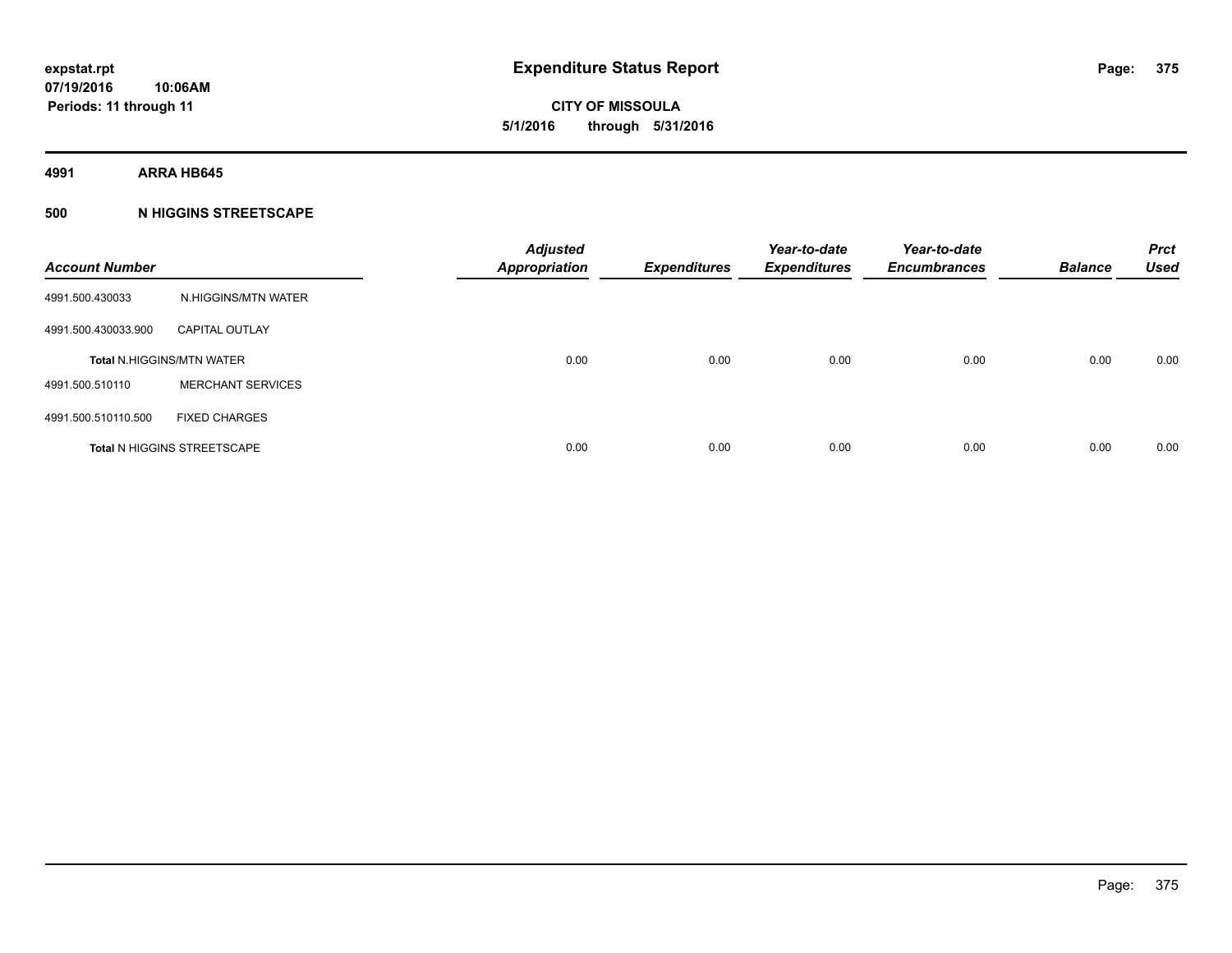**CITY OF MISSOULA 5/1/2016 through 5/31/2016**

**4991 ARRA HB645**

**520 N HIGGINS PAVING**

| <b>Account Number</b>         |                                         | <b>Adjusted</b><br><b>Appropriation</b> | <b>Expenditures</b> | Year-to-date<br><b>Expenditures</b> | Year-to-date<br><b>Encumbrances</b> | <b>Balance</b> | <b>Prct</b><br><b>Used</b> |
|-------------------------------|-----------------------------------------|-----------------------------------------|---------------------|-------------------------------------|-------------------------------------|----------------|----------------------------|
| 4991.520.430030               | PRELIMINARY ENGINEERING                 |                                         |                     |                                     |                                     |                |                            |
| 4991.520.430030.900           | <b>CAPITAL OUTLAY</b>                   |                                         |                     |                                     |                                     |                |                            |
|                               | <b>Total PRELIMINARY ENGINEERING</b>    | 0.00                                    | 0.00                | 0.00                                | 0.00                                | 0.00           | 0.00                       |
| 4991.520.430031               | <b>CONTRUCTION ENGINEERING</b>          |                                         |                     |                                     |                                     |                |                            |
| 4991.520.430031.900           | <b>CAPITAL OUTLAY</b>                   |                                         |                     |                                     |                                     |                |                            |
|                               | <b>Total CONTRUCTION ENGINEERING</b>    | 0.00                                    | 0.00                | 0.00                                | 0.00                                | 0.00           | 0.00                       |
| 4991.520.430032               | CONTRACTOR PAYMENTS-CONTSTRUCTION       |                                         |                     |                                     |                                     |                |                            |
| 4991.520.430032.900           | <b>CAPITAL OUTLAY</b>                   |                                         |                     |                                     |                                     |                |                            |
|                               | Total CONTRACTOR PAYMENTS-CONTSTRUCTION | 0.00                                    | 0.00                | 0.00                                | 0.00                                | 0.00           | 0.00                       |
| 4991.520.510110               | <b>MERCHANT SERVICES</b>                |                                         |                     |                                     |                                     |                |                            |
| 4991.520.510110.500           | <b>FIXED CHARGES</b>                    |                                         |                     |                                     |                                     |                |                            |
| <b>Total N HIGGINS PAVING</b> |                                         | 0.00                                    | 0.00                | 0.00                                | 0.00                                | 0.00           | 0.00                       |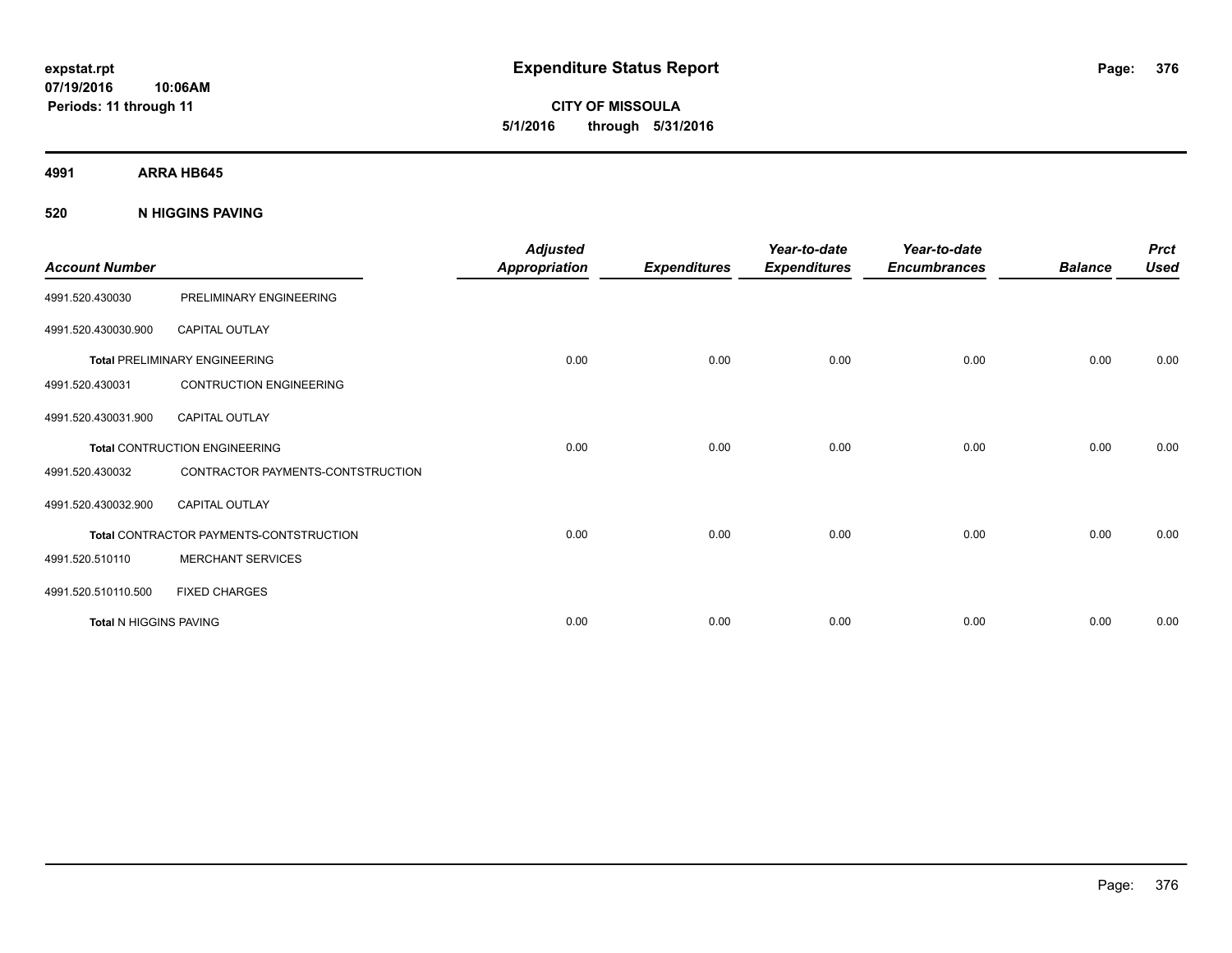# **CITY OF MISSOULA 5/1/2016 through 5/31/2016**

**4991 ARRA HB645**

### **525 BROOKS ST CURB & SW IMPROVEMENTS**

| <b>Account Number</b> |                                         | <b>Adjusted</b><br><b>Appropriation</b> | <b>Expenditures</b> | Year-to-date<br><b>Expenditures</b> | Year-to-date<br><b>Encumbrances</b> | <b>Balance</b> | <b>Prct</b><br><b>Used</b> |
|-----------------------|-----------------------------------------|-----------------------------------------|---------------------|-------------------------------------|-------------------------------------|----------------|----------------------------|
| 4991.525.430030       | PRELIMINARY ENGINEERING                 |                                         |                     |                                     |                                     |                |                            |
| 4991.525.430030.900   | <b>CAPITAL OUTLAY</b>                   |                                         |                     |                                     |                                     |                |                            |
|                       | <b>Total PRELIMINARY ENGINEERING</b>    | 0.00                                    | 0.00                | 0.00                                | 0.00                                | 0.00           | 0.00                       |
| 4991.525.430031       | <b>CONTRUCTION ENGINEERING</b>          |                                         |                     |                                     |                                     |                |                            |
| 4991.525.430031.900   | <b>CAPITAL OUTLAY</b>                   |                                         |                     |                                     |                                     |                |                            |
|                       | <b>Total CONTRUCTION ENGINEERING</b>    | 0.00                                    | 0.00                | 0.00                                | 0.00                                | 0.00           | 0.00                       |
| 4991.525.430032       | CONTRACTOR PAYMENTS-CONTSTRUCTION       |                                         |                     |                                     |                                     |                |                            |
| 4991.525.430032.900   | CAPITAL OUTLAY                          |                                         |                     |                                     |                                     |                |                            |
|                       | Total CONTRACTOR PAYMENTS-CONTSTRUCTION | 0.00                                    | 0.00                | 0.00                                | 0.00                                | 0.00           | 0.00                       |
| 4991.525.510110       | <b>MERCHANT SERVICES</b>                |                                         |                     |                                     |                                     |                |                            |
| 4991.525.510110.500   | <b>FIXED CHARGES</b>                    |                                         |                     |                                     |                                     |                |                            |
|                       | Total BROOKS ST CURB & SW IMPROVEMENTS  | 0.00                                    | 0.00                | 0.00                                | 0.00                                | 0.00           | 0.00                       |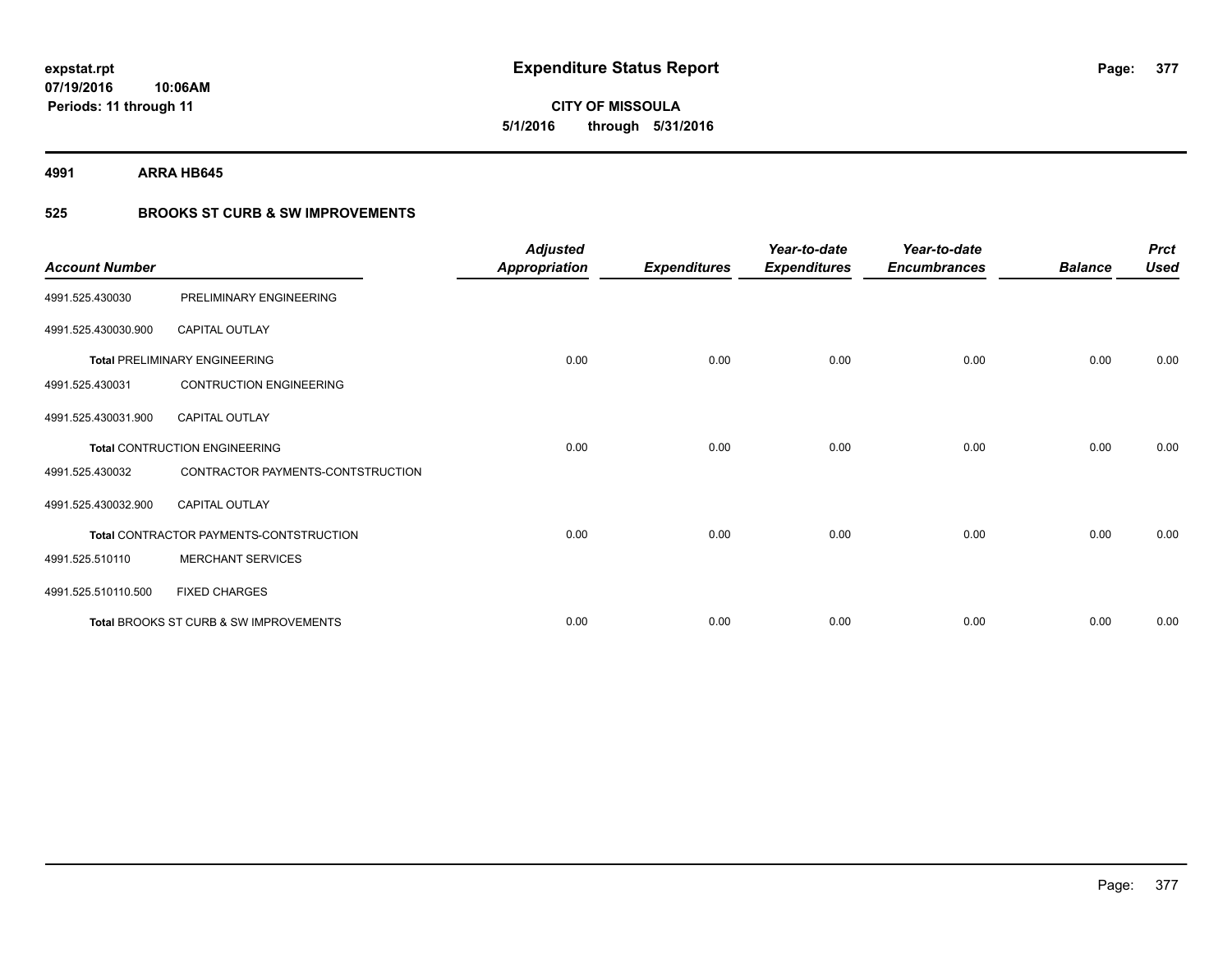**CITY OF MISSOULA 5/1/2016 through 5/31/2016**

**4991 ARRA HB645**

**530 CURB RAMPS**

| <b>Account Number</b>          |                                         | <b>Adjusted</b><br><b>Appropriation</b> | <b>Expenditures</b> | Year-to-date<br><b>Expenditures</b> | Year-to-date<br><b>Encumbrances</b> | <b>Balance</b> | <b>Prct</b><br><b>Used</b> |
|--------------------------------|-----------------------------------------|-----------------------------------------|---------------------|-------------------------------------|-------------------------------------|----------------|----------------------------|
| 4991.530.430030                | PRELIMINARY ENGINEERING                 |                                         |                     |                                     |                                     |                |                            |
| 4991.530.430030.100            | PERSONAL SERVICES                       |                                         |                     |                                     |                                     |                |                            |
| <b>Total PERSONAL SERVICES</b> |                                         | 0.00                                    | 0.00                | 0.00                                | 0.00                                | 0.00           | 0.00                       |
| 4991.530.430030.900            | <b>CAPITAL OUTLAY</b>                   |                                         |                     |                                     |                                     |                |                            |
|                                | <b>Total PRELIMINARY ENGINEERING</b>    | 0.00                                    | 0.00                | 0.00                                | 0.00                                | 0.00           | 0.00                       |
| 4991.530.430031                | <b>CONTRUCTION ENGINEERING</b>          |                                         |                     |                                     |                                     |                |                            |
| 4991.530.430031.900            | <b>CAPITAL OUTLAY</b>                   |                                         |                     |                                     |                                     |                |                            |
|                                | <b>Total CONTRUCTION ENGINEERING</b>    | 0.00                                    | 0.00                | 0.00                                | 0.00                                | 0.00           | 0.00                       |
| 4991.530.430032                | CONTRACTOR PAYMENTS-CONTSTRUCTION       |                                         |                     |                                     |                                     |                |                            |
| 4991.530.430032.900            | <b>CAPITAL OUTLAY</b>                   |                                         |                     |                                     |                                     |                |                            |
|                                | Total CONTRACTOR PAYMENTS-CONTSTRUCTION | 0.00                                    | 0.00                | 0.00                                | 0.00                                | 0.00           | 0.00                       |
| 4991.530.510110                | <b>MERCHANT SERVICES</b>                |                                         |                     |                                     |                                     |                |                            |
| 4991.530.510110.500            | <b>FIXED CHARGES</b>                    |                                         |                     |                                     |                                     |                |                            |
| <b>Total CURB RAMPS</b>        |                                         | 0.00                                    | 0.00                | 0.00                                | 0.00                                | 0.00           | 0.00                       |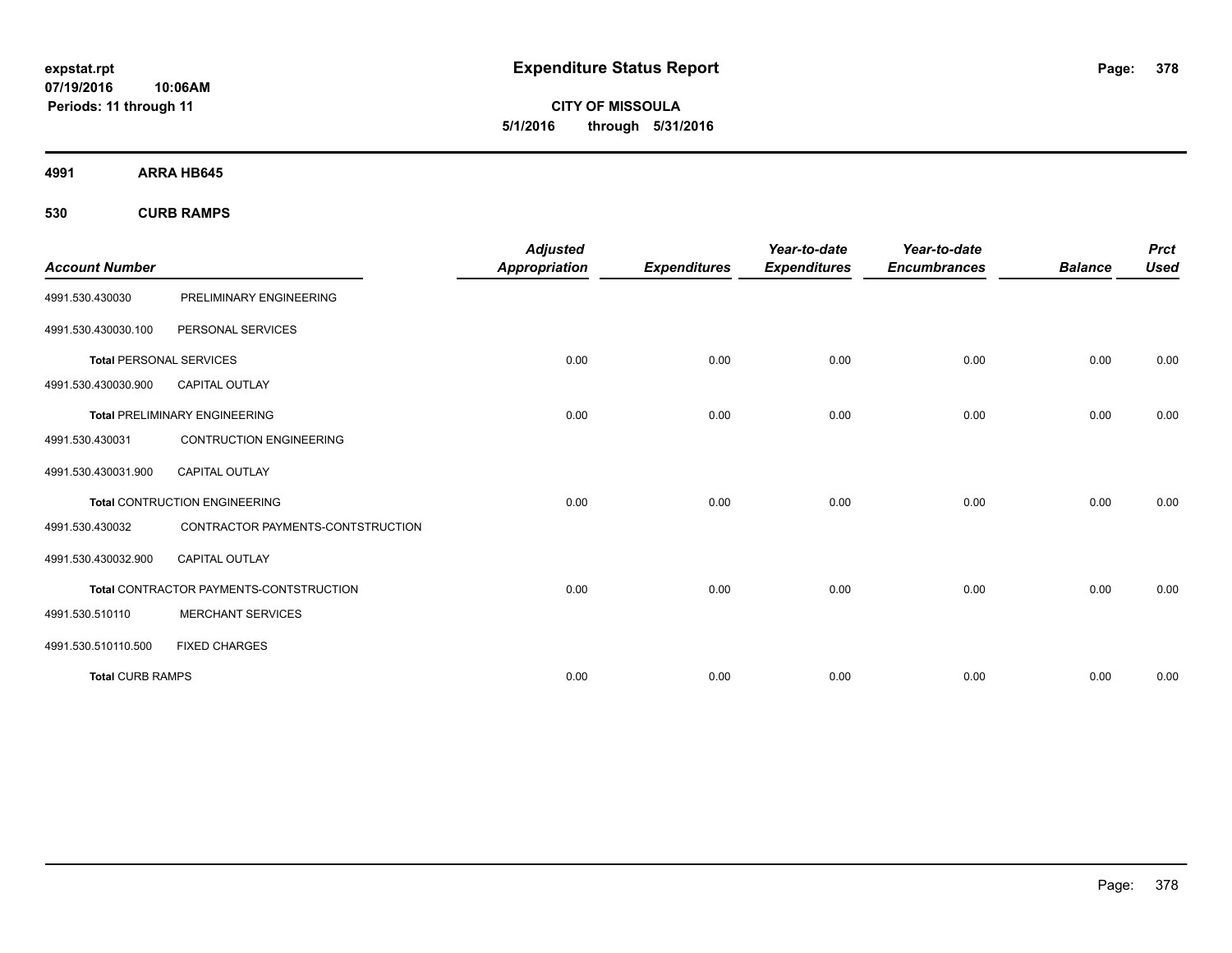**CITY OF MISSOULA 5/1/2016 through 5/31/2016**

**4991 ARRA HB645**

### **535 PARKS PLAYGROUND INSTALLS**

| <b>Account Number</b>          |                                         | <b>Adjusted</b><br>Appropriation | <b>Expenditures</b> | Year-to-date<br><b>Expenditures</b> | Year-to-date<br><b>Encumbrances</b> | <b>Balance</b> | <b>Prct</b><br><b>Used</b> |
|--------------------------------|-----------------------------------------|----------------------------------|---------------------|-------------------------------------|-------------------------------------|----------------|----------------------------|
| 4991.535.430030                | PRELIMINARY ENGINEERING                 |                                  |                     |                                     |                                     |                |                            |
| 4991.535.430030.100            | PERSONAL SERVICES                       |                                  |                     |                                     |                                     |                |                            |
| <b>Total PERSONAL SERVICES</b> |                                         | 0.00                             | 0.00                | 0.00                                | 0.00                                | 0.00           | 0.00                       |
| 4991.535.430030.900            | <b>CAPITAL OUTLAY</b>                   |                                  |                     |                                     |                                     |                |                            |
|                                | <b>Total PRELIMINARY ENGINEERING</b>    | 0.00                             | 0.00                | 0.00                                | 0.00                                | 0.00           | 0.00                       |
| 4991.535.430031                | <b>CONTRUCTION ENGINEERING</b>          |                                  |                     |                                     |                                     |                |                            |
| 4991.535.430031.900            | <b>CAPITAL OUTLAY</b>                   |                                  |                     |                                     |                                     |                |                            |
|                                | <b>Total CONTRUCTION ENGINEERING</b>    | 0.00                             | 0.00                | 0.00                                | 0.00                                | 0.00           | 0.00                       |
| 4991.535.430032                | CONTRACTOR PAYMENTS-CONTSTRUCTION       |                                  |                     |                                     |                                     |                |                            |
| 4991.535.430032.900            | <b>CAPITAL OUTLAY</b>                   |                                  |                     |                                     |                                     |                |                            |
|                                | Total CONTRACTOR PAYMENTS-CONTSTRUCTION | 0.00                             | 0.00                | 0.00                                | 0.00                                | 0.00           | 0.00                       |
| 4991.535.510110                | <b>MERCHANT SERVICES</b>                |                                  |                     |                                     |                                     |                |                            |
| 4991.535.510110.500            | <b>FIXED CHARGES</b>                    |                                  |                     |                                     |                                     |                |                            |
|                                | <b>Total PARKS PLAYGROUND INSTALLS</b>  | 0.00                             | 0.00                | 0.00                                | 0.00                                | 0.00           | 0.00                       |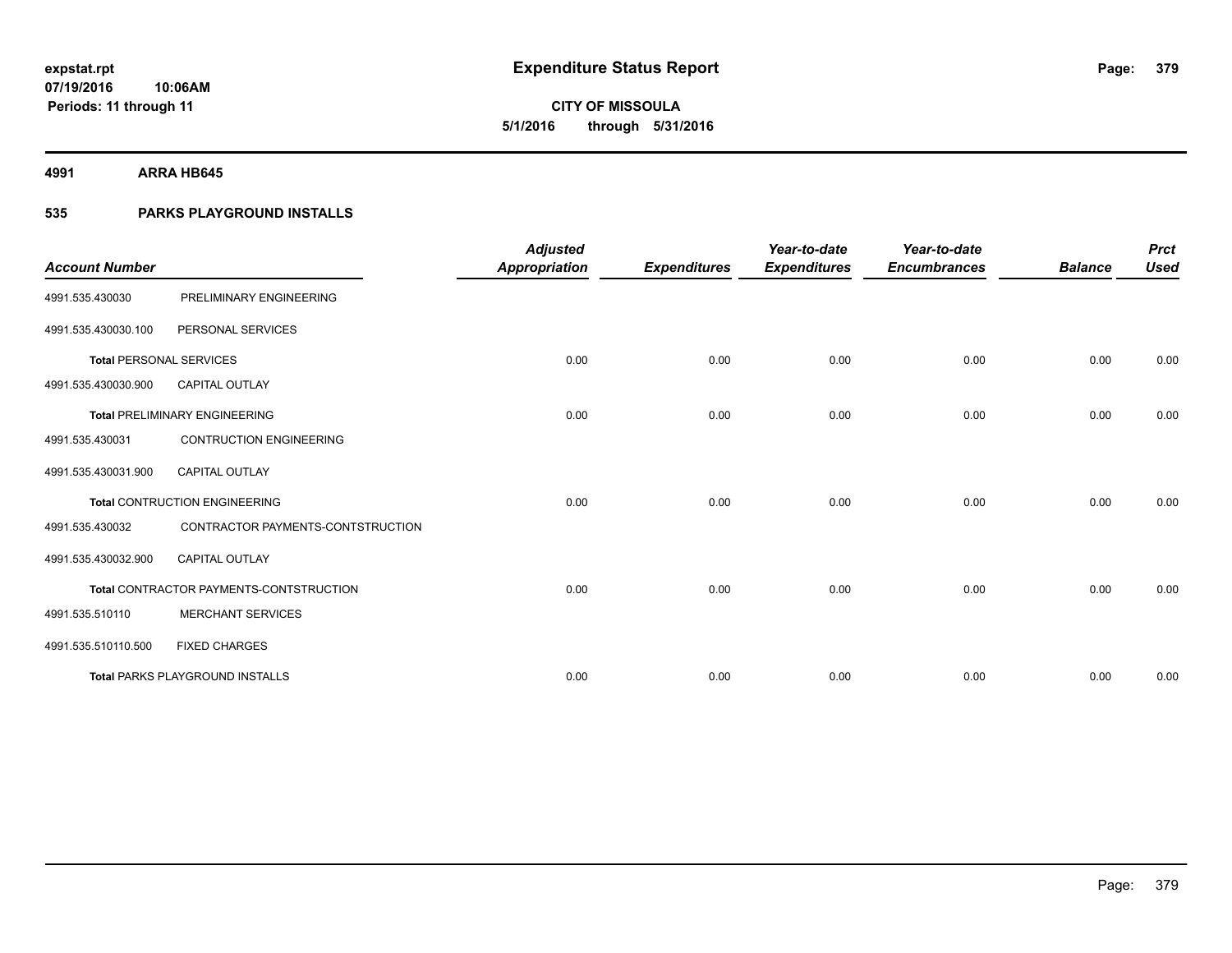**CITY OF MISSOULA 5/1/2016 through 5/31/2016**

**4991 ARRA HB645**

### **540 GREENOUGH PARK BRIDGE**

|                                |                                         | <b>Adjusted</b>      |                     | Year-to-date        | Year-to-date        |                | <b>Prct</b> |
|--------------------------------|-----------------------------------------|----------------------|---------------------|---------------------|---------------------|----------------|-------------|
| <b>Account Number</b>          |                                         | <b>Appropriation</b> | <b>Expenditures</b> | <b>Expenditures</b> | <b>Encumbrances</b> | <b>Balance</b> | <b>Used</b> |
| 4991.540.430030                | PRELIMINARY ENGINEERING                 |                      |                     |                     |                     |                |             |
| 4991.540.430030.900            | <b>CAPITAL OUTLAY</b>                   |                      |                     |                     |                     |                |             |
|                                | <b>Total PRELIMINARY ENGINEERING</b>    | 0.00                 | 0.00                | 0.00                | 0.00                | 0.00           | 0.00        |
| 4991.540.430031                | <b>CONTRUCTION ENGINEERING</b>          |                      |                     |                     |                     |                |             |
| 4991.540.430031.900            | <b>CAPITAL OUTLAY</b>                   |                      |                     |                     |                     |                |             |
|                                | <b>Total CONTRUCTION ENGINEERING</b>    | 0.00                 | 0.00                | 0.00                | 0.00                | 0.00           | 0.00        |
| 4991.540.430032                | CONTRACTOR PAYMENTS-CONTSTRUCTION       |                      |                     |                     |                     |                |             |
| 4991.540.430032.100            | PERSONAL SERVICES                       |                      |                     |                     |                     |                |             |
| <b>Total PERSONAL SERVICES</b> |                                         | 0.00                 | 0.00                | 0.00                | 0.00                | 0.00           | 0.00        |
| 4991.540.430032.900            | <b>CAPITAL OUTLAY</b>                   |                      |                     |                     |                     |                |             |
|                                | Total CONTRACTOR PAYMENTS-CONTSTRUCTION | 0.00                 | 0.00                | 0.00                | 0.00                | 0.00           | 0.00        |
| 4991.540.510110                | <b>MERCHANT SERVICES</b>                |                      |                     |                     |                     |                |             |
| 4991.540.510110.500            | <b>FIXED CHARGES</b>                    |                      |                     |                     |                     |                |             |
| Total ARRA HB645               |                                         | 0.00                 | 0.00                | 0.00                | 0.00                | 0.00           | 0.00        |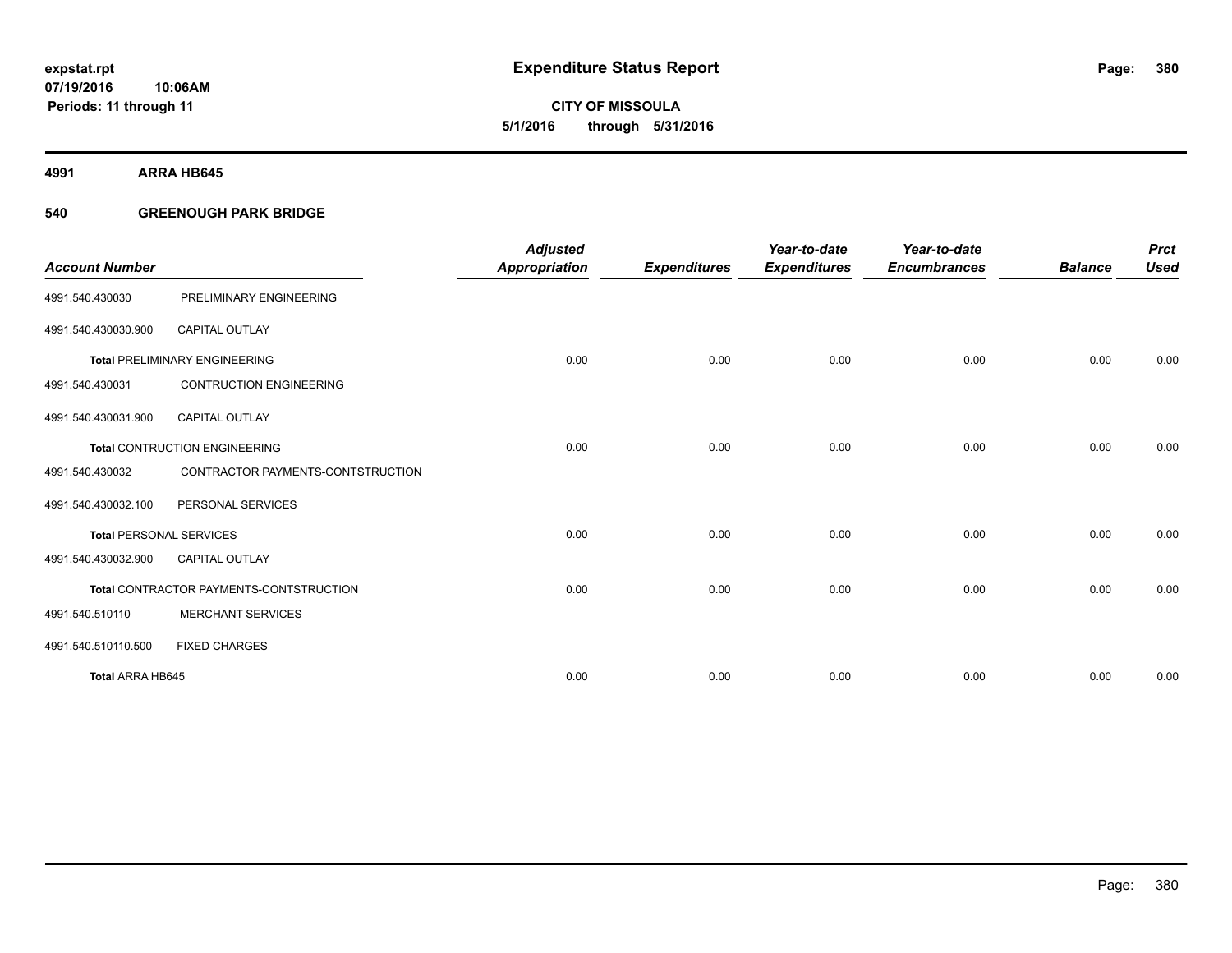# **CITY OF MISSOULA 5/1/2016 through 5/31/2016**

### **4992 WFL MILLER CREEK ROAD**

| <b>Account Number</b> |                                    | <b>Adjusted</b><br><b>Appropriation</b> | <b>Expenditures</b> | Year-to-date<br><b>Expenditures</b> | Year-to-date<br><b>Encumbrances</b> | <b>Balance</b> | <b>Prct</b><br><b>Used</b> |
|-----------------------|------------------------------------|-----------------------------------------|---------------------|-------------------------------------|-------------------------------------|----------------|----------------------------|
| 4992.390.430230       | STREET RESTORATION                 |                                         |                     |                                     |                                     |                |                            |
| 4992.390.430230.900   | <b>CAPITAL OUTLAY</b>              |                                         |                     |                                     |                                     |                |                            |
|                       | <b>Total STREET RESTORATION</b>    | 0.00                                    | 0.00                | 0.00                                | 0.00                                | 0.00           | 0.00                       |
| 4992.390.510110       | <b>MERCHANT SERVICES</b>           |                                         |                     |                                     |                                     |                |                            |
| 4992.390.510110.500   | <b>FIXED CHARGES</b>               |                                         |                     |                                     |                                     |                |                            |
|                       | <b>Total WFL MILLER CREEK ROAD</b> | 0.00                                    | 0.00                | 0.00                                | 0.00                                | 0.00           | 0.00                       |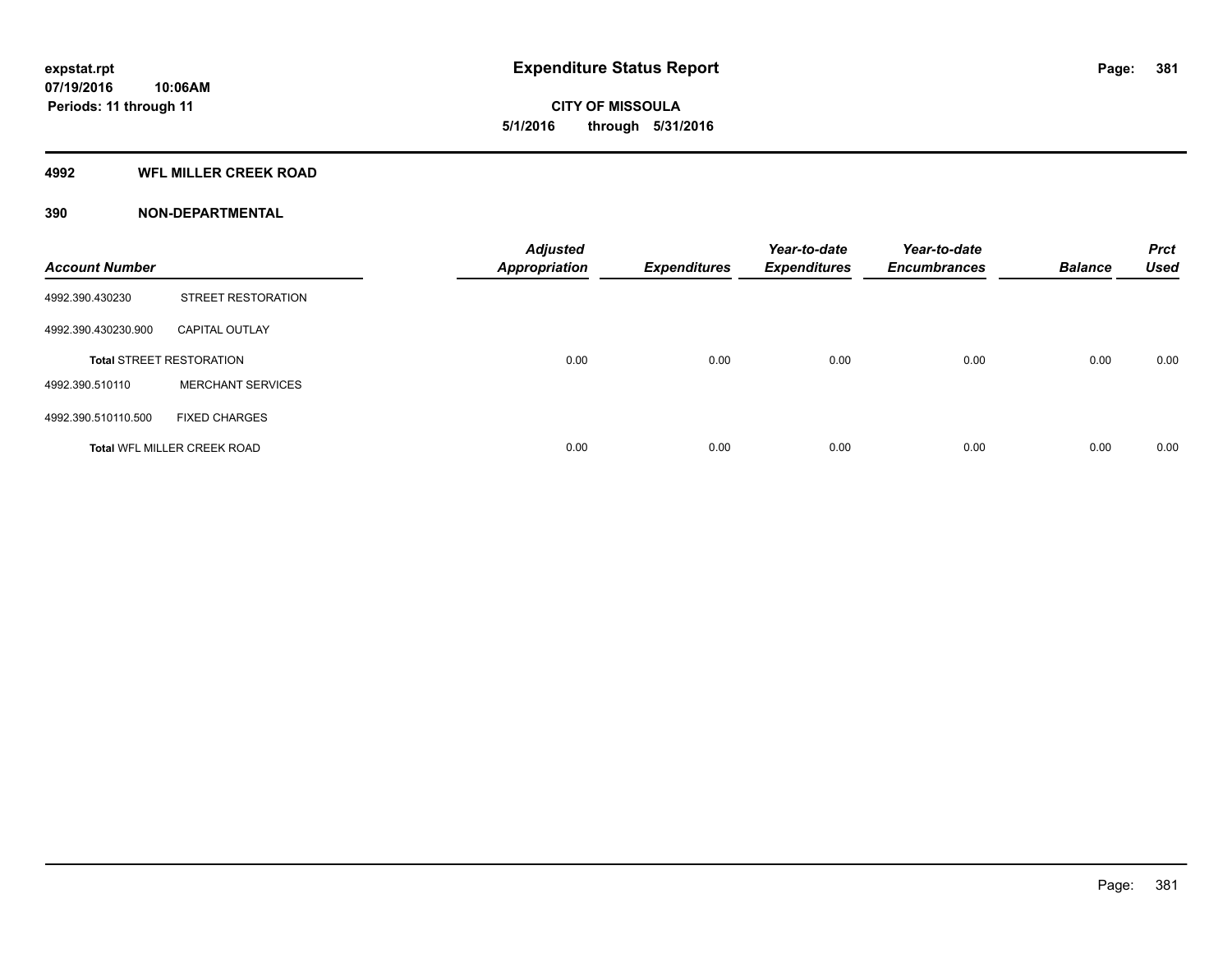# **CITY OF MISSOULA 5/1/2016 through 5/31/2016**

#### **4993 WESTERN FEDERAL LANDS**

### **280 PUBLIC WORKS OPERATIONS**

| <b>Account Number</b>          |                                                                                         | <b>Adjusted</b><br><b>Appropriation</b> | <b>Expenditures</b> | Year-to-date<br><b>Expenditures</b> | Year-to-date<br><b>Encumbrances</b> | <b>Balance</b>               | <b>Prct</b><br><b>Used</b> |
|--------------------------------|-----------------------------------------------------------------------------------------|-----------------------------------------|---------------------|-------------------------------------|-------------------------------------|------------------------------|----------------------------|
| 4993.280.430022                | RATTLESNAKE UNIVERSITY CROSSING                                                         |                                         |                     |                                     |                                     |                              |                            |
| 4993.280.430022.300            | PURCHASED SERVICES                                                                      |                                         |                     |                                     |                                     |                              |                            |
|                                | <b>Total PURCHASED SERVICES</b>                                                         | 0.00                                    | 0.00                | 0.00                                | 0.00                                | 0.00                         | 0.00                       |
| 4993.280.430022.900            | <b>CAPITAL OUTLAY</b>                                                                   |                                         |                     |                                     |                                     |                              |                            |
|                                | Total RATTLESNAKE UNIVERSITY CROSSING                                                   | 0.00                                    | 0.00                | 0.00                                | 0.00                                | 0.00                         | 0.00                       |
| 4993.280.430024                | RUX PH 11/PROJ 2010-022(B)                                                              |                                         |                     |                                     |                                     |                              |                            |
| 4993.280.430024.100            | PERSONAL SERVICES                                                                       |                                         |                     |                                     |                                     |                              |                            |
| <b>Total PERSONAL SERVICES</b> |                                                                                         | 0.00                                    | 0.00                | 0.00                                | 0.00                                | 0.00                         | 0.00                       |
| 4993.280.430024.900            | <b>CAPITAL OUTLAY</b>                                                                   |                                         |                     |                                     |                                     |                              |                            |
|                                | 4993.280.430024.930.000 RUX PHASE 2-PROJ 2010-022(B<br>Total RUX PH 11/PROJ 2010-022(B) | 0.00<br>0.00                            | 0.00<br>0.00        | 24.994.77<br>24,994.77              | 0.00<br>0.00                        | $-24.994.77$<br>$-24,994.77$ | 0.00<br>0.00               |
| 4993.280.430223                | FACILITY MAINT ENERGY CONSERVATION                                                      |                                         |                     |                                     |                                     |                              |                            |
| 4993.280.430223.900            | <b>CAPITAL OUTLAY</b>                                                                   |                                         |                     |                                     |                                     |                              |                            |
|                                | Total FACILITY MAINT ENERGY CONSERVATION                                                | 0.00                                    | 0.00                | 0.00                                | 0.00                                | 0.00                         | 0.00                       |
| 4993.280.510110                | <b>MERCHANT SERVICES</b>                                                                |                                         |                     |                                     |                                     |                              |                            |
| 4993.280.510110.500            | <b>FIXED CHARGES</b>                                                                    |                                         |                     |                                     |                                     |                              |                            |
|                                | <b>Total MERCHANT SERVICES</b>                                                          | 0.00                                    | 0.00                | 0.00                                | 0.00                                | 0.00                         | 0.00                       |
|                                | <b>Total WESTERN FEDERAL LANDS</b>                                                      | 0.00                                    | 0.00                | 24,994.77                           | 0.00                                | $-24,994.77$                 | 0.00                       |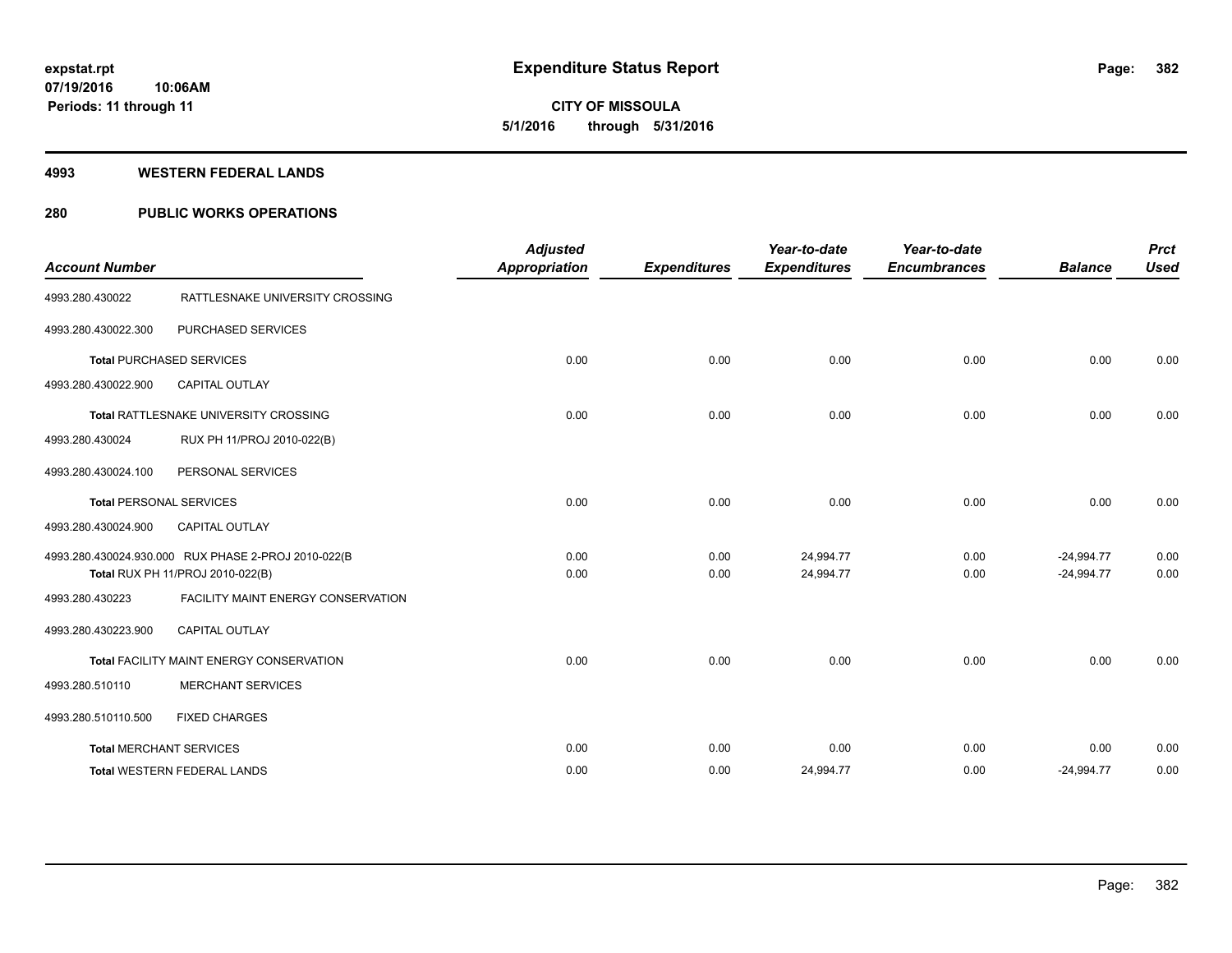**CITY OF MISSOULA 5/1/2016 through 5/31/2016**

**5020 CIVIC STADIUM**

### **395 PARKING COMMISSION**

| <b>Account Number</b>          |                                                                                                               | <b>Adjusted</b><br><b>Appropriation</b> | <b>Expenditures</b>  | Year-to-date<br><b>Expenditures</b> | Year-to-date<br><b>Encumbrances</b> | <b>Balance</b>                       | <b>Prct</b><br><b>Used</b> |
|--------------------------------|---------------------------------------------------------------------------------------------------------------|-----------------------------------------|----------------------|-------------------------------------|-------------------------------------|--------------------------------------|----------------------------|
| 5020.395.460000                | <b>CULTURE &amp; RECREATION</b>                                                                               |                                         |                      |                                     |                                     |                                      |                            |
| 5020.395.460000.500            | <b>FIXED CHARGES</b>                                                                                          |                                         |                      |                                     |                                     |                                      |                            |
|                                | 5020.395.460000.500.000 CIVIC STADIUM/FIXED CHARGES<br><b>Total CULTURE &amp; RECREATION</b>                  | 3,000.00<br>3,000.00                    | 0.00<br>0.00         | 0.00<br>0.00                        | 0.00<br>0.00                        | 3,000.00<br>3,000.00                 | 0.00<br>0.00               |
| 5020.395.490200                | REVENUE BOND DEBT SERVICE                                                                                     |                                         |                      |                                     |                                     |                                      |                            |
| 5020.395.490200.600            | <b>DEBT SERVICE</b>                                                                                           |                                         |                      |                                     |                                     |                                      |                            |
| 5020.395.490200.610.000        | <b>PRINCIPAL</b><br>5020.395.490200.620.000 INTEREST / SERVICE FEES<br><b>Total REVENUE BOND DEBT SERVICE</b> | 33,420.00<br>83,580.00<br>117,000.00    | 0.00<br>0.00<br>0.00 | 0.00<br>0.00<br>0.00                | 0.00<br>0.00<br>0.00                | 33,420.00<br>83,580.00<br>117,000.00 | 0.00<br>0.00<br>0.00       |
| 5020.395.510000                | <b>MISCELLANEOUS</b>                                                                                          |                                         |                      |                                     |                                     |                                      |                            |
| 5020.395.510000.800            | OTHER OBJECTS                                                                                                 |                                         |                      |                                     |                                     |                                      |                            |
| <b>Total MISCELLANEOUS</b>     |                                                                                                               | 0.00                                    | 0.00                 | 0.00                                | 0.00                                | 0.00                                 | 0.00                       |
| 5020.395.510110                | <b>MERCHANT SERVICES</b>                                                                                      |                                         |                      |                                     |                                     |                                      |                            |
| 5020.395.510110.500            | <b>FIXED CHARGES</b>                                                                                          |                                         |                      |                                     |                                     |                                      |                            |
| <b>Total MERCHANT SERVICES</b> |                                                                                                               | 0.00                                    | 0.00                 | 0.00                                | 0.00                                | 0.00                                 | 0.00                       |
| <b>Total CIVIC STADIUM</b>     |                                                                                                               | 120,000.00                              | 0.00                 | 0.00                                | 0.00                                | 120,000.00                           | 0.00                       |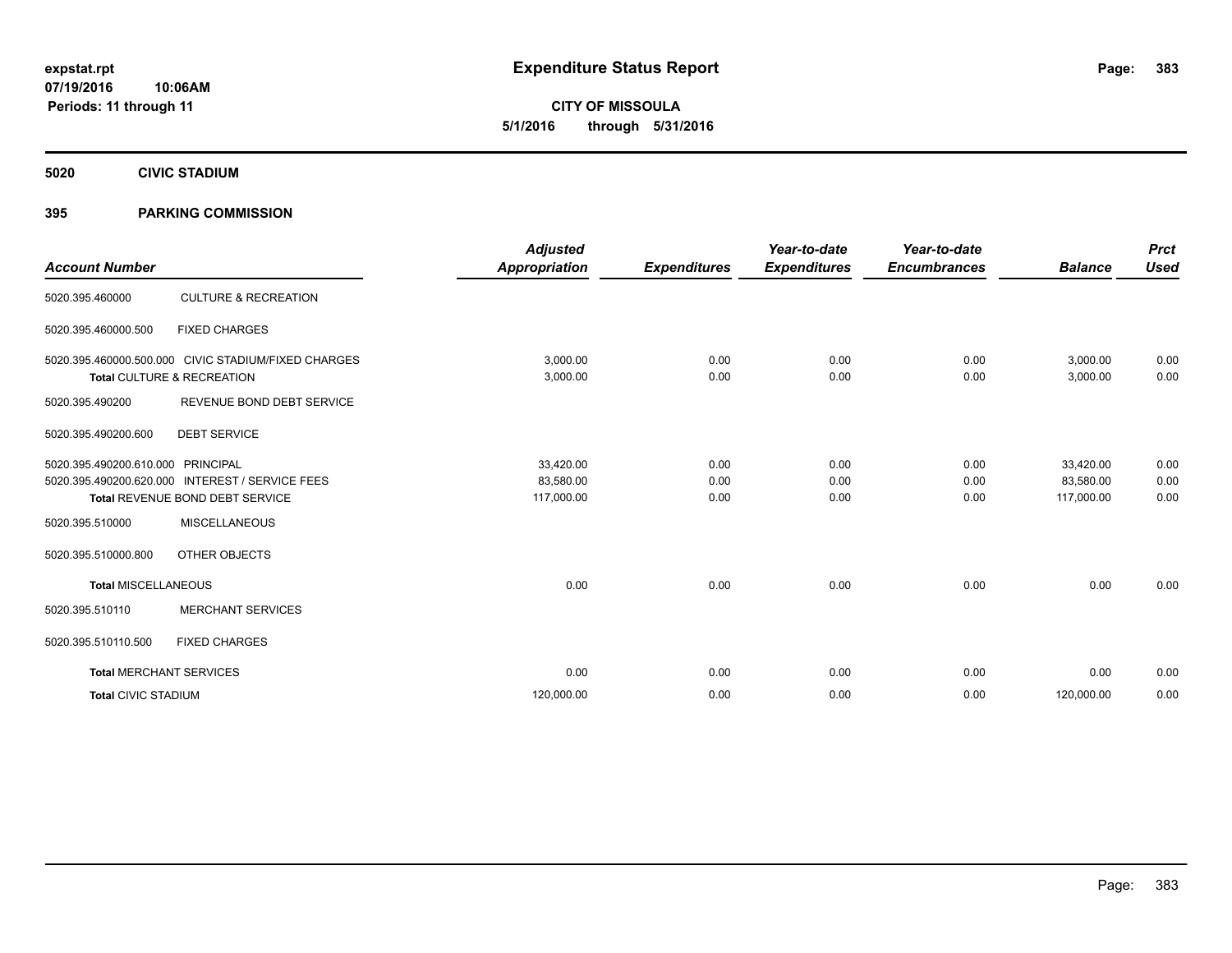**CITY OF MISSOULA 5/1/2016 through 5/31/2016**

**5210 WATER**

| <b>Account Number</b>           |                                                           | <b>Adjusted</b><br>Appropriation | <b>Expenditures</b> | Year-to-date<br><b>Expenditures</b> | Year-to-date<br><b>Encumbrances</b> | <b>Balance</b>  | <b>Prct</b><br><b>Used</b> |
|---------------------------------|-----------------------------------------------------------|----------------------------------|---------------------|-------------------------------------|-------------------------------------|-----------------|----------------------------|
| 5210.335.430210                 | <b>ADMINISTRATION</b>                                     |                                  |                     |                                     |                                     |                 |                            |
| 5210.335.430210.100             | PERSONAL SERVICES                                         |                                  |                     |                                     |                                     |                 |                            |
|                                 | 5210.335.430210.110.000 SALARIES AND WAGES                | 0.00                             | 358.74              | 358.74                              | 0.00                                | $-358.74$       | 0.00                       |
|                                 | 5210.335.430210.140.000 EMPLOYER CONTRIBUTIONS            | 0.00                             | 60.71               | 60.71                               | 0.00                                | $-60.71$        | 0.00                       |
| <b>Total ADMINISTRATION</b>     |                                                           | 0.00                             | 419.45              | 419.45                              | 0.00                                | $-419.45$       | 0.00                       |
| 5210.335.430590                 | <b>OTHER ACTIVITIES</b>                                   |                                  |                     |                                     |                                     |                 |                            |
| 5210.335.430590.300             | PURCHASED SERVICES                                        |                                  |                     |                                     |                                     |                 |                            |
|                                 | 5210.335.430590.350.000 ACQUISITION/PROFESSIONAL SERVICES | 0.00                             | 62,933.51           | 2,373,657.83                        | 0.00                                | $-2,373,657.83$ | 0.00                       |
| <b>Total PURCHASED SERVICES</b> |                                                           | 0.00                             | 62,933.51           | 2,373,657.83                        | 0.00                                | $-2,373,657.83$ | 0.00                       |
| 5210.335.430590.900             | <b>CAPITAL OUTLAY</b>                                     |                                  |                     |                                     |                                     |                 |                            |
| <b>Total CAPITAL OUTLAY</b>     |                                                           | 0.00                             | 0.00                | 0.00                                | 0.00                                | 0.00            | 0.00                       |
| <b>Total OTHER ACTIVITIES</b>   |                                                           | 0.00                             | 62,933.51           | 2,373,657.83                        | 0.00                                | $-2,373,657.83$ | 0.00                       |
| 5210.335.510110                 | <b>MERCHANT SERVICES</b>                                  |                                  |                     |                                     |                                     |                 |                            |
| 5210.335.510110.500             | <b>FIXED CHARGES</b>                                      |                                  |                     |                                     |                                     |                 |                            |
| <b>Total FIXED CHARGES</b>      |                                                           | 0.00                             | 0.00                | 0.00                                | 0.00                                | 0.00            | 0.00                       |
| <b>Total MERCHANT SERVICES</b>  |                                                           | 0.00                             | 0.00                | 0.00                                | 0.00                                | 0.00            | 0.00                       |
| <b>Total WATER</b>              |                                                           | 0.00                             | 63,352.96           | 2,374,077.28                        | 0.00                                | $-2,374,077.28$ | 0.00                       |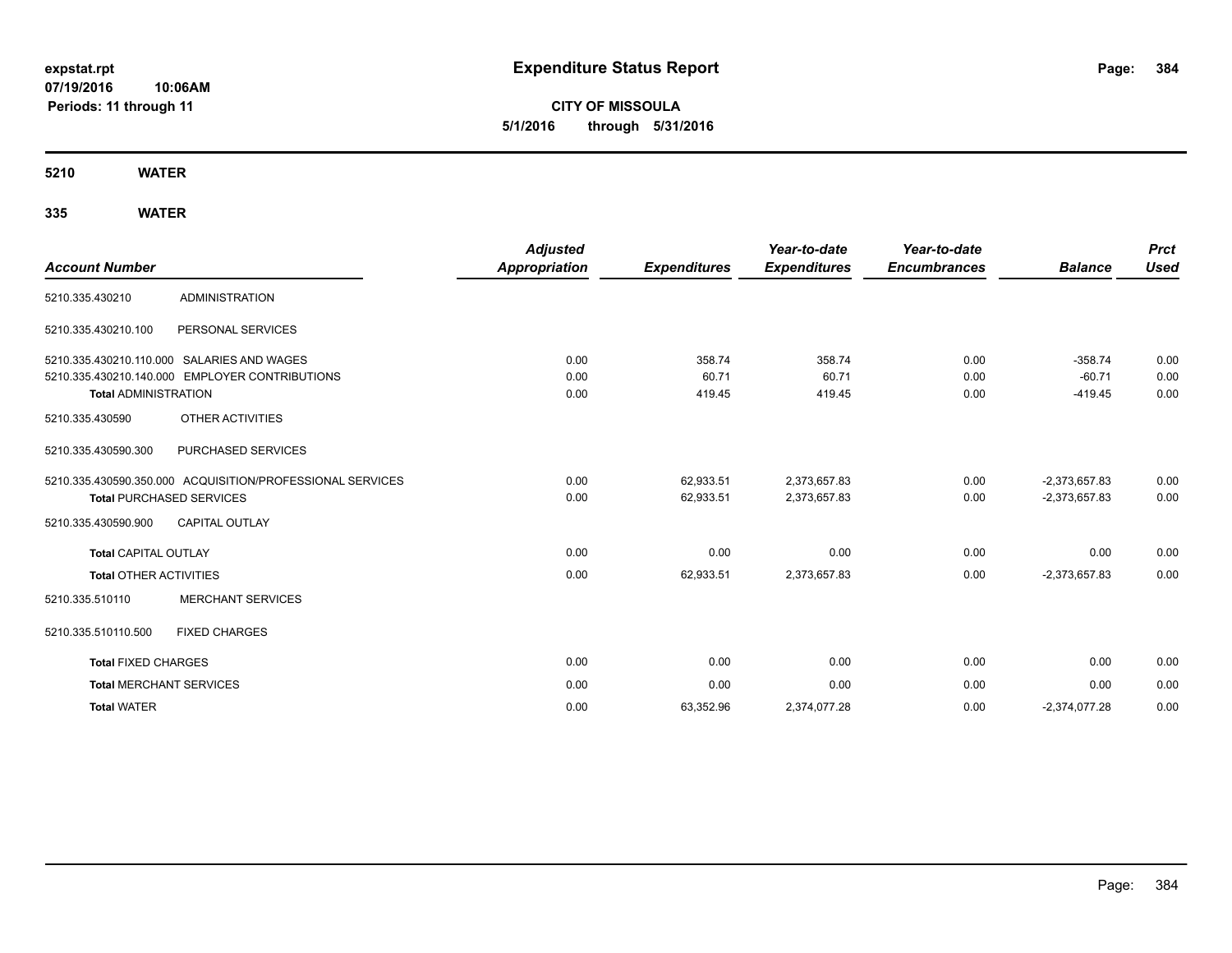### **5211 WATER REVENUE COLLECTION & CLEARING**

| <b>Account Number</b>      |                                            | <b>Adjusted</b><br><b>Appropriation</b> | <b>Expenditures</b> | Year-to-date<br><b>Expenditures</b> | Year-to-date<br><b>Encumbrances</b> | <b>Balance</b> | <b>Prct</b><br><b>Used</b> |
|----------------------------|--------------------------------------------|-----------------------------------------|---------------------|-------------------------------------|-------------------------------------|----------------|----------------------------|
| 5211.335.510110            | <b>MERCHANT SERVICES</b>                   |                                         |                     |                                     |                                     |                |                            |
| 5211.335.510110.500        | <b>FIXED CHARGES</b>                       |                                         |                     |                                     |                                     |                |                            |
|                            | <b>Total MERCHANT SERVICES</b>             | 0.00                                    | 0.00                | 0.00                                | 0.00                                | 0.00           | 0.00                       |
| 5211.335.521000            | INTERFUND OPERATING TRANSFERS              |                                         |                     |                                     |                                     |                |                            |
| 5211.335.521000.500        | <b>FIXED CHARGES</b>                       |                                         |                     |                                     |                                     |                |                            |
| <b>Total FIXED CHARGES</b> |                                            | 0.00                                    | 0.00                | 0.00                                | 0.00                                | 0.00           | 0.00                       |
| 5211.335.521000.800        | OTHER OBJECTS                              |                                         |                     |                                     |                                     |                |                            |
|                            | <b>Total INTERFUND OPERATING TRANSFERS</b> | 0.00                                    | 0.00                | 0.00                                | 0.00                                | 0.00           | 0.00                       |
|                            | Total WATER REVENUE COLLECTION & CLEARING  | 0.00                                    | 0.00                | 0.00                                | 0.00                                | 0.00           | 0.00                       |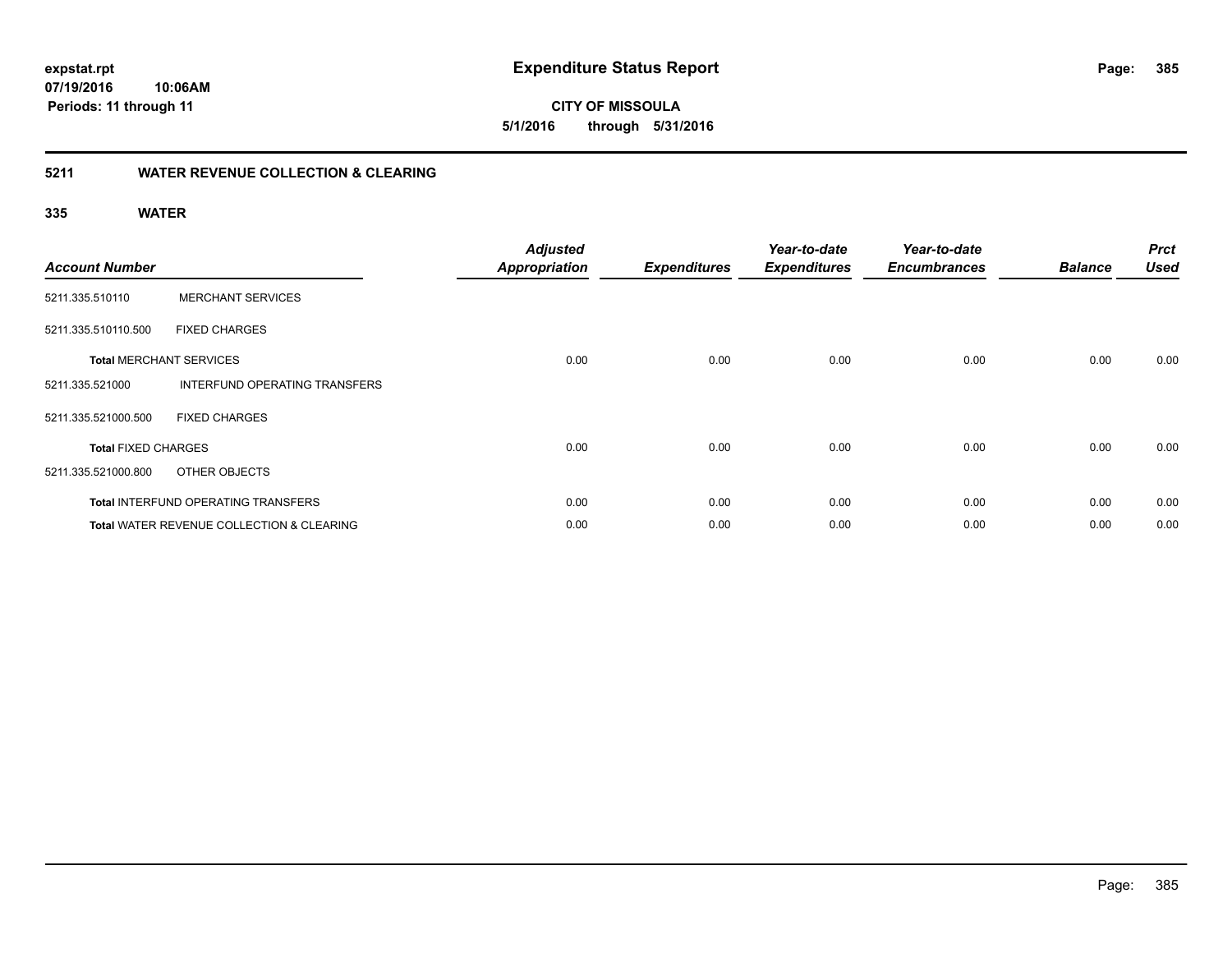**CITY OF MISSOULA 5/1/2016 through 5/31/2016**

### **5215 WATER LOAN FUND**

| <b>Account Number</b>          |                                            | <b>Adjusted</b><br><b>Appropriation</b> | <b>Expenditures</b> | Year-to-date<br><b>Expenditures</b> | Year-to-date<br><b>Encumbrances</b> | <b>Balance</b> | <b>Prct</b><br><b>Used</b> |
|--------------------------------|--------------------------------------------|-----------------------------------------|---------------------|-------------------------------------|-------------------------------------|----------------|----------------------------|
| 5215.335.510110                | <b>MERCHANT SERVICES</b>                   |                                         |                     |                                     |                                     |                |                            |
| 5215.335.510110.500            | <b>FIXED CHARGES</b>                       |                                         |                     |                                     |                                     |                |                            |
| <b>Total MERCHANT SERVICES</b> |                                            | 0.00                                    | 0.00                | 0.00                                | 0.00                                | 0.00           | 0.00                       |
| 5215.335.521000                | <b>INTERFUND OPERATING TRANSFERS</b>       |                                         |                     |                                     |                                     |                |                            |
| 5215.335.521000.800            | OTHER OBJECTS                              |                                         |                     |                                     |                                     |                |                            |
|                                | <b>Total INTERFUND OPERATING TRANSFERS</b> | 0.00                                    | 0.00                | 0.00                                | 0.00                                | 0.00           | 0.00                       |
| <b>Total WATER LOAN FUND</b>   |                                            | 0.00                                    | 0.00                | 0.00                                | 0.00                                | 0.00           | 0.00                       |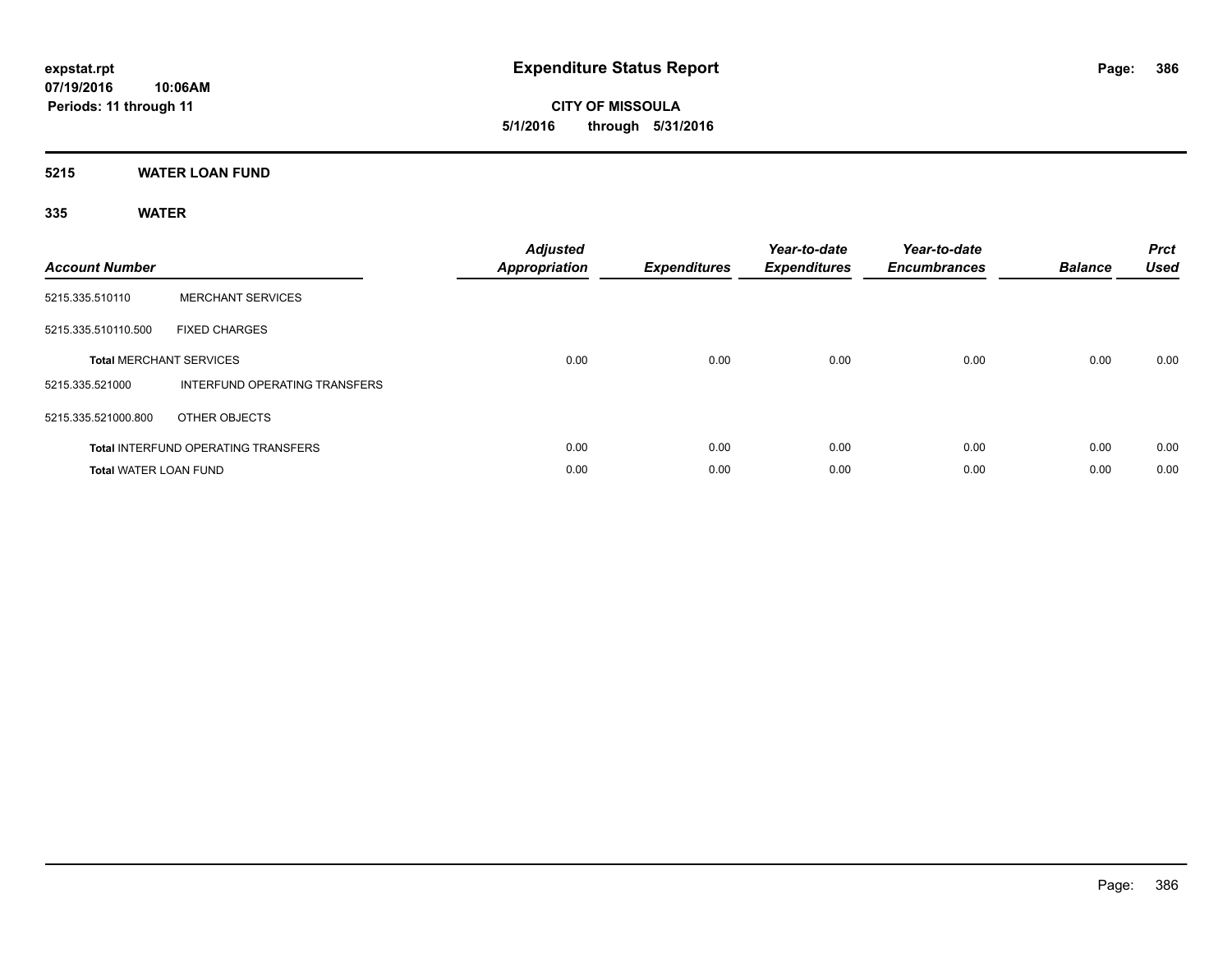**CITY OF MISSOULA 5/1/2016 through 5/31/2016**

**5220 WATER R&D FUND**

| <b>Account Number</b>           |                                     | <b>Adjusted</b><br><b>Appropriation</b> | <b>Expenditures</b> | Year-to-date<br><b>Expenditures</b> | Year-to-date<br><b>Encumbrances</b> | <b>Balance</b> | <b>Prct</b><br><b>Used</b> |
|---------------------------------|-------------------------------------|-----------------------------------------|---------------------|-------------------------------------|-------------------------------------|----------------|----------------------------|
| 5220.335.430510                 | *** Title Not Found ***             |                                         |                     |                                     |                                     |                |                            |
| 5220.335.430510.200             | <b>SUPPLIES</b>                     |                                         |                     |                                     |                                     |                |                            |
| Total *** Title Not Found ***   |                                     | 0.00                                    | 0.00                | 0.00                                | 0.00                                | 0.00           | 0.00                       |
| 5220.335.490220                 | *** Title Not Found ***             |                                         |                     |                                     |                                     |                |                            |
| 5220.335.490220.600             | <b>DEBT SERVICE</b>                 |                                         |                     |                                     |                                     |                |                            |
| Total *** Title Not Found ***   |                                     | 0.00                                    | 0.00                | 0.00                                | 0.00                                | 0.00           | 0.00                       |
| 5220.335.490506                 | <b>CORE FINANCED EQUIPMENT</b>      |                                         |                     |                                     |                                     |                |                            |
| 5220.335.490506.600             | <b>DEBT SERVICE</b>                 |                                         |                     |                                     |                                     |                |                            |
|                                 | Total CORE FINANCED EQUIPMENT       | 0.00                                    | 0.00                | 0.00                                | 0.00                                | 0.00           | 0.00                       |
| 5220.335.510110                 | <b>MERCHANT SERVICES</b>            |                                         |                     |                                     |                                     |                |                            |
| 5220.335.510110.500             | <b>FIXED CHARGES</b>                |                                         |                     |                                     |                                     |                |                            |
|                                 | <b>Total MERCHANT SERVICES</b>      | 0.00                                    | 0.00                | 0.00                                | 0.00                                | 0.00           | 0.00                       |
| 5220.335.521000                 | INTERFUND OPERATING TRANSFERS       |                                         |                     |                                     |                                     |                |                            |
| 5220.335.521000.800             | OTHER OBJECTS                       |                                         |                     |                                     |                                     |                |                            |
|                                 | Total INTERFUND OPERATING TRANSFERS | 0.00                                    | 0.00                | 0.00                                | 0.00                                | 0.00           | 0.00                       |
| <b>Total WATER R&amp;D FUND</b> |                                     | 0.00                                    | 0.00                | 0.00                                | 0.00                                | 0.00           | 0.00                       |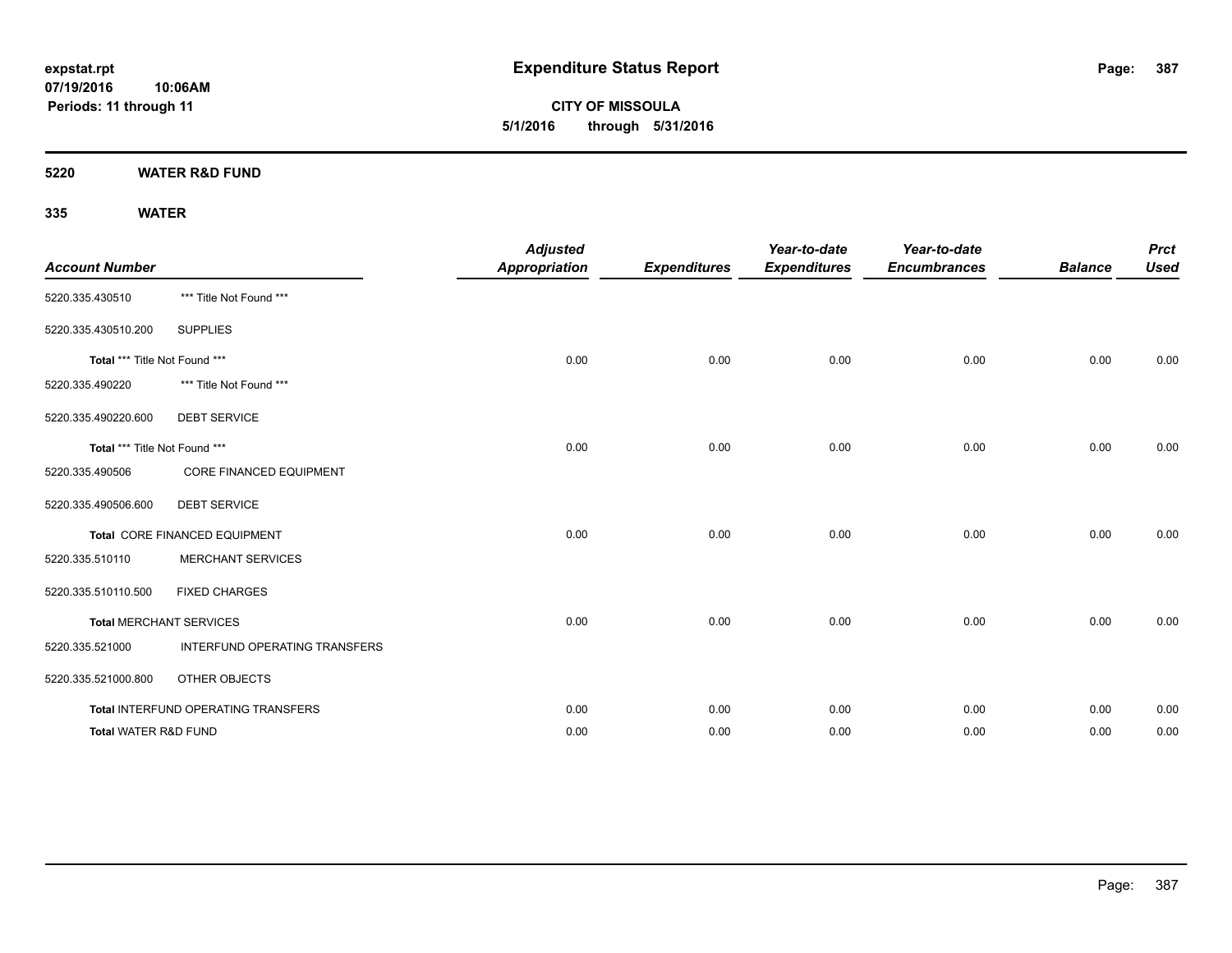**CITY OF MISSOULA 5/1/2016 through 5/31/2016**

### **5240 WATER CONSTRUCTION FUND**

| <b>Account Number</b> |                                      | <b>Adjusted</b><br>Appropriation | <b>Expenditures</b> | Year-to-date<br><i><b>Expenditures</b></i> | Year-to-date<br><b>Encumbrances</b> | <b>Balance</b> | <b>Prct</b><br>Used |
|-----------------------|--------------------------------------|----------------------------------|---------------------|--------------------------------------------|-------------------------------------|----------------|---------------------|
| 5240.335.510110       | <b>MERCHANT SERVICES</b>             |                                  |                     |                                            |                                     |                |                     |
| 5240.335.510110.500   | <b>FIXED CHARGES</b>                 |                                  |                     |                                            |                                     |                |                     |
|                       | <b>Total WATER CONSTRUCTION FUND</b> | 0.00                             | 0.00                | 0.00                                       | 0.00                                | 0.00           | 0.00                |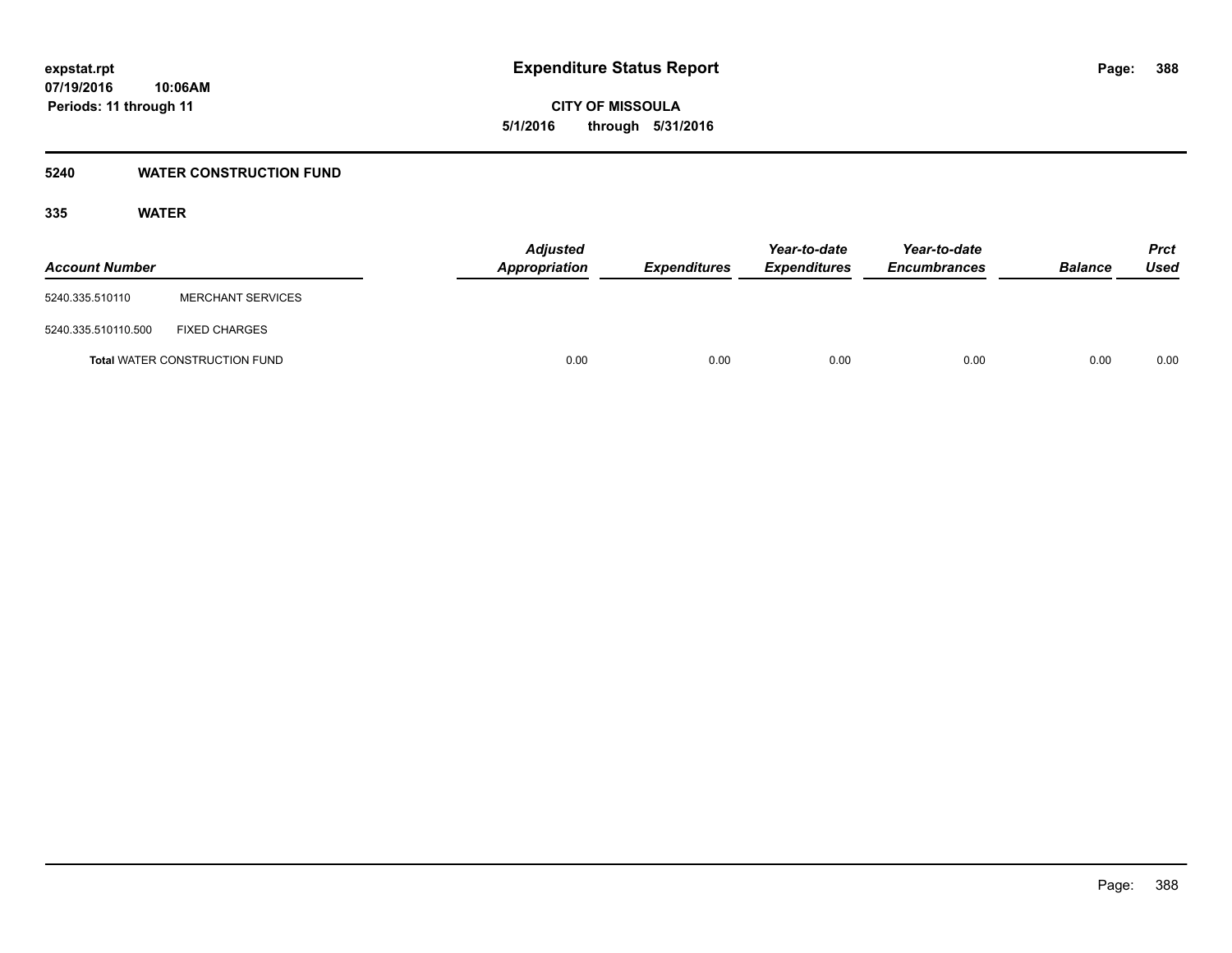**CITY OF MISSOULA 5/1/2016 through 5/31/2016**

### **5250 WATER PURCHASE LOAN**

| <b>Account Number</b> |                                        | <b>Adjusted</b><br><b>Appropriation</b> | Expenditures | Year-to-date<br><b>Expenditures</b> | Year-to-date<br><b>Encumbrances</b> | <b>Balance</b> | <b>Prct</b><br><b>Used</b> |
|-----------------------|----------------------------------------|-----------------------------------------|--------------|-------------------------------------|-------------------------------------|----------------|----------------------------|
| 5250.330.490200       | REVENUE BOND DEBT SERVICE              |                                         |              |                                     |                                     |                |                            |
| 5250.330.490200.600   | <b>DEBT SERVICE</b>                    |                                         |              |                                     |                                     |                |                            |
|                       | <b>Total REVENUE BOND DEBT SERVICE</b> | 0.00                                    | 0.00         | 0.00                                | 0.00                                | 0.00           | 0.00                       |
| 5250.330.510110       | <b>MERCHANT SERVICES</b>               |                                         |              |                                     |                                     |                |                            |
| 5250.330.510110.500   | <b>FIXED CHARGES</b>                   |                                         |              |                                     |                                     |                |                            |
|                       | <b>Total MERCHANT SERVICES</b>         | 0.00                                    | 0.00         | 0.00                                | 0.00                                | 0.00           | 0.00                       |
|                       | <b>Total WATER PURCHASE LOAN</b>       | 0.00                                    | 0.00         | 0.00                                | 0.00                                | 0.00           | 0.00                       |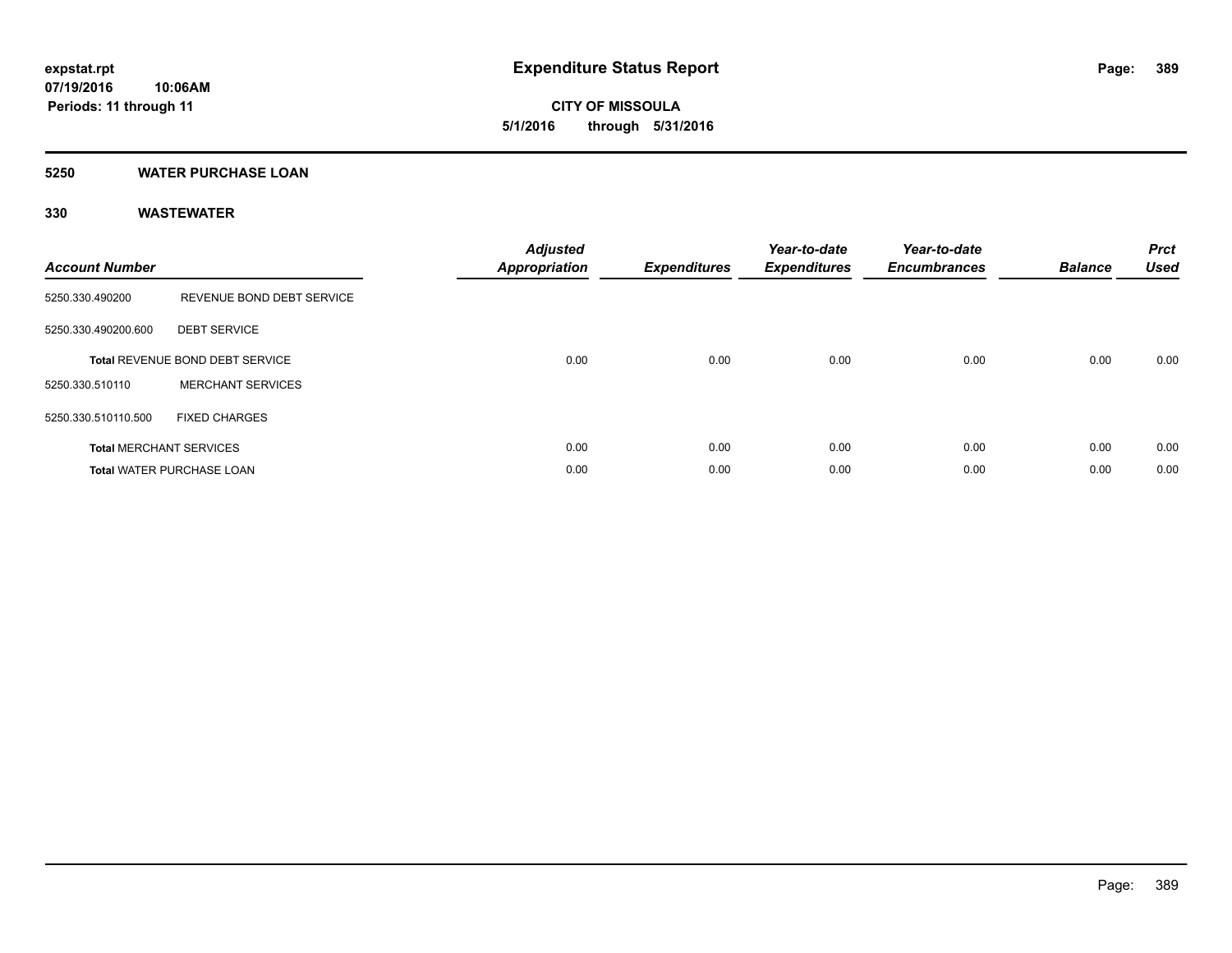**390**

**07/19/2016 10:06AM Periods: 11 through 11**

**CITY OF MISSOULA 5/1/2016 through 5/31/2016**

#### **5310 SEWER OPERATING BUDGET FUND**

| <b>Account Number</b>                   |                                                         | <b>Adjusted</b>      |                     | Year-to-date        | Year-to-date<br><b>Encumbrances</b> | <b>Balance</b> | <b>Prct</b><br><b>Used</b> |
|-----------------------------------------|---------------------------------------------------------|----------------------|---------------------|---------------------|-------------------------------------|----------------|----------------------------|
|                                         |                                                         | <b>Appropriation</b> | <b>Expenditures</b> | <b>Expenditures</b> |                                     |                |                            |
| 5310.330.410400                         | <b>DEPRECIATION</b>                                     |                      |                     |                     |                                     |                |                            |
| 5310.330.410400.800                     | OTHER OBJECTS                                           |                      |                     |                     |                                     |                |                            |
| <b>Total DEPRECIATION</b>               |                                                         | 0.00                 | 0.00                | 0.00                | 0.00                                | 0.00           | 0.00                       |
| 5310.330.430610                         | <b>ADMINISTRATION</b>                                   |                      |                     |                     |                                     |                |                            |
| 5310.330.430610.100                     | PERSONAL SERVICES                                       |                      |                     |                     |                                     |                |                            |
|                                         | 5310.330.430610.110.000 SALARIES AND WAGES              | 173,994.00           | 13,769.23           | 145,701.27          | 0.00                                | 28,292.73      | 83.74                      |
|                                         | 5310.330.430610.120.000 OVERTIME/TERMINATION            | 0.00                 | 0.00                | 186.79              | 0.00                                | $-186.79$      | 0.00                       |
|                                         | 5310.330.430610.140.000 EMPLOYER CONTRIBUTIONS          | 61,599.00            | 4,599.98            | 48,493.51           | 0.00                                | 13,105.49      | 78.72                      |
| <b>Total PERSONAL SERVICES</b>          |                                                         | 235,593.00           | 18,369.21           | 194,381.57          | 0.00                                | 41,211.43      | 82.51                      |
| 5310.330.430610.200                     | <b>SUPPLIES</b>                                         |                      |                     |                     |                                     |                |                            |
| 5310.330.430610.210.000 OFFICE SUPPLIES |                                                         | 3,400.00             | 107.98              | 1,353.17            | 0.00                                | 2,046.83       | 39.80                      |
|                                         | 5310.330.430610.220.000 OPERATING SUPPLIES              | 1,000.00             | 229.49              | 3,858.49            | 0.00                                | $-2,858.49$    | 385.85                     |
|                                         | 5310.330.430610.230.000 REPAIR/MAINTENANCE              | 0.00                 | 14.56               | 47.24               | 0.00                                | $-47.24$       | 0.00                       |
| 5310.330.430610.231.000 GASOLINE        |                                                         | 60,000.00            | 2,310.24            | 26,040.20           | 0.00                                | 33,959.80      | 43.40                      |
| <b>Total SUPPLIES</b>                   |                                                         | 64,400.00            | 2,662.27            | 31,299.10           | 0.00                                | 33,100.90      | 48.60                      |
| 5310.330.430610.300                     | PURCHASED SERVICES                                      |                      |                     |                     |                                     |                |                            |
| 5310.330.430610.310.000 COMMUNICATIONS  |                                                         | 86.00                | 0.00                | 6,570.82            | 0.00                                | $-6,484.82$    | 7,640.49                   |
|                                         | 5310.330.430610.320.000 PRINTING & DUPLICATING          | 1,000.00             | 203.52              | 1,535.47            | 0.00                                | $-535.47$      | 153.55                     |
|                                         | 5310.330.430610.330.000 PUBLICITY, SUBSCRIPTIONS & DUES | 3,000.00             | 3,000.00            | 11,309.52           | 0.00                                | $-8,309.52$    | 376.98                     |
|                                         | 5310.330.430610.344.000 TELEPHONE SERVICE               | 16,337.00            | 1,471.99            | 17,040.67           | 0.00                                | $-703.67$      | 104.31                     |
|                                         | 5310.330.430610.350.000 PROFESSIONAL SERVICES           | 38,000.00            | 1,818.13            | 47,948.51           | 0.00                                | $-9,948.51$    | 126.18                     |
|                                         | 5310.330.430610.360.000 REPAIR & MAINTENANCE            | 5,794.00             | 753.49              | 7,885.43            | 0.00                                | $-2,091.43$    | 136.10                     |
| 5310.330.430610.370.000 TRAVEL          |                                                         | 1,500.00             | 172.33              | 337.02              | 0.00                                | 1,162.98       | 22.47                      |
| 5310.330.430610.380.000 TRAINING        |                                                         | 1,100.00             | 466.98              | 826.80              | 0.00                                | 273.20         | 75.16                      |
| <b>Total PURCHASED SERVICES</b>         |                                                         | 66,817.00            | 7,886.44            | 93,454.24           | 0.00                                | $-26,637.24$   | 139.87                     |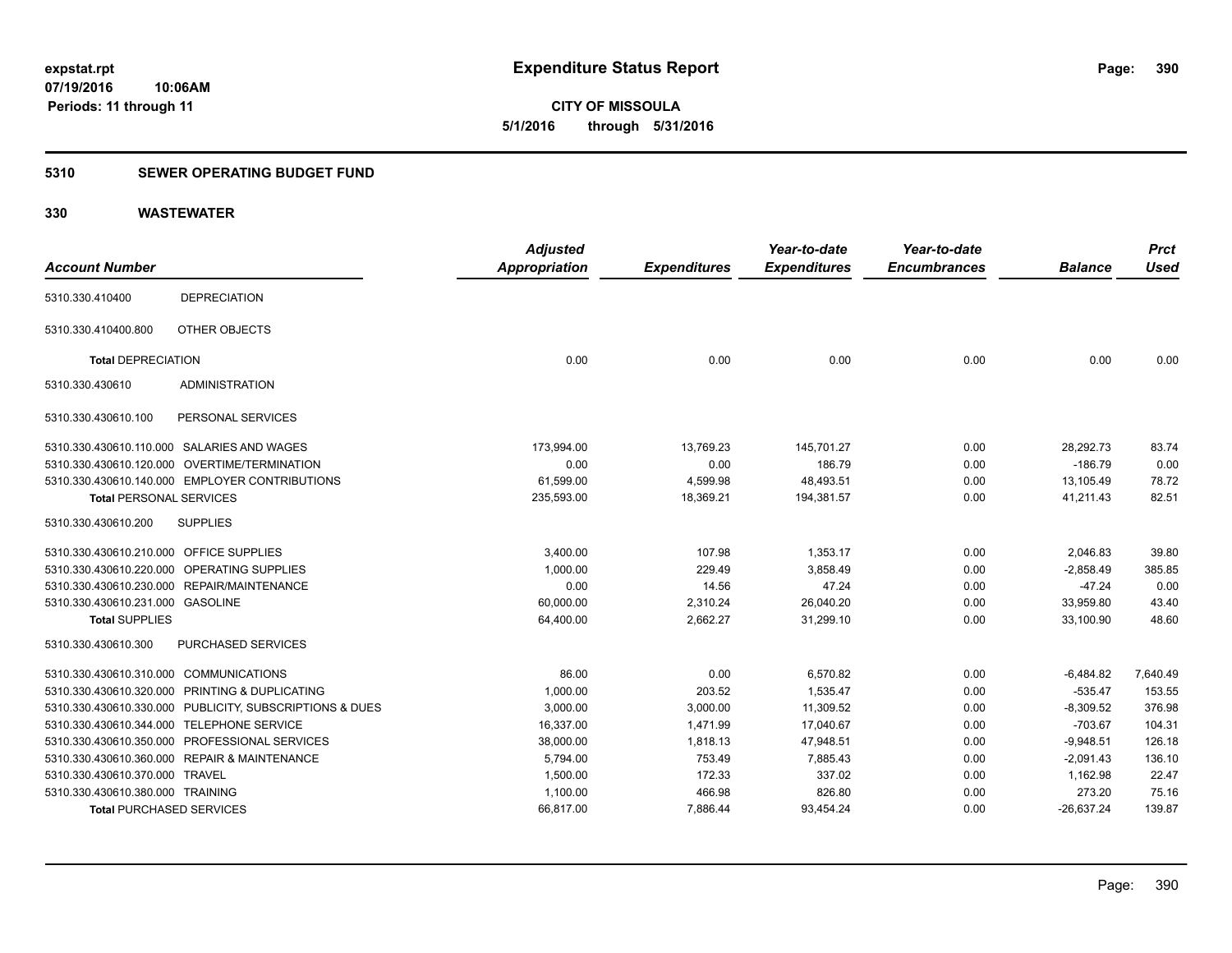**391**

**07/19/2016 10:06AM Periods: 11 through 11**

**CITY OF MISSOULA 5/1/2016 through 5/31/2016**

#### **5310 SEWER OPERATING BUDGET FUND**

|                                                           | <b>Adjusted</b> |                     | Year-to-date        | Year-to-date        |                | <b>Prct</b> |
|-----------------------------------------------------------|-----------------|---------------------|---------------------|---------------------|----------------|-------------|
| <b>Account Number</b>                                     | Appropriation   | <b>Expenditures</b> | <b>Expenditures</b> | <b>Encumbrances</b> | <b>Balance</b> | <b>Used</b> |
| <b>FIXED CHARGES</b><br>5310.330.430610.500               |                 |                     |                     |                     |                |             |
| 5310.330.430610.500.000 FIXED CHARGES                     | 1,227,202.00    | 100.00              | 602,301.94          | 0.00                | 624,900.06     | 49.08       |
| <b>Total FIXED CHARGES</b>                                | 1,227,202.00    | 100.00              | 602,301.94          | 0.00                | 624,900.06     | 49.08       |
| <b>GRANTS &amp; CONTRIBUTIONS</b><br>5310.330.430610.700  |                 |                     |                     |                     |                |             |
| 5310.330.430610.700.000 GRANTS & CONTRIBUTIONS            | 1,500.00        | 0.00                | 0.00                | 0.00                | 1,500.00       | 0.00        |
| Total GRANTS & CONTRIBUTIONS                              | 1,500.00        | 0.00                | 0.00                | 0.00                | 1,500.00       | 0.00        |
| OTHER OBJECTS<br>5310.330.430610.800                      |                 |                     |                     |                     |                |             |
| <b>Total OTHER OBJECTS</b>                                | 0.00            | 0.00                | 0.00                | 0.00                | 0.00           | 0.00        |
| 5310.330.430610.900<br><b>CAPITAL OUTLAY</b>              |                 |                     |                     |                     |                |             |
| <b>Total CAPITAL OUTLAY</b>                               | 0.00            | 0.00                | 0.00                | 0.00                | 0.00           | 0.00        |
| <b>Total ADMINISTRATION</b>                               | 1,595,512.00    | 29,017.92           | 921,436.85          | 0.00                | 674,075.15     | 57.75       |
| <b>COLLECTIONS &amp; TRANSMISSIONS</b><br>5310.330.430630 |                 |                     |                     |                     |                |             |
| 5310.330.430630.100<br>PERSONAL SERVICES                  |                 |                     |                     |                     |                |             |
| 5310.330.430630.110.000 SALARIES AND WAGES                | 462,920.00      | 35, 157.23          | 413.042.45          | 0.00                | 49,877.55      | 89.23       |
| 5310.330.430630.120.000 OVERTIME/TERMINATION              | 12,000.00       | 422.47              | 8,789.53            | 0.00                | 3,210.47       | 73.25       |
| 5310.330.430630.130.000 OTHER                             | 5,417.00        | 0.00                | 0.00                | 0.00                | 5,417.00       | 0.00        |
| 5310.330.430630.140.000 EMPLOYER CONTRIBUTIONS            | 194,379.00      | 17,183.20           | 184,783.54          | 0.00                | 9,595.46       | 95.06       |
| 5310.330.430630.141.000 STATE RETIREMENT CONTRIBUTIONS    | 0.00            | 0.00                | 850.96              | 0.00                | $-850.96$      | 0.00        |
| <b>Total PERSONAL SERVICES</b>                            | 674,716.00      | 52,762.90           | 607,466.48          | 0.00                | 67,249.52      | 90.03       |
| <b>SUPPLIES</b><br>5310.330.430630.200                    |                 |                     |                     |                     |                |             |
| 5310.330.430630.220.000 OPERATING SUPPLIES                | 10,000.00       | 768.12              | 24,921.92           | 0.00                | $-14,921.92$   | 249.22      |
| 5310.330.430630.230.000 REPAIR/MAINTENANCE                | 77,050.00       | 4,636.73            | 112,395.20          | 0.00                | $-35,345.20$   | 145.87      |
| 5310.330.430630.240.000 OTHER SUPPLIES                    | 2,000.00        | 56.47               | 672.08              | 0.00                | 1,327.92       | 33.60       |
| <b>Total SUPPLIES</b>                                     | 89,050.00       | 5,461.32            | 137,989.20          | 0.00                | $-48,939.20$   | 154.96      |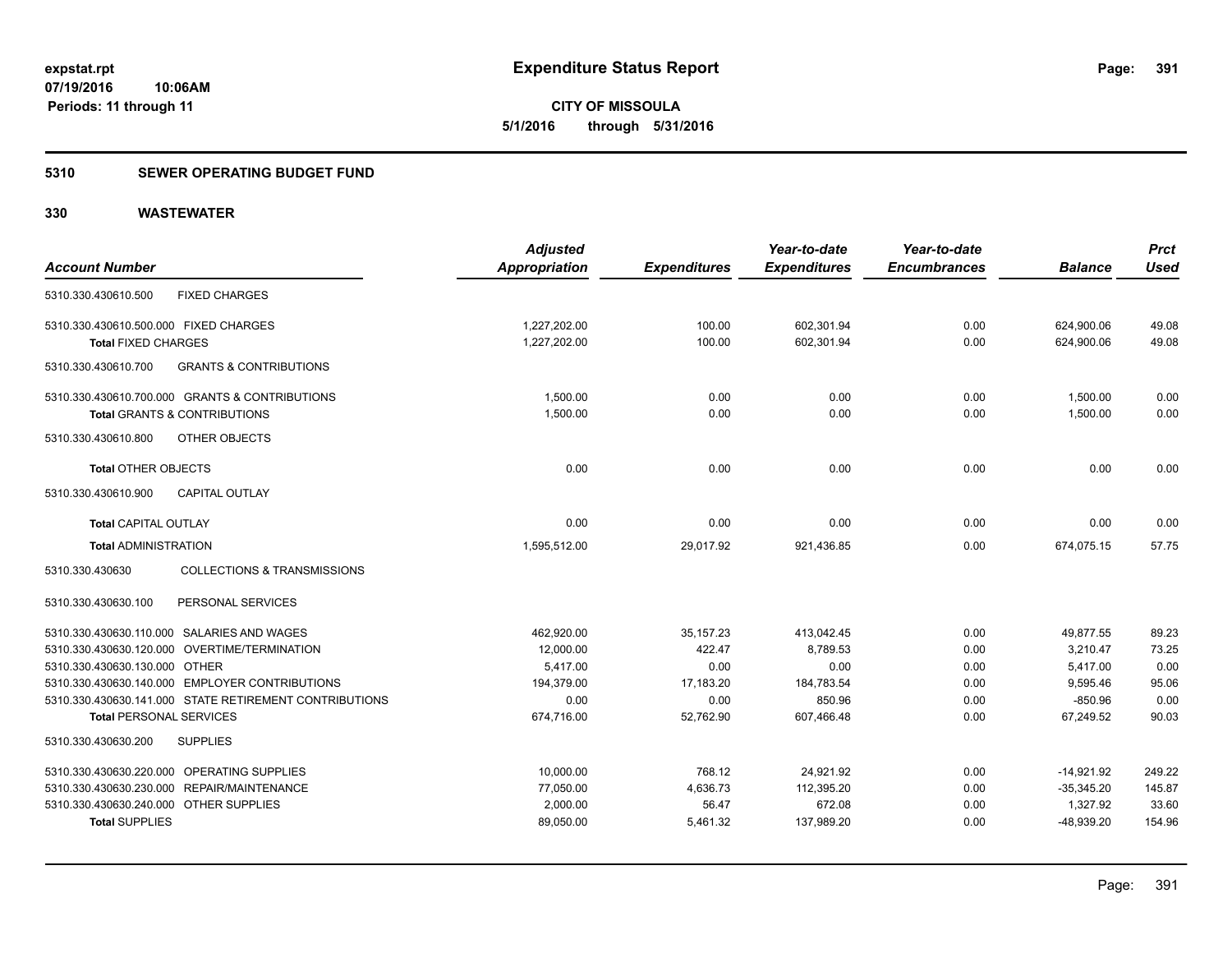**CITY OF MISSOULA 5/1/2016 through 5/31/2016**

### **5310 SEWER OPERATING BUDGET FUND**

| <b>Account Number</b>                  |                                                   | <b>Adjusted</b><br><b>Appropriation</b> | <b>Expenditures</b> | Year-to-date<br><b>Expenditures</b> | Year-to-date<br><b>Encumbrances</b> | <b>Balance</b> | <b>Prct</b><br><b>Used</b> |
|----------------------------------------|---------------------------------------------------|-----------------------------------------|---------------------|-------------------------------------|-------------------------------------|----------------|----------------------------|
| 5310.330.430630.300                    | PURCHASED SERVICES                                |                                         |                     |                                     |                                     |                |                            |
| 5310.330.430630.310.000 COMMUNICATIONS |                                                   | 984.00                                  | 0.00                | 1,022.57                            | 0.00                                | $-38.57$       | 103.92                     |
|                                        | 5310.330.430630.341.000 ELECTRICITY & NATURAL GAS | 208,905.00                              | 7,339.02            | 62,099.06                           | 0.00                                | 146,805.94     | 29.73                      |
| 5310.330.430630.343.000 WATER CHARGES  |                                                   | 6,468.00                                | 349.42              | 4,597.18                            | 0.00                                | 1,870.82       | 71.08                      |
|                                        | 5310.330.430630.350.000 PROFESSIONAL SERVICES     | 2,000.00                                | 0.00                | 530.00                              | 0.00                                | 1,470.00       | 26.50                      |
|                                        | 5310.330.430630.360.000 REPAIR & MAINTENANCE      | 104,360.00                              | 7.418.31            | 88.507.64                           | 0.00                                | 15,852.36      | 84.81                      |
| 5310.330.430630.370.000 TRAVEL         |                                                   | 3,000.00                                | 0.00                | 0.00                                | 0.00                                | 3.000.00       | 0.00                       |
| 5310.330.430630.380.000 TRAINING       |                                                   | 2,500.00                                | 0.00                | 2,299.00                            | 0.00                                | 201.00         | 91.96                      |
| <b>Total PURCHASED SERVICES</b>        |                                                   | 328,217.00                              | 15,106.75           | 159,055.45                          | 0.00                                | 169,161.55     | 48.46                      |
| 5310.330.430630.500                    | <b>FIXED CHARGES</b>                              |                                         |                     |                                     |                                     |                |                            |
| 5310.330.430630.500.000 FIXED CHARGES  |                                                   | 105,000.00                              | 0.00                | 3,904.26                            | 0.00                                | 101,095.74     | 3.72                       |
| <b>Total FIXED CHARGES</b>             |                                                   | 105,000.00                              | 0.00                | 3,904.26                            | 0.00                                | 101,095.74     | 3.72                       |
| 5310.330.430630.900                    | <b>CAPITAL OUTLAY</b>                             |                                         |                     |                                     |                                     |                |                            |
| <b>Total CAPITAL OUTLAY</b>            |                                                   | 0.00                                    | 0.00                | 0.00                                | 0.00                                | 0.00           | 0.00                       |
|                                        | Total COLLECTIONS & TRANSMISSIONS                 | 1,196,983.00                            | 73,330.97           | 908,415.39                          | 0.00                                | 288,567.61     | 75.89                      |
| 5310.330.430640                        | <b>TREATMENT AND DISPOSAL</b>                     |                                         |                     |                                     |                                     |                |                            |
| 5310.330.430640.100                    | PERSONAL SERVICES                                 |                                         |                     |                                     |                                     |                |                            |
|                                        | 5310.330.430640.110.000 SALARIES AND WAGES        | 429,771.00                              | 34,122.41           | 386.148.37                          | 0.00                                | 43,622.63      | 89.85                      |
| 5310.330.430640.120.000                | OVERTIME/TERMINATION                              | 7,000.00                                | 809.86              | 9,991.44                            | 0.00                                | $-2,991.44$    | 142.73                     |
| 5310.330.430640.130.000 OTHER          |                                                   | 9.223.00                                | 0.00                | 0.00                                | 0.00                                | 9,223.00       | 0.00                       |
|                                        | 5310.330.430640.140.000 EMPLOYER CONTRIBUTIONS    | 175,941.00                              | 13,758.10           | 159,504.08                          | 0.00                                | 16,436.92      | 90.66                      |
| <b>Total PERSONAL SERVICES</b>         |                                                   | 621,935.00                              | 48,690.37           | 555,643.89                          | 0.00                                | 66,291.11      | 89.34                      |
| 5310.330.430640.200                    | <b>SUPPLIES</b>                                   |                                         |                     |                                     |                                     |                |                            |
|                                        | 5310.330.430640.220.000 OPERATING SUPPLIES        | 170,170.00                              | 14,358.21           | 191,269.65                          | 0.00                                | $-21,099.65$   | 112.40                     |
|                                        | 5310.330.430640.230.000 REPAIR/MAINTENANCE        | 100,000.00                              | 16,875.48           | 82,793.06                           | 0.00                                | 17,206.94      | 82.79                      |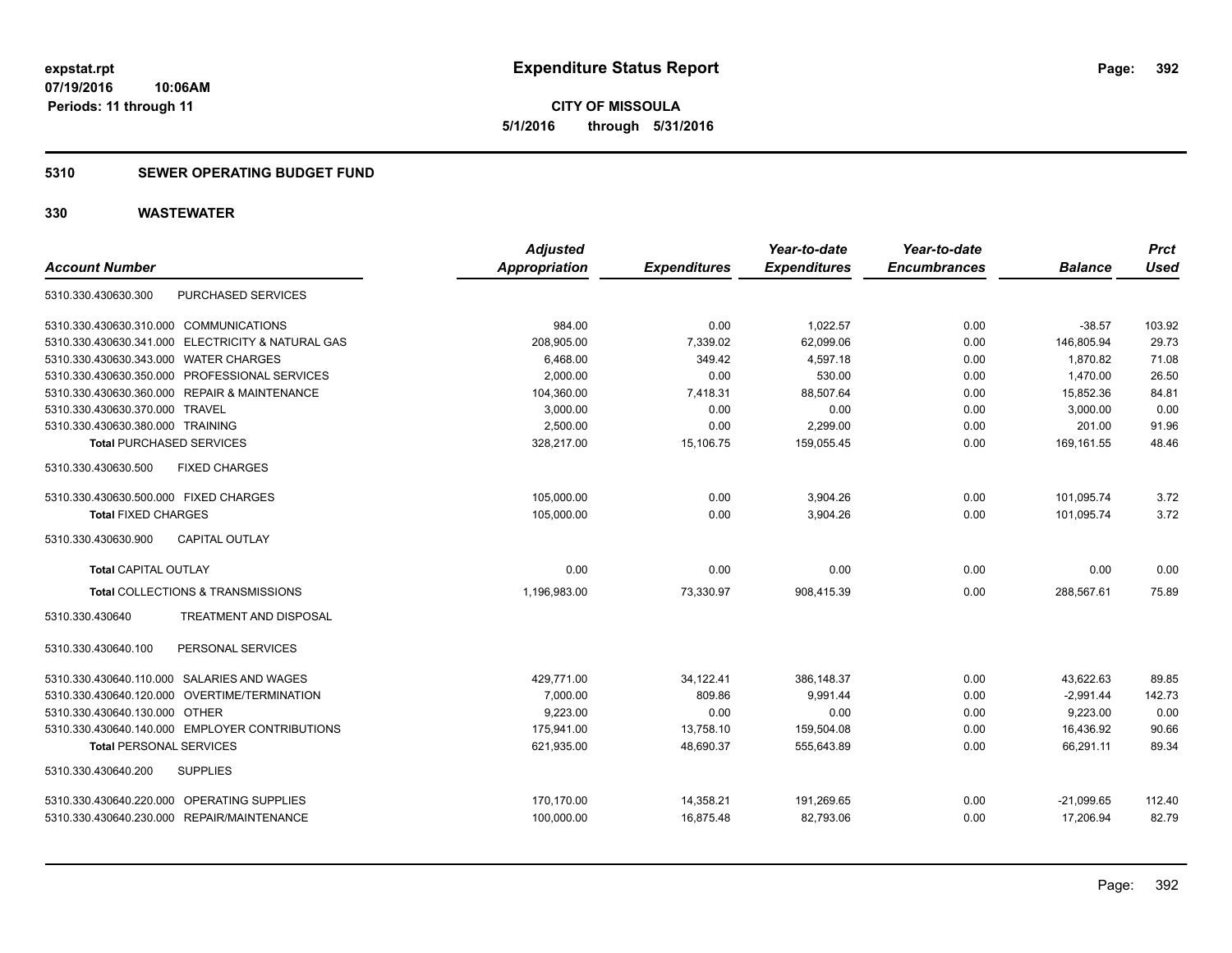**CITY OF MISSOULA 5/1/2016 through 5/31/2016**

### **5310 SEWER OPERATING BUDGET FUND**

| <b>Account Number</b>                             | <b>Adjusted</b><br>Appropriation | <b>Expenditures</b> | Year-to-date<br><b>Expenditures</b> | Year-to-date<br><b>Encumbrances</b> | <b>Balance</b> | <b>Prct</b><br>Used |
|---------------------------------------------------|----------------------------------|---------------------|-------------------------------------|-------------------------------------|----------------|---------------------|
| 5310.330.430640.240.000 OTHER SUPPLIES            | 2.000.00                         | 104.32              | 846.30                              | 0.00                                | 1,153.70       | 42.32               |
| <b>Total SUPPLIES</b>                             | 272,170.00                       | 31,338.01           | 274,909.01                          | 0.00                                | $-2,739.01$    | 101.01              |
| 5310.330.430640.300<br>PURCHASED SERVICES         |                                  |                     |                                     |                                     |                |                     |
| 5310.330.430640.310.000 COMMUNICATIONS            | 1,500.00                         | 27.81               | 667.51                              | 0.00                                | 832.49         | 44.50               |
| 5310.330.430640.341.000 ELECTRICITY & NATURAL GAS | 439,563.00                       | 45,270.25           | 447,770.91                          | 0.00                                | $-8,207.91$    | 101.87              |
| 5310.330.430640.343.000 WATER CHARGES             | 3,780.00                         | 293.30              | 2,726.61                            | 0.00                                | 1,053.39       | 72.13               |
| 5310.330.430640.345.000 GARBAGE                   | 20,804.00                        | 1,884.85            | 21,471.25                           | 0.00                                | $-667.25$      | 103.21              |
| 5310.330.430640.350.000 PROFESSIONAL SERVICES     | 1,000.00                         | 0.00                | 985.00                              | 0.00                                | 15.00          | 98.50               |
| 5310.330.430640.360.000 REPAIR & MAINTENANCE      | 225,000.00                       | 35,332.79           | 271,673.90                          | 0.00                                | $-46,673.90$   | 120.74              |
| 5310.330.430640.370.000 TRAVEL                    | 6,000.00                         | 684.40              | 3,846.66                            | 0.00                                | 2,153.34       | 64.11               |
| 5310.330.430640.380.000 TRAINING                  | 3,000.00                         | 0.00                | 5.959.00                            | 0.00                                | $-2.959.00$    | 198.63              |
| 5310.330.430640.390.000 OTHER PURCHASED SERVICES  | 432,900.00                       | 38,887.60           | 353,292.50                          | 0.00                                | 79,607.50      | 81.61               |
| <b>Total PURCHASED SERVICES</b>                   | 1,133,547.00                     | 122,381.00          | 1,108,393.34                        | 0.00                                | 25,153.66      | 97.78               |
| CAPITAL OUTLAY<br>5310.330.430640.900             |                                  |                     |                                     |                                     |                |                     |
| 5310.330.430640.940.000 MACHINERY & EQUIPMENT     | 0.00                             | 0.00                | 7,000.00                            | 0.00                                | $-7,000.00$    | 0.00                |
| <b>Total CAPITAL OUTLAY</b>                       | 0.00                             | 0.00                | 7,000.00                            | 0.00                                | $-7,000.00$    | 0.00                |
| <b>Total TREATMENT AND DISPOSAL</b>               | 2,027,652.00                     | 202,409.38          | 1,945,946.24                        | 0.00                                | 81.705.76      | 95.97               |
| 5310.330.430650<br>LAB & TESTING                  |                                  |                     |                                     |                                     |                |                     |
| PERSONAL SERVICES<br>5310.330.430650.100          |                                  |                     |                                     |                                     |                |                     |
| 5310.330.430650.110.000 SALARIES AND WAGES        | 163,761.00                       | 12,346.86           | 140,771.43                          | 0.00                                | 22,989.57      | 85.96               |
| 5310.330.430650.140.000 EMPLOYER CONTRIBUTIONS    | 64,214.00                        | 4,994.40            | 57,897.61                           | 0.00                                | 6,316.39       | 90.16               |
| <b>Total PERSONAL SERVICES</b>                    | 227,975.00                       | 17,341.26           | 198,669.04                          | 0.00                                | 29,305.96      | 87.15               |
| 5310.330.430650.200<br><b>SUPPLIES</b>            |                                  |                     |                                     |                                     |                |                     |
| 5310.330.430650.220.000 OPERATING SUPPLIES        | 23,000.00                        | 3,259.39            | 24,913.38                           | 0.00                                | $-1,913.38$    | 108.32              |
| 5310.330.430650.230.000 REPAIR/MAINTENANCE        | 3,000.00                         | 0.00                | 4,047.56                            | 0.00                                | $-1,047.56$    | 134.92              |
| <b>Total SUPPLIES</b>                             | 26,000.00                        | 3,259.39            | 28,960.94                           | 0.00                                | $-2,960.94$    | 111.39              |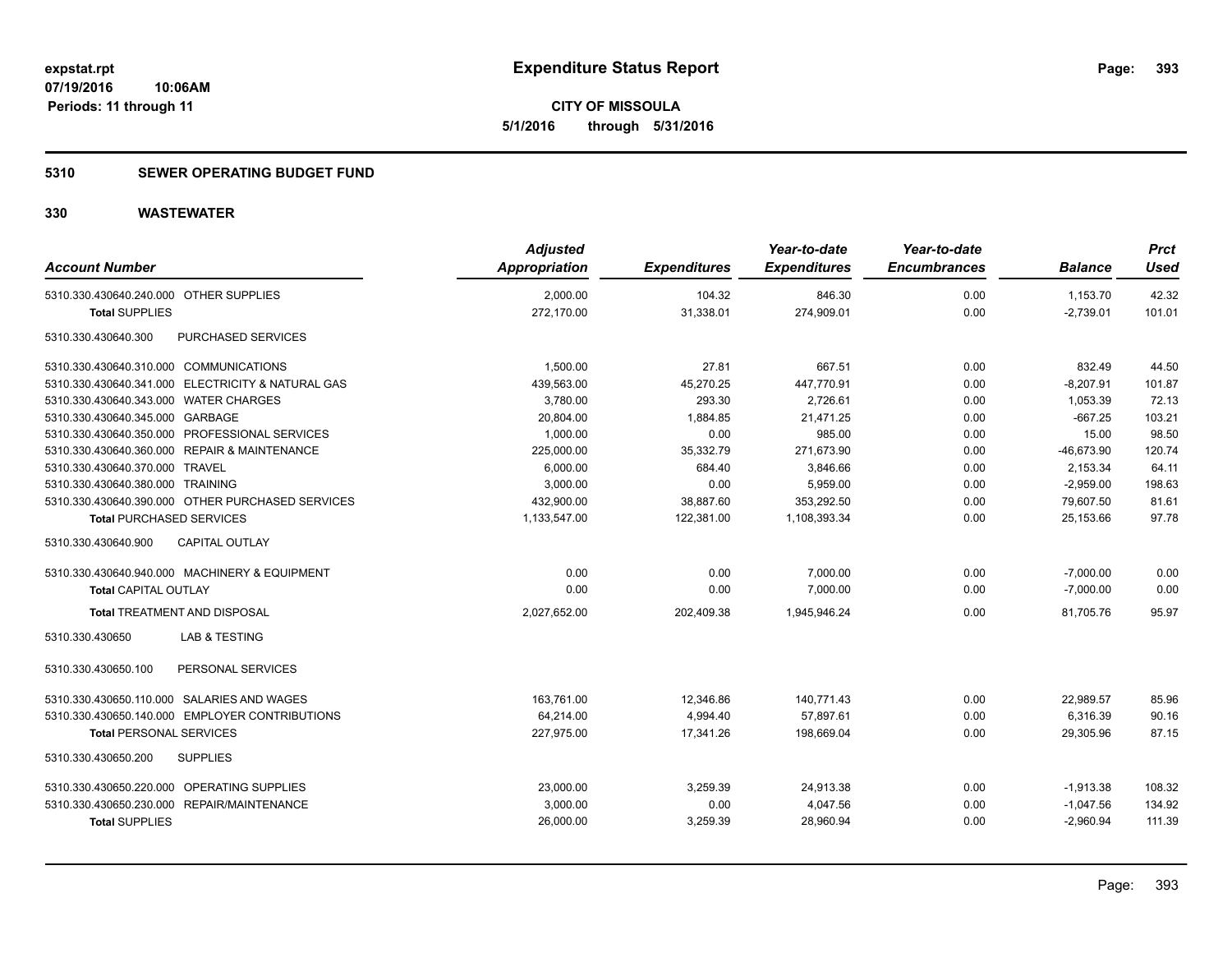**394**

**07/19/2016 10:06AM Periods: 11 through 11**

**CITY OF MISSOULA 5/1/2016 through 5/31/2016**

#### **5310 SEWER OPERATING BUDGET FUND**

| <b>Account Number</b>             |                                               | <b>Adjusted</b><br><b>Appropriation</b> | <b>Expenditures</b> | Year-to-date<br><b>Expenditures</b> | Year-to-date<br><b>Encumbrances</b> | <b>Balance</b> | <b>Prct</b><br><b>Used</b> |
|-----------------------------------|-----------------------------------------------|-----------------------------------------|---------------------|-------------------------------------|-------------------------------------|----------------|----------------------------|
| 5310.330.430650.300               | PURCHASED SERVICES                            |                                         |                     |                                     |                                     |                |                            |
|                                   | 5310.330.430650.310.000 COMMUNICATIONS        | 1,000.00                                | 17.62               | 595.86                              | 0.00                                | 404.14         | 59.59                      |
|                                   | 5310.330.430650.350.000 PROFESSIONAL SERVICES | 29,000.00                               | 1,092.00            | 32,247.75                           | 0.00                                | $-3,247.75$    | 111.20                     |
|                                   | 5310.330.430650.360.000 REPAIR & MAINTENANCE  | 4,000.00                                | 110.14              | 1,619.94                            | 0.00                                | 2,380.06       | 40.50                      |
| 5310.330.430650.370.000 TRAVEL    |                                               | 2,000.00                                | 0.00                | 158.02                              | 0.00                                | 1,841.98       | 7.90                       |
| 5310.330.430650.380.000 TRAINING  |                                               | 1,000.00                                | 0.00                | 0.00                                | 0.00                                | 1,000.00       | 0.00                       |
|                                   | <b>Total PURCHASED SERVICES</b>               | 37,000.00                               | 1,219.76            | 34,621.57                           | 0.00                                | 2,378.43       | 93.57                      |
| 5310.330.430650.500               | <b>FIXED CHARGES</b>                          |                                         |                     |                                     |                                     |                |                            |
| <b>Total FIXED CHARGES</b>        |                                               | 0.00                                    | 0.00                | 0.00                                | 0.00                                | 0.00           | 0.00                       |
| 5310.330.430650.900               | CAPITAL OUTLAY                                |                                         |                     |                                     |                                     |                |                            |
| <b>Total CAPITAL OUTLAY</b>       |                                               | 0.00                                    | 0.00                | 0.00                                | 0.00                                | 0.00           | 0.00                       |
| <b>Total LAB &amp; TESTING</b>    |                                               | 290,975.00                              | 21,820.41           | 262,251.55                          | 0.00                                | 28,723.45      | 90.13                      |
| 5310.330.430660                   | <b>ENGINEEERING</b>                           |                                         |                     |                                     |                                     |                |                            |
| 5310.330.430660.300               | PURCHASED SERVICES                            |                                         |                     |                                     |                                     |                |                            |
|                                   | <b>Total PURCHASED SERVICES</b>               | 0.00                                    | 0.00                | 0.00                                | 0.00                                | 0.00           | 0.00                       |
| 5310.330.430660.500               | <b>FIXED CHARGES</b>                          |                                         |                     |                                     |                                     |                |                            |
| <b>Total FIXED CHARGES</b>        |                                               | 0.00                                    | 0.00                | 0.00                                | 0.00                                | 0.00           | 0.00                       |
| 5310.330.430660.900               | <b>CAPITAL OUTLAY</b>                         |                                         |                     |                                     |                                     |                |                            |
| <b>Total ENGINEEERING</b>         |                                               | 0.00                                    | 0.00                | 0.00                                | 0.00                                | 0.00           | 0.00                       |
| 5310.330.490504                   | <b>DEBT SERVICE</b>                           |                                         |                     |                                     |                                     |                |                            |
| 5310.330.490504.600               | <b>DEBT SERVICE</b>                           |                                         |                     |                                     |                                     |                |                            |
| 5310.330.490504.610.000 PRINCIPAL |                                               | 0.00                                    | 10,340.12           | 18,206.33                           | 0.00                                | $-18,206.33$   | 0.00                       |
|                                   |                                               |                                         |                     |                                     |                                     |                |                            |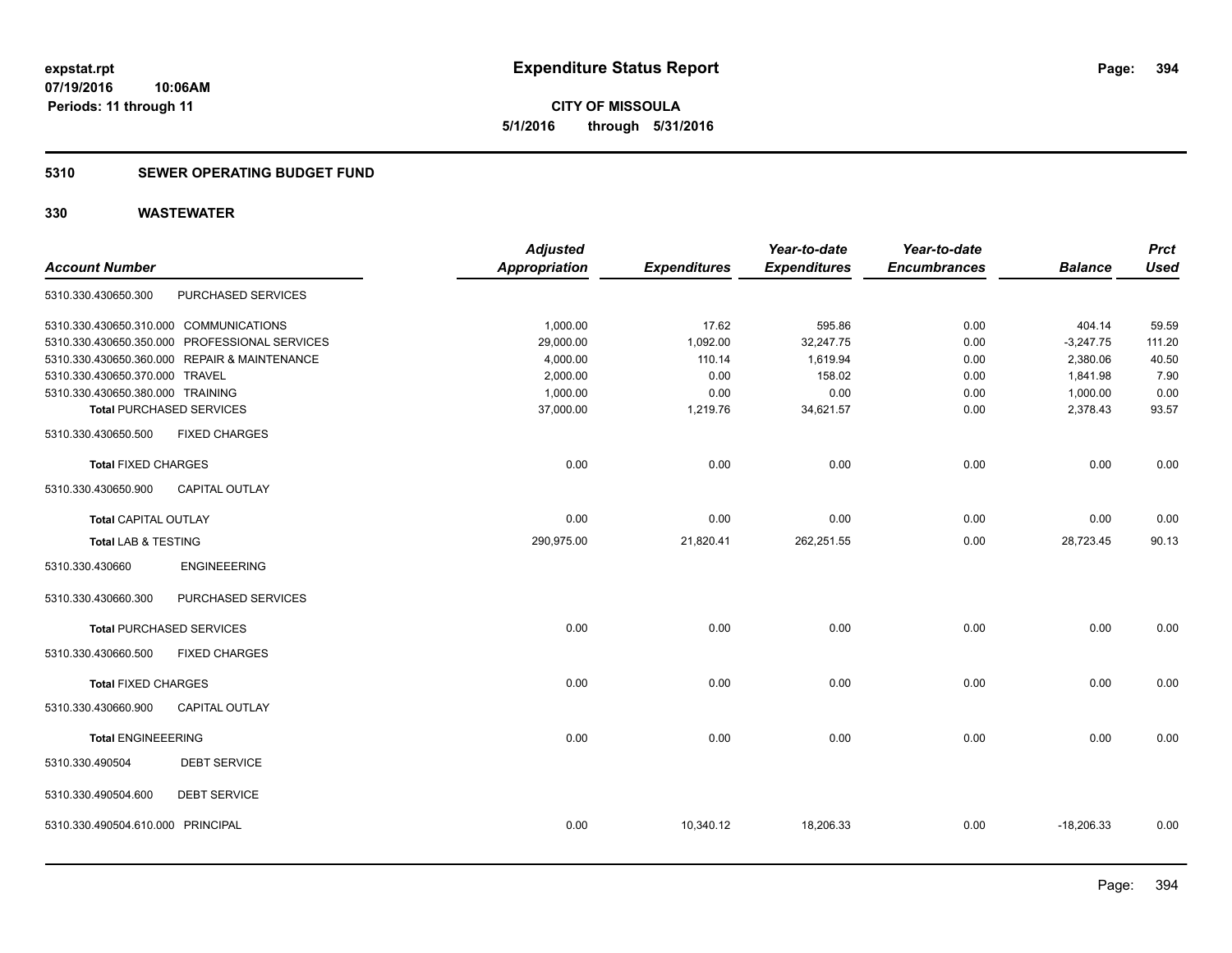**395**

**07/19/2016 10:06AM Periods: 11 through 11**

**CITY OF MISSOULA 5/1/2016 through 5/31/2016**

#### **5310 SEWER OPERATING BUDGET FUND**

| <b>Account Number</b>          |                                                 | <b>Adjusted</b><br><b>Appropriation</b> | <b>Expenditures</b> | Year-to-date<br><b>Expenditures</b> | Year-to-date<br><b>Encumbrances</b> | <b>Balance</b> | <b>Prct</b><br><b>Used</b> |
|--------------------------------|-------------------------------------------------|-----------------------------------------|---------------------|-------------------------------------|-------------------------------------|----------------|----------------------------|
|                                | 5310.330.490504.620.000 INTEREST / SERVICE FEES | 0.00                                    | 480.46              | 519.55                              | 0.00                                | $-519.55$      | 0.00                       |
| <b>Total DEBT SERVICE</b>      |                                                 | 0.00                                    | 10,820.58           | 18,725.88                           | 0.00                                | $-18,725.88$   | 0.00                       |
| 5310.330.499999                | <b>NEW REQUESTS</b>                             |                                         |                     |                                     |                                     |                |                            |
| 5310.330.499999.100            | PERSONAL SERVICES                               |                                         |                     |                                     |                                     |                |                            |
|                                | 5310.330.499999.110.000 SALARIES AND WAGES      | 18,075.00                               | 0.00                | 0.00                                | 0.00                                | 18,075.00      | 0.00                       |
|                                | 5310.330.499999.140.000 EMPLOYER CONTRIBUTIONS  | 2,755.00                                | 0.00                | 0.00                                | 0.00                                | 2,755.00       | 0.00                       |
| <b>Total PERSONAL SERVICES</b> |                                                 | 20,830.00                               | 0.00                | 0.00                                | 0.00                                | 20,830.00      | 0.00                       |
| 5310.330.499999.900            | <b>CAPITAL OUTLAY</b>                           |                                         |                     |                                     |                                     |                |                            |
| <b>Total CAPITAL OUTLAY</b>    |                                                 | 0.00                                    | 0.00                | 0.00                                | 0.00                                | 0.00           | 0.00                       |
| <b>Total NEW REQUESTS</b>      |                                                 | 20,830.00                               | 0.00                | 0.00                                | 0.00                                | 20,830.00      | 0.00                       |
| 5310.330.510000                | <b>MISCELLANEOUS</b>                            |                                         |                     |                                     |                                     |                |                            |
| 5310.330.510000.900            | <b>CAPITAL OUTLAY</b>                           |                                         |                     |                                     |                                     |                |                            |
| Total MISCELLANEOUS            |                                                 | 0.00                                    | 0.00                | 0.00                                | 0.00                                | 0.00           | 0.00                       |
| 5310.330.510100                | SPECIAL ASSESSMENTS                             |                                         |                     |                                     |                                     |                |                            |
| 5310.330.510100.500            | <b>FIXED CHARGES</b>                            |                                         |                     |                                     |                                     |                |                            |
|                                | Total SPECIAL ASSESSMENTS                       | 0.00                                    | 0.00                | 0.00                                | 0.00                                | 0.00           | 0.00                       |
| 5310.330.510110                | <b>MERCHANT SERVICES</b>                        |                                         |                     |                                     |                                     |                |                            |
| 5310.330.510110.500            | <b>FIXED CHARGES</b>                            |                                         |                     |                                     |                                     |                |                            |
| <b>Total MERCHANT SERVICES</b> |                                                 | 0.00                                    | 0.00                | 0.00                                | 0.00                                | 0.00           | 0.00                       |
| 5310.330.521000                | INTERFUND OPERATING TRANSFERS                   |                                         |                     |                                     |                                     |                |                            |
| 5310.330.521000.800            | OTHER OBJECTS                                   |                                         |                     |                                     |                                     |                |                            |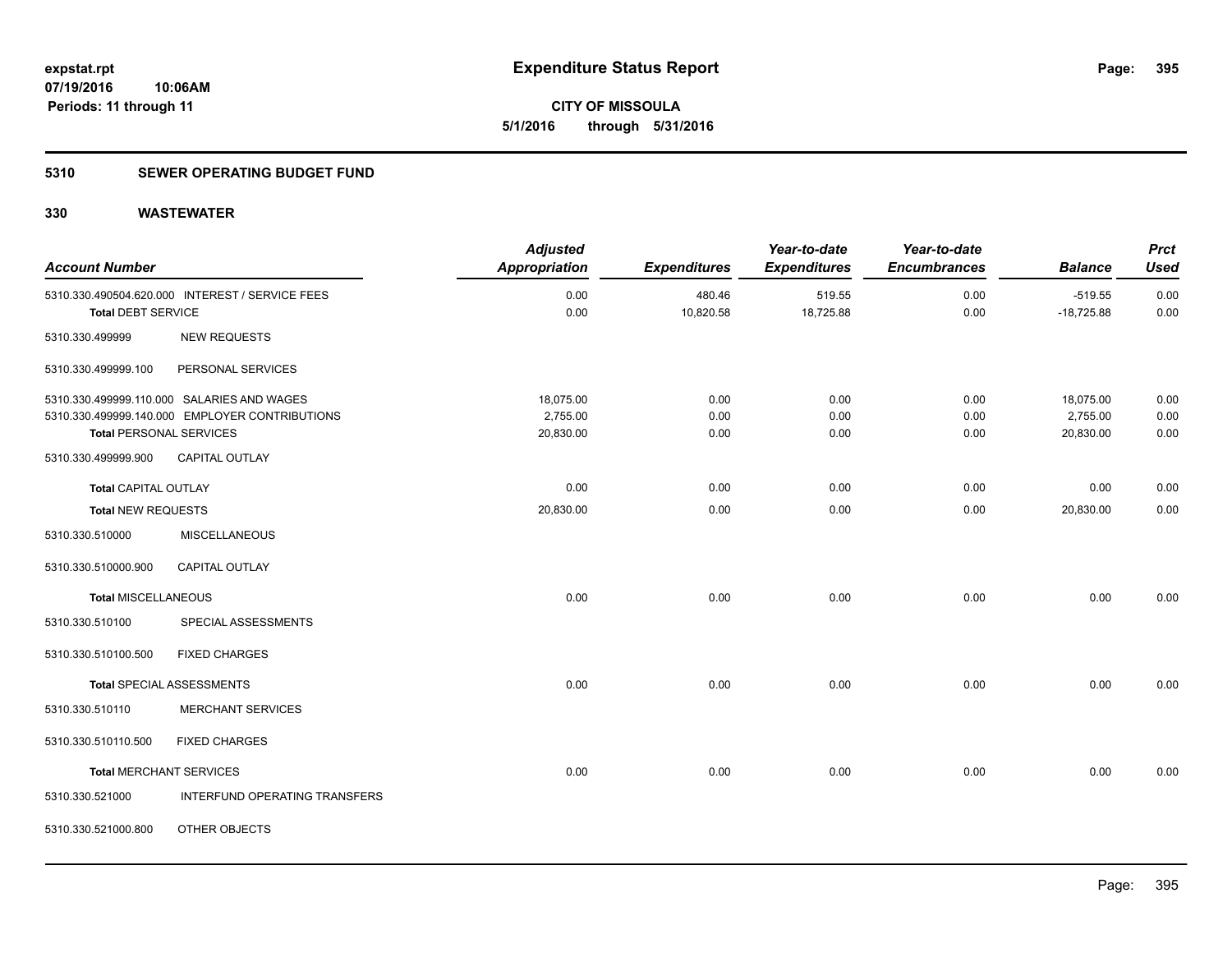**CITY OF MISSOULA 5/1/2016 through 5/31/2016**

### **5310 SEWER OPERATING BUDGET FUND**

| <b>Account Number</b>                      | <b>Adiusted</b><br>Appropriation | <i><b>Expenditures</b></i> | Year-to-date<br><i><b>Expenditures</b></i> | Year-to-date<br><b>Encumbrances</b> | <b>Balance</b> | Prct<br>Used |
|--------------------------------------------|----------------------------------|----------------------------|--------------------------------------------|-------------------------------------|----------------|--------------|
| <b>Total INTERFUND OPERATING TRANSFERS</b> | 0.00                             | 0.00                       | 0.00                                       | 0.00                                | 0.00           | 0.00         |
| <b>Total WASTEWATER</b>                    | 5,131,952.00                     | 337,399.26                 | 4,056,775.91                               | 0.00                                | 1,075,176.09   | 79.05        |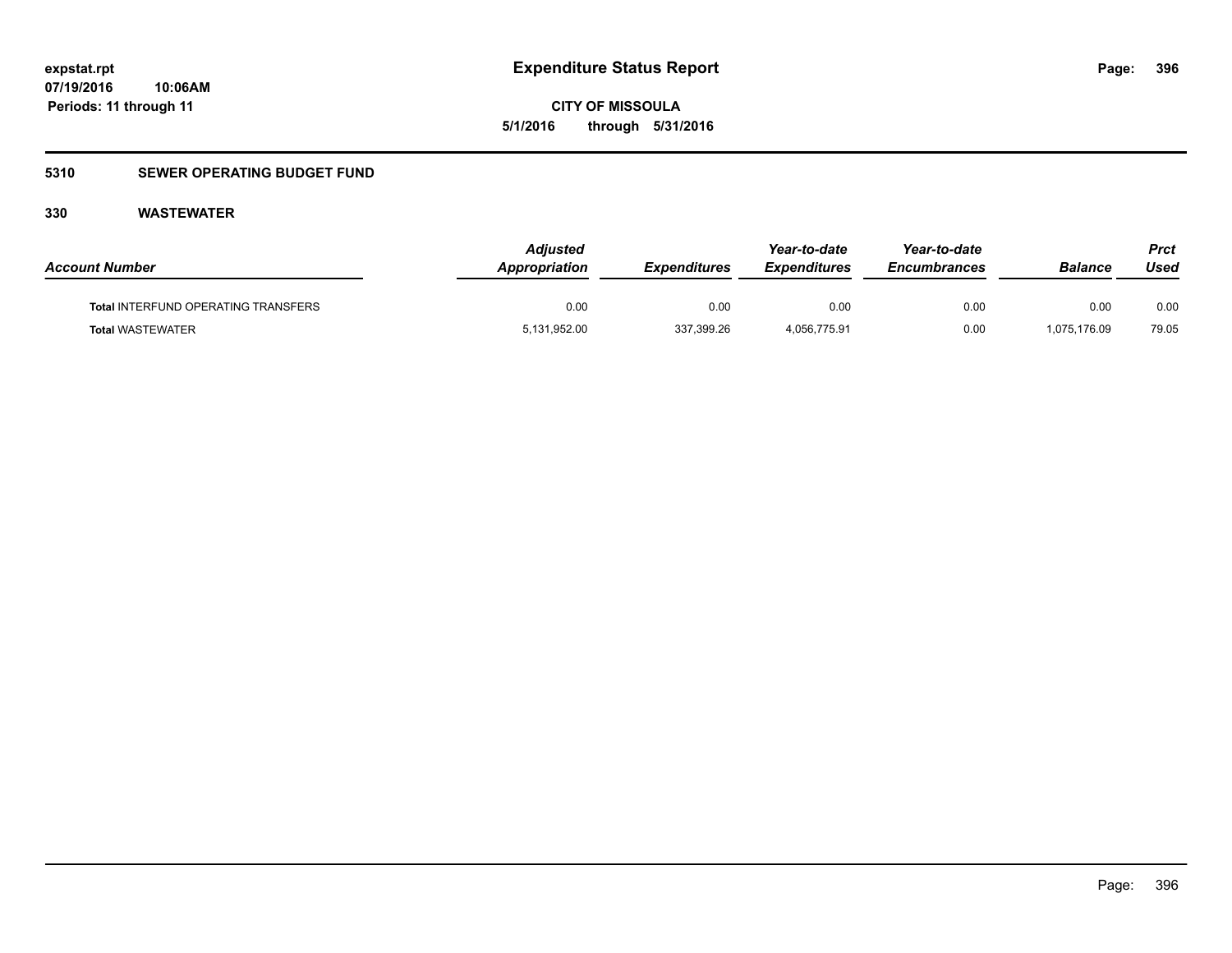**CITY OF MISSOULA 5/1/2016 through 5/31/2016**

### **5310 SEWER OPERATING BUDGET FUND**

### **900 DEPRECIATION**

| <b>Account Number</b>     |                                          | <b>Adjusted</b><br><b>Appropriation</b> | <b>Expenditures</b> | Year-to-date<br><b>Expenditures</b> | Year-to-date<br><b>Encumbrances</b> | <b>Balance</b> | Prct<br><b>Used</b> |
|---------------------------|------------------------------------------|-----------------------------------------|---------------------|-------------------------------------|-------------------------------------|----------------|---------------------|
| 5310.900.510000           | <b>MISCELLANEOUS</b>                     |                                         |                     |                                     |                                     |                |                     |
| 5310.900.510000.800       | OTHER OBJECTS                            |                                         |                     |                                     |                                     |                |                     |
| <b>Total DEPRECIATION</b> |                                          | 0.00                                    | 0.00                | 0.00                                | 0.00                                | 0.00           | 0.00                |
|                           | <b>Total SEWER OPERATING BUDGET FUND</b> | 5,131,952.00                            | 337,399.26          | 4,056,775.91                        | 0.00                                | 1,075,176.09   | 79.05               |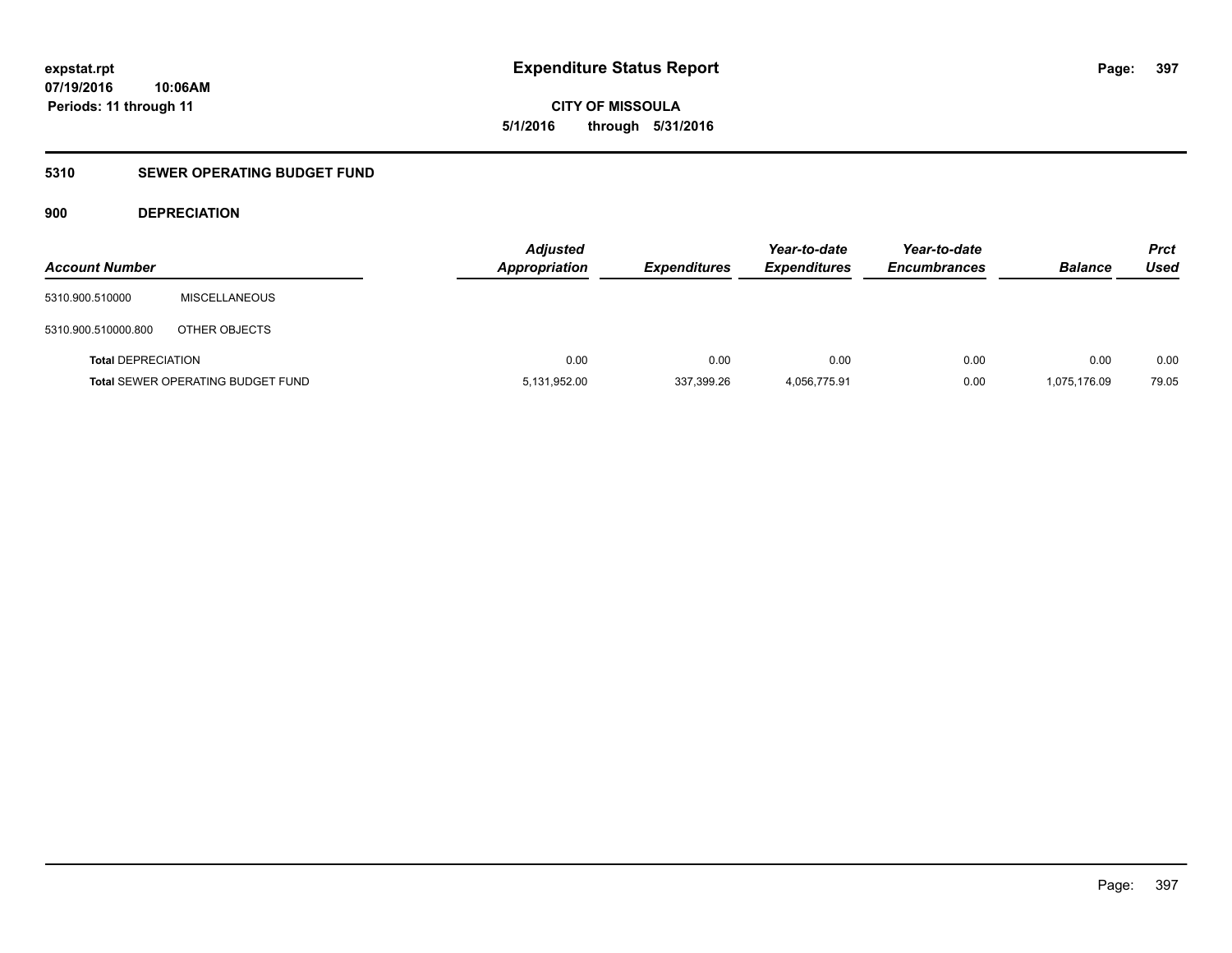**CITY OF MISSOULA 5/1/2016 through 5/31/2016**

### **5311 SEWER REVENUE COLLECTION & CLEARING FUND**

| <b>Account Number</b>      |                                                  | <b>Adjusted</b><br><b>Appropriation</b> | <b>Expenditures</b> | Year-to-date<br><b>Expenditures</b> | Year-to-date<br><b>Encumbrances</b> | <b>Balance</b> | <b>Prct</b><br><b>Used</b> |
|----------------------------|--------------------------------------------------|-----------------------------------------|---------------------|-------------------------------------|-------------------------------------|----------------|----------------------------|
| 5311.330.430670            | <b>CUSTOMER ACCOUNTING &amp; COLLECTION</b>      |                                         |                     |                                     |                                     |                |                            |
| 5311.330.430670.800        | OTHER OBJECTS                                    |                                         |                     |                                     |                                     |                |                            |
|                            | Total CUSTOMER ACCOUNTING & COLLECTION           | 0.00                                    | 0.00                | 0.00                                | 0.00                                | 0.00           | 0.00                       |
| 5311.330.510000            | <b>MISCELLANEOUS</b>                             |                                         |                     |                                     |                                     |                |                            |
| 5311.330.510000.800        | OTHER OBJECTS                                    |                                         |                     |                                     |                                     |                |                            |
| <b>Total MISCELLANEOUS</b> |                                                  | 0.00                                    | 0.00                | 0.00                                | 0.00                                | 0.00           | 0.00                       |
| 5311.330.510110            | <b>MERCHANT SERVICES</b>                         |                                         |                     |                                     |                                     |                |                            |
| 5311.330.510110.500        | <b>FIXED CHARGES</b>                             |                                         |                     |                                     |                                     |                |                            |
|                            | <b>Total MERCHANT SERVICES</b>                   | 0.00                                    | 0.00                | 0.00                                | 0.00                                | 0.00           | 0.00                       |
| 5311.330.521000            | SEWER REVENUE CLEARING                           |                                         |                     |                                     |                                     |                |                            |
| 5311.330.521000.500        | <b>FIXED CHARGES</b>                             |                                         |                     |                                     |                                     |                |                            |
| <b>Total FIXED CHARGES</b> |                                                  | 0.00                                    | 0.00                | 0.00                                | 0.00                                | 0.00           | 0.00                       |
| 5311.330.521000.600        | <b>DEBT SERVICE</b>                              |                                         |                     |                                     |                                     |                |                            |
| <b>Total DEBT SERVICE</b>  |                                                  | 0.00                                    | 0.00                | 0.00                                | 0.00                                | 0.00           | 0.00                       |
| 5311.330.521000.800        | OTHER OBJECTS                                    |                                         |                     |                                     |                                     |                |                            |
|                            | 5311.330.521000.820.000 TRANSFERS TO OTHER FUNDS | 7,391,083.00                            | 0.00                | 0.00                                | 0.00                                | 7,391,083.00   | 0.00                       |
|                            | Total SEWER REVENUE CLEARING                     | 7,391,083.00                            | 0.00                | 0.00                                | 0.00                                | 7,391,083.00   | 0.00                       |
|                            | Total SEWER REVENUE COLLECTION & CLEARING FUND   | 7,391,083.00                            | 0.00                | 0.00                                | 0.00                                | 7,391,083.00   | 0.00                       |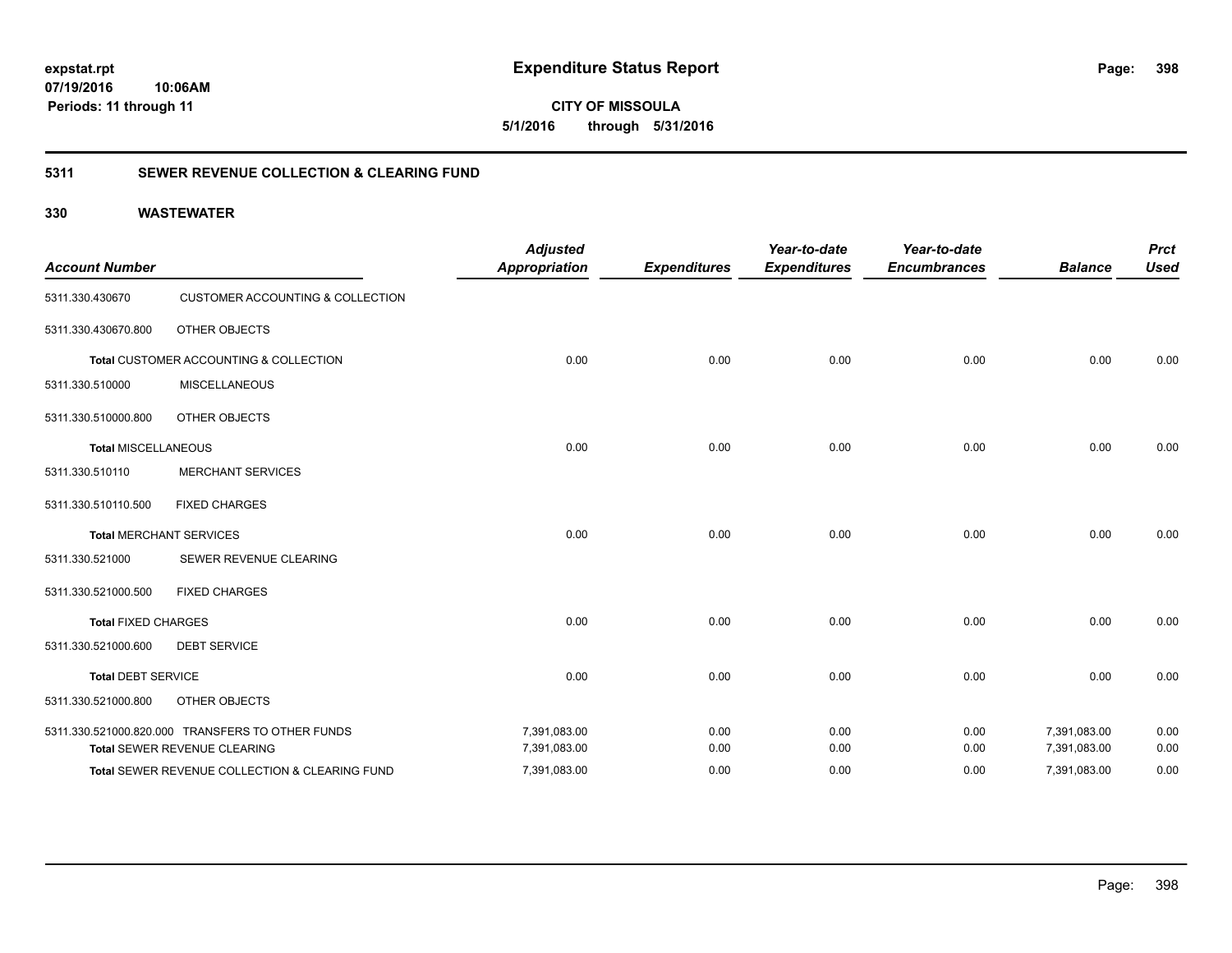**CITY OF MISSOULA 5/1/2016 through 5/31/2016**

#### **5315 SEWER LOAN FUND**

| <b>Account Number</b>         |                                                  | <b>Adjusted</b><br><b>Appropriation</b> | <b>Expenditures</b> | Year-to-date<br><b>Expenditures</b> | Year-to-date<br><b>Encumbrances</b> | <b>Balance</b> | <b>Prct</b><br><b>Used</b> |
|-------------------------------|--------------------------------------------------|-----------------------------------------|---------------------|-------------------------------------|-------------------------------------|----------------|----------------------------|
| 5315.330.430607               | *** Title Not Found ***                          |                                         |                     |                                     |                                     |                |                            |
| 5315.330.430607.300           | PURCHASED SERVICES                               |                                         |                     |                                     |                                     |                |                            |
| Total *** Title Not Found *** |                                                  | 0.00                                    | 0.00                | 0.00                                | 0.00                                | 0.00           | 0.00                       |
| 5315.330.430670               | <b>CUSTOMER ACCOUNTING &amp; COLLECTION</b>      |                                         |                     |                                     |                                     |                |                            |
| 5315.330.430670.300           | PURCHASED SERVICES                               |                                         |                     |                                     |                                     |                |                            |
|                               | <b>Total PURCHASED SERVICES</b>                  | 0.00                                    | 0.00                | 0.00                                | 0.00                                | 0.00           | 0.00                       |
| 5315.330.430670.600           | <b>DEBT SERVICE</b>                              |                                         |                     |                                     |                                     |                |                            |
| <b>Total DEBT SERVICE</b>     |                                                  | 0.00                                    | 0.00                | 0.00                                | 0.00                                | 0.00           | 0.00                       |
| 5315.330.430670.800           | OTHER OBJECTS                                    |                                         |                     |                                     |                                     |                |                            |
|                               | 5315.330.430670.820.000 TRANSFERS TO OTHER FUNDS | 20,000.00                               | 0.00                | 0.00                                | 0.00                                | 20,000.00      | 0.00                       |
|                               | Total CUSTOMER ACCOUNTING & COLLECTION           | 20,000.00                               | 0.00                | 0.00                                | 0.00                                | 20,000.00      | 0.00                       |
| 5315.330.510110               | <b>MERCHANT SERVICES</b>                         |                                         |                     |                                     |                                     |                |                            |
| 5315.330.510110.500           | <b>FIXED CHARGES</b>                             |                                         |                     |                                     |                                     |                |                            |
|                               | <b>Total MERCHANT SERVICES</b>                   | 0.00                                    | 0.00                | 0.00                                | 0.00                                | 0.00           | 0.00                       |
| <b>Total SEWER LOAN FUND</b>  |                                                  | 20,000.00                               | 0.00                | 0.00                                | 0.00                                | 20,000.00      | 0.00                       |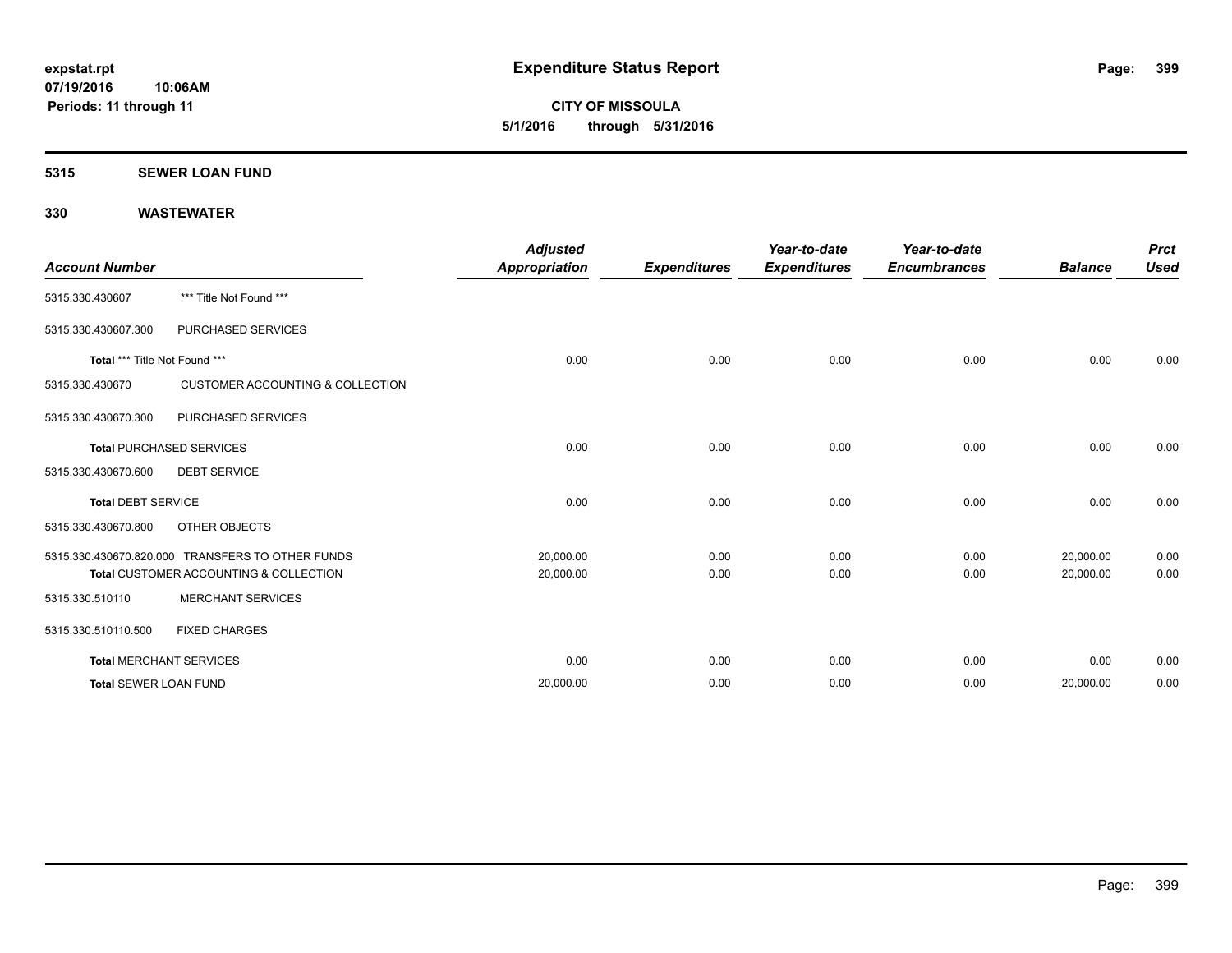**400**

**CITY OF MISSOULA 5/1/2016 through 5/31/2016**

### **5320 SEWER REPLACEMENT & DEPRECIATION FUND**

|                                 |                                        | <b>Adjusted</b>      |                     | Year-to-date        | Year-to-date        |                | <b>Prct</b> |
|---------------------------------|----------------------------------------|----------------------|---------------------|---------------------|---------------------|----------------|-------------|
| <b>Account Number</b>           |                                        | <b>Appropriation</b> | <b>Expenditures</b> | <b>Expenditures</b> | <b>Encumbrances</b> | <b>Balance</b> | <b>Used</b> |
| 5320.330.410400                 | <b>DEPRECIATION</b>                    |                      |                     |                     |                     |                |             |
| 5320.330.410400.800             | OTHER OBJECTS                          |                      |                     |                     |                     |                |             |
| <b>Total DEPRECIATION</b>       |                                        | 0.00                 | 0.00                | 0.00                | 0.00                | 0.00           | 0.00        |
| 5320.330.410551                 | <b>FINANCIAL SOFTWARE</b>              |                      |                     |                     |                     |                |             |
| 5320.330.410551.800             | OTHER OBJECTS                          |                      |                     |                     |                     |                |             |
| <b>Total FINANCIAL SOFTWARE</b> |                                        | 0.00                 | 0.00                | 0.00                | 0.00                | 0.00           | 0.00        |
| 5320.330.430611                 | FLOW BASED STUDY/CONSULTING            |                      |                     |                     |                     |                |             |
| 5320.330.430611.300             | PURCHASED SERVICES                     |                      |                     |                     |                     |                |             |
|                                 | Total FLOW BASED STUDY/CONSULTING      | 0.00                 | 0.00                | 0.00                | 0.00                | 0.00           | 0.00        |
| 5320.330.430612                 | STATE COMPLIANCE EDEN UPDATE           |                      |                     |                     |                     |                |             |
| 5320.330.430612.300             | PURCHASED SERVICES                     |                      |                     |                     |                     |                |             |
|                                 | Total STATE COMPLIANCE EDEN UPDATE     | 0.00                 | 0.00                | 0.00                | 0.00                | 0.00           | 0.00        |
| 5320.330.430613                 | <b>EQUIPMENT-TRUCKS</b>                |                      |                     |                     |                     |                |             |
| 5320.330.430613.900             | CAPITAL OUTLAY                         |                      |                     |                     |                     |                |             |
| <b>Total EQUIPMENT-TRUCKS</b>   |                                        | 0.00                 | 0.00                | 0.00                | 0.00                | 0.00           | 0.00        |
| 5320.330.430614                 | WW DEVELOPMENT FEE RECALCULATION       |                      |                     |                     |                     |                |             |
| 5320.330.430614.300             | PURCHASED SERVICES                     |                      |                     |                     |                     |                |             |
|                                 | Total WW DEVELOPMENT FEE RECALCULATION | 0.00                 | 0.00                | 0.00                | 0.00                | 0.00           | 0.00        |
| 5320.330.430615                 | WWTP OPTIMIZATION STUDY                |                      |                     |                     |                     |                |             |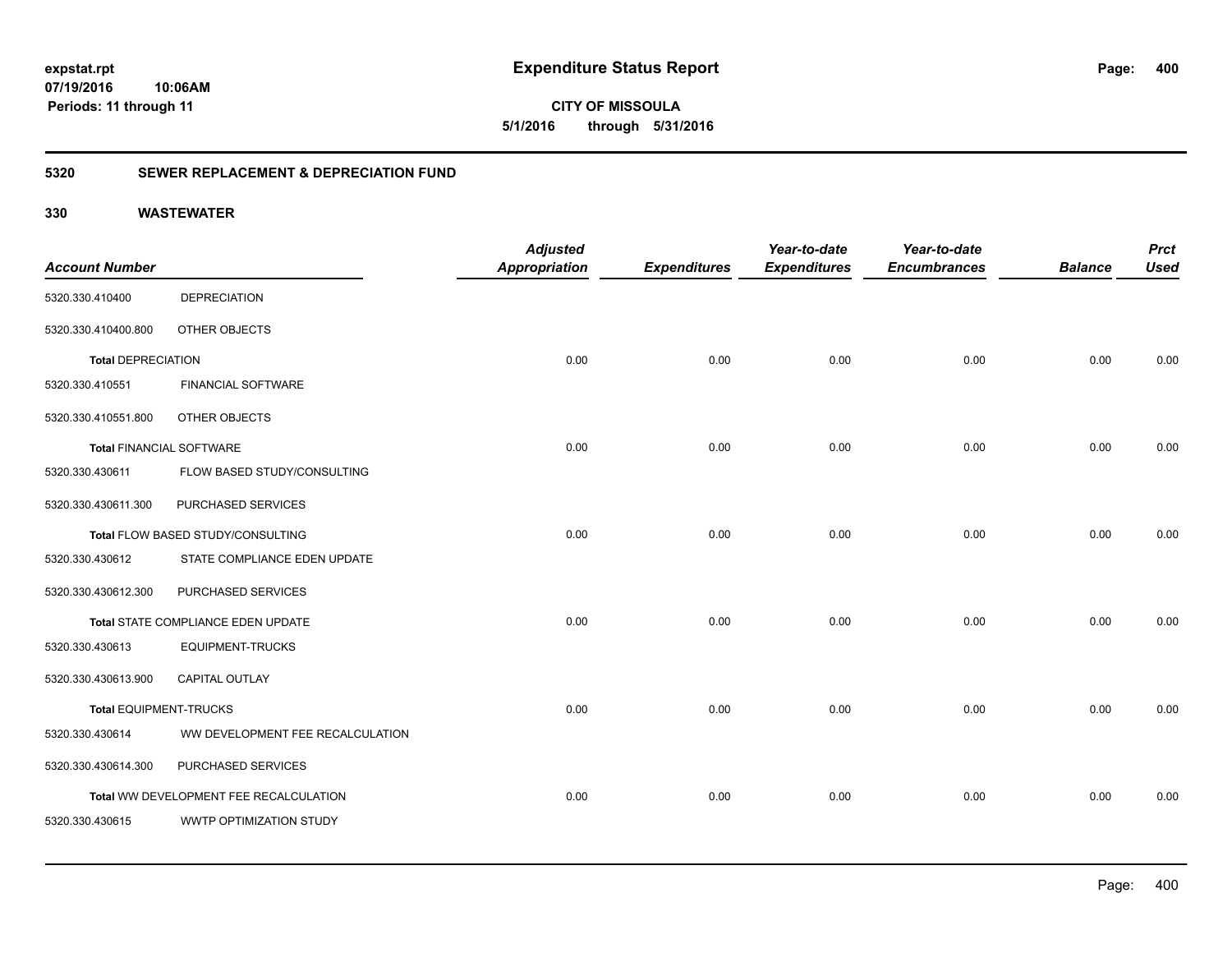**CITY OF MISSOULA 5/1/2016 through 5/31/2016**

### **5320 SEWER REPLACEMENT & DEPRECIATION FUND**

| <b>Account Number</b>         |                                                                                                           | <b>Adjusted</b><br><b>Appropriation</b> | <b>Expenditures</b> | Year-to-date<br><b>Expenditures</b> | Year-to-date<br><b>Encumbrances</b> | <b>Balance</b>         | <b>Prct</b><br><b>Used</b> |
|-------------------------------|-----------------------------------------------------------------------------------------------------------|-----------------------------------------|---------------------|-------------------------------------|-------------------------------------|------------------------|----------------------------|
| 5320.330.430615.300           | PURCHASED SERVICES                                                                                        |                                         |                     |                                     |                                     |                        |                            |
|                               | Total WWTP OPTIMIZATION STUDY                                                                             | 0.00                                    | 0.00                | 0.00                                | 0.00                                | 0.00                   | 0.00                       |
| 5320.330.430622               | TREATMENT PLANT SOFTWARE UPGRADE                                                                          |                                         |                     |                                     |                                     |                        |                            |
| 5320.330.430622.900           | <b>CAPITAL OUTLAY</b>                                                                                     |                                         |                     |                                     |                                     |                        |                            |
|                               | 5320.330.430622.940.000 TREATMENT PLANT SOFTWARE UPGRADE<br><b>Total TREATMENT PLANT SOFTWARE UPGRADE</b> | 50,000.00<br>50,000.00                  | 0.00<br>0.00        | 3,569.76<br>3,569.76                | 0.00<br>0.00                        | 46,430.24<br>46,430.24 | 7.14<br>7.14               |
| 5320.330.430623               | <b>LATERAL SWR MAIN EXT</b>                                                                               |                                         |                     |                                     |                                     |                        |                            |
| 5320.330.430623.300           | PURCHASED SERVICES                                                                                        |                                         |                     |                                     |                                     |                        |                            |
|                               | 5320.330.430623.360.000 REPAIR & MAINTENANCE<br><b>Total PURCHASED SERVICES</b>                           | 10,000.00<br>10,000.00                  | 0.00<br>0.00        | 0.00<br>0.00                        | 0.00<br>0.00                        | 10,000.00<br>10,000.00 | 0.00<br>0.00               |
| 5320.330.430623.900           | <b>CAPITAL OUTLAY</b>                                                                                     |                                         |                     |                                     |                                     |                        |                            |
| <b>Total CAPITAL OUTLAY</b>   |                                                                                                           | 0.00                                    | 0.00                | 0.00                                | 0.00                                | 0.00                   | 0.00                       |
|                               | <b>Total LATERAL SWR MAIN EXT</b>                                                                         | 10,000.00                               | 0.00                | 0.00                                | 0.00                                | 10,000.00              | 0.00                       |
| 5320.330.430624               | <b>SEWER LINE REHAB</b>                                                                                   |                                         |                     |                                     |                                     |                        |                            |
| 5320.330.430624.300           | PURCHASED SERVICES                                                                                        |                                         |                     |                                     |                                     |                        |                            |
| <b>Total SEWER LINE REHAB</b> | 5320.330.430624.360.000 REPAIR & MAINTENANCE                                                              | 100,000.00<br>100,000.00                | 800.00<br>800.00    | 20,199.96<br>20,199.96              | 0.00<br>0.00                        | 79,800.04<br>79,800.04 | 20.20<br>20.20             |
| 5320.330.430625               | <b>SWR MAIN MASTER PLANS</b>                                                                              |                                         |                     |                                     |                                     |                        |                            |
| 5320.330.430625.300           | PURCHASED SERVICES                                                                                        |                                         |                     |                                     |                                     |                        |                            |
|                               | <b>Total SWR MAIN MASTER PLANS</b>                                                                        | 0.00                                    | 0.00                | 0.00                                | 0.00                                | 0.00                   | 0.00                       |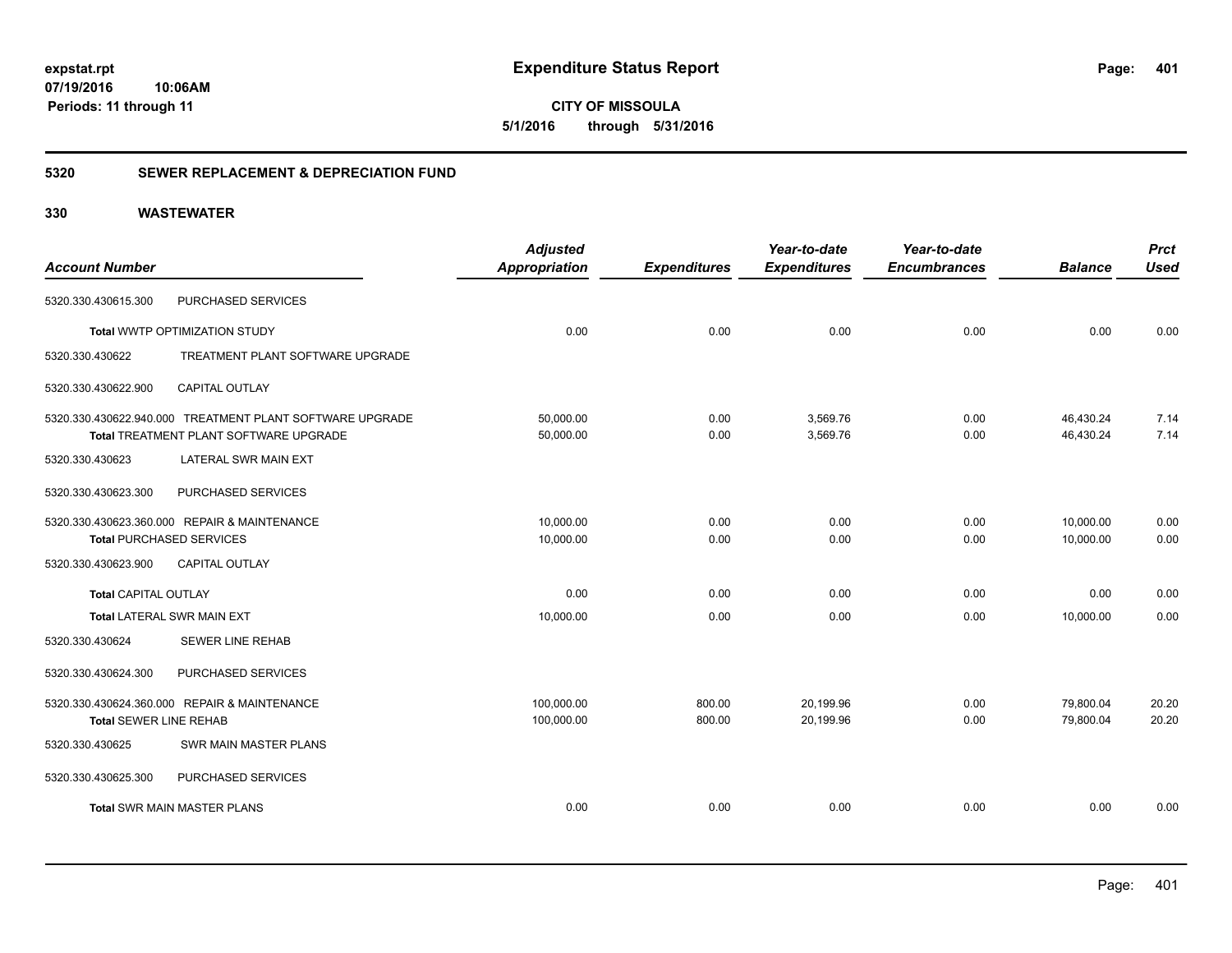**402**

**CITY OF MISSOULA 5/1/2016 through 5/31/2016**

### **5320 SEWER REPLACEMENT & DEPRECIATION FUND**

| <b>Account Number</b>           |                                                | <b>Adjusted</b><br>Appropriation | <b>Expenditures</b> | Year-to-date<br><b>Expenditures</b> | Year-to-date<br><b>Encumbrances</b> | <b>Balance</b> | <b>Prct</b><br><b>Used</b> |
|---------------------------------|------------------------------------------------|----------------------------------|---------------------|-------------------------------------|-------------------------------------|----------------|----------------------------|
| 5320.330.430627                 | <b>BIOREACTOR NUTRIENT MONITORING</b>          |                                  |                     |                                     |                                     |                |                            |
| 5320.330.430627.900             | CAPITAL OUTLAY                                 |                                  |                     |                                     |                                     |                |                            |
|                                 | Total BIOREACTOR NUTRIENT MONITORING           | 0.00                             | 0.00                | 0.00                                | 0.00                                | 0.00           | 0.00                       |
| 5320.330.430628                 | <b>STEP ELEC RETROFIT</b>                      |                                  |                     |                                     |                                     |                |                            |
| 5320.330.430628.300             | PURCHASED SERVICES                             |                                  |                     |                                     |                                     |                |                            |
| <b>Total STEP ELEC RETROFIT</b> |                                                | 0.00                             | 0.00                | 0.00                                | 0.00                                | 0.00           | 0.00                       |
| 5320.330.430630                 | <b>MISC PLANT REPAIRS</b>                      |                                  |                     |                                     |                                     |                |                            |
| 5320.330.430630.300             | PURCHASED SERVICES                             |                                  |                     |                                     |                                     |                |                            |
|                                 | 5320.330.430630.360.000 REPAIR & MAINTENANCE   | 200,000.00                       | 12,551.62           | 82,705.64                           | 0.00                                | 117,294.36     | 41.35                      |
|                                 | <b>Total PURCHASED SERVICES</b>                | 200,000.00                       | 12,551.62           | 82,705.64                           | 0.00                                | 117,294.36     | 41.35                      |
| 5320.330.430630.900             | <b>CAPITAL OUTLAY</b>                          |                                  |                     |                                     |                                     |                |                            |
| <b>Total CAPITAL OUTLAY</b>     |                                                | 0.00                             | 0.00                | 0.00                                | 0.00                                | 0.00           | 0.00                       |
| <b>Total MISC PLANT REPAIRS</b> |                                                | 200,000.00                       | 12,551.62           | 82,705.64                           | 0.00                                | 117,294.36     | 41.35                      |
| 5320.330.430631                 | <b>MISC SWR MAIN REPAIRS</b>                   |                                  |                     |                                     |                                     |                |                            |
| 5320.330.430631.300             | PURCHASED SERVICES                             |                                  |                     |                                     |                                     |                |                            |
|                                 | 5320.330.430631.360.000 MISC SEWER LINE REPAIR | 100,000.00                       | 2,724.46            | 73,814.68                           | 0.00                                | 26,185.32      | 73.81                      |
|                                 | Total MISC SWR MAIN REPAIRS                    | 100,000.00                       | 2,724.46            | 73,814.68                           | 0.00                                | 26,185.32      | 73.81                      |
| 5320.330.430632                 | <b>DEWATERING SCREW PRESS</b>                  |                                  |                     |                                     |                                     |                |                            |
| 5320.330.430632.800             | OTHER OBJECTS                                  |                                  |                     |                                     |                                     |                |                            |
| <b>Total OTHER OBJECTS</b>      |                                                | 0.00                             | 0.00                | 0.00                                | 0.00                                | 0.00           | 0.00                       |
|                                 |                                                |                                  |                     |                                     |                                     |                |                            |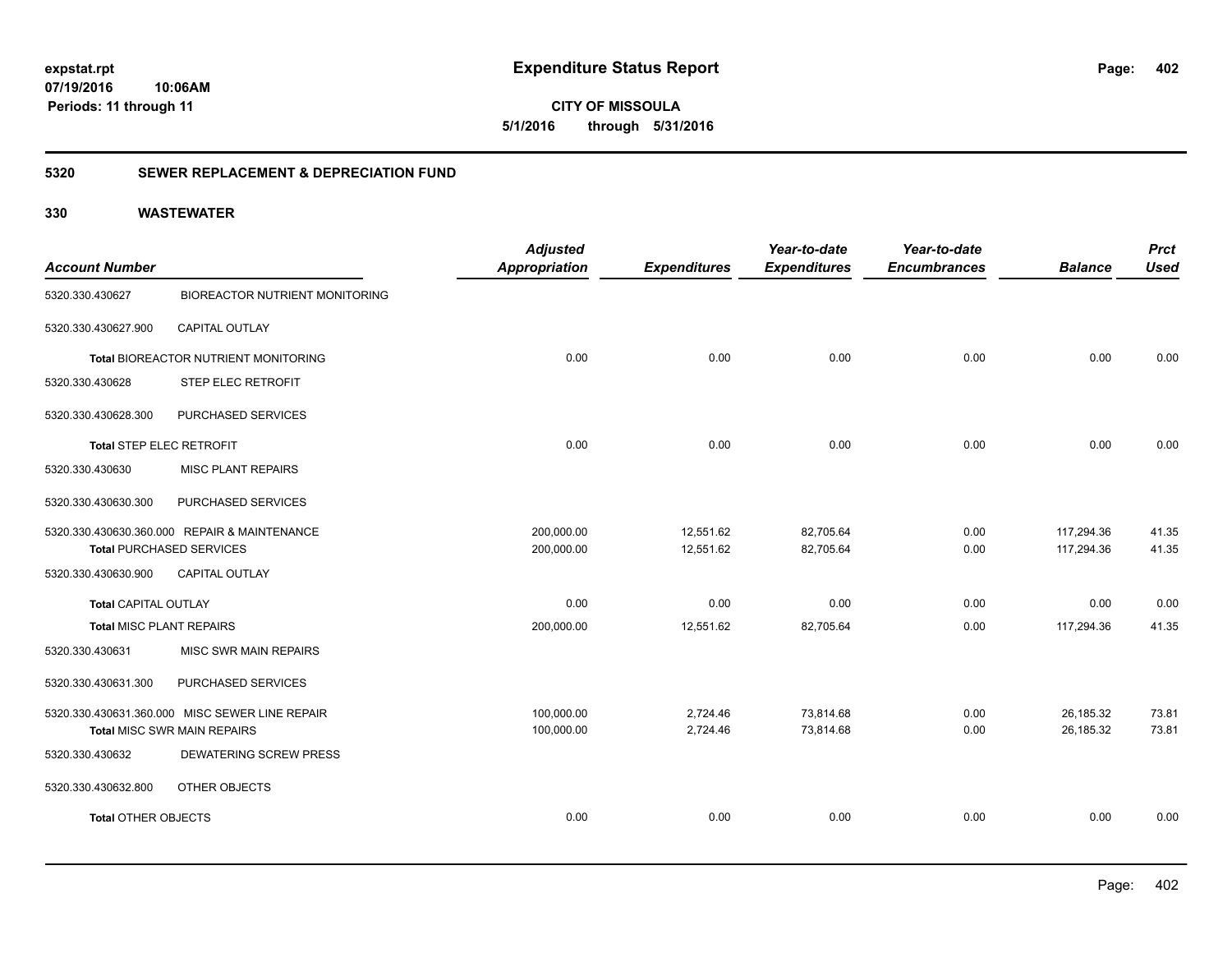**403**

**CITY OF MISSOULA 5/1/2016 through 5/31/2016**

### **5320 SEWER REPLACEMENT & DEPRECIATION FUND**

|                                      |                                                        | <b>Adjusted</b>      |                     | Year-to-date        | Year-to-date        |                | <b>Prct</b> |
|--------------------------------------|--------------------------------------------------------|----------------------|---------------------|---------------------|---------------------|----------------|-------------|
| <b>Account Number</b>                |                                                        | <b>Appropriation</b> | <b>Expenditures</b> | <b>Expenditures</b> | <b>Encumbrances</b> | <b>Balance</b> | <b>Used</b> |
| 5320.330.430632.900                  | <b>CAPITAL OUTLAY</b>                                  |                      |                     |                     |                     |                |             |
|                                      | <b>Total DEWATERING SCREW PRESS</b>                    | 0.00                 | 0.00                | 0.00                | 0.00                | 0.00           | 0.00        |
| 5320.330.430635                      | CARAS PARK FORCE MAIN RELOCATION                       |                      |                     |                     |                     |                |             |
| 5320.330.430635.300                  | PURCHASED SERVICES                                     |                      |                     |                     |                     |                |             |
|                                      | 5320.330.430635.350.000 PROFESSIONAL SERVICES          | 0.00                 | 245,879.03          | 378,697.29          | 0.00                | $-378,697.29$  | 0.00        |
|                                      | <b>Total PURCHASED SERVICES</b>                        | 0.00                 | 245,879.03          | 378,697.29          | 0.00                | $-378,697.29$  | 0.00        |
| 5320.330.430635.900                  | <b>CAPITAL OUTLAY</b>                                  |                      |                     |                     |                     |                |             |
| 5320.330.430635.930.000 IMPROVEMENTS |                                                        | 0.00                 | 0.00                | 58,660.30           | 0.00                | $-58,660.30$   | 0.00        |
| <b>Total CAPITAL OUTLAY</b>          |                                                        | 0.00                 | 0.00                | 58,660.30           | 0.00                | $-58,660.30$   | 0.00        |
|                                      | Total CARAS PARK FORCE MAIN RELOCATION                 | 0.00                 | 245,879.03          | 437,357.59          | 0.00                | -437,357.59    | 0.00        |
| 5320.330.430637                      | SEWAGE LIFT STATION UPGRADE/REHAB                      |                      |                     |                     |                     |                |             |
| 5320.330.430637.300                  | PURCHASED SERVICES                                     |                      |                     |                     |                     |                |             |
|                                      | Total SEWAGE LIFT STATION UPGRADE/REHAB                | 0.00                 | 0.00                | 0.00                | 0.00                | 0.00           | 0.00        |
| 5320.330.430643                      | <b>WWTP TELEMETRY UPGRADE PROJECT</b>                  |                      |                     |                     |                     |                |             |
| 5320.330.430643.300                  | PURCHASED SERVICES                                     |                      |                     |                     |                     |                |             |
|                                      | 5320.330.430643.360.000 WWTP TELEMETRY UPGRADE PROJECT | 0.00                 | 0.00                | 28,669.89           | 0.00                | $-28,669.89$   | 0.00        |
|                                      | <b>Total PURCHASED SERVICES</b>                        | 0.00                 | 0.00                | 28.669.89           | 0.00                | $-28.669.89$   | 0.00        |
| 5320.330.430643.900                  | <b>CAPITAL OUTLAY</b>                                  |                      |                     |                     |                     |                |             |
|                                      |                                                        | 0.00                 | 0.00                | 6,020.94            | 0.00                | $-6,020.94$    | 0.00        |
| <b>Total CAPITAL OUTLAY</b>          |                                                        | 0.00                 | 0.00                | 6,020.94            | 0.00                | $-6,020.94$    | 0.00        |
|                                      | <b>Total WWTP TELEMETRY UPGRADE PROJECT</b>            | 0.00                 | 0.00                | 34,690.83           | 0.00                | $-34,690.83$   | 0.00        |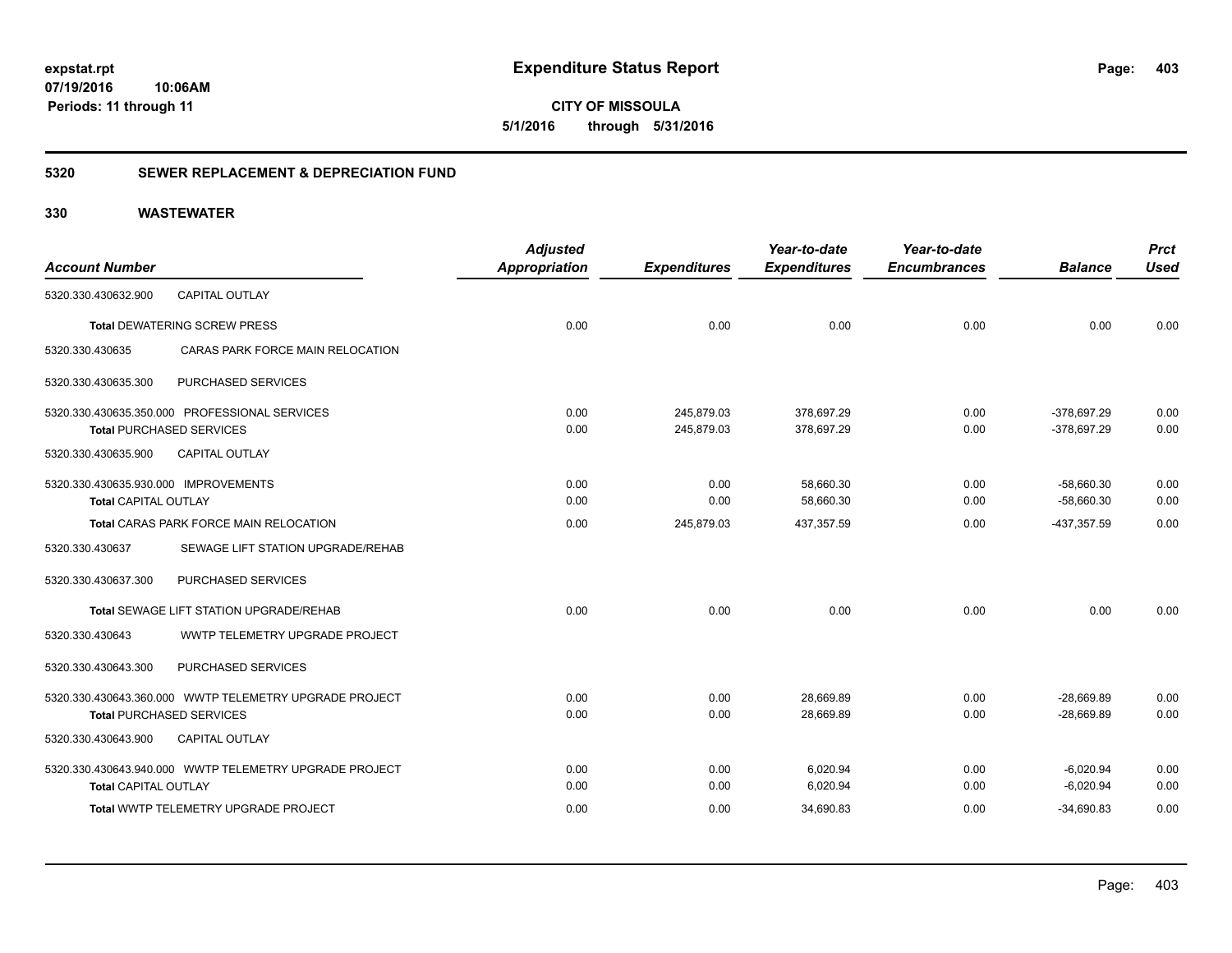**CITY OF MISSOULA 5/1/2016 through 5/31/2016**

### **5320 SEWER REPLACEMENT & DEPRECIATION FUND**

| <b>Account Number</b>     |                                                | <b>Adjusted</b><br><b>Appropriation</b> | <b>Expenditures</b> | Year-to-date<br><b>Expenditures</b> | Year-to-date<br><b>Encumbrances</b> | <b>Balance</b>         | <b>Prct</b><br><b>Used</b> |
|---------------------------|------------------------------------------------|-----------------------------------------|---------------------|-------------------------------------|-------------------------------------|------------------------|----------------------------|
| 5320.330.430650           | LAB & TESTING                                  |                                         |                     |                                     |                                     |                        |                            |
| 5320.330.430650.300       | PURCHASED SERVICES                             |                                         |                     |                                     |                                     |                        |                            |
|                           | <b>Total PURCHASED SERVICES</b>                | 0.00                                    | 0.00                | 0.00                                | 0.00                                | 0.00                   | 0.00                       |
| 5320.330.430650.900       | <b>CAPITAL OUTLAY</b>                          |                                         |                     |                                     |                                     |                        |                            |
| Total LAB & TESTING       | 5320.330.430650.940.000 MASS SPECTROPHOTOMETER | 50,000.00<br>50,000.00                  | 0.00<br>0.00        | 0.00<br>0.00                        | 0.00<br>0.00                        | 50,000.00<br>50,000.00 | 0.00<br>0.00               |
| 5320.330.430651           | TRANSFER TO SEWER LOAN                         |                                         |                     |                                     |                                     |                        |                            |
| 5320.330.430651.800       | OTHER OBJECTS                                  |                                         |                     |                                     |                                     |                        |                            |
|                           | Total TRANSFER TO SEWER LOAN                   | 0.00                                    | 0.00                | 0.00                                | 0.00                                | 0.00                   | 0.00                       |
| 5320.330.430660           | <b>ENGINEEERING</b>                            |                                         |                     |                                     |                                     |                        |                            |
| 5320.330.430660.900       | <b>CAPITAL OUTLAY</b>                          |                                         |                     |                                     |                                     |                        |                            |
| <b>Total ENGINEEERING</b> |                                                | 0.00                                    | 0.00                | 0.00                                | 0.00                                | 0.00                   | 0.00                       |
| 5320.330.430680           | <b>WWTP REHAB</b>                              |                                         |                     |                                     |                                     |                        |                            |
| 5320.330.430680.300       | PURCHASED SERVICES                             |                                         |                     |                                     |                                     |                        |                            |
| <b>Total WWTP REHAB</b>   |                                                | 0.00                                    | 0.00                | 0.00                                | 0.00                                | 0.00                   | 0.00                       |
| 5320.330.430681           | EAST BROADWAY LIFT STATION                     |                                         |                     |                                     |                                     |                        |                            |
| 5320.330.430681.300       | PURCHASED SERVICES                             |                                         |                     |                                     |                                     |                        |                            |
|                           | <b>Total PURCHASED SERVICES</b>                | 0.00                                    | 0.00                | 0.00                                | 0.00                                | 0.00                   | 0.00                       |
| 5320.330.430681.900       | <b>CAPITAL OUTLAY</b>                          |                                         |                     |                                     |                                     |                        |                            |
|                           | Total EAST BROADWAY LIFT STATION               | 0.00                                    | 0.00                | 0.00                                | 0.00                                | 0.00                   | 0.00                       |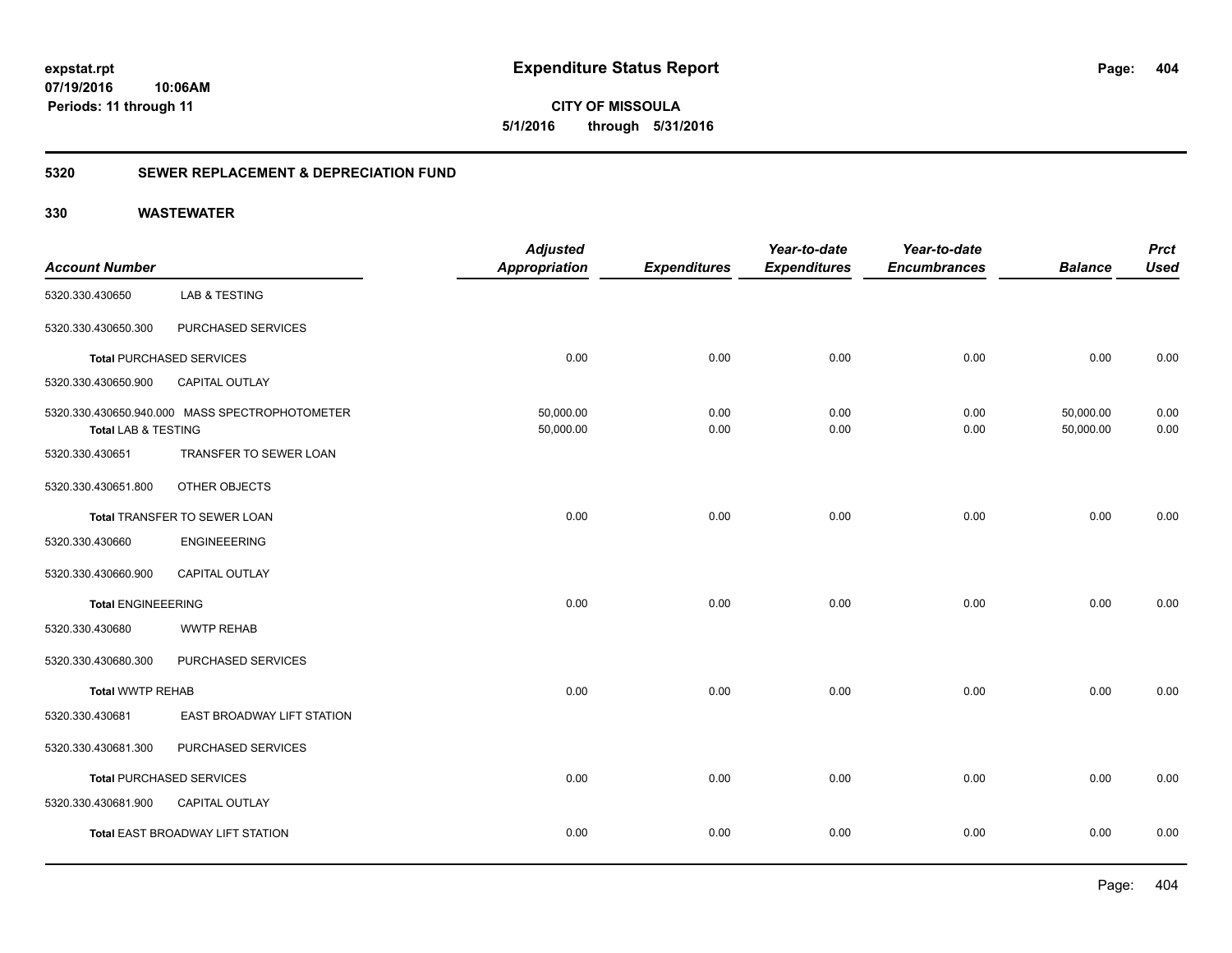**405**

**CITY OF MISSOULA 5/1/2016 through 5/31/2016**

### **5320 SEWER REPLACEMENT & DEPRECIATION FUND**

| <b>Account Number</b>         |                                      | <b>Adjusted</b><br><b>Appropriation</b> | <b>Expenditures</b> | Year-to-date<br><b>Expenditures</b> | Year-to-date<br><b>Encumbrances</b> | <b>Balance</b> | <b>Prct</b><br><b>Used</b> |
|-------------------------------|--------------------------------------|-----------------------------------------|---------------------|-------------------------------------|-------------------------------------|----------------|----------------------------|
| 5320.330.430682               | RESERVE ST LIFT STATION              |                                         |                     |                                     |                                     |                |                            |
| 5320.330.430682.300           | PURCHASED SERVICES                   |                                         |                     |                                     |                                     |                |                            |
|                               | <b>Total PURCHASED SERVICES</b>      | 0.00                                    | 0.00                | 0.00                                | 0.00                                | 0.00           | 0.00                       |
| 5320.330.430682.900           | <b>CAPITAL OUTLAY</b>                |                                         |                     |                                     |                                     |                |                            |
|                               | Total RESERVE ST LIFT STATION        | 0.00                                    | 0.00                | 0.00                                | 0.00                                | 0.00           | 0.00                       |
| 5320.330.430683               | DICKENS ST LIFT STATION              |                                         |                     |                                     |                                     |                |                            |
| 5320.330.430683.900           | <b>CAPITAL OUTLAY</b>                |                                         |                     |                                     |                                     |                |                            |
|                               | Total DICKENS ST LIFT STATION        | 0.00                                    | 0.00                | 0.00                                | 0.00                                | 0.00           | 0.00                       |
| 5320.330.430684               | MILLER CREEK SEWER INTERCEPTOR       |                                         |                     |                                     |                                     |                |                            |
| 5320.330.430684.300           | PURCHASED SERVICES                   |                                         |                     |                                     |                                     |                |                            |
|                               | <b>Total PURCHASED SERVICES</b>      | 0.00                                    | 0.00                | 0.00                                | 0.00                                | 0.00           | 0.00                       |
| 5320.330.430684.800           | OTHER OBJECTS                        |                                         |                     |                                     |                                     |                |                            |
|                               | Total MILLER CREEK SEWER INTERCEPTOR | 0.00                                    | 0.00                | 0.00                                | 0.00                                | 0.00           | 0.00                       |
| 5320.330.430685               | TWAS ODOR CONTROL                    |                                         |                     |                                     |                                     |                |                            |
| 5320.330.430685.300           | PURCHASED SERVICES                   |                                         |                     |                                     |                                     |                |                            |
|                               | Total TWAS ODOR CONTROL              | 0.00                                    | 0.00                | 0.00                                | 0.00                                | 0.00           | 0.00                       |
| 5320.330.430688               | *** Title Not Found ***              |                                         |                     |                                     |                                     |                |                            |
| 5320.330.430688.300           | PURCHASED SERVICES                   |                                         |                     |                                     |                                     |                |                            |
| Total *** Title Not Found *** |                                      | 0.00                                    | 0.00                | 0.00                                | 0.00                                | 0.00           | 0.00                       |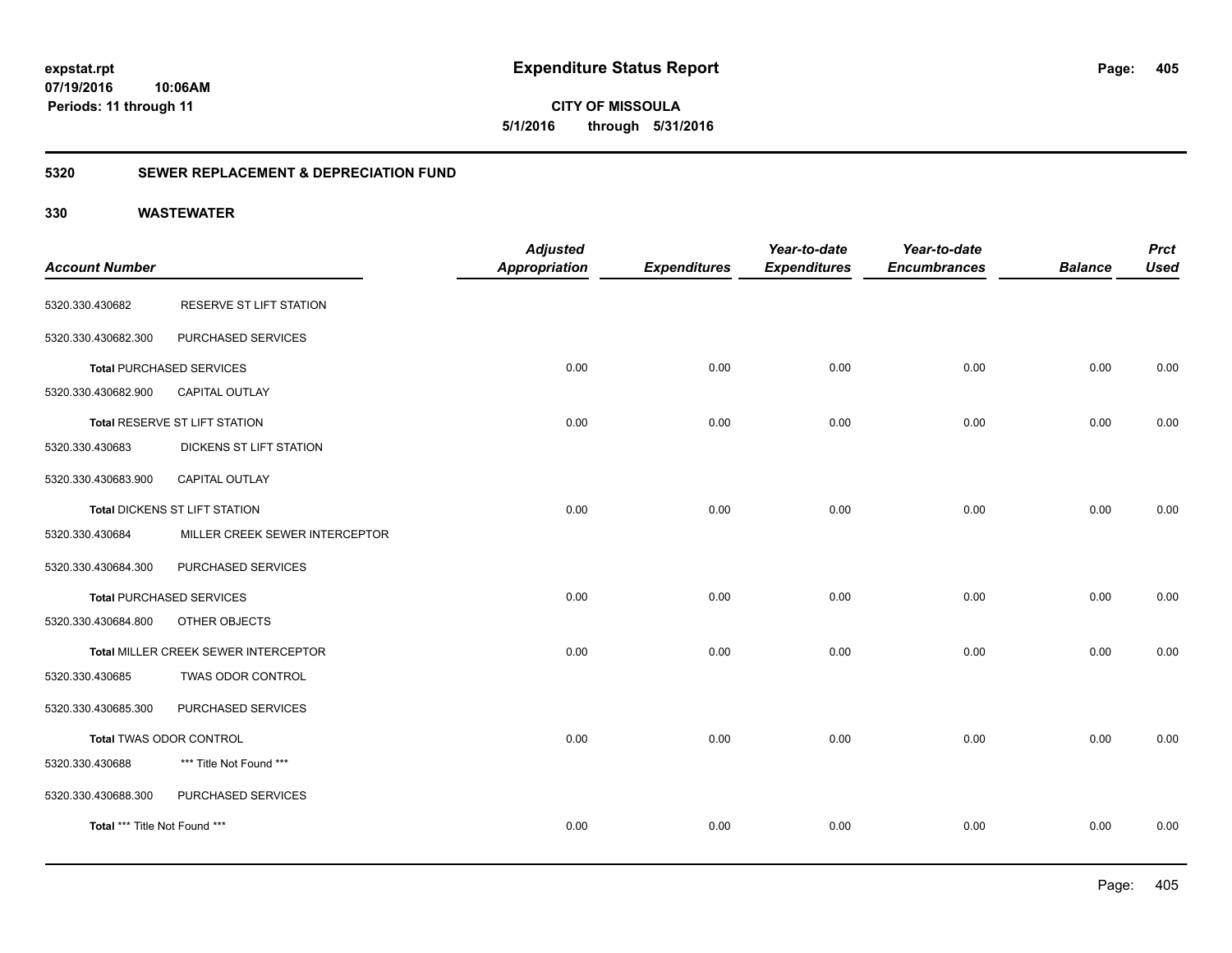**406**

**CITY OF MISSOULA 5/1/2016 through 5/31/2016**

### **5320 SEWER REPLACEMENT & DEPRECIATION FUND**

| <b>Account Number</b>   |                                                | <b>Adjusted</b><br>Appropriation | <b>Expenditures</b> | Year-to-date<br><b>Expenditures</b> | Year-to-date<br><b>Encumbrances</b> | <b>Balance</b> | <b>Prct</b><br><b>Used</b> |
|-------------------------|------------------------------------------------|----------------------------------|---------------------|-------------------------------------|-------------------------------------|----------------|----------------------------|
| 5320.330.430689         | FY11 \$1.29M Sewer Bond Construction           |                                  |                     |                                     |                                     |                |                            |
| 5320.330.430689.800     | OTHER OBJECTS                                  |                                  |                     |                                     |                                     |                |                            |
|                         | Total FY11 \$1.29M Sewer Bond Construction     | 0.00                             | 0.00                | 0.00                                | 0.00                                | 0.00           | 0.00                       |
| 5320.330.430691         | HYBRID POPLAR SEWER PROJECT                    |                                  |                     |                                     |                                     |                |                            |
| 5320.330.430691.900     | CAPITAL OUTLAY                                 |                                  |                     |                                     |                                     |                |                            |
|                         | Total HYBRID POPLAR SEWER PROJECT              | 0.00                             | 0.00                | 0.00                                | 0.00                                | 0.00           | 0.00                       |
| 5320.330.430695         | FY13 SEWER REFUNDING                           |                                  |                     |                                     |                                     |                |                            |
| 5320.330.430695.300     | PURCHASED SERVICES                             |                                  |                     |                                     |                                     |                |                            |
|                         | Total FY13 SEWER REFUNDING                     | 0.00                             | 0.00                | 0.00                                | 0.00                                | 0.00           | 0.00                       |
| 5320.330.430697         | <b>BROADWAY INTERCEPTOR</b>                    |                                  |                     |                                     |                                     |                |                            |
| 5320.330.430697.300     | PURCHASED SERVICES                             |                                  |                     |                                     |                                     |                |                            |
|                         | <b>Total BROADWAY INTERCEPTOR</b>              | 0.00                             | 0.00                | 0.00                                | 0.00                                | 0.00           | 0.00                       |
| 5320.330.430700         | LINDA VISTA/MALONEY RANCH CAPACITY CONST       |                                  |                     |                                     |                                     |                |                            |
| 5320.330.430700.900     | CAPITAL OUTLAY                                 |                                  |                     |                                     |                                     |                |                            |
|                         | Total LINDA VISTA/MALONEY RANCH CAPACITY CONST | 0.00                             | 0.00                | 0.00                                | 0.00                                | 0.00           | 0.00                       |
| 5320.330.430701         | <b>HEADWORKS PROJECT</b>                       |                                  |                     |                                     |                                     |                |                            |
| 5320.330.430701.900     | <b>CAPITAL OUTLAY</b>                          |                                  |                     |                                     |                                     |                |                            |
| Total HEADWORKS PROJECT |                                                | 0.00                             | 0.00                | 0.00                                | 0.00                                | 0.00           | 0.00                       |
| 5320.330.430702         | COUNTY RSID WYE SEWER PROJECT                  |                                  |                     |                                     |                                     |                |                            |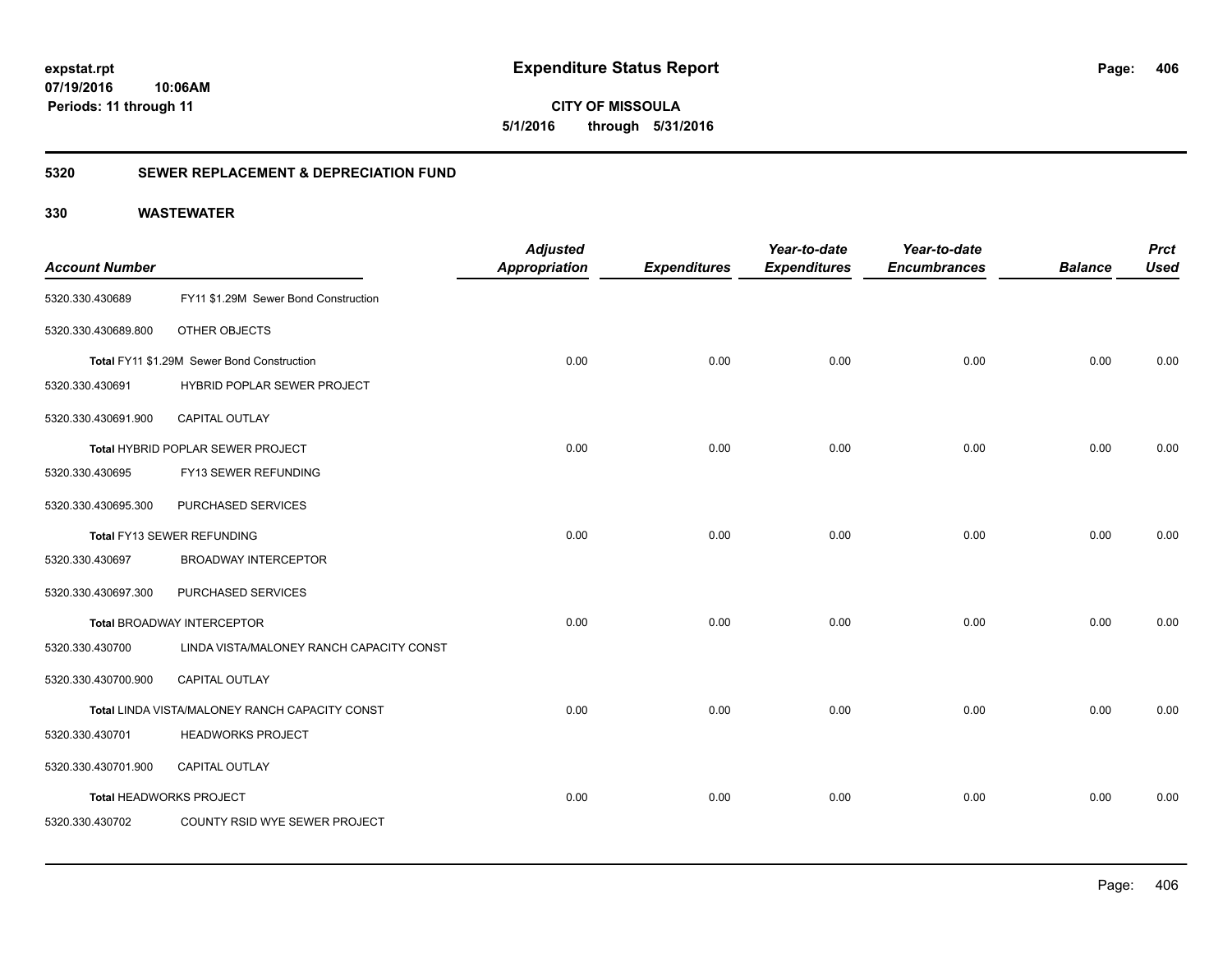**CITY OF MISSOULA 5/1/2016 through 5/31/2016**

### **5320 SEWER REPLACEMENT & DEPRECIATION FUND**

|                           |                                                      | <b>Adjusted</b>      |                     | Year-to-date        | Year-to-date        |                | <b>Prct</b> |
|---------------------------|------------------------------------------------------|----------------------|---------------------|---------------------|---------------------|----------------|-------------|
| <b>Account Number</b>     |                                                      | <b>Appropriation</b> | <b>Expenditures</b> | <b>Expenditures</b> | <b>Encumbrances</b> | <b>Balance</b> | <b>Used</b> |
| 5320.330.430702.300       | PURCHASED SERVICES                                   |                      |                     |                     |                     |                |             |
|                           | <b>Total PURCHASED SERVICES</b>                      | 0.00                 | 0.00                | 0.00                | 0.00                | 0.00           | 0.00        |
| 5320.330.430702.900       | <b>CAPITAL OUTLAY</b>                                |                      |                     |                     |                     |                |             |
|                           | Total COUNTY RSID WYE SEWER PROJECT                  | 0.00                 | 0.00                | 0.00                | 0.00                | 0.00           | 0.00        |
| 5320.330.430706           | <b>RUSSELL ST INTERCEPTOR</b>                        |                      |                     |                     |                     |                |             |
| 5320.330.430706.300       | PURCHASED SERVICES                                   |                      |                     |                     |                     |                |             |
|                           | 5320.330.430706.360.000 REPAIR & MAINTENANCE         | 14,000.00            | 0.00                | 0.00                | 0.00                | 14,000.00      | 0.00        |
|                           | Total RUSSELL ST INTERCEPTOR                         | 14,000.00            | 0.00                | 0.00                | 0.00                | 14,000.00      | 0.00        |
| 5320.330.430707           | RATTLESNAKE COLLECTION SYSTEM                        |                      |                     |                     |                     |                |             |
| 5320.330.430707.900       | <b>CAPITAL OUTLAY</b>                                |                      |                     |                     |                     |                |             |
|                           | Total RATTLESNAKE COLLECTION SYSTEM                  | 0.00                 | 0.00                | 0.00                | 0.00                | 0.00           | 0.00        |
| 5320.330.490505           | ACCELA LOAN DEBT SERVICE                             |                      |                     |                     |                     |                |             |
| 5320.330.490505.600       | <b>DEBT SERVICE</b>                                  |                      |                     |                     |                     |                |             |
| <b>Total DEBT SERVICE</b> |                                                      | 0.00                 | 0.00                | 0.00                | 0.00                | 0.00           | 0.00        |
| 5320.330.490505.800       | OTHER OBJECTS                                        |                      |                     |                     |                     |                |             |
|                           | Total ACCELA LOAN DEBT SERVICE                       | 0.00                 | 0.00                | 0.00                | 0.00                | 0.00           | 0.00        |
| 5320.330.490506           | <b>CORE FINANCED EQUIPMENT</b>                       |                      |                     |                     |                     |                |             |
| 5320.330.490506.600       | <b>DEBT SERVICE</b>                                  |                      |                     |                     |                     |                |             |
|                           | 5320.330.490506.610.000 FINANCED EQUIPMENT/PRINCIPAL | 83,015.00            | 0.00                | 69,581.10           | 0.00                | 13,433.90      | 83.82       |
|                           | 5320.330.490506.620.000 INTEREST / SERVICE FEES      | 6,363.00             | 0.00                | 5,824.64            | 0.00                | 538.36         | 91.54       |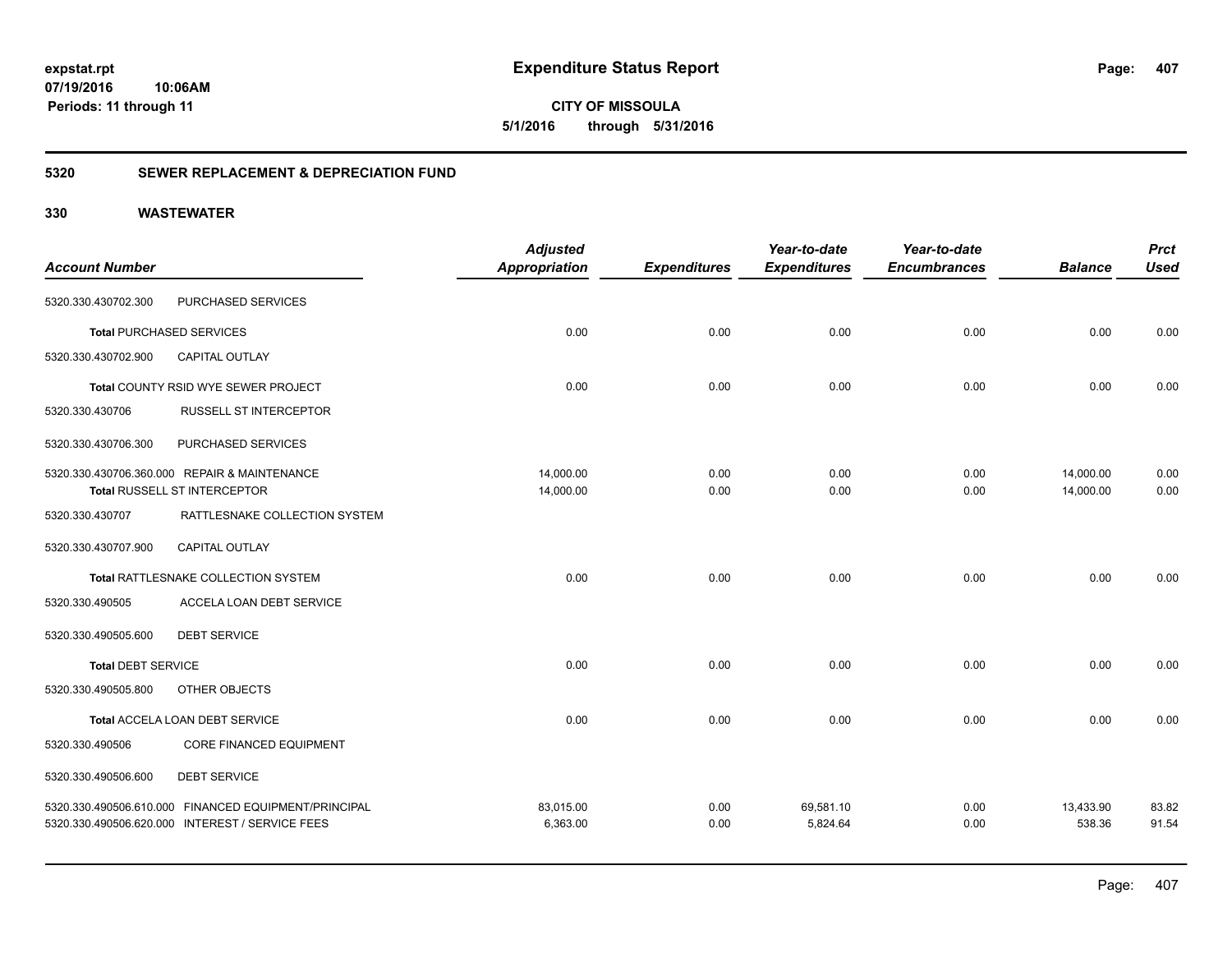**expstat.rpt Expenditure Status Report** 

**07/19/2016 10:06AM Periods: 11 through 11**

**CITY OF MISSOULA 5/1/2016 through 5/31/2016**

### **5320 SEWER REPLACEMENT & DEPRECIATION FUND**

| <b>Account Number</b>     |                                             | <b>Adjusted</b><br><b>Appropriation</b> | <b>Expenditures</b> | Year-to-date<br><b>Expenditures</b> | Year-to-date<br><b>Encumbrances</b> | <b>Balance</b> | <b>Prct</b><br><b>Used</b> |
|---------------------------|---------------------------------------------|-----------------------------------------|---------------------|-------------------------------------|-------------------------------------|----------------|----------------------------|
|                           | Total CORE FINANCED EQUIPMENT               | 89,378.00                               | 0.00                | 75,405.74                           | 0.00                                | 13,972.26      | 84.37                      |
| 5320.330.499999           | <b>NEW REQUESTS</b>                         |                                         |                     |                                     |                                     |                |                            |
| 5320.330.499999.900       | <b>CAPITAL OUTLAY</b>                       |                                         |                     |                                     |                                     |                |                            |
| <b>Total NEW REQUESTS</b> |                                             | 0.00                                    | 0.00                | 0.00                                | 0.00                                | 0.00           | 0.00                       |
| 5320.330.510110           | <b>MERCHANT SERVICES</b>                    |                                         |                     |                                     |                                     |                |                            |
| 5320.330.510110.500       | <b>FIXED CHARGES</b>                        |                                         |                     |                                     |                                     |                |                            |
|                           | <b>Total MERCHANT SERVICES</b>              | 0.00                                    | 0.00                | 0.00                                | 0.00                                | 0.00           | 0.00                       |
| 5320.330.521000           | INTERFUND OPERATING TRANSFERS               |                                         |                     |                                     |                                     |                |                            |
| 5320.330.521000.800       | OTHER OBJECTS                               |                                         |                     |                                     |                                     |                |                            |
|                           | <b>Total INTERFUND OPERATING TRANSFERS</b>  | 0.00                                    | 0.00                | 0.00                                | 0.00                                | 0.00           | 0.00                       |
|                           | Total SEWER REPLACEMENT & DEPRECIATION FUND | 613,378.00                              | 261,955.11          | 727,744.20                          | 0.00                                | $-114,366.20$  | 118.65                     |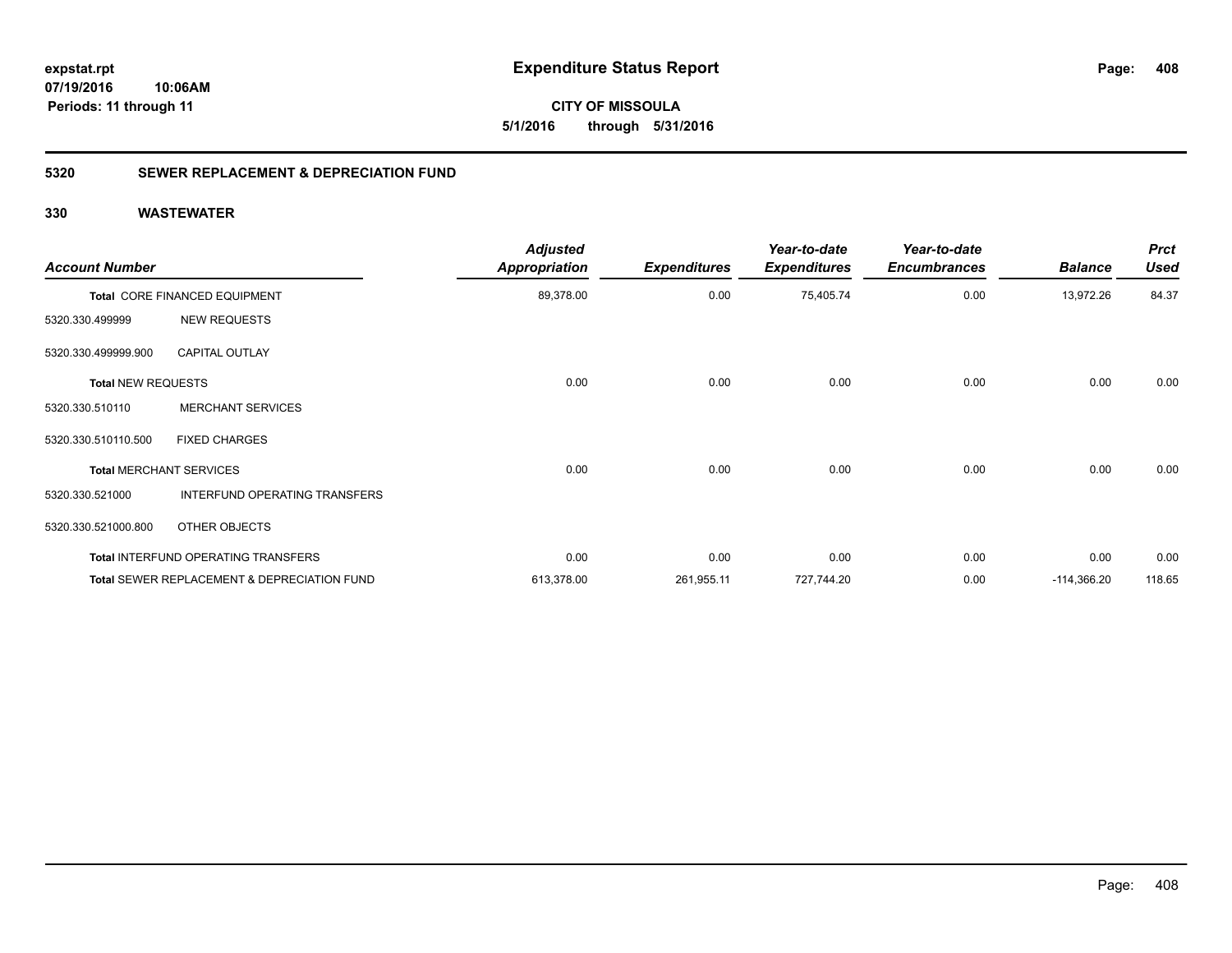**07/19/2016 10:06AM Periods: 11 through 11**

**CITY OF MISSOULA 5/1/2016 through 5/31/2016**

### **5325 SEWER DEVELOPMENT FEE FUND**

| <b>Account Number</b>           |                                                                                           | <b>Adjusted</b><br>Appropriation | <b>Expenditures</b>  | Year-to-date<br><b>Expenditures</b> | Year-to-date<br><b>Encumbrances</b> | <b>Balance</b>             | <b>Prct</b><br><b>Used</b> |
|---------------------------------|-------------------------------------------------------------------------------------------|----------------------------------|----------------------|-------------------------------------|-------------------------------------|----------------------------|----------------------------|
| 5325.330.430620                 | <b>FACILITIES</b>                                                                         |                                  |                      |                                     |                                     |                            |                            |
| 5325.330.430620.900             | CAPITAL OUTLAY                                                                            |                                  |                      |                                     |                                     |                            |                            |
| <b>Total FACILITIES</b>         |                                                                                           | 0.00                             | 0.00                 | 0.00                                | 0.00                                | 0.00                       | 0.00                       |
| 5325.330.430630                 | <b>COLLECTIONS &amp; TRANSMISSIONS</b>                                                    |                                  |                      |                                     |                                     |                            |                            |
| 5325.330.430630.900             | <b>CAPITAL OUTLAY</b>                                                                     |                                  |                      |                                     |                                     |                            |                            |
|                                 | 5325.330.430630.930.000 OLD HYW 93 SEWER INTERCEPTOR<br>Total COLLECTIONS & TRANSMISSIONS | 60,000.00<br>60,000.00           | 8,583.37<br>8,583.37 | 65,532.33<br>65,532.33              | 0.00<br>0.00                        | $-5,532.33$<br>$-5,532.33$ | 109.22<br>109.22           |
| 5325.330.430632                 | <b>DEWATERING SCREW PRESS</b>                                                             |                                  |                      |                                     |                                     |                            |                            |
| 5325.330.430632.300             | PURCHASED SERVICES                                                                        |                                  |                      |                                     |                                     |                            |                            |
| <b>Total PURCHASED SERVICES</b> |                                                                                           | 0.00                             | 0.00                 | 0.00                                | 0.00                                | 0.00                       | 0.00                       |
| 5325.330.430632.900             | CAPITAL OUTLAY                                                                            |                                  |                      |                                     |                                     |                            |                            |
|                                 | <b>Total DEWATERING SCREW PRESS</b>                                                       | 0.00                             | 0.00                 | 0.00                                | 0.00                                | 0.00                       | 0.00                       |
| 5325.330.430636                 | OVERSIZING ASSISTANCE                                                                     |                                  |                      |                                     |                                     |                            |                            |
| 5325.330.430636.900             | <b>CAPITAL OUTLAY</b>                                                                     |                                  |                      |                                     |                                     |                            |                            |
|                                 | 5325.330.430636.930.000 OVERSIZING ASSISTANCE<br><b>Total OVERSIZING ASSISTANCE</b>       | 50,000.00<br>50,000.00           | 0.00<br>0.00         | 0.00<br>0.00                        | 0.00<br>0.00                        | 50,000.00<br>50.000.00     | 0.00<br>0.00               |
| 5325.330.430637                 | SEWAGE LIFT STATION UPGRADE/REHAB                                                         |                                  |                      |                                     |                                     |                            |                            |
| 5325.330.430637.300             | PURCHASED SERVICES                                                                        |                                  |                      |                                     |                                     |                            |                            |
|                                 | Total SEWAGE LIFT STATION UPGRADE/REHAB                                                   | 0.00                             | 0.00                 | 0.00                                | 0.00                                | 0.00                       | 0.00                       |
| 5325.330.430660                 | <b>ENGINEEERING</b>                                                                       |                                  |                      |                                     |                                     |                            |                            |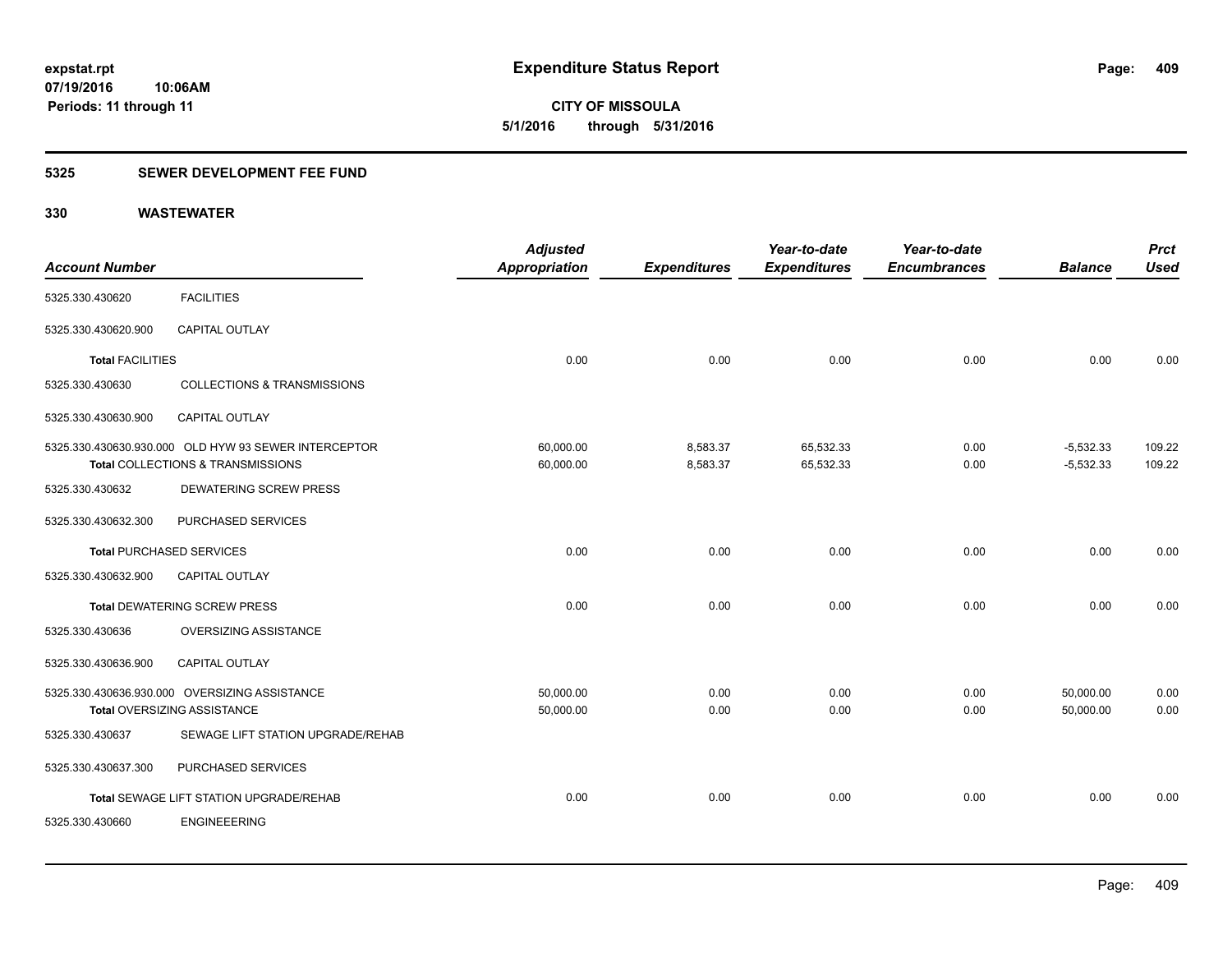**07/19/2016 10:06AM Periods: 11 through 11**

**CITY OF MISSOULA 5/1/2016 through 5/31/2016**

### **5325 SEWER DEVELOPMENT FEE FUND**

|                                 |                                               | <b>Adjusted</b> |                     | Year-to-date        | Year-to-date        |                | <b>Prct</b> |
|---------------------------------|-----------------------------------------------|-----------------|---------------------|---------------------|---------------------|----------------|-------------|
| <b>Account Number</b>           |                                               | Appropriation   | <b>Expenditures</b> | <b>Expenditures</b> | <b>Encumbrances</b> | <b>Balance</b> | <b>Used</b> |
| 5325.330.430660.300             | PURCHASED SERVICES                            |                 |                     |                     |                     |                |             |
| <b>Total ENGINEEERING</b>       |                                               | 0.00            | 0.00                | 0.00                | 0.00                | 0.00           | 0.00        |
| 5325.330.430663                 | AIRPORT INTECEPTOR                            |                 |                     |                     |                     |                |             |
| 5325.330.430663.300             | PURCHASED SERVICES                            |                 |                     |                     |                     |                |             |
|                                 | <b>Total PURCHASED SERVICES</b>               | 0.00            | 0.00                | 0.00                | 0.00                | 0.00           | 0.00        |
| 5325.330.430663.900             | CAPITAL OUTLAY                                |                 |                     |                     |                     |                |             |
|                                 | <b>Total AIRPORT INTECEPTOR</b>               | 0.00            | 0.00                | 0.00                | 0.00                | 0.00           | 0.00        |
| 5325.330.430683                 | <b>TWITE PUMP STATION</b>                     |                 |                     |                     |                     |                |             |
| 5325.330.430683.300             | PURCHASED SERVICES                            |                 |                     |                     |                     |                |             |
|                                 | <b>Total PURCHASED SERVICES</b>               | 0.00            | 0.00                | 0.00                | 0.00                | 0.00           | 0.00        |
| 5325.330.430683.900             | CAPITAL OUTLAY                                |                 |                     |                     |                     |                |             |
|                                 | 5325.330.430683.930.000 TWITE PUMP STATION    | 117,118.00      | 0.00                | 117,117.00          | 0.00                | 1.00           | 100.00      |
| <b>Total TWITE PUMP STATION</b> |                                               | 117,118.00      | 0.00                | 117,117.00          | 0.00                | 1.00           | 100.00      |
| 5325.330.430684                 | MILLER CREEK INTERCEPTOR                      |                 |                     |                     |                     |                |             |
| 5325.330.430684.900             | <b>CAPITAL OUTLAY</b>                         |                 |                     |                     |                     |                |             |
|                                 | Total MILLER CREEK INTERCEPTOR                | 0.00            | 0.00                | 0.00                | 0.00                | 0.00           | 0.00        |
| 5325.330.430690                 | <b>EKO COMPOST</b>                            |                 |                     |                     |                     |                |             |
| 5325.330.430690.300             | PURCHASED SERVICES                            |                 |                     |                     |                     |                |             |
|                                 | 5325.330.430690.350.000 PROFESSIONAL SERVICES | 0.00            | 0.00                | 26,468.87           | 0.00                | $-26,468.87$   | 0.00        |
|                                 | <b>Total PURCHASED SERVICES</b>               | 0.00            | 0.00                | 26,468.87           | 0.00                | $-26,468.87$   | 0.00        |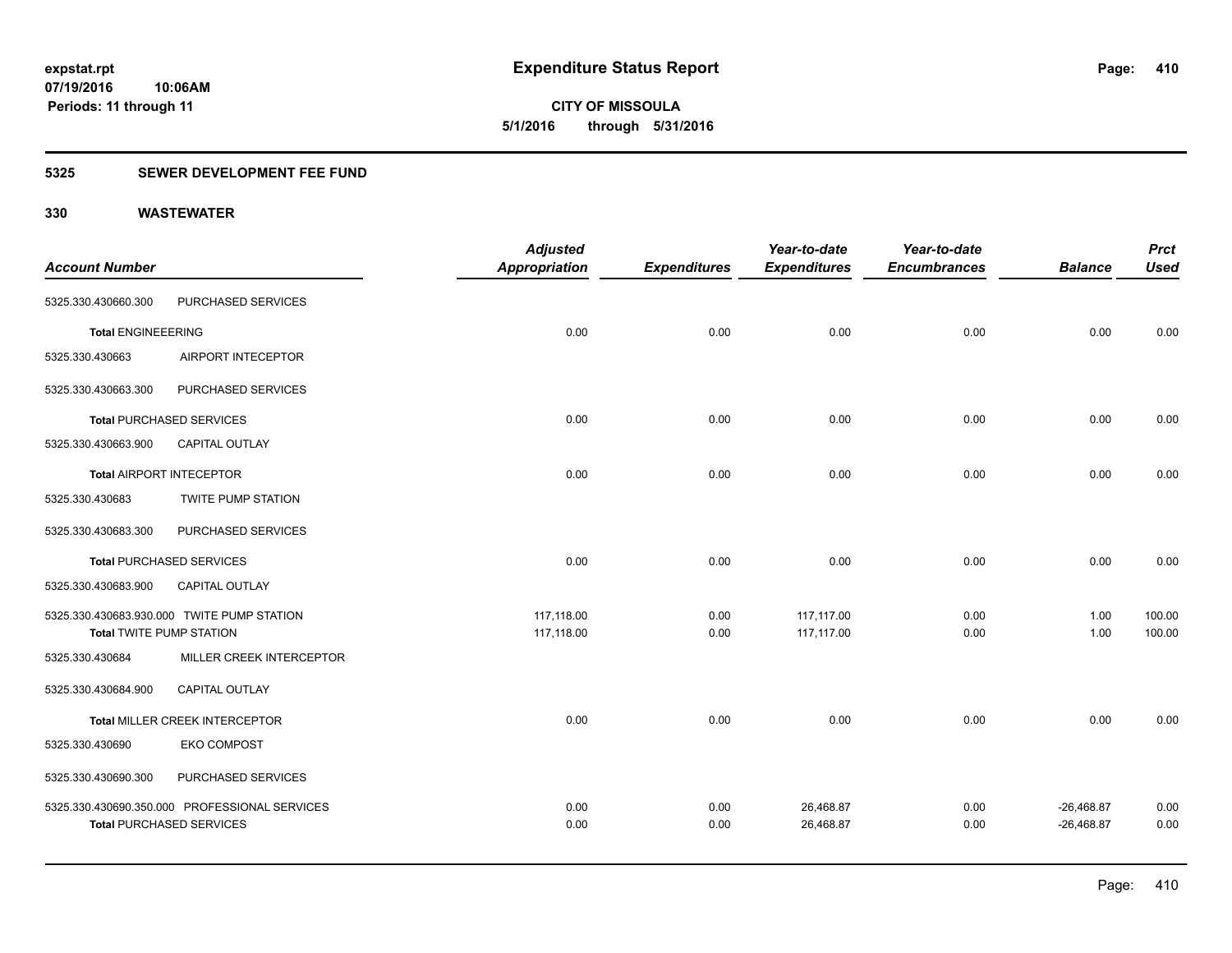**07/19/2016 10:06AM Periods: 11 through 11**

**CITY OF MISSOULA 5/1/2016 through 5/31/2016**

### **5325 SEWER DEVELOPMENT FEE FUND**

| <b>Account Number</b>         |                                              | <b>Adjusted</b><br><b>Appropriation</b> | <b>Expenditures</b> | Year-to-date<br><b>Expenditures</b> | Year-to-date<br><b>Encumbrances</b> | <b>Balance</b> | <b>Prct</b><br><b>Used</b> |
|-------------------------------|----------------------------------------------|-----------------------------------------|---------------------|-------------------------------------|-------------------------------------|----------------|----------------------------|
| 5325.330.430690.800           | OTHER OBJECTS                                |                                         |                     |                                     |                                     |                |                            |
| <b>Total OTHER OBJECTS</b>    |                                              | 0.00                                    | 0.00                | 0.00                                | 0.00                                | 0.00           | 0.00                       |
| 5325.330.430690.900           | <b>CAPITAL OUTLAY</b>                        |                                         |                     |                                     |                                     |                |                            |
| <b>Total CAPITAL OUTLAY</b>   |                                              | 0.00                                    | 0.00                | 0.00                                | 0.00                                | 0.00           | 0.00                       |
| <b>Total EKO COMPOST</b>      |                                              | 0.00                                    | 0.00                | 26,468.87                           | 0.00                                | $-26,468.87$   | 0.00                       |
| 5325.330.430697               | <b>BROADWAY INTERCEPTOR</b>                  |                                         |                     |                                     |                                     |                |                            |
| 5325.330.430697.900           | <b>CAPITAL OUTLAY</b>                        |                                         |                     |                                     |                                     |                |                            |
|                               | 5325.330.430697.930.000 BROADWAY INTERCEPTOR | 20,000.00                               | 0.00                | 0.00                                | 0.00                                | 20,000.00      | 0.00                       |
|                               | <b>Total BROADWAY INTERCEPTOR</b>            | 20,000.00                               | 0.00                | 0.00                                | 0.00                                | 20,000.00      | 0.00                       |
| 5325.330.430706               | <b>RUSSELL ST INTERCEPTOR</b>                |                                         |                     |                                     |                                     |                |                            |
| 5325.330.430706.300           | PURCHASED SERVICES                           |                                         |                     |                                     |                                     |                |                            |
|                               | Total RUSSELL ST INTERCEPTOR                 | 0.00                                    | 0.00                | 0.00                                | 0.00                                | 0.00           | 0.00                       |
| 5325.330.430711               | *** Title Not Found ***                      |                                         |                     |                                     |                                     |                |                            |
| 5325.330.430711.900           | <b>CAPITAL OUTLAY</b>                        |                                         |                     |                                     |                                     |                |                            |
| Total *** Title Not Found *** |                                              | 0.00                                    | 0.00                | 0.00                                | 0.00                                | 0.00           | 0.00                       |
| 5325.330.490508               | EKO COMPOST LAND PURCHASE                    |                                         |                     |                                     |                                     |                |                            |
| 5325.330.490508.300           | PURCHASED SERVICES                           |                                         |                     |                                     |                                     |                |                            |
|                               | <b>Total PURCHASED SERVICES</b>              | 0.00                                    | 0.00                | 0.00                                | 0.00                                | 0.00           | 0.00                       |
| 5325.330.490508.600           | <b>DEBT SERVICE</b>                          |                                         |                     |                                     |                                     |                |                            |
| <b>Total DEBT SERVICE</b>     |                                              | 0.00                                    | 0.00                | 0.00                                | 0.00                                | 0.00           | 0.00                       |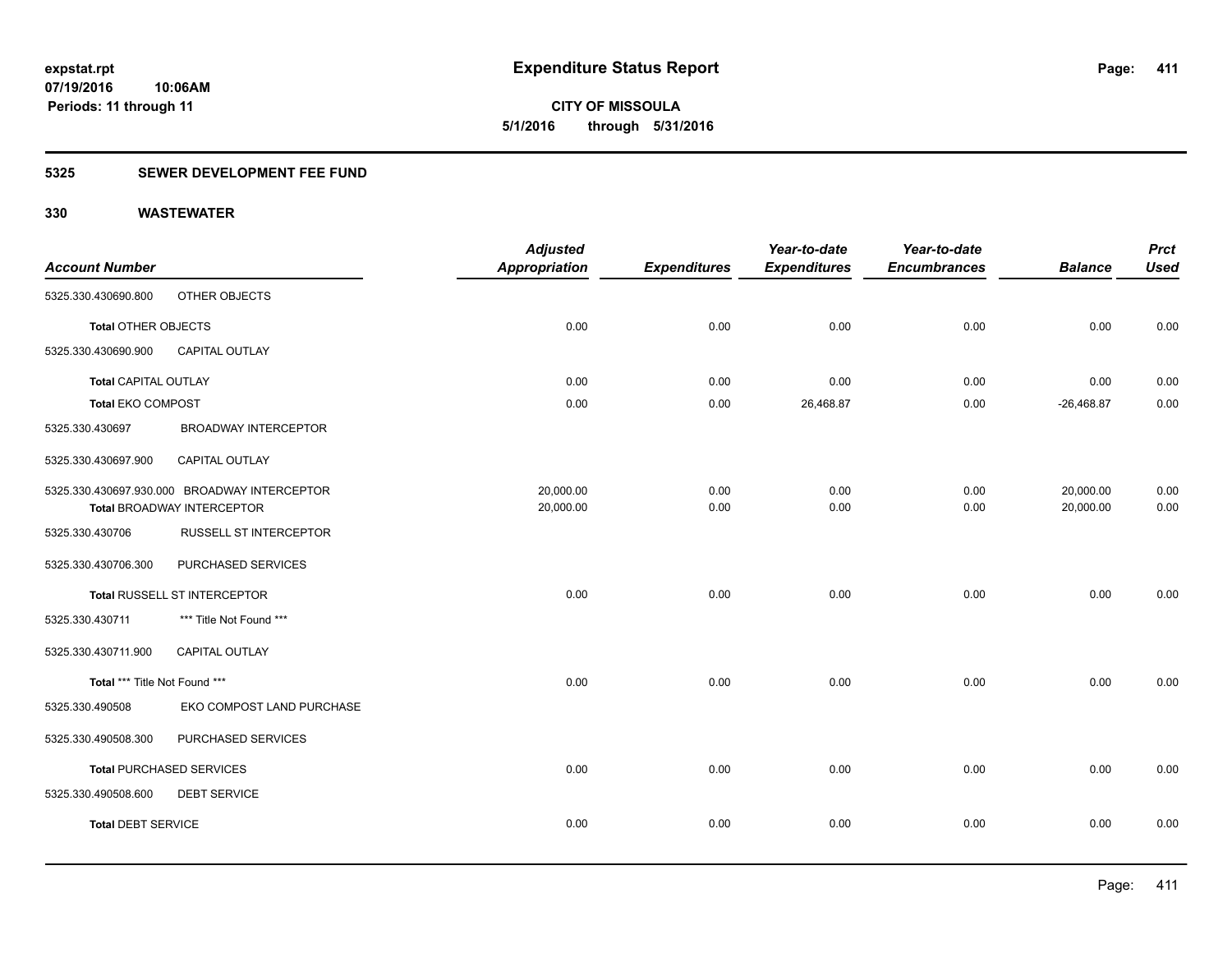**07/19/2016 10:06AM Periods: 11 through 11**

**CITY OF MISSOULA 5/1/2016 through 5/31/2016**

### **5325 SEWER DEVELOPMENT FEE FUND**

| <b>Account Number</b>     |                                  | <b>Adjusted</b><br><b>Appropriation</b> | <b>Expenditures</b> | Year-to-date<br><b>Expenditures</b> | Year-to-date<br><b>Encumbrances</b> | <b>Balance</b> | <b>Prct</b><br><b>Used</b> |
|---------------------------|----------------------------------|-----------------------------------------|---------------------|-------------------------------------|-------------------------------------|----------------|----------------------------|
| 5325.330.490508.900       | <b>CAPITAL OUTLAY</b>            |                                         |                     |                                     |                                     |                |                            |
|                           | Total EKO COMPOST LAND PURCHASE  | 0.00                                    | 0.00                | 0.00                                | 0.00                                | 0.00           | 0.00                       |
| 5325.330.499999           | <b>NEW REQUESTS</b>              |                                         |                     |                                     |                                     |                |                            |
| 5325.330.499999.900       | <b>CAPITAL OUTLAY</b>            |                                         |                     |                                     |                                     |                |                            |
| <b>Total NEW REQUESTS</b> |                                  | 0.00                                    | 0.00                | 0.00                                | 0.00                                | 0.00           | 0.00                       |
| 5325.330.510110           | <b>MERCHANT SERVICES</b>         |                                         |                     |                                     |                                     |                |                            |
| 5325.330.510110.500       | <b>FIXED CHARGES</b>             |                                         |                     |                                     |                                     |                |                            |
|                           | <b>Total MERCHANT SERVICES</b>   | 0.00                                    | 0.00                | 0.00                                | 0.00                                | 0.00           | 0.00                       |
|                           | Total SEWER DEVELOPMENT FEE FUND | 247,118.00                              | 8,583.37            | 209,118.20                          | 0.00                                | 37,999.80      | 84.62                      |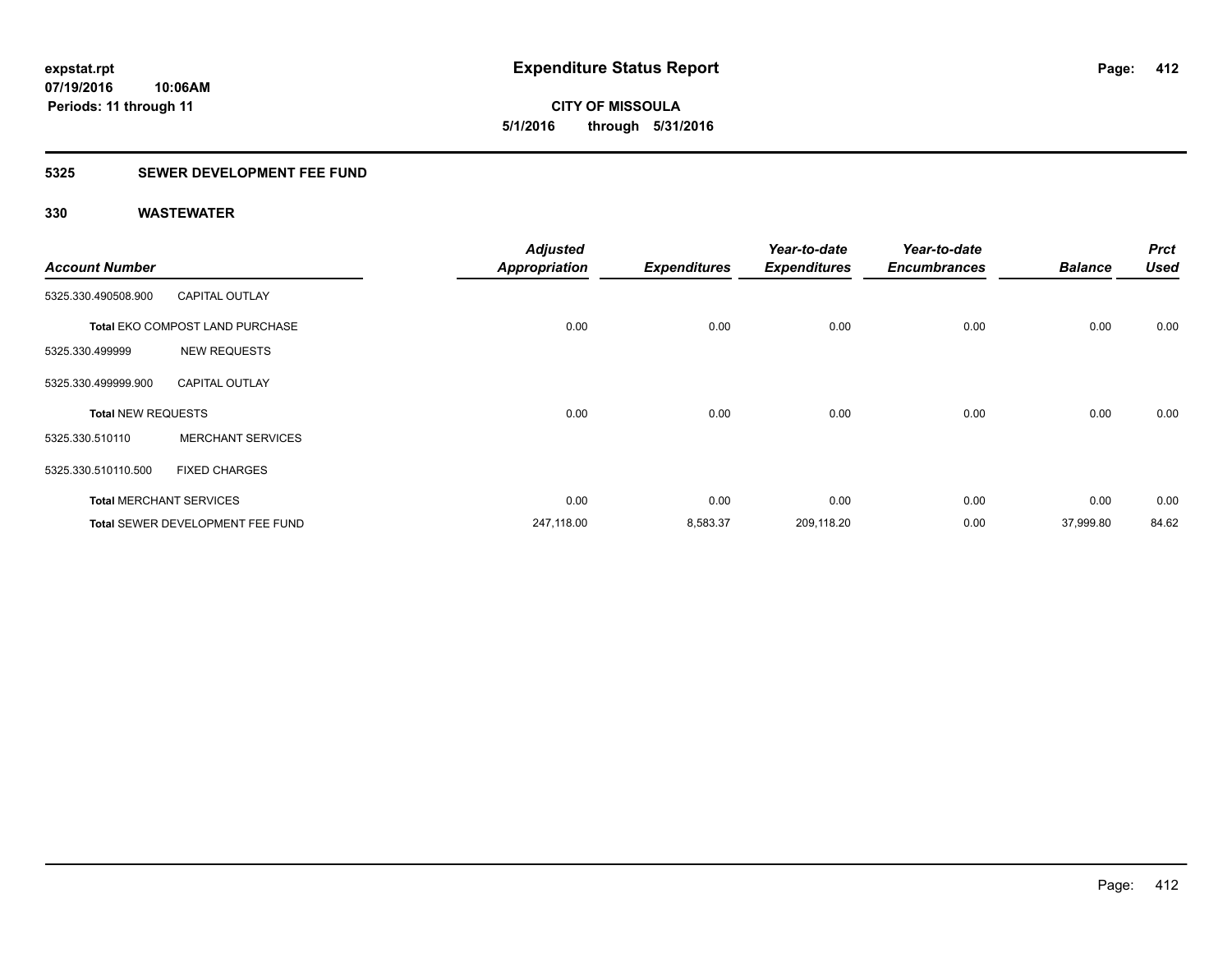**CITY OF MISSOULA 5/1/2016 through 5/31/2016**

#### **5340 SEWER CONSTRUCTION FUND**

| <b>Account Number</b>                                                                | <b>Adjusted</b><br><b>Appropriation</b> | <b>Expenditures</b>  | Year-to-date<br><b>Expenditures</b> | Year-to-date<br><b>Encumbrances</b> | <b>Balance</b>               | <b>Prct</b><br><b>Used</b> |
|--------------------------------------------------------------------------------------|-----------------------------------------|----------------------|-------------------------------------|-------------------------------------|------------------------------|----------------------------|
| <b>FACILITIES</b><br>5340.330.430620                                                 |                                         |                      |                                     |                                     |                              |                            |
| <b>CAPITAL OUTLAY</b><br>5340.330.430620.900                                         |                                         |                      |                                     |                                     |                              |                            |
| 5340.330.430620.930.000 BIOGAS ELECTRICAL GENERATION<br><b>Total FACILITIES</b>      | 1,179,100.00<br>1,179,100.00            | 0.00<br>0.00         | 0.00<br>0.00                        | 0.00<br>0.00                        | 1,179,100.00<br>1,179,100.00 | 0.00<br>0.00               |
| UV DISINFECTION<br>5340.330.430631                                                   |                                         |                      |                                     |                                     |                              |                            |
| PURCHASED SERVICES<br>5340.330.430631.300                                            |                                         |                      |                                     |                                     |                              |                            |
| 5340.330.430631.360.000 REPAIR & MAINTENANCE<br>Total UV DISINFECTION                | 0.00<br>0.00                            | 1,106.00<br>1,106.00 | 1,106.00<br>1,106.00                | 0.00<br>0.00                        | $-1,106.00$<br>$-1,106.00$   | 0.00<br>0.00               |
| <b>DEWATERING SCREW PRESS</b><br>5340.330.430632                                     |                                         |                      |                                     |                                     |                              |                            |
| OTHER OBJECTS<br>5340.330.430632.800                                                 |                                         |                      |                                     |                                     |                              |                            |
| 5340.330.430632.820.000 TRANSFERS TO OTHER FUNDS<br><b>Total OTHER OBJECTS</b>       | 0.00<br>0.00                            | 0.00<br>0.00         | 62,238.00<br>62,238.00              | 0.00<br>0.00                        | $-62,238.00$<br>$-62,238.00$ | 0.00<br>0.00               |
| <b>CAPITAL OUTLAY</b><br>5340.330.430632.900                                         |                                         |                      |                                     |                                     |                              |                            |
| 5340.330.430632.930.000 SOLIDS DEWATERING SCREW PRESS<br><b>Total CAPITAL OUTLAY</b> | 900,000.00<br>900,000.00                | 876.04<br>876.04     | 797,711.61<br>797,711.61            | 0.00<br>0.00                        | 102,288.39<br>102,288.39     | 88.63<br>88.63             |
| <b>Total DEWATERING SCREW PRESS</b>                                                  | 900,000.00                              | 876.04               | 859,949.61                          | 0.00                                | 40,050.39                    | 95.55                      |
| RESERVE ST LIFT STATION<br>5340.330.430682                                           |                                         |                      |                                     |                                     |                              |                            |
| <b>CAPITAL OUTLAY</b><br>5340.330.430682.900                                         |                                         |                      |                                     |                                     |                              |                            |
| 5340.330.430682.930.000 RESERVE ST LIFT STATION<br>Total RESERVE ST LIFT STATION     | 1,417,200.00<br>1,417,200.00            | 2,179.46<br>2,179.46 | 7,753.94<br>7,753.94                | 0.00<br>0.00                        | 1,409,446.06<br>1,409,446.06 | 0.55<br>0.55               |
| <b>BROADWAY INTERCEPTOR</b><br>5340.330.430697                                       |                                         |                      |                                     |                                     |                              |                            |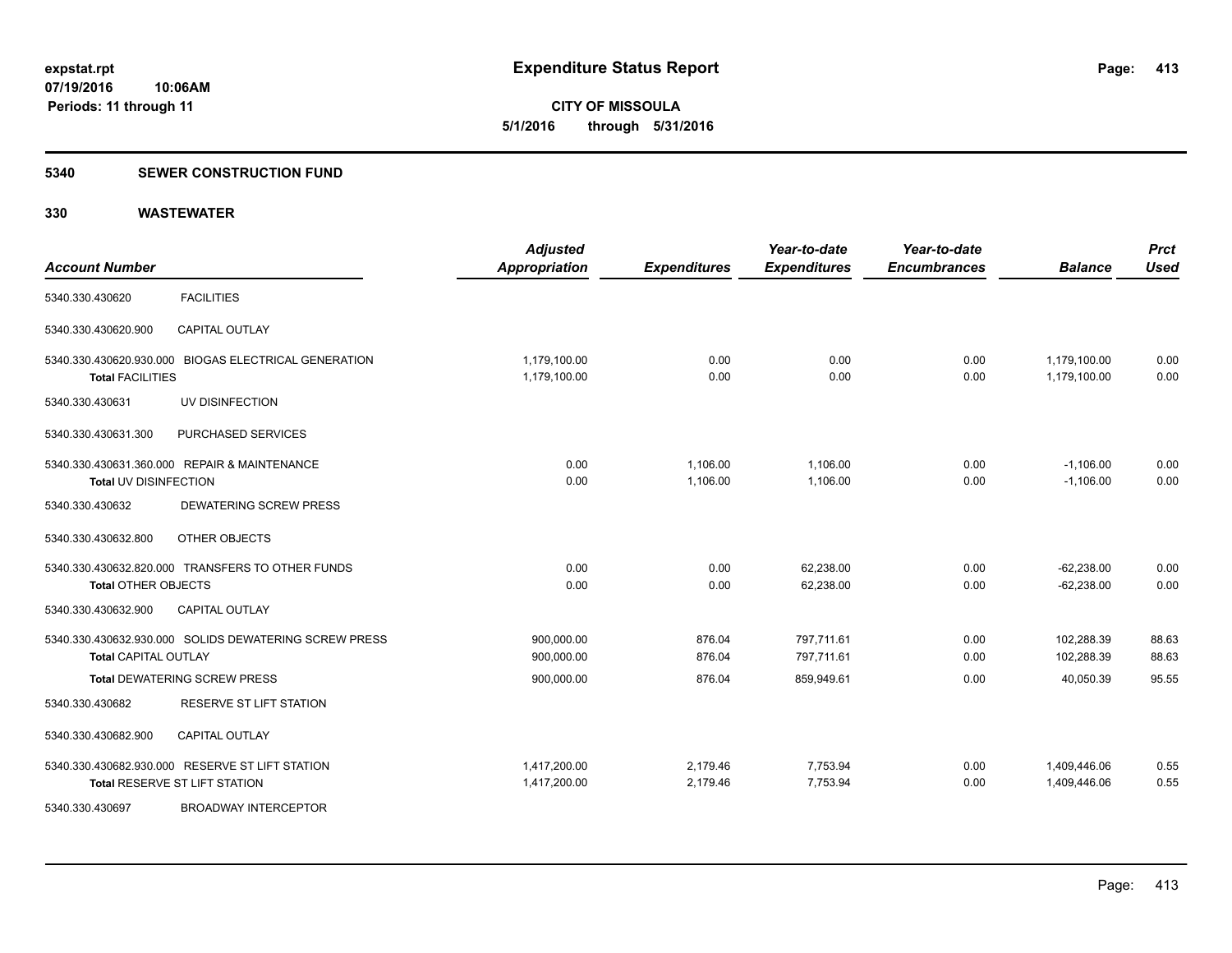**07/19/2016 10:06AM Periods: 11 through 11**

**CITY OF MISSOULA 5/1/2016 through 5/31/2016**

#### **5340 SEWER CONSTRUCTION FUND**

|                                         |                                   | <b>Adjusted</b>      |                     | Year-to-date        | Year-to-date        |                | <b>Prct</b> |
|-----------------------------------------|-----------------------------------|----------------------|---------------------|---------------------|---------------------|----------------|-------------|
| <b>Account Number</b>                   |                                   | <b>Appropriation</b> | <b>Expenditures</b> | <b>Expenditures</b> | <b>Encumbrances</b> | <b>Balance</b> | <b>Used</b> |
| 5340.330.430697.300                     | PURCHASED SERVICES                |                      |                     |                     |                     |                |             |
|                                         | <b>Total BROADWAY INTERCEPTOR</b> | 0.00                 | 0.00                | 0.00                | 0.00                | 0.00           | 0.00        |
| 5340.330.430700                         | *** Title Not Found ***           |                      |                     |                     |                     |                |             |
| 5340.330.430700.900                     | CAPITAL OUTLAY                    |                      |                     |                     |                     |                |             |
| 5340.330.430700.930.000 LINDA VIST BLVD |                                   | 0.00                 | 8,202.48            | 15,375.68           | 0.00                | $-15,375.68$   | 0.00        |
| Total *** Title Not Found ***           |                                   | 0.00                 | 8,202.48            | 15,375.68           | 0.00                | $-15,375.68$   | 0.00        |
| 5340.330.430701                         | E RESERVE ST COLLECTOR            |                      |                     |                     |                     |                |             |
| 5340.330.430701.800                     | OTHER OBJECTS                     |                      |                     |                     |                     |                |             |
| <b>Total OTHER OBJECTS</b>              |                                   | 0.00                 | 0.00                | 0.00                | 0.00                | 0.00           | 0.00        |
| 5340.330.430701.900                     | <b>CAPITAL OUTLAY</b>             |                      |                     |                     |                     |                |             |
|                                         | Total E RESERVE ST COLLECTOR      | 0.00                 | 0.00                | 0.00                | 0.00                | 0.00           | 0.00        |
| 5340.330.510110                         | <b>MERCHANT SERVICES</b>          |                      |                     |                     |                     |                |             |
| 5340.330.510110.500                     | <b>FIXED CHARGES</b>              |                      |                     |                     |                     |                |             |
|                                         | <b>Total MERCHANT SERVICES</b>    | 0.00                 | 0.00                | 0.00                | 0.00                | 0.00           | 0.00        |
| <b>Total WASTEWATER</b>                 |                                   | 3,496,300.00         | 12,363.98           | 884,185.23          | 0.00                | 2,612,114.77   | 25.29       |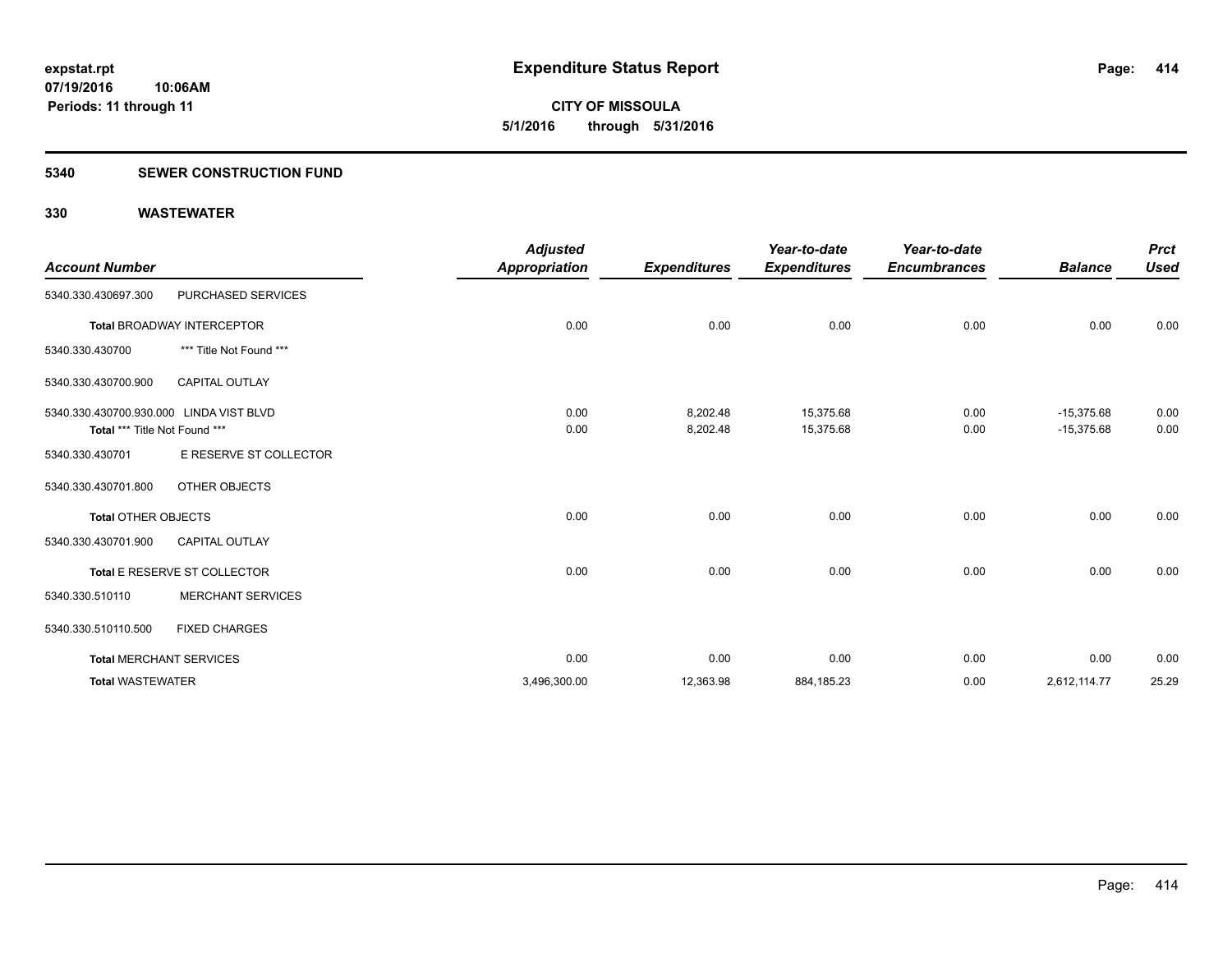# **CITY OF MISSOULA 5/1/2016 through 5/31/2016**

#### **5340 SEWER CONSTRUCTION FUND**

### **390 NON-DEPARTMENTAL**

| <b>Account Number</b>                |                                      | <b>Adjusted</b><br><b>Appropriation</b> | <b>Expenditures</b> | Year-to-date<br><b>Expenditures</b> | Year-to-date<br><b>Encumbrances</b> | <b>Balance</b> | <b>Prct</b><br>Used |
|--------------------------------------|--------------------------------------|-----------------------------------------|---------------------|-------------------------------------|-------------------------------------|----------------|---------------------|
| 5340.390.430963                      | <b>BIOGAS ELECTRICAL GENERATION</b>  |                                         |                     |                                     |                                     |                |                     |
| 5340.390.430963.900                  | <b>CAPITAL OUTLAY</b>                |                                         |                     |                                     |                                     |                |                     |
| 5340.390.430963.930.000 IMPROVEMENTS |                                      | 0.00                                    | 595.49              | 1.422.19                            | 0.00                                | $-1.422.19$    | 0.00                |
| <b>Total NON-DEPARTMENTAL</b>        |                                      | 0.00                                    | 595.49              | 1.422.19                            | 0.00                                | $-1.422.19$    | 0.00                |
|                                      | <b>Total SEWER CONSTRUCTION FUND</b> | 3,496,300.00                            | 12.959.47           | 885,607.42                          | 0.00                                | 2.610.692.58   | 25.33               |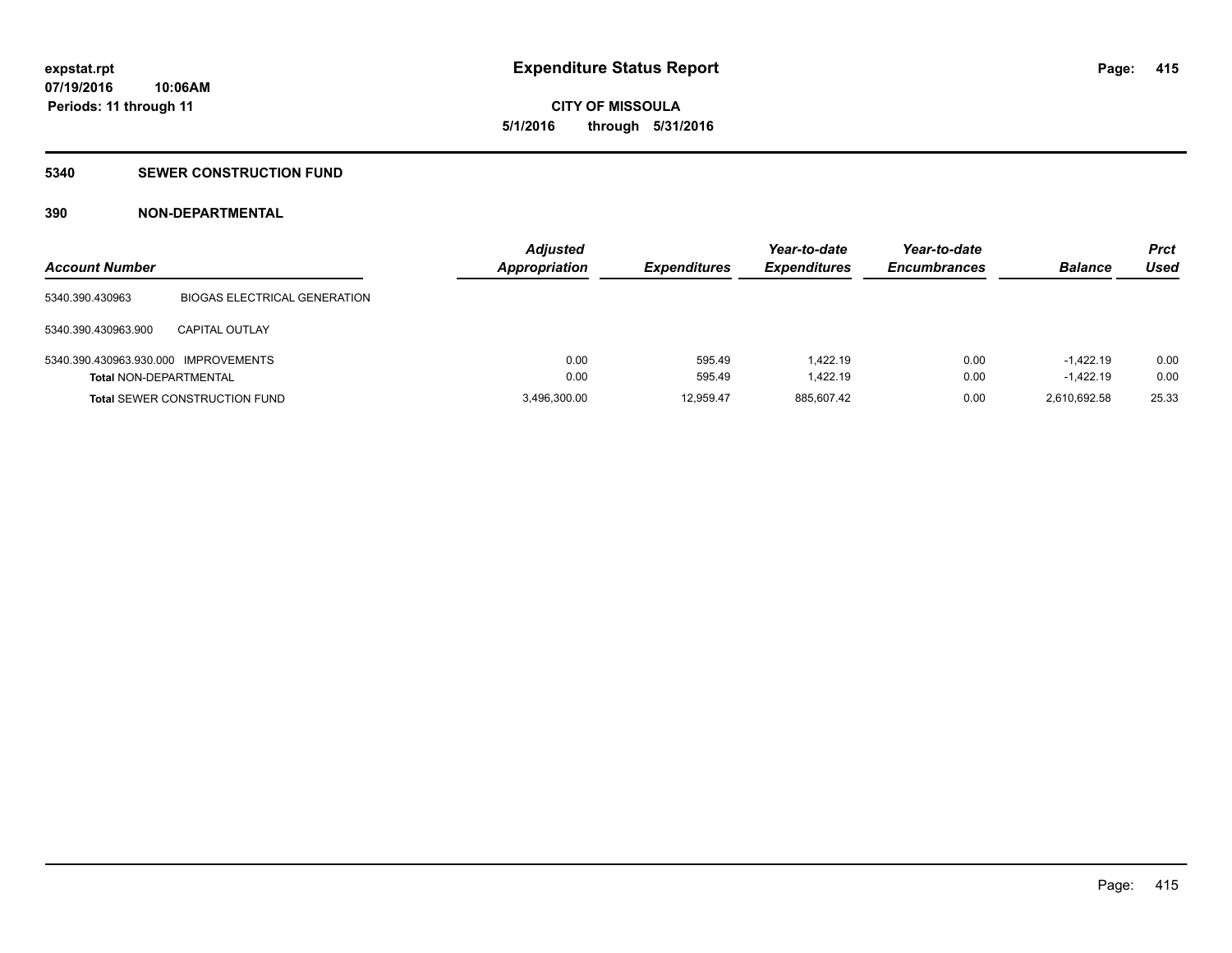**expstat.rpt Expenditure Status Report** 

**07/19/2016 10:06AM Periods: 11 through 11**

**CITY OF MISSOULA 5/1/2016 through 5/31/2016**

### **5361 2001 SEWER REVENUE BONDS-DEBT SERVICE**

|                                   |                                                    | <b>Adjusted</b>      |                     | Year-to-date        | Year-to-date        |                | <b>Prct</b> |
|-----------------------------------|----------------------------------------------------|----------------------|---------------------|---------------------|---------------------|----------------|-------------|
| <b>Account Number</b>             |                                                    | <b>Appropriation</b> | <b>Expenditures</b> | <b>Expenditures</b> | <b>Encumbrances</b> | <b>Balance</b> | <b>Used</b> |
| 5361.330.490200                   | REVENUE BOND DEBT SERVICE                          |                      |                     |                     |                     |                |             |
| 5361.330.490200.600               | <b>DEBT SERVICE</b>                                |                      |                     |                     |                     |                |             |
| 5361.330.490200.610.000 PRINCIPAL |                                                    | 28,000.00            | 0.00                | 14,000.00           | 0.00                | 14,000.00      | 50.00       |
|                                   | 5361.330.490200.620.000 INTEREST / SERVICE FEES    | 3,040.00             | 0.00                | 1,590.00            | 0.00                | 1,450.00       | 52.30       |
|                                   | <b>Total REVENUE BOND DEBT SERVICE</b>             | 31,040.00            | 0.00                | 15,590.00           | 0.00                | 15,450.00      | 50.23       |
| 5361.330.510110                   | <b>MERCHANT SERVICES</b>                           |                      |                     |                     |                     |                |             |
| 5361.330.510110.500               | <b>FIXED CHARGES</b>                               |                      |                     |                     |                     |                |             |
| <b>Total MERCHANT SERVICES</b>    |                                                    | 0.00                 | 0.00                | 0.00                | 0.00                | 0.00           | 0.00        |
|                                   | <b>Total 2001 SEWER REVENUE BONDS-DEBT SERVICE</b> | 31,040.00            | 0.00                | 15,590.00           | 0.00                | 15,450.00      | 50.23       |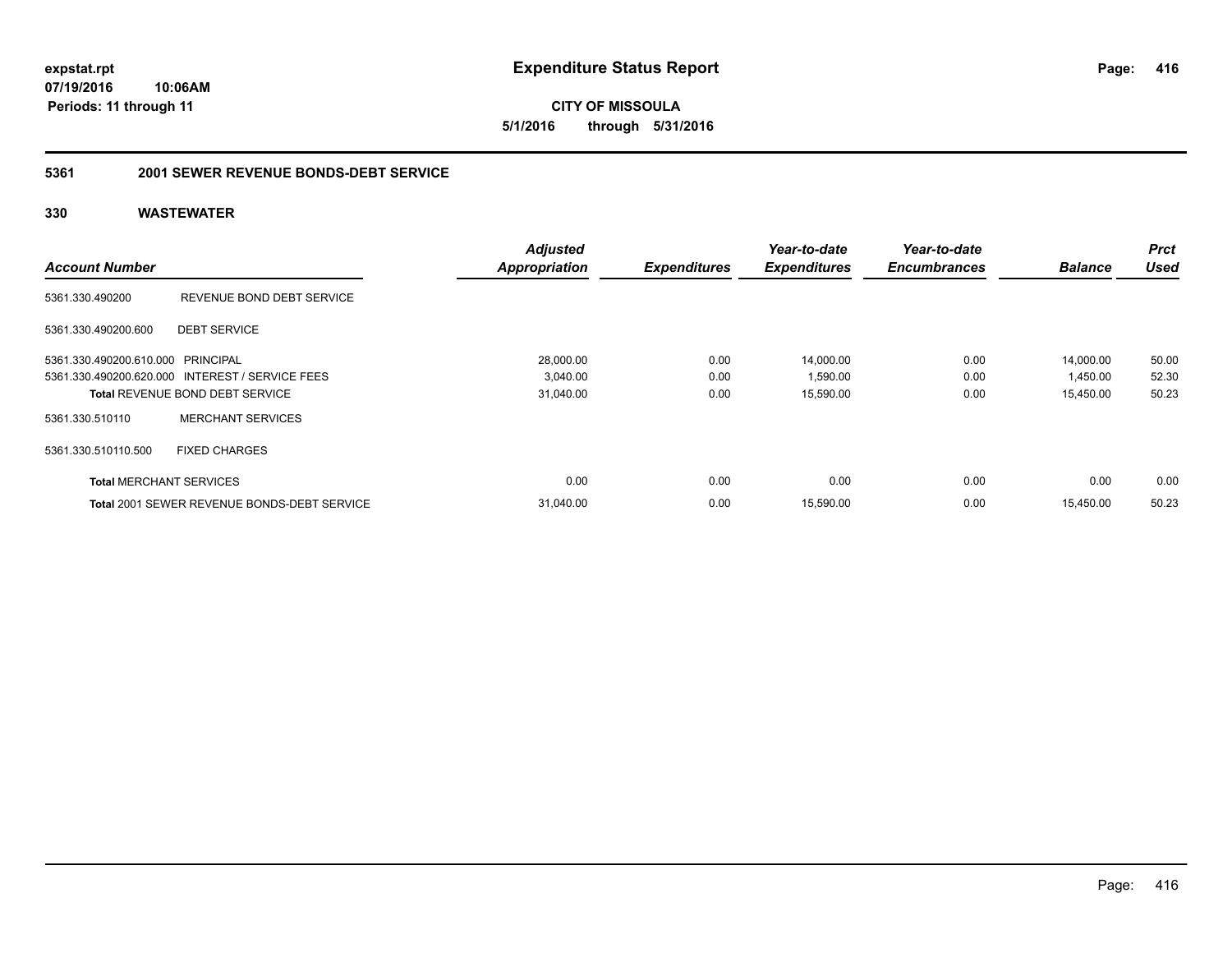**expstat.rpt Expenditure Status Report** 

**07/19/2016 10:06AM Periods: 11 through 11**

### **5362 00 SEWER REVENUE BOND - SERIES B DEBT SE**

### **330 WASTEWATER**

|                                                 |                                                | <b>Adjusted</b>      |                     | Year-to-date        | Year-to-date        |                | <b>Prct</b> |
|-------------------------------------------------|------------------------------------------------|----------------------|---------------------|---------------------|---------------------|----------------|-------------|
| <b>Account Number</b>                           |                                                | <b>Appropriation</b> | <b>Expenditures</b> | <b>Expenditures</b> | <b>Encumbrances</b> | <b>Balance</b> | <b>Used</b> |
| 5362.330.490200                                 | REVENUE BOND DEBT SERVICE                      |                      |                     |                     |                     |                |             |
| <b>DEBT SERVICE</b><br>5362.330.490200.600      |                                                |                      |                     |                     |                     |                |             |
| 5362.330.490200.610.000 PRINCIPAL               |                                                | 44,000.00            | 0.00                | 22,000.00           | 0.00                | 22,000.00      | 50.00       |
| 5362.330.490200.620.000 INTEREST / SERVICE FEES |                                                | 4,360.00             | 0.00                | 2,290.00            | 0.00                | 2,070.00       | 52.52       |
| <b>Total DEBT SERVICE</b>                       |                                                | 48,360.00            | 0.00                | 24,290.00           | 0.00                | 24,070.00      | 50.23       |
| OTHER OBJECTS<br>5362.330.490200.800            |                                                |                      |                     |                     |                     |                |             |
| <b>Total OTHER OBJECTS</b>                      |                                                | 0.00                 | 0.00                | 0.00                | 0.00                | 0.00           | 0.00        |
| Total REVENUE BOND DEBT SERVICE                 |                                                | 48,360.00            | 0.00                | 24,290.00           | 0.00                | 24,070.00      | 50.23       |
| 5362.330.510110                                 | <b>MERCHANT SERVICES</b>                       |                      |                     |                     |                     |                |             |
| 5362.330.510110.500<br><b>FIXED CHARGES</b>     |                                                |                      |                     |                     |                     |                |             |
| <b>Total MERCHANT SERVICES</b>                  |                                                | 0.00                 | 0.00                | 0.00                | 0.00                | 0.00           | 0.00        |
|                                                 | Total 00 SEWER REVENUE BOND - SERIES B DEBT SE | 48,360.00            | 0.00                | 24,290.00           | 0.00                | 24,070.00      | 50.23       |

Page: 417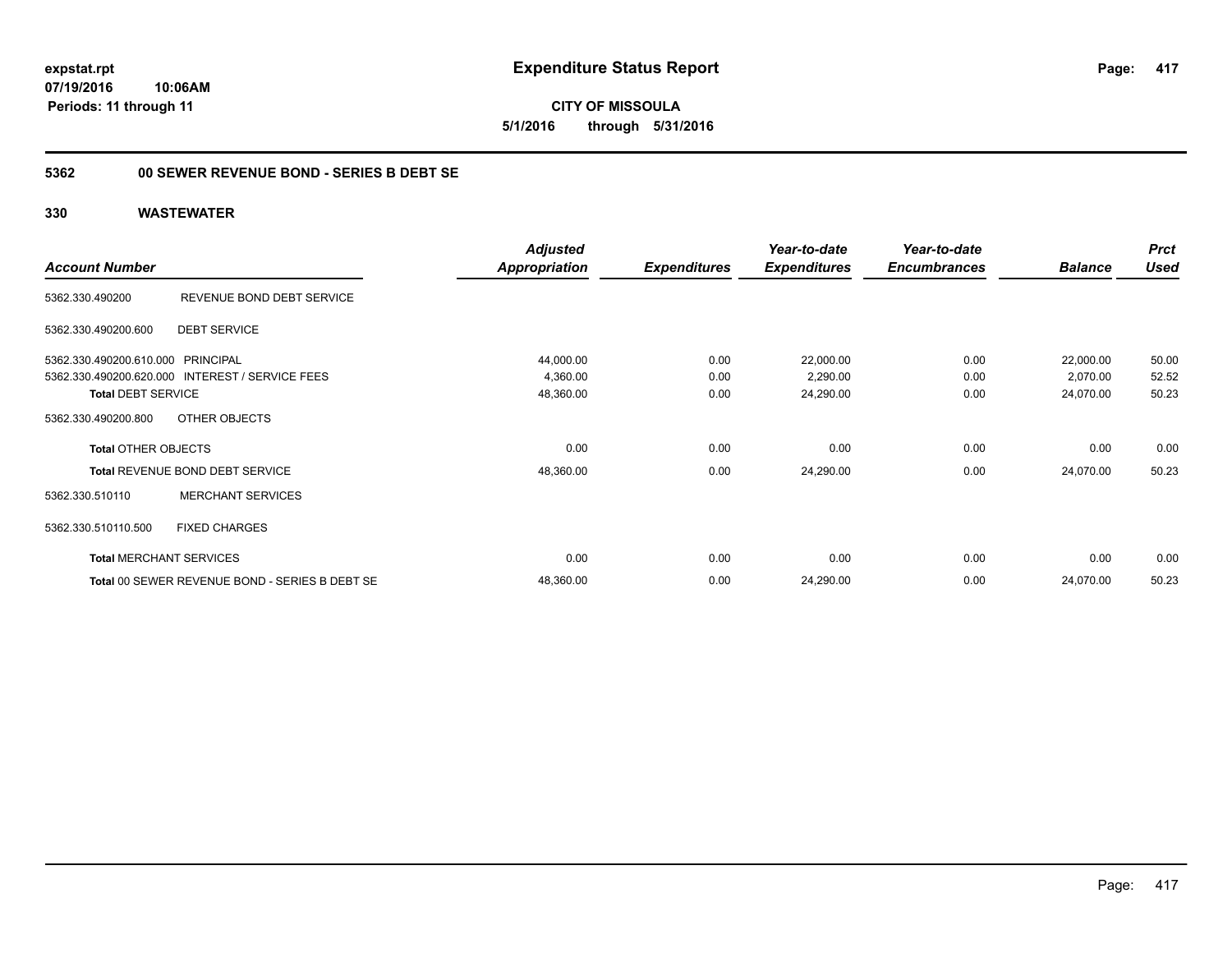### **5363 92 SEWER REVENUE BOND SERIES A DEBT SERV**

### **330 WASTEWATER**

| <b>Account Number</b> |                                                       | <b>Adjusted</b><br>Appropriation | <b>Expenditures</b> | Year-to-date<br><b>Expenditures</b> | Year-to-date<br><b>Encumbrances</b> | <b>Balance</b> | <b>Prct</b><br><b>Used</b> |
|-----------------------|-------------------------------------------------------|----------------------------------|---------------------|-------------------------------------|-------------------------------------|----------------|----------------------------|
| 5363.330.490200       | REVENUE BOND DEBT SERVICE                             |                                  |                     |                                     |                                     |                |                            |
| 5363.330.490200.600   | <b>DEBT SERVICE</b>                                   |                                  |                     |                                     |                                     |                |                            |
|                       | Total REVENUE BOND DEBT SERVICE                       | 0.00                             | 0.00                | 0.00                                | 0.00                                | 0.00           | 0.00                       |
| 5363.330.510110       | <b>MERCHANT SERVICES</b>                              |                                  |                     |                                     |                                     |                |                            |
| 5363.330.510110.500   | <b>FIXED CHARGES</b>                                  |                                  |                     |                                     |                                     |                |                            |
|                       | <b>Total MERCHANT SERVICES</b>                        | 0.00                             | 0.00                | 0.00                                | 0.00                                | 0.00           | 0.00                       |
|                       | <b>Total 92 SEWER REVENUE BOND SERIES A DEBT SERV</b> | 0.00                             | 0.00                | 0.00                                | 0.00                                | 0.00           | 0.00                       |

**418**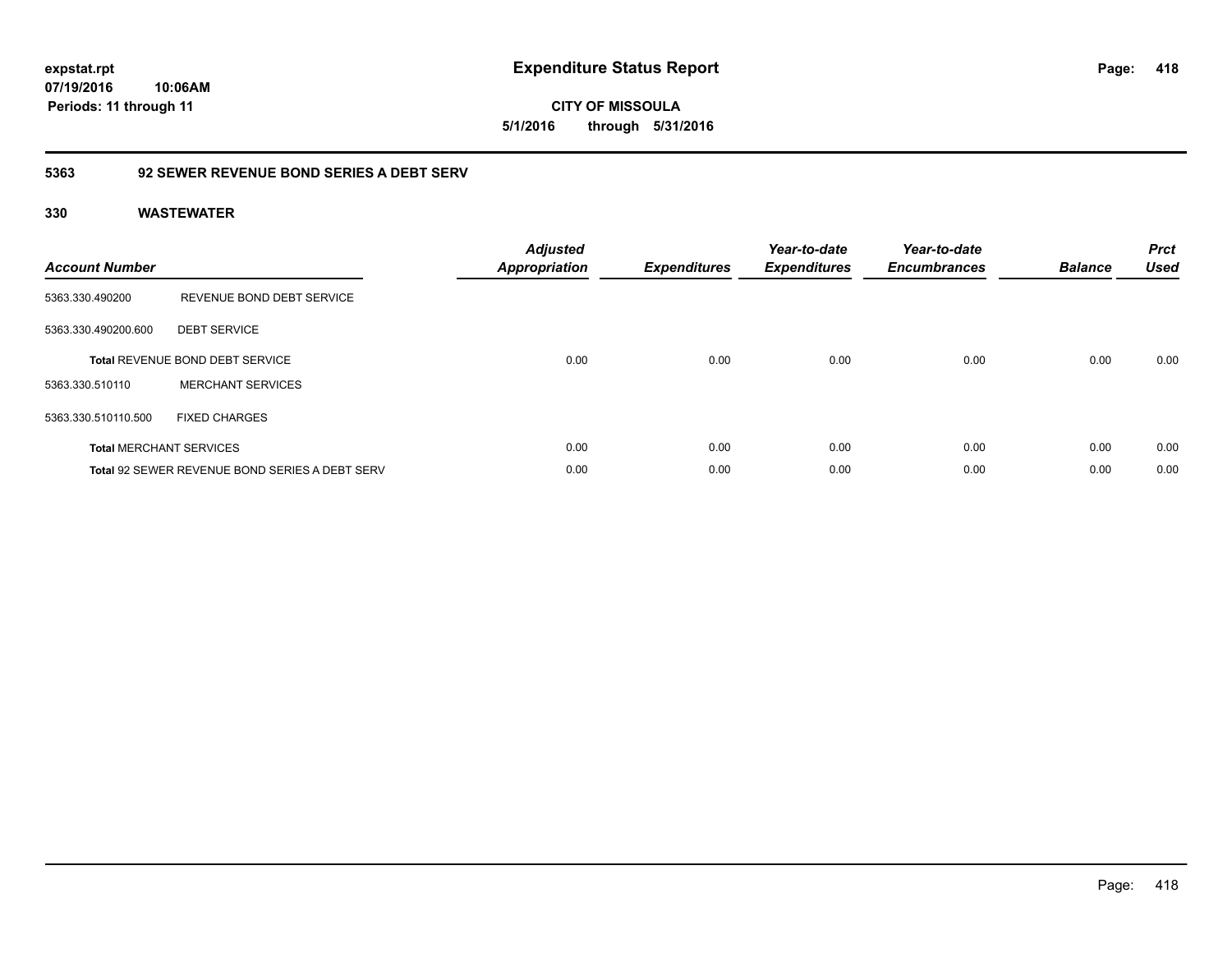**CITY OF MISSOULA 5/1/2016 through 5/31/2016**

### **5364 92 SEWER REVENUE BOND - SERIES B DEBT S**

| <b>Account Number</b> |                                               | <b>Adjusted</b><br>Appropriation | <b>Expenditures</b> | Year-to-date<br><b>Expenditures</b> | Year-to-date<br><b>Encumbrances</b> | <b>Balance</b> | <b>Prct</b><br><b>Used</b> |
|-----------------------|-----------------------------------------------|----------------------------------|---------------------|-------------------------------------|-------------------------------------|----------------|----------------------------|
| 5364.330.490200       | REVENUE BOND DEBT SERVICE                     |                                  |                     |                                     |                                     |                |                            |
| 5364.330.490200.600   | <b>DEBT SERVICE</b>                           |                                  |                     |                                     |                                     |                |                            |
|                       | <b>Total REVENUE BOND DEBT SERVICE</b>        | 0.00                             | 0.00                | 0.00                                | 0.00                                | 0.00           | 0.00                       |
| 5364.330.510110       | <b>MERCHANT SERVICES</b>                      |                                  |                     |                                     |                                     |                |                            |
| 5364.330.510110.500   | <b>FIXED CHARGES</b>                          |                                  |                     |                                     |                                     |                |                            |
|                       | <b>Total MERCHANT SERVICES</b>                | 0.00                             | 0.00                | 0.00                                | 0.00                                | 0.00           | 0.00                       |
|                       | Total 92 SEWER REVENUE BOND - SERIES B DEBT S | 0.00                             | 0.00                | 0.00                                | 0.00                                | 0.00           | 0.00                       |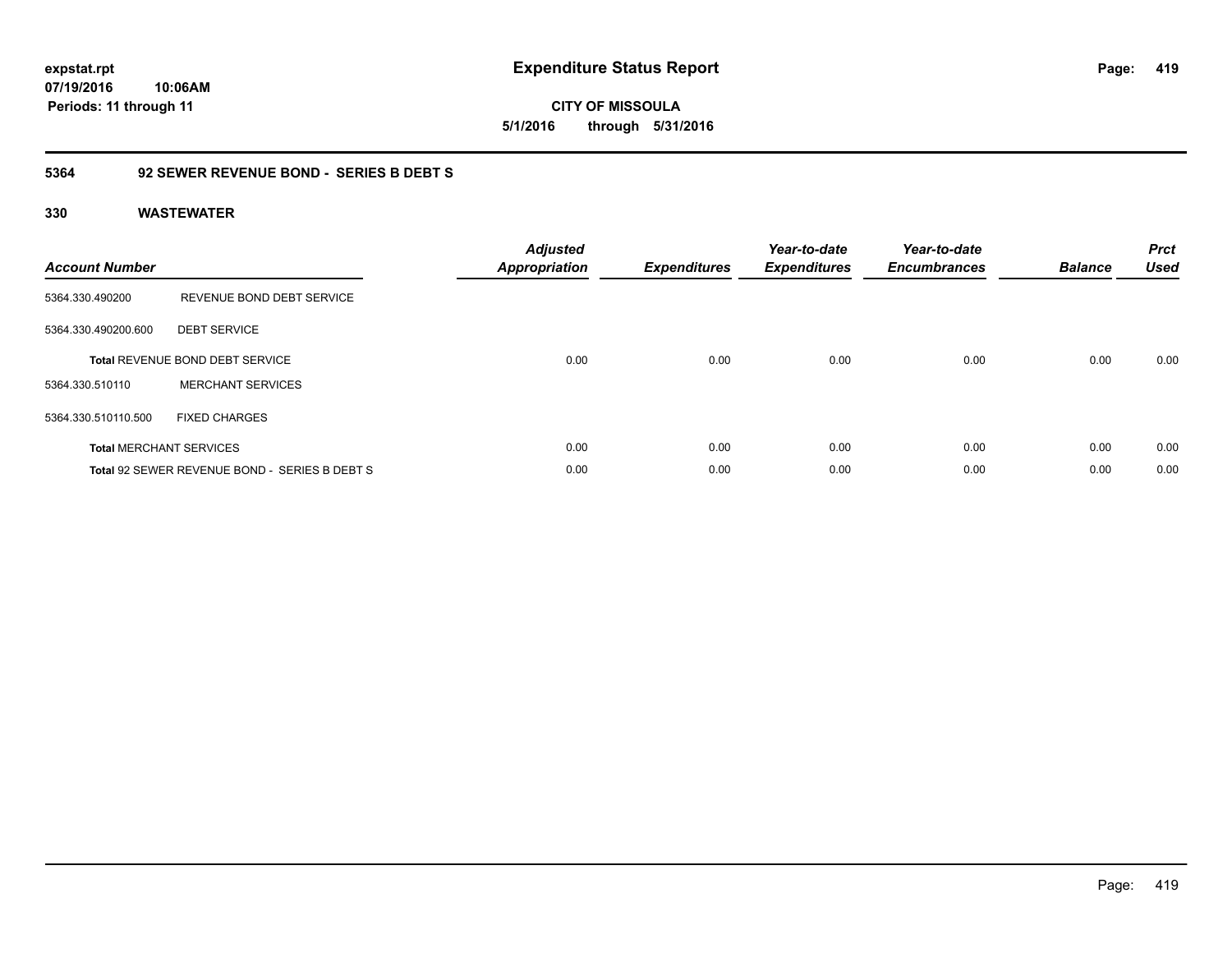**expstat.rpt Expenditure Status Report** 

**07/19/2016 10:06AM Periods: 11 through 11**

### **5365 99 SEWER REVENUE BONDS DEBT SERVICE FUND**

| <b>Account Number</b>             |                                                 | <b>Adjusted</b><br><b>Appropriation</b> | <b>Expenditures</b> | Year-to-date<br><b>Expenditures</b> | Year-to-date<br><b>Encumbrances</b> | <b>Balance</b> | <b>Prct</b><br><b>Used</b> |
|-----------------------------------|-------------------------------------------------|-----------------------------------------|---------------------|-------------------------------------|-------------------------------------|----------------|----------------------------|
| 5365.330.490200                   | REVENUE BOND DEBT SERVICE                       |                                         |                     |                                     |                                     |                |                            |
| 5365.330.490200.600               | <b>DEBT SERVICE</b>                             |                                         |                     |                                     |                                     |                |                            |
| 5365.330.490200.610.000 PRINCIPAL |                                                 | 115,000.00                              | 0.00                | 57,000.00                           | 0.00                                | 58,000.00      | 49.57                      |
|                                   | 5365.330.490200.620.000 INTEREST / SERVICE FEES | 8,910.00                                | 0.00                | 4,740.00                            | 0.00                                | 4,170.00       | 53.20                      |
|                                   | Total REVENUE BOND DEBT SERVICE                 | 123,910.00                              | 0.00                | 61,740.00                           | 0.00                                | 62,170.00      | 49.83                      |
| 5365.330.510110                   | <b>MERCHANT SERVICES</b>                        |                                         |                     |                                     |                                     |                |                            |
| 5365.330.510110.500               | <b>FIXED CHARGES</b>                            |                                         |                     |                                     |                                     |                |                            |
| <b>Total MERCHANT SERVICES</b>    |                                                 | 0.00                                    | 0.00                | 0.00                                | 0.00                                | 0.00           | 0.00                       |
|                                   | Total 99 SEWER REVENUE BONDS DEBT SERVICE FUND  | 123,910.00                              | 0.00                | 61,740.00                           | 0.00                                | 62,170.00      | 49.83                      |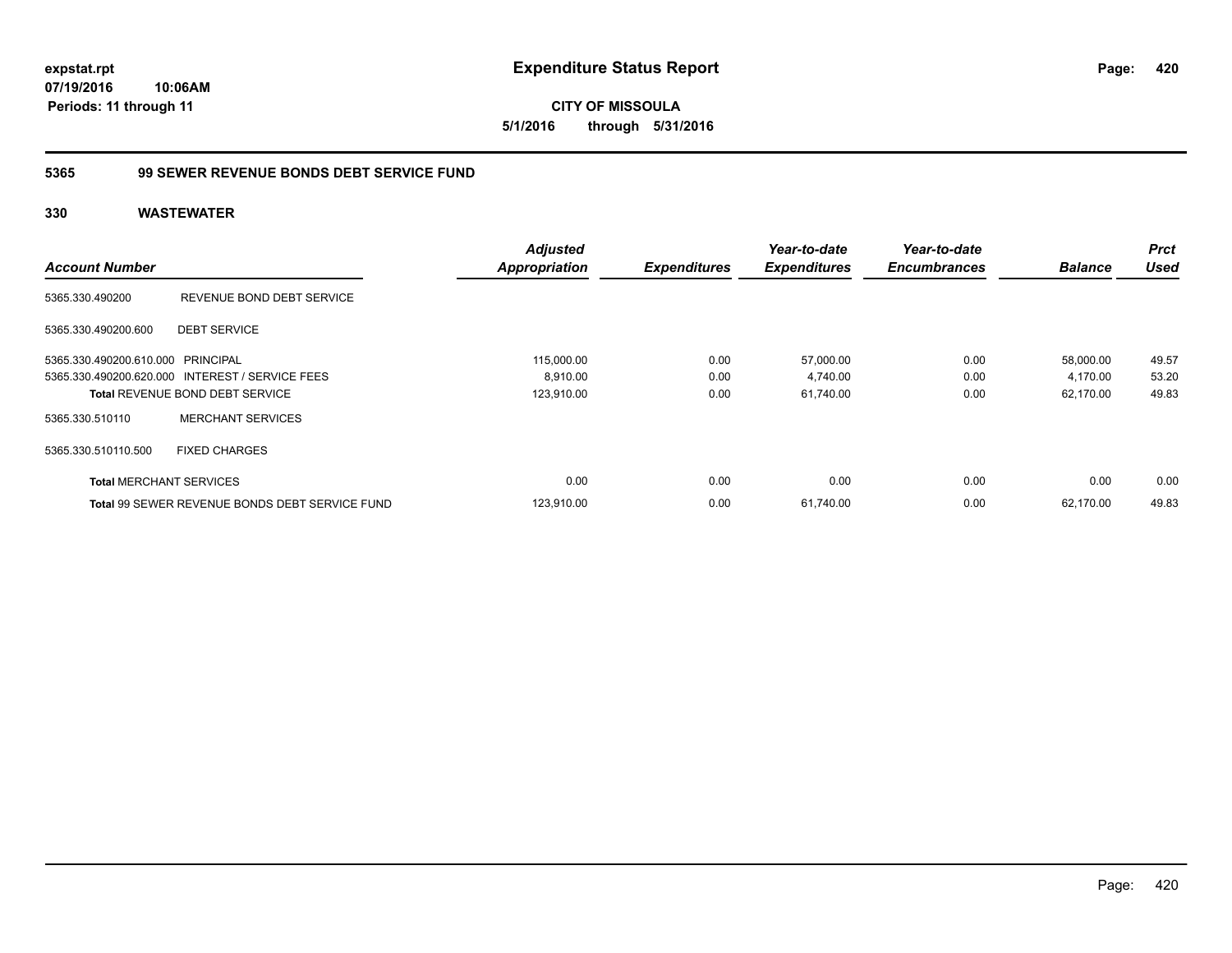### **5366 92 SEWER REVENUE BOND - SERIES A BOND RE**

| <b>Account Number</b>       |                                                | <b>Adjusted</b><br><b>Appropriation</b> | <b>Expenditures</b> | Year-to-date<br><b>Expenditures</b> | Year-to-date<br><b>Encumbrances</b> | <b>Balance</b> | <b>Prct</b><br><b>Used</b> |
|-----------------------------|------------------------------------------------|-----------------------------------------|---------------------|-------------------------------------|-------------------------------------|----------------|----------------------------|
| 5366.330.430610             | ADMINISTRATION                                 |                                         |                     |                                     |                                     |                |                            |
| 5366.330.430610.800         | OTHER OBJECTS                                  |                                         |                     |                                     |                                     |                |                            |
| <b>Total ADMINISTRATION</b> |                                                | 0.00                                    | 0.00                | 0.00                                | 0.00                                | 0.00           | 0.00                       |
| 5366.330.510110             | <b>MERCHANT SERVICES</b>                       |                                         |                     |                                     |                                     |                |                            |
| 5366.330.510110.500         | <b>FIXED CHARGES</b>                           |                                         |                     |                                     |                                     |                |                            |
|                             | <b>Total MERCHANT SERVICES</b>                 | 0.00                                    | 0.00                | 0.00                                | 0.00                                | 0.00           | 0.00                       |
|                             | Total 92 SEWER REVENUE BOND - SERIES A BOND RE | 0.00                                    | 0.00                | 0.00                                | 0.00                                | 0.00           | 0.00                       |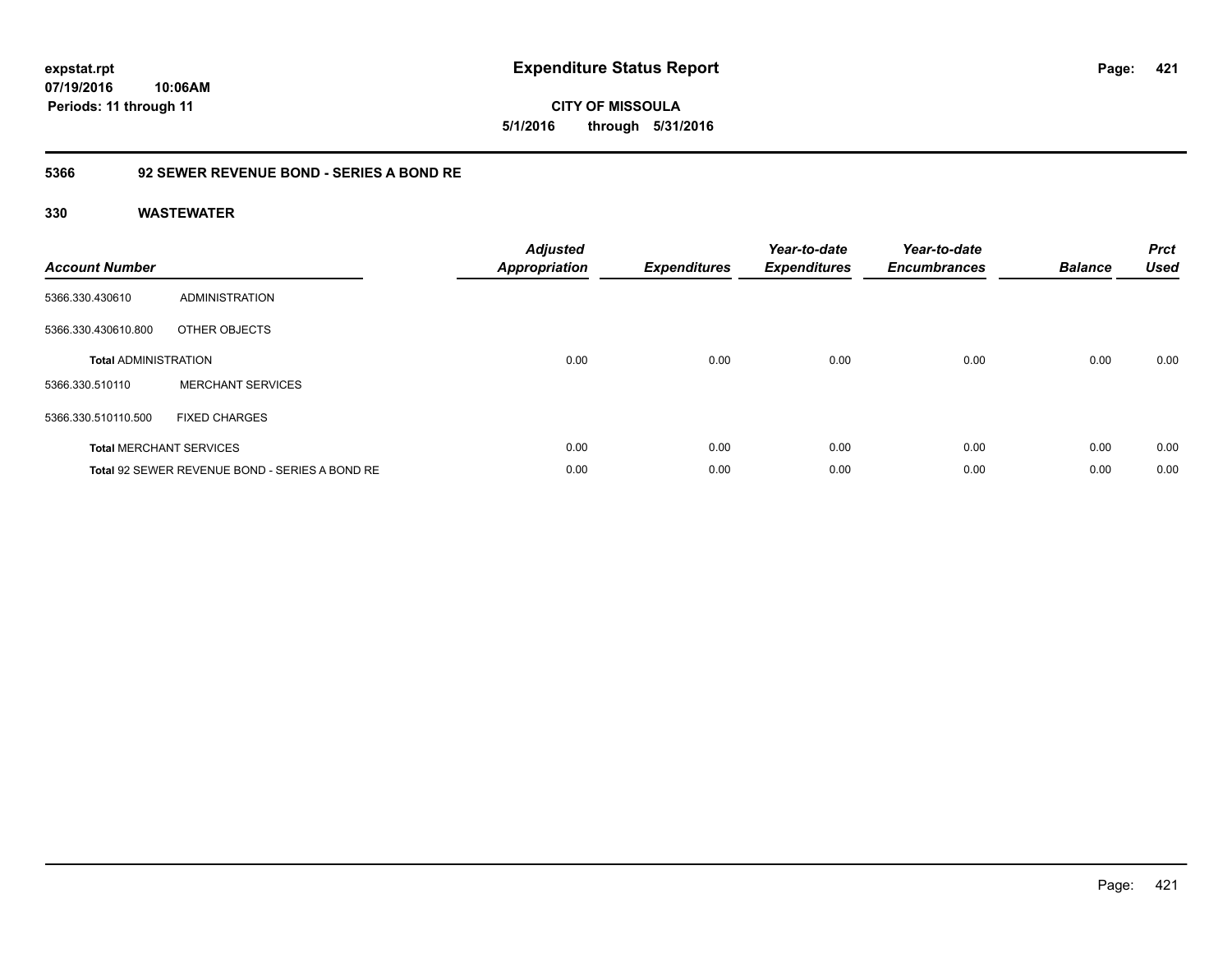### **5367 92 SEWER REVENUE BOND - SERIES B BOND RE**

### **330 WASTEWATER**

| <b>Account Number</b>       |                                                | <b>Adjusted</b><br>Appropriation | <b>Expenditures</b> | Year-to-date<br><b>Expenditures</b> | Year-to-date<br><b>Encumbrances</b> | <b>Balance</b> | <b>Prct</b><br><b>Used</b> |
|-----------------------------|------------------------------------------------|----------------------------------|---------------------|-------------------------------------|-------------------------------------|----------------|----------------------------|
| 5367.330.430610             | ADMINISTRATION                                 |                                  |                     |                                     |                                     |                |                            |
| 5367.330.430610.800         | OTHER OBJECTS                                  |                                  |                     |                                     |                                     |                |                            |
| <b>Total ADMINISTRATION</b> |                                                | 0.00                             | 0.00                | 0.00                                | 0.00                                | 0.00           | 0.00                       |
| 5367.330.510110             | <b>MERCHANT SERVICES</b>                       |                                  |                     |                                     |                                     |                |                            |
| 5367.330.510110.500         | <b>FIXED CHARGES</b>                           |                                  |                     |                                     |                                     |                |                            |
|                             | <b>Total MERCHANT SERVICES</b>                 | 0.00                             | 0.00                | 0.00                                | 0.00                                | 0.00           | 0.00                       |
|                             | Total 92 SEWER REVENUE BOND - SERIES B BOND RE | 0.00                             | 0.00                | 0.00                                | 0.00                                | 0.00           | 0.00                       |

Page: 422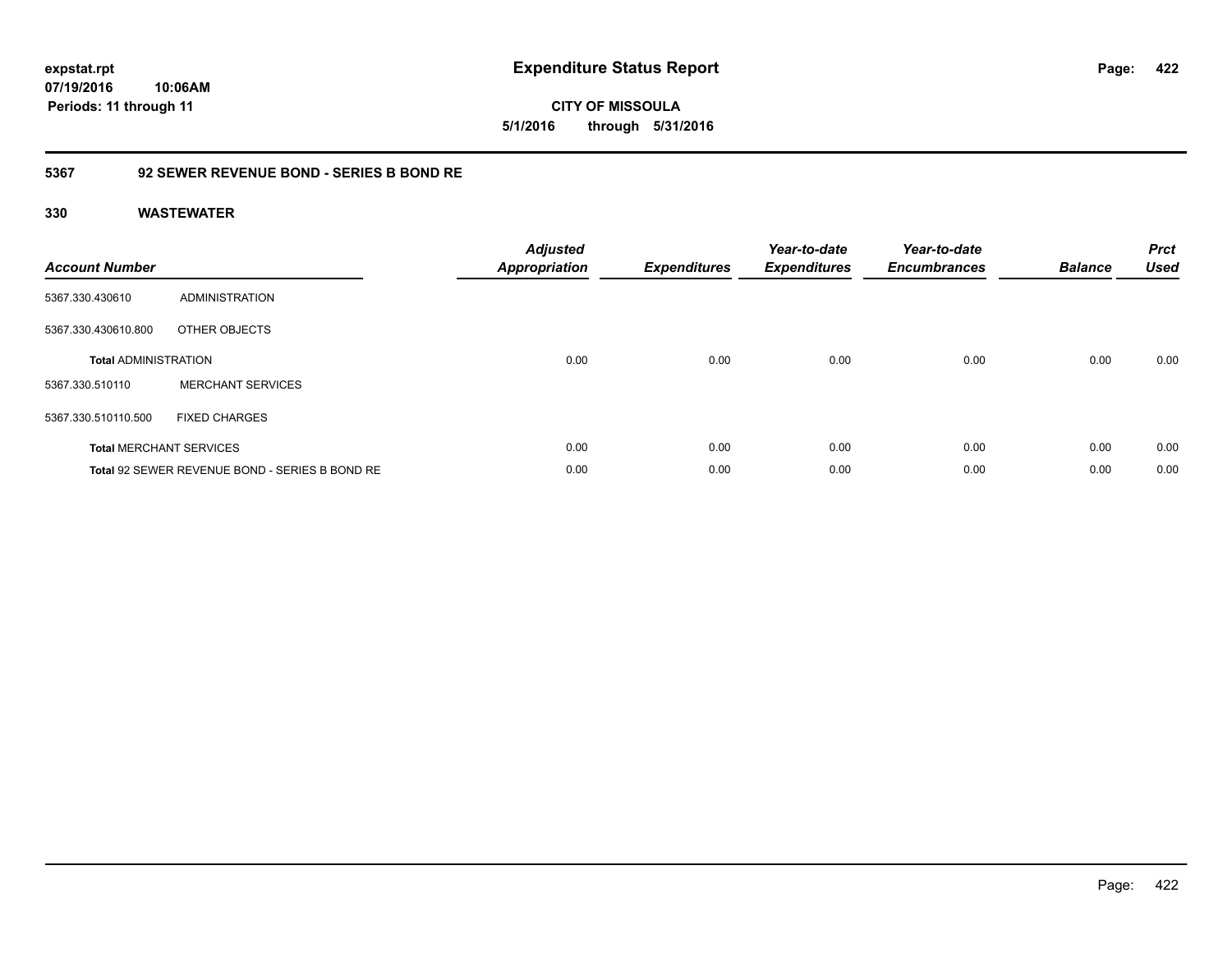**CITY OF MISSOULA 5/1/2016 through 5/31/2016**

## **5368 00 SEWER REVENUE BOND RESERVE FUND**

| <b>Account Number</b>       |                                          | <b>Adjusted</b><br><b>Appropriation</b> | <b>Expenditures</b> | Year-to-date<br><b>Expenditures</b> | Year-to-date<br><b>Encumbrances</b> | <b>Balance</b> | <b>Prct</b><br><b>Used</b> |
|-----------------------------|------------------------------------------|-----------------------------------------|---------------------|-------------------------------------|-------------------------------------|----------------|----------------------------|
| 5368.330.430610             | ADMINISTRATION                           |                                         |                     |                                     |                                     |                |                            |
| 5368.330.430610.800         | OTHER OBJECTS                            |                                         |                     |                                     |                                     |                |                            |
| <b>Total ADMINISTRATION</b> |                                          | 0.00                                    | 0.00                | 0.00                                | 0.00                                | 0.00           | 0.00                       |
| 5368.330.510110             | <b>MERCHANT SERVICES</b>                 |                                         |                     |                                     |                                     |                |                            |
| 5368.330.510110.500         | <b>FIXED CHARGES</b>                     |                                         |                     |                                     |                                     |                |                            |
|                             | <b>Total MERCHANT SERVICES</b>           | 0.00                                    | 0.00                | 0.00                                | 0.00                                | 0.00           | 0.00                       |
|                             | Total 00 SEWER REVENUE BOND RESERVE FUND | 0.00                                    | 0.00                | 0.00                                | 0.00                                | 0.00           | 0.00                       |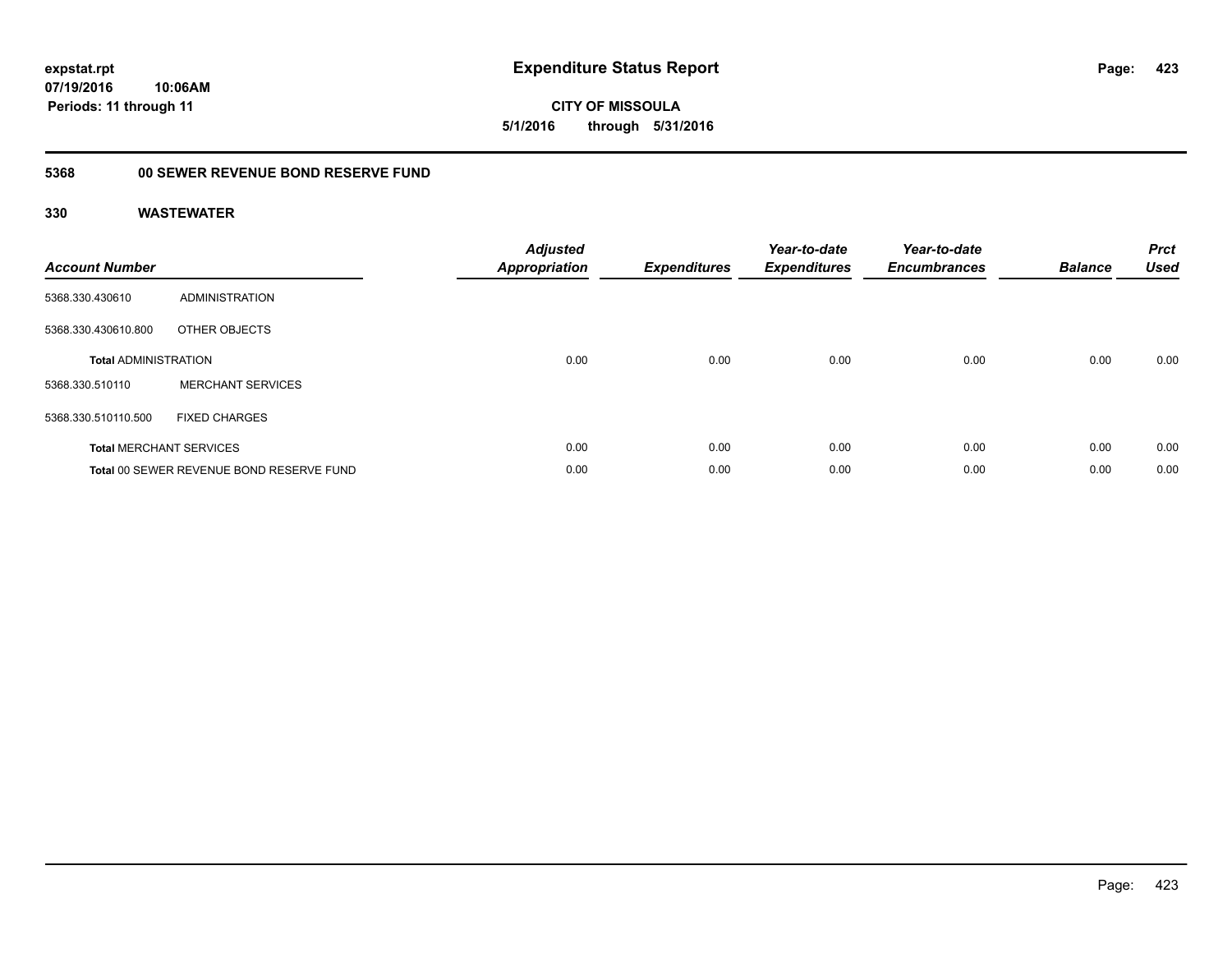**CITY OF MISSOULA 5/1/2016 through 5/31/2016**

### **5369 2001 SEWER REVENUE BOND**

| <b>Account Number</b>          |                                                  | <b>Adjusted</b><br><b>Appropriation</b> | <b>Expenditures</b> | Year-to-date<br><b>Expenditures</b> | Year-to-date<br><b>Encumbrances</b> | <b>Balance</b> | <b>Prct</b><br><b>Used</b> |
|--------------------------------|--------------------------------------------------|-----------------------------------------|---------------------|-------------------------------------|-------------------------------------|----------------|----------------------------|
| 5369.330.430610                | ADMINISTRATION                                   |                                         |                     |                                     |                                     |                |                            |
| 5369.330.430610.800            | OTHER OBJECTS                                    |                                         |                     |                                     |                                     |                |                            |
| <b>Total ADMINISTRATION</b>    | 5369.330.430610.820.000 TRANSFERS TO OTHER FUNDS | 30.00<br>30.00                          | 0.00<br>0.00        | 0.00<br>0.00                        | 0.00<br>0.00                        | 30.00<br>30.00 | 0.00<br>0.00               |
| 5369.330.510110                | <b>MERCHANT SERVICES</b>                         |                                         |                     |                                     |                                     |                |                            |
| 5369.330.510110.500            | <b>FIXED CHARGES</b>                             |                                         |                     |                                     |                                     |                |                            |
| <b>Total MERCHANT SERVICES</b> |                                                  | 0.00                                    | 0.00                | 0.00                                | 0.00                                | 0.00           | 0.00                       |
|                                | Total 2001 SEWER REVENUE BOND                    | 30.00                                   | 0.00                | 0.00                                | 0.00                                | 30.00          | 0.00                       |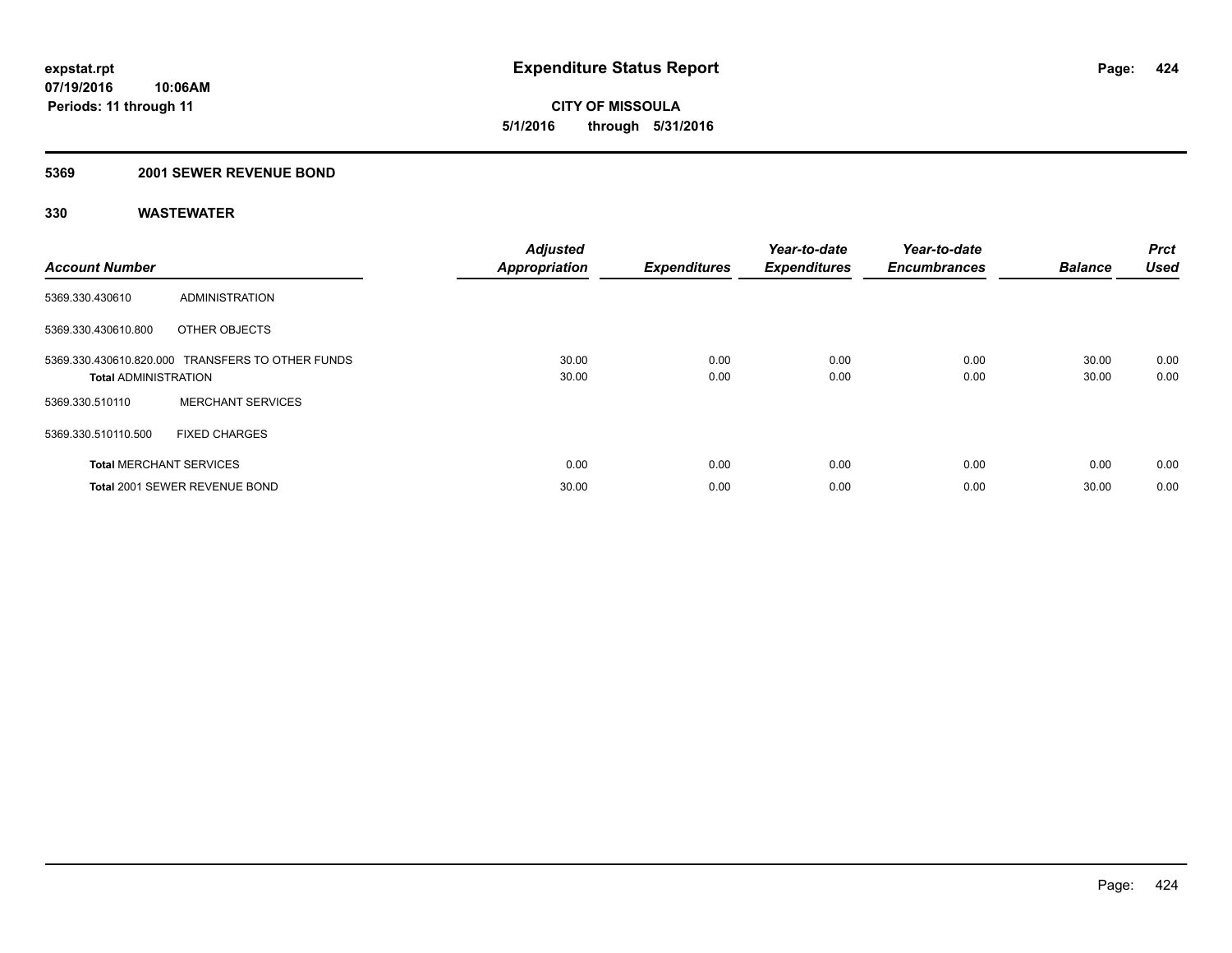**expstat.rpt Expenditure Status Report** 

**07/19/2016 10:06AM Periods: 11 through 11**

**CITY OF MISSOULA 5/1/2016 through 5/31/2016**

## **5370 99 SEWER REVENUE BOND RESERVE FUND**

| <b>Account Number</b>          |                                                  | <b>Adjusted</b><br><b>Appropriation</b> | <b>Expenditures</b> | Year-to-date<br><b>Expenditures</b> | Year-to-date<br><b>Encumbrances</b> | <b>Balance</b>   | <b>Prct</b><br><b>Used</b> |
|--------------------------------|--------------------------------------------------|-----------------------------------------|---------------------|-------------------------------------|-------------------------------------|------------------|----------------------------|
| 5370.330.430610                | ADMINISTRATION                                   |                                         |                     |                                     |                                     |                  |                            |
| 5370.330.430610.800            | OTHER OBJECTS                                    |                                         |                     |                                     |                                     |                  |                            |
| <b>Total ADMINISTRATION</b>    | 5370.330.430610.820.000 TRANSFERS TO OTHER FUNDS | 790.00<br>790.00                        | 0.00<br>0.00        | 0.00<br>0.00                        | 0.00<br>0.00                        | 790.00<br>790.00 | 0.00<br>0.00               |
| 5370.330.510110                | <b>MERCHANT SERVICES</b>                         |                                         |                     |                                     |                                     |                  |                            |
| 5370.330.510110.500            | <b>FIXED CHARGES</b>                             |                                         |                     |                                     |                                     |                  |                            |
| <b>Total MERCHANT SERVICES</b> |                                                  | 0.00                                    | 0.00                | 0.00                                | 0.00                                | 0.00             | 0.00                       |
|                                | Total 99 SEWER REVENUE BOND RESERVE FUND         | 790.00                                  | 0.00                | 0.00                                | 0.00                                | 790.00           | 0.00                       |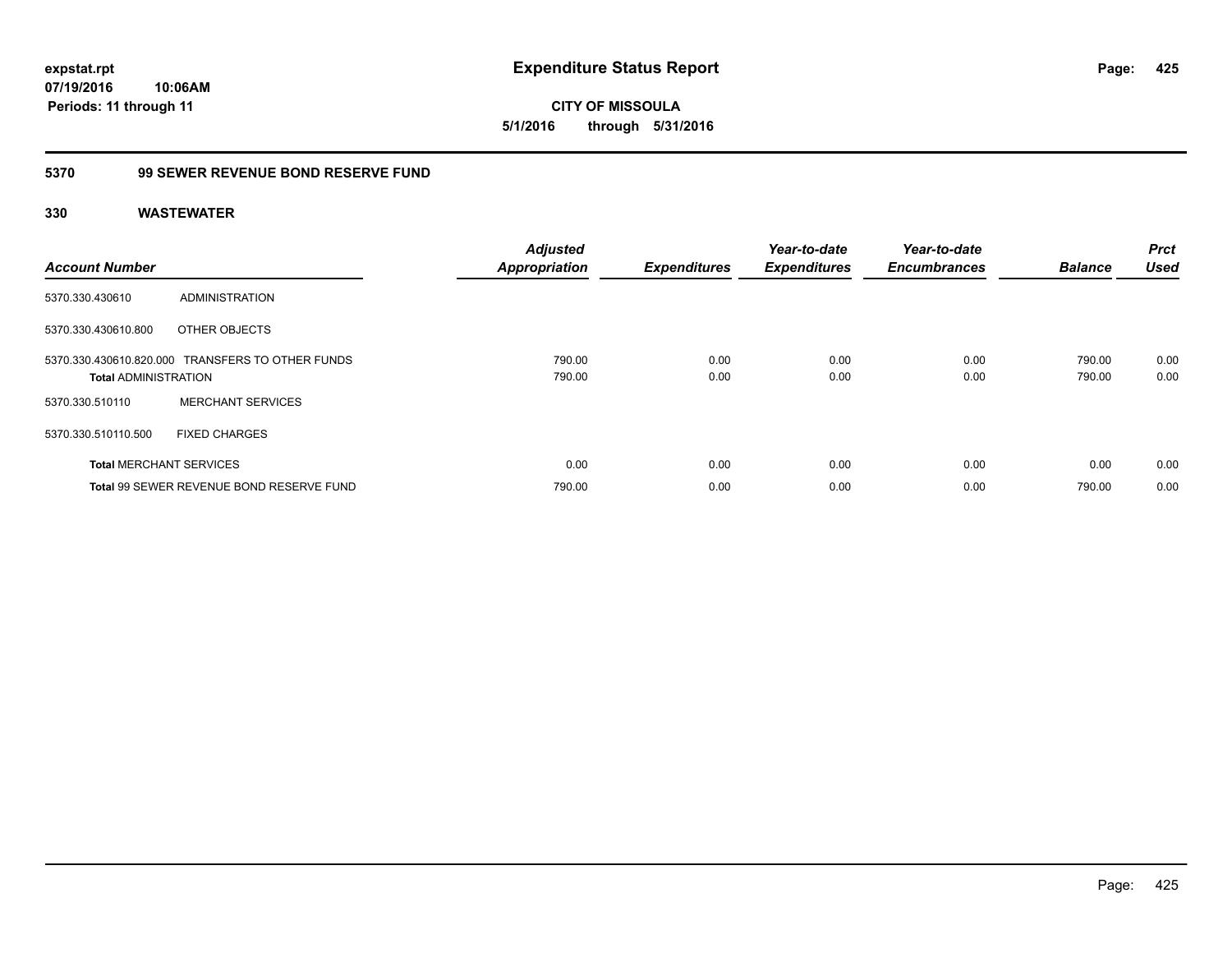**CITY OF MISSOULA 5/1/2016 through 5/31/2016**

#### **5371 2002 SEWER BONDS**

|                                   |                                                 | <b>Adjusted</b>      |                     | Year-to-date        | Year-to-date        |                | <b>Prct</b> |
|-----------------------------------|-------------------------------------------------|----------------------|---------------------|---------------------|---------------------|----------------|-------------|
| <b>Account Number</b>             |                                                 | <b>Appropriation</b> | <b>Expenditures</b> | <b>Expenditures</b> | <b>Encumbrances</b> | <b>Balance</b> | <b>Used</b> |
| 5371.330.490200                   | REVENUE BOND DEBT SERVICE                       |                      |                     |                     |                     |                |             |
| 5371.330.490200.600               | <b>DEBT SERVICE</b>                             |                      |                     |                     |                     |                |             |
| 5371.330.490200.610.000 PRINCIPAL |                                                 | 75,000.00            | 0.00                | 37,000.00           | 0.00                | 38,000.00      | 49.33       |
|                                   | 5371.330.490200.620.000 INTEREST / SERVICE FEES | 9,930.00             | 0.00                | 5,150.00            | 0.00                | 4,780.00       | 51.86       |
|                                   | <b>Total REVENUE BOND DEBT SERVICE</b>          | 84,930.00            | 0.00                | 42,150.00           | 0.00                | 42,780.00      | 49.63       |
| 5371.330.510110                   | <b>MERCHANT SERVICES</b>                        |                      |                     |                     |                     |                |             |
| 5371.330.510110.500               | <b>FIXED CHARGES</b>                            |                      |                     |                     |                     |                |             |
| <b>Total MERCHANT SERVICES</b>    |                                                 | 0.00                 | 0.00                | 0.00                | 0.00                | 0.00           | 0.00        |
| Total 2002 SEWER BONDS            |                                                 | 84,930.00            | 0.00                | 42,150.00           | 0.00                | 42,780.00      | 49.63       |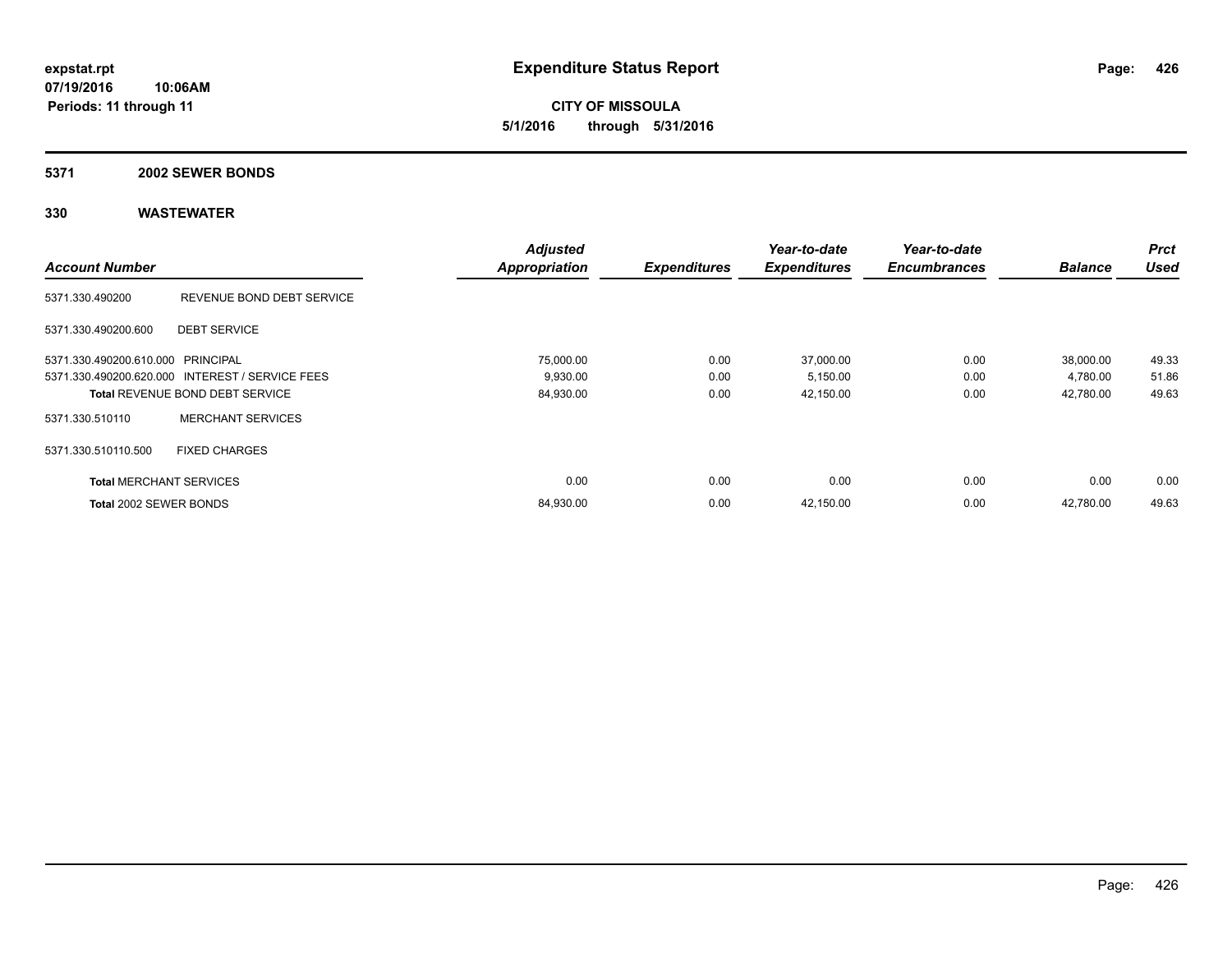**CITY OF MISSOULA 5/1/2016 through 5/31/2016**

### **5372 2002 SEWER REVENUE BOND**

| <b>Account Number</b>       |                                | Adjusted<br><b>Appropriation</b> | <b>Expenditures</b> | Year-to-date<br><b>Expenditures</b> | Year-to-date<br><b>Encumbrances</b> | <b>Balance</b> | <b>Prct</b><br><b>Used</b> |
|-----------------------------|--------------------------------|----------------------------------|---------------------|-------------------------------------|-------------------------------------|----------------|----------------------------|
| 5372.330.430610             | <b>ADMINISTRATION</b>          |                                  |                     |                                     |                                     |                |                            |
| 5372.330.430610.800         | OTHER OBJECTS                  |                                  |                     |                                     |                                     |                |                            |
| <b>Total ADMINISTRATION</b> |                                | 0.00                             | 0.00                | 0.00                                | 0.00                                | 0.00           | 0.00                       |
| 5372.330.510110             | <b>MERCHANT SERVICES</b>       |                                  |                     |                                     |                                     |                |                            |
| 5372.330.510110.500         | <b>FIXED CHARGES</b>           |                                  |                     |                                     |                                     |                |                            |
|                             | <b>Total MERCHANT SERVICES</b> | 0.00                             | 0.00                | 0.00                                | 0.00                                | 0.00           | 0.00                       |
|                             | Total 2002 SEWER REVENUE BOND  | 0.00                             | 0.00                | 0.00                                | 0.00                                | 0.00           | 0.00                       |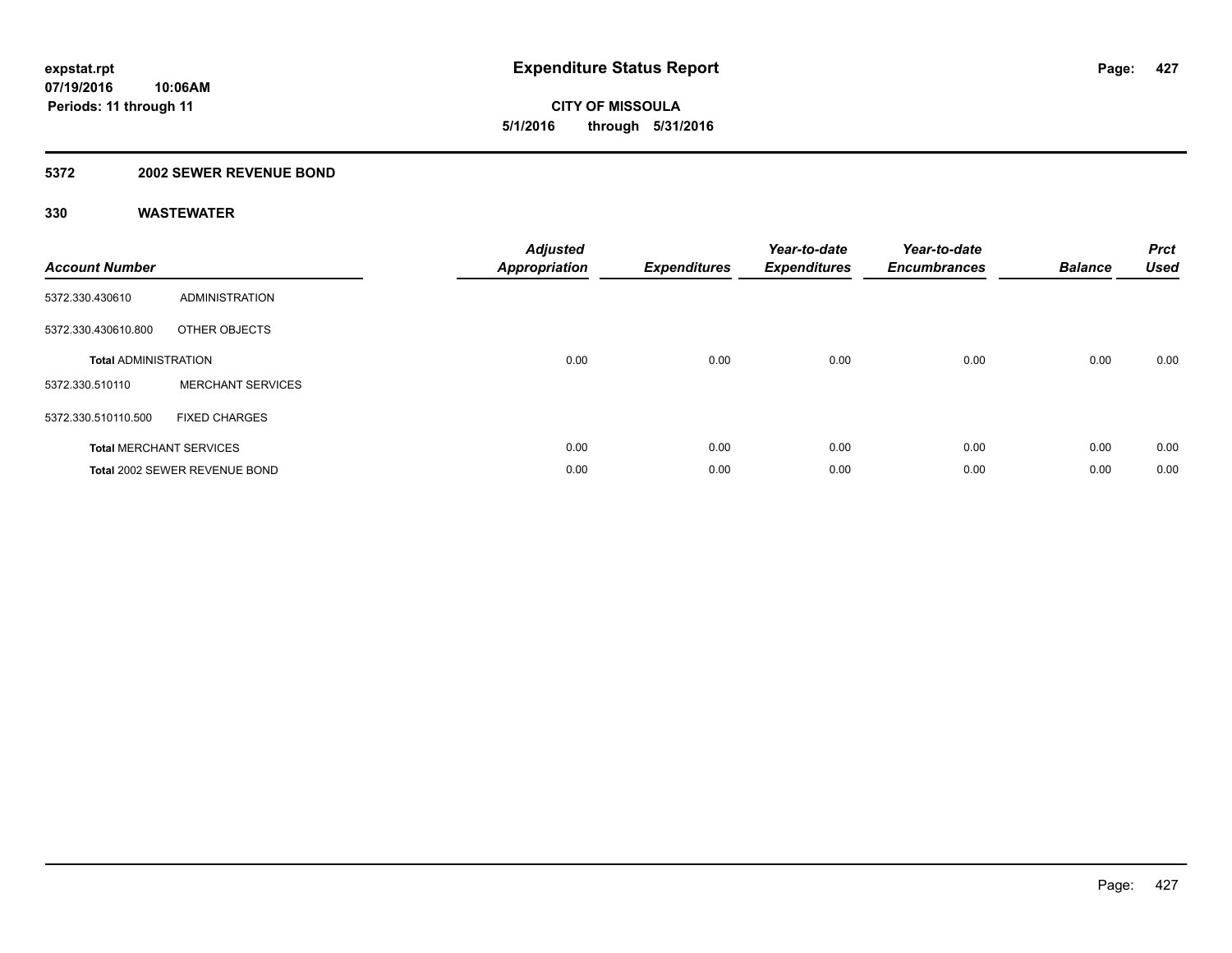**CITY OF MISSOULA 5/1/2016 through 5/31/2016**

#### **5373 2002 WWTP UPGRADE REVENUE BOND**

|                                   |                                                 | <b>Adjusted</b>      |                     | Year-to-date        | Year-to-date        |                | <b>Prct</b> |
|-----------------------------------|-------------------------------------------------|----------------------|---------------------|---------------------|---------------------|----------------|-------------|
| <b>Account Number</b>             |                                                 | <b>Appropriation</b> | <b>Expenditures</b> | <b>Expenditures</b> | <b>Encumbrances</b> | <b>Balance</b> | <b>Used</b> |
| 5373.330.490200                   | REVENUE BOND DEBT SERVICE                       |                      |                     |                     |                     |                |             |
| 5373.330.490200.600               | <b>DEBT SERVICE</b>                             |                      |                     |                     |                     |                |             |
| 5373.330.490200.610.000 PRINCIPAL |                                                 | 290,000.00           | 0.00                | 144,000.00          | 0.00                | 146.000.00     | 49.66       |
|                                   | 5373.330.490200.620.000 INTEREST / SERVICE FEES | 41,640.00            | 0.00                | 21,540.00           | 0.00                | 20,100.00      | 51.73       |
|                                   | <b>Total REVENUE BOND DEBT SERVICE</b>          | 331,640.00           | 0.00                | 165,540.00          | 0.00                | 166,100.00     | 49.92       |
| 5373.330.510110                   | <b>MERCHANT SERVICES</b>                        |                      |                     |                     |                     |                |             |
| 5373.330.510110.500               | <b>FIXED CHARGES</b>                            |                      |                     |                     |                     |                |             |
| <b>Total MERCHANT SERVICES</b>    |                                                 | 0.00                 | 0.00                | 0.00                | 0.00                | 0.00           | 0.00        |
|                                   | Total 2002 WWTP UPGRADE REVENUE BOND            | 331,640.00           | 0.00                | 165,540.00          | 0.00                | 166.100.00     | 49.92       |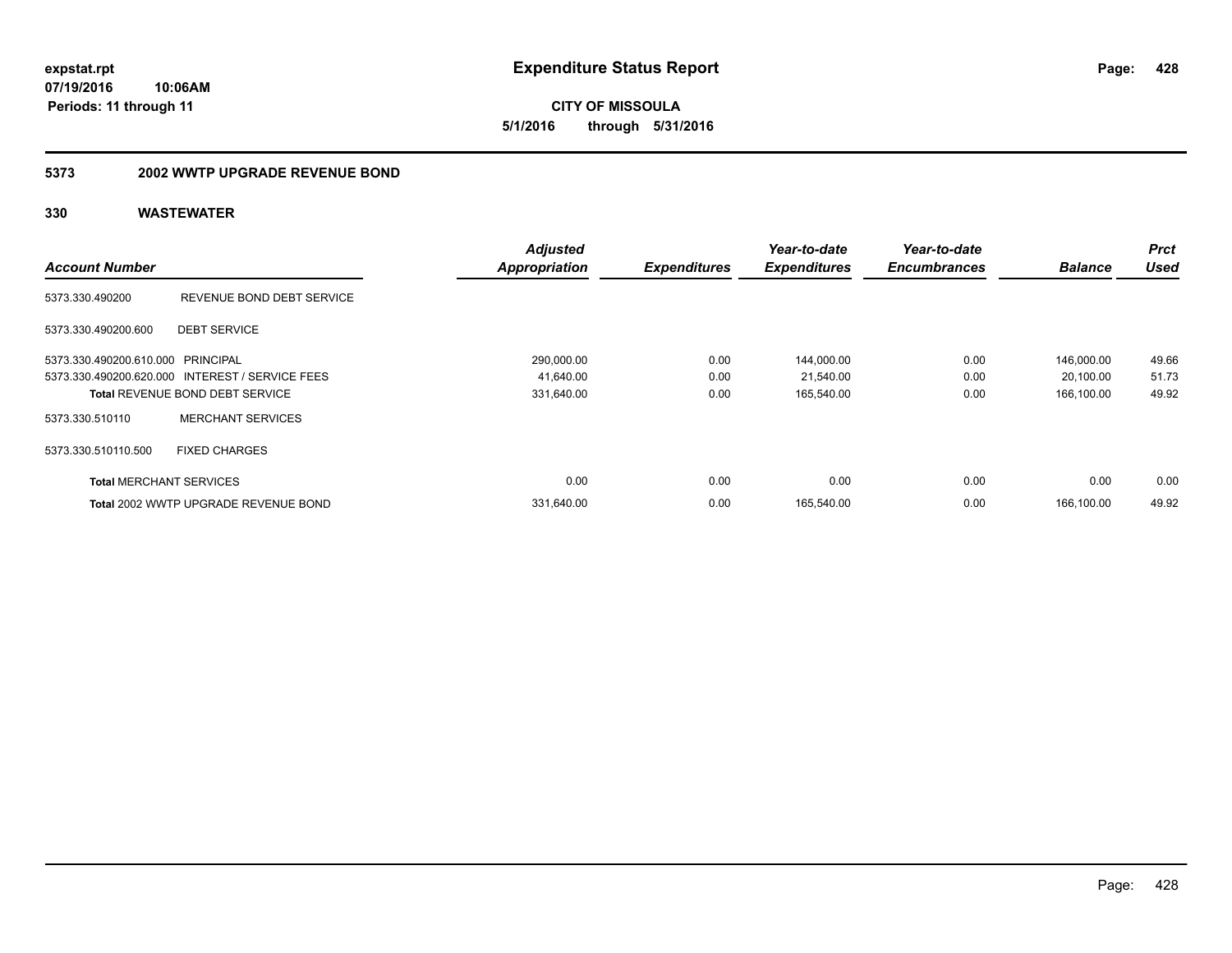**CITY OF MISSOULA 5/1/2016 through 5/31/2016**

### **5374 2002 WWTP UPGRADE RESERVE**

|                             |                                                  | <b>Adjusted</b>      |                     | Year-to-date        | Year-to-date        |                | <b>Prct</b> |
|-----------------------------|--------------------------------------------------|----------------------|---------------------|---------------------|---------------------|----------------|-------------|
| <b>Account Number</b>       |                                                  | <b>Appropriation</b> | <b>Expenditures</b> | <b>Expenditures</b> | <b>Encumbrances</b> | <b>Balance</b> | <b>Used</b> |
| 5374.330.430610             | <b>ADMINISTRATION</b>                            |                      |                     |                     |                     |                |             |
| 5374.330.430610.800         | OTHER OBJECTS                                    |                      |                     |                     |                     |                |             |
|                             | 5374.330.430610.820.000 TRANSFERS TO OTHER FUNDS | 180.00               | 0.00                | 0.00                | 0.00                | 180.00         | 0.00        |
| <b>Total ADMINISTRATION</b> |                                                  | 180.00               | 0.00                | 0.00                | 0.00                | 180.00         | 0.00        |
| 5374.330.490200             | REVENUE BOND DEBT SERVICE                        |                      |                     |                     |                     |                |             |
| 5374.330.490200.600         | <b>DEBT SERVICE</b>                              |                      |                     |                     |                     |                |             |
|                             | Total REVENUE BOND DEBT SERVICE                  | 0.00                 | 0.00                | 0.00                | 0.00                | 0.00           | 0.00        |
| 5374.330.510110             | <b>MERCHANT SERVICES</b>                         |                      |                     |                     |                     |                |             |
| 5374.330.510110.500         | <b>FIXED CHARGES</b>                             |                      |                     |                     |                     |                |             |
|                             | <b>Total MERCHANT SERVICES</b>                   | 0.00                 | 0.00                | 0.00                | 0.00                | 0.00           | 0.00        |
|                             | Total 2002 WWTP UPGRADE RESERVE                  | 180.00               | 0.00                | 0.00                | 0.00                | 180.00         | 0.00        |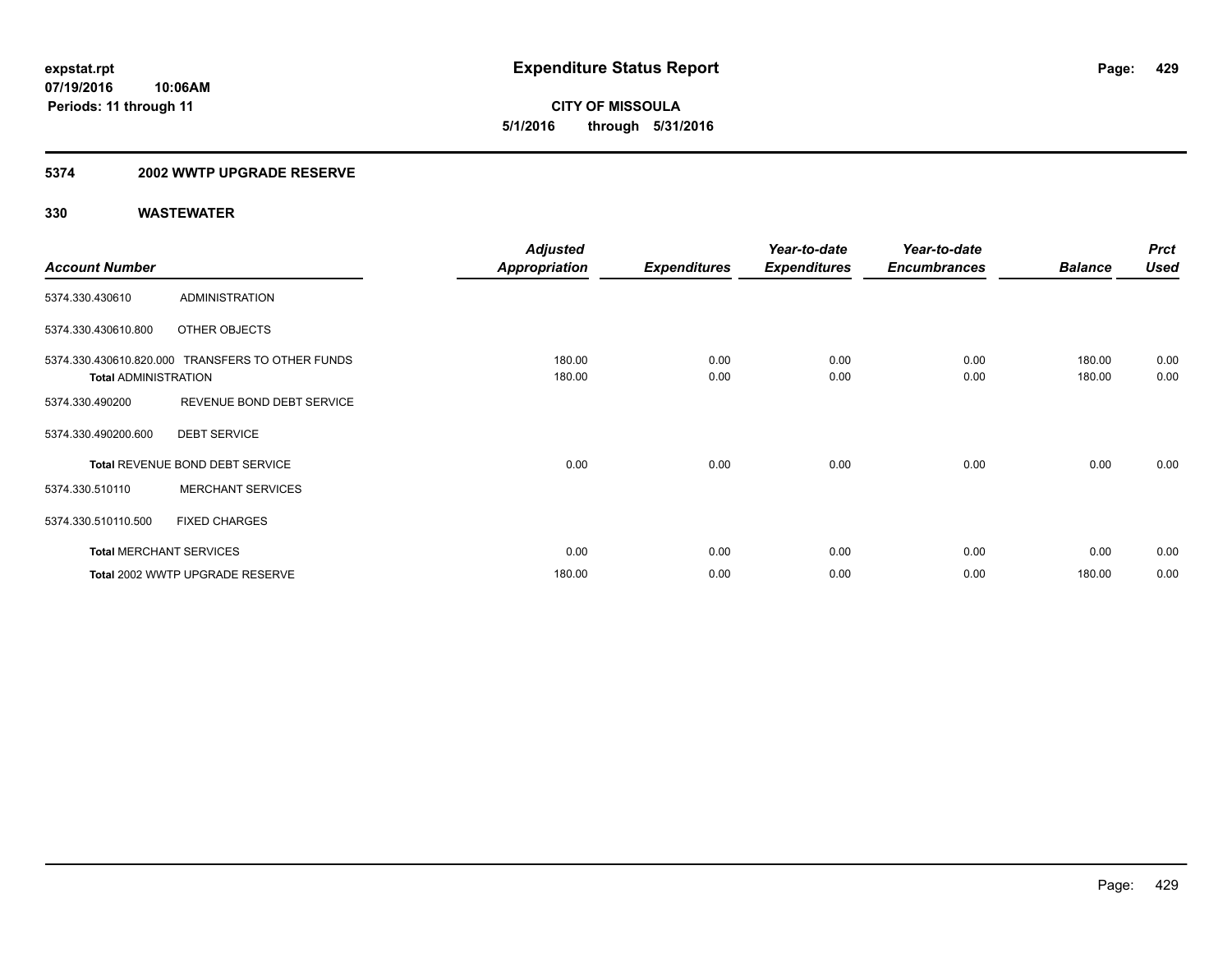**07/19/2016 10:06AM Periods: 11 through 11**

**CITY OF MISSOULA 5/1/2016 through 5/31/2016**

### **5375 2003 WWTP SRF \$3.8M EPA DEBT**

| <b>Account Number</b>             |                                                 | <b>Adjusted</b><br><b>Appropriation</b> | <b>Expenditures</b> | Year-to-date<br><b>Expenditures</b> | Year-to-date<br><b>Encumbrances</b> | <b>Balance</b> | <b>Prct</b><br><b>Used</b> |
|-----------------------------------|-------------------------------------------------|-----------------------------------------|---------------------|-------------------------------------|-------------------------------------|----------------|----------------------------|
| 5375.330.490200                   | REVENUE BOND DEBT SERVICE                       |                                         |                     |                                     |                                     |                |                            |
| 5375.330.490200.600               | <b>DEBT SERVICE</b>                             |                                         |                     |                                     |                                     |                |                            |
| 5375.330.490200.610.000 PRINCIPAL |                                                 | 211,000.00                              | 0.00                | 105,000.00                          | 0.00                                | 106,000.00     | 49.76                      |
|                                   | 5375.330.490200.620.000 INTEREST / SERVICE FEES | 39,926.00                               | 0.00                | 20,553.75                           | 0.00                                | 19.372.25      | 51.48                      |
|                                   | <b>Total REVENUE BOND DEBT SERVICE</b>          | 250,926.00                              | 0.00                | 125,553.75                          | 0.00                                | 125.372.25     | 50.04                      |
| 5375.330.510110                   | <b>MERCHANT SERVICES</b>                        |                                         |                     |                                     |                                     |                |                            |
| 5375.330.510110.500               | <b>FIXED CHARGES</b>                            |                                         |                     |                                     |                                     |                |                            |
| <b>Total MERCHANT SERVICES</b>    |                                                 | 0.00                                    | 0.00                | 0.00                                | 0.00                                | 0.00           | 0.00                       |
|                                   | Total 2003 WWTP SRF \$3.8M EPA DEBT             | 250.926.00                              | 0.00                | 125,553.75                          | 0.00                                | 125.372.25     | 50.04                      |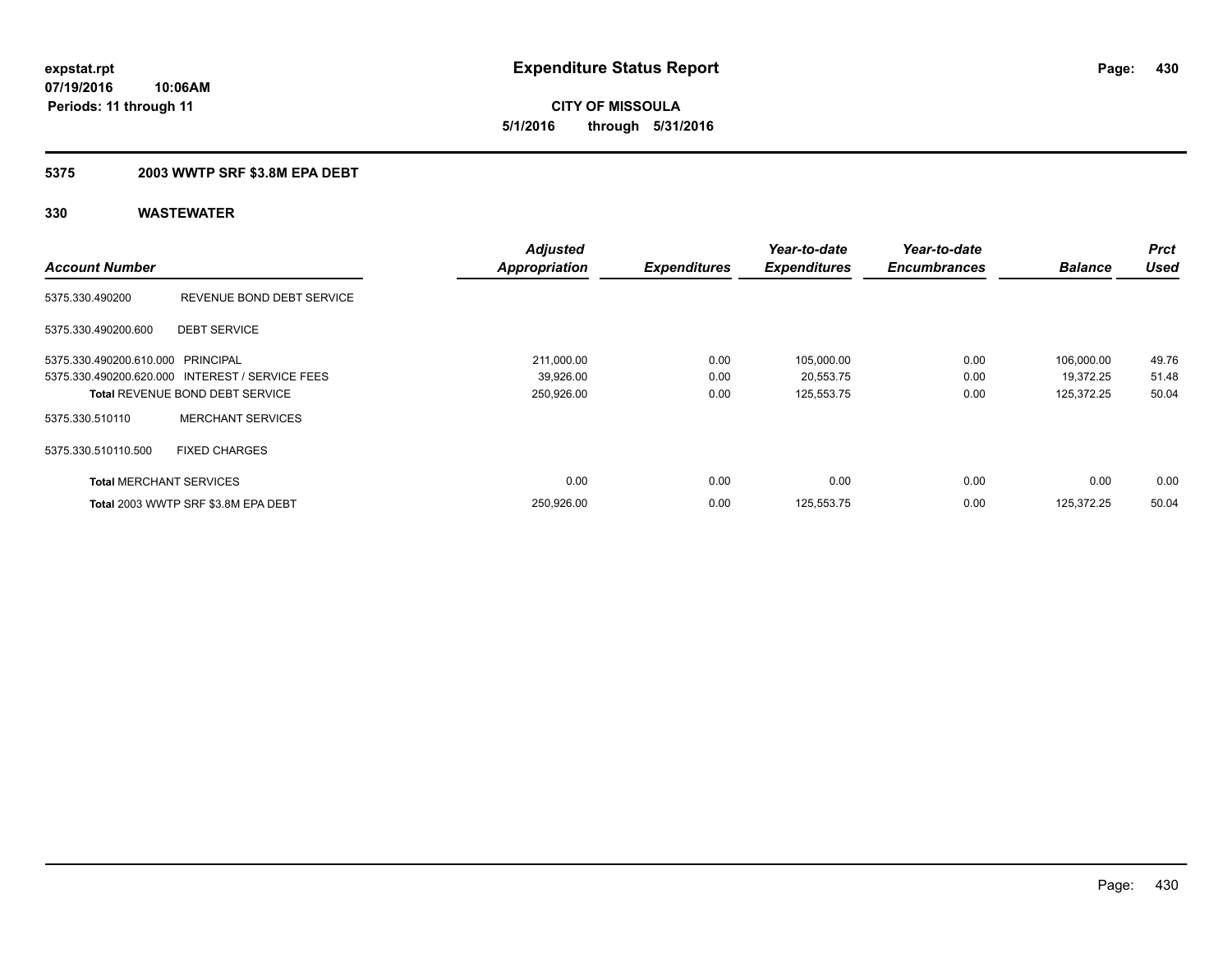**CITY OF MISSOULA 5/1/2016 through 5/31/2016**

### **5376 2003 WWTP SRF \$3.8M EPA RESERVE**

| <b>Account Number</b>       |                                        | Adjusted<br><b>Appropriation</b> | <b>Expenditures</b> | Year-to-date<br><b>Expenditures</b> | Year-to-date<br><b>Encumbrances</b> | <b>Balance</b> | <b>Prct</b><br><b>Used</b> |
|-----------------------------|----------------------------------------|----------------------------------|---------------------|-------------------------------------|-------------------------------------|----------------|----------------------------|
| 5376.330.430610             | <b>ADMINISTRATION</b>                  |                                  |                     |                                     |                                     |                |                            |
| 5376.330.430610.800         | OTHER OBJECTS                          |                                  |                     |                                     |                                     |                |                            |
| <b>Total ADMINISTRATION</b> |                                        | 0.00                             | 0.00                | 0.00                                | 0.00                                | 0.00           | 0.00                       |
| 5376.330.510110             | <b>MERCHANT SERVICES</b>               |                                  |                     |                                     |                                     |                |                            |
| 5376.330.510110.500         | <b>FIXED CHARGES</b>                   |                                  |                     |                                     |                                     |                |                            |
|                             | <b>Total MERCHANT SERVICES</b>         | 0.00                             | 0.00                | 0.00                                | 0.00                                | 0.00           | 0.00                       |
|                             | Total 2003 WWTP SRF \$3.8M EPA RESERVE | 0.00                             | 0.00                | 0.00                                | 0.00                                | 0.00           | 0.00                       |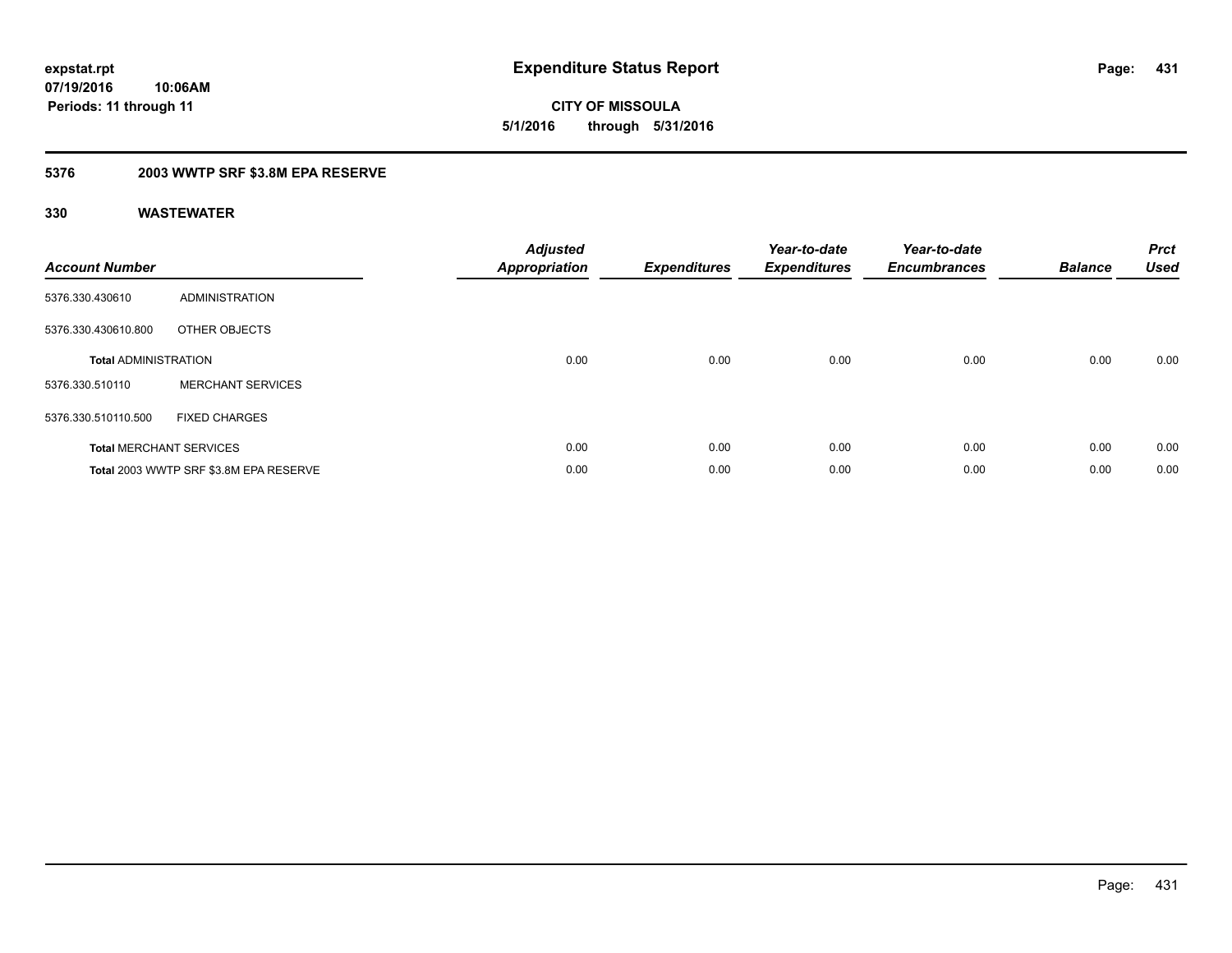**CITY OF MISSOULA 5/1/2016 through 5/31/2016**

## **5377 2004 WWTP \$3.023 LOAN DEBT SERVICE**

|                                   |                                                 | <b>Adjusted</b>      |                     | Year-to-date        | Year-to-date        |                | <b>Prct</b> |
|-----------------------------------|-------------------------------------------------|----------------------|---------------------|---------------------|---------------------|----------------|-------------|
| <b>Account Number</b>             |                                                 | <b>Appropriation</b> | <b>Expenditures</b> | <b>Expenditures</b> | <b>Encumbrances</b> | <b>Balance</b> | <b>Used</b> |
| 5377.330.490200                   | REVENUE BOND DEBT SERVICE                       |                      |                     |                     |                     |                |             |
| 5377.330.490200.600               | <b>DEBT SERVICE</b>                             |                      |                     |                     |                     |                |             |
| 5377.330.490200.610.000 PRINCIPAL |                                                 | 203,000.00           | 0.00                | 101,000.00          | 0.00                | 102.000.00     | 49.75       |
|                                   | 5377.330.490200.620.000 INTEREST / SERVICE FEES | 41,006.00            | 0.00                | 21,071.25           | 0.00                | 19.934.75      | 51.39       |
|                                   | <b>Total REVENUE BOND DEBT SERVICE</b>          | 244,006.00           | 0.00                | 122,071.25          | 0.00                | 121,934.75     | 50.03       |
| 5377.330.510110                   | <b>MERCHANT SERVICES</b>                        |                      |                     |                     |                     |                |             |
| 5377.330.510110.500               | <b>FIXED CHARGES</b>                            |                      |                     |                     |                     |                |             |
| <b>Total MERCHANT SERVICES</b>    |                                                 | 0.00                 | 0.00                | 0.00                | 0.00                | 0.00           | 0.00        |
|                                   | Total 2004 WWTP \$3.023 LOAN DEBT SERVICE       | 244,006.00           | 0.00                | 122,071.25          | 0.00                | 121.934.75     | 50.03       |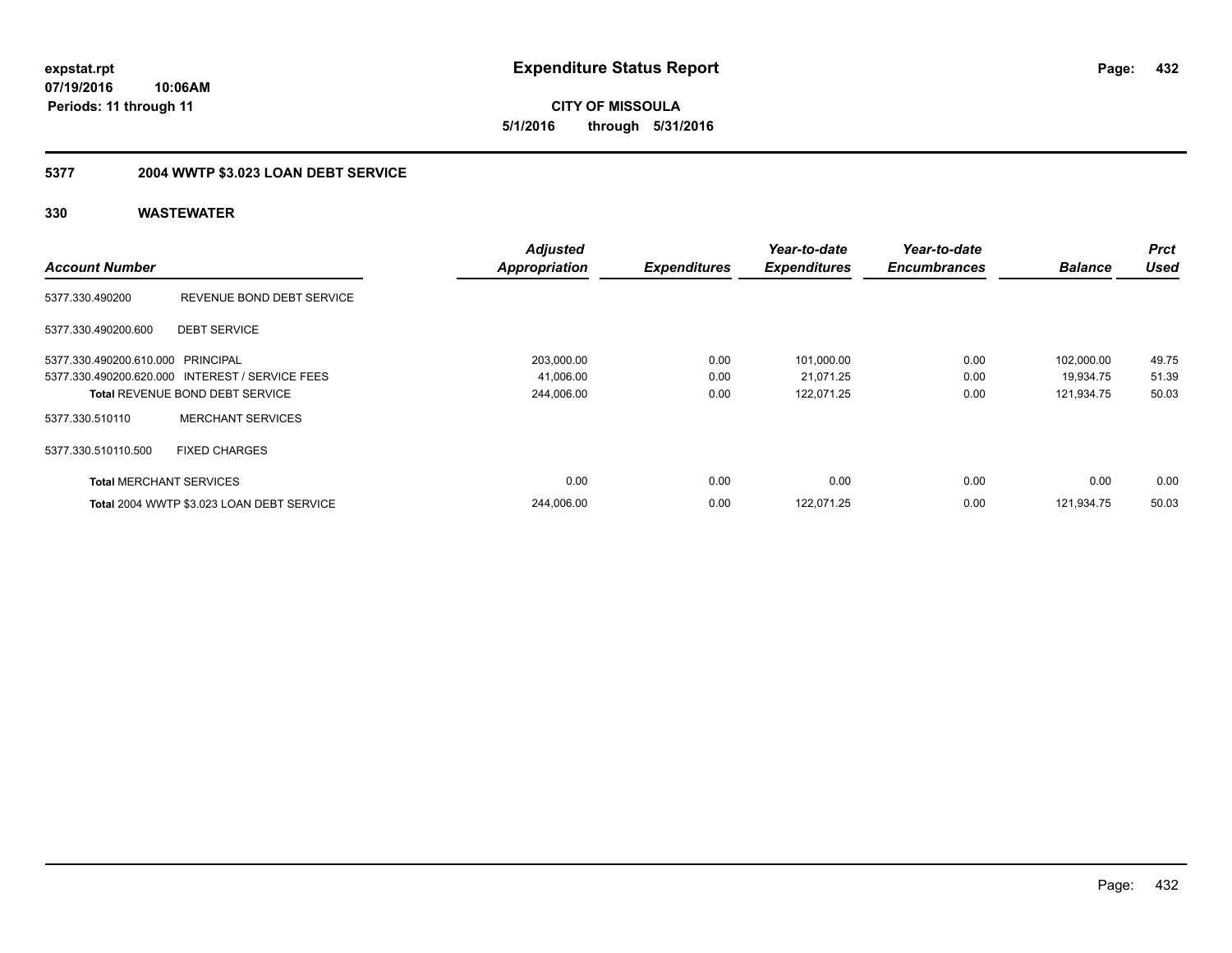**433**

**07/19/2016 10:06AM Periods: 11 through 11**

**CITY OF MISSOULA 5/1/2016 through 5/31/2016**

# **5378 2004 WWTP \$3.023 LOAN RESERVE**

| <b>Account Number</b>          |                                                  | <b>Adjusted</b><br><b>Appropriation</b> | <b>Expenditures</b> | Year-to-date<br><b>Expenditures</b> | Year-to-date<br><b>Encumbrances</b> | <b>Balance</b>   | <b>Prct</b><br><b>Used</b> |
|--------------------------------|--------------------------------------------------|-----------------------------------------|---------------------|-------------------------------------|-------------------------------------|------------------|----------------------------|
| 5378.330.430610                | ADMINISTRATION                                   |                                         |                     |                                     |                                     |                  |                            |
| 5378.330.430610.800            | OTHER OBJECTS                                    |                                         |                     |                                     |                                     |                  |                            |
| <b>Total ADMINISTRATION</b>    | 5378.330.430610.820.000 TRANSFERS TO OTHER FUNDS | 283.00<br>283.00                        | 0.00<br>0.00        | 0.00<br>0.00                        | 0.00<br>0.00                        | 283.00<br>283.00 | 0.00<br>0.00               |
| 5378.330.510110                | <b>MERCHANT SERVICES</b>                         |                                         |                     |                                     |                                     |                  |                            |
| 5378.330.510110.500            | <b>FIXED CHARGES</b>                             |                                         |                     |                                     |                                     |                  |                            |
| <b>Total MERCHANT SERVICES</b> |                                                  | 0.00                                    | 0.00                | 0.00                                | 0.00                                | 0.00             | 0.00                       |
|                                | Total 2004 WWTP \$3.023 LOAN RESERVE             | 283.00                                  | 0.00                | 0.00                                | 0.00                                | 283.00           | 0.00                       |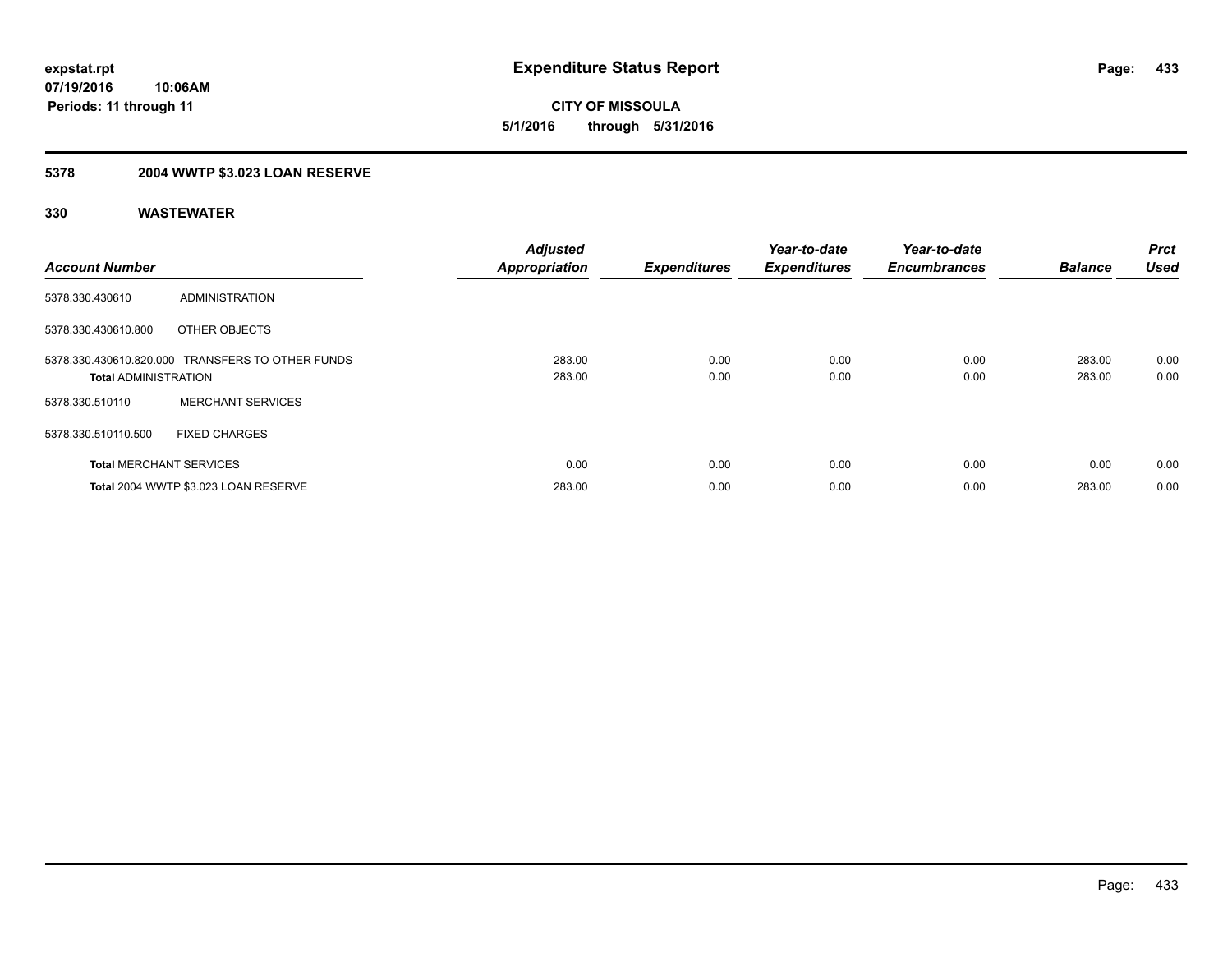**434**

**07/19/2016 10:06AM Periods: 11 through 11**

**CITY OF MISSOULA 5/1/2016 through 5/31/2016**

# **5379 2005 BRICH/BRDY/LIN/GIL SRF DEBT**

|                                   |                                        | <b>Adjusted</b>      |                     | Year-to-date        | Year-to-date        |                | <b>Prct</b> |
|-----------------------------------|----------------------------------------|----------------------|---------------------|---------------------|---------------------|----------------|-------------|
| <b>Account Number</b>             |                                        | <b>Appropriation</b> | <b>Expenditures</b> | <b>Expenditures</b> | <b>Encumbrances</b> | <b>Balance</b> | <b>Used</b> |
| 5379.330.430610                   | <b>ADMINISTRATION</b>                  |                      |                     |                     |                     |                |             |
| 5379.330.430610.800               | OTHER OBJECTS                          |                      |                     |                     |                     |                |             |
| <b>Total ADMINISTRATION</b>       |                                        | 0.00                 | 0.00                | 0.00                | 0.00                | 0.00           | 0.00        |
| 5379.330.490200                   | REVENUE BOND DEBT SERVICE              |                      |                     |                     |                     |                |             |
| 5379.330.490200.600               | <b>DEBT SERVICE</b>                    |                      |                     |                     |                     |                |             |
| 5379.330.490200.610.000 PRINCIPAL |                                        | 88,000.00            | 0.00                | 44,000.00           | 0.00                | 44,000.00      | 50.00       |
| 5379.330.490200.620.000           | <b>INTEREST / SERVICE FEES</b>         | 21,443.00            | 0.00                | 10,968.75           | 0.00                | 10,474.25      | 51.15       |
|                                   | <b>Total REVENUE BOND DEBT SERVICE</b> | 109,443.00           | 0.00                | 54,968.75           | 0.00                | 54,474.25      | 50.23       |
| 5379.330.510110                   | <b>MERCHANT SERVICES</b>               |                      |                     |                     |                     |                |             |
| 5379.330.510110.500               | <b>FIXED CHARGES</b>                   |                      |                     |                     |                     |                |             |
| <b>Total MERCHANT SERVICES</b>    |                                        | 0.00                 | 0.00                | 0.00                | 0.00                | 0.00           | 0.00        |
|                                   | Total 2005 BRICH/BRDY/LIN/GIL SRF DEBT | 109,443.00           | 0.00                | 54,968.75           | 0.00                | 54,474.25      | 50.23       |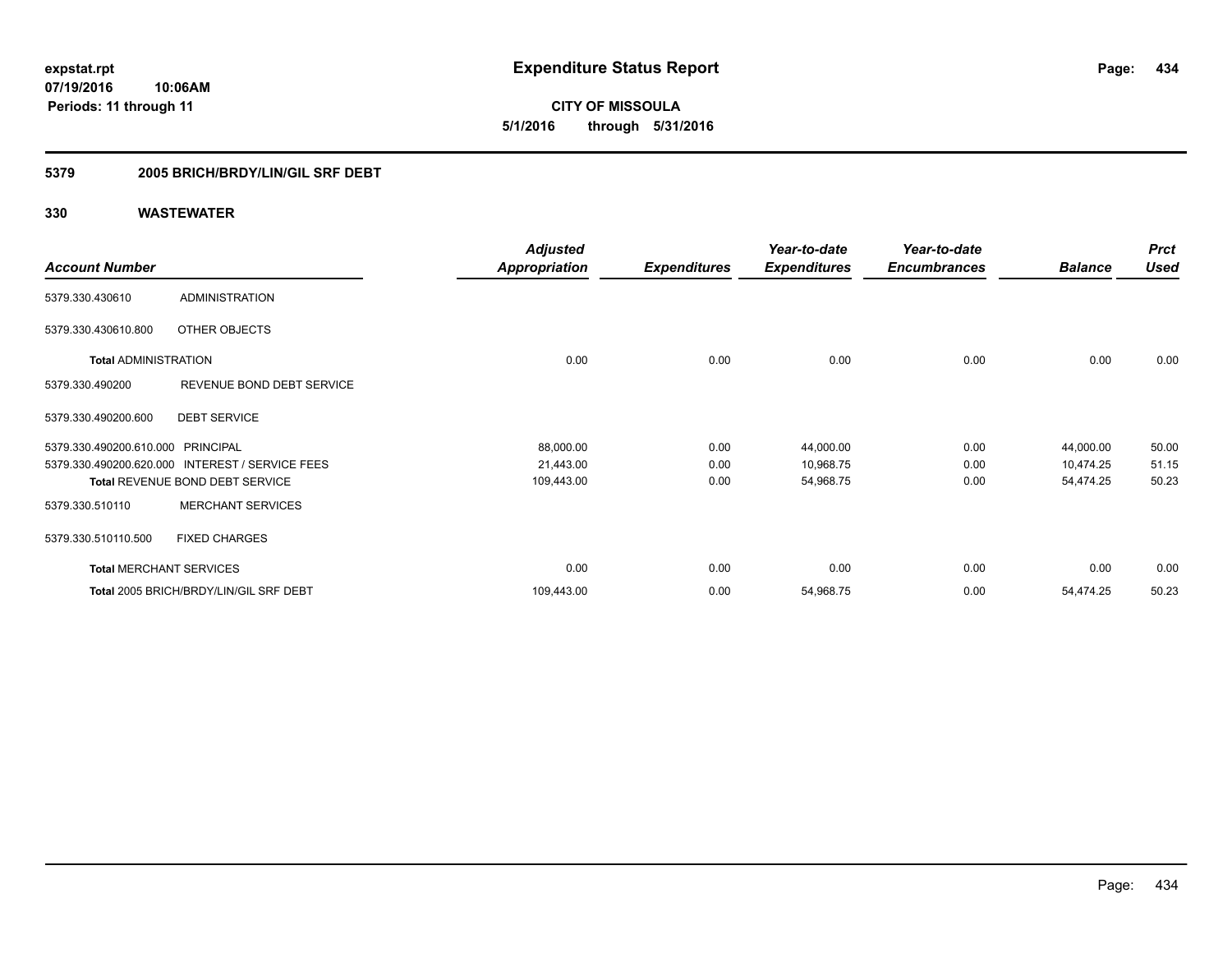**CITY OF MISSOULA 5/1/2016 through 5/31/2016**

# **5380 BRDWY/BIRCH/GILBERT/LINCOLNWOOD**

| <b>Account Number</b>       |                                       | <b>Adjusted</b><br><b>Appropriation</b> | <b>Expenditures</b> | Year-to-date<br><b>Expenditures</b> | Year-to-date<br><b>Encumbrances</b> | <b>Balance</b> | <b>Prct</b><br><b>Used</b> |
|-----------------------------|---------------------------------------|-----------------------------------------|---------------------|-------------------------------------|-------------------------------------|----------------|----------------------------|
| 5380.330.430610             | <b>ADMINISTRATION</b>                 |                                         |                     |                                     |                                     |                |                            |
| 5380.330.430610.800         | OTHER OBJECTS                         |                                         |                     |                                     |                                     |                |                            |
| <b>Total ADMINISTRATION</b> |                                       | 0.00                                    | 0.00                | 0.00                                | 0.00                                | 0.00           | 0.00                       |
| 5380.330.490200             | REVENUE BOND DEBT SERVICE             |                                         |                     |                                     |                                     |                |                            |
| 5380.330.490200.600         | <b>DEBT SERVICE</b>                   |                                         |                     |                                     |                                     |                |                            |
|                             | Total REVENUE BOND DEBT SERVICE       | 0.00                                    | 0.00                | 0.00                                | 0.00                                | 0.00           | 0.00                       |
| 5380.330.510110             | <b>MERCHANT SERVICES</b>              |                                         |                     |                                     |                                     |                |                            |
| 5380.330.510110.500         | <b>FIXED CHARGES</b>                  |                                         |                     |                                     |                                     |                |                            |
|                             | <b>Total MERCHANT SERVICES</b>        | 0.00                                    | 0.00                | 0.00                                | 0.00                                | 0.00           | 0.00                       |
|                             | Total BRDWY/BIRCH/GILBERT/LINCOLNWOOD | 0.00                                    | 0.00                | 0.00                                | 0.00                                | 0.00           | 0.00                       |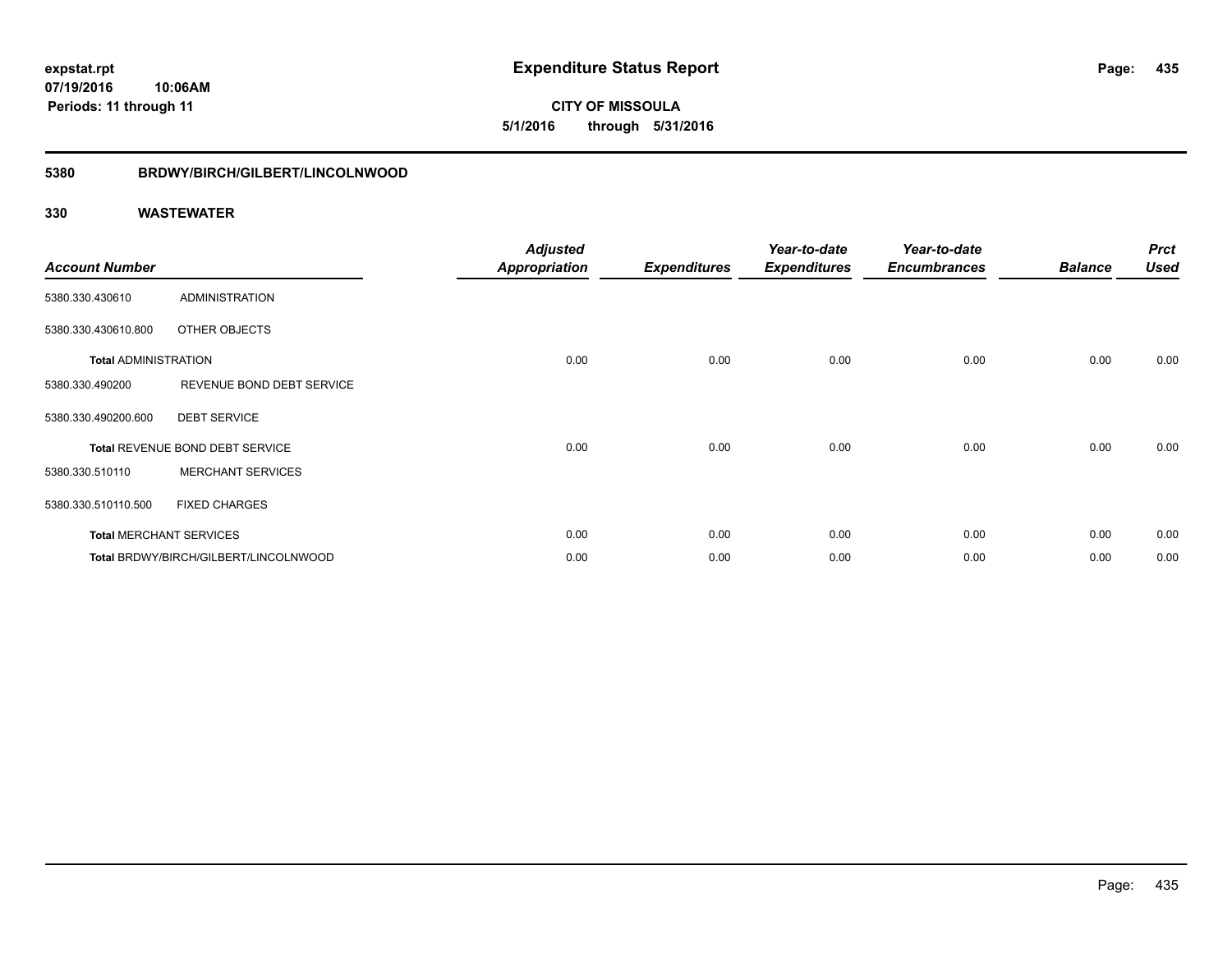**436**

**07/19/2016 10:06AM Periods: 11 through 11**

**CITY OF MISSOULA 5/1/2016 through 5/31/2016**

# **5381 LINCOLNWOOD PH2 DEBT SERVICE**

| <b>Account Number</b>       |                                    | <b>Adjusted</b><br><b>Appropriation</b> | <b>Expenditures</b> | Year-to-date<br><b>Expenditures</b> | Year-to-date<br><b>Encumbrances</b> | <b>Balance</b> | <b>Prct</b><br><b>Used</b> |
|-----------------------------|------------------------------------|-----------------------------------------|---------------------|-------------------------------------|-------------------------------------|----------------|----------------------------|
| 5381.330.430610             | <b>ADMINISTRATION</b>              |                                         |                     |                                     |                                     |                |                            |
| 5381.330.430610.800         | OTHER OBJECTS                      |                                         |                     |                                     |                                     |                |                            |
| <b>Total ADMINISTRATION</b> |                                    | 0.00                                    | 0.00                | 0.00                                | 0.00                                | 0.00           | 0.00                       |
| 5381.330.490200             | REVENUE BOND DEBT SERVICE          |                                         |                     |                                     |                                     |                |                            |
| 5381.330.490200.600         | <b>DEBT SERVICE</b>                |                                         |                     |                                     |                                     |                |                            |
|                             | Total REVENUE BOND DEBT SERVICE    | 0.00                                    | 0.00                | 0.00                                | 0.00                                | 0.00           | 0.00                       |
| 5381.330.510110             | <b>MERCHANT SERVICES</b>           |                                         |                     |                                     |                                     |                |                            |
| 5381.330.510110.500         | <b>FIXED CHARGES</b>               |                                         |                     |                                     |                                     |                |                            |
|                             | <b>Total MERCHANT SERVICES</b>     | 0.00                                    | 0.00                | 0.00                                | 0.00                                | 0.00           | 0.00                       |
|                             | Total LINCOLNWOOD PH2 DEBT SERVICE | 0.00                                    | 0.00                | 0.00                                | 0.00                                | 0.00           | 0.00                       |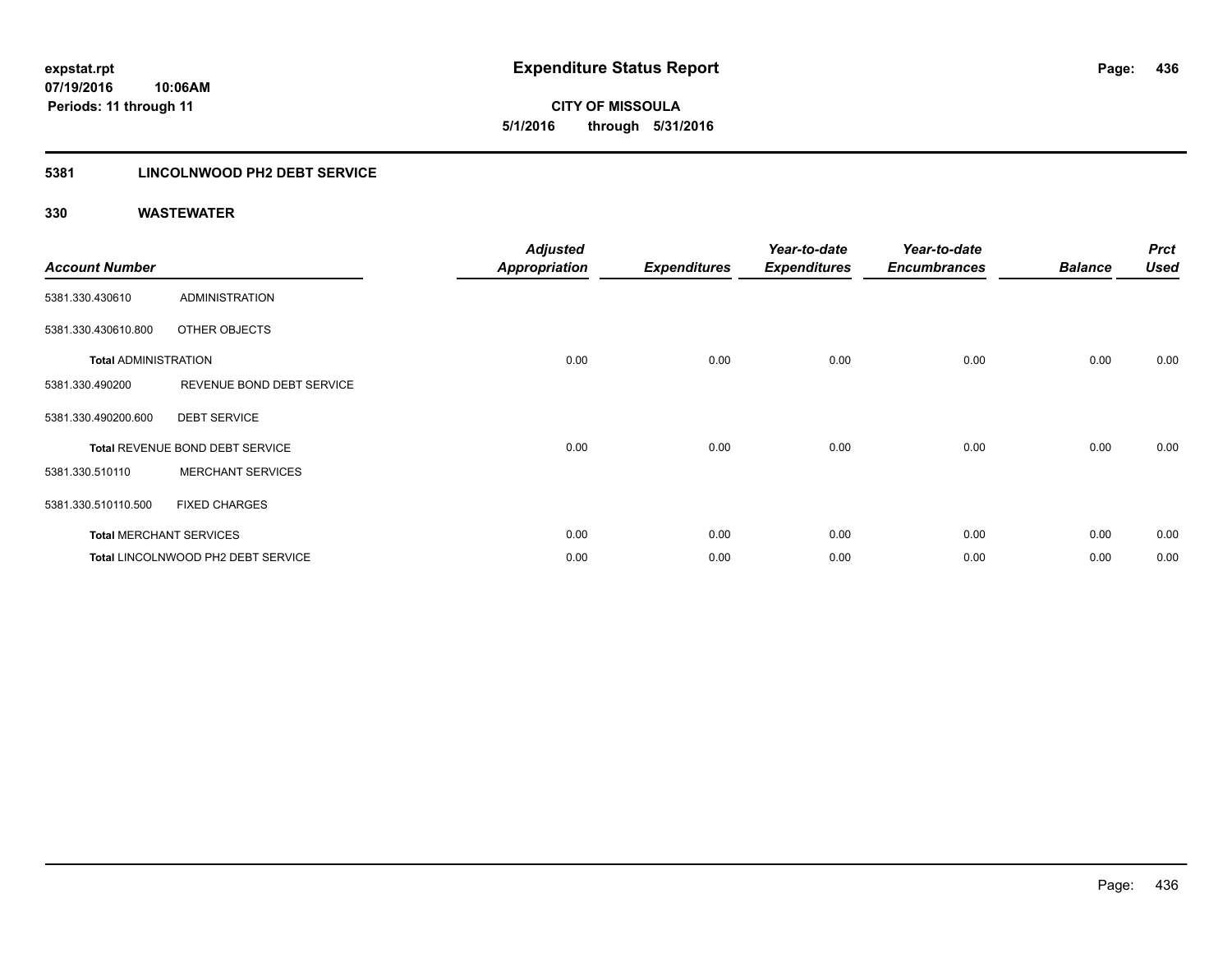**CITY OF MISSOULA 5/1/2016 through 5/31/2016**

# **5382 LINCOLNWOOD PH2 RESERVE FUND**

|                             |                                                  | <b>Adjusted</b>      |                     | Year-to-date        | Year-to-date        |                | <b>Prct</b> |
|-----------------------------|--------------------------------------------------|----------------------|---------------------|---------------------|---------------------|----------------|-------------|
| <b>Account Number</b>       |                                                  | <b>Appropriation</b> | <b>Expenditures</b> | <b>Expenditures</b> | <b>Encumbrances</b> | <b>Balance</b> | <b>Used</b> |
| 5382.330.430610             | ADMINISTRATION                                   |                      |                     |                     |                     |                |             |
| 5382.330.430610.800         | OTHER OBJECTS                                    |                      |                     |                     |                     |                |             |
|                             | 5382.330.430610.820.000 TRANSFERS TO OTHER FUNDS | 21,850.00            | 0.00                | 0.00                | 0.00                | 21,850.00      | 0.00        |
| <b>Total ADMINISTRATION</b> |                                                  | 21,850.00            | 0.00                | 0.00                | 0.00                | 21,850.00      | 0.00        |
| 5382.330.490200             | REVENUE BOND DEBT SERVICE                        |                      |                     |                     |                     |                |             |
| 5382.330.490200.600         | <b>DEBT SERVICE</b>                              |                      |                     |                     |                     |                |             |
|                             | Total REVENUE BOND DEBT SERVICE                  | 0.00                 | 0.00                | 0.00                | 0.00                | 0.00           | 0.00        |
| 5382.330.510110             | <b>MERCHANT SERVICES</b>                         |                      |                     |                     |                     |                |             |
| 5382.330.510110.500         | <b>FIXED CHARGES</b>                             |                      |                     |                     |                     |                |             |
|                             | <b>Total MERCHANT SERVICES</b>                   | 0.00                 | 0.00                | 0.00                | 0.00                | 0.00           | 0.00        |
|                             | <b>Total LINCOLNWOOD PH2 RESERVE FUND</b>        | 21,850.00            | 0.00                | 0.00                | 0.00                | 21,850.00      | 0.00        |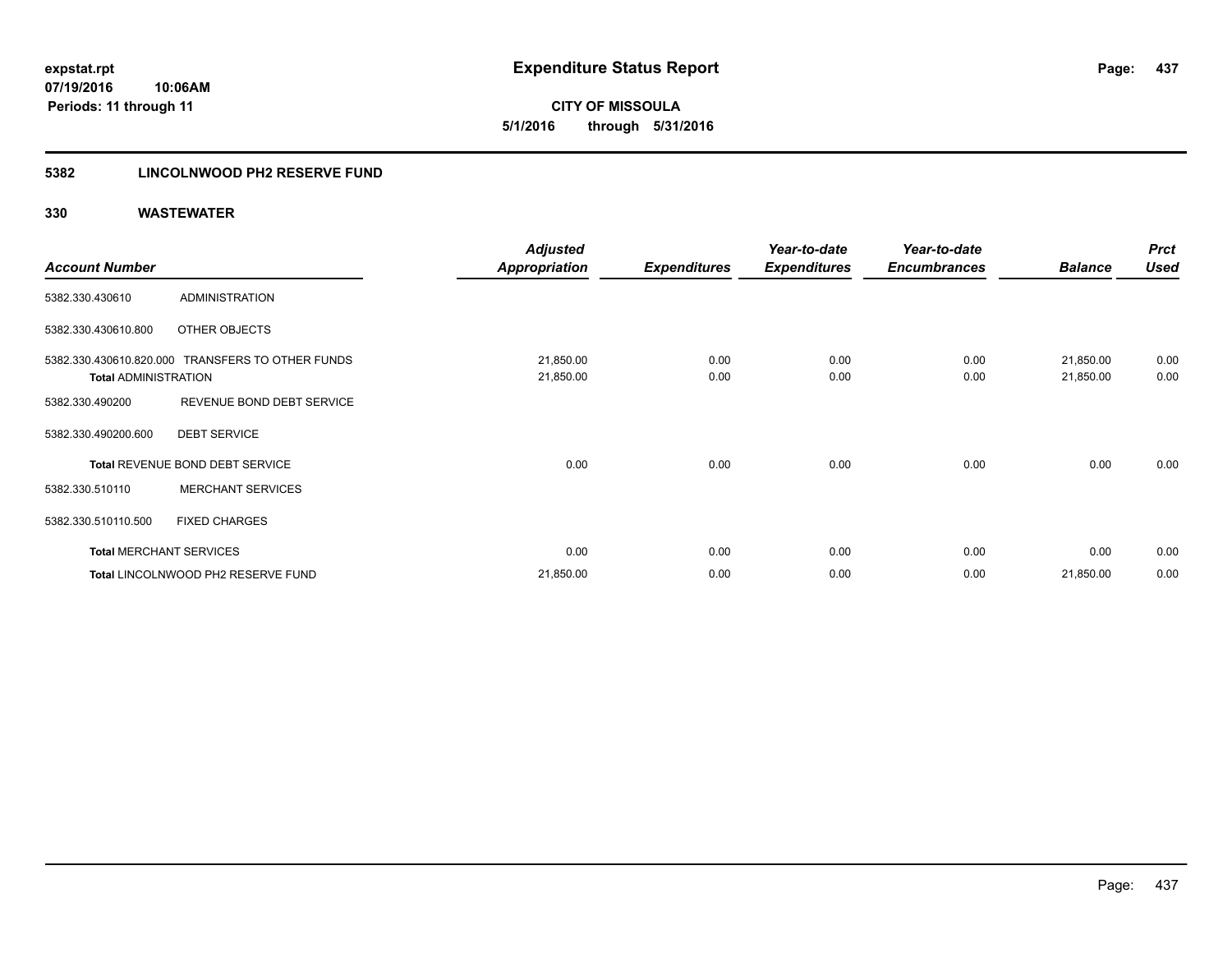**CITY OF MISSOULA 5/1/2016 through 5/31/2016**

# **5383 FY09 RATTLESNAKE SEWER DEBT SVS**

|                                           |                                                           | <b>Adjusted</b>      |                     | Year-to-date        | Year-to-date        |                | <b>Prct</b> |
|-------------------------------------------|-----------------------------------------------------------|----------------------|---------------------|---------------------|---------------------|----------------|-------------|
| <b>Account Number</b>                     |                                                           | <b>Appropriation</b> | <b>Expenditures</b> | <b>Expenditures</b> | <b>Encumbrances</b> | <b>Balance</b> | <b>Used</b> |
| 5383.330.430610                           | <b>ADMINISTRATION</b>                                     |                      |                     |                     |                     |                |             |
| 5383.330.430610.800                       | OTHER OBJECTS                                             |                      |                     |                     |                     |                |             |
| <b>Total ADMINISTRATION</b>               |                                                           | 0.00                 | 0.00                | 0.00                | 0.00                | 0.00           | 0.00        |
| 5383.330.490200                           | REVENUE BOND DEBT SERVICE                                 |                      |                     |                     |                     |                |             |
| 5383.330.490200.600                       | <b>DEBT SERVICE</b>                                       |                      |                     |                     |                     |                |             |
| 5383.330.490200.610.000 LOLO ST/PRINCIPAL |                                                           | 0.00                 | 0.00                | 10,000.00           | 0.00                | $-10,000.00$   | 0.00        |
|                                           | 5383.330.490200.620.000 LOLO ST - INTEREST & SERVICE FEES | 0.00                 | 0.00                | 5,550.00            | 0.00                | $-5,550.00$    | 0.00        |
|                                           | Total REVENUE BOND DEBT SERVICE                           | 0.00                 | 0.00                | 15,550.00           | 0.00                | $-15,550.00$   | 0.00        |
| 5383.330.510110                           | <b>MERCHANT SERVICES</b>                                  |                      |                     |                     |                     |                |             |
| 5383.330.510110.500                       | <b>FIXED CHARGES</b>                                      |                      |                     |                     |                     |                |             |
| <b>Total MERCHANT SERVICES</b>            |                                                           | 0.00                 | 0.00                | 0.00                | 0.00                | 0.00           | 0.00        |
| <b>Total WASTEWATER</b>                   |                                                           | 0.00                 | 0.00                | 15,550.00           | 0.00                | $-15,550.00$   | 0.00        |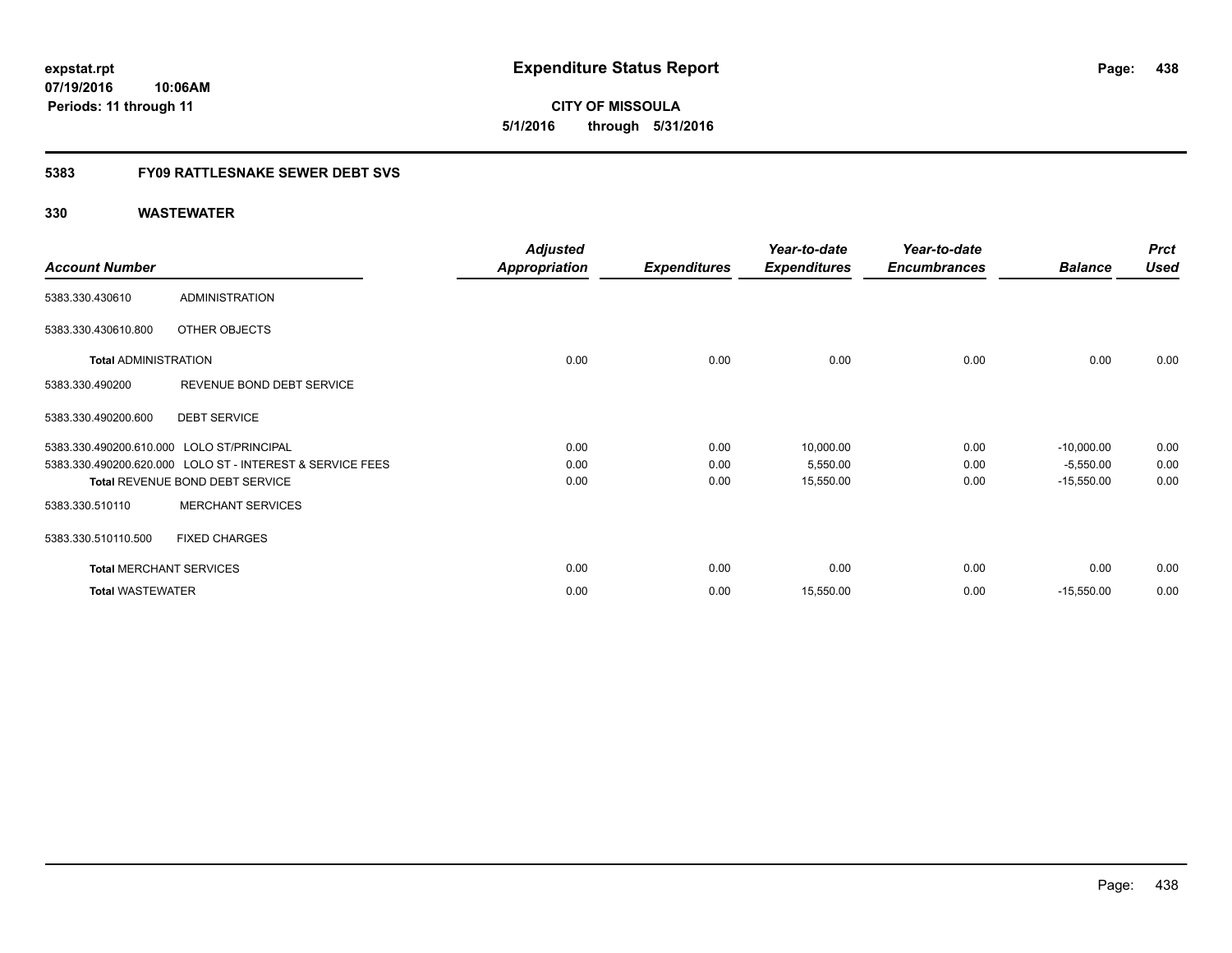**CITY OF MISSOULA 5/1/2016 through 5/31/2016**

# **5383 FY09 RATTLESNAKE SEWER DEBT SVS**

# **550 SID 544 PROJECT**

| <b>Account Number</b>             |                                                 | <b>Adjusted</b><br><b>Appropriation</b> | <b>Expenditures</b> | Year-to-date<br><b>Expenditures</b> | Year-to-date<br><b>Encumbrances</b> | <b>Balance</b> | <b>Prct</b><br><b>Used</b> |
|-----------------------------------|-------------------------------------------------|-----------------------------------------|---------------------|-------------------------------------|-------------------------------------|----------------|----------------------------|
| 5383.550.490200                   | REVENUE BOND DEBT SERVICE                       |                                         |                     |                                     |                                     |                |                            |
| 5383.550.490200.600               | <b>DEBT SERVICE</b>                             |                                         |                     |                                     |                                     |                |                            |
| 5383.550.490200.610.000 PRINCIPAL |                                                 | 20,000.00                               | 0.00                | 0.00                                | 0.00                                | 20,000.00      | 0.00                       |
|                                   | 5383.550.490200.620.000 INTEREST / SERVICE FEES | 10,950.00                               | 0.00                | 0.00                                | 0.00                                | 10,950.00      | 0.00                       |
|                                   | <b>Total REVENUE BOND DEBT SERVICE</b>          | 30,950.00                               | 0.00                | 0.00                                | 0.00                                | 30,950.00      | 0.00                       |
| 5383.550.510110                   | <b>MERCHANT SERVICES</b>                        |                                         |                     |                                     |                                     |                |                            |
| 5383.550.510110.500               | <b>FIXED CHARGES</b>                            |                                         |                     |                                     |                                     |                |                            |
| <b>Total MERCHANT SERVICES</b>    |                                                 | 0.00                                    | 0.00                | 0.00                                | 0.00                                | 0.00           | 0.00                       |
| Total SID 544 PROJECT             |                                                 | 30,950.00                               | 0.00                | 0.00                                | 0.00                                | 30,950.00      | 0.00                       |
|                                   | <b>Total FY09 RATTLESNAKE SEWER DEBT SVS</b>    | 30,950.00                               | 0.00                | 15,550.00                           | 0.00                                | 15,400.00      | 50.24                      |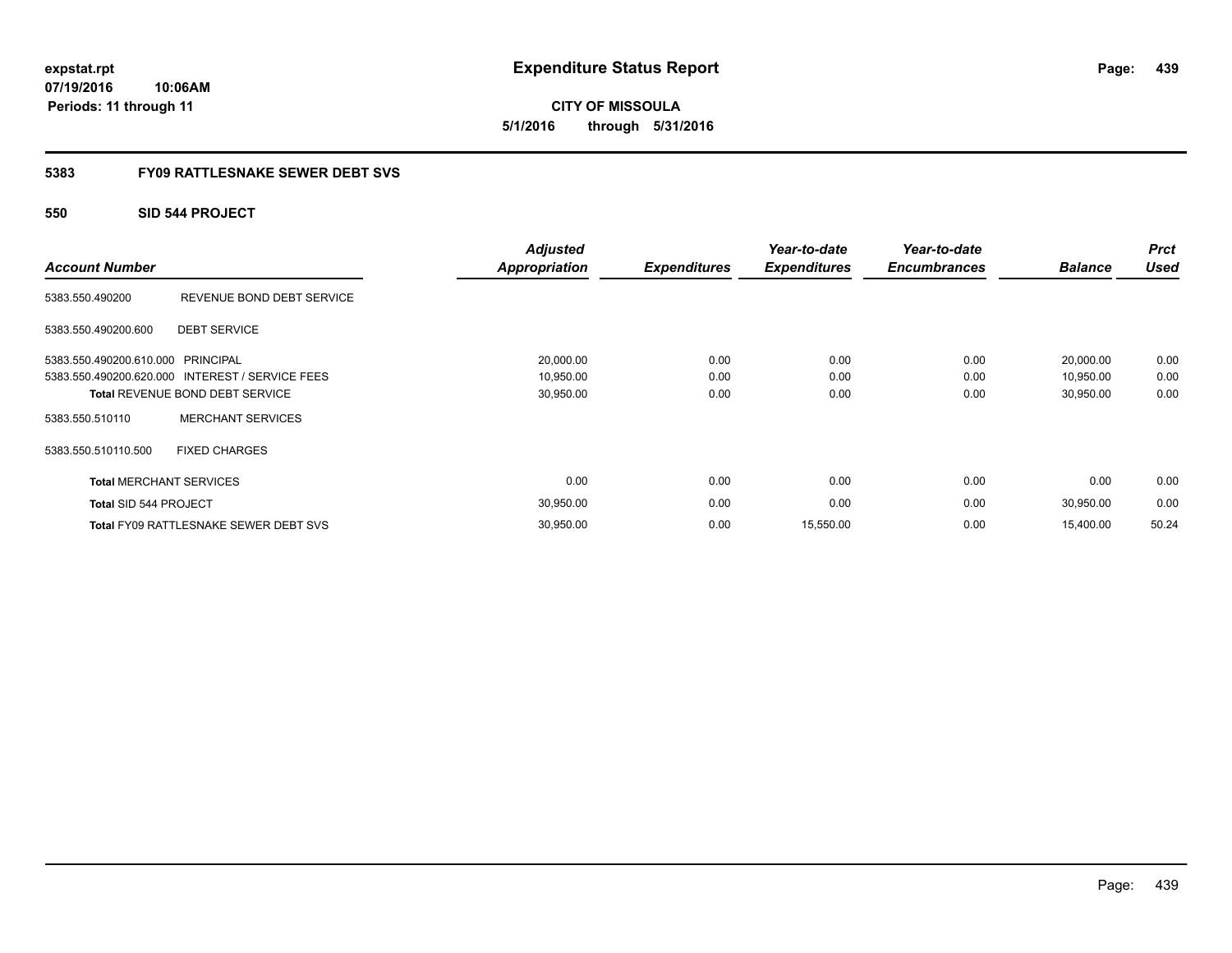**CITY OF MISSOULA 5/1/2016 through 5/31/2016**

# **5384 09 LOLO BOND RESERVE**

| <b>Account Number</b>          |                                                                                     | <b>Adjusted</b><br><b>Appropriation</b> | <b>Expenditures</b> | Year-to-date<br><b>Expenditures</b> | Year-to-date<br><b>Encumbrances</b> | <b>Balance</b>         | <b>Prct</b><br><b>Used</b> |
|--------------------------------|-------------------------------------------------------------------------------------|-----------------------------------------|---------------------|-------------------------------------|-------------------------------------|------------------------|----------------------------|
| 5384.330.490200                | REVENUE BOND DEBT SERVICE                                                           |                                         |                     |                                     |                                     |                        |                            |
| 5384.330.490200.800            | OTHER OBJECTS                                                                       |                                         |                     |                                     |                                     |                        |                            |
|                                | 5384.330.490200.820.000 TRANSFERS TO OTHER FUNDS<br>Total REVENUE BOND DEBT SERVICE | 10,310.00<br>10,310.00                  | 0.00<br>0.00        | 0.00<br>0.00                        | 0.00<br>0.00                        | 10.310.00<br>10,310.00 | 0.00<br>0.00               |
| 5384.330.510110                | <b>MERCHANT SERVICES</b>                                                            |                                         |                     |                                     |                                     |                        |                            |
| 5384.330.510110.500            | <b>FIXED CHARGES</b>                                                                |                                         |                     |                                     |                                     |                        |                            |
| <b>Total MERCHANT SERVICES</b> |                                                                                     | 0.00                                    | 0.00                | 0.00                                | 0.00                                | 0.00                   | 0.00                       |
|                                | Total 09 LOLO BOND RESERVE                                                          | 10.310.00                               | 0.00                | 0.00                                | 0.00                                | 10.310.00              | 0.00                       |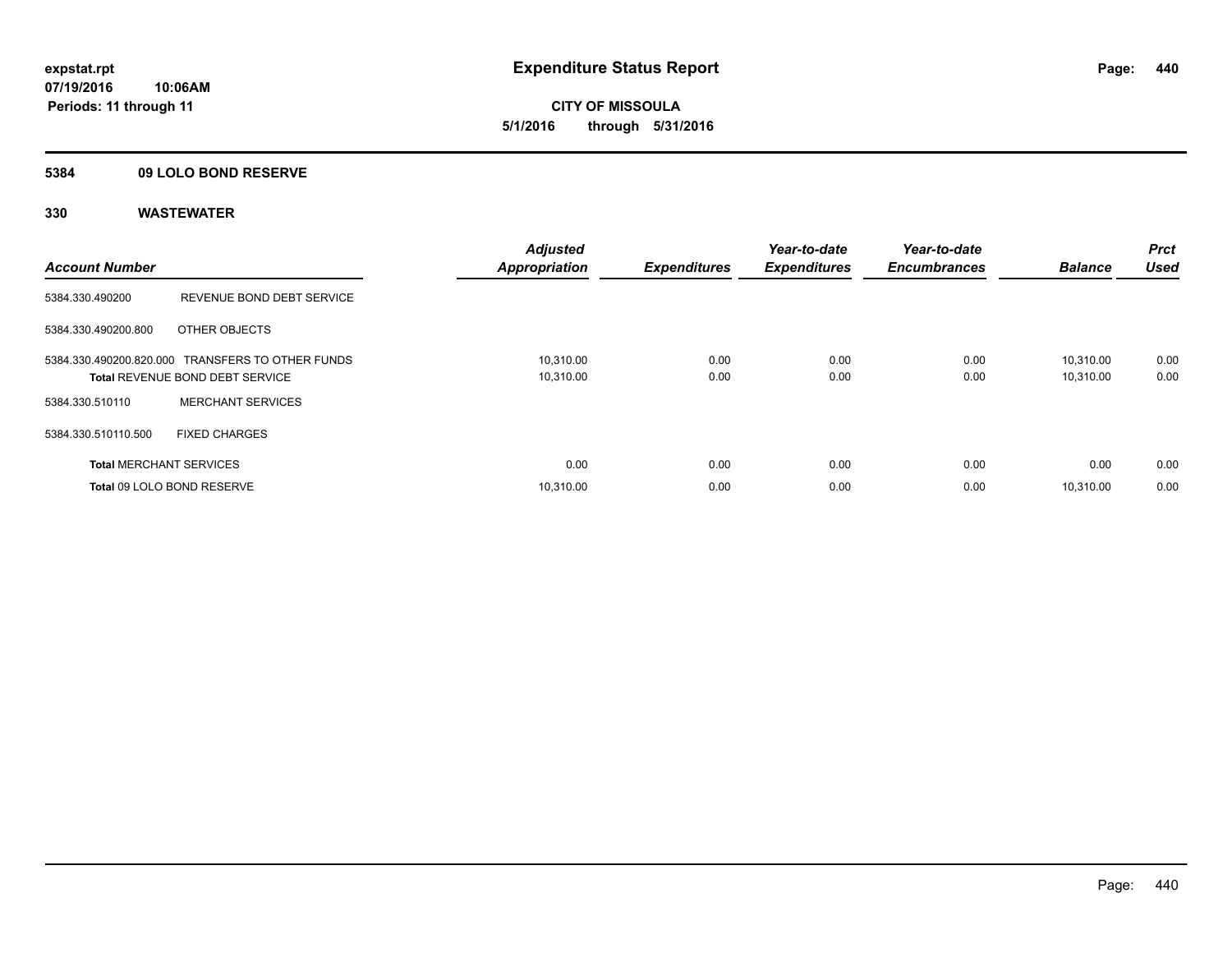**441**

**07/19/2016 10:06AM Periods: 11 through 11**

**CITY OF MISSOULA 5/1/2016 through 5/31/2016**

# **5385 HEADWORKS 2010 BOND RESERVE**

| <b>Account Number</b>       |                                                  | <b>Adjusted</b><br>Appropriation | <b>Expenditures</b> | Year-to-date<br><b>Expenditures</b> | Year-to-date<br><b>Encumbrances</b> | <b>Balance</b>         | <b>Prct</b><br>Used |
|-----------------------------|--------------------------------------------------|----------------------------------|---------------------|-------------------------------------|-------------------------------------|------------------------|---------------------|
| 5385.330.430610             | ADMINISTRATION                                   |                                  |                     |                                     |                                     |                        |                     |
| 5385.330.430610.800         | OTHER OBJECTS                                    |                                  |                     |                                     |                                     |                        |                     |
| <b>Total ADMINISTRATION</b> | 5385.330.430610.820.000 TRANSFERS TO OTHER FUNDS | 27,928.00<br>27,928.00           | 0.00<br>0.00        | 0.00<br>0.00                        | 0.00<br>0.00                        | 27.928.00<br>27.928.00 | 0.00<br>0.00        |
|                             | Total HEADWORKS 2010 BOND RESERVE                | 27,928.00                        | 0.00                | 0.00                                | 0.00                                | 27.928.00              | 0.00                |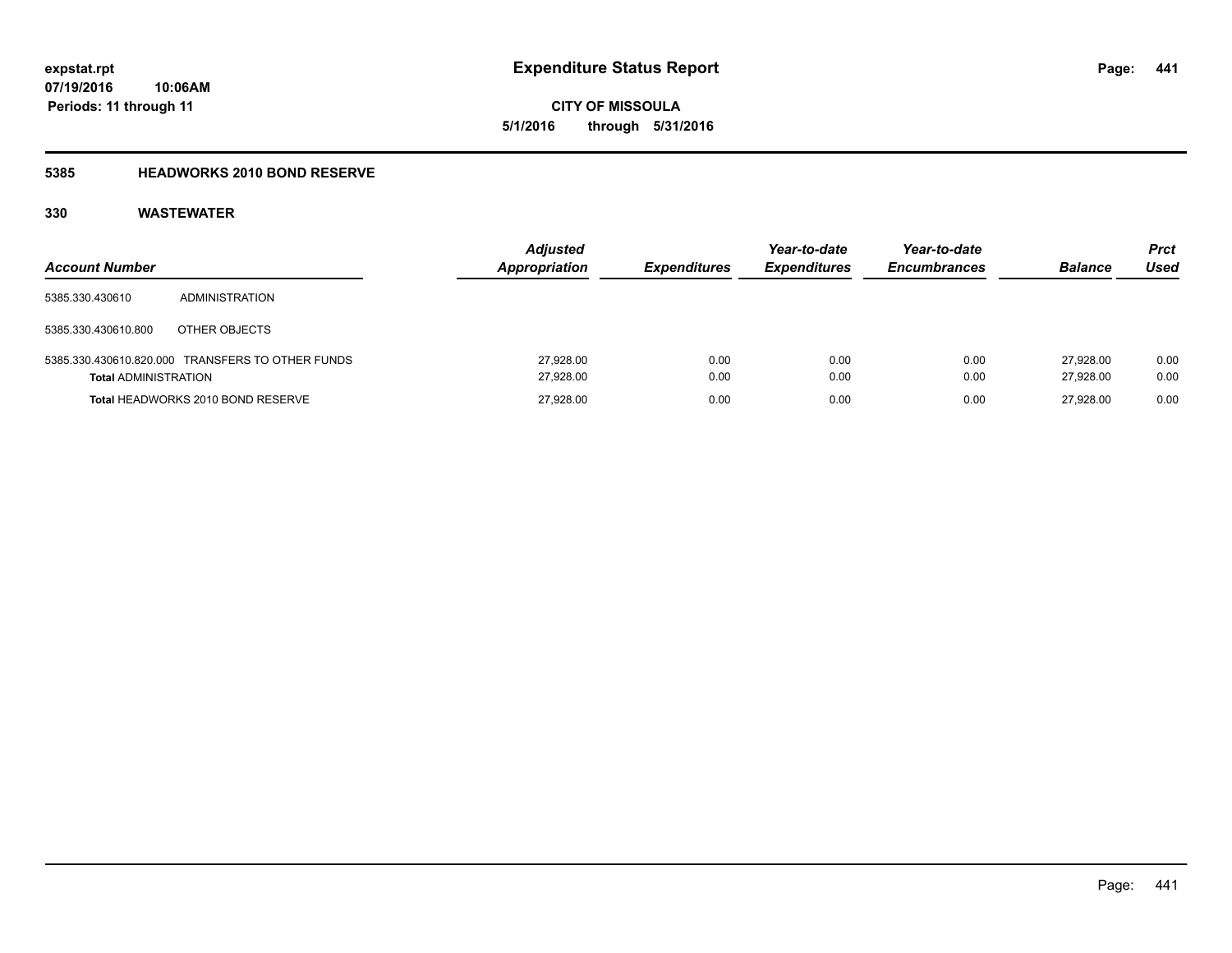# **5386 FY10 HEADWORKS DEBT SERVICE**

|                                   |                                                 | <b>Adjusted</b>      |                     | Year-to-date        | Year-to-date        |                | <b>Prct</b> |
|-----------------------------------|-------------------------------------------------|----------------------|---------------------|---------------------|---------------------|----------------|-------------|
| <b>Account Number</b>             |                                                 | <b>Appropriation</b> | <b>Expenditures</b> | <b>Expenditures</b> | <b>Encumbrances</b> | <b>Balance</b> | <b>Used</b> |
| 5386.330.490200                   | REVENUE BOND DEBT SERVICE                       |                      |                     |                     |                     |                |             |
| 5386.330.490200.600               | <b>DEBT SERVICE</b>                             |                      |                     |                     |                     |                |             |
| 5386.330.490200.610.000 PRINCIPAL |                                                 | 135,000.00           | 0.00                | 0.00                | 0.00                | 135,000.00     | 0.00        |
|                                   | 5386.330.490200.620.000 INTEREST / SERVICE FEES | 563,316.00           | 0.00                | 282,008.19          | 0.00                | 281,307.81     | 50.06       |
|                                   | <b>Total REVENUE BOND DEBT SERVICE</b>          | 698,316.00           | 0.00                | 282,008.19          | 0.00                | 416.307.81     | 40.38       |
| 5386.330.510110                   | <b>MERCHANT SERVICES</b>                        |                      |                     |                     |                     |                |             |
| 5386.330.510110.500               | <b>FIXED CHARGES</b>                            |                      |                     |                     |                     |                |             |
| <b>Total MERCHANT SERVICES</b>    |                                                 | 0.00                 | 0.00                | 0.00                | 0.00                | 0.00           | 0.00        |
|                                   | <b>Total FY10 HEADWORKS DEBT SERVICE</b>        | 698.316.00           | 0.00                | 282.008.19          | 0.00                | 416.307.81     | 40.38       |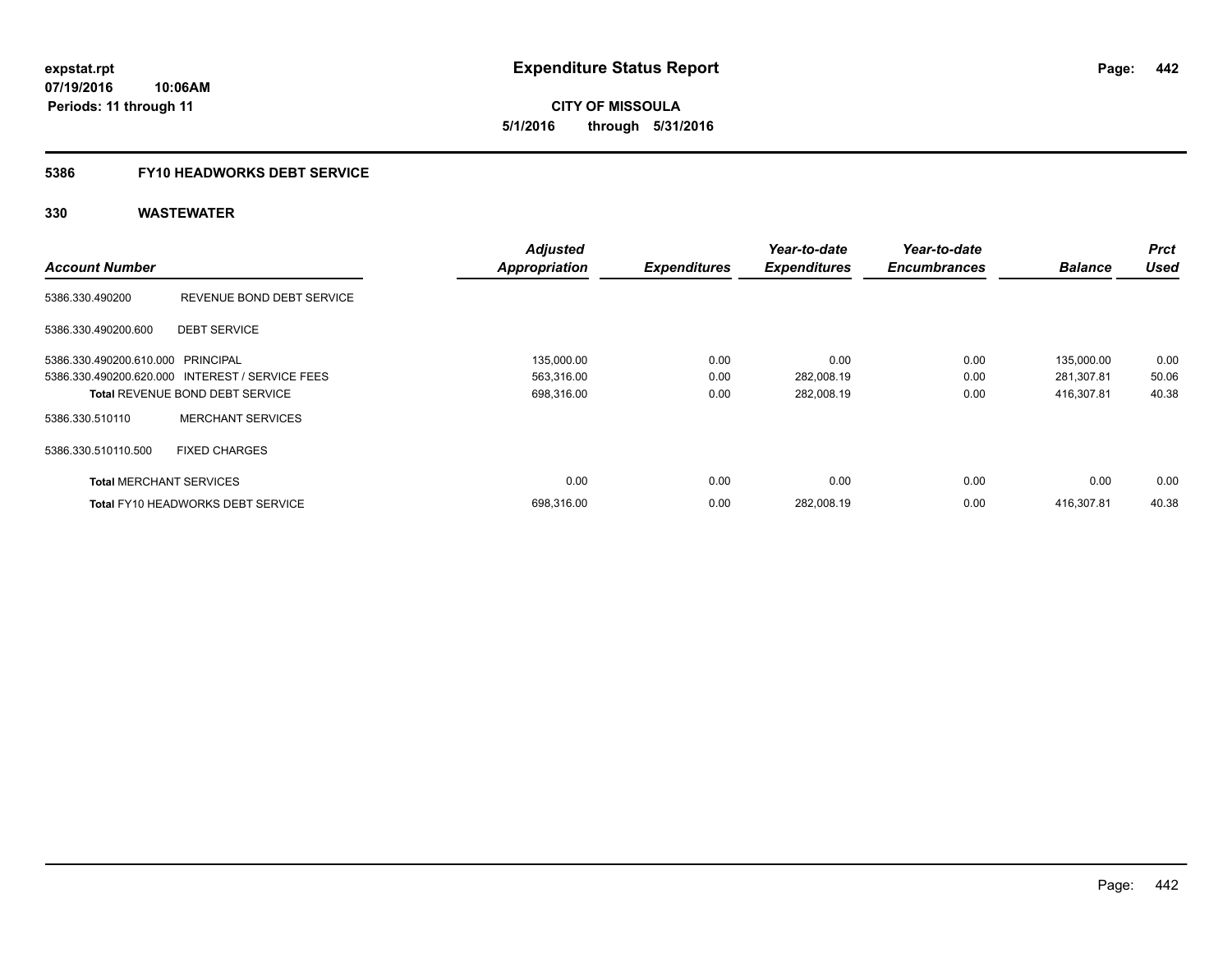**CITY OF MISSOULA 5/1/2016 through 5/31/2016**

# **5387 FY11 SEWER \$1.29M BOND DEBT SERVICE**

|                                   |                                                 | <b>Adjusted</b>      |                     | Year-to-date        | Year-to-date        |                | <b>Prct</b> |
|-----------------------------------|-------------------------------------------------|----------------------|---------------------|---------------------|---------------------|----------------|-------------|
| <b>Account Number</b>             |                                                 | <b>Appropriation</b> | <b>Expenditures</b> | <b>Expenditures</b> | <b>Encumbrances</b> | <b>Balance</b> | <b>Used</b> |
| 5387.330.490200                   | REVENUE BOND DEBT SERVICE                       |                      |                     |                     |                     |                |             |
| 5387.330.490200.600               | <b>DEBT SERVICE</b>                             |                      |                     |                     |                     |                |             |
| 5387.330.490200.610.000 PRINCIPAL |                                                 | 45,000.00            | 0.00                | 0.00                | 0.00                | 45,000.00      | 0.00        |
|                                   | 5387.330.490200.620.000 INTEREST / SERVICE FEES | 57,080.00            | 0.00                | 28,365.00           | 0.00                | 28,715.00      | 49.69       |
|                                   | <b>Total REVENUE BOND DEBT SERVICE</b>          | 102,080.00           | 0.00                | 28,365.00           | 0.00                | 73,715.00      | 27.79       |
| 5387.330.510110                   | <b>MERCHANT SERVICES</b>                        |                      |                     |                     |                     |                |             |
| 5387.330.510110.500               | <b>FIXED CHARGES</b>                            |                      |                     |                     |                     |                |             |
| <b>Total MERCHANT SERVICES</b>    |                                                 | 0.00                 | 0.00                | 0.00                | 0.00                | 0.00           | 0.00        |
|                                   | Total FY11 SEWER \$1.29M BOND DEBT SERVICE      | 102,080.00           | 0.00                | 28,365.00           | 0.00                | 73,715.00      | 27.79       |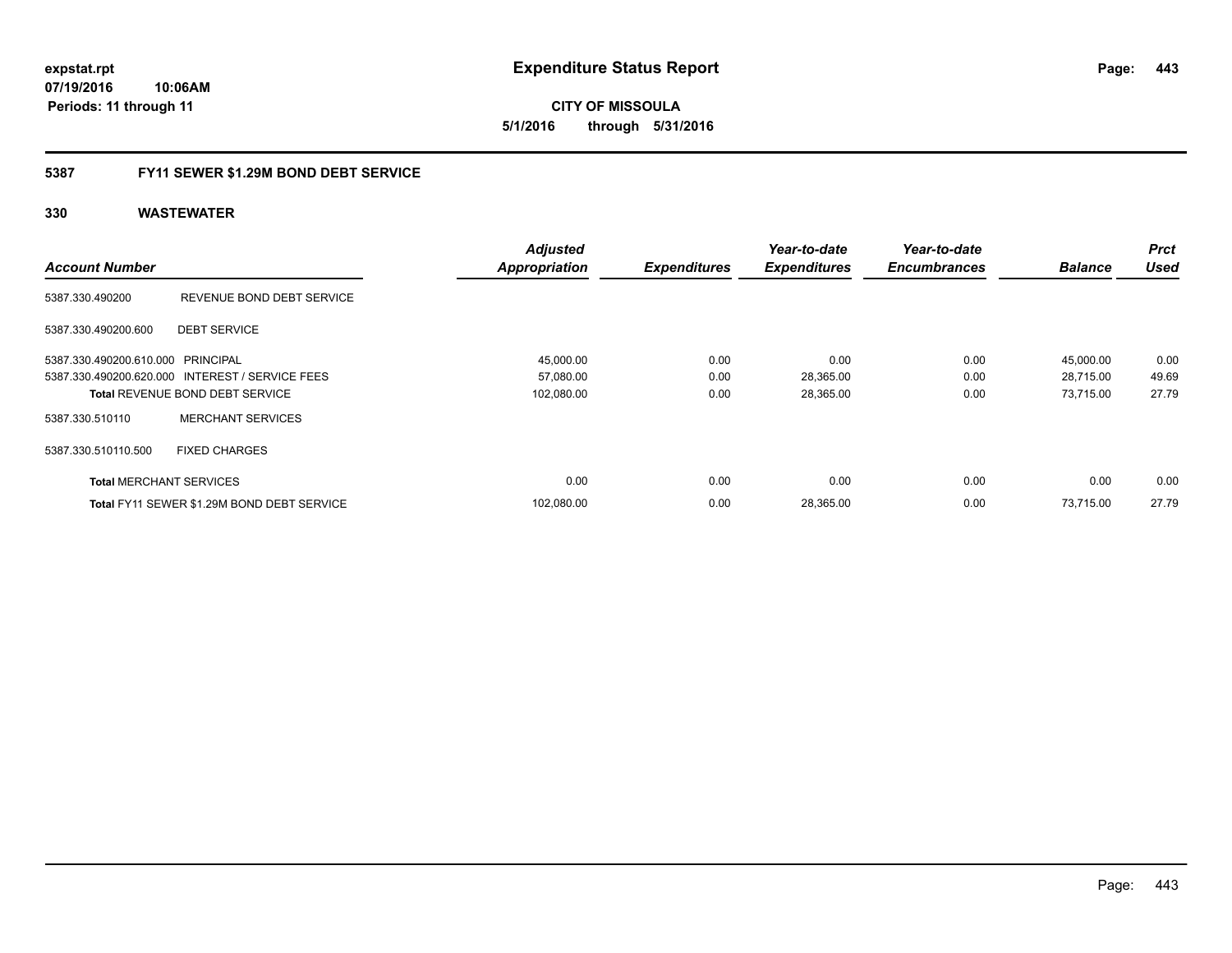**CITY OF MISSOULA 5/1/2016 through 5/31/2016**

# **5388 FY11 \$1.29M SEWER BOND RESERVE**

| <b>Account Number</b>          |                                                  | <b>Adjusted</b><br><b>Appropriation</b> | <b>Expenditures</b> | Year-to-date<br><b>Expenditures</b> | Year-to-date<br><b>Encumbrances</b> | <b>Balance</b>       | <b>Prct</b><br><b>Used</b> |
|--------------------------------|--------------------------------------------------|-----------------------------------------|---------------------|-------------------------------------|-------------------------------------|----------------------|----------------------------|
| 5388.330.430610                | ADMINISTRATION                                   |                                         |                     |                                     |                                     |                      |                            |
| 5388.330.430610.800            | OTHER OBJECTS                                    |                                         |                     |                                     |                                     |                      |                            |
| <b>Total ADMINISTRATION</b>    | 5388.330.430610.820.000 TRANSFERS TO OTHER FUNDS | 3,025.00<br>3,025.00                    | 0.00<br>0.00        | 0.00<br>0.00                        | 0.00<br>0.00                        | 3.025.00<br>3,025.00 | 0.00<br>0.00               |
| 5388.330.510110                | <b>MERCHANT SERVICES</b>                         |                                         |                     |                                     |                                     |                      |                            |
| 5388.330.510110.500            | <b>FIXED CHARGES</b>                             |                                         |                     |                                     |                                     |                      |                            |
| <b>Total MERCHANT SERVICES</b> |                                                  | 0.00                                    | 0.00                | 0.00                                | 0.00                                | 0.00                 | 0.00                       |
|                                | Total FY11 \$1.29M SEWER BOND RESERVE            | 3,025.00                                | 0.00                | 0.00                                | 0.00                                | 3,025.00             | 0.00                       |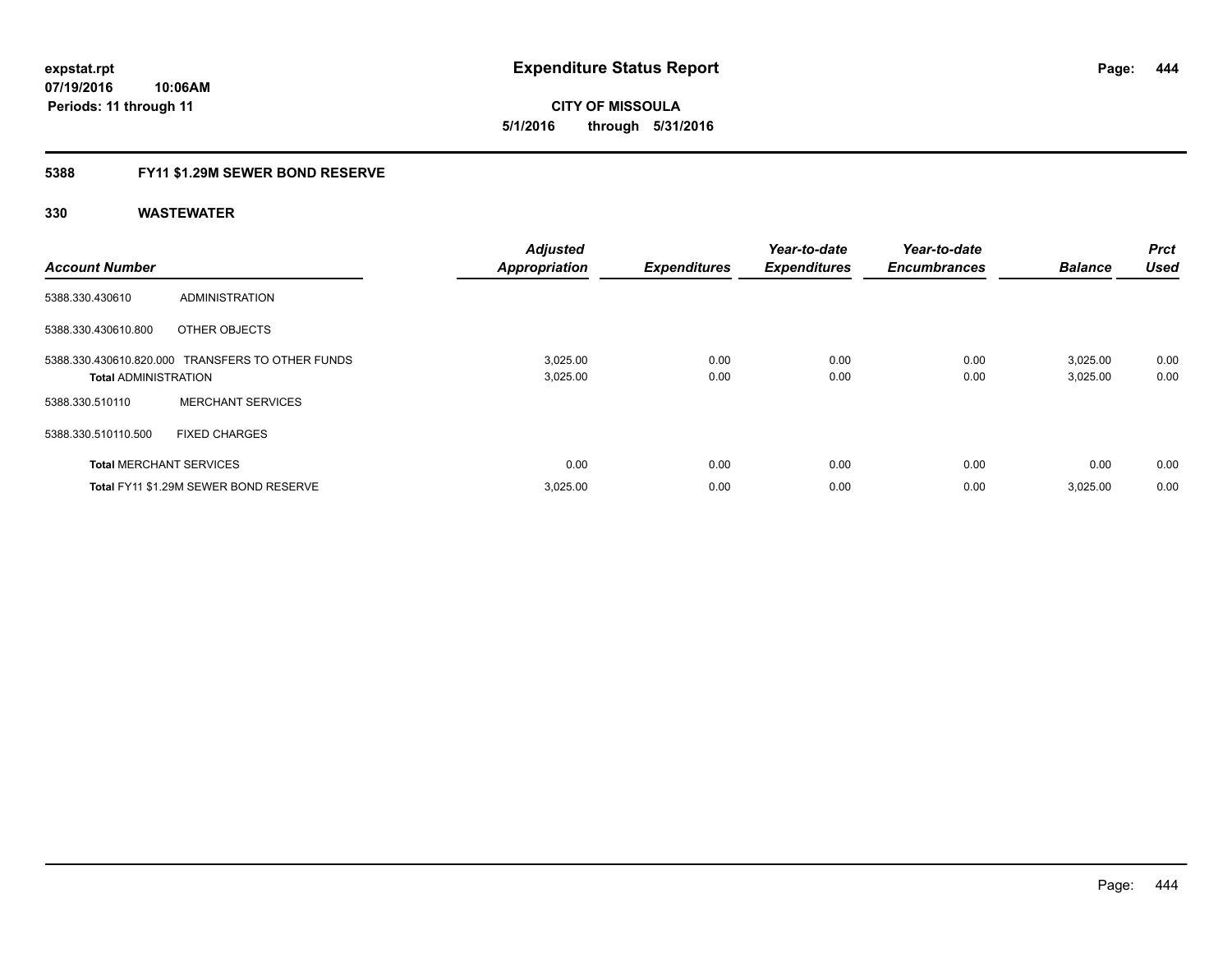**expstat.rpt Expenditure Status Report** 

**07/19/2016 10:06AM Periods: 11 through 11**

**CITY OF MISSOULA 5/1/2016 through 5/31/2016**

# **5389 FY15 SEWER REVENUE BOND DEBT SERVICE**

|                                   |                                                   | <b>Adjusted</b>      |                     | Year-to-date        | Year-to-date        |                | <b>Prct</b> |
|-----------------------------------|---------------------------------------------------|----------------------|---------------------|---------------------|---------------------|----------------|-------------|
| <b>Account Number</b>             |                                                   | <b>Appropriation</b> | <b>Expenditures</b> | <b>Expenditures</b> | <b>Encumbrances</b> | <b>Balance</b> | <b>Used</b> |
| 5389.330.490200                   | REVENUE BOND DEBT SERVICE                         |                      |                     |                     |                     |                |             |
| 5389.330.490200.600               | <b>DEBT SERVICE</b>                               |                      |                     |                     |                     |                |             |
| 5389.330.490200.610.000 PRINCIPAL |                                                   | 19,000.00            | 0.00                | 19,000.00           | 0.00                | 0.00           | 100.00      |
|                                   | 5389.330.490200.620.000 INTEREST / SERVICE FEES   | 17,074.30            | 0.00                | 2,459.73            | 0.00                | 14.614.57      | 14.41       |
|                                   | <b>Total REVENUE BOND DEBT SERVICE</b>            | 36,074.30            | 0.00                | 21,459.73           | 0.00                | 14,614.57      | 59.49       |
| 5389.330.510110                   | <b>MERCHANT SERVICES</b>                          |                      |                     |                     |                     |                |             |
| 5389.330.510110.500               | <b>FIXED CHARGES</b>                              |                      |                     |                     |                     |                |             |
| <b>Total MERCHANT SERVICES</b>    |                                                   | 0.00                 | 0.00                | 0.00                | 0.00                | 0.00           | 0.00        |
|                                   | <b>Total FY15 SEWER REVENUE BOND DEBT SERVICE</b> | 36,074.30            | 0.00                | 21,459.73           | 0.00                | 14.614.57      | 59.49       |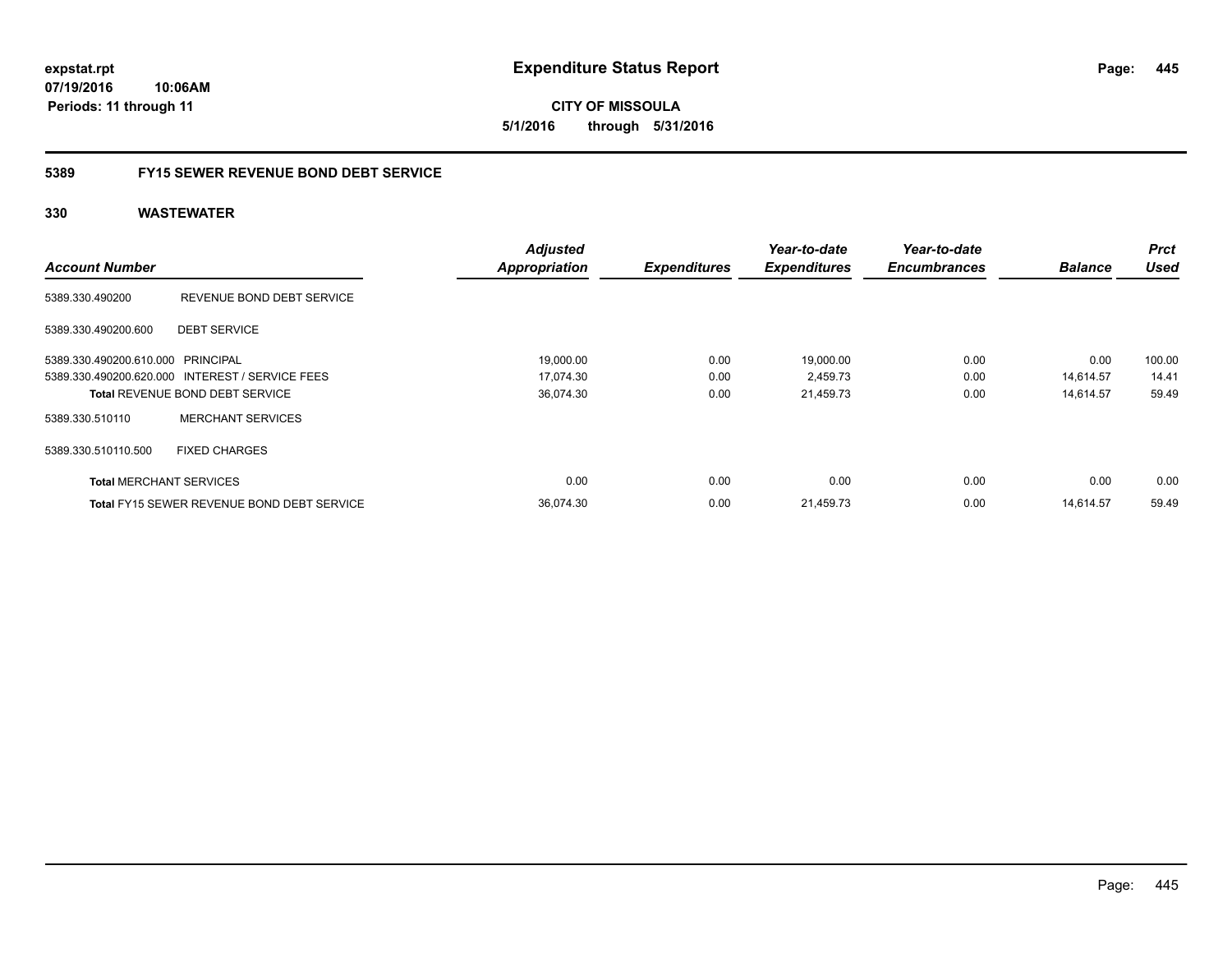**CITY OF MISSOULA 5/1/2016 through 5/31/2016**

# **5390 FY15 SEWER BOND DEBT RESERVE**

| <b>Account Number</b>       |                                           | <b>Adjusted</b><br><b>Appropriation</b> | <b>Expenditures</b> | Year-to-date<br><b>Expenditures</b> | Year-to-date<br><b>Encumbrances</b> | <b>Balance</b> | <b>Prct</b><br><b>Used</b> |
|-----------------------------|-------------------------------------------|-----------------------------------------|---------------------|-------------------------------------|-------------------------------------|----------------|----------------------------|
| 5390.330.430610             | ADMINISTRATION                            |                                         |                     |                                     |                                     |                |                            |
| 5390.330.430610.800         | OTHER OBJECTS                             |                                         |                     |                                     |                                     |                |                            |
| <b>Total ADMINISTRATION</b> |                                           | 0.00                                    | 0.00                | 0.00                                | 0.00                                | 0.00           | 0.00                       |
| 5390.330.510110             | <b>MERCHANT SERVICES</b>                  |                                         |                     |                                     |                                     |                |                            |
| 5390.330.510110.500         | <b>FIXED CHARGES</b>                      |                                         |                     |                                     |                                     |                |                            |
|                             | <b>Total FY15 SEWER BOND DEBT RESERVE</b> | 0.00                                    | 0.00                | 0.00                                | 0.00                                | 0.00           | 0.00                       |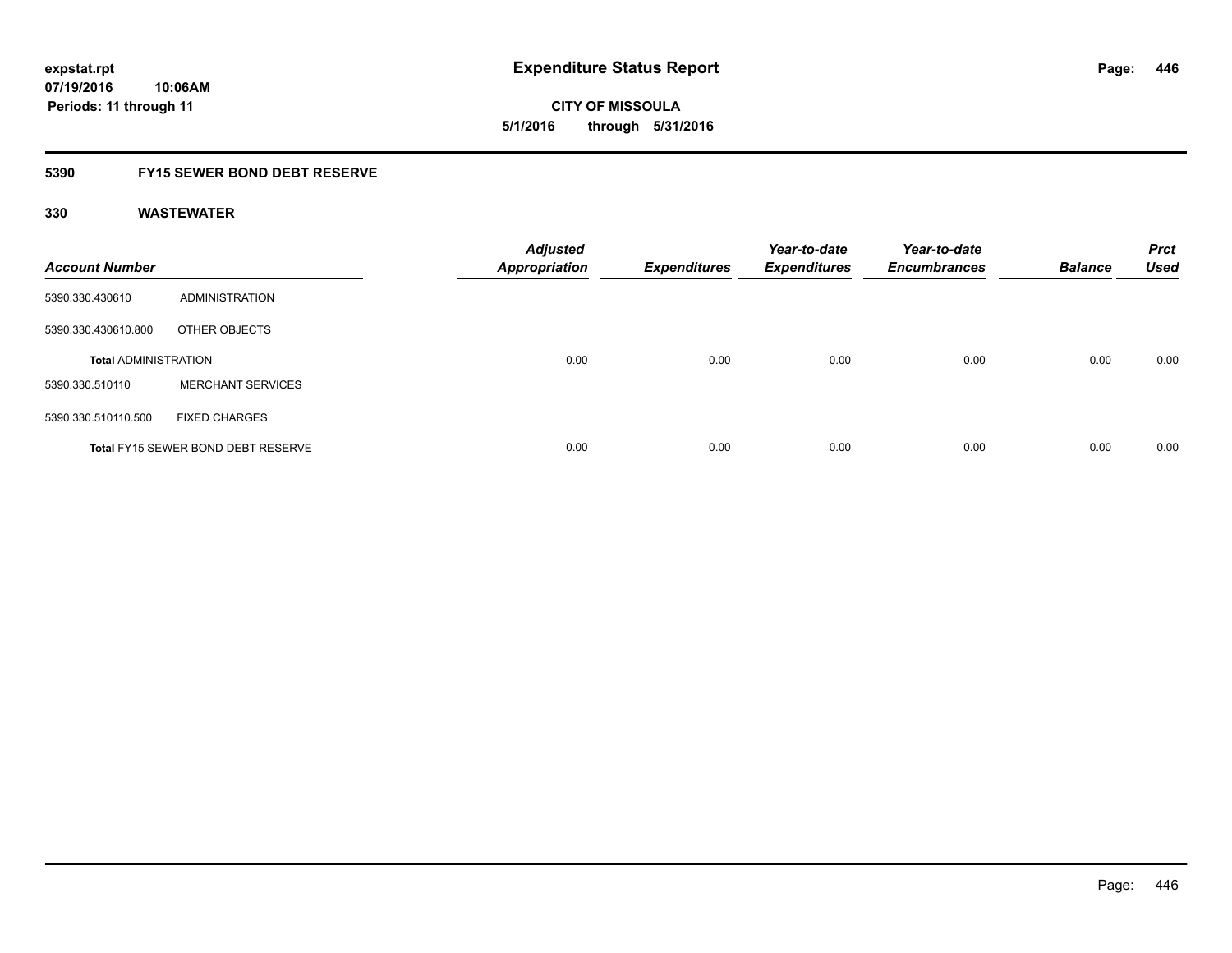**CITY OF MISSOULA 5/1/2016 through 5/31/2016**

# **5450 STORMWATER UTILITIY**

# **334 STORM WATER**

| <b>Account Number</b> |                                  | <b>Adjusted</b><br>Appropriation | <i><b>Expenditures</b></i> | Year-to-date<br><b>Expenditures</b> | Year-to-date<br><b>Encumbrances</b> | <b>Balance</b> | <b>Prct</b><br>Used |
|-----------------------|----------------------------------|----------------------------------|----------------------------|-------------------------------------|-------------------------------------|----------------|---------------------|
| 5450.334.430610       | ADMINISTRATION                   |                                  |                            |                                     |                                     |                |                     |
| 5450.334.430610.300   | PURCHASED SERVICES               |                                  |                            |                                     |                                     |                |                     |
|                       | <b>Total STORMWATER UTILITIY</b> | 0.00                             | 0.00                       | 0.00                                | 0.00                                | 0.00           | 0.00                |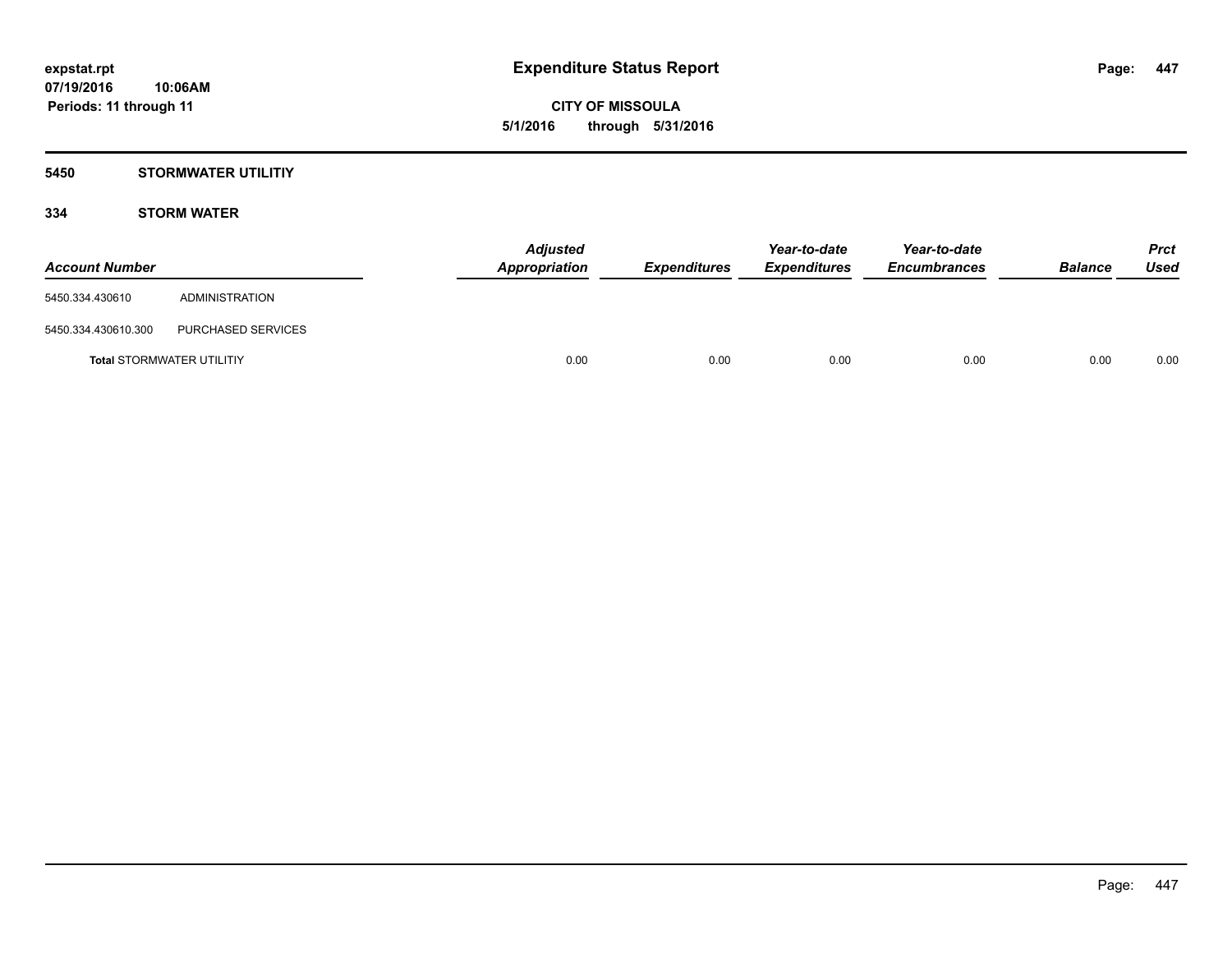**5711 AQUATICS**

| <b>Account Number</b>                                 |                                                             | <b>Adjusted</b><br>Appropriation | <b>Expenditures</b> | Year-to-date<br><b>Expenditures</b> | Year-to-date<br><b>Encumbrances</b> | <b>Balance</b>        | <b>Prct</b><br><b>Used</b> |
|-------------------------------------------------------|-------------------------------------------------------------|----------------------------------|---------------------|-------------------------------------|-------------------------------------|-----------------------|----------------------------|
| 5711.370.460000                                       | <b>CULTURE &amp; RECREATION</b>                             |                                  |                     |                                     |                                     |                       |                            |
| 5711.370.460000.100                                   | PERSONAL SERVICES                                           |                                  |                     |                                     |                                     |                       |                            |
|                                                       | Total CULTURE & RECREATION                                  | 0.00                             | 0.00                | 0.00                                | 0.00                                | 0.00                  | 0.00                       |
| 5711.370.460449                                       | <b>GRILL VAN</b>                                            |                                  |                     |                                     |                                     |                       |                            |
| 5711.370.460449.100                                   | PERSONAL SERVICES                                           |                                  |                     |                                     |                                     |                       |                            |
| <b>Total PERSONAL SERVICES</b>                        |                                                             | 0.00                             | 0.00                | 0.00                                | 0.00                                | 0.00                  | 0.00                       |
| 5711.370.460449.200                                   | <b>SUPPLIES</b>                                             |                                  |                     |                                     |                                     |                       |                            |
| <b>Total SUPPLIES</b>                                 |                                                             | 0.00                             | 0.00                | 0.00                                | 0.00                                | 0.00                  | 0.00                       |
| 5711.370.460449.300                                   | PURCHASED SERVICES                                          |                                  |                     |                                     |                                     |                       |                            |
| <b>Total GRILL VAN</b>                                |                                                             | 0.00                             | 0.00                | 0.00                                | 0.00                                | 0.00                  | 0.00                       |
| 5711.370.460477                                       | <b>GRILL VAN</b>                                            |                                  |                     |                                     |                                     |                       |                            |
| 5711.370.460477.100                                   | PERSONAL SERVICES                                           |                                  |                     |                                     |                                     |                       |                            |
|                                                       | 5711.370.460477.110.000 GRILL VAN/SALARIES AND WAGES        | 20,661.00                        | 627.75              | 627.75                              | 0.00                                | 20,033.25             | 3.04                       |
|                                                       | 5711.370.460477.140.000 EMPLOYER CONTRIBUTIONS              | 2,937.00<br>23,598.00            | 87.76<br>715.51     | 87.76<br>715.51                     | 0.00<br>0.00                        | 2,849.24<br>22,882.49 | 2.99<br>3.03               |
| <b>Total PERSONAL SERVICES</b><br>5711.370.460477.200 | <b>SUPPLIES</b>                                             |                                  |                     |                                     |                                     |                       |                            |
|                                                       |                                                             |                                  |                     |                                     |                                     |                       |                            |
|                                                       | 5711.370.460477.240.000 GRILL VAN/OTHER SUPPLIES            | 35,000.00                        | 2,272.12            | 13,404.80                           | 0.00                                | 21,595.20             | 38.30                      |
| 5711.370.460477.240.174 OTHER SUPPLIES                |                                                             | 0.00                             | 752.14              | 752.14                              | 0.00                                | $-752.14$             | 0.00                       |
| <b>Total SUPPLIES</b>                                 |                                                             | 35,000.00                        | 3,024.26            | 14,156.94                           | 0.00                                | 20,843.06             | 40.45                      |
| 5711.370.460477.300                                   | PURCHASED SERVICES                                          |                                  |                     |                                     |                                     |                       |                            |
|                                                       | 5711.370.460477.341.000 GRILL VAN/ELECTRICITY & NATURAL GAS | 5,000.00                         | 0.00                | 0.00                                | 0.00                                | 5,000.00              | 0.00                       |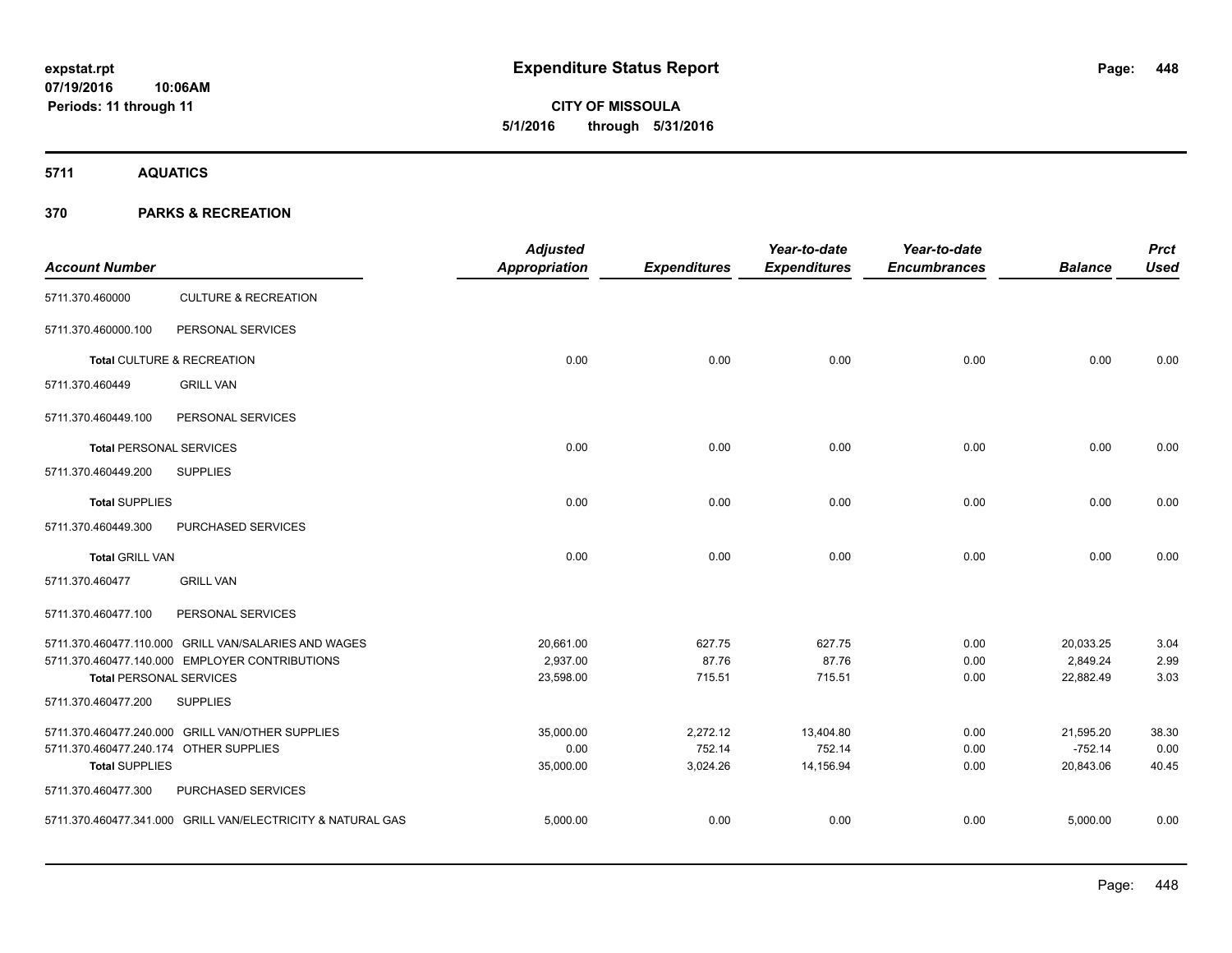**CITY OF MISSOULA 5/1/2016 through 5/31/2016**

**5711 AQUATICS**

| <b>Account Number</b>                                                                     | <b>Adjusted</b><br>Appropriation | <b>Expenditures</b> | Year-to-date<br><b>Expenditures</b> | Year-to-date<br><b>Encumbrances</b> | <b>Balance</b>       | <b>Prct</b><br><b>Used</b> |
|-------------------------------------------------------------------------------------------|----------------------------------|---------------------|-------------------------------------|-------------------------------------|----------------------|----------------------------|
| 5711.370.460477.360.000 GRILL VAN/REPAIR & MAINTENANCE<br><b>Total PURCHASED SERVICES</b> | 2,000.00<br>7,000.00             | 0.00<br>0.00        | 118.36<br>118.36                    | 0.00<br>0.00                        | 1,881.64<br>6,881.64 | 5.92<br>1.69               |
| <b>CAPITAL OUTLAY</b><br>5711.370.460477.900                                              |                                  |                     |                                     |                                     |                      |                            |
| <b>Total CAPITAL OUTLAY</b>                                                               | 0.00                             | 0.00                | 0.00                                | 0.00                                | 0.00                 | 0.00                       |
| <b>Total GRILL VAN</b>                                                                    | 65,598.00                        | 3,739.77            | 14,990.81                           | 0.00                                | 50,607.19            | 22.85                      |
| 5711.370.460490<br><b>CURRENTS POOL EXPENSES</b>                                          |                                  |                     |                                     |                                     |                      |                            |
| PERSONAL SERVICES<br>5711.370.460490.100                                                  |                                  |                     |                                     |                                     |                      |                            |
| 5711.370.460490.110.000 SALARIES AND WAGES                                                | 314,794.00                       | 25,450.39           | 302,131.54                          | 0.00                                | 12,662.46            | 95.98                      |
| 5711.370.460490.120.000 OVERTIME/TERMINATION                                              | 500.00                           | 0.00                | 137.51                              | 0.00                                | 362.49               | 27.50                      |
| 5711.370.460490.140.000 EMPLOYER CONTRIBUTIONS                                            | 86,677.00                        | 7,889.07            | 88,645.19                           | 0.00                                | $-1,968.19$          | 102.27                     |
| 5711.370.460490.141.000 STATE RETIREMENT CONTRIBUTIONS                                    | 0.00                             | 0.00                | 543.19                              | 0.00                                | $-543.19$            | 0.00                       |
| <b>Total PERSONAL SERVICES</b>                                                            | 401,971.00                       | 33,339.46           | 391,457.43                          | 0.00                                | 10,513.57            | 97.38                      |
| <b>SUPPLIES</b><br>5711.370.460490.200                                                    |                                  |                     |                                     |                                     |                      |                            |
| 5711.370.460490.210.000 OFFICE SUPPLIES                                                   | 4,000.00                         | 15.98               | 751.57                              | 0.00                                | 3,248.43             | 18.79                      |
| 5711.370.460490.220.000 OPERATING SUPPLIES                                                | 8,000.00                         | 85.53               | 4,022.16                            | 0.00                                | 3,977.84             | 50.28                      |
| 5711.370.460490.220.171 OPERATING SUPPLIES                                                | 0.00                             | 0.00                | 4,538.46                            | 0.00                                | $-4,538.46$          | 0.00                       |
| 5711.370.460490.220.172 OPERATING SUPPLIES                                                | 0.00                             | 470.61              | 1,211.93                            | 0.00                                | $-1,211.93$          | 0.00                       |
| 5711.370.460490.220.173 OPERATING SUPPLIES                                                | 0.00                             | 884.76              | 1,054.08                            | 0.00                                | $-1,054.08$          | 0.00                       |
| 5711.370.460490.220.175 OPERATING SUPPLIES                                                | 0.00                             | 66.89               | 66.89                               | 0.00                                | $-66.89$             | 0.00                       |
| 5711.370.460490.220.178 OPERATING SUPPLIES-JANITORIAL                                     | 0.00                             | 639.57              | 909.55                              | 0.00                                | $-909.55$            | 0.00                       |
| 5711.370.460490.220.194 OPERATING SUPPLIES                                                | 0.00                             | 0.00                | 10.65                               | 0.00                                | $-10.65$             | 0.00                       |
| 5711.370.460490.230.000 REPAIR/MAINTENANCE                                                | 35,750.00                        | 0.00                | 624.62                              | 0.00                                | 35,125.38            | 1.75                       |
| 5711.370.460490.230.171 REPAIR/MAINTENANCE                                                | 0.00                             | 660.96              | 22,439.60                           | 0.00                                | $-22,439.60$         | 0.00                       |
| 5711.370.460490.230.178 REPAIR/MAINTENANCE                                                | 0.00                             | 861.23              | 8,615.60                            | 0.00                                | $-8,615.60$          | 0.00                       |
| 5711.370.460490.230.194 REPAIR/MAINTENANCE                                                | 0.00                             | 5,567.62            | 12,015.00                           | 0.00                                | $-12,015.00$         | 0.00                       |
| 5711.370.460490.240.000 OTHER SUPPLIES                                                    | 12,000.00                        | 95.39               | 5,446.01                            | 0.00                                | 6,553.99             | 45.38                      |
| 5711.370.460490.240.172 OTHER SUPPLIES                                                    | 0.00                             | 58.50               | 58.50                               | 0.00                                | $-58.50$             | 0.00                       |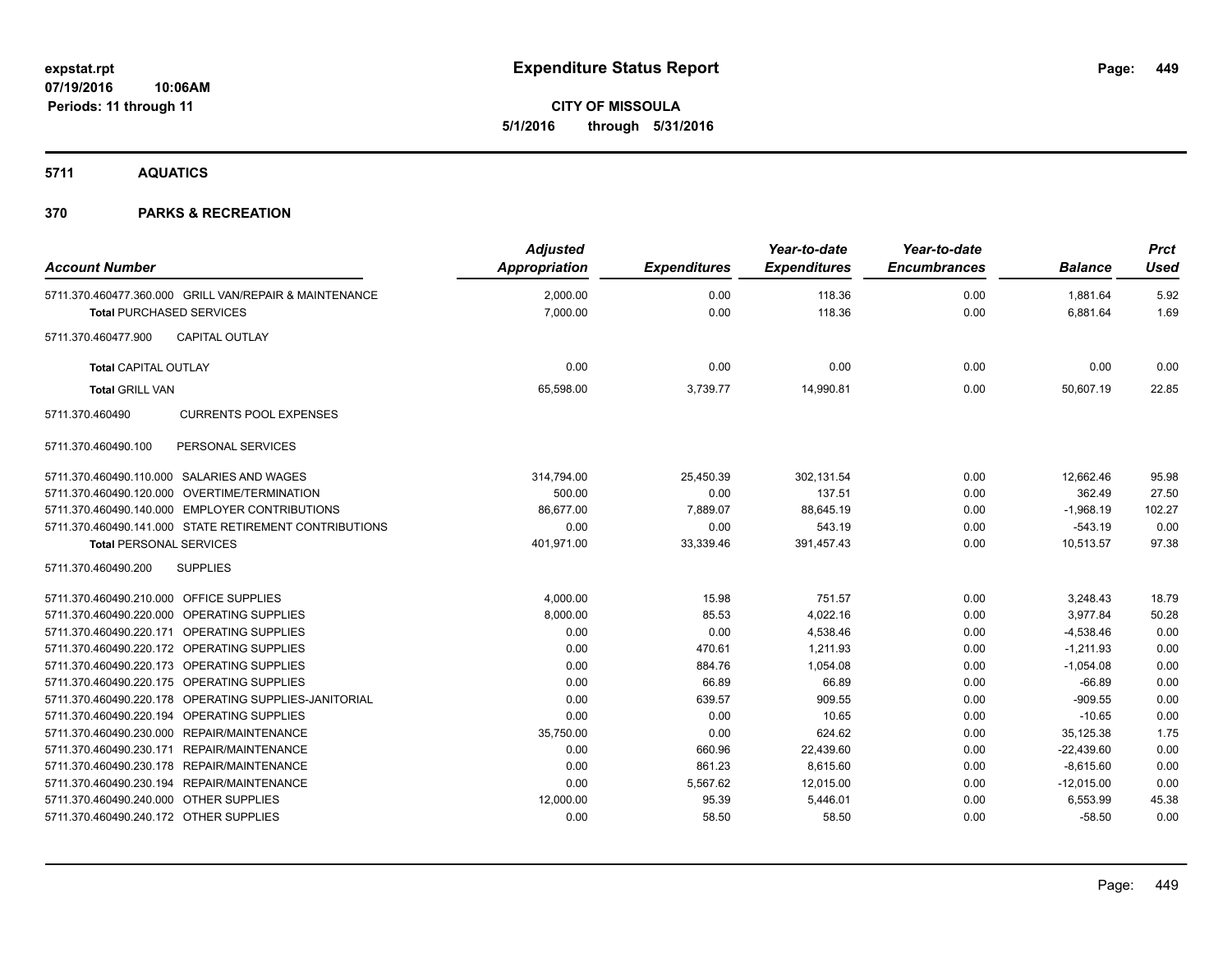**CITY OF MISSOULA 5/1/2016 through 5/31/2016**

**5711 AQUATICS**

| <b>Account Number</b>                     |                                                         | <b>Adjusted</b><br><b>Appropriation</b> | <b>Expenditures</b> | Year-to-date<br><b>Expenditures</b> | Year-to-date<br><b>Encumbrances</b> | <b>Balance</b> | <b>Prct</b><br>Used |
|-------------------------------------------|---------------------------------------------------------|-----------------------------------------|---------------------|-------------------------------------|-------------------------------------|----------------|---------------------|
| 5711.370.460490.240.174 OTHER SUPPLIES    |                                                         | 0.00                                    | 0.00                | 710.55                              | 0.00                                | $-710.55$      | 0.00                |
| 5711.370.460490.240.175 OTHER SUPPLIES    |                                                         | 0.00                                    | 80.69               | 1.111.68                            | 0.00                                | $-1,111.68$    | 0.00                |
| <b>Total SUPPLIES</b>                     |                                                         | 59,750.00                               | 9,487.73            | 63,586.85                           | 0.00                                | $-3,836.85$    | 106.42              |
| 5711.370.460490.300                       | PURCHASED SERVICES                                      |                                         |                     |                                     |                                     |                |                     |
| 5711.370.460490.310.000 COMMUNICATIONS    |                                                         | 250.00                                  | 0.00                | 3.39                                | 0.00                                | 246.61         | 1.36                |
| 5711.370.460490.310.176 COMMUNICATIONS    |                                                         | 0.00                                    | 377.00              | 377.00                              | 0.00                                | $-377.00$      | 0.00                |
|                                           | 5711.370.460490.320.000 PRINTING & DUPLICATING          | 6,500.00                                | 0.00                | 1,110.89                            | 0.00                                | 5,389.11       | 17.09               |
|                                           | 5711.370.460490.330.000 PUBLICITY, SUBSCRIPTIONS & DUES | 13,700.00                               | 0.00                | 6,974.40                            | 0.00                                | 6,725.60       | 50.91               |
| 5711.370.460490.340.000 SEWER             |                                                         | 3.245.00                                | 0.00                | 5,396.34                            | 0.00                                | $-2,151.34$    | 166.30              |
|                                           | 5711.370.460490.341.000 ELECTRICITY & NATURAL GAS       | 121,000.00                              | 3,795.97            | 72,049.02                           | 0.00                                | 48,950.98      | 59.54               |
| 5711.370.460490.343.000 WATER CHARGES     |                                                         | 5,556.00                                | 0.00                | 6,010.19                            | 0.00                                | $-454.19$      | 108.17              |
| 5711.370.460490.344.000 TELEPHONE SERVICE |                                                         | 3,439.00                                | 394.42              | 4,056.86                            | 0.00                                | $-617.86$      | 117.97              |
| 5711.370.460490.345.000 GARBAGE           |                                                         | 2,620.00                                | 250.49              | 1,758.97                            | 0.00                                | 861.03         | 67.14               |
|                                           | 5711.370.460490.350.000 PROFESSIONAL SERVICES           | 20,000.00                               | 231.00              | 19,083.50                           | 0.00                                | 916.50         | 95.42               |
|                                           | 5711.370.460490.360.000 REPAIR & MAINTENANCE            | 4,000.00                                | 0.00                | 4,520.82                            | 0.00                                | $-520.82$      | 113.02              |
|                                           | 5711.370.460490.360.194 REPAIR & MAINTENANCE            | 0.00                                    | 1,582.10            | 16,164.38                           | 0.00                                | $-16, 164.38$  | 0.00                |
| 5711.370.460490.370.000 TRAVEL            |                                                         | 2,000.00                                | 0.00                | 453.65                              | 0.00                                | 1,546.35       | 22.68               |
| 5711.370.460490.380.000 TRAINING          |                                                         | 2,000.00                                | 280.00              | 1,155.00                            | 0.00                                | 845.00         | 57.75               |
|                                           | 5711.370.460490.390.000 OTHER PURCHASED SERVICES        | 9,000.00                                | 0.00                | 843.89                              | 0.00                                | 8,156.11       | 9.38                |
|                                           | 5711.370.460490.390.194 OTHER PURCHASED SERVICES        | 0.00                                    | 0.00                | 864.72                              | 0.00                                | $-864.72$      | 0.00                |
| <b>Total PURCHASED SERVICES</b>           |                                                         | 193,310.00                              | 6,910.98            | 140,823.02                          | 0.00                                | 52,486.98      | 72.85               |
| 5711.370.460490.500                       | <b>FIXED CHARGES</b>                                    |                                         |                     |                                     |                                     |                |                     |
| 5711.370.460490.500.000 FIXED CHARGES     |                                                         | 4,512.00                                | 0.00                | 2,256.00                            | 0.00                                | 2,256.00       | 50.00               |
| <b>Total FIXED CHARGES</b>                |                                                         | 4,512.00                                | 0.00                | 2,256.00                            | 0.00                                | 2,256.00       | 50.00               |
| 5711.370.460490.800                       | OTHER OBJECTS                                           |                                         |                     |                                     |                                     |                |                     |
| <b>Total OTHER OBJECTS</b>                |                                                         | 0.00                                    | 0.00                | 0.00                                | 0.00                                | 0.00           | 0.00                |
| 5711.370.460490.900                       | <b>CAPITAL OUTLAY</b>                                   |                                         |                     |                                     |                                     |                |                     |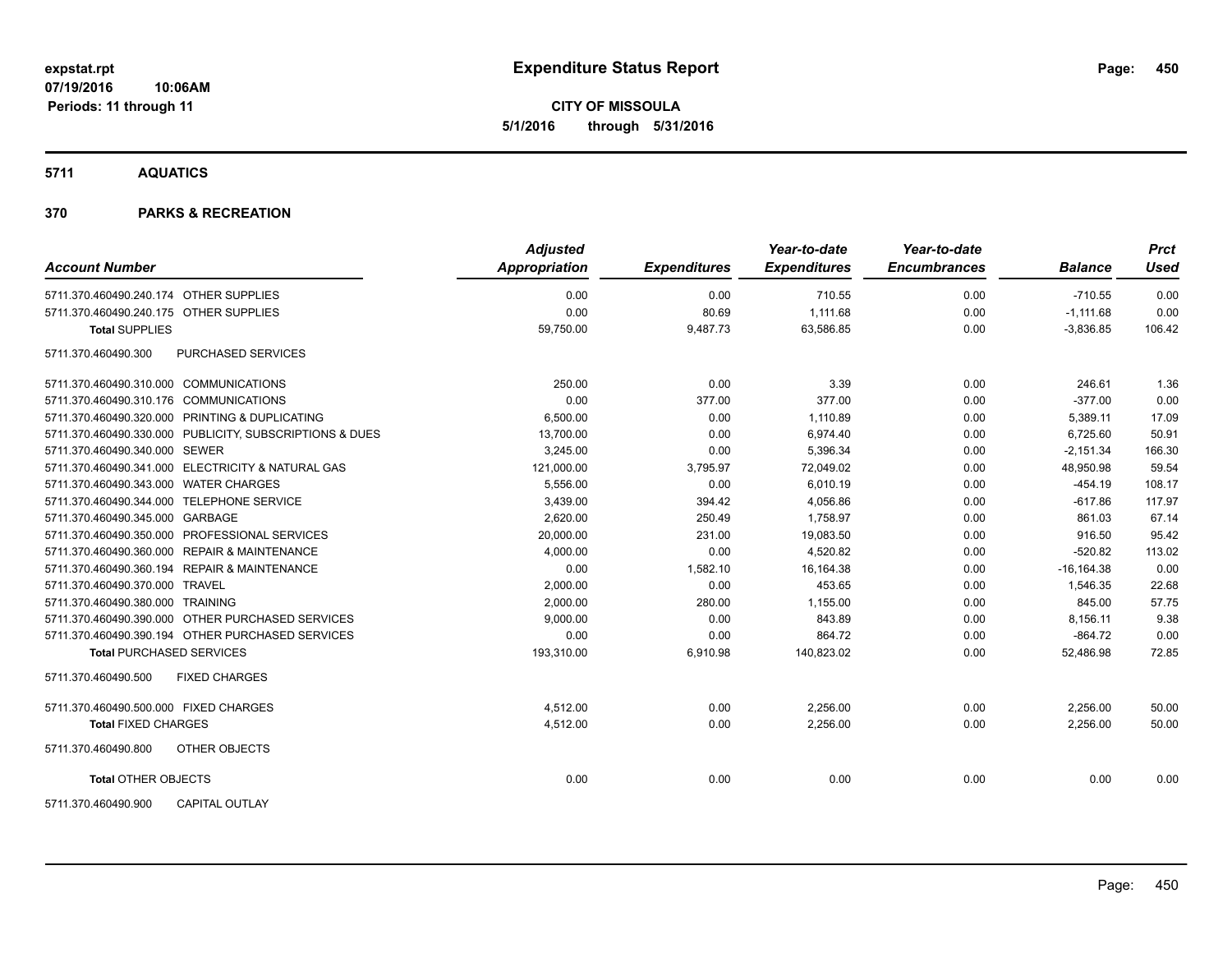**CITY OF MISSOULA 5/1/2016 through 5/31/2016**

**5711 AQUATICS**

### **370 PARKS & RECREATION**

| <b>Account Number</b>                                            | Adjusted<br>Appropriation<br><b>Expenditures</b> |           | Year-to-date<br><b>Expenditures</b> | Year-to-date<br><b>Encumbrances</b> | <b>Balance</b> | <b>Prct</b><br>Used |
|------------------------------------------------------------------|--------------------------------------------------|-----------|-------------------------------------|-------------------------------------|----------------|---------------------|
| <b>Total CAPITAL OUTLAY</b>                                      | 0.00                                             | 0.00      | 0.00                                | 0.00                                | 0.00           | 0.00                |
| Total CURRENTS POOL EXPENSES                                     | 659,543.00                                       | 49,738.17 | 598,123.30                          | 0.00                                | 61,419.70      | 90.69               |
| SPLASH POOLS EXPENSES<br>5711.370.460491                         |                                                  |           |                                     |                                     |                |                     |
| 5711.370.460491.100<br>PERSONAL SERVICES                         |                                                  |           |                                     |                                     |                |                     |
| 5711.370.460491.110.000 SALARIES AND WAGES                       | 209,281.00                                       | 9,724.96  | 176,118.81                          | 0.00                                | 33,162.19      | 84.15               |
| 5711.370.460491.120.000 OVERTIME/TERMINATION                     | 500.00                                           | 0.00      | 22.52                               | 0.00                                | 477.48         | 4.50                |
| 5711.370.460491.140.000 EMPLOYER CONTRIBUTIONS                   | 45,478.00                                        | 1,901.84  | 31,293.34                           | 0.00                                | 14,184.66      | 68.81               |
| <b>Total PERSONAL SERVICES</b>                                   | 255,259.00                                       | 11,626.80 | 207,434.67                          | 0.00                                | 47,824.33      | 81.26               |
| <b>SUPPLIES</b><br>5711.370.460491.200                           |                                                  |           |                                     |                                     |                |                     |
| 5711.370.460491.210.000 OFFICE SUPPLIES                          | 500.00                                           | 0.00      | 224.08                              | 0.00                                | 275.92         | 44.82               |
| 5711.370.460491.220.000 OPERATING SUPPLIES                       | 15,000.00                                        | 1,422.89  | 2.044.71                            | 0.00                                | 12,955.29      | 13.63               |
| 5711.370.460491.220.172 OPERATING SUPPLIES                       | 0.00                                             | 470.62    | 470.62                              | 0.00                                | $-470.62$      | 0.00                |
| 5711.370.460491.220.173 OPERATING SUPPLIES                       | 0.00                                             | 187.65    | 356.97                              | 0.00                                | $-356.97$      | 0.00                |
| 5711.370.460491.220.178 OPERATING SUPPLIES                       | 0.00                                             | 946.43    | 946.43                              | 0.00                                | $-946.43$      | 0.00                |
| 5711.370.460491.220.179 OPERATING SUPPLIES                       | 0.00                                             | 0.00      | 136.00                              | 0.00                                | $-136.00$      | 0.00                |
| 5711.370.460491.220.194 OPERATING SUPPLIES                       | 0.00                                             | 196.80    | 303.33                              | 0.00                                | $-303.33$      | 0.00                |
| 5711.370.460491.230.000 REPAIR/MAINTENANCE                       | 29,250.00                                        | 436.16    | 641.55                              | 0.00                                | 28,608.45      | 2.19                |
| 5711.370.460491.230.171 REPAIR/MAINTENANCE                       | 0.00                                             | 0.00      | 17.627.22                           | 0.00                                | $-17,627.22$   | 0.00                |
| 5711.370.460491.230.174 REPAIR/MAINTENANCE                       | 0.00                                             | 0.00      | 32.84                               | 0.00                                | $-32.84$       | 0.00                |
| 5711.370.460491.230.178 REPAIR/MAINTENANCE                       | 0.00                                             | 1,646.48  | 3,192.56                            | 0.00                                | $-3,192.56$    | 0.00                |
| 5711.370.460491.230.194 REPAIR/MAINTENANCE                       | 0.00                                             | 3,387.21  | 5,043.95                            | 0.00                                | $-5,043.95$    | 0.00                |
| 5711.370.460491.240.000 OTHER SUPPLIES                           | 74,000.00                                        | 0.00      | 0.00                                | 0.00                                | 74,000.00      | 0.00                |
| 5711.370.460491.240.174 OTHER SUPPLIES                           | 0.00                                             | 98.50     | 27,691.15                           | 0.00                                | $-27,691.15$   | 0.00                |
| 5711.370.460491.240.175 OTHER SUPPLIES                           | 0.00                                             | 19.00     | 620.11                              | 0.00                                | $-620.11$      | 0.00                |
| 5711.370.460491.240.180 OTHER SUPPLIES-MERCHANDISE SALES FRNTDSK | 0.00                                             | 543.00    | 1,098.19                            | 0.00                                | $-1,098.19$    | 0.00                |
| <b>Total SUPPLIES</b>                                            | 118,750.00                                       | 9,354.74  | 60,429.71                           | 0.00                                | 58,320.29      | 50.89               |

5711.370.460491.300 PURCHASED SERVICES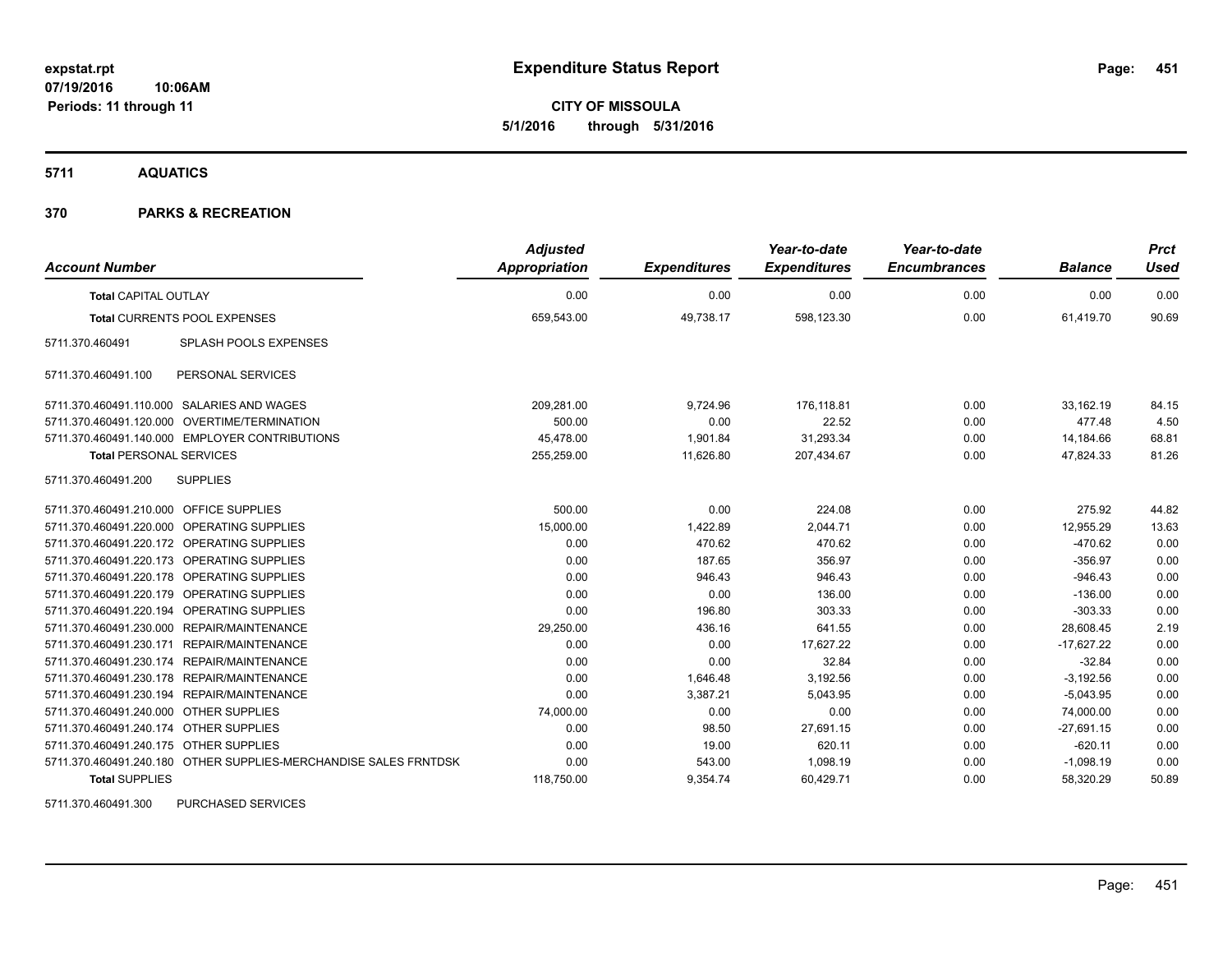**CITY OF MISSOULA 5/1/2016 through 5/31/2016**

**5711 AQUATICS**

|                                        |                                                         | <b>Adjusted</b>      |                     | Year-to-date        | Year-to-date        |                | <b>Prct</b> |
|----------------------------------------|---------------------------------------------------------|----------------------|---------------------|---------------------|---------------------|----------------|-------------|
| <b>Account Number</b>                  |                                                         | <b>Appropriation</b> | <b>Expenditures</b> | <b>Expenditures</b> | <b>Encumbrances</b> | <b>Balance</b> | <b>Used</b> |
| 5711.370.460491.310.000 COMMUNICATIONS |                                                         | 250.00               | 0.00                | 0.00                | 0.00                | 250.00         | 0.00        |
|                                        | 5711.370.460491.320.000 PRINTING & DUPLICATING          | 4,000.00             | 12.00               | 339.00              | 0.00                | 3,661.00       | 8.48        |
|                                        | 5711.370.460491.320.174 PRINTING & DUPLICATING          | 0.00                 | 12.00               | 12.00               | 0.00                | $-12.00$       | 0.00        |
|                                        | 5711.370.460491.330.000 PUBLICITY, SUBSCRIPTIONS & DUES | 3,500.00             | 0.00                | 6,339.00            | 0.00                | $-2,839.00$    | 181.11      |
| 5711.370.460491.340.000 SEWER          |                                                         | 7,030.00             | 0.00                | 4,782.27            | 0.00                | 2,247.73       | 68.03       |
|                                        | 5711.370.460491.341.000 ELECTRICITY & NATURAL GAS       | 65,000.00            | 602.69              | 43,292.16           | 0.00                | 21,707.84      | 66.60       |
| 5711.370.460491.343.000 WATER CHARGES  |                                                         | 8,088.00             | 113.16              | 4,450.36            | 0.00                | 3,637.64       | 55.02       |
|                                        | 5711.370.460491.344.000 TELEPHONE SERVICE               | 4,101.00             | 295.24              | 3,199.60            | 0.00                | 901.40         | 78.02       |
| 5711.370.460491.345.000 GARBAGE        |                                                         | 2,031.00             | 0.00                | 893.03              | 0.00                | 1,137.97       | 43.97       |
|                                        | 5711.370.460491.350.000 PROFESSIONAL SERVICES           | 10,000.00            | 3,410.00            | 4,958.33            | 0.00                | 5,041.67       | 49.58       |
|                                        | 5711.370.460491.360.000 REPAIR & MAINTENANCE            | 4,500.00             | 0.00                | 616.75              | 0.00                | 3,883.25       | 13.71       |
|                                        | 5711.370.460491.360.194 REPAIR & MAINTENANCE            | 0.00                 | 0.00                | 1,894.85            | 0.00                | $-1,894.85$    | 0.00        |
| 5711.370.460491.380.000 TRAINING       |                                                         | 3,000.00             | 0.00                | 100.00              | 0.00                | 2,900.00       | 3.33        |
|                                        | 5711.370.460491.390.000 OTHER PURCHASED SERVICES        | 5,300.00             | 29.92               | 3,032.62            | 0.00                | 2,267.38       | 57.22       |
|                                        | 5711.370.460491.390.194 OTHER PURCHASED SERVICES        | 0.00                 | 0.00                | 120.00              | 0.00                | $-120.00$      | 0.00        |
|                                        | <b>Total PURCHASED SERVICES</b>                         | 116,800.00           | 4,475.01            | 74,029.97           | 0.00                | 42,770.03      | 63.38       |
| 5711.370.460491.800                    | OTHER OBJECTS                                           |                      |                     |                     |                     |                |             |
| <b>Total OTHER OBJECTS</b>             |                                                         | 0.00                 | 0.00                | 0.00                | 0.00                | 0.00           | 0.00        |
| 5711.370.460491.900                    | CAPITAL OUTLAY                                          |                      |                     |                     |                     |                |             |
| <b>Total CAPITAL OUTLAY</b>            |                                                         | 0.00                 | 0.00                | 0.00                | 0.00                | 0.00           | 0.00        |
|                                        | Total SPLASH POOLS EXPENSES                             | 490,809.00           | 25,456.55           | 341,894.35          | 0.00                | 148,914.65     | 69.66       |
| 5711.370.460493                        | <b>AQUATICS MAINTENANCE</b>                             |                      |                     |                     |                     |                |             |
| 5711.370.460493.300                    | PURCHASED SERVICES                                      |                      |                     |                     |                     |                |             |
|                                        | <b>Total PURCHASED SERVICES</b>                         | 0.00                 | 0.00                | 0.00                | 0.00                | 0.00           | 0.00        |
| 5711.370.460493.500                    | <b>FIXED CHARGES</b>                                    |                      |                     |                     |                     |                |             |
| <b>Total FIXED CHARGES</b>             |                                                         | 0.00                 | 0.00                | 0.00                | 0.00                | 0.00           | 0.00        |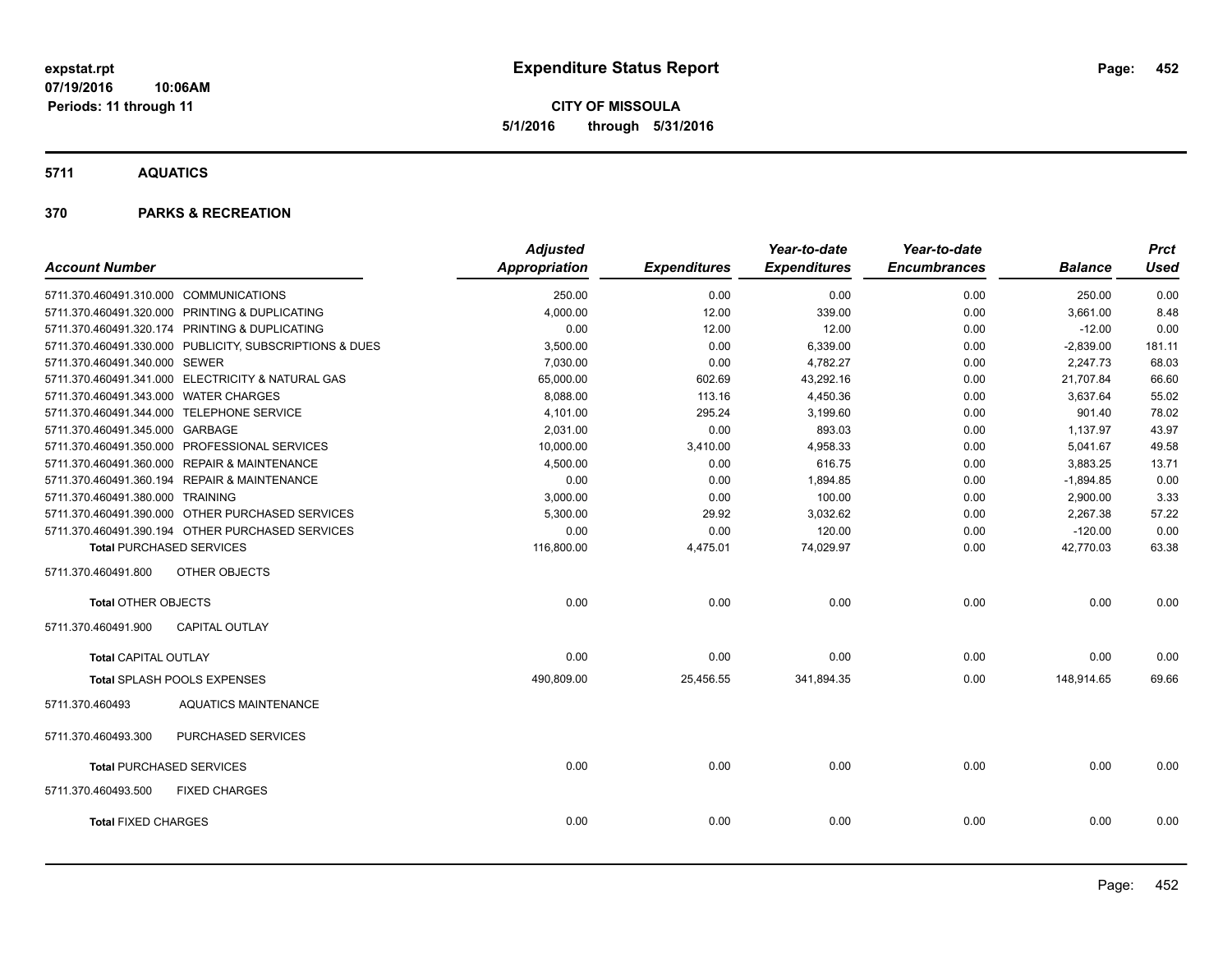**CITY OF MISSOULA 5/1/2016 through 5/31/2016**

**5711 AQUATICS**

| <b>Account Number</b>             |                                                                | <b>Adjusted</b><br><b>Appropriation</b> | <b>Expenditures</b> | Year-to-date<br><b>Expenditures</b> | Year-to-date<br><b>Encumbrances</b> | <b>Balance</b> | <b>Prct</b><br><b>Used</b> |
|-----------------------------------|----------------------------------------------------------------|-----------------------------------------|---------------------|-------------------------------------|-------------------------------------|----------------|----------------------------|
| 5711.370.460493.900               | <b>CAPITAL OUTLAY</b>                                          |                                         |                     |                                     |                                     |                |                            |
| 5711.370.460493.920.000 BUILDINGS |                                                                | 35,000.00                               | 0.00                | 0.00                                | 0.00                                | 35,000.00      | 0.00                       |
|                                   | <b>Total AQUATICS MAINTENANCE</b>                              | 35,000.00                               | 0.00                | 0.00                                | 0.00                                | 35,000.00      | 0.00                       |
| 5711.370.460512                   | <b>PARK MEMORIALS</b>                                          |                                         |                     |                                     |                                     |                |                            |
| 5711.370.460512.200               | <b>SUPPLIES</b>                                                |                                         |                     |                                     |                                     |                |                            |
|                                   | 5711.370.460512.220.000 PARTNERS IN PARK/OPERATING SUPPLIES    | 15,000.00                               | 0.00                | 0.00                                | 0.00                                | 15,000.00      | 0.00                       |
|                                   | 5711.370.460512.230.000 PARTNERS IN PARK/REPAIR/MAINTENANCE    | 10,000.00                               | 0.00                | 0.00                                | 0.00                                | 10,000.00      | 0.00                       |
| <b>Total SUPPLIES</b>             |                                                                | 25,000.00                               | 0.00                | 0.00                                | 0.00                                | 25,000.00      | 0.00                       |
| 5711.370.460512.300               | <b>PURCHASED SERVICES</b>                                      |                                         |                     |                                     |                                     |                |                            |
|                                   | 5711.370.460512.350.000 PARTNERS IN PARK/PROFESSIONAL SERVICES | 10,000.00                               | 0.00                | 0.00                                | 0.00                                | 10,000.00      | 0.00                       |
|                                   | 5711.370.460512.360.000 PARTNERS IN PARK/REPAIR & MAINTENANCE  | 10,000.00                               | 0.00                | 0.00                                | 0.00                                | 10.000.00      | 0.00                       |
|                                   | 5711.370.460512.390.000 OTHER PURCHASED SERVICES               | 5,000.00                                | 0.00                | 0.00                                | 0.00                                | 5,000.00       | 0.00                       |
| <b>Total PURCHASED SERVICES</b>   |                                                                | 25,000.00                               | 0.00                | 0.00                                | 0.00                                | 25,000.00      | 0.00                       |
| 5711.370.460512.900               | <b>CAPITAL OUTLAY</b>                                          |                                         |                     |                                     |                                     |                |                            |
|                                   | 5711.370.460512.920.000 PARTNERS IN PARK/BUILDINGS             | 10,000.00                               | 0.00                | 0.00                                | 0.00                                | 10,000.00      | 0.00                       |
|                                   | 5711.370.460512.930.000 PARTNERS IN PARK/IMPROVEMENTS          | 70,000.00                               | 0.00                | 0.00                                | 0.00                                | 70,000.00      | 0.00                       |
|                                   | 5711.370.460512.940.000 PARTNERS IN PARK/EQUIPMENT             | 20,000.00                               | 0.00                | 0.00                                | 0.00                                | 20,000.00      | 0.00                       |
| <b>Total CAPITAL OUTLAY</b>       |                                                                | 100,000.00                              | 0.00                | 0.00                                | 0.00                                | 100,000.00     | 0.00                       |
| <b>Total PARK MEMORIALS</b>       |                                                                | 150,000.00                              | 0.00                | 0.00                                | 0.00                                | 150,000.00     | 0.00                       |
| 5711.370.460519                   | <b>AQUATICS CAPITAL</b>                                        |                                         |                     |                                     |                                     |                |                            |
| 5711.370.460519.900               | <b>CAPITAL OUTLAY</b>                                          |                                         |                     |                                     |                                     |                |                            |
| <b>Total AQUATICS CAPITAL</b>     |                                                                | 0.00                                    | 0.00                | 0.00                                | 0.00                                | 0.00           | 0.00                       |
| 5711.370.490506                   | <b>CORE FINANCED EQUIPMENT</b>                                 |                                         |                     |                                     |                                     |                |                            |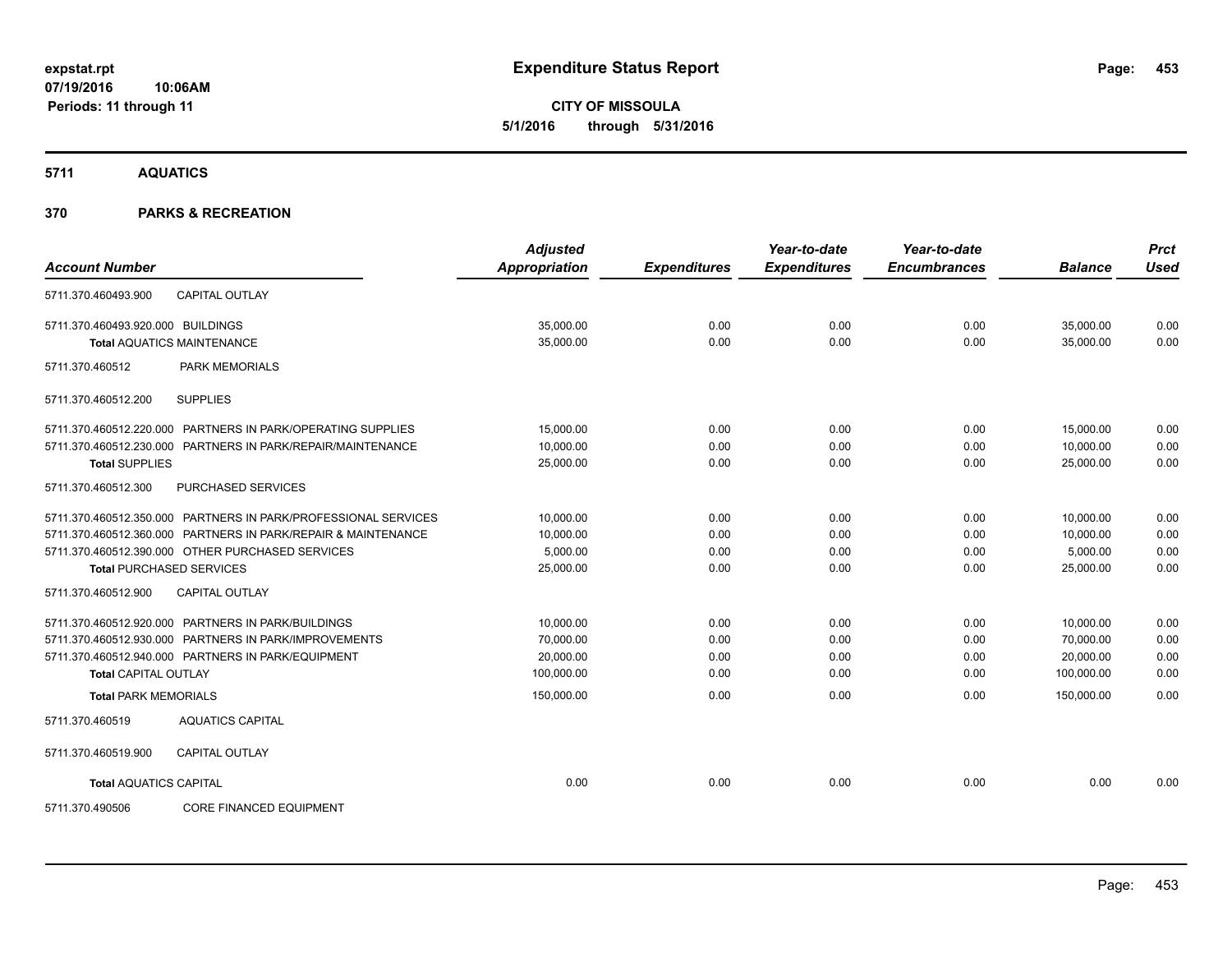**CITY OF MISSOULA 5/1/2016 through 5/31/2016**

**5711 AQUATICS**

|                                                  |                          | <b>Adjusted</b>      |                     | Year-to-date        | Year-to-date        |                | <b>Prct</b> |
|--------------------------------------------------|--------------------------|----------------------|---------------------|---------------------|---------------------|----------------|-------------|
| <b>Account Number</b>                            |                          | <b>Appropriation</b> | <b>Expenditures</b> | <b>Expenditures</b> | <b>Encumbrances</b> | <b>Balance</b> | Used        |
| 5711.370.490506.600                              | <b>DEBT SERVICE</b>      |                      |                     |                     |                     |                |             |
| 5711.370.490506.610.000 GRILL VAN DEBT-PRINCIPAL |                          | 12.377.00            | 0.00                | 0.00                | 0.00                | 12.377.00      | 0.00        |
| <b>Total CORE FINANCED EQUIPMENT</b>             |                          | 12,377.00            | 0.00                | 0.00                | 0.00                | 12.377.00      | 0.00        |
| 5711.370.510110                                  | <b>MERCHANT SERVICES</b> |                      |                     |                     |                     |                |             |
| 5711.370.510110.500                              | <b>FIXED CHARGES</b>     |                      |                     |                     |                     |                |             |
| 5711.370.510110.550.000 MERCHANT SERVICE FEES    |                          | 14.000.00            | 0.00                | 0.00                | 0.00                | 14.000.00      | 0.00        |
| <b>Total MERCHANT SERVICES</b>                   |                          | 14,000.00            | 0.00                | 0.00                | 0.00                | 14.000.00      | 0.00        |
| <b>Total PARKS &amp; RECREATION</b>              |                          | 1.427.327.00         | 78.934.49           | 955.008.46          | 0.00                | 472.318.54     | 66.91       |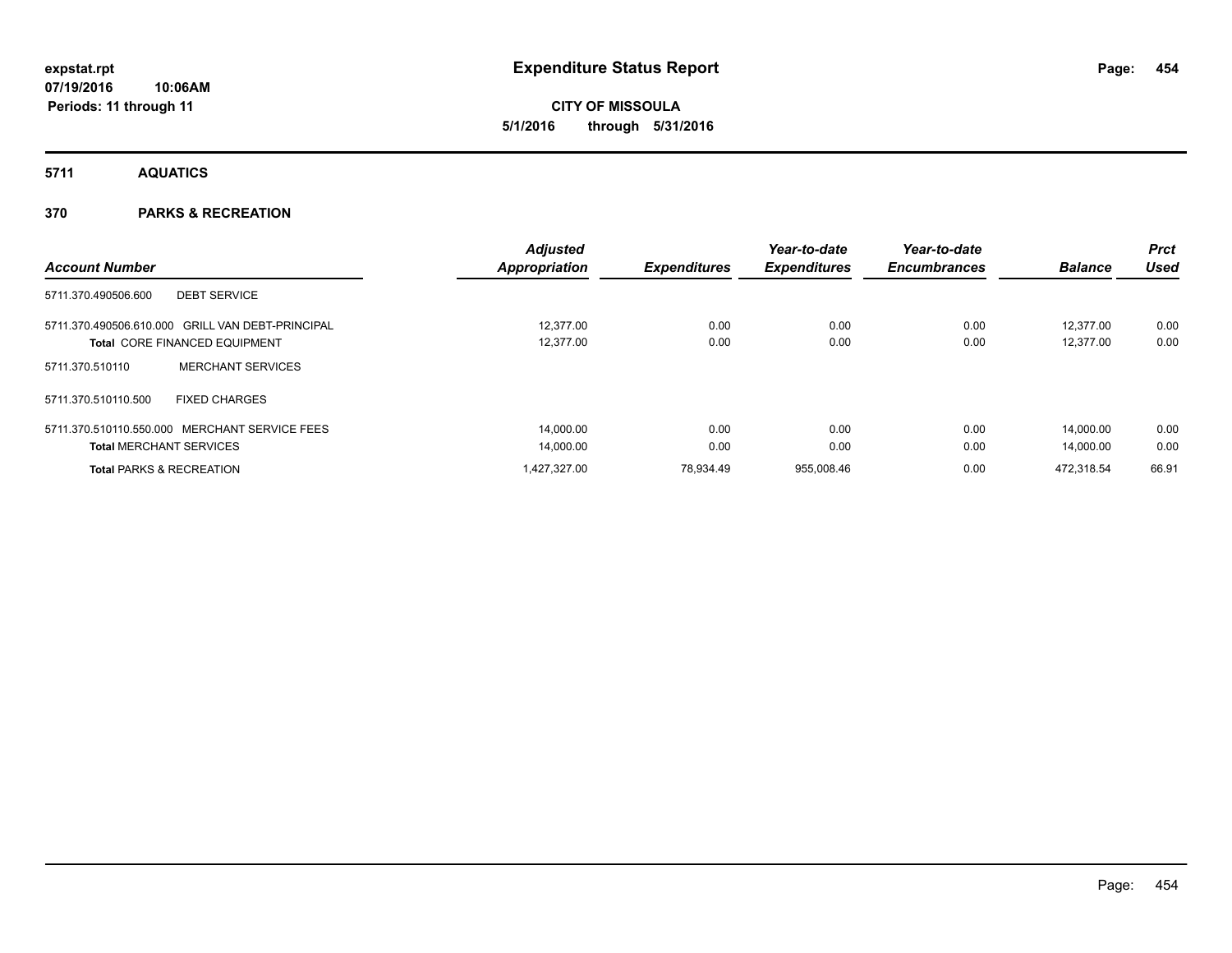**5711 AQUATICS**

# **371 AQUATICS SALARIES**

| <b>Account Number</b>          |                                 | <b>Adjusted</b><br><b>Appropriation</b> | <b>Expenditures</b> | Year-to-date<br><b>Expenditures</b> | Year-to-date<br><b>Encumbrances</b> | <b>Balance</b> | <b>Prct</b><br><b>Used</b> |
|--------------------------------|---------------------------------|-----------------------------------------|---------------------|-------------------------------------|-------------------------------------|----------------|----------------------------|
| 5711.371.460000                | <b>CULTURE &amp; RECREATION</b> |                                         |                     |                                     |                                     |                |                            |
| 5711.371.460000.100            | PERSONAL SERVICES               |                                         |                     |                                     |                                     |                |                            |
|                                | Total CULTURE & RECREATION      | 0.00                                    | 0.00                | 0.00                                | 0.00                                | 0.00           | 0.00                       |
| 5711.371.460477                | <b>GRILL VAN</b>                |                                         |                     |                                     |                                     |                |                            |
| 5711.371.460477.100            | PERSONAL SERVICES               |                                         |                     |                                     |                                     |                |                            |
| <b>Total GRILL VAN</b>         |                                 | 0.00                                    | 0.00                | 0.00                                | 0.00                                | 0.00           | 0.00                       |
| 5711.371.460490                | <b>CURRENTS POOL EXPENSES</b>   |                                         |                     |                                     |                                     |                |                            |
| 5711.371.460490.100            | PERSONAL SERVICES               |                                         |                     |                                     |                                     |                |                            |
|                                | Total CURRENTS POOL EXPENSES    | 0.00                                    | 0.00                | 0.00                                | 0.00                                | 0.00           | 0.00                       |
| 5711.371.460491                | SPLASH POOLS EXPENSES           |                                         |                     |                                     |                                     |                |                            |
| 5711.371.460491.100            | PERSONAL SERVICES               |                                         |                     |                                     |                                     |                |                            |
| <b>Total AQUATICS SALARIES</b> |                                 | 0.00                                    | 0.00                | 0.00                                | 0.00                                | 0.00           | 0.00                       |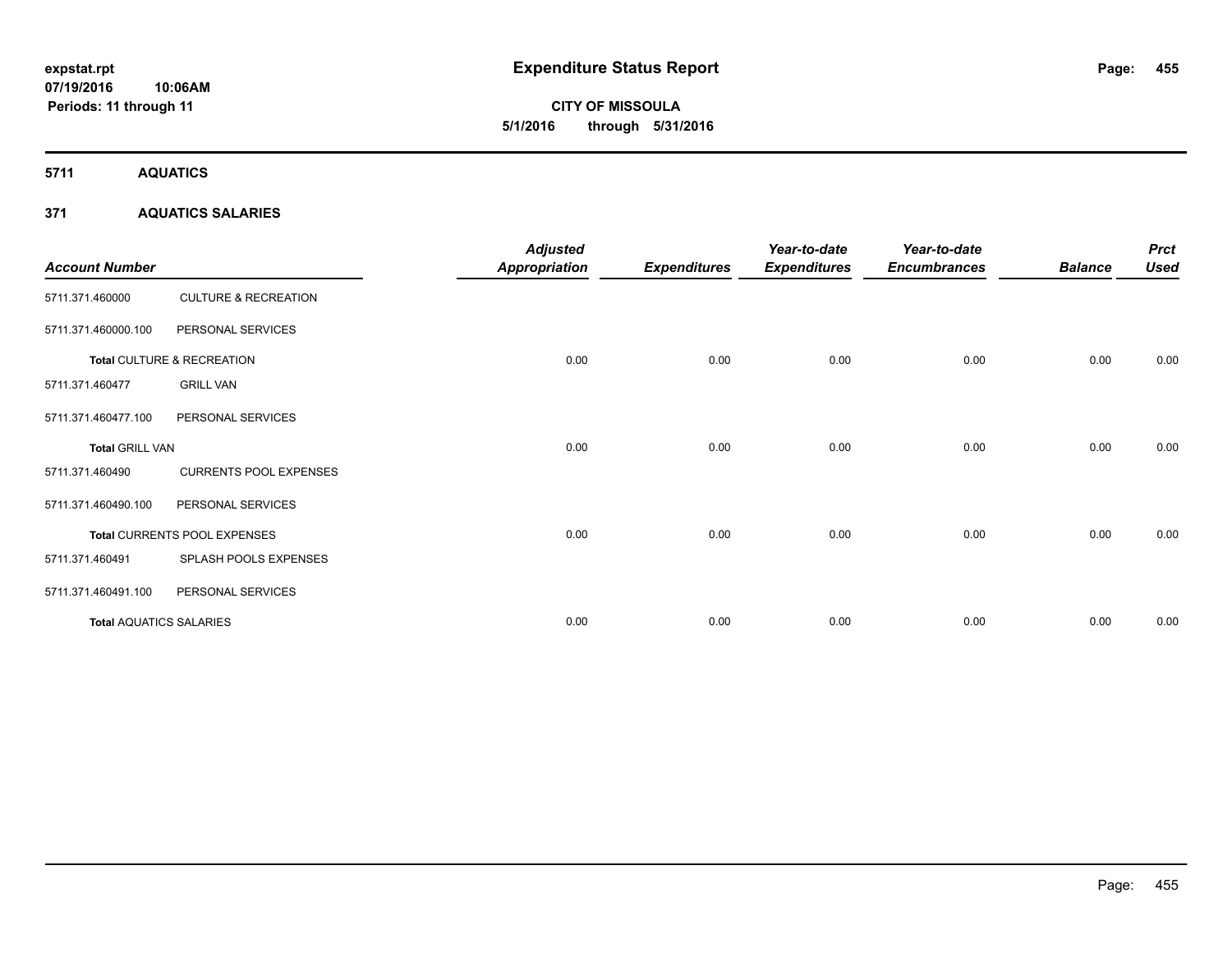# **CITY OF MISSOULA 5/1/2016 through 5/31/2016**

**5711 AQUATICS**

# **390 NON-DEPARTMENTAL**

| <b>Account Number</b>         |                       | <b>Adjusted</b><br>Appropriation | <b>Expenditures</b> | Year-to-date<br><b>Expenditures</b> | Year-to-date<br><b>Encumbrances</b> | <b>Balance</b> | <b>Prct</b><br><b>Used</b> |
|-------------------------------|-----------------------|----------------------------------|---------------------|-------------------------------------|-------------------------------------|----------------|----------------------------|
| 5711.390.510000               | <b>MISCELLANEOUS</b>  |                                  |                     |                                     |                                     |                |                            |
| 5711.390.510000.800           | OTHER OBJECTS         |                                  |                     |                                     |                                     |                |                            |
| <b>Total OTHER OBJECTS</b>    |                       | 0.00                             | 0.00                | 0.00                                | 0.00                                | 0.00           | 0.00                       |
| 5711.390.510000.900           | <b>CAPITAL OUTLAY</b> |                                  |                     |                                     |                                     |                |                            |
| <b>Total MISCELLANEOUS</b>    |                       | 0.00                             | 0.00                | 0.00                                | 0.00                                | 0.00           | 0.00                       |
| <b>Total NON-DEPARTMENTAL</b> |                       | 0.00                             | 0.00                | 0.00                                | 0.00                                | 0.00           | 0.00                       |
| <b>Total AQUATICS</b>         |                       | 1,427,327.00                     | 78,934.49           | 955,008.46                          | 0.00                                | 472,318.54     | 66.91                      |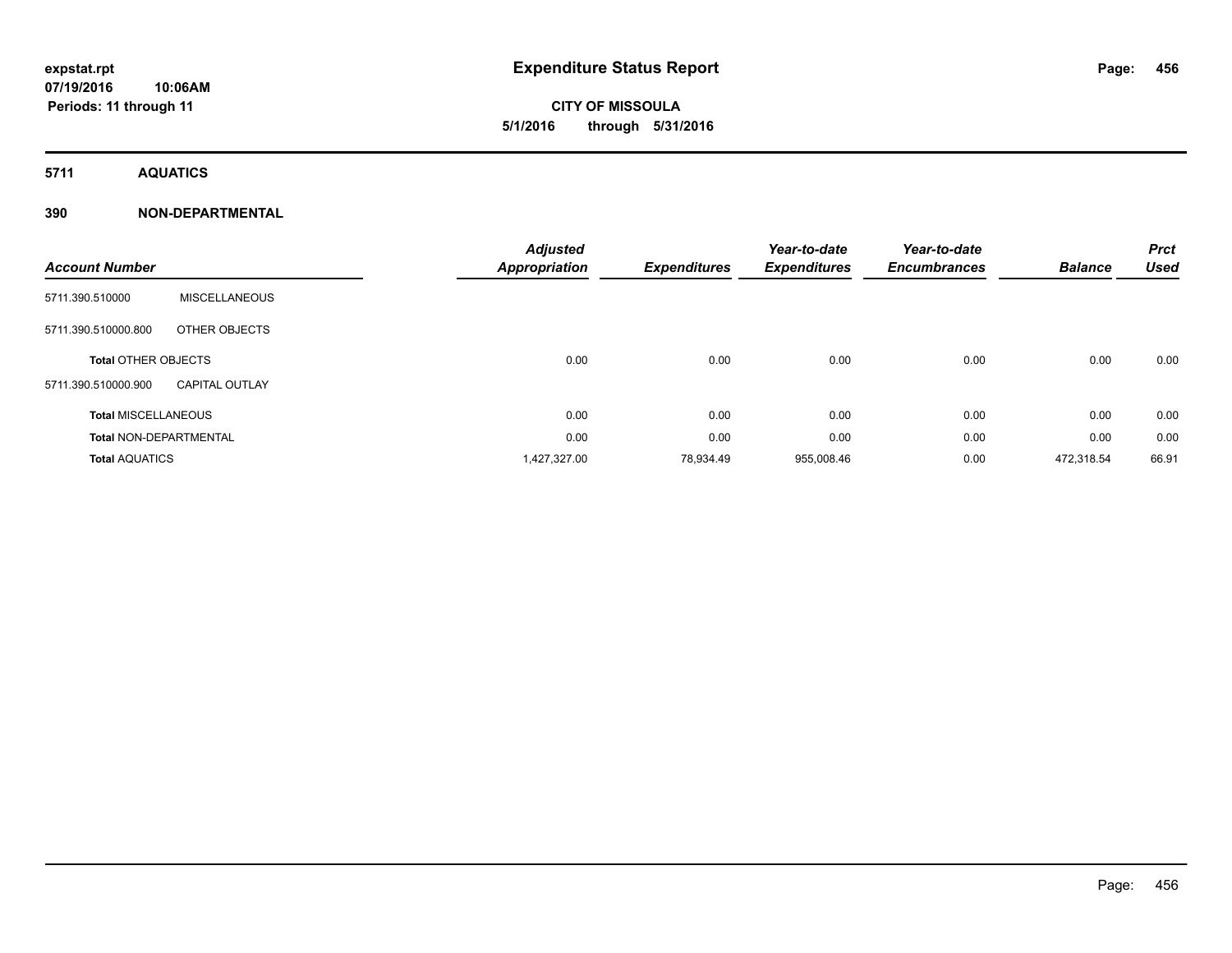**CITY OF MISSOULA 5/1/2016 through 5/31/2016**

# **6050 EMPLOYEE BENEFIT PLAN FUND**

# **390 NON-DEPARTMENTAL**

| <b>Account Number</b>                   |                                                          | <b>Adjusted</b><br>Appropriation | <b>Expenditures</b> | Year-to-date<br><b>Expenditures</b> | Year-to-date<br><b>Encumbrances</b> | <b>Balance</b> | <b>Prct</b><br><b>Used</b> |
|-----------------------------------------|----------------------------------------------------------|----------------------------------|---------------------|-------------------------------------|-------------------------------------|----------------|----------------------------|
| 6050.390.510110                         | <b>MERCHANT SERVICES</b>                                 |                                  |                     |                                     |                                     |                |                            |
| 6050.390.510110.500                     | <b>FIXED CHARGES</b>                                     |                                  |                     |                                     |                                     |                |                            |
| <b>Total MERCHANT SERVICES</b>          |                                                          | 0.00                             | 0.00                | 0.00                                | 0.00                                | 0.00           | 0.00                       |
| 6050.390.520800                         | <b>EMPLOYEE BENEFITS</b>                                 |                                  |                     |                                     |                                     |                |                            |
| 6050.390.520800.300                     | <b>PURCHASED SERVICES</b>                                |                                  |                     |                                     |                                     |                |                            |
| 6050.390.520800.350.000                 | <b>PROFESSIONAL SERVICES</b>                             | 50,340.00                        | 2,398.30            | 14,733.60                           | 0.00                                | 35,606.40      | 29.27                      |
| 6050.390.520800.351.000                 | <b>INSURANCE CLAIMS</b>                                  | 5,156,229.00                     | 584,721.74          | 4.258.479.62                        | 0.00                                | 897.749.38     | 82.59                      |
| 6050.390.520800.352.000 HEALTH PROGRAMS |                                                          | 94,500.00                        | 3,609.98            | 55,858.52                           | 0.00                                | 38.641.48      | 59.11                      |
|                                         | 6050.390.520800.353.000 ADMINISTRATION EXPENDITURES      | 757.888.00                       | 110,222.82          | 670,489.06                          | 0.00                                | 87.398.94      | 88.47                      |
|                                         | 6050.390.520800.354.000 TRANSITIONAL REINSURANCE PROGRAM | 78,280.00                        | 0.00                | 55,926.00                           | 0.00                                | 22,354.00      | 71.44                      |
| <b>Total PURCHASED SERVICES</b>         |                                                          | 6,137,237.00                     | 700,952.84          | 5,055,486.80                        | 0.00                                | 1,081,750.20   | 82.37                      |
| 6050.390.520800.700                     | <b>GRANTS &amp; CONTRIBUTIONS</b>                        |                                  |                     |                                     |                                     |                |                            |
|                                         | <b>Total GRANTS &amp; CONTRIBUTIONS</b>                  | 0.00                             | 0.00                | 0.00                                | 0.00                                | 0.00           | 0.00                       |
| 6050.390.520800.800                     | OTHER OBJECTS                                            |                                  |                     |                                     |                                     |                |                            |
| <b>Total OTHER OBJECTS</b>              |                                                          | 0.00                             | 0.00                | 0.00                                | 0.00                                | 0.00           | 0.00                       |
|                                         | Total EMPLOYEE BENEFIT PLAN FUND                         | 6,137,237.00                     | 700,952.84          | 5,055,486.80                        | 0.00                                | 1,081,750.20   | 82.37                      |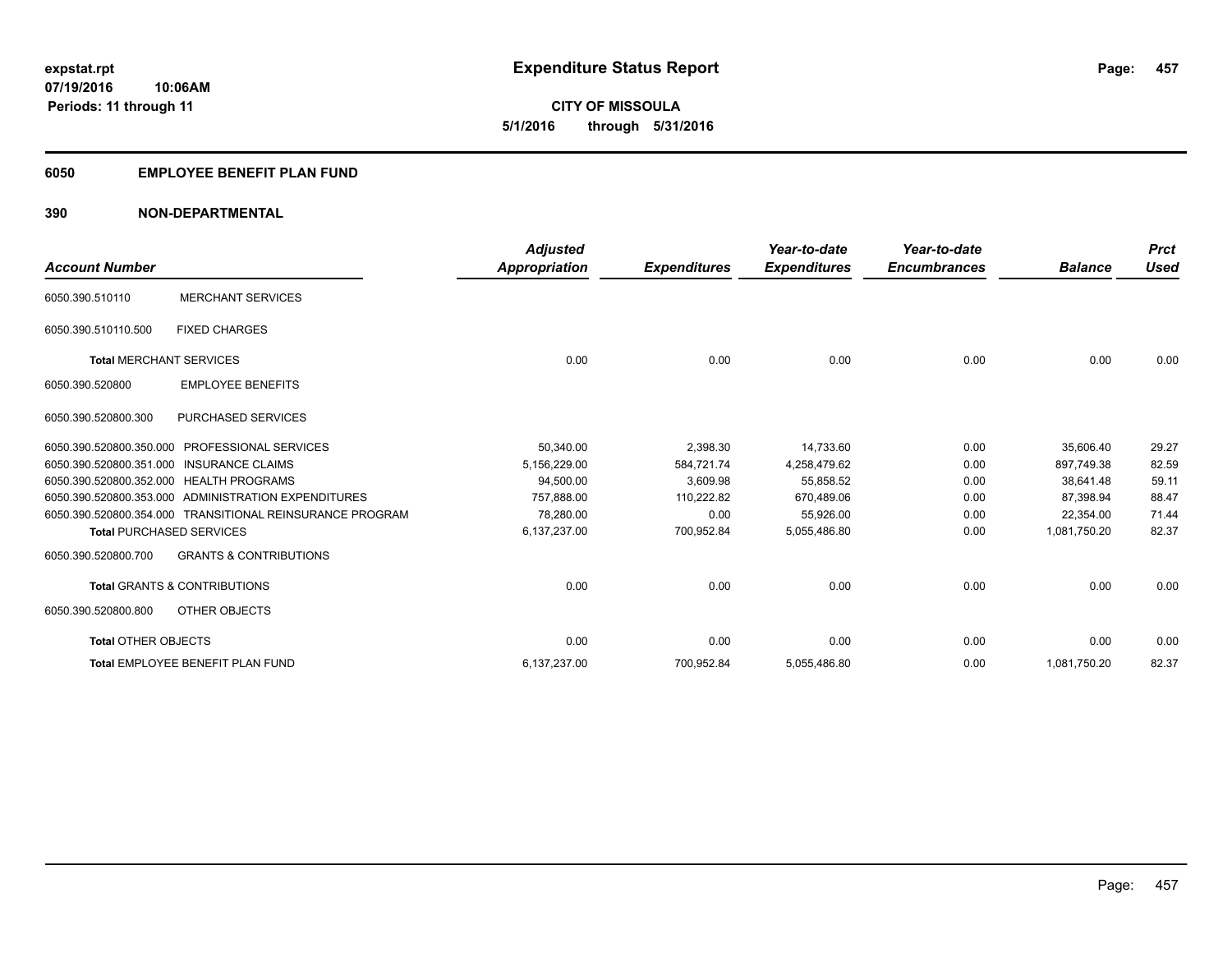## **7370 PARKING COMMISSION FUND**

|                                           |                                                         | <b>Adjusted</b>      |                     | Year-to-date        | Year-to-date        |                | <b>Prct</b> |
|-------------------------------------------|---------------------------------------------------------|----------------------|---------------------|---------------------|---------------------|----------------|-------------|
| <b>Account Number</b>                     |                                                         | <b>Appropriation</b> | <b>Expenditures</b> | <b>Expenditures</b> | <b>Encumbrances</b> | <b>Balance</b> | <b>Used</b> |
| 7370.395.430266                           | PARKING DIVISION                                        |                      |                     |                     |                     |                |             |
| 7370.395.430266.100                       | PERSONAL SERVICES                                       |                      |                     |                     |                     |                |             |
|                                           | 7370.395.430266.110.000 SALARIES AND WAGES              | 436,749.00           | 32,362.02           | 385,847.73          | 0.00                | 50,901.27      | 88.35       |
|                                           | 7370.395.430266.120.000 OVERTIME/TERMINATION            | 7,234.00             | 132.76              | 340.53              | 0.00                | 6,893.47       | 4.71        |
|                                           | 7370.395.430266.140.000 EMPLOYER CONTRIBUTIONS          | 197.972.00           | 15.589.81           | 177.141.49          | 0.00                | 20,830.51      | 89.48       |
|                                           | 7370.395.430266.141.000 STATE RETIREMENT CONTRIBUTIONS  | 0.00                 | 0.00                | 342.47              | 0.00                | $-342.47$      | 0.00        |
| <b>Total PERSONAL SERVICES</b>            |                                                         | 641,955.00           | 48,084.59           | 563,672.22          | 0.00                | 78,282.78      | 87.81       |
| 7370.395.430266.200                       | <b>SUPPLIES</b>                                         |                      |                     |                     |                     |                |             |
| 7370.395.430266.210.000 OFFICE SUPPLIES   |                                                         | 5.400.00             | 492.20              | 3,767.35            | 0.00                | 1,632.65       | 69.77       |
|                                           | 7370.395.430266.220.000 OPERATING SUPPLIES              | 15,000.00            | 124.08              | 1,662.73            | 0.00                | 13,337.27      | 11.08       |
| 7370.395.430266.220.311 CLOTHING SUPPLIES |                                                         | 0.00                 | 245.13              | 2,181.19            | 0.00                | $-2,181.19$    | 0.00        |
|                                           | 7370.395.430266.230.000 REPAIR/MAINTENANCE              | 18,000.00            | 1,079.74            | 5,339.71            | 0.00                | 12,660.29      | 29.67       |
| 7370.395.430266.231.000 GASOLINE          |                                                         | 8,000.00             | 0.00                | 2,388.79            | 0.00                | 5,611.21       | 29.86       |
| 7370.395.430266.240.000 OTHER SUPPLIES    |                                                         | 0.00                 | 0.00                | 82.97               | 0.00                | $-82.97$       | 0.00        |
| <b>Total SUPPLIES</b>                     |                                                         | 46,400.00            | 1,941.15            | 15,422.74           | 0.00                | 30,977.26      | 33.24       |
| 7370.395.430266.300                       | <b>PURCHASED SERVICES</b>                               |                      |                     |                     |                     |                |             |
| 7370.395.430266.310.000 COMMUNICATIONS    |                                                         | 17,338.00            | 11.24               | 4,404.98            | 0.00                | 12,933.02      | 25.41       |
|                                           | 7370.395.430266.320.000 PRINTING & DUPLICATING          | 10,000.00            | 2,761.66            | 9,541.15            | 0.00                | 458.85         | 95.41       |
|                                           | 7370.395.430266.330.000 PUBLICITY, SUBSCRIPTIONS & DUES | 5,000.00             | 1,049.45            | 3.555.69            | 0.00                | 1,444.31       | 71.11       |
|                                           | 7370.395.430266.330.713 PUBLICITY, SUBSCRIPTIONS & DUES | 0.00                 | 0.00                | 30.00               | 0.00                | $-30.00$       | 0.00        |
| 7370.395.430266.340.000 SEWER             |                                                         | 137.00               | 0.00                | 142.28              | 0.00                | $-5.28$        | 103.85      |
|                                           | 7370.395.430266.341.000 ELECTRICITY & NATURAL GAS       | 36,440.00            | 3,189.97            | 32,022.72           | 0.00                | 4,417.28       | 87.88       |
| 7370.395.430266.343.000 WATER CHARGES     |                                                         | 4,000.00             | 158.55              | 5,369.59            | 0.00                | $-1,369.59$    | 134.24      |
|                                           | 7370.395.430266.343.717 MARKET ON FRONT WATER CHARGES   | 0.00                 | 212.99              | 2,039.28            | 0.00                | $-2,039.28$    | 0.00        |
| 7370.395.430266.344.000                   | <b>TELEPHONE SERVICE</b>                                | 5,200.00             | 467.45              | 4,335.10            | 0.00                | 864.90         | 83.37       |
| 7370.395.430266.345.000 GARBAGE           |                                                         | 3,000.00             | 299.12              | 3,002.58            | 0.00                | $-2.58$        | 100.09      |
| 7370.395.430266.345.717 GARBAGE           |                                                         | 0.00                 | 136.30              | 1,384.00            | 0.00                | $-1,384.00$    | 0.00        |
|                                           | 7370.395.430266.350.000 PROFESSIONAL SERVICES           | 61,250.00            | 1,051.23            | 6,534.43            | 0.00                | 54,715.57      | 10.67       |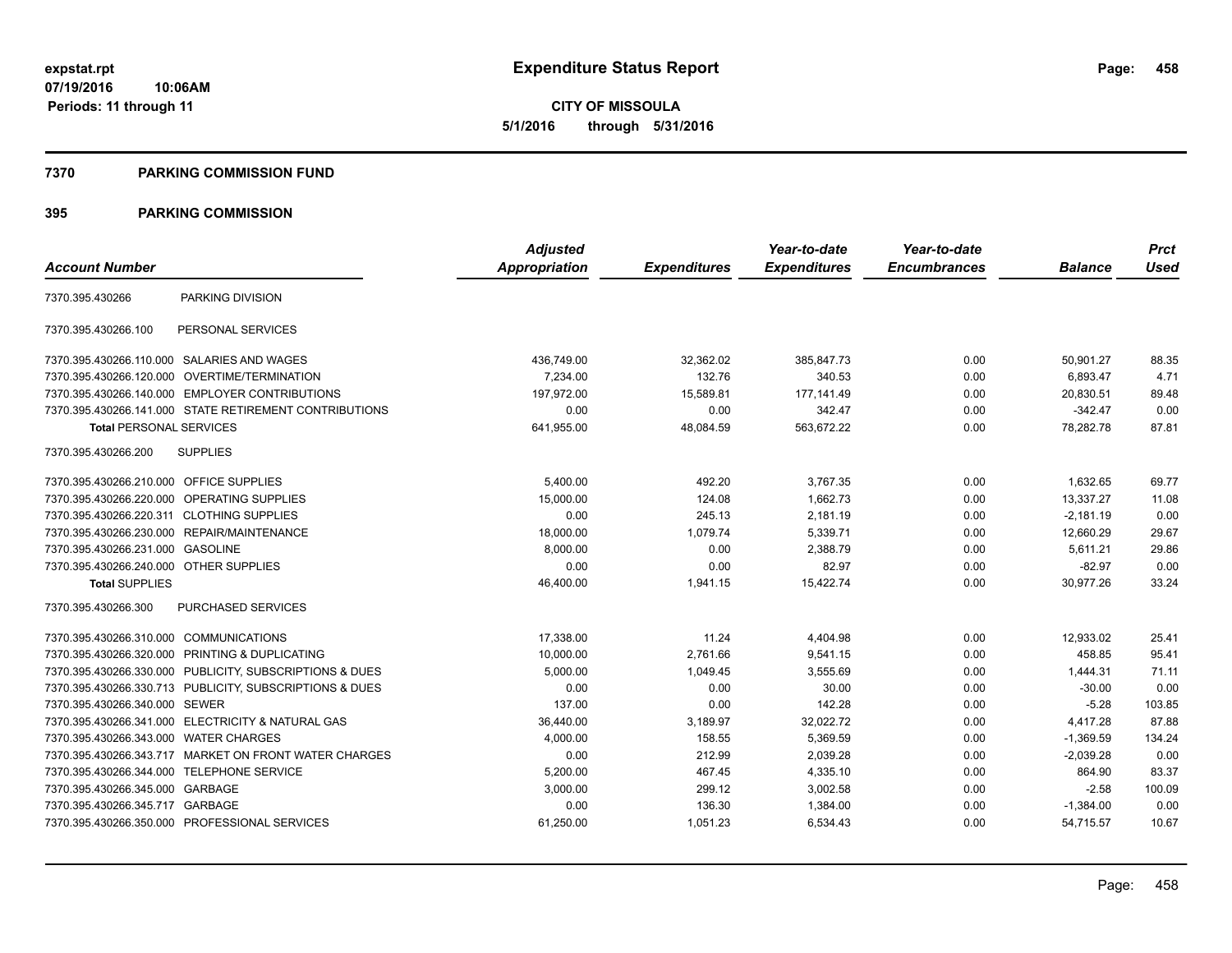# **7370 PARKING COMMISSION FUND**

# **395 PARKING COMMISSION**

|                                                      | <b>Adjusted</b>      |                     | Year-to-date        | Year-to-date        |                | <b>Prct</b> |
|------------------------------------------------------|----------------------|---------------------|---------------------|---------------------|----------------|-------------|
| <b>Account Number</b>                                | <b>Appropriation</b> | <b>Expenditures</b> | <b>Expenditures</b> | <b>Encumbrances</b> | <b>Balance</b> | <b>Used</b> |
| 7370.395.430266.350.700 ACCOUNTING                   | 0.00                 | 2,545.50            | 12,346.00           | 0.00                | $-12,346.00$   | 0.00        |
| 7370.395.430266.350.701 AUDIT                        | 0.00                 | 0.00                | 11,850.00           | 0.00                | $-11,850.00$   | 0.00        |
| 7370.395.430266.350.702 SECURITY FOR GARAGES         | 0.00                 | 648.00              | 13,620.00           | 0.00                | $-13,620.00$   | 0.00        |
| 7370.395.430266.350.703 STATE LICENSE INQUIRY        | 0.00                 | 0.00                | 1,933.84            | 0.00                | $-1,933.84$    | 0.00        |
| 7370.395.430266.350.704 COLLECTION BUREAU EXPENSE    | 0.00                 | 32.68               | 309.90              | 0.00                | $-309.90$      | 0.00        |
| 7370.395.430266.360.000 REPAIR & MAINTENANCE         | 72,500.00            | 0.00                | 5,190.47            | 0.00                | 67,309.53      | 7.16        |
| 7370.395.430266.360.710 REPAIR & MAINTENANCE         | 0.00                 | 0.00                | 6,417.94            | 0.00                | $-6,417.94$    | 0.00        |
| 7370.395.430266.360.711 REPAIR & MAINTENANCE         | 0.00                 | 0.00                | 519.41              | 0.00                | $-519.41$      | 0.00        |
| 7370.395.430266.360.712 REPAIR & MAINTENANCE         | 0.00                 | 83.00               | 2,028.82            | 0.00                | $-2,028.82$    | 0.00        |
| 7370.395.430266.360.713 REPAIR & MAINTENANCE         | 0.00                 | 3,320.88            | 10,205.07           | 0.00                | $-10,205.07$   | 0.00        |
| 7370.395.430266.360.714 BANK ST/REPAIR & MAINTENANCE | 0.00                 | 140.00              | 4,730.26            | 0.00                | $-4,730.26$    | 0.00        |
| 7370.395.430266.360.715 REPAIR & MAINTENANCE         | 0.00                 | 0.00                | 1,516.37            | 0.00                | $-1,516.37$    | 0.00        |
| 7370.395.430266.360.716 REPAIR & MAINTENANCE         | 0.00                 | 1,146.37            | 3,976.18            | 0.00                | $-3,976.18$    | 0.00        |
| 7370.395.430266.370.000 TRAVEL                       | 1,600.00             | 1,511.68            | 3,543.36            | 0.00                | $-1,943.36$    | 221.46      |
| 7370.395.430266.380.000 TRAINING                     | 1,900.00             | 1,530.00            | 1,530.00            | 0.00                | 370.00         | 80.53       |
| 7370.395.430266.390.000 OTHER PURCHASED SERVICES     | 188,805.00           | 0.00                | 94,421.00           | 0.00                | 94,384.00      | 50.01       |
| 7370.395.430266.390.044 JANITORIAL                   | 0.00                 | 624.74              | 9,376.26            | 0.00                | $-9,376.26$    | 0.00        |
| 7370.395.430266.390.720 OTHER PURCHASED SERVICES     | 0.00                 | 0.00                | 314.32              | 0.00                | $-314.32$      | 0.00        |
| <b>Total PURCHASED SERVICES</b>                      | 407,170.00           | 20,920.81           | 256,191.00          | 0.00                | 150,979.00     | 62.92       |
| <b>BUILDING MATERIALS</b><br>7370.395.430266.400     |                      |                     |                     |                     |                |             |
| <b>Total BUILDING MATERIALS</b>                      | 0.00                 | 0.00                | 0.00                | 0.00                | 0.00           | 0.00        |
| 7370.395.430266.500<br><b>FIXED CHARGES</b>          |                      |                     |                     |                     |                |             |
| 7370.395.430266.500.000 FIXED CHARGES                | 168,621.00           | 0.00                | 0.00                | 0.00                | 168,621.00     | 0.00        |
| 7370.395.430266.500.731 FIXED CHARGES                | 0.00                 | 0.00                | 7,650.00            | 0.00                | $-7.650.00$    | 0.00        |
| 7370.395.430266.500.732 FIXED CHARGES                | 0.00                 | 0.00                | 6,986.00            | 0.00                | $-6,986.00$    | 0.00        |
| 7370.395.430266.500.733 FIXED CHARGES                | 0.00                 | 0.00                | 6,600.00            | 0.00                | $-6,600.00$    | 0.00        |
| 7370.395.430266.500.734 FIXED CHARGES                | 0.00                 | 5,653.39            | 14,009.31           | 0.00                | $-14,009.31$   | 0.00        |
| <b>Total FIXED CHARGES</b>                           | 168,621.00           | 5,653.39            | 35,245.31           | 0.00                | 133,375.69     | 20.90       |

7370.395.430266.600 DEBT SERVICE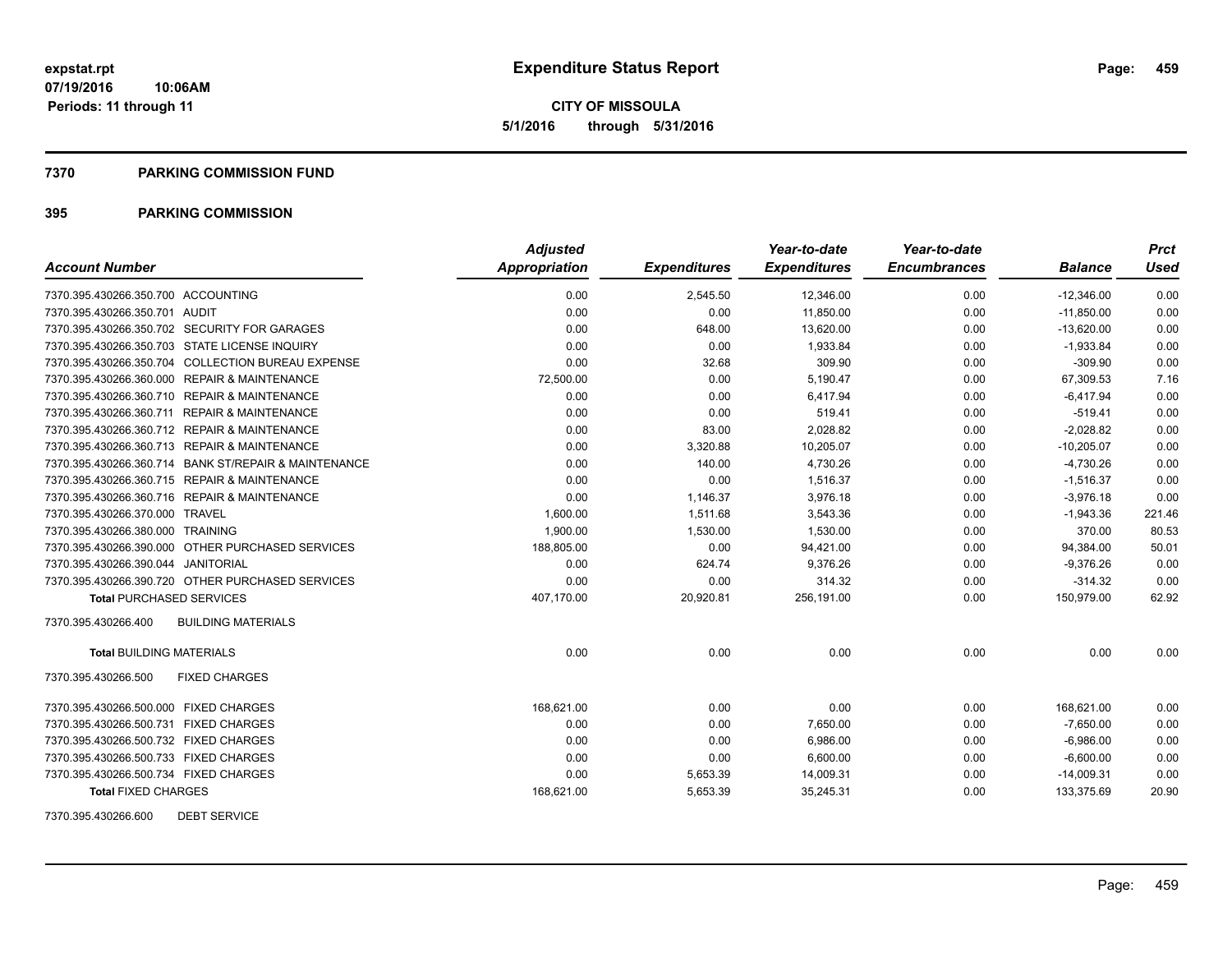# **7370 PARKING COMMISSION FUND**

| <b>Account Number</b>                                    | <b>Adjusted</b><br><b>Appropriation</b> | <b>Expenditures</b> | Year-to-date<br><b>Expenditures</b> | Year-to-date<br><b>Encumbrances</b> | <b>Balance</b>  | <b>Prct</b><br><b>Used</b> |
|----------------------------------------------------------|-----------------------------------------|---------------------|-------------------------------------|-------------------------------------|-----------------|----------------------------|
| 7370.395.430266.610.000 LEASE/PRINCIPAL                  | 52.787.59                               | 0.00                | 40,100.00                           | 0.00                                | 12,687.59       | 75.96                      |
| 7370.395.430266.620.000 LEASE INTEREST                   | 12,162.50                               | 0.00                | 16,662.50                           | 0.00                                | $-4,500.00$     | 137.00                     |
| <b>Total DEBT SERVICE</b>                                | 64,950.09                               | 0.00                | 56.762.50                           | 0.00                                | 8,187.59        | 87.39                      |
| 7370.395.430266.700<br><b>GRANTS &amp; CONTRIBUTIONS</b> |                                         |                     |                                     |                                     |                 |                            |
| 7370.395.430266.700.000 GRANTS & CONTRIBUTIONS           | 74.000.00                               | 2,500.00            | 85,921.00                           | 0.00                                | $-11,921.00$    | 116.11                     |
| <b>Total GRANTS &amp; CONTRIBUTIONS</b>                  | 74,000.00                               | 2,500.00            | 85,921.00                           | 0.00                                | $-11,921.00$    | 116.11                     |
| OTHER OBJECTS<br>7370.395.430266.800                     |                                         |                     |                                     |                                     |                 |                            |
| 7370.395.430266.820.000 TRANSFERS TO OTHER FUNDS         | 311,194.00                              | 26,036.25           | 277,203.75                          | 0.00                                | 33,990.25       | 89.08                      |
| 7370.395.430266.845.000 CONTINGENCY                      | 48,965.00                               | 0.00                | 0.00                                | 0.00                                | 48,965.00       | 0.00                       |
| <b>Total OTHER OBJECTS</b>                               | 360,159.00                              | 26,036.25           | 277,203.75                          | 0.00                                | 82,955.25       | 76.97                      |
| 7370.395.430266.900<br><b>CAPITAL OUTLAY</b>             |                                         |                     |                                     |                                     |                 |                            |
| 7370.395.430266.940.000 MACHINERY & EQUIPMENT            | 1,560,506.00                            | 0.00                | 0.00                                | 0.00                                | 1,560,506.00    | 0.00                       |
| <b>Total CAPITAL OUTLAY</b>                              | 1,560,506.00                            | 0.00                | 0.00                                | 0.00                                | 1,560,506.00    | 0.00                       |
| <b>Total PARKING DIVISION</b>                            | 3,323,761.09                            | 105,136.19          | 1,290,418.52                        | 0.00                                | 2,033,342.57    | 38.82                      |
| FY16 METER INSTALL PROJECT<br>7370.395.430267            |                                         |                     |                                     |                                     |                 |                            |
| 7370.395.430267.900<br><b>CAPITAL OUTLAY</b>             |                                         |                     |                                     |                                     |                 |                            |
| 7370.395.430267.940.000 FY16 METER INSTALL PROJECT       | 0.00                                    | 8,000.65            | 1,285,396.69                        | 0.00                                | $-1,285,396.69$ | 0.00                       |
| <b>Total FY16 METER INSTALL PROJECT</b>                  | 0.00                                    | 8,000.65            | 1,285,396.69                        | 0.00                                | $-1,285,396.69$ | 0.00                       |
| 7370.395.430271<br><b>TICKET DIVISION</b>                |                                         |                     |                                     |                                     |                 |                            |
| 7370.395.430271.100<br>PERSONAL SERVICES                 |                                         |                     |                                     |                                     |                 |                            |
| <b>Total TICKET DIVISION</b>                             | 0.00                                    | 0.00                | 0.00                                | 0.00                                | 0.00            | 0.00                       |
| <b>REVISED STEP SEWER DESIGN</b><br>7370.395.430622      |                                         |                     |                                     |                                     |                 |                            |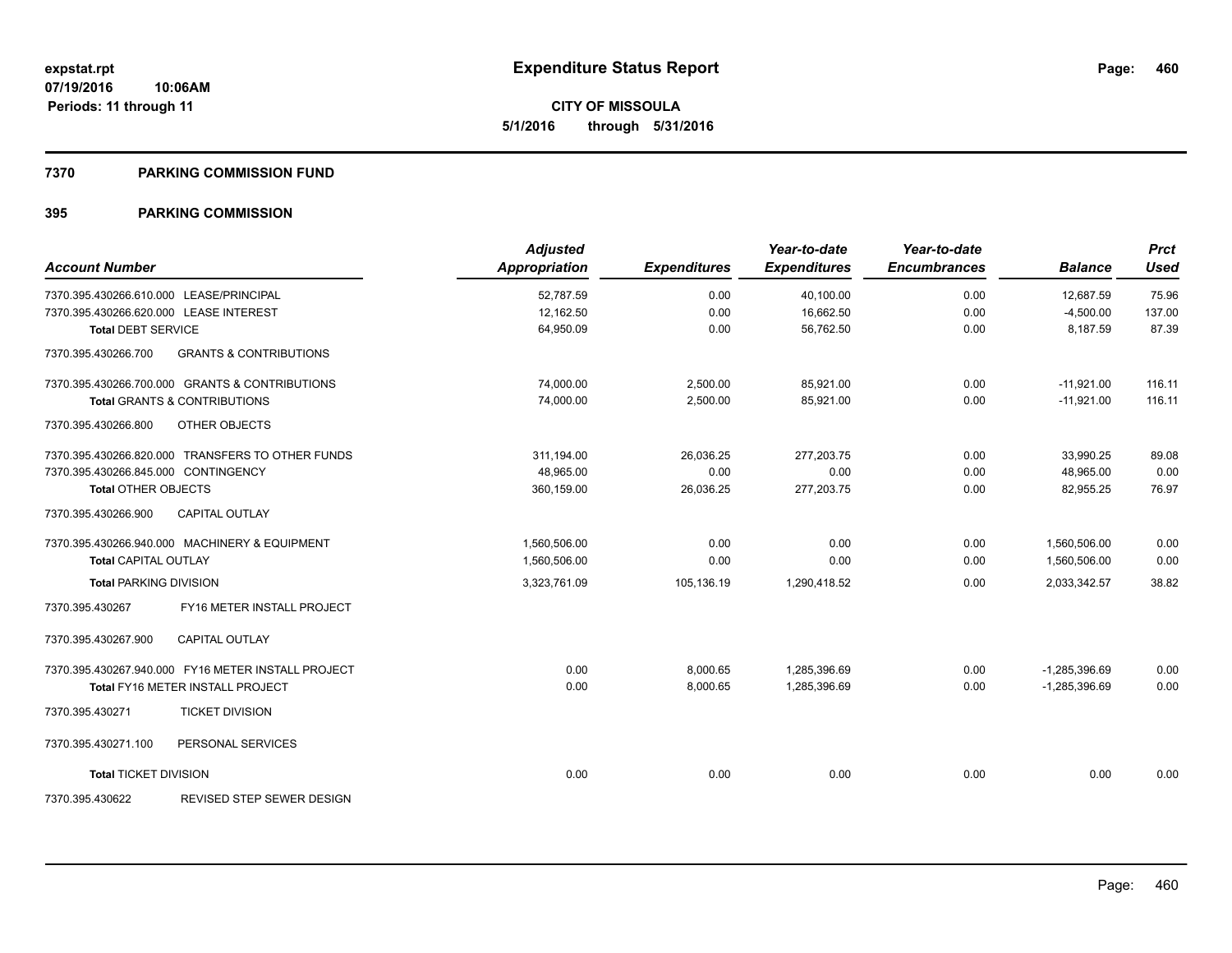**461**

**07/19/2016 10:06AM Periods: 11 through 11**

**CITY OF MISSOULA 5/1/2016 through 5/31/2016**

# **7370 PARKING COMMISSION FUND**

| <b>Account Number</b>          |                                               | <b>Adjusted</b><br><b>Appropriation</b> | <b>Expenditures</b> | Year-to-date<br><b>Expenditures</b> | Year-to-date<br><b>Encumbrances</b> | <b>Balance</b> | <b>Prct</b><br><b>Used</b> |
|--------------------------------|-----------------------------------------------|-----------------------------------------|---------------------|-------------------------------------|-------------------------------------|----------------|----------------------------|
| 7370.395.430622.200            | <b>SUPPLIES</b>                               |                                         |                     |                                     |                                     |                |                            |
|                                |                                               |                                         |                     |                                     |                                     |                |                            |
|                                | Total REVISED STEP SEWER DESIGN               | 0.00                                    | 0.00                | 0.00                                | 0.00                                | 0.00           | 0.00                       |
| 7370.395.499999                | <b>NEW REQUESTS</b>                           |                                         |                     |                                     |                                     |                |                            |
| 7370.395.499999.100            | PERSONAL SERVICES                             |                                         |                     |                                     |                                     |                |                            |
| <b>Total NEW REQUESTS</b>      |                                               | 0.00                                    | 0.00                | 0.00                                | 0.00                                | 0.00           | 0.00                       |
| 7370.395.510110                | <b>MERCHANT SERVICES</b>                      |                                         |                     |                                     |                                     |                |                            |
| 7370.395.510110.500            | <b>FIXED CHARGES</b>                          |                                         |                     |                                     |                                     |                |                            |
|                                | 7370.395.510110.550.000 MERCHANT SERVICE FEES | 21,500.00                               | 0.00                | 3.00                                | 0.00                                | 21,497.00      | 0.01                       |
| <b>Total MERCHANT SERVICES</b> |                                               | 21,500.00                               | 0.00                | 3.00                                | 0.00                                | 21,497.00      | 0.01                       |
|                                | <b>Total PARKING COMMISSION</b>               | 3,345,261.09                            | 113,136.84          | 2,575,818.21                        | 0.00                                | 769,442.88     | 77.00                      |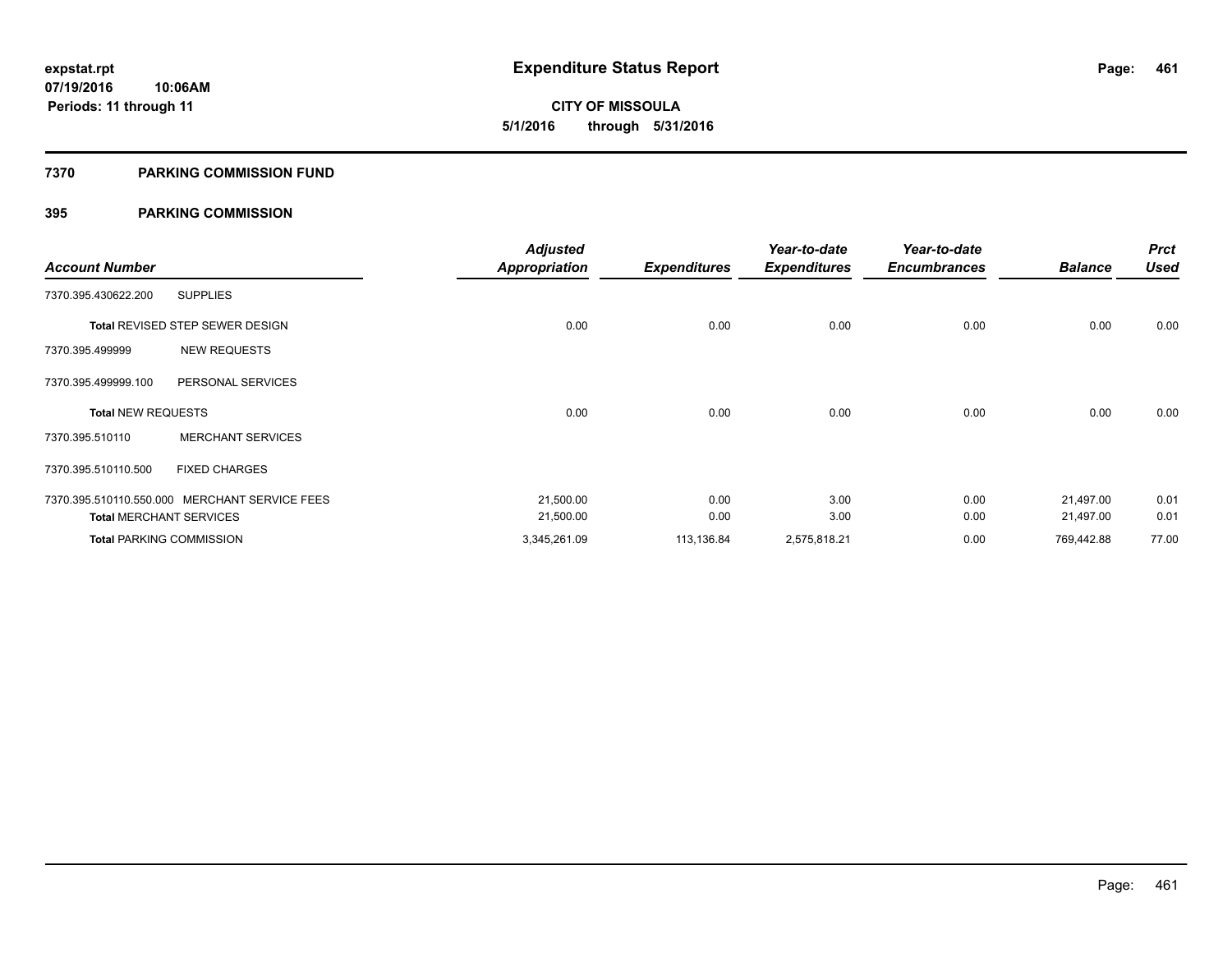# **7370 PARKING COMMISSION FUND**

# **900 DEPRECIATION**

| <b>Account Number</b>      |                                      | <b>Adjusted</b><br><b>Appropriation</b> | <b>Expenditures</b> | Year-to-date<br><b>Expenditures</b> | Year-to-date<br><b>Encumbrances</b> | <b>Balance</b> | <b>Prct</b><br><b>Used</b> |
|----------------------------|--------------------------------------|-----------------------------------------|---------------------|-------------------------------------|-------------------------------------|----------------|----------------------------|
| 7370.900.510000            | <b>MISCELLANEOUS</b>                 |                                         |                     |                                     |                                     |                |                            |
| 7370.900.510000.800        | OTHER OBJECTS                        |                                         |                     |                                     |                                     |                |                            |
| <b>Total OTHER OBJECTS</b> |                                      | 0.00                                    | 0.00                | 0.00                                | 0.00                                | 0.00           | 0.00                       |
| 7370.900.510000.900        | <b>CAPITAL OUTLAY</b>                |                                         |                     |                                     |                                     |                |                            |
| <b>Total DEPRECIATION</b>  |                                      | 0.00                                    | 0.00                | 0.00                                | 0.00                                | 0.00           | 0.00                       |
|                            | <b>Total PARKING COMMISSION FUND</b> | 3,345,261.09                            | 113.136.84          | 2.575.818.21                        | 0.00                                | 769.442.88     | 77.00                      |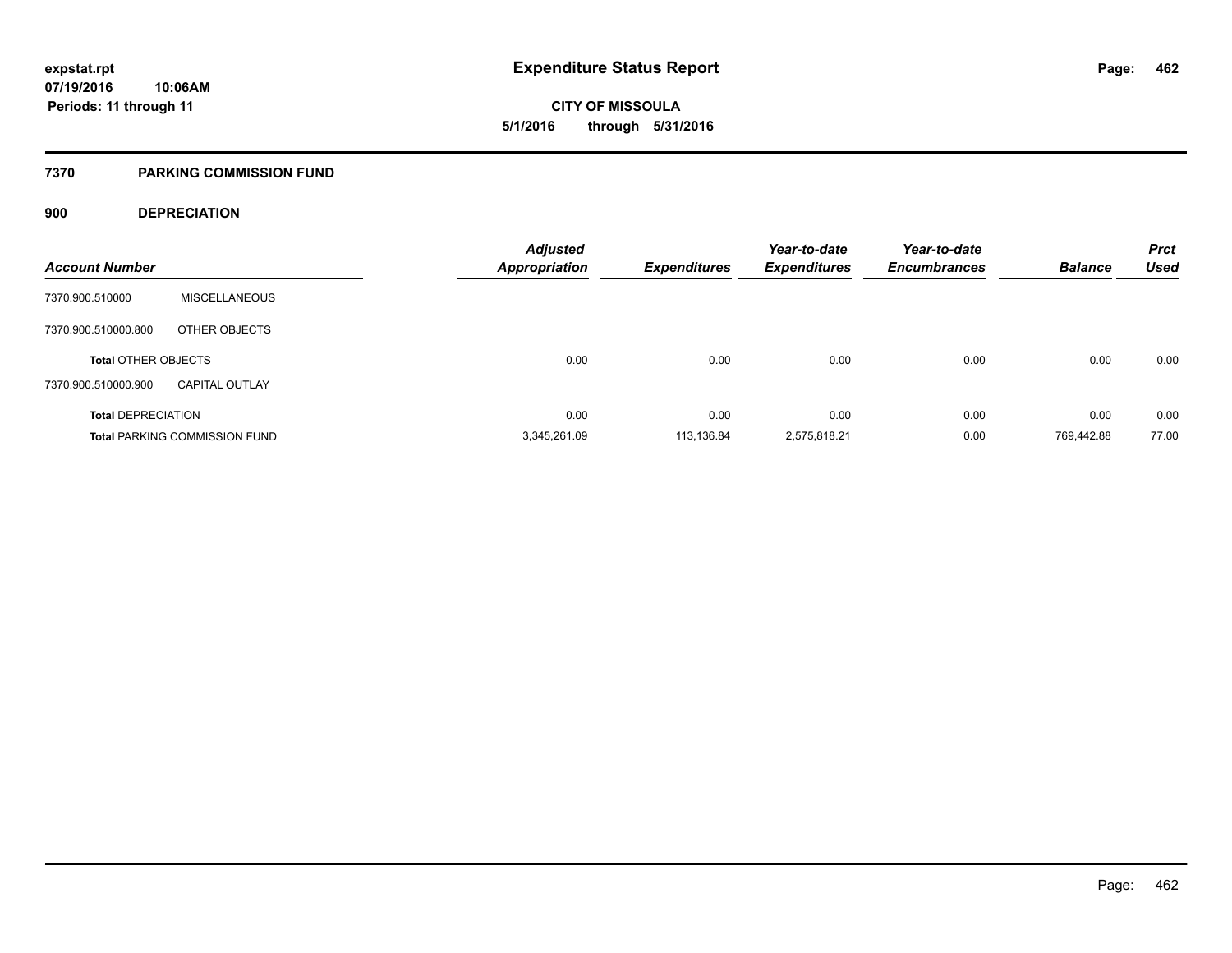**463**

**07/19/2016 10:06AM Periods: 11 through 11**

**CITY OF MISSOULA 5/1/2016 through 5/31/2016**

# **7371 FRONT STREET PARKING BONDS**

|                               |                                                 | <b>Adjusted</b>      |                     | Year-to-date        | Year-to-date        |                | <b>Prct</b> |
|-------------------------------|-------------------------------------------------|----------------------|---------------------|---------------------|---------------------|----------------|-------------|
| <b>Account Number</b>         |                                                 | <b>Appropriation</b> | <b>Expenditures</b> | <b>Expenditures</b> | <b>Encumbrances</b> | <b>Balance</b> | <b>Used</b> |
| 7371.395.430266               | PARKING DIVISION                                |                      |                     |                     |                     |                |             |
| 7371.395.430266.800           | OTHER OBJECTS                                   |                      |                     |                     |                     |                |             |
| <b>Total PARKING DIVISION</b> |                                                 | 0.00                 | 0.00                | 0.00                | 0.00                | 0.00           | 0.00        |
| 7371.395.490200               | REVENUE BOND DEBT SERVICE                       |                      |                     |                     |                     |                |             |
| 7371.395.490200.600           | <b>DEBT SERVICE</b>                             |                      |                     |                     |                     |                |             |
|                               | 7371.395.490200.620.000 INTEREST / SERVICE FEES | 0.00                 | 0.00                | $-67,852.34$        | 0.00                | 67,852.34      | 0.00        |
|                               | <b>Total REVENUE BOND DEBT SERVICE</b>          | 0.00                 | 0.00                | $-67,852.34$        | 0.00                | 67,852.34      | 0.00        |
| 7371.395.490201               | SERIES 2014 MPC DEBT                            |                      |                     |                     |                     |                |             |
| 7371.395.490201.600           | <b>DEBT SERVICE</b>                             |                      |                     |                     |                     |                |             |
|                               | 7371.395.490201.620.000 INTEREST / SERVICE FEES | 272,925.00           | 0.00                | 272,575.01          | 0.00                | 349.99         | 99.87       |
|                               | Total SERIES 2014 MPC DEBT                      | 272,925.00           | 0.00                | 272,575.01          | 0.00                | 349.99         | 99.87       |
| 7371.395.510110               | <b>MERCHANT SERVICES</b>                        |                      |                     |                     |                     |                |             |
| 7371.395.510110.500           | <b>FIXED CHARGES</b>                            |                      |                     |                     |                     |                |             |
|                               | <b>Total MERCHANT SERVICES</b>                  | 0.00                 | 0.00                | 0.00                | 0.00                | 0.00           | 0.00        |
|                               | <b>Total FRONT STREET PARKING BONDS</b>         | 272,925.00           | 0.00                | 204,722.67          | 0.00                | 68,202.33      | 75.01       |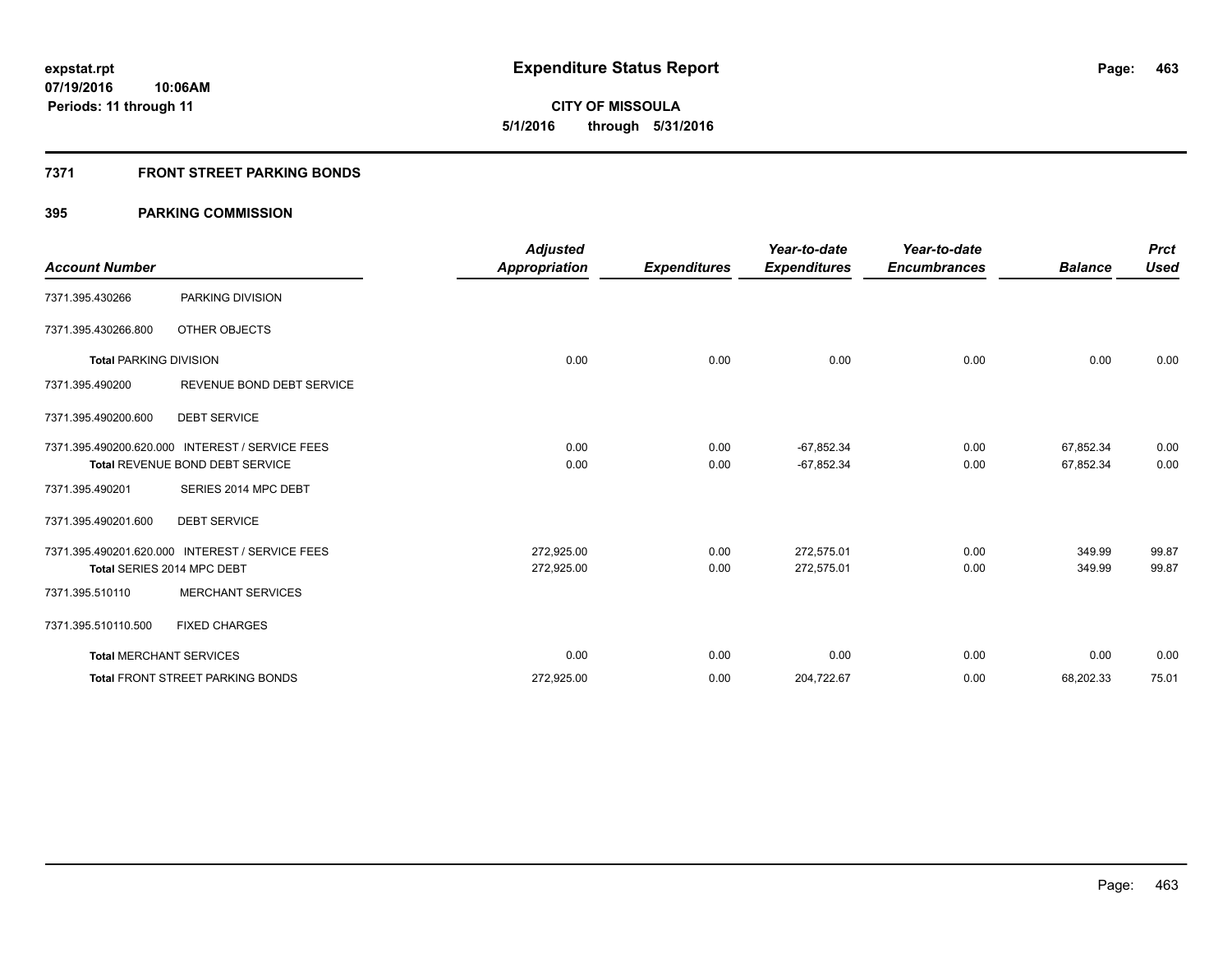**CITY OF MISSOULA 5/1/2016 through 5/31/2016**

# **7372 SINKING FUND/FRONT ST PARKING BONDS**

| <b>Account Number</b>         |                                                    | <b>Adjusted</b><br><b>Appropriation</b> | <b>Expenditures</b> | Year-to-date<br><b>Expenditures</b> | Year-to-date<br><b>Encumbrances</b> | <b>Balance</b> | <b>Prct</b><br><b>Used</b> |
|-------------------------------|----------------------------------------------------|-----------------------------------------|---------------------|-------------------------------------|-------------------------------------|----------------|----------------------------|
| 7372.395.430266               | PARKING DIVISION                                   |                                         |                     |                                     |                                     |                |                            |
| 7372.395.430266.800           | OTHER OBJECTS                                      |                                         |                     |                                     |                                     |                |                            |
| <b>Total PARKING DIVISION</b> |                                                    | 0.00                                    | 0.00                | 0.00                                | 0.00                                | 0.00           | 0.00                       |
| 7372.395.490200               | REVENUE BOND DEBT SERVICE                          |                                         |                     |                                     |                                     |                |                            |
| 7372.395.490200.600           | <b>DEBT SERVICE</b>                                |                                         |                     |                                     |                                     |                |                            |
|                               | Total REVENUE BOND DEBT SERVICE                    | 0.00                                    | 0.00                | 0.00                                | 0.00                                | 0.00           | 0.00                       |
| 7372.395.490201               | SERIES 2014 MPC DEBT                               |                                         |                     |                                     |                                     |                |                            |
| 7372.395.490201.600           | <b>DEBT SERVICE</b>                                |                                         |                     |                                     |                                     |                |                            |
|                               | 7372.395.490201.610.000 SERIES 2014 BOND-PRINCIPAL | 185,000.00                              | 0.00                | 185,000.00                          | 0.00                                | 0.00           | 100.00                     |
|                               | Total SERIES 2014 MPC DEBT                         | 185,000.00                              | 0.00                | 185,000.00                          | 0.00                                | 0.00           | 100.00                     |
| 7372.395.510110               | <b>MERCHANT SERVICES</b>                           |                                         |                     |                                     |                                     |                |                            |
| 7372.395.510110.500           | <b>FIXED CHARGES</b>                               |                                         |                     |                                     |                                     |                |                            |
|                               | <b>Total MERCHANT SERVICES</b>                     | 0.00                                    | 0.00                | 0.00                                | 0.00                                | 0.00           | 0.00                       |
|                               | <b>Total SINKING FUND/FRONT ST PARKING BONDS</b>   | 185,000.00                              | 0.00                | 185,000.00                          | 0.00                                | 0.00           | 100.00                     |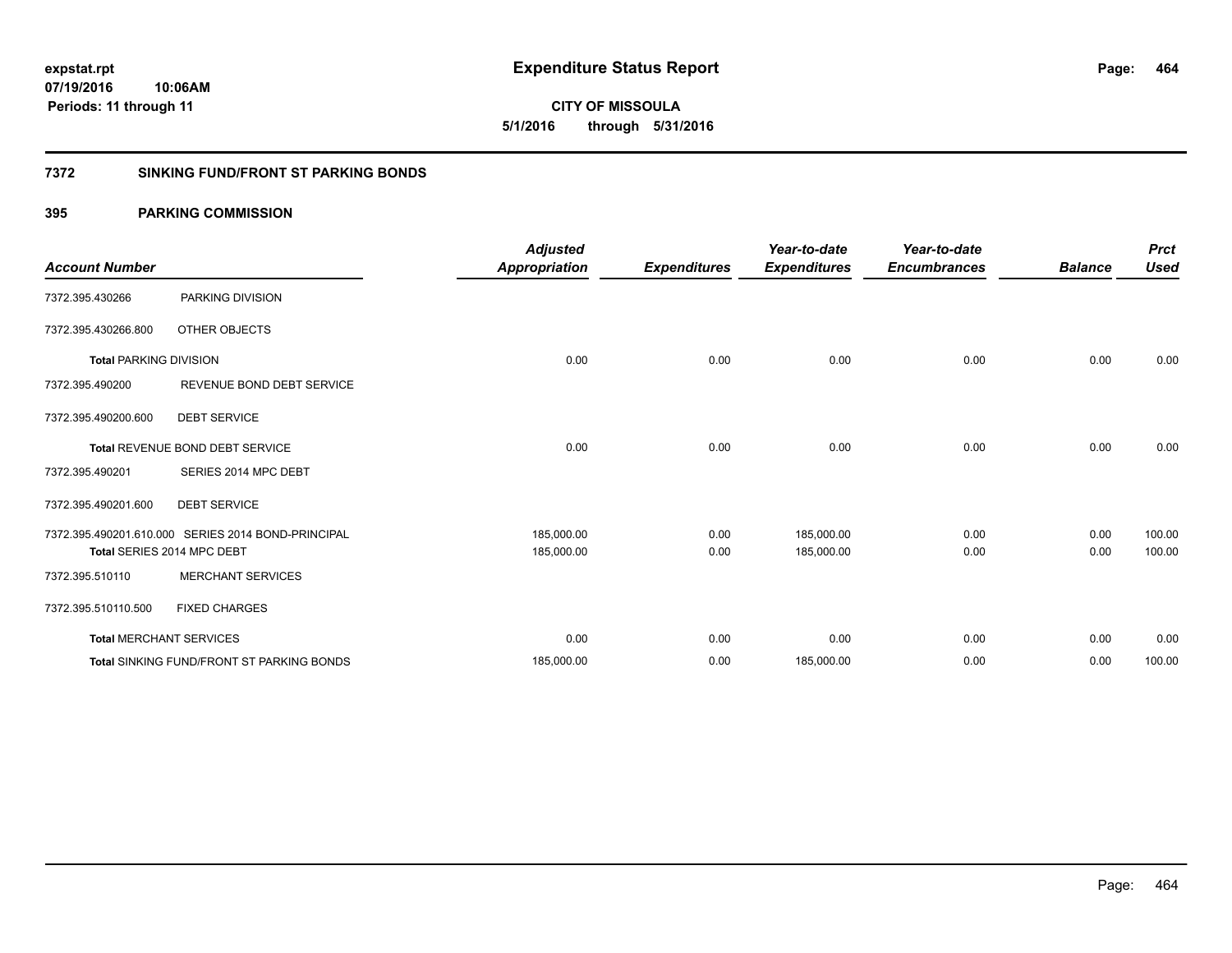**465**

**07/19/2016 10:06AM Periods: 11 through 11**

**CITY OF MISSOULA 5/1/2016 through 5/31/2016**

# **7373 MPC SERIES 2010B CONSTRUCTION**

| <b>Account Number</b>         |                                 | <b>Adjusted</b><br><b>Appropriation</b> | <b>Expenditures</b> | Year-to-date<br><b>Expenditures</b> | Year-to-date<br><b>Encumbrances</b> | <b>Balance</b> | <b>Prct</b><br><b>Used</b> |
|-------------------------------|---------------------------------|-----------------------------------------|---------------------|-------------------------------------|-------------------------------------|----------------|----------------------------|
| 7373.395.430266               | PARKING DIVISION                |                                         |                     |                                     |                                     |                |                            |
| 7373.395.430266.600           | <b>DEBT SERVICE</b>             |                                         |                     |                                     |                                     |                |                            |
| <b>Total DEBT SERVICE</b>     |                                 | 0.00                                    | 0.00                | 0.00                                | 0.00                                | 0.00           | 0.00                       |
| 7373.395.430266.800           | OTHER OBJECTS                   |                                         |                     |                                     |                                     |                |                            |
| <b>Total PARKING DIVISION</b> |                                 | 0.00                                    | 0.00                | 0.00                                | 0.00                                | 0.00           | 0.00                       |
| 7373.395.430273               | PARKING STRUCTURES              |                                         |                     |                                     |                                     |                |                            |
| 7373.395.430273.300           | PURCHASED SERVICES              |                                         |                     |                                     |                                     |                |                            |
|                               | <b>Total PURCHASED SERVICES</b> | 0.00                                    | 0.00                | 0.00                                | 0.00                                | 0.00           | 0.00                       |
| 7373.395.430273.900           | <b>CAPITAL OUTLAY</b>           |                                         |                     |                                     |                                     |                |                            |
|                               | <b>Total PARKING STRUCTURES</b> | 0.00                                    | 0.00                | 0.00                                | 0.00                                | 0.00           | 0.00                       |
| 7373.395.490200               | REVENUE BOND DEBT SERVICE       |                                         |                     |                                     |                                     |                |                            |
| 7373.395.490200.300           | PURCHASED SERVICES              |                                         |                     |                                     |                                     |                |                            |
|                               | <b>Total PURCHASED SERVICES</b> | 0.00                                    | 0.00                | 0.00                                | 0.00                                | 0.00           | 0.00                       |
| 7373.395.490200.600           | <b>DEBT SERVICE</b>             |                                         |                     |                                     |                                     |                |                            |
|                               | Total REVENUE BOND DEBT SERVICE | 0.00                                    | 0.00                | 0.00                                | 0.00                                | 0.00           | 0.00                       |
| 7373.395.499999               | <b>NEW REQUESTS</b>             |                                         |                     |                                     |                                     |                |                            |
| 7373.395.499999.900           | CAPITAL OUTLAY                  |                                         |                     |                                     |                                     |                |                            |
| <b>Total NEW REQUESTS</b>     |                                 | 0.00                                    | 0.00                | 0.00                                | 0.00                                | 0.00           | 0.00                       |
| 7373.395.510110               | <b>MERCHANT SERVICES</b>        |                                         |                     |                                     |                                     |                |                            |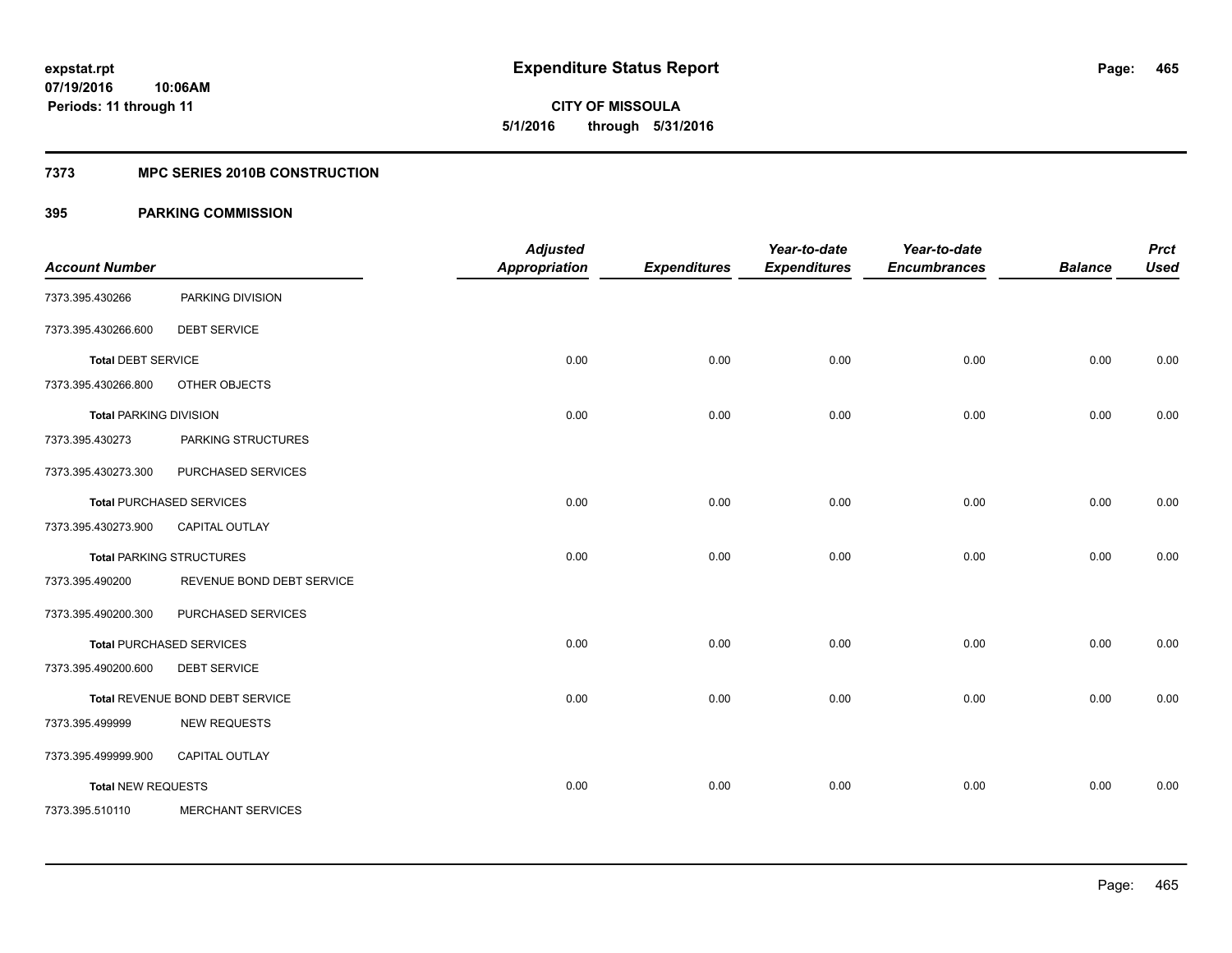**CITY OF MISSOULA 5/1/2016 through 5/31/2016**

# **7373 MPC SERIES 2010B CONSTRUCTION**

| <b>Account Number</b>           |                      | <b>Adjusted</b><br><b>Appropriation</b> | <b>Expenditures</b> | Year-to-date<br><b>Expenditures</b> | Year-to-date<br><b>Encumbrances</b> | <b>Balance</b> | <b>Prct</b><br>Used |
|---------------------------------|----------------------|-----------------------------------------|---------------------|-------------------------------------|-------------------------------------|----------------|---------------------|
| 7373.395.510110.500             | <b>FIXED CHARGES</b> |                                         |                     |                                     |                                     |                |                     |
| <b>Total MERCHANT SERVICES</b>  |                      | 0.00                                    | 0.00                | 0.00                                | 0.00                                | 0.00           | 0.00                |
| 7373.395.520000                 | OTHER FINANCING USES |                                         |                     |                                     |                                     |                |                     |
| 7373.395.520000.600             | <b>DEBT SERVICE</b>  |                                         |                     |                                     |                                     |                |                     |
| <b>Total PARKING COMMISSION</b> |                      | 0.00                                    | 0.00                | 0.00                                | 0.00                                | 0.00           | 0.00                |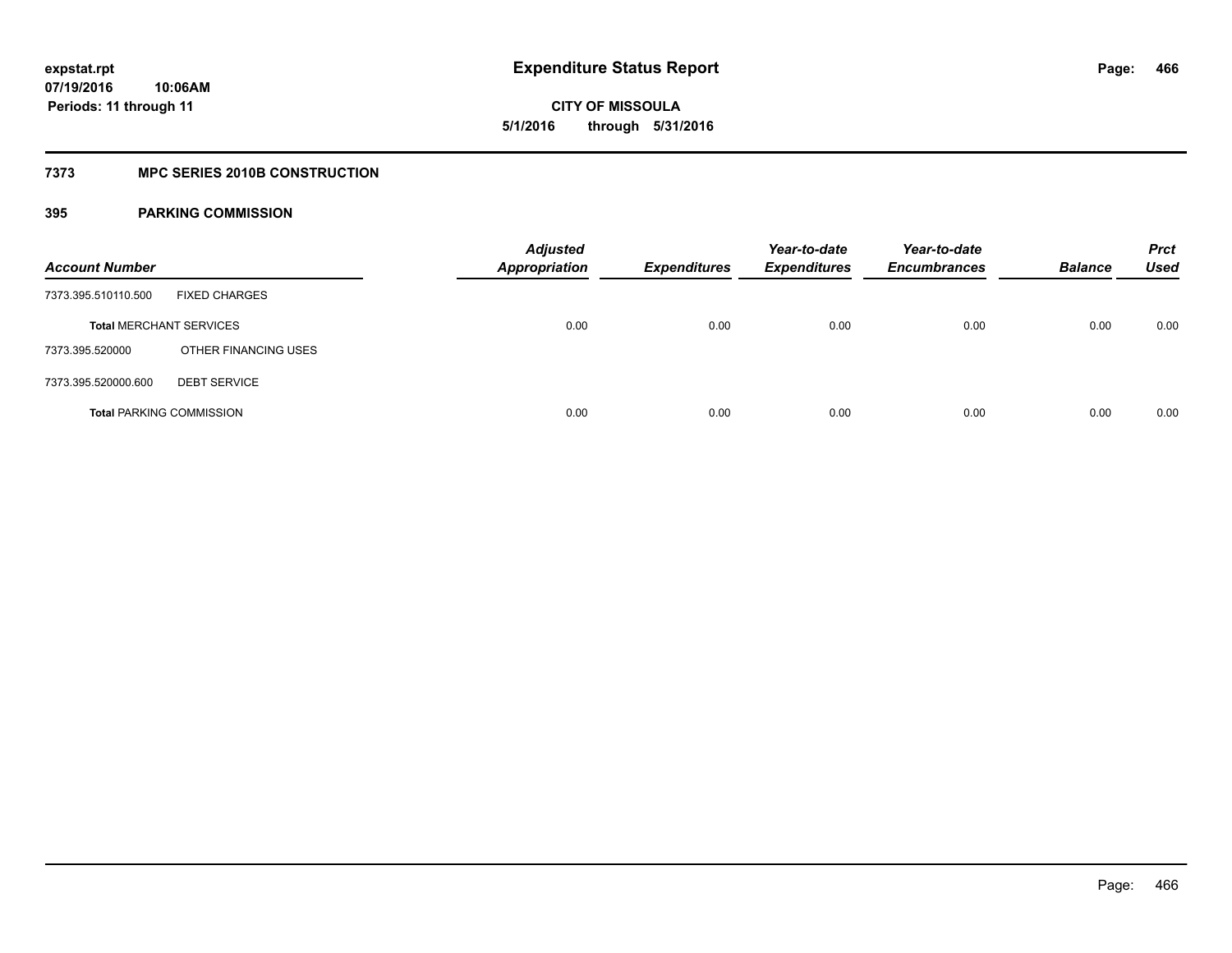**CITY OF MISSOULA 5/1/2016 through 5/31/2016**

# **7373 MPC SERIES 2010B CONSTRUCTION**

# **900 DEPRECIATION**

| <b>Account Number</b>      |                                     | <b>Adjusted</b><br><b>Appropriation</b> | <b>Expenditures</b> | Year-to-date<br><b>Expenditures</b> | Year-to-date<br><b>Encumbrances</b> | <b>Balance</b> | <b>Prct</b><br><b>Used</b> |
|----------------------------|-------------------------------------|-----------------------------------------|---------------------|-------------------------------------|-------------------------------------|----------------|----------------------------|
| 7373.900.510000            | <b>MISCELLANEOUS</b>                |                                         |                     |                                     |                                     |                |                            |
| 7373.900.510000.800        | OTHER OBJECTS                       |                                         |                     |                                     |                                     |                |                            |
| <b>Total MISCELLANEOUS</b> |                                     | 0.00                                    | 0.00                | 0.00                                | 0.00                                | 0.00           | 0.00                       |
| 7373.900.510110            | <b>MERCHANT SERVICES</b>            |                                         |                     |                                     |                                     |                |                            |
| 7373.900.510110.500        | <b>FIXED CHARGES</b>                |                                         |                     |                                     |                                     |                |                            |
|                            | Total MPC SERIES 2010B CONSTRUCTION | 0.00                                    | 0.00                | 0.00                                | 0.00                                | 0.00           | 0.00                       |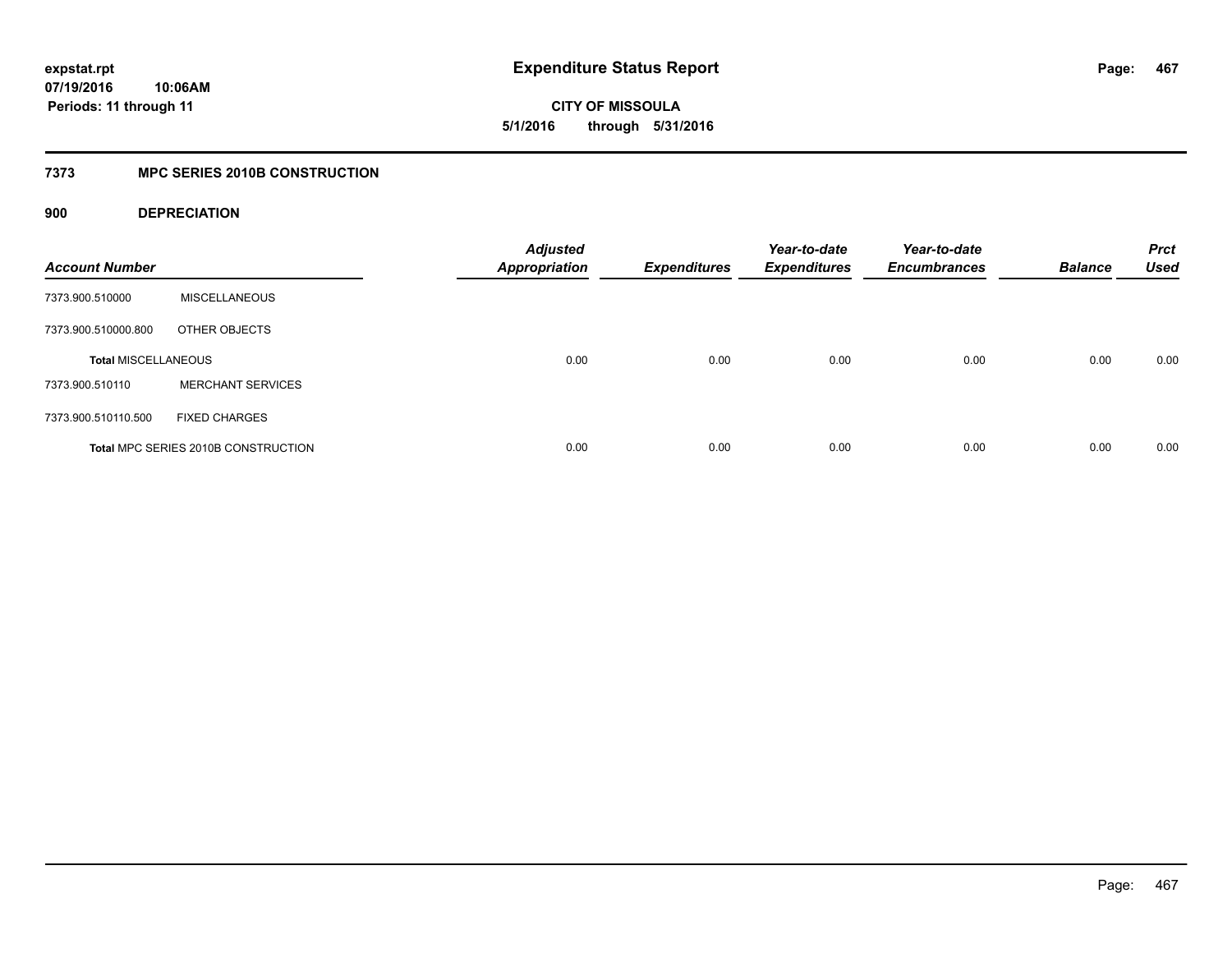**CITY OF MISSOULA 5/1/2016 through 5/31/2016**

# **7374 RESERVE FUND-PARKING BONDS**

| <b>Account Number</b> |                                         | <b>Adjusted</b><br>Appropriation | <b>Expenditures</b> | Year-to-date<br><b>Expenditures</b> | Year-to-date<br><b>Encumbrances</b> | <b>Balance</b> | <b>Prct</b><br><b>Used</b> |
|-----------------------|-----------------------------------------|----------------------------------|---------------------|-------------------------------------|-------------------------------------|----------------|----------------------------|
| 7374.395.430273       | <b>PARKING STRUCTURES</b>               |                                  |                     |                                     |                                     |                |                            |
| 7374.395.430273.900   | <b>CAPITAL OUTLAY</b>                   |                                  |                     |                                     |                                     |                |                            |
|                       | <b>Total PARKING STRUCTURES</b>         | 0.00                             | 0.00                | 0.00                                | 0.00                                | 0.00           | 0.00                       |
| 7374.395.510110       | <b>MERCHANT SERVICES</b>                |                                  |                     |                                     |                                     |                |                            |
| 7374.395.510110.500   | <b>FIXED CHARGES</b>                    |                                  |                     |                                     |                                     |                |                            |
|                       | <b>Total MERCHANT SERVICES</b>          | 0.00                             | 0.00                | 0.00                                | 0.00                                | 0.00           | 0.00                       |
|                       | <b>Total RESERVE FUND-PARKING BONDS</b> | 0.00                             | 0.00                | 0.00                                | 0.00                                | 0.00           | 0.00                       |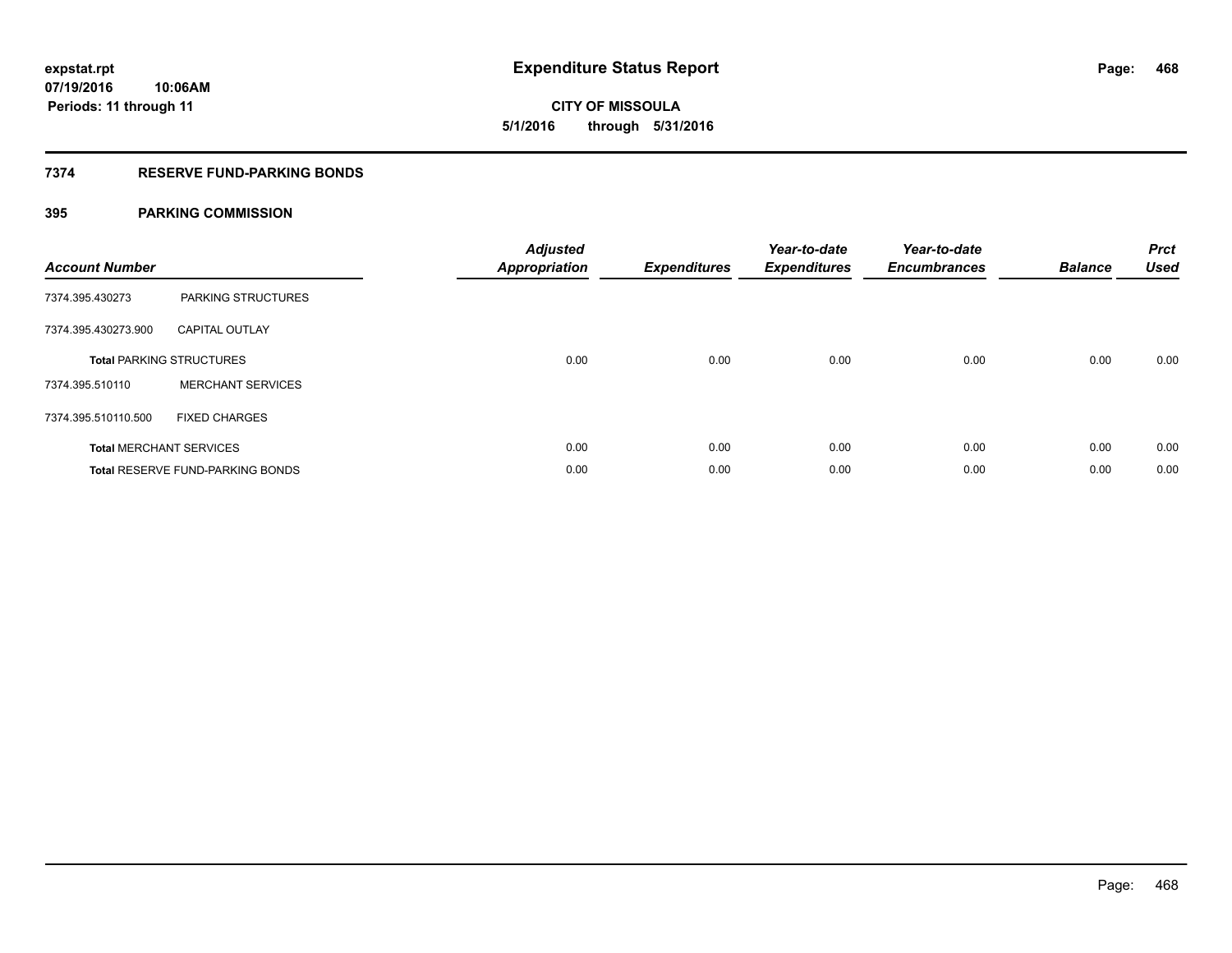**CITY OF MISSOULA 5/1/2016 through 5/31/2016**

#### **7375 PLEDGED TAX INCREMENT-2010B BOND**

|                                |                                                                                                | <b>Adjusted</b>          |                     | Year-to-date        | Year-to-date        |                          | <b>Prct</b>  |
|--------------------------------|------------------------------------------------------------------------------------------------|--------------------------|---------------------|---------------------|---------------------|--------------------------|--------------|
| <b>Account Number</b>          |                                                                                                | <b>Appropriation</b>     | <b>Expenditures</b> | <b>Expenditures</b> | <b>Encumbrances</b> | <b>Balance</b>           | <b>Used</b>  |
| 7375.395.430266                | PARKING DIVISION                                                                               |                          |                     |                     |                     |                          |              |
| 7375.395.430266.800            | OTHER OBJECTS                                                                                  |                          |                     |                     |                     |                          |              |
| <b>Total PARKING DIVISION</b>  | 7375.395.430266.820.000 TRANSFERS TO OTHER FUNDS                                               | 146,731.00<br>146,731.00 | 0.00<br>0.00        | 0.00<br>0.00        | 0.00<br>0.00        | 146,731.00<br>146,731.00 | 0.00<br>0.00 |
| 7375.395.490200                | REVENUE BOND DEBT SERVICE                                                                      |                          |                     |                     |                     |                          |              |
| 7375.395.490200.300            | PURCHASED SERVICES                                                                             |                          |                     |                     |                     |                          |              |
|                                | 7375.395.490200.390.000 EXCESS PLEDGED TAX INCREMENT<br><b>Total REVENUE BOND DEBT SERVICE</b> | 121,431.00<br>121,431.00 | 0.00<br>0.00        | 0.00<br>0.00        | 0.00<br>0.00        | 121,431.00<br>121,431.00 | 0.00<br>0.00 |
| 7375.395.510110                | <b>MERCHANT SERVICES</b>                                                                       |                          |                     |                     |                     |                          |              |
| 7375.395.510110.500            | <b>FIXED CHARGES</b>                                                                           |                          |                     |                     |                     |                          |              |
| <b>Total MERCHANT SERVICES</b> |                                                                                                | 0.00                     | 0.00                | 0.00                | 0.00                | 0.00                     | 0.00         |
|                                | Total PLEDGED TAX INCREMENT-2010B BOND                                                         | 268,162.00               | 0.00                | 0.00                | 0.00                | 268,162.00               | 0.00         |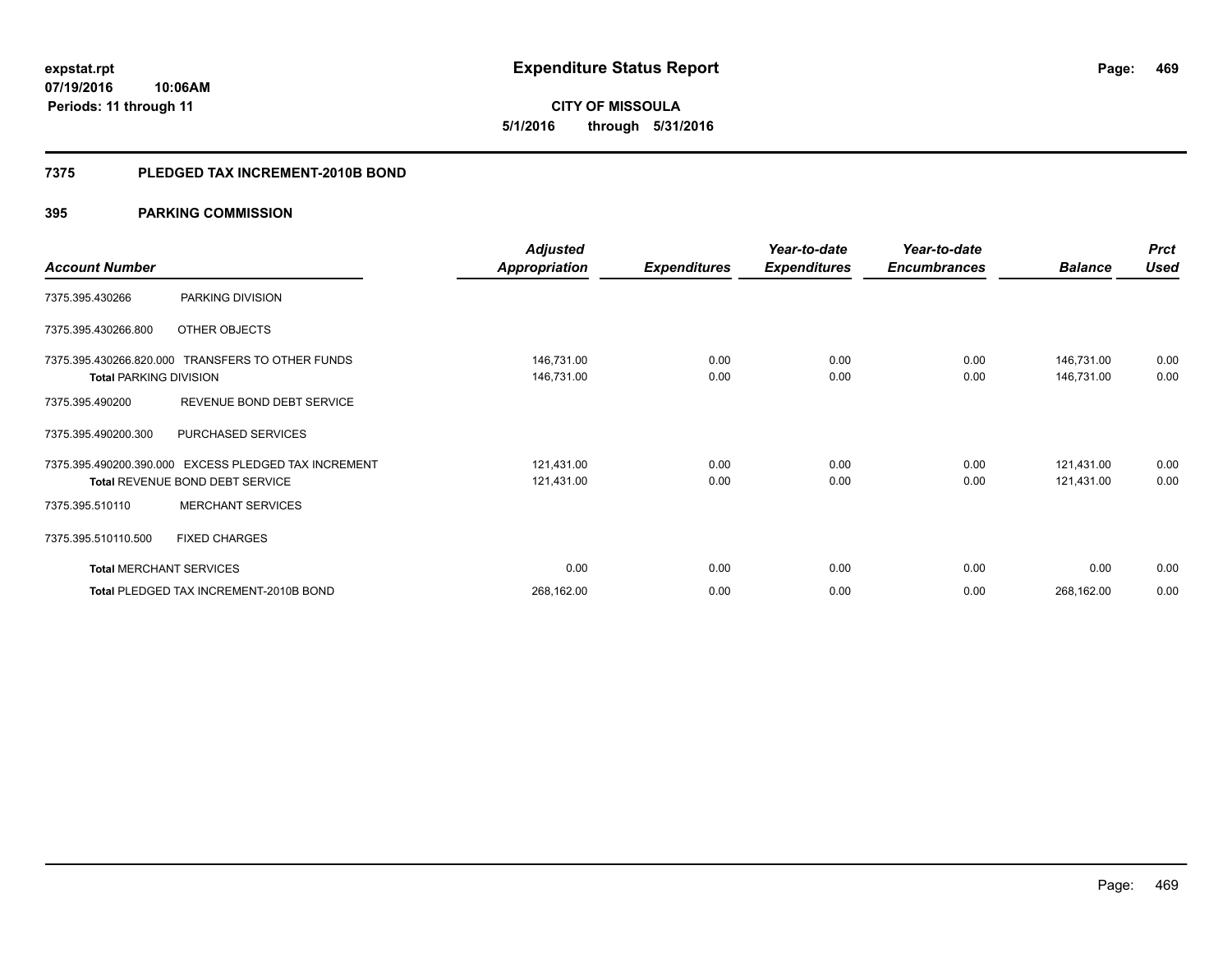**CITY OF MISSOULA 5/1/2016 through 5/31/2016**

### **7376 MPC 2010A BONDS DEBT INTEREST**

| <b>Account Number</b>         |                                     | <b>Adjusted</b><br><b>Appropriation</b> | <b>Expenditures</b> | Year-to-date<br><b>Expenditures</b> | Year-to-date<br><b>Encumbrances</b> | <b>Balance</b> | <b>Prct</b><br><b>Used</b> |
|-------------------------------|-------------------------------------|-----------------------------------------|---------------------|-------------------------------------|-------------------------------------|----------------|----------------------------|
| 7376.395.430266               | PARKING DIVISION                    |                                         |                     |                                     |                                     |                |                            |
| 7376.395.430266.800           | OTHER OBJECTS                       |                                         |                     |                                     |                                     |                |                            |
| <b>Total PARKING DIVISION</b> |                                     | 0.00                                    | 0.00                | 0.00                                | 0.00                                | 0.00           | 0.00                       |
| 7376.395.490200               | REVENUE BOND DEBT SERVICE           |                                         |                     |                                     |                                     |                |                            |
| 7376.395.490200.600           | <b>DEBT SERVICE</b>                 |                                         |                     |                                     |                                     |                |                            |
|                               | Total REVENUE BOND DEBT SERVICE     | 0.00                                    | 0.00                | 0.00                                | 0.00                                | 0.00           | 0.00                       |
| 7376.395.510110               | <b>MERCHANT SERVICES</b>            |                                         |                     |                                     |                                     |                |                            |
| 7376.395.510110.500           | <b>FIXED CHARGES</b>                |                                         |                     |                                     |                                     |                |                            |
|                               | <b>Total MERCHANT SERVICES</b>      | 0.00                                    | 0.00                | 0.00                                | 0.00                                | 0.00           | 0.00                       |
|                               | Total MPC 2010A BONDS DEBT INTEREST | 0.00                                    | 0.00                | 0.00                                | 0.00                                | 0.00           | 0.00                       |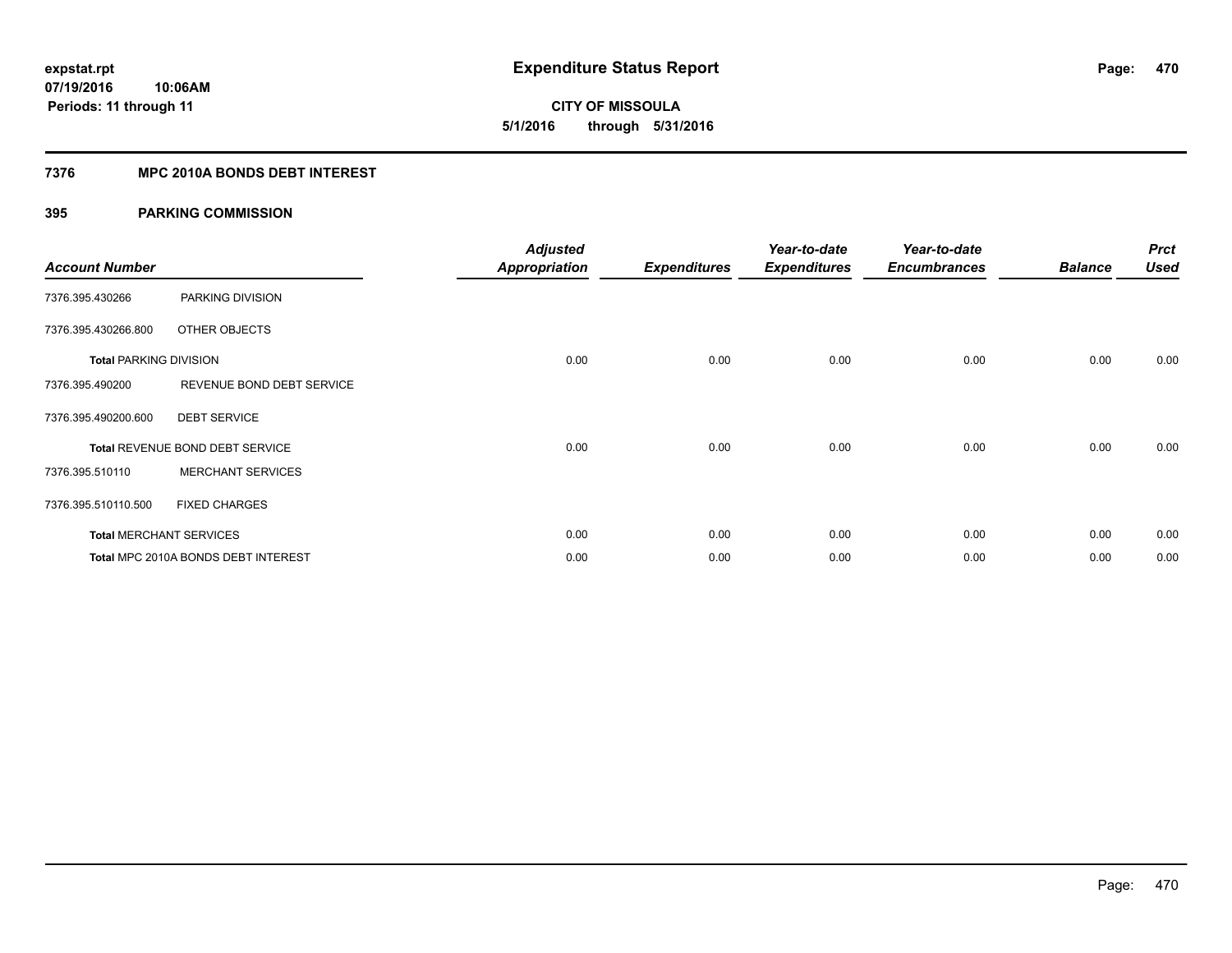# **CITY OF MISSOULA 5/1/2016 through 5/31/2016**

### **7377 MPC 2010A BONDS SINKING FUND**

| <b>Account Number</b>         |                                    | <b>Adjusted</b><br><b>Appropriation</b> | <b>Expenditures</b> | Year-to-date<br><b>Expenditures</b> | Year-to-date<br><b>Encumbrances</b> | <b>Balance</b> | <b>Prct</b><br><b>Used</b> |
|-------------------------------|------------------------------------|-----------------------------------------|---------------------|-------------------------------------|-------------------------------------|----------------|----------------------------|
| 7377.395.430266               | PARKING DIVISION                   |                                         |                     |                                     |                                     |                |                            |
| 7377.395.430266.800           | OTHER OBJECTS                      |                                         |                     |                                     |                                     |                |                            |
| <b>Total PARKING DIVISION</b> |                                    | 0.00                                    | 0.00                | 0.00                                | 0.00                                | 0.00           | 0.00                       |
| 7377.395.490200               | REVENUE BOND DEBT SERVICE          |                                         |                     |                                     |                                     |                |                            |
| 7377.395.490200.600           | <b>DEBT SERVICE</b>                |                                         |                     |                                     |                                     |                |                            |
|                               | Total REVENUE BOND DEBT SERVICE    | 0.00                                    | 0.00                | 0.00                                | 0.00                                | 0.00           | 0.00                       |
| 7377.395.510110               | <b>MERCHANT SERVICES</b>           |                                         |                     |                                     |                                     |                |                            |
| 7377.395.510110.500           | <b>FIXED CHARGES</b>               |                                         |                     |                                     |                                     |                |                            |
|                               | <b>Total MERCHANT SERVICES</b>     | 0.00                                    | 0.00                | 0.00                                | 0.00                                | 0.00           | 0.00                       |
|                               | Total MPC 2010A BONDS SINKING FUND | 0.00                                    | 0.00                | 0.00                                | 0.00                                | 0.00           | 0.00                       |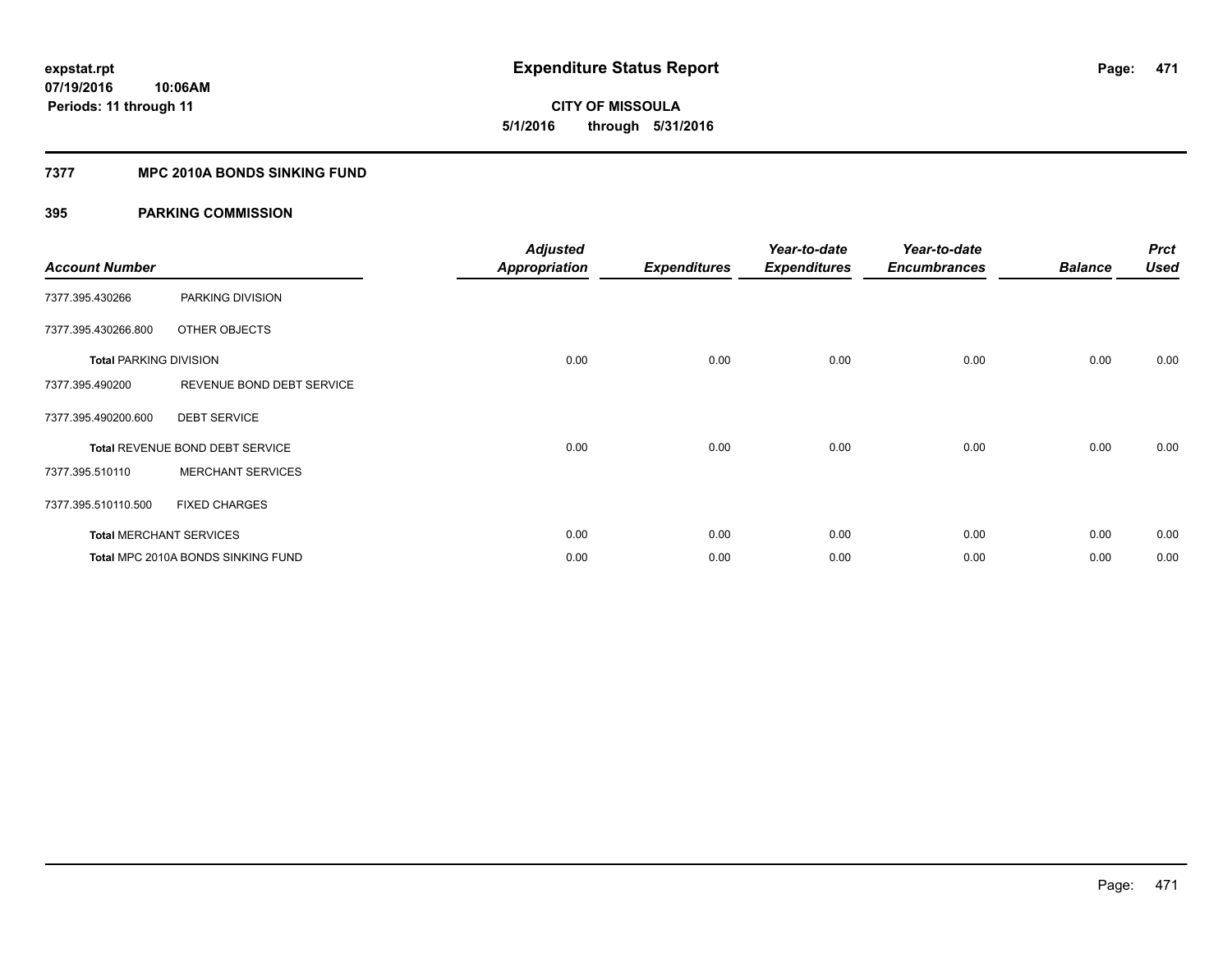### **7378 MPC 2010A BOND RESERVE**

| <b>Account Number</b>         |                                 | <b>Adjusted</b><br><b>Appropriation</b> | <b>Expenditures</b> | Year-to-date<br><b>Expenditures</b> | Year-to-date<br><b>Encumbrances</b> | <b>Balance</b> | <b>Prct</b><br><b>Used</b> |
|-------------------------------|---------------------------------|-----------------------------------------|---------------------|-------------------------------------|-------------------------------------|----------------|----------------------------|
| 7378.395.430266               | PARKING DIVISION                |                                         |                     |                                     |                                     |                |                            |
| 7378.395.430266.800           | OTHER OBJECTS                   |                                         |                     |                                     |                                     |                |                            |
| <b>Total PARKING DIVISION</b> |                                 | 0.00                                    | 0.00                | 0.00                                | 0.00                                | 0.00           | 0.00                       |
| 7378.395.430273               | PARKING STRUCTURES              |                                         |                     |                                     |                                     |                |                            |
| 7378.395.430273.900           | <b>CAPITAL OUTLAY</b>           |                                         |                     |                                     |                                     |                |                            |
|                               | <b>Total PARKING STRUCTURES</b> | 0.00                                    | 0.00                | 0.00                                | 0.00                                | 0.00           | 0.00                       |
| 7378.395.510110               | <b>MERCHANT SERVICES</b>        |                                         |                     |                                     |                                     |                |                            |
| 7378.395.510110.500           | <b>FIXED CHARGES</b>            |                                         |                     |                                     |                                     |                |                            |
|                               | Total MPC 2010A BOND RESERVE    | 0.00                                    | 0.00                | 0.00                                | 0.00                                | 0.00           | 0.00                       |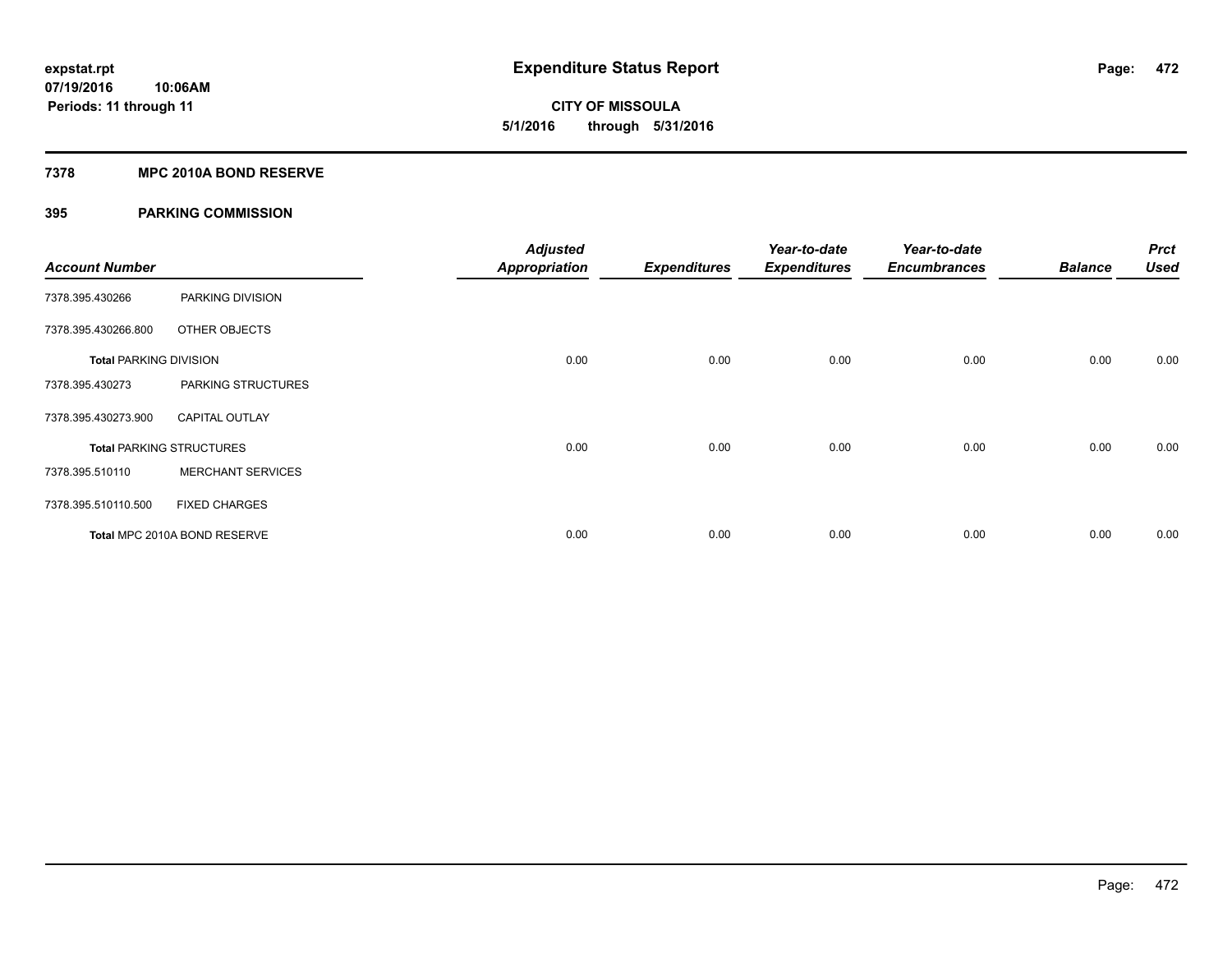**CITY OF MISSOULA 5/1/2016 through 5/31/2016**

#### **7380 BUSINESS IMPROVEMENT DISTRICT**

### **375 BUSINESS IMPROVEMENT DISTRICT**

|                                               |                                                            | <b>Adjusted</b>      |                     | Year-to-date        | Year-to-date        |                | <b>Prct</b> |
|-----------------------------------------------|------------------------------------------------------------|----------------------|---------------------|---------------------|---------------------|----------------|-------------|
| <b>Account Number</b>                         |                                                            | <b>Appropriation</b> | <b>Expenditures</b> | <b>Expenditures</b> | <b>Encumbrances</b> | <b>Balance</b> | <b>Used</b> |
| 7380.375.471210                               | <b>BUSINESS IMPROVEMENT DISTRICT</b>                       |                      |                     |                     |                     |                |             |
| 7380.375.471210.300                           | PURCHASED SERVICES                                         |                      |                     |                     |                     |                |             |
| 7380.375.471210.350.000 PROFESSIONAL SERVICES |                                                            | 327,200.00           | 0.00                | 0.00                | 0.00                | 327,200.00     | 0.00        |
| <b>Total PURCHASED SERVICES</b>               |                                                            | 327,200.00           | 0.00                | 0.00                | 0.00                | 327,200.00     | 0.00        |
| 7380.375.471210.800                           | OTHER OBJECTS                                              |                      |                     |                     |                     |                |             |
| <b>Total OTHER OBJECTS</b>                    |                                                            | 0.00                 | 0.00                | 0.00                | 0.00                | 0.00           | 0.00        |
|                                               | Total BUSINESS IMPROVEMENT DISTRICT                        | 327,200.00           | 0.00                | 0.00                | 0.00                | 327,200.00     | 0.00        |
| 7380.375.471220                               | <b>BID MARKETING</b>                                       |                      |                     |                     |                     |                |             |
| 7380.375.471220.300                           | PURCHASED SERVICES                                         |                      |                     |                     |                     |                |             |
| 7380.375.471220.350.000 PROFESSIONAL SERVICES |                                                            | 45,100.00            | 0.00                | 0.00                | 0.00                | 45,100.00      | 0.00        |
| <b>Total BID MARKETING</b>                    |                                                            | 45,100.00            | 0.00                | 0.00                | 0.00                | 45,100.00      | 0.00        |
| 7380.375.471230                               | STREETSCAPE MAINTENANCE-BID                                |                      |                     |                     |                     |                |             |
| 7380.375.471230.300                           | PURCHASED SERVICES                                         |                      |                     |                     |                     |                |             |
| 7380.375.471230.350.000 PROFESSIONAL SERVICES |                                                            | 67,500.00            | 0.00                | 0.00                | 0.00                | 67,500.00      | 0.00        |
|                                               | <b>Total STREETSCAPE MAINTENANCE-BID</b>                   | 67,500.00            | 0.00                | 0.00                | 0.00                | 67,500.00      | 0.00        |
| 7380.375.471240                               | SAFETY-BID                                                 |                      |                     |                     |                     |                |             |
| 7380.375.471240.300                           | PURCHASED SERVICES                                         |                      |                     |                     |                     |                |             |
|                                               | 7380.375.471240.350.000 PROFESSIONAL SERVICES - BID SAFETY | 0.00                 | 40,000.00           | 375,000.00          | 0.00                | $-375,000.00$  | 0.00        |
| <b>Total SAFETY-BID</b>                       |                                                            | 0.00                 | 40,000.00           | 375,000.00          | 0.00                | $-375,000.00$  | 0.00        |
| 7380.375.510110                               | <b>MERCHANT SERVICES</b>                                   |                      |                     |                     |                     |                |             |
| 7380.375.510110.500                           | <b>FIXED CHARGES</b>                                       |                      |                     |                     |                     |                |             |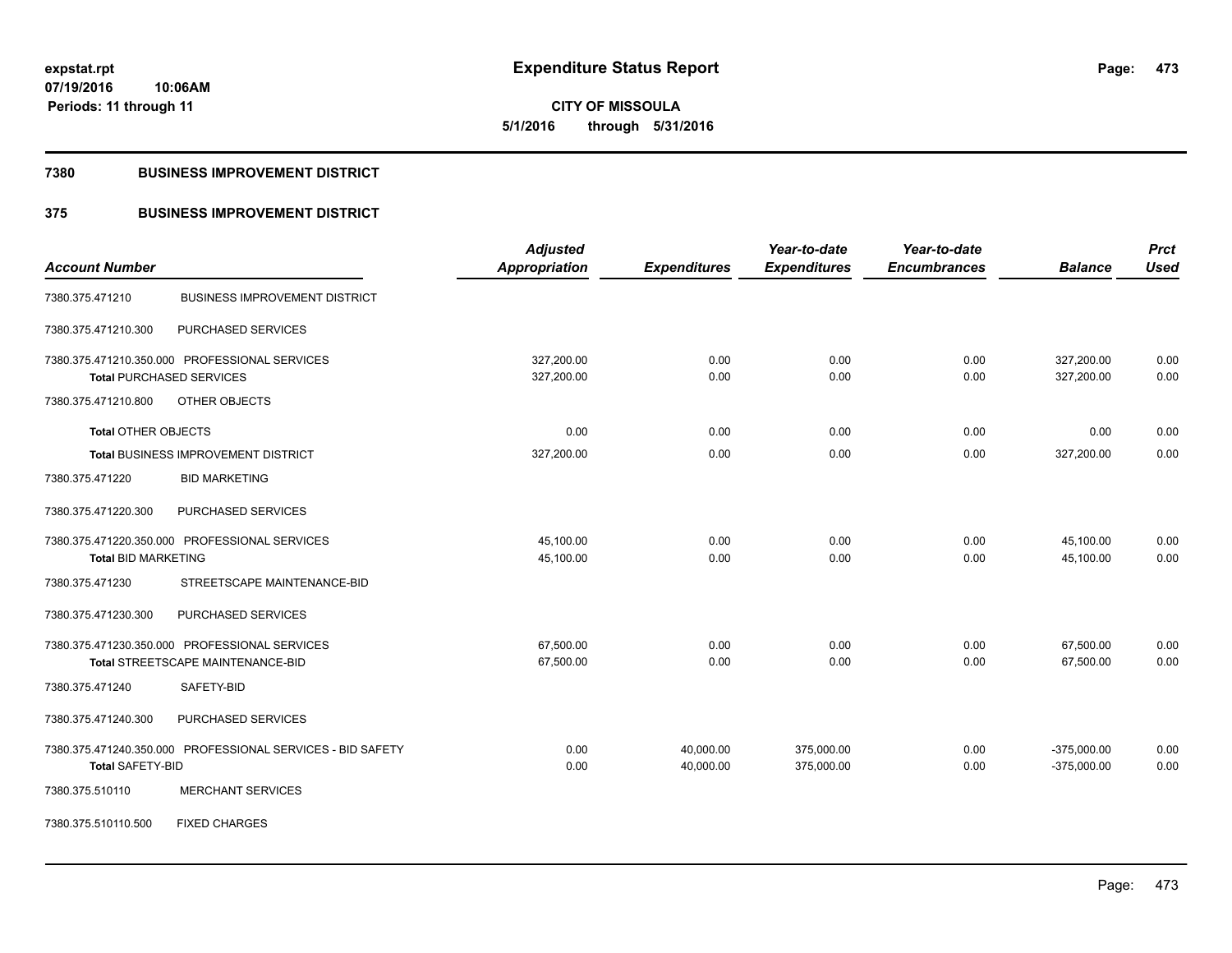**474**

**07/19/2016 10:06AM Periods: 11 through 11**

# **CITY OF MISSOULA 5/1/2016 through 5/31/2016**

### **7380 BUSINESS IMPROVEMENT DISTRICT**

## **375 BUSINESS IMPROVEMENT DISTRICT**

| <b>Account Number</b>                      | Adjusted<br>Appropriation | <b>Expenditures</b> | Year-to-date<br><b>Expenditures</b> | Year-to-date<br><b>Encumbrances</b> | <b>Balance</b> | Prct<br>Used |
|--------------------------------------------|---------------------------|---------------------|-------------------------------------|-------------------------------------|----------------|--------------|
| <b>Total MERCHANT SERVICES</b>             | 0.00                      | 0.00                | 0.00                                | 0.00                                | 0.00           | 0.00         |
| <b>Total BUSINESS IMPROVEMENT DISTRICT</b> | 439,800.00                | 40,000.00           | 375,000.00                          | 0.00                                | 64,800.00      | 85.27        |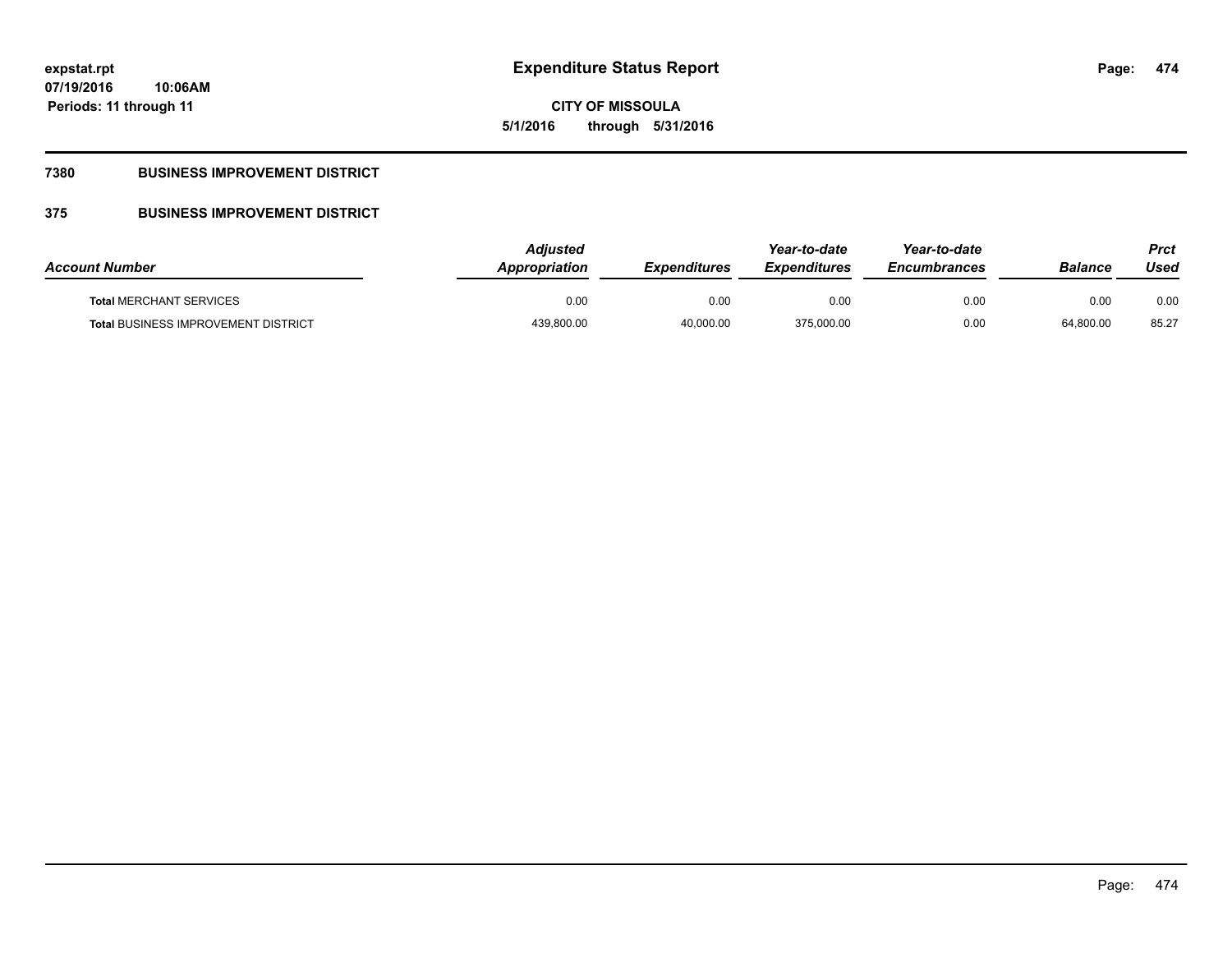**475**

**07/19/2016 10:06AM Periods: 11 through 11**

**CITY OF MISSOULA 5/1/2016 through 5/31/2016**

#### **7381 TOURISM BUSINESS IMPROVEMENT DISTRICT**

### **375 BUSINESS IMPROVEMENT DISTRICT**

| <b>Account Number</b>          |                                                                                                | <b>Adjusted</b><br><b>Appropriation</b> | <b>Expenditures</b> | Year-to-date<br><b>Expenditures</b> | Year-to-date<br><b>Encumbrances</b> | <b>Balance</b>           | <b>Prct</b><br><b>Used</b> |
|--------------------------------|------------------------------------------------------------------------------------------------|-----------------------------------------|---------------------|-------------------------------------|-------------------------------------|--------------------------|----------------------------|
| 7381.375.471210                | <b>BUSINESS IMPROVEMENT DISTRICT</b>                                                           |                                         |                     |                                     |                                     |                          |                            |
| 7381.375.471210.300            | PURCHASED SERVICES                                                                             |                                         |                     |                                     |                                     |                          |                            |
|                                | 7381.375.471210.390.000 OTHER PURCHASED SERVICES<br><b>Total BUSINESS IMPROVEMENT DISTRICT</b> | 680,350.00<br>680,350.00                | 0.00<br>0.00        | 0.00<br>0.00                        | 0.00<br>0.00                        | 680.350.00<br>680,350.00 | 0.00<br>0.00               |
| 7381.375.510110                | <b>MERCHANT SERVICES</b>                                                                       |                                         |                     |                                     |                                     |                          |                            |
| 7381.375.510110.500            | <b>FIXED CHARGES</b>                                                                           |                                         |                     |                                     |                                     |                          |                            |
| <b>Total MERCHANT SERVICES</b> |                                                                                                | 0.00                                    | 0.00                | 0.00                                | 0.00                                | 0.00                     | 0.00                       |
|                                | <b>Total TOURISM BUSINESS IMPROVEMENT DISTRICT</b>                                             | 680,350.00                              | 0.00                | 0.00                                | 0.00                                | 680.350.00               | 0.00                       |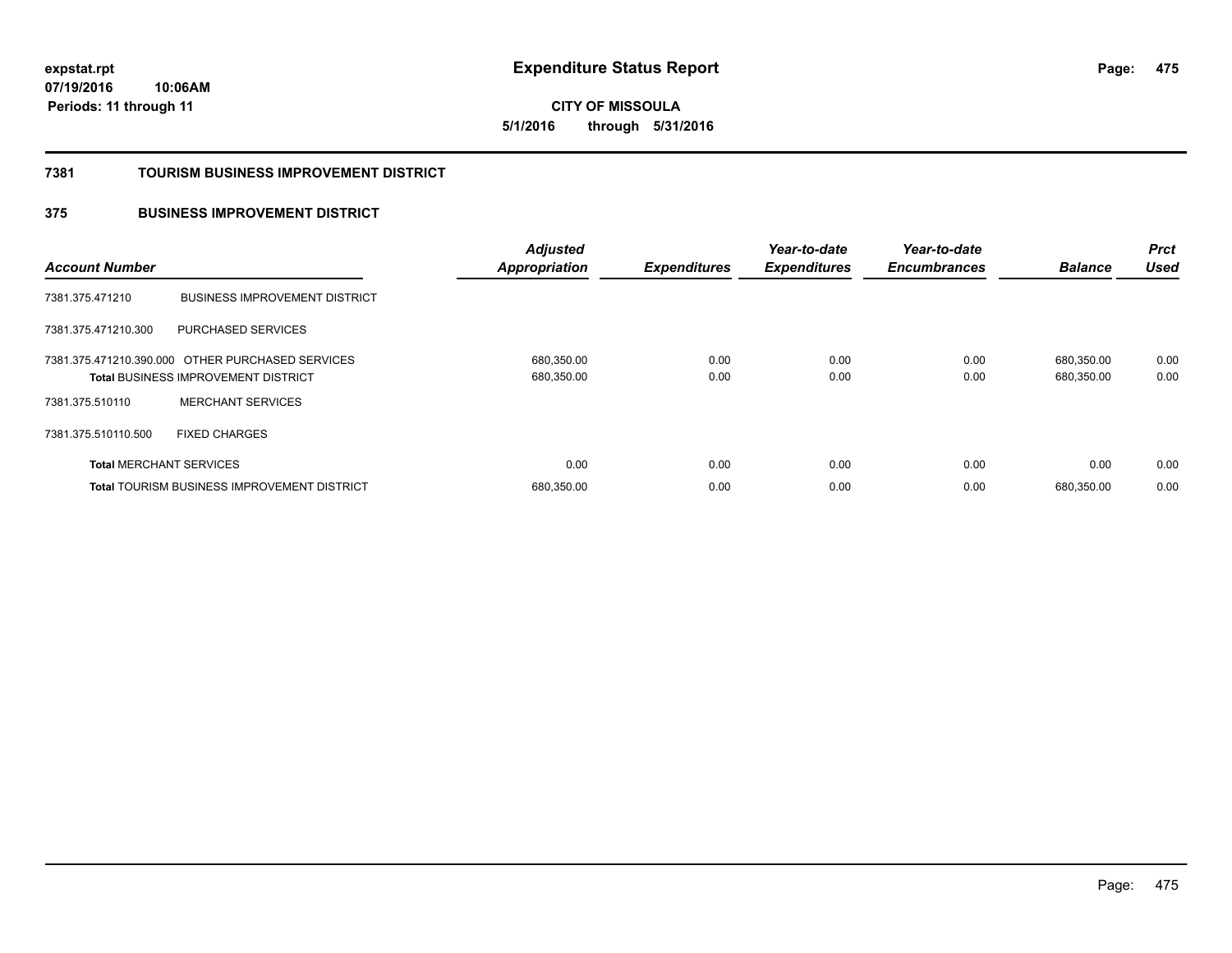### **7382 5.75M TIF RESERVE**

| <b>Account Number</b>   |                                | <b>Adjusted</b><br>Appropriation | <b>Expenditures</b> | Year-to-date<br><b>Expenditures</b> | Year-to-date<br><b>Encumbrances</b> | <b>Balance</b> | <b>Prct</b><br>Used |
|-------------------------|--------------------------------|----------------------------------|---------------------|-------------------------------------|-------------------------------------|----------------|---------------------|
| 7382.390.490607         | <b>TRANSFERS TO BROWNFIELD</b> |                                  |                     |                                     |                                     |                |                     |
| 7382.390.490607.800     | OTHER OBJECTS                  |                                  |                     |                                     |                                     |                |                     |
| Total 5.75M TIF RESERVE |                                | 0.00                             | 0.00                | 0.00                                | 0.00                                | 0.00           | 0.00                |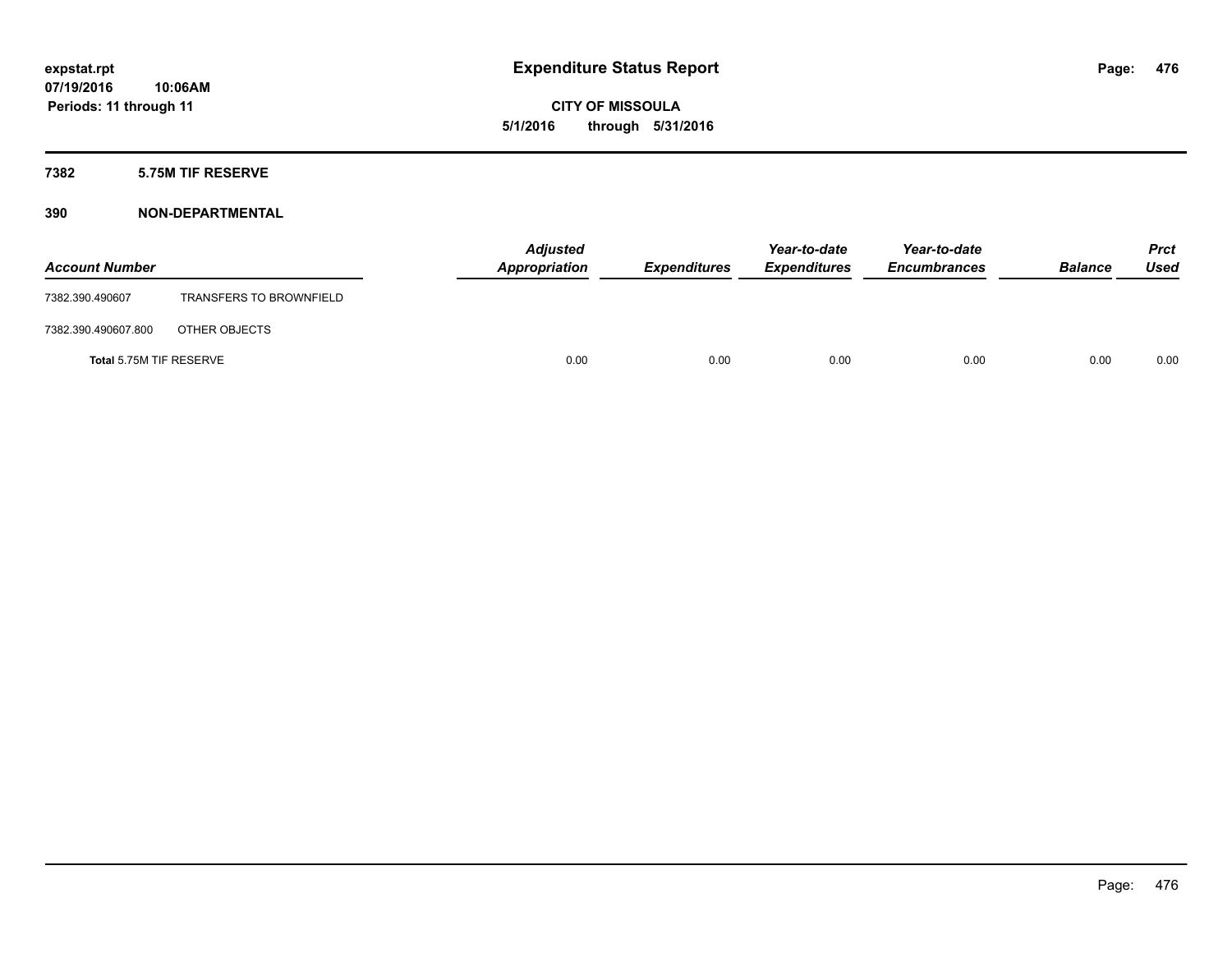### **7383 RIVERFRONT TRIANGLE URD**

| <b>Account Number</b>                                           |                                                                                           | <b>Adjusted</b><br><b>Appropriation</b> | <b>Expenditures</b> | Year-to-date<br><b>Expenditures</b> | Year-to-date<br><b>Encumbrances</b> | <b>Balance</b>             | <b>Prct</b><br><b>Used</b> |
|-----------------------------------------------------------------|-------------------------------------------------------------------------------------------|-----------------------------------------|---------------------|-------------------------------------|-------------------------------------|----------------------------|----------------------------|
| 7383.385.470210                                                 | <b>ADMINISTRATION</b>                                                                     |                                         |                     |                                     |                                     |                            |                            |
| 7383.385.470210.800                                             | OTHER OBJECTS                                                                             |                                         |                     |                                     |                                     |                            |                            |
| <b>Total ADMINISTRATION</b>                                     |                                                                                           | 0.00                                    | 0.00                | 0.00                                | 0.00                                | 0.00                       | 0.00                       |
| 7383.385.470230                                                 | PW FACILITY                                                                               |                                         |                     |                                     |                                     |                            |                            |
| 7383.385.470230.700                                             | <b>GRANTS &amp; CONTRIBUTIONS</b>                                                         |                                         |                     |                                     |                                     |                            |                            |
|                                                                 | <b>Total GRANTS &amp; CONTRIBUTIONS</b>                                                   | 0.00                                    | 0.00                | 0.00                                | 0.00                                | 0.00                       | 0.00                       |
| 7383.385.470230.800                                             | OTHER OBJECTS                                                                             |                                         |                     |                                     |                                     |                            |                            |
| 7383.385.470230.845.000 CONTINGENCY<br><b>Total PW FACILITY</b> |                                                                                           | 11,862.00<br>11,862.00                  | 0.00<br>0.00        | 0.00<br>0.00                        | 0.00<br>0.00                        | 11,862.00<br>11,862.00     | 0.00<br>0.00               |
| 7383.385.470260                                                 | <b>PLANNING &amp; MGMT</b>                                                                |                                         |                     |                                     |                                     |                            |                            |
| 7383.385.470260.300                                             | PURCHASED SERVICES                                                                        |                                         |                     |                                     |                                     |                            |                            |
|                                                                 | 7383.385.470260.350.000 PROFESSIONAL SERVICES<br><b>Total PURCHASED SERVICES</b>          | 0.00<br>0.00                            | 0.00<br>0.00        | 3,500.00<br>3,500.00                | 0.00<br>0.00                        | $-3,500.00$<br>$-3,500.00$ | 0.00<br>0.00               |
| 7383.385.470260.700                                             | <b>GRANTS &amp; CONTRIBUTIONS</b>                                                         |                                         |                     |                                     |                                     |                            |                            |
|                                                                 | 7383.385.470260.700.000 GRANTS & CONTRIBUTIONS<br><b>Total GRANTS &amp; CONTRIBUTIONS</b> | 15.000.00<br>15,000.00                  | 0.00<br>0.00        | 0.00<br>0.00                        | 0.00<br>0.00                        | 15,000.00<br>15,000.00     | 0.00<br>0.00               |
| Total PLANNING & MGMT                                           |                                                                                           | 15,000.00                               | 0.00                | 3,500.00                            | 0.00                                | 11,500.00                  | 23.33                      |
| 7383.385.510110                                                 | <b>MERCHANT SERVICES</b>                                                                  |                                         |                     |                                     |                                     |                            |                            |
| 7383.385.510110.500                                             | <b>FIXED CHARGES</b>                                                                      |                                         |                     |                                     |                                     |                            |                            |
| <b>Total MERCHANT SERVICES</b>                                  |                                                                                           | 0.00                                    | 0.00                | 0.00                                | 0.00                                | 0.00                       | 0.00                       |
|                                                                 | Total RIVERFRONT TRIANGLE URD                                                             | 26,862.00                               | 0.00                | 3,500.00                            | 0.00                                | 23,362.00                  | 13.03                      |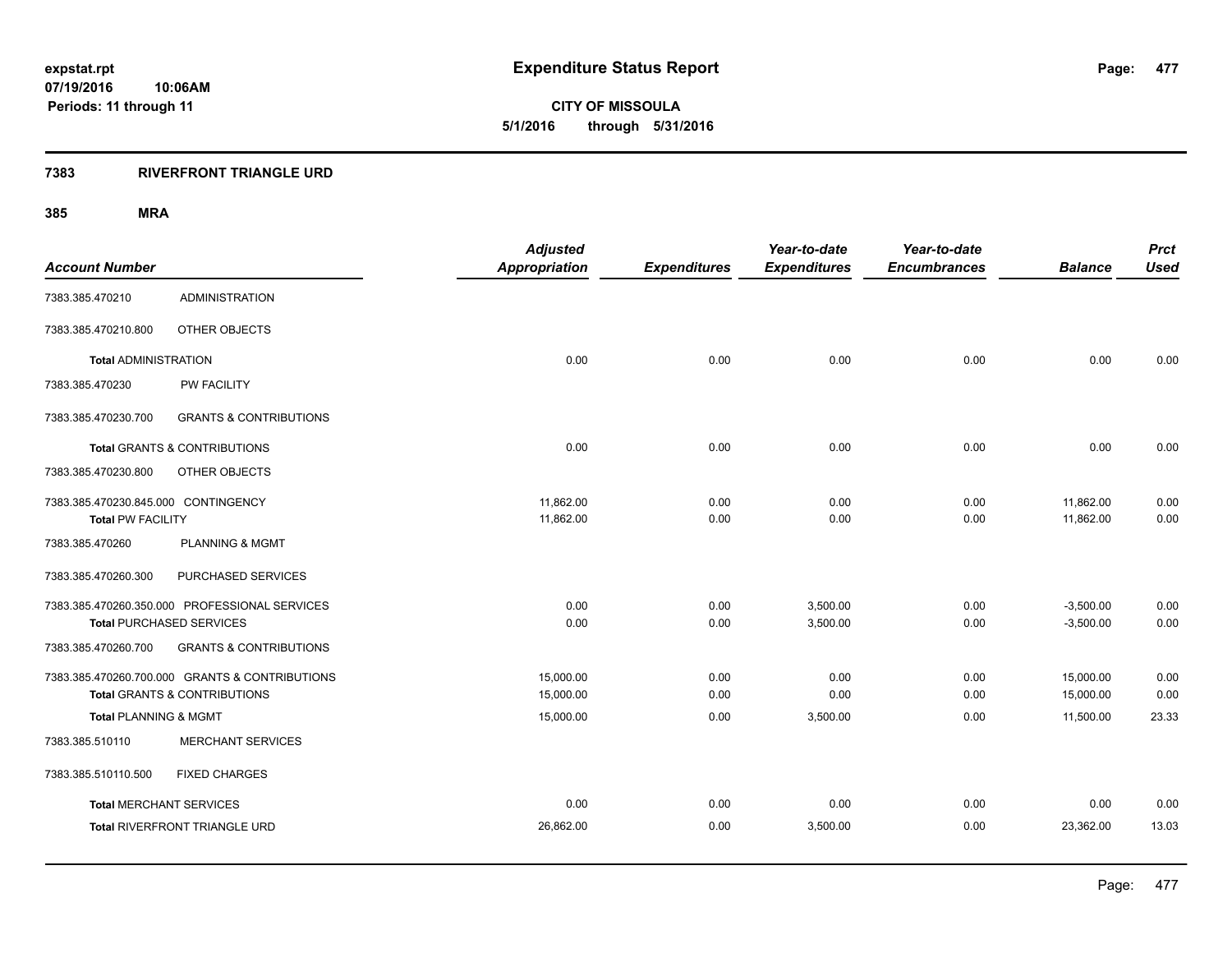#### **7384 NRSS DEBT SERVICE CLEARING**

| <b>Account Number</b>         |                                            | <b>Adjusted</b><br><b>Appropriation</b> | <b>Expenditures</b> | Year-to-date<br><b>Expenditures</b> | Year-to-date<br><b>Encumbrances</b> | <b>Balance</b> | <b>Prct</b><br><b>Used</b> |
|-------------------------------|--------------------------------------------|-----------------------------------------|---------------------|-------------------------------------|-------------------------------------|----------------|----------------------------|
| 7384.385.521000               | <b>INTERFUND OPERATING TRANSFERS</b>       |                                         |                     |                                     |                                     |                |                            |
| 7384.385.521000.800           | OTHER OBJECTS                              |                                         |                     |                                     |                                     |                |                            |
|                               | <b>Total INTERFUND OPERATING TRANSFERS</b> | 0.00                                    | 0.00                | 0.00                                | 0.00                                | 0.00           | 0.00                       |
| 7384.385.521009               | TRANFERS TO DEBT SERVICE                   |                                         |                     |                                     |                                     |                |                            |
| 7384.385.521009.800           | OTHER OBJECTS                              |                                         |                     |                                     |                                     |                |                            |
|                               | <b>Total TRANFERS TO DEBT SERVICE</b>      | 0.00                                    | 0.00                | 0.00                                | 0.00                                | 0.00           | 0.00                       |
| 7384.385.521010               | <b>TRANSFERS TO MRA</b>                    |                                         |                     |                                     |                                     |                |                            |
| 7384.385.521010.800           | OTHER OBJECTS                              |                                         |                     |                                     |                                     |                |                            |
| <b>Total TRANSFERS TO MRA</b> |                                            | 0.00                                    | 0.00                | 0.00                                | 0.00                                | 0.00           | 0.00                       |
|                               | Total NRSS DEBT SERVICE CLEARING           | 0.00                                    | 0.00                | 0.00                                | 0.00                                | 0.00           | 0.00                       |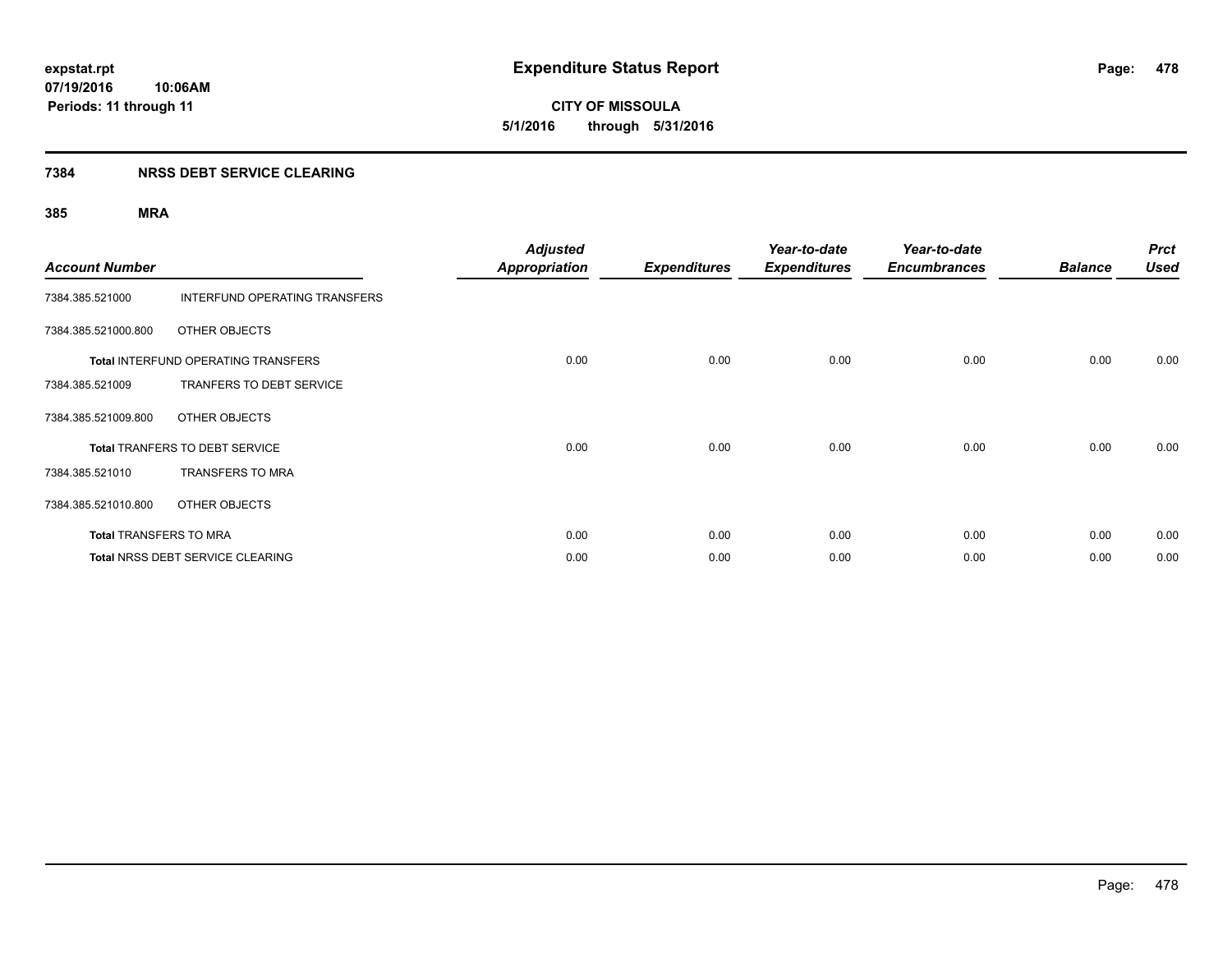**CITY OF MISSOULA 5/1/2016 through 5/31/2016**

### **7385 FRONT STREET URD**

| <b>Account Number</b>                                                                                     | <b>Adjusted</b><br><b>Appropriation</b> | <b>Expenditures</b> | Year-to-date<br><b>Expenditures</b> | Year-to-date<br><b>Encumbrances</b> | <b>Balance</b>           | <b>Prct</b><br><b>Used</b> |
|-----------------------------------------------------------------------------------------------------------|-----------------------------------------|---------------------|-------------------------------------|-------------------------------------|--------------------------|----------------------------|
| TENNIS COURT REBUILD<br>7385.385.460436                                                                   |                                         |                     |                                     |                                     |                          |                            |
| PURCHASED SERVICES<br>7385.385.460436.300                                                                 |                                         |                     |                                     |                                     |                          |                            |
| <b>Total TENNIS COURT REBUILD</b>                                                                         | 0.00                                    | 0.00                | 0.00                                | 0.00                                | 0.00                     | 0.00                       |
| 7385.385.470230<br><b>PW FACILITY</b>                                                                     |                                         |                     |                                     |                                     |                          |                            |
| PURCHASED SERVICES<br>7385.385.470230.300                                                                 |                                         |                     |                                     |                                     |                          |                            |
| <b>Total PURCHASED SERVICES</b>                                                                           | 0.00                                    | 0.00                | 0.00                                | 0.00                                | 0.00                     | 0.00                       |
| 7385.385.470230.700<br><b>GRANTS &amp; CONTRIBUTIONS</b>                                                  |                                         |                     |                                     |                                     |                          |                            |
| 7385.385.470230.700.000 PROJECT EXPENSE-PUBLIC WORKS<br><b>Total GRANTS &amp; CONTRIBUTIONS</b>           | 164,560.00<br>164,560.00                | 0.00<br>0.00        | 25,000.00<br>25,000.00              | 0.00<br>0.00                        | 139,560.00<br>139,560.00 | 15.19<br>15.19             |
| 7385.385.470230.800<br>OTHER OBJECTS                                                                      |                                         |                     |                                     |                                     |                          |                            |
| 7385.385.470230.845.000 CONTINGENCY<br><b>Total OTHER OBJECTS</b>                                         | 303,524.00<br>303,524.00                | 0.00<br>0.00        | 0.00<br>0.00                        | 0.00<br>0.00                        | 303,524.00<br>303,524.00 | 0.00<br>0.00               |
| <b>Total PW FACILITY</b>                                                                                  | 468,084.00                              | 0.00                | 25,000.00                           | 0.00                                | 443,084.00               | 5.34                       |
| 7385.385.470260<br><b>PLANNING &amp; MGMT</b>                                                             |                                         |                     |                                     |                                     |                          |                            |
| 7385.385.470260.300<br>PURCHASED SERVICES                                                                 |                                         |                     |                                     |                                     |                          |                            |
| 7385.385.470260.350.000 PROFESSIONAL SERVICES<br><b>Total PURCHASED SERVICES</b>                          | 2,168.00<br>2.168.00                    | 0.00<br>0.00        | 0.00<br>0.00                        | 0.00<br>0.00                        | 2,168.00<br>2.168.00     | 0.00<br>0.00               |
| 7385.385.470260.700<br><b>GRANTS &amp; CONTRIBUTIONS</b>                                                  |                                         |                     |                                     |                                     |                          |                            |
| 7385.385.470260.700.000 PLANNING & MGMT/GRANTS & CONTRIBUTIONS<br><b>Total GRANTS &amp; CONTRIBUTIONS</b> | 10,000.00<br>10,000.00                  | 0.00<br>0.00        | 0.00<br>0.00                        | 0.00<br>0.00                        | 10,000.00<br>10,000.00   | 0.00<br>0.00               |
| <b>Total PLANNING &amp; MGMT</b>                                                                          | 12,168.00                               | 0.00                | 0.00                                | 0.00                                | 12,168.00                | 0.00                       |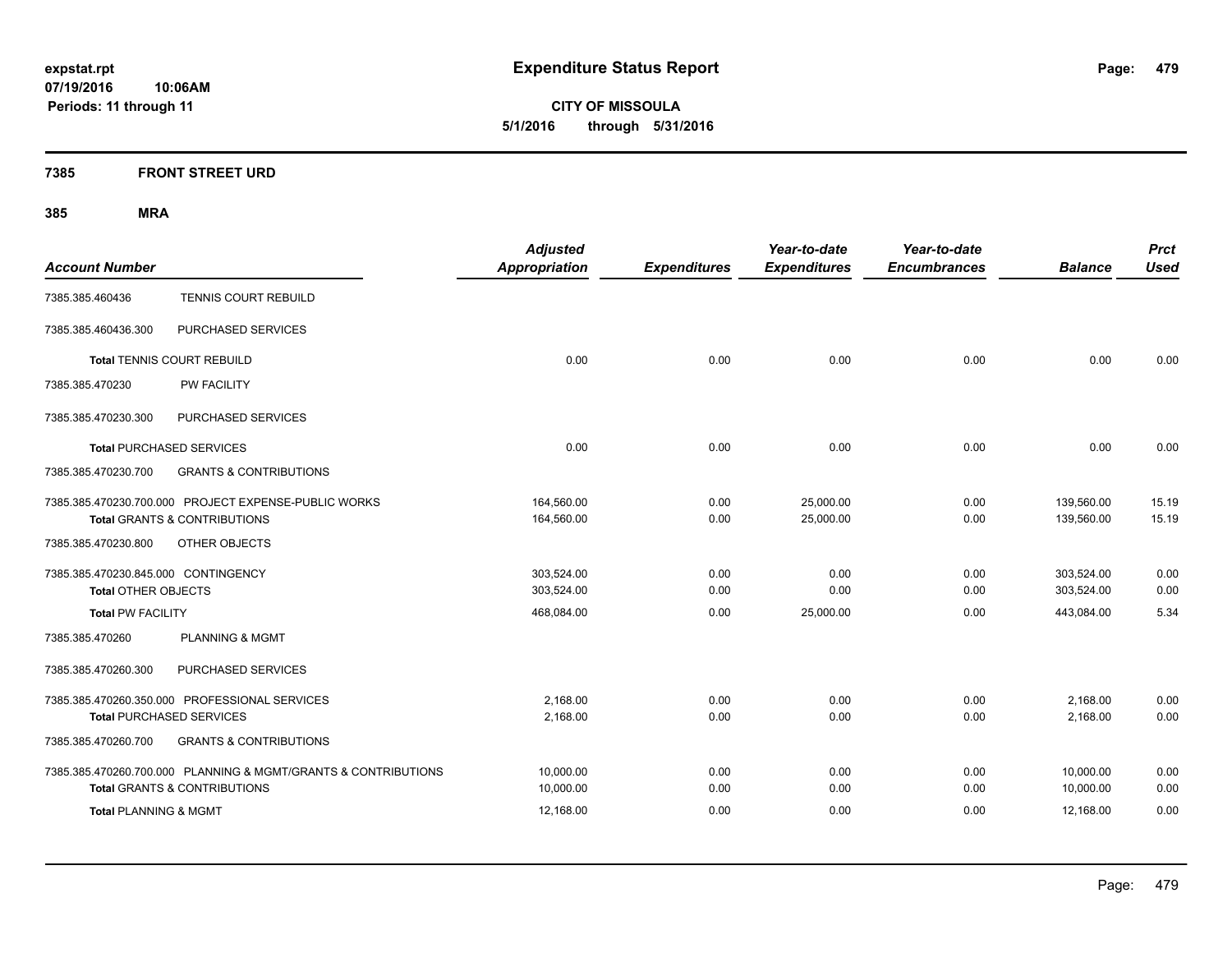**CITY OF MISSOULA 5/1/2016 through 5/31/2016**

### **7385 FRONT STREET URD**

| <b>Account Number</b>               |                                         | <b>Adjusted</b><br>Appropriation | <b>Expenditures</b> | Year-to-date<br><b>Expenditures</b> | Year-to-date<br><b>Encumbrances</b> | <b>Balance</b> | <b>Prct</b><br><b>Used</b> |
|-------------------------------------|-----------------------------------------|----------------------------------|---------------------|-------------------------------------|-------------------------------------|----------------|----------------------------|
| 7385.385.470270                     | <b>CLEARING &amp; DEMO</b>              |                                  |                     |                                     |                                     |                |                            |
|                                     |                                         |                                  |                     |                                     |                                     |                |                            |
| 7385.385.470270.700                 | <b>GRANTS &amp; CONTRIBUTIONS</b>       |                                  |                     |                                     |                                     |                |                            |
|                                     | <b>Total GRANTS &amp; CONTRIBUTIONS</b> | 0.00                             | 0.00                | 0.00                                | 0.00                                | 0.00           | 0.00                       |
| 7385.385.470270.800                 | OTHER OBJECTS                           |                                  |                     |                                     |                                     |                |                            |
| 7385.385.470270.845.000 CONTINGENCY |                                         | 50,000.00                        | 0.00                | 0.00                                | 0.00                                | 50,000.00      | 0.00                       |
| Total CLEARING & DEMO               |                                         | 50,000.00                        | 0.00                | 0.00                                | 0.00                                | 50,000.00      | 0.00                       |
| 7385.385.470281                     | FRONT STREET PARKING STRUCTURE          |                                  |                     |                                     |                                     |                |                            |
| 7385.385.470281.900                 | <b>CAPITAL OUTLAY</b>                   |                                  |                     |                                     |                                     |                |                            |
|                                     | Total FRONT STREET PARKING STRUCTURE    | 0.00                             | 0.00                | 0.00                                | 0.00                                | 0.00           | 0.00                       |
| 7385.385.510110                     | <b>MERCHANT SERVICES</b>                |                                  |                     |                                     |                                     |                |                            |
| 7385.385.510110.500                 | <b>FIXED CHARGES</b>                    |                                  |                     |                                     |                                     |                |                            |
|                                     | <b>Total MERCHANT SERVICES</b>          | 0.00                             | 0.00                | 0.00                                | 0.00                                | 0.00           | 0.00                       |
| <b>Total FRONT STREET URD</b>       |                                         | 530,252.00                       | 0.00                | 25,000.00                           | 0.00                                | 505,252.00     | 4.71                       |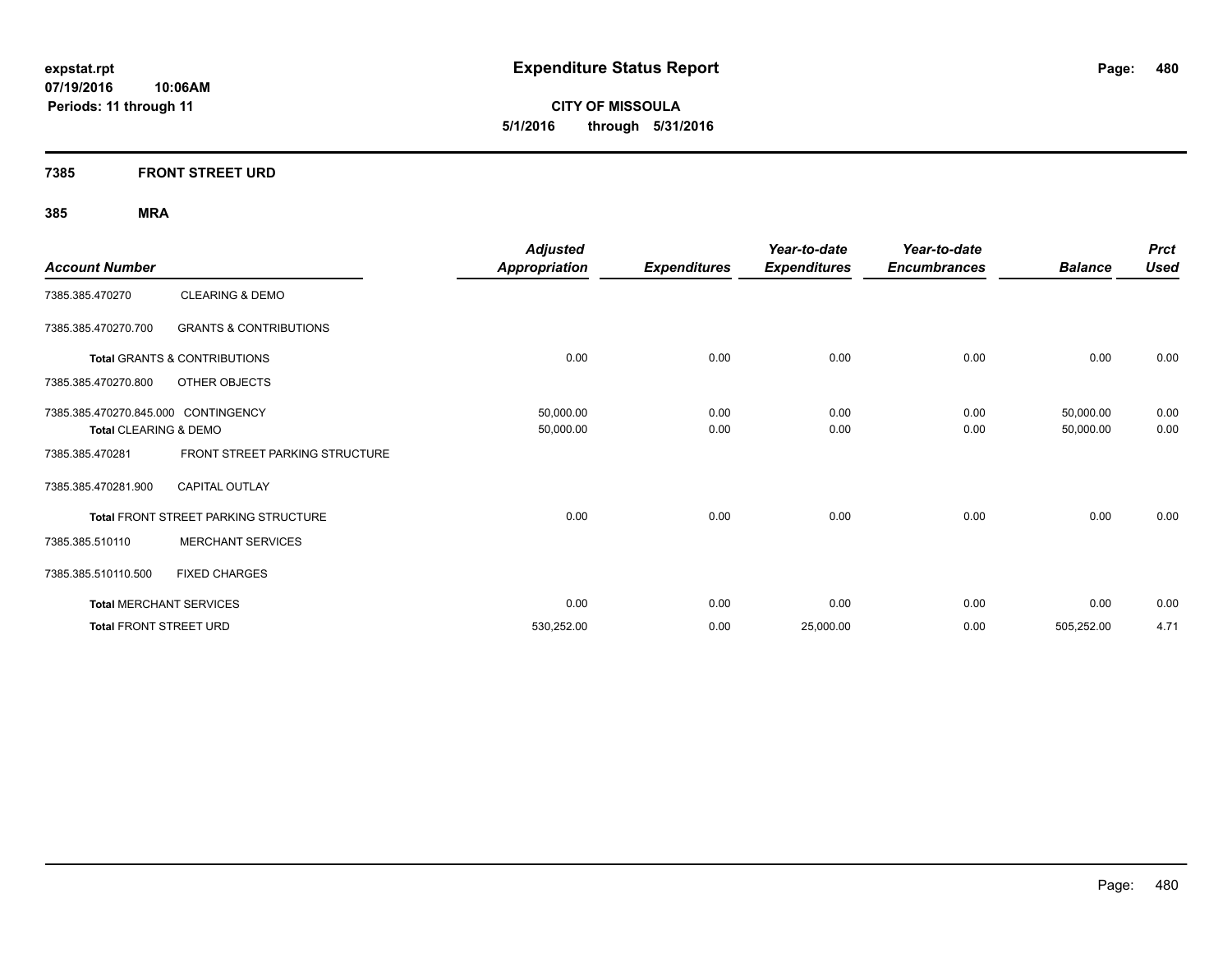**CITY OF MISSOULA 5/1/2016 through 5/31/2016**

### **7386 DEBT SERVICE-SAFEWAY/ST PAT 1.5M**

| <b>Account Number</b> |                                   | <b>Adjusted</b><br><b>Appropriation</b> | <b>Expenditures</b> | Year-to-date<br><b>Expenditures</b> | Year-to-date<br><b>Encumbrances</b> | <b>Balance</b> | <b>Prct</b><br><b>Used</b> |
|-----------------------|-----------------------------------|-----------------------------------------|---------------------|-------------------------------------|-------------------------------------|----------------|----------------------------|
| 7386.385.470220       | PROPERTY ACQUISITION              |                                         |                     |                                     |                                     |                |                            |
| 7386.385.470220.900   | <b>CAPITAL OUTLAY</b>             |                                         |                     |                                     |                                     |                |                            |
|                       | <b>Total PROPERTY ACQUISITION</b> | 0.00                                    | 0.00                | 0.00                                | 0.00                                | 0.00           | 0.00                       |
| 7386.385.510110       | <b>MERCHANT SERVICES</b>          |                                         |                     |                                     |                                     |                |                            |
| 7386.385.510110.500   | <b>FIXED CHARGES</b>              |                                         |                     |                                     |                                     |                |                            |
| <b>Total MRA</b>      |                                   | 0.00                                    | 0.00                | 0.00                                | 0.00                                | 0.00           | 0.00                       |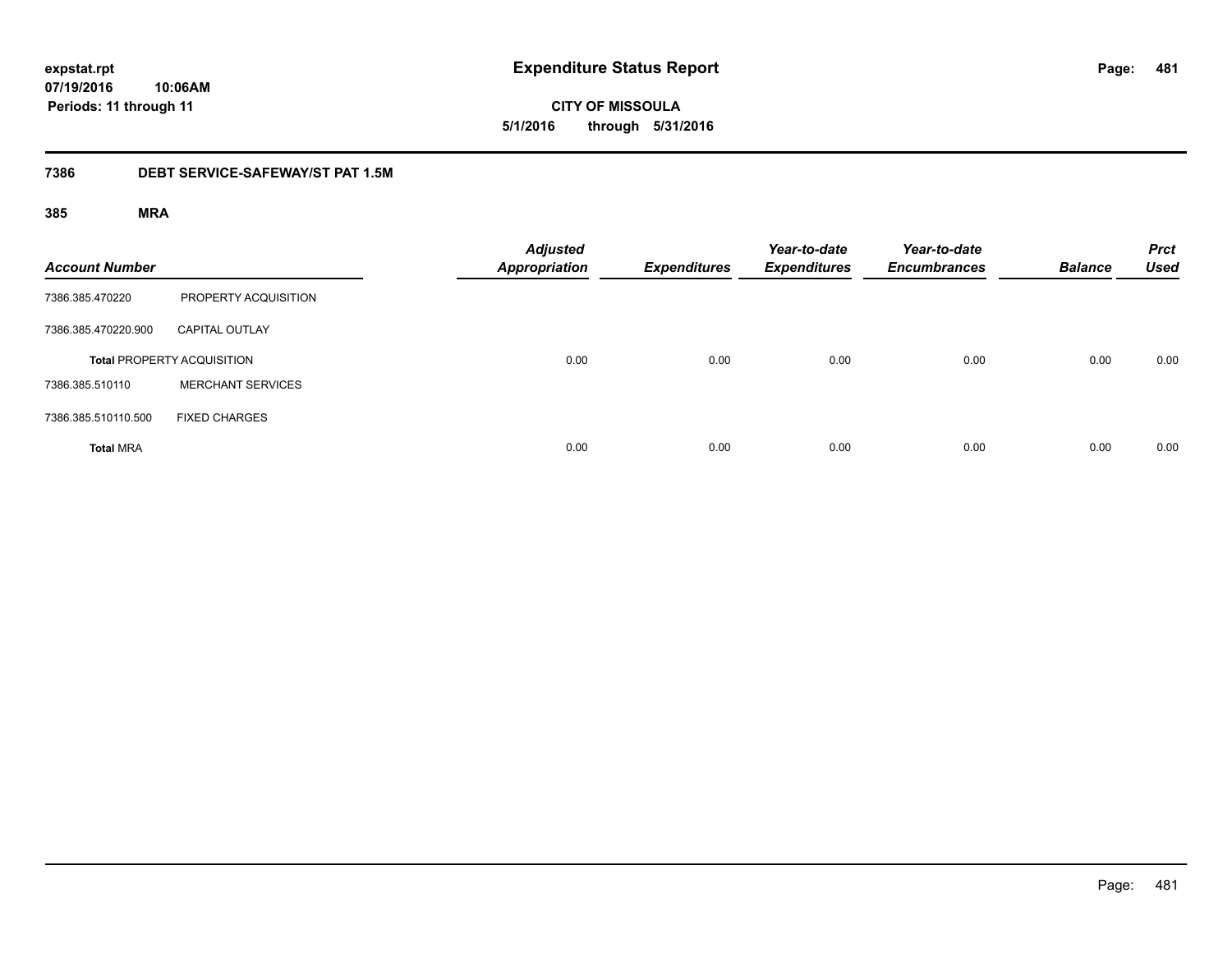**CITY OF MISSOULA 5/1/2016 through 5/31/2016**

### **7386 DEBT SERVICE-SAFEWAY/ST PAT 1.5M**

|                                |                                                 | <b>Adjusted</b> |                     | Year-to-date        | Year-to-date        |                | <b>Prct</b><br><b>Used</b> |
|--------------------------------|-------------------------------------------------|-----------------|---------------------|---------------------|---------------------|----------------|----------------------------|
| <b>Account Number</b>          |                                                 | Appropriation   | <b>Expenditures</b> | <b>Expenditures</b> | <b>Encumbrances</b> | <b>Balance</b> |                            |
| 7386.390.490200                | DEBT SERVICE-SAFEWAY/ST PAT 1.5M                |                 |                     |                     |                     |                |                            |
| 7386.390.490200.600            | <b>DEBT SERVICE</b>                             |                 |                     |                     |                     |                |                            |
| 7386.390.490200.610.000        | PRINCIPAL                                       | 40,000.00       | 0.00                | 43.678.50           | 0.00                | $-3,678.50$    | 109.20                     |
| 7386.390.490200.620.000        | <b>INTEREST / SERVICE FEES</b>                  | 0.00            | 0.00                | 91,773.75           | 0.00                | $-91,773.75$   | 0.00                       |
|                                | Total DEBT SERVICE-SAFEWAY/ST PAT 1.5M          | 40,000.00       | 0.00                | 135,452.25          | 0.00                | $-95,452.25$   | 338.63                     |
| 7386.390.490510                | DS PAYMENTS TO GUARANTOR                        |                 |                     |                     |                     |                |                            |
| 7386.390.490510.600            | <b>DEBT SERVICE</b>                             |                 |                     |                     |                     |                |                            |
| 7386.390.490510.610.000        | PRINCIPAL                                       | 94,728.00       | 0.00                | 3,011.26            | 0.00                | 91,716.74      | 3.18                       |
|                                | 7386.390.490510.620.000 INTEREST / SERVICE FEES | 21,147.00       | 0.00                | 0.00                | 0.00                | 21.147.00      | 0.00                       |
|                                | <b>Total DS PAYMENTS TO GUARANTOR</b>           | 115,875.00      | 0.00                | 3,011.26            | 0.00                | 112,863.74     | 2.60                       |
| 7386.390.510110                | <b>MERCHANT SERVICES</b>                        |                 |                     |                     |                     |                |                            |
| 7386.390.510110.500            | <b>FIXED CHARGES</b>                            |                 |                     |                     |                     |                |                            |
| <b>Total MERCHANT SERVICES</b> |                                                 | 0.00            | 0.00                | 0.00                | 0.00                | 0.00           | 0.00                       |
|                                | Total DEBT SERVICE-SAFEWAY/ST PAT 1.5M          | 155.875.00      | 0.00                | 138,463.51          | 0.00                | 17.411.49      | 88.83                      |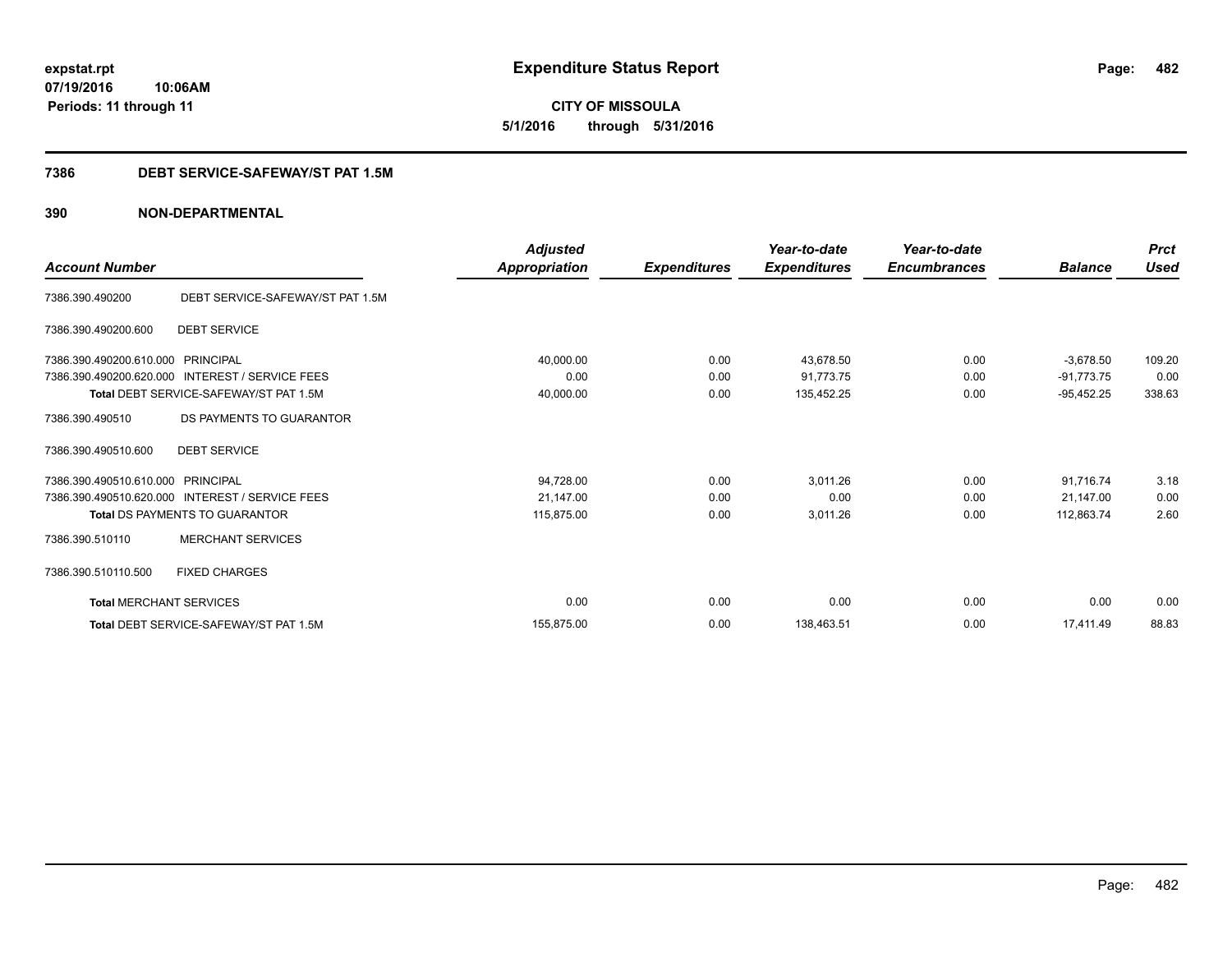#### **7387 DEBT SERVICE-BROWNFIELD RLF 1.125M**

| <b>Account Number</b>             |                                                 | <b>Adjusted</b><br><b>Appropriation</b> | <b>Expenditures</b> | Year-to-date<br><b>Expenditures</b> | Year-to-date<br><b>Encumbrances</b> | <b>Balance</b> | Prct<br><b>Used</b> |
|-----------------------------------|-------------------------------------------------|-----------------------------------------|---------------------|-------------------------------------|-------------------------------------|----------------|---------------------|
|                                   |                                                 |                                         |                     |                                     |                                     |                |                     |
| 7387.390.490200                   | DEBT SERVICE-BROWNFIELD RLF 1.125M              |                                         |                     |                                     |                                     |                |                     |
| 7387.390.490200.600               | <b>DEBT SERVICE</b>                             |                                         |                     |                                     |                                     |                |                     |
| 7387.390.490200.610.000 PRINCIPAL |                                                 | 26,625.00                               | 0.00                | 0.00                                | 0.00                                | 26,625.00      | 0.00                |
|                                   | 7387.390.490200.620.000 INTEREST / SERVICE FEES | 5,316.00                                | 0.00                | 12,494.11                           | 0.00                                | $-7,178.11$    | 235.03              |
|                                   | Total DEBT SERVICE-BROWNFIELD RLF 1.125M        | 31,941.00                               | 0.00                | 12,494.11                           | 0.00                                | 19,446.89      | 39.12               |
| 7387.390.510110                   | <b>MERCHANT SERVICES</b>                        |                                         |                     |                                     |                                     |                |                     |
| 7387.390.510110.500               | <b>FIXED CHARGES</b>                            |                                         |                     |                                     |                                     |                |                     |
| <b>Total MERCHANT SERVICES</b>    |                                                 | 0.00                                    | 0.00                | 0.00                                | 0.00                                | 0.00           | 0.00                |
|                                   | <b>Total DEBT SERVICE-BROWNFIELD RLF 1.125M</b> | 31,941.00                               | 0.00                | 12,494.11                           | 0.00                                | 19.446.89      | 39.12               |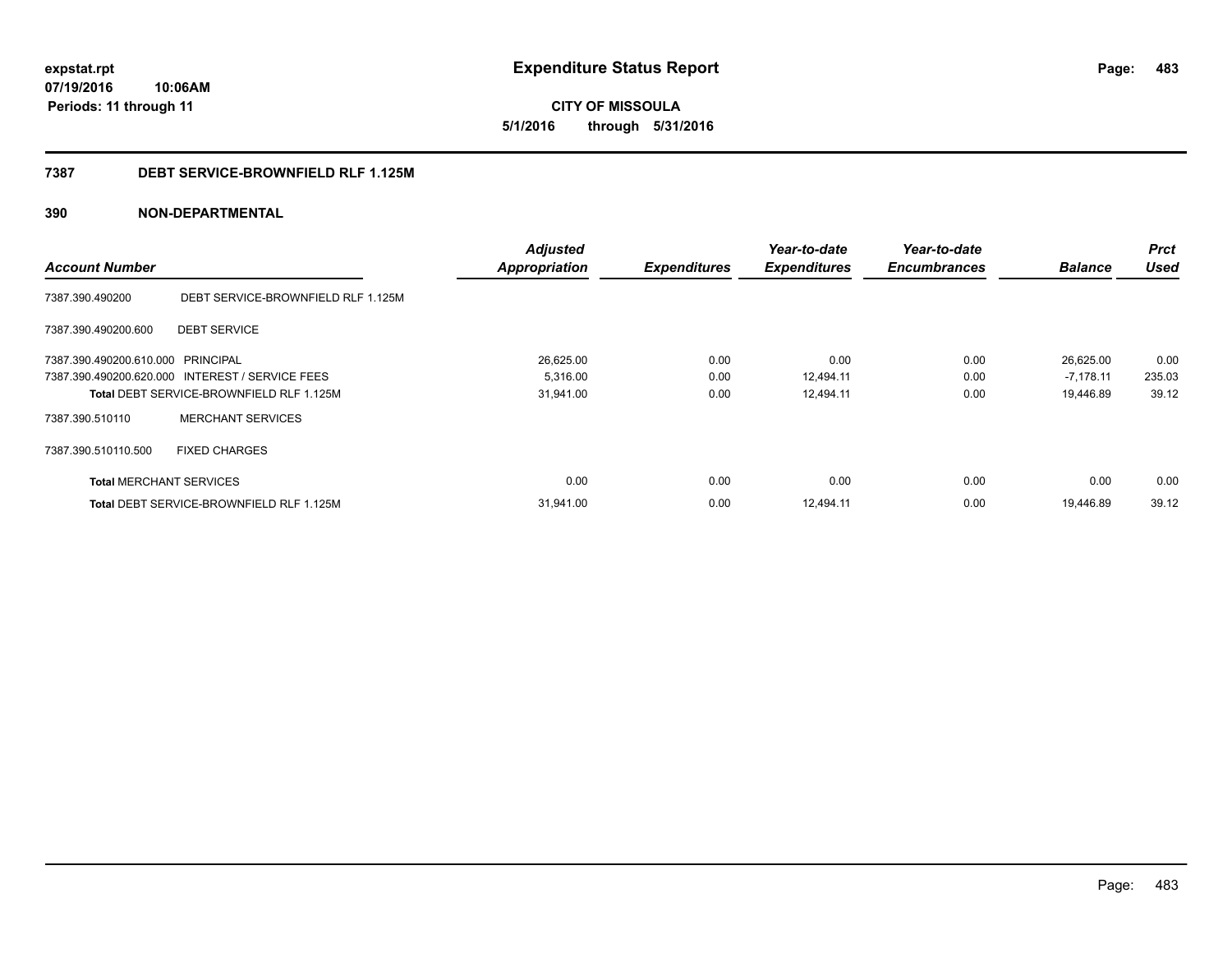**7388 RESERVE-3.6m TIF**

| <b>Account Number</b>  |                                      | <b>Adjusted</b><br><b>Appropriation</b> | <b>Expenditures</b> | Year-to-date<br><b>Expenditures</b> | Year-to-date<br><b>Encumbrances</b> | <b>Balance</b> | <b>Prct</b><br><b>Used</b> |
|------------------------|--------------------------------------|-----------------------------------------|---------------------|-------------------------------------|-------------------------------------|----------------|----------------------------|
| 7388.390.490607        | <b>TRANSFERS TO BROWNFIELD</b>       |                                         |                     |                                     |                                     |                |                            |
| 7388.390.490607.800    | OTHER OBJECTS                        |                                         |                     |                                     |                                     |                |                            |
|                        | <b>Total TRANSFERS TO BROWNFIELD</b> | 0.00                                    | 0.00                | 0.00                                | 0.00                                | 0.00           | 0.00                       |
| 7388.390.510110        | <b>MERCHANT SERVICES</b>             |                                         |                     |                                     |                                     |                |                            |
| 7388.390.510110.500    | <b>FIXED CHARGES</b>                 |                                         |                     |                                     |                                     |                |                            |
| Total RESERVE-3.6m TIF |                                      | 0.00                                    | 0.00                | 0.00                                | 0.00                                | 0.00           | 0.00                       |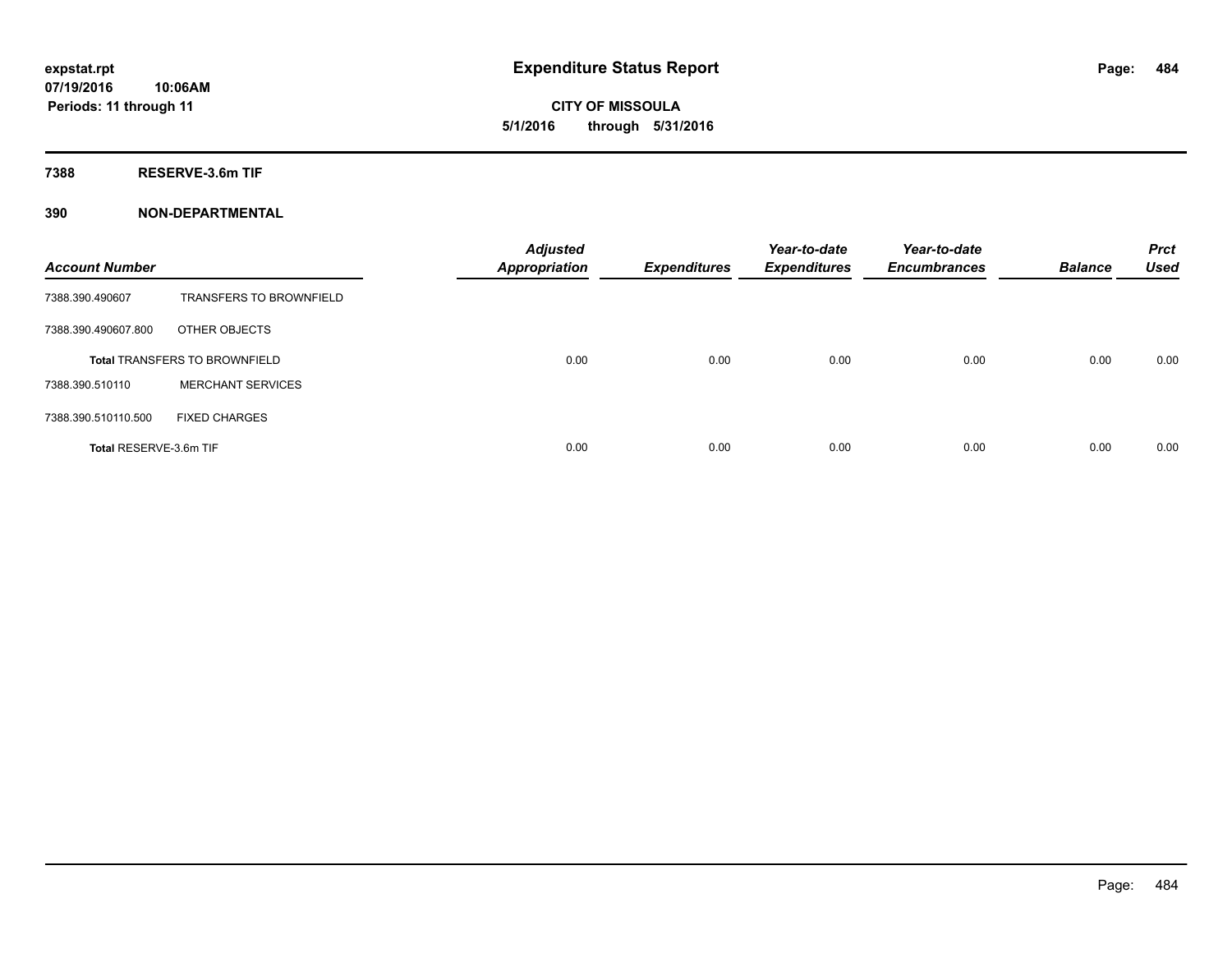**CITY OF MISSOULA 5/1/2016 through 5/31/2016**

### **7389 DEBT SERVICE - 3.6M/5.75M**

|                                   |                                   | <b>Adjusted</b>      |                     | Year-to-date        | Year-to-date        |                | <b>Prct</b> |
|-----------------------------------|-----------------------------------|----------------------|---------------------|---------------------|---------------------|----------------|-------------|
| <b>Account Number</b>             |                                   | <b>Appropriation</b> | <b>Expenditures</b> | <b>Expenditures</b> | <b>Encumbrances</b> | <b>Balance</b> | <b>Used</b> |
| 7389.385.470220                   | PROPERTY ACQUISITION              |                      |                     |                     |                     |                |             |
| 7389.385.470220.600               | <b>DEBT SERVICE</b>               |                      |                     |                     |                     |                |             |
| 7389.385.470220.610.000 PRINCIPAL |                                   | 500,000.00           | 0.00                | 0.00                | 0.00                | 500,000.00     | 0.00        |
|                                   | <b>Total PROPERTY ACQUISITION</b> | 500,000.00           | 0.00                | 0.00                | 0.00                | 500,000.00     | 0.00        |
| 7389.385.470250                   | <b>RELOCATION PAYMENTS</b>        |                      |                     |                     |                     |                |             |
| 7389.385.470250.700               | <b>GRANTS &amp; CONTRIBUTIONS</b> |                      |                     |                     |                     |                |             |
|                                   | <b>Total RELOCATION PAYMENTS</b>  | 0.00                 | 0.00                | 0.00                | 0.00                | 0.00           | 0.00        |
| 7389.385.510110                   | <b>MERCHANT SERVICES</b>          |                      |                     |                     |                     |                |             |
| 7389.385.510110.500               | <b>FIXED CHARGES</b>              |                      |                     |                     |                     |                |             |
|                                   | <b>Total MERCHANT SERVICES</b>    | 0.00                 | 0.00                | 0.00                | 0.00                | 0.00           | 0.00        |
| <b>Total MRA</b>                  |                                   | 500,000.00           | 0.00                | 0.00                | 0.00                | 500,000.00     | 0.00        |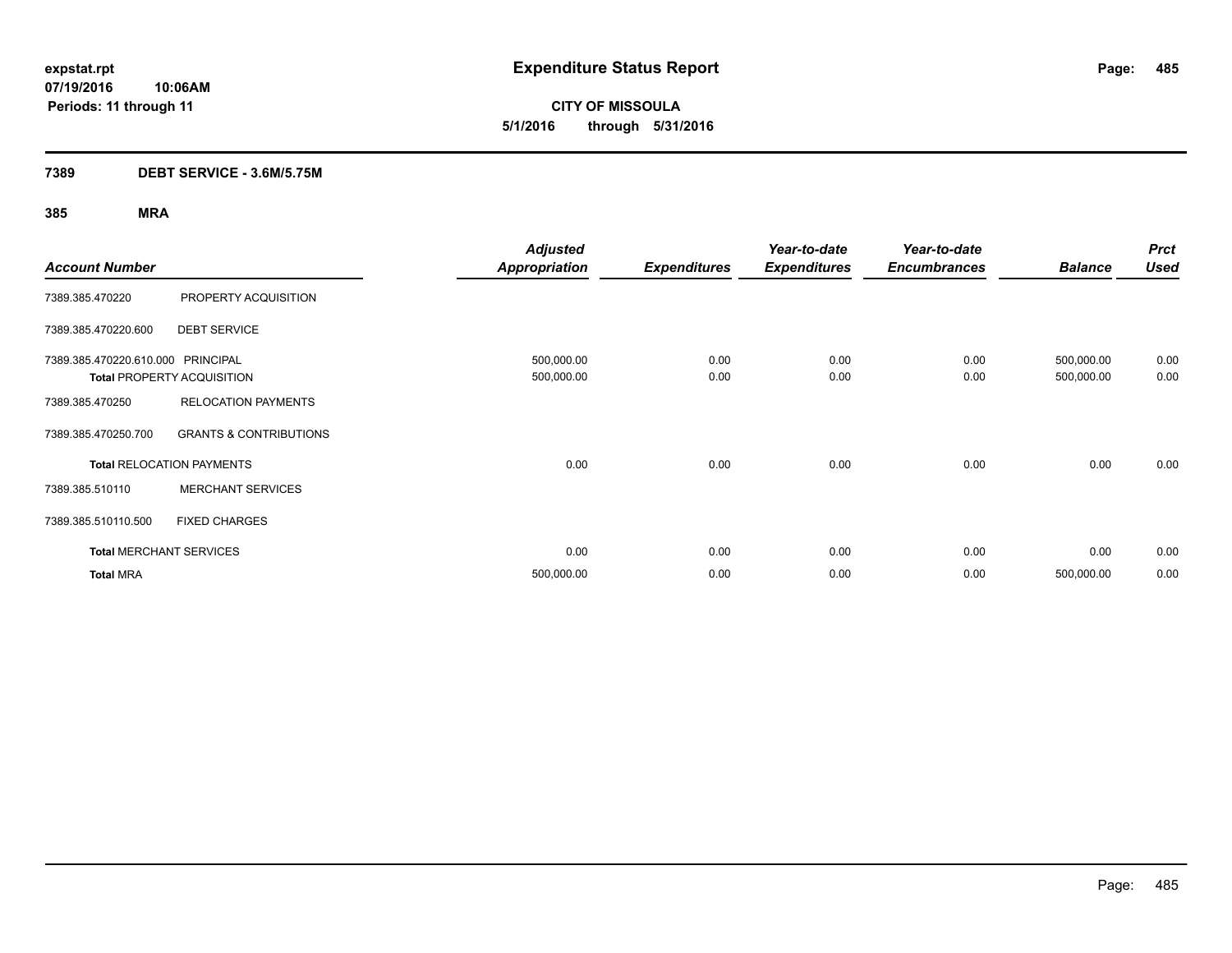#### **7389 DEBT SERVICE - 3.6M/5.75M**

|                                   |                                                       | <b>Adjusted</b>      |                     | Year-to-date        | Year-to-date        |                | <b>Prct</b> |
|-----------------------------------|-------------------------------------------------------|----------------------|---------------------|---------------------|---------------------|----------------|-------------|
| <b>Account Number</b>             |                                                       | <b>Appropriation</b> | <b>Expenditures</b> | <b>Expenditures</b> | <b>Encumbrances</b> | <b>Balance</b> | Used        |
| 7389.390.490200                   | REVENUE BOND DEBT SERVICE                             |                      |                     |                     |                     |                |             |
| 7389.390.490200.600               | <b>DEBT SERVICE</b>                                   |                      |                     |                     |                     |                |             |
| 7389.390.490200.610.000 PRINCIPAL |                                                       | 110,000.00           | 0.00                | 0.00                | 0.00                | 110.000.00     | 0.00        |
| 7389.390.490200.620.000           | <b>INTEREST / SERVICE FEES</b>                        | 135,850.00           | 0.00                | 66,150.00           | 0.00                | 69.700.00      | 48.69       |
|                                   | <b>Total REVENUE BOND DEBT SERVICE</b>                | 245,850.00           | 0.00                | 66,150.00           | 0.00                | 179,700.00     | 26.91       |
| 7389.390.490210                   | FY13 \$5.75M DEBT SERVICE                             |                      |                     |                     |                     |                |             |
| 7389.390.490210.600               | <b>DEBT SERVICE</b>                                   |                      |                     |                     |                     |                |             |
|                                   | 7389.390.490210.610.000 FY13 5.75M DEBT SVS/PRINCIPAL | 252,000.00           | 0.00                | 129,000.00          | 0.00                | 123,000.00     | 51.19       |
|                                   | 7389.390.490210.620.000 INTEREST / SERVICE FEES       | 174,066.00           | 0.00                | 83,648.25           | 0.00                | 90.417.75      | 48.06       |
|                                   | Total FY13 \$5.75M DEBT SERVICE                       | 426,066.00           | 0.00                | 212,648.25          | 0.00                | 213,417.75     | 49.91       |
| 7389.390.510110                   | <b>MERCHANT SERVICES</b>                              |                      |                     |                     |                     |                |             |
| 7389.390.510110.500               | <b>FIXED CHARGES</b>                                  |                      |                     |                     |                     |                |             |
| <b>Total MERCHANT SERVICES</b>    |                                                       | 0.00                 | 0.00                | 0.00                | 0.00                | 0.00           | 0.00        |
| <b>Total NON-DEPARTMENTAL</b>     |                                                       | 671,916.00           | 0.00                | 278,798.25          | 0.00                | 393,117.75     | 41.49       |
|                                   | Total DEBT SERVICE - 3.6M/5.75M                       | 1,171,916.00         | 0.00                | 278,798.25          | 0.00                | 893,117.75     | 23.79       |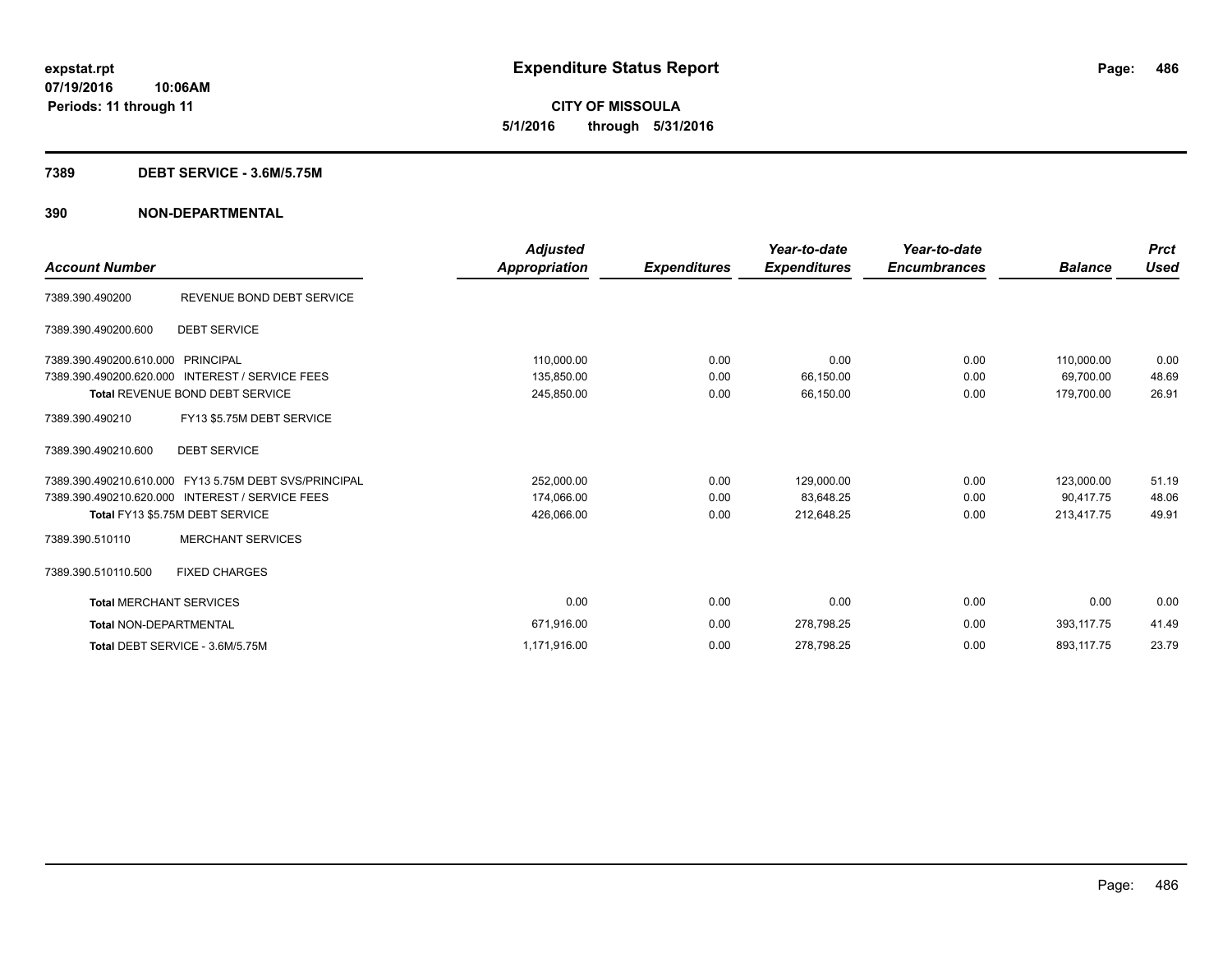# **7390 URDII CLEARING - 3.6M TIF**

| <b>Account Number</b> |                                      | <b>Adjusted</b><br><b>Appropriation</b> | <b>Expenditures</b> | Year-to-date<br><b>Expenditures</b> | Year-to-date<br><b>Encumbrances</b> | <b>Balance</b> | <b>Prct</b><br><b>Used</b> |
|-----------------------|--------------------------------------|-----------------------------------------|---------------------|-------------------------------------|-------------------------------------|----------------|----------------------------|
| 7390.385.490607       | <b>TRANSFERS TO BROWNFIELD</b>       |                                         |                     |                                     |                                     |                |                            |
| 7390.385.490607.800   | OTHER OBJECTS                        |                                         |                     |                                     |                                     |                |                            |
|                       | <b>Total TRANSFERS TO BROWNFIELD</b> | 0.00                                    | 0.00                | 0.00                                | 0.00                                | 0.00           | 0.00                       |
| 7390.385.510110       | <b>MERCHANT SERVICES</b>             |                                         |                     |                                     |                                     |                |                            |
| 7390.385.510110.500   | <b>FIXED CHARGES</b>                 |                                         |                     |                                     |                                     |                |                            |
| <b>Total MRA</b>      |                                      | 0.00                                    | 0.00                | 0.00                                | 0.00                                | 0.00           | 0.00                       |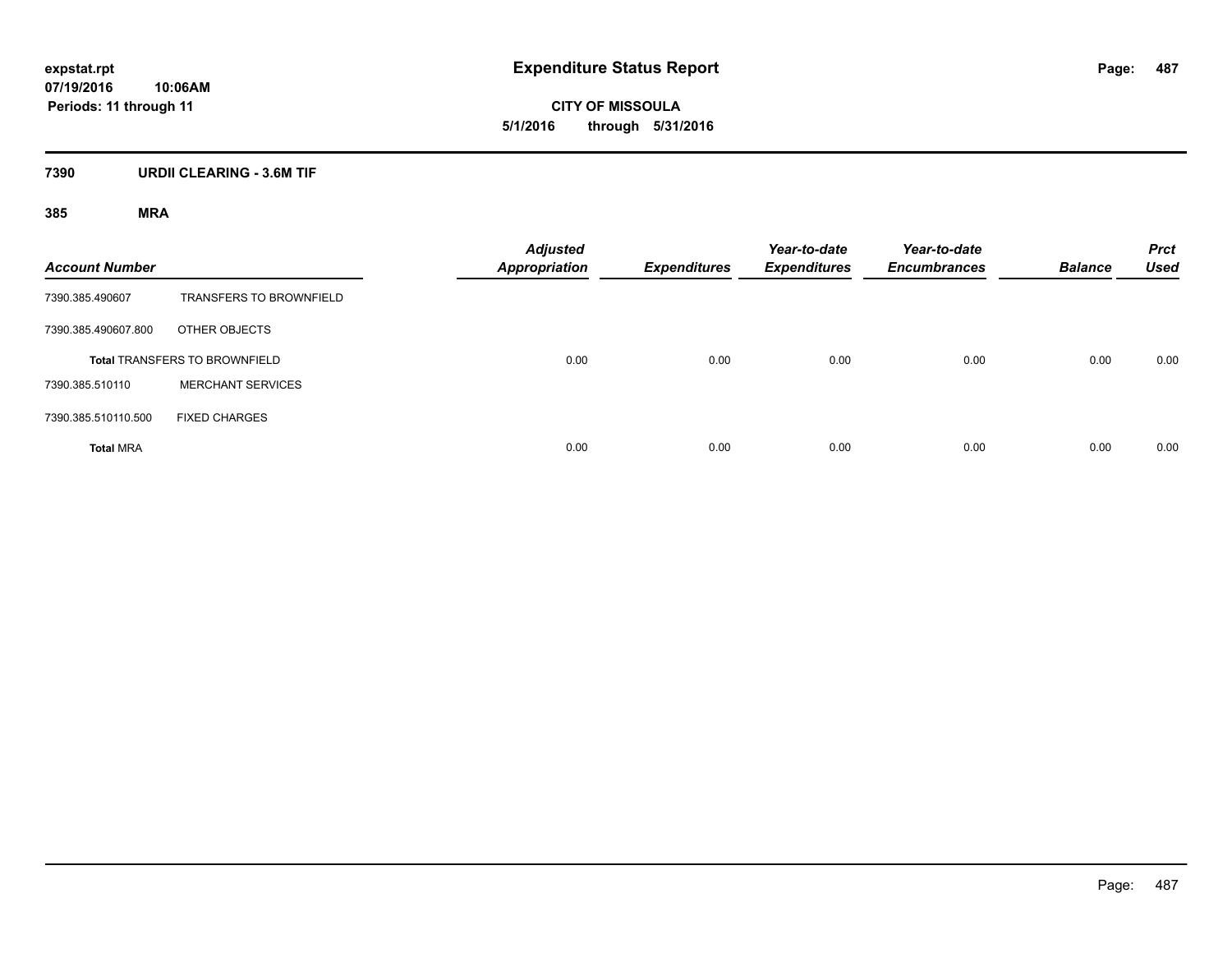#### **7390 URDII CLEARING - 3.6M TIF**

| <b>Account Number</b>         |                                                                                          | <b>Adjusted</b><br><b>Appropriation</b> | <b>Expenditures</b>      | Year-to-date<br><b>Expenditures</b> | Year-to-date<br><b>Encumbrances</b> | <b>Balance</b>                 | <b>Prct</b><br><b>Used</b> |
|-------------------------------|------------------------------------------------------------------------------------------|-----------------------------------------|--------------------------|-------------------------------------|-------------------------------------|--------------------------------|----------------------------|
| 7390.390.490601               | TI BOND CLEARING                                                                         |                                         |                          |                                     |                                     |                                |                            |
| 7390.390.490601.800           | OTHER OBJECTS                                                                            |                                         |                          |                                     |                                     |                                |                            |
| <b>Total TI BOND CLEARING</b> |                                                                                          | 0.00                                    | 0.00                     | 0.00                                | 0.00                                | 0.00                           | 0.00                       |
| 7390.390.490604               | TI BOND RESERVE                                                                          |                                         |                          |                                     |                                     |                                |                            |
| 7390.390.490604.800           | OTHER OBJECTS                                                                            |                                         |                          |                                     |                                     |                                |                            |
| Total TI BOND RESERVE         | 7390.390.490604.820.000 TRANSFER TO INTERMOUNTAIN BOND DS 7399                           | 146,788.00<br>146,788.00                | 0.00<br>0.00             | 0.00<br>0.00                        | 0.00<br>0.00                        | 146.788.00<br>146,788.00       | 0.00<br>0.00               |
| 7390.390.490605               | TRANSFER TO DEBT SERVICE 7389                                                            |                                         |                          |                                     |                                     |                                |                            |
| 7390.390.490605.800           | OTHER OBJECTS                                                                            |                                         |                          |                                     |                                     |                                |                            |
|                               | 7390.390.490605.820.000 TRANSFERS TO DEBT SERVICE<br>Total TRANSFER TO DEBT SERVICE 7389 | 921,916.00<br>921,916.00                | 0.00<br>0.00             | 321,817.00<br>321,817.00            | 0.00<br>0.00                        | 600,099.00<br>600,099.00       | 34.91<br>34.91             |
| 7390.390.490606               | DEVELOPMENT TRANSFERS                                                                    |                                         |                          |                                     |                                     |                                |                            |
| 7390.390.490606.800           | OTHER OBJECTS                                                                            |                                         |                          |                                     |                                     |                                |                            |
|                               | 7390.390.490606.820.000 TRANSFERS TO URD II DEVELOPMENT<br>Total DEVELOPMENT TRANSFERS   | 616,365.00<br>616,365.00                | 286,342.62<br>286,342.62 | 1,002,807.84<br>1,002,807.84        | 0.00<br>0.00                        | $-386,442.84$<br>$-386,442.84$ | 162.70<br>162.70           |
| 7390.390.490607               | <b>TRANSFERS TO BROWNFIELD</b>                                                           |                                         |                          |                                     |                                     |                                |                            |
| 7390.390.490607.800           | OTHER OBJECTS                                                                            |                                         |                          |                                     |                                     |                                |                            |
|                               | 7390.390.490607.820.000 TRANSFERS TO OTHER FUNDS<br><b>Total TRANSFERS TO BROWNFIELD</b> | 31,941.00<br>31,941.00                  | 0.00<br>0.00             | 54,716.00<br>54,716.00              | 0.00<br>0.00                        | $-22,775.00$<br>$-22,775.00$   | 171.30<br>171.30           |
| 7390.390.490608               | TRANSFERS TO SAFEWA/ST PAT                                                               |                                         |                          |                                     |                                     |                                |                            |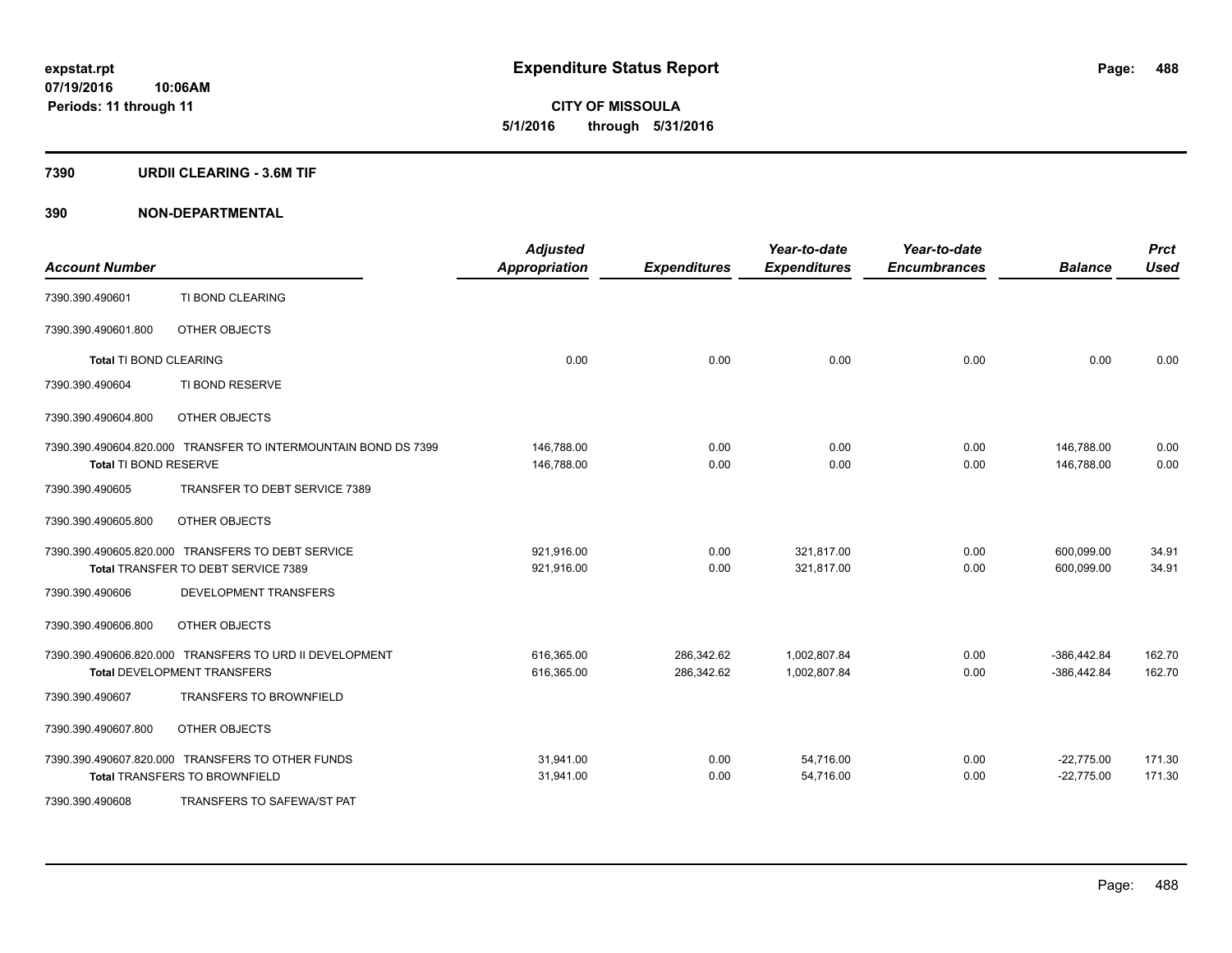#### **7390 URDII CLEARING - 3.6M TIF**

|                                             |                                          | <b>Adjusted</b>      |                     | Year-to-date        | Year-to-date        |                | <b>Prct</b> |
|---------------------------------------------|------------------------------------------|----------------------|---------------------|---------------------|---------------------|----------------|-------------|
| <b>Account Number</b>                       |                                          | <b>Appropriation</b> | <b>Expenditures</b> | <b>Expenditures</b> | <b>Encumbrances</b> | <b>Balance</b> | <b>Used</b> |
| OTHER OBJECTS<br>7390.390.490608.800        |                                          |                      |                     |                     |                     |                |             |
| 7390.390.490608.820.000                     | TRANSFERS TO OTHER FUNDS-SAFEWAY/ST PATS | 155.875.00           | 0.00                | 127.012.00          | 0.00                | 28.863.00      | 81.48       |
| <b>Total TRANSFERS TO SAFEWA/ST PAT</b>     |                                          | 155,875.00           | 0.00                | 127.012.00          | 0.00                | 28,863.00      | 81.48       |
| <b>MERCHANT SERVICES</b><br>7390.390.510110 |                                          |                      |                     |                     |                     |                |             |
| <b>FIXED CHARGES</b><br>7390.390.510110.500 |                                          |                      |                     |                     |                     |                |             |
| <b>Total FIXED CHARGES</b>                  |                                          | 0.00                 | 0.00                | 0.00                | 0.00                | 0.00           | 0.00        |
| <b>Total MERCHANT SERVICES</b>              |                                          | 0.00                 | 0.00                | 0.00                | 0.00                | 0.00           | 0.00        |
| Total URDII CLEARING - 3.6M TIF             |                                          | 1,872,885.00         | 286.342.62          | 1,506,352.84        | 0.00                | 366.532.16     | 80.43       |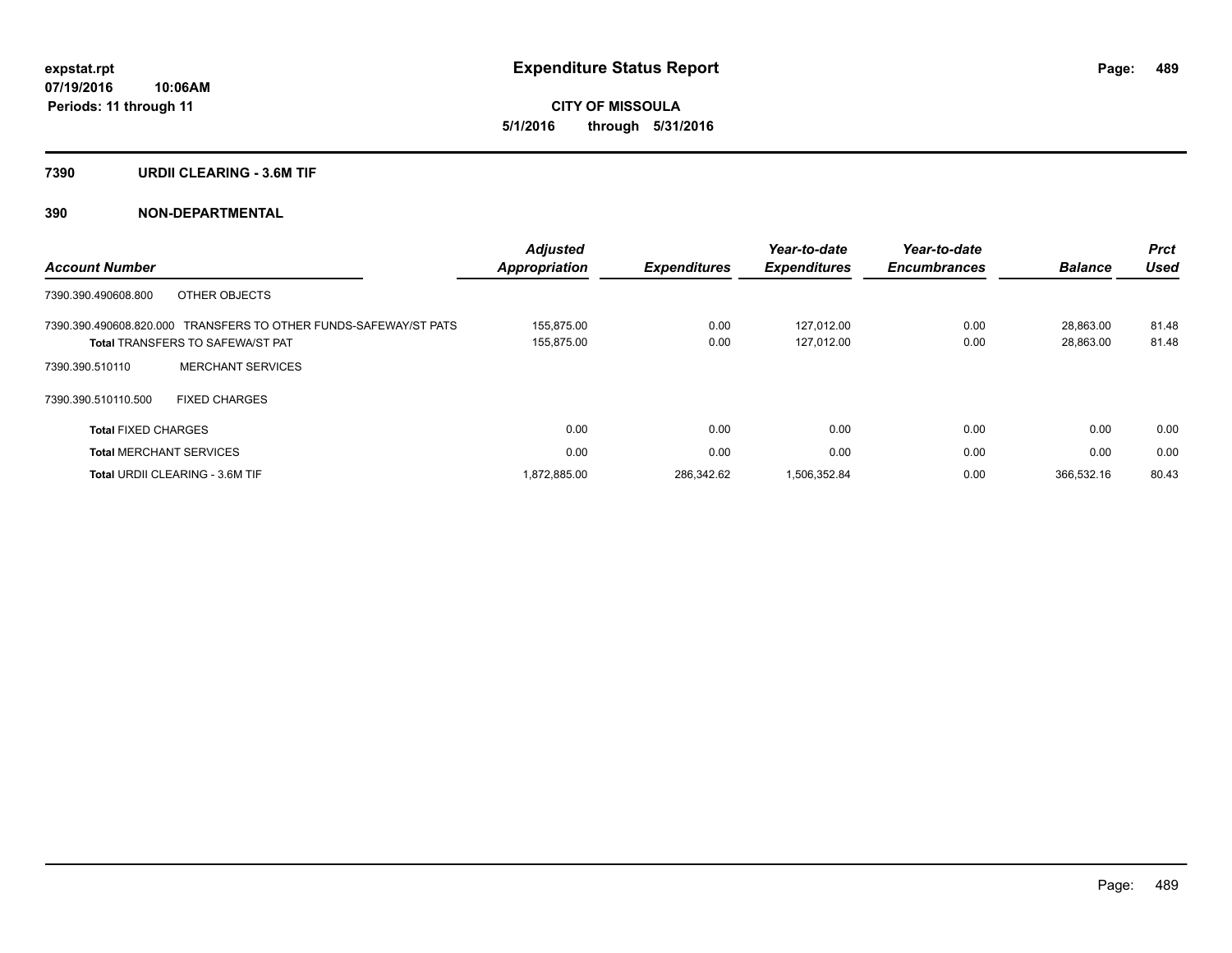**CITY OF MISSOULA 5/1/2016 through 5/31/2016**

**7391 MRA - URD I FUND**

| <b>Account Number</b>      |                          | <b>Adjusted</b><br>Appropriation | <b>Expenditures</b> | Year-to-date<br><b>Expenditures</b> | Year-to-date<br><b>Encumbrances</b> | <b>Balance</b> | <b>Prct</b><br>Used |
|----------------------------|--------------------------|----------------------------------|---------------------|-------------------------------------|-------------------------------------|----------------|---------------------|
| 7391.385.510110            | <b>MERCHANT SERVICES</b> |                                  |                     |                                     |                                     |                |                     |
| 7391.385.510110.500        | <b>FIXED CHARGES</b>     |                                  |                     |                                     |                                     |                |                     |
| <b>Total FIXED CHARGES</b> |                          | 0.00                             | 0.00                | 0.00                                | 0.00                                | 0.00           | 0.00                |
| <b>Total MRA</b>           |                          | 0.00                             | 0.00                | 0.00                                | 0.00                                | 0.00           | 0.00                |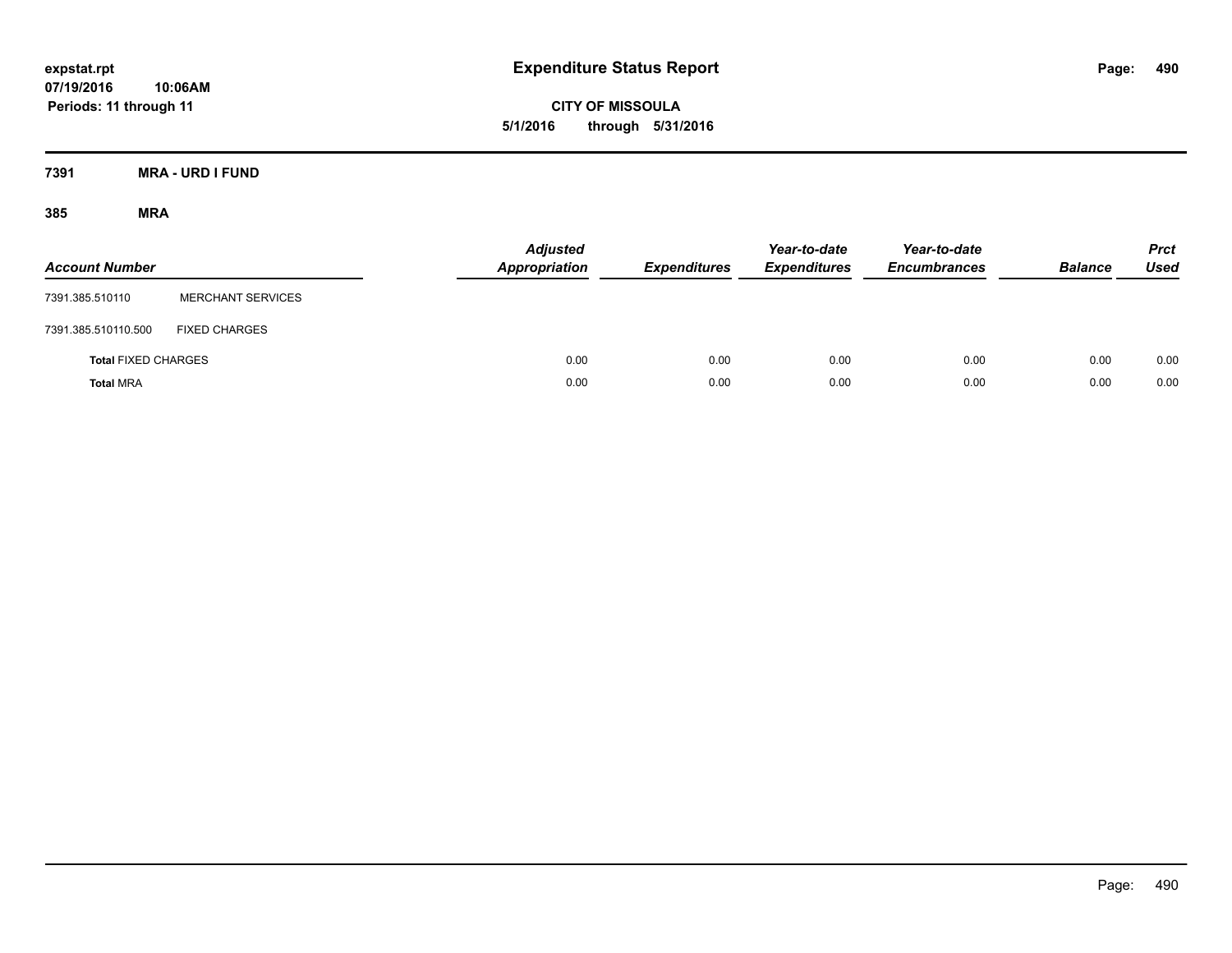**CITY OF MISSOULA 5/1/2016 through 5/31/2016**

**7391 MRA - URD I FUND**

**900 DEPRECIATION**

| <b>Account Number</b>  |                          | Adjusted<br>Appropriation | <b>Expenditures</b> | Year-to-date<br><b>Expenditures</b> | Year-to-date<br><b>Encumbrances</b> | <b>Balance</b> | Prct<br><b>Used</b> |
|------------------------|--------------------------|---------------------------|---------------------|-------------------------------------|-------------------------------------|----------------|---------------------|
| 7391.900.510110        | <b>MERCHANT SERVICES</b> |                           |                     |                                     |                                     |                |                     |
| 7391.900.510110.500    | <b>FIXED CHARGES</b>     |                           |                     |                                     |                                     |                |                     |
| Total MRA - URD I FUND |                          | 0.00                      | 0.00                | 0.00                                | 0.00                                | 0.00           | 0.00                |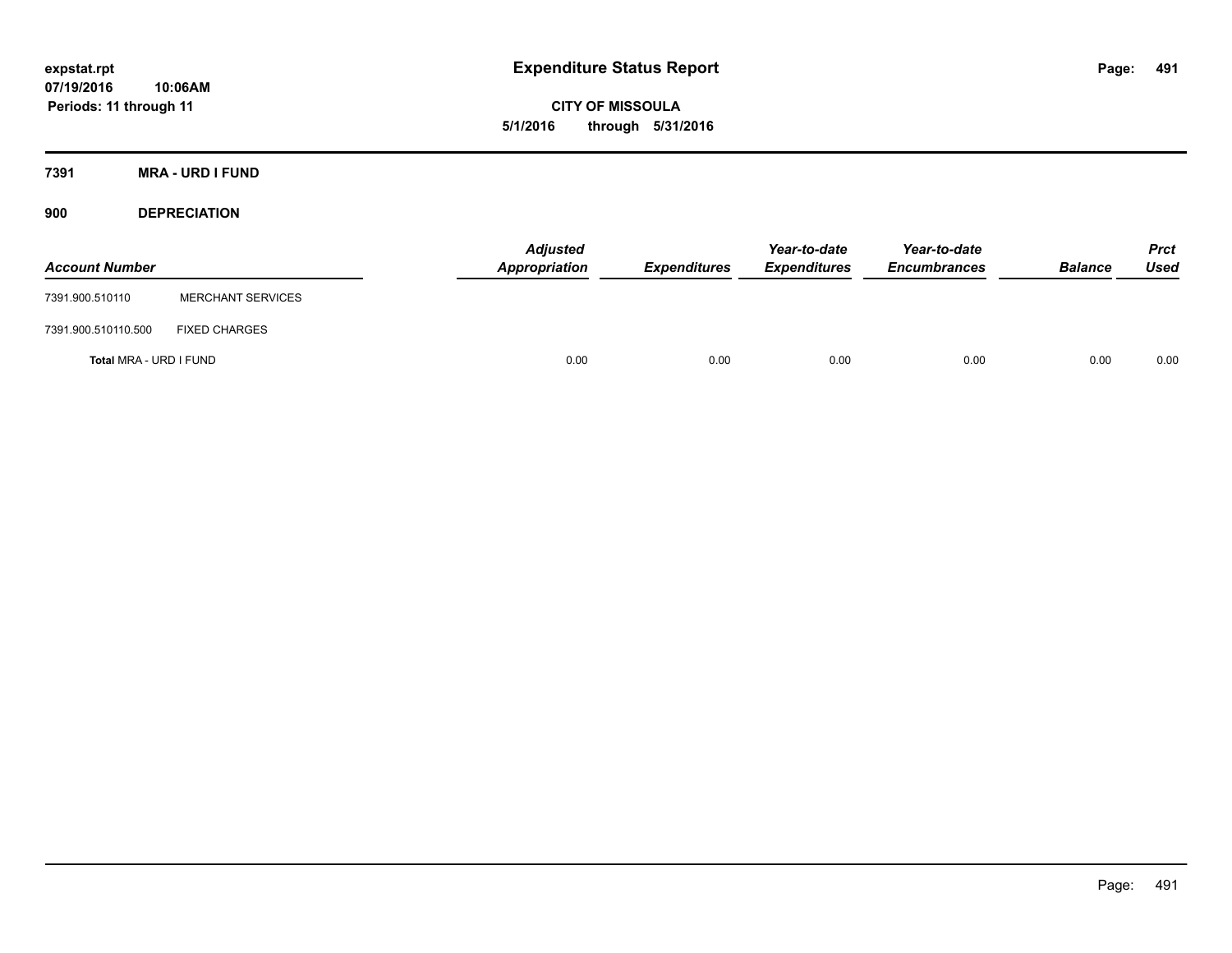**CITY OF MISSOULA 5/1/2016 through 5/31/2016**

**7392 MRA - URD II FUND**

| <b>Account Number</b>                                             |                                                  | <b>Adjusted</b><br><b>Appropriation</b> | <b>Expenditures</b> | Year-to-date<br><b>Expenditures</b> | Year-to-date<br><b>Encumbrances</b> | <b>Balance</b>             | <b>Prct</b><br><b>Used</b> |
|-------------------------------------------------------------------|--------------------------------------------------|-----------------------------------------|---------------------|-------------------------------------|-------------------------------------|----------------------------|----------------------------|
| 7392.385.460436                                                   | <b>MRA CTEP/CMAQ</b>                             |                                         |                     |                                     |                                     |                            |                            |
| 7392.385.460436.300                                               | PURCHASED SERVICES                               |                                         |                     |                                     |                                     |                            |                            |
|                                                                   | <b>Total PURCHASED SERVICES</b>                  | 0.00                                    | 0.00                | 0.00                                | 0.00                                | 0.00                       | 0.00                       |
| 7392.385.460436.900                                               | <b>CAPITAL OUTLAY</b>                            |                                         |                     |                                     |                                     |                            |                            |
| <b>Total MRA CTEP/CMAQ</b>                                        |                                                  | 0.00                                    | 0.00                | 0.00                                | 0.00                                | 0.00                       | 0.00                       |
| 7392.385.470210                                                   | <b>ADMINISTRATION</b>                            |                                         |                     |                                     |                                     |                            |                            |
| 7392.385.470210.300                                               | PURCHASED SERVICES                               |                                         |                     |                                     |                                     |                            |                            |
|                                                                   | <b>Total PURCHASED SERVICES</b>                  | 0.00                                    | 0.00                | 0.00                                | 0.00                                | 0.00                       | 0.00                       |
| 7392.385.470210.800                                               | OTHER OBJECTS                                    |                                         |                     |                                     |                                     |                            |                            |
| <b>Total ADMINISTRATION</b>                                       | 7392.385.470210.820.000 TRANSFERS TO OTHER FUNDS | 250,000.00<br>250,000.00                | 0.00<br>0.00        | 0.00<br>0.00                        | 0.00<br>0.00                        | 250,000.00<br>250,000.00   | 0.00<br>0.00               |
| 7392.385.470220                                                   | PROPERTY ACQUISITION                             |                                         |                     |                                     |                                     |                            |                            |
| 7392.385.470220.800                                               | OTHER OBJECTS                                    |                                         |                     |                                     |                                     |                            |                            |
| 7392.385.470220.845.000 CONTINGENCY<br><b>Total OTHER OBJECTS</b> |                                                  | 50,000.00<br>50,000.00                  | 0.00<br>0.00        | 0.00<br>0.00                        | 0.00<br>0.00                        | 50,000.00<br>50,000.00     | 0.00<br>0.00               |
| 7392.385.470220.900                                               | <b>CAPITAL OUTLAY</b>                            |                                         |                     |                                     |                                     |                            |                            |
| 7392.385.470220.910.000 LAND<br><b>Total CAPITAL OUTLAY</b>       |                                                  | 0.00<br>0.00                            | 0.00<br>0.00        | 491,146.53<br>491,146.53            | 0.00<br>0.00                        | -491,146.53<br>-491,146.53 | 0.00<br>0.00               |
|                                                                   | <b>Total PROPERTY ACQUISITION</b>                | 50,000.00                               | 0.00                | 491,146.53                          | 0.00                                | $-441,146.53$              | 982.29                     |
| 7392.385.470230                                                   | PW FACILITY                                      |                                         |                     |                                     |                                     |                            |                            |
| 7392.385.470230.300                                               | PURCHASED SERVICES                               |                                         |                     |                                     |                                     |                            |                            |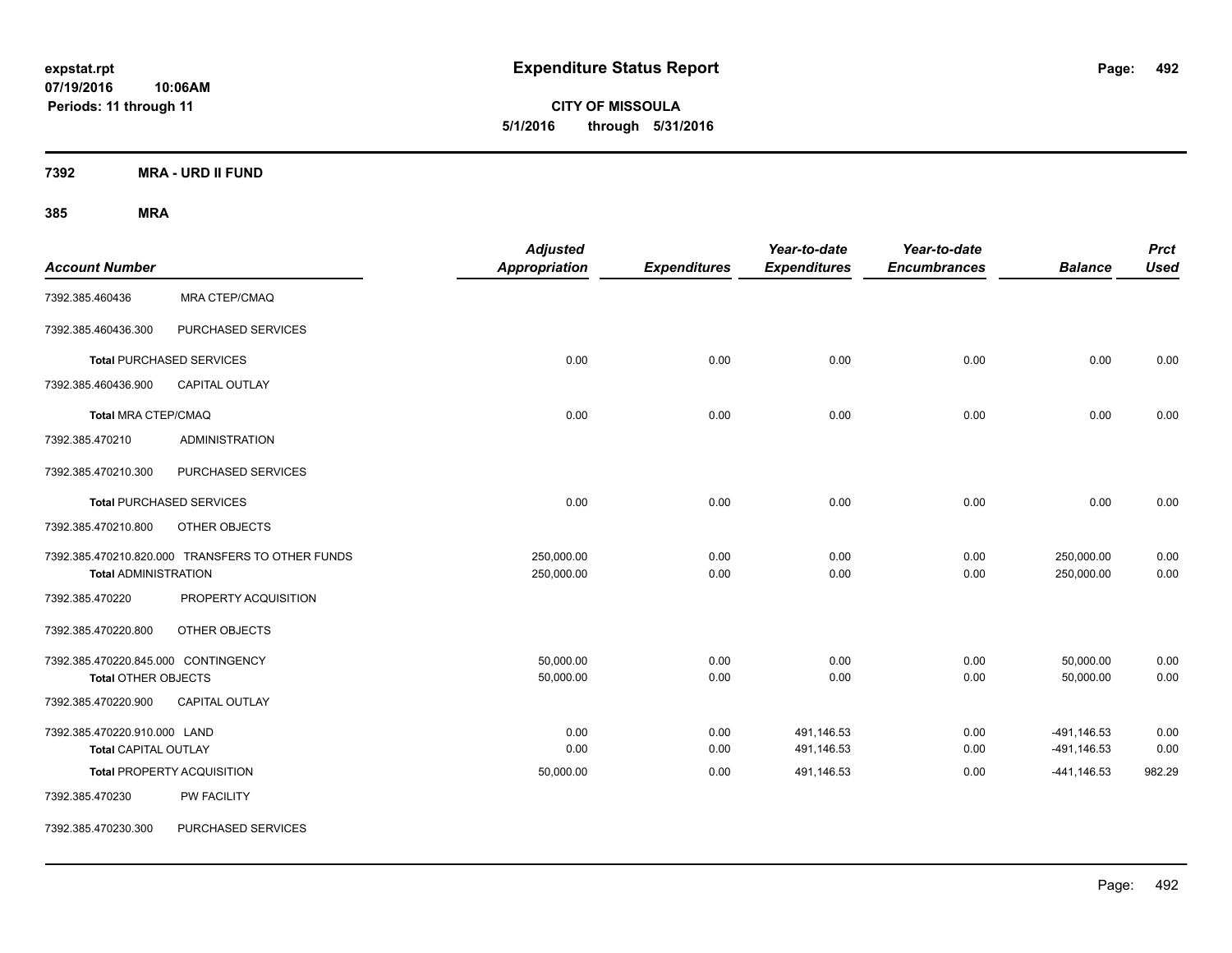**CITY OF MISSOULA 5/1/2016 through 5/31/2016**

**7392 MRA - URD II FUND**

| <b>Account Number</b>                                                                                      | <b>Adjusted</b><br><b>Appropriation</b> | <b>Expenditures</b> | Year-to-date<br><b>Expenditures</b> | Year-to-date<br><b>Encumbrances</b> | <b>Balance</b>                   | <b>Prct</b><br><b>Used</b> |
|------------------------------------------------------------------------------------------------------------|-----------------------------------------|---------------------|-------------------------------------|-------------------------------------|----------------------------------|----------------------------|
| 7392.385.470230.350.000 PROFESSIONAL SERVICES<br><b>Total PURCHASED SERVICES</b>                           | 159,272.00<br>159,272.00                | 0.00<br>0.00        | 60,607.70<br>60,607.70              | 0.00<br>0.00                        | 98,664.30<br>98,664.30           | 38.05<br>38.05             |
| <b>GRANTS &amp; CONTRIBUTIONS</b><br>7392.385.470230.700                                                   |                                         |                     |                                     |                                     |                                  |                            |
| 7392.385.470230.700.000 GRANTS & CONTRIBUTIONS<br><b>Total GRANTS &amp; CONTRIBUTIONS</b>                  | 6.207.00<br>6,207.00                    | 0.00<br>0.00        | 154,359.93<br>154,359.93            | 0.00<br>0.00                        | $-148, 152.93$<br>$-148, 152.93$ | 2,486.87<br>2,486.87       |
| 7392.385.470230.800<br>OTHER OBJECTS                                                                       |                                         |                     |                                     |                                     |                                  |                            |
| 7392.385.470230.845.000 CONTINGENCY<br><b>Total OTHER OBJECTS</b><br>CAPITAL OUTLAY<br>7392.385.470230.900 | 411,369.00<br>411,369.00                | 0.00<br>0.00        | 0.00<br>0.00                        | 0.00<br>0.00                        | 411,369.00<br>411,369.00         | 0.00<br>0.00               |
| 7392.385.470230.930.000 IMPROVEMENTS<br><b>Total CAPITAL OUTLAY</b>                                        | 680,000.00<br>680,000.00                | 0.00<br>0.00        | 227,426.02<br>227,426.02            | 0.00<br>0.00                        | 452,573.98<br>452,573.98         | 33.45<br>33.45             |
| <b>Total PW FACILITY</b>                                                                                   | 1,256,848.00                            | 0.00                | 442,393.65                          | 0.00                                | 814,454.35                       | 35.20                      |
| <b>REHAB LOANS</b><br>7392.385.470240                                                                      |                                         |                     |                                     |                                     |                                  |                            |
| <b>GRANTS &amp; CONTRIBUTIONS</b><br>7392.385.470240.700                                                   |                                         |                     |                                     |                                     |                                  |                            |
| 7392.385.470240.700.000 GRANTS & CONTRIBUTIONS<br><b>Total REHAB LOANS</b>                                 | 75,000.00<br>75,000.00                  | 0.00<br>0.00        | 0.00<br>0.00                        | 0.00<br>0.00                        | 75,000.00<br>75,000.00           | 0.00<br>0.00               |
| *** Title Not Found ***<br>7392.385.470241                                                                 |                                         |                     |                                     |                                     |                                  |                            |
| 7392.385.470241.300<br>PURCHASED SERVICES                                                                  |                                         |                     |                                     |                                     |                                  |                            |
| <b>Total PURCHASED SERVICES</b>                                                                            | 0.00                                    | 0.00                | 0.00                                | 0.00                                | 0.00                             | 0.00                       |
| 7392.385.470241.700<br><b>GRANTS &amp; CONTRIBUTIONS</b>                                                   |                                         |                     |                                     |                                     |                                  |                            |
| <b>Total GRANTS &amp; CONTRIBUTIONS</b>                                                                    | 0.00                                    | 0.00                | 0.00                                | 0.00                                | 0.00                             | 0.00                       |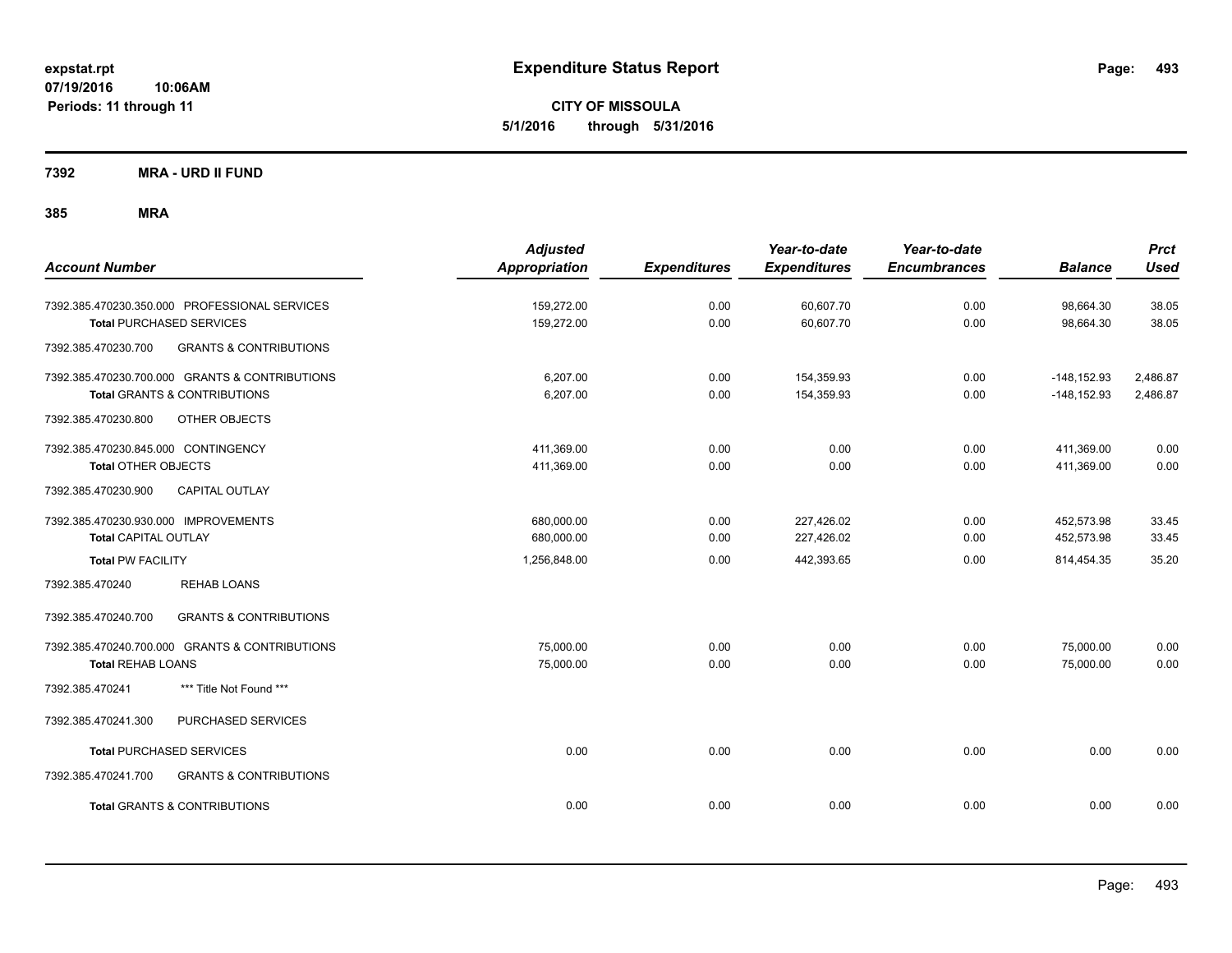**CITY OF MISSOULA 5/1/2016 through 5/31/2016**

**7392 MRA - URD II FUND**

| <b>Account Number</b>               |                                               | <b>Adjusted</b><br><b>Appropriation</b> | <b>Expenditures</b> | Year-to-date<br><b>Expenditures</b> | Year-to-date<br><b>Encumbrances</b> | <b>Balance</b> | <b>Prct</b><br><b>Used</b> |
|-------------------------------------|-----------------------------------------------|-----------------------------------------|---------------------|-------------------------------------|-------------------------------------|----------------|----------------------------|
| 7392.385.470241.800                 | OTHER OBJECTS                                 |                                         |                     |                                     |                                     |                |                            |
| <b>Total OTHER OBJECTS</b>          |                                               | 0.00                                    | 0.00                | 0.00                                | 0.00                                | 0.00           | 0.00                       |
| 7392.385.470241.900                 | <b>CAPITAL OUTLAY</b>                         |                                         |                     |                                     |                                     |                |                            |
| Total *** Title Not Found ***       |                                               | 0.00                                    | 0.00                | 0.00                                | 0.00                                | 0.00           | 0.00                       |
| 7392.385.470250                     | <b>RELOCATION PAYMENTS</b>                    |                                         |                     |                                     |                                     |                |                            |
| 7392.385.470250.700                 | <b>GRANTS &amp; CONTRIBUTIONS</b>             |                                         |                     |                                     |                                     |                |                            |
|                                     | <b>Total GRANTS &amp; CONTRIBUTIONS</b>       | 0.00                                    | 0.00                | 0.00                                | 0.00                                | 0.00           | 0.00                       |
| 7392.385.470250.800                 | OTHER OBJECTS                                 |                                         |                     |                                     |                                     |                |                            |
|                                     | <b>Total RELOCATION PAYMENTS</b>              | 0.00                                    | 0.00                | 0.00                                | 0.00                                | 0.00           | 0.00                       |
| 7392.385.470260                     | <b>PLANNING &amp; MGMT</b>                    |                                         |                     |                                     |                                     |                |                            |
| 7392.385.470260.300                 | PURCHASED SERVICES                            |                                         |                     |                                     |                                     |                |                            |
|                                     | 7392.385.470260.350.000 PROFESSIONAL SERVICES | 10,000.00                               | 0.00                | 0.00                                | 0.00                                | 10,000.00      | 0.00                       |
|                                     | <b>Total PURCHASED SERVICES</b>               | 10,000.00                               | 0.00                | 0.00                                | 0.00                                | 10,000.00      | 0.00                       |
| 7392.385.470260.700                 | <b>GRANTS &amp; CONTRIBUTIONS</b>             |                                         |                     |                                     |                                     |                |                            |
|                                     | <b>Total GRANTS &amp; CONTRIBUTIONS</b>       | 0.00                                    | 0.00                | 0.00                                | 0.00                                | 0.00           | 0.00                       |
| 7392.385.470260.800                 | OTHER OBJECTS                                 |                                         |                     |                                     |                                     |                |                            |
| 7392.385.470260.845.000 CONTINGENCY |                                               | 50.000.00                               | 0.00                | 0.00                                | 0.00                                | 50.000.00      | 0.00                       |
| <b>Total OTHER OBJECTS</b>          |                                               | 50,000.00                               | 0.00                | 0.00                                | 0.00                                | 50,000.00      | 0.00                       |
| <b>Total PLANNING &amp; MGMT</b>    |                                               | 60,000.00                               | 0.00                | 0.00                                | 0.00                                | 60,000.00      | 0.00                       |
| 7392.385.470270                     | <b>CLEARING &amp; DEMO</b>                    |                                         |                     |                                     |                                     |                |                            |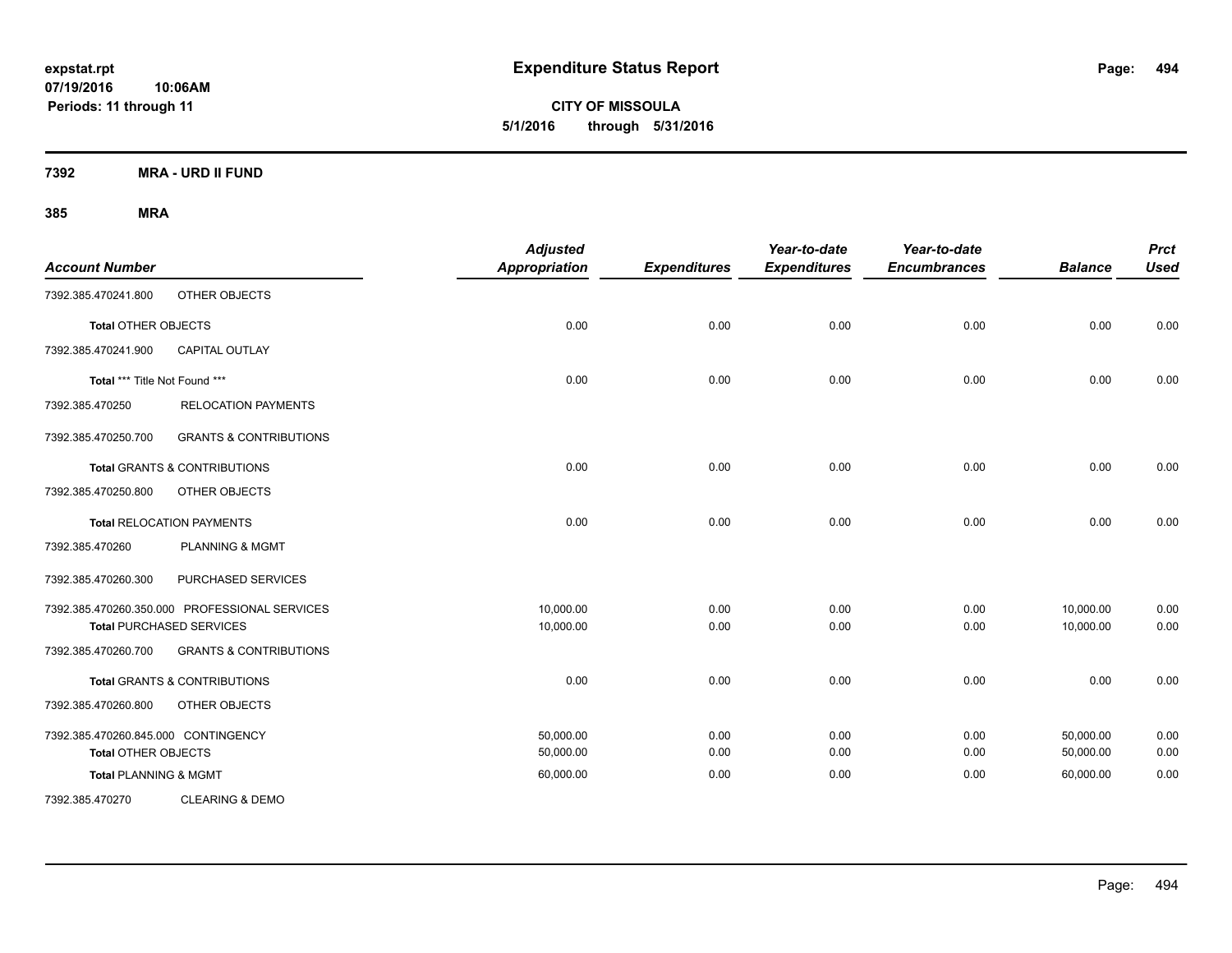**CITY OF MISSOULA 5/1/2016 through 5/31/2016**

**7392 MRA - URD II FUND**

| <b>Account Number</b>                                             |                                                                                | <b>Adjusted</b><br>Appropriation | <b>Expenditures</b> | Year-to-date<br><b>Expenditures</b> | Year-to-date<br><b>Encumbrances</b> | <b>Balance</b>           | <b>Prct</b><br><b>Used</b> |
|-------------------------------------------------------------------|--------------------------------------------------------------------------------|----------------------------------|---------------------|-------------------------------------|-------------------------------------|--------------------------|----------------------------|
| 7392.385.470270.700                                               | <b>GRANTS &amp; CONTRIBUTIONS</b>                                              |                                  |                     |                                     |                                     |                          |                            |
|                                                                   | 7392.385.470270.700.000 GRANTS & CONTRIBUTIONS<br>Total GRANTS & CONTRIBUTIONS | 17,400.00<br>17,400.00           | 0.00<br>0.00        | 0.00<br>0.00                        | 0.00<br>0.00                        | 17,400.00<br>17,400.00   | 0.00<br>0.00               |
| 7392.385.470270.800                                               | OTHER OBJECTS                                                                  |                                  |                     |                                     |                                     |                          |                            |
| 7392.385.470270.845.000 CONTINGENCY<br><b>Total OTHER OBJECTS</b> |                                                                                | 100,000.00<br>100,000.00         | 0.00<br>0.00        | 0.00<br>0.00                        | 0.00<br>0.00                        | 100,000.00<br>100,000.00 | 0.00<br>0.00               |
| 7392.385.470270.900                                               | <b>CAPITAL OUTLAY</b>                                                          |                                  |                     |                                     |                                     |                          |                            |
| <b>Total CAPITAL OUTLAY</b>                                       |                                                                                | 0.00                             | 0.00                | 0.00                                | 0.00                                | 0.00                     | 0.00                       |
| Total CLEARING & DEMO                                             |                                                                                | 117,400.00                       | 0.00                | 0.00                                | 0.00                                | 117,400.00               | 0.00                       |
| 7392.385.470280                                                   | 5M SOUTH RESERVE CROSSING                                                      |                                  |                     |                                     |                                     |                          |                            |
| 7392.385.470280.900                                               | <b>CAPITAL OUTLAY</b>                                                          |                                  |                     |                                     |                                     |                          |                            |
|                                                                   | Total 5M SOUTH RESERVE CROSSING                                                | 0.00                             | 0.00                | 0.00                                | 0.00                                | 0.00                     | 0.00                       |
| 7392.385.470290                                                   | BROWNFIELD RLF 1.125M                                                          |                                  |                     |                                     |                                     |                          |                            |
| 7392.385.470290.700                                               | <b>GRANTS &amp; CONTRIBUTIONS</b>                                              |                                  |                     |                                     |                                     |                          |                            |
|                                                                   | <b>Total GRANTS &amp; CONTRIBUTIONS</b>                                        | 0.00                             | 0.00                | 0.00                                | 0.00                                | 0.00                     | 0.00                       |
| 7392.385.470290.900                                               | <b>CAPITAL OUTLAY</b>                                                          |                                  |                     |                                     |                                     |                          |                            |
|                                                                   | Total BROWNFIELD RLF 1.125M                                                    | 0.00                             | 0.00                | 0.00                                | 0.00                                | 0.00                     | 0.00                       |
| 7392.385.470300                                                   | SAFEWAY/ST PAT 1.5M                                                            |                                  |                     |                                     |                                     |                          |                            |
| 7392.385.470300.900                                               | CAPITAL OUTLAY                                                                 |                                  |                     |                                     |                                     |                          |                            |
| Total SAFEWAY/ST PAT 1.5M                                         |                                                                                | 0.00                             | 0.00                | 0.00                                | 0.00                                | 0.00                     | 0.00                       |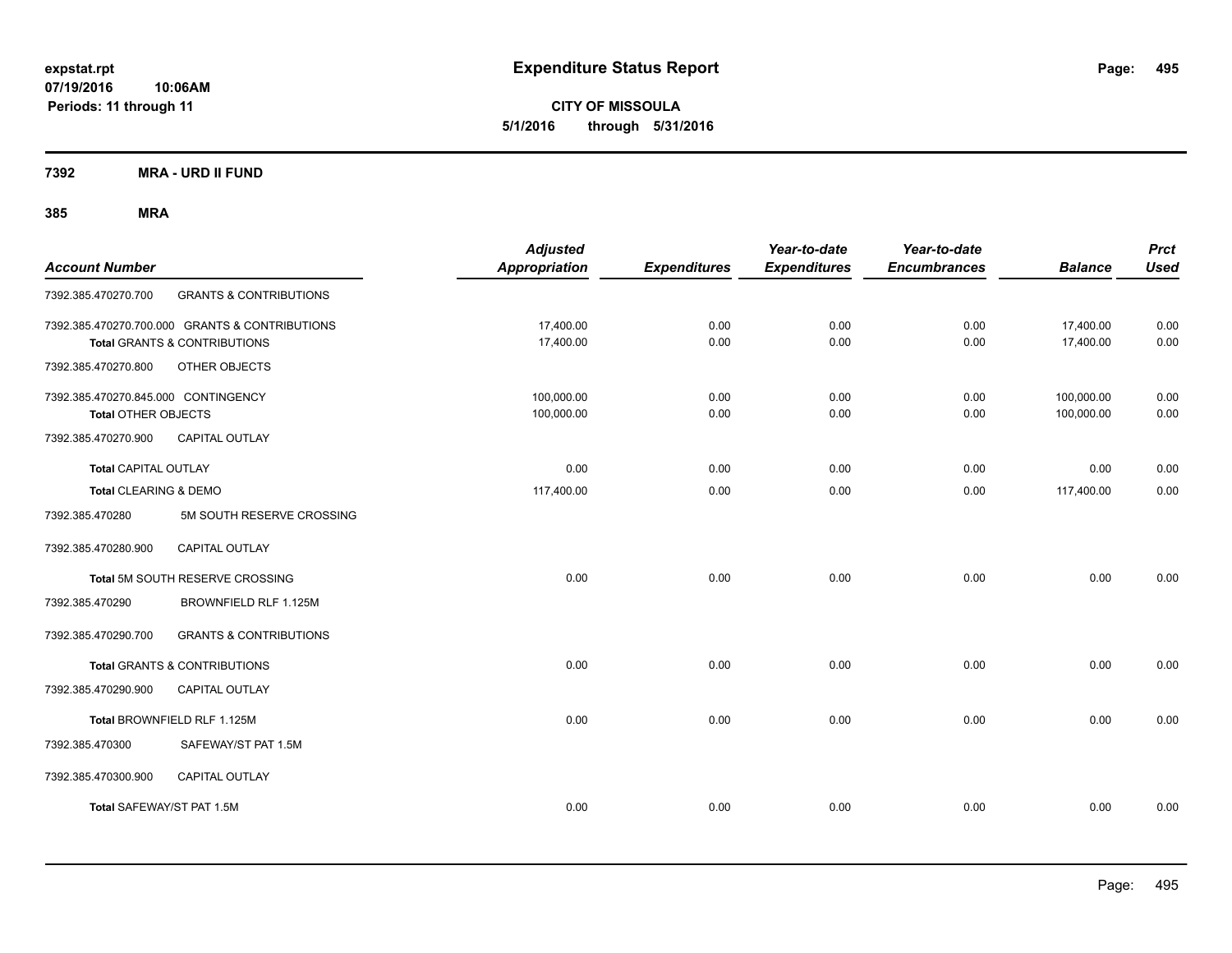**CITY OF MISSOULA 5/1/2016 through 5/31/2016**

**7392 MRA - URD II FUND**

| <b>Account Number</b>       |                                                  | <b>Adjusted</b><br>Appropriation | <b>Expenditures</b>      | Year-to-date<br><b>Expenditures</b> | Year-to-date<br><b>Encumbrances</b> | <b>Balance</b>                  | <b>Prct</b><br><b>Used</b> |
|-----------------------------|--------------------------------------------------|----------------------------------|--------------------------|-------------------------------------|-------------------------------------|---------------------------------|----------------------------|
| 7392.385.470301             | 5.75M SILVER PARK/WYOMIN/MRL                     |                                  |                          |                                     |                                     |                                 |                            |
| 7392.385.470301.300         | PURCHASED SERVICES                               |                                  |                          |                                     |                                     |                                 |                            |
|                             | <b>Total PURCHASED SERVICES</b>                  | 0.00                             | 0.00                     | 0.00                                | 0.00                                | 0.00                            | 0.00                       |
| 7392.385.470301.700         | <b>GRANTS &amp; CONTRIBUTIONS</b>                |                                  |                          |                                     |                                     |                                 |                            |
|                             | <b>Total GRANTS &amp; CONTRIBUTIONS</b>          | 0.00                             | 0.00                     | 0.00                                | 0.00                                | 0.00                            | 0.00                       |
| 7392.385.470301.800         | OTHER OBJECTS                                    |                                  |                          |                                     |                                     |                                 |                            |
| <b>Total OTHER OBJECTS</b>  | 7392.385.470301.820.000 TRANSFERS TO OTHER FUNDS | 0.00<br>0.00                     | 355,148.45<br>355,148.45 | 355,148.45<br>355,148.45            | 0.00<br>0.00                        | $-355, 148.45$<br>$-355,148.45$ | 0.00<br>0.00               |
| 7392.385.470301.900         | <b>CAPITAL OUTLAY</b>                            |                                  |                          |                                     |                                     |                                 |                            |
| <b>Total CAPITAL OUTLAY</b> |                                                  | 0.00                             | 0.00                     | 0.00                                | 0.00                                | 0.00                            | 0.00                       |
|                             | Total 5.75M SILVER PARK/WYOMIN/MRL               | 0.00                             | 355,148.45               | 355,148.45                          | 0.00                                | $-355,148.45$                   | 0.00                       |
| 7392.385.510110             | <b>MERCHANT SERVICES</b>                         |                                  |                          |                                     |                                     |                                 |                            |
| 7392.385.510110.500         | <b>FIXED CHARGES</b>                             |                                  |                          |                                     |                                     |                                 |                            |
|                             | <b>Total MERCHANT SERVICES</b>                   | 0.00                             | 0.00                     | 0.00                                | 0.00                                | 0.00                            | 0.00                       |
| Total MRA - URD II FUND     |                                                  | 1,809,248.00                     | 355,148.45               | 1,288,688.63                        | 0.00                                | 520,559.37                      | 71.23                      |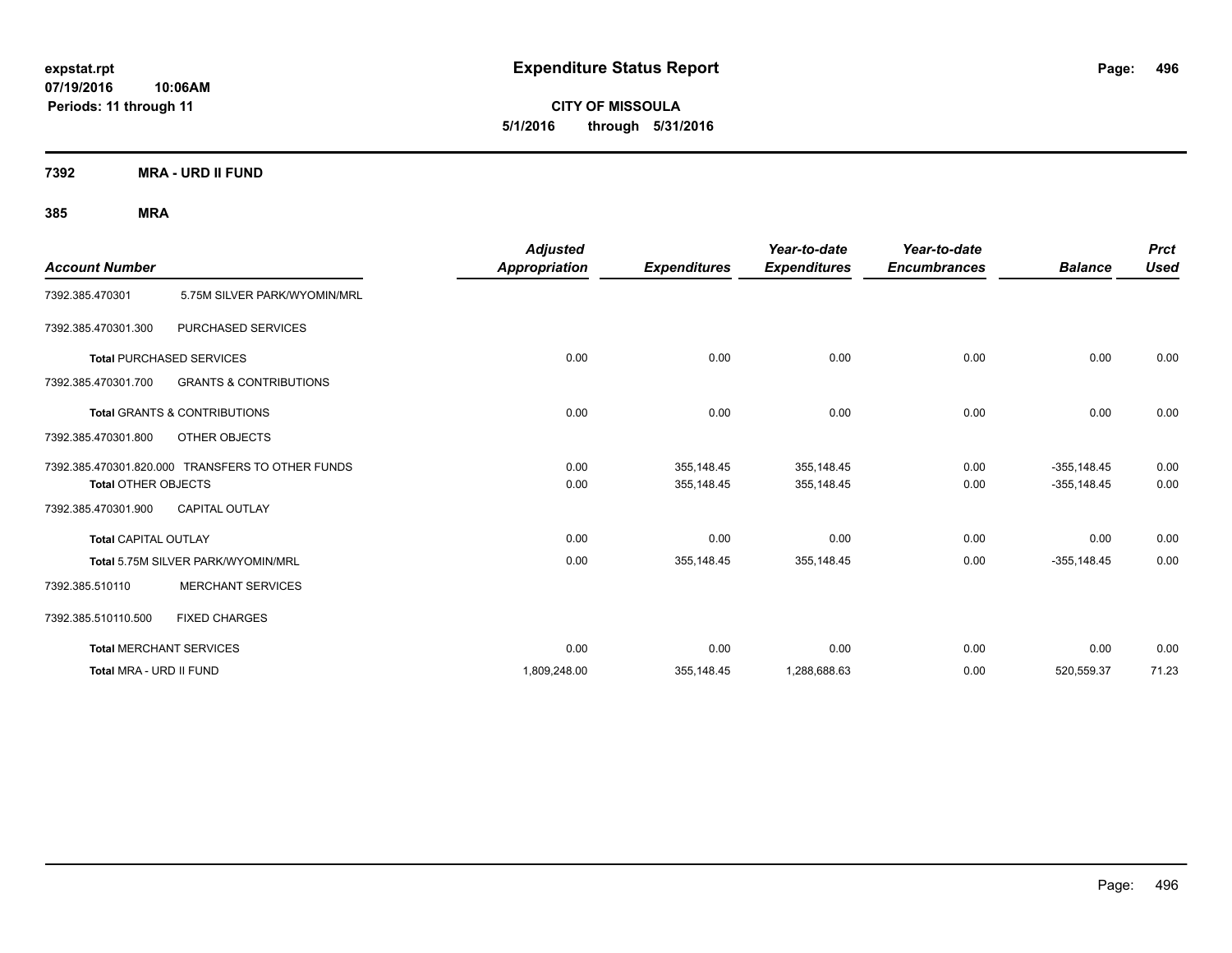**CITY OF MISSOULA 5/1/2016 through 5/31/2016**

**7393 MRA - URD III FUND**

**385 MRA**

| <b>Account Number</b>                   |                                                         | <b>Adjusted</b><br><b>Appropriation</b> | <b>Expenditures</b> | Year-to-date<br><b>Expenditures</b> | Year-to-date<br><b>Encumbrances</b> | <b>Balance</b> | <b>Prct</b><br><b>Used</b> |
|-----------------------------------------|---------------------------------------------------------|-----------------------------------------|---------------------|-------------------------------------|-------------------------------------|----------------|----------------------------|
|                                         |                                                         |                                         |                     |                                     |                                     |                |                            |
| 7393.385.470210                         | <b>ADMINISTRATION</b>                                   |                                         |                     |                                     |                                     |                |                            |
| 7393.385.470210.100                     | PERSONAL SERVICES                                       |                                         |                     |                                     |                                     |                |                            |
|                                         | 7393.385.470210.110.000 SALARIES AND WAGES              | 372,712.00                              | 27,839.12           | 286,298.53                          | 0.00                                | 86,413.47      | 76.81                      |
|                                         | 7393.385.470210.120.000 OVERTIME/TERMINATION            | 5,000.00                                | 0.00                | 144.37                              | 0.00                                | 4,855.63       | 2.89                       |
|                                         | 7393.385.470210.140.000 EMPLOYER CONTRIBUTIONS          | 123.117.00                              | 8,702.28            | 94,921.97                           | 0.00                                | 28,195.03      | 77.10                      |
|                                         | 7393.385.470210.141.000 STATE RETIREMENT CONTRIBUTIONS  | 0.00                                    | 0.00                | 274.24                              | 0.00                                | $-274.24$      | 0.00                       |
| <b>Total PERSONAL SERVICES</b>          |                                                         | 500,829.00                              | 36,541.40           | 381,639.11                          | 0.00                                | 119,189.89     | 76.20                      |
| 7393.385.470210.200                     | <b>SUPPLIES</b>                                         |                                         |                     |                                     |                                     |                |                            |
| 7393.385.470210.210.000 OFFICE SUPPLIES |                                                         | 4,000.00                                | 263.14              | 1,591.35                            | 0.00                                | 2,408.65       | 39.78                      |
|                                         | 7393.385.470210.220.000 OPERATING SUPPLIES              | 500.00                                  | 0.00                | 1.838.67                            | 0.00                                | $-1.338.67$    | 367.73                     |
| 7393.385.470210.230.000                 | REPAIR/MAINTENANCE                                      | 828.00                                  | 0.00                | 0.00                                | 0.00                                | 828.00         | 0.00                       |
| 7393.385.470210.231.000                 | <b>GASOLINE</b>                                         | 400.00                                  | 0.00                | 151.36                              | 0.00                                | 248.64         | 37.84                      |
| 7393.385.470210.240.000 OTHER SUPPLIES  |                                                         | 3,398.00                                | 746.73              | 746.73                              | 0.00                                | 2,651.27       | 21.98                      |
| <b>Total SUPPLIES</b>                   |                                                         | 9,126.00                                | 1,009.87            | 4,328.11                            | 0.00                                | 4,797.89       | 47.43                      |
| 7393.385.470210.300                     | <b>PURCHASED SERVICES</b>                               |                                         |                     |                                     |                                     |                |                            |
| 7393.385.470210.310.000 COMMUNICATIONS  |                                                         | 800.00                                  | 0.00                | 590.74                              | 0.00                                | 209.26         | 73.84                      |
|                                         | 7393.385.470210.320.000 PRINTING & DUPLICATING          | 3.000.00                                | 0.00                | 1.583.43                            | 0.00                                | 1.416.57       | 52.78                      |
|                                         | 7393.385.470210.330.000 PUBLICITY, SUBSCRIPTIONS & DUES | 3,000.00                                | 50.00               | 4.474.69                            | 0.00                                | $-1.474.69$    | 149.16                     |
| 7393.385.470210.344.000                 | <b>TELEPHONE SERVICE</b>                                | 1,300.00                                | 0.00                | 613.62                              | 0.00                                | 686.38         | 47.20                      |
| 7393.385.470210.345.000 GARBAGE         |                                                         | 565.00                                  | 0.00                | 578.38                              | 0.00                                | $-13.38$       | 102.37                     |
| 7393.385.470210.350.000                 | PROFESSIONAL SERVICES                                   | 138.879.00                              | 0.00                | 81,685.50                           | 0.00                                | 57,193.50      | 58.82                      |
|                                         | 7393.385.470210.360.000 REPAIR & MAINTENANCE            | 6,990.00                                | 326.97              | 3,269.70                            | 0.00                                | 3.720.30       | 46.78                      |
| 7393.385.470210.370.000                 | <b>TRAVEL</b>                                           | 3,500.00                                | 4,917.38            | 7.775.07                            | 0.00                                | $-4,275.07$    | 222.14                     |
| 7393.385.470210.380.000 TRAINING        |                                                         | 4,500.00                                | 0.00                | 1,260.98                            | 0.00                                | 3,239.02       | 28.02                      |
|                                         | 7393.385.470210.390.000 OTHER PURCHASED SERVICES        | 500.00                                  | 0.00                | 0.00                                | 0.00                                | 500.00         | 0.00                       |
| <b>Total PURCHASED SERVICES</b>         |                                                         | 163,034.00                              | 5,294.35            | 101,832.11                          | 0.00                                | 61,201.89      | 62.46                      |

7393.385.470210.700 GRANTS & CONTRIBUTIONS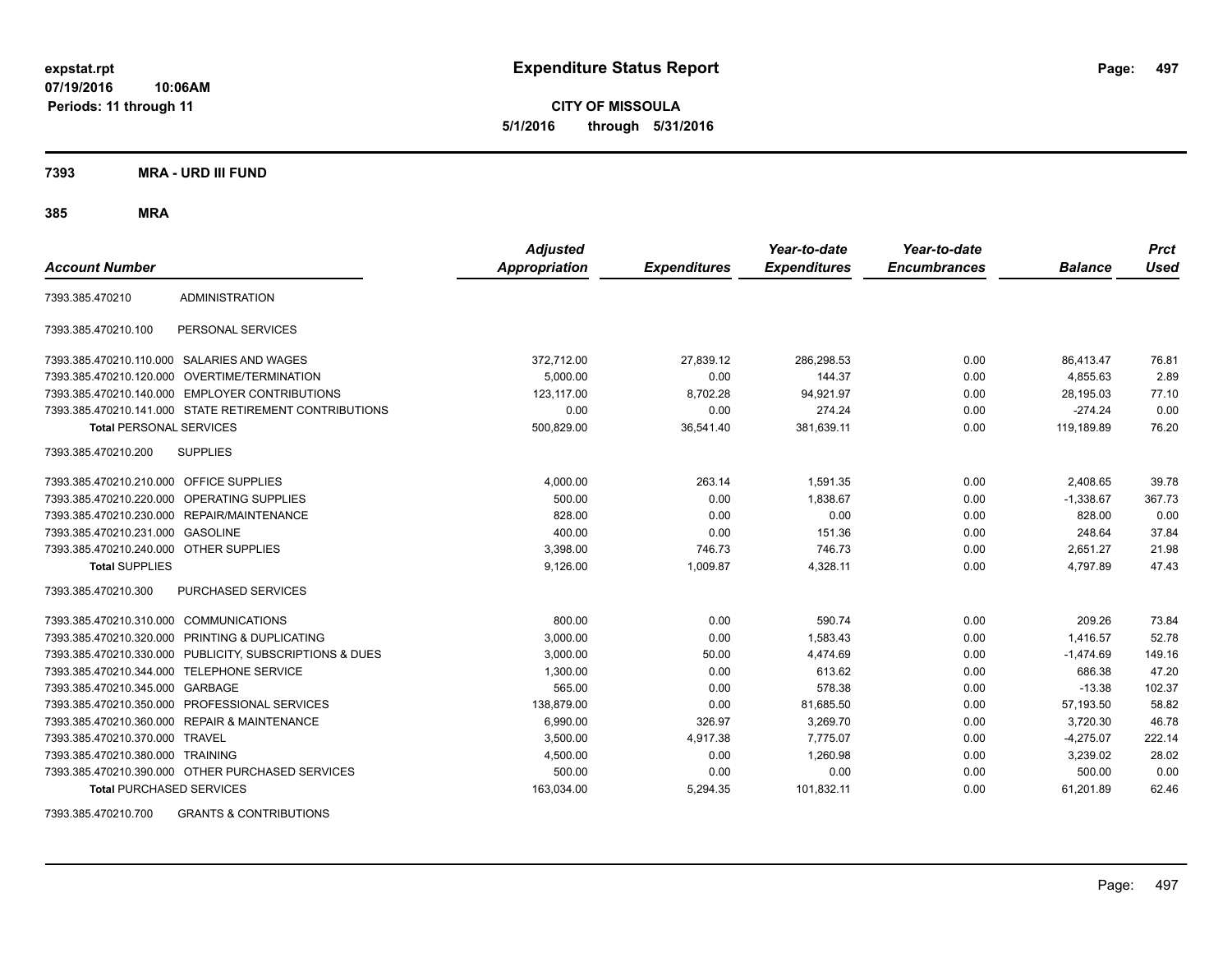**CITY OF MISSOULA 5/1/2016 through 5/31/2016**

**7393 MRA - URD III FUND**

| <b>Account Number</b>                                                        | <b>Adjusted</b><br><b>Appropriation</b> | <b>Expenditures</b>  | Year-to-date<br><b>Expenditures</b> | Year-to-date<br><b>Encumbrances</b> | <b>Balance</b>             | <b>Prct</b><br><b>Used</b> |
|------------------------------------------------------------------------------|-----------------------------------------|----------------------|-------------------------------------|-------------------------------------|----------------------------|----------------------------|
| <b>Total GRANTS &amp; CONTRIBUTIONS</b>                                      | 0.00                                    | 0.00                 | 0.00                                | 0.00                                | 0.00                       | 0.00                       |
| 7393.385.470210.800<br>OTHER OBJECTS                                         |                                         |                      |                                     |                                     |                            |                            |
| <b>Total OTHER OBJECTS</b>                                                   | 0.00                                    | 0.00                 | 0.00                                | 0.00                                | 0.00                       | 0.00                       |
| 7393.385.470210.900<br><b>CAPITAL OUTLAY</b>                                 |                                         |                      |                                     |                                     |                            |                            |
| 7393.385.470210.940.000 MACHINERY & EQUIPMENT<br><b>Total CAPITAL OUTLAY</b> | 0.00<br>0.00                            | 5,496.46<br>5,496.46 | 5,496.46<br>5,496.46                | 0.00<br>0.00                        | $-5,496.46$<br>$-5,496.46$ | 0.00<br>0.00               |
| <b>Total ADMINISTRATION</b>                                                  | 672,989.00                              | 48,342.08            | 493,295.79                          | 0.00                                | 179,693.21                 | 73.30                      |
| 7393.385.470220<br>PROPERTY ACQUISITION                                      |                                         |                      |                                     |                                     |                            |                            |
| 7393.385.470220.800<br>OTHER OBJECTS                                         |                                         |                      |                                     |                                     |                            |                            |
| <b>Total PROPERTY ACQUISITION</b>                                            | 0.00                                    | 0.00                 | 0.00                                | 0.00                                | 0.00                       | 0.00                       |
| <b>PW FACILITY</b><br>7393.385.470230                                        |                                         |                      |                                     |                                     |                            |                            |
| 7393.385.470230.300<br>PURCHASED SERVICES                                    |                                         |                      |                                     |                                     |                            |                            |
| 7393.385.470230.350.000 PROFESSIONAL SERVICES                                | 233.117.00                              | 63,506.69            | 509,998.67                          | 0.00                                | $-276,881.67$              | 218.77                     |
| <b>Total PURCHASED SERVICES</b>                                              | 233,117.00                              | 63,506.69            | 509,998.67                          | 0.00                                | $-276,881.67$              | 218.77                     |
| 7393.385.470230.700<br><b>GRANTS &amp; CONTRIBUTIONS</b>                     |                                         |                      |                                     |                                     |                            |                            |
| 7393.385.470230.700.000 GRANTS & CONTRIBUTIONS                               | 1,857,624.00                            | 23,210.00            | 133,508.48                          | 0.00                                | 1,724,115.52               | 7.19                       |
| <b>Total GRANTS &amp; CONTRIBUTIONS</b>                                      | 1,857,624.00                            | 23,210.00            | 133,508.48                          | 0.00                                | 1,724,115.52               | 7.19                       |
| 7393.385.470230.800<br>OTHER OBJECTS                                         |                                         |                      |                                     |                                     |                            |                            |
| 7393.385.470230.845.000 CONTINGENCY                                          | 534,332.00                              | 0.00                 | 0.00                                | 0.00                                | 534,332.00                 | 0.00                       |
| <b>Total OTHER OBJECTS</b>                                                   | 534,332.00                              | 0.00                 | 0.00                                | 0.00                                | 534,332.00                 | 0.00                       |
| 7393.385.470230.900<br><b>CAPITAL OUTLAY</b>                                 |                                         |                      |                                     |                                     |                            |                            |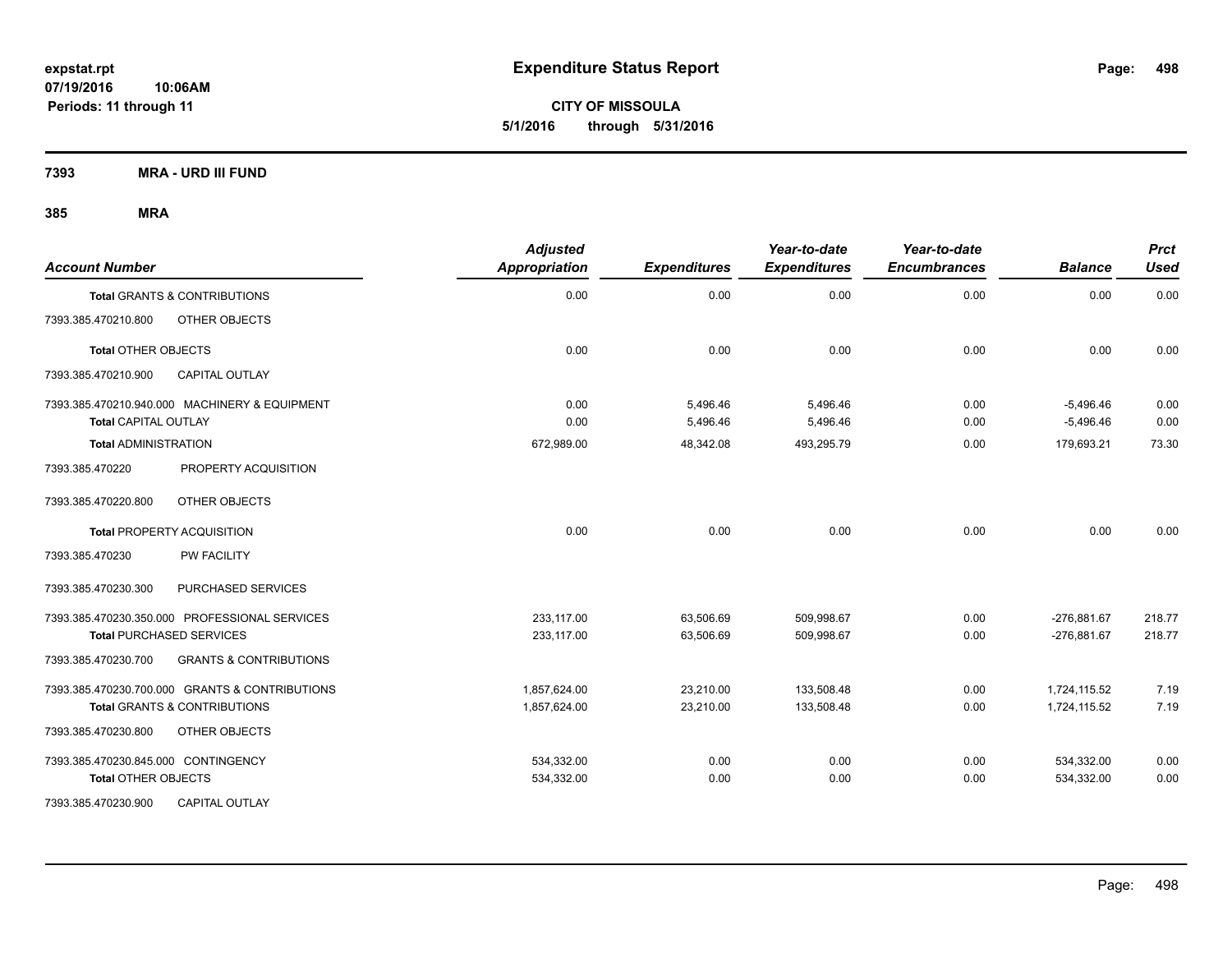**CITY OF MISSOULA 5/1/2016 through 5/31/2016**

**7393 MRA - URD III FUND**

| <b>Account Number</b>                                               |                                                                                  | <b>Adjusted</b><br><b>Appropriation</b> | <b>Expenditures</b>      | Year-to-date<br><b>Expenditures</b> | Year-to-date<br><b>Encumbrances</b> | <b>Balance</b>               | <b>Prct</b><br><b>Used</b> |
|---------------------------------------------------------------------|----------------------------------------------------------------------------------|-----------------------------------------|--------------------------|-------------------------------------|-------------------------------------|------------------------------|----------------------------|
| 7393.385.470230.930.000 IMPROVEMENTS<br><b>Total CAPITAL OUTLAY</b> |                                                                                  | 2,115,956.00<br>2,115,956.00            | 398,184.13<br>398,184.13 | 724,746.00<br>724,746.00            | 0.00<br>0.00                        | 1,391,210.00<br>1,391,210.00 | 34.25<br>34.25             |
| <b>Total PW FACILITY</b>                                            |                                                                                  | 4,741,029.00                            | 484,900.82               | 1,368,253.15                        | 0.00                                | 3,372,775.85                 | 28.86                      |
| 7393.385.470240                                                     | <b>REHAB LOANS</b>                                                               |                                         |                          |                                     |                                     |                              |                            |
| 7393.385.470240.700                                                 | <b>GRANTS &amp; CONTRIBUTIONS</b>                                                |                                         |                          |                                     |                                     |                              |                            |
| <b>Total REHAB LOANS</b>                                            | 7393.385.470240.700.000 GRANTS & CONTRIBUTIONS                                   | 300,000.00<br>300,000.00                | 50,000.00<br>50,000.00   | 312,838.67<br>312,838.67            | 0.00<br>0.00                        | $-12,838.67$<br>$-12,838.67$ | 104.28<br>104.28           |
| 7393.385.470250                                                     | <b>RELOCATION PAYMENTS</b>                                                       |                                         |                          |                                     |                                     |                              |                            |
| 7393.385.470250.800                                                 | OTHER OBJECTS                                                                    |                                         |                          |                                     |                                     |                              |                            |
| 7393.385.470250.845.000 CONTINGENCY                                 | <b>Total RELOCATION PAYMENTS</b>                                                 | 50,000.00<br>50,000.00                  | 0.00<br>0.00             | 0.00<br>0.00                        | 0.00<br>0.00                        | 50,000.00<br>50,000.00       | 0.00<br>0.00               |
| 7393.385.470260                                                     | PLANNING & MGMT                                                                  |                                         |                          |                                     |                                     |                              |                            |
| 7393.385.470260.300                                                 | PURCHASED SERVICES                                                               |                                         |                          |                                     |                                     |                              |                            |
|                                                                     | 7393.385.470260.350.000 PROFESSIONAL SERVICES<br><b>Total PURCHASED SERVICES</b> | 134,867.00<br>134,867.00                | 27,739.28<br>27,739.28   | 222,884.54<br>222,884.54            | 0.00<br>0.00                        | $-88,017.54$<br>$-88,017.54$ | 165.26<br>165.26           |
| 7393.385.470260.700                                                 | <b>GRANTS &amp; CONTRIBUTIONS</b>                                                |                                         |                          |                                     |                                     |                              |                            |
|                                                                     | <b>Total GRANTS &amp; CONTRIBUTIONS</b>                                          | 0.00                                    | 0.00                     | 0.00                                | 0.00                                | 0.00                         | 0.00                       |
| 7393.385.470260.800                                                 | OTHER OBJECTS                                                                    |                                         |                          |                                     |                                     |                              |                            |
| 7393.385.470260.845.000 CONTINGENCY<br><b>Total OTHER OBJECTS</b>   |                                                                                  | 100,000.00<br>100,000.00                | 0.00<br>0.00             | 0.00<br>0.00                        | 0.00<br>0.00                        | 100,000.00<br>100,000.00     | 0.00<br>0.00               |
| <b>Total PLANNING &amp; MGMT</b>                                    |                                                                                  | 234,867.00                              | 27,739.28                | 222,884.54                          | 0.00                                | 11,982.46                    | 94.90                      |
| 7393.385.470270                                                     | <b>CLEARING &amp; DEMO</b>                                                       |                                         |                          |                                     |                                     |                              |                            |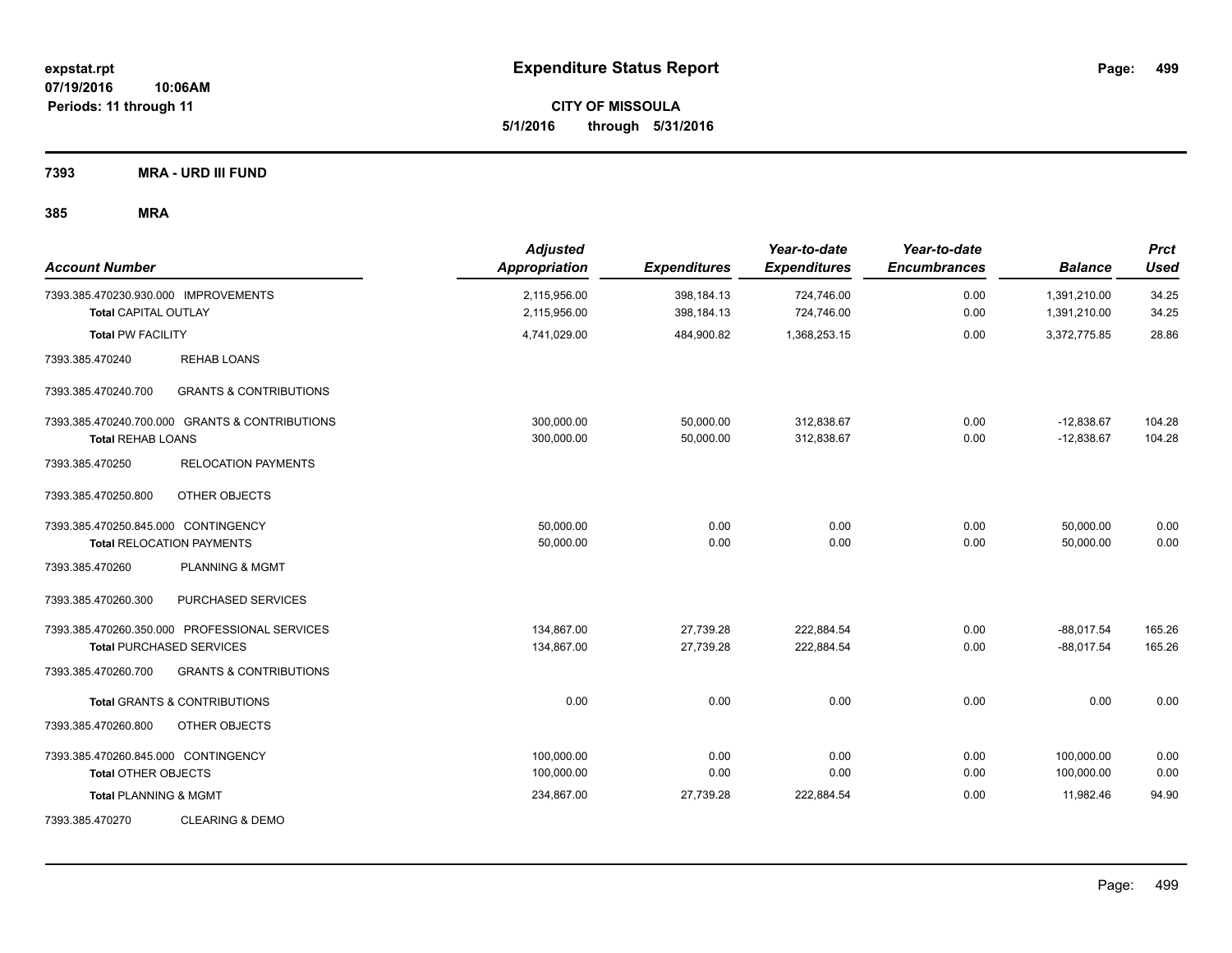**CITY OF MISSOULA 5/1/2016 through 5/31/2016**

**7393 MRA - URD III FUND**

| <b>Account Number</b>                                             |                                                                                           | <b>Adjusted</b><br><b>Appropriation</b> | <b>Expenditures</b> | Year-to-date<br><b>Expenditures</b> | Year-to-date<br><b>Encumbrances</b> | <b>Balance</b>               | <b>Prct</b><br><b>Used</b> |
|-------------------------------------------------------------------|-------------------------------------------------------------------------------------------|-----------------------------------------|---------------------|-------------------------------------|-------------------------------------|------------------------------|----------------------------|
| 7393.385.470270.300                                               | PURCHASED SERVICES                                                                        |                                         |                     |                                     |                                     |                              |                            |
|                                                                   | <b>Total PURCHASED SERVICES</b>                                                           | 0.00                                    | 0.00                | 0.00                                | 0.00                                | 0.00                         | 0.00                       |
| 7393.385.470270.700                                               | <b>GRANTS &amp; CONTRIBUTIONS</b>                                                         |                                         |                     |                                     |                                     |                              |                            |
|                                                                   | 7393.385.470270.700.000 GRANTS & CONTRIBUTIONS<br><b>Total GRANTS &amp; CONTRIBUTIONS</b> | 40,800.00<br>40,800.00                  | 0.00<br>0.00        | 88,500.00<br>88,500.00              | 0.00<br>0.00                        | $-47,700.00$<br>$-47,700.00$ | 216.91<br>216.91           |
| 7393.385.470270.800                                               | OTHER OBJECTS                                                                             |                                         |                     |                                     |                                     |                              |                            |
| 7393.385.470270.845.000 CONTINGENCY<br><b>Total OTHER OBJECTS</b> |                                                                                           | 100,000.00<br>100,000.00                | 0.00<br>0.00        | 0.00<br>0.00                        | 0.00<br>0.00                        | 100,000.00<br>100,000.00     | 0.00<br>0.00               |
| <b>Total CLEARING &amp; DEMO</b>                                  |                                                                                           | 140,800.00                              | 0.00                | 88,500.00                           | 0.00                                | 52,300.00                    | 62.86                      |
| 7393.385.470275                                                   | <b>MARY AVE PROJECT</b>                                                                   |                                         |                     |                                     |                                     |                              |                            |
| 7393.385.470275.300                                               | PURCHASED SERVICES                                                                        |                                         |                     |                                     |                                     |                              |                            |
|                                                                   | <b>Total PURCHASED SERVICES</b>                                                           | 0.00                                    | 0.00                | 0.00                                | 0.00                                | 0.00                         | 0.00                       |
| 7393.385.470275.700                                               | <b>GRANTS &amp; CONTRIBUTIONS</b>                                                         |                                         |                     |                                     |                                     |                              |                            |
|                                                                   | <b>Total GRANTS &amp; CONTRIBUTIONS</b>                                                   | 0.00                                    | 0.00                | 0.00                                | 0.00                                | 0.00                         | 0.00                       |
| 7393.385.470275.800                                               | OTHER OBJECTS                                                                             |                                         |                     |                                     |                                     |                              |                            |
| <b>Total OTHER OBJECTS</b>                                        |                                                                                           | 0.00                                    | 0.00                | 0.00                                | 0.00                                | 0.00                         | 0.00                       |
| 7393.385.470275.900                                               | <b>CAPITAL OUTLAY</b>                                                                     |                                         |                     |                                     |                                     |                              |                            |
| <b>Total MARY AVE PROJECT</b>                                     |                                                                                           | 0.00                                    | 0.00                | 0.00                                | 0.00                                | 0.00                         | 0.00                       |
| 7393.385.470280                                                   | 5M SOUTH RESERVE CROSSING                                                                 |                                         |                     |                                     |                                     |                              |                            |
| 7393.385.470280.300                                               | PURCHASED SERVICES                                                                        |                                         |                     |                                     |                                     |                              |                            |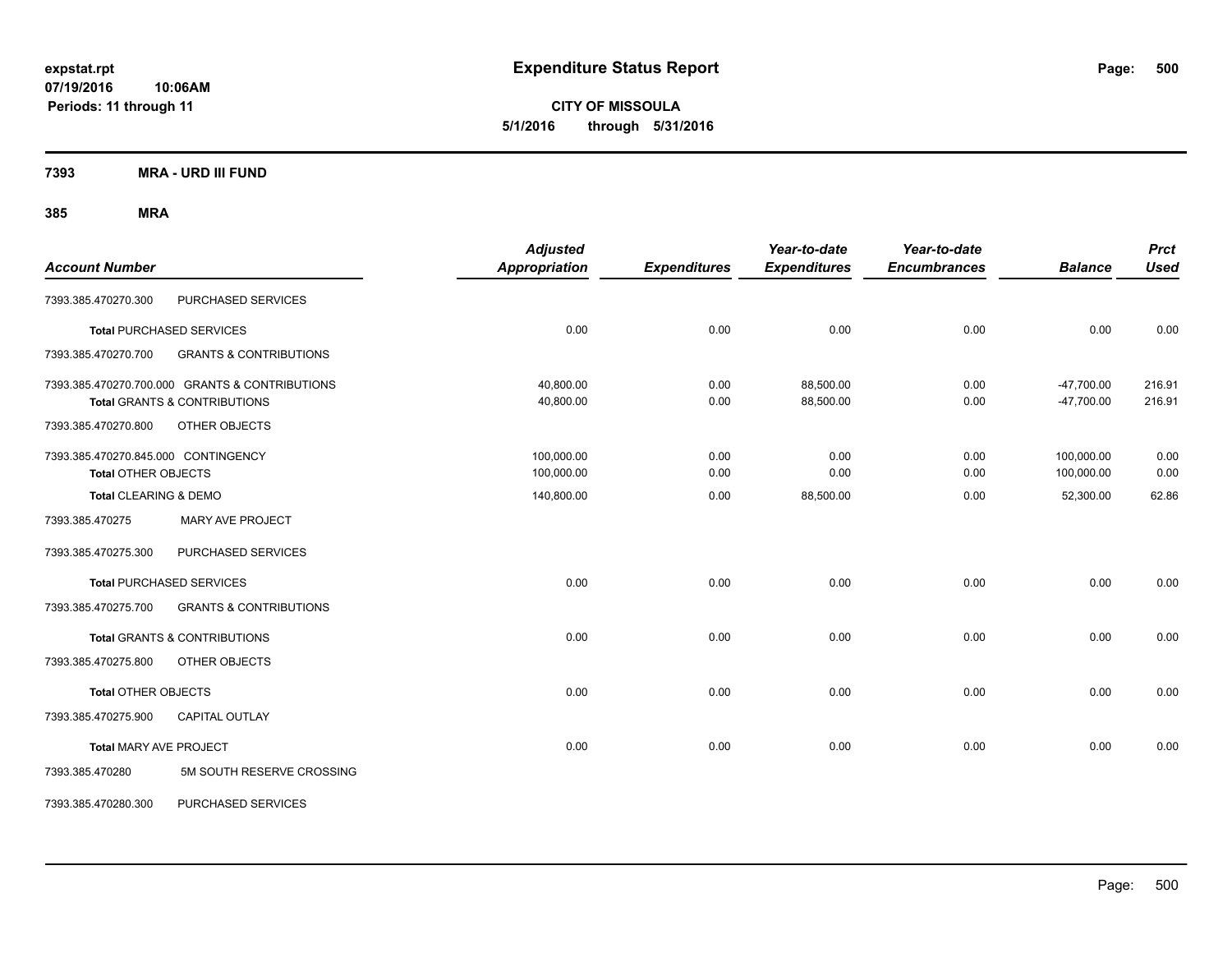**CITY OF MISSOULA 5/1/2016 through 5/31/2016**

**7393 MRA - URD III FUND**

| <b>Account Number</b>                                   | <b>Adjusted</b><br>Appropriation | <b>Expenditures</b> | Year-to-date<br><b>Expenditures</b> | Year-to-date<br><b>Encumbrances</b> | <b>Balance</b> | <b>Prct</b><br><b>Used</b> |
|---------------------------------------------------------|----------------------------------|---------------------|-------------------------------------|-------------------------------------|----------------|----------------------------|
| 7393.385.470280.350.000 5M SOUTH RESERVE TRAIL CROSSING | 0.00                             | 0.00                | 54,445.00                           | 0.00                                | $-54,445.00$   | 0.00                       |
| <b>Total PURCHASED SERVICES</b>                         | 0.00                             | 0.00                | 54,445.00                           | 0.00                                | $-54,445.00$   | 0.00                       |
| OTHER OBJECTS<br>7393.385.470280.800                    |                                  |                     |                                     |                                     |                |                            |
| <b>Total OTHER OBJECTS</b>                              | 0.00                             | 0.00                | 0.00                                | 0.00                                | 0.00           | 0.00                       |
| <b>CAPITAL OUTLAY</b><br>7393.385.470280.900            |                                  |                     |                                     |                                     |                |                            |
| <b>Total CAPITAL OUTLAY</b>                             | 0.00                             | 0.00                | 0.00                                | 0.00                                | 0.00           | 0.00                       |
| <b>Total 5M SOUTH RESERVE CROSSING</b>                  | 0.00                             | 0.00                | 54,445.00                           | 0.00                                | $-54,445.00$   | 0.00                       |
| <b>MERCHANT SERVICES</b><br>7393.385.510110             |                                  |                     |                                     |                                     |                |                            |
| 7393.385.510110.500<br><b>FIXED CHARGES</b>             |                                  |                     |                                     |                                     |                |                            |
| <b>Total MERCHANT SERVICES</b>                          | 0.00                             | 0.00                | 0.00                                | 0.00                                | 0.00           | 0.00                       |
| <b>Total MRA</b>                                        | 6,139,685.00                     | 610,982.18          | 2,540,217.15                        | 0.00                                | 3,599,467.85   | 41.37                      |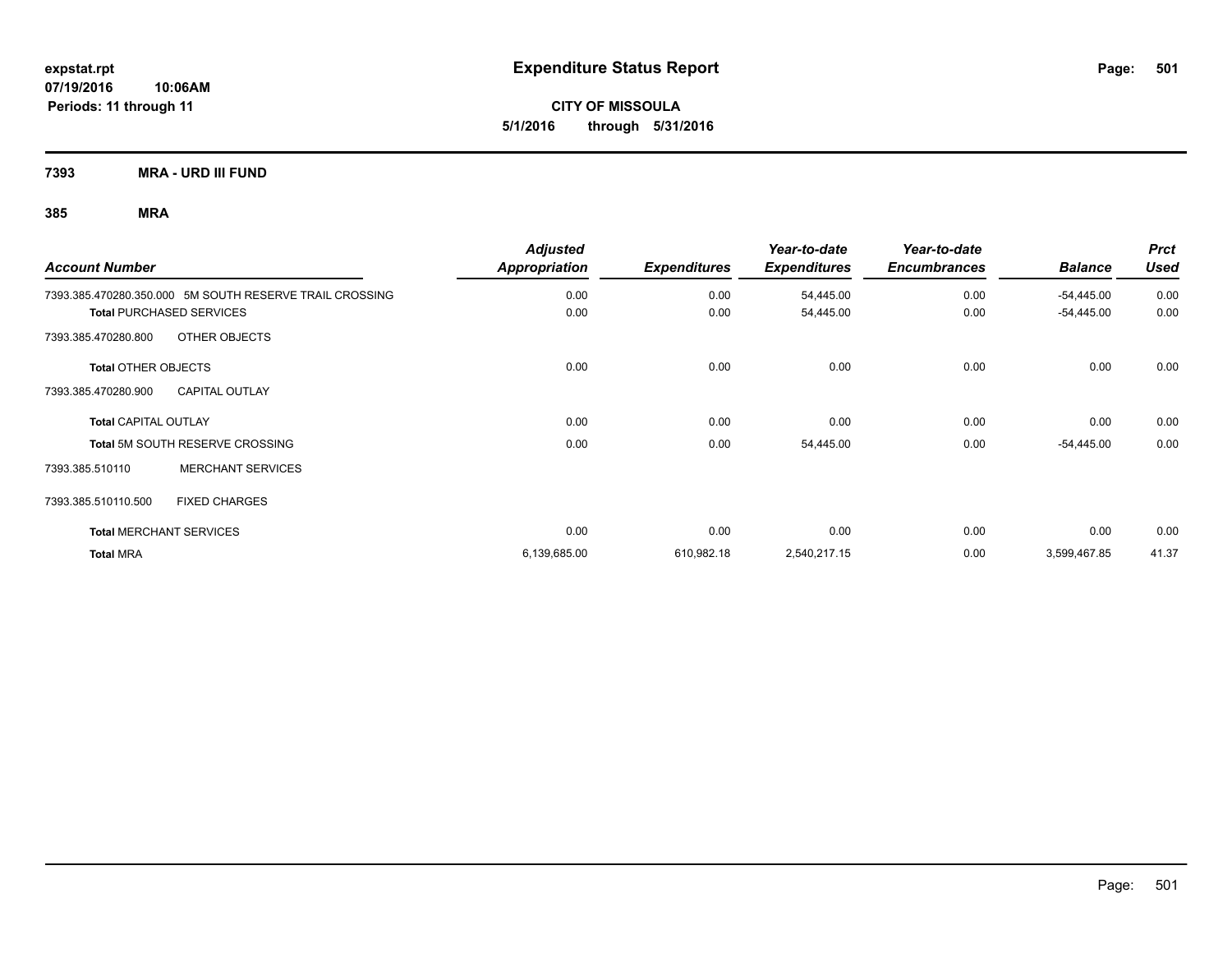**CITY OF MISSOULA 5/1/2016 through 5/31/2016**

**7393 MRA - URD III FUND**

**900 DEPRECIATION**

| <b>Account Number</b>      |                          | <b>Adjusted</b><br><b>Appropriation</b> | <b>Expenditures</b> | Year-to-date<br><b>Expenditures</b> | Year-to-date<br><b>Encumbrances</b> | <b>Balance</b> | <b>Prct</b><br><b>Used</b> |
|----------------------------|--------------------------|-----------------------------------------|---------------------|-------------------------------------|-------------------------------------|----------------|----------------------------|
| 7393.900.510000            | <b>MISCELLANEOUS</b>     |                                         |                     |                                     |                                     |                |                            |
| 7393.900.510000.800        | OTHER OBJECTS            |                                         |                     |                                     |                                     |                |                            |
| <b>Total MISCELLANEOUS</b> |                          | 0.00                                    | 0.00                | 0.00                                | 0.00                                | 0.00           | 0.00                       |
| 7393.900.510110            | <b>MERCHANT SERVICES</b> |                                         |                     |                                     |                                     |                |                            |
| 7393.900.510110.500        | <b>FIXED CHARGES</b>     |                                         |                     |                                     |                                     |                |                            |
| <b>Total DEPRECIATION</b>  |                          | 0.00                                    | 0.00                | 0.00                                | 0.00                                | 0.00           | 0.00                       |
| Total MRA - URD III FUND   |                          | 6,139,685.00                            | 610.982.18          | 2.540.217.15                        | 0.00                                | 3.599.467.85   | 41.37                      |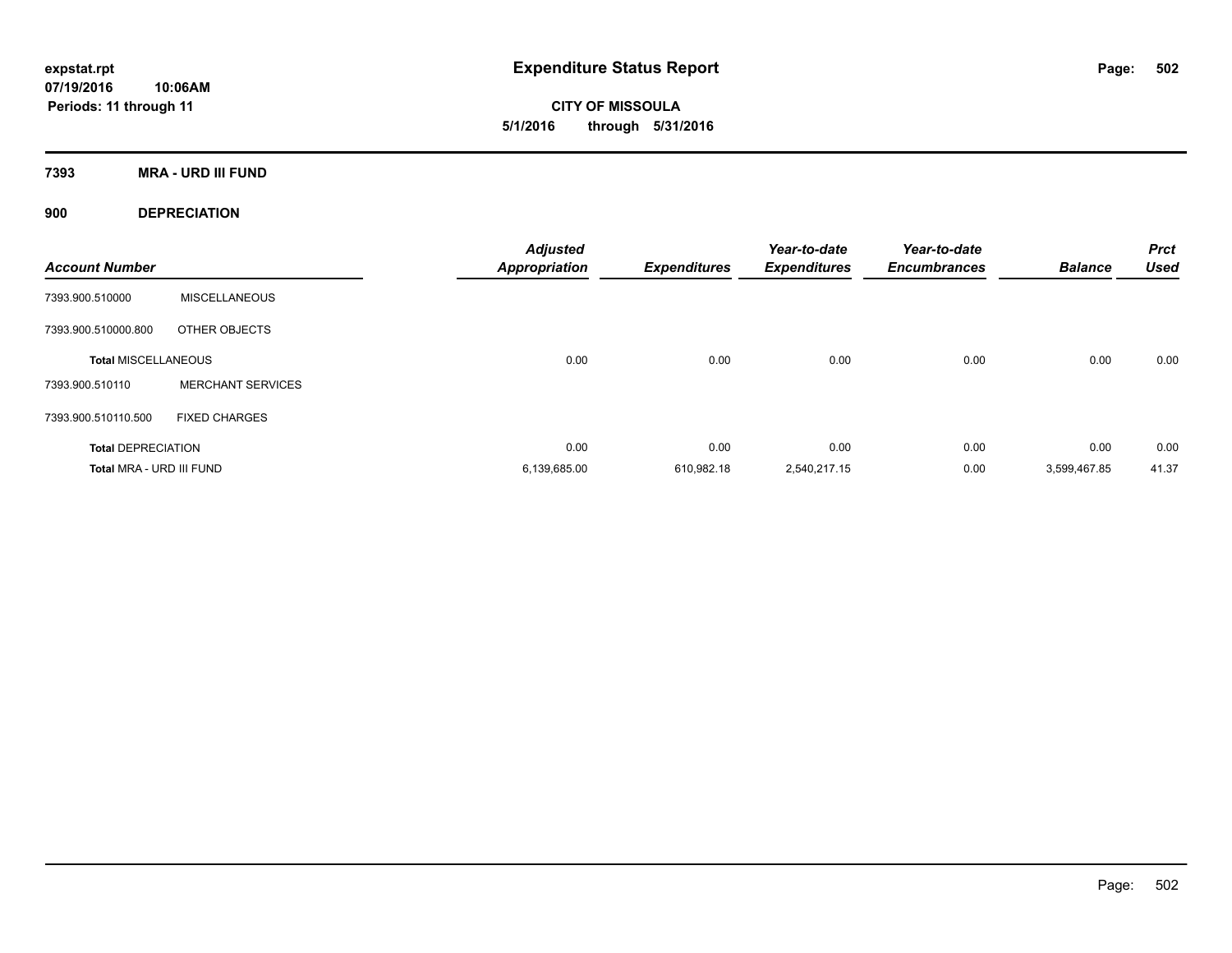**CITY OF MISSOULA 5/1/2016 through 5/31/2016**

### **7394 MRA URD III TI DEBT CLEARING FUND**

| <b>Account Number</b>  |                                            | <b>Adjusted</b><br><b>Appropriation</b> | <b>Expenditures</b> | Year-to-date<br><b>Expenditures</b> | Year-to-date<br><b>Encumbrances</b> | <b>Balance</b> | <b>Prct</b><br><b>Used</b> |
|------------------------|--------------------------------------------|-----------------------------------------|---------------------|-------------------------------------|-------------------------------------|----------------|----------------------------|
| 7394.385.470280        | 5M SOUTH RESERVE CROSSING                  |                                         |                     |                                     |                                     |                |                            |
| 7394.385.470280.800    | OTHER OBJECTS                              |                                         |                     |                                     |                                     |                |                            |
|                        | Total 5M SOUTH RESERVE CROSSING            | 0.00                                    | 0.00                | 0.00                                | 0.00                                | 0.00           | 0.00                       |
| 7394.385.521000        | INTERFUND OPERATING TRANSFERS              |                                         |                     |                                     |                                     |                |                            |
| 7394.385.521000.800    | OTHER OBJECTS                              |                                         |                     |                                     |                                     |                |                            |
|                        | <b>Total INTERFUND OPERATING TRANSFERS</b> | 0.00                                    | 0.00                | 0.00                                | 0.00                                | 0.00           | 0.00                       |
| 7394.385.521009        | TRANFERS TO DEBT SERVICE                   |                                         |                     |                                     |                                     |                |                            |
| 7394.385.521009.800    | OTHER OBJECTS                              |                                         |                     |                                     |                                     |                |                            |
|                        | <b>Total TRANFERS TO DEBT SERVICE</b>      | 0.00                                    | 0.00                | 0.00                                | 0.00                                | 0.00           | 0.00                       |
| 7394.385.521010        | <b>TRANSFERS TO MRA</b>                    |                                         |                     |                                     |                                     |                |                            |
| 7394.385.521010.800    | OTHER OBJECTS                              |                                         |                     |                                     |                                     |                |                            |
| Total TRANSFERS TO MRA |                                            | 0.00                                    | 0.00                | 0.00                                | 0.00                                | 0.00           | 0.00                       |
|                        | Total MRA URD III TI DEBT CLEARING FUND    | 0.00                                    | 0.00                | 0.00                                | 0.00                                | 0.00           | 0.00                       |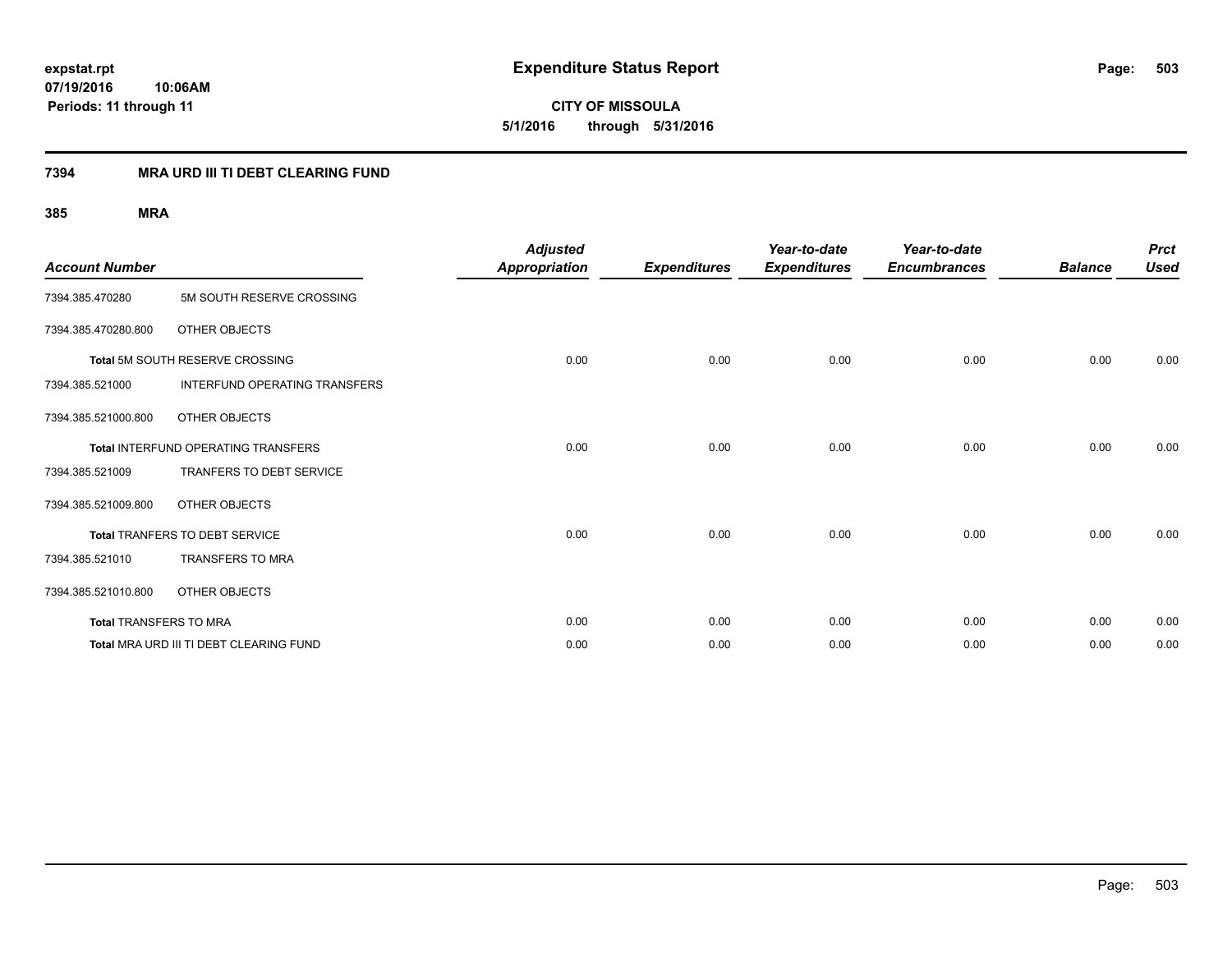**CITY OF MISSOULA 5/1/2016 through 5/31/2016**

### **7395 MRA TAX INCREMENT DEBT SERVICE**

| <b>Account Number</b>         |                                                                                                         | <b>Adjusted</b><br>Appropriation | <b>Expenditures</b> | Year-to-date<br><b>Expenditures</b> | Year-to-date<br><b>Encumbrances</b> | <b>Balance</b>         | <b>Prct</b><br><b>Used</b> |
|-------------------------------|---------------------------------------------------------------------------------------------------------|----------------------------------|---------------------|-------------------------------------|-------------------------------------|------------------------|----------------------------|
| 7395.385.490200               | REVENUE BOND DEBT SERVICE                                                                               |                                  |                     |                                     |                                     |                        |                            |
| 7395.385.490200.600           | <b>DEBT SERVICE</b>                                                                                     |                                  |                     |                                     |                                     |                        |                            |
|                               | 7395.385.490200.620.000 5M SO RESERVE TRAIL CROSSING-INT/FEES<br><b>Total REVENUE BOND DEBT SERVICE</b> | 0.00<br>0.00                     | 0.00<br>0.00        | 700.00<br>700.00                    | 0.00<br>0.00                        | $-700.00$<br>$-700.00$ | 0.00<br>0.00               |
| 7395.385.490202               | MARY AVENUE DEBT SERVICE                                                                                |                                  |                     |                                     |                                     |                        |                            |
| 7395.385.490202.600           | <b>DEBT SERVICE</b>                                                                                     |                                  |                     |                                     |                                     |                        |                            |
|                               | <b>Total MARY AVENUE DEBT SERVICE</b>                                                                   | 0.00                             | 0.00                | 0.00                                | 0.00                                | 0.00                   | 0.00                       |
| 7395.385.490206               | *** Title Not Found ***                                                                                 |                                  |                     |                                     |                                     |                        |                            |
| 7395.385.490206.600           | <b>DEBT SERVICE</b>                                                                                     |                                  |                     |                                     |                                     |                        |                            |
| Total *** Title Not Found *** |                                                                                                         | 0.00                             | 0.00                | 0.00                                | 0.00                                | 0.00                   | 0.00                       |
|                               | <b>Total MRA TAX INCREMENT DEBT SERVICE</b>                                                             | 0.00                             | 0.00                | 700.00                              | 0.00                                | $-700.00$              | 0.00                       |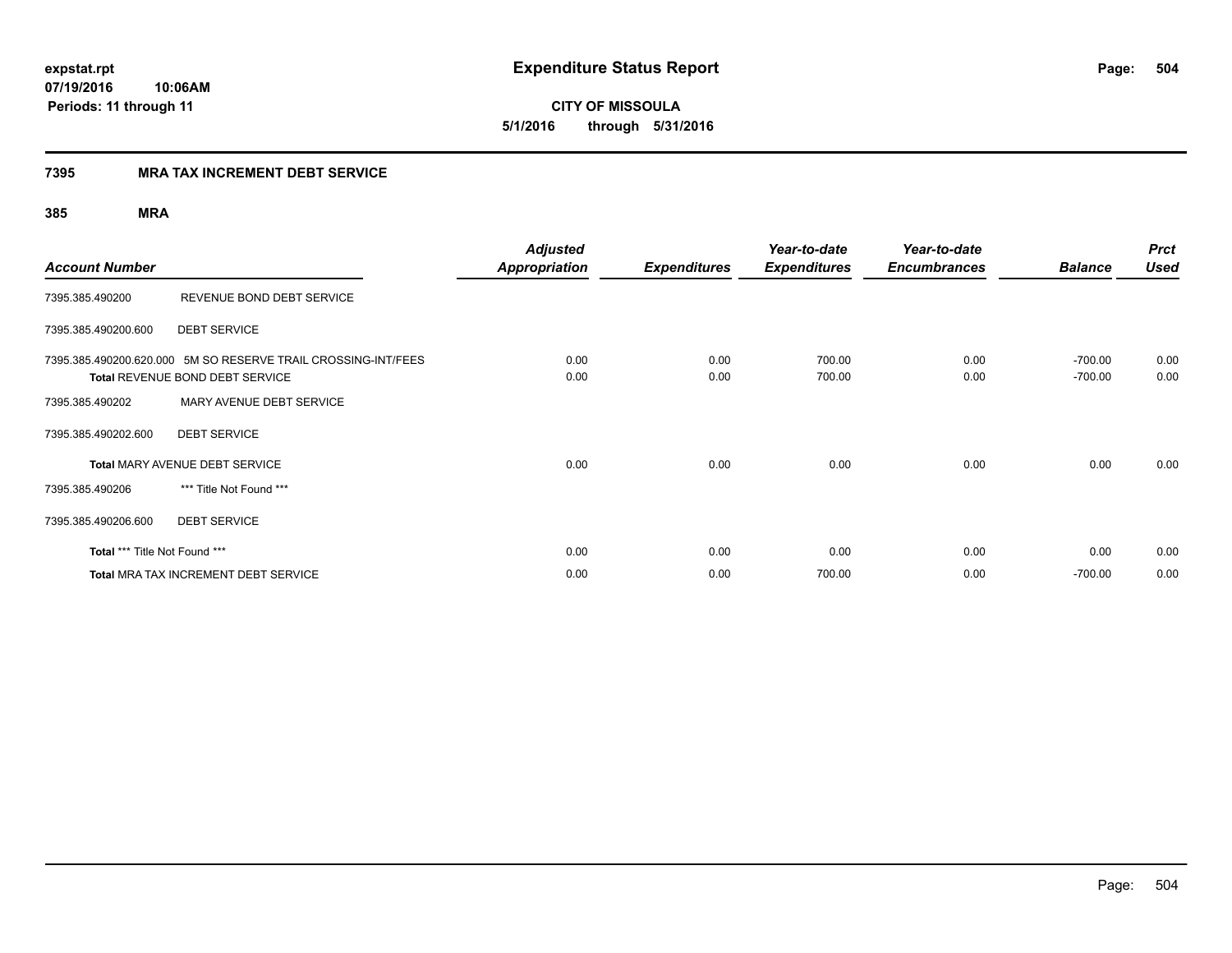**expstat.rpt Expenditure Status Report Page:**

**07/19/2016 10:06AM Periods: 11 through 11**

# **7396 NRSS DEBT SERVICE SINKING FUND**

| <b>Account Number</b>                                                        | <b>Adjusted</b><br><b>Appropriation</b> | <b>Expenditures</b> | Year-to-date<br><b>Expenditures</b> | Year-to-date<br><b>Encumbrances</b> | <b>Balance</b>         | <b>Prct</b><br><b>Used</b> |
|------------------------------------------------------------------------------|-----------------------------------------|---------------------|-------------------------------------|-------------------------------------|------------------------|----------------------------|
| TI BOND SINKING<br>7396.385.490603                                           |                                         |                     |                                     |                                     |                        |                            |
| 7396.385.490603.600<br><b>DEBT SERVICE</b>                                   |                                         |                     |                                     |                                     |                        |                            |
| 7396.385.490603.620.000 INTEREST / SERVICE FEES<br><b>Total DEBT SERVICE</b> | 0.00<br>0.00                            | 0.00<br>0.00        | 700.00<br>700.00                    | 0.00<br>0.00                        | $-700.00$<br>$-700.00$ | 0.00<br>0.00               |
| OTHER OBJECTS<br>7396.385.490603.800                                         |                                         |                     |                                     |                                     |                        |                            |
| <b>Total OTHER OBJECTS</b>                                                   | 0.00                                    | 0.00                | 0.00                                | 0.00                                | 0.00                   | 0.00                       |
| <b>Total MRA</b>                                                             | 0.00                                    | 0.00                | 700.00                              | 0.00                                | $-700.00$              | 0.00                       |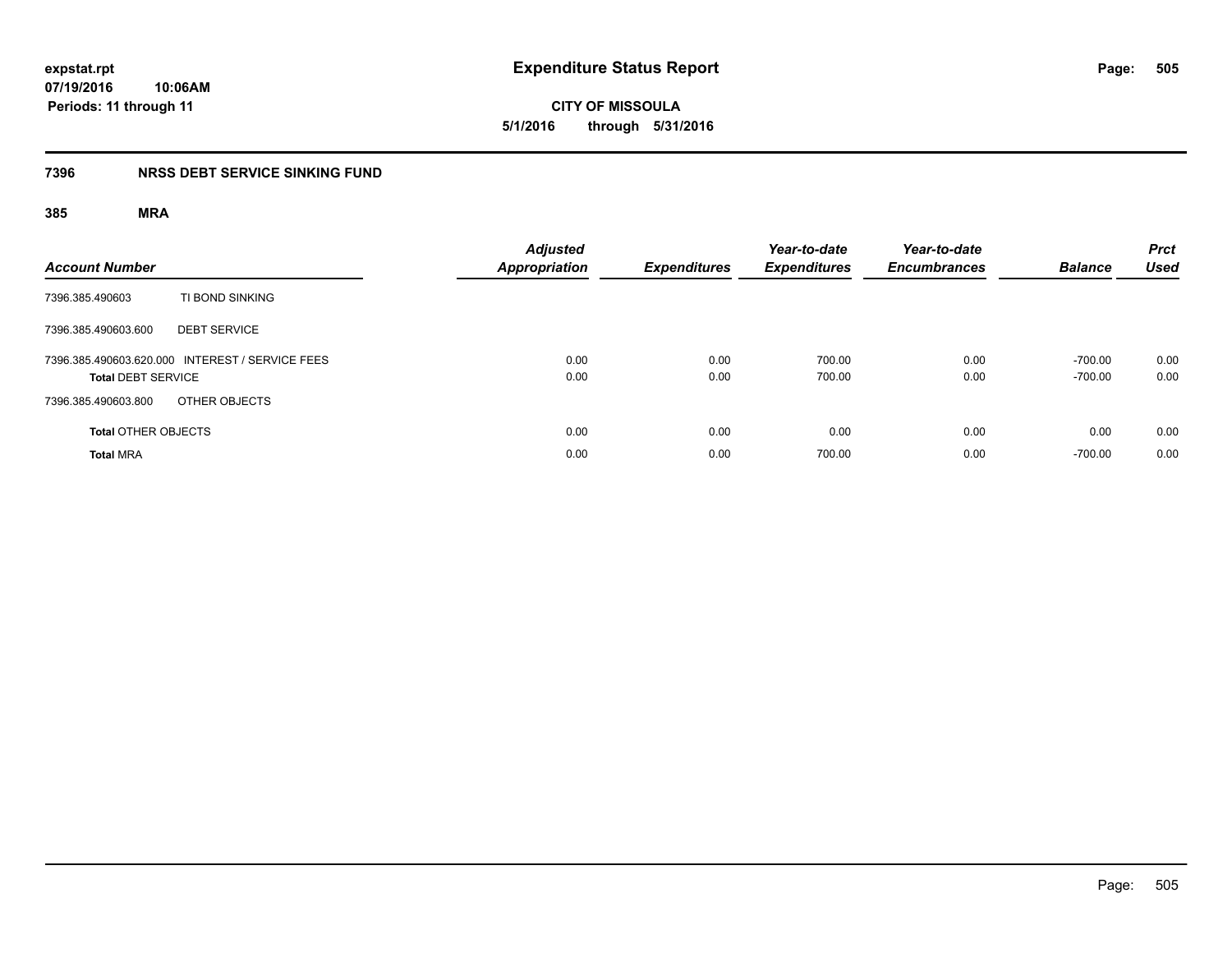**CITY OF MISSOULA 5/1/2016 through 5/31/2016**

# **7396 NRSS DEBT SERVICE SINKING FUND**

# **390 NON-DEPARTMENTAL**

| <b>Account Number</b>         |                                             | <b>Adjusted</b><br><b>Appropriation</b> | <b>Expenditures</b> | Year-to-date<br><b>Expenditures</b> | Year-to-date<br><b>Encumbrances</b> | <b>Balance</b> | <b>Prct</b><br>Used |
|-------------------------------|---------------------------------------------|-----------------------------------------|---------------------|-------------------------------------|-------------------------------------|----------------|---------------------|
| 7396.390.490200               | REVENUE BOND DEBT SERVICE                   |                                         |                     |                                     |                                     |                |                     |
| 7396.390.490200.600           | <b>DEBT SERVICE</b>                         |                                         |                     |                                     |                                     |                |                     |
| <b>Total NON-DEPARTMENTAL</b> |                                             | 0.00                                    | 0.00                | 0.00                                | 0.00                                | 0.00           | 0.00                |
|                               | <b>Total NRSS DEBT SERVICE SINKING FUND</b> | 0.00                                    | 0.00                | 700.00                              | 0.00                                | $-700.00$      | 0.00                |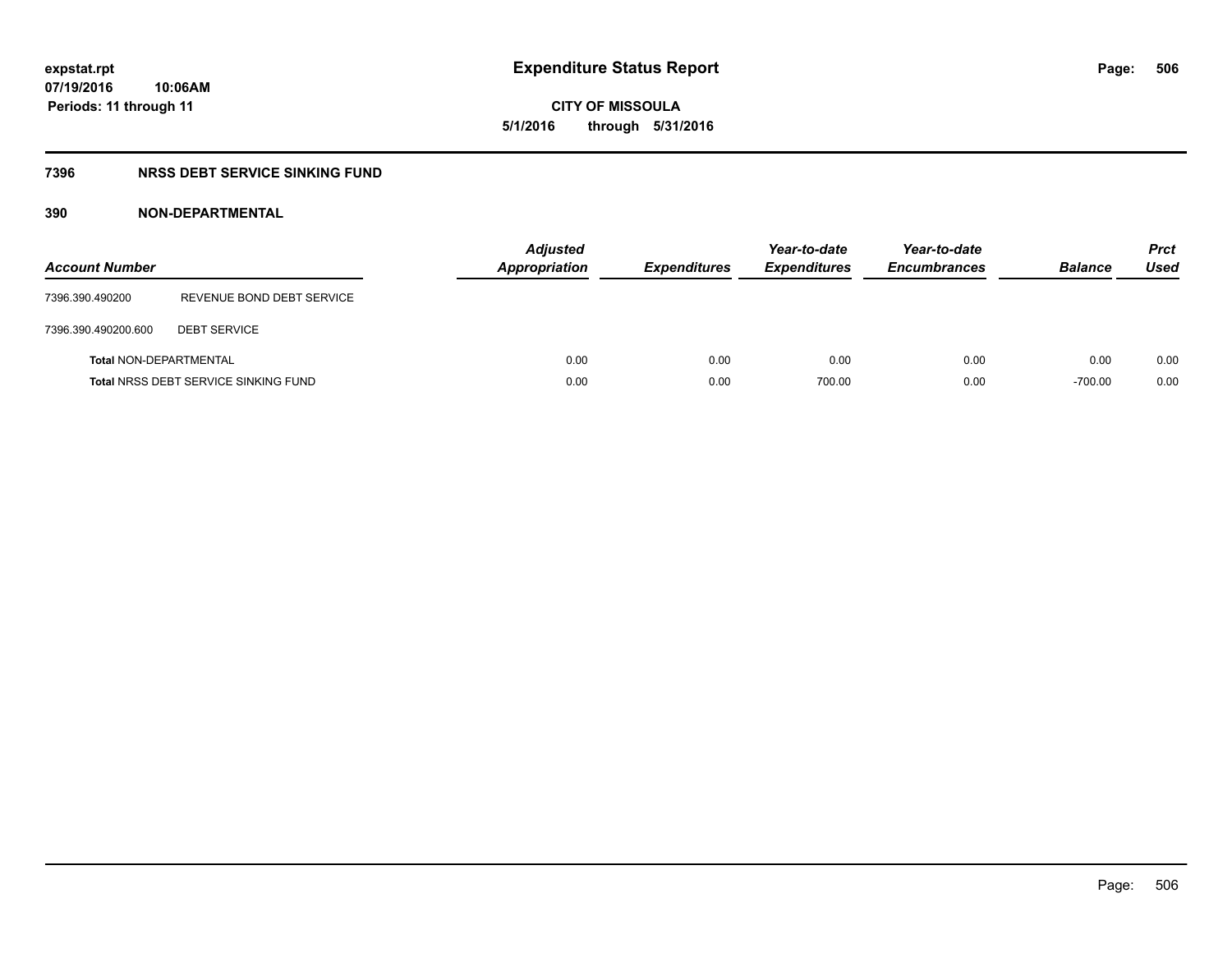**07/19/2016 10:06AM Periods: 11 through 11**

**CITY OF MISSOULA 5/1/2016 through 5/31/2016**

### **7397 NORTH RESERVE/SCOTT ST URD**

| <b>Account Number</b>       |                                                                                  | <b>Adjusted</b><br><b>Appropriation</b> | <b>Expenditures</b> | Year-to-date<br><b>Expenditures</b> | Year-to-date<br><b>Encumbrances</b> | <b>Balance</b>         | <b>Prct</b><br><b>Used</b> |
|-----------------------------|----------------------------------------------------------------------------------|-----------------------------------------|---------------------|-------------------------------------|-------------------------------------|------------------------|----------------------------|
| 7397.385.470210             | <b>ADMINISTRATION</b>                                                            |                                         |                     |                                     |                                     |                        |                            |
| 7397.385.470210.100         | PERSONAL SERVICES                                                                |                                         |                     |                                     |                                     |                        |                            |
|                             | <b>Total PERSONAL SERVICES</b>                                                   | 0.00                                    | 0.00                | 0.00                                | 0.00                                | 0.00                   | 0.00                       |
| 7397.385.470210.200         | <b>SUPPLIES</b>                                                                  |                                         |                     |                                     |                                     |                        |                            |
| <b>Total SUPPLIES</b>       |                                                                                  | 0.00                                    | 0.00                | 0.00                                | 0.00                                | 0.00                   | 0.00                       |
| 7397.385.470210.300         | PURCHASED SERVICES                                                               |                                         |                     |                                     |                                     |                        |                            |
|                             | 7397.385.470210.350.000 PROFESSIONAL SERVICES<br><b>Total PURCHASED SERVICES</b> | 0.00<br>0.00                            | 0.00<br>0.00        | 710.00<br>710.00                    | 0.00<br>0.00                        | $-710.00$<br>$-710.00$ | 0.00<br>0.00               |
| 7397.385.470210.700         | <b>GRANTS &amp; CONTRIBUTIONS</b>                                                |                                         |                     |                                     |                                     |                        |                            |
|                             | <b>Total GRANTS &amp; CONTRIBUTIONS</b>                                          | 0.00                                    | 0.00                | 0.00                                | 0.00                                | 0.00                   | 0.00                       |
| <b>Total ADMINISTRATION</b> |                                                                                  | 0.00                                    | 0.00                | 710.00                              | 0.00                                | $-710.00$              | 0.00                       |
| 7397.385.470230             | PW FACILITY                                                                      |                                         |                     |                                     |                                     |                        |                            |
| 7397.385.470230.300         | PURCHASED SERVICES                                                               |                                         |                     |                                     |                                     |                        |                            |
|                             | <b>Total PURCHASED SERVICES</b>                                                  | 0.00                                    | 0.00                | 0.00                                | 0.00                                | 0.00                   | 0.00                       |
| 7397.385.470230.700         | <b>GRANTS &amp; CONTRIBUTIONS</b>                                                |                                         |                     |                                     |                                     |                        |                            |
|                             | <b>Total GRANTS &amp; CONTRIBUTIONS</b>                                          | 0.00                                    | 0.00                | 0.00                                | 0.00                                | 0.00                   | 0.00                       |
| 7397.385.470230.800         | OTHER OBJECTS                                                                    |                                         |                     |                                     |                                     |                        |                            |
| <b>Total PW FACILITY</b>    |                                                                                  | 0.00                                    | 0.00                | 0.00                                | 0.00                                | 0.00                   | 0.00                       |
| 7397.385.470231             | BRETZ RV & MARINE IMPROVEMENTS                                                   |                                         |                     |                                     |                                     |                        |                            |
| 7397.385.470231.300         | PURCHASED SERVICES                                                               |                                         |                     |                                     |                                     |                        |                            |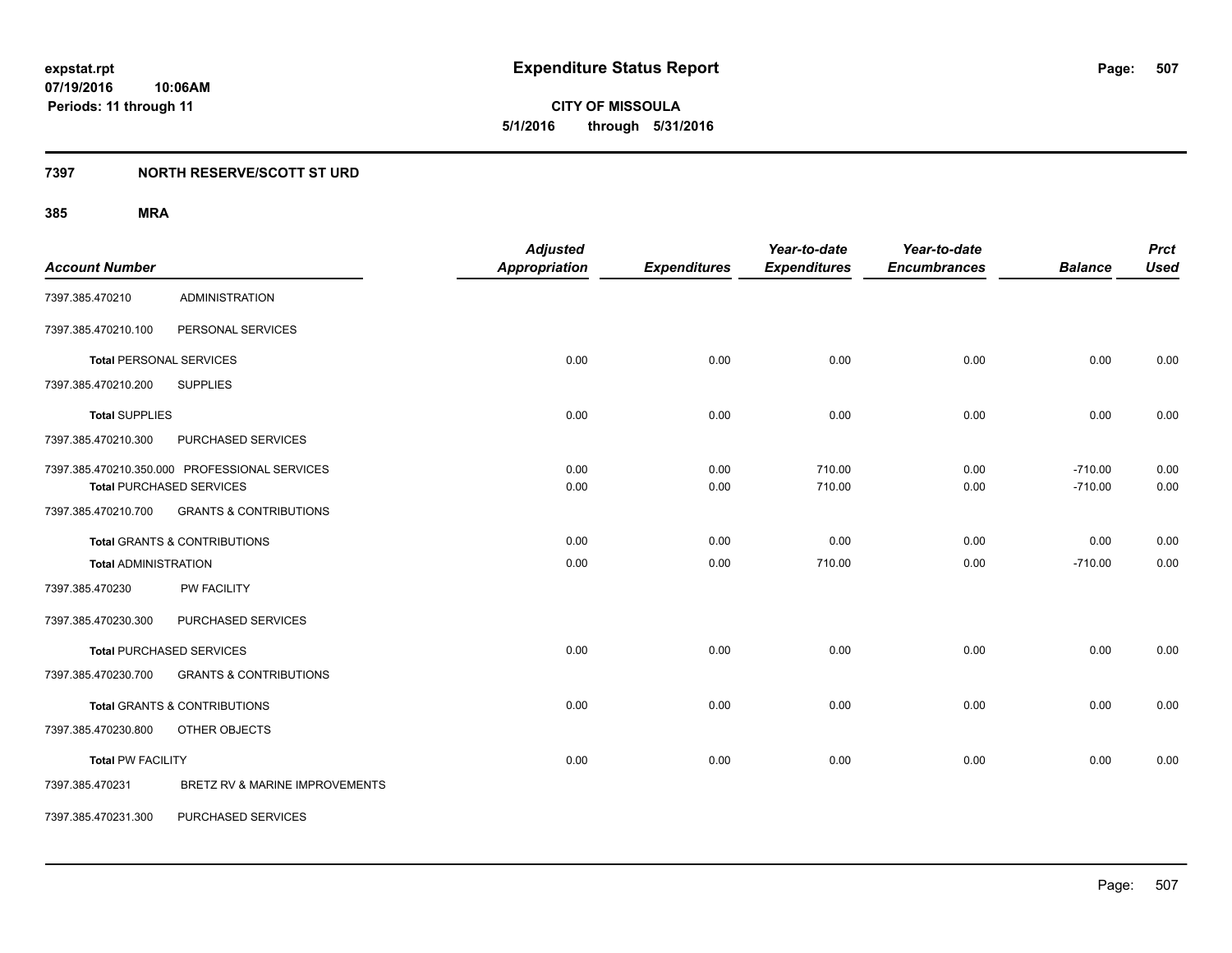**07/19/2016 10:06AM Periods: 11 through 11**

**CITY OF MISSOULA 5/1/2016 through 5/31/2016**

### **7397 NORTH RESERVE/SCOTT ST URD**

| <b>Account Number</b>                                          | <b>Adjusted</b><br>Appropriation | <b>Expenditures</b> | Year-to-date<br><b>Expenditures</b> | Year-to-date<br><b>Encumbrances</b> | <b>Balance</b> | <b>Prct</b><br><b>Used</b> |
|----------------------------------------------------------------|----------------------------------|---------------------|-------------------------------------|-------------------------------------|----------------|----------------------------|
| 7397.385.470231.350.000 BRETZ PROFESSIONAL SERVICES            | 0.00                             | 0.00                | 5,743.31                            | 0.00                                | $-5,743.31$    | 0.00                       |
| <b>Total PURCHASED SERVICES</b>                                | 0.00                             | 0.00                | 5,743.31                            | 0.00                                | $-5.743.31$    | 0.00                       |
| 7397.385.470231.700<br><b>GRANTS &amp; CONTRIBUTIONS</b>       |                                  |                     |                                     |                                     |                |                            |
| 7397.385.470231.700.000 BRETZ RV                               | 0.00                             | 0.00                | 114,582.00                          | 0.00                                | $-114,582.00$  | 0.00                       |
| <b>Total GRANTS &amp; CONTRIBUTIONS</b>                        | 0.00                             | 0.00                | 114,582.00                          | 0.00                                | $-114,582.00$  | 0.00                       |
| OTHER OBJECTS<br>7397.385.470231.800                           |                                  |                     |                                     |                                     |                |                            |
| 7397.385.470231.820.000 TRANSFERS TO OTHER FUNDS               | 0.00                             | 3,774.69            | 3,774.69                            | 0.00                                | $-3,774.69$    | 0.00                       |
| <b>Total OTHER OBJECTS</b>                                     | 0.00                             | 3,774.69            | 3,774.69                            | 0.00                                | $-3.774.69$    | 0.00                       |
| Total BRETZ RV & MARINE IMPROVEMENTS                           | 0.00                             | 3,774.69            | 124,100.00                          | 0.00                                | $-124,100.00$  | 0.00                       |
| 7397.385.470232<br><b>CONSUMER DIRECT IMPROVEMENTS</b>         |                                  |                     |                                     |                                     |                |                            |
| PURCHASED SERVICES<br>7397.385.470232.300                      |                                  |                     |                                     |                                     |                |                            |
| 7397.385.470232.350.000 CONSUMER DIRECT                        | 0.00                             | 0.00                | 31,997.77                           | 0.00                                | $-31.997.77$   | 0.00                       |
| <b>Total PURCHASED SERVICES</b>                                | 0.00                             | 0.00                | 31,997.77                           | 0.00                                | $-31,997.77$   | 0.00                       |
| 7397.385.470232.800<br>OTHER OBJECTS                           |                                  |                     |                                     |                                     |                |                            |
| 7397.385.470232.820.000 CONSUMER DIRECT/TRANS TO OTHER FUNDS   | 0.00                             | 1,488.95            | 1,488.95                            | 0.00                                | $-1,488.95$    | 0.00                       |
| <b>Total OTHER OBJECTS</b>                                     | 0.00                             | 1.488.95            | 1,488.95                            | 0.00                                | $-1,488.95$    | 0.00                       |
| Total CONSUMER DIRECT IMPROVEMENTS                             | 0.00                             | 1,488.95            | 33,486.72                           | 0.00                                | $-33,486.72$   | 0.00                       |
| 7397.385.470233<br><b>SCOTT ST VILLAGE IMPROVEMENTS</b>        |                                  |                     |                                     |                                     |                |                            |
| PURCHASED SERVICES<br>7397.385.470233.300                      |                                  |                     |                                     |                                     |                |                            |
| 7397.385.470233.350.000 SCOTT ST VILLAGE-PROFESSIONAL SERVICES | 0.00                             | 0.00                | 25,402.92                           | 0.00                                | $-25,402.92$   | 0.00                       |
| <b>Total PURCHASED SERVICES</b>                                | 0.00                             | 0.00                | 25,402.92                           | 0.00                                | $-25,402.92$   | 0.00                       |
| 7397.385.470233.800<br>OTHER OBJECTS                           |                                  |                     |                                     |                                     |                |                            |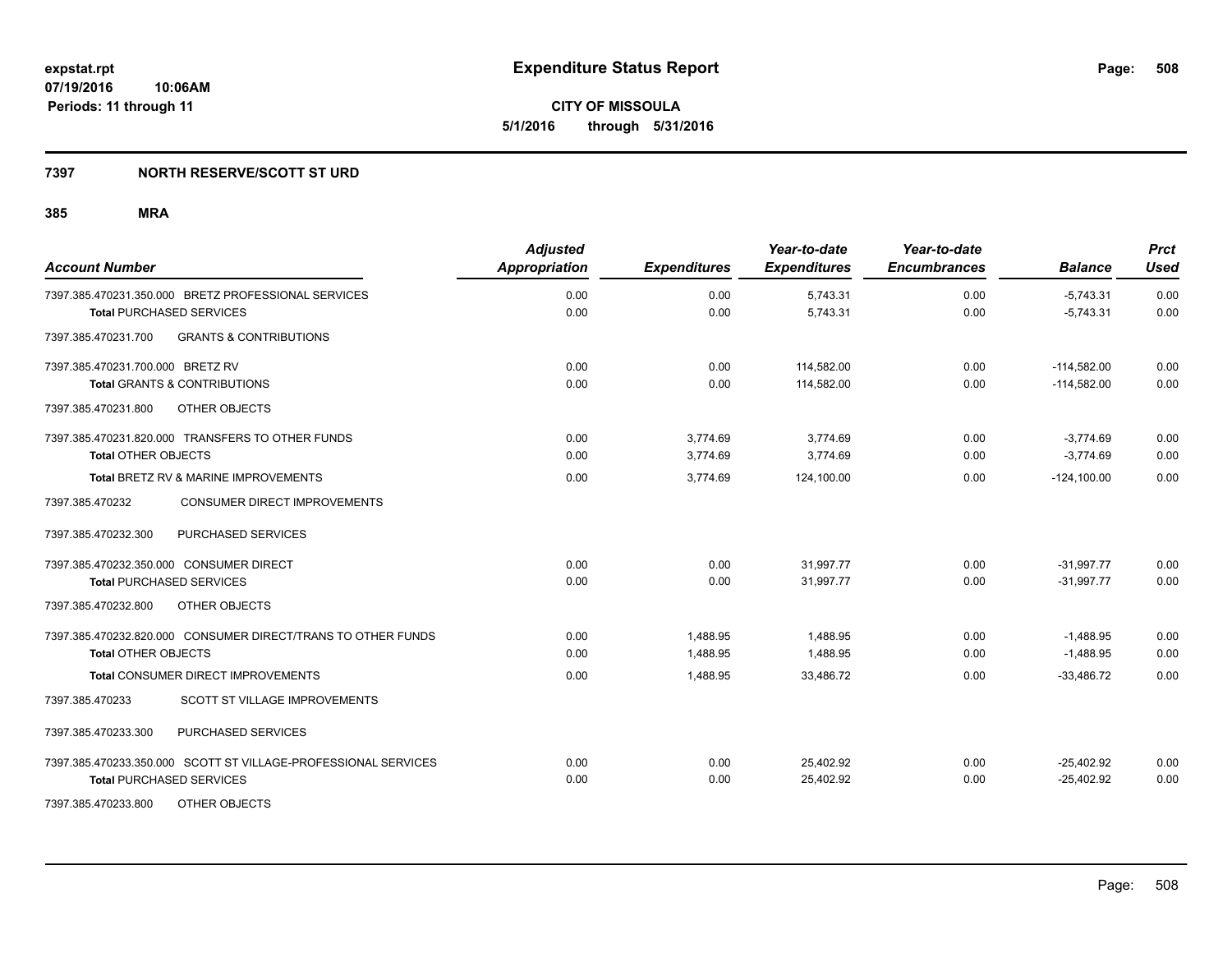**07/19/2016 10:06AM Periods: 11 through 11**

**CITY OF MISSOULA 5/1/2016 through 5/31/2016**

### **7397 NORTH RESERVE/SCOTT ST URD**

| <b>Account Number</b>            |                                                          | <b>Adjusted</b><br>Appropriation | <b>Expenditures</b> | Year-to-date<br><b>Expenditures</b> | Year-to-date<br><b>Encumbrances</b> | <b>Balance</b>         | <b>Prct</b><br><b>Used</b> |
|----------------------------------|----------------------------------------------------------|----------------------------------|---------------------|-------------------------------------|-------------------------------------|------------------------|----------------------------|
| <b>Total OTHER OBJECTS</b>       | 7397.385.470233.820.000 SCOTT ST-TRANSFER TO OTHER FUNDS | 0.00<br>0.00                     | 743.75<br>743.75    | 743.75<br>743.75                    | 0.00<br>0.00                        | $-743.75$<br>$-743.75$ | 0.00<br>0.00               |
|                                  | Total SCOTT ST VILLAGE IMPROVEMENTS                      | 0.00                             | 743.75              | 26,146.67                           | 0.00                                | $-26,146.67$           | 0.00                       |
| 7397.385.470240                  | <b>REHAB LOANS</b>                                       |                                  |                     |                                     |                                     |                        |                            |
| 7397.385.470240.700              | <b>GRANTS &amp; CONTRIBUTIONS</b>                        |                                  |                     |                                     |                                     |                        |                            |
| <b>Total REHAB LOANS</b>         |                                                          | 0.00                             | 0.00                | 0.00                                | 0.00                                | 0.00                   | 0.00                       |
| 7397.385.470250                  | <b>RELOCATION PAYMENTS</b>                               |                                  |                     |                                     |                                     |                        |                            |
| 7397.385.470250.800              | OTHER OBJECTS                                            |                                  |                     |                                     |                                     |                        |                            |
|                                  | <b>Total RELOCATION PAYMENTS</b>                         | 0.00                             | 0.00                | 0.00                                | 0.00                                | 0.00                   | 0.00                       |
| 7397.385.470260                  | <b>PLANNING &amp; MGMT</b>                               |                                  |                     |                                     |                                     |                        |                            |
| 7397.385.470260.300              | PURCHASED SERVICES                                       |                                  |                     |                                     |                                     |                        |                            |
|                                  | <b>Total PURCHASED SERVICES</b>                          | 0.00                             | 0.00                | 0.00                                | 0.00                                | 0.00                   | 0.00                       |
| 7397.385.470260.800              | OTHER OBJECTS                                            |                                  |                     |                                     |                                     |                        |                            |
| <b>Total PLANNING &amp; MGMT</b> |                                                          | 0.00                             | 0.00                | 0.00                                | 0.00                                | 0.00                   | 0.00                       |
| 7397.385.470270                  | <b>CLEARING &amp; DEMO</b>                               |                                  |                     |                                     |                                     |                        |                            |
| 7397.385.470270.700              | <b>GRANTS &amp; CONTRIBUTIONS</b>                        |                                  |                     |                                     |                                     |                        |                            |
|                                  | <b>Total GRANTS &amp; CONTRIBUTIONS</b>                  | 0.00                             | 0.00                | 0.00                                | 0.00                                | 0.00                   | 0.00                       |
| 7397.385.470270.800              | OTHER OBJECTS                                            |                                  |                     |                                     |                                     |                        |                            |
| Total CLEARING & DEMO            |                                                          | 0.00                             | 0.00                | 0.00                                | 0.00                                | 0.00                   | 0.00                       |
| 7397.385.510110                  | <b>MERCHANT SERVICES</b>                                 |                                  |                     |                                     |                                     |                        |                            |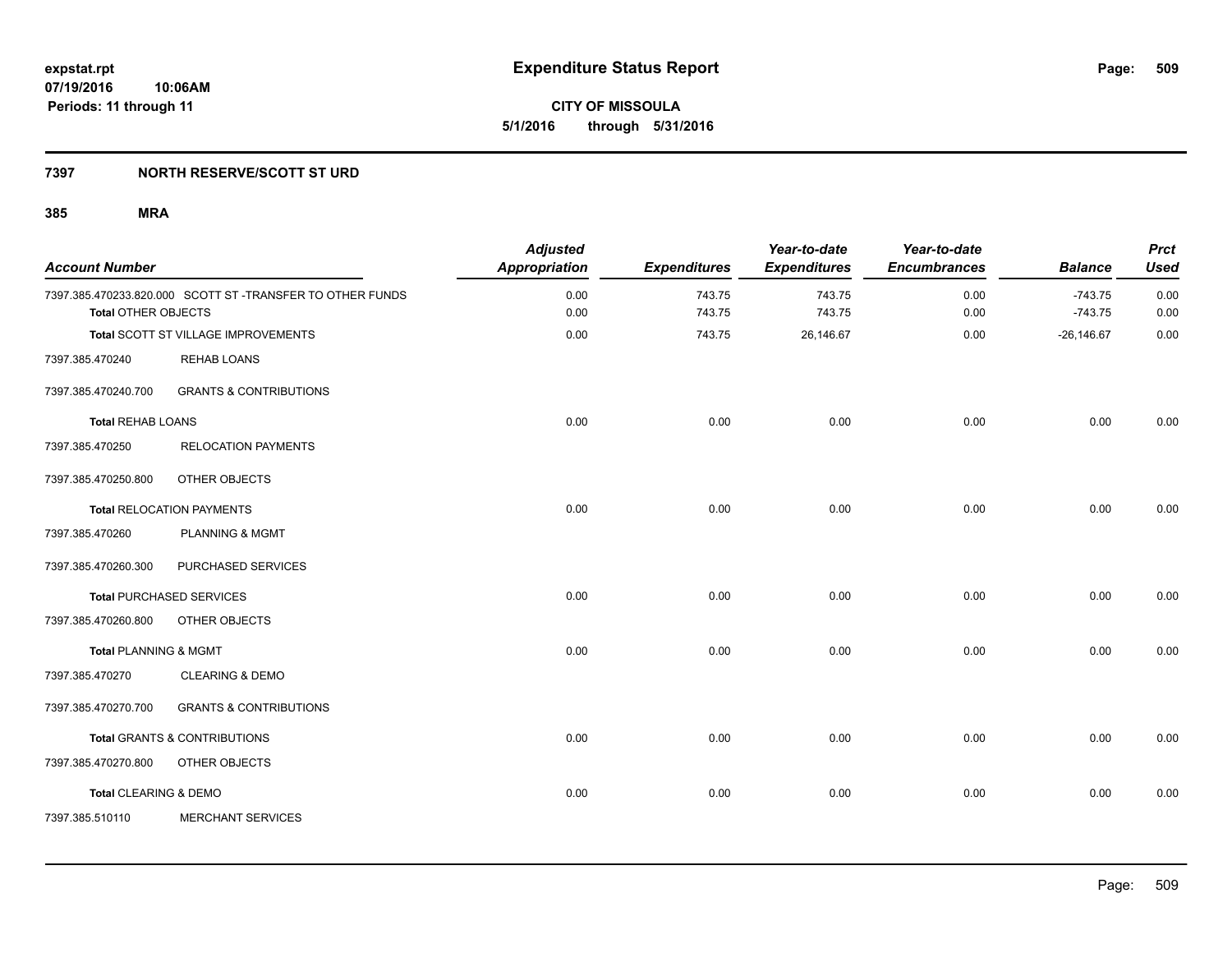**07/19/2016 10:06AM Periods: 11 through 11**

**CITY OF MISSOULA 5/1/2016 through 5/31/2016**

# **7397 NORTH RESERVE/SCOTT ST URD**

| <b>Account Number</b>                       | <b>Adjusted</b><br>Appropriation | <b>Expenditures</b> | Year-to-date<br><b>Expenditures</b> | Year-to-date<br><b>Encumbrances</b> | <b>Balance</b> | <b>Prct</b><br>Used |
|---------------------------------------------|----------------------------------|---------------------|-------------------------------------|-------------------------------------|----------------|---------------------|
| <b>FIXED CHARGES</b><br>7397.385.510110.500 |                                  |                     |                                     |                                     |                |                     |
| <b>Total MERCHANT SERVICES</b>              | 0.00                             | 0.00                | 0.00                                | 0.00                                | 0.00           | 0.00                |
| <b>Total NORTH RESERVE/SCOTT ST URD</b>     | 0.00                             | 6,007.39            | 184,443.39                          | 0.00                                | -184.443.39    | 0.00                |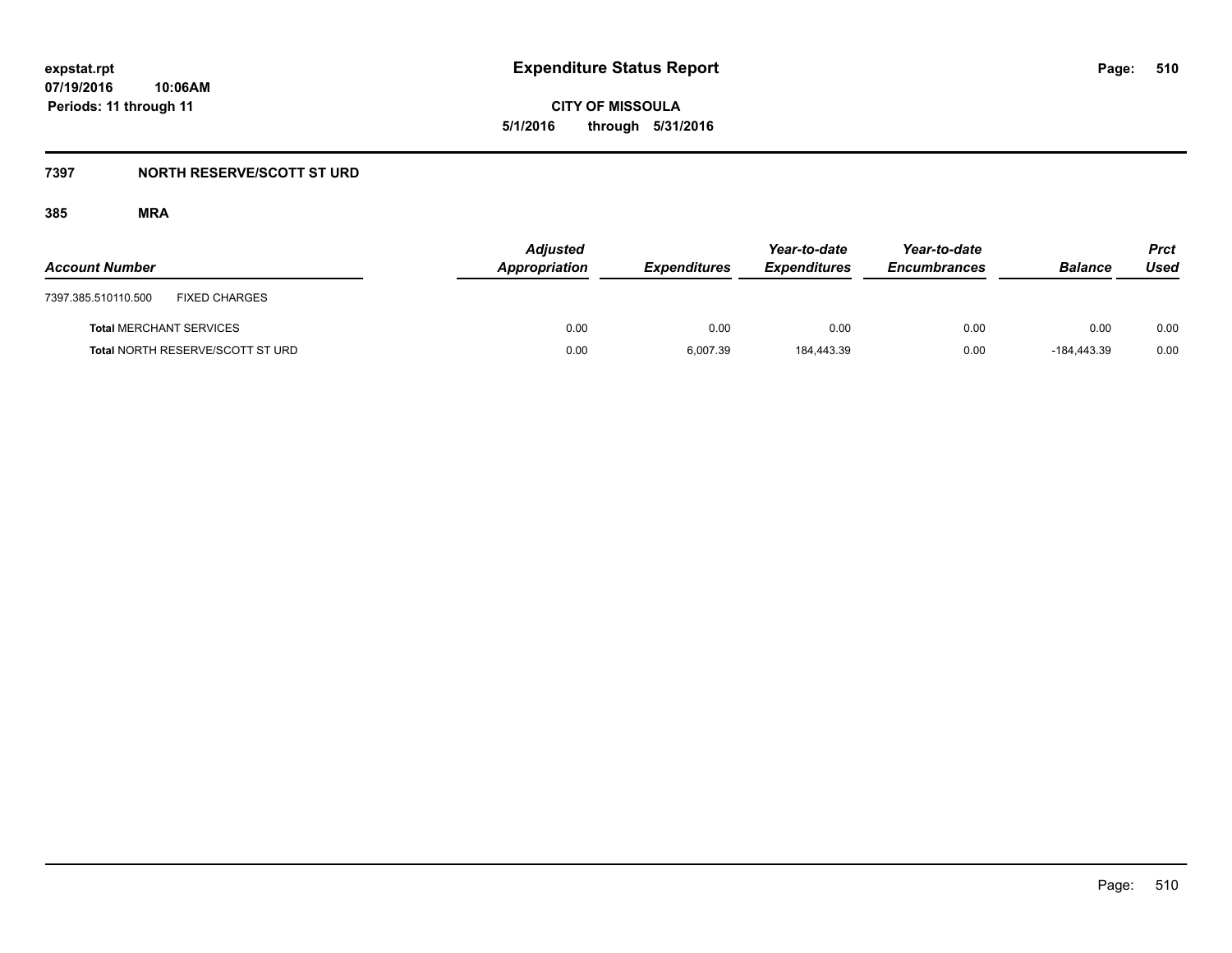**CITY OF MISSOULA 5/1/2016 through 5/31/2016**

**7398 HELLGATE URD**

| <b>Account Number</b>    |                                         | <b>Adjusted</b><br><b>Appropriation</b> | <b>Expenditures</b> | Year-to-date<br><b>Expenditures</b> | Year-to-date<br><b>Encumbrances</b> | <b>Balance</b> | <b>Prct</b><br><b>Used</b> |
|--------------------------|-----------------------------------------|-----------------------------------------|---------------------|-------------------------------------|-------------------------------------|----------------|----------------------------|
| 7398.385.470220          | PROPERTY ACQUISITION                    |                                         |                     |                                     |                                     |                |                            |
| 7398.385.470220.900      | CAPITAL OUTLAY                          |                                         |                     |                                     |                                     |                |                            |
|                          | Total PROPERTY ACQUISITION              | 0.00                                    | 0.00                | 0.00                                | 0.00                                | 0.00           | 0.00                       |
| 7398.385.470230          | PW FACILITY                             |                                         |                     |                                     |                                     |                |                            |
| 7398.385.470230.300      | PURCHASED SERVICES                      |                                         |                     |                                     |                                     |                |                            |
|                          | <b>Total PURCHASED SERVICES</b>         | 0.00                                    | 0.00                | 0.00                                | 0.00                                | 0.00           | 0.00                       |
| 7398.385.470230.700      | <b>GRANTS &amp; CONTRIBUTIONS</b>       |                                         |                     |                                     |                                     |                |                            |
|                          | <b>Total GRANTS &amp; CONTRIBUTIONS</b> | 0.00                                    | 0.00                | 0.00                                | 0.00                                | 0.00           | 0.00                       |
| 7398.385.470230.800      | OTHER OBJECTS                           |                                         |                     |                                     |                                     |                |                            |
| Total OTHER OBJECTS      |                                         | 0.00                                    | 0.00                | 0.00                                | 0.00                                | 0.00           | 0.00                       |
| 7398.385.470230.900      | CAPITAL OUTLAY                          |                                         |                     |                                     |                                     |                |                            |
| <b>Total PW FACILITY</b> |                                         | 0.00                                    | 0.00                | 0.00                                | 0.00                                | 0.00           | 0.00                       |
| 7398.385.470240          | <b>REHAB LOANS</b>                      |                                         |                     |                                     |                                     |                |                            |
| 7398.385.470240.700      | <b>GRANTS &amp; CONTRIBUTIONS</b>       |                                         |                     |                                     |                                     |                |                            |
|                          | Total GRANTS & CONTRIBUTIONS            | 0.00                                    | 0.00                | 0.00                                | 0.00                                | 0.00           | 0.00                       |
| 7398.385.470240.800      | OTHER OBJECTS                           |                                         |                     |                                     |                                     |                |                            |
| <b>Total REHAB LOANS</b> |                                         | 0.00                                    | 0.00                | 0.00                                | 0.00                                | 0.00           | 0.00                       |
| 7398.385.470250          | <b>RELOCATION PAYMENTS</b>              |                                         |                     |                                     |                                     |                |                            |
| 7398.385.470250.700      | <b>GRANTS &amp; CONTRIBUTIONS</b>       |                                         |                     |                                     |                                     |                |                            |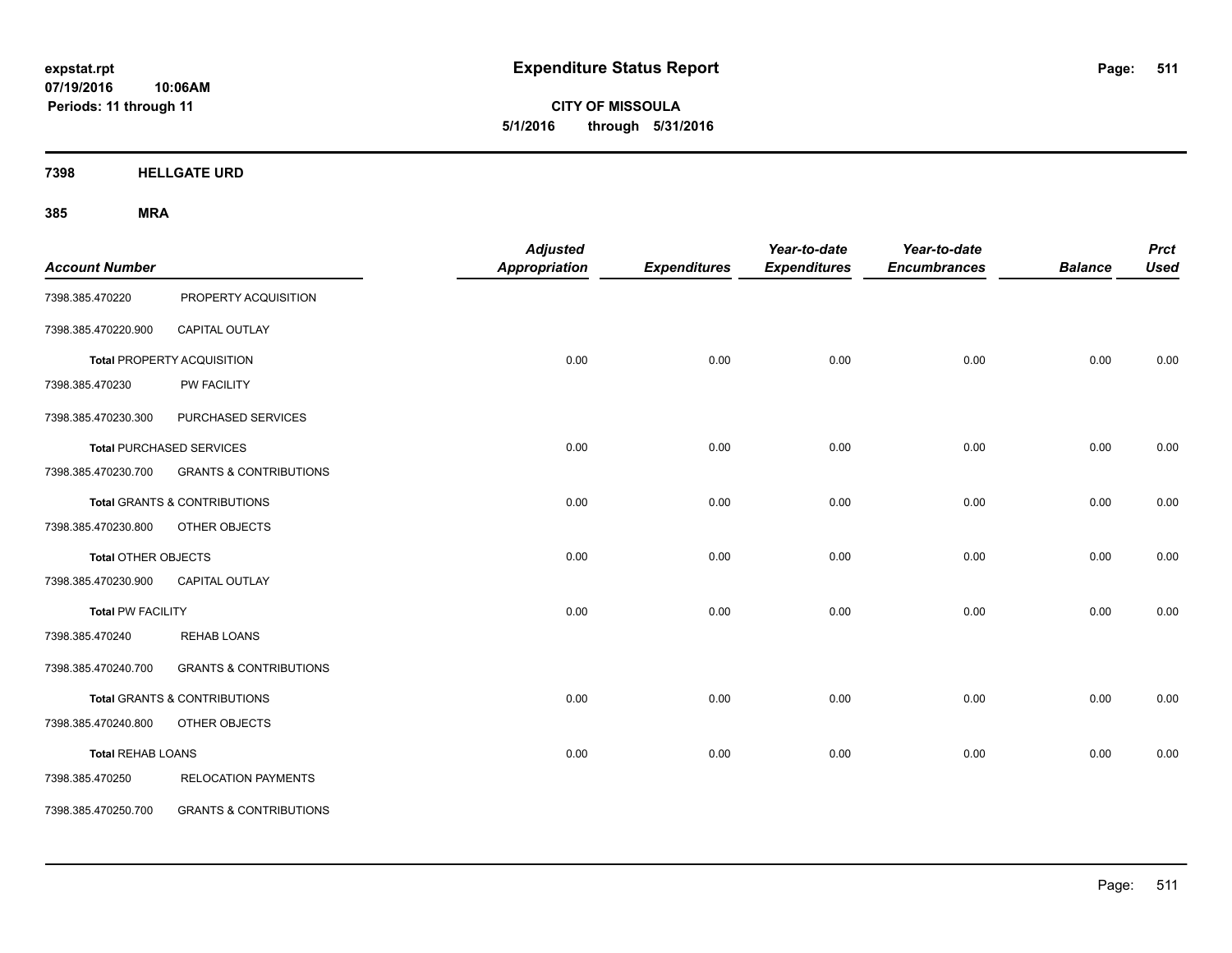**CITY OF MISSOULA 5/1/2016 through 5/31/2016**

**7398 HELLGATE URD**

| <b>Account Number</b>     |                                   | <b>Adjusted</b><br>Appropriation | <b>Expenditures</b> | Year-to-date<br><b>Expenditures</b> | Year-to-date<br><b>Encumbrances</b> | <b>Balance</b> | <b>Prct</b><br><b>Used</b> |
|---------------------------|-----------------------------------|----------------------------------|---------------------|-------------------------------------|-------------------------------------|----------------|----------------------------|
|                           | Total GRANTS & CONTRIBUTIONS      | 0.00                             | 0.00                | 0.00                                | 0.00                                | 0.00           | 0.00                       |
| 7398.385.470250.800       | OTHER OBJECTS                     |                                  |                     |                                     |                                     |                |                            |
|                           | <b>Total RELOCATION PAYMENTS</b>  | 0.00                             | 0.00                | 0.00                                | 0.00                                | 0.00           | 0.00                       |
| 7398.385.470260           | <b>PLANNING &amp; MGMT</b>        |                                  |                     |                                     |                                     |                |                            |
| 7398.385.470260.300       | PURCHASED SERVICES                |                                  |                     |                                     |                                     |                |                            |
|                           | <b>Total PURCHASED SERVICES</b>   | 0.00                             | 0.00                | 0.00                                | 0.00                                | 0.00           | 0.00                       |
| 7398.385.470260.700       | <b>GRANTS &amp; CONTRIBUTIONS</b> |                                  |                     |                                     |                                     |                |                            |
|                           | Total GRANTS & CONTRIBUTIONS      | 0.00                             | 0.00                | 0.00                                | 0.00                                | 0.00           | 0.00                       |
| 7398.385.470260.800       | OTHER OBJECTS                     |                                  |                     |                                     |                                     |                |                            |
| Total PLANNING & MGMT     |                                   | 0.00                             | 0.00                | 0.00                                | 0.00                                | 0.00           | 0.00                       |
| 7398.385.470270           | <b>CLEARING &amp; DEMO</b>        |                                  |                     |                                     |                                     |                |                            |
| 7398.385.470270.300       | PURCHASED SERVICES                |                                  |                     |                                     |                                     |                |                            |
|                           | <b>Total PURCHASED SERVICES</b>   | 0.00                             | 0.00                | 0.00                                | 0.00                                | 0.00           | 0.00                       |
| 7398.385.470270.700       | <b>GRANTS &amp; CONTRIBUTIONS</b> |                                  |                     |                                     |                                     |                |                            |
|                           | Total GRANTS & CONTRIBUTIONS      | 0.00                             | 0.00                | 0.00                                | 0.00                                | 0.00           | 0.00                       |
| 7398.385.470270.800       | OTHER OBJECTS                     |                                  |                     |                                     |                                     |                |                            |
| Total OTHER OBJECTS       |                                   | 0.00                             | 0.00                | 0.00                                | 0.00                                | 0.00           | 0.00                       |
| 7398.385.470270.900       | <b>CAPITAL OUTLAY</b>             |                                  |                     |                                     |                                     |                |                            |
| Total CLEARING & DEMO     |                                   | 0.00                             | 0.00                | 0.00                                | 0.00                                | 0.00           | 0.00                       |
| <b>Total HELLGATE URD</b> |                                   | 0.00                             | 0.00                | 0.00                                | 0.00                                | 0.00           | 0.00                       |
|                           |                                   |                                  |                     |                                     |                                     |                |                            |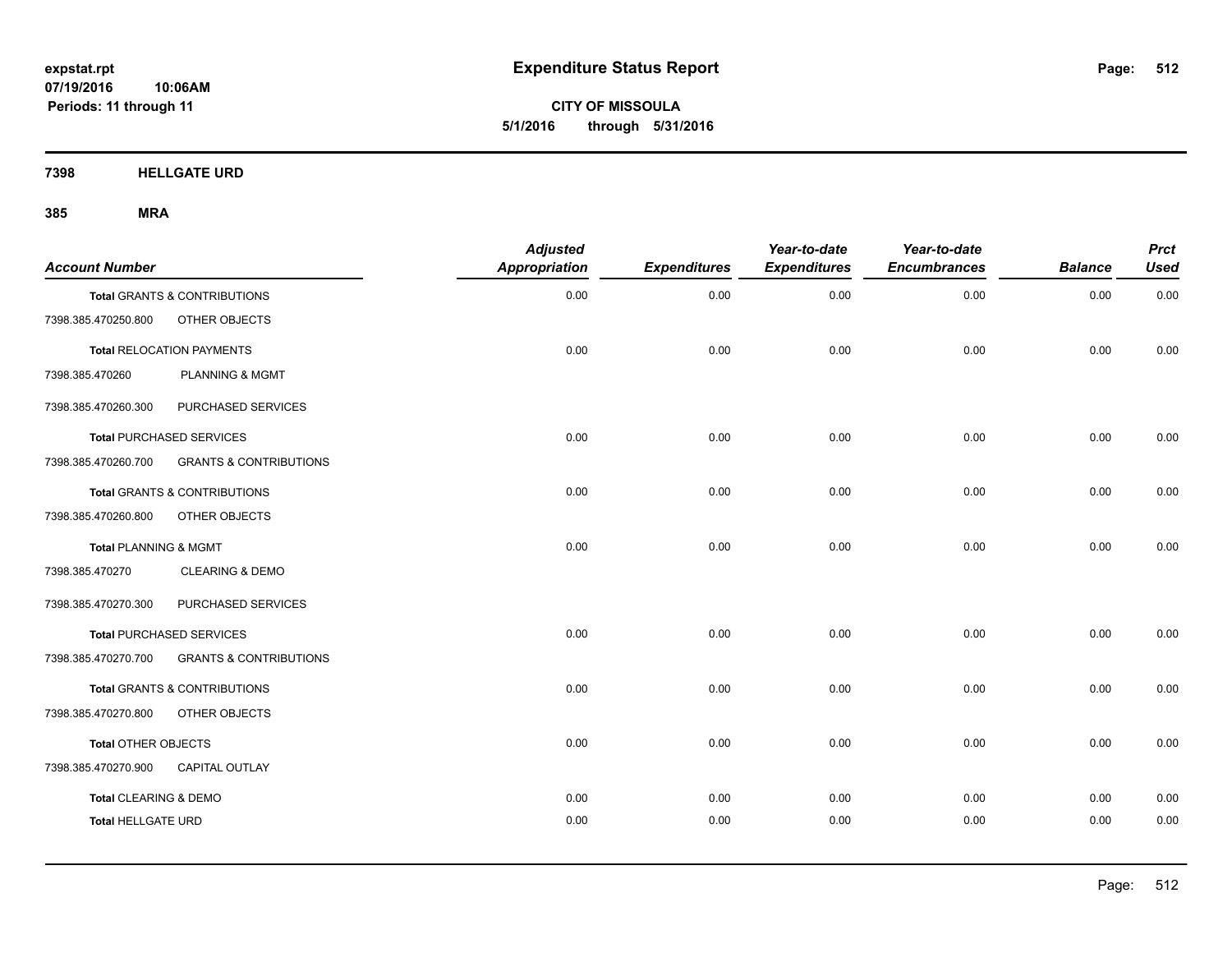**expstat.rpt Expenditure Status Report** 

**07/19/2016 10:06AM Periods: 11 through 11**

**5/1/2016 through 5/31/2016**

# **7399 INTERMOUNTAIN BOND DEBT SERVICE**

|                                   |                                        | <b>Adjusted</b>      |                     | Year-to-date        | Year-to-date        |                | <b>Prct</b> |
|-----------------------------------|----------------------------------------|----------------------|---------------------|---------------------|---------------------|----------------|-------------|
| <b>Account Number</b>             |                                        | <b>Appropriation</b> | <b>Expenditures</b> | <b>Expenditures</b> | <b>Encumbrances</b> | <b>Balance</b> | <b>Used</b> |
| 7399.385.490200                   | REVENUE BOND DEBT SERVICE              |                      |                     |                     |                     |                |             |
| 7399.385.490200.600               | <b>DEBT SERVICE</b>                    |                      |                     |                     |                     |                |             |
| 7399.385.490200.610.000 PRINCIPAL |                                        | 72,000.00            | 0.00                | 37,500.00           | 0.00                | 34,500.00      | 52.08       |
| 7399.385.490200.620.000 INTEREST  |                                        | 73,769.00            | 0.00                | 36,331.88           | 0.00                | 37,437.12      | 49.25       |
|                                   | <b>Total REVENUE BOND DEBT SERVICE</b> | 145,769.00           | 0.00                | 73,831.88           | 0.00                | 71,937.12      | 50.65       |
| 7399.385.510110                   | <b>MERCHANT SERVICES</b>               |                      |                     |                     |                     |                |             |
| 7399.385.510110.500               | <b>FIXED CHARGES</b>                   |                      |                     |                     |                     |                |             |
| <b>Total MERCHANT SERVICES</b>    |                                        | 0.00                 | 0.00                | 0.00                | 0.00                | 0.00           | 0.00        |
| <b>Total MRA</b>                  |                                        | 145,769.00           | 0.00                | 73,831.88           | 0.00                | 71,937.12      | 50.65       |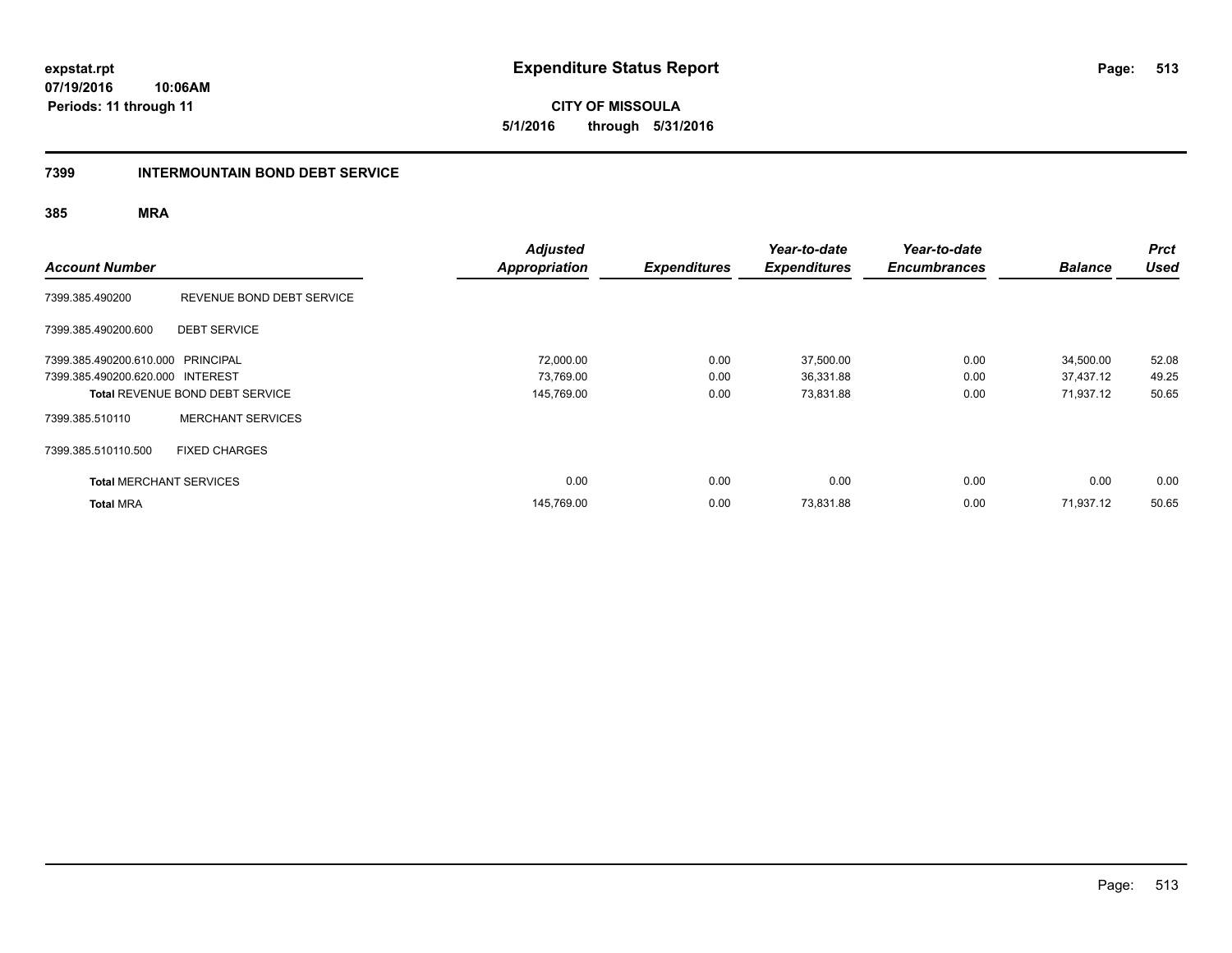**CITY OF MISSOULA 5/1/2016 through 5/31/2016**

# **7399 INTERMOUNTAIN BOND DEBT SERVICE**

### **390 NON-DEPARTMENTAL**

| <b>Account Number</b>         |                                              | <b>Adjusted</b><br><b>Appropriation</b> | <b>Expenditures</b> | Year-to-date<br><b>Expenditures</b> | Year-to-date<br><b>Encumbrances</b> | <b>Balance</b> | Prct<br><b>Used</b> |
|-------------------------------|----------------------------------------------|-----------------------------------------|---------------------|-------------------------------------|-------------------------------------|----------------|---------------------|
| 7399.390.490604               | TI BOND RESERVE                              |                                         |                     |                                     |                                     |                |                     |
| 7399.390.490604.800           | OTHER OBJECTS                                |                                         |                     |                                     |                                     |                |                     |
| <b>Total NON-DEPARTMENTAL</b> |                                              | 0.00                                    | 0.00                | 0.00                                | 0.00                                | 0.00           | 0.00                |
|                               | <b>Total INTERMOUNTAIN BOND DEBT SERVICE</b> | 145,769.00                              | 0.00                | 73,831.88                           | 0.00                                | 71,937.12      | 50.65               |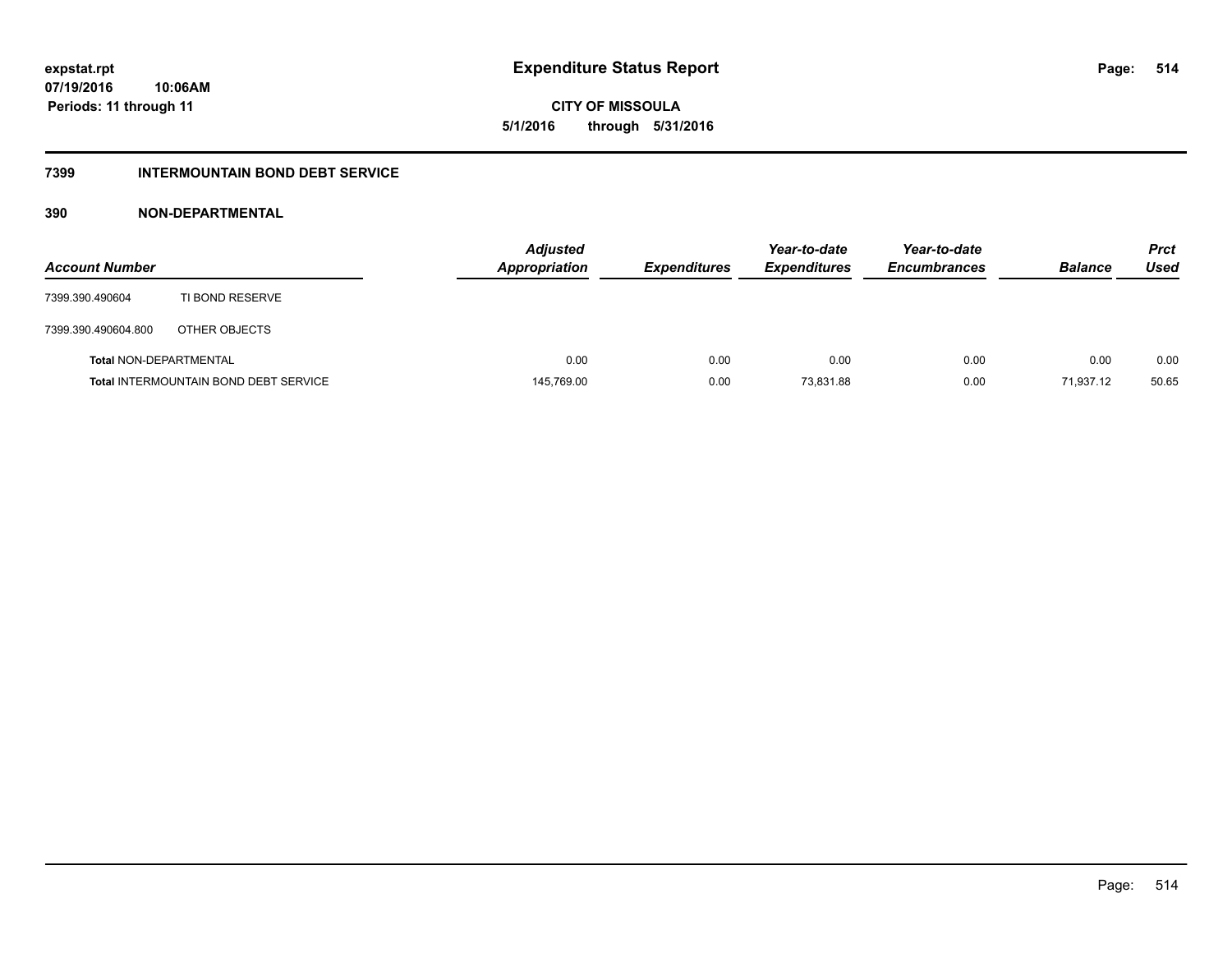**CITY OF MISSOULA 5/1/2016 through 5/31/2016**

### **7400 FRONT ST BOND CLEARING**

| <b>Account Number</b>            |                                                  | <b>Adjusted</b><br><b>Appropriation</b> | <b>Expenditures</b> | Year-to-date<br><b>Expenditures</b> | Year-to-date<br><b>Encumbrances</b> | <b>Balance</b> | <b>Prct</b><br><b>Used</b> |
|----------------------------------|--------------------------------------------------|-----------------------------------------|---------------------|-------------------------------------|-------------------------------------|----------------|----------------------------|
| 7400.385.470210                  | <b>ADMINISTRATION</b>                            |                                         |                     |                                     |                                     |                |                            |
| 7400.385.470210.800              | OTHER OBJECTS                                    |                                         |                     |                                     |                                     |                |                            |
| 7400.385.470210.820.603          | TRANSFERS TO OTHER FUNDS                         | 146,472.00                              | 30,060.30           | 183,733.92                          | 0.00                                | $-37,261.92$   | 125.44                     |
| 7400.385.470210.820.604          | <b>TRANSFERS TO OTHER FUNDS</b>                  | 142,630.00                              | 0.00                | 84,798.00                           | 0.00                                | 57,832.00      | 59.45                      |
|                                  | 7400.385.470210.820.605 TRANSFERS TO OTHER FUNDS | 164,160.00                              | 50,534.59           | 50,534.59                           | 0.00                                | 113,625.41     | 30.78                      |
| <b>Total ADMINISTRATION</b>      |                                                  | 453,262.00                              | 80,594.89           | 319,066.51                          | 0.00                                | 134,195.49     | 70.39                      |
| 7400.385.470260                  | <b>PLANNING &amp; MGMT</b>                       |                                         |                     |                                     |                                     |                |                            |
| 7400.385.470260.700              | <b>GRANTS &amp; CONTRIBUTIONS</b>                |                                         |                     |                                     |                                     |                |                            |
| <b>Total PLANNING &amp; MGMT</b> |                                                  | 0.00                                    | 0.00                | 0.00                                | 0.00                                | 0.00           | 0.00                       |
| 7400.385.510110                  | <b>MERCHANT SERVICES</b>                         |                                         |                     |                                     |                                     |                |                            |
| 7400.385.510110.500              | <b>FIXED CHARGES</b>                             |                                         |                     |                                     |                                     |                |                            |
| <b>Total MERCHANT SERVICES</b>   |                                                  | 0.00                                    | 0.00                | 0.00                                | 0.00                                | 0.00           | 0.00                       |
|                                  | Total FRONT ST BOND CLEARING                     | 453,262.00                              | 80,594.89           | 319,066.51                          | 0.00                                | 134,195.49     | 70.39                      |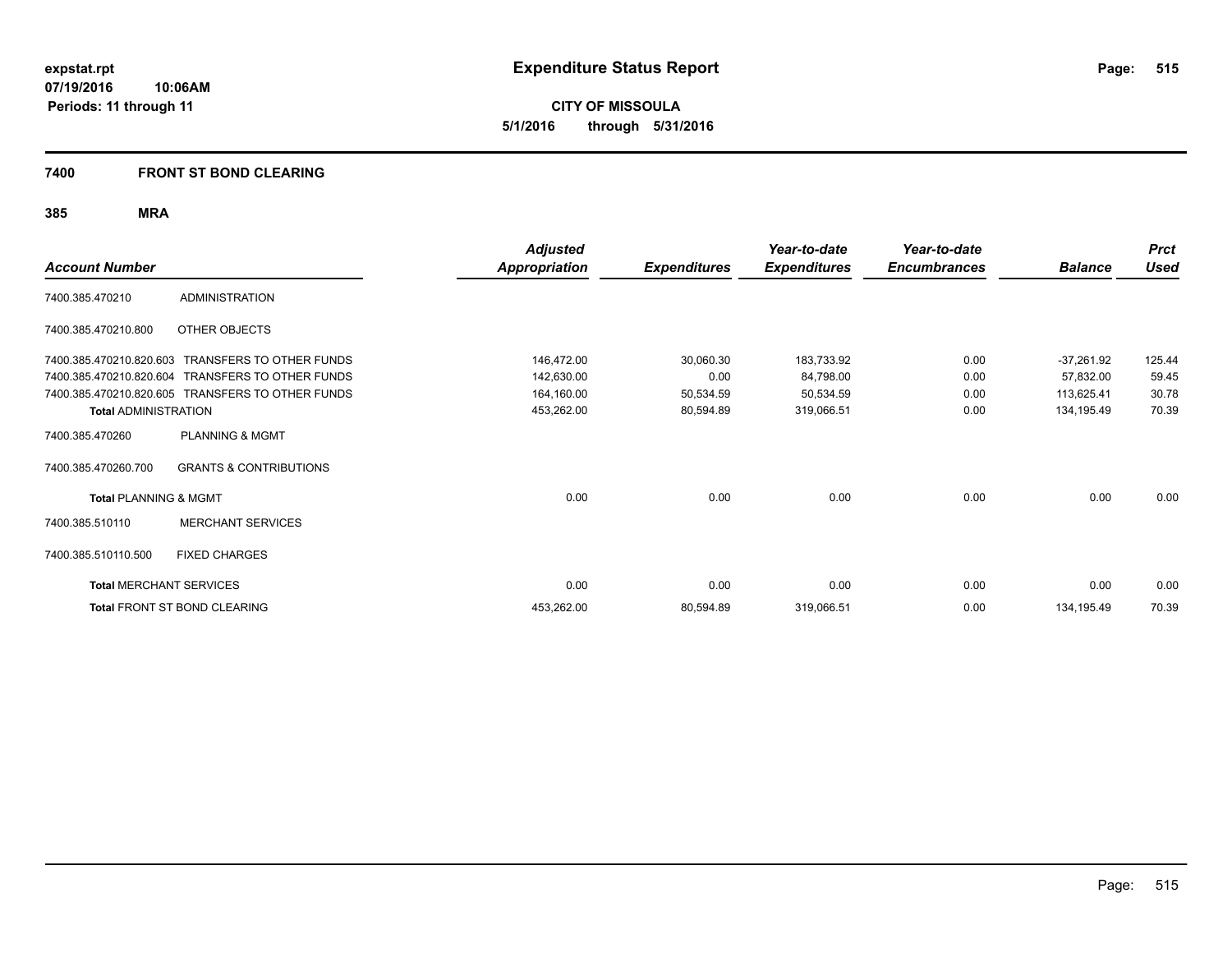**07/19/2016 10:06AM Periods: 11 through 11**

**CITY OF MISSOULA 5/1/2016 through 5/31/2016**

# **7401 FRONT ST PARKING STRUCTURE**

|                                   |                                                 | <b>Adjusted</b>      |                     | Year-to-date        | Year-to-date        |                | <b>Prct</b> |
|-----------------------------------|-------------------------------------------------|----------------------|---------------------|---------------------|---------------------|----------------|-------------|
| <b>Account Number</b>             |                                                 | <b>Appropriation</b> | <b>Expenditures</b> | <b>Expenditures</b> | <b>Encumbrances</b> | <b>Balance</b> | <b>Used</b> |
| 7401.385.470210                   | <b>ADMINISTRATION</b>                           |                      |                     |                     |                     |                |             |
| 7401.385.470210.800               | OTHER OBJECTS                                   |                      |                     |                     |                     |                |             |
| <b>Total ADMINISTRATION</b>       |                                                 | 0.00                 | 0.00                | 0.00                | 0.00                | 0.00           | 0.00        |
| 7401.385.490000                   | <b>DEBT SERVICE</b>                             |                      |                     |                     |                     |                |             |
| 7401.385.490000.600               | <b>DEBT SERVICE</b>                             |                      |                     |                     |                     |                |             |
| 7401.385.490000.610.000 PRINCIPAL |                                                 | 30,000.00            | 0.00                | 74,000.00           | 0.00                | $-44,000.00$   | 246.67      |
|                                   | 7401.385.490000.620.000 INTEREST / SERVICE FEES | 0.00                 | 0.00                | 117,358.21          | 0.00                | $-117,358.21$  | 0.00        |
| <b>Total DEBT SERVICE</b>         |                                                 | 30,000.00            | 0.00                | 191,358.21          | 0.00                | $-161,358.21$  | 637.86      |
| 7401.385.510110                   | <b>MERCHANT SERVICES</b>                        |                      |                     |                     |                     |                |             |
| 7401.385.510110.500               | <b>FIXED CHARGES</b>                            |                      |                     |                     |                     |                |             |
|                                   | 7401.385.510110.550.000 MERCHANT SERVICE FEES   | 116,134.00           | 0.00                | 0.00                | 0.00                | 116,134.00     | 0.00        |
| <b>Total MERCHANT SERVICES</b>    |                                                 | 116,134.00           | 0.00                | 0.00                | 0.00                | 116,134.00     | 0.00        |
| 7401.385.522000                   | PTI PAYMENT TO MPC                              |                      |                     |                     |                     |                |             |
| 7401.385.522000.300               | PURCHASED SERVICES                              |                      |                     |                     |                     |                |             |
| <b>Total PTI PAYMENT TO MPC</b>   |                                                 | 0.00                 | 0.00                | 0.00                | 0.00                | 0.00           | 0.00        |
|                                   | <b>Total FRONT ST PARKING STRUCTURE</b>         | 146,134.00           | 0.00                | 191,358.21          | 0.00                | $-45,224.21$   | 130.95      |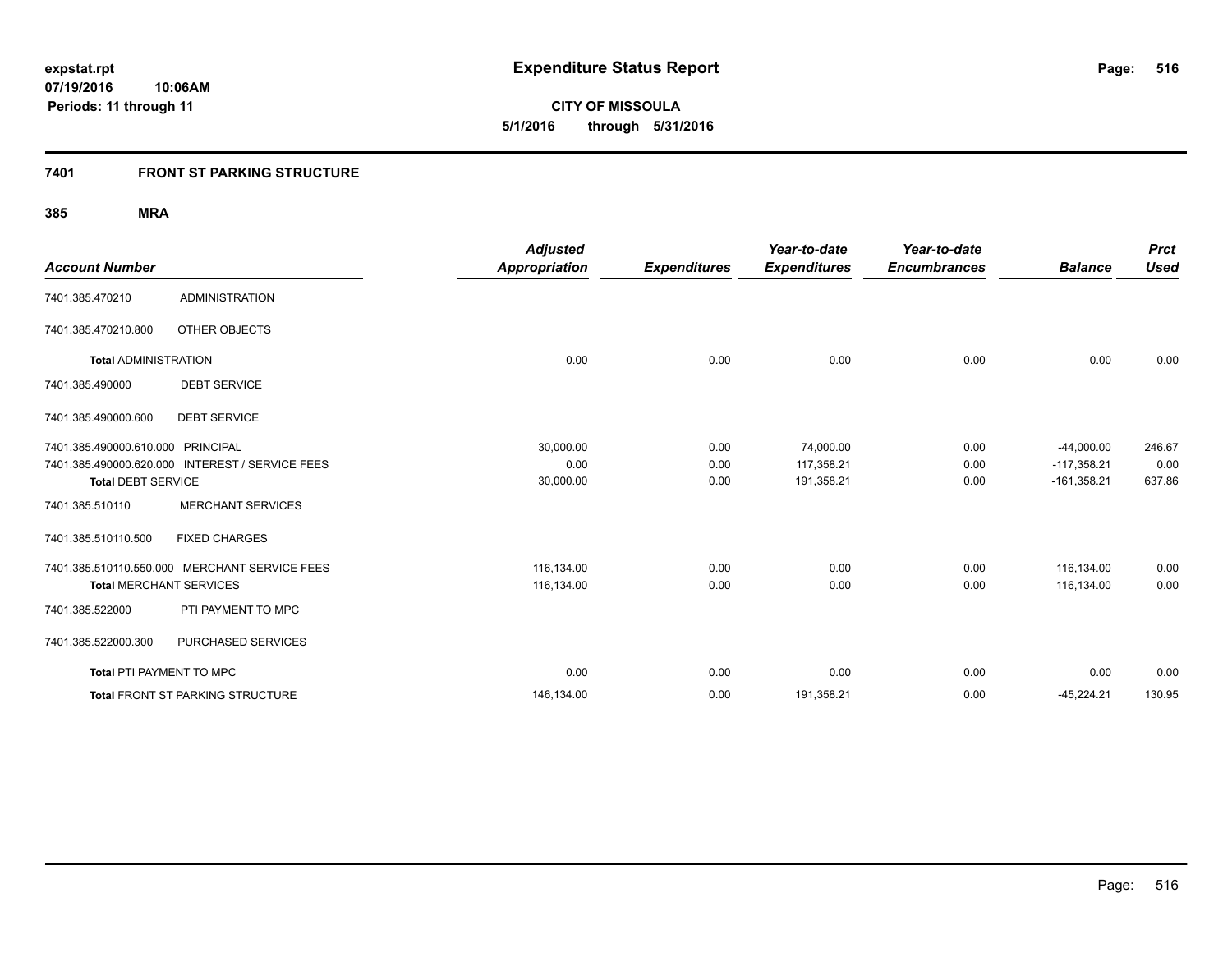**CITY OF MISSOULA 5/1/2016 through 5/31/2016**

# **7402 FRONT ST SUBORDINATE LIEN NOTE**

**385 MRA**

| <b>Account Number</b>       |                                                                                                                                                                       | <b>Adjusted</b><br><b>Appropriation</b> | <b>Expenditures</b>  | Year-to-date<br><b>Expenditures</b>  | Year-to-date<br><b>Encumbrances</b> | <b>Balance</b>                   | <b>Prct</b><br><b>Used</b> |
|-----------------------------|-----------------------------------------------------------------------------------------------------------------------------------------------------------------------|-----------------------------------------|----------------------|--------------------------------------|-------------------------------------|----------------------------------|----------------------------|
| 7402.385.470210             | <b>ADMINISTRATION</b>                                                                                                                                                 |                                         |                      |                                      |                                     |                                  |                            |
| 7402.385.470210.800         | OTHER OBJECTS                                                                                                                                                         |                                         |                      |                                      |                                     |                                  |                            |
| <b>Total ADMINISTRATION</b> |                                                                                                                                                                       | 0.00                                    | 0.00                 | 0.00                                 | 0.00                                | 0.00                             | 0.00                       |
| 7402.385.470333             | THE WILMA NOTE                                                                                                                                                        |                                         |                      |                                      |                                     |                                  |                            |
| 7402.385.470333.600         | <b>DEBT SERVICE</b>                                                                                                                                                   |                                         |                      |                                      |                                     |                                  |                            |
|                             | 7402.385.470333.610.000 WILMA NOTE/PRINCIPAL<br>7402.385.470333.620.000 WILMA NOTE/NTEREST / SERVICE FEES                                                             | 34,526.00<br>725.00                     | 0.00<br>0.00         | 0.00<br>0.00                         | 0.00<br>0.00                        | 34,526.00<br>725.00              | 0.00<br>0.00               |
| <b>Total DEBT SERVICE</b>   |                                                                                                                                                                       | 35,251.00                               | 0.00                 | 0.00                                 | 0.00                                | 35,251.00                        | 0.00                       |
| 7402.385.470333.700         | <b>GRANTS &amp; CONTRIBUTIONS</b>                                                                                                                                     |                                         |                      |                                      |                                     |                                  |                            |
|                             | <b>Total GRANTS &amp; CONTRIBUTIONS</b>                                                                                                                               | 0.00                                    | 0.00                 | 0.00                                 | 0.00                                | 0.00                             | 0.00                       |
| <b>Total THE WILMA NOTE</b> |                                                                                                                                                                       | 35,251.00                               | 0.00                 | 0.00                                 | 0.00                                | 35,251.00                        | 0.00                       |
| 7402.385.470334             | <b>CARAS PARK OBLIGATION</b>                                                                                                                                          |                                         |                      |                                      |                                     |                                  |                            |
| 7402.385.470334.700         | <b>GRANTS &amp; CONTRIBUTIONS</b>                                                                                                                                     |                                         |                      |                                      |                                     |                                  |                            |
|                             | <b>Total CARAS PARK OBLIGATION</b>                                                                                                                                    | 0.00                                    | 0.00                 | 0.00                                 | 0.00                                | 0.00                             | 0.00                       |
| 7402.385.490507             | FIB SUBORDINATE LIEN NOTE PARKING STRUCT                                                                                                                              |                                         |                      |                                      |                                     |                                  |                            |
| 7402.385.490507.600         | <b>DEBT SERVICE</b>                                                                                                                                                   |                                         |                      |                                      |                                     |                                  |                            |
|                             | 7402.385.490507.610.000 FIB SUB LIEN NOTE-PRINCIPAL<br>7402.385.490507.620.000 FIB SUB LIEN NOTE-INTEREST/ SVS FEES<br>Total FIB SUBORDINATE LIEN NOTE PARKING STRUCT | 32,783.00<br>98,523.00<br>131,306.00    | 0.00<br>0.00<br>0.00 | 34,929.89<br>96,305.32<br>131,235.21 | 0.00<br>0.00<br>0.00                | $-2,146.89$<br>2,217.68<br>70.79 | 106.55<br>97.75<br>99.95   |
| 7402.385.490509             | WILMA NOTE DEBT SERVICE                                                                                                                                               |                                         |                      |                                      |                                     |                                  |                            |

7402.385.490509.600 DEBT SERVICE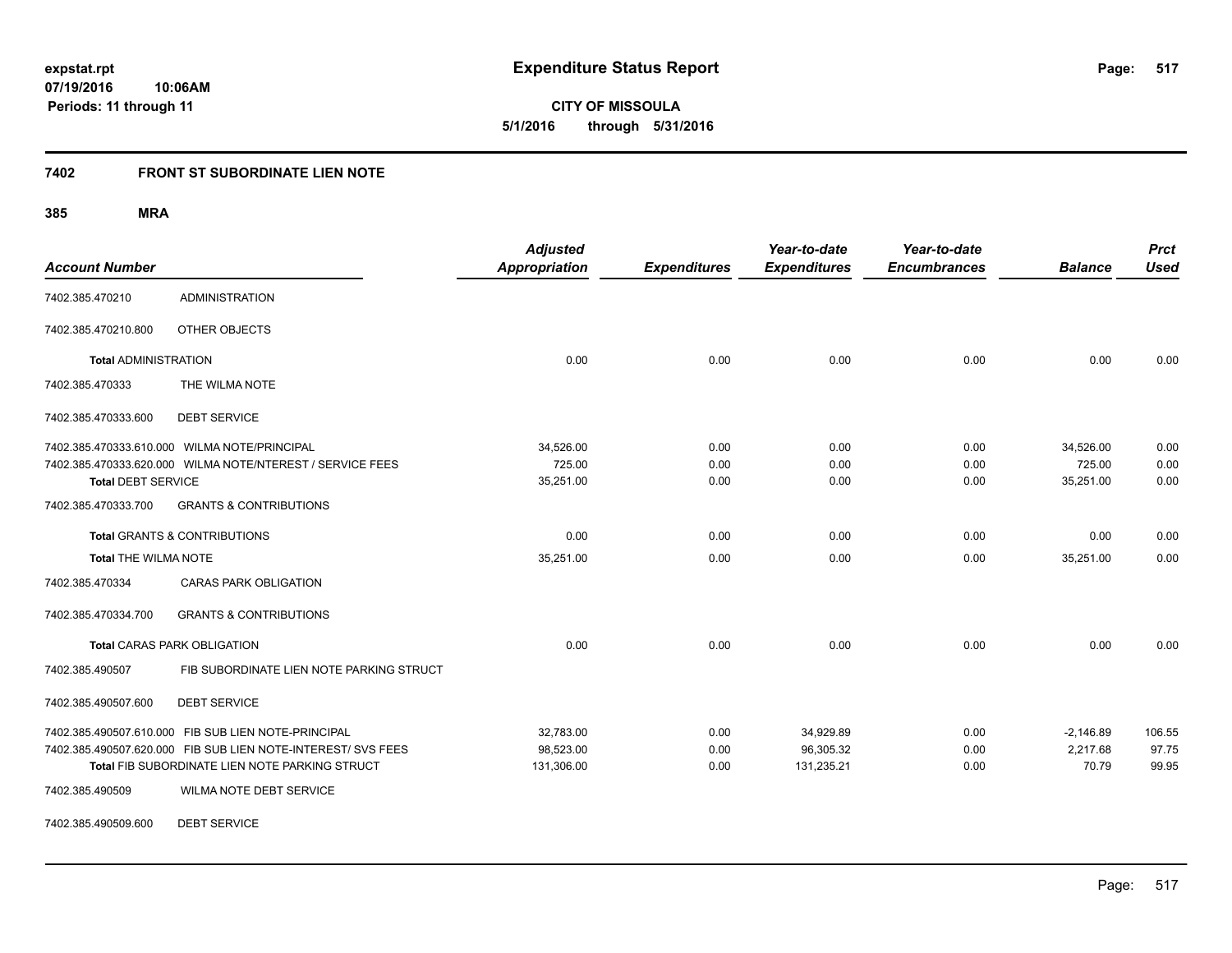**expstat.rpt Expenditure Status Report** 

**07/19/2016 10:06AM Periods: 11 through 11**

**CITY OF MISSOULA 5/1/2016 through 5/31/2016**

# **7402 FRONT ST SUBORDINATE LIEN NOTE**

| <b>Account Number</b> |                                             | <b>Adjusted</b><br>Appropriation | <b>Expenditures</b> | Year-to-date<br><b>Expenditures</b> | Year-to-date<br><b>Encumbrances</b> | <b>Balance</b> | <b>Prct</b><br>Used |
|-----------------------|---------------------------------------------|----------------------------------|---------------------|-------------------------------------|-------------------------------------|----------------|---------------------|
|                       | <b>Total WILMA NOTE DEBT SERVICE</b>        | 0.00                             | 0.00                | 0.00                                | 0.00                                | 0.00           | 0.00                |
| 7402.385.510110       | <b>MERCHANT SERVICES</b>                    |                                  |                     |                                     |                                     |                |                     |
| 7402.385.510110.500   | FIXED CHARGES                               |                                  |                     |                                     |                                     |                |                     |
|                       | <b>Total MERCHANT SERVICES</b>              | 0.00                             | 0.00                | 0.00                                | 0.00                                | 0.00           | 0.00                |
|                       | <b>Total FRONT ST SUBORDINATE LIEN NOTE</b> | 166.557.00                       | 0.00                | 131.235.21                          | 0.00                                | 35.321.79      | 78.79               |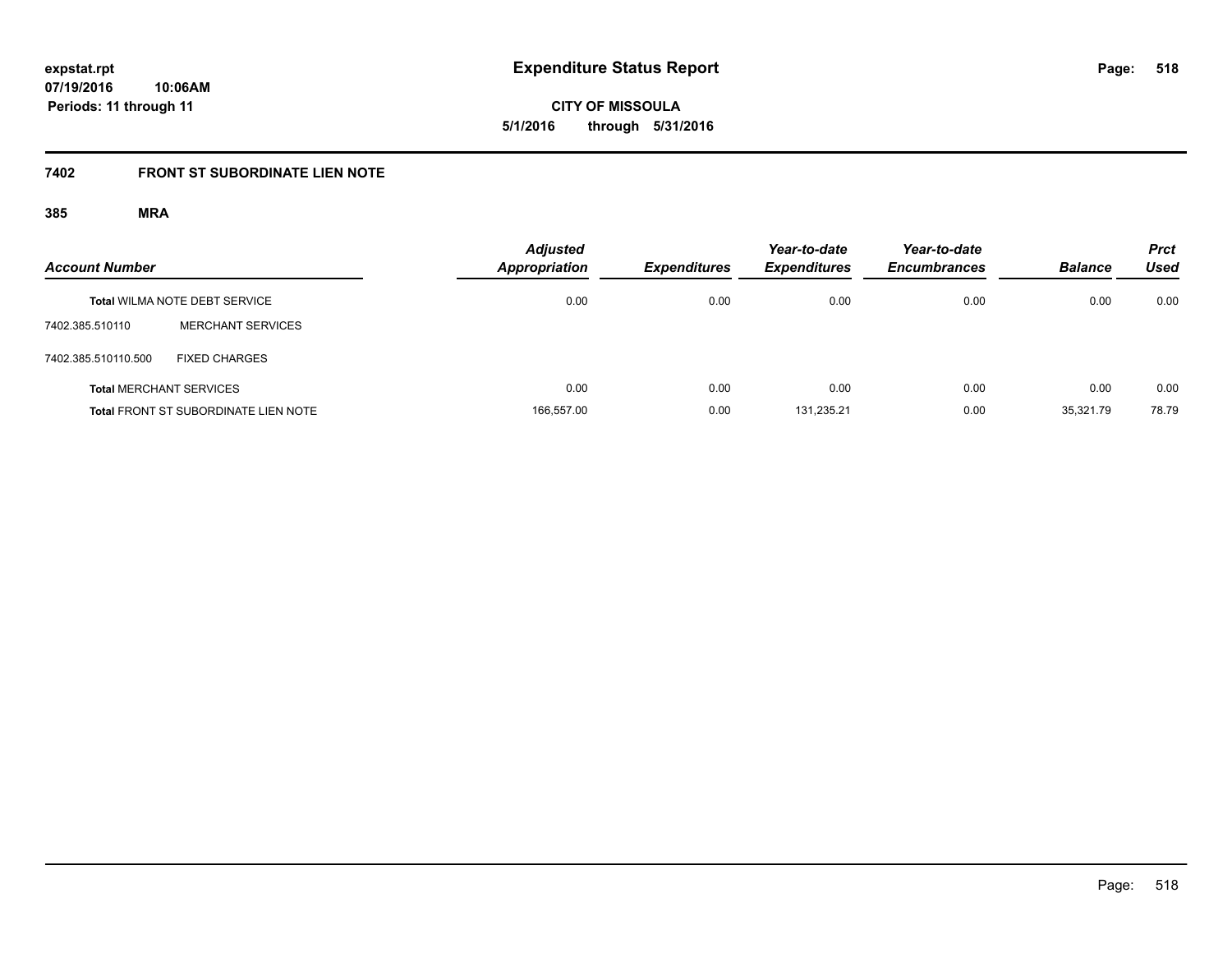**CITY OF MISSOULA 5/1/2016 through 5/31/2016**

### **7447 COURT COLLECTED PARKING FINES**

### **230 MUNICIPAL COURT**

| <b>Account Number</b> |                                            | <b>Adjusted</b><br>Appropriation | <b>Expenditures</b> | Year-to-date<br><b>Expenditures</b> | Year-to-date<br><b>Encumbrances</b> | <b>Balance</b> | <b>Prct</b><br><b>Used</b> |
|-----------------------|--------------------------------------------|----------------------------------|---------------------|-------------------------------------|-------------------------------------|----------------|----------------------------|
| 7447.230.410360       | CITY/MUNICIPAL COURT                       |                                  |                     |                                     |                                     |                |                            |
| 7447.230.410360.500   | <b>FIXED CHARGES</b>                       |                                  |                     |                                     |                                     |                |                            |
|                       | <b>Total CITY/MUNICIPAL COURT</b>          | 0.00                             | 0.00                | 0.00                                | 0.00                                | 0.00           | 0.00                       |
| 7447.230.510110       | <b>MERCHANT SERVICES</b>                   |                                  |                     |                                     |                                     |                |                            |
| 7447.230.510110.500   | <b>FIXED CHARGES</b>                       |                                  |                     |                                     |                                     |                |                            |
|                       | <b>Total MERCHANT SERVICES</b>             | 0.00                             | 0.00                | 0.00                                | 0.00                                | 0.00           | 0.00                       |
|                       | <b>Total COURT COLLECTED PARKING FINES</b> | 0.00                             | 0.00                | 0.00                                | 0.00                                | 0.00           | 0.00                       |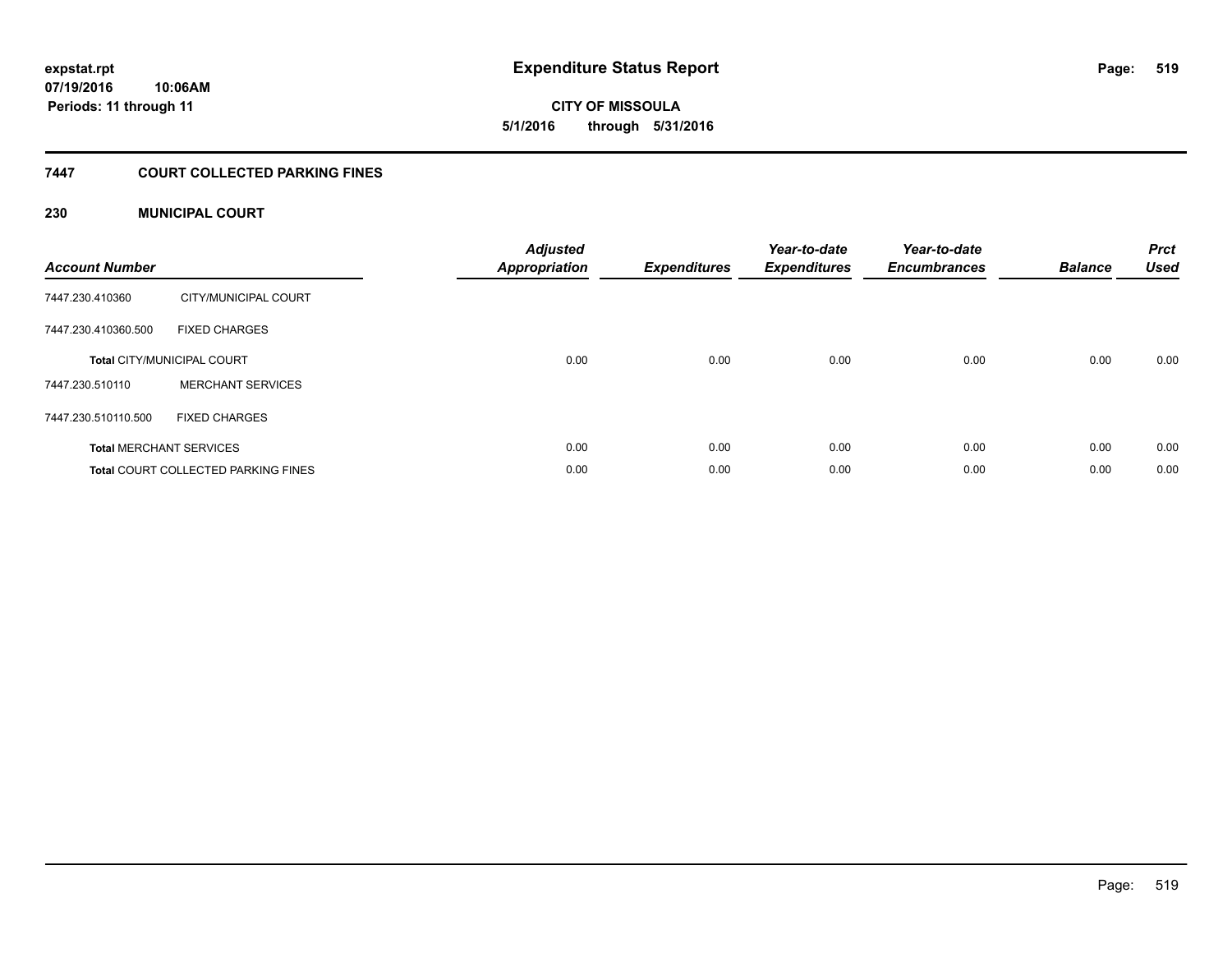**CITY OF MISSOULA 5/1/2016 through 5/31/2016**

### **7458 COURT SURCHARGE**

### **230 MUNICIPAL COURT**

| <b>Account Number</b>        |                                   | <b>Adjusted</b><br><b>Appropriation</b> | <b>Expenditures</b> | Year-to-date<br><b>Expenditures</b> | Year-to-date<br><b>Encumbrances</b> | <b>Balance</b> | <b>Prct</b><br><b>Used</b> |
|------------------------------|-----------------------------------|-----------------------------------------|---------------------|-------------------------------------|-------------------------------------|----------------|----------------------------|
| 7458.230.410360              | CITY/MUNICIPAL COURT              |                                         |                     |                                     |                                     |                |                            |
| 7458.230.410360.500          | <b>FIXED CHARGES</b>              |                                         |                     |                                     |                                     |                |                            |
|                              | <b>Total CITY/MUNICIPAL COURT</b> | 0.00                                    | 0.00                | 0.00                                | 0.00                                | 0.00           | 0.00                       |
| 7458.230.510110              | <b>MERCHANT SERVICES</b>          |                                         |                     |                                     |                                     |                |                            |
| 7458.230.510110.500          | <b>FIXED CHARGES</b>              |                                         |                     |                                     |                                     |                |                            |
|                              | <b>Total MERCHANT SERVICES</b>    | 0.00                                    | 0.00                | 0.00                                | 0.00                                | 0.00           | 0.00                       |
| <b>Total COURT SURCHARGE</b> |                                   | 0.00                                    | 0.00                | 0.00                                | 0.00                                | 0.00           | 0.00                       |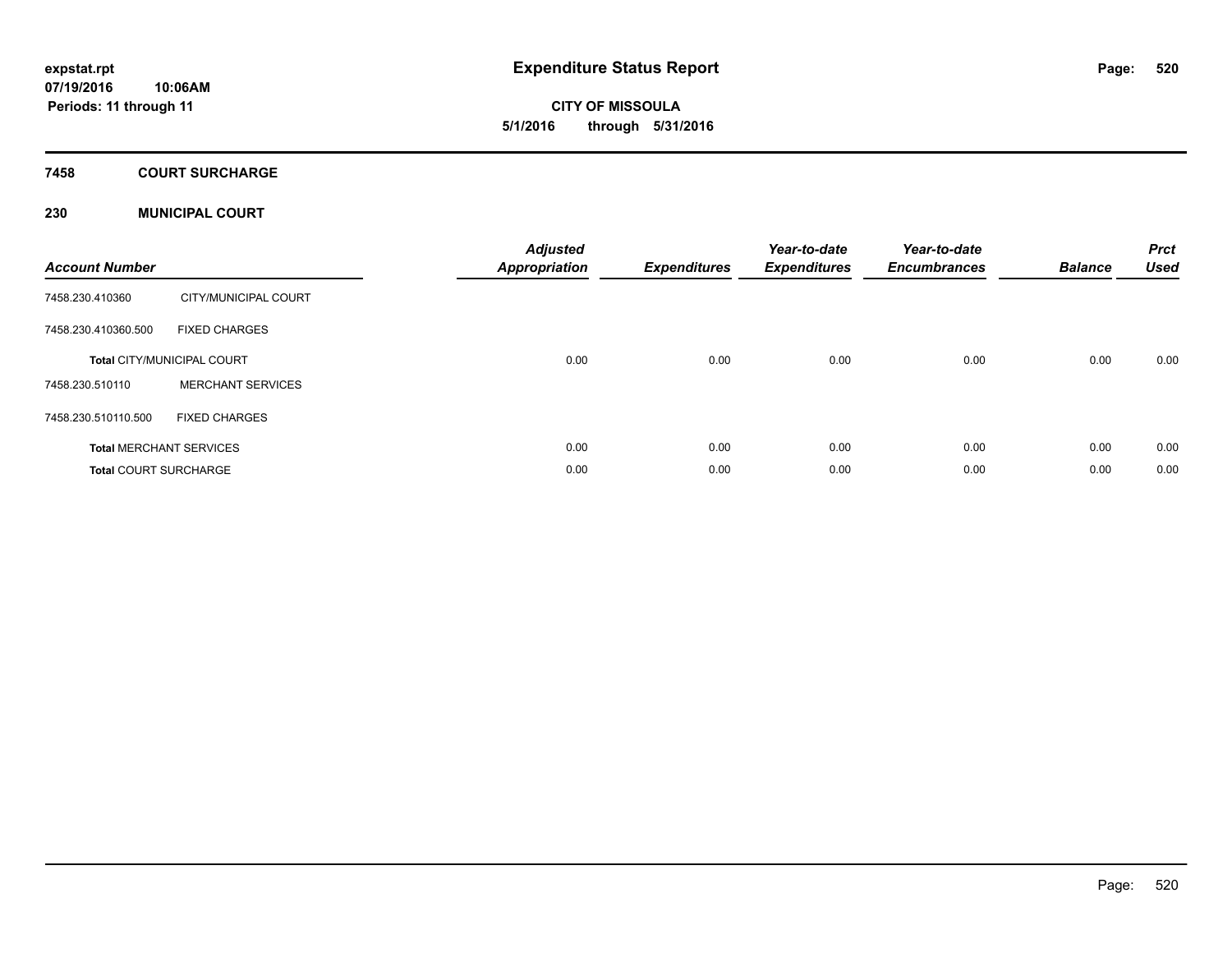**CITY OF MISSOULA 5/1/2016 through 5/31/2016**

### **7469 PUBLIC DEFENDER FEES**

### **230 MUNICIPAL COURT**

| <b>Account Number</b> |                                   | <b>Adjusted</b><br><b>Appropriation</b> | Expenditures | Year-to-date<br><b>Expenditures</b> | Year-to-date<br><b>Encumbrances</b> | <b>Balance</b> | <b>Prct</b><br><b>Used</b> |
|-----------------------|-----------------------------------|-----------------------------------------|--------------|-------------------------------------|-------------------------------------|----------------|----------------------------|
| 7469.230.410360       | CITY/MUNICIPAL COURT              |                                         |              |                                     |                                     |                |                            |
| 7469.230.410360.500   | <b>FIXED CHARGES</b>              |                                         |              |                                     |                                     |                |                            |
|                       | <b>Total CITY/MUNICIPAL COURT</b> | 0.00                                    | 0.00         | 0.00                                | 0.00                                | 0.00           | 0.00                       |
| 7469.230.510110       | <b>MERCHANT SERVICES</b>          |                                         |              |                                     |                                     |                |                            |
| 7469.230.510110.500   | <b>FIXED CHARGES</b>              |                                         |              |                                     |                                     |                |                            |
|                       | <b>Total PUBLIC DEFENDER FEES</b> | 0.00                                    | 0.00         | 0.00                                | 0.00                                | 0.00           | 0.00                       |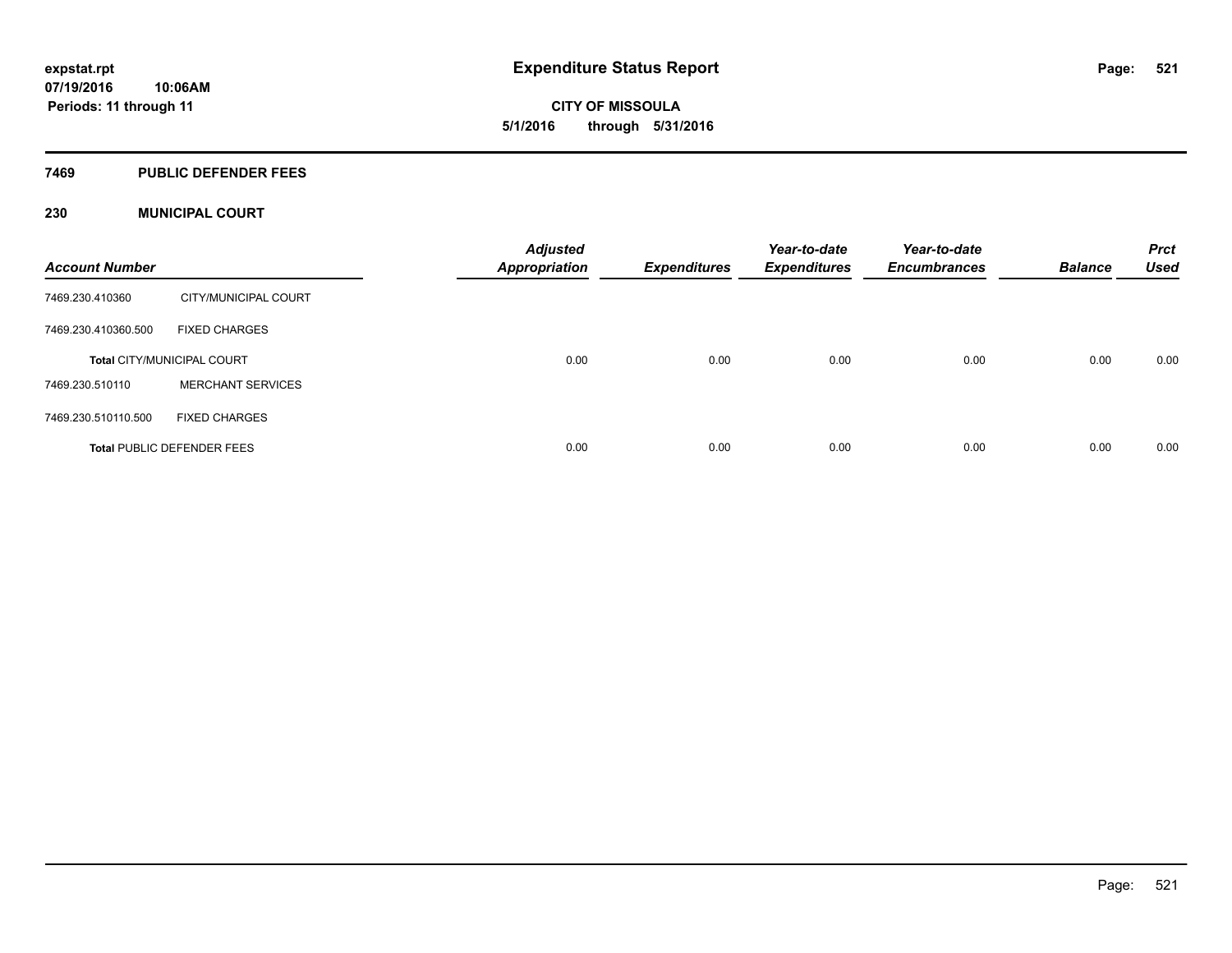**CITY OF MISSOULA 5/1/2016 through 5/31/2016**

**7903 COUNTY CLEARING**

### **390 NON-DEPARTMENTAL**

| <b>Account Number</b>          |                                                    | <b>Adjusted</b><br><b>Appropriation</b> | <b>Expenditures</b> | Year-to-date<br><b>Expenditures</b> | Year-to-date<br><b>Encumbrances</b> | <b>Balance</b> | <b>Prct</b><br><b>Used</b> |
|--------------------------------|----------------------------------------------------|-----------------------------------------|---------------------|-------------------------------------|-------------------------------------|----------------|----------------------------|
| 7903.390.440600                | ANIMAL CONTROL SERVICES                            |                                         |                     |                                     |                                     |                |                            |
| 7903.390.440600.800            | OTHER OBJECTS                                      |                                         |                     |                                     |                                     |                |                            |
|                                | 7903.390.440600.845.000 CONTINGENCY - DOG LICENSES | 0.00                                    | 861.75              | 7,013.60                            | 0.00                                | $-7,013.60$    | 0.00                       |
|                                | <b>Total ANIMAL CONTROL SERVICES</b>               | 0.00                                    | 861.75              | 7,013.60                            | 0.00                                | $-7,013.60$    | 0.00                       |
| 7903.390.510110                | <b>MERCHANT SERVICES</b>                           |                                         |                     |                                     |                                     |                |                            |
| 7903.390.510110.500            | <b>FIXED CHARGES</b>                               |                                         |                     |                                     |                                     |                |                            |
| <b>Total MERCHANT SERVICES</b> |                                                    | 0.00                                    | 0.00                | 0.00                                | 0.00                                | 0.00           | 0.00                       |
| <b>Total COUNTY CLEARING</b>   |                                                    | 0.00                                    | 861.75              | 7,013.60                            | 0.00                                | $-7,013.60$    | 0.00                       |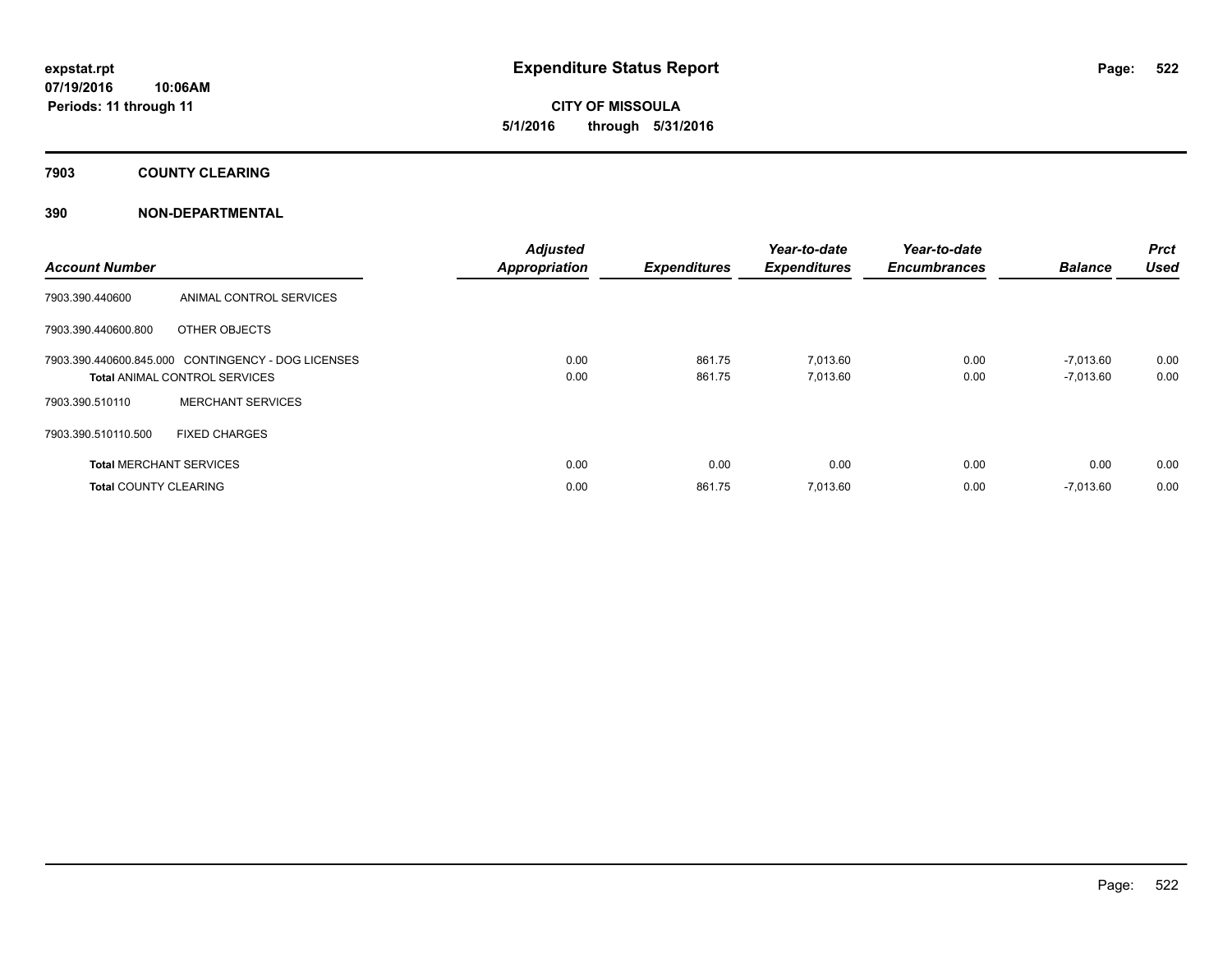**07/19/2016 10:06AM Periods: 11 through 11**

**CITY OF MISSOULA 5/1/2016 through 5/31/2016**

**7904 SEWER REBATE**

### **280 PUBLIC WORKS OPERATIONS**

| <b>Account Number</b>        |                                | <b>Adjusted</b><br><b>Appropriation</b> | <b>Expenditures</b> | Year-to-date<br><b>Expenditures</b> | Year-to-date<br><b>Encumbrances</b> | <b>Balance</b> | <b>Prct</b><br><b>Used</b> |
|------------------------------|--------------------------------|-----------------------------------------|---------------------|-------------------------------------|-------------------------------------|----------------|----------------------------|
| 7904.280.430600              | <b>SEWER UTILITIES</b>         |                                         |                     |                                     |                                     |                |                            |
| 7904.280.430600.500          | <b>FIXED CHARGES</b>           |                                         |                     |                                     |                                     |                |                            |
| <b>Total FIXED CHARGES</b>   |                                | 0.00                                    | 0.00                | 0.00                                | 0.00                                | 0.00           | 0.00                       |
| 7904.280.430600.800          | OTHER OBJECTS                  |                                         |                     |                                     |                                     |                |                            |
| <b>Total SEWER UTILITIES</b> |                                | 0.00                                    | 0.00                | 0.00                                | 0.00                                | 0.00           | 0.00                       |
| 7904.280.510110              | <b>MERCHANT SERVICES</b>       |                                         |                     |                                     |                                     |                |                            |
| 7904.280.510110.500          | <b>FIXED CHARGES</b>           |                                         |                     |                                     |                                     |                |                            |
|                              | <b>Total MERCHANT SERVICES</b> | 0.00                                    | 0.00                | 0.00                                | 0.00                                | 0.00           | 0.00                       |
| <b>Total SEWER REBATE</b>    |                                | 0.00                                    | 0.00                | 0.00                                | 0.00                                | 0.00           | 0.00                       |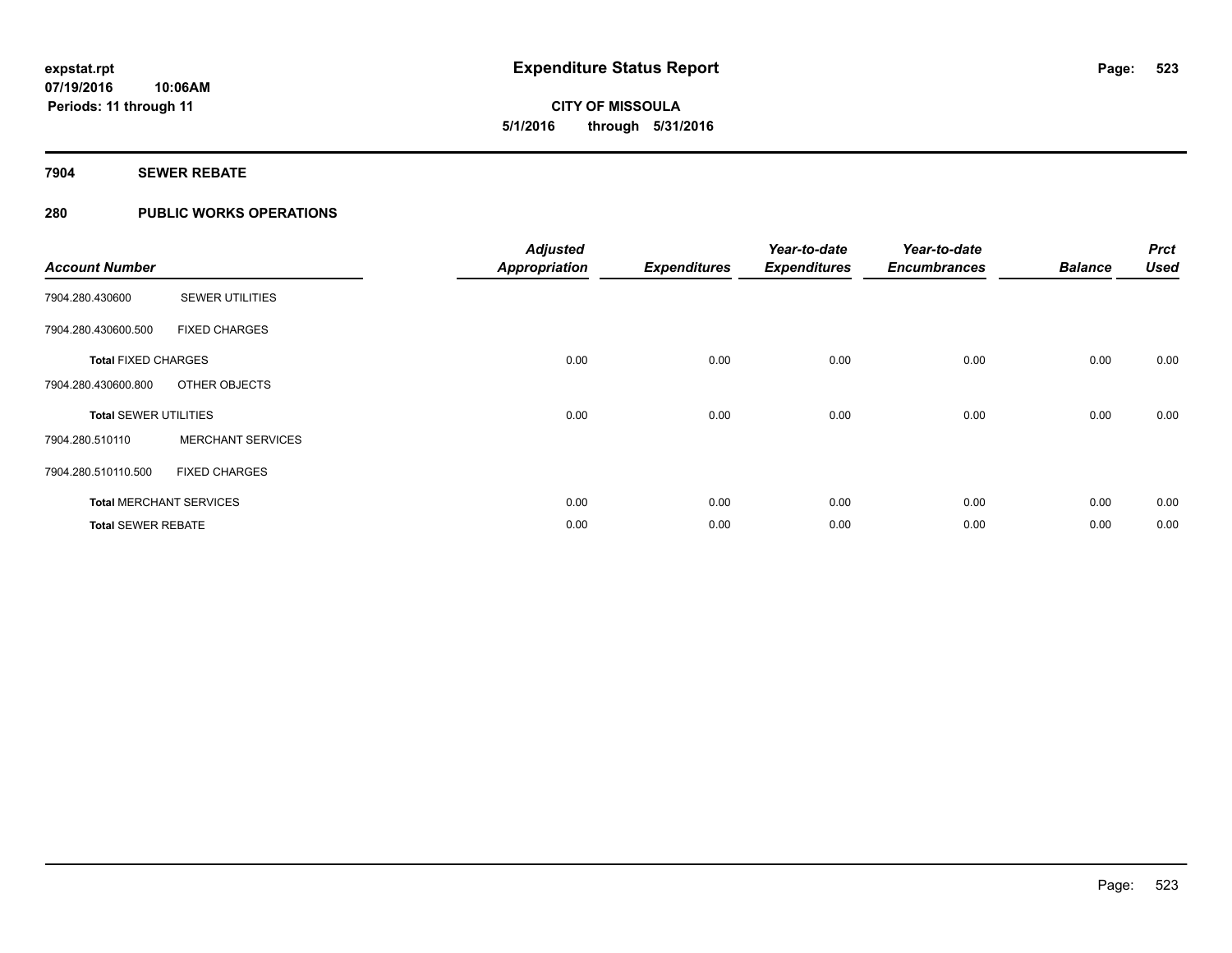**CITY OF MISSOULA 5/1/2016 through 5/31/2016**

### **7905 WYE SEWER RSID 8489**

# **280 PUBLIC WORKS OPERATIONS**

| <b>Account Number</b>        |                           | <b>Adjusted</b><br><b>Appropriation</b> | <b>Expenditures</b> | Year-to-date<br><b>Expenditures</b> | Year-to-date<br><b>Encumbrances</b> | <b>Balance</b> | <b>Prct</b><br><b>Used</b> |
|------------------------------|---------------------------|-----------------------------------------|---------------------|-------------------------------------|-------------------------------------|----------------|----------------------------|
| 7905.280.430600              | <b>SEWER UTILITIES</b>    |                                         |                     |                                     |                                     |                |                            |
| 7905.280.430600.500          | <b>FIXED CHARGES</b>      |                                         |                     |                                     |                                     |                |                            |
| <b>Total SEWER UTILITIES</b> |                           | 0.00                                    | 0.00                | 0.00                                | 0.00                                | 0.00           | 0.00                       |
| 7905.280.510110              | <b>MERCHANT SERVICES</b>  |                                         |                     |                                     |                                     |                |                            |
| 7905.280.510110.500          | <b>FIXED CHARGES</b>      |                                         |                     |                                     |                                     |                |                            |
|                              | Total WYE SEWER RSID 8489 | 0.00                                    | 0.00                | 0.00                                | 0.00                                | 0.00           | 0.00                       |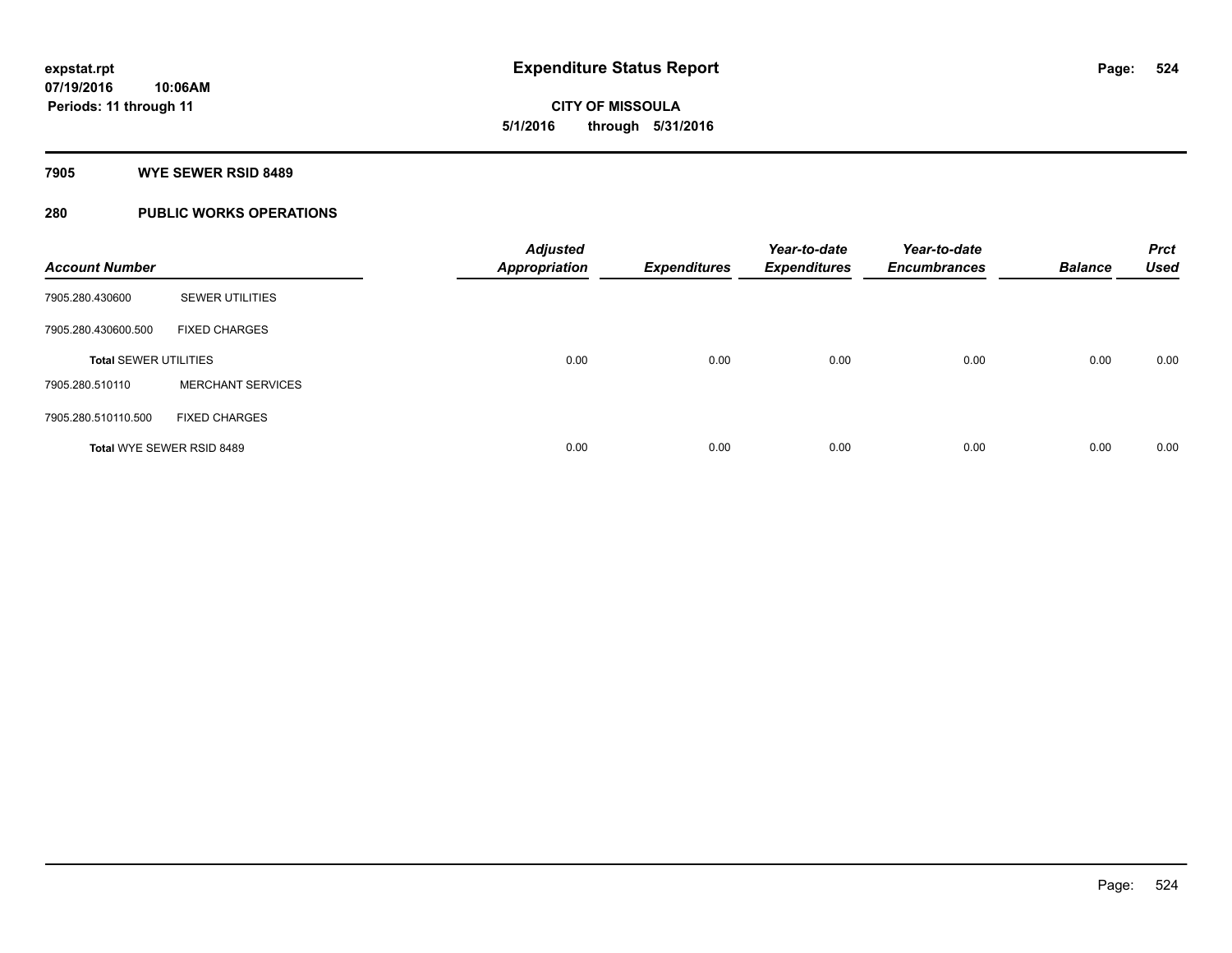**CITY OF MISSOULA 5/1/2016 through 5/31/2016**

### **7911 RESIDENTIAL INSPECTION FUND**

### **310 BUILDING INSPECTION**

| <b>Account Number</b>         |                                              | <b>Adjusted</b><br><b>Appropriation</b> | <b>Expenditures</b> | Year-to-date<br><b>Expenditures</b> | Year-to-date<br><b>Encumbrances</b> | <b>Balance</b> | <b>Prct</b><br><b>Used</b> |
|-------------------------------|----------------------------------------------|-----------------------------------------|---------------------|-------------------------------------|-------------------------------------|----------------|----------------------------|
| 7911.310.420501               | CONTRACTUAL SERVICE AGRMNTS - BUILDING       |                                         |                     |                                     |                                     |                |                            |
| 7911.310.420501.200           | <b>SUPPLIES</b>                              |                                         |                     |                                     |                                     |                |                            |
| <b>Total SUPPLIES</b>         |                                              | 0.00                                    | 0.00                | 0.00                                | 0.00                                | 0.00           | 0.00                       |
| 7911.310.420501.300           | PURCHASED SERVICES                           |                                         |                     |                                     |                                     |                |                            |
|                               | Total CONTRACTUAL SERVICE AGRMNTS - BUILDING | 0.00                                    | 0.00                | 0.00                                | 0.00                                | 0.00           | 0.00                       |
| 7911.310.420502               | *** Title Not Found ***                      |                                         |                     |                                     |                                     |                |                            |
| 7911.310.420502.200           | <b>SUPPLIES</b>                              |                                         |                     |                                     |                                     |                |                            |
| Total *** Title Not Found *** |                                              | 0.00                                    | 0.00                | 0.00                                | 0.00                                | 0.00           | 0.00                       |
| 7911.310.510110               | <b>MERCHANT SERVICES</b>                     |                                         |                     |                                     |                                     |                |                            |
| 7911.310.510110.500           | <b>FIXED CHARGES</b>                         |                                         |                     |                                     |                                     |                |                            |
|                               | Total RESIDENTIAL INSPECTION FUND            | 0.00                                    | 0.00                | 0.00                                | 0.00                                | 0.00           | 0.00                       |